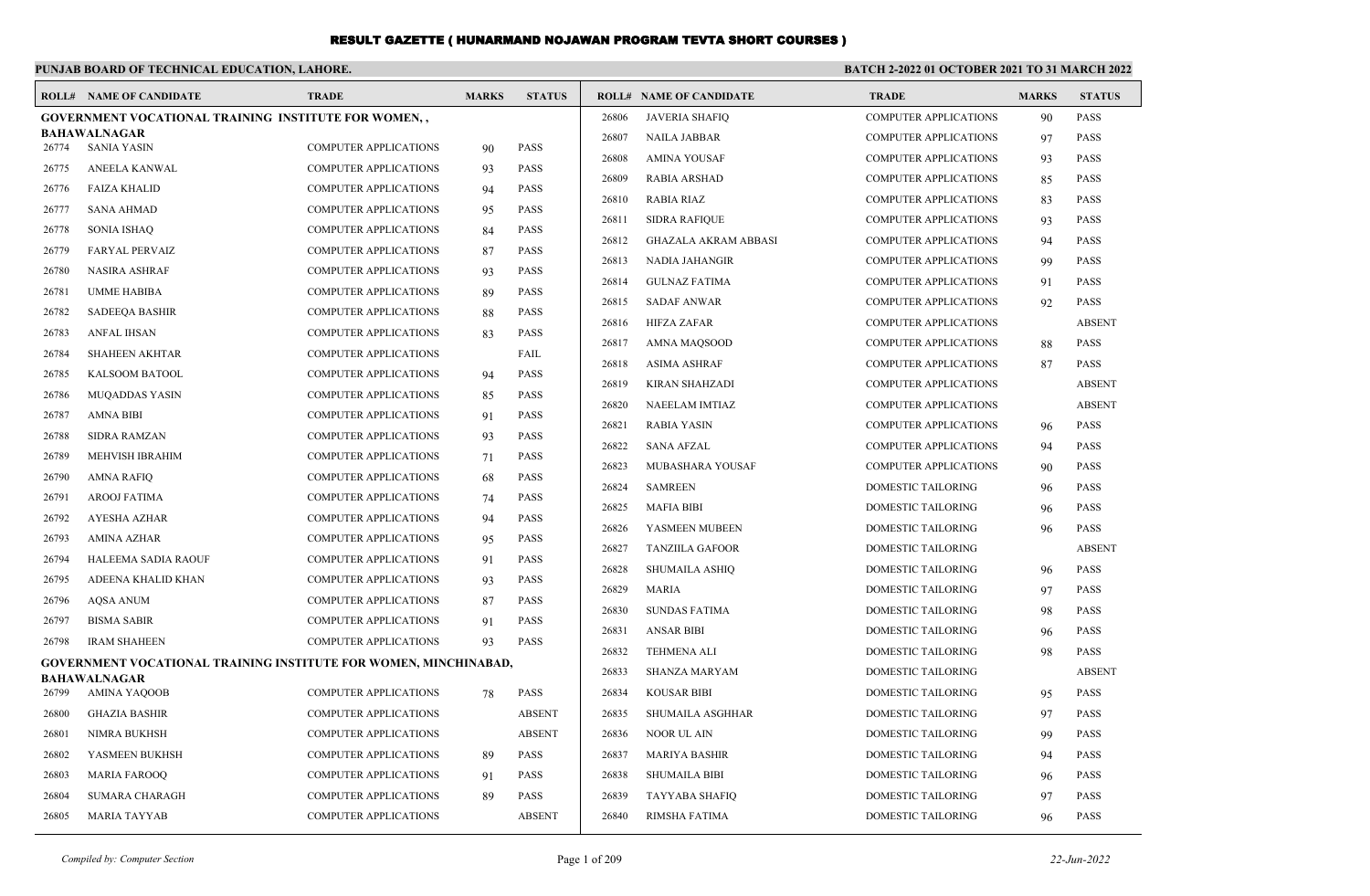|       | PUNJAB BOARD OF TECHNICAL EDUCATION, LAHORE.                            |                    |              |               | BATCH 2-2022 01 OCTOBER 2021 TO 31 MARCH 2022 |                                |                              |              |               |
|-------|-------------------------------------------------------------------------|--------------------|--------------|---------------|-----------------------------------------------|--------------------------------|------------------------------|--------------|---------------|
|       | <b>ROLL# NAME OF CANDIDATE</b>                                          | <b>TRADE</b>       | <b>MARKS</b> | <b>STATUS</b> |                                               | <b>ROLL# NAME OF CANDIDATE</b> | <b>TRADE</b>                 | <b>MARKS</b> | <b>STATUS</b> |
| 26841 | AQSA ALLAH DITTA                                                        | DOMESTIC TAILORING | 96           | <b>PASS</b>   | 26874                                         | <b>RABIA MUNIR</b>             | <b>DOMESTIC TAILORING</b>    | 97           | <b>PASS</b>   |
| 26842 | <b>SAMAN SHAZADI</b>                                                    | DOMESTIC TAILORING | 96           | <b>PASS</b>   | 26875                                         | <b>FAREEHA BIBI</b>            | DOMESTIC TAILORING           | 97           | <b>PASS</b>   |
| 26843 | <b>IQRA NAZAR</b>                                                       | DOMESTIC TAILORING | 95           | <b>PASS</b>   | 26876                                         | <b>MARYAM MUNIR</b>            | DOMESTIC TAILORING           | 86           | <b>PASS</b>   |
| 26844 | RIZWANA ISMAIL                                                          | DOMESTIC TAILORING | 94           | <b>PASS</b>   | 26877                                         | <b>MARIA JAVED</b>             | DOMESTIC TAILORING           | 83           | <b>PASS</b>   |
| 26845 | <b>SANIA ASIF</b>                                                       | DOMESTIC TAILORING | 97           | <b>PASS</b>   | 26878                                         | <b>AYESHA BIBI</b>             | DOMESTIC TAILORING           | 84           | <b>PASS</b>   |
| 26846 | <b>ANFFLA AYOUB</b>                                                     | DOMESTIC TAILORING | 95           | <b>PASS</b>   | 26879                                         | <b>TALLATA BASHIR</b>          | DOMESTIC TAILORING           | 97           | <b>PASS</b>   |
| 26847 | <b>SANA ABBAS</b>                                                       | DOMESTIC TAILORING | 94           | PASS          | 26880                                         | <b>SADIA PARVEEN</b>           | DOMESTIC TAILORING           | 81           | <b>PASS</b>   |
| 26848 | NABEELA ASGHAR                                                          | DOMESTIC TAILORING | 97           | <b>PASS</b>   | 26881                                         | SANIA ABBAS                    | DOMESTIC TAILORING           | 83           | <b>PASS</b>   |
|       | <b>GOVERNMENT VOCATIONAL TRAINING INSTITUTE FOR WOMEN, Y-18 HOUSING</b> |                    |              |               | 26882                                         | HUMERA BATOOL                  | DOMESTIC TAILORING           | 86           | <b>PASS</b>   |
| 26849 | COLONY, HAROONABAD<br><b>SIDRA KHALID</b>                               | <b>BEAUTICIAN</b>  |              | <b>PASS</b>   | 26883                                         | ESHA FATIMA                    | DOMESTIC TAILORING           | 85           | <b>PASS</b>   |
| 26850 | <b>AMBREEN RUKHSHI</b>                                                  | <b>BEAUTICIAN</b>  | 93           | <b>PASS</b>   | 26884                                         | AMINIA MEHMOOD                 | DOMESTIC TAILORING           | 81           | <b>PASS</b>   |
|       |                                                                         |                    | 92           | <b>PASS</b>   | 26885                                         | MARYAM                         | DOMESTIC TAILORING           | 82           | <b>PASS</b>   |
| 26851 | AMNA MUNAWAR                                                            | <b>BEAUTICIAN</b>  | 95           | <b>PASS</b>   | 26886                                         | SADIA ASLAM                    | <b>DOMESTIC TAILORING</b>    | 97           | <b>PASS</b>   |
| 26852 | <b>SHAHNELA ANWAR</b>                                                   | <b>BEAUTICIAN</b>  | 91           |               | 26887                                         | AMNA SAGHEER                   | DOMESTIC TAILORING           | 97           | <b>PASS</b>   |
| 26853 | SHEHZADE SAFA IQBAL                                                     | <b>BEAUTICIAN</b>  | 89           | <b>PASS</b>   | 26888                                         | NEESHA NOOR                    | DOMESTIC TAILORING           | 85           | <b>PASS</b>   |
| 26854 | <b>AYESHA BANO</b>                                                      | <b>BEAUTICIAN</b>  | 92           | <b>PASS</b>   | 26889                                         | <b>SOBIA NOREEN</b>            | DOMESTIC TAILORING           | 97           | <b>PASS</b>   |
| 26855 | <b>SIDRA RAFIQUE</b>                                                    | <b>BEAUTICIAN</b>  | 88           | <b>PASS</b>   | 26890                                         | <b>MUNIBA KOSER</b>            | DOMESTIC TAILORING           | 97           | <b>PASS</b>   |
| 26856 | <b>SANA AKRAM</b>                                                       | <b>BEAUTICIAN</b>  | 96           | <b>PASS</b>   | 26891                                         | ANEEZA FATIMA                  | <b>DOMESTIC TAILORING</b>    | 86           | <b>PASS</b>   |
| 26857 | <b>ARZOO</b>                                                            | <b>BEAUTICIAN</b>  | 96           | <b>PASS</b>   | 26892                                         | <b>SHEHLA BADSHA</b>           | <b>DOMESTIC TAILORING</b>    | 83           | <b>PASS</b>   |
| 26858 | <b>MARYAM MUSTAFA</b>                                                   | <b>BEAUTICIAN</b>  | 96           | <b>PASS</b>   | 26893                                         | <b>IQRA BIBI</b>               | <b>DOMESTIC TAILORING</b>    | 83           | <b>PASS</b>   |
| 26859 | <b>SEHRISH TEHREEM</b>                                                  | <b>BEAUTICIAN</b>  | 92           | <b>PASS</b>   | 26894                                         | <b>IRAM KHALID</b>             | DOMESTIC TAILORING           | 97           | <b>PASS</b>   |
| 26860 | <b>MARYAM ISHAQ</b>                                                     | <b>BEAUTICIAN</b>  | 97           | <b>PASS</b>   | 26895                                         | <b>SANA ASAD</b>               | DOMESTIC TAILORING           | 86           | <b>PASS</b>   |
| 26861 | <b>SOBIA WAZIR</b>                                                      | <b>BEAUTICIAN</b>  | 95           | <b>PASS</b>   | 26896                                         | <b>RAZIA BIBI</b>              | <b>DOMESTIC TAILORING</b>    | 97           | <b>PASS</b>   |
| 26862 | <b>SABA SALEEM</b>                                                      | <b>BEAUTICIAN</b>  | 83           | <b>PASS</b>   | 26897                                         | <b>SALIHA MURTAZA</b>          | <b>DOMESTIC TAILORING</b>    | 83           | <b>PASS</b>   |
| 26863 | ALIYA HAFEEZ                                                            | <b>BEAUTICIAN</b>  | 89           | <b>PASS</b>   | 26898                                         | SAIMA                          | DOMESTIC TAILORING           | 97           | <b>PASS</b>   |
| 26864 | <b>SIDRA FATIMA</b>                                                     | <b>BEAUTICIAN</b>  | 90           | <b>PASS</b>   | 26899                                         | HAFSA BINTAY MEHMOOD           | COMPUTER APPLICATIONS        | 97           | <b>PASS</b>   |
| 26865 | <b>AQSA RASOOL</b>                                                      | <b>BEAUTICIAN</b>  | 91           | <b>PASS</b>   | 26900                                         | <b>SOBIA BINTAY MEHMOOD</b>    | <b>COMPUTER APPLICATIONS</b> | 97           | <b>PASS</b>   |
| 26866 | <b>KIRAN NAZ</b>                                                        | <b>BEAUTICIAN</b>  | 89           | <b>PASS</b>   | 26901                                         | JAVERIA BINTAY MEHMOOD         | COMPUTER APPLICATIONS        | 97           | <b>PASS</b>   |
| 26867 | <b>SANA SAEED</b>                                                       | <b>BEAUTICIAN</b>  | 77           | <b>PASS</b>   | 26902                                         | <b>NOOR FATIMA</b>             | COMPUTER APPLICATIONS        | 85           | <b>PASS</b>   |
| 26868 | <b>ABIDA PERVEEN</b>                                                    | <b>BEAUTICIAN</b>  | 92           | <b>PASS</b>   | 26903                                         | <b>SIDRA MURTAZA</b>           | COMPUTER APPLICATIONS        | 86           | <b>PASS</b>   |
| 26869 | HAMNA SAMAN                                                             | <b>BEAUTICIAN</b>  | 94           | <b>PASS</b>   | 26904                                         | <b>MARIA ISHAQ</b>             | COMPUTER APPLICATIONS        | 97           | <b>PASS</b>   |
| 26870 | RIMSHA IQBAL                                                            | <b>BEAUTICIAN</b>  | 97           | <b>PASS</b>   | 26905                                         | ALEEZA TAHIR NAVEED            | <b>COMPUTER APPLICATIONS</b> | 84           | <b>PASS</b>   |
| 26871 | <b>RABIA KOUSAR</b>                                                     | <b>BEAUTICIAN</b>  | 93           | <b>PASS</b>   | 26906                                         | DUAA KHALIQ                    | <b>COMPUTER APPLICATIONS</b> | 90           | <b>PASS</b>   |
| 26872 | REHANA KOUSAR                                                           | <b>BEAUTICIAN</b>  | 96           | <b>PASS</b>   | 26907                                         | <b>AREEBA RAFIO</b>            | <b>COMPUTER APPLICATIONS</b> | 97           | <b>PASS</b>   |
| 26873 | <b>AQSA SABIR</b>                                                       | <b>BEAUTICIAN</b>  | 98           | <b>PASS</b>   | 26908                                         | RIMSHA BATOOL                  | <b>COMPUTER APPLICATIONS</b> | 81           | <b>PASS</b>   |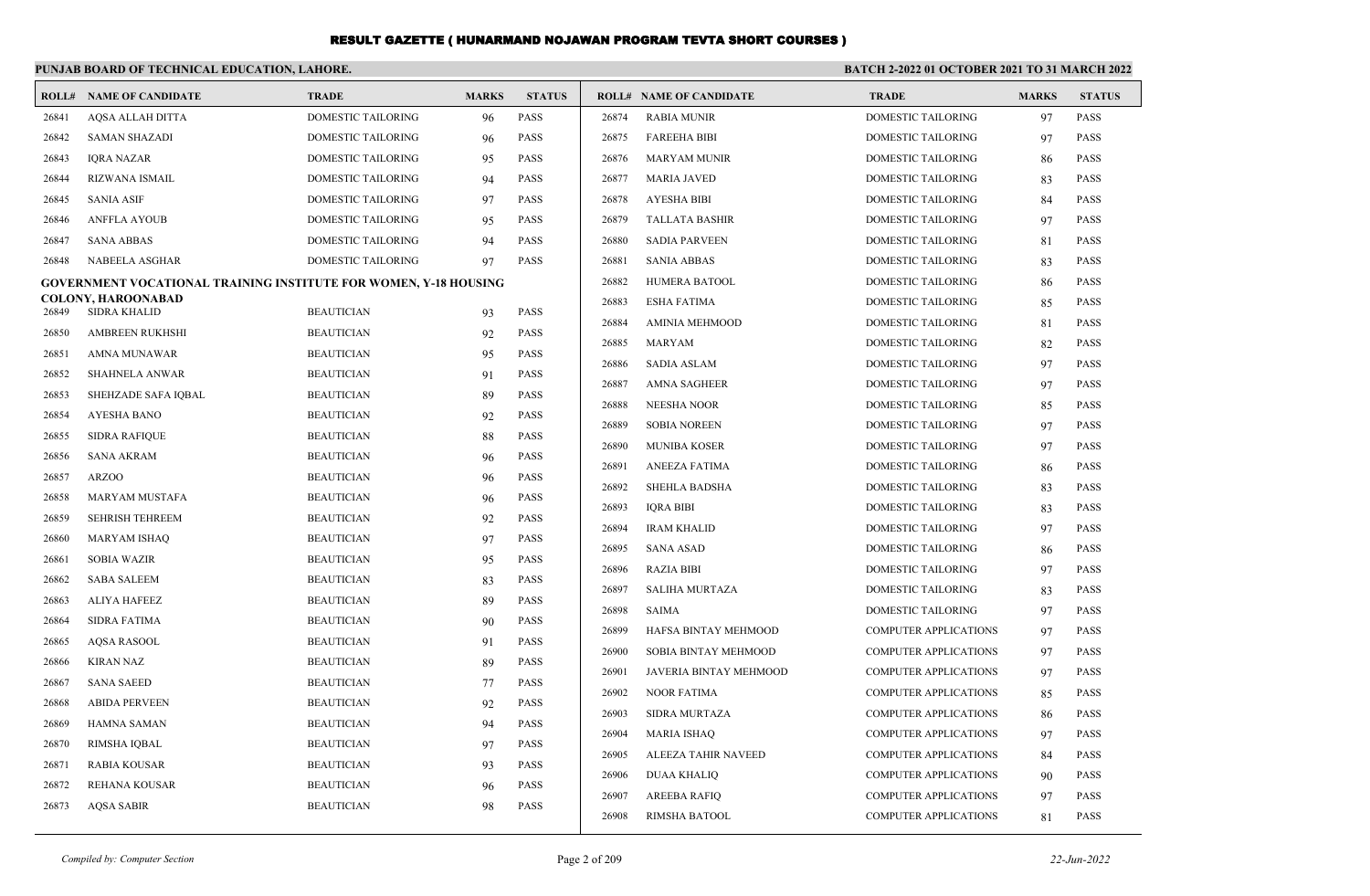|             | PUNJAB BOARD OF TECHNICAL EDUCATION, LAHORE.                 |                              |              |               | <b>BATCH 2-2022 01 OCTOBER 2021 TO 31 MARCH 2022</b> |                                                                      |                    |              |               |
|-------------|--------------------------------------------------------------|------------------------------|--------------|---------------|------------------------------------------------------|----------------------------------------------------------------------|--------------------|--------------|---------------|
|             | <b>ROLL# NAME OF CANDIDATE</b>                               | <b>TRADE</b>                 | <b>MARKS</b> | <b>STATUS</b> |                                                      | <b>ROLL# NAME OF CANDIDATE</b>                                       | <b>TRADE</b>       | <b>MARKS</b> | <b>STATUS</b> |
| 26909       | <b>AREEBA KHALIL</b>                                         | <b>COMPUTER APPLICATIONS</b> | 97           | <b>PASS</b>   | 26942                                                | MUHAMMAD KHALIQ BASHIR                                               | <b>ELECTRICIAN</b> |              | <b>ABSENT</b> |
| 26910       | <b>AMNA MUNIR</b>                                            | <b>COMPUTER APPLICATIONS</b> | 83           | <b>PASS</b>   | 26943                                                | <b>ARBAZ BHATTI</b>                                                  | <b>ELECTRICIAN</b> | 84           | <b>PASS</b>   |
| 26911       | <b>FAREEHA</b>                                               | COMPUTER APPLICATIONS        | 83           | <b>PASS</b>   | 26944                                                | YASIR RAZZAQ                                                         | <b>ELECTRICIAN</b> | 89           | <b>PASS</b>   |
| 26912       | <b>KINZA RUSTAM</b>                                          | COMPUTER APPLICATIONS        | 77           | <b>PASS</b>   | 26945                                                | <b>IRFAN SADIQ</b>                                                   | <b>ELECTRICIAN</b> | 88           | PASS          |
| 26913       | <b>MARYAM</b>                                                | COMPUTER APPLICATIONS        | 81           | <b>PASS</b>   | 26946                                                | ADNAN NAWAZ                                                          | <b>ELECTRICIAN</b> | 87           | <b>PASS</b>   |
| 26914       | SABA                                                         | COMPUTER APPLICATIONS        | 80           | <b>PASS</b>   | 26947                                                | <b>ABDUL MATEEN</b>                                                  | <b>ELECTRICIAN</b> | 84           | PASS          |
| 26915       | AYESHA MUNAWAR                                               | COMPUTER APPLICATIONS        | 92           | <b>PASS</b>   | 26948                                                | <b>USMAN MUNEER</b>                                                  | <b>ELECTRICIAN</b> | 89           | <b>PASS</b>   |
| 26916       | <b>ZANIB WAHEED</b>                                          | <b>COMPUTER APPLICATIONS</b> | 96           | <b>PASS</b>   | 26949                                                | <b>TALHA SAJID</b>                                                   | <b>ELECTRICIAN</b> | 91           | <b>PASS</b>   |
| 26917       | <b>TAYYBA SADIA</b>                                          | <b>COMPUTER APPLICATIONS</b> | 83           | <b>PASS</b>   | 26950                                                | <b>ASAD ROUF</b>                                                     | <b>ELECTRICIAN</b> |              | <b>ABSENT</b> |
| 26918       | <b>AYESHA HANIF</b>                                          | <b>COMPUTER APPLICATIONS</b> | 97           | <b>PASS</b>   | 26951                                                | KAMRAN CHAND MULHOTRA                                                | <b>ELECTRICIAN</b> | 84           | <b>PASS</b>   |
| 26919       | <b>ALEEZA SHAHID</b>                                         | <b>COMPUTER APPLICATIONS</b> | 97           | <b>PASS</b>   | 26952                                                | MUHAMMAD HAMZA AMIN                                                  | <b>ELECTRICIAN</b> | 83           | <b>PASS</b>   |
| 26920       | <b>RIDA BATOOL</b>                                           | COMPUTER APPLICATIONS        | 78           | <b>PASS</b>   | 26953                                                | <b>SUFYAN AKHTAR</b>                                                 | <b>ELECTRICIAN</b> | 88           | <b>PASS</b>   |
| 26921       | LUBNA RASOOL                                                 | COMPUTER APPLICATIONS        | 88           | <b>PASS</b>   | 26954                                                | MUHAMMAD MUDASIR                                                     | <b>ELECTRICIAN</b> |              | <b>ABSENT</b> |
| 26922       | NIMRA AKHTER                                                 | COMPUTER APPLICATIONS        | 97           | <b>PASS</b>   | 26955                                                | <b>TAIMOOR WAHEED</b>                                                | <b>ELECTRICIAN</b> | 90           | <b>PASS</b>   |
| 26923       | AMNA KHADIM                                                  | <b>COMPUTER APPLICATIONS</b> | 86           | <b>PASS</b>   | 26956                                                | MOHID SHAHZAD                                                        | <b>ELECTRICIAN</b> | 85           | <b>PASS</b>   |
|             | GOVERNMENT TECHNICAL TRAINING CENTRE, KANCHI MORDH, AHMADPUR |                              |              |               | 26957                                                | <b>NAVEED ZAFAR</b>                                                  | <b>ELECTRICIAN</b> |              | <b>ABSENT</b> |
| <b>EAST</b> |                                                              |                              |              |               | 26958                                                | <b>TANVEER ARIF</b>                                                  | <b>ELECTRICIAN</b> | 84           | <b>PASS</b>   |
| 26924       | ABDUL REHMAN DANYAL ZAFAR                                    | <b>HVACR</b>                 |              | <b>ABSENT</b> | 26959                                                | <b>SHAHID NAWAZ</b>                                                  | <b>WELDER</b>      |              | <b>ABSENT</b> |
| 26925       | <b>ABDUL REHMAN</b>                                          | <b>HVACR</b>                 | 89           | <b>PASS</b>   | 26960                                                | <b>ILYAS MEHMOOD</b>                                                 | WELDER             | 75           | <b>PASS</b>   |
| 26926       | MUHAMMAD ABDULLAH                                            | <b>HVACR</b>                 | 88           | <b>PASS</b>   | 26961                                                | MUHAMMAD AKMAL                                                       | WELDER             |              | <b>ABSENT</b> |
| 26927       | <b>OBAID UR REHMAN</b>                                       | <b>HVACR</b>                 |              | <b>ABSENT</b> | 26962                                                | MUHAMMAD HAMZA                                                       | WELDER             |              | <b>ABSENT</b> |
| 26928       | MUHAMMAD PERVEZ                                              | <b>HVACR</b>                 | 81           | <b>PASS</b>   | 26963                                                | MUHAMMAD IMRAN AQEEL                                                 | WELDER             | 79           | <b>PASS</b>   |
| 26929       | MUHAMMAD BAKHSH                                              | <b>HVACR</b>                 |              | <b>ABSENT</b> | 26964                                                | <b>KAMRAN AQEEL</b>                                                  | WELDER             | 78           | PASS          |
| 26930       | <b>WASEEM IRSHAD</b>                                         | <b>HVACR</b>                 | 88           | <b>PASS</b>   | 26965                                                | <b>MUNEEB ASLAM</b>                                                  | WELDER             |              | <b>ABSENT</b> |
| 26931       | SHAHZAD MUMTAZ                                               | <b>HVACR</b>                 | 83           | <b>PASS</b>   | 26966                                                | <b>ABDUL SAMI</b>                                                    | <b>WELDER</b>      | 75           | <b>PASS</b>   |
| 26932       | <b>SHABBIR AHMAD</b>                                         | <b>HVACR</b>                 | 94           | PASS          | 26967                                                | <b>ABDUL SATTAR</b>                                                  | <b>WELDER</b>      | 73           | <b>PASS</b>   |
| 26933       | <b>AAMIR IRSHAD</b>                                          | <b>HVACR</b>                 | 88           | PASS          | 26968                                                | MUHAMMAD ABBAS                                                       | WELDER             | 76           | <b>PASS</b>   |
| 26934       | TOUQEER EJAZ BUKHARI                                         | <b>HVACR</b>                 | 86           | <b>PASS</b>   | 26969                                                | <b>JAMSHAID ABBASI</b>                                               | WELDER             | 71           | <b>PASS</b>   |
| 26935       | <b>KASHIF ALI</b>                                            | <b>HVACR</b>                 | 88           | <b>PASS</b>   | 26970                                                | <b>KASHIF RASHEED</b>                                                | <b>WELDER</b>      |              | <b>ABSENT</b> |
| 26936       | <b>SHAN JAN</b>                                              | <b>HVACR</b>                 | 80           | <b>PASS</b>   | 26971                                                | <b>WAQAR MASIH</b>                                                   | WELDER             |              | <b>ABSENT</b> |
| 26937       | MUHAMMAD HAFEEZ                                              | <b>HVACR</b>                 | 84           | <b>PASS</b>   | 26972                                                | <b>NASIR IRSHAD</b>                                                  | <b>WELDER</b>      | 78           | <b>PASS</b>   |
| 26938       | <b>IRSHAD AHMED</b>                                          | <b>HVACR</b>                 | 84           | <b>PASS</b>   | 26973                                                | MUHAMMAD ARSLAN                                                      | <b>WELDER</b>      |              | <b>ABSENT</b> |
| 26939       | MUHAMMAD UMER                                                | <b>ELECTRICIAN</b>           | 83           | <b>PASS</b>   |                                                      | <b>GOVERNMENT VOCATIONAL TRAINING INSTITUTE FOR WOMEN,, AHMADPUR</b> |                    |              |               |
| 26940       | MUHAMMAD TAHIR MALIK                                         | <b>ELECTRICIAN</b>           |              | <b>ABSENT</b> | <b>EAST</b>                                          |                                                                      |                    |              |               |
| 26941       | MUHAMMAD AMEER HAMZA                                         | <b>ELECTRICIAN</b>           | 85           | <b>PASS</b>   | 26974                                                | AYMAN JAMEEL                                                         | DOMESTIC TAILORING | 95           | <b>PASS</b>   |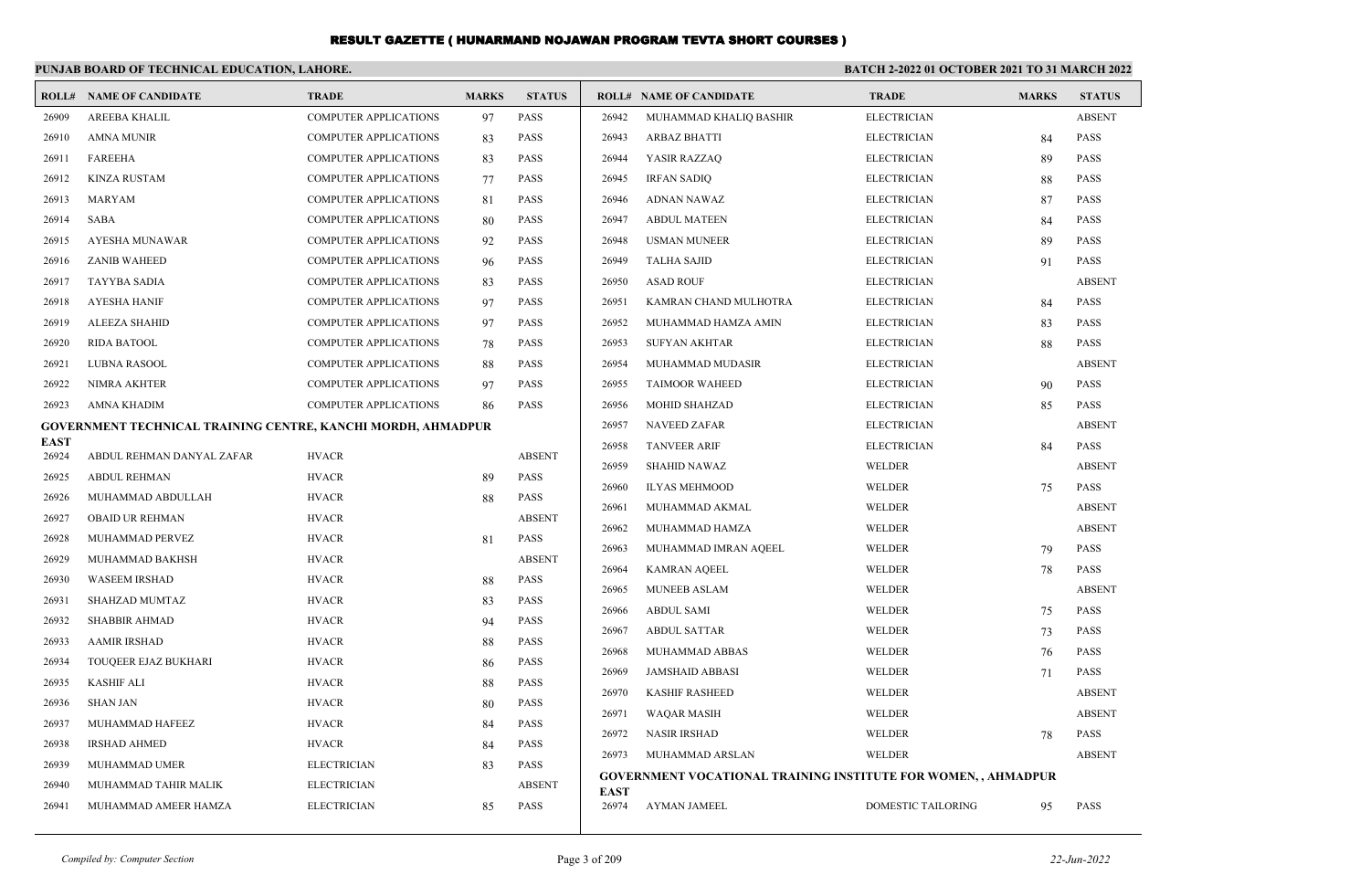|       | PUNJAB BOARD OF TECHNICAL EDUCATION, LAHORE. |                              |              |               |       | BATCH 2-2022 01 OCTOBER 2021 TO 31 MARCH 2022 |                              |              |               |
|-------|----------------------------------------------|------------------------------|--------------|---------------|-------|-----------------------------------------------|------------------------------|--------------|---------------|
|       | <b>ROLL# NAME OF CANDIDATE</b>               | <b>TRADE</b>                 | <b>MARKS</b> | <b>STATUS</b> |       | <b>ROLL# NAME OF CANDIDATE</b>                | <b>TRADE</b>                 | <b>MARKS</b> | <b>STATUS</b> |
| 26975 | <b>SABA YASEEN</b>                           | DOMESTIC TAILORING           | 91           | <b>PASS</b>   | 27010 | <b>HANIA ARSHAD</b>                           | <b>COMPUTER APPLICATIONS</b> | 92           | <b>PASS</b>   |
| 26976 | <b>TAHIRA SAEED</b>                          | DOMESTIC TAILORING           | 96           | <b>PASS</b>   | 27011 | <b>SAMREEN BIBI</b>                           | <b>COMPUTER APPLICATIONS</b> | 92           | <b>PASS</b>   |
| 26977 | <b>RUKHSAR KHALIL</b>                        | <b>DOMESTIC TAILORING</b>    | 94           | <b>PASS</b>   | 27012 | <b>SHAHEEN BIBI</b>                           | <b>COMPUTER APPLICATIONS</b> | 92           | <b>PASS</b>   |
| 26978 | <b>AKHTAR PERVEEN</b>                        | DOMESTIC TAILORING           | 96           | <b>PASS</b>   | 27013 | <b>ALIZA IMTIAZ</b>                           | <b>COMPUTER APPLICATIONS</b> | 93           | <b>PASS</b>   |
| 26979 | <b>MARIA HANAN</b>                           | <b>DOMESTIC TAILORING</b>    | 94           | <b>PASS</b>   | 27014 | NOOR UL EMAAN KHALID                          | <b>COMPUTER APPLICATIONS</b> | 93           | <b>PASS</b>   |
| 26980 | <b>MUQADAS GHAFFAR</b>                       | <b>DOMESTIC TAILORING</b>    | 95           | <b>PASS</b>   | 27015 | <b>TOOBA KHALID</b>                           | <b>COMPUTER APPLICATIONS</b> | 92           | <b>PASS</b>   |
| 26981 | <b>MANZOOR MAI</b>                           | DOMESTIC TAILORING           | 95           | <b>PASS</b>   | 27016 | <b>AROOJ KHALID</b>                           | <b>COMPUTER APPLICATIONS</b> | 93           | <b>PASS</b>   |
| 26982 | <b>SHIZA MALIK</b>                           | DOMESTIC TAILORING           | 89           | <b>PASS</b>   | 27017 | <b>MUSKAN AKHTAR</b>                          | <b>COMPUTER APPLICATIONS</b> | 92           | <b>PASS</b>   |
| 26983 | <b>HINA AKBER</b>                            | <b>DOMESTIC TAILORING</b>    | 94           | <b>PASS</b>   | 27018 | <b>HIFZA AKHTAR</b>                           | <b>COMPUTER APPLICATIONS</b> | 93           | <b>PASS</b>   |
| 26984 | <b>MALIKA ZAHID</b>                          | <b>DOMESTIC TAILORING</b>    | 91           | <b>PASS</b>   | 27019 | <b>SANA FATIMA</b>                            | <b>COMPUTER APPLICATIONS</b> | 92           | <b>PASS</b>   |
| 26985 | <b>BUSHRA BIBI</b>                           | DOMESTIC TAILORING           | 92           | <b>PASS</b>   | 27020 | <b>AREEBA BIBI</b>                            | <b>COMPUTER APPLICATIONS</b> | 92           | <b>PASS</b>   |
| 26986 | <b>KANEEZ BATOOL</b>                         | <b>DOMESTIC TAILORING</b>    | 95           | <b>PASS</b>   | 27021 | SYEDA QURRAT UL AIN JILLANI                   | <b>COMPUTER APPLICATIONS</b> | 94           | <b>PASS</b>   |
| 26987 | <b>BUSHRA SALEEM</b>                         | <b>DOMESTIC TAILORING</b>    | 91           | <b>PASS</b>   | 27022 | ARFA ZIKRIYA                                  | <b>COMPUTER APPLICATIONS</b> | 92           | <b>PASS</b>   |
| 26988 | AYESHA ASLAM                                 | DOMESTIC TAILORING           | 96           | <b>PASS</b>   | 27023 | <b>MARYAM ALI</b>                             | <b>COMPUTER APPLICATIONS</b> | 93           | <b>PASS</b>   |
| 26989 | <b>ASMA BIBI</b>                             | <b>DOMESTIC TAILORING</b>    | 94           | <b>PASS</b>   | 27024 | <b>MEHAK RAFEEQ</b>                           | <b>BEAUTICIAN</b>            | 83           | <b>PASS</b>   |
| 26990 | <b>TASKEEN ISHRAT</b>                        | <b>DOMESTIC TAILORING</b>    | 92           | <b>PASS</b>   | 27025 | <b>IQRA SHAHID</b>                            | <b>BEAUTICIAN</b>            | 92           | <b>PASS</b>   |
| 26991 | <b>JAWERIA ABDULLAH</b>                      | <b>DOMESTIC TAILORING</b>    | 90           | <b>PASS</b>   | 27026 | <b>SABA</b>                                   | <b>BEAUTICIAN</b>            | 94           | <b>PASS</b>   |
| 26992 | MUNEEBA BUKHARI                              | DOMESTIC TAILORING           | 93           | <b>PASS</b>   | 27027 | <b>ANSA AHMAD</b>                             | <b>BEAUTICIAN</b>            | 93           | <b>PASS</b>   |
| 26993 | <b>SHAZIA TARIQ</b>                          | <b>DOMESTIC TAILORING</b>    | 90           | <b>PASS</b>   | 27028 | <b>ANUM RAZZAQ</b>                            | <b>BEAUTICIAN</b>            | 92           | <b>PASS</b>   |
| 26994 | <b>IORA AKBAR</b>                            | DOMESTIC TAILORING           | 91           | <b>PASS</b>   | 27029 | <b>FARAH ABBASI</b>                           | <b>BEAUTICIAN</b>            | 93           | <b>PASS</b>   |
| 26995 | MARYAM FAZAL                                 | DOMESTIC TAILORING           | 96           | <b>PASS</b>   | 27030 | <b>IQRA SAEED</b>                             | <b>BEAUTICIAN</b>            | 95           | <b>PASS</b>   |
| 26996 | <b>ABIDA BIBI</b>                            | <b>DOMESTIC TAILORING</b>    | 95           | <b>PASS</b>   | 27031 | <b>ROZINA BIBI</b>                            | <b>BEAUTICIAN</b>            | 95           | <b>PASS</b>   |
| 26997 | <b>AMNA</b>                                  | <b>DOMESTIC TAILORING</b>    | 95           | <b>PASS</b>   | 27032 | <b>MUBEEN AMJAD</b>                           | <b>BEAUTICIAN</b>            | 94           | <b>PASS</b>   |
| 26998 | <b>SUNDAS ABDULLAH</b>                       | DOMESTIC TAILORING           | 90           | <b>PASS</b>   | 27033 | <b>ISRA WAHEED</b>                            | <b>BEAUTICIAN</b>            | 94           | <b>PASS</b>   |
| 26999 | <b>IQRA AMJAD</b>                            | COMPUTER APPLICATIONS        | 93           | <b>PASS</b>   | 27034 | <b>ARSHEEA RASHID</b>                         | <b>BEAUTICIAN</b>            | 92           | <b>PASS</b>   |
| 27000 | <b>SAMREEN IQBAL</b>                         | <b>COMPUTER APPLICATIONS</b> | 92           | <b>PASS</b>   | 27035 | ZUBAIDA SUMMORO                               | <b>BEAUTICIAN</b>            | 96           | <b>PASS</b>   |
| 27001 | <b>SANA ASHRAF</b>                           | COMPUTER APPLICATIONS        | 93           | <b>PASS</b>   | 27036 | RIMSHA AKMAL                                  | <b>BEAUTICIAN</b>            | 94           | <b>PASS</b>   |
| 27002 | <b>RABIA ASLAM</b>                           | COMPUTER APPLICATIONS        | 93           | <b>PASS</b>   | 27037 | ROBINA TUFAIL                                 | <b>BEAUTICIAN</b>            | 95           | <b>PASS</b>   |
| 27003 | <b>RUBA MUMTAZ</b>                           | <b>COMPUTER APPLICATIONS</b> | 93           | <b>PASS</b>   | 27038 | <b>SUBHANA MUNIR</b>                          | <b>BEAUTICIAN</b>            | 94           | <b>PASS</b>   |
| 27004 | <b>ASMA MAOSOOD</b>                          | <b>COMPUTER APPLICATIONS</b> | 92           | <b>PASS</b>   | 27039 | <b>AMNA SHAHID</b>                            | <b>BEAUTICIAN</b>            | 94           | <b>PASS</b>   |
| 27005 | <b>KAINAT ZAHID</b>                          | <b>COMPUTER APPLICATIONS</b> | 92           | <b>PASS</b>   | 27040 | <b>SAIRA ZAFAR</b>                            | <b>BEAUTICIAN</b>            | 92           | PASS          |
| 27006 | <b>ANSHRAH ARSHAD</b>                        | <b>COMPUTER APPLICATIONS</b> | 93           | <b>PASS</b>   | 27041 | <b>ROBINA BIBI</b>                            | <b>BEAUTICIAN</b>            | 87           | <b>PASS</b>   |
| 27007 | <b>SHANZA MALIK</b>                          | <b>COMPUTER APPLICATIONS</b> | 92           | <b>PASS</b>   | 27042 | SHAZIA FATEH MUHAMMAD                         | <b>BEAUTICIAN</b>            | 94           | <b>PASS</b>   |
| 27008 | <b>SAMIA AQEEL</b>                           | <b>COMPUTER APPLICATIONS</b> | 92           | <b>PASS</b>   | 27043 | <b>KAFIA TUFAIL</b>                           | <b>BEAUTICIAN</b>            | 94           | <b>PASS</b>   |
| 27009 | <b>TEHREEM RAFIO</b>                         | <b>COMPUTER APPLICATIONS</b> | 93           | <b>PASS</b>   | 27044 | <b>MEMONA JAWARIA</b>                         | <b>BEAUTICIAN</b>            | 94           | <b>PASS</b>   |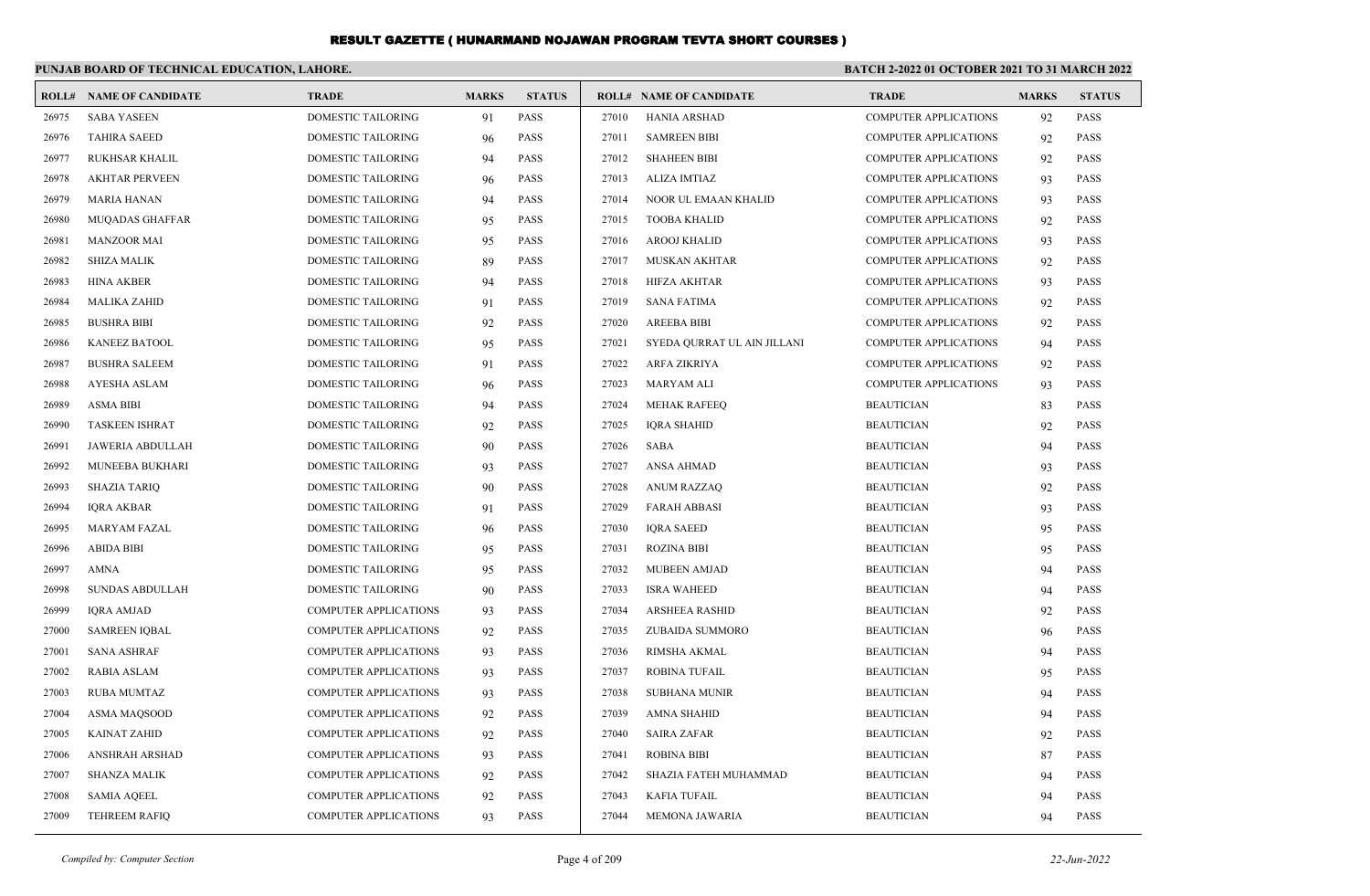|       | PUNJAB BOARD OF TECHNICAL EDUCATION, LAHORE.                           |                      |              |                            | <b>BATCH 2-2022 01 OCTOBER 2021 TO 31 MARCH 2022</b> |                                                                  |                      |              |               |
|-------|------------------------------------------------------------------------|----------------------|--------------|----------------------------|------------------------------------------------------|------------------------------------------------------------------|----------------------|--------------|---------------|
|       | <b>ROLL# NAME OF CANDIDATE</b>                                         | <b>TRADE</b>         | <b>MARKS</b> | <b>STATUS</b>              |                                                      | <b>ROLL# NAME OF CANDIDATE</b>                                   | <b>TRADE</b>         | <b>MARKS</b> | <b>STATUS</b> |
| 27045 | <b>AFFIA SHABBIR</b>                                                   | <b>BEAUTICIAN</b>    | 93           | <b>PASS</b>                | 27078                                                | <b>SADIA DILSHAD</b>                                             | <b>BEAUTICIAN</b>    | 90           | <b>PASS</b>   |
| 27046 | KAIYNAT MARYAM                                                         | <b>BEAUTICIAN</b>    | 95           | <b>PASS</b>                | 27079                                                | <b>UME AIMEN AYAZ</b>                                            | <b>BEAUTICIAN</b>    | 83           | <b>PASS</b>   |
| 27047 | <b>IQRA QASIM</b>                                                      | <b>BEAUTICIAN</b>    | 95           | <b>PASS</b>                | 27080                                                | <b>SALMA GHLZAR</b>                                              | <b>BEAUTICIAN</b>    | 91           | <b>PASS</b>   |
| 27048 | <b>TAHIRA BIBI</b>                                                     | <b>BEAUTICIAN</b>    | 94           | <b>PASS</b>                | 27081                                                | <b>IQRA SHAKOOR</b>                                              | <b>BEAUTICIAN</b>    | 96           | <b>PASS</b>   |
|       | <b>GOVERNMENT VOCATIONAL TRAINING INSTITUTE FOR WOMEN, FARID GATE,</b> |                      |              |                            | 27082                                                | NOOR GULL                                                        | <b>BEAUTICIAN</b>    | 92           | <b>PASS</b>   |
| 27049 | <b>BAHAWALPUR</b><br><b>HANIA TAHIR</b>                                | PROFESSIONAL COOKING | 98           | <b>PASS</b>                | 27083                                                | <b>SEHRISH RIAZ</b>                                              | <b>BEAUTICIAN</b>    | 83           | <b>PASS</b>   |
| 27050 | <b>SHAHEENA AKRAM</b>                                                  | PROFESSIONAL COOKING | 93           | <b>PASS</b>                | 27084                                                | <b>NIDA SALEEM</b>                                               | <b>BEAUTICIAN</b>    | 91           | <b>PASS</b>   |
| 27051 | <b>MISBAH JABEEN</b>                                                   | PROFESSIONAL COOKING | 92           | <b>PASS</b>                | 27085                                                | <b>AZRA RIAZ</b>                                                 | <b>BEAUTICIAN</b>    | 95           | <b>PASS</b>   |
| 27052 | <b>MARYAM SYED</b>                                                     | PROFESSIONAL COOKING |              | <b>PASS</b>                | 27086                                                | <b>RABIA JAFER</b>                                               | <b>BEAUTICIAN</b>    | 92           | <b>PASS</b>   |
| 27053 |                                                                        |                      | 93           | <b>PASS</b>                | 27087                                                | <b>ALEENA ARSHAD</b>                                             | <b>BEAUTICIAN</b>    | 94           | <b>PASS</b>   |
|       | <b>SALWA MARYAM</b><br><b>AOSA LATIF</b>                               | PROFESSIONAL COOKING | 91           | <b>PASS</b>                | 27088                                                | <b>NAFEESA KHAN</b>                                              | <b>BEAUTICIAN</b>    | 92           | <b>PASS</b>   |
| 27054 |                                                                        | PROFESSIONAL COOKING | 88           |                            | 27089                                                | <b>ZAINAB AKHTAR</b>                                             | <b>BEAUTICIAN</b>    |              | <b>ABSENT</b> |
| 27055 | <b>ASMA YOUSAF</b>                                                     | PROFESSIONAL COOKING | 94           | <b>PASS</b>                | 27090                                                | <b>DUA NASIR</b>                                                 | <b>BEAUTICIAN</b>    | 95           | <b>PASS</b>   |
| 27056 | <b>ROMAISA IRSHAD</b>                                                  | PROFESSIONAL COOKING | 92           | <b>PASS</b>                | 27091                                                | ZERMEENA JAMSHAID                                                | <b>BEAUTICIAN</b>    | 90           | <b>PASS</b>   |
| 27057 | MALAIKA ISMAIL                                                         | PROFESSIONAL COOKING | 95           | <b>PASS</b>                | 27092                                                | <b>SANAM JAHANGIR</b>                                            | <b>BEAUTICIAN</b>    | 97           | <b>PASS</b>   |
| 27058 | <b>NOREEN HANIF</b>                                                    | PROFESSIONAL COOKING | 89           | <b>PASS</b>                | 27093                                                | <b>AIMAN KIFAYAIT</b>                                            | <b>BEAUTICIAN</b>    | 88           | <b>PASS</b>   |
| 27059 | <b>SABA JAVAID</b>                                                     | PROFESSIONAL COOKING | 92           | <b>PASS</b>                | 27094                                                | SHAHIDA BILAL                                                    | <b>BEAUTICIAN</b>    | 85           | <b>PASS</b>   |
| 27060 | MARIA KANWAL JAFFER                                                    | PROFESSIONAL COOKING | 93           | <b>PASS</b>                | 27095                                                | IQRA AKBAR                                                       | <b>BEAUTICIAN</b>    | 85           | PASS          |
| 27061 | <b>AMMARA MANZOOR</b>                                                  | PROFESSIONAL COOKING | 94           | <b>PASS</b><br><b>PASS</b> | 27096                                                | ANEESA KHAN                                                      | <b>BEAUTICIAN</b>    | 89           | <b>PASS</b>   |
| 27062 | <b>CHASHMAN ASHRAF</b>                                                 | PROFESSIONAL COOKING | 95           |                            | 27097                                                | <b>HUMERA ZAHID</b>                                              | <b>BEAUTICIAN</b>    | 88           | <b>PASS</b>   |
| 27063 | <b>LAIBA BASHIR</b>                                                    | PROFESSIONAL COOKING | 95           | <b>PASS</b>                | 27098                                                | <b>MALIHA SARFRAZ</b>                                            | <b>BEAUTICIAN</b>    |              | <b>ABSENT</b> |
| 27064 | <b>SADIA AKRAM</b>                                                     | PROFESSIONAL COOKING | 95           | <b>PASS</b>                |                                                      | GOVT STAFF TRAINING COLLEGE, REHMAT COLONY NEAR RAILWAY STATION, |                      |              |               |
| 27065 | <b>KASHMALA</b>                                                        | PROFESSIONAL COOKING |              | <b>ABSENT</b>              |                                                      | <b>BAHAWALPUR</b>                                                |                      |              |               |
| 27066 | <b>KAINAT BIBI</b>                                                     | PROFESSIONAL COOKING | 92           | <b>PASS</b>                | 27099                                                | <b>SHAKEELA AYOUB</b>                                            | PROFESSIONAL COOKING | 86           | <b>PASS</b>   |
| 27067 | <b>UZMA SHAKRI</b>                                                     | PROFESSIONAL COOKING |              | <b>ABSENT</b>              | 27100                                                | <b>KIRAN JAVED</b>                                               | PROFESSIONAL COOKING | 88           | <b>PASS</b>   |
| 27068 | RUQAYYA ARSHAD                                                         | PROFESSIONAL COOKING | 94           | <b>PASS</b>                | 27101                                                | <b>RABIA HASSAN</b>                                              | PROFESSIONAL COOKING | 92           | <b>PASS</b>   |
| 27069 | <b>SOBIA SADIQUE</b>                                                   | PROFESSIONAL COOKING | 92           | <b>PASS</b>                | 27102                                                | <b>ASMA TARIO</b>                                                | PROFESSIONAL COOKING | 95           | <b>PASS</b>   |
| 27070 | <b>FOZIA RAFIQUE</b>                                                   | PROFESSIONAL COOKING | 91           | <b>PASS</b>                | 27103                                                | KHADIJA FAROOO                                                   | PROFESSIONAL COOKING | 82           | <b>PASS</b>   |
| 27071 | <b>RIHANA AKHTER</b>                                                   | PROFESSIONAL COOKING |              | <b>ABSENT</b>              | 27104                                                | JAWARIA KANWAL                                                   | PROFESSIONAL COOKING | 96           | <b>PASS</b>   |
| 27072 | <b>IQRA ISLAM</b>                                                      | PROFESSIONAL COOKING | 96           | PASS                       | 27105                                                | HUMAIRA UMAR                                                     | PROFESSIONAL COOKING | 95           | PASS          |
| 27073 | RIMSHA ISLAM                                                           | PROFESSIONAL COOKING |              | <b>ABSENT</b>              | 27106                                                | <b>WAKEELA TOUFEEQ</b>                                           | PROFESSIONAL COOKING | 66           | <b>PASS</b>   |
| 27074 | RIMSHA MUSTAFA                                                         | <b>BEAUTICIAN</b>    |              | <b>ABSENT</b>              | 27107                                                | AMBER                                                            | PROFESSIONAL COOKING | 68           | <b>PASS</b>   |
| 27075 | <b>SADAF UMBREEN</b>                                                   | <b>BEAUTICIAN</b>    | 92           | <b>PASS</b>                | 27108                                                | <b>SAMINA FAROOQI</b>                                            | PROFESSIONAL COOKING | 84           | <b>PASS</b>   |
| 27076 | <b>SUMAIRA RIAZ</b>                                                    | <b>BEAUTICIAN</b>    | 83           | <b>PASS</b>                | 27109                                                | <b>SIDRA MUSHTAQ</b>                                             | PROFESSIONAL COOKING | 87           | <b>PASS</b>   |
| 27077 | KHADIJAH EJAZ                                                          | <b>BEAUTICIAN</b>    | 79           | <b>PASS</b>                | 27110                                                | MISBAH BIBI                                                      | PROFESSIONAL COOKING | 66           | <b>PASS</b>   |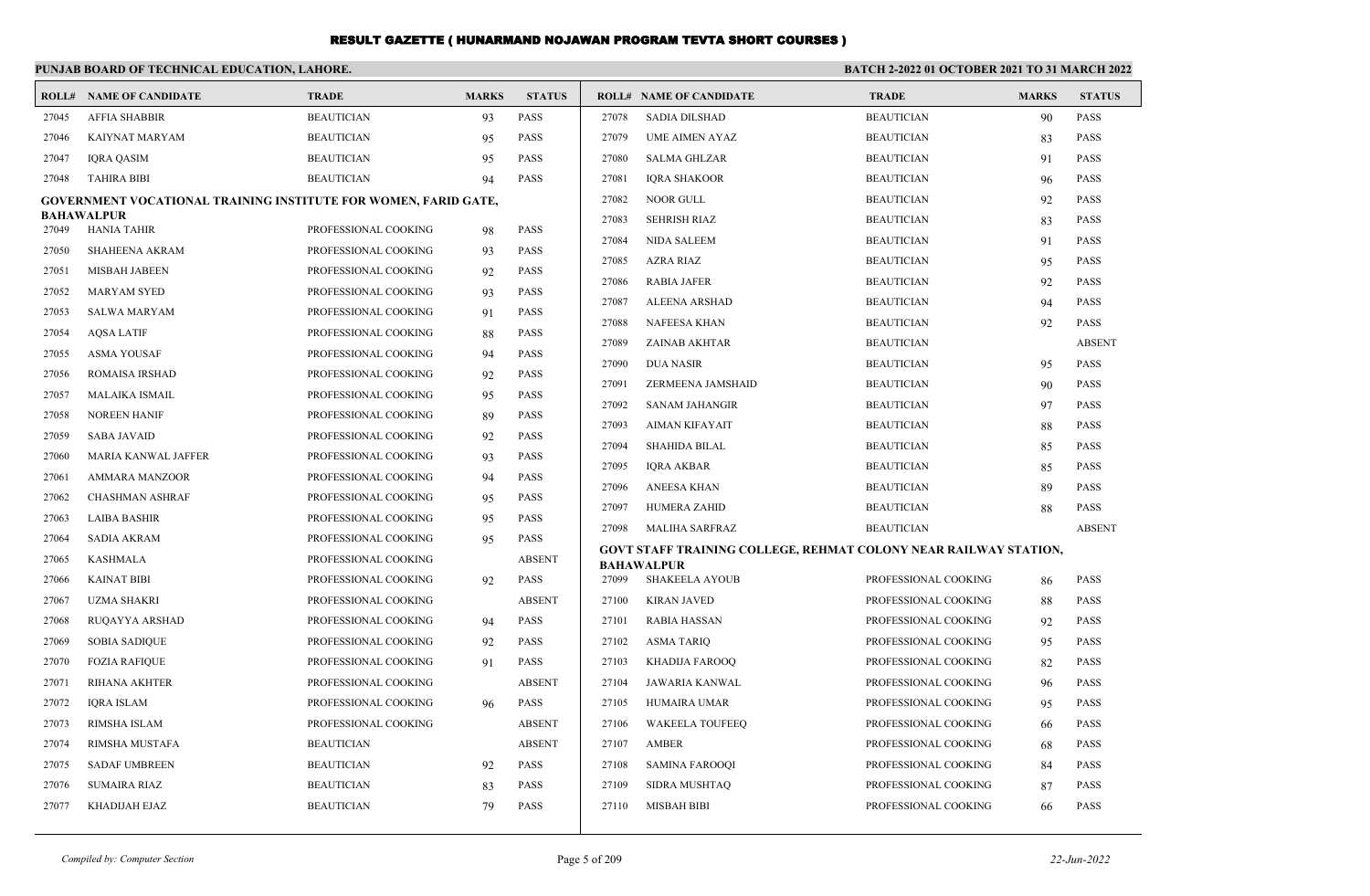|       | PUNJAB BOARD OF TECHNICAL EDUCATION, LAHORE.              |                              |              |               | BATCH 2-2022 01 OCTOBER 2021 TO 31 MARCH 2022 |                                                                        |                              |              |               |  |
|-------|-----------------------------------------------------------|------------------------------|--------------|---------------|-----------------------------------------------|------------------------------------------------------------------------|------------------------------|--------------|---------------|--|
|       | <b>ROLL# NAME OF CANDIDATE</b>                            | <b>TRADE</b>                 | <b>MARKS</b> | <b>STATUS</b> |                                               | <b>ROLL# NAME OF CANDIDATE</b>                                         | <b>TRADE</b>                 | <b>MARKS</b> | <b>STATUS</b> |  |
| 27111 | ZAINAB ALI                                                | PROFESSIONAL COOKING         | 94           | <b>PASS</b>   | 27145                                         | <b>NABILA BIBI</b>                                                     | <b>COMPUTER APPLICATIONS</b> | 95           | <b>PASS</b>   |  |
| 27112 | <b>RUQIA ALI</b>                                          | PROFESSIONAL COOKING         | 94           | PASS          | 27146                                         | AYESHA MUSTAFA                                                         | <b>COMPUTER APPLICATIONS</b> | 74           | <b>PASS</b>   |  |
| 27113 | MISBAH MAHBOOB SHA                                        | PROFESSIONAL COOKING         | 95           | PASS          | 27147                                         | <b>FAZEELA AKHTAR</b>                                                  | <b>COMPUTER APPLICATIONS</b> | 85           | <b>PASS</b>   |  |
| 27114 | <b>SAMREEN SHAREEF</b>                                    | PROFESSIONAL COOKING         | 94           | PASS          | 27148                                         | <b>LAIBA JAMEEL</b>                                                    | <b>COMPUTER APPLICATIONS</b> | 87           | PASS          |  |
| 27115 | <b>SADAF IQBAL</b>                                        | PROFESSIONAL COOKING         | 67           | <b>PASS</b>   | 27149                                         | <b>HINA SHOUKAT</b>                                                    | <b>COMPUTER APPLICATIONS</b> | 83           | PASS          |  |
| 27116 | <b>KIRAN HAFEEZ</b>                                       | PROFESSIONAL COOKING         | 94           | <b>PASS</b>   | 27150                                         | <b>AYESHA SIDDIQUE</b>                                                 | <b>COMPUTER APPLICATIONS</b> | 89           | PASS          |  |
| 27117 | <b>MARYAM LATIF</b>                                       | PROFESSIONAL COOKING         | 96           | PASS          | 27151                                         | ANEETA ABDUL RAHIM                                                     | <b>COMPUTER APPLICATIONS</b> | 94           | <b>PASS</b>   |  |
| 27118 | <b>MUSFIRA HAFEEZ</b>                                     | PROFESSIONAL COOKING         | 96           | PASS          | 27152                                         | <b>IORA RASOOL</b>                                                     | <b>COMPUTER APPLICATIONS</b> | 94           | PASS          |  |
| 27119 | ANUM FATAH MUHAMMAD                                       | <b>BEAUTICIAN</b>            | 98           | PASS          | 27153                                         | SIDRA MAQBOOL                                                          | <b>COMPUTER APPLICATIONS</b> | 93           | PASS          |  |
| 27120 | <b>SEHRISH</b>                                            | <b>BEAUTICIAN</b>            | 90           | PASS          | 27154                                         | <b>UROOJ FATIMA</b>                                                    | <b>COMPUTER APPLICATIONS</b> | 75           | <b>PASS</b>   |  |
| 27121 | <b>KIRAN</b>                                              | <b>BEAUTICIAN</b>            | 90           | PASS          | 27155                                         | <b>RIDA FATIMA</b>                                                     | <b>COMPUTER APPLICATIONS</b> | 95           | PASS          |  |
| 27122 | <b>SABA SADIQ</b>                                         | <b>BEAUTICIAN</b>            | 97           | PASS          | 27156                                         | <b>NAHEED KUSER</b>                                                    | <b>COMPUTER APPLICATIONS</b> | 79           | <b>PASS</b>   |  |
| 27123 | RIMSHA RIAZ                                               | <b>BEAUTICIAN</b>            | 95           | PASS          | 27157                                         | <b>ZUNAIRA WAHEED</b>                                                  | <b>COMPUTER APPLICATIONS</b> | 97           | PASS          |  |
| 27124 | <b>SAIMA RAMZAN</b>                                       | <b>BEAUTICIAN</b>            | 96           | PASS          | 27158                                         | <b>AOSA SHAKOOR</b>                                                    | <b>COMPUTER APPLICATIONS</b> | 96           | <b>PASS</b>   |  |
| 27125 | <b>UZMA RAMZAN</b>                                        | <b>BEAUTICIAN</b>            | 97           | PASS          | 27159                                         | <b>ALIZA JAMEEL</b>                                                    | <b>COMPUTER APPLICATIONS</b> | 86           | PASS          |  |
| 27126 | HUMAIRA SHAKEEL                                           | <b>BEAUTICIAN</b>            | 95           | <b>PASS</b>   | 27160                                         | <b>SAIMA SHABBIR</b>                                                   | <b>COMPUTER APPLICATIONS</b> | 97           | PASS          |  |
| 27127 | <b>NOSHEEN RAMZAN</b>                                     | <b>BEAUTICIAN</b>            | 90           | PASS          | 27161                                         | <b>KALSOOM BIBI</b>                                                    | <b>COMPUTER APPLICATIONS</b> | 95           | PASS          |  |
| 27128 | NADIA IQBAL                                               | <b>BEAUTICIAN</b>            | 98           | <b>PASS</b>   | 27162                                         | <b>SEHAR NAWAZ</b>                                                     | <b>COMPUTER APPLICATIONS</b> | 96           | PASS          |  |
| 27129 | <b>JAVERIA JAVAID</b>                                     | <b>BEAUTICIAN</b>            | 88           | <b>PASS</b>   | 27163                                         | <b>NISHA ABBAS</b>                                                     | <b>COMPUTER APPLICATIONS</b> | 89           | PASS          |  |
| 27130 | <b>SABA NIZAM</b>                                         | <b>BEAUTICIAN</b>            | 98           | PASS          |                                               | <b>GOVT. VOCATIONAL TRAINING INSTITUTE FOR WOMEN (RMGTC), OPPOSITE</b> |                              |              |               |  |
| 27131 | KASHMALA REHMAN                                           | <b>BEAUTICIAN</b>            | 98           | PASS          | 27164                                         | G.P.O, FARID GATE, BAHAWALPUR<br>YASHFEEN USMAN                        | <b>BEAUTICIAN</b>            | 76           | <b>PASS</b>   |  |
| 27132 | <b>ABIDA BIBI</b>                                         | <b>BEAUTICIAN</b>            | 96           | <b>PASS</b>   | 27165                                         | <b>MISHAAL</b>                                                         | <b>BEAUTICIAN</b>            | 82           | <b>PASS</b>   |  |
| 27133 | MEHWISH ARSHAD                                            | <b>BEAUTICIAN</b>            | 96           | <b>PASS</b>   | 27166                                         | ZUNAIRA FAYYAZ                                                         | <b>BEAUTICIAN</b>            | 77           | PASS          |  |
| 27134 | <b>SUMAYYA SALEEM</b>                                     | <b>BEAUTICIAN</b>            | 88           | PASS          | 27167                                         | PARIWISH NADEEM                                                        | <b>BEAUTICIAN</b>            | 79           | <b>PASS</b>   |  |
| 27135 | <b>IQRA HANIF</b>                                         | <b>BEAUTICIAN</b>            | 95           | PASS          | 27168                                         | <b>MARIA MALIK</b>                                                     | <b>BEAUTICIAN</b>            | 83           | <b>PASS</b>   |  |
| 27136 | <b>AYESHA TARIQ</b>                                       | <b>BEAUTICIAN</b>            | 96           | <b>PASS</b>   | 27169                                         | <b>AAMINA BIBI</b>                                                     | <b>BEAUTICIAN</b>            | 83           | <b>PASS</b>   |  |
| 27137 | <b>IQRA ASGHAR</b>                                        | <b>BEAUTICIAN</b>            | 97           | PASS          | 27170                                         | <b>AQSA SALEEM</b>                                                     | <b>BEAUTICIAN</b>            | 78           | <b>PASS</b>   |  |
| 27138 | <b>IRAM HAMEED</b>                                        | <b>BEAUTICIAN</b>            | 88           | PASS          | 27171                                         | RABEEHA NAZIM                                                          | <b>BEAUTICIAN</b>            | 76           | PASS          |  |
|       | <b>GOVT. COLLEGE OF TECHNOLOGY FOR WOMEN,, BAHAWALPUR</b> |                              |              |               | 27172                                         | <b>SARIA AJMAL</b>                                                     | <b>BEAUTICIAN</b>            | 78           | PASS          |  |
| 27139 | <b>AYESHA TABASSUM</b>                                    | <b>COMPUTER APPLICATIONS</b> | 97           | PASS          | 27173                                         | <b>UMAMA BIBI</b>                                                      | <b>BEAUTICIAN</b>            | 93           | PASS          |  |
| 27140 | <b>AYESHA ZAFAR</b>                                       | <b>COMPUTER APPLICATIONS</b> | 94           | <b>PASS</b>   | 27174                                         | <b>SANIA RIAZ</b>                                                      | <b>BEAUTICIAN</b>            | 86           | PASS          |  |
| 27141 | <b>SABA RIAZ</b>                                          | <b>COMPUTER APPLICATIONS</b> | 82           | <b>PASS</b>   | 27175                                         | <b>RUQIA BIBI</b>                                                      | <b>BEAUTICIAN</b>            |              | PASS          |  |
| 27142 | <b>SAMAN BASHIR</b>                                       | <b>COMPUTER APPLICATIONS</b> | 95           | <b>PASS</b>   | 27176                                         | <b>SAIMA IQBAL</b>                                                     | <b>BEAUTICIAN</b>            | 76<br>77     | PASS          |  |
| 27143 | <b>SHEEZA NEELAM</b>                                      | COMPUTER APPLICATIONS        | 97           | PASS          | 27177                                         | <b>SUMAYA YASMEEN</b>                                                  | <b>BEAUTICIAN</b>            | 95           | PASS          |  |
| 27144 | <b>AYESHA BIBI</b>                                        | <b>COMPUTER APPLICATIONS</b> | 97           | <b>PASS</b>   |                                               |                                                                        |                              |              |               |  |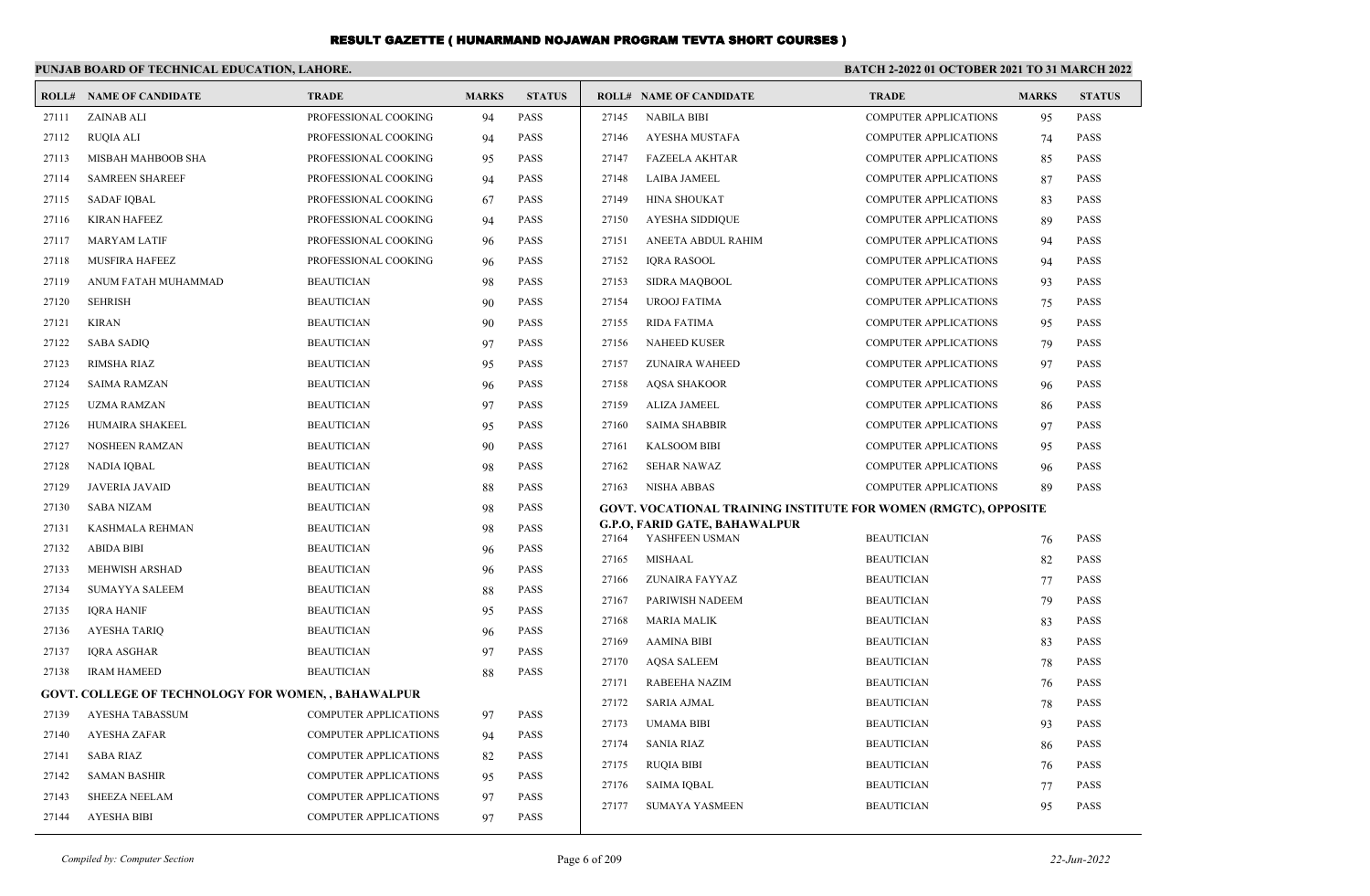|       | PUNJAB BOARD OF TECHNICAL EDUCATION, LAHORE. |                       |              |               | <b>BATCH 2-2022 01 OCTOBER 2021 TO 31 MARCH 2022</b> |                                                                      |                                                |              |                            |
|-------|----------------------------------------------|-----------------------|--------------|---------------|------------------------------------------------------|----------------------------------------------------------------------|------------------------------------------------|--------------|----------------------------|
|       | <b>ROLL# NAME OF CANDIDATE</b>               | <b>TRADE</b>          | <b>MARKS</b> | <b>STATUS</b> |                                                      | <b>ROLL# NAME OF CANDIDATE</b>                                       | <b>TRADE</b>                                   | <b>MARKS</b> | <b>STATUS</b>              |
| 27178 | <b>AFREEN ZAHRA</b>                          | <b>BEAUTICIAN</b>     | 86           | PASS          | 27213                                                | TEHMEENA SAFDAR                                                      | <b>FASHION DESIGN</b>                          | 100          | <b>PASS</b>                |
| 27179 | <b>KIRAN AMEER</b>                           | <b>BEAUTICIAN</b>     | 83           | <b>PASS</b>   | 27214                                                | <b>SIDRA IJAZ</b>                                                    | <b>FASHION DESIGN</b>                          | 80           | <b>PASS</b>                |
| 27180 | <b>SABA YASEEN</b>                           | <b>BEAUTICIAN</b>     | 97           | <b>PASS</b>   | 27215                                                | IQRA AKRAM                                                           | <b>FASHION DESIGN</b>                          | 80           | PASS                       |
| 27181 | <b>SAMIA ASGHAR</b>                          | <b>BEAUTICIAN</b>     |              | <b>ABSENT</b> | 27216                                                | AYESHA RASHEED                                                       | <b>FASHION DESIGN</b>                          | 80           | <b>PASS</b>                |
| 27182 | <b>SAMREEN ZAHRA</b>                         | <b>BEAUTICIAN</b>     | 85           | <b>PASS</b>   | 27217                                                | <b>ANISA SHABBIR</b>                                                 | <b>FASHION DESIGN</b>                          | 80           | <b>PASS</b>                |
| 27183 | MEHWISH AZAM                                 | <b>BEAUTICIAN</b>     | 89           | <b>PASS</b>   | 27218                                                | <b>TEHRIM FATIMA</b>                                                 | <b>FASHION DESIGN</b>                          | 90           | <b>PASS</b>                |
| 27184 | <b>SAMREEN FATIMA</b>                        | <b>BEAUTICIAN</b>     | 72           | <b>PASS</b>   | 27219                                                | <b>MAHAM ASLAM</b>                                                   | <b>FASHION DESIGN</b>                          | 90           | <b>PASS</b>                |
| 27185 | HUMAIRA NADEEM                               | <b>BEAUTICIAN</b>     | 74           | <b>PASS</b>   | 27220                                                | <b>MAIRA IQBAL</b>                                                   | <b>FASHION DESIGN</b>                          | 80           | <b>PASS</b>                |
| 27186 | SAGUFTA KANWAL                               | <b>BEAUTICIAN</b>     | 82           | <b>PASS</b>   | 27221                                                | FAKHRA ZAFAR                                                         | <b>FASHION DESIGN</b>                          | 100          | <b>PASS</b>                |
| 27187 | <b>FAIZA AROOJ</b>                           | <b>BEAUTICIAN</b>     | 95           | <b>PASS</b>   | 27222                                                | <b>JAVERIA HAFEEZ</b>                                                | <b>FASHION DESIGN</b>                          | 80           | <b>PASS</b>                |
| 27188 | <b>ISRA TARIQ</b>                            | <b>BEAUTICIAN</b>     | 80           | <b>PASS</b>   | 27223                                                | <b>SADIA NAZIR</b>                                                   | <b>FASHION DESIGN</b>                          | 95           | <b>PASS</b>                |
| 27189 | <b>DURYAB ROOP</b>                           | <b>BEAUTICIAN</b>     | 94           | <b>PASS</b>   |                                                      | <b>GOVERNMENT VOCATIONAL TRAINING INSTITUTE FOR WOMEN, JALANDHAR</b> |                                                |              |                            |
| 27190 | AYESHA RAZIQ                                 | <b>BEAUTICIAN</b>     | 88           | <b>PASS</b>   |                                                      | <b>COLONY, HASILPUR</b>                                              |                                                |              | <b>ABSENT</b>              |
| 27191 | <b>RUBAB HASHIM</b>                          | <b>BEAUTICIAN</b>     | 92           | <b>PASS</b>   | 27224                                                | NAGINA RAMZAN                                                        | <b>FASHION DESIGN</b>                          |              | <b>PASS</b>                |
| 27192 | HUMAIRA ASLAM                                | <b>BEAUTICIAN</b>     | 82           | <b>PASS</b>   | 27225<br>27226                                       | <b>MARYAM FATIMA</b><br><b>FOZIA TABASSUM</b>                        | <b>FASHION DESIGN</b>                          | 93           | PASS                       |
| 27193 | ANUM LARAIB                                  | <b>BEAUTICIAN</b>     | 87           | PASS          | 27227                                                | <b>IQSA RANI</b>                                                     | <b>FASHION DESIGN</b><br><b>FASHION DESIGN</b> | 96<br>93     | <b>PASS</b>                |
| 27194 | KASHMALA NADEEM                              | <b>BEAUTICIAN</b>     | 79           | <b>PASS</b>   | 27228                                                | NADIA NAWAZ                                                          | <b>FASHION DESIGN</b>                          |              | <b>PASS</b>                |
| 27195 | <b>AYESHA BIBI</b>                           | <b>BEAUTICIAN</b>     | 81           | PASS          | 27229                                                | SYEDA MISBHA NOOR                                                    | <b>FASHION DESIGN</b>                          | 96<br>95     | <b>PASS</b>                |
| 27196 | <b>SABA NAZIR</b>                            | <b>BEAUTICIAN</b>     | 92           | <b>PASS</b>   | 27230                                                | MARYAM JAVAID                                                        |                                                |              | <b>PASS</b>                |
| 27197 | AKASHA ASGHAR                                | <b>BEAUTICIAN</b>     |              | FAIL          | 27231                                                | <b>SAMINA BIBI</b>                                                   | <b>FASHION DESIGN</b><br><b>FASHION DESIGN</b> | 93           | <b>PASS</b>                |
| 27198 | <b>RUBINA AKHTAR</b>                         | <b>BEAUTICIAN</b>     | 85           | <b>PASS</b>   | 27232                                                |                                                                      |                                                | 96           |                            |
| 27199 | <b>TOOBA</b>                                 | <b>BEAUTICIAN</b>     | 89           | <b>PASS</b>   | 27233                                                | MEHWISH KANWAL<br><b>ADAN FTIMA</b>                                  | <b>FASHION DESIGN</b><br><b>FASHION DESIGN</b> | 90           | <b>PASS</b><br><b>PASS</b> |
| 27200 | RABIA NAZ                                    | <b>BEAUTICIAN</b>     |              | <b>ABSENT</b> |                                                      |                                                                      |                                                | 85           | <b>ABSENT</b>              |
| 27201 | ZUNAIRA RAZZAQ                               | <b>BEAUTICIAN</b>     | 90           | <b>PASS</b>   | 27234<br>27235                                       | HAFSA IJAZ<br><b>SANA MEHREEN</b>                                    | <b>FASHION DESIGN</b><br><b>FASHION DESIGN</b> | 97           | <b>PASS</b>                |
| 27202 | <b>IRAM AYUB</b>                             | <b>BEAUTICIAN</b>     | 96           | <b>PASS</b>   | 27236                                                | <b>SYED NOOR FATIMA</b>                                              |                                                |              | <b>ABSENT</b>              |
| 27203 | <b>MAHNOOR RASHEED</b>                       | <b>BEAUTICIAN</b>     | 89           | PASS          | 27237                                                | <b>AMINA ANWAR</b>                                                   | <b>FASHION DESIGN</b>                          |              | <b>ABSENT</b>              |
| 27204 | <b>UJALA MURAD</b>                           | <b>FASHION DESIGN</b> |              | <b>ABSENT</b> | 27238                                                | <b>TAIBA IFTIKHAR</b>                                                | <b>FASHION DESIGN</b>                          |              | <b>PASS</b>                |
| 27205 | <b>FAREEHA ISLAM</b>                         | <b>FASHION DESIGN</b> | 79           | <b>PASS</b>   | 27239                                                | <b>AMNA BIBI</b>                                                     | <b>FASHION DESIGN</b><br><b>FASHION DESIGN</b> | 88           | <b>PASS</b>                |
| 27206 | NITASHA ALI                                  | <b>FASHION DESIGN</b> |              | <b>ABSENT</b> | 27240                                                | <b>AOSA BIBI</b>                                                     |                                                | 95           |                            |
| 27207 | <b>HINA WAZEER</b>                           | <b>FASHION DESIGN</b> | 78           | PASS          |                                                      |                                                                      | <b>FASHION DESIGN</b>                          | 95           | <b>PASS</b>                |
| 27208 | <b>AQSA LIAQUAT</b>                          | <b>FASHION DESIGN</b> | 89           | PASS          | 27241                                                | <b>KIRAN MAQBOOL</b>                                                 | <b>FASHION DESIGN</b>                          |              | <b>ABSENT</b><br>PASS      |
| 27209 | AYESHA SHAHZAD                               | <b>FASHION DESIGN</b> | 79           | PASS          | 27242                                                | ALIYA FAYYAZ<br><b>LARAIB AFZAL</b>                                  | <b>FASHION DESIGN</b>                          | 96           |                            |
| 27210 | NIMRA ESHA                                   | <b>FASHION DESIGN</b> | 95           | PASS          | 27243                                                | <b>AQSA MAJEED</b>                                                   | <b>FASHION DESIGN</b>                          | 95           | PASS<br><b>PASS</b>        |
| 27211 | <b>TOOBA KABIR</b>                           | <b>FASHION DESIGN</b> |              | ABSENT        | 27244                                                |                                                                      | DOMESTIC TAILORING                             | 93           |                            |
| 27212 | AZKA NAZIM                                   | <b>FASHION DESIGN</b> | 79           | PASS          | 27245                                                | <b>SUNDUS FATIMA</b>                                                 | DOMESTIC TAILORING                             | 93           | PASS                       |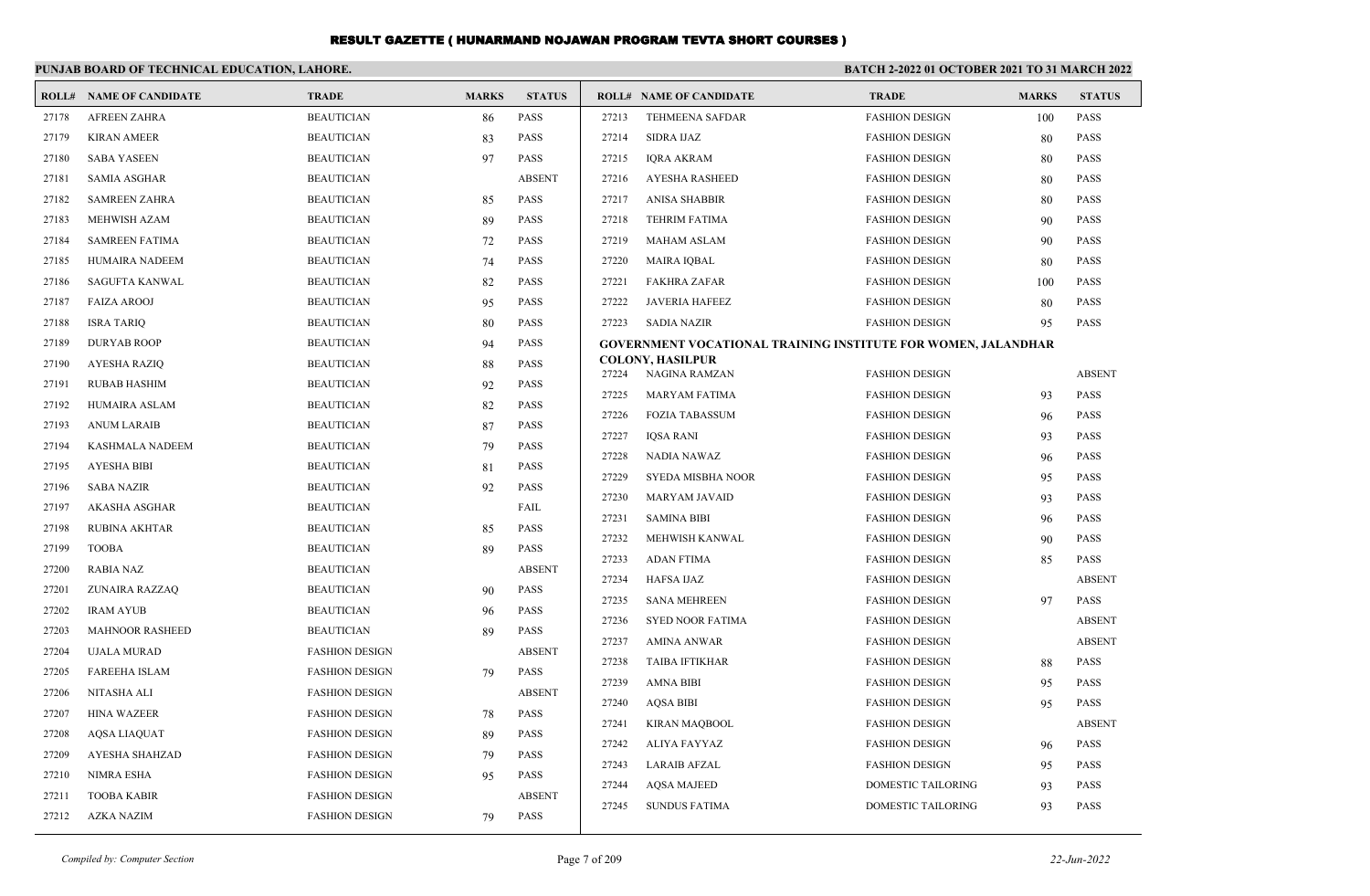|       | PUNJAB BOARD OF TECHNICAL EDUCATION, LAHORE. |                           |              |               |                          | <b>BATCH 2-2022 01 OCTOBER 2021 TO 31 MARCH 2022</b>            |                                                              |              |                     |
|-------|----------------------------------------------|---------------------------|--------------|---------------|--------------------------|-----------------------------------------------------------------|--------------------------------------------------------------|--------------|---------------------|
|       | <b>ROLL# NAME OF CANDIDATE</b>               | <b>TRADE</b>              | <b>MARKS</b> | <b>STATUS</b> |                          | <b>ROLL# NAME OF CANDIDATE</b>                                  | <b>TRADE</b>                                                 | <b>MARKS</b> | <b>STATUS</b>       |
| 27246 | <b>SANA SHAFIQUE</b>                         | DOMESTIC TAILORING        |              | <b>ABSENT</b> | 27281                    | RABIA GILLANI                                                   | <b>BEAUTICIAN</b>                                            | 93           | <b>PASS</b>         |
| 27247 | <b>FOZIA IRSHAD</b>                          | <b>DOMESTIC TAILORING</b> |              | <b>ABSENT</b> | 27282                    | <b>ASMA</b>                                                     | <b>BEAUTICIAN</b>                                            |              | <b>ABSENT</b>       |
| 27248 | <b>MADIHA KOUSAR</b>                         | <b>DOMESTIC TAILORING</b> | 93           | <b>PASS</b>   | 27283                    | FATIMA MUQADDAR                                                 | <b>BEAUTICIAN</b>                                            | 91           | <b>PASS</b>         |
| 27249 | NASEEM AKHTAR                                | DOMESTIC TAILORING        | 88           | PASS          |                          | <b>GOVT. TECHNICAL TRAINING CENTRE, , HASILPUR</b>              |                                                              |              |                     |
| 27250 | <b>NOREEN FATIMA</b>                         | DOMESTIC TAILORING        | 90           | <b>PASS</b>   | 27284                    | MUHAMMAD FAREED KASHIF                                          | <b>ELECTRICIAN</b>                                           | 92           | <b>PASS</b>         |
| 27251 | TAYYABA                                      | <b>DOMESTIC TAILORING</b> | 95           | <b>PASS</b>   | 27285                    | <b>IBRAR MAJEED</b>                                             | <b>ELECTRICIAN</b>                                           | 63           | <b>PASS</b>         |
| 27252 | SAMRA SABIR                                  | DOMESTIC TAILORING        | 91           | <b>PASS</b>   | 27286                    | MUHAMMAD SHAFIQ                                                 | <b>ELECTRICIAN</b>                                           | 89           | <b>PASS</b>         |
| 27253 | <b>NAILA RAFIQUE</b>                         | <b>DOMESTIC TAILORING</b> | 89           | <b>PASS</b>   | 27287                    | MUHAMMAD USMAN TALIB                                            | <b>ELECTRICIAN</b>                                           | 92           | <b>PASS</b>         |
| 27254 | <b>ALEEZA PARVEEN</b>                        | <b>DOMESTIC TAILORING</b> | 92           | <b>PASS</b>   | 27288                    | MUHAMMAD SAJID                                                  | <b>ELECTRICIAN</b>                                           | 90           | <b>PASS</b>         |
| 27255 | NATASHA SATTAR                               | DOMESTIC TAILORING        | 90           | <b>PASS</b>   | 27289                    | <b>RIZWAN ARSHAD</b>                                            | <b>ELECTRICIAN</b>                                           | 89           | <b>PASS</b>         |
| 27256 | <b>RABIA AFZAL</b>                           | <b>DOMESTIC TAILORING</b> | 94           | <b>PASS</b>   | 27290                    | MUHAMMAD NAVEED                                                 | <b>ELECTRICIAN</b>                                           | 72           | <b>PASS</b>         |
| 27257 | TAIBA IJAZ                                   | DOMESTIC TAILORING        | 91           | <b>PASS</b>   | 27291                    | <b>BILAL AHMAD</b>                                              | <b>ELECTRICIAN</b>                                           | 71           | <b>PASS</b>         |
| 27258 | <b>AMINA NASEER</b>                          | <b>DOMESTIC TAILORING</b> | 90           | <b>PASS</b>   | 27292                    | MUHAMMAD ADNAN SHEHZAD                                          | <b>ELECTRICIAN</b>                                           | 74           | <b>PASS</b>         |
| 27259 | <b>SIDRA AZIZ</b>                            | <b>DOMESTIC TAILORING</b> |              | <b>ABSENT</b> | 27293                    | MUHAMMAD BILAL MAJEED                                           | <b>ELECTRICIAN</b>                                           | 70           | <b>PASS</b>         |
| 27260 | SABA RIAZ                                    | DOMESTIC TAILORING        | 90           | PASS          | 27294                    | MUHAMMAD AHMAD                                                  | <b>ELECTRICIAN</b>                                           | 91           | <b>PASS</b>         |
| 27261 | KARISHMA QALANDAR                            | DOMESTIC TAILORING        |              | <b>ABSENT</b> | 27295                    | <b>RIZWAN QASIM</b>                                             | <b>ELECTRICIAN</b>                                           | 71           | <b>PASS</b>         |
| 27262 | <b>BISMA ASHFAQ</b>                          | <b>DOMESTIC TAILORING</b> |              | <b>ABSENT</b> | 27296                    | <b>MUNEEB AHMAD</b>                                             | <b>ELECTRICIAN</b>                                           | 70           | <b>PASS</b>         |
| 27263 | <b>SANIA JAVED</b>                           | DOMESTIC TAILORING        |              | <b>ABSENT</b> | 27297                    | MUHAMMAD IBRAHIM                                                | <b>ELECTRICIAN</b>                                           | 93           | <b>PASS</b>         |
| 27264 | MEHNAZ MUMTAZ                                | <b>BEAUTICIAN</b>         | 96           | PASS          | 27298                    | MUHAMMAD UMAR TANVEER                                           | <b>ELECTRICIAN</b>                                           | 73           | <b>PASS</b>         |
| 27265 | <b>KANDEEL FRAZ</b>                          | <b>BEAUTICIAN</b>         | 93           | <b>PASS</b>   | 27299                    | <b>ASAD MUNIR</b>                                               | <b>ELECTRICIAN</b>                                           |              | <b>ABSENT</b>       |
| 27266 | KOUSIR BUKHARI                               | <b>BEAUTICIAN</b>         | 93           | <b>PASS</b>   | 27300                    | MUHAMMAD FARHAN                                                 | <b>ELECTRICIAN</b>                                           |              | <b>ABSENT</b>       |
| 27267 | <b>JEVERIA FARAZ</b>                         | <b>BEAUTICIAN</b>         | 90           | <b>PASS</b>   | 27301                    | <b>EHSAN BASHIR</b>                                             | <b>ELECTRICIAN</b>                                           |              | <b>ABSENT</b>       |
| 27268 | IQRA RAFIQ                                   | <b>BEAUTICIAN</b>         | 90           | <b>PASS</b>   | 27302                    | <b>REHMAN GHANI</b>                                             | <b>ELECTRICIAN</b>                                           |              | <b>ABSENT</b>       |
| 27269 | AMNA KIRAN                                   | <b>BEAUTICIAN</b>         | 95           | <b>PASS</b>   | 27303                    | MUSHTAQ HUSSAIN                                                 | <b>ELECTRICIAN</b>                                           | 71           | <b>PASS</b>         |
| 27270 | <b>RABIA BASRI</b>                           | <b>BEAUTICIAN</b>         | 90           | <b>PASS</b>   |                          | <b>GOVERNMENT TECHNICAL TRAINING CENTRE (FEMALE),, KHAIRPUR</b> |                                                              |              |                     |
| 27271 | JAVERIA ASLAM                                | <b>BEAUTICIAN</b>         |              | <b>ABSENT</b> | <b>TAMEWALI</b><br>27304 | <b>TEHMINA NAWAZ</b>                                            | <b>COMPUTER APPLICATIONS</b>                                 |              | <b>PASS</b>         |
| 27272 | <b>SHANZA KIRAN</b>                          | <b>BEAUTICIAN</b>         | 95           | <b>PASS</b>   | 27305                    | <b>RAZIA HABIB</b>                                              | <b>COMPUTER APPLICATIONS</b>                                 | 96           | <b>PASS</b>         |
| 27273 | <b>FAIZA MANZOOR</b>                         | <b>BEAUTICIAN</b>         | 92           | PASS          | 27306                    | HUMAIRA RASHEED                                                 | <b>COMPUTER APPLICATIONS</b>                                 | 96           | <b>PASS</b>         |
| 27274 | <b>ANILA BIBI</b>                            | <b>BEAUTICIAN</b>         | 95           | PASS          | 27307                    | SYEDA SALIHA SAIF                                               | <b>COMPUTER APPLICATIONS</b>                                 | -96<br>96    | <b>PASS</b>         |
| 27275 | <b>ANAM BATOOL</b>                           | <b>BEAUTICIAN</b>         | 92           | <b>PASS</b>   | 27308                    |                                                                 |                                                              |              |                     |
| 27276 | ZOHA JAVED                                   | <b>BEAUTICIAN</b>         |              | <b>ABSENT</b> | 27309                    | MARYAM FIAZ<br><b>SUHAMA ABBAS</b>                              | <b>COMPUTER APPLICATIONS</b><br><b>COMPUTER APPLICATIONS</b> | 100          | PASS<br>PASS        |
| 27277 | <b>SUMBUL HAMEED</b>                         | <b>BEAUTICIAN</b>         | 91           | PASS          |                          |                                                                 |                                                              | 100          |                     |
| 27278 | TANZEELA IRAM                                | <b>BEAUTICIAN</b>         | 90           | PASS          | 27310                    | <b>JAVERIA RIAZ</b><br><b>SABA TAJ</b>                          | <b>COMPUTER APPLICATIONS</b>                                 | 96           | PASS                |
| 27279 | KOMAL SHAFIQUE                               | <b>BEAUTICIAN</b>         | 93           | PASS          | 27311                    | <b>MUQADAS SADIQ</b>                                            | <b>COMPUTER APPLICATIONS</b><br><b>COMPUTER APPLICATIONS</b> | 96           | PASS<br><b>PASS</b> |
| 27280 | KHADIJA FAROOQI                              | <b>BEAUTICIAN</b>         | 92           | PASS          | 27312                    |                                                                 |                                                              | 95           |                     |
|       |                                              |                           |              |               |                          |                                                                 |                                                              |              |                     |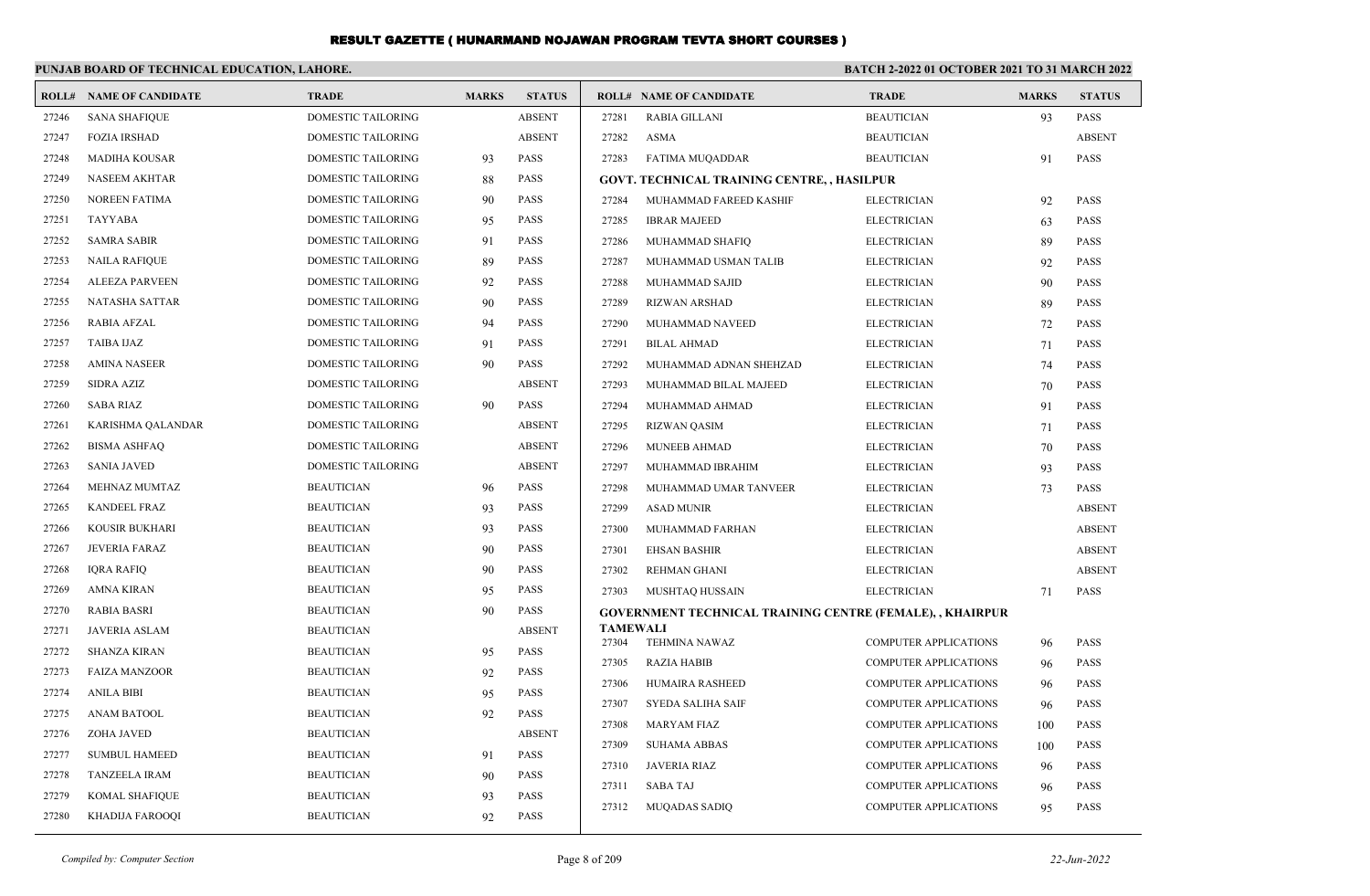#### **PUNJAB BOARD OF TECHNICAL EDUCATION, LAHORE. BATCH 2-2022 01 OCTOBER 2021 TO 31 MARCH 2022 ROLL# NAME OF CANDIDATE TRADE MARKS STATUS ROLL# NAME OF CANDIDATE TRADE MARKS STATUS** 27313 JAVERIA SHAKOOR COMPUTER APPLICATIONS 96 PASS 27314 HAJIRA BIBI COMPUTER APPLICATIONS 96 PASS 27315 RIMSHA KARAMAT COMPUTER APPLICATIONS 97 PASS 27316 UME FARWAH COMPUTER APPLICATIONS 96 PASS 27317 NAJIA FATIMA COMPUTER APPLICATIONS 96 PASS 27318 KHADIJA FATIMA COMPUTER APPLICATIONS 94 PASS 27319 AYESHA IRUM BEAUTICIAN 85 PASS 27320 MEHWISH FAZAL BEAUTICIAN BEAUTICIAN 75 PASS 27321 AYESHA BIBI BEAUTICIAN 83 PASS 27322 ZAINAB FIAZ BEAUTICIAN 93 PASS 27323 FAKHRA BATOOL BEAUTICIAN ABSENT 27324 RIMSHA YAMIN BEAUTICIAN 75 PASS 27325 JAVERIA AKBAR BEAUTICIAN ABSENT 27326 SONIA BIBI BEAUTICIAN 86 PASS 27327 KIRAN ISHAQ BEAUTICIAN 84 PASS 27328 MISBHA IKRAM BEAUTICIAN 79 PASS 27329 KHADIJA BIBI BEAUTICIAN 87 PASS 27330 ANEESA BEAUTICIAN 87 PASS 27331 NADRA BIBI BEAUTICIAN ABSENT 27332 SAIMA ZULFIQAR BEAUTICIAN 85 PASS 27333 HIRA ZUBAIR BEAUTICIAN 87 PASS 27334 MARYAM ASHIQ ALI DOMESTIC TAILORING 90 PASS 27335 IRUM AZIZ DOMESTIC TAILORING 88 PASS 27336 MARYAM NADEEM DOMESTIC TAILORING 94 PASS 27337 AYESHA ASLAM DOMESTIC TAILORING 75 PASS 27338 SEHRISH BANO DOMESTIC TAILORING 72 PASS 27339 NASRA LUQMAN DOMESTIC TAILORING ABSENT 27340 BAKHTAWAR BIBI DOMESTIC TAILORING ABSENT 27341 MARYAM QURBAN DOMESTIC TAILORING 96 PASS 27342 HAFIZA TASLEEM BIBI DOMESTIC TAILORING ABSENT 27343 SAFIA HABIB DOMESTIC TAILORING 95 PASS 27344 SALEENA MUSHTAQ DOMESTIC TAILORING 85 PASS 27345 SHAZIA SHAHEEN DOMESTIC TAILORING 75 PASS 27346 SHABANA BIBI DOMESTIC TAILORING 92 PASS 27347 SHAHNAZ BIBI DOMESTIC TAILORING 95 PASS 27348 SONIA ASLAM DOMESTIC TAILORING FAIL **GOVT. TECHNICAL TRAINING CENTRE (MALE), , KHAIRPUR TAMEWALI** 27349 MUHAMMAD FAISAL COMPUTER APPLICATIONS 84 PASS 27350 SALEEM NAWAZ COMPUTER APPLICATIONS 86 PASS 27351 MUHAMMAD MAHBOOB COMPUTER APPLICATIONS 83 PASS 27352 MUHAMMAD IRFAN COMPUTER APPLICATIONS 84 PASS 27353 MUHAMMAD MADNI COMPUTER APPLICATIONS 81 PASS 27354 KHIZAR HAYAT COMPUTER APPLICATIONS 90 PASS 27355 MUHAMMAD SHAHBAZ COMPUTER APPLICATIONS 71 PASS 27356 MUNEEB AHMAD KAMAL COMPUTER APPLICATIONS 73 PASS 27357 MUHAMMAD ADNAN COMPUTER APPLICATIONS 72 PASS 27358 FAHAD AZIZ COMPUTER APPLICATIONS 93 PASS 27359 ABDUL REHMAN COMPUTER APPLICATIONS 80 PASS 27360 MUHAMMAD SHEHRIYAR MOHSIN COMPUTER APPLICATIONS 61 PASS 27361 RASHID AJMAL COMPUTER APPLICATIONS 70 PASS 27362 SYED MUDASER HUSSAIN SHAH COMPUTER APPLICATIONS 72 PASS 27363 TANVEER HUSSAIN SHAH COMPUTER APPLICATIONS 66 PASS 27364 MUHAMMAD OWAIS QARNI MOTOR WINDER 90 PASS 27365 MUHAMMAD TARIQ MOTOR WINDER 82 PASS 27366 MUHAMMAD ALTAF MOTOR WINDER 90 PASS 27367 MUHAMMAD NAWAB MOTOR WINDER 90 PASS 27368 GHULAM YASEEN MOTOR WINDER 70 PASS 27369 MUHAMMAD BILAL MOTOR WINDER 70 PASS 27370 HAFIZ MUHAMMAD SARFARAZ MOTOR WINDER 70 PASS 27371 MUHAMMAD HAMZA MOTOR WINDER 72 PASS 27372 SAMEER ISHTIAQ MOTOR WINDER 75 PASS 27373 MUHAMMAD MUDASIR RIAZ MOTOR WINDER 85 PASS 27374 MUHAMMAD RAMZAN HAMZA MOTOR WINDER 80 PASS 27375 MUHAMMAD TARIQ MOTOR WINDER 70 PASS 27376 JAHANZAIB MOTOR WINDER 85 PASS 27377 MUHAMMAD SUFYAN MOTOR WINDER ABSENT 27378 MUHAMMAD RIZWAN MOTOR WINDER ABSENT 27379 MUHAMMAD IMRAN ELECTRICIAN 73 PASS 27380 MUHAMMAD TALHA ELECTRICIAN 75 PASS 27381 MUHAMMAD HAMID ELECTRICIAN 73 PASS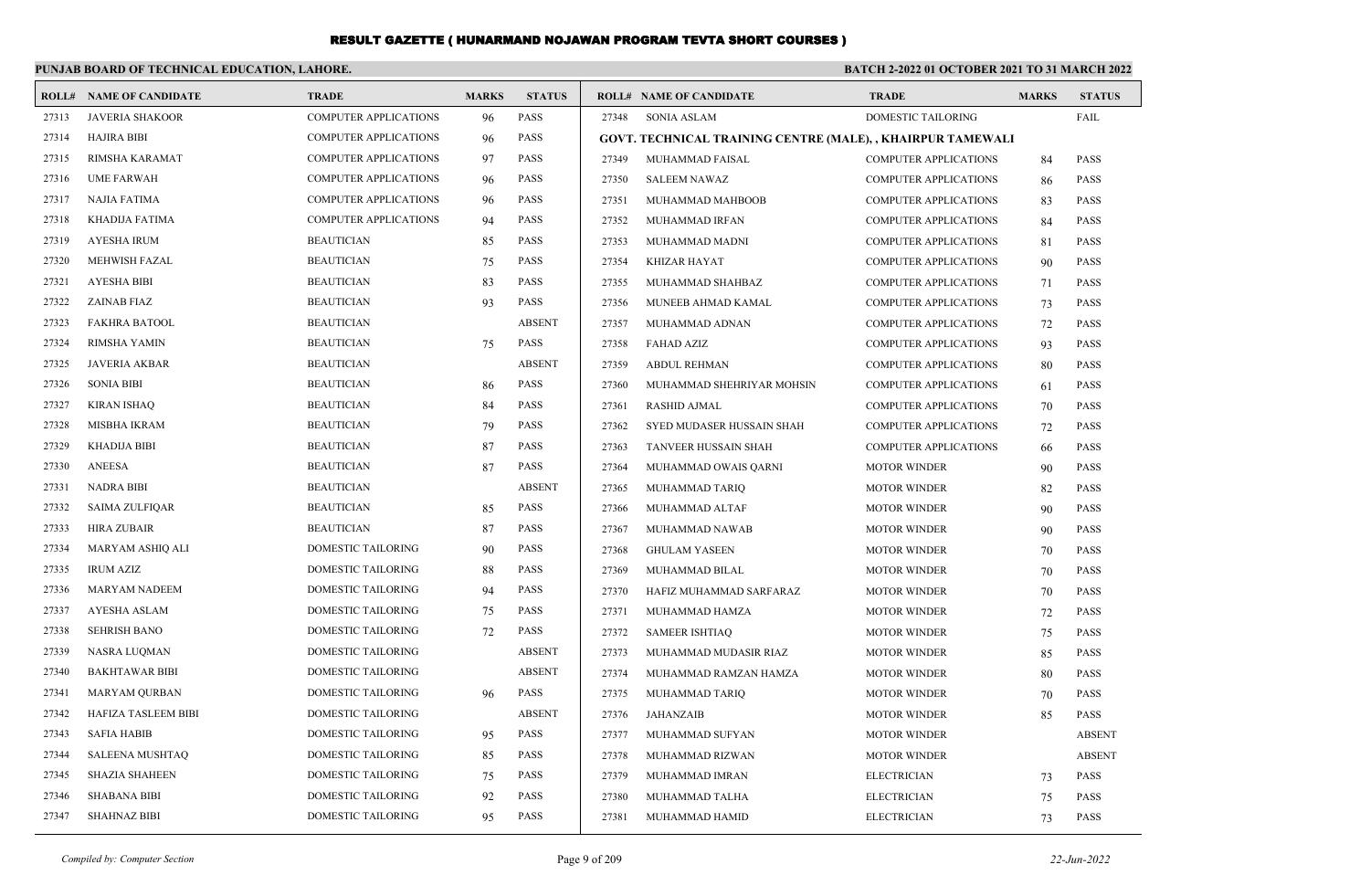|               | PUNJAB BOARD OF TECHNICAL EDUCATION, LAHORE.                |                       |              |               | <b>BATCH 2-2022 01 OCTOBER 2021 TO 31 MARCH 2022</b> |                                |                              |              |               |
|---------------|-------------------------------------------------------------|-----------------------|--------------|---------------|------------------------------------------------------|--------------------------------|------------------------------|--------------|---------------|
|               | <b>ROLL# NAME OF CANDIDATE</b>                              | <b>TRADE</b>          | <b>MARKS</b> | <b>STATUS</b> |                                                      | <b>ROLL# NAME OF CANDIDATE</b> | <b>TRADE</b>                 | <b>MARKS</b> | <b>STATUS</b> |
| 27382         | SYED TASAWAR HUSSAIN SHAH                                   | <b>ELECTRICIAN</b>    | 80           | <b>PASS</b>   | 27415                                                | <b>ASIA SHAFAQAT</b>           | <b>FASHION DESIGN</b>        | 90           | <b>PASS</b>   |
| 27383         | <b>UMAIR SAEED</b>                                          | <b>ELECTRICIAN</b>    | 75           | <b>PASS</b>   | 27416                                                | <b>AQSA ERUM</b>               | <b>FASHION DESIGN</b>        | 90           | <b>PASS</b>   |
| 27384         | NIAZ AHMAD                                                  | <b>ELECTRICIAN</b>    | 71           | <b>PASS</b>   | 27417                                                | AYESHA BIBI                    | <b>FASHION DESIGN</b>        | 88           | <b>PASS</b>   |
| 27385         | SYED MUHAMMAD YOUSAF RAZA                                   | <b>ELECTRICIAN</b>    | 77           | <b>PASS</b>   | 27418                                                | UZMA AKBAR                     | <b>FASHION DESIGN</b>        | 91           | <b>PASS</b>   |
| 27386         | <b>BUKHARI</b><br>MUHAMMAD SHAKIR                           | <b>ELECTRICIAN</b>    | 73           | <b>PASS</b>   | 27419                                                | <b>IORA HAMEED</b>             | <b>BEAUTICIAN</b>            | 78           | <b>PASS</b>   |
| 27387         | MUHAMMAD HAMZA                                              | <b>ELECTRICIAN</b>    | 75           | <b>PASS</b>   | 27420                                                | <b>TAYYABA BIBI</b>            | <b>BEAUTICIAN</b>            | 86           | <b>PASS</b>   |
| 27388         | <b>NAEEM NAWAZ</b>                                          | <b>ELECTRICIAN</b>    | 86           | <b>PASS</b>   | 27421                                                | NOUREEN SHAZIA                 | <b>BEAUTICIAN</b>            | 98           | <b>PASS</b>   |
| 27389         | <b>JAFIR ALI</b>                                            | <b>ELECTRICIAN</b>    | 74           | PASS          | 27422                                                | <b>ALIA NOREEN</b>             | <b>BEAUTICIAN</b>            | 90           | <b>PASS</b>   |
| 27390         | MUHAMMAD QASIM                                              | <b>ELECTRICIAN</b>    | 79           | <b>PASS</b>   | 27423                                                | <b>RASHIDA ARSHAD</b>          | <b>BEAUTICIAN</b>            | 94           | <b>PASS</b>   |
| 27391         | MUHAMMAD ARSHAD                                             | <b>ELECTRICIAN</b>    |              | <b>ABSENT</b> | 27424                                                | <b>SANIA ASLAM</b>             | <b>BEAUTICIAN</b>            | 97           | <b>PASS</b>   |
| 27392         | <b>DAWOOD KHAN</b>                                          | <b>ELECTRICIAN</b>    | 77           | <b>PASS</b>   | 27425                                                | <b>NELAM ASLAM</b>             | <b>BEAUTICIAN</b>            | 92           | <b>PASS</b>   |
| 27393         | MUHAMMAD HAJI                                               | <b>ELECTRICIAN</b>    | 72           | <b>PASS</b>   | 27426                                                | <b>RAFIA MUSHTAQ</b>           | <b>BEAUTICIAN</b>            | 94           | <b>PASS</b>   |
|               | GOVERNMENT VOCATIONAL TRAINING INSTITUTE FOR WOMAN, YAZMAN, |                       |              |               | 27427                                                | <b>SHUMAILA KAREEM</b>         | <b>BEAUTICIAN</b>            | 97           | <b>PASS</b>   |
| <b>YAZMAN</b> |                                                             |                       |              |               | 27428                                                | AYESHA FAROOQ                  | <b>BEAUTICIAN</b>            | 94           | <b>PASS</b>   |
| 27394         | ALLAHA RAKHI                                                | <b>FASHION DESIGN</b> | 91           | <b>PASS</b>   | 27429                                                | <b>SABA ARIF</b>               | <b>BEAUTICIAN</b>            | 92           | <b>PASS</b>   |
| 27395         | <b>SOBIA AKRAM</b>                                          | <b>FASHION DESIGN</b> | 95           | <b>PASS</b>   | 27430                                                | ANITA KARAM                    | <b>BEAUTICIAN</b>            | 95           | <b>PASS</b>   |
| 27396         | <b>FARKHANDA ANWAR</b>                                      | <b>FASHION DESIGN</b> | 93           | <b>PASS</b>   | 27431                                                | <b>NAIHA BADAR</b>             | <b>BEAUTICIAN</b>            | 96           | <b>PASS</b>   |
| 27397         | <b>SANA ARIF MEHMOOD</b>                                    | <b>FASHION DESIGN</b> | 90           | <b>PASS</b>   | 27432                                                | JAVERIA UBAID ULALLAH          | <b>BEAUTICIAN</b>            | 94           | <b>PASS</b>   |
| 27398         | <b>SIDRA ARSHAD</b>                                         | <b>FASHION DESIGN</b> | 91           | <b>PASS</b>   | 27433                                                | <b>ZEENAT HAMEED</b>           | <b>BEAUTICIAN</b>            | 95           | <b>PASS</b>   |
| 27399         | <b>ALINA NASEEM</b>                                         | <b>FASHION DESIGN</b> | 91           | <b>PASS</b>   | 27434                                                | MEHMOONA HAKIM                 | <b>BEAUTICIAN</b>            | 95           | <b>PASS</b>   |
| 27400         | <b>KHALILA HIRA</b>                                         | <b>FASHION DESIGN</b> | 89           | <b>PASS</b>   | 27435                                                | ALISHA JAVEED                  | <b>BEAUTICIAN</b>            | 97           | <b>PASS</b>   |
| 27401         | <b>RAZIA JAMIL</b>                                          | <b>FASHION DESIGN</b> | 92           | <b>PASS</b>   | 27436                                                | <b>RABIA</b>                   | <b>BEAUTICIAN</b>            | 94           | <b>PASS</b>   |
| 27402         | ZOHA MURTAZA                                                | <b>FASHION DESIGN</b> | 93           | <b>PASS</b>   | 27437                                                | <b>HIRA ZAFAR</b>              | <b>BEAUTICIAN</b>            | 96           | <b>PASS</b>   |
| 27403         | <b>FRAZIA KHALID</b>                                        | <b>FASHION DESIGN</b> | 95           | <b>PASS</b>   | 27438                                                | SEHAR IMRAN                    | <b>BEAUTICIAN</b>            | 96           | <b>PASS</b>   |
| 27404         | <b>SANAINA SEHAR</b>                                        | <b>FASHION DESIGN</b> | 95           | <b>PASS</b>   | 27439                                                | KIRAN KHALIL                   | <b>BEAUTICIAN</b>            | 91           | <b>PASS</b>   |
| 27405         | <b>RIMSHA ANAM</b>                                          | <b>FASHION DESIGN</b> | 93           | <b>PASS</b>   | 27440                                                | <b>SABA RANI</b>               | <b>BEAUTICIAN</b>            | 96           | <b>PASS</b>   |
| 27406         | <b>AZRA PARVEEN</b>                                         | <b>FASHION DESIGN</b> | 93           | <b>PASS</b>   | 27441                                                | <b>BINISH LATEEF</b>           | <b>BEAUTICIAN</b>            | 95           | <b>PASS</b>   |
| 27407         | <b>ASMA JAMIL</b>                                           | <b>FASHION DESIGN</b> | 90           | <b>PASS</b>   | 27442                                                | NISHA SHAHEEN                  | <b>BEAUTICIAN</b>            | 92           | <b>PASS</b>   |
| 27408         | <b>NIDA MUSTAFA</b>                                         | <b>FASHION DESIGN</b> | 91           | <b>PASS</b>   | 27443                                                | <b>TAIBA NAZISH</b>            | <b>BEAUTICIAN</b>            | 92           | <b>PASS</b>   |
| 27409         | <b>RAZIA SULTANA</b>                                        | <b>FASHION DESIGN</b> | 94           | <b>PASS</b>   | 27444                                                | <b>AOSA NOUREEN</b>            | <b>COMPUTER APPLICATIONS</b> | 98           | <b>PASS</b>   |
| 27410         | <b>SEHRISH</b>                                              | <b>FASHION DESIGN</b> | 92           | <b>PASS</b>   | 27445                                                | KHADIJA AMJAD                  | <b>COMPUTER APPLICATIONS</b> | 97           | <b>PASS</b>   |
| 27411         | <b>MEHVISH SABA</b>                                         | <b>FASHION DESIGN</b> | 92           | <b>PASS</b>   | 27446                                                | NIMRA ARSHAD                   | COMPUTER APPLICATIONS        | 92           | <b>PASS</b>   |
| 27412         | AREEJ                                                       | <b>FASHION DESIGN</b> | 94           | <b>PASS</b>   | 27447                                                | <b>RABIA MUNEER</b>            | COMPUTER APPLICATIONS        | 92           | <b>PASS</b>   |
| 27413         | <b>TAHIRA NISAR</b>                                         | <b>FASHION DESIGN</b> | 96           | <b>PASS</b>   | 27448                                                | <b>IQRA ALYAS</b>              | <b>COMPUTER APPLICATIONS</b> | 98           | <b>PASS</b>   |
| 27414         | <b>MISBAH BIBI</b>                                          | <b>FASHION DESIGN</b> | 93           | <b>PASS</b>   | 27449                                                | <b>SIDRA ILYAS</b>             | <b>COMPUTER APPLICATIONS</b> | 98           | <b>PASS</b>   |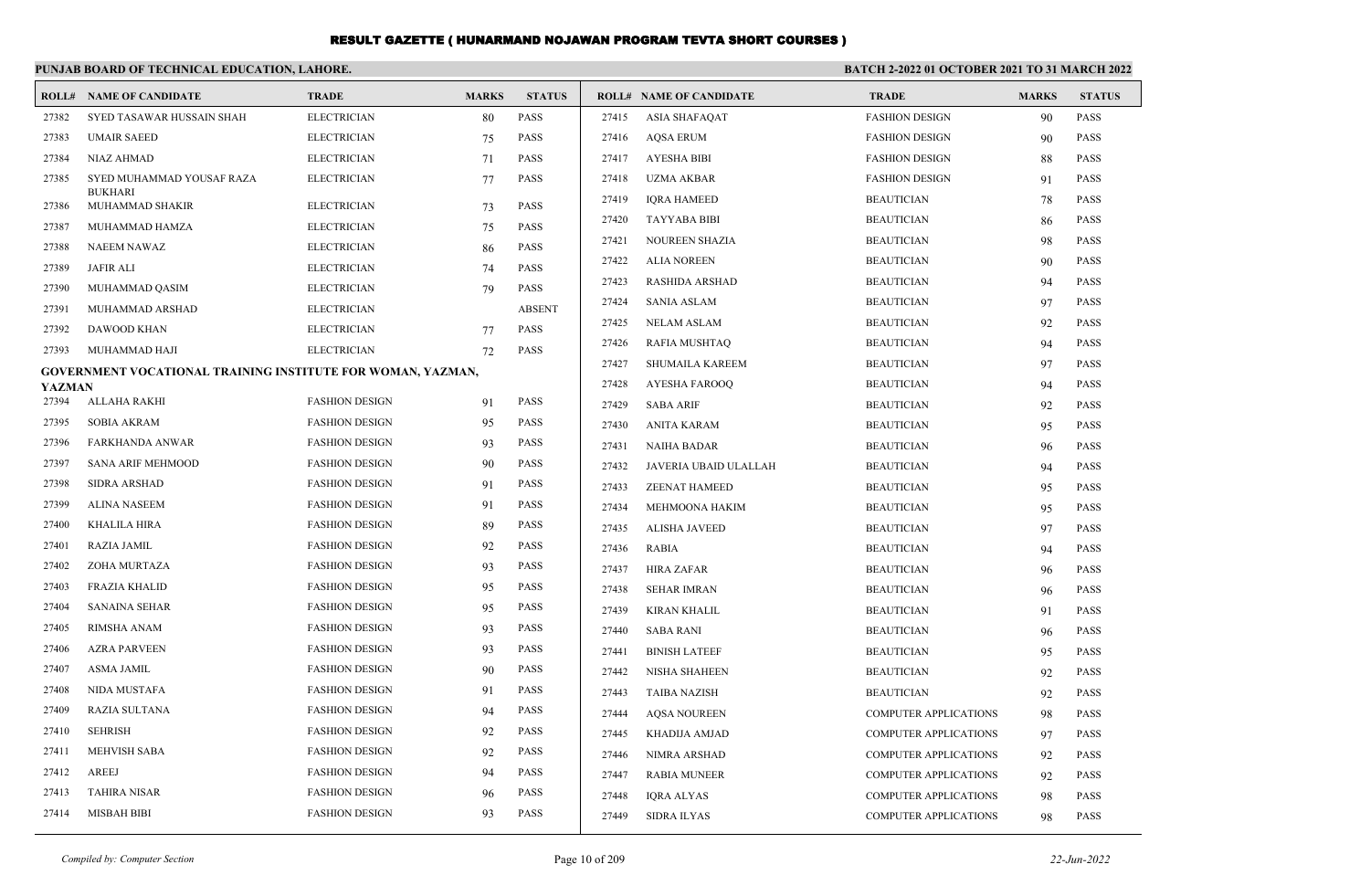|       | PUNJAB BOARD OF TECHNICAL EDUCATION, LAHORE.               |                              |              |               | <b>BATCH 2-2022 01 OCTOBER 2021 TO 31 MARCH 2022</b> |                                |                    |              |               |
|-------|------------------------------------------------------------|------------------------------|--------------|---------------|------------------------------------------------------|--------------------------------|--------------------|--------------|---------------|
|       | <b>ROLL# NAME OF CANDIDATE</b>                             | <b>TRADE</b>                 | <b>MARKS</b> | <b>STATUS</b> |                                                      | <b>ROLL# NAME OF CANDIDATE</b> | <b>TRADE</b>       | <b>MARKS</b> | <b>STATUS</b> |
| 27450 | <b>ZAHIDA ASGHAR</b>                                       | <b>COMPUTER APPLICATIONS</b> | 91           | PASS          | 27484                                                | MUZAMMAL UL REHMAN             | <b>ELECTRICIAN</b> | 95           | <b>PASS</b>   |
| 27451 | <b>MADIHA NAZEER</b>                                       | <b>COMPUTER APPLICATIONS</b> | 91           | <b>PASS</b>   | 27485                                                | <b>ABDULLAH RAZZAQ</b>         | <b>ELECTRICIAN</b> | 94           | PASS          |
| 27452 | <b>TAHIRA YOUNAS</b>                                       | <b>COMPUTER APPLICATIONS</b> | 91           | PASS          | 27486                                                | MUHAMMAD MUDSAR MOOSA          | <b>ELECTRICIAN</b> | 91           | PASS          |
| 27453 | ZUBARIA ASGHAR                                             | <b>COMPUTER APPLICATIONS</b> | 91           | PASS          | 27487                                                | ABDULLAH JABBAR                | <b>ELECTRICIAN</b> | 94           | <b>PASS</b>   |
| 27454 | RIBBQA                                                     | <b>COMPUTER APPLICATIONS</b> | 94           | PASS          | 27488                                                | MUHAMMAD ABDULLAH              | <b>ELECTRICIAN</b> | 94           | PASS          |
| 27455 | <b>KAINAT KOUSAR</b>                                       | <b>COMPUTER APPLICATIONS</b> | 95           | PASS          | 27489                                                | MUHAMMAD DAWOOD MUNAWAR        | <b>MACHINIST</b>   | 92           | PASS          |
| 27456 | <b>ARZOO NASIR</b>                                         | <b>COMPUTER APPLICATIONS</b> | 95           | <b>PASS</b>   | 27490                                                | MUHAMMAD HAMID ASHRAF          | <b>MACHINIST</b>   | 86           | <b>PASS</b>   |
| 27457 | PERMISHA                                                   | <b>COMPUTER APPLICATIONS</b> | 97           | PASS          | 27491                                                | MUHAMMAD ABDULLAH              | <b>MACHINIST</b>   | 88           | PASS          |
| 27458 | <b>NESHA</b>                                               | <b>COMPUTER APPLICATIONS</b> | 97           | PASS          | 27492                                                | <b>UMAIR SAEED</b>             | <b>MACHINIST</b>   | 84           | PASS          |
| 27459 | <b>MEHWISH ANWAR</b>                                       | <b>COMPUTER APPLICATIONS</b> | 98           | <b>PASS</b>   | 27493                                                | LUQMAN TARIQ                   | <b>MACHINIST</b>   | 89           | PASS          |
| 27460 | KOMAL SHAHZADI                                             | <b>COMPUTER APPLICATIONS</b> | 98           | PASS          | 27494                                                | HAMMAD ABBAS                   | <b>MACHINIST</b>   | 84           | PASS          |
| 27461 | ROHMA HAMID                                                | <b>COMPUTER APPLICATIONS</b> | 90           | PASS          | 27495                                                | <b>MUBEEN ALI</b>              | <b>MACHINIST</b>   | 89           | PASS          |
| 27462 | <b>NADIA ARSHAD</b>                                        | <b>COMPUTER APPLICATIONS</b> | 95           | <b>PASS</b>   | 27496                                                | MUHAMMAD ABDULLAH              | <b>MACHINIST</b>   | 85           | <b>PASS</b>   |
| 27463 | KHADIJA FATIMA                                             | <b>COMPUTER APPLICATIONS</b> | 98           | PASS          | 27497                                                | MUHAMMAD MUZAMIL AFZAL         | <b>MACHINIST</b>   | 87           | PASS          |
| 27464 | <b>LAIBA ABBAS</b>                                         | <b>COMPUTER APPLICATIONS</b> | -99          | PASS          | 27498                                                | <b>SHEHZAD ALI</b>             | <b>MACHINIST</b>   | 85           | PASS          |
| 27465 | <b>FATIMA AROOJ</b>                                        | <b>COMPUTER APPLICATIONS</b> | 90           | <b>PASS</b>   | 27499                                                | MUHAMMAD FAYYAZ                | <b>MACHINIST</b>   | 88           | PASS          |
| 27466 | <b>MAHAM FATIMA</b>                                        | <b>COMPUTER APPLICATIONS</b> | 90           | PASS          | 27500                                                | <b>SYED JAVEED HASSAIN</b>     | <b>MACHINIST</b>   | 91           | PASS          |
| 27467 | <b>ZAINAB BASHIR</b>                                       | <b>COMPUTER APPLICATIONS</b> | 91           | PASS          | 27501                                                | <b>AMIR ALI</b>                | <b>MACHINIST</b>   | 86           | PASS          |
| 27468 | <b>SABA FAROOQ</b>                                         | <b>COMPUTER APPLICATIONS</b> | 90           | <b>PASS</b>   | 27502                                                | MUHAMMAD JAWAD ALI             | <b>MACHINIST</b>   | 91           | PASS          |
|       | GOVT. TECHNICAL TRAINING CENTER, NEAR NADRA OFFICE, YAZMAN |                              |              |               | 27503                                                | MUHAMMAD SOHAIL                | <b>MACHINIST</b>   | 93           | <b>PASS</b>   |
| 27469 | SAMAMA JAMIL                                               | <b>ELECTRICIAN</b>           | 95           | PASS          | 27504                                                | <b>MUHAMMAD AMIR</b>           | WELDER             | 94           | PASS          |
| 27470 | MUHAMMAD WASEEM NASEER                                     | <b>ELECTRICIAN</b>           | 97           | PASS          | 27505                                                | MUHAMMAD ADNAN                 | WELDER             | 93           | PASS          |
| 27471 | <b>SABIR ALI</b>                                           | <b>ELECTRICIAN</b>           | 92           | <b>PASS</b>   | 27506                                                | WAJID ANWAR                    | WELDER             | 93           | PASS          |
| 27472 | <b>SHERAZ UMER</b>                                         | <b>ELECTRICIAN</b>           | 95           | PASS          | 27507                                                | TALHA YAQOOB                   | WELDER             | 94           | PASS          |
| 27473 | <b>TANVEER AHMAD</b>                                       | <b>ELECTRICIAN</b>           | 90           | PASS          | 27508                                                | AHTISHAM UL HAQ                | WELDER             | 95           | PASS          |
| 27474 | MUHAMMAD GULFAM                                            | <b>ELECTRICIAN</b>           | 91           | PASS          | 27509                                                | MUHAMMAD HAMID SAJJAD          | WELDER             | 96           | PASS          |
| 27475 | <b>MUAZ BIN SIDDIQUE</b>                                   | <b>ELECTRICIAN</b>           | 92           | <b>PASS</b>   | 27510                                                | MUHAMMAD ARFAN AKHTAR          | WELDER             | 95           | PASS          |
| 27476 | ABDUL REHMAN ASHRAF                                        | <b>ELECTRICIAN</b>           | 92           | PASS          | 27511                                                | <b>REHAN SUHAIL</b>            | WELDER             | 96           | PASS          |
| 27477 | MUHAMMAD BILAL AZHAR                                       | <b>ELECTRICIAN</b>           | 94           | PASS          | 27512                                                | <b>AMIR ALI</b>                | WELDER             | 94           | <b>PASS</b>   |
| 27478 | MUHAMMAD HAMAD SAJJAD                                      | <b>ELECTRICIAN</b>           | 94           | PASS          | 27513                                                | HASSAM HUSSAIN                 | WELDER             | 95           | <b>PASS</b>   |
| 27479 | SAMI ULLAH                                                 | <b>ELECTRICIAN</b>           | 96           | PASS          | 27514                                                | UMAIR MARAJ                    | WELDER             | 97           | <b>PASS</b>   |
| 27480 | ALI IJAZ                                                   | <b>ELECTRICIAN</b>           | 92           | PASS          | 27515                                                | <b>MUHAMMAD ARIF</b>           | WELDER             | 95           | <b>PASS</b>   |
| 27481 | <b>SHAKIR ALI</b>                                          | <b>ELECTRICIAN</b>           | 95           | PASS          | 27516                                                | FIAZ AHMAD                     | WELDER             | 95           | PASS          |
| 27482 | AHMAD GULZAR                                               | <b>ELECTRICIAN</b>           | 99           | PASS          | 27517                                                | MUHAMMAD ALI                   | <b>WELDER</b>      | 93           | PASS          |
| 27483 | MUHAMMAD BILAL                                             | <b>ELECTRICIAN</b>           | 96           | PASS          | 27518                                                | SYED FAHAD HUSSAIN             | WELDER             | 95           | PASS          |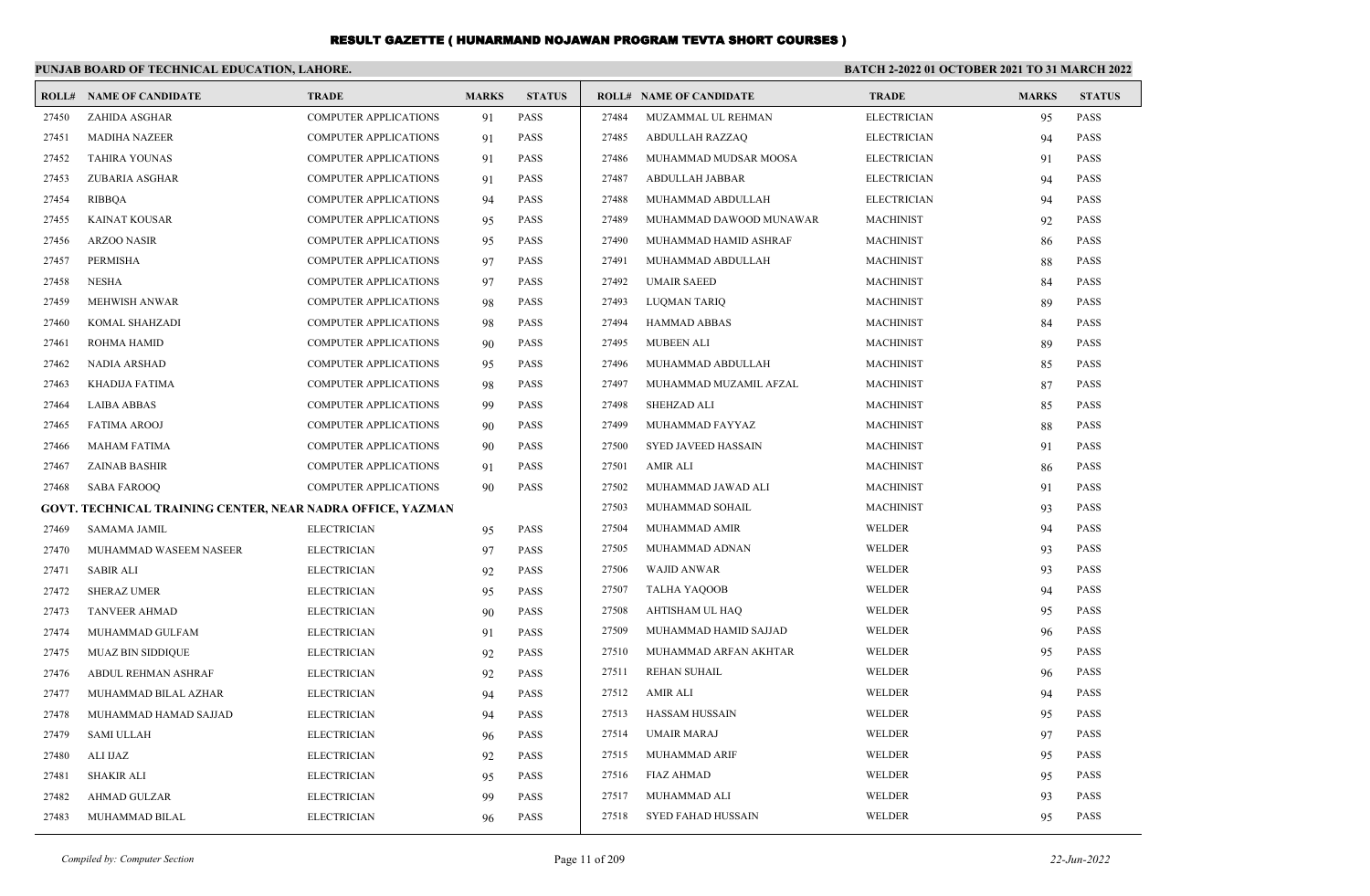|       | PUNJAB BOARD OF TECHNICAL EDUCATION, LAHORE.                     |                              |              |               | BATCH 2-2022 01 OCTOBER 2021 TO 31 MARCH 2022 |                                                                      |                              |              |               |  |  |
|-------|------------------------------------------------------------------|------------------------------|--------------|---------------|-----------------------------------------------|----------------------------------------------------------------------|------------------------------|--------------|---------------|--|--|
|       | <b>ROLL# NAME OF CANDIDATE</b>                                   | <b>TRADE</b>                 | <b>MARKS</b> | <b>STATUS</b> |                                               | <b>ROLL# NAME OF CANDIDATE</b>                                       | <b>TRADE</b>                 | <b>MARKS</b> | <b>STATUS</b> |  |  |
|       | GOVERNMENT TECHNICAL TRAINING CENTER (MALE), DARYA KHAN, BHAKKAR |                              |              |               | 27553                                         | <b>HASNAIN RAZA</b>                                                  | <b>COMPUTER APPLICATIONS</b> | 94           | <b>PASS</b>   |  |  |
| 27519 | MUHAMMAD TALHA ALI                                               | <b>ELECTRICIAN</b>           | 80           | PASS          | 27554                                         | MUHAMMAD ASIM SOHAIL                                                 | <b>COMPUTER APPLICATIONS</b> | 89           | <b>PASS</b>   |  |  |
| 27520 | ZAHID AHMAD                                                      | <b>ELECTRICIAN</b>           | 87           | <b>PASS</b>   | 27555                                         | <b>REHMAN KHAN</b>                                                   | COMPUTER APPLICATIONS        |              | <b>ABSENT</b> |  |  |
| 27521 | <b>GHULAM HAIDER</b>                                             | <b>ELECTRICIAN</b>           | 80           | <b>PASS</b>   | 27556                                         | MUHAMMAD UZAIR IQBAL                                                 | <b>COMPUTER APPLICATIONS</b> | 83           | <b>PASS</b>   |  |  |
| 27522 | <b>ANSAR ABBAS</b>                                               | <b>ELECTRICIAN</b>           | 80           | <b>PASS</b>   | 27557                                         | MUHAMMAD MUBASHER ANWAR                                              | <b>COMPUTER APPLICATIONS</b> | 78           | <b>PASS</b>   |  |  |
| 27523 | MUHAMMAD SAQLAIN                                                 | <b>ELECTRICIAN</b>           | 88           | <b>PASS</b>   | 27558                                         | <b>SAQIB RAZA</b>                                                    | COMPUTER APPLICATIONS        | 91           | <b>PASS</b>   |  |  |
| 27524 | MUHAMMAD FIAZ                                                    | <b>ELECTRICIAN</b>           | 93           | <b>PASS</b>   | 27559                                         | MUHAMMAD NASIR                                                       | <b>COMPUTER APPLICATIONS</b> | 89           | <b>PASS</b>   |  |  |
| 27525 | DANYAL SHAKEEL                                                   | <b>ELECTRICIAN</b>           | 85           | <b>PASS</b>   | 27560                                         | <b>HASSAN NAWAZ</b>                                                  | COMPUTER APPLICATIONS        | 82           | <b>PASS</b>   |  |  |
| 27526 | MUHAMMAD ABID                                                    | <b>ELECTRICIAN</b>           | 78           | <b>PASS</b>   | 27561                                         | MUHAMMAD SHAKEEL                                                     | COMPUTER APPLICATIONS        | 91           | <b>PASS</b>   |  |  |
| 27527 | MUHAMMAD TANVEER                                                 | <b>ELECTRICIAN</b>           | 84           | <b>PASS</b>   | 27562                                         | MUHAMMAD ASLAM                                                       | <b>COMPUTER APPLICATIONS</b> | 92           | <b>PASS</b>   |  |  |
| 27528 | MUNAWAR ABBAS                                                    | <b>ELECTRICIAN</b>           | 91           | <b>PASS</b>   | 27563                                         | <b>ALI HAIDER</b>                                                    | COMPUTER APPLICATIONS        | 74           | <b>PASS</b>   |  |  |
| 27529 | MUHAMMAD FAIZAN                                                  | <b>ELECTRICIAN</b>           | 79           | <b>PASS</b>   | 27564                                         | <b>TOHEED HAIDER</b>                                                 | <b>COMPUTER APPLICATIONS</b> | 77           | <b>PASS</b>   |  |  |
| 27530 | MUHAMMAD HASSAN HAIDER                                           | <b>ELECTRICIAN</b>           | 80           | <b>PASS</b>   | 27565                                         | <b>ARSALAN HAIDER</b>                                                | <b>COMPUTER APPLICATIONS</b> | 90           | <b>PASS</b>   |  |  |
| 27531 | <b>ZESHAN AHMAD</b>                                              | <b>ELECTRICIAN</b>           | 77           | <b>PASS</b>   | 27566                                         | MUHAMMAD ADNAN                                                       | <b>COMPUTER APPLICATIONS</b> |              | <b>ABSENT</b> |  |  |
| 27532 | MUHAMMAD SHAHZAIB SAJID                                          | <b>ELECTRICIAN</b>           | 84           | <b>PASS</b>   | 27567                                         | <b>SAMEER FAISAL</b>                                                 | <b>COMPUTER APPLICATIONS</b> | 82           | <b>PASS</b>   |  |  |
| 27533 | AIN ULLAH                                                        | <b>ELECTRICIAN</b>           | 83           | <b>PASS</b>   | 27568                                         | RAO MUEEZ KHAN                                                       | <b>COMPUTER APPLICATIONS</b> | 85           | <b>PASS</b>   |  |  |
| 27534 | MUHAMMAD ARSLAN                                                  | <b>ELECTRICIAN</b>           | 79           | <b>PASS</b>   | 27569                                         | MUHAMMAD MUNEEB ZAHID                                                | <b>COMPUTER APPLICATIONS</b> | 85           | <b>PASS</b>   |  |  |
| 27535 | MUHAMMAD ADEEL                                                   | <b>ELECTRICIAN</b>           | 80           | <b>PASS</b>   | 27570                                         | MALIK MUHAMMAD ZOHAIB                                                | COMPUTER APPLICATIONS        | 86           | <b>PASS</b>   |  |  |
| 27536 | <b>NISAR AHMAD</b>                                               | <b>ELECTRICIAN</b>           | 76           | <b>PASS</b>   | 27571                                         | <b>RIAZ IQBAL</b>                                                    | COMPUTER APPLICATIONS        | 88           | <b>PASS</b>   |  |  |
| 27537 | <b>ASAD ULLAH</b>                                                | <b>ELECTRICIAN</b>           | 83           | <b>PASS</b>   | 27572                                         | <b>SALEH MUHAMMAD</b>                                                | <b>COMPUTER APPLICATIONS</b> | 90           | <b>PASS</b>   |  |  |
| 27538 | <b>NAEEM IQBAL</b>                                               | <b>ELECTRICIAN</b>           | 77           | <b>PASS</b>   | 27573                                         | <b>SAEED IOBAL</b>                                                   | <b>COMPUTER APPLICATIONS</b> | 91           | <b>PASS</b>   |  |  |
| 27539 | <b>SAEED</b>                                                     | WELDER                       | 82           | <b>PASS</b>   | 27574                                         | MUHAMMAD ZEESHAN                                                     | <b>COMPUTER APPLICATIONS</b> | 89           | <b>PASS</b>   |  |  |
| 27540 | MUHAMMAD JAVED                                                   | WELDER                       | 75           | <b>PASS</b>   | 27575                                         | <b>AEMEN ALTAF</b>                                                   | <b>COMPUTER APPLICATIONS</b> | 84           | <b>PASS</b>   |  |  |
| 27541 | MUHAMMAD JUNAID                                                  | WELDER                       | 75           | <b>PASS</b>   |                                               | <b>GOVERNMENT VOCATIONAL TRAINING INSTITUTE FOR WOMEN, CLUB ROAD</b> |                              |              |               |  |  |
| 27542 | <b>ALI RAZA</b>                                                  | <b>WELDER</b>                | 82           | <b>PASS</b>   | 27576                                         | <b>MANDI TOWN, BHAKKAR</b><br><b>AQSA JABEEN</b>                     | <b>BEAUTICIAN</b>            | 80           | <b>PASS</b>   |  |  |
| 27543 | MUHAMMAD ADIL                                                    | WELDER                       | 73           | <b>PASS</b>   | 27577                                         | <b>MAMOONA SADIA</b>                                                 | <b>BEAUTICIAN</b>            | 80           | <b>PASS</b>   |  |  |
| 27544 | <b>AMEER HAMZA</b>                                               | WELDER                       |              | <b>ABSENT</b> | 27578                                         | AROOMA SADIA                                                         | <b>BEAUTICIAN</b>            | 81           | <b>PASS</b>   |  |  |
| 27545 | MUHAMMAD FAHEEM                                                  | WELDER                       | 75           | <b>PASS</b>   | 27579                                         | <b>AYESHA BIBI</b>                                                   | <b>BEAUTICIAN</b>            | 79           | <b>PASS</b>   |  |  |
| 27546 | <b>GHULAM MURTAZA</b>                                            | <b>WELDER</b>                | 77           | <b>PASS</b>   | 27580                                         | <b>FAZEELAT BIBI</b>                                                 | <b>BEAUTICIAN</b>            | 82           | <b>PASS</b>   |  |  |
| 27547 | MUHAMMAD ALAMDAR                                                 | <b>WELDER</b>                | 77           | <b>PASS</b>   | 27581                                         | <b>DUA FATIMA</b>                                                    | <b>BEAUTICIAN</b>            | 80           | <b>PASS</b>   |  |  |
| 27548 | MANZAR SHAKEEL                                                   | WELDER                       |              | <b>ABSENT</b> | 27582                                         | <b>REHANA PERVEEN</b>                                                | <b>BEAUTICIAN</b>            | 80           | <b>PASS</b>   |  |  |
| 27549 | <b>NOMAN ARIF</b>                                                | WELDER                       | 76           | <b>PASS</b>   | 27583                                         | <b>AMEENA KHURSHID</b>                                               | <b>BEAUTICIAN</b>            |              | <b>ABSENT</b> |  |  |
| 27550 | MUHAMMAD ZULQARNAIN                                              | <b>WELDER</b>                |              | <b>ABSENT</b> | 27584                                         | MADIHA ASHFAQUE                                                      | <b>BEAUTICIAN</b>            | 76           | <b>PASS</b>   |  |  |
| 27551 | RAHEEM ULLAH                                                     | <b>COMPUTER APPLICATIONS</b> | 83           | <b>PASS</b>   | 27585                                         | <b>AOSA KANWAL</b>                                                   | <b>BEAUTICIAN</b>            | 78           | <b>PASS</b>   |  |  |
| 27552 | MUHAMMAD NADEEM                                                  | <b>COMPUTER APPLICATIONS</b> | 88           | <b>PASS</b>   |                                               |                                                                      |                              |              |               |  |  |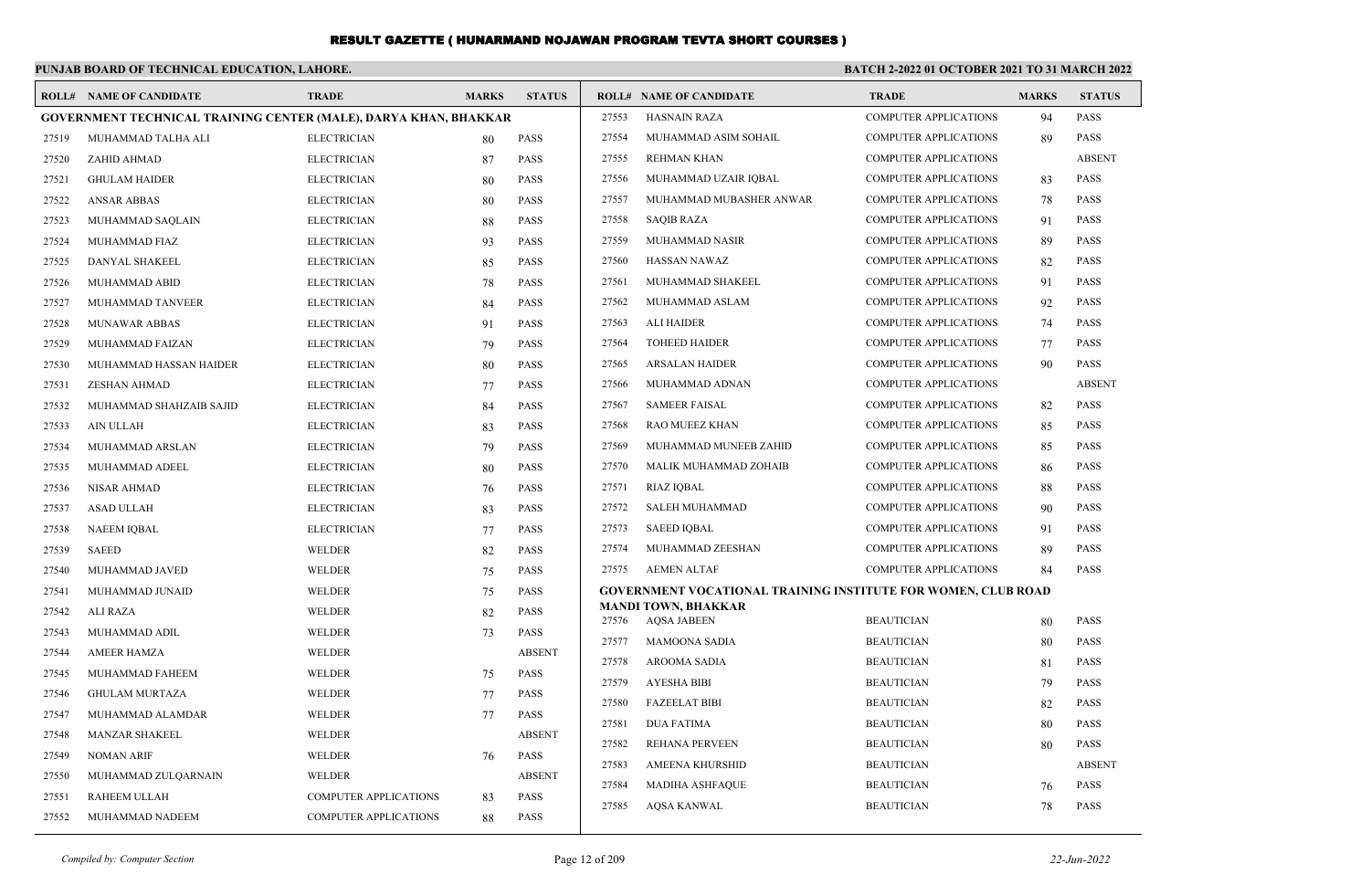|       | PUNJAB BOARD OF TECHNICAL EDUCATION, LAHORE. |                              |              |               | <b>BATCH 2-2022 01 OCTOBER 2021 TO 31 MARCH 2022</b> |                                               |                              |              |               |
|-------|----------------------------------------------|------------------------------|--------------|---------------|------------------------------------------------------|-----------------------------------------------|------------------------------|--------------|---------------|
|       | <b>ROLL# NAME OF CANDIDATE</b>               | <b>TRADE</b>                 | <b>MARKS</b> | <b>STATUS</b> |                                                      | <b>ROLL# NAME OF CANDIDATE</b>                | <b>TRADE</b>                 | <b>MARKS</b> | <b>STATUS</b> |
| 27586 | <b>SADIA NOREEN</b>                          | <b>BEAUTICIAN</b>            | 80           | <b>PASS</b>   | 27621                                                | <b>ROBINA BIBI</b>                            | DOMESTIC TAILORING           | 97           | PASS          |
| 27587 | SIDRAT UL MUNTAHA                            | <b>BEAUTICIAN</b>            | 80           | <b>PASS</b>   | 27622                                                | SAJAL FATIMA                                  | DOMESTIC TAILORING           | 93           | <b>PASS</b>   |
| 27588 | <b>ANEELA BIBI</b>                           | <b>BEAUTICIAN</b>            | 80           | <b>PASS</b>   | 27623                                                | <b>FATIMA GULL</b>                            | DOMESTIC TAILORING           | 94           | <b>PASS</b>   |
| 27589 | <b>TEHRIM ADNAN</b>                          | <b>BEAUTICIAN</b>            | 81           | <b>PASS</b>   | 27624                                                | SIDRA GUL                                     | DOMESTIC TAILORING           | 95           | PASS          |
| 27590 | <b>RABEEA BATOOL</b>                         | <b>BEAUTICIAN</b>            | 81           | <b>PASS</b>   | 27625                                                | RUBINA KOUSAR                                 | DOMESTIC TAILORING           | 95           | <b>PASS</b>   |
| 27591 | AAMINA QURESHI                               | <b>BEAUTICIAN</b>            |              | <b>ABSENT</b> | 27626                                                | <b>KOUSAR PARVEEN</b>                         | DOMESTIC TAILORING           | 96           | <b>PASS</b>   |
| 27592 | <b>RAFIA GULL</b>                            | <b>BEAUTICIAN</b>            | 82           | <b>PASS</b>   | 27627                                                | <b>NADIA BIBI</b>                             | DOMESTIC TAILORING           | 94           | PASS          |
| 27593 | <b>SAWERA BASHEER</b>                        | <b>BEAUTICIAN</b>            | 81           | <b>PASS</b>   | 27628                                                | HUNAIRA YASIN                                 | DOMESTIC TAILORING           | 96           | PASS          |
| 27594 | <b>IFRAH SAEED</b>                           | <b>BEAUTICIAN</b>            | 79           | <b>PASS</b>   | 27629                                                | <b>RABIA SHAFIQUE</b>                         | DOMESTIC TAILORING           | 92           | PASS          |
| 27595 | <b>SALMA AZIZ</b>                            | <b>BEAUTICIAN</b>            | 81           | <b>PASS</b>   | 27630                                                | KIRAN                                         | DOMESTIC TAILORING           | 94           | <b>PASS</b>   |
| 27596 | <b>NOOR UL HUDA</b>                          | <b>BEAUTICIAN</b>            | 80           | <b>PASS</b>   |                                                      | <b>GOVT. COLLEGE OF TECHNOLOGY, , BHAKKAR</b> |                              |              |               |
| 27597 | SABA ABDUL RAZZAQ                            | <b>BEAUTICIAN</b>            | 80           | <b>PASS</b>   | 27631                                                | MUHAMMAD IMRAN                                | <b>COMPUTER APPLICATIONS</b> | 87           | <b>PASS</b>   |
| 27598 | <b>AYESHA MALIK</b>                          | <b>BEAUTICIAN</b>            | 82           | <b>PASS</b>   | 27632                                                | <b>ABDUL REHMAN</b>                           | <b>COMPUTER APPLICATIONS</b> | 95           | <b>PASS</b>   |
| 27599 | <b>LAIBA LATEEF</b>                          | <b>BEAUTICIAN</b>            | 79           | <b>PASS</b>   | 27633                                                | MUHAMMAD HASEEB MADNI                         | COMPUTER APPLICATIONS        | 92           | PASS          |
| 27600 | <b>AIMA BATOOL</b>                           | <b>BEAUTICIAN</b>            | 77           | <b>PASS</b>   | 27634                                                | <b>TANVEER AHMAD</b>                          | <b>COMPUTER APPLICATIONS</b> | 92           | <b>PASS</b>   |
| 27601 | <b>SEHRISH GUL</b>                           | <b>COMPUTER APPLICATIONS</b> | 93           | <b>PASS</b>   | 27635                                                | SYED MUBASAR ABBAS NAQVI                      | <b>COMPUTER APPLICATIONS</b> | 79           | <b>PASS</b>   |
| 27602 | LAILA MALIKA                                 | <b>COMPUTER APPLICATIONS</b> | 95           | <b>PASS</b>   | 27636                                                | MUHAMMAD ZUBAIR                               | <b>COMPUTER APPLICATIONS</b> | 83           | <b>PASS</b>   |
| 27603 | REHANA PARVEEN                               | <b>COMPUTER APPLICATIONS</b> | 94           | <b>PASS</b>   | 27637                                                | MUHAMMAD AWAIS                                | <b>COMPUTER APPLICATIONS</b> | 90           | <b>PASS</b>   |
| 27604 | <b>ANEETA SAHAR</b>                          | <b>COMPUTER APPLICATIONS</b> | 95           | <b>PASS</b>   | 27638                                                | ALI JAVED                                     | <b>COMPUTER APPLICATIONS</b> | 80           | <b>PASS</b>   |
| 27605 | RIMSHA YOUSAF                                | <b>COMPUTER APPLICATIONS</b> | 97           | <b>PASS</b>   | 27639                                                | NADEEM YOUSAF                                 | <b>COMPUTER APPLICATIONS</b> | 90           | PASS          |
| 27606 | <b>IQRA FIRDOUS</b>                          | <b>COMPUTER APPLICATIONS</b> | 94           | <b>PASS</b>   | 27640                                                | SHEHRYAR TARIQ                                | <b>COMPUTER APPLICATIONS</b> | 90           | <b>PASS</b>   |
| 27607 | <b>TANIA MEHBOOB</b>                         | <b>COMPUTER APPLICATIONS</b> | 94           | <b>PASS</b>   | 27641                                                | <b>ABDUL BASIT</b>                            | <b>COMPUTER APPLICATIONS</b> | 88           | <b>PASS</b>   |
| 27608 | <b>IQRA SARDAR</b>                           | <b>COMPUTER APPLICATIONS</b> | 92           | <b>PASS</b>   | 27642                                                | FAISAL HAYAT                                  | <b>COMPUTER APPLICATIONS</b> | 90           | <b>PASS</b>   |
| 27609 | URUBA MAZHAR                                 | <b>COMPUTER APPLICATIONS</b> | 96           | <b>PASS</b>   | 27643                                                | MUHAMMAD FAISAL SATTAR                        | <b>COMPUTER APPLICATIONS</b> | 90           | <b>PASS</b>   |
| 27610 | AQSA GUL                                     | <b>COMPUTER APPLICATIONS</b> | 94           | <b>PASS</b>   | 27644                                                | MUHAMMAD SHEHROZ ARSHAD                       | <b>COMPUTER APPLICATIONS</b> | 90           | PASS          |
| 27611 | <b>ANAM ZOHRA</b>                            | <b>COMPUTER APPLICATIONS</b> | 92           | <b>PASS</b>   | 27645                                                | MUHAMMAD ZAREEF                               | <b>COMPUTER APPLICATIONS</b> | 89           | <b>PASS</b>   |
| 27612 | <b>BUSHRA NAZ</b>                            | <b>COMPUTER APPLICATIONS</b> | 91           | <b>PASS</b>   | 27646                                                | ALI AHMAD                                     | <b>COMPUTER APPLICATIONS</b> | 87           | PASS          |
| 27613 | <b>LAIBA ASGHAR</b>                          | <b>COMPUTER APPLICATIONS</b> | 93           | <b>PASS</b>   | 27647                                                | NAJEEB ULLAH                                  | <b>COMPUTER APPLICATIONS</b> | 81           | <b>PASS</b>   |
| 27614 | <b>TOOBA ZAFAR</b>                           | <b>COMPUTER APPLICATIONS</b> | 94           | <b>PASS</b>   | 27648                                                | MUHAMMAD SHAHROZ SHAHID                       | COMPUTER APPLICATIONS        | 87           | <b>PASS</b>   |
| 27615 | MUZAMA ZAHARA                                | COMPUTER APPLICATIONS        | 94           | <b>PASS</b>   |                                                      | 27649 HASSAN NISAR                            | <b>COMPUTER APPLICATIONS</b> | 75           | PASS          |
| 27616 | <b>ASIA BASHIR</b>                           | DOMESTIC TAILORING           | 96           | PASS          | 27650                                                | MANZAR ABBAS                                  | <b>COMPUTER APPLICATIONS</b> | 85           | PASS          |
| 27617 | KHADIJA GULL                                 | DOMESTIC TAILORING           | 95           | PASS          | 27651                                                | MUHAMMAD MUBASHIR IFTIKHAR                    | <b>COMPUTER APPLICATIONS</b> | 90           | PASS          |
| 27618 | <b>UZMA ASLAM</b>                            | DOMESTIC TAILORING           | 94           | <b>PASS</b>   | 27652                                                | <b>RANA AHMAR WAHEED</b>                      | <b>COMPUTER APPLICATIONS</b> | 80           | <b>PASS</b>   |
| 27619 | <b>SADIA HAFEEZ</b>                          | DOMESTIC TAILORING           | 93           | PASS          | 27653                                                | HUSNAIN ALI SAJID                             | <b>COMPUTER APPLICATIONS</b> | 86           | <b>PASS</b>   |
| 27620 | MAH PARA IJAZ                                | DOMESTIC TAILORING           | 94           | <b>PASS</b>   | 27654                                                | MUHAMMAD MUDASIR INTIZAR                      | <b>COMPUTER APPLICATIONS</b> | 90           | <b>PASS</b>   |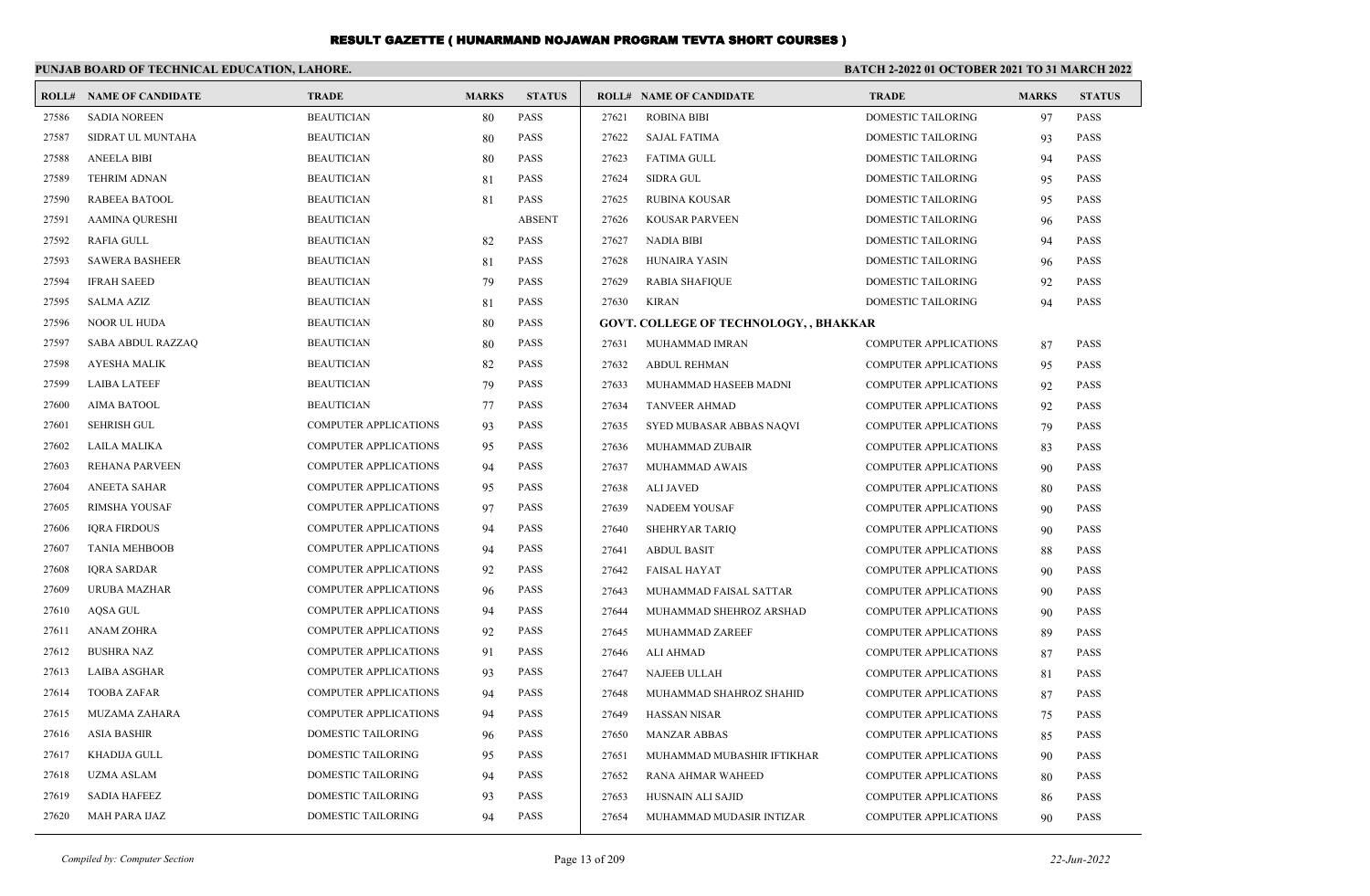#### **PUNJAB BOARD OF TECHNICAL EDUCATION, LAHORE. BATCH 2-2022 01 OCTOBER 2021 TO 31 MARCH 2022 ROLL# NAME OF CANDIDATE TRADE MARKS STATUS ROLL# NAME OF CANDIDATE TRADE MARKS STATUS** 27655 JAHANGIR ABBAS COMPUTER APPLICATIONS 90 PASS **GOVT. TECHNICAL TRAINING CENTER (ABAD), NEAR PAYALA CHOWK MADNI TOWN, BHAKKAR** 27656 AZEEM TARIQ ELECTRICIAN 92 PASS 27657 SOHAIB TARIQ ELECTRICIAN 90 PASS 27658 MUHAMMAD MASOOD ELECTRICIAN 88 PASS 27659 ABDUL SAMAD ELECTRICIAN 82 PASS 27660 MUHAMMAD UZAIR ALI ELECTRICIAN ABSENT 27661 ATEEQ NAWAZ ELECTRICIAN 82 PASS 27662 HABIB AHMAD ELECTRICIAN 88 PASS 27663 MUHAMMAD ABUBAKAR ELECTRICIAN 92 PASS 27664 KAFAYAT ULLAH ELECTRICIAN 84 PASS 27665 ADEEL HASNAIN ELECTRICIAN 88 PASS 27666 GHULAM YASEEN ELECTRICIAN 92 PASS 27667 ABDULREHMAN ELECTRICIAN ABSENT 27668 TAJAMAL ABBAS ELECTRICIAN 92 PASS 27669 MUHAMMAD AAMIR ELECTRICIAN 92 PASS 27670 WAQAR AKBAR ELECTRICIAN ABSENT 27671 AAMIR HAYAT ELECTRICIAN 90 PASS 27672 MUHAMMAD AQIB ELECTRICIAN 92 PASS 27673 HASSAN RAZA KHAN ELECTRICIAN 90 PASS 27674 MUHAMMAD ARSHAD RANA WELDER WELDER ABSENT 27675 ASIF SHAH NAWAZ WELDER 76 PASS 27676 MUHAMMAD SAQIB WELDER ABSENT 27677 AMEER HAMZA WELDER ABSENT 27678 MUHAMMAD USAMA JUNAID WELDER 81 PASS 27679 SANA ULLAH WELDER 83 PASS 27680 MUHAMMAD SAMEER ALI WELDER ABSENT 27681 MESAM ABBAS WELDER 81 PASS 27682 MUHAMMAD ALI WELDER 89 PASS 27683 NASIR ABBAS WELDER 88 PASS 27684 MUHAMMAD ARSLAN WELDER 86 PASS 27685 FAISAL MEHMOOD WELDER 85 PASS 27686 MUHAMMAD WAQAS WELDER ABSENT 27687 MUHAMMAD MUNEER MEHDI WELDER 89 PASS 27688 MUJAHID WAKEEL WELDER WELDER 87 PASS 27689 AHMAD RAZA COMPUTER APPLICATIONS 99 PASS 27690 WASEEM ABBAS COMPUTER APPLICATIONS 97 PASS 27691 ABADUR REHMAN COMPUTER APPLICATIONS 96 PASS 27692 ALI RAZA SHAH COMPUTER APPLICATIONS 91 PASS 27693 MUHAMMAD KASHIF COMPUTER APPLICATIONS 97 PASS 27694 MUHAMMAD ZULQARNAIN COMPUTER APPLICATIONS 100 PASS 27695 MUHAMMAD AOUN COMPUTER APPLICATIONS 90 PASS 27696 NAJAF GHAYUR ABBAS COMPUTER APPLICATIONS 94 PASS 27697 MUHAMMAD MUAWIA IQBAL COMPUTER APPLICATIONS ABSENT 27698 NAUMAN NADEEM CHAUDHARY COMPUTER APPLICATIONS 93 PASS 27699 AHMAD RAZA COMPUTER APPLICATIONS 94 PASS 27700 SYED JOUN ABBAS SHAH COMPUTER APPLICATIONS 96 PASS 27701 MUHAMMAD ZEESHAN COMPUTER APPLICATIONS 95 PASS 27702 NOMAN MUKHTAR COMPUTER APPLICATIONS 91 PASS 27703 MUHAMMAD JUNAID COMPUTER APPLICATIONS 96 PASS 27704 MUHAMMAD TALHA KHAN COMPUTER APPLICATIONS 92 PASS 27705 MUHAMMAD SULEMAN COMPUTER APPLICATIONS 93 PASS 27706 MUHAMMAD SHAHZAIB COMPUTER APPLICATIONS 98 PASS 27707 ASAD RAZA COMPUTER APPLICATIONS 100 PASS 27708 ASIF SHAHZAD COMPUTER APPLICATIONS 99 PASS 27709 AKASH GULZAR COMPUTER APPLICATIONS 94 PASS 27710 MUHAMMAD HUSNAIN COMPUTER APPLICATIONS 97 PASS 27711 SYED HAMZA ALI COMPUTER APPLICATIONS 92 PASS 27712 SHAHZAIB HASSAN COMPUTER APPLICATIONS 93 PASS 27713 MUNAWAR HUSSAIN COMPUTER APPLICATIONS 92 PASS 27714 MUHAMMAD NOSHAN ALI ELECTRICIAN 81 PASS 27715 NADEEM ABBAS ELECTRICIAN 92 PASS **GOVT. TECHNICAL TRAINING CENTRE BOYS, JANDAN WALA, BHAKKAR** 27716 MUHAMMAD AHSAN COMPUTER APPLICATIONS 87 PASS 27717 MUHAMMAD TALHA MUMTAZ COMPUTER APPLICATIONS 86 PASS 27718 ABDUL REHMAN COMPUTER APPLICATIONS ABSENT 27719 ZEESHAN AHMED KHAN COMPUTER APPLICATIONS 87 PASS 27720 NAEEM ABBAS COMPUTER APPLICATIONS 90 PASS 27721 SHEHZAD ALI KHAN COMPUTER APPLICATIONS 95 PASS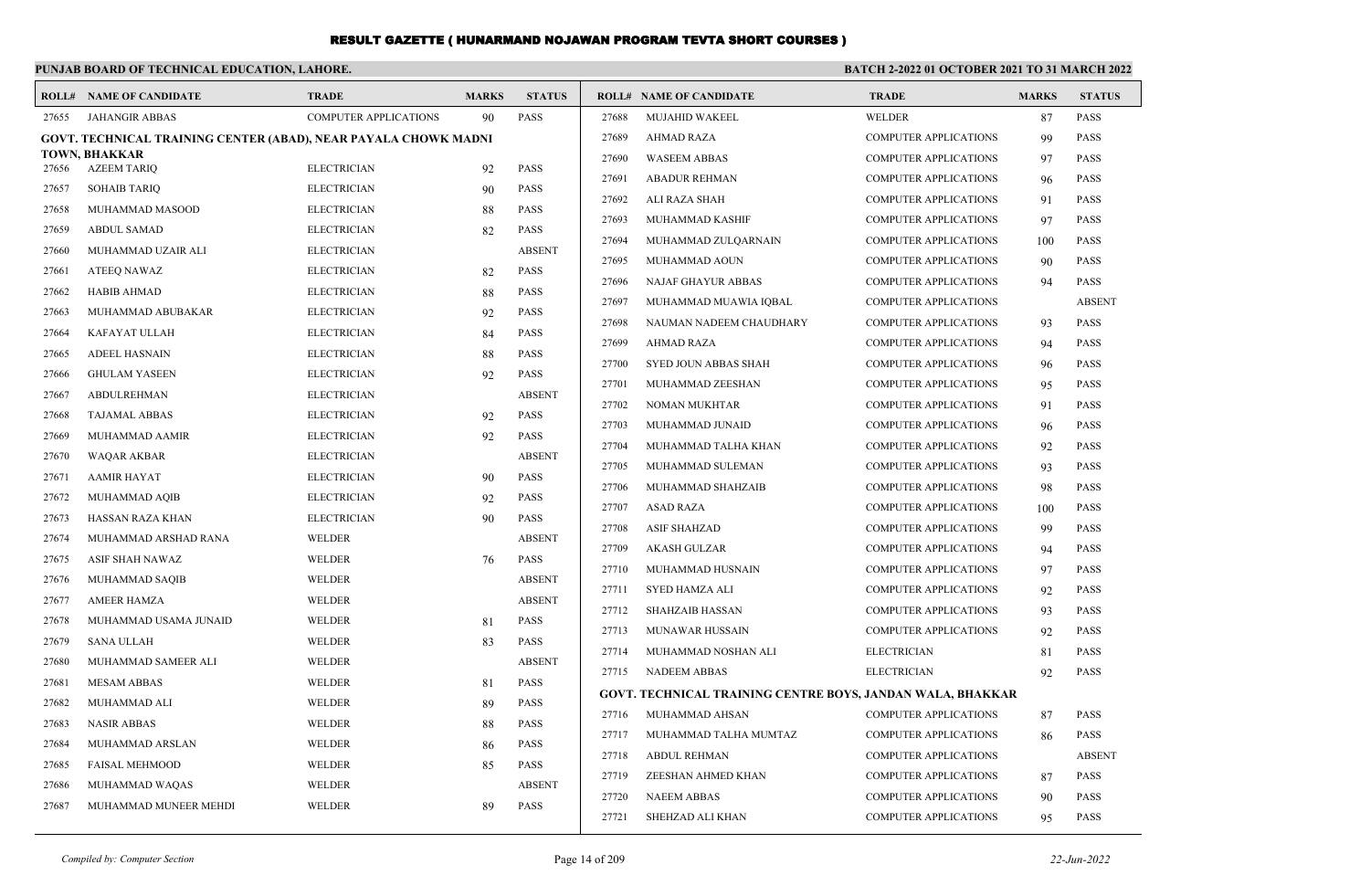#### **PUNJAB BOARD OF TECHNICAL EDUCATION, LAHORE. BATCH 2-2022 01 OCTOBER 2021 TO 31 MARCH 2022 ROLL# NAME OF CANDIDATE TRADE MARKS STATUS ROLL# NAME OF CANDIDATE TRADE MARKS STATUS** 27722 ABDUL RAUF ASHRAF COMPUTER APPLICATIONS 82 PASS 27723 ABDUL MANAN COMPUTER APPLICATIONS 83 PASS 27724 MUHAMMAD RIAZ KHAN COMPUTER APPLICATIONS 85 PASS 27725 MUHAMMAD USMAN NASEER COMPUTER APPLICATIONS 83 PASS 27726 MUHAMMAD HAMZA COMPUTER APPLICATIONS 86 PASS 27727 WAQAS HAMZA COMPUTER APPLICATIONS 85 PASS 27728 MUHAMMAD AAQIB COMPUTER APPLICATIONS 93 PASS 27729 ATTA ULLAH KHAN COMPUTER APPLICATIONS 85 PASS 27730 MUHAMMAD KAMRAN COMPUTER APPLICATIONS 90 PASS 27731 MUHAMMAD IRFAN COMPUTER APPLICATIONS 75 PASS 27732 MUHAMMAD SOBAN COMPUTER APPLICATIONS 75 PASS 27733 MUHAMMAD NADEEM COMPUTER APPLICATIONS 80 PASS 27734 RAFI ULLAH COMPUTER APPLICATIONS 85 PASS 27735 MUHAMMAD UMAIR UL HASSAN COMPUTER APPLICATIONS 88 PASS 27736 RANA MUHAMMAD IKRAM COMPUTER APPLICATIONS 92 PASS 27737 TAIMOOR AHMAD COMPUTER APPLICATIONS 75 PASS 27738 MUHAMMAD UMAIR COMPUTER APPLICATIONS 86 PASS 27739 MUHAMMAD UMAIR JAVED COMPUTER APPLICATIONS 88 PASS 27757 MUNEEB AHMAD ELECTRICIAN 96 PASS 27758 UMAR DEEN ELECTRICIAN 86 PASS 27759 MUHAMMAD ZAFAR ULLAH ELECTRICIAN 85 PASS 27760 MUHAMMAD IKRAM ELECTRICIAN 80 PASS **GOVERNMENT VOCATIONAL TRAINING INSTITUTE FOR WOMEN, OLD BHAKKAR ROAD, DARYA KHAN** 27761 BUSHRA BIBI DOMESTIC TAILORING 92 PASS 27762 ANILA DOMESTIC TAILORING 93 PASS 27763 SHAZIA MANZOOR DOMESTIC TAILORING 90 PASS 27764 SAKEENA BIBI DOMESTIC TAILORING 96 PASS 27765 NOSHABA HABIB DOMESTIC TAILORING 92 PASS 27766 SHAHNAZ AKHTER DOMESTIC TAILORING 94 PASS 27767 MAHNOOR DOMESTIC TAILORING 92 PASS 27768 MARIA JABIN DOMESTIC TAILORING 95 PASS 27769 AQSA ISHAQ DOMESTIC TAILORING 96 PASS ESTIC TAILORING 94 PASS ESTIC TAILORING 93 PASS ESTIC TAILORING 90 PASS ESTIC TAILORING 95 PASS

| 27736 | RANA MUHAMMAD IKRAM      | <b>COMPUTER APPLICATIONS</b> | 92 | <b>PASS</b>   |       |                        |                           |    |             |
|-------|--------------------------|------------------------------|----|---------------|-------|------------------------|---------------------------|----|-------------|
| 27737 | <b>TAIMOOR AHMAD</b>     | <b>COMPUTER APPLICATIONS</b> |    | <b>PASS</b>   | 27770 | <b>FOUZIA SHEIKH</b>   | <b>DOMESTIC TAILORING</b> | 94 | <b>PASS</b> |
|       |                          |                              | 75 |               | 27771 | <b>FARAH AMBER</b>     | <b>DOMESTIC TAILORING</b> | 93 | <b>PASS</b> |
| 27738 | MUHAMMAD UMAIR           | <b>COMPUTER APPLICATIONS</b> | 86 | <b>PASS</b>   | 27772 | <b>SHAISTA BIBI</b>    | <b>DOMESTIC TAILORING</b> | 90 | <b>PASS</b> |
| 27739 | MUHAMMAD UMAIR JAVED     | <b>COMPUTER APPLICATIONS</b> | 88 | <b>PASS</b>   | 27773 | <b>SANA NOOR</b>       | <b>DOMESTIC TAILORING</b> | 95 | <b>PASS</b> |
| 27740 | MUHAMMAD RAHEEL          | <b>COMPUTER APPLICATIONS</b> | 74 | <b>PASS</b>   | 27774 | <b>ALISHA NAJEEB</b>   | DOMESTIC TAILORING        | 93 | <b>PASS</b> |
| 27741 | MUHAMMAD WAQAS AHMAD     | <b>COMPUTER APPLICATIONS</b> | 93 | <b>PASS</b>   | 27775 | <b>IRAJ KANWAL</b>     | <b>DOMESTIC TAILORING</b> |    |             |
| 27742 | MUHAMMAD TANVEER HUSSAIN | <b>COMPUTER APPLICATIONS</b> |    | <b>ABSENT</b> |       |                        |                           | 92 | <b>PASS</b> |
| 27743 | MUHAMMAD FAROOQ          | <b>COMPUTER APPLICATIONS</b> | 92 | <b>PASS</b>   | 27776 | NAGEENA KANWAL         | <b>BEAUTICIAN</b>         | 92 | <b>PASS</b> |
| 27744 | <b>NASEEB ULLAH</b>      | <b>COMPUTER APPLICATIONS</b> | 82 | <b>PASS</b>   | 27777 | <b>GULNAZ BIBI</b>     | <b>BEAUTICIAN</b>         | 92 | <b>PASS</b> |
| 27745 | MUHAMMAD ASIF NADEEM     | <b>COMPUTER APPLICATIONS</b> | 82 | <b>PASS</b>   | 27778 | <b>SABA PARVEEN</b>    | <b>BEAUTICIAN</b>         | 90 | <b>PASS</b> |
|       |                          | <b>ELECTRICIAN</b>           |    |               | 27779 | <b>FAHEEM AKBAR</b>    | <b>BEAUTICIAN</b>         | 90 | <b>PASS</b> |
| 27746 | SULAIMAN AHMAD KHAN      |                              | 90 | <b>PASS</b>   | 27780 | <b>SAHRISH ZILADAR</b> | <b>BEAUTICIAN</b>         | 94 | <b>PASS</b> |
| 27747 | <b>WAQAS AHMAD</b>       | <b>ELECTRICIAN</b>           | 82 | <b>PASS</b>   | 27781 | <b>KALSOOM FATIMA</b>  | <b>BEAUTICIAN</b>         | 90 | <b>PASS</b> |
| 27748 | MUHAMMAD BILAL FARHAN    | <b>ELECTRICIAN</b>           | 85 | <b>PASS</b>   | 27782 | <b>JAMILA ISLAM</b>    | <b>BEAUTICIAN</b>         | 90 | <b>PASS</b> |
| 27749 | MUHAMMAD ZEESHAN KHAN    | <b>ELECTRICIAN</b>           |    | <b>ABSENT</b> | 27783 | <b>MISBAH ANSARI</b>   | <b>BEAUTICIAN</b>         | 90 | <b>PASS</b> |
| 27750 | <b>RIZWAN KHALIQ</b>     | <b>ELECTRICIAN</b>           | 85 | <b>PASS</b>   |       |                        |                           |    |             |
| 27751 | <b>ABDUL MANAN</b>       | <b>ELECTRICIAN</b>           | 80 | <b>PASS</b>   | 27784 | <b>TAHA DILSHAD</b>    | <b>BEAUTICIAN</b>         | 90 | <b>PASS</b> |
| 27752 | <b>AHAD KHAN</b>         | <b>ELECTRICIAN</b>           | 89 | <b>PASS</b>   | 27785 | <b>SANIA</b>           | <b>BEAUTICIAN</b>         | 96 | <b>PASS</b> |
| 27753 | MUHAMMAD ABID ALI        | <b>ELECTRICIAN</b>           | 88 | <b>PASS</b>   | 27786 | <b>SANIA JABBAR</b>    | <b>BEAUTICIAN</b>         | 91 | <b>PASS</b> |
| 27754 | <b>AMEER HAMZA</b>       | <b>ELECTRICIAN</b>           | 86 | <b>PASS</b>   | 27787 | <b>MEHREEN DAUOOD</b>  | <b>BEAUTICIAN</b>         | 94 | <b>PASS</b> |
|       |                          |                              |    |               | 27788 | <b>IORA NAZ</b>        | <b>BEAUTICIAN</b>         | 90 | <b>PASS</b> |
| 27755 | MUHAMMAD ANS             | <b>ELECTRICIAN</b>           | 86 | <b>PASS</b>   | 27789 | <b>FAZILA TASAWAR</b>  | <b>BEAUTICIAN</b>         | 90 | <b>PASS</b> |

27756 MUHAMMAD USMAN ELECTRICIAN 96 PASS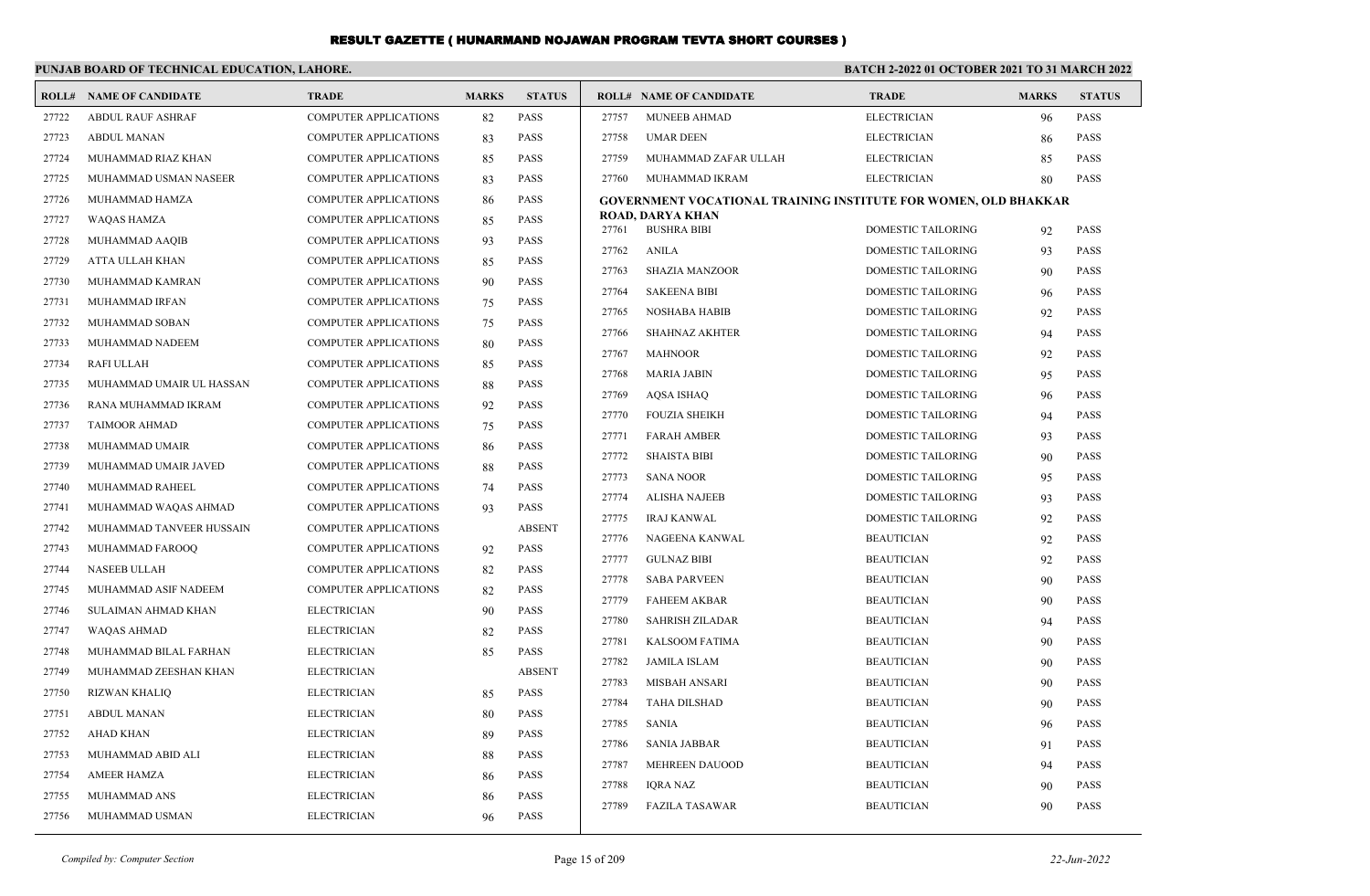|       | PUNJAB BOARD OF TECHNICAL EDUCATION, LAHORE.                    |                              |              |               | <b>BATCH 2-2022 01 OCTOBER 2021 TO 31 MARCH 2022</b> |                                                                 |                         |              |               |
|-------|-----------------------------------------------------------------|------------------------------|--------------|---------------|------------------------------------------------------|-----------------------------------------------------------------|-------------------------|--------------|---------------|
|       | <b>ROLL# NAME OF CANDIDATE</b>                                  | <b>TRADE</b>                 | <b>MARKS</b> | <b>STATUS</b> |                                                      | <b>ROLL# NAME OF CANDIDATE</b>                                  | <b>TRADE</b>            | <b>MARKS</b> | <b>STATUS</b> |
| 27790 | <b>SHAZALA NOREEN</b>                                           | <b>BEAUTICIAN</b>            | 90           | <b>PASS</b>   | 27824                                                | <b>ADNAN AZIZ</b>                                               | <b>TRACTOR OPERATOR</b> | 90           | <b>PASS</b>   |
| 27791 | <b>SIDRA GHAFAR</b>                                             | <b>BEAUTICIAN</b>            | 93           | <b>PASS</b>   | 27825                                                | MUHAMMAD KAMRAN                                                 | <b>TRACTOR OPERATOR</b> | 80           | <b>PASS</b>   |
| 27792 | <b>SHEHLA UMBER</b>                                             | <b>BEAUTICIAN</b>            | 96           | <b>PASS</b>   | 27826                                                | <b>ABDUL MANAN</b>                                              | TRACTOR OPERATOR        | 89           | <b>PASS</b>   |
| 27793 | <b>NARGIS BATOOL</b>                                            | <b>BEAUTICIAN</b>            | 90           | <b>PASS</b>   | 27827                                                | MUHAMMAD NAEEM ULLAH                                            | TRACTOR OPERATOR        | 89           | <b>PASS</b>   |
| 27794 | <b>SHAHEEN SALEEM</b>                                           | <b>BEAUTICIAN</b>            | 89           | <b>PASS</b>   | 27828                                                | MUHAMMAD IMRAN                                                  | TRACTOR OPERATOR        | 84           | <b>PASS</b>   |
| 27795 | <b>SHANZA KHAN</b>                                              | <b>BEAUTICIAN</b>            | 92           | <b>PASS</b>   | 27829                                                | ASIM ALI AYAZ                                                   | TRACTOR OPERATOR        | 79           | <b>PASS</b>   |
| 27796 | <b>FAIZ BATOOL</b>                                              | <b>BEAUTICIAN</b>            | 94           | <b>PASS</b>   | 27830                                                | <b>HASSAN JAHANGIR</b>                                          | <b>TRACTOR OPERATOR</b> | 95           | <b>PASS</b>   |
| 27797 | HUMAIRA JABEEN                                                  | <b>BEAUTICIAN</b>            | 90           | <b>PASS</b>   | 27831                                                | MUHAMMAD MUDASSIR KHAN                                          | TRACTOR OPERATOR        |              | <b>ABSENT</b> |
| 27798 | <b>LAIBA ARIF</b>                                               | <b>BEAUTICIAN</b>            | 91           | <b>PASS</b>   | 27832                                                | SYED QAIM ALI SHAH                                              | TRACTOR OPERATOR        | 80           | <b>PASS</b>   |
| 27799 | ALEEZA                                                          | <b>BEAUTICIAN</b>            | 95           | <b>PASS</b>   | 27833                                                | SHEIKH MUHAMMAD ABBAS                                           | TRACTOR OPERATOR        | 90           | <b>PASS</b>   |
| 27800 | <b>TABEER ZOHRA</b>                                             | <b>BEAUTICIAN</b>            | 91           | <b>PASS</b>   | 27834                                                | MUHAMMAD WAQAS                                                  | TRACTOR OPERATOR        | 84           | <b>PASS</b>   |
| 27801 | SANA GUL                                                        | <b>COMPUTER APPLICATIONS</b> | 92           | <b>PASS</b>   | 27835                                                | <b>RASHID MEHMOOD</b>                                           | TRACTOR OPERATOR        | 85           | <b>PASS</b>   |
| 27802 | <b>SAFIA BATOOL</b>                                             | <b>COMPUTER APPLICATIONS</b> | 90           | <b>PASS</b>   | 27836                                                | <b>ALI HAIDER</b>                                               | TRACTOR OPERATOR        | 90           | <b>PASS</b>   |
| 27803 | HUMAIRA AZIZ                                                    | <b>COMPUTER APPLICATIONS</b> | 95           | <b>PASS</b>   | 27837                                                | PERVAIZ IQBAL                                                   | <b>TRACTOR OPERATOR</b> | 79           | <b>PASS</b>   |
| 27804 | SOBIA GULL                                                      | <b>COMPUTER APPLICATIONS</b> | 89           | <b>PASS</b>   | 27838                                                | KHURAM NAWAZ                                                    | TRACTOR OPERATOR        |              | <b>ABSENT</b> |
| 27805 | <b>IQRA TEHREEM</b>                                             | COMPUTER APPLICATIONS        | 90           | <b>PASS</b>   | 27839                                                | NAJAF ALI SHAH                                                  | <b>TRACTOR OPERATOR</b> | 74           | <b>PASS</b>   |
| 27806 | <b>SHAR BANO</b>                                                | <b>COMPUTER APPLICATIONS</b> | 95           | <b>PASS</b>   | 27840                                                | <b>ABDUL SATTAR</b>                                             | TRACTOR OPERATOR        | 79           | <b>PASS</b>   |
| 27807 | <b>SAWERA NAWAZ</b>                                             | <b>COMPUTER APPLICATIONS</b> | 95           | <b>PASS</b>   | 27841                                                | MUHAMMAD NOMAN KHADIM                                           | TRACTOR OPERATOR        | 89           | <b>PASS</b>   |
| 27808 | <b>SIDRA IRFAN</b>                                              | COMPUTER APPLICATIONS        | 90           | <b>PASS</b>   | 27842                                                | MUHAMMAD YASIR MASOOD                                           | TRACTOR OPERATOR        | 84           | <b>PASS</b>   |
| 27809 | <b>SHAGUFTA PARVEEN</b>                                         | <b>COMPUTER APPLICATIONS</b> | 91           | <b>PASS</b>   | 27843                                                | <b>ABDUL RAOUF YASIR</b>                                        | TRACTOR OPERATOR        | 79           | <b>PASS</b>   |
| 27810 | <b>SAIRA SULTAN</b>                                             | COMPUTER APPLICATIONS        | 90           | <b>PASS</b>   | 27844                                                | MUHAMMAD ADNAN KHAN                                             | TRACTOR OPERATOR        | 89           | <b>PASS</b>   |
| 27811 | <b>MISHAL BIBI</b>                                              | <b>COMPUTER APPLICATIONS</b> | 96           | <b>PASS</b>   | 27845                                                | KAVISH MASEEH                                                   | TRACTOR OPERATOR        | 84           | <b>PASS</b>   |
| 27812 | AYESHA FATIMA                                                   | <b>COMPUTER APPLICATIONS</b> | 92           | <b>PASS</b>   | 27846                                                | <b>ABDUL HADI</b>                                               | TRACTOR OPERATOR        | 94           | <b>PASS</b>   |
| 27813 | LAILA MUMTAZ                                                    | <b>COMPUTER APPLICATIONS</b> | 89           | <b>PASS</b>   |                                                      | <b>GOVT. VOCATIONAL TRAINING INSTITUTE FOR WOMEN, , MANKERA</b> |                         |              |               |
| 27814 | ALEENA                                                          | <b>COMPUTER APPLICATIONS</b> | 91           | <b>PASS</b>   | 27847                                                | <b>FATIMA NOOR</b>                                              | DOMESTIC TAILORING      | 86           | <b>PASS</b>   |
| 27815 | NADIA BIBI                                                      | <b>COMPUTER APPLICATIONS</b> | 91           | <b>PASS</b>   | 27848                                                | AREEBA ALI                                                      | DOMESTIC TAILORING      | 98           | <b>PASS</b>   |
| 27816 | <b>NOUREEN NAZ</b>                                              | <b>COMPUTER APPLICATIONS</b> | 92           | <b>PASS</b>   | 27849                                                | KUBRA BATOOL                                                    | DOMESTIC TAILORING      | 85           | <b>PASS</b>   |
| 27817 | AFIFA HUSSAIN                                                   | <b>COMPUTER APPLICATIONS</b> | 91           | <b>PASS</b>   | 27850                                                | <b>KOMAL SHAHEEN</b>                                            | DOMESTIC TAILORING      | 83           | <b>PASS</b>   |
| 27818 | <b>MALAIKA HUSSAINI</b>                                         | COMPUTER APPLICATIONS        | 90           | <b>PASS</b>   | 27851                                                | MISBAH                                                          | DOMESTIC TAILORING      | 85           | <b>PASS</b>   |
| 27819 | MUQADAS                                                         | <b>COMPUTER APPLICATIONS</b> | 95           | <b>PASS</b>   |                                                      | 27852 AREEBA KANWAL                                             | DOMESTIC TAILORING      |              | FAIL          |
| 27820 | ANILA KANWAL                                                    | <b>COMPUTER APPLICATIONS</b> | 88           | PASS          | 27853                                                | MISBAH BATOOL                                                   | DOMESTIC TAILORING      |              | FAIL          |
| 27821 | <b>IQRA MARYAM</b>                                              | DOMESTIC TAILORING           | 91           | PASS          | 27854                                                | <b>FIAZ BATOOL</b>                                              | DOMESTIC TAILORING      |              | FAIL          |
|       | <b>GOVERNMENT TECHNICAL TRAINING CENTER (MALE), , KALUR KOT</b> |                              |              |               | 27855                                                | <b>SUKAINA KANWAL</b>                                           | DOMESTIC TAILORING      | 93           | <b>PASS</b>   |
| 27822 | MUHAMMAD SHOAIB                                                 | TRACTOR OPERATOR             | 89           | PASS          | 27856                                                | <b>GULNAZ BIBI</b>                                              | DOMESTIC TAILORING      | 95           | PASS          |
| 27823 | MUHAMMAD IKRAM                                                  | TRACTOR OPERATOR             |              | <b>ABSENT</b> | 27857                                                | <b>ISRA HANIF</b>                                               | DOMESTIC TAILORING      | 92           | PASS          |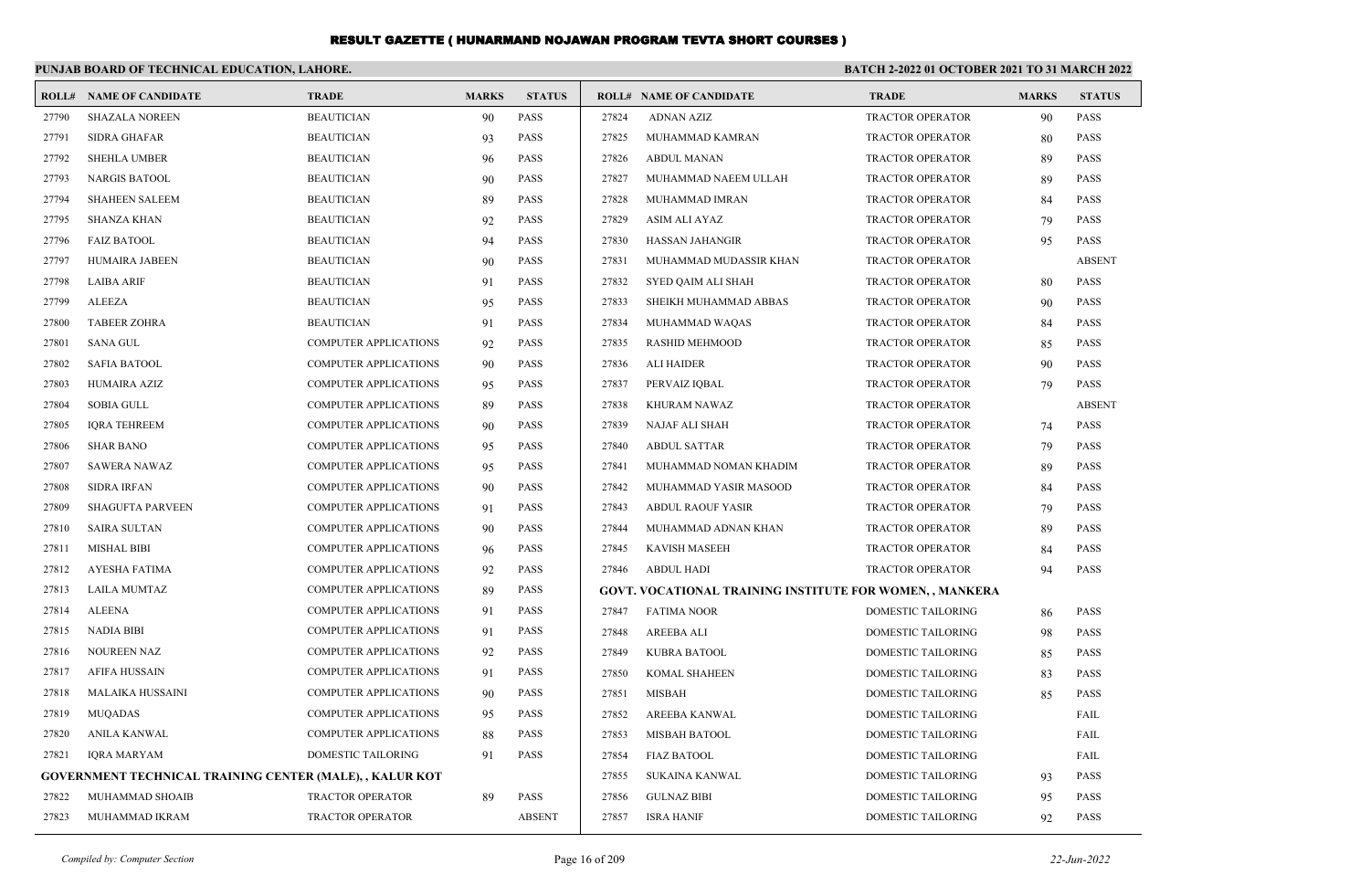|       | PUNJAB BOARD OF TECHNICAL EDUCATION, LAHORE. |                              |              | BATCH 2-2022 01 OCTOBER 2021 TO 31 MARCH 2022 |       |                                                                    |                              |              |               |
|-------|----------------------------------------------|------------------------------|--------------|-----------------------------------------------|-------|--------------------------------------------------------------------|------------------------------|--------------|---------------|
|       | <b>ROLL# NAME OF CANDIDATE</b>               | <b>TRADE</b>                 | <b>MARKS</b> | <b>STATUS</b>                                 |       | <b>ROLL# NAME OF CANDIDATE</b>                                     | <b>TRADE</b>                 | <b>MARKS</b> | <b>STATUS</b> |
| 27858 | <b>SUMAIRAH BIBI</b>                         | <b>DOMESTIC TAILORING</b>    | 92           | <b>PASS</b>                                   | 27893 | SIDRA DIN MUHAMMAD                                                 | <b>COMPUTER APPLICATIONS</b> | 79           | <b>PASS</b>   |
| 27859 | <b>SHABANAM KARAM</b>                        | <b>DOMESTIC TAILORING</b>    | 78           | PASS                                          | 27894 | <b>HINA SHAHEEN</b>                                                | <b>COMPUTER APPLICATIONS</b> | 90           | PASS          |
| 27860 | <b>ISHRAT MAJEED</b>                         | DOMESTIC TAILORING           | 86           | PASS                                          | 27895 | <b>RABIA RAMZAN</b>                                                | <b>COMPUTER APPLICATIONS</b> | 91           | <b>PASS</b>   |
| 27861 | <b>LAIBA ANSARI</b>                          | DOMESTIC TAILORING           | 87           | PASS                                          | 27896 | <b>NAGINA SADAF</b>                                                | <b>COMPUTER APPLICATIONS</b> | 88           | PASS          |
| 27862 | ZAKIA BATOOL                                 | DOMESTIC TAILORING           | 83           | PASS                                          | 27897 | <b>SADIA YOUNIS</b>                                                | <b>COMPUTER APPLICATIONS</b> | 89           | <b>PASS</b>   |
| 27863 | <b>TAMKEEN SHOUKAT</b>                       | DOMESTIC TAILORING           | 95           | PASS                                          | 27898 | <b>AREEG ZAHRA</b>                                                 | <b>COMPUTER APPLICATIONS</b> | 90           | <b>PASS</b>   |
| 27864 | <b>OANDEEL FATIMA</b>                        | DOMESTIC TAILORING           | 92           | <b>PASS</b>                                   | 27899 | MUSARAT SHAHEEN                                                    | <b>COMPUTER APPLICATIONS</b> | 87           | <b>PASS</b>   |
| 27865 | <b>EISHA MOEEN</b>                           | <b>DOMESTIC TAILORING</b>    | 89           | PASS                                          | 27900 | <b>FARMEEN TASWAR</b>                                              | <b>COMPUTER APPLICATIONS</b> | 81           | <b>PASS</b>   |
| 27866 | <b>AIMAN</b>                                 | <b>DOMESTIC TAILORING</b>    | 89           | PASS                                          | 27901 | UMME SALMA ATTARIA                                                 | <b>COMPUTER APPLICATIONS</b> |              | FAIL          |
| 27867 | <b>SADIA ASLAM</b>                           | <b>BEAUTICIAN</b>            | 97           | PASS                                          | 27902 | <b>QURAT UL AIN</b>                                                | <b>COMPUTER APPLICATIONS</b> | 79           | <b>PASS</b>   |
| 27868 | <b>IORA NAZ</b>                              | <b>BEAUTICIAN</b>            |              | FAIL                                          | 27903 | <b>SHAHIDA HAMEED</b>                                              | <b>COMPUTER APPLICATIONS</b> | 79           | <b>PASS</b>   |
| 27869 | <b>MALAIKA NUSRAT</b>                        | <b>BEAUTICIAN</b>            | 96           | PASS                                          | 27904 | <b>TASBEEHA AFZAL</b>                                              | <b>COMPUTER APPLICATIONS</b> | 83           | <b>PASS</b>   |
| 27870 | <b>TAYBA HAFIZA</b>                          | <b>BEAUTICIAN</b>            | 99           | PASS                                          | 27905 | <b>RUKHSANA BIBI</b>                                               | <b>COMPUTER APPLICATIONS</b> | 81           | <b>PASS</b>   |
| 27871 | <b>INSHA RASOOL</b>                          | <b>BEAUTICIAN</b>            | 96           | PASS                                          | 27906 | <b>SAMIA BIBI</b>                                                  | <b>COMPUTER APPLICATIONS</b> |              | FAIL          |
| 27872 | <b>SHABANA AMIN</b>                          | <b>BEAUTICIAN</b>            | 97           | PASS                                          |       | GOVERNMENT TECHNICAL TRAINING CENTRE MALE, MAIN SARGODHA ROAD      |                              |              |               |
| 27873 | <b>MARIA KANWAL</b>                          | <b>BEAUTICIAN</b>            |              | FAIL                                          | 27907 | VPO KALLAR KAHAR DISTRICT CHAKWAL, CHAKWAL<br><b>JAWAD HUSSAIN</b> | <b>COMPUTER APPLICATIONS</b> | 85           | PASS          |
| 27874 | <b>FAIZA BIBI</b>                            | <b>BEAUTICIAN</b>            | 94           | PASS                                          | 27908 | <b>ALI SHAN</b>                                                    | <b>COMPUTER APPLICATIONS</b> | 80           | <b>PASS</b>   |
| 27875 | <b>AFSHAN YAMIN</b>                          | <b>BEAUTICIAN</b>            |              | FAIL                                          | 27909 | <b>SHAHZAIB SALEEM</b>                                             | <b>COMPUTER APPLICATIONS</b> | 90           | PASS          |
| 27876 | <b>RUKH E MAHTAB</b>                         | <b>BEAUTICIAN</b>            |              | FAIL                                          | 27910 | MUHAMMAD ADEEL                                                     | <b>COMPUTER APPLICATIONS</b> | 92           | <b>PASS</b>   |
| 27877 | AQSA BATOOL                                  | <b>BEAUTICIAN</b>            | 95           | PASS                                          | 27911 | ALI ABBAS                                                          | <b>COMPUTER APPLICATIONS</b> | 88           | <b>PASS</b>   |
| 27878 | <b>BUSHRA ANSARI</b>                         | <b>BEAUTICIAN</b>            | 94           | PASS                                          | 27912 | <b>RAJA MOEZ AFSAR</b>                                             | <b>COMPUTER APPLICATIONS</b> | 87           | <b>PASS</b>   |
| 27879 | <b>RUBINA BIBI</b>                           | <b>BEAUTICIAN</b>            | 94           | <b>PASS</b>                                   | 27913 | <b>SAJAWAL ASHRAF</b>                                              | <b>COMPUTER APPLICATIONS</b> | 83           | PASS          |
| 27880 | <b>HUMA ALI</b>                              | <b>BEAUTICIAN</b>            | 96           | <b>PASS</b>                                   | 27914 | ALI HASSAN                                                         | <b>COMPUTER APPLICATIONS</b> | 85           | PASS          |
| 27881 | <b>HAFZA AYOUB</b>                           | <b>BEAUTICIAN</b>            | 94           | <b>PASS</b>                                   | 27915 | MUBASHAR HUSSAIN                                                   | <b>COMPUTER APPLICATIONS</b> | 80           | <b>PASS</b>   |
| 27882 | <b>MUQADAS</b>                               | <b>BEAUTICIAN</b>            | 92           | <b>PASS</b>                                   | 27916 | SYED MUNEEB UL HASSAN SHAH                                         | <b>COMPUTER APPLICATIONS</b> | 88           | <b>PASS</b>   |
| 27883 | <b>SHAZIA RAMZAN</b>                         | <b>BEAUTICIAN</b>            | 95           | <b>PASS</b>                                   | 27917 | <b>HASEEB UR REHMAN</b>                                            | <b>COMPUTER APPLICATIONS</b> | 80           | <b>PASS</b>   |
| 27884 | <b>AQSA AROOJ</b>                            | <b>BEAUTICIAN</b>            | 96           | <b>PASS</b>                                   | 27918 | <b>GHAZANFAR ISHFAQ</b>                                            | <b>COMPUTER APPLICATIONS</b> | 87           | <b>PASS</b>   |
| 27885 | <b>ZAITOON BIBI</b>                          | <b>BEAUTICIAN</b>            | 88           | <b>PASS</b>                                   | 27919 | MUZZAMMAL HUSSAIN                                                  | <b>COMPUTER APPLICATIONS</b> | 85           | <b>PASS</b>   |
| 27886 | RIMSHA KANWAL                                | <b>BEAUTICIAN</b>            | 97           | <b>PASS</b>                                   | 27920 | <b>HAMID ALI</b>                                                   | <b>COMPUTER APPLICATIONS</b> | 85           | <b>PASS</b>   |
| 27887 | <b>ANEEOA HABIB</b>                          | <b>COMPUTER APPLICATIONS</b> | 91           | <b>PASS</b>                                   | 27921 | MUHAMMAD NOUMAN HASSAN                                             | <b>COMPUTER APPLICATIONS</b> | 85           | <b>PASS</b>   |
| 27888 | <b>IQRA</b>                                  | COMPUTER APPLICATIONS        | 90           | <b>PASS</b>                                   | 27922 | HASNAT AHMAD                                                       | <b>COMPUTER APPLICATIONS</b> | 79           | <b>PASS</b>   |
| 27889 | SYEDA MISHAL FATIMA                          | COMPUTER APPLICATIONS        | 86           | <b>PASS</b>                                   | 27923 | <b>SHAH RUKAN E ALAM</b>                                           | <b>COMPUTER APPLICATIONS</b> | 85           | PASS          |
| 27890 | <b>RUKHSANA PARVEEN</b>                      | COMPUTER APPLICATIONS        | 83           | PASS                                          | 27924 | EHTISHAM UL HAQ                                                    | <b>COMPUTER APPLICATIONS</b> | 90           | PASS          |
| 27891 | <b>MOMINA ALI</b>                            | <b>COMPUTER APPLICATIONS</b> | 93           | <b>PASS</b>                                   | 27925 | <b>SULAIK MALIK</b>                                                | <b>COMPUTER APPLICATIONS</b> | 90           | <b>PASS</b>   |
| 27892 | <b>NIDA ASGHAR</b>                           | <b>COMPUTER APPLICATIONS</b> |              | FAIL                                          |       |                                                                    |                              |              |               |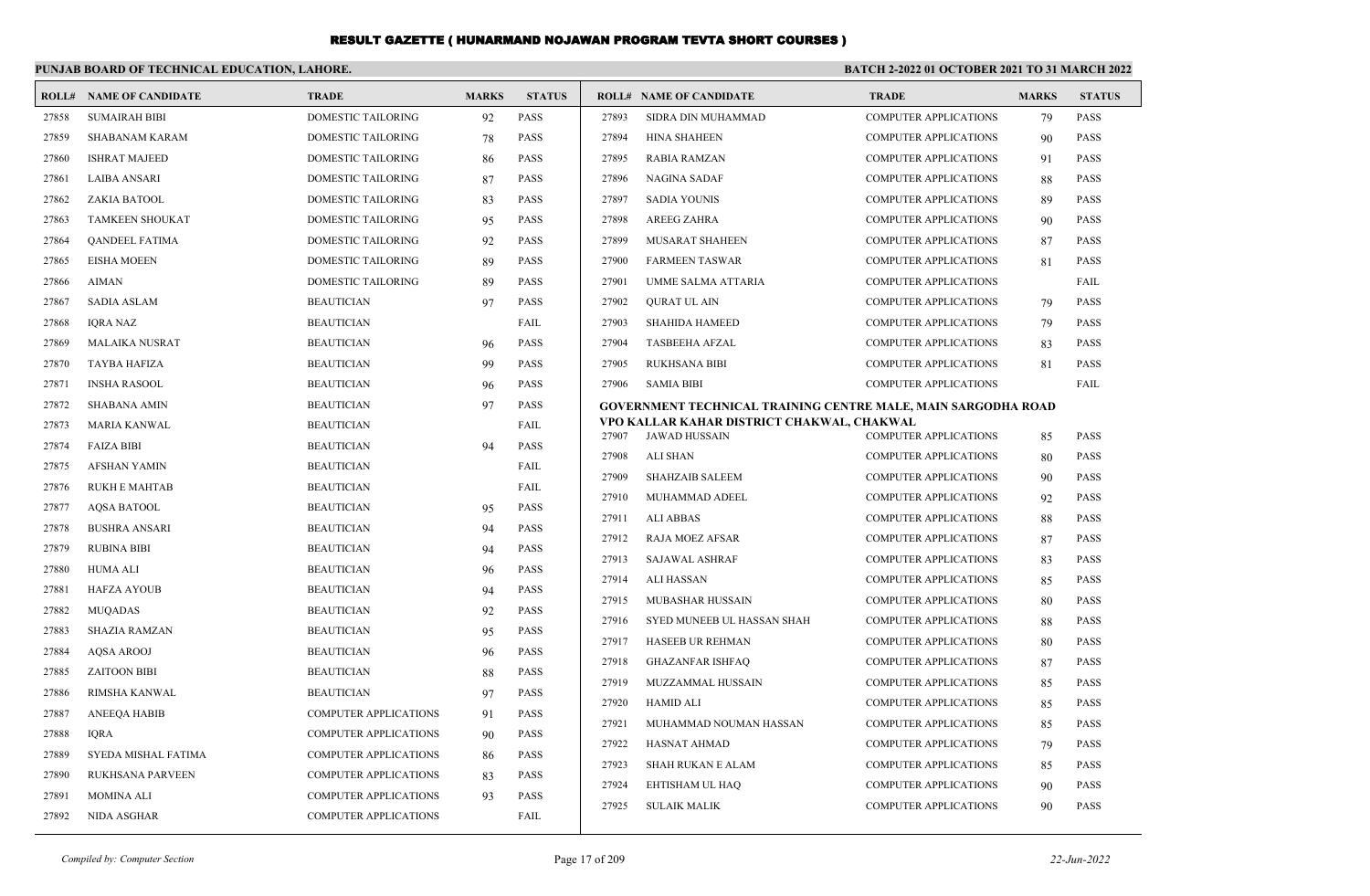|       | PUNJAB BOARD OF TECHNICAL EDUCATION, LAHORE.                                             |                              |              |               | <b>BATCH 2-2022 01 OCTOBER 2021 TO 31 MARCH 2022</b> |                                |                              |              |               |  |  |
|-------|------------------------------------------------------------------------------------------|------------------------------|--------------|---------------|------------------------------------------------------|--------------------------------|------------------------------|--------------|---------------|--|--|
|       | <b>ROLL# NAME OF CANDIDATE</b>                                                           | <b>TRADE</b>                 | <b>MARKS</b> | <b>STATUS</b> |                                                      | <b>ROLL# NAME OF CANDIDATE</b> | <b>TRADE</b>                 | <b>MARKS</b> | <b>STATUS</b> |  |  |
| 27926 | <b>DANISH NAEEM</b>                                                                      | COMPUTER APPLICATIONS        | 85           | <b>PASS</b>   | 27959                                                | <b>NOOR UL HUDA</b>            | <b>COMPUTER APPLICATIONS</b> | 83           | <b>PASS</b>   |  |  |
| 27927 | MUHAMMAD UZAIR                                                                           | <b>ELECTRICIAN</b>           | 84           | <b>PASS</b>   | 27960                                                | <b>SANIA SAJID</b>             | <b>COMPUTER APPLICATIONS</b> | 84           | <b>PASS</b>   |  |  |
| 27928 | AHTISHAM UL HASSAN                                                                       | <b>ELECTRICIAN</b>           | 81           | <b>PASS</b>   | 27961                                                | <b>QURAT UL AIN</b>            | <b>COMPUTER APPLICATIONS</b> | 83           | <b>PASS</b>   |  |  |
| 27929 | <b>TAHIR MEHMOOD</b>                                                                     | <b>ELECTRICIAN</b>           | 80           | <b>PASS</b>   | 27962                                                | <b>AIMAN FAROOQ</b>            | <b>COMPUTER APPLICATIONS</b> | 83           | <b>PASS</b>   |  |  |
| 27930 | ZOHAIB AHMED                                                                             | <b>ELECTRICIAN</b>           | 82           | PASS          | 27963                                                | <b>KINZA ZAFAR</b>             | <b>COMPUTER APPLICATIONS</b> | 85           | <b>PASS</b>   |  |  |
| 27931 | <b>KASHAN GUL</b>                                                                        | <b>ELECTRICIAN</b>           | 80           | <b>PASS</b>   | 27964                                                | <b>UMERUBAB</b>                | <b>COMPUTER APPLICATIONS</b> | 84           | <b>PASS</b>   |  |  |
| 27932 | <b>FAKHAR ABBAS</b>                                                                      | <b>ELECTRICIAN</b>           | 84           | <b>PASS</b>   | 27965                                                | <b>MEHR UN NISA</b>            | <b>COMPUTER APPLICATIONS</b> | 85           | <b>PASS</b>   |  |  |
| 27933 | MUHAMMAD ABID ANWAR                                                                      | <b>ELECTRICIAN</b>           | 77           | <b>PASS</b>   | 27966                                                | <b>IMRANA HANIF</b>            | COMPUTER APPLICATIONS        | 80           | <b>PASS</b>   |  |  |
| 27934 | MUHAMMAD KAMAL                                                                           | <b>ELECTRICIAN</b>           | 87           | <b>PASS</b>   | 27967                                                | <b>SAMREEN AKHTER</b>          | DOMESTIC TAILORING           | 72           | <b>PASS</b>   |  |  |
| 27935 | MUBASHAR JAHANGIR                                                                        | <b>ELECTRICIAN</b>           | 78           | <b>PASS</b>   | 27968                                                | <b>NOSHEEN BIBI</b>            | DOMESTIC TAILORING           | 79           | <b>PASS</b>   |  |  |
| 27936 | MUHAMMAD MUBEEN                                                                          | <b>ELECTRICIAN</b>           | 92           | <b>PASS</b>   | 27969                                                | <b>NADRA BIBI</b>              | <b>DOMESTIC TAILORING</b>    | 83           | <b>PASS</b>   |  |  |
| 27937 | <b>FAISAL ABBAS</b>                                                                      | <b>ELECTRICIAN</b>           | 80           | <b>PASS</b>   | 27970                                                | SHEHZANA MEHFOOZ               | DOMESTIC TAILORING           | 85           | <b>PASS</b>   |  |  |
| 27938 | ZAIGHAM IFTEKHAR                                                                         | <b>ELECTRICIAN</b>           | 84           | <b>PASS</b>   | 27971                                                | <b>SHEHREEN ZAHRA</b>          | <b>DOMESTIC TAILORING</b>    | 85           | <b>PASS</b>   |  |  |
| 27939 | MUHAMMAD SOHAIL                                                                          | <b>ELECTRICIAN</b>           | 86           | <b>PASS</b>   | 27972                                                | <b>SHANZA KANWAL</b>           | <b>DOMESTIC TAILORING</b>    | 87           | <b>PASS</b>   |  |  |
| 27940 | <b>NOOR ZAMAN</b>                                                                        | <b>ELECTRICIAN</b>           | 78           | <b>PASS</b>   | 27973                                                | <b>HIRA UROOJ</b>              | <b>DOMESTIC TAILORING</b>    | 86           | <b>PASS</b>   |  |  |
| 27941 | <b>NAJEEB KHAN</b>                                                                       | <b>ELECTRICIAN</b>           | 92           | <b>PASS</b>   | 27974                                                | <b>KAINAT ZAHRA</b>            | DOMESTIC TAILORING           | 90           | <b>PASS</b>   |  |  |
| 27942 | <b>KASHIF ALI</b>                                                                        | <b>ELECTRICIAN</b>           | 80           | <b>PASS</b>   | 27975                                                | <b>MUQADDAS ZAHRA</b>          | DOMESTIC TAILORING           | 90           | <b>PASS</b>   |  |  |
| 27943 | MUHAMMAD HASNAT                                                                          | <b>ELECTRICIAN</b>           | 93           | <b>PASS</b>   | 27976                                                | <b>SUNDAS ZAHRA</b>            | <b>DOMESTIC TAILORING</b>    | 90           | <b>PASS</b>   |  |  |
| 27944 | <b>KASHIF NADEEM</b>                                                                     | <b>ELECTRICIAN</b>           | 78           | <b>PASS</b>   | 27977                                                | <b>KAINAT ZAHRA</b>            | <b>DOMESTIC TAILORING</b>    | 89           | <b>PASS</b>   |  |  |
| 27945 | <b>GHULAM ABBAS</b>                                                                      | <b>ELECTRICIAN</b>           | 79           | <b>PASS</b>   | 27978                                                | <b>SARIA BIBI</b>              | <b>DOMESTIC TAILORING</b>    | 90           | <b>PASS</b>   |  |  |
| 27946 | MALIK MUHAMMAD ANAS                                                                      | <b>ELECTRICIAN</b>           | 74           | <b>PASS</b>   | 27979                                                | HUMAIRA BATOOL                 | <b>DOMESTIC TAILORING</b>    | 90           | <b>PASS</b>   |  |  |
|       | <b>MEHMOOD</b><br><b>GOVERNMENT VOCATIONAL TRAINING INSTITUTE FOR WOMEN, CAMP OFFICE</b> |                              |              |               | 27980                                                | <b>ARIFA BATOOL</b>            | <b>DOMESTIC TAILORING</b>    | 84           | <b>PASS</b>   |  |  |
|       | <b>DHUDIAL, CHAKWAL</b>                                                                  |                              |              |               | 27981                                                | <b>HALA SAQLAIN</b>            | <b>DOMESTIC TAILORING</b>    | 84           | <b>PASS</b>   |  |  |
| 27947 | <b>UME RUBAB</b>                                                                         | <b>COMPUTER APPLICATIONS</b> | 83           | <b>PASS</b>   | 27982                                                | <b>SHAZIA BATOOL</b>           | DOMESTIC TAILORING           | 85           | <b>PASS</b>   |  |  |
| 27948 | <b>AMINA WAHEED</b>                                                                      | <b>COMPUTER APPLICATIONS</b> | 83           | <b>PASS</b>   | 27983                                                | <b>MUQADAS TANVEER</b>         | DOMESTIC TAILORING           | 87           | <b>PASS</b>   |  |  |
| 27949 | <b>HIRA SHABBIR</b>                                                                      | <b>COMPUTER APPLICATIONS</b> | 83           | <b>PASS</b>   | 27984                                                | <b>MALAIKA RANI</b>            | DOMESTIC TAILORING           | 88           | <b>PASS</b>   |  |  |
| 27950 | <b>DANIA SAJJAD</b>                                                                      | <b>COMPUTER APPLICATIONS</b> | 86           | <b>PASS</b>   | 27985                                                | ZARMEENA TARIQ                 | DOMESTIC TAILORING           | 84           | <b>PASS</b>   |  |  |
| 27951 | <b>TAYYABA BIBI</b>                                                                      | COMPUTER APPLICATIONS        | 86           | <b>PASS</b>   | 27986                                                | <b>ASMA BATOOL</b>             | DOMESTIC TAILORING           | 86           | <b>PASS</b>   |  |  |
| 27952 | SYEDA BINT E ZAHRA                                                                       | COMPUTER APPLICATIONS        | 82           | <b>PASS</b>   | 27987                                                | <b>ALIA AYUB</b>               | <b>BEAUTICIAN</b>            | 93           | <b>PASS</b>   |  |  |
| 27953 | <b>AFIA SHAHEEN</b>                                                                      | COMPUTER APPLICATIONS        | 86           | <b>PASS</b>   | 27988                                                | <b>AYESHA JAVED</b>            | <b>BEAUTICIAN</b>            | 85           | <b>PASS</b>   |  |  |
| 27954 | KINZA MULAZAM                                                                            | COMPUTER APPLICATIONS        | 86           | <b>PASS</b>   | 27989                                                | <b>SADAF RUBAB</b>             | <b>BEAUTICIAN</b>            | 88           | <b>PASS</b>   |  |  |
| 27955 | <b>LAIBA FAROOQ</b>                                                                      | <b>COMPUTER APPLICATIONS</b> | 86           | <b>PASS</b>   | 27990                                                | <b>SAMREEN IQBAL</b>           | <b>BEAUTICIAN</b>            | 93           | <b>PASS</b>   |  |  |
| 27956 | <b>MAHNOOR FATIMA</b>                                                                    | COMPUTER APPLICATIONS        | 82           | <b>PASS</b>   | 27991                                                | <b>SEHRISH KHAN</b>            | <b>BEAUTICIAN</b>            | 88           | <b>PASS</b>   |  |  |
| 27957 | QURA TUL AIN LIAQAT                                                                      | <b>COMPUTER APPLICATIONS</b> | 84           | <b>PASS</b>   | 27992                                                | <b>SUMIA BIBI</b>              | <b>BEAUTICIAN</b>            | 85           | <b>PASS</b>   |  |  |
| 27958 | <b>GUL E NAYAB</b>                                                                       | <b>COMPUTER APPLICATIONS</b> | 83           | <b>PASS</b>   | 27993                                                | NOSHABA NAWAZ                  | <b>BEAUTICIAN</b>            | 91           | <b>PASS</b>   |  |  |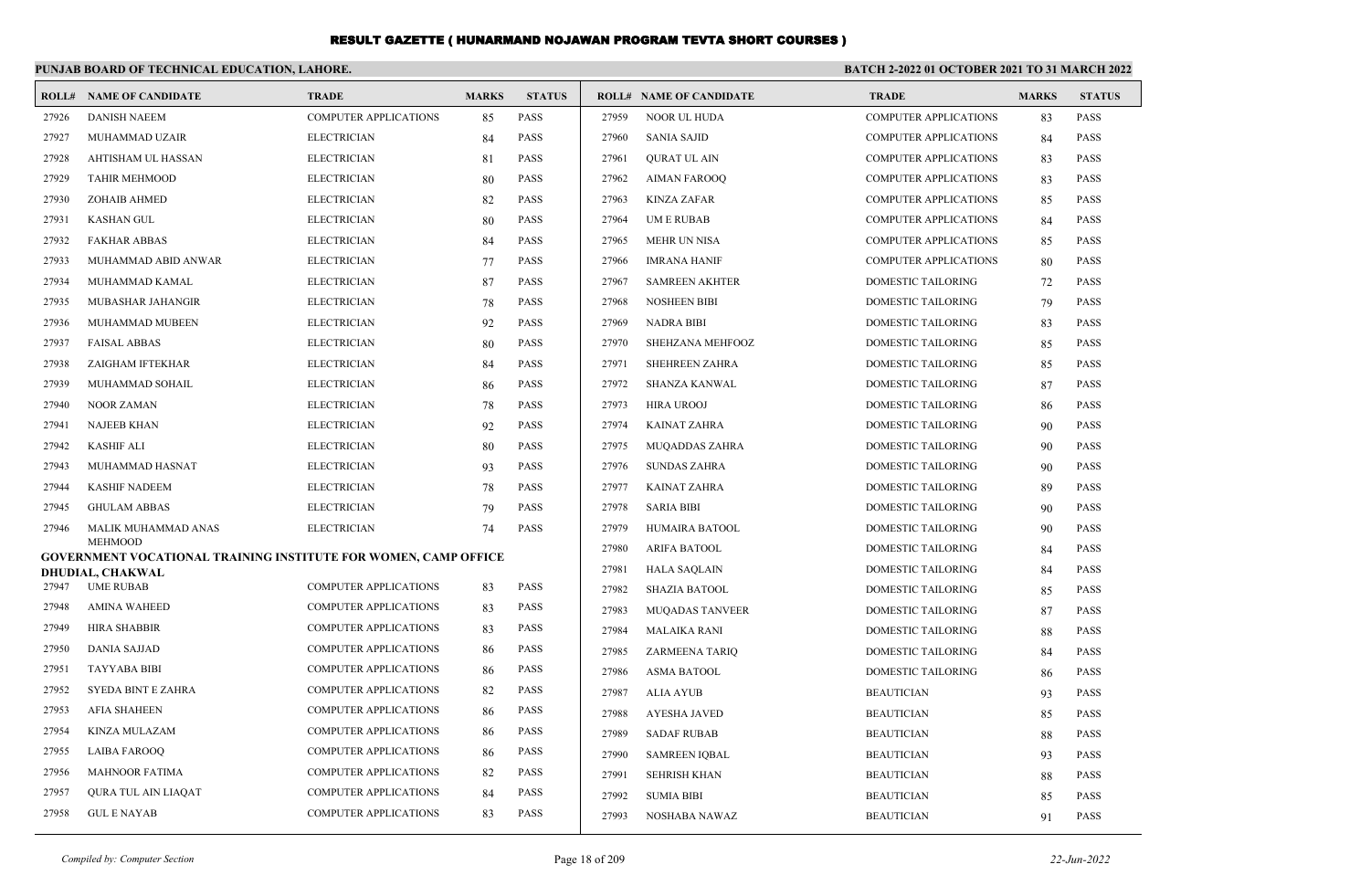|                | PUNJAB BOARD OF TECHNICAL EDUCATION, LAHORE.                      |                                        |              |                            | BATCH 2-2022 01 OCTOBER 2021 TO 31 MARCH 2022 |                                |                              |              |               |
|----------------|-------------------------------------------------------------------|----------------------------------------|--------------|----------------------------|-----------------------------------------------|--------------------------------|------------------------------|--------------|---------------|
|                | <b>ROLL# NAME OF CANDIDATE</b>                                    | <b>TRADE</b>                           | <b>MARKS</b> | <b>STATUS</b>              |                                               | <b>ROLL# NAME OF CANDIDATE</b> | <b>TRADE</b>                 | <b>MARKS</b> | <b>STATUS</b> |
| 27994          | <b>MAHNOOR FATIMA</b>                                             | <b>BEAUTICIAN</b>                      | 93           | <b>PASS</b>                | 28027                                         | <b>ATIQA BIBI</b>              | <b>BEAUTICIAN</b>            | 89           | <b>PASS</b>   |
| 27995          | <b>NASIRA BATOOL</b>                                              | <b>BEAUTICIAN</b>                      | 88           | <b>PASS</b>                | 28028                                         | <b>IORA MOBEEN</b>             | <b>BEAUTICIAN</b>            | 90           | <b>PASS</b>   |
| 27996          | <b>HIRA IQBAL</b>                                                 | <b>BEAUTICIAN</b>                      | 93           | <b>PASS</b>                | 28029                                         | <b>GHAZALA BIBI</b>            | <b>BEAUTICIAN</b>            | 89           | <b>PASS</b>   |
| 27997          | <b>SAIMA BATOOL</b>                                               | <b>BEAUTICIAN</b>                      | 91           | <b>PASS</b>                | 28030                                         | <b>HASEEBA NOOR</b>            | <b>BEAUTICIAN</b>            | 86           | <b>PASS</b>   |
| 27998          | <b>KHADIJA BIBI</b>                                               | <b>BEAUTICIAN</b>                      | 91           | <b>PASS</b>                | 28031                                         | ZAINAB TABBASUM                | <b>BEAUTICIAN</b>            | 86           | <b>PASS</b>   |
| 27999          | <b>AOEEDAT RIAZ</b>                                               | <b>BEAUTICIAN</b>                      | 85           | <b>PASS</b>                | 28032                                         | <b>IRUM TAHIR</b>              | <b>BEAUTICIAN</b>            | 86           | <b>PASS</b>   |
| 28000          | <b>SABA NISA</b>                                                  | <b>BEAUTICIAN</b>                      | 88           | <b>PASS</b>                | 28033                                         | <b>SHAISTA AZHAR</b>           | <b>BEAUTICIAN</b>            | 88           | <b>PASS</b>   |
| 28001          | <b>MALAIKA ZULFIQAR</b>                                           | <b>BEAUTICIAN</b>                      | 88           | <b>PASS</b>                | 28034                                         | AQSA GUL                       | <b>BEAUTICIAN</b>            | 93           | <b>PASS</b>   |
| 28002          | <b>RABIA FIRDOUS</b>                                              | <b>BEAUTICIAN</b>                      | 91           | <b>PASS</b>                | 28035                                         | <b>SAIRA IMTIAZ</b>            | <b>BEAUTICIAN</b>            | 98           | <b>PASS</b>   |
| 28003          | <b>HAJIRA BATOOL</b>                                              | <b>BEAUTICIAN</b>                      | 91           | <b>PASS</b>                | 28036                                         | ANASHIA AQSAD                  | <b>BEAUTICIAN</b>            | 86           | <b>PASS</b>   |
| 28004          | MARYAM JAVAID                                                     | <b>BEAUTICIAN</b>                      | 88           | <b>PASS</b>                | 28037                                         | <b>MARYAM SHAHEEN</b>          | <b>BEAUTICIAN</b>            | 89           | <b>PASS</b>   |
| 28005          | <b>BUSHRA IQBAL</b>                                               | <b>BEAUTICIAN</b>                      | 88           | <b>PASS</b>                | 28038                                         | <b>TINZA RUBAB</b>             | <b>BEAUTICIAN</b>            | 93           | <b>PASS</b>   |
| 28006          | <b>RABIA RAFIQUE</b>                                              | <b>BEAUTICIAN</b>                      | 93           | <b>PASS</b>                | 28039                                         | <b>SHAGUFTA JABEEN</b>         | <b>BEAUTICIAN</b>            | 99           | <b>PASS</b>   |
|                | <b>GOVERNMENT VOCATIONAL TRAINING INSTITUTE FOR WOMEN, TEHSIL</b> |                                        |              |                            | 28040                                         | ZAINAB EJAZ                    | <b>BEAUTICIAN</b>            | 96           | <b>PASS</b>   |
|                | <b>CHOWK, CHAKWAL</b>                                             |                                        |              | PASS                       | 28041                                         | <b>FOUZIA JAVAID</b>           | <b>BEAUTICIAN</b>            | 88           | <b>PASS</b>   |
| 28007          | <b>UME RUBAB</b>                                                  | <b>BEAUTICIAN</b>                      | 90           |                            | 28042                                         | <b>BUSHRA BASHIR</b>           | <b>BEAUTICIAN</b>            | 93           | <b>PASS</b>   |
| 28008<br>28009 | <b>UMAIRA AMEEN</b>                                               | <b>BEAUTICIAN</b>                      | 88           | <b>PASS</b><br><b>PASS</b> | 28043                                         | KAINAT SALEEM                  | <b>BEAUTICIAN</b>            | 95           | <b>PASS</b>   |
| 28010          | <b>ANEEQA RIAZ</b><br><b>JAWERIA RAFIQUE</b>                      | <b>BEAUTICIAN</b><br><b>BEAUTICIAN</b> | 88           | PASS                       | 28044                                         | <b>IFFAT ZAHRA</b>             | <b>BEAUTICIAN</b>            | 94           | <b>PASS</b>   |
|                |                                                                   |                                        | 86           | <b>PASS</b>                | 28045                                         | <b>GANIYA BATOOL</b>           | <b>BEAUTICIAN</b>            | 97           | <b>PASS</b>   |
| 28011          | <b>RABBIA AYUB</b>                                                | <b>BEAUTICIAN</b>                      | 90           | <b>PASS</b>                | 28046                                         | <b>BUSHRA BATOOL</b>           | <b>BEAUTICIAN</b>            | 94           | <b>PASS</b>   |
| 28012          | ZAINAB FATIMA                                                     | <b>BEAUTICIAN</b>                      | 90           |                            | 28047                                         | <b>TANZILA BIBI</b>            | <b>BEAUTICIAN</b>            | 88           | <b>PASS</b>   |
| 28013          | AYESHA SADEEQA                                                    | <b>BEAUTICIAN</b>                      | 91           | PASS                       | 28048                                         | ANEEOA IOBAL                   | <b>BEAUTICIAN</b>            | 91           | <b>PASS</b>   |
| 28014          | SHAHZADI AIMAN                                                    | <b>BEAUTICIAN</b>                      | 93           | <b>PASS</b>                | 28049                                         | <b>MARYAM KHALIL</b>           | <b>BEAUTICIAN</b>            |              | <b>ABSENT</b> |
| 28015          | <b>TEHMINA TARIO</b>                                              | <b>BEAUTICIAN</b>                      | 89           | <b>PASS</b>                | 28050                                         | <b>TASMIA TARIQ</b>            | <b>BEAUTICIAN</b>            | 90           | <b>PASS</b>   |
| 28016          | <b>SANIA NAZIR</b>                                                | <b>BEAUTICIAN</b>                      | 90           | PASS                       | 28051                                         | <b>RABAIL WAHEED</b>           | <b>BEAUTICIAN</b>            | 89           | <b>PASS</b>   |
| 28017          | RIMSHA KANWAL                                                     | <b>BEAUTICIAN</b>                      | 88           | <b>PASS</b>                | 28052                                         | <b>MAHNOOR</b>                 | <b>BEAUTICIAN</b>            | 90           | <b>PASS</b>   |
| 28018          | <b>AROOJ FATIMA</b>                                               | <b>BEAUTICIAN</b>                      | 96           | <b>PASS</b>                | 28053                                         | AQSA ISHTIAQ                   | <b>BEAUTICIAN</b>            | 88           | <b>PASS</b>   |
| 28019          | <b>TOOBA FATIMA</b>                                               | <b>BEAUTICIAN</b>                      | 90           | <b>PASS</b>                | 28054                                         | <b>AMBER KHANUM</b>            | <b>BEAUTICIAN</b>            | 89           | <b>PASS</b>   |
| 28020          | <b>ALISHBA JABEEN</b>                                             | <b>BEAUTICIAN</b>                      | 95           | <b>PASS</b>                | 28055                                         | <b>SOBIA BATOOL</b>            | <b>BEAUTICIAN</b>            | 89           | <b>PASS</b>   |
| 28021          | RIMSHA KANWAL                                                     | <b>BEAUTICIAN</b>                      | 89           | <b>PASS</b>                | 28056                                         | <b>SHAZIA NASIR</b>            | <b>BEAUTICIAN</b>            | 97           | <b>PASS</b>   |
| 28022          | MAIMOONA HAIDER                                                   | <b>BEAUTICIAN</b>                      |              | <b>ABSENT</b>              | 28057                                         | <b>NUSRAT FATIMA</b>           | <b>COMPUTER APPLICATIONS</b> | 94           | <b>PASS</b>   |
| 28023          | <b>RAFIA QAMMER</b>                                               | <b>BEAUTICIAN</b>                      | 91           | <b>PASS</b>                | 28058                                         | <b>TANIA EJAZ</b>              | <b>COMPUTER APPLICATIONS</b> | 93           | <b>PASS</b>   |
| 28024          | <b>AREEBA SIDDIQUE</b>                                            | <b>BEAUTICIAN</b>                      | 85           | PASS                       | 28059                                         | <b>AYESHA ALI</b>              | <b>COMPUTER APPLICATIONS</b> | 95           | <b>PASS</b>   |
| 28025          | <b>ZAINAB BIBI</b>                                                | <b>BEAUTICIAN</b>                      | 94           | <b>PASS</b>                | 28060                                         | <b>SAIRESH HAMEED</b>          | <b>COMPUTER APPLICATIONS</b> | 95           | <b>PASS</b>   |
| 28026          | <b>AIMAN FATIMA</b>                                               | <b>BEAUTICIAN</b>                      | 93           | <b>PASS</b>                | 28061                                         | <b>RIDA AMEEN</b>              | <b>COMPUTER APPLICATIONS</b> | 92           | <b>PASS</b>   |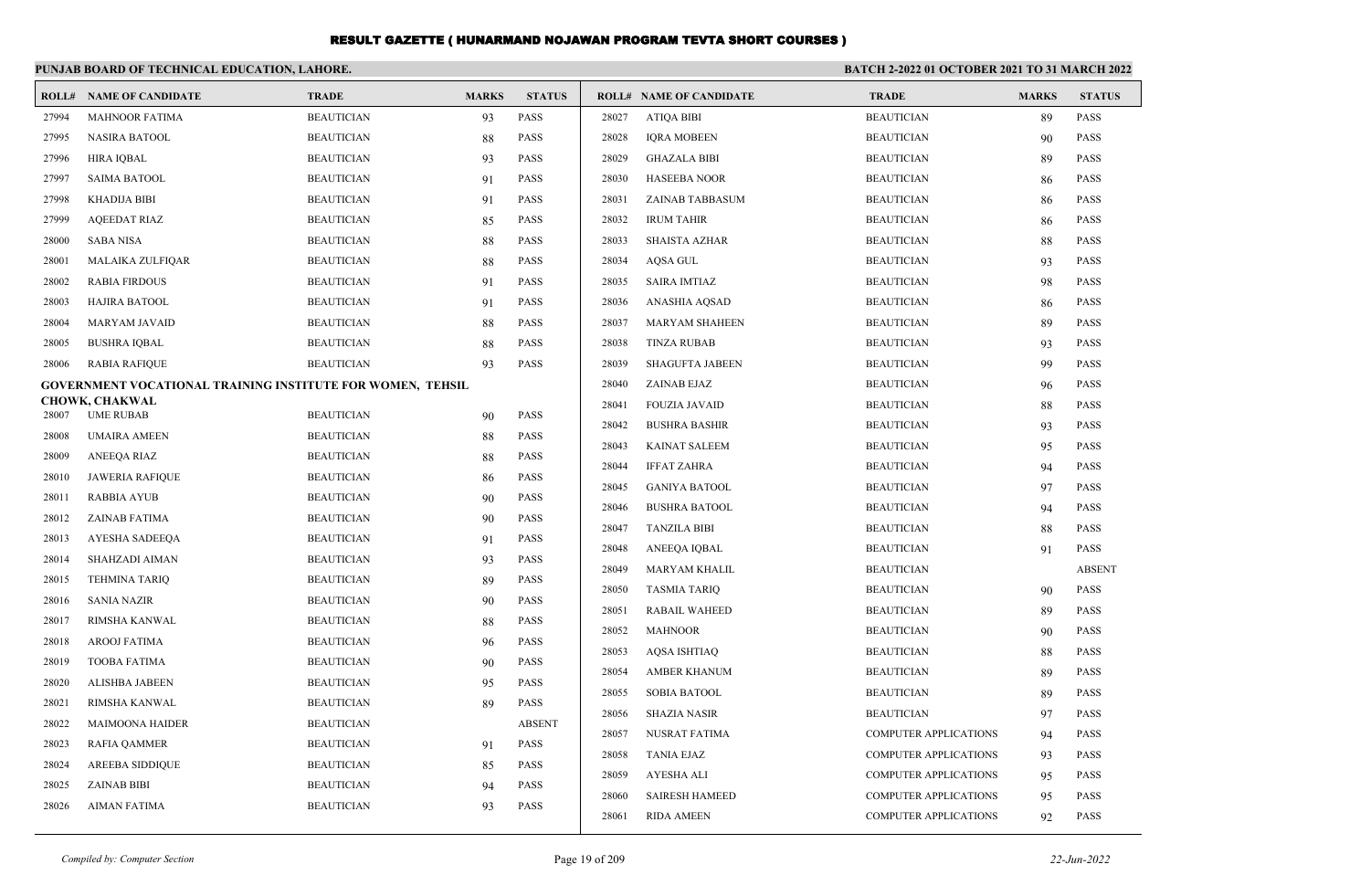|       | PUNJAB BOARD OF TECHNICAL EDUCATION, LAHORE. |                              |              |               |       |                                | BATCH 2-2022 01 OCTOBER 2021 TO 31 MARCH 2022 |              |               |
|-------|----------------------------------------------|------------------------------|--------------|---------------|-------|--------------------------------|-----------------------------------------------|--------------|---------------|
|       | <b>ROLL# NAME OF CANDIDATE</b>               | <b>TRADE</b>                 | <b>MARKS</b> | <b>STATUS</b> |       | <b>ROLL# NAME OF CANDIDATE</b> | <b>TRADE</b>                                  | <b>MARKS</b> | <b>STATUS</b> |
| 28062 | <b>IORA BIBI</b>                             | <b>COMPUTER APPLICATIONS</b> | 92           | <b>PASS</b>   | 28097 | <b>SWAIRA KHAN</b>             | <b>FASHION DESIGN</b>                         | 72           | <b>PASS</b>   |
| 28063 | <b>EMMAN FATIMA</b>                          | <b>COMPUTER APPLICATIONS</b> | 93           | <b>PASS</b>   | 28098 | <b>SAWAIRA LATEEF</b>          | <b>FASHION DESIGN</b>                         | 70           | <b>PASS</b>   |
| 28064 | <b>SANA KAINAT</b>                           | <b>COMPUTER APPLICATIONS</b> | 92           | <b>PASS</b>   | 28099 | <b>FAIZ BATOOL</b>             | <b>FASHION DESIGN</b>                         | 79           | <b>PASS</b>   |
| 28065 | <b>TANJEENA AZRAM</b>                        | <b>COMPUTER APPLICATIONS</b> | 90           | <b>PASS</b>   | 28100 | <b>TABASSUM SHAHEEN</b>        | <b>FASHION DESIGN</b>                         | 74           | PASS          |
| 28066 | AYESHA SULTANA                               | <b>COMPUTER APPLICATIONS</b> | -89          | <b>PASS</b>   | 28101 | <b>OURAT UL AIN</b>            | <b>FASHION DESIGN</b>                         | 70           | <b>PASS</b>   |
| 28067 | <b>UMM E HABIBA</b>                          | <b>COMPUTER APPLICATIONS</b> | 89           | <b>PASS</b>   | 28102 | ZAINAB SULTANA                 | <b>FASHION DESIGN</b>                         | 72           | <b>PASS</b>   |
| 28068 | KINZA KANWAL                                 | <b>COMPUTER APPLICATIONS</b> | 89           | <b>PASS</b>   | 28103 | <b>ZAHRA BIBI</b>              | <b>FASHION DESIGN</b>                         | 74           | <b>PASS</b>   |
| 28069 | <b>MARIA AZAM</b>                            | COMPUTER APPLICATIONS        | 90           | <b>PASS</b>   | 28104 | KHALIQA AKHTAR                 | <b>FASHION DESIGN</b>                         | 72           | <b>PASS</b>   |
| 28070 | <b>AFNAN FATIMA</b>                          | <b>COMPUTER APPLICATIONS</b> | 92           | <b>PASS</b>   | 28105 | <b>KAINAT JABEEN</b>           | <b>FASHION DESIGN</b>                         | 74           | <b>PASS</b>   |
| 28071 | <b>SABA SULTANA</b>                          | <b>COMPUTER APPLICATIONS</b> | 88           | <b>PASS</b>   | 28106 | <b>HAJRA PERVEZ</b>            | <b>FASHION DESIGN</b>                         | 79           | PASS          |
| 28072 | <b>LARAIB ZAHRA</b>                          | <b>COMPUTER APPLICATIONS</b> | 94           | <b>PASS</b>   | 28107 | <b>SYEDA MOBEEN ZAHRA</b>      | <b>FASHION DESIGN</b>                         | 76           | PASS          |
| 28073 | HIRA SHAFIQUE                                | <b>COMPUTER APPLICATIONS</b> | 89           | <b>PASS</b>   | 28108 | <b>NOOR FATIMA</b>             | <b>FASHION DESIGN</b>                         | 72           | <b>PASS</b>   |
| 28074 | MISBAH FATIMA                                | <b>COMPUTER APPLICATIONS</b> | 89           | PASS          | 28109 | <b>KAINAT BEGUM</b>            | <b>FASHION DESIGN</b>                         | 72           | <b>PASS</b>   |
| 28075 | <b>MUNAZZA BIBI</b>                          | COMPUTER APPLICATIONS        | 88           | PASS          | 28110 | SAMMAN NAWAZ                   | <b>FASHION DESIGN</b>                         | 70           | PASS          |
| 28076 | <b>FARIA SARFRAZ</b>                         | <b>COMPUTER APPLICATIONS</b> | 89           | PASS          | 28111 | <b>SAMREEN KANWAL</b>          | <b>FASHION DESIGN</b>                         | 76           | <b>PASS</b>   |
| 28077 | <b>MAHEEN SHEHZADI</b>                       | PROFESSIONAL COOKING         | 96           | PASS          | 28112 | <b>SEHREE ASAD</b>             | <b>FASHION DESIGN</b>                         | 78           | <b>PASS</b>   |
| 28078 | <b>IQRA IMTIAZ</b>                           | PROFESSIONAL COOKING         | 92           | <b>PASS</b>   | 28113 | <b>LAIBA TANVEER</b>           | <b>FASHION DESIGN</b>                         | 75           | PASS          |
| 28079 | <b>SABA AFSHEEN</b>                          | PROFESSIONAL COOKING         | 94           | <b>PASS</b>   | 28114 | <b>HAJRA BIBI</b>              | <b>FASHION DESIGN</b>                         | 71           | <b>PASS</b>   |
| 28080 | <b>MARYAM BIBI</b>                           | PROFESSIONAL COOKING         | 91           | <b>PASS</b>   | 28115 | <b>FAIZA SHOUKAT</b>           | <b>FASHION DESIGN</b>                         | 73           | <b>PASS</b>   |
| 28081 | <b>MUQADAS ARZOO</b>                         | PROFESSIONAL COOKING         | 86           | <b>PASS</b>   | 28116 | <b>AROOJ FATIMA</b>            | <b>FASHION DESIGN</b>                         |              | <b>ABSENT</b> |
| 28082 | <b>BISMA KANWAL</b>                          | PROFESSIONAL COOKING         | 83           | <b>PASS</b>   | 28117 | <b>ASMA BATOOL</b>             | DOMESTIC TAILORING                            | 80           | <b>PASS</b>   |
| 28083 | <b>UZMA AZMAT</b>                            | PROFESSIONAL COOKING         | 90           | <b>PASS</b>   | 28118 | <b>NARGIS IFTIKHAR</b>         | <b>DOMESTIC TAILORING</b>                     | 81           | <b>PASS</b>   |
| 28084 | <b>SEHAR SULTANA</b>                         | PROFESSIONAL COOKING         | 84           | PASS          | 28119 | HIFZA MARIAM                   | <b>DOMESTIC TAILORING</b>                     | 83           | <b>PASS</b>   |
| 28085 | AMNA MEHMOOD                                 | PROFESSIONAL COOKING         | 92           | <b>PASS</b>   | 28120 | <b>ESHA KHAN</b>               | DOMESTIC TAILORING                            | 74           | <b>PASS</b>   |
| 28086 | <b>SAMINA BASHIR</b>                         | PROFESSIONAL COOKING         | 92           | <b>PASS</b>   | 28121 | <b>ISHMAL HUSSAIN</b>          | <b>DOMESTIC TAILORING</b>                     | 78           | <b>PASS</b>   |
| 28087 | <b>AMBREEN SHAHZADI</b>                      | PROFESSIONAL COOKING         | 85           | <b>PASS</b>   | 28122 | <b>SHEHNAZ KIRAN</b>           | <b>DOMESTIC TAILORING</b>                     | 82           | <b>PASS</b>   |
| 28088 | RABIYA FATIMA                                | PROFESSIONAL COOKING         | 83           | <b>PASS</b>   | 28123 | <b>MAIRA JABEEN</b>            | <b>DOMESTIC TAILORING</b>                     | 81           | <b>PASS</b>   |
| 28089 | <b>AMMARA ANSAR</b>                          | PROFESSIONAL COOKING         | 87           | <b>PASS</b>   | 28124 | <b>WAJEEHA TEHREEM</b>         | <b>DOMESTIC TAILORING</b>                     | 91           | <b>PASS</b>   |
| 28090 | NIMRA SHEHNAZ                                | PROFESSIONAL COOKING         | 90           | PASS          | 28125 | <b>TASAWAR BEGUM</b>           | DOMESTIC TAILORING                            | 88           | <b>PASS</b>   |
| 28091 | <b>FAIZA BATOOL</b>                          | PROFESSIONAL COOKING         | 82           | PASS          | 28126 | RIMSHA KOUSAR                  | DOMESTIC TAILORING                            | 89           | <b>PASS</b>   |
| 28092 | <b>LUBNA BIBI</b>                            | PROFESSIONAL COOKING         | 84           | <b>PASS</b>   | 28127 | <b>SHUMAILA PARVEEN</b>        | <b>DOMESTIC TAILORING</b>                     | 91           | <b>PASS</b>   |
| 28093 | ALEEZA MARYAM                                | PROFESSIONAL COOKING         | 86           | <b>PASS</b>   | 28128 | LAYYA SULTANA                  | <b>DOMESTIC TAILORING</b>                     | 93           | <b>PASS</b>   |
| 28094 | <b>MARIAM SAFDAR</b>                         | PROFESSIONAL COOKING         | 83           | <b>PASS</b>   | 28129 | SAWAIRA MUQADAS                | DOMESTIC TAILORING                            | 94           | <b>PASS</b>   |
| 28095 | <b>SHANZA KANWAL</b>                         | PROFESSIONAL COOKING         | 91           | <b>PASS</b>   | 28130 | <b>JAWERIA SHAUKAT</b>         | <b>DOMESTIC TAILORING</b>                     | 91           | <b>PASS</b>   |
| 28096 | <b>SAMREEN ZAHRA</b>                         | PROFESSIONAL COOKING         |              | <b>ABSENT</b> | 28131 | <b>HALEEMA SADIA</b>           | <b>DOMESTIC TAILORING</b>                     | 89           | <b>PASS</b>   |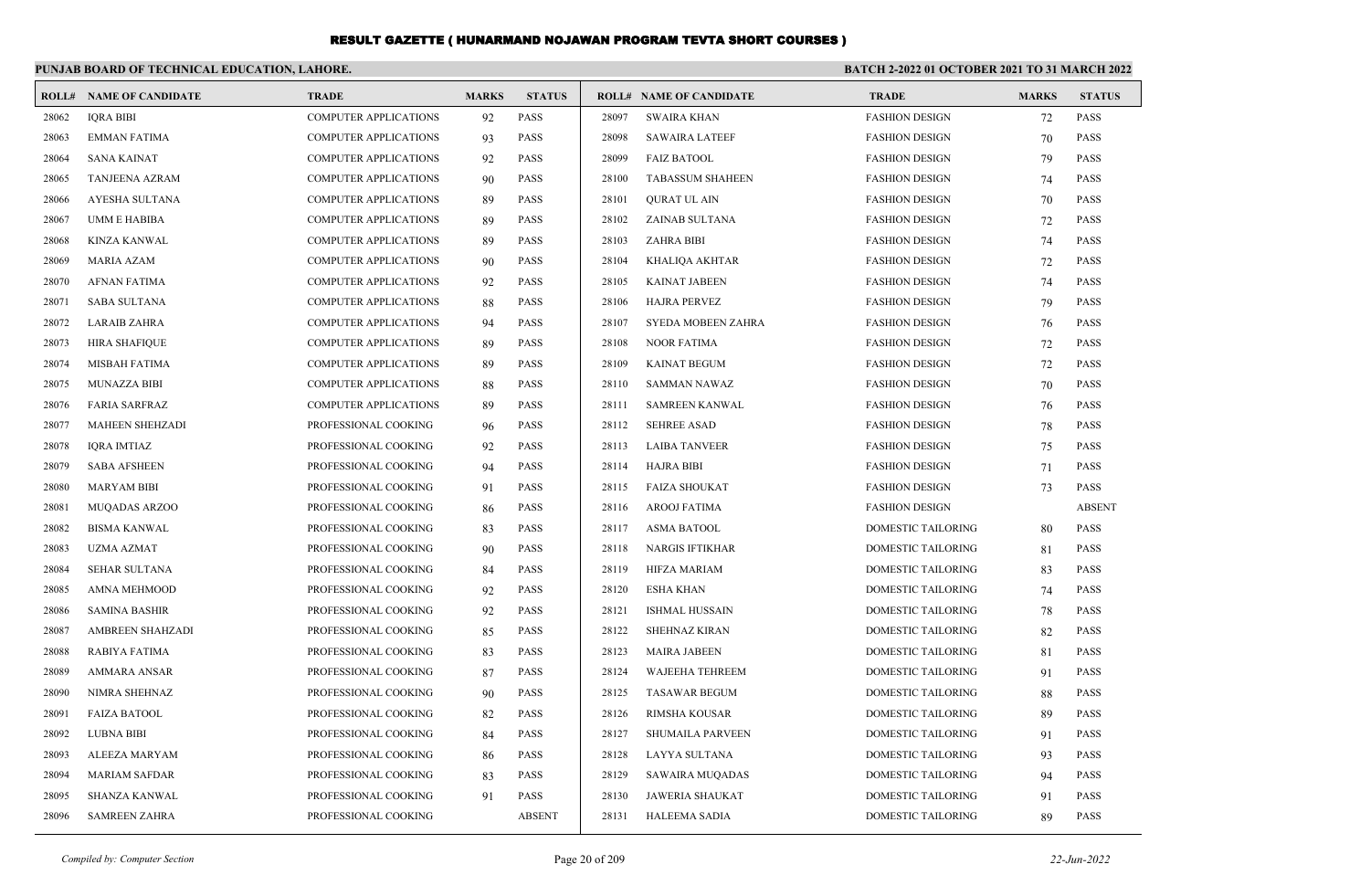|       | PUNJAB BOARD OF TECHNICAL EDUCATION, LAHORE.                      |                              |              |               | <b>BATCH 2-2022 01 OCTOBER 2021 TO 31 MARCH 2022</b> |                                |                              |              |               |  |
|-------|-------------------------------------------------------------------|------------------------------|--------------|---------------|------------------------------------------------------|--------------------------------|------------------------------|--------------|---------------|--|
|       | <b>ROLL# NAME OF CANDIDATE</b>                                    | <b>TRADE</b>                 | <b>MARKS</b> | <b>STATUS</b> |                                                      | <b>ROLL# NAME OF CANDIDATE</b> | <b>TRADE</b>                 | <b>MARKS</b> | <b>STATUS</b> |  |
| 28132 | <b>MUQADDAS RASHEED</b>                                           | <b>DOMESTIC TAILORING</b>    | 94           | <b>PASS</b>   | 28165                                                | <b>ANIBA ZAMAN</b>             | <b>BEAUTICIAN</b>            | 64           | <b>PASS</b>   |  |
| 28133 | <b>MARYAM BIBI</b>                                                | DOMESTIC TAILORING           | 92           | <b>PASS</b>   | 28166                                                | <b>GHAZALA PARVEEN</b>         | <b>BEAUTICIAN</b>            | 81           | <b>PASS</b>   |  |
| 28134 | SYEDA SANIA MATLOOB                                               | DOMESTIC TAILORING           | 89           | <b>PASS</b>   | 28167                                                | <b>MUQADDAS NAZAR</b>          | <b>BEAUTICIAN</b>            | 72           | <b>PASS</b>   |  |
| 28135 | SADAF RIAZ                                                        | DOMESTIC TAILORING           | 89           | <b>PASS</b>   | 28168                                                | HAJRA ARSHAD                   | <b>BEAUTICIAN</b>            | 69           | <b>PASS</b>   |  |
| 28136 | MOHSINA BATOOL                                                    | DOMESTIC TAILORING           | 90           | <b>PASS</b>   | 28169                                                | RIMSHA ISRAR                   | <b>BEAUTICIAN</b>            | 86           | <b>PASS</b>   |  |
|       | <b>GOVERNMENT VOCATIONAL TRAINING INSTITUTE FOR WOMEN, MULHAL</b> |                              |              |               | 28170                                                | HABIBA ZAMAN                   | <b>BEAUTICIAN</b>            | 63           | <b>PASS</b>   |  |
| 28137 | <b>MUGHLAN, CHAKWAL</b><br>KAINAT ZAFAR                           | <b>DOMESTIC TAILORING</b>    | 77           | <b>PASS</b>   | 28171                                                | <b>ANEELA ZAFAR</b>            | <b>BEAUTICIAN</b>            |              | <b>ABSENT</b> |  |
| 28138 | HIRA FATIMA                                                       | DOMESTIC TAILORING           | 74           | <b>PASS</b>   | 28172                                                | NABIA ALI NAABI                | <b>BEAUTICIAN</b>            | 82           | <b>PASS</b>   |  |
| 28139 | <b>IQRA FATIMA</b>                                                | DOMESTIC TAILORING           |              | <b>ABSENT</b> | 28173                                                | <b>SAIMA BIBI</b>              | <b>BEAUTICIAN</b>            |              | <b>ABSENT</b> |  |
| 28140 | AMNA ARSHIA BIBI                                                  | <b>COMPUTER APPLICATIONS</b> | 76           | <b>PASS</b>   | 28174                                                | ANEEQA SHAHEEN                 | <b>BEAUTICIAN</b>            | 75           | <b>PASS</b>   |  |
| 28141 | <b>BUSHRA ZAHID</b>                                               | <b>COMPUTER APPLICATIONS</b> | 80           | <b>PASS</b>   | 28175                                                | <b>AZKA JAVED</b>              | <b>BEAUTICIAN</b>            | 78           | <b>PASS</b>   |  |
| 28142 | KINZA BATOOL                                                      | <b>BEAUTICIAN</b>            | 74           | <b>PASS</b>   | 28176                                                | IQRA BATOOL                    | <b>BEAUTICIAN</b>            |              | <b>ABSENT</b> |  |
| 28143 | SANA YOUNAS                                                       | <b>BEAUTICIAN</b>            | 68           | <b>PASS</b>   | 28177                                                | FARIHA FATIMA                  | <b>BEAUTICIAN</b>            |              | <b>ABSENT</b> |  |
| 28144 | <b>SANIA SAEED</b>                                                | <b>BEAUTICIAN</b>            | 69           | <b>PASS</b>   | 28178                                                | <b>SADIA ISHAQ</b>             | <b>COMPUTER APPLICATIONS</b> | 78           | <b>PASS</b>   |  |
| 28145 | <b>SANJEELA AFTAB</b>                                             | <b>BEAUTICIAN</b>            | 72           | <b>PASS</b>   | 28179                                                | <b>MUQADAS ZARA</b>            | <b>COMPUTER APPLICATIONS</b> | 79           | <b>PASS</b>   |  |
| 28146 | <b>SHAZIA TABASSUM</b>                                            | <b>BEAUTICIAN</b>            |              | <b>ABSENT</b> | 28180                                                | <b>FAZILA ANAM</b>             | <b>COMPUTER APPLICATIONS</b> | 67           | <b>PASS</b>   |  |
| 28147 | <b>TANIA SAEED</b>                                                | <b>BEAUTICIAN</b>            | 68           | <b>PASS</b>   | 28181                                                | AMNA SHEHZADI                  | <b>COMPUTER APPLICATIONS</b> | 83           | <b>PASS</b>   |  |
| 28148 | <b>SOBIA RIAZ</b>                                                 | <b>DOMESTIC TAILORING</b>    | 90           | <b>PASS</b>   | 28182                                                | ALEEZA GHAFOOR                 | <b>COMPUTER APPLICATIONS</b> |              | <b>ABSENT</b> |  |
| 28149 | <b>FARWA BATOOL</b>                                               | DOMESTIC TAILORING           | 92           | <b>PASS</b>   | 28183                                                | <b>HIRA SIDDIQUE</b>           | <b>COMPUTER APPLICATIONS</b> | 78           | <b>PASS</b>   |  |
| 28150 | HUMAIRA SAEED                                                     | DOMESTIC TAILORING           | 69           | <b>PASS</b>   | 28184                                                | <b>RIMSHA AREEJ</b>            | <b>COMPUTER APPLICATIONS</b> | 79           | <b>PASS</b>   |  |
| 28151 | <b>MARYAM BIBI</b>                                                | <b>DOMESTIC TAILORING</b>    | 85           | <b>PASS</b>   | 28185                                                | KANZA BAKHT                    | <b>COMPUTER APPLICATIONS</b> | 67           | <b>PASS</b>   |  |
| 28152 | <b>AREEBA BIBI</b>                                                | DOMESTIC TAILORING           | 90           | <b>PASS</b>   | 28186                                                | SOBIA AKRAM                    | <b>COMPUTER APPLICATIONS</b> | -69          | <b>PASS</b>   |  |
| 28153 | IQRA KHALID                                                       | DOMESTIC TAILORING           |              | <b>ABSENT</b> | 28187                                                | SABA SHAUKAT                   | <b>COMPUTER APPLICATIONS</b> | 66           | <b>PASS</b>   |  |
| 28154 | NAZISH MANZOOR                                                    | DOMESTIC TAILORING           |              | <b>ABSENT</b> | 28188                                                | SABA TABRAIZ                   | <b>COMPUTER APPLICATIONS</b> |              | <b>ABSENT</b> |  |
| 28155 | <b>FARWA NEELAM</b>                                               | DOMESTIC TAILORING           |              | <b>ABSENT</b> | 28189                                                | ARZOO YASEEN                   | <b>COMPUTER APPLICATIONS</b> | 77           | <b>PASS</b>   |  |
| 28156 | UM E KALSOOM                                                      | DOMESTIC TAILORING           | 94           | <b>PASS</b>   | 28190                                                | LAIBA NAZISH                   | <b>COMPUTER APPLICATIONS</b> | 62           | <b>PASS</b>   |  |
| 28157 | NOSHABA ISHFAQ                                                    | <b>DOMESTIC TAILORING</b>    |              | <b>ABSENT</b> | 28191                                                | <b>HINA SHAHEEN</b>            | <b>COMPUTER APPLICATIONS</b> | 75           | <b>PASS</b>   |  |
| 28158 | HINA KHALID                                                       | DOMESTIC TAILORING           | 68           | <b>PASS</b>   | 28192                                                | AMNA SHAHEEN                   | <b>COMPUTER APPLICATIONS</b> | 75           | <b>PASS</b>   |  |
| 28159 | <b>FAIZA BATOOL</b>                                               | DOMESTIC TAILORING           | 73           | <b>PASS</b>   | 28193                                                | LUBNA SHAHEEN                  | <b>COMPUTER APPLICATIONS</b> | 74           | <b>PASS</b>   |  |
| 28160 | HAJIRA MUSHTAQ                                                    | <b>BEAUTICIAN</b>            | 93           | PASS          | 28194                                                | MEHRAB SAJID                   | <b>COMPUTER APPLICATIONS</b> | 74           | <b>PASS</b>   |  |
| 28161 | <b>SARA ZAMAN</b>                                                 | <b>BEAUTICIAN</b>            | 63           | PASS          | 28195                                                | ALEENA SIDDIQUE                | <b>COMPUTER APPLICATIONS</b> | 81           | <b>PASS</b>   |  |
| 28162 | JAVARIA ALI                                                       | <b>BEAUTICIAN</b>            | 81           | PASS          | 28196                                                | <b>FARYAL SAFDAR</b>           | <b>COMPUTER APPLICATIONS</b> | 74           | PASS          |  |
| 28163 | <b>FAIZA AZIZ</b>                                                 | <b>BEAUTICIAN</b>            | 88           | PASS          | 28197                                                | <b>TAYYABA BIBI</b>            | <b>COMPUTER APPLICATIONS</b> | 70           | <b>PASS</b>   |  |
| 28164 | <b>FARRAH GULL</b>                                                | <b>BEAUTICIAN</b>            | 84           | PASS          | 28198                                                | SALIHA SADDIQA                 | <b>COMPUTER APPLICATIONS</b> |              | <b>ABSENT</b> |  |
|       |                                                                   |                              |              |               | 28199                                                | <b>MARYAM RAFIQUE</b>          | <b>DOMESTIC TAILORING</b>    |              | <b>ABSENT</b> |  |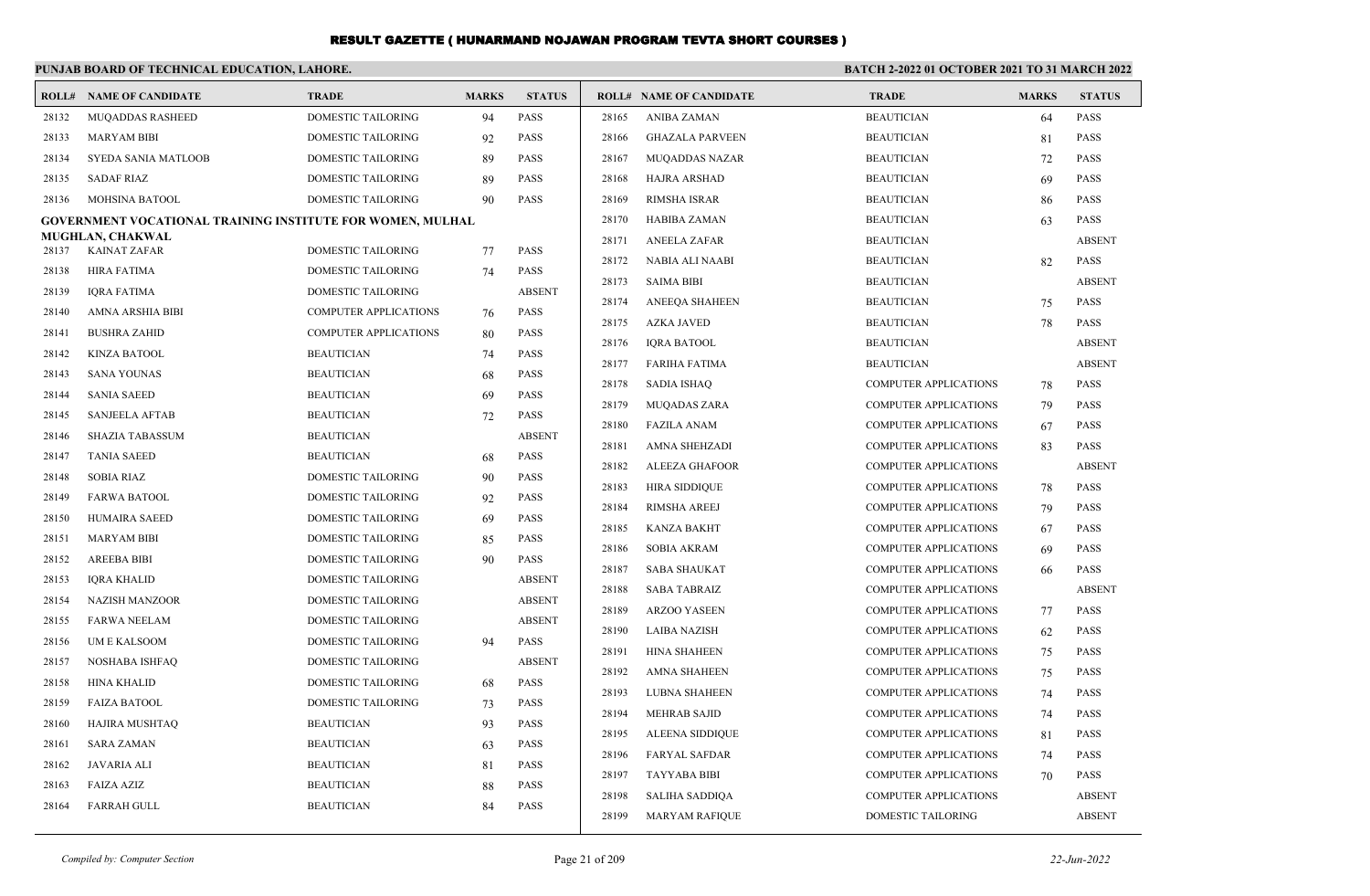|                       | PUNJAB BOARD OF TECHNICAL EDUCATION, LAHORE.                         |                              |              |               |       |                                |                              | <b>BATCH 2-2022 01 OCTOBER 2021 TO 31 MARCH 2022</b> |               |  |
|-----------------------|----------------------------------------------------------------------|------------------------------|--------------|---------------|-------|--------------------------------|------------------------------|------------------------------------------------------|---------------|--|
|                       | <b>ROLL# NAME OF CANDIDATE</b>                                       | <b>TRADE</b>                 | <b>MARKS</b> | <b>STATUS</b> |       | <b>ROLL# NAME OF CANDIDATE</b> | <b>TRADE</b>                 | <b>MARKS</b>                                         | <b>STATUS</b> |  |
| 28200                 | <b>LAIBA MARYAM</b>                                                  | <b>DOMESTIC TAILORING</b>    |              | <b>ABSENT</b> | 28232 | MEHWISH JAVAID                 | <b>BEAUTICIAN</b>            | 94                                                   | <b>PASS</b>   |  |
| 28201                 | MEMOONA MUSHTAQ                                                      | DOMESTIC TAILORING           |              | <b>ABSENT</b> | 28233 | <b>AMEEN SHABIR</b>            | <b>BEAUTICIAN</b>            | 93                                                   | <b>PASS</b>   |  |
| 28202                 | <b>SIDRA SADAF</b>                                                   | <b>COMPUTER APPLICATIONS</b> | 75           | <b>PASS</b>   | 28234 | <b>RUBINA KAUSAR</b>           | <b>BEAUTICIAN</b>            | 90                                                   | <b>PASS</b>   |  |
| 28203                 | MUQADDAS ZAHID                                                       | COMPUTER APPLICATIONS        | 76           | <b>PASS</b>   | 28235 | MUNEEBA AZHAR                  | <b>BEAUTICIAN</b>            | 96                                                   | <b>PASS</b>   |  |
| 28204                 | <b>RABIA BIBI</b>                                                    | <b>BEAUTICIAN</b>            |              | <b>ABSENT</b> | 28236 | <b>ATTIYA BATOOL</b>           | <b>BEAUTICIAN</b>            | 86                                                   | <b>PASS</b>   |  |
|                       | GOVT. TECHNICAL TRAINING INSTITUTE (BOYS), , CHAKWAL                 |                              |              |               | 28237 | <b>IRSA MUQADDAS</b>           | <b>BEAUTICIAN</b>            | 95                                                   | <b>PASS</b>   |  |
| 28205                 | MUHAMMAD UMER AMJAD                                                  | <b>AUTOCAD</b>               | 85           | <b>PASS</b>   | 28238 | <b>AQSA AMBER</b>              | <b>BEAUTICIAN</b>            | 92                                                   | <b>PASS</b>   |  |
| 28206                 | <b>ABDUL ALI</b>                                                     | <b>AUTOCAD</b>               | 80           | <b>PASS</b>   | 28239 | <b>MUQADDAS NAZ</b>            | <b>BEAUTICIAN</b>            | 95                                                   | <b>PASS</b>   |  |
| 28207                 | MUHAMMAD EHSAAN                                                      | <b>AUTOCAD</b>               | 83           | <b>PASS</b>   | 28240 | <b>SAWAIRA BATOOL</b>          | <b>BEAUTICIAN</b>            | 89                                                   | <b>PASS</b>   |  |
| 28208                 | <b>RAUF ALI</b>                                                      | <b>AUTOCAD</b>               | 86           | <b>PASS</b>   | 28241 | ANEELA BATOOL                  | <b>BEAUTICIAN</b>            | 97                                                   | <b>PASS</b>   |  |
| 28209                 | <b>DANIAL JAVED</b>                                                  | <b>AUTOCAD</b>               | 84           | <b>PASS</b>   | 28242 | <b>AMINA ZAFAR</b>             | <b>BEAUTICIAN</b>            | 95                                                   | <b>PASS</b>   |  |
| 28210                 | ABDUL MOAIZ HAIDER                                                   | <b>AUTOCAD</b>               | 76           | <b>PASS</b>   | 28243 | <b>FAIQA IFTIKHAR</b>          | <b>BEAUTICIAN</b>            | 92                                                   | <b>PASS</b>   |  |
| 28211                 | <b>WASEEM ANWAR</b>                                                  | <b>AUTOCAD</b>               | 80           | <b>PASS</b>   | 28244 | <b>SHAZIA BATOOL</b>           | <b>BEAUTICIAN</b>            | 92                                                   | <b>PASS</b>   |  |
| 28212                 | MUHAMMAD ABBAS ABDULLAH                                              | <b>AUTOCAD</b>               | 80           | <b>PASS</b>   | 28245 | <b>ADEELA SHERBAZ</b>          | DOMESTIC TAILORING           |                                                      | <b>ABSENT</b> |  |
| 28213                 | <b>FARHAN ALI</b>                                                    | <b>AUTOCAD</b>               | 82           | <b>PASS</b>   | 28246 | <b>FARHAT NAZ</b>              | DOMESTIC TAILORING           |                                                      | <b>ABSENT</b> |  |
| 28214                 | MUHAMMAD TAHIR BADAR                                                 | <b>AUTOCAD</b>               | 80           | <b>PASS</b>   | 28247 | <b>NIMRA SAJJAD</b>            | DOMESTIC TAILORING           | 91                                                   | <b>PASS</b>   |  |
| 28215                 | <b>FARID ULLAH</b>                                                   | <b>AUTOCAD</b>               | 83           | <b>PASS</b>   | 28248 | <b>MALAIKA BATOOL</b>          | DOMESTIC TAILORING           | 90                                                   | <b>PASS</b>   |  |
| 28216                 | MUNEEB SOHAIL                                                        | <b>AUTOCAD</b>               | 80           | <b>PASS</b>   | 28249 | TAYYABA MAZHAR                 | DOMESTIC TAILORING           |                                                      | <b>ABSENT</b> |  |
| 28217                 | ANEES UR REHMAN                                                      | <b>AUTOCAD</b>               | 88           | <b>PASS</b>   | 28250 | <b>SHANAZ RAHAT</b>            | DOMESTIC TAILORING           | 92                                                   | <b>PASS</b>   |  |
| 28218                 | <b>ARSLAN RAZA</b>                                                   | <b>AUTOCAD</b>               | 81           | <b>PASS</b>   | 28251 | <b>SAMRA BATOOL</b>            | DOMESTIC TAILORING           | 80                                                   | <b>PASS</b>   |  |
| 28219                 | MOHAMMAD RAHEEM SIKANDAR                                             | <b>AUTOCAD</b>               | 83           | <b>PASS</b>   | 28252 | RABBIA YAQOOB                  | DOMESTIC TAILORING           | 75                                                   | <b>PASS</b>   |  |
| 28220                 | <b>OBAID UR REHMAN</b>                                               | <b>AUTOCAD</b>               | 81           | <b>PASS</b>   | 28253 | <b>LARAIB HAIDER</b>           | DOMESTIC TAILORING           | 80                                                   | <b>PASS</b>   |  |
| 28221                 | MUHAMMAD FAROOQ SIDDIQUE                                             | <b>AUTOCAD</b>               | 81           | <b>PASS</b>   | 28254 | <b>UMME HANIA RAFIQUE</b>      | DOMESTIC TAILORING           | 93                                                   | <b>PASS</b>   |  |
| 28222                 | NOOR ISLAM UL HAQ                                                    | <b>AUTOCAD</b>               | 87           | <b>PASS</b>   | 28255 | <b>KANEEZ FATIMA</b>           | DOMESTIC TAILORING           |                                                      | <b>ABSENT</b> |  |
| 28223                 | MUHAMMAD BILAL                                                       | <b>AUTOCAD</b>               | 88           | <b>PASS</b>   | 28256 | <b>ISHA PERVEEN</b>            | DOMESTIC TAILORING           | 85                                                   | <b>PASS</b>   |  |
| 28224                 | <b>GHIAS UL HAQ</b>                                                  | <b>AUTOCAD</b>               |              | <b>ABSENT</b> | 28257 | <b>FATIMA FIAZ</b>             | DOMESTIC TAILORING           | 88                                                   | <b>PASS</b>   |  |
|                       | <b>GOVERNMENT TECHNICAL TRAINING CENTRE FEMALE, NOOR PUR, KALLAR</b> |                              |              |               | 28258 | <b>TAYYAB MUSKAN</b>           | DOMESTIC TAILORING           |                                                      | <b>ABSENT</b> |  |
| <b>KAHAR</b><br>28225 | AFSANA KAUSAR                                                        | <b>BEAUTICIAN</b>            | 97           | <b>PASS</b>   | 28259 | <b>FARYAL MUNIR</b>            | DOMESTIC TAILORING           | 85                                                   | <b>PASS</b>   |  |
| 28226                 | <b>IQRA BATOOL</b>                                                   | <b>BEAUTICIAN</b>            | 96           | <b>PASS</b>   | 28260 | <b>SHAZIA NISAR</b>            | DOMESTIC TAILORING           | 83                                                   | <b>PASS</b>   |  |
| 28227                 | <b>SAIRA JABEEN</b>                                                  | <b>BEAUTICIAN</b>            | 88           | PASS          | 28261 | NUDRAT AMEER                   | DOMESTIC TAILORING           |                                                      | <b>ABSENT</b> |  |
| 28228                 | <b>FAZEELA NAZ</b>                                                   | <b>BEAUTICIAN</b>            | 97           | <b>PASS</b>   | 28262 | <b>SABA YASMEEN</b>            | DOMESTIC TAILORING           | 80                                                   | <b>PASS</b>   |  |
| 28229                 | <b>NAGEEN ZAHRA</b>                                                  | <b>BEAUTICIAN</b>            | 97           | <b>PASS</b>   | 28263 | <b>SHAISTA JABEEN</b>          | DOMESTIC TAILORING           | 90                                                   | <b>PASS</b>   |  |
| 28230                 | RAKHSHANDA RAFIQUE                                                   | <b>BEAUTICIAN</b>            | 97           | PASS          | 28264 | MARYAM BATOOL                  | DOMESTIC TAILORING           | 87                                                   | <b>PASS</b>   |  |
| 28231                 | <b>SANIA BATOOL</b>                                                  | <b>BEAUTICIAN</b>            | 89           | <b>PASS</b>   | 28265 | <b>AREEJ ANAYAT</b>            | <b>COMPUTER APPLICATIONS</b> | 93                                                   | <b>PASS</b>   |  |
|                       |                                                                      |                              |              |               | 28266 | <b>HALEEMA SADIA</b>           | <b>COMPUTER APPLICATIONS</b> | 91                                                   | <b>PASS</b>   |  |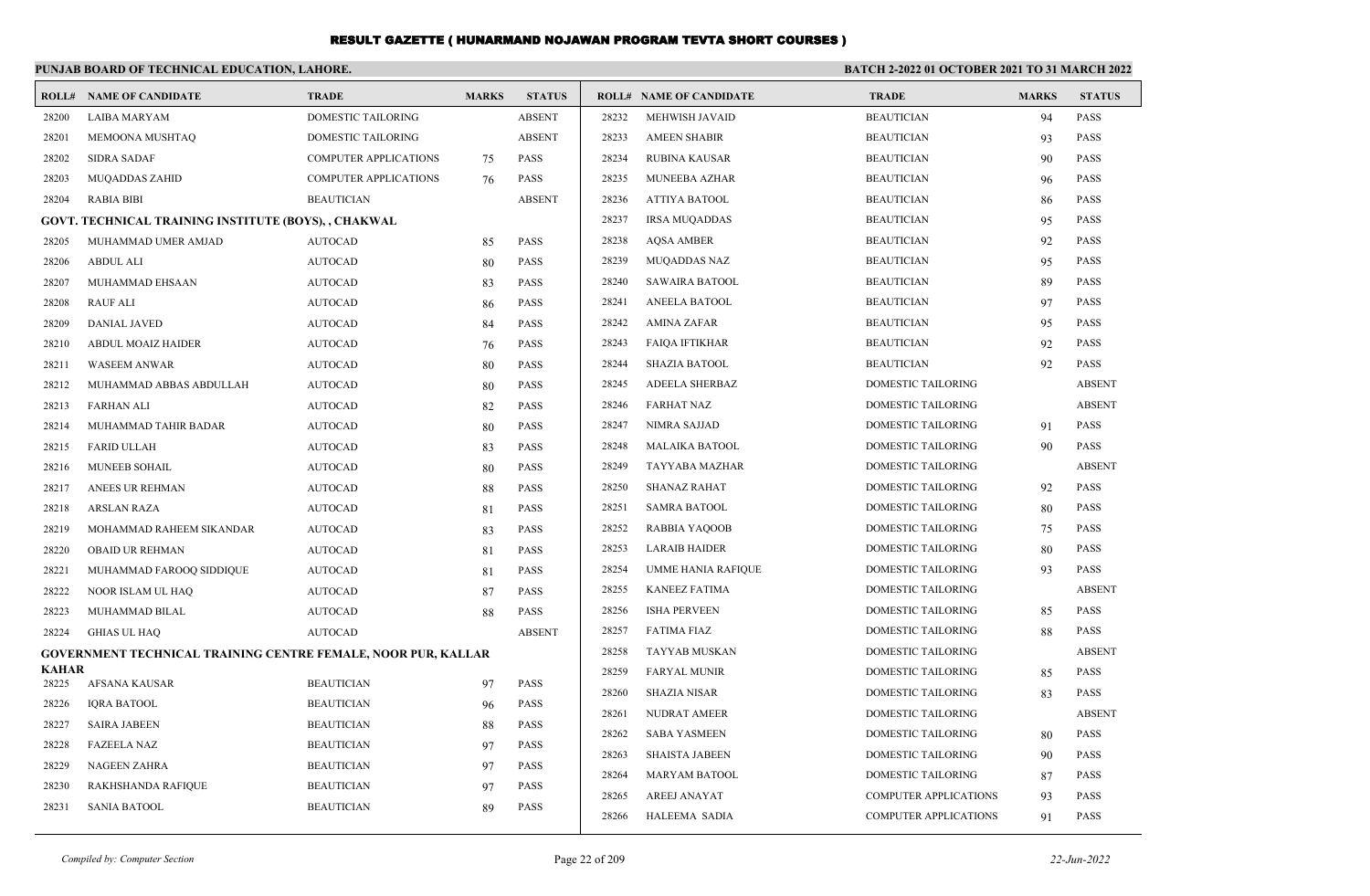|       | PUNJAB BOARD OF TECHNICAL EDUCATION, LAHORE.                      |                              |              |               | <b>BATCH 2-2022 01 OCTOBER 2021 TO 31 MARCH 2022</b> |                                                                |                           |              |               |
|-------|-------------------------------------------------------------------|------------------------------|--------------|---------------|------------------------------------------------------|----------------------------------------------------------------|---------------------------|--------------|---------------|
|       | <b>ROLL# NAME OF CANDIDATE</b>                                    | <b>TRADE</b>                 | <b>MARKS</b> | <b>STATUS</b> |                                                      | <b>ROLL# NAME OF CANDIDATE</b>                                 | <b>TRADE</b>              | <b>MARKS</b> | <b>STATUS</b> |
| 28267 | <b>SANIA BATOOL</b>                                               | <b>COMPUTER APPLICATIONS</b> | 84           | <b>PASS</b>   | 28301                                                | <b>IQRA MUQADAS</b>                                            | <b>DOMESTIC TAILORING</b> | 87           | <b>PASS</b>   |
| 28268 | HINA MUMTAZ                                                       | COMPUTER APPLICATIONS        |              | <b>ABSENT</b> | 28302                                                | <b>SAMINA PARVEEN</b>                                          | <b>DOMESTIC TAILORING</b> |              | <b>ABSENT</b> |
| 28269 | <b>AIMAN ASGHAR</b>                                               | <b>COMPUTER APPLICATIONS</b> | 91           | <b>PASS</b>   | 28303                                                | <b>SUMIA SAFDAR</b>                                            | DOMESTIC TAILORING        |              | <b>ABSENT</b> |
| 28270 | TANZEELA SADIA                                                    | <b>COMPUTER APPLICATIONS</b> | 84           | <b>PASS</b>   | 28304                                                | SHAZIA                                                         | DOMESTIC TAILORING        |              | <b>ABSENT</b> |
| 28271 | FARAKHANDA JABEEN                                                 | COMPUTER APPLICATIONS        | 90           | <b>PASS</b>   | 28305                                                | <b>SABA AKBAR</b>                                              | DOMESTIC TAILORING        |              | <b>ABSENT</b> |
| 28272 | <b>RIMSHA MARYAM</b>                                              | COMPUTER APPLICATIONS        | 91           | <b>PASS</b>   | 28306                                                | <b>ALINA NASEER</b>                                            | DOMESTIC TAILORING        |              | <b>ABSENT</b> |
| 28273 | <b>SAIMA NAZAR</b>                                                | <b>COMPUTER APPLICATIONS</b> | 85           | <b>PASS</b>   | 28307                                                | <b>SHAZIA PERVEEN</b>                                          | <b>DOMESTIC TAILORING</b> |              | <b>ABSENT</b> |
| 28274 | YASMEEN AKHTAR                                                    | <b>COMPUTER APPLICATIONS</b> | 88           | <b>PASS</b>   | 28308                                                | MUNAZA AFREEN                                                  | DOMESTIC TAILORING        | 94           | <b>PASS</b>   |
| 28275 | <b>MADIHA ALI</b>                                                 | COMPUTER APPLICATIONS        | 84           | <b>PASS</b>   | 28309                                                | <b>REHANA SAFDAR</b>                                           | DOMESTIC TAILORING        | 91           | <b>PASS</b>   |
| 28276 | NOREEN AKHTER                                                     | COMPUTER APPLICATIONS        | 86           | <b>PASS</b>   | 28310                                                | RIZWANA AZIZ                                                   | DOMESTIC TAILORING        | 92           | <b>PASS</b>   |
| 28277 | AQSA BATOOL                                                       | COMPUTER APPLICATIONS        | 84           | <b>PASS</b>   | 28311                                                | <b>GHULAM SAKINA</b>                                           | DOMESTIC TAILORING        | 92           | <b>PASS</b>   |
| 28278 | <b>MEHWISH NOREEN</b>                                             | <b>COMPUTER APPLICATIONS</b> | 91           | <b>PASS</b>   | 28312                                                | HINA NAZ                                                       | DOMESTIC TAILORING        | 95           | <b>PASS</b>   |
| 28279 | MEHMOONA JABEEN                                                   | COMPUTER APPLICATIONS        | 86           | <b>PASS</b>   | 28313                                                | <b>TANZEELA BIBI</b>                                           | DOMESTIC TAILORING        | 95           | <b>PASS</b>   |
| 28280 | <b>FASHEEHA MUBEEN</b>                                            | COMPUTER APPLICATIONS        | 91           | <b>PASS</b>   | 28314                                                | NUZHAT PERVEEN                                                 | <b>DOMESTIC TAILORING</b> | 93           | <b>PASS</b>   |
| 28281 | AFSHAN KANWAL                                                     | <b>COMPUTER APPLICATIONS</b> |              | <b>ABSENT</b> | 28315                                                | <b>KHAIR UL WARA</b>                                           | <b>BEAUTICIAN</b>         |              | <b>ABSENT</b> |
| 28282 | <b>AQSA HAMEED</b>                                                | COMPUTER APPLICATIONS        | 88           | <b>PASS</b>   | 28316                                                | <b>IQRA BIBI</b>                                               | <b>BEAUTICIAN</b>         | 84           | <b>PASS</b>   |
| 28283 | <b>SUMAIRA MALIK</b>                                              | COMPUTER APPLICATIONS        | 86           | <b>PASS</b>   | 28317                                                | KINZA SAFDAR                                                   | <b>BEAUTICIAN</b>         | 84           | <b>PASS</b>   |
| 28284 | ALMAS                                                             | <b>COMPUTER APPLICATIONS</b> |              | <b>ABSENT</b> | 28318                                                | <b>SHAHEEN FATIMA</b>                                          | <b>BEAUTICIAN</b>         | 81           | <b>PASS</b>   |
|       | <b>GOVERNMENT VOCATIONAL TRAINING INSTITUTE FOR WOMEN, , LAWA</b> |                              |              |               | 28319                                                | <b>SAMINA PARVEEN</b>                                          | <b>BEAUTICIAN</b>         | 97           | <b>PASS</b>   |
| 28285 | <b>BUSHRA JABEEN</b>                                              | <b>BEAUTICIAN</b>            |              | <b>ABSENT</b> | 28320                                                | <b>MUQADAS SHAHEEN</b>                                         | <b>BEAUTICIAN</b>         | 78           | <b>PASS</b>   |
| 28286 | <b>MARIA KAINAT</b>                                               | <b>BEAUTICIAN</b>            |              | <b>ABSENT</b> | 28321                                                | HURAIRA HIJRA                                                  | <b>BEAUTICIAN</b>         | 84           | <b>PASS</b>   |
| 28287 | <b>NAZIA PARVEEN</b>                                              | <b>BEAUTICIAN</b>            | 89           | <b>PASS</b>   | 28322                                                | AYTA MARYAM                                                    | <b>BEAUTICIAN</b>         |              | <b>ABSENT</b> |
| 28288 | <b>SAMINA HAYAT</b>                                               | <b>BEAUTICIAN</b>            | 85           | <b>PASS</b>   | 28323                                                | <b>MARIA AMBREEN</b>                                           | <b>BEAUTICIAN</b>         | 80           | <b>PASS</b>   |
| 28289 | <b>AMINA BIBI</b>                                                 | <b>BEAUTICIAN</b>            | 89           | <b>PASS</b>   | 28324                                                | <b>NAZIA IRAM</b>                                              | <b>BEAUTICIAN</b>         | 87           | <b>PASS</b>   |
| 28290 | QURAT UL AIN                                                      | DOMESTIC TAILORING           | 94           | <b>PASS</b>   | 28325                                                | SAMINA SHAHEEN                                                 | <b>BEAUTICIAN</b>         | 86           | <b>PASS</b>   |
| 28291 | <b>MALAIKA SAFDAR</b>                                             | DOMESTIC TAILORING           | 87           | <b>PASS</b>   | 28326                                                | RUQIA BEGUM                                                    | <b>BEAUTICIAN</b>         | 82           | <b>PASS</b>   |
| 28292 | <b>SANJELA AHMAD</b>                                              | <b>DOMESTIC TAILORING</b>    | 87           | <b>PASS</b>   | 28327                                                | <b>SAMINA IQBAL</b>                                            | <b>BEAUTICIAN</b>         | 83           | <b>PASS</b>   |
| 28293 | <b>SHAGUFTA BAIG</b>                                              | DOMESTIC TAILORING           | 89           | <b>PASS</b>   | 28328                                                | <b>FOUZIA PERVEEN</b>                                          | <b>BEAUTICIAN</b>         | 92           | <b>PASS</b>   |
| 28294 | <b>IQRA LARAIB</b>                                                | <b>DOMESTIC TAILORING</b>    | 89           | <b>PASS</b>   | 28329                                                | <b>MARIA USMAN</b>                                             | <b>BEAUTICIAN</b>         | 80           | <b>PASS</b>   |
| 28295 | AQSA AROOJ                                                        | DOMESTIC TAILORING           | 91           | PASS          | 28330                                                | NASREEN FATIMA                                                 | DOMESTIC TAILORING        |              | <b>ABSENT</b> |
| 28296 | ZENAT NAWAZ                                                       | DOMESTIC TAILORING           |              | <b>ABSENT</b> |                                                      | AGRICULTURAL MACHINERY TRAINING SCHOOL,, PINDI ROAD,, TALAGANG |                           |              |               |
| 28297 | <b>ISHRAT FATIMA</b>                                              | DOMESTIC TAILORING           |              | <b>ABSENT</b> | 28331                                                | MUHAMMAD NAUMAN                                                | TRACTOR OPERATOR          | 68           | <b>PASS</b>   |
| 28298 | HINA FATIMA                                                       | DOMESTIC TAILORING           | 94           | <b>PASS</b>   | 28332                                                | <b>DANISH ALI</b>                                              | <b>TRACTOR OPERATOR</b>   | 67           | <b>PASS</b>   |
| 28299 | <b>IRTISA SHEHREEN</b>                                            | DOMESTIC TAILORING           | 86           | PASS          | 28333                                                | MUHAMMAD INAAM UR REHMAN                                       | <b>TRACTOR OPERATOR</b>   | 84           | PASS          |
| 28300 | NADIA SAMREEN                                                     | DOMESTIC TAILORING           | 88           | PASS          | 28334                                                | MUHAMMAD JAWAD                                                 | TRACTOR OPERATOR          | 76           | PASS          |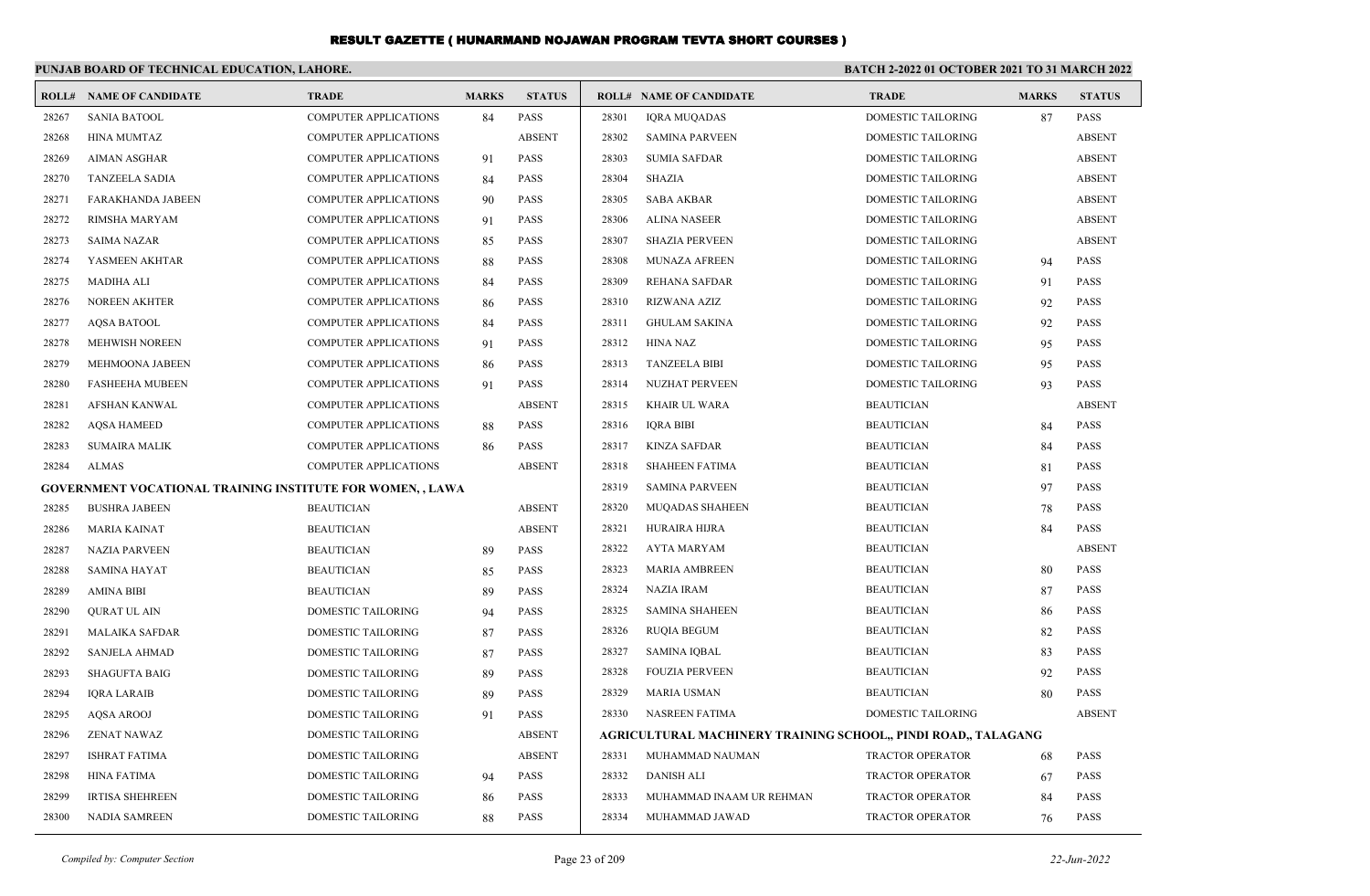|       | PUNJAB BOARD OF TECHNICAL EDUCATION, LAHORE. |                         |              |               | <b>BATCH 2-2022 01 OCTOBER 2021 TO 31 MARCH 2022</b>        |                                                              |              |               |  |
|-------|----------------------------------------------|-------------------------|--------------|---------------|-------------------------------------------------------------|--------------------------------------------------------------|--------------|---------------|--|
|       | <b>ROLL# NAME OF CANDIDATE</b>               | <b>TRADE</b>            | <b>MARKS</b> | <b>STATUS</b> | <b>ROLL# NAME OF CANDIDATE</b>                              | <b>TRADE</b>                                                 | <b>MARKS</b> | <b>STATUS</b> |  |
| 28335 | <b>ABDUL HASEEB</b>                          | <b>TRACTOR OPERATOR</b> | 74           | <b>PASS</b>   | GOVERNMENT TECHNICAL TRAINING CENTRE, OPPOSITE JINNAH PARK, |                                                              |              |               |  |
| 28336 | <b>NADEEM MASIH</b>                          | <b>TRACTOR OPERATOR</b> | 83           | <b>PASS</b>   | <b>TALAGANG</b><br>28369<br>MUHAMMAD EHSAN                  | <b>COMPUTER APPLICATIONS</b>                                 |              | PASS          |  |
| 28337 | <b>MUZAFFAR ABBAS</b>                        | <b>TRACTOR OPERATOR</b> | 74           | <b>PASS</b>   | 28370<br>MUHAMMAD USAMA ABID                                | <b>COMPUTER APPLICATIONS</b>                                 | 85<br>93     | PASS          |  |
| 28338 | HAMZA REHMAN                                 | <b>TRACTOR OPERATOR</b> | 78           | <b>PASS</b>   | 28371<br><b>SAQIB WAQAR</b>                                 | <b>COMPUTER APPLICATIONS</b>                                 | 94           | <b>PASS</b>   |  |
| 28339 | <b>MEHBOOB KHALID</b>                        | <b>TRACTOR OPERATOR</b> | 81           | <b>PASS</b>   | 28372<br>TANZEEL UR REHMAN                                  | COMPUTER APPLICATIONS                                        |              | PASS          |  |
| 28340 | <b>ABDUL QADIR</b>                           | <b>TRACTOR OPERATOR</b> | 74           | <b>PASS</b>   | 28373<br>MUHAMMAD BILAL                                     | COMPUTER APPLICATIONS                                        | 91<br>93     | PASS          |  |
| 28341 | <b>ABDUR REHMAN</b>                          | <b>TRACTOR OPERATOR</b> | 86           | <b>PASS</b>   | 28374<br>HAMMAD AHMED                                       | <b>COMPUTER APPLICATIONS</b>                                 | 93           | PASS          |  |
| 28342 | <b>AHMED BILAL</b>                           | <b>TRACTOR OPERATOR</b> | 81           | <b>PASS</b>   | 28375<br><b>DANISH ALI</b>                                  | <b>COMPUTER APPLICATIONS</b>                                 | 86           | <b>PASS</b>   |  |
| 28343 | MUHAMMAD WALEED UL HASSAN                    | <b>TRACTOR OPERATOR</b> |              | <b>ABSENT</b> | 28376<br><b>SAAD ABDULLAH</b>                               | <b>COMPUTER APPLICATIONS</b>                                 | 87           | <b>PASS</b>   |  |
| 28344 | MUHAMMAD SHAHZAIB                            | <b>TRACTOR OPERATOR</b> | 84           | <b>PASS</b>   | 28377<br><b>HAMMAD AHMED</b>                                | <b>COMPUTER APPLICATIONS</b>                                 |              | PASS          |  |
| 28345 | MUHAMMAD MUSAAB ZUBAIR                       | <b>TRACTOR OPERATOR</b> |              | <b>ABSENT</b> | 28378                                                       | COMPUTER APPLICATIONS                                        | 91           | PASS          |  |
| 28346 | MUHAMMAD ANAS                                | <b>TRACTOR OPERATOR</b> | 83           | <b>PASS</b>   | <b>AAMIR HUSSAIN</b><br>28379                               |                                                              | 93           | PASS          |  |
| 28347 | <b>MALIK DANISH IQBAL</b>                    | <b>TRACTOR OPERATOR</b> | 80           | <b>PASS</b>   | ALI HASNAIN<br>28380<br><b>ALEEM IOBAL</b>                  | <b>COMPUTER APPLICATIONS</b><br><b>COMPUTER APPLICATIONS</b> | 83           | PASS          |  |
| 28348 | <b>JANAID SARDAR</b>                         | <b>TRACTOR OPERATOR</b> | 78           | <b>PASS</b>   | 28381<br>MUHAMMAD TAJAMUL MUMTAZ                            | <b>COMPUTER APPLICATIONS</b>                                 | 92           | PASS          |  |
| 28349 | MUHAMMAD HAMZA                               | <b>AUTO ELECTRICIAN</b> | 85           | <b>PASS</b>   | 28382<br><b>SHUJAT ABBAS</b>                                | <b>COMPUTER APPLICATIONS</b>                                 | 90           | PASS          |  |
| 28350 | ANEES UR REHMAN                              | <b>AUTO ELECTRICIAN</b> | 72           | <b>PASS</b>   | 28383<br>MUHAMMAD ABDULLAH                                  | <b>COMPUTER APPLICATIONS</b>                                 | 93           | <b>PASS</b>   |  |
| 28351 | MUHAMMAD TARIQ MEHMOOD                       | <b>AUTO ELECTRICIAN</b> | 87           | <b>PASS</b>   | 28384<br><b>AHTEZAZ AHSAN</b>                               | COMPUTER APPLICATIONS                                        | 91           | PASS          |  |
| 28352 | MUHAMMAD IRFAN                               | <b>AUTO ELECTRICIAN</b> | 72           | <b>PASS</b>   | 28385<br>TALHA MUSHTAQ                                      | COMPUTER APPLICATIONS                                        | 91<br>91     | PASS          |  |
| 28353 | <b>NAVEED HAFEEZ</b>                         | <b>AUTO ELECTRICIAN</b> | 76           | <b>PASS</b>   | 28386<br>MUHAMMAD KAMRAN                                    | COMPUTER APPLICATIONS                                        | 86           | PASS          |  |
| 28354 | MUHAMMAD AFTAB                               | <b>AUTO ELECTRICIAN</b> | 85           | <b>PASS</b>   | 28387<br><b>IRTAZA HAIDER</b>                               | COMPUTER APPLICATIONS                                        | 67           | <b>PASS</b>   |  |
| 28355 | NOSHERWAN HAIDER                             | <b>AUTO ELECTRICIAN</b> | 80           | <b>PASS</b>   | 28388<br>MUHAMMAD AQEEL                                     | <b>COMPUTER APPLICATIONS</b>                                 | 83           | <b>PASS</b>   |  |
| 28356 | MUHAMMAD USMAN                               | <b>AUTO ELECTRICIAN</b> | 82           | <b>PASS</b>   | 28389<br>MUHAMMAD AMMAR                                     | <b>COMPUTER APPLICATIONS</b>                                 | 79           | <b>PASS</b>   |  |
| 28357 | KHUBAIB UR REHMAN                            | <b>AUTO ELECTRICIAN</b> | 87           | <b>PASS</b>   | 28390<br><b>HUZAIFA ASIM</b>                                | <b>COMPUTER APPLICATIONS</b>                                 | 67           | PASS          |  |
| 28358 | <b>RASHID RASOOL</b>                         | <b>AUTO ELECTRICIAN</b> | 87           | <b>PASS</b>   | 28391<br>MUHAMMAD UMAIR MASOOD                              | COMPUTER APPLICATIONS                                        | 93           | <b>PASS</b>   |  |
| 28359 | MUHAMMAD ADNAN                               | <b>AUTO ELECTRICIAN</b> | 83           | <b>PASS</b>   | 28392<br>MUHAMMAD USMAN MASOOD                              | <b>COMPUTER APPLICATIONS</b>                                 | 93           | <b>PASS</b>   |  |
| 28360 | MUHAMMAD ZAMID                               | <b>AUTO ELECTRICIAN</b> | 89           | <b>PASS</b>   | 28393<br><b>ADIL IQBAL</b>                                  | <b>COMPUTER APPLICATIONS</b>                                 | 88           | <b>PASS</b>   |  |
| 28361 | MUHAMMAD SULMAN                              | <b>AUTO ELECTRICIAN</b> | 92           | <b>PASS</b>   | 28394<br>JIBRAN ALI KHAN                                    | <b>ELECTRICIAN</b>                                           | 93           | PASS          |  |
| 28362 | MUHAMMAD ADNAN                               | <b>AUTO ELECTRICIAN</b> | 90           | <b>PASS</b>   | 28395<br>MUHAMMAD USMAN                                     | <b>ELECTRICIAN</b>                                           | 89           | PASS          |  |
| 28363 | <b>ABBAS RAZA</b>                            | <b>AUTO ELECTRICIAN</b> | 87           | <b>PASS</b>   | 28396<br><b>SAAD NISAR</b>                                  | <b>ELECTRICIAN</b>                                           | 88           | <b>PASS</b>   |  |
| 28364 | MUHAMMAD ALEEM ADIL REHMAN                   | <b>AUTO ELECTRICIAN</b> | 75           | <b>PASS</b>   | 28397<br>MUHAMMAD FAIZAN                                    | <b>ELECTRICIAN</b>                                           |              | PASS          |  |
| 28365 | <b>AZMAT HUSSAIN</b>                         | <b>AUTO ELECTRICIAN</b> | 91           | <b>PASS</b>   | 28398<br>SYED MUHAMMAD AIZAZ HAIDER                         | <b>ELECTRICIAN</b>                                           | 96<br>88     | PASS          |  |
| 28366 | <b>MUDDASSIR RAUF</b>                        | <b>AUTO ELECTRICIAN</b> | 86           | PASS          | 28399<br>MUHAMMAD USMAN                                     | <b>ELECTRICIAN</b>                                           | 82           | PASS          |  |
| 28367 | MUHAMMAD TAYYAB                              | <b>AUTO ELECTRICIAN</b> | 90           | <b>PASS</b>   | 28400<br>MUHAMMAD WAQAR ALI ASHRAF                          | <b>ELECTRICIAN</b>                                           | 90           | PASS          |  |
| 28368 | <b>NASIR IQBAL</b>                           | <b>AUTO ELECTRICIAN</b> | 90           | <b>PASS</b>   | 28401<br><b>HAMZA MUSHTAQ</b>                               | <b>ELECTRICIAN</b>                                           | 92           | <b>PASS</b>   |  |
|       |                                              |                         |              |               |                                                             |                                                              |              |               |  |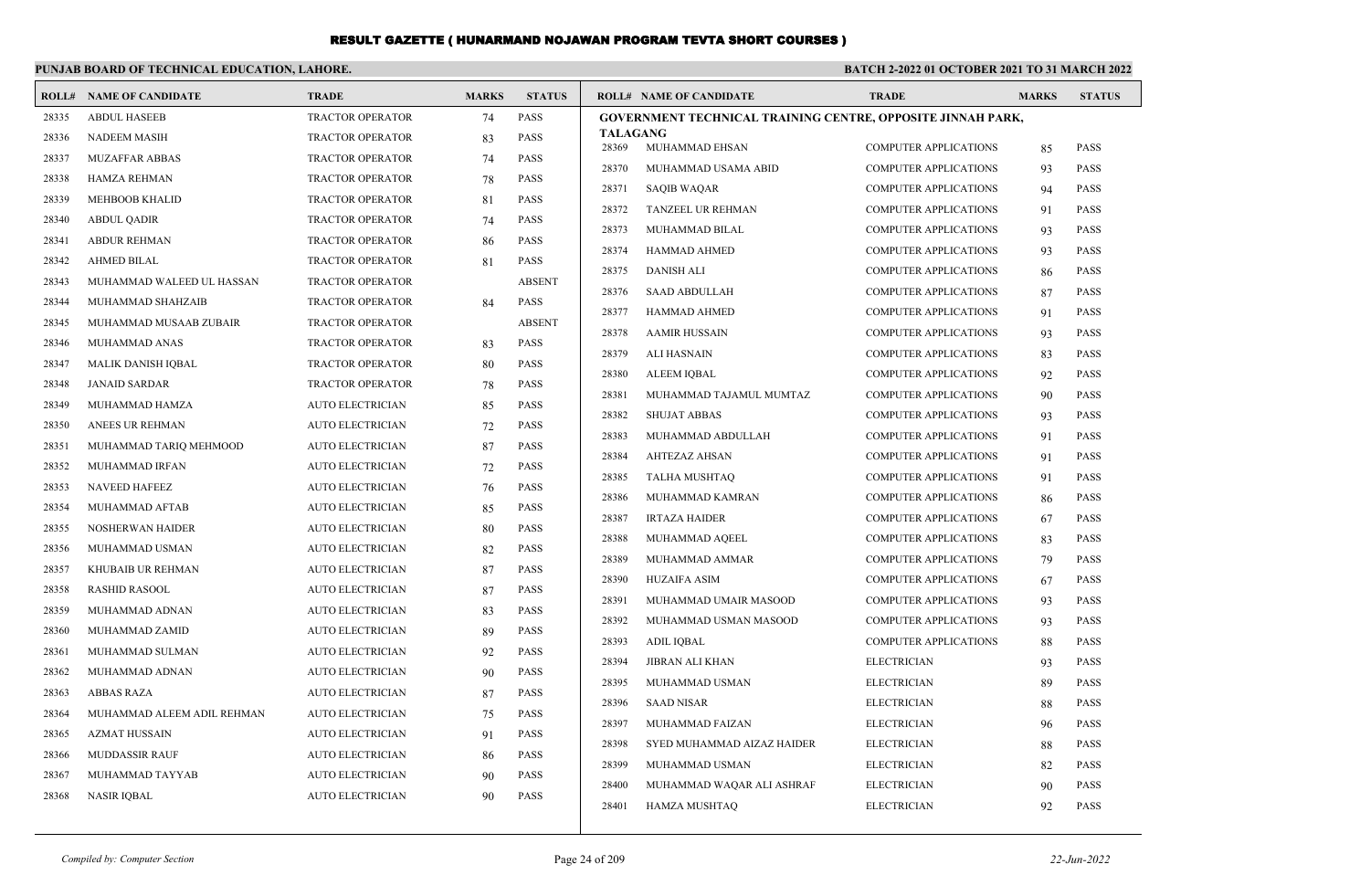|       | PUNJAB BOARD OF TECHNICAL EDUCATION, LAHORE. |                      |              |               | <b>BATCH 2-2022 01 OCTOBER 2021 TO 31 MARCH 2022</b> |                                                                   |                              |              |               |
|-------|----------------------------------------------|----------------------|--------------|---------------|------------------------------------------------------|-------------------------------------------------------------------|------------------------------|--------------|---------------|
|       | <b>ROLL# NAME OF CANDIDATE</b>               | <b>TRADE</b>         | <b>MARKS</b> | <b>STATUS</b> |                                                      | <b>ROLL# NAME OF CANDIDATE</b>                                    | <b>TRADE</b>                 | <b>MARKS</b> | <b>STATUS</b> |
| 28402 | <b>SULMAN HAIDER</b>                         | <b>ELECTRICIAN</b>   | 93           | <b>PASS</b>   | 28437                                                | MUHAMMAD HAAD FAROOQ                                              | MOTOR CYCLE MECHANIC         | 86           | <b>PASS</b>   |
| 28403 | MUHAMMAD UMER AYUB                           | <b>ELECTRICIAN</b>   | 90           | <b>PASS</b>   | 28438                                                | MUHAMMAD FAJAR                                                    | MOTOR CYCLE MECHANIC         | 92           | PASS          |
| 28404 | <b>FAHEEM ABBAS</b>                          | <b>ELECTRICIAN</b>   | 84           | <b>PASS</b>   | 28439                                                | MUHAMMAD NAUMAN                                                   | <b>COMPUTER APPLICATIONS</b> | 93           | <b>PASS</b>   |
| 28405 | SYED MUHAMMAD ALI MUZAHIR                    | <b>ELECTRICIAN</b>   | 84           | <b>PASS</b>   | 28440                                                | <b>SHAKEEL NOOR</b>                                               | <b>COMPUTER APPLICATIONS</b> | 92           | <b>PASS</b>   |
| 28406 | MUHAMMAD HAMMAD                              | <b>ELECTRICIAN</b>   | 90           | <b>PASS</b>   | 28441                                                | <b>FARHAD HUSSAIN</b>                                             | <b>COMPUTER APPLICATIONS</b> | 82           | <b>PASS</b>   |
| 28407 | MUHAMMAD MUNTAZIR MAHDI                      | <b>ELECTRICIAN</b>   | 96           | <b>PASS</b>   | 28442                                                | MUHAMMAD ABBAS                                                    | <b>COMPUTER APPLICATIONS</b> | 89           | <b>PASS</b>   |
| 28408 | MUHAMMAD ALI HAIDER                          | <b>ELECTRICIAN</b>   | 86           | <b>PASS</b>   | 28443                                                | MUHAMMAD FAIZAN SALEEM                                            | <b>COMPUTER APPLICATIONS</b> | 89           | <b>PASS</b>   |
| 28409 | MUHAMMAD NOUMAN ALI                          | <b>ELECTRICIAN</b>   | 86           | <b>PASS</b>   | 28444                                                | MUHAMMAD USMAN                                                    | <b>COMPUTER APPLICATIONS</b> | 87           | <b>PASS</b>   |
| 28410 | MUHAMMAD DANISHA ALI BADAR                   | <b>ELECTRICIAN</b>   | 96           | <b>PASS</b>   | 28445                                                | MUHAMMAD QASIM                                                    | <b>COMPUTER APPLICATIONS</b> | 88           | <b>PASS</b>   |
| 28411 | MUHAMMAD TALEEB                              | <b>ELECTRICIAN</b>   | 84           | <b>PASS</b>   | 28446                                                | MUHAMMAD SULEMAN                                                  | <b>COMPUTER APPLICATIONS</b> | 79           | <b>PASS</b>   |
| 28412 | MUHAMMAD MUBEEN UR REHMAN                    | <b>ELECTRICIAN</b>   | 92           | <b>PASS</b>   | 28447                                                | <b>AHMED SUDAISH</b>                                              | <b>ELECTRICIAN</b>           | 88           | <b>PASS</b>   |
| 28413 | MUHAMMAD SHEHZAD                             | <b>ELECTRICIAN</b>   | 90           | <b>PASS</b>   | 28448                                                | MUHAMMAD SAQLAIN                                                  | <b>ELECTRICIAN</b>           | 92           | <b>PASS</b>   |
| 28414 | <b>AADIL SAEED</b>                           | <b>ELECTRICIAN</b>   | 92           | <b>PASS</b>   | 28449                                                | MUHAMMAD DANISH                                                   | <b>ELECTRICIAN</b>           | 84           | <b>PASS</b>   |
| 28415 | <b>ASAD RASHEED</b>                          | <b>ELECTRICIAN</b>   | 89           | <b>PASS</b>   | 28450                                                | <b>USAMA SALEEM</b>                                               | <b>ELECTRICIAN</b>           | 92           | <b>PASS</b>   |
| 28416 | MUHAMMAD AQIB                                | <b>ELECTRICIAN</b>   | 95           | <b>PASS</b>   | 28451                                                | <b>TAIMOOR HASSAN</b>                                             | <b>ELECTRICIAN</b>           | 85           | <b>PASS</b>   |
| 28417 | <b>BILAL HUSSAIN</b>                         | <b>ELECTRICIAN</b>   | 88           | <b>PASS</b>   | 28452                                                | <b>ABDUL BASIT</b>                                                | <b>ELECTRICIAN</b>           | 79           | <b>PASS</b>   |
| 28418 | <b>SHARUKH NAWAZ</b>                         | <b>ELECTRICIAN</b>   | 76           | <b>PASS</b>   | 28453                                                | MUHAMMAD UMAIR                                                    | <b>ELECTRICIAN</b>           | 85           | <b>PASS</b>   |
| 28419 | <b>MUDASSAR HUSSAIN</b>                      | MOTOR CYCLE MECHANIC | 88           | <b>PASS</b>   |                                                      | GOVT. VOCATIONAL TRAINING INSTITUTE FOR WOMEN, NEAR WAPDA HOUSE,, |                              |              |               |
| 28420 | MUHAMMAD TAUHEED NAZAR                       | MOTOR CYCLE MECHANIC | 79           | <b>PASS</b>   | <b>TALAGANG</b><br>28454                             | LAIBA KANWAL                                                      | <b>FABRIC PRINTING</b>       | 94           | <b>PASS</b>   |
| 28421 | <b>SHIRAZ HUSSAIN</b>                        | MOTOR CYCLE MECHANIC | 67           | <b>PASS</b>   | 28455                                                | <b>AROSHA AHSAN</b>                                               | <b>FABRIC PRINTING</b>       | 84           | PASS          |
| 28422 | ABDUL WAISY IMRAN                            | MOTOR CYCLE MECHANIC | 88           | <b>PASS</b>   | 28456                                                | <b>SANIA IOBAL</b>                                                | <b>FABRIC PRINTING</b>       | 78           | <b>PASS</b>   |
| 28423 | MUHAMMAD IMTIAZ                              | MOTOR CYCLE MECHANIC | 73           | <b>PASS</b>   | 28457                                                | <b>MUQADAS RIAZ</b>                                               | <b>FABRIC PRINTING</b>       | 84           | <b>PASS</b>   |
| 28424 | <b>SHAKEEL AHMAD</b>                         | MOTOR CYCLE MECHANIC | 85           | <b>PASS</b>   | 28458                                                | <b>ATTIA ASIF</b>                                                 | <b>FABRIC PRINTING</b>       | 93           | <b>PASS</b>   |
| 28425 | MUHAMAMD RIZWAN                              | MOTOR CYCLE MECHANIC | 70           | <b>PASS</b>   | 28459                                                | <b>ALISHBA TARIQ</b>                                              | <b>FABRIC PRINTING</b>       | 92           | <b>PASS</b>   |
| 28426 | ABDUL REHMAN SUBHANI                         | MOTOR CYCLE MECHANIC | 83           | <b>PASS</b>   | 28460                                                | <b>AREEBA SAJID</b>                                               | <b>FABRIC PRINTING</b>       | 86           | <b>PASS</b>   |
| 28427 | MUHAMMAD TARIQ                               | MOTOR CYCLE MECHANIC | -66          | <b>PASS</b>   | 28461                                                | <b>TANIA ISHAQ</b>                                                | <b>FABRIC PRINTING</b>       | 90           | <b>PASS</b>   |
| 28428 | MUHAMMAD EHSAN                               | MOTOR CYCLE MECHANIC | 90           | <b>PASS</b>   | 28462                                                | KHADIJA HUSSAIN                                                   | <b>FABRIC PRINTING</b>       | 95           | <b>PASS</b>   |
| 28429 | <b>AZHAR HAYAT</b>                           | MOTOR CYCLE MECHANIC | 76           | <b>PASS</b>   | 28463                                                | <b>SHAZIA REHMAT</b>                                              | <b>FABRIC PRINTING</b>       | 89           | <b>PASS</b>   |
| 28430 | MUHAMMAD AMAN                                | MOTOR CYCLE MECHANIC | 63           | <b>PASS</b>   | 28464                                                | <b>IMRA NASREEN</b>                                               | <b>FABRIC PRINTING</b>       | 93           | <b>PASS</b>   |
| 28431 | <b>HAFIZ ALI HAIDER</b>                      | MOTOR CYCLE MECHANIC | 77           | <b>PASS</b>   | 28465                                                | <b>IFFAT ZEHRA</b>                                                | <b>FABRIC PRINTING</b>       | 91           | <b>PASS</b>   |
| 28432 | <b>RIAZ AHMAD</b>                            | MOTOR CYCLE MECHANIC | 81           | <b>PASS</b>   | 28466                                                | <b>KIRAN SHAHZADI</b>                                             | <b>FABRIC PRINTING</b>       | 87           | <b>PASS</b>   |
| 28433 | MUHAMMAD NOMAN ISLAM                         | MOTOR CYCLE MECHANIC | 64           | <b>PASS</b>   | 28467                                                | <b>MISHAL FATIMA</b>                                              | <b>FABRIC PRINTING</b>       | 96           | <b>PASS</b>   |
| 28434 | <b>AMMAD SADIQ</b>                           | MOTOR CYCLE MECHANIC | 90           | <b>PASS</b>   | 28468                                                | <b>SANIA BATOOL</b>                                               | <b>FABRIC PRINTING</b>       | 95           | <b>PASS</b>   |
| 28435 | <b>SAMI ULLAH</b>                            | MOTOR CYCLE MECHANIC | 66           | <b>PASS</b>   | 28469                                                | <b>ANILA FAROOO</b>                                               | <b>FABRIC PRINTING</b>       | 93           | <b>PASS</b>   |
| 28436 | MUHAMMAD FARID                               | MOTOR CYCLE MECHANIC | 91           | <b>PASS</b>   |                                                      |                                                                   |                              |              |               |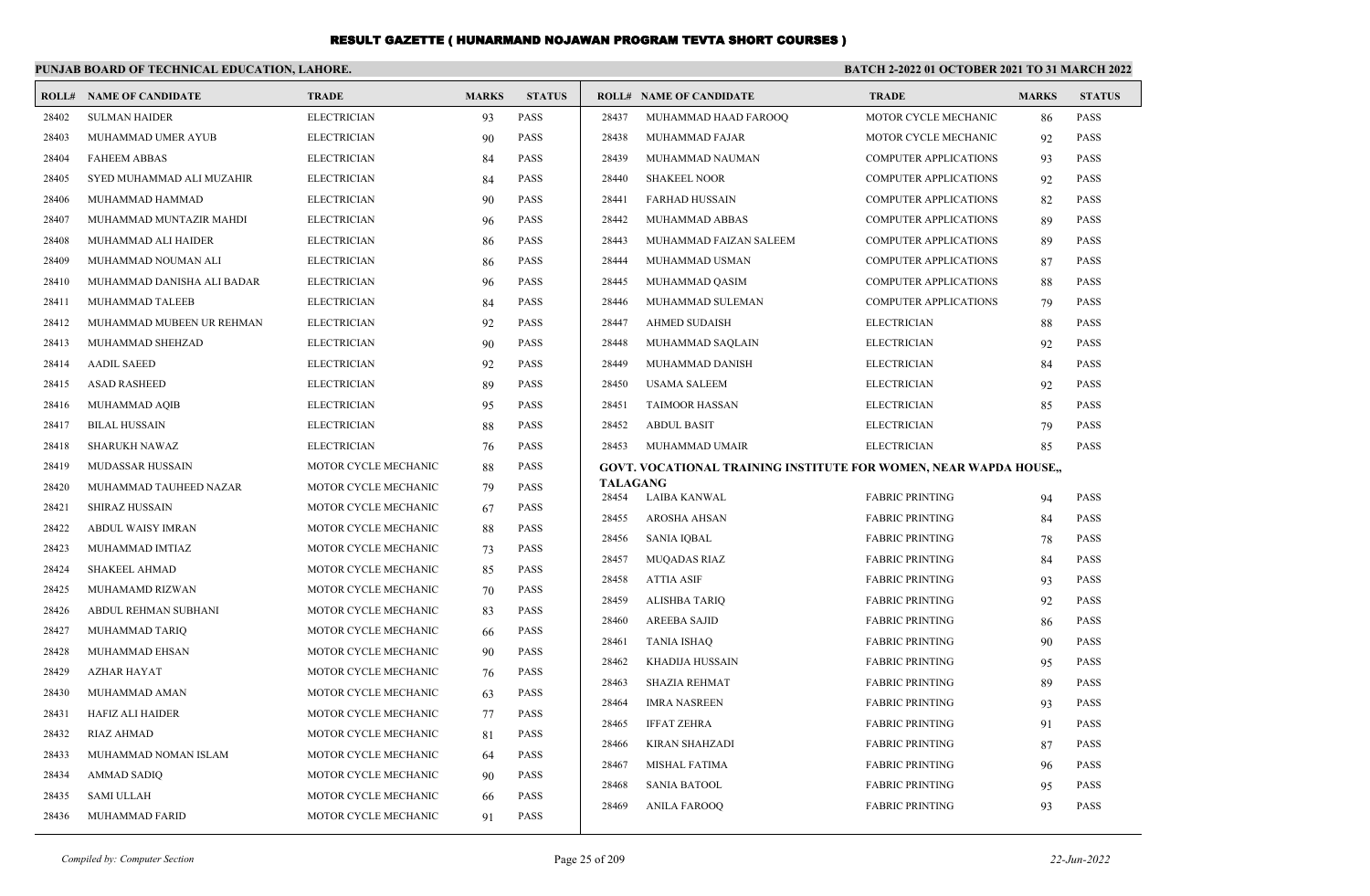|       | PUNJAB BOARD OF TECHNICAL EDUCATION, LAHORE. |                              |              |               |       |                                | BATCH 2-2022 01 OCTOBER 2021 TO 31 MARCH 2022 |              |               |
|-------|----------------------------------------------|------------------------------|--------------|---------------|-------|--------------------------------|-----------------------------------------------|--------------|---------------|
|       | <b>ROLL# NAME OF CANDIDATE</b>               | <b>TRADE</b>                 | <b>MARKS</b> | <b>STATUS</b> |       | <b>ROLL# NAME OF CANDIDATE</b> | <b>TRADE</b>                                  | <b>MARKS</b> | <b>STATUS</b> |
| 28470 | <b>AYESHA JAMIL</b>                          | <b>FABRIC PRINTING</b>       | 92           | <b>PASS</b>   | 28505 | <b>KAIYNAT ANJUM</b>           | <b>COMPUTER APPLICATIONS</b>                  | 88           | PASS          |
| 28471 | <b>HASIBA KHAN</b>                           | <b>FABRIC PRINTING</b>       | 93           | <b>PASS</b>   | 28506 | <b>FARZANA ALI</b>             | <b>COMPUTER APPLICATIONS</b>                  | 90           | PASS          |
| 28472 | <b>MALIKA RASOOL</b>                         | <b>FABRIC PRINTING</b>       | 82           | <b>PASS</b>   | 28507 | <b>SHAMSA AROOJ</b>            | <b>COMPUTER APPLICATIONS</b>                  | 86           | <b>PASS</b>   |
| 28473 | <b>ANEELA SHAHEEN</b>                        | <b>FABRIC PRINTING</b>       | 94           | <b>PASS</b>   | 28508 | <b>RIMSHA ZAINAB</b>           | COMPUTER APPLICATIONS                         | 88           | PASS          |
| 28474 | <b>MADIHA NAZAR</b>                          | <b>DOMESTIC TAILORING</b>    | 89           | PASS          | 28509 | <b>ALEENA ISHFAQ</b>           | <b>COMPUTER APPLICATIONS</b>                  | 85           | <b>PASS</b>   |
| 28475 | <b>NOOR UL AIN</b>                           | <b>DOMESTIC TAILORING</b>    | 90           | <b>PASS</b>   | 28510 | <b>ESHA ALVI</b>               | <b>COMPUTER APPLICATIONS</b>                  | 86           | <b>PASS</b>   |
| 28476 | <b>UMME AIMAN</b>                            | DOMESTIC TAILORING           | 90           | PASS          | 28511 | <b>UME FARWA QAISAR</b>        | <b>COMPUTER APPLICATIONS</b>                  | 87           | <b>PASS</b>   |
| 28477 | <b>IQRA RAFIQUE</b>                          | <b>DOMESTIC TAILORING</b>    | 88           | PASS          | 28512 | <b>FARYAL ASLAM</b>            | <b>COMPUTER APPLICATIONS</b>                  | 90           | PASS          |
| 28478 | <b>MUQADAS BIBI</b>                          | DOMESTIC TAILORING           | 88           | PASS          | 28513 | <b>NEELAM FIRDOUS</b>          | <b>COMPUTER APPLICATIONS</b>                  | 90           | PASS          |
| 28479 | <b>IQRA SHEHZADI</b>                         | DOMESTIC TAILORING           | 81           | <b>PASS</b>   | 28514 | <b>RABIA NAZ</b>               | <b>BEAUTICIAN</b>                             | 86           | <b>PASS</b>   |
| 28480 | <b>IORA JABEEN</b>                           | DOMESTIC TAILORING           | 87           | <b>PASS</b>   | 28515 | <b>RUZBA YASMEEN</b>           | <b>BEAUTICIAN</b>                             | 96           | <b>PASS</b>   |
| 28481 | ZAKRIA SANA                                  | DOMESTIC TAILORING           | 84           | PASS          | 28516 | <b>SHAKEELA BATOOL</b>         | <b>BEAUTICIAN</b>                             | 98           | <b>PASS</b>   |
| 28482 | <b>IQRA MUSHTAQ</b>                          | <b>DOMESTIC TAILORING</b>    | 88           | PASS          | 28517 | SYEDA IQRA UROOG               | <b>BEAUTICIAN</b>                             | 78           | PASS          |
| 28483 | <b>SABA BATOOL</b>                           | DOMESTIC TAILORING           | 83           | PASS          | 28518 | <b>RABIA ARIF</b>              | <b>BEAUTICIAN</b>                             | 78           | <b>PASS</b>   |
| 28484 | <b>FAREEA SABAHAT</b>                        | DOMESTIC TAILORING           | 92           | PASS          | 28519 | <b>BUSHRA ALI</b>              | <b>BEAUTICIAN</b>                             | 96           | PASS          |
| 28485 | <b>HAJRA BIBI</b>                            | DOMESTIC TAILORING           | 86           | PASS          | 28520 | FARYAL AZHAR                   | <b>BEAUTICIAN</b>                             | 98           | PASS          |
| 28486 | <b>ANEEQA SHEIKH</b>                         | <b>DOMESTIC TAILORING</b>    | 95           | PASS          | 28521 | <b>DURE SHEHWAR</b>            | <b>BEAUTICIAN</b>                             | 98           | PASS          |
| 28487 | NAYYAB IMTIAZ                                | DOMESTIC TAILORING           | 91           | <b>PASS</b>   | 28522 | KANWAL SHAHZADI                | <b>BEAUTICIAN</b>                             | 94           | PASS          |
| 28488 | MUNIBA KOUSAR                                | DOMESTIC TAILORING           | 96           | <b>PASS</b>   | 28523 | <b>LARAIB BIBI</b>             | <b>BEAUTICIAN</b>                             | 96           | PASS          |
| 28489 | <b>GHULAM FATIMA</b>                         | <b>DOMESTIC TAILORING</b>    | 93           | <b>PASS</b>   | 28524 | <b>KINZA AKHTAR</b>            | <b>BEAUTICIAN</b>                             | 96           | <b>PASS</b>   |
| 28490 | <b>TANIA SHABEER</b>                         | <b>DOMESTIC TAILORING</b>    | 86           | <b>PASS</b>   | 28525 | AREEBA KHALIL                  | <b>BEAUTICIAN</b>                             | 93           | PASS          |
| 28491 | <b>SYEDA UM FARWA</b>                        | DOMESTIC TAILORING           | 89           | <b>PASS</b>   | 28526 | <b>MARIA JABEEN</b>            | <b>BEAUTICIAN</b>                             | 96           | PASS          |
| 28492 | <b>SHANZA PARASS</b>                         | <b>DOMESTIC TAILORING</b>    | 92           | <b>PASS</b>   | 28527 | <b>LARIAB GULE BATOOL</b>      | <b>BEAUTICIAN</b>                             | 98           | PASS          |
| 28493 | <b>IORA BATOOL</b>                           | <b>DOMESTIC TAILORING</b>    | 92           | <b>PASS</b>   | 28528 | <b>AMNA BIBI</b>               | <b>BEAUTICIAN</b>                             | 98           | PASS          |
| 28494 | <b>ALEEZA KANWAL</b>                         | <b>COMPUTER APPLICATIONS</b> | 88           | <b>PASS</b>   | 28529 | <b>SANIA INAM</b>              | <b>BEAUTICIAN</b>                             | 97           | PASS          |
| 28495 | MEHMOONA KANWAL                              | <b>COMPUTER APPLICATIONS</b> | 87           | <b>PASS</b>   | 28530 | <b>NOOR US SABA ASIF</b>       | <b>BEAUTICIAN</b>                             | 98           | PASS          |
| 28496 | <b>TASMEENA GULZAR</b>                       | <b>COMPUTER APPLICATIONS</b> | 80           | <b>PASS</b>   | 28531 | <b>SEHR FATIMA</b>             | <b>BEAUTICIAN</b>                             | 98           | <b>PASS</b>   |
| 28497 | <b>SADIA MAIRAJ</b>                          | <b>COMPUTER APPLICATIONS</b> | 88           | <b>PASS</b>   | 28532 | <b>WAJEEHA SALEH</b>           | <b>BEAUTICIAN</b>                             | 98           | PASS          |
| 28498 | <b>ALIHA AHMED</b>                           | COMPUTER APPLICATIONS        | 87           | <b>PASS</b>   | 28533 | <b>SANGEETA QURBAN</b>         | <b>BEAUTICIAN</b>                             | 97           | PASS          |
| 28499 | <b>ALIHA AKRAM</b>                           | <b>COMPUTER APPLICATIONS</b> | 92           | <b>PASS</b>   | 28534 | <b>SHAMSA KNAWAL</b>           | <b>FASHION DESIGN</b>                         | 87           | PASS          |
| 28500 | AROOJ SHAHEEN MALIK                          | <b>COMPUTER APPLICATIONS</b> | 90           | <b>PASS</b>   | 28535 | <b>SANA MUNSIB</b>             | <b>FASHION DESIGN</b>                         | 90           | <b>PASS</b>   |
| 28501 | <b>MISBAH RIAZ</b>                           | <b>COMPUTER APPLICATIONS</b> | 90           | <b>PASS</b>   | 28536 | <b>FAIZA AFTAB</b>             | <b>FASHION DESIGN</b>                         | 89           | <b>PASS</b>   |
| 28502 | <b>ADEELA RANI</b>                           | <b>COMPUTER APPLICATIONS</b> | 89           | PASS          | 28537 | <b>RASHIDA BATOOL</b>          | <b>FASHION DESIGN</b>                         | 88           | PASS          |
| 28503 | <b>ADEELA BIBI</b>                           | <b>COMPUTER APPLICATIONS</b> | 90           | PASS          | 28538 | STARA UMMAL BANEEN             | <b>FASHION DESIGN</b>                         | 84           | PASS          |
| 28504 | <b>JABEENA SHAHEEN</b>                       | <b>COMPUTER APPLICATIONS</b> | 79           | <b>PASS</b>   | 28539 | <b>FAKIA KAINAT</b>            | <b>FASHION DESIGN</b>                         | 88           | <b>PASS</b>   |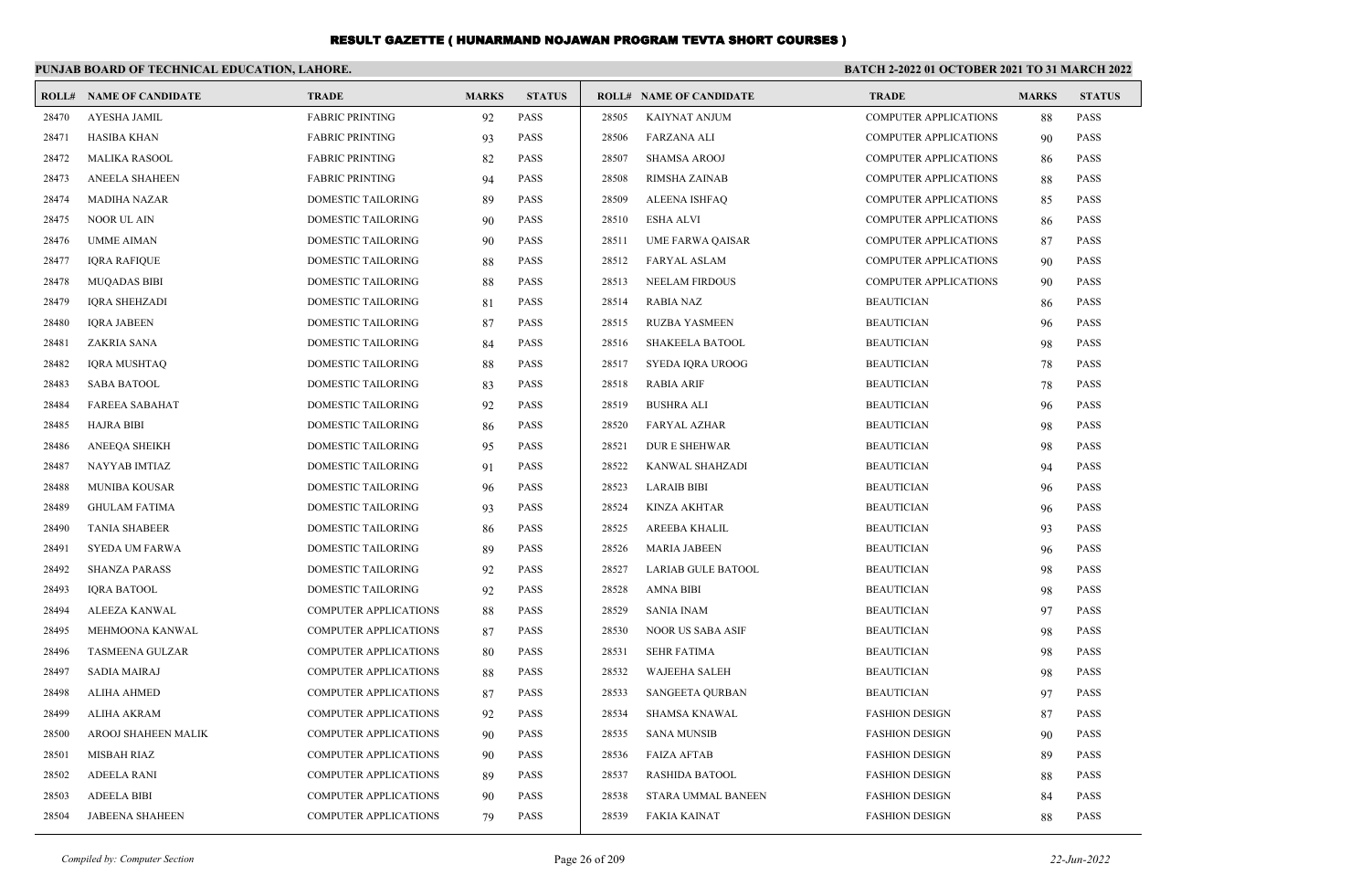|       | PUNJAB BOARD OF TECHNICAL EDUCATION, LAHORE.                          |                              |              | <b>BATCH 2-2022 01 OCTOBER 2021 TO 31 MARCH 2022</b> |       |                                                               |                              |              |               |
|-------|-----------------------------------------------------------------------|------------------------------|--------------|------------------------------------------------------|-------|---------------------------------------------------------------|------------------------------|--------------|---------------|
|       | <b>ROLL# NAME OF CANDIDATE</b>                                        | TRADE                        | <b>MARKS</b> | <b>STATUS</b>                                        |       | <b>ROLL# NAME OF CANDIDATE</b>                                | <b>TRADE</b>                 | <b>MARKS</b> | <b>STATUS</b> |
| 28540 | <b>SAWERA AMJAD</b>                                                   | <b>FASHION DESIGN</b>        | 86           | <b>PASS</b>                                          | 28573 | ALI HASNAIN HAIDER                                            | <b>COMPUTER APPLICATIONS</b> | 97           | <b>PASS</b>   |
| 28541 | <b>MUNAZA GHAFFAR</b>                                                 | <b>FASHION DESIGN</b>        | 86           | <b>PASS</b>                                          | 28574 | <b>WASEEM AKRAM</b>                                           | <b>MOTOR WINDER</b>          | 87           | <b>PASS</b>   |
| 28542 | <b>SAMREENA KALSOOM</b>                                               | <b>FASHION DESIGN</b>        | 89           | <b>PASS</b>                                          | 28575 | <b>SHAHZAD ALI</b>                                            | <b>MOTOR WINDER</b>          | 92           | <b>PASS</b>   |
| 28543 | <b>SOBIA HASSAN</b>                                                   | <b>FASHION DESIGN</b>        | 85           | <b>PASS</b>                                          | 28576 | ABDUL REHAMN ALI                                              | <b>MOTOR WINDER</b>          | 86           | <b>PASS</b>   |
| 28544 | <b>ALIYA YASMEEN</b>                                                  | <b>FASHION DESIGN</b>        | 78           | <b>PASS</b>                                          | 28577 | AMAR UL HASSAN                                                | <b>MOTOR WINDER</b>          | 93           | <b>PASS</b>   |
| 28545 | <b>SAIMA BIBI</b>                                                     | <b>FASHION DESIGN</b>        | 88           | <b>PASS</b>                                          | 28578 | <b>DILSHAD</b>                                                | <b>MOTOR WINDER</b>          | 84           | <b>PASS</b>   |
| 28546 | <b>BISMA SHOOAT</b>                                                   | <b>FASHION DESIGN</b>        | 95           | <b>PASS</b>                                          | 28579 | <b>ZAHEER ABBAS</b>                                           | <b>MOTOR WINDER</b>          | 83           | <b>PASS</b>   |
| 28547 | <b>AZKA MAHNOOR</b>                                                   | <b>FASHION DESIGN</b>        | 85           | <b>PASS</b>                                          | 28580 | MUHAMMAD NOMAN MOHSIN                                         | <b>MOTOR WINDER</b>          | 85           | <b>PASS</b>   |
| 28548 | <b>RAFIA REHMAN</b>                                                   | <b>FASHION DESIGN</b>        | 86           | <b>PASS</b>                                          | 28581 | <b>ZIA HAIDER</b>                                             | <b>MOTOR WINDER</b>          | 86           | <b>PASS</b>   |
| 28549 | <b>TEHMINA PARVEEN</b>                                                | <b>FASHION DESIGN</b>        | 78           | <b>PASS</b>                                          | 28582 | <b>RIZWAN ALI</b>                                             | <b>MOTOR WINDER</b>          | 77           | <b>PASS</b>   |
| 28550 | <b>JAVERIA MASOOD</b>                                                 | <b>FASHION DESIGN</b>        | 76           | <b>PASS</b>                                          | 28583 | HASNAIN ALI                                                   | <b>MOTOR WINDER</b>          | 83           | <b>PASS</b>   |
| 28551 | <b>MISBAH HAIDER</b>                                                  | <b>FASHION DESIGN</b>        | 77           | <b>PASS</b>                                          | 28584 | <b>SHAFOAT ULLAH</b>                                          | <b>MOTOR WINDER</b>          | 80           | <b>PASS</b>   |
| 28552 | <b>FAREENA NAZ</b>                                                    | <b>FASHION DESIGN</b>        | 88           | <b>PASS</b>                                          | 28585 | KALEEM ULLAH                                                  | <b>MOTOR WINDER</b>          | 82           | <b>PASS</b>   |
| 28553 | <b>SHAZIA PERVEEN</b>                                                 | <b>FASHION DESIGN</b>        | 77           | <b>PASS</b>                                          | 28586 | <b>AQIB JAVED</b>                                             | <b>MOTOR WINDER</b>          | 77           | PASS          |
|       | <b>GOVERNMENT TECHNICAL TRAINING CENTRE, NEAR NATIONAL BANK THATA</b> |                              |              |                                                      | 28587 | MUHAMMAD ASIF                                                 | <b>MOTOR WINDER</b>          | 82           | PASS          |
| 28554 | <b>MUSA BRANCH, BHAWANA</b><br>MUHAMMAD IHTASHAM ALI                  | <b>COMPUTER APPLICATIONS</b> | 89           | <b>PASS</b>                                          | 28588 | SYED WASIM ABBAS                                              | <b>MOTOR WINDER</b>          | 84           | <b>PASS</b>   |
| 28555 | <b>MUZAMIL ABBAS</b>                                                  | <b>COMPUTER APPLICATIONS</b> | 95           | PASS                                                 | 28589 | ALI ABDULLAH                                                  | MOTOR CYCLE MECHANIC         | 92           | <b>PASS</b>   |
| 28556 | <b>SHOAIB HASSAN</b>                                                  | <b>COMPUTER APPLICATIONS</b> | 94           | <b>PASS</b>                                          | 28590 | MUHAMMAD SHOAIB                                               | MOTOR CYCLE MECHANIC         | 77           | PASS          |
| 28557 | <b>HAIDER ABBAS</b>                                                   | <b>COMPUTER APPLICATIONS</b> | 96           | PASS                                                 | 28591 | MUHAMMAD SAQIB                                                | MOTOR CYCLE MECHANIC         | 82           | <b>PASS</b>   |
| 28558 | <b>FARAZ HAIDER</b>                                                   | <b>COMPUTER APPLICATIONS</b> | 90           | PASS                                                 | 28592 | <b>HASNAIN NAZEER</b>                                         | MOTOR CYCLE MECHANIC         | 78           | <b>PASS</b>   |
| 28559 | MUHAMMAD MUDDASIR                                                     | <b>COMPUTER APPLICATIONS</b> | 96           | <b>PASS</b>                                          | 28593 | <b>SHABBRAN HAIDER</b>                                        | MOTOR CYCLE MECHANIC         | 74           | <b>PASS</b>   |
| 28560 | <b>RIZWAN HAIDER</b>                                                  | <b>COMPUTER APPLICATIONS</b> | 91           | <b>PASS</b>                                          | 28594 | <b>QAMAR SHAHZAD</b>                                          | MOTOR CYCLE MECHANIC         | 93           | PASS          |
| 28561 | <b>HASSAN RIZWAN</b>                                                  | <b>COMPUTER APPLICATIONS</b> | 97           | <b>PASS</b>                                          | 28595 | <b>KASHIF NASSEER</b>                                         | MOTOR CYCLE MECHANIC         | 83           | PASS          |
| 28562 | <b>SARJEEK SAJID ALI</b>                                              | <b>COMPUTER APPLICATIONS</b> | 90           | PASS                                                 | 28596 | RAHMAT ULLAH                                                  | MOTOR CYCLE MECHANIC         | 84           | PASS          |
| 28563 | <b>AZHAR ABBAS</b>                                                    | <b>COMPUTER APPLICATIONS</b> | 90           | <b>PASS</b>                                          | 28597 | <b>ALI HASSAN</b>                                             | MOTOR CYCLE MECHANIC         | 79           | <b>PASS</b>   |
| 28564 | MUHAMMAD BILAL AHMED                                                  | <b>COMPUTER APPLICATIONS</b> | 87           | <b>PASS</b>                                          | 28598 | <b>HASSAN YOUSAIF</b>                                         | MOTOR CYCLE MECHANIC         | 79           | <b>PASS</b>   |
| 28565 | MUHAMMAD AKMAL                                                        | <b>COMPUTER APPLICATIONS</b> | 95           | <b>PASS</b>                                          |       | <b>GOVT. TECHNICAL TRAINING CENTER (FOR WOMEN), , BHAWANA</b> |                              |              |               |
| 28566 | <b>BABAR NAWAZ</b>                                                    | <b>COMPUTER APPLICATIONS</b> | 95           | <b>PASS</b>                                          | 28599 | <b>NAHEED BIBI</b>                                            | <b>BEAUTICIAN</b>            | 85           | <b>PASS</b>   |
| 28567 | <b>SAMMAR IJAZ</b>                                                    | <b>COMPUTER APPLICATIONS</b> | 91           | <b>PASS</b>                                          | 28600 | <b>SAIMA SHAKEEL</b>                                          | <b>BEAUTICIAN</b>            | 86           | <b>PASS</b>   |
| 28568 | <b>MEHTAB AHMAD</b>                                                   | <b>COMPUTER APPLICATIONS</b> | 95           | <b>PASS</b>                                          | 28601 | <b>SAMREEN BIBI</b>                                           | <b>BEAUTICIAN</b>            | 83           | <b>PASS</b>   |
| 28569 | <b>BASHEER AHMAD</b>                                                  | <b>COMPUTER APPLICATIONS</b> |              | <b>ABSENT</b>                                        | 28602 | <b>MEHR U NISA</b>                                            | <b>BEAUTICIAN</b>            | 86           | <b>PASS</b>   |
| 28570 | KASHAN MUHAMMAD                                                       | <b>COMPUTER APPLICATIONS</b> | 93           | <b>PASS</b>                                          | 28603 | <b>NAZIA PARVEEN</b>                                          | <b>BEAUTICIAN</b>            | 89           | PASS          |
| 28571 | <b>SAJJAD UL HASSAN</b>                                               | <b>COMPUTER APPLICATIONS</b> | 95           | <b>PASS</b>                                          | 28604 | <b>FARHAT MUQADDAS</b>                                        | <b>BEAUTICIAN</b>            | 92           | <b>PASS</b>   |
| 28572 | MUHAMMAD ABUBAKAR                                                     | <b>COMPUTER APPLICATIONS</b> |              | <b>ABSENT</b>                                        | 28605 | <b>SHIMA YOUNIS</b>                                           | <b>BEAUTICIAN</b>            | 88           | PASS          |
|       |                                                                       |                              |              |                                                      | 28606 | <b>NOREEN BIBI</b>                                            | <b>BEAUTICIAN</b>            | 87           | PASS          |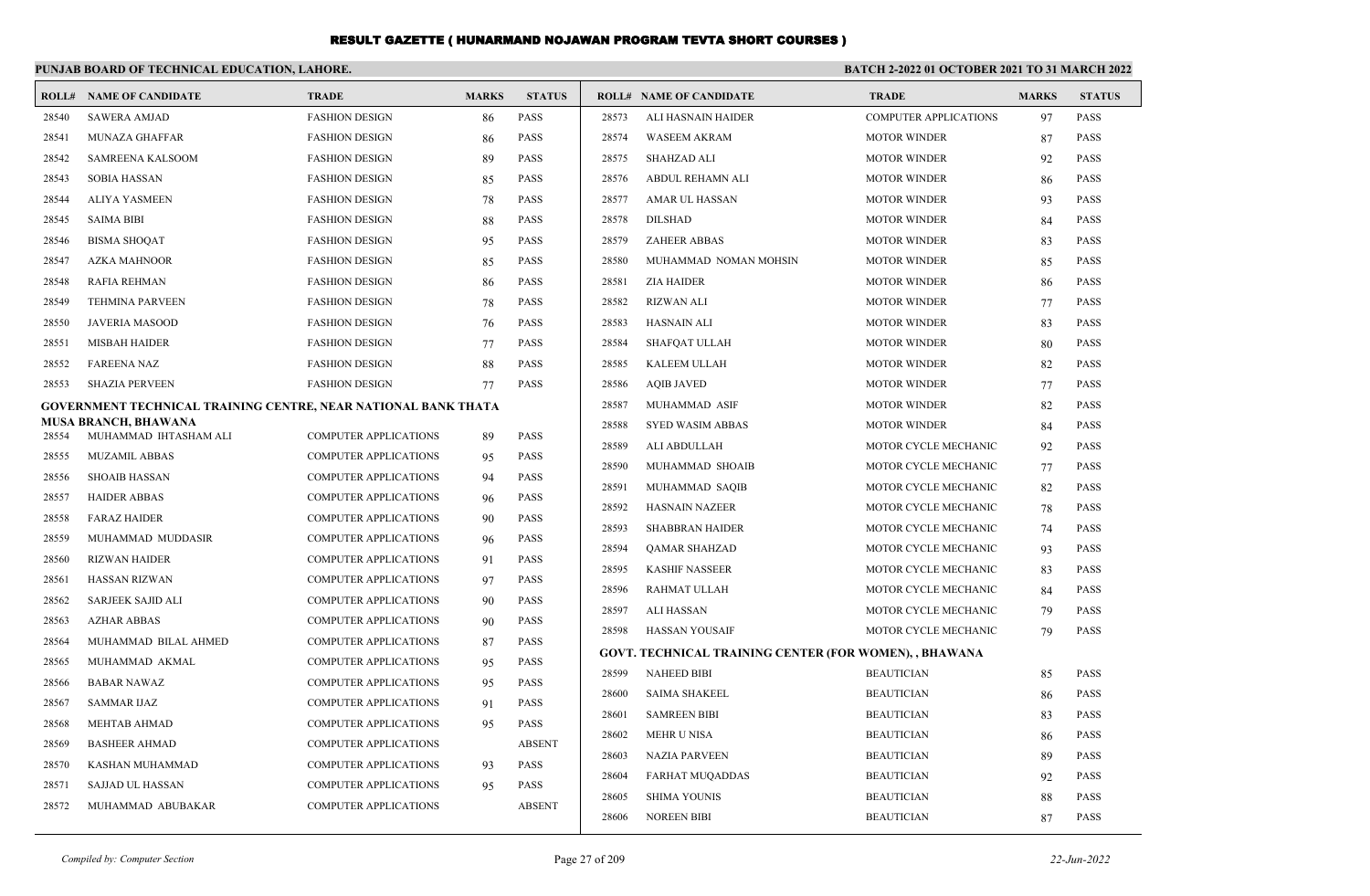|       | PUNJAB BOARD OF TECHNICAL EDUCATION, LAHORE. |                           |              |               | BATCH 2-2022 01 OCTOBER 2021 TO 31 MARCH 2022 |                                |                              |              |               |
|-------|----------------------------------------------|---------------------------|--------------|---------------|-----------------------------------------------|--------------------------------|------------------------------|--------------|---------------|
|       | <b>ROLL# NAME OF CANDIDATE</b>               | <b>TRADE</b>              | <b>MARKS</b> | <b>STATUS</b> |                                               | <b>ROLL# NAME OF CANDIDATE</b> | <b>TRADE</b>                 | <b>MARKS</b> | <b>STATUS</b> |
| 28607 | <b>NASEEM AKHTAR</b>                         | <b>BEAUTICIAN</b>         | 84           | PASS          | 28642                                         | ZUNAIRA BATOOL                 | DOMESTIC TAILORING           |              | <b>ABSENT</b> |
| 28608 | <b>SADIA BIBI</b>                            | <b>BEAUTICIAN</b>         | 82           | PASS          | 28643                                         | SANA NASRULLAH                 | DOMESTIC TAILORING           | 85           | <b>PASS</b>   |
| 28609 | <b>UMM E ROMAN</b>                           | <b>BEAUTICIAN</b>         |              | <b>ABSENT</b> | 28644                                         | ASIA HUSSAIN KHALID            | <b>DOMESTIC TAILORING</b>    |              | <b>ABSENT</b> |
| 28610 | <b>IORA</b>                                  | <b>BEAUTICIAN</b>         | 75           | <b>PASS</b>   | 28645                                         | <b>SADIA BIBI</b>              | <b>DOMESTIC TAILORING</b>    |              | <b>ABSENT</b> |
| 28611 | <b>MAIHANA MAQSOOD</b>                       | <b>BEAUTICIAN</b>         | 91           | <b>PASS</b>   | 28646                                         | <b>NARJIS BATOOL</b>           | DOMESTIC TAILORING           | 82           | <b>PASS</b>   |
| 28612 | <b>TANZEELA JAVEED</b>                       | <b>BEAUTICIAN</b>         | 89           | <b>PASS</b>   | 28647                                         | <b>MEHREEN RAMZAN</b>          | DOMESTIC TAILORING           | 93           | <b>PASS</b>   |
| 28613 | <b>MUBEEN FATIMA</b>                         | <b>BEAUTICIAN</b>         | 78           | <b>PASS</b>   | 28648                                         | <b>SUMAIRA BATOOL</b>          | <b>DOMESTIC TAILORING</b>    | 82           | <b>PASS</b>   |
| 28614 | <b>BATOOL SAJJAD</b>                         | <b>BEAUTICIAN</b>         | 89           | <b>PASS</b>   | 28649                                         | <b>IORA NAWAZ</b>              | <b>COMPUTER APPLICATIONS</b> | 90           | <b>PASS</b>   |
| 28615 | <b>MEHWISH BIBI</b>                          | <b>BEAUTICIAN</b>         |              | <b>ABSENT</b> | 28650                                         | <b>MISBAH HAZOOR</b>           | <b>COMPUTER APPLICATIONS</b> | 86           | <b>PASS</b>   |
| 28616 | <b>MEHWISH GULZAR</b>                        | <b>BEAUTICIAN</b>         | 92           | <b>PASS</b>   | 28651                                         | <b>SADIA</b>                   | <b>COMPUTER APPLICATIONS</b> | 79           | <b>PASS</b>   |
| 28617 | <b>AMBREEN MALIK</b>                         | <b>BEAUTICIAN</b>         | 93           | <b>PASS</b>   | 28652                                         | <b>SANA HAQNAWAZ</b>           | <b>COMPUTER APPLICATIONS</b> | 79           | <b>PASS</b>   |
| 28618 | <b>AMEENA MAZHAR</b>                         | <b>BEAUTICIAN</b>         | 85           | <b>PASS</b>   | 28653                                         | <b>RUBINA SHAKIR</b>           | <b>COMPUTER APPLICATIONS</b> | 74           | <b>PASS</b>   |
| 28619 | <b>AMBEER FATIMA</b>                         | <b>BEAUTICIAN</b>         | 87           | <b>PASS</b>   | 28654                                         | <b>SANIA JAFAR</b>             | <b>COMPUTER APPLICATIONS</b> | 86           | <b>PASS</b>   |
| 28620 | <b>MUSKAN BIBI</b>                           | <b>BEAUTICIAN</b>         | 89           | PASS          | 28655                                         | <b>MALAIKA TAHIR</b>           | <b>COMPUTER APPLICATIONS</b> | 87           | PASS          |
| 28621 | <b>SAMINA MAZHAR</b>                         | <b>BEAUTICIAN</b>         | 83           | <b>PASS</b>   | 28656                                         | <b>ALIA BIBI</b>               | <b>COMPUTER APPLICATIONS</b> | 87           | <b>PASS</b>   |
| 28622 | <b>AMBREEN NAWAZ</b>                         | <b>BEAUTICIAN</b>         | 93           | <b>PASS</b>   | 28657                                         | MAIMOONA IQBAL                 | <b>COMPUTER APPLICATIONS</b> | 95           | <b>PASS</b>   |
| 28623 | NADIA ABDULLAH                               | <b>BEAUTICIAN</b>         |              | <b>ABSENT</b> | 28658                                         | NOUSHEEN YOUSAF                | <b>COMPUTER APPLICATIONS</b> | 80           | <b>PASS</b>   |
| 28624 | <b>FARZANA PARVEEN</b>                       | DOMESTIC TAILORING        | 79           | <b>PASS</b>   | 28659                                         | <b>ZAIB UN NISA</b>            | <b>COMPUTER APPLICATIONS</b> | 81           | <b>PASS</b>   |
| 28625 | <b>OAMAR IRSHAD</b>                          | DOMESTIC TAILORING        | 85           | <b>PASS</b>   | 28660                                         | <b>TAHIR UN NISA</b>           | <b>COMPUTER APPLICATIONS</b> | 85           | <b>PASS</b>   |
| 28626 | <b>FAZEELAT BIBI</b>                         | <b>DOMESTIC TAILORING</b> | 81           | <b>PASS</b>   | 28661                                         | <b>NARGIS ANWAR</b>            | <b>COMPUTER APPLICATIONS</b> | 80           | <b>PASS</b>   |
| 28627 | <b>MARIYA SAJID</b>                          | DOMESTIC TAILORING        | 81           | PASS          | 28662                                         | <b>AMBREEN BIBI</b>            | COMPUTER APPLICATIONS        | 90           | PASS          |
| 28628 | MISBAH IQBAL                                 | DOMESTIC TAILORING        | 77           | <b>PASS</b>   | 28663                                         | <b>FATI9MA SHARIF</b>          | <b>COMPUTER APPLICATIONS</b> | 82           | <b>PASS</b>   |
| 28629 | <b>SANA JAVED</b>                            | DOMESTIC TAILORING        | 78           | <b>PASS</b>   | 28664                                         | <b>SABA NAWAZ</b>              | <b>COMPUTER APPLICATIONS</b> | 82           | <b>PASS</b>   |
| 28630 | <b>ASAR MEHAR</b>                            | <b>DOMESTIC TAILORING</b> | 72           | <b>PASS</b>   | 28665                                         | <b>ALLAH MAFI</b>              | <b>COMPUTER APPLICATIONS</b> | 81           | <b>PASS</b>   |
| 28631 | <b>HINA SAEED</b>                            | DOMESTIC TAILORING        | 65           | PASS          | 28666                                         | <b>TAHREEM ZAFAR</b>           | <b>COMPUTER APPLICATIONS</b> | 82           | <b>PASS</b>   |
| 28632 | <b>AMEENA MANZOOR</b>                        | DOMESTIC TAILORING        | 71           | <b>PASS</b>   | 28667                                         | <b>SUMAIRA FATIMA</b>          | <b>COMPUTER APPLICATIONS</b> | 80           | <b>PASS</b>   |
| 28633 | <b>ZAINAB BIBI</b>                           | DOMESTIC TAILORING        | 77           | PASS          | 28668                                         | <b>ROMASA FATIMA</b>           | <b>COMPUTER APPLICATIONS</b> | 80           | <b>PASS</b>   |
| 28634 | <b>SONIA KOUSAR</b>                          | DOMESTIC TAILORING        | 74           | PASS          | 28669                                         | <b>MEHVISH SANA</b>            | <b>COMPUTER APPLICATIONS</b> | 81           | <b>PASS</b>   |
| 28635 | URVA ISHFAQ                                  | DOMESTIC TAILORING        | 84           | <b>PASS</b>   | 28670                                         | TAQIA NAZISH                   | <b>COMPUTER APPLICATIONS</b> |              | <b>ABSENT</b> |
| 28636 | <b>HAFSA ISHFAO</b>                          | DOMESTIC TAILORING        | 74           | <b>PASS</b>   | 28671                                         | <b>KAINAT SHAHZADI</b>         | <b>COMPUTER APPLICATIONS</b> |              | <b>ABSENT</b> |
| 28637 | <b>MERAJ SHAZADI</b>                         | DOMESTIC TAILORING        | 82           | <b>PASS</b>   | 28672                                         | <b>MUQADDAS ASHRAF</b>         | <b>COMPUTER APPLICATIONS</b> |              | <b>ABSENT</b> |
| 28638 | KOUSAR PARVEEN                               | DOMESTIC TAILORING        | 74           | <b>PASS</b>   | 28673                                         | <b>SANA SARFRAZ</b>            | COMPUTER APPLICATIONS        | 80           | <b>PASS</b>   |
| 28639 | <b>ANWAR BIBI</b>                            | DOMESTIC TAILORING        | 75           | <b>PASS</b>   | 28674                                         | <b>SIDRA BIBI</b>              | <b>FASHION DESIGN</b>        | 85           | <b>PASS</b>   |
| 28640 | <b>FATIMA BATOOL</b>                         | <b>DOMESTIC TAILORING</b> | 75           | <b>PASS</b>   | 28675                                         | <b>BASRI KANWAL</b>            | <b>FASHION DESIGN</b>        | 77           | <b>PASS</b>   |
| 28641 | <b>ADEELA BIBI</b>                           | <b>DOMESTIC TAILORING</b> | 89           | <b>PASS</b>   | 28676                                         | ZEESHAN ZAHRA                  | <b>FASHION DESIGN</b>        | 75           | <b>PASS</b>   |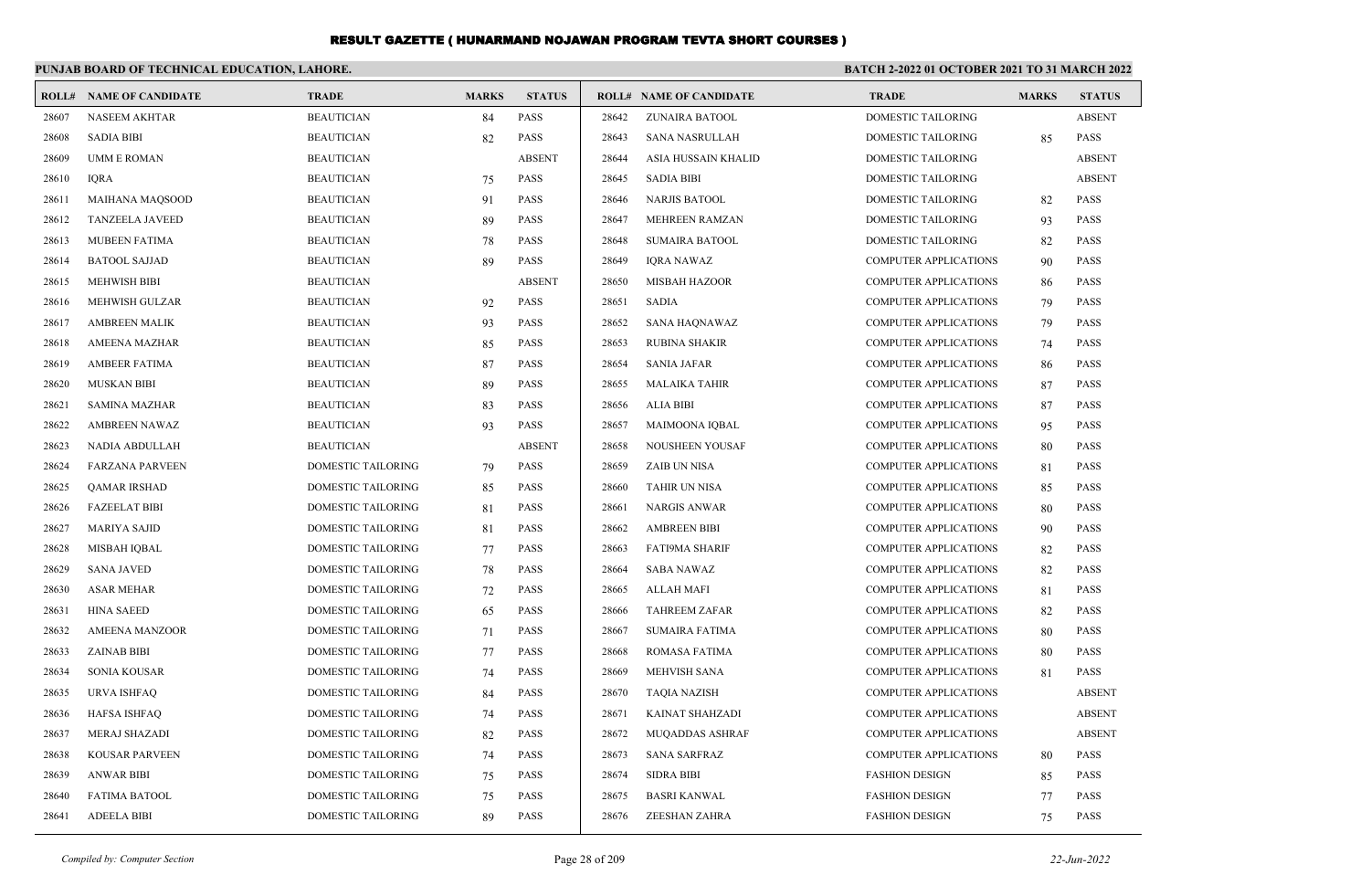|                                                                     | PUNJAB BOARD OF TECHNICAL EDUCATION, LAHORE.    |                       |              |               |       |                                | <b>BATCH 2-2022 01 OCTOBER 2021 TO 31 MARCH 2022</b> |              |               |  |
|---------------------------------------------------------------------|-------------------------------------------------|-----------------------|--------------|---------------|-------|--------------------------------|------------------------------------------------------|--------------|---------------|--|
|                                                                     | <b>ROLL# NAME OF CANDIDATE</b>                  | <b>TRADE</b>          | <b>MARKS</b> | <b>STATUS</b> |       | <b>ROLL# NAME OF CANDIDATE</b> | <b>TRADE</b>                                         | <b>MARKS</b> | <b>STATUS</b> |  |
| 28677                                                               | <b>ALISHA MUNEER</b>                            | <b>FASHION DESIGN</b> | 85           | PASS          | 28710 | <b>MARIA BHOLA</b>             | <b>AUTOCAD</b>                                       | 98           | PASS          |  |
| 28678                                                               | <b>MUNAZA NASIR</b>                             | <b>FASHION DESIGN</b> | 85           | PASS          | 28711 | <b>AQSA IMDAD</b>              | <b>AUTOCAD</b>                                       | 98           | <b>PASS</b>   |  |
| 28679                                                               | QURAT UL AIN                                    | <b>FASHION DESIGN</b> | 82           | <b>PASS</b>   | 28712 | <b>KIRAN AKBAR</b>             | <b>AUTOCAD</b>                                       | 98           | <b>PASS</b>   |  |
| 28680                                                               | SADIA NAZAR                                     | <b>FASHION DESIGN</b> | 84           | <b>PASS</b>   | 28713 | <b>AMNA BIBI</b>               | <b>AUTOCAD</b>                                       | 99           | <b>PASS</b>   |  |
| 28681                                                               | NADIA NAZAR                                     | <b>FASHION DESIGN</b> | 76           | PASS          | 28714 | SAMINA SAEED AKBAR             | <b>BEAUTICIAN</b>                                    | 94           | <b>PASS</b>   |  |
| 28682                                                               | <b>IQRA BIBI</b>                                | <b>FASHION DESIGN</b> | 77           | <b>PASS</b>   | 28715 | <b>MARIA</b>                   | <b>BEAUTICIAN</b>                                    | 93           | <b>PASS</b>   |  |
| 28683                                                               | <b>RAMSHA SHEHZADI</b>                          | <b>FASHION DESIGN</b> | 78           | <b>PASS</b>   | 28716 | FAIZA                          | <b>BEAUTICIAN</b>                                    | 96           | <b>PASS</b>   |  |
| 28684                                                               | <b>KANIAT BIBI</b>                              | <b>FASHION DESIGN</b> | 80           | <b>PASS</b>   | 28717 | <b>TANIA BIBI</b>              | <b>BEAUTICIAN</b>                                    | 96           | <b>PASS</b>   |  |
| 28685                                                               | <b>EMAN ZAFAR</b>                               | <b>FASHION DESIGN</b> | 87           | <b>PASS</b>   | 28718 | <b>KAINAT</b>                  | <b>BEAUTICIAN</b>                                    | 94           | <b>PASS</b>   |  |
| 28686                                                               | <b>ATTIA MANZOOR</b>                            | <b>FASHION DESIGN</b> | 76           | PASS          | 28719 | <b>SADIA</b>                   | <b>BEAUTICIAN</b>                                    | 99           | <b>PASS</b>   |  |
| 28687                                                               | <b>GUL ZAREE NOOR</b>                           | <b>FASHION DESIGN</b> | 73           | PASS          | 28720 | <b>TANZEEL SALEEM</b>          | <b>BEAUTICIAN</b>                                    | 94           | <b>PASS</b>   |  |
| 28688                                                               | <b>IRAM YOUSAF</b>                              | <b>FASHION DESIGN</b> | 80           | <b>PASS</b>   | 28721 | <b>TANSHA</b>                  | <b>BEAUTICIAN</b>                                    | 94           | <b>PASS</b>   |  |
| <b>GOVERNMENT VOCATIONAL TRAINING INSTITUTE FOR WOMEN, MOHALLAH</b> |                                                 |                       |              |               | 28722 | <b>AYESHA</b>                  | <b>BEAUTICIAN</b>                                    | 94           | <b>PASS</b>   |  |
| 28689                                                               | RAJI WALA CHINIOT, CHINIOT<br><b>FARZA KHAN</b> | <b>AUTOCAD</b>        | 98           | <b>PASS</b>   | 28723 | <b>AREEB FATIMA</b>            | <b>BEAUTICIAN</b>                                    | 95           | <b>PASS</b>   |  |
| 28690                                                               | AYESHA SAMMAD                                   | <b>AUTOCAD</b>        |              | PASS          | 28724 | <b>AFSHEEN YOUSAF</b>          | <b>BEAUTICIAN</b>                                    | 96           | <b>PASS</b>   |  |
| 28691                                                               | <b>SUNDEEL RANA</b>                             | <b>AUTOCAD</b>        | 100<br>99    | <b>PASS</b>   | 28725 | NAZIA KANWAL                   | <b>BEAUTICIAN</b>                                    | 93           | <b>PASS</b>   |  |
| 28692                                                               | <b>TOUZEEN FATIMA</b>                           | <b>AUTOCAD</b>        |              | <b>PASS</b>   | 28726 | <b>MUQDDAS NASIR</b>           | <b>BEAUTICIAN</b>                                    | 95           | PASS          |  |
| 28693                                                               | <b>MARIA FAROOQ</b>                             | <b>AUTOCAD</b>        | 98           | PASS          | 28727 | <b>KHADIJA EJAZ</b>            | <b>BEAUTICIAN</b>                                    | 95           | <b>PASS</b>   |  |
| 28694                                                               | LAIBA ATAULLAH                                  | <b>AUTOCAD</b>        | 93<br>98     | <b>PASS</b>   | 28728 | <b>SADIA NOOR</b>              | <b>BEAUTICIAN</b>                                    | 91           | <b>PASS</b>   |  |
| 28695                                                               | <b>SEHRISH</b>                                  | <b>AUTOCAD</b>        | 98           | <b>PASS</b>   | 28729 | <b>AMBREEN</b>                 | <b>BEAUTICIAN</b>                                    | 93           | <b>PASS</b>   |  |
| 28696                                                               | <b>IORA RASHEED</b>                             | <b>AUTOCAD</b>        | 98           | <b>PASS</b>   | 28730 | NAZIA                          | <b>BEAUTICIAN</b>                                    | 95           | <b>PASS</b>   |  |
| 28697                                                               | <b>SHEHR BANO</b>                               | <b>AUTOCAD</b>        | 98           | <b>PASS</b>   | 28731 | <b>SHAIZA BATOOL</b>           | <b>BEAUTICIAN</b>                                    | 98           | <b>PASS</b>   |  |
| 28698                                                               | <b>RIZWANA</b>                                  | <b>AUTOCAD</b>        | 97           | <b>PASS</b>   | 28732 | <b>SAMYA BIBI</b>              | <b>BEAUTICIAN</b>                                    | 95           | <b>PASS</b>   |  |
| 28699                                                               | <b>ROMESA</b>                                   | <b>AUTOCAD</b>        | 97           | <b>PASS</b>   | 28733 | <b>MAHNOOR</b>                 | <b>BEAUTICIAN</b>                                    | 95           | <b>PASS</b>   |  |
| 28700                                                               | SYEDA AIMA BATOOL ZAIDI                         | <b>AUTOCAD</b>        | 98           | <b>PASS</b>   | 28734 | <b>NOUSHEEN</b>                | <b>BEAUTICIAN</b>                                    | 96           | <b>PASS</b>   |  |
| 28701                                                               | <b>AMINA BILAL</b>                              | <b>AUTOCAD</b>        | 99           | <b>PASS</b>   | 28735 | <b>TOQEER FATIMA</b>           | <b>BEAUTICIAN</b>                                    | 91           | <b>PASS</b>   |  |
| 28702                                                               | <b>ARMISH ARSHAD</b>                            | <b>AUTOCAD</b>        | 98           | <b>PASS</b>   | 28736 | <b>TOOBA</b>                   | <b>BEAUTICIAN</b>                                    | 91           | <b>PASS</b>   |  |
| 28703                                                               | DUR E SAMAN BATOOL                              | <b>AUTOCAD</b>        | 98           | <b>PASS</b>   | 28737 | <b>ESHA KHALID</b>             | <b>BEAUTICIAN</b>                                    | 97           | <b>PASS</b>   |  |
| 28704                                                               | <b>SAFINA KANWAL</b>                            | <b>AUTOCAD</b>        | 92           | <b>PASS</b>   | 28738 | <b>NARJIS FATIMA</b>           | <b>BEAUTICIAN</b>                                    | 95           | <b>PASS</b>   |  |
| 28705                                                               | AQSA IJAZ                                       | <b>AUTOCAD</b>        | 98           | <b>PASS</b>   | 28739 | <b>UMM E RUBAB</b>             | <b>BEAUTICIAN</b>                                    | 97           | <b>PASS</b>   |  |
| 28706                                                               | SURIYA YOUNAS                                   | <b>AUTOCAD</b>        | 98           | <b>PASS</b>   | 28740 | <b>BANEEN FATIMA</b>           | <b>BEAUTICIAN</b>                                    | 96           | <b>PASS</b>   |  |
| 28707                                                               | <b>MALAIKA IMRAN</b>                            | <b>AUTOCAD</b>        | 98           | <b>PASS</b>   | 28741 | <b>NAZISH</b>                  | <b>BEAUTICIAN</b>                                    | 95           | <b>PASS</b>   |  |
| 28708                                                               | <b>AQSA SALEEM</b>                              | <b>AUTOCAD</b>        |              | <b>PASS</b>   | 28742 | <b>TEHZEEB ZAHRA</b>           | <b>BEAUTICIAN</b>                                    | 96           | <b>PASS</b>   |  |
|                                                                     | <b>MUNEEBA</b>                                  | <b>AUTOCAD</b>        | 98           | <b>PASS</b>   | 28743 | <b>MASOOMA MALIK</b>           | <b>BEAUTICIAN</b>                                    | 95           | <b>PASS</b>   |  |
| 28709                                                               |                                                 |                       | 98           |               |       |                                |                                                      |              |               |  |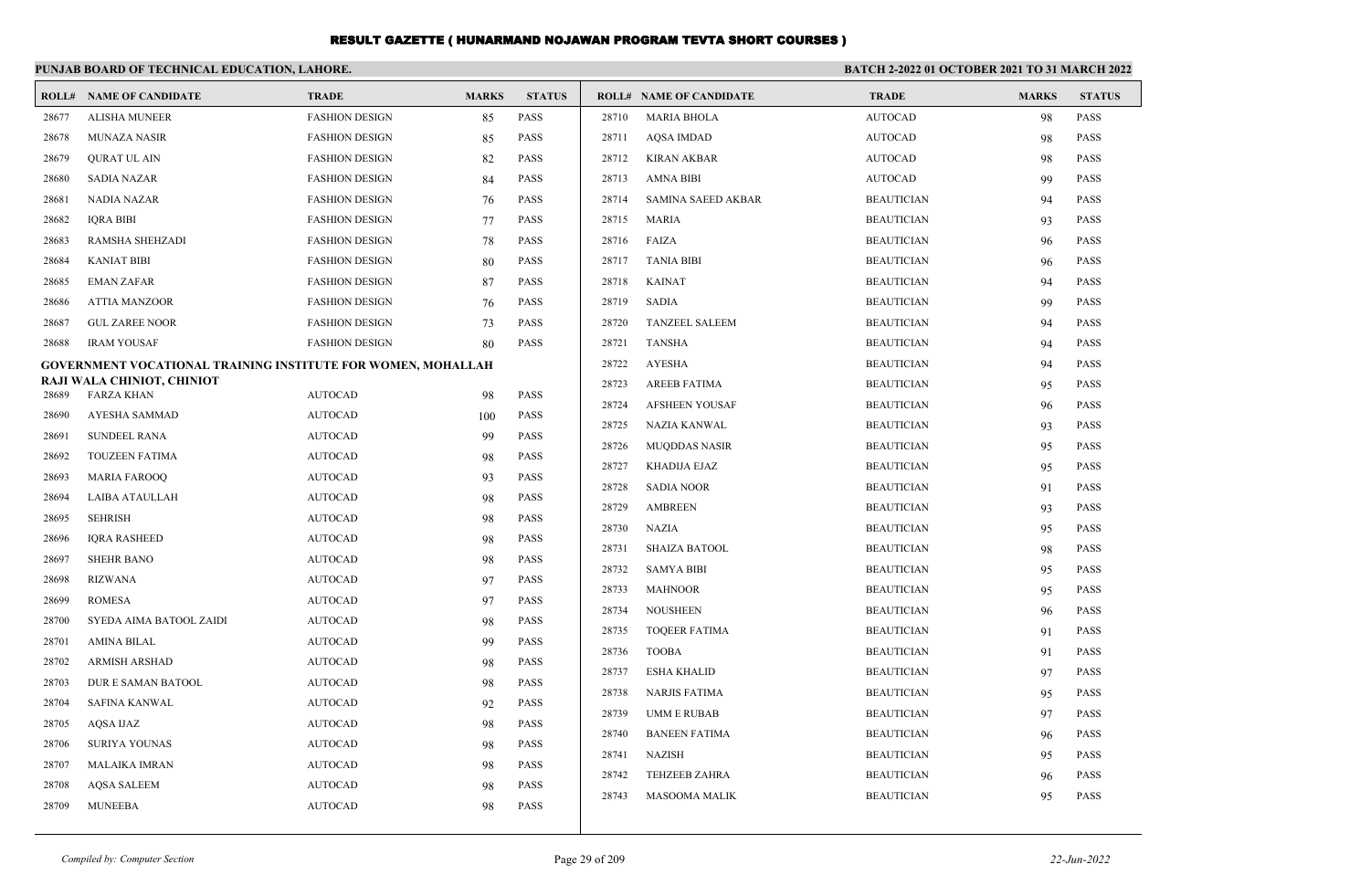#### **PUNJAB BOARD OF TECHNICAL EDUCATION, LAHORE. BATCH 2-2022 01 OCTOBER 2021 TO 31 MARCH 2022 ROLL# NAME OF CANDIDATE TRADE MARKS STATUS ROLL# NAME OF CANDIDATE TRADE MARKS STATUS** INDUSTRIAL STITCHING 97 PASS MACHINE OPERATOR (FOR DENIM) 28744 NIMRA SHAHZADI INDUSTRIAL STITCHING 95 PASS MACHINE OPERATOR (FOR DENIM) 28745 MOMINA BATOOL INDUSTRIAL STITCHING 98 PASS MACHINE OPERATOR (FOR DENIM) 28746 UMBER FATIMA INDUSTRIAL STITCHING 93 PASS MACHINE OPERATOR (FOR DENIM) 28747 AQSA NIAZ INDUSTRIAL STITCHING 97 PASS MACHINE OPERATOR (FOR DENIM) 28748 SAIMA INDUSTRIAL STITCHING 97 PASS MACHINE OPERATOR (FOR DENIM) 28749 AREESHA HASSAN INDUSTRIAL STITCHING 96 PASS MACHINE OPERATOR (FOR DENIM) 28750 ISHRAT BATOOL INDUSTRIAL STITCHING 94 PASS MACHINE OPERATOR (FOR DENIM) 28751 SUMMAIRA INDUSTRIAL STITCHING 97 PASS MACHINE OPERATOR (FOR DENIM) 28752 KHADIJA ABDUL LATIAIF INDUSTRIAL STITCHING 94 PASS MACHINE OPERATOR (FOR DENIM) 28753 HAFSA AMJAD INDUSTRIAL STITCHING 96 PASS MACHINE OPERATOR (FOR DENIM) 28754 UMME AIMAN INDUSTRIAL STITCHING 92 PASS MACHINE OPERATOR (FOR DENIM) 28755 FATIMA ULFAT INDUSTRIAL STITCHING 94 PASS MACHINE OPERATOR (FOR DENIM) 28756 RIDA BATOOL INDUSTRIAL STITCHING 98 PASS MACHINE OPERATOR (FOR DENIM) 28757 FIZA INDUSTRIAL STITCHING 94 PASS MACHINE OPERATOR (FOR DENIM) 28758 SADIA BASHIR INDUSTRIAL STITCHING 97 PASS MACHINE OPERATOR (FOR 28759 AQSA AMJAD INDUSTRIAL STITCHING 95 PASS MACHINE OPERATOR (FOR DENIM) 28761 MISBAH INDUSTRIAL STITCHING 92 PASS MACHINE OPERATOR (FOR DENIM) 28762 SABA NDREEN INDUSTRIAL STITCHING 95 PASS MACHINE OPERATOR (FOR DENIM) 28763 UMM E SALMA INDUSTRIAL STITCHING 89 PASS MACHINE OPERATOR (FOR DENIM) 28764 SAWAIRA NASEER INDUSTRIAL STITCHING 86 PASS MACHINE OPERATOR (FOR DENIM) 28765 SANIA BIBI INDUSTRIAL STITCHING 85 PASS MACHINE OPERATOR (FOR DENIM) 28766 KHADIJA IJAZ INDUSTRIAL STITCHING 98 PASS MACHINE OPERATOR (FOR DENIM) 28767 ANAM ABUBAKAR INDUSTRIAL STITCHING 98 PASS MACHINE OPERATOR (FOR DENIM) 28768 SAYRA BANO 28769 RIMSHA BATOOL PROFESSIONAL COOKING 97 PASS 28770 MAINA SHAHZADI PROFESSIONAL COOKING 96 PASS 28771 AQEELA FATIMA PROFESSIONAL COOKING 99 PASS 28772 SHAKEELA FATIMA PROFESSIONAL COOKING 100 PASS 28773 IRAM SHAHZADI PROFESSIONAL COOKING 97 PASS 28774 TASLEEM RANI PROFESSIONAL COOKING 99 PASS 28775 SAIDA BATOOL PROFESSIONAL COOKING 97 PASS 28776 ZAINAB BIBI PROFESSIONAL COOKING 98 PASS 28777 NOOR FATIMA PROFESSIONAL COOKING 98 PASS 28778 KHADIJA BIBI PROFESSIONAL COOKING 98 PASS 28779 NAGHMI SHEHZADI PROFESSIONAL COOKING 100 PASS 28780 SAWERA RASHEED PROFESSIONAL COOKING 97 PASS 28781 KANEEZ FATIMA PROFESSIONAL COOKING 97 PASS 28782 ASMA KHALIL PROFESSIONAL COOKING 96 PASS 28783 ASMA PROFESSIONAL COOKING 92 PASS

28760 SIDRA ABDUL MAJEED

DENIM)

DENIM)

MACHINE OPERATOR (FOR

INDUSTRIAL STITCHING 93 PASS

28784 LAIBA SHARIF PROFESSIONAL COOKING 95 PASS 28785 SHAHR BANO PROFESSIONAL COOKING 94 PASS 28786 SANA NASEER PROFESSIONAL COOKING 97 PASS 28787 NISA BIBI PROFESSIONAL COOKING 97 PASS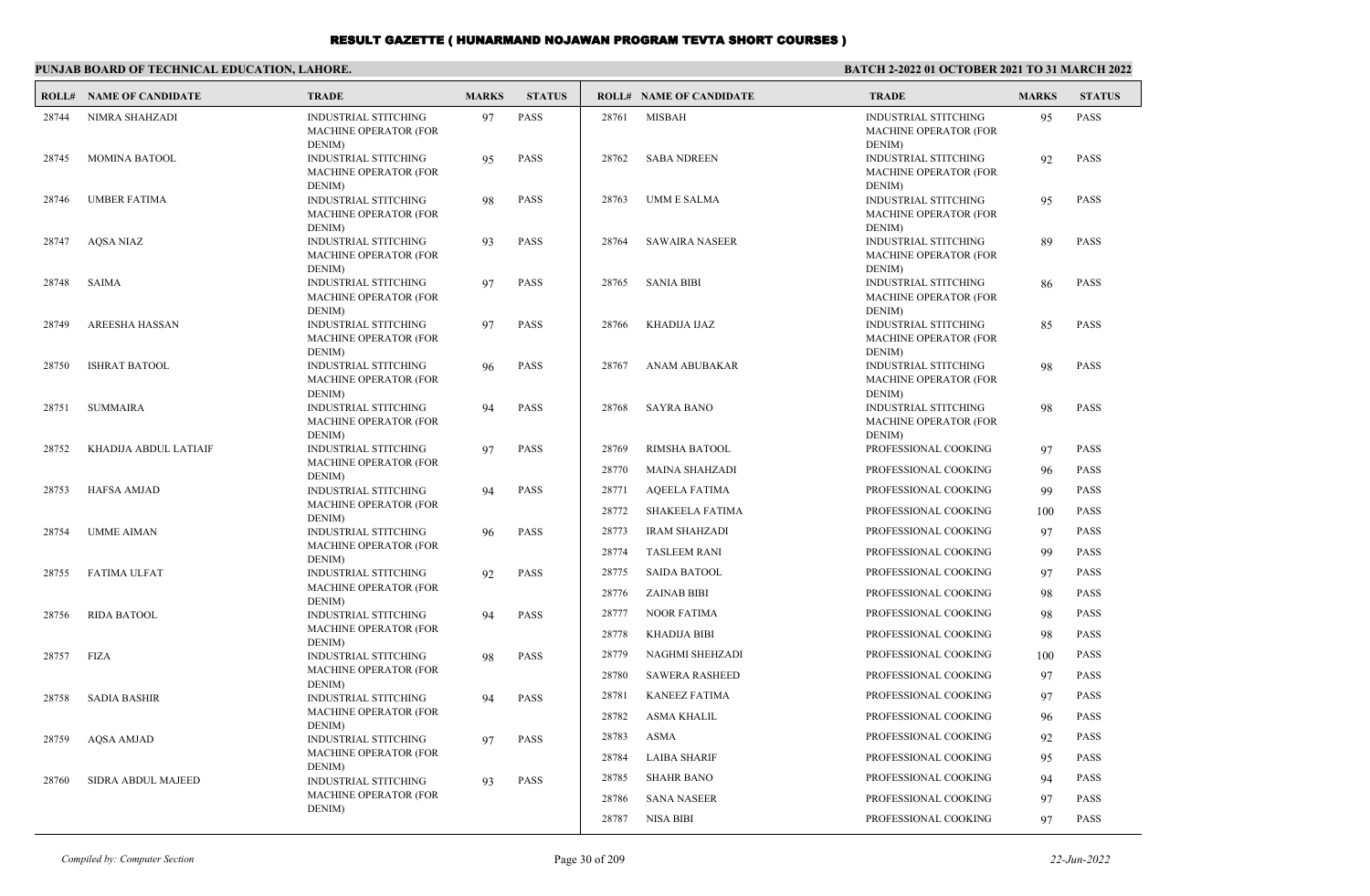|       | PUNJAB BOARD OF TECHNICAL EDUCATION, LAHORE.                       |                      |              |               | <b>BATCH 2-2022 01 OCTOBER 2021 TO 31 MARCH 2022</b> |                                |                              |              |               |
|-------|--------------------------------------------------------------------|----------------------|--------------|---------------|------------------------------------------------------|--------------------------------|------------------------------|--------------|---------------|
|       | <b>ROLL# NAME OF CANDIDATE</b>                                     | <b>TRADE</b>         | <b>MARKS</b> | <b>STATUS</b> |                                                      | <b>ROLL# NAME OF CANDIDATE</b> | <b>TRADE</b>                 | <b>MARKS</b> | <b>STATUS</b> |
| 28788 | <b>ROZEENA BIBI</b>                                                | PROFESSIONAL COOKING | 91           | <b>PASS</b>   | 28822                                                | MUHAMMAD SHAHBAZ ALI           | <b>HVACR</b>                 | 84           | <b>PASS</b>   |
| 28789 | AYESHA SADIQA                                                      | PROFESSIONAL COOKING | 93           | <b>PASS</b>   | 28823                                                | ABID ALI                       | <b>HVACR</b>                 | 89           | PASS          |
| 28790 | <b>SARA BASHEER</b>                                                | PROFESSIONAL COOKING | 97           | <b>PASS</b>   | 28824                                                | <b>GHULAM MUHAMMAD</b>         | <b>HVACR</b>                 |              | <b>ABSENT</b> |
| 28791 | <b>ANILA BATOOL</b>                                                | PROFESSIONAL COOKING | 90           | <b>PASS</b>   | 28825                                                | MUHAMMAD WAQAS AHMAD           | <b>HVACR</b>                 | 84           | PASS          |
| 28792 | <b>TASLEEM FATIMA</b>                                              | PROFESSIONAL COOKING | 95           | <b>PASS</b>   | 28826                                                | <b>SOHAIL HAYDAR</b>           | <b>HVACR</b>                 | 87           | <b>PASS</b>   |
| 28793 | SABA                                                               | PROFESSIONAL COOKING | 89           | <b>PASS</b>   | 28827                                                | MUHAMMAD IJAZ                  | <b>HVACR</b>                 | 78           | <b>PASS</b>   |
| 28794 | <b>SHAKEELA</b>                                                    | PROFESSIONAL COOKING | 90           | <b>PASS</b>   | 28828                                                | HASNAIN ABBAS                  | <b>HVACR</b>                 |              | <b>ABSENT</b> |
| 28795 | <b>AMNA</b>                                                        | PROFESSIONAL COOKING | 98           | <b>PASS</b>   | 28829                                                | SYED NOORUMINALLAH SHAH        | <b>HVACR</b>                 | 79           | PASS          |
| 28796 | <b>KIRAN SHAHZADI</b>                                              | PROFESSIONAL COOKING | 100          | <b>PASS</b>   | 28830                                                | MUHAMMAD SALEEM ALTAF          | <b>HVACR</b>                 | 87           | <b>PASS</b>   |
| 28797 | <b>AASMA KHALID</b>                                                | PROFESSIONAL COOKING | 100          | <b>PASS</b>   | 28831                                                | AHMAD KHAN                     | <b>HVACR</b>                 |              | <b>ABSENT</b> |
| 28798 | SURMAI IQBAL                                                       | PROFESSIONAL COOKING | 98           | <b>PASS</b>   | 28832                                                | MUHAMMAD HUSNAIN               | <b>HVACR</b>                 | 84           | PASS          |
| 28799 | MAFIA SARWWAR                                                      | PROFESSIONAL COOKING | 98           | <b>PASS</b>   | 28833                                                | BILAL HASSAN                   | <b>HVACR</b>                 | 84           | <b>PASS</b>   |
| 28800 | ANSA SHOUKAT                                                       | PROFESSIONAL COOKING | -99          | <b>PASS</b>   | 28834                                                | MUZAMIL HASSAN                 | <b>COMPUTER APPLICATIONS</b> | 86           | <b>PASS</b>   |
| 28801 | SAMIYA                                                             | PROFESSIONAL COOKING | 99           | <b>PASS</b>   | 28835                                                | ZAKRIA                         | <b>COMPUTER APPLICATIONS</b> | 89           | <b>PASS</b>   |
| 28802 | <b>HUMAIRA</b>                                                     | PROFESSIONAL COOKING | 98           | <b>PASS</b>   | 28836                                                | <b>NOOR AKBAR</b>              | <b>COMPUTER APPLICATIONS</b> | 81           | <b>PASS</b>   |
| 28803 | <b>AEMAN</b>                                                       | PROFESSIONAL COOKING | 87           | <b>PASS</b>   | 28837                                                | <b>USMAN AKBAR</b>             | <b>COMPUTER APPLICATIONS</b> | 96           | <b>PASS</b>   |
| 28804 | AQSA                                                               | PROFESSIONAL COOKING | 99           | <b>PASS</b>   | 28838                                                | ALI KAMRAN                     | <b>COMPUTER APPLICATIONS</b> | 91           | <b>PASS</b>   |
| 28805 | <b>MONAZA PARVEEN</b>                                              | PROFESSIONAL COOKING | 100          | <b>PASS</b>   | 28839                                                | <b>MUHAMMAD SHOAIB</b>         | <b>COMPUTER APPLICATIONS</b> | 90           | <b>PASS</b>   |
| 28806 | RIMSHA BILAL                                                       | PROFESSIONAL COOKING | 97           | <b>PASS</b>   | 28840                                                | ANWAR HASSAN                   | COMPUTER APPLICATIONS        | 95           | <b>PASS</b>   |
| 28807 | <b>SANIA RASHID</b>                                                | PROFESSIONAL COOKING | 98           | <b>PASS</b>   | 28841                                                | AFTAB MUSTAFA                  | <b>COMPUTER APPLICATIONS</b> | 86           | <b>PASS</b>   |
| 28808 | AMBREEN                                                            | PROFESSIONAL COOKING | 98           | <b>PASS</b>   | 28842                                                | SHAN ALI                       | <b>COMPUTER APPLICATIONS</b> | 80           | <b>PASS</b>   |
|       | GOVT. TECHNICAL TRAINING CENTER (MALE), MUHAMMADI SHAREEF, CHINIOT |                      |              |               | 28843                                                | HASSAN ALI                     | <b>COMPUTER APPLICATIONS</b> | 85           | <b>PASS</b>   |
| 28809 | <b>GHULAM DASTGER</b>                                              | <b>HVACR</b>         | 90           | <b>PASS</b>   | 28844                                                | <b>MOMIN ABBAS</b>             | <b>COMPUTER APPLICATIONS</b> | 87           | <b>PASS</b>   |
| 28810 | <b>QADEER KHAN</b>                                                 | <b>HVACR</b>         | 84           | <b>PASS</b>   | 28845                                                | MUHAMMAD USMAN                 | <b>COMPUTER APPLICATIONS</b> | 83           | <b>PASS</b>   |
| 28811 | FIDA HUSSAIN                                                       | <b>HVACR</b>         | 83           | <b>PASS</b>   | 28846                                                | ALI HASNAIN                    | <b>COMPUTER APPLICATIONS</b> | 95           | <b>PASS</b>   |
| 28812 | <b>MUZAMMIL ABBAS</b>                                              | <b>HVACR</b>         | 83           | <b>PASS</b>   | 28847                                                | <b>SHEHZAD ALI</b>             | <b>COMPUTER APPLICATIONS</b> | 83           | <b>PASS</b>   |
| 28813 | MUHAMMAD SAQIB                                                     | <b>HVACR</b>         | 88           | <b>PASS</b>   | 28848                                                | ABDUL KAREEM                   | <b>COMPUTER APPLICATIONS</b> | 87           | <b>PASS</b>   |
| 28814 | MUHAMMAD MURSALEEN                                                 | <b>HVACR</b>         | 84           | <b>PASS</b>   | 28849                                                | MUHAMMAD ASIF                  | <b>COMPUTER APPLICATIONS</b> | 85           | <b>PASS</b>   |
| 28815 | <b>BILAL HASSAN</b>                                                | <b>HVACR</b>         |              | <b>ABSENT</b> | 28850                                                | <b>IORAR HUSSAIN</b>           | COMPUTER APPLICATIONS        | 92           | <b>PASS</b>   |
|       | 28816 ABID ALI                                                     | <b>HVACR</b>         | 88           | PASS          | 28851                                                | MUHAMMAD REHAN YAR             | <b>COMPUTER APPLICATIONS</b> | 91           | <b>PASS</b>   |
| 28817 | MUHAMMAD YASEEN                                                    | <b>HVACR</b>         |              | <b>ABSENT</b> | 28852                                                | MUHAMMAD QAISER                | COMPUTER APPLICATIONS        | 86           | PASS          |
| 28818 | MUNTAZER MEHDI                                                     | <b>HVACR</b>         | 80           | <b>PASS</b>   | 28853                                                | MUHAMMAD IRFAN                 | <b>COMPUTER APPLICATIONS</b> | 85           | PASS          |
| 28819 | <b>SHOAIB AKHTAR</b>                                               | <b>HVACR</b>         | 84           | <b>PASS</b>   | 28854                                                | <b>GHULAM QAMAR UD DIN</b>     | COMPUTER APPLICATIONS        | 87           | <b>PASS</b>   |
| 28820 | MUHAMMAD JAWAD AZHAR                                               | <b>HVACR</b>         | 78           | PASS          | 28855                                                | NOU BAHAR ALI                  | <b>COMPUTER APPLICATIONS</b> | 89           | <b>PASS</b>   |
| 28821 | <b>NADEEM HASSAN</b>                                               | <b>HVACR</b>         | 84           | PASS          | 28856                                                | <b>AURANG ZAIB</b>             | COMPUTER APPLICATIONS        | 90           | PASS          |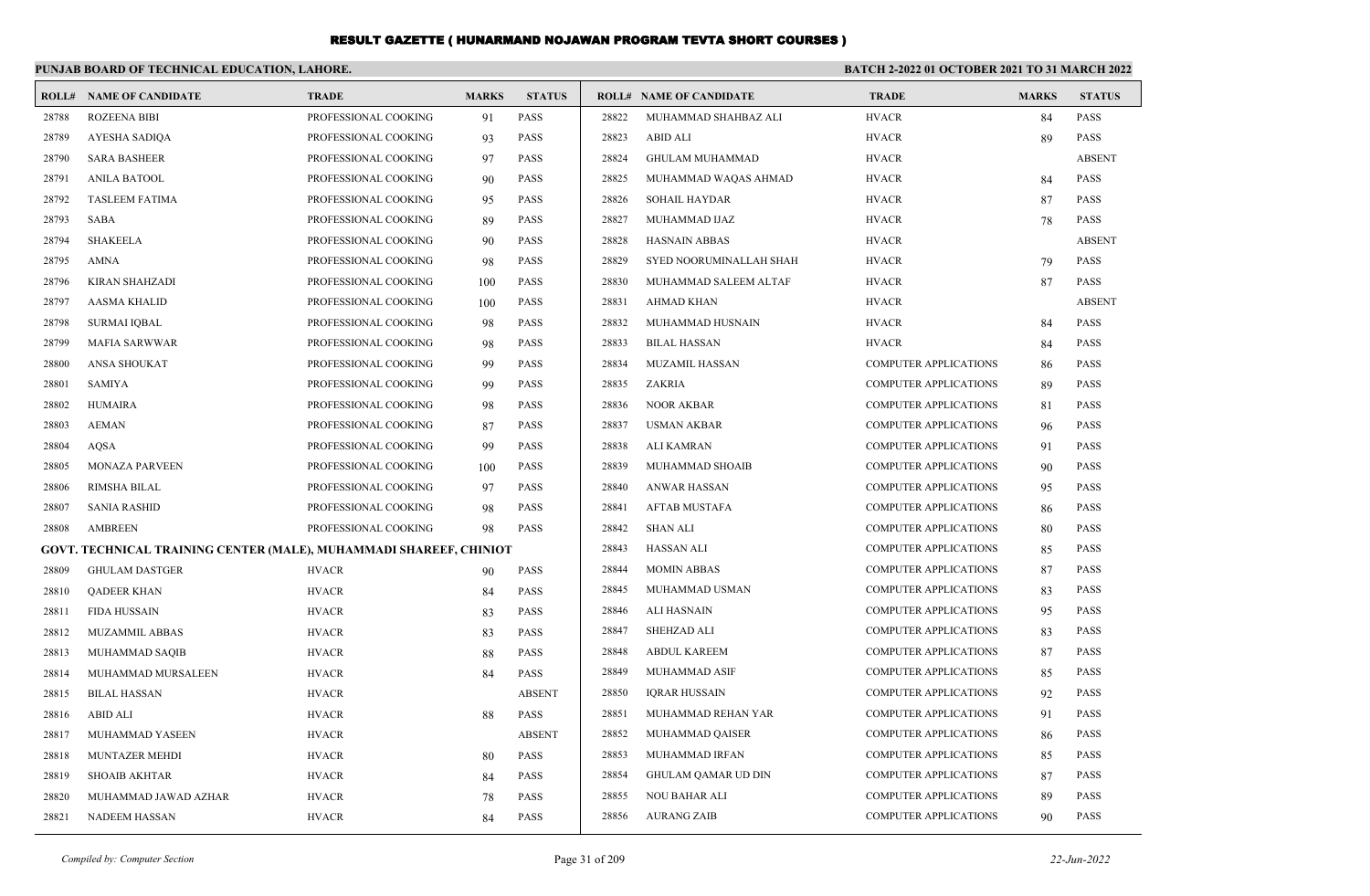|       | PUNJAB BOARD OF TECHNICAL EDUCATION, LAHORE.                     |                              |              |               | <b>BATCH 2-2022 01 OCTOBER 2021 TO 31 MARCH 2022</b> |                                |                         |              |               |  |
|-------|------------------------------------------------------------------|------------------------------|--------------|---------------|------------------------------------------------------|--------------------------------|-------------------------|--------------|---------------|--|
|       | <b>ROLL# NAME OF CANDIDATE</b>                                   | <b>TRADE</b>                 | <b>MARKS</b> | <b>STATUS</b> |                                                      | <b>ROLL# NAME OF CANDIDATE</b> | <b>TRADE</b>            | <b>MARKS</b> | <b>STATUS</b> |  |
| 28857 | <b>SAOIB ALI</b>                                                 | <b>COMPUTER APPLICATIONS</b> | 81           | <b>PASS</b>   | 28890                                                | <b>MEER OASIM</b>              | <b>TRACTOR OPERATOR</b> | 79           | <b>PASS</b>   |  |
| 28858 | <b>ADNAN IJAZ</b>                                                | <b>COMPUTER APPLICATIONS</b> | 83           | <b>PASS</b>   | 28891                                                | MUHAMMAD GULFAM SAFDAR         | <b>TRACTOR OPERATOR</b> | 80           | <b>PASS</b>   |  |
| 28859 | MUHAMMAD FAISAL TAHIR                                            | <b>ELECTRICIAN</b>           |              | <b>ABSENT</b> | 28892                                                | MUHAMMAD SHOAIB                | <b>TRACTOR OPERATOR</b> | 87           | <b>PASS</b>   |  |
| 28860 | <b>FAISAL HAYAT</b>                                              | <b>ELECTRICIAN</b>           |              | <b>ABSENT</b> | 28893                                                | MUHAMMAD AMIR SALEEM           | <b>TRACTOR OPERATOR</b> | 86           | <b>PASS</b>   |  |
| 28861 | <b>ASAD ABBAS</b>                                                | <b>ELECTRICIAN</b>           | 88           | <b>PASS</b>   | 28894                                                | MUHAMMAD JAVED SALEEM          | <b>TRACTOR OPERATOR</b> | 87           | <b>PASS</b>   |  |
| 28862 | <b>IMRAN ALI</b>                                                 | <b>ELECTRICIAN</b>           | 88           | <b>PASS</b>   | 28895                                                | ABDUL WARIS USAMA              | <b>TRACTOR OPERATOR</b> | 88           | <b>PASS</b>   |  |
| 28863 | MUHAMMAD QAYYUM                                                  | <b>ELECTRICIAN</b>           | 86           | <b>PASS</b>   | 28896                                                | MUHAMMAD AMIR                  | TRACTOR OPERATOR        | 91           | <b>PASS</b>   |  |
| 28864 | MUHAMMAD ASIM ALI                                                | <b>ELECTRICIAN</b>           | 93           | <b>PASS</b>   | 28897                                                | MUHAMMAD YOUNICE               | TRACTOR OPERATOR        | 74           | <b>PASS</b>   |  |
| 28865 | <b>ALI HASSAN</b>                                                | <b>ELECTRICIAN</b>           | 94           | <b>PASS</b>   | 28898                                                | MUHAMMAD IBRAHIM               | <b>TRACTOR OPERATOR</b> | 84           | <b>PASS</b>   |  |
| 28866 | MUHAMMAD SHEHZAD                                                 | <b>ELECTRICIAN</b>           | 89           | <b>PASS</b>   | 28899                                                | MUHAMMAD HASSAN KAMAL          | <b>TRACTOR OPERATOR</b> | 87           | <b>PASS</b>   |  |
| 28867 | <b>GHAYOOR HAIDER SHAH</b>                                       | <b>ELECTRICIAN</b>           | 94           | <b>PASS</b>   | 28900                                                | MUHAMMAD FAHIM HAIDER          | <b>TRACTOR OPERATOR</b> | 82           | <b>PASS</b>   |  |
| 28868 | <b>SANA ULLAH</b>                                                | <b>ELECTRICIAN</b>           | 78           | <b>PASS</b>   | 28901                                                | AMEER HAMZA                    | TRACTOR OPERATOR        | 75           | PASS          |  |
| 28869 | ALLAH DITTA                                                      | <b>ELECTRICIAN</b>           | 83           | <b>PASS</b>   | 28902                                                | MUHAMMAD USMAN                 | TRACTOR OPERATOR        | 83           | PASS          |  |
| 28870 | MUHAMMAD NOOR AKBAR                                              | <b>ELECTRICIAN</b>           | 78           | <b>PASS</b>   | 28903                                                | <b>HASSAN MEHMOOD</b>          | <b>TRACTOR OPERATOR</b> | 82           | <b>PASS</b>   |  |
| 28871 | <b>SAQIB MANZOOR</b>                                             | <b>ELECTRICIAN</b>           | 84           | <b>PASS</b>   | 28904                                                | SYED ALI ASGHAR GILANI         | <b>ELECTRICIAN</b>      | 72           | <b>PASS</b>   |  |
| 28872 | <b>UMAR DARAZ</b>                                                | <b>ELECTRICIAN</b>           | 94           | <b>PASS</b>   | 28905                                                | <b>SHAHID KARIM</b>            | <b>ELECTRICIAN</b>      | 72           | PASS          |  |
| 28873 | MUHAMMAD SHAFIQ HAIDER                                           | <b>ELECTRICIAN</b>           | 93           | <b>PASS</b>   | 28906                                                | ZAIN UL ABIDIN                 | <b>ELECTRICIAN</b>      | 71           | PASS          |  |
| 28874 | HAIBAT KHAN                                                      | <b>ELECTRICIAN</b>           | 94           | <b>PASS</b>   | 28907                                                | <b>SARUNG</b>                  | <b>ELECTRICIAN</b>      | 74           | <b>PASS</b>   |  |
| 28875 | <b>TAMOOR TARIQ</b>                                              | <b>ELECTRICIAN</b>           | 78           | <b>PASS</b>   | 28908                                                | <b>ABDUL KHALIQ</b>            | <b>ELECTRICIAN</b>      | 75           | <b>PASS</b>   |  |
| 28876 | MUHAMMAD SALEEM                                                  | <b>ELECTRICIAN</b>           | 91           | <b>PASS</b>   | 28909                                                | MUHAMMAD JAHANGIR              | <b>ELECTRICIAN</b>      | 76           | <b>PASS</b>   |  |
| 28877 | MUHAMMAD MAJID BILAL                                             | <b>ELECTRICIAN</b>           | 75           | <b>PASS</b>   | 28910                                                | MUHAMMAD SAJJAID               | <b>ELECTRICIAN</b>      | 78           | <b>PASS</b>   |  |
| 28878 | <b>HASSAN ABRAR</b>                                              | <b>ELECTRICIAN</b>           | 88           | <b>PASS</b>   | 28911                                                | ABU BAKAR SADEEQ               | <b>ELECTRICIAN</b>      | 78           | <b>PASS</b>   |  |
| 28879 | <b>FAZAL KARIM</b>                                               | <b>ELECTRICIAN</b>           | 95           | <b>PASS</b>   | 28912                                                | MUHAMMAD AZAM                  | <b>ELECTRICIAN</b>      | 76           | <b>PASS</b>   |  |
| 28880 | MUHAMMAD JAVAID                                                  | <b>ELECTRICIAN</b>           | 91           | <b>PASS</b>   | 28913                                                | <b>MULAZIM HUSSAIN</b>         | <b>ELECTRICIAN</b>      | 76           | <b>PASS</b>   |  |
| 28881 | MUHAMMAD FEROZ                                                   | <b>ELECTRICIAN</b>           |              | <b>ABSENT</b> | 28914                                                | MUHAMMAD HASEEB                | <b>ELECTRICIAN</b>      | 76           | <b>PASS</b>   |  |
| 28882 | <b>QAISER ABBAS</b>                                              | <b>ELECTRICIAN</b>           |              | <b>ABSENT</b> | 28915                                                | <b>MUHAMMAD NAZEER</b>         | <b>ELECTRICIAN</b>      | 72           | <b>PASS</b>   |  |
| 28883 | <b>MANZAR NAZIR</b>                                              | <b>ELECTRICIAN</b>           | 90           | <b>PASS</b>   | 28916                                                | <b>ASGHAR ALI</b>              | <b>ELECTRICIAN</b>      | 70           | <b>PASS</b>   |  |
|       | AGRICULTURE MACHINERY TRAINING SCHOOL, NEAR CIRCUIT HOUSE D.G.K, |                              |              |               | 28917                                                | <b>NASIR HUSSAIN</b>           | <b>ELECTRICIAN</b>      | 74           | <b>PASS</b>   |  |
| 28884 | <b>DERA GHAZI KHAN</b><br><b>ABDUL GHAFOOR</b>                   | <b>TRACTOR OPERATOR</b>      |              | <b>PASS</b>   | 28918                                                | MUHAMMAD SAJID                 | <b>ELECTRICIAN</b>      | 76           | <b>PASS</b>   |  |
| 28885 | KALEEM ULLAH                                                     | <b>TRACTOR OPERATOR</b>      | 84           | <b>PASS</b>   | 28919                                                | <b>SARFRAZ YASIN</b>           | <b>ELECTRICIAN</b>      | 76           | <b>PASS</b>   |  |
| 28886 | <b>HASEEB UL HASSAN</b>                                          | <b>TRACTOR OPERATOR</b>      | 83           | <b>PASS</b>   | 28920                                                | MUHAMMAD FAHAD                 | <b>ELECTRICIAN</b>      | 76           | PASS          |  |
| 28887 | <b>ABDUL SHAKOOR</b>                                             | <b>TRACTOR OPERATOR</b>      | 85           | <b>ABSENT</b> | 28921                                                | MUHAMMAD AAMIR                 | <b>ELECTRICIAN</b>      | 77           | <b>PASS</b>   |  |
| 28888 | MUHAMMAD TAHIR IQBAL                                             | TRACTOR OPERATOR             |              | <b>PASS</b>   | 28922                                                | MUHAMMAD FAHAD                 | <b>ELECTRICIAN</b>      | 76           | <b>PASS</b>   |  |
| 28889 | MUHAMMAD ZEESHAN                                                 | <b>TRACTOR OPERATOR</b>      | 80<br>81     | <b>PASS</b>   | 28923                                                | <b>NASIR AZEEM</b>             | <b>ELECTRICIAN</b>      | 73           | <b>PASS</b>   |  |
|       |                                                                  |                              |              |               | 28924                                                | <b>RASHID HUSSAIN MIRANI</b>   | HOME APPLIANCES REPAIR  | 76           | PASS          |  |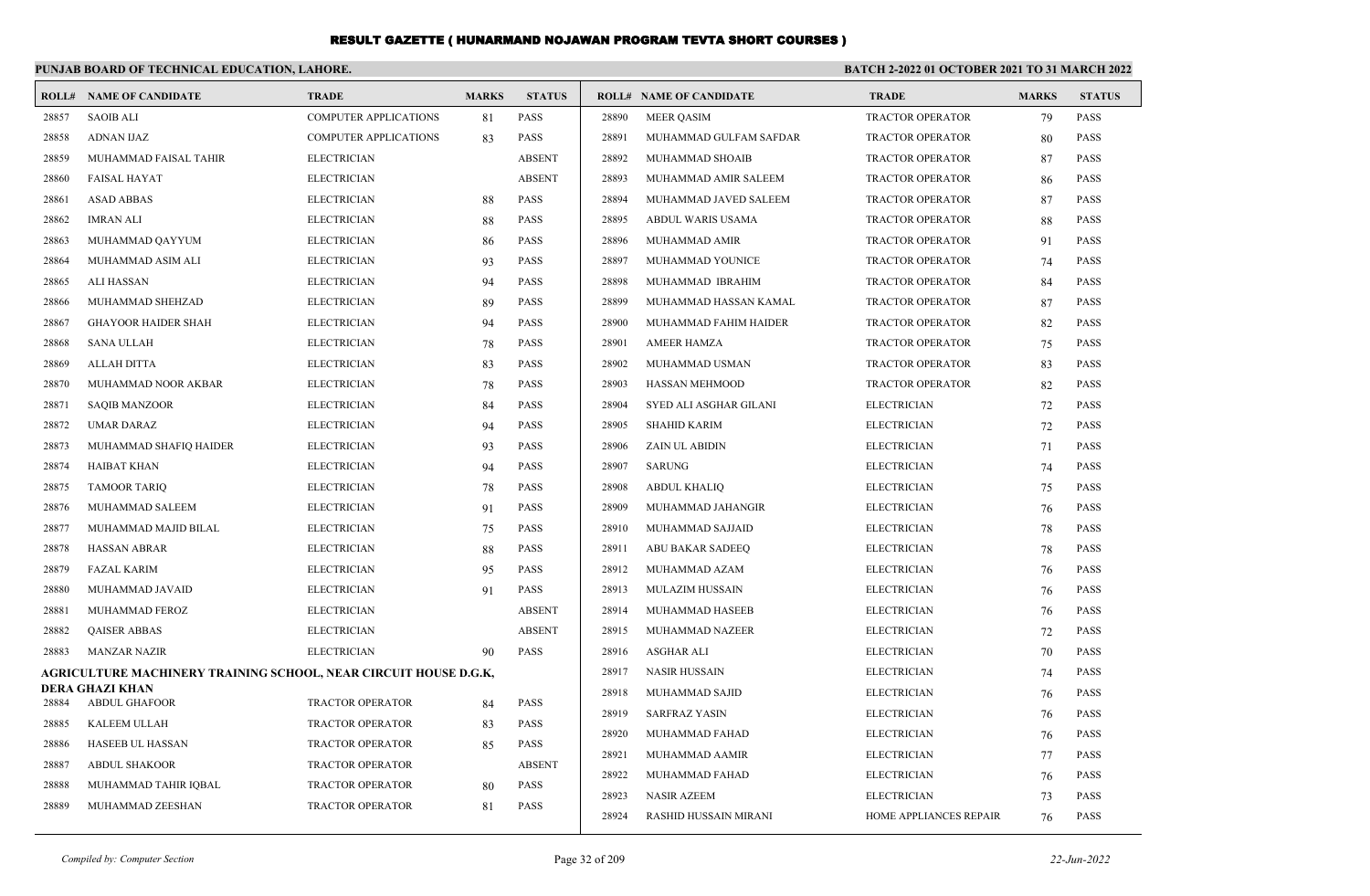|       | PUNJAB BOARD OF TECHNICAL EDUCATION, LAHORE.                     |                               |              |               | BATCH 2-2022 01 OCTOBER 2021 TO 31 MARCH 2022 |                                |                              |              |               |
|-------|------------------------------------------------------------------|-------------------------------|--------------|---------------|-----------------------------------------------|--------------------------------|------------------------------|--------------|---------------|
|       | <b>ROLL# NAME OF CANDIDATE</b>                                   | <b>TRADE</b>                  | <b>MARKS</b> | <b>STATUS</b> |                                               | <b>ROLL# NAME OF CANDIDATE</b> | <b>TRADE</b>                 | <b>MARKS</b> | <b>STATUS</b> |
| 28925 | <b>FRAZ KHALIL</b>                                               | HOME APPLIANCES REPAIR        | 77           | <b>PASS</b>   | 28958                                         | SHAHARYAR AZAM KHAN            | <b>COMPUTER APPLICATIONS</b> | 90           | <b>PASS</b>   |
| 28926 | MUHAMMAD TOUSEEF UL REHMAN                                       | HOME APPLIANCES REPAIR        | 90           | <b>PASS</b>   | 28959                                         | <b>AMEER HAMZA</b>             | <b>COMPUTER APPLICATIONS</b> | 96           | <b>PASS</b>   |
| 28927 | <b>SYED AYAZ HUSSAIN</b>                                         | HOME APPLIANCES REPAIR        | 86           | <b>PASS</b>   | 28960                                         | <b>AFAQ AHMAD</b>              | <b>COMPUTER APPLICATIONS</b> | 88           | <b>PASS</b>   |
| 28928 | MUHAMMAD LIAQUT                                                  | HOME APPLIANCES REPAIR        | 70           | <b>PASS</b>   | 28961                                         | <b>AMJAD KALEEM</b>            | <b>COMPUTER APPLICATIONS</b> | 82           | <b>PASS</b>   |
| 28929 | <b>ASMAT ULLAH</b>                                               | HOME APPLIANCES REPAIR        | 78           | <b>PASS</b>   | 28962                                         | <b>FAZILA JAVAID</b>           | <b>COMPUTER APPLICATIONS</b> | 94           | <b>PASS</b>   |
| 28930 | <b>AFAQ AHMAD</b>                                                | HOME APPLIANCES REPAIR        | 79           | <b>PASS</b>   | 28963                                         | <b>KHIZIR ABBAS</b>            | WELDER                       | 90           | <b>PASS</b>   |
| 28931 | <b>IBRAHIM ISHAQ</b>                                             | HOME APPLIANCES REPAIR        | 83           | <b>PASS</b>   | 28964                                         | MUHAMMAD SARFRAZ               | WELDER                       | 84           | <b>PASS</b>   |
| 28932 | <b>JUNAID ULLAH</b>                                              | HOME APPLIANCES REPAIR        | 80           | <b>PASS</b>   | 28965                                         | <b>AFTAB FAREED</b>            | WELDER                       | 70           | <b>PASS</b>   |
| 28933 | MUHAMMAD JAMIL                                                   | HOME APPLIANCES REPAIR        | 76           | <b>PASS</b>   | 28966                                         | MUHAMMAD SHAHZAD               | WELDER                       |              | <b>ABSENT</b> |
| 28934 | MUHAMMAD ATHAR ZAHID                                             | HOME APPLIANCES REPAIR        | 77           | <b>PASS</b>   | 28967                                         | MUHAMMAD IRFAN                 | WELDER                       | 92           | <b>PASS</b>   |
| 28935 | MUHAMMAD SHOUKAT                                                 | HOME APPLIANCES REPAIR        | 78           | <b>PASS</b>   | 28968                                         | SAJJAD HUSSAIN                 | WELDER                       | 92           | <b>PASS</b>   |
| 28936 | <b>SHAHZAD QURASHI</b>                                           | <b>HOME APPLIANCES REPAIR</b> | 81           | <b>PASS</b>   | 28969                                         | MUHAMMAD ANSAR                 | WELDER                       | 80           | <b>PASS</b>   |
| 28937 | <b>HUSSAIN</b>                                                   | HOME APPLIANCES REPAIR        | 84           | <b>PASS</b>   | 28970                                         | MUHAMMAD WAQAS                 | WELDER                       | 80           | <b>PASS</b>   |
| 28938 | <b>HASSAN</b>                                                    | HOME APPLIANCES REPAIR        | 85           | <b>PASS</b>   | 28971                                         | MUHAMMAD NADEEM                | WELDER                       | 90           | <b>PASS</b>   |
| 28939 | MUHAMMAD ISMAIL                                                  | HOME APPLIANCES REPAIR        | 80           | <b>PASS</b>   | 28972                                         | <b>ABDUL MANAN</b>             | WELDER                       | 70           | <b>PASS</b>   |
| 28940 | MUHAMMAD AFZAL                                                   | HOME APPLIANCES REPAIR        | 87           | <b>PASS</b>   | 28973                                         | MUHAMMAD AHMAD                 | WELDER                       | 80           | <b>PASS</b>   |
| 28941 | MUHAMMAD SAFDAR                                                  | HOME APPLIANCES REPAIR        | 87           | <b>PASS</b>   | 28974                                         | MUHAMMAD AFTAB                 | WELDER                       | 70           | <b>PASS</b>   |
| 28942 | <b>ASIF ALI</b>                                                  | HOME APPLIANCES REPAIR        | 75           | <b>PASS</b>   | 28975                                         | MUHAMMAD SADIQUE               | WELDER                       | 72           | <b>PASS</b>   |
| 28943 | MUHAMMAD ARSHAD                                                  | HOME APPLIANCES REPAIR        | 73           | <b>PASS</b>   | 28976                                         | MUHAMMAD QASIM TALHA           | WELDER                       | 72           | <b>PASS</b>   |
|       | GOVERNMENT TECHNICAL TRAINING CENTRE, NEAR ZARAI TARAQIATI BANK, |                               |              |               | 28977                                         | MUHAMMAD FARHAN                | WELDER                       | 70           | <b>PASS</b>   |
| 28944 | KOT CHUTTA, DERA GHAZI KHAN<br>MUHAMMAD AAMIR                    | <b>COMPUTER APPLICATIONS</b>  | 94           | <b>PASS</b>   | 28978                                         | MUHAMMAD MADNI                 | WELDER                       | 90           | <b>PASS</b>   |
| 28945 | <b>GHULAM ASGHAR</b>                                             | <b>COMPUTER APPLICATIONS</b>  | 90           | <b>PASS</b>   | 28979                                         | MUHAMMAD AYAZ                  | WELDER                       |              | <b>ABSENT</b> |
| 28946 | MUHAMMAD UMER JAVED BHUTTA                                       | <b>COMPUTER APPLICATIONS</b>  | 94           | <b>PASS</b>   | 28980                                         | <b>IMTIAZ AHMAD</b>            | WELDER                       | 80           | <b>PASS</b>   |
| 28947 | MUHAMMAD ZAFAR IQBAL                                             | <b>COMPUTER APPLICATIONS</b>  | 90           | <b>PASS</b>   | 28981                                         | MUHAMMAD SAFDAR                | WELDER                       | 70           | <b>PASS</b>   |
| 28948 | MUHAMMAD TALHA                                                   | <b>COMPUTER APPLICATIONS</b>  | 92           | <b>PASS</b>   | 28982                                         | MUHAMMAD SHAHBAZ               | <b>AUTOCAD</b>               | 92           | <b>PASS</b>   |
| 28949 | MEHMOOD UL HASSAN                                                | <b>COMPUTER APPLICATIONS</b>  | 84           | <b>PASS</b>   | 28983                                         | MUHAMMAD ASIF                  | <b>AUTOCAD</b>               | 88           | <b>PASS</b>   |
| 28950 | MUHAMMAD ILYAS                                                   | <b>COMPUTER APPLICATIONS</b>  | 90           | <b>PASS</b>   | 28984                                         | MUHAMMAD AQIB                  | <b>AUTOCAD</b>               | 86           | <b>PASS</b>   |
| 28951 | MUHAMMAD YASIR                                                   | <b>COMPUTER APPLICATIONS</b>  | 90           | <b>PASS</b>   | 28985                                         | MUHAMMAD TAIMOOR               | <b>AUTOCAD</b>               | 80           | <b>PASS</b>   |
| 28952 | <b>MUBASHIR SHARIF</b>                                           | <b>COMPUTER APPLICATIONS</b>  | 90           | <b>PASS</b>   | 28986                                         | AHMAD FIAZ                     | <b>AUTOCAD</b>               | 88           | <b>PASS</b>   |
| 28953 | MUHAMMAD FAISAL                                                  | <b>COMPUTER APPLICATIONS</b>  | 72           | <b>PASS</b>   | 28987                                         | AHSAN INTIZAR                  | <b>AUTOCAD</b>               | 86           | <b>PASS</b>   |
| 28954 | MUHAMMAD SHAHBAZ                                                 | <b>COMPUTER APPLICATIONS</b>  | 93           | <b>PASS</b>   | 28988                                         | <b>NAEEM HUSSAIN</b>           | <b>AUTOCAD</b>               | 90           | <b>PASS</b>   |
| 28955 | MUHAMMAD SULTAN                                                  | <b>COMPUTER APPLICATIONS</b>  | 94           | <b>PASS</b>   | 28989                                         | MUHAMMAD AWAIS                 | <b>AUTOCAD</b>               | 90           | <b>PASS</b>   |
| 28956 | <b>ADNAN ALI</b>                                                 | <b>COMPUTER APPLICATIONS</b>  | 80           | <b>PASS</b>   | 28990                                         | MUHAMMAD AMIR                  | <b>AUTOCAD</b>               | 90           | <b>PASS</b>   |
| 28957 | <b>HUZAIFA ASIF</b>                                              | <b>COMPUTER APPLICATIONS</b>  | 94           | <b>PASS</b>   | 28991                                         | MUHAMMAD WARIS                 | <b>AUTOCAD</b>               | 90           | <b>PASS</b>   |
|       |                                                                  |                               |              |               | 28992                                         | MUHAMMAD TANVEER               | <b>AUTOCAD</b>               | 91           | <b>PASS</b>   |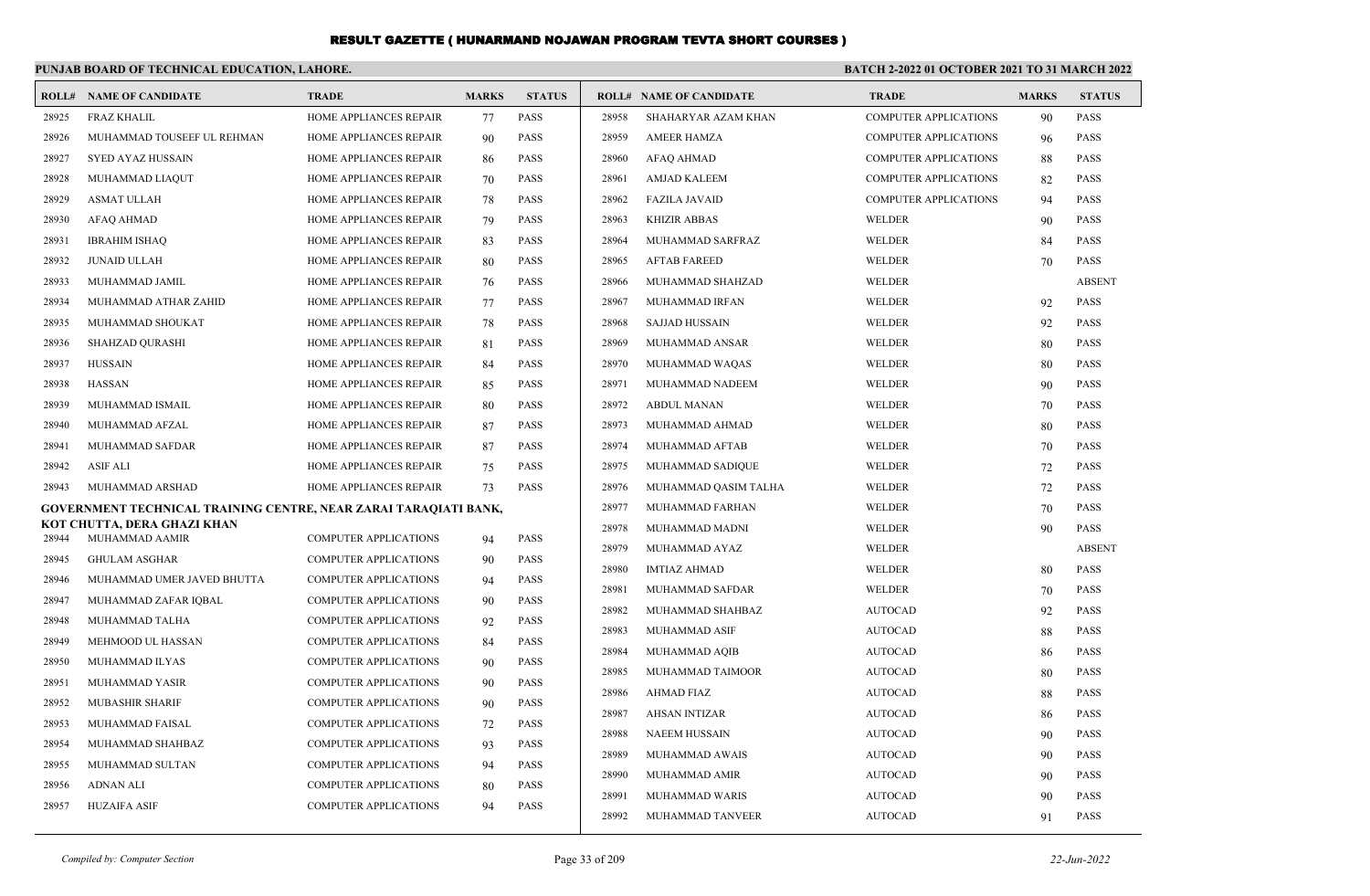|                      | PUNJAB BOARD OF TECHNICAL EDUCATION, LAHORE.                      |                              |              |               |       | <b>BATCH 2-2022 01 OCTOBER 2021 TO 31 MARCH 2022</b> |                        |              |               |  |
|----------------------|-------------------------------------------------------------------|------------------------------|--------------|---------------|-------|------------------------------------------------------|------------------------|--------------|---------------|--|
|                      | <b>ROLL# NAME OF CANDIDATE</b>                                    | <b>TRADE</b>                 | <b>MARKS</b> | <b>STATUS</b> |       | <b>ROLL# NAME OF CANDIDATE</b>                       | <b>TRADE</b>           | <b>MARKS</b> | <b>STATUS</b> |  |
| 28993                | <b>MAZAHIR ABBAS</b>                                              | <b>AUTOCAD</b>               | 90           | <b>PASS</b>   | 29026 | MUHAMMAD ATIF                                        | <b>WEB DESIGNING</b>   | 87           | <b>PASS</b>   |  |
| 28994                | FAROOQ AHMAD                                                      | <b>AUTOCAD</b>               | 70           | <b>PASS</b>   | 29027 | MUHAMMAD SHARIF                                      | <b>WEB DESIGNING</b>   |              | <b>ABSENT</b> |  |
| 28995                | <b>HABIB AHMAD</b>                                                | <b>AUTOCAD</b>               | 91           | <b>PASS</b>   | 29028 | MUHAMMAD ALI                                         | WEB DESIGNING          | 92           | PASS          |  |
| 28996                | MUHAMMAD SHAKIR                                                   | <b>AUTOCAD</b>               | 91           | <b>PASS</b>   | 29029 | MUHAMMAD FAHAD                                       | WEB DESIGNING          | 91           | PASS          |  |
| 28997                | MUHAMMAD ASAD                                                     | <b>AUTOCAD</b>               | 88           | <b>PASS</b>   | 29030 | MUHAMMAD NALAIN                                      | <b>WEB DESIGNING</b>   | 87           | <b>PASS</b>   |  |
| 28998                | <b>SABIR HUSSAIN</b>                                              | <b>AUTOCAD</b>               | 88           | <b>PASS</b>   | 29031 | <b>HANNAN ALI</b>                                    | <b>WEB DESIGNING</b>   | 80           | <b>PASS</b>   |  |
| 28999                | MUHAMMAD FAISAL                                                   | <b>AUTOCAD</b>               | 92           | <b>PASS</b>   | 29032 | MUHAMMAD HUZAIFA                                     | WEB DESIGNING          | 88           | <b>PASS</b>   |  |
| 29000                | <b>MUHAMMAD ASIF</b>                                              | <b>AUTOCAD</b>               | 88           | <b>PASS</b>   | 29033 | MUHAMMAD KAMRAN                                      | <b>WEB DESIGNING</b>   | 83           | <b>PASS</b>   |  |
| 29001                | <b>TANVEER ABBAS</b>                                              | <b>AUTOCAD</b>               | 90           | <b>PASS</b>   | 29034 | <b>SAIMA PERVEEN</b>                                 | <b>WEB DESIGNING</b>   | 85           | <b>PASS</b>   |  |
| 29002                | MUHAMMAD SHAHZAMAN                                                | <b>COMPUTER APPLICATIONS</b> | 70           | <b>PASS</b>   | 29035 | MUHAMMAD ZAIN                                        | <b>WEB DESIGNING</b>   | 88           | <b>PASS</b>   |  |
| 29003                | <b>ANSAR ABBAS</b>                                                | WELDER                       | 80           | <b>PASS</b>   | 29036 | MUHAMMAD NOOR UL HASSNAIN                            | WEB DESIGNING          | 89           | <b>PASS</b>   |  |
|                      | GOVERNMENT TECHNICAL TRAINING INSTITUTE, RAILWAY ROAD, DERA GHAZI |                              |              |               | 29037 | MUHAMMAD IDREES                                      | <b>WEB DESIGNING</b>   | 89           | <b>PASS</b>   |  |
| <b>KHAN</b><br>29004 | <b>AOWN ABBAS</b>                                                 | <b>AUTOCAD</b>               | 68           | <b>PASS</b>   | 29038 | <b>REHANA FIAZ</b>                                   | WEB DESIGNING          | 86           | <b>PASS</b>   |  |
| 29005                | MUHAMMAD USAMA                                                    | <b>AUTOCAD</b>               | 76           | <b>PASS</b>   | 29039 | MUHAMMAD AHMED KHAN                                  | WEB DESIGNING          | 80           | <b>PASS</b>   |  |
| 29006                | <b>TARIQ HUSSAIN</b>                                              | <b>AUTOCAD</b>               | 73           | <b>PASS</b>   | 29040 | MUHAMMAD MUBASHIR                                    | WEB DESIGNING          | 84           | <b>PASS</b>   |  |
| 29007                | <b>ADNAN KHALID</b>                                               | <b>AUTOCAD</b>               | 79           | <b>PASS</b>   | 29041 | MUHAMMAD JUNAID                                      | WEB DESIGNING          |              | <b>ABSENT</b> |  |
| 29008                | MUHAMMAD AWAIS ALTAF                                              | <b>AUTOCAD</b>               | 68           | <b>PASS</b>   | 29042 | MUHAMMAD AYOUB                                       | WEB DESIGNING          |              | <b>ABSENT</b> |  |
| 29009                | MUHAMMAD FAROOQ                                                   | <b>AUTOCAD</b>               | 92           | <b>PASS</b>   | 29043 | AROOMA TALLAT                                        | WEB DESIGNING          | 82           | <b>PASS</b>   |  |
| 29010                | JAN MUHAMMAD                                                      | <b>AUTOCAD</b>               | 92           | PASS          | 29044 | <b>SIDRAH</b>                                        | WEB DESIGNING          | 83           | <b>PASS</b>   |  |
| 29011                | ISMAIL SHEHZAD                                                    | <b>AUTOCAD</b>               | 78           | PASS          | 29045 | <b>AREESHA BUBAB</b>                                 | WEB DESIGNING          | 84           | <b>PASS</b>   |  |
| 29012                | <b>NOMAN NAWAB</b>                                                | <b>AUTOCAD</b>               | 86           | <b>PASS</b>   | 29046 | <b>UMAISA HASHIM</b>                                 | WEB DESIGNING          | 84           | <b>PASS</b>   |  |
| 29013                | MUHAMMAD HASNAIN                                                  | <b>AUTOCAD</b>               | 85           | <b>PASS</b>   | 29047 | <b>BILAL AHMED</b>                                   | WEB DESIGNING          | 84           | <b>PASS</b>   |  |
| 29014                | MUHAMMAD AZHAR HUSSAIN                                            | <b>AUTOCAD</b>               |              | <b>ABSENT</b> | 29048 | MUHAMMAD ABU BAKKAR                                  | WEB DESIGNING          |              | <b>ABSENT</b> |  |
| 29015                | HASSAN RAZA                                                       | <b>AUTOCAD</b>               | 73           | <b>PASS</b>   | 29049 | MUHAMMAD YOUSAF                                      | WEB DESIGNING          | 80           | <b>PASS</b>   |  |
| 29016                | MUHAMMAD AWAIS AFZAL                                              | <b>AUTOCAD</b>               | 88           | <b>PASS</b>   | 29050 | <b>GHULAM MUHAMMAD</b>                               | WEB DESIGNING          |              | <b>ABSENT</b> |  |
| 29017                | MUHAMMAD SHAN                                                     | <b>AUTOCAD</b>               | 72           | <b>PASS</b>   | 29051 | MUHAMMAD FAREED                                      | <b>WEB DESIGNING</b>   |              | <b>ABSENT</b> |  |
| 29018                | MUHAMMAD NOUMAN                                                   | <b>AUTOCAD</b>               |              | FAIL          | 29052 | <b>AQIB IRSHAD</b>                                   | WEB DESIGNING          | 83           | <b>PASS</b>   |  |
| 29019                | <b>SAFARISH ALI</b>                                               | <b>AUTOCAD</b>               | 78           | <b>PASS</b>   | 29053 | MUHAMMAD ANAS                                        | WEB DESIGNING          | 83           | <b>PASS</b>   |  |
| 29020                | MUHAMMAD IDREES                                                   | <b>AUTOCAD</b>               | 69           | <b>PASS</b>   | 29054 | MUHAMMAD SHOAIB                                      | WEB DESIGNING          | 87           | <b>PASS</b>   |  |
| 29021                | ALI RAZA                                                          | <b>AUTOCAD</b>               |              | <b>ABSENT</b> | 29055 | HASHAM ALI KHAN                                      | WEB DESIGNING          | 81           | <b>PASS</b>   |  |
| 29022                | <b>ANSAR ABBAS</b>                                                | <b>AUTOCAD</b>               | 74           | <b>PASS</b>   | 29056 | HAFIZ MUHAMMAD IFTIKHAR                              | WEB DESIGNING          | 87           | <b>PASS</b>   |  |
| 29023                | <b>FIDA HUSSAIN</b>                                               | <b>AUTOCAD</b>               | 89           | <b>PASS</b>   | 29057 | AHMAD MUZAMIL SALEH                                  | WEB DESIGNING          | 84           | <b>PASS</b>   |  |
| 29024                | HASNAIN AHMAD                                                     | WEB DESIGNING                | 84           | <b>PASS</b>   | 29058 | MUHAMMAD ZEESHAN                                     | WEB DESIGNING          | 87           | <b>PASS</b>   |  |
| 29025                | <b>IRFAN FAYYAZ</b>                                               | WEB DESIGNING                | 86           | <b>PASS</b>   | 29059 | <b>SAAD MUAVIA</b>                                   | MOBILE PHONE REPAIRING | 88           | <b>PASS</b>   |  |
|                      |                                                                   |                              |              |               | 29060 | MUHAMMAD SHAHZAD                                     | MOBILE PHONE REPAIRING |              | <b>ABSENT</b> |  |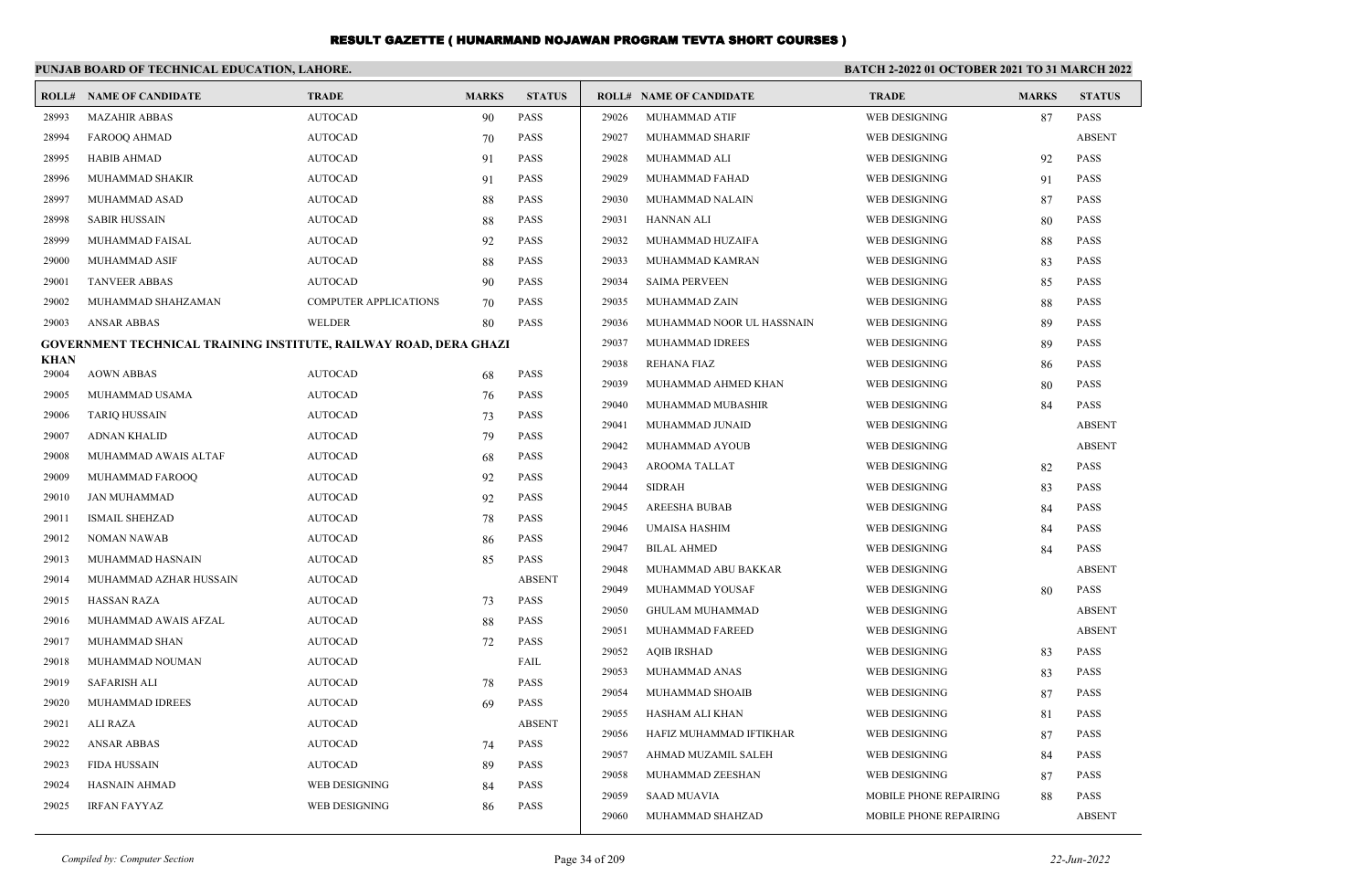|       | PUNJAB BOARD OF TECHNICAL EDUCATION, LAHORE. |                               |              |               | BATCH 2-2022 01 OCTOBER 2021 TO 31 MARCH 2022 |                                                              |                                            |              |               |
|-------|----------------------------------------------|-------------------------------|--------------|---------------|-----------------------------------------------|--------------------------------------------------------------|--------------------------------------------|--------------|---------------|
|       | <b>ROLL# NAME OF CANDIDATE</b>               | <b>TRADE</b>                  | <b>MARKS</b> | <b>STATUS</b> |                                               | <b>ROLL# NAME OF CANDIDATE</b>                               | <b>TRADE</b>                               | <b>MARKS</b> | <b>STATUS</b> |
| 29061 | MUHAMMAD JAMSHED                             | MOBILE PHONE REPAIRING        | 82           | <b>PASS</b>   | 29096                                         | <b>SARFARAZ</b>                                              | HOME APPLIANCES REPAIR                     | 74           | <b>PASS</b>   |
| 29062 | MUHAMMAD IJAZ IQBAL                          | MOBILE PHONE REPAIRING        | 90           | <b>PASS</b>   | 29097                                         | <b>RAZA SHABBIR</b>                                          | HOME APPLIANCES REPAIR                     | 93           | <b>PASS</b>   |
| 29063 | <b>SOHAIL AKHTAR</b>                         | <b>MOBILE PHONE REPAIRING</b> | 92           | <b>PASS</b>   | 29098                                         | <b>FARHAN WAJID</b>                                          | HOME APPLIANCES REPAIR                     | 88           | <b>PASS</b>   |
| 29064 | <b>SYED QASWAR</b>                           | <b>MOBILE PHONE REPAIRING</b> | 90           | <b>PASS</b>   | 29099                                         | <b>MOHSIN</b>                                                | <b>WEB DESIGNING</b>                       | 88           | <b>PASS</b>   |
| 29065 | <b>MOEEN UD DIN</b>                          | MOBILE PHONE REPAIRING        | 82           | <b>PASS</b>   | 29100                                         | <b>AHTESHAM KAREEM</b>                                       | <b>WEB DESIGNING</b>                       | 83           | <b>PASS</b>   |
| 29066 | MUHAMMAD ABU BAKAR SADDIQUE                  | <b>MOBILE PHONE REPAIRING</b> | 80           | <b>PASS</b>   | 29101                                         | <b>FAKHAR U DIN</b>                                          | <b>WEB DESIGNING</b>                       |              | <b>ABSENT</b> |
| 29067 | AFTAB AHMAD KHAN                             | MOBILE PHONE REPAIRING        | 90           | <b>PASS</b>   | 29102                                         | MUHAMMAD AWAIS                                               | <b>WEB DESIGNING</b>                       | 88           | <b>PASS</b>   |
| 29068 | <b>JOUN RAZA</b>                             | MOBILE PHONE REPAIRING        | 92           | <b>PASS</b>   | 29103                                         | MUHAMMAD HURAIRA MUBEEN                                      | WEB DESIGNING                              | 82           | <b>PASS</b>   |
| 29069 | <b>HANZALA REHAN</b>                         | <b>MOBILE PHONE REPAIRING</b> | 91           | <b>PASS</b>   |                                               | GOVERNMENT VOCATIONAL TRAINING INSTITUTE FOR WOMEN, BLOCK 9, |                                            |              |               |
| 29070 | MUHAMMAD DILSHAD                             | MOBILE PHONE REPAIRING        | 80           | <b>PASS</b>   | 29104                                         | D.G.K, DERA GHAZI KHAN<br><b>MALAIKA SHAHID</b>              | <b>BEAUTICIAN</b>                          | 81           | <b>PASS</b>   |
| 29071 | MUHAMMAD SHAHID                              | MOBILE PHONE REPAIRING        | 80           | <b>PASS</b>   | 29105                                         | <b>NADIA BIBI</b>                                            | <b>BEAUTICIAN</b>                          |              | <b>PASS</b>   |
| 29072 | <b>TALHA FIAZ</b>                            | MOBILE PHONE REPAIRING        | 87           | <b>PASS</b>   | 29106                                         | <b>SADIA MAJEED</b>                                          | <b>BEAUTICIAN</b>                          | 91<br>88     | <b>PASS</b>   |
| 29073 | ABDULLAH FAROOQ                              | MOBILE PHONE REPAIRING        | 80           | <b>PASS</b>   | 29107                                         | <b>AIMAN RANI</b>                                            | <b>BEAUTICIAN</b>                          |              | <b>PASS</b>   |
| 29074 | <b>MUQADAR BILAL</b>                         | MOBILE PHONE REPAIRING        | 79           | <b>PASS</b>   | 29108                                         | <b>KIRAN IRSHAD</b>                                          | <b>BEAUTICIAN</b>                          | 86           | <b>PASS</b>   |
| 29075 | <b>ADIL HAFEEZ</b>                           | MOBILE PHONE REPAIRING        | 80           | <b>PASS</b>   | 29109                                         | <b>TOOBA QASIM</b>                                           | <b>BEAUTICIAN</b>                          | 88<br>95     | <b>PASS</b>   |
| 29076 | MUHAMMAD AHSAN RAZA                          | MOBILE PHONE REPAIRING        | 88           | <b>PASS</b>   | 29110                                         | <b>SAMA RAMZAN</b>                                           | <b>BEAUTICIAN</b>                          | 90           | <b>PASS</b>   |
| 29077 | MUHAMMAD AKRAM                               | MOBILE PHONE REPAIRING        |              | <b>ABSENT</b> | 29111                                         | <b>ALVEENA MANZOOR</b>                                       | <b>BEAUTICIAN</b>                          |              | <b>PASS</b>   |
| 29078 | MUHAMMAD HADI                                | MOBILE PHONE REPAIRING        |              | <b>ABSENT</b> | 29112                                         | <b>BALQEES MUSHTAQ</b>                                       | <b>BEAUTICIAN</b>                          | 86<br>82     | <b>PASS</b>   |
| 29079 | HAMMAD ALI                                   | HOME APPLIANCES REPAIR        | 80           | PASS          | 29113                                         | <b>RABIA NOREEN</b>                                          | <b>BEAUTICIAN</b>                          | 82           | <b>PASS</b>   |
| 29080 | MUHAMMAD KHALIQ MAJEED                       | HOME APPLIANCES REPAIR        | 90           | <b>PASS</b>   | 29114                                         | RIMSHA SHARMEEN                                              | <b>BEAUTICIAN</b>                          | 89           | <b>PASS</b>   |
| 29081 | MUHAMMAD AMMAR                               | HOME APPLIANCES REPAIR        | 75           | <b>PASS</b>   | 29115                                         | <b>AYESHA JAVAID</b>                                         | <b>BEAUTICIAN</b>                          | 86           | <b>PASS</b>   |
| 29082 | ZAHID SALEEM                                 | HOME APPLIANCES REPAIR        | 93           | <b>PASS</b>   | 29116                                         | <b>KIRAN BATOOL</b>                                          | <b>BEAUTICIAN</b>                          | 79           | <b>PASS</b>   |
| 29083 | MUHAMMAD UZAIR                               | HOME APPLIANCES REPAIR        |              | <b>ABSENT</b> | 29117                                         |                                                              |                                            | 95           | <b>PASS</b>   |
| 29084 | <b>UBAID ULLAH</b>                           | HOME APPLIANCES REPAIR        |              | <b>ABSENT</b> | 29118                                         | MUBASHARA HAMID<br><b>RABIA SHARIF</b>                       | <b>BEAUTICIAN</b><br><b>BEAUTICIAN</b>     |              | <b>PASS</b>   |
| 29085 | MUHAMMAD HUSNAIN NAVEED                      | HOME APPLIANCES REPAIR        | 82           | <b>PASS</b>   | 29119                                         | <b>AROOJ FATIMA</b>                                          | <b>BEAUTICIAN</b>                          | 86<br>83     | <b>PASS</b>   |
| 29086 | ZAID UL HUB                                  | HOME APPLIANCES REPAIR        | 79           | <b>PASS</b>   | 29120                                         | MOMNA BATOOL                                                 | <b>BEAUTICIAN</b>                          | 98           | <b>PASS</b>   |
| 29087 | MUHAMMAD FAIZ                                | HOME APPLIANCES REPAIR        | 91           | <b>PASS</b>   | 29121                                         | <b>MEEZAB ANWAR</b>                                          | <b>BEAUTICIAN</b>                          |              | <b>PASS</b>   |
| 29088 | MUHAMMAD ARSHAD                              | HOME APPLIANCES REPAIR        | 80           | <b>PASS</b>   | 29122                                         | <b>SHAHREEN ZAHRA</b>                                        | <b>BEAUTICIAN</b>                          | 88           | <b>PASS</b>   |
| 29089 | <b>ABDUL RAZAQ</b>                           | HOME APPLIANCES REPAIR        | 94           | <b>PASS</b>   |                                               |                                                              |                                            | 87           | <b>PASS</b>   |
| 29090 | MUHAMMAD SAMEER                              | HOME APPLIANCES REPAIR        | 84           | <b>PASS</b>   | 29123<br>29124                                | <b>FASIHA SHAFIQ</b><br>MARIA MARYAM AYAZ                    | <b>BEAUTICIAN</b><br><b>FASHION DESIGN</b> | 89           | <b>PASS</b>   |
| 29091 | SYED ZAMIN ALI KAZMI                         | HOME APPLIANCES REPAIR        | 86           | <b>PASS</b>   | 29125                                         | <b>AROOSA KHAN</b>                                           | <b>FASHION DESIGN</b>                      | 73<br>93     | <b>PASS</b>   |
| 29092 | MUHAMMAD ABDUL MANAN                         | <b>HOME APPLIANCES REPAIR</b> | 92           | <b>PASS</b>   |                                               |                                                              | <b>FASHION DESIGN</b>                      |              | <b>PASS</b>   |
| 29093 | MUHAMMAD DILSHAD                             | HOME APPLIANCES REPAIR        | 86           | <b>PASS</b>   | 29126<br>29127                                | <b>SAMRA SAIF</b><br><b>KIRAN ABID</b>                       | <b>FASHION DESIGN</b>                      | 92           | <b>PASS</b>   |
| 29094 | MUHAMMAD KIFAT                               | <b>HOME APPLIANCES REPAIR</b> | 86           | <b>PASS</b>   | 29128                                         | AYESHA KANWAL                                                | <b>FASHION DESIGN</b>                      | 89           | <b>PASS</b>   |
| 29095 | MUHAMMAD MUNAWAR                             | <b>HOME APPLIANCES REPAIR</b> | 95           | <b>PASS</b>   |                                               |                                                              |                                            | 86           |               |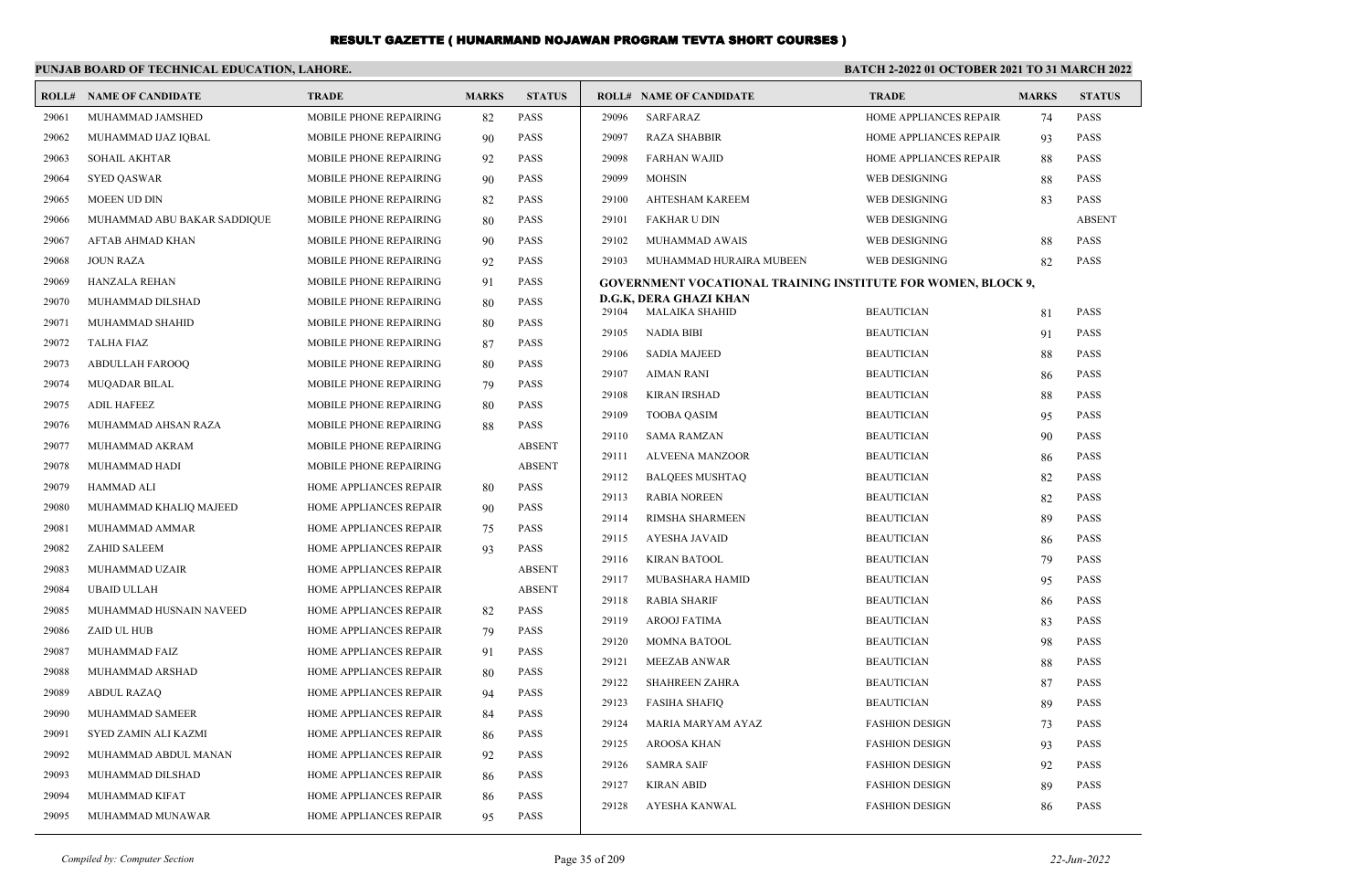|       | PUNJAB BOARD OF TECHNICAL EDUCATION, LAHORE. |                       |              |               | <b>BATCH 2-2022 01 OCTOBER 2021 TO 31 MARCH 2022</b> |                                                                         |                           |              |               |  |  |
|-------|----------------------------------------------|-----------------------|--------------|---------------|------------------------------------------------------|-------------------------------------------------------------------------|---------------------------|--------------|---------------|--|--|
|       | <b>ROLL# NAME OF CANDIDATE</b>               | <b>TRADE</b>          | <b>MARKS</b> | <b>STATUS</b> |                                                      | <b>ROLL# NAME OF CANDIDATE</b>                                          | <b>TRADE</b>              | <b>MARKS</b> | <b>STATUS</b> |  |  |
| 29129 | <b>AOSA</b>                                  | <b>FASHION DESIGN</b> | 86           | <b>PASS</b>   |                                                      | <b>GOVT. TECHNICAL TRAINING CENTRE (FEMALE), FORT MINRO, DERA GHAZI</b> |                           |              |               |  |  |
| 29130 | <b>RAFEA SAJJAD</b>                          | <b>FASHION DESIGN</b> | 84           | <b>PASS</b>   | <b>KHAN</b><br>29164                                 | <b>SAIQA MAJEED</b>                                                     | <b>DOMESTIC TAILORING</b> | 92           | <b>PASS</b>   |  |  |
| 29131 | <b>MAHNOOR SAJJAD</b>                        | <b>FASHION DESIGN</b> | 83           | <b>PASS</b>   | 29165                                                | <b>LAILA IQBAL</b>                                                      | <b>DOMESTIC TAILORING</b> | 89           | <b>PASS</b>   |  |  |
| 29132 | <b>SAMAN HAMID</b>                           | <b>FASHION DESIGN</b> | 72           | <b>PASS</b>   | 29166                                                | <b>ALEENA AKBAR</b>                                                     | <b>DOMESTIC TAILORING</b> | 90           | <b>PASS</b>   |  |  |
| 29133 | <b>RABBIA SADAQAT</b>                        | <b>FASHION DESIGN</b> | 88           | <b>PASS</b>   | 29167                                                | <b>UMAIRA ISLAM</b>                                                     | <b>DOMESTIC TAILORING</b> | 88           | PASS          |  |  |
| 29134 | NADIA RIAZ                                   | <b>FASHION DESIGN</b> | 85           | <b>PASS</b>   | 29168                                                | <b>SAIMA GULL</b>                                                       | <b>DOMESTIC TAILORING</b> | 90           | <b>PASS</b>   |  |  |
| 29135 | <b>AYESA KHALID</b>                          | <b>FASHION DESIGN</b> | 84           | <b>PASS</b>   | 29169                                                | <b>KHATIJA BIBI</b>                                                     | <b>DOMESTIC TAILORING</b> | 87           | <b>PASS</b>   |  |  |
| 29136 | <b>IQRA</b>                                  | <b>FASHION DESIGN</b> | 88           | <b>PASS</b>   | 29170                                                | SHUMAILA KANWAL                                                         | DOMESTIC TAILORING        | 87           | <b>PASS</b>   |  |  |
| 29137 | <b>MADIHA ATTA</b>                           | <b>FASHION DESIGN</b> | 72           | <b>PASS</b>   | 29171                                                | <b>NASREEN HUSSAIN</b>                                                  | <b>DOMESTIC TAILORING</b> | 91           | <b>PASS</b>   |  |  |
| 29138 | KHALIDA PARVEEN                              | <b>FASHION DESIGN</b> | 88           | PASS          | 29172                                                | <b>SHEHZADI</b>                                                         | <b>DOMESTIC TAILORING</b> | 90           | <b>PASS</b>   |  |  |
| 29139 | <b>KAINAT ANWAR</b>                          | <b>FASHION DESIGN</b> | 82           | PASS          | 29173                                                | <b>ZARNAZ BIBI</b>                                                      | <b>DOMESTIC TAILORING</b> | 89           | <b>PASS</b>   |  |  |
| 29140 | <b>AAIZA SARFRAZ</b>                         | <b>FASHION DESIGN</b> | 90           | <b>PASS</b>   | 29174                                                | <b>MAH PARA SAFDAR</b>                                                  | <b>FABRIC PRINTING</b>    | 90           | PASS          |  |  |
| 29141 | <b>ULFAT PARVEEN</b>                         | <b>FASHION DESIGN</b> | 77           | <b>PASS</b>   | 29175                                                | <b>GUL KHATOON</b>                                                      | <b>FABRIC PRINTING</b>    | 91           | <b>PASS</b>   |  |  |
| 29142 | <b>FARZANA SHARIF</b>                        | <b>FASHION DESIGN</b> | 74           | PASS          | 29176                                                | <b>TEHREEMA SHAHE</b>                                                   | <b>FABRIC PRINTING</b>    | 90           | <b>PASS</b>   |  |  |
| 29143 | <b>NADIA BIBI</b>                            | <b>FASHION DESIGN</b> | 88           | PASS          | 29177                                                | <b>MUNAZZA ALI</b>                                                      | <b>FABRIC PRINTING</b>    | 88           | PASS          |  |  |
| 29144 | <b>MUQADAS FATIMA</b>                        | PROFESSIONAL COOKING  | 81           | <b>PASS</b>   | 29178                                                | HUMAIRA ABBAS                                                           | <b>FABRIC PRINTING</b>    | 90           | <b>PASS</b>   |  |  |
| 29145 | <b>BUSHRA WAQAR</b>                          | PROFESSIONAL COOKING  | 80           | <b>PASS</b>   | 29179                                                | <b>AYESHA NADEEM</b>                                                    | <b>FABRIC PRINTING</b>    | 91           | <b>PASS</b>   |  |  |
| 29146 | AFRA JAVAID                                  | PROFESSIONAL COOKING  | 84           | PASS          | 29180                                                | <b>NAZIA ISMAIL</b>                                                     | <b>FABRIC PRINTING</b>    | 90           | <b>PASS</b>   |  |  |
| 29147 | <b>AIMEN ALI</b>                             | PROFESSIONAL COOKING  | 83           | <b>PASS</b>   | 29181                                                | <b>BANO BIBI</b>                                                        | <b>FABRIC PRINTING</b>    | 89           | PASS          |  |  |
| 29148 | <b>NARGIS BIBI</b>                           | PROFESSIONAL COOKING  | 85           | <b>PASS</b>   | 29182                                                | <b>ANUM ZAHRA</b>                                                       | <b>FABRIC PRINTING</b>    | 90           | <b>PASS</b>   |  |  |
| 29149 | <b>SANOBAR NAZ</b>                           | PROFESSIONAL COOKING  | 93           | PASS          | 29183                                                | <b>RABIA ZAFAR</b>                                                      | <b>FABRIC PRINTING</b>    | 87           | <b>PASS</b>   |  |  |
| 29150 | UJALA IQBAL                                  | PROFESSIONAL COOKING  | 90           | <b>PASS</b>   | 29184                                                | <b>ZAINAB SABA</b>                                                      | <b>FABRIC PRINTING</b>    | 87           | PASS          |  |  |
| 29151 | <b>AIMEN KHALID</b>                          | PROFESSIONAL COOKING  | 80           | <b>PASS</b>   | 29185                                                | <b>ATIA BIBI</b>                                                        | <b>FABRIC PRINTING</b>    | 88           | <b>PASS</b>   |  |  |
| 29152 | <b>UME HABIBA</b>                            | PROFESSIONAL COOKING  | 84           | <b>PASS</b>   | 29186                                                | <b>RIFFAT HABIB</b>                                                     | <b>FABRIC PRINTING</b>    | 88           | <b>PASS</b>   |  |  |
| 29153 | <b>SAWERA RIAZ</b>                           | PROFESSIONAL COOKING  | 94           | <b>PASS</b>   | 29187                                                | <b>KALSOOM ATTA</b>                                                     | <b>FABRIC PRINTING</b>    | 87           | <b>PASS</b>   |  |  |
| 29154 | <b>FATIMA FAROOQI</b>                        | PROFESSIONAL COOKING  | 95           | <b>PASS</b>   | 29188                                                | <b>KHALIDA BIBI</b>                                                     | <b>FABRIC PRINTING</b>    | 86           | <b>PASS</b>   |  |  |
| 29155 | SHAHINA KIRAN                                | PROFESSIONAL COOKING  | 83           | <b>PASS</b>   |                                                      | GOVT. TECHNICAL TRAINING CENTRE (MALE), NEAR MASJID AHL-E-HADIS,        |                           |              |               |  |  |
| 29156 | <b>HUNZA SHAHID</b>                          | PROFESSIONAL COOKING  | 87           | <b>PASS</b>   |                                                      | FORT MINRO, DERA GHAZI KHAN                                             |                           |              |               |  |  |
| 29157 | AROSA HASHMI                                 | PROFESSIONAL COOKING  | 85           | <b>PASS</b>   | 29189                                                | MUHAMMAD IMRAN                                                          | WELDER                    | 84           | <b>PASS</b>   |  |  |
| 29158 | <b>ROOP ZAHRA</b>                            | PROFESSIONAL COOKING  | 83           | <b>PASS</b>   | 29190                                                | MUHAMMAD NADEEM                                                         | WELDER                    | 80           | <b>PASS</b>   |  |  |
| 29159 | SHARMEEN FATIMA                              | PROFESSIONAL COOKING  | 86           | <b>PASS</b>   | 29191                                                | MUHAMMAD ANSAR                                                          | <b>WELDER</b>             | 82           | <b>PASS</b>   |  |  |
| 29160 | <b>SABEIKA ZAHRA</b>                         | PROFESSIONAL COOKING  | 94           | <b>PASS</b>   | 29192                                                | MUHAMMAD AYOUB                                                          | <b>WELDER</b>             | 84           | <b>PASS</b>   |  |  |
| 29161 | SYEDA HINA FATIMA                            | PROFESSIONAL COOKING  | 83           | PASS          | 29193                                                | MUHAMMAD NABEEL                                                         | WELDER                    | 83           | <b>PASS</b>   |  |  |
| 29162 | LAIBA                                        | PROFESSIONAL COOKING  | 87           | <b>PASS</b>   | 29194                                                | MUHAMMAD SHERAZ JAMIL                                                   | <b>WELDER</b>             | 83           | <b>PASS</b>   |  |  |
| 29163 | <b>AMBREEN QASIM</b>                         | PROFESSIONAL COOKING  | 90           | <b>PASS</b>   | 29195                                                | MUHAMMAD FAISAL                                                         | WELDER                    | 85           | PASS          |  |  |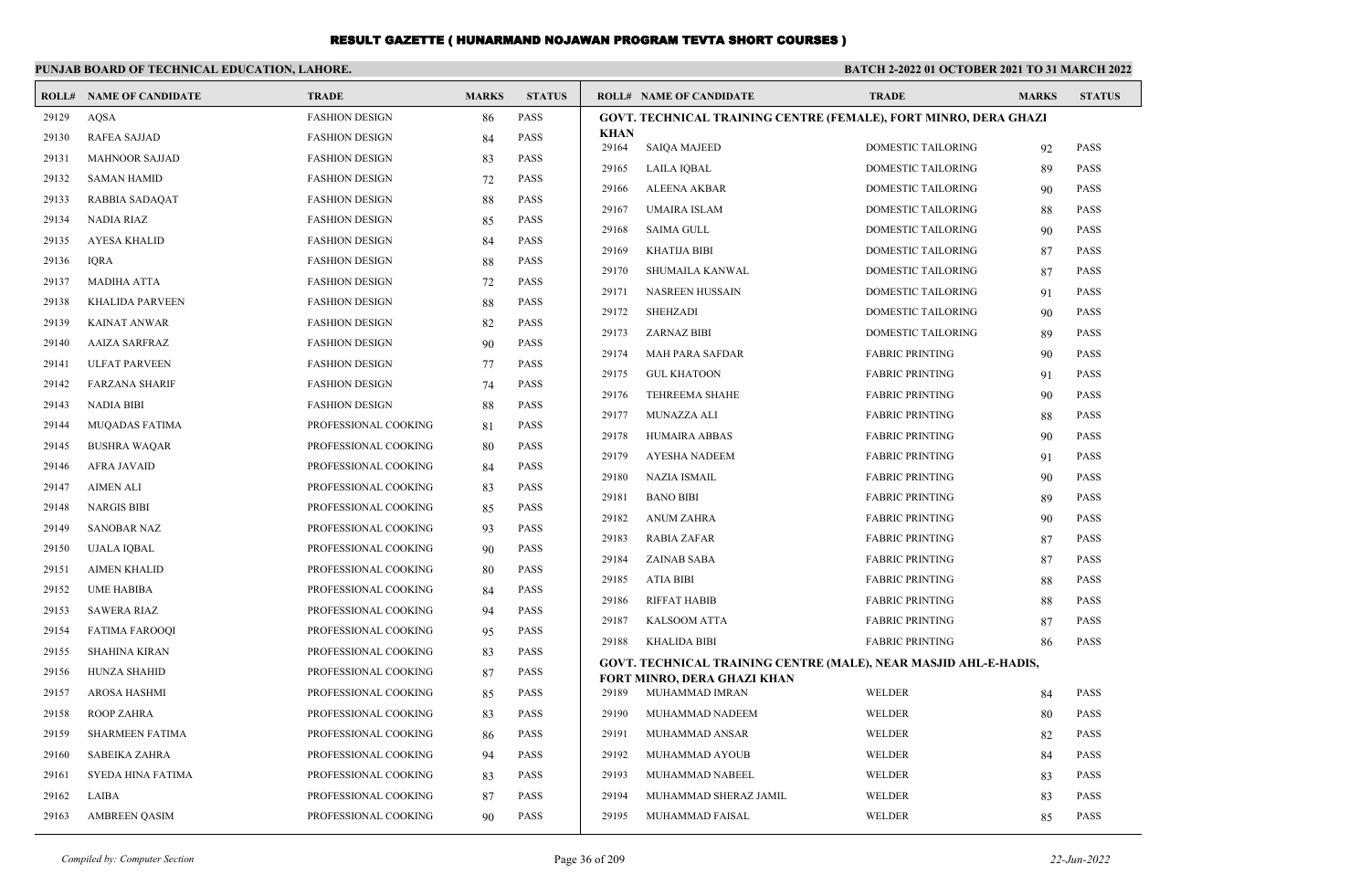|                      | PUNJAB BOARD OF TECHNICAL EDUCATION, LAHORE.                           |                              |              |               | <b>BATCH 2-2022 01 OCTOBER 2021 TO 31 MARCH 2022</b> |                                |                              |              |               |
|----------------------|------------------------------------------------------------------------|------------------------------|--------------|---------------|------------------------------------------------------|--------------------------------|------------------------------|--------------|---------------|
|                      | <b>ROLL# NAME OF CANDIDATE</b>                                         | <b>TRADE</b>                 | <b>MARKS</b> | <b>STATUS</b> |                                                      | <b>ROLL# NAME OF CANDIDATE</b> | <b>TRADE</b>                 | <b>MARKS</b> | <b>STATUS</b> |
| 29196                | MUHAMMAD AYOOB                                                         | WELDER                       | 84           | <b>PASS</b>   | 29229                                                | <b>EMAN FATIMA</b>             | <b>COMPUTER APPLICATIONS</b> | 84           | <b>PASS</b>   |
| 29197                | <b>FAISAL MUMTAZ</b>                                                   | <b>WELDER</b>                | 86           | <b>PASS</b>   | 29230                                                | <b>ANEELA FIRDOUS</b>          | <b>COMPUTER APPLICATIONS</b> | 87           | PASS          |
| 29198                | MUHAMMAD JAFAR                                                         | WELDER                       | 86           | <b>PASS</b>   | 29231                                                | <b>AREEBA NOUSHEEN</b>         | <b>COMPUTER APPLICATIONS</b> | 79           | PASS          |
| 29199                | MUHAMMAD SIDDIQUE                                                      | WELDER                       | 86           | <b>PASS</b>   | 29232                                                | KHALDA KHATOON                 | <b>COMPUTER APPLICATIONS</b> | 75           | PASS          |
| 29200                | MUHAMMAD USSAID                                                        | WELDER                       | 82           | <b>PASS</b>   | 29233                                                | <b>TANIA ESSA</b>              | <b>COMPUTER APPLICATIONS</b> | 93           | <b>PASS</b>   |
| 29201                | MUHAMMAD SHAN                                                          | WELDER                       | 84           | <b>PASS</b>   | 29234                                                | <b>SEEMA REHMAN</b>            | <b>COMPUTER APPLICATIONS</b> | 91           | <b>PASS</b>   |
| 29202                | <b>SAIM</b>                                                            | WELDER                       | 86           | <b>PASS</b>   | 29235                                                | NOUREEN KOSAR                  | <b>COMPUTER APPLICATIONS</b> | 80           | PASS          |
| 29203                | <b>IJAZ AHMAD</b>                                                      | WELDER                       | 83           | <b>PASS</b>   | 29236                                                | <b>IRAM FATIMA</b>             | <b>COMPUTER APPLICATIONS</b> | 84           | PASS          |
| 29204                | <b>EHSAN ULLAH</b>                                                     | <b>ELECTRICIAN</b>           | 89           | <b>PASS</b>   | 29237                                                | <b>FARZANA ASLAM</b>           | <b>COMPUTER APPLICATIONS</b> | 78           | <b>PASS</b>   |
| 29205                | MUHAMMAD RASHID                                                        | <b>ELECTRICIAN</b>           | 84           | <b>PASS</b>   | 29238                                                | ZOHA GULL                      | <b>COMPUTER APPLICATIONS</b> | 90           | <b>PASS</b>   |
| 29206                | <b>ABUBAKAR SIDDIQUE</b>                                               | <b>ELECTRICIAN</b>           | 82           | <b>PASS</b>   | 29239                                                | <b>IQRA SAEED</b>              | <b>DOMESTIC TAILORING</b>    | 80           | PASS          |
| 29207                | MUHAMMAD ADNAN                                                         | <b>ELECTRICIAN</b>           | 88           | <b>PASS</b>   | 29240                                                | <b>AYSHA BIBI</b>              | <b>DOMESTIC TAILORING</b>    | 86           | <b>PASS</b>   |
| 29208                | <b>SAJJAD AHMED</b>                                                    | <b>ELECTRICIAN</b>           | 83           | <b>PASS</b>   | 29241                                                | <b>SHAKEELA BIBI</b>           | <b>DOMESTIC TAILORING</b>    |              | <b>ABSENT</b> |
| 29209                | <b>NAIMAT ULLAH</b>                                                    | <b>ELECTRICIAN</b>           | 86           | <b>PASS</b>   | 29242                                                | <b>SALIHA BIBI</b>             | DOMESTIC TAILORING           |              | <b>ABSENT</b> |
| 29210                | <b>DEEN MUHAMMAD</b>                                                   | <b>ELECTRICIAN</b>           | 85           | <b>PASS</b>   | 29243                                                | <b>ABIDA MAALIK</b>            | DOMESTIC TAILORING           | 86           | <b>PASS</b>   |
| 29211                | <b>JAMEEL AHMAD</b>                                                    | <b>ELECTRICIAN</b>           | 87           | <b>PASS</b>   | 29244                                                | <b>LAIBA AMJAD</b>             | DOMESTIC TAILORING           | 88           | <b>PASS</b>   |
| 29212                | <b>NAJEEB ULLAH</b>                                                    | <b>ELECTRICIAN</b>           | 86           | <b>PASS</b>   | 29245                                                | <b>SADIA SIDDIQUE</b>          | DOMESTIC TAILORING           |              | <b>ABSENT</b> |
| 29213                | MUHAMMAD ZAFAR                                                         | <b>ELECTRICIAN</b>           | 83           | <b>PASS</b>   | 29246                                                | <b>FAZEELA ARSHAD</b>          | DOMESTIC TAILORING           | 86           | <b>PASS</b>   |
| 29214                | <b>HAFEEZ ULLAH</b>                                                    | <b>ELECTRICIAN</b>           | 86           | <b>PASS</b>   | 29247                                                | <b>SADIA WAKEEL</b>            | <b>DOMESTIC TAILORING</b>    | 88           | <b>PASS</b>   |
| 29215                | MUHAMMAD THAIR                                                         | <b>ELECTRICIAN</b>           | 83           | <b>PASS</b>   | 29248                                                | <b>ASMA MEER</b>               | DOMESTIC TAILORING           | 86           | PASS          |
| 29216                | MUHAMMAD ALTAF                                                         | <b>ELECTRICIAN</b>           | 87           | <b>PASS</b>   | 29249                                                | <b>KHADIJA SAEED</b>           | DOMESTIC TAILORING           | 86           | PASS          |
| 29217                | NASEEB ULLAH                                                           | <b>ELECTRICIAN</b>           | 84           | <b>PASS</b>   | 29250                                                | <b>DUA ISHFAQ</b>              | DOMESTIC TAILORING           | 88           | PASS          |
| 29218                | MUHAMMAD ASLAM                                                         | <b>ELECTRICIAN</b>           | 84           | <b>PASS</b>   | 29251                                                | ROSHEEN FATIMA SHAREEF         | DOMESTIC TAILORING           | 88           | <b>PASS</b>   |
|                      | <b>GOVT. VOCATIONAL TRAINING INSTITUTE FOR WOMEN, ABAD, DERA GHAZI</b> |                              |              |               | 29252                                                | ALIZA BIBI                     | DOMESTIC TAILORING           | 82           | <b>PASS</b>   |
| <b>KHAN</b><br>29219 | <b>IQRA AKBAR</b>                                                      | <b>COMPUTER APPLICATIONS</b> | 77           | <b>PASS</b>   | 29253                                                | NUREEN AKHTER                  | DOMESTIC TAILORING           | 86           | PASS          |
| 29220                | <b>AQSA BATOOL</b>                                                     | <b>COMPUTER APPLICATIONS</b> | 73           | <b>PASS</b>   | 29254                                                | <b>ZARMENA SAEED</b>           | DOMESTIC TAILORING           | 86           | PASS          |
| 29221                | <b>BUSHRA SALEEM</b>                                                   | COMPUTER APPLICATIONS        | 83           | <b>PASS</b>   | 29255                                                | <b>NIMRA SAEED</b>             | DOMESTIC TAILORING           | 84           | <b>PASS</b>   |
| 29222                | AREESHA QAISIR                                                         | COMPUTER APPLICATIONS        | 85           | <b>PASS</b>   | 29256                                                | <b>ANEESA ABID</b>             | DOMESTIC TAILORING           | 80           | <b>PASS</b>   |
| 29223                | <b>MUQADAS ATA</b>                                                     | <b>COMPUTER APPLICATIONS</b> | 88           | <b>PASS</b>   | 29257                                                | <b>QIRAT JAMIL</b>             | DOMESTIC TAILORING           | 84           | <b>PASS</b>   |
| 29224                | <b>MARIA</b>                                                           | <b>COMPUTER APPLICATIONS</b> |              | <b>PASS</b>   | 29258                                                | <b>AQSA SAMI</b>               | DOMESTIC TAILORING           | 86           | <b>PASS</b>   |
| 29225                | <b>UME FARWA</b>                                                       | <b>COMPUTER APPLICATIONS</b> | 82           | <b>PASS</b>   | 29259                                                | <b>MARYAM NOOR</b>             | <b>BEAUTICIAN</b>            | 90           | <b>PASS</b>   |
| 29226                |                                                                        | <b>COMPUTER APPLICATIONS</b> | 81           | <b>PASS</b>   | 29260                                                | SYEDA TEHREEM FATIMA           | <b>BEAUTICIAN</b>            | 80           | <b>PASS</b>   |
| 29227                | ZARTASHA IQBAL<br>RIMSHA SALEEM                                        | <b>COMPUTER APPLICATIONS</b> | 79           | <b>PASS</b>   | 29261                                                | <b>AIMAN RASHID</b>            | <b>BEAUTICIAN</b>            | 68           | <b>PASS</b>   |
| 29228                |                                                                        | <b>COMPUTER APPLICATIONS</b> | 79           | <b>PASS</b>   | 29262                                                | <b>SEHRISH ZAFAR</b>           | <b>BEAUTICIAN</b>            | 70           | <b>PASS</b>   |
|                      | NAMERA BILQEES                                                         |                              | 88           |               | 29263                                                | <b>FATIMA KHAN</b>             | <b>BEAUTICIAN</b>            | 66           | <b>PASS</b>   |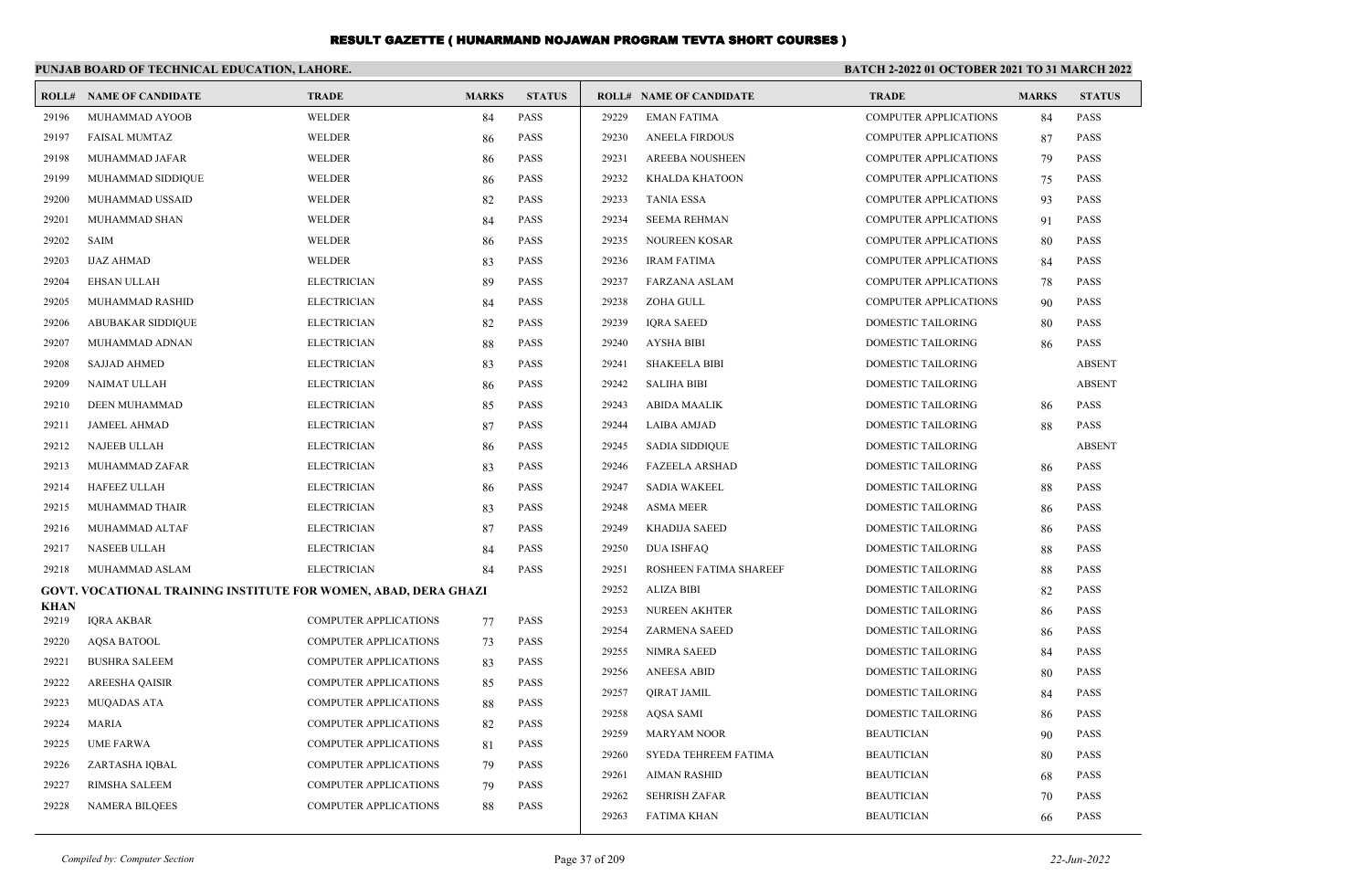|                      | PUNJAB BOARD OF TECHNICAL EDUCATION, LAHORE.                      |                   |              |               | BATCH 2-2022 01 OCTOBER 2021 TO 31 MARCH 2022 |                                                                    |                           |              |               |
|----------------------|-------------------------------------------------------------------|-------------------|--------------|---------------|-----------------------------------------------|--------------------------------------------------------------------|---------------------------|--------------|---------------|
|                      | <b>ROLL# NAME OF CANDIDATE</b>                                    | <b>TRADE</b>      | <b>MARKS</b> | <b>STATUS</b> |                                               | <b>ROLL# NAME OF CANDIDATE</b>                                     | <b>TRADE</b>              | <b>MARKS</b> | <b>STATUS</b> |
| 29264                | LAILA TUL KUBRA                                                   | <b>BEAUTICIAN</b> | 95           | <b>PASS</b>   | 29297                                         | <b>NISHA SALEEM</b>                                                | <b>BEAUTICIAN</b>         | 96           | <b>PASS</b>   |
| 29265                | <b>MAHAM ZAHID</b>                                                | <b>BEAUTICIAN</b> | 90           | <b>PASS</b>   | 29298                                         | <b>SHAZMINA NAWAZ</b>                                              | <b>BEAUTICIAN</b>         | 97           | <b>PASS</b>   |
| 29266                | <b>MOMNA ASHRAF</b>                                               | <b>BEAUTICIAN</b> | 95           | <b>PASS</b>   | 29299                                         | <b>MUBRA SADAF</b>                                                 | DOMESTIC TAILORING        | 95           | <b>PASS</b>   |
| 29267                | MEHAR UL NISA                                                     | <b>BEAUTICIAN</b> | 95           | <b>PASS</b>   | 29300                                         | <b>MAMMONA KAMAL</b>                                               | DOMESTIC TAILORING        | 95           | <b>PASS</b>   |
| 29268                | <b>MAREENA KHAN</b>                                               | <b>BEAUTICIAN</b> | 85           | <b>PASS</b>   | 29301                                         | <b>EMAAN HANEEF</b>                                                | <b>DOMESTIC TAILORING</b> | 94           | <b>PASS</b>   |
| 29269                | <b>KOMAL QAISER</b>                                               | <b>BEAUTICIAN</b> | 95           | <b>PASS</b>   | 29302                                         | <b>AMNA HANIF</b>                                                  | <b>DOMESTIC TAILORING</b> | 96           | <b>PASS</b>   |
| 29270                | <b>FAUZIA HUSSAIN</b>                                             | <b>BEAUTICIAN</b> | 90           | <b>PASS</b>   | 29303                                         | <b>OUDSIA NIGAR</b>                                                | <b>DOMESTIC TAILORING</b> | 94           | <b>PASS</b>   |
| 29271                | <b>KOMAL EJAZ</b>                                                 | <b>BEAUTICIAN</b> | 95           | <b>PASS</b>   | 29304                                         | HUMAIRA ASHIQ                                                      | DOMESTIC TAILORING        | 96           | <b>PASS</b>   |
| 29272                | <b>TANZEELA ARSHAD</b>                                            | <b>BEAUTICIAN</b> | 96           | <b>PASS</b>   | 29305                                         | <b>BUSHRA HANEEF</b>                                               | DOMESTIC TAILORING        | 96           | <b>PASS</b>   |
| 29273                | <b>RAUFIEDA</b>                                                   | <b>BEAUTICIAN</b> | 97           | PASS          | 29306                                         | <b>GOHAR FIRDOUS</b>                                               | DOMESTIC TAILORING        | 96           | <b>PASS</b>   |
| 29274                | <b>ERUM</b>                                                       | <b>BEAUTICIAN</b> | 97           | <b>PASS</b>   | 29307                                         | <b>UME HANI</b>                                                    | DOMESTIC TAILORING        | 96           | <b>PASS</b>   |
| 29275                | <b>HARAM FATIMA</b>                                               | <b>BEAUTICIAN</b> | 97           | <b>PASS</b>   | 29308                                         | <b>AOSA FIAZ</b>                                                   | <b>DOMESTIC TAILORING</b> | 96           | <b>PASS</b>   |
| 29276                | SHAHZADI YASMEEN                                                  | <b>BEAUTICIAN</b> | 96           | PASS          | 29309                                         | <b>AATKA AMIR</b>                                                  | DOMESTIC TAILORING        | 95           | <b>PASS</b>   |
| 29277                | LAIBA                                                             | <b>BEAUTICIAN</b> | 98           | <b>PASS</b>   | 29310                                         | HAFSA FIAZ                                                         | DOMESTIC TAILORING        | 96           | <b>PASS</b>   |
| 29278                | UMAIMA SAMI                                                       | <b>BEAUTICIAN</b> | 68           | <b>PASS</b>   | 29311                                         | KHANSA IKRAAM                                                      | DOMESTIC TAILORING        | 96           | <b>PASS</b>   |
|                      | GOVT. VOCATIONAL TRAINING INSTITUTE FOR WOMEN, VEHOVA, DERA GHAZI |                   |              |               | 29312                                         | <b>SUMIA GULL</b>                                                  | <b>DOMESTIC TAILORING</b> | 95           | <b>PASS</b>   |
| <b>KHAN</b><br>29279 | PAKIZA AMIR                                                       | <b>BEAUTICIAN</b> | 95           | <b>PASS</b>   | 29313                                         | <b>RAFIA BATOOL</b>                                                | <b>DOMESTIC TAILORING</b> | 95           | <b>PASS</b>   |
| 29280                | <b>AYESHA RAMZAN</b>                                              | <b>BEAUTICIAN</b> | 95           | <b>PASS</b>   | 29314                                         | <b>TOOBA MARIAM</b>                                                | DOMESTIC TAILORING        | 96           | <b>PASS</b>   |
| 29281                | <b>IORA IOBAL</b>                                                 | <b>BEAUTICIAN</b> | 94           | <b>PASS</b>   | 29315                                         | <b>MADIHA ZERNAB</b>                                               | DOMESTIC TAILORING        | 96           | <b>PASS</b>   |
| 29282                | <b>IMRANA YASMIN</b>                                              | <b>BEAUTICIAN</b> | 95           | <b>PASS</b>   | 29316                                         | <b>MUNAZA RASHEED</b>                                              | <b>DOMESTIC TAILORING</b> | 96           | <b>PASS</b>   |
| 29283                | <b>MUNIBA BATOOL</b>                                              | <b>BEAUTICIAN</b> | 96           | PASS          | 29317                                         | MUSARAT AMEER                                                      | <b>DOMESTIC TAILORING</b> | 95           | <b>PASS</b>   |
| 29284                | <b>SIDRA HANIF</b>                                                | <b>BEAUTICIAN</b> | 95           | PASS          | 29318                                         | <b>SAIMA SAJJAD</b>                                                | <b>DOMESTIC TAILORING</b> | 95           | <b>PASS</b>   |
| 29285                | <b>TANZILA FATIMA</b>                                             | <b>BEAUTICIAN</b> | 95           | <b>PASS</b>   |                                               | <b>GOVERNMENT VOCATIONAL TRAINING INSTITUTE FOR WOMEN,, TAUNSA</b> |                           |              |               |
| 29286                | <b>NAUREEN GUL</b>                                                | <b>BEAUTICIAN</b> | 96           | <b>PASS</b>   | <b>SHARIF</b><br>29319                        | <b>SONIA SAJJAD</b>                                                | <b>BEAUTICIAN</b>         | 93           | <b>PASS</b>   |
| 29287                | <b>BEENA GUL</b>                                                  | <b>BEAUTICIAN</b> | 95           | <b>PASS</b>   | 29320                                         | <b>SAWERA NADEEM</b>                                               | <b>BEAUTICIAN</b>         | 93           | <b>PASS</b>   |
| 29288                | RABIA BASRI                                                       | <b>BEAUTICIAN</b> | 95           | <b>PASS</b>   | 29321                                         | <b>GHASHIA ABRAR</b>                                               | <b>BEAUTICIAN</b>         | 93           | <b>PASS</b>   |
| 29289                | <b>SHANAZ KAUSAR</b>                                              | <b>BEAUTICIAN</b> | 96           | <b>PASS</b>   | 29322                                         | PALWASHA ABRAR                                                     | <b>BEAUTICIAN</b>         | 86           | <b>PASS</b>   |
| 29290                | <b>SABIHA TABBSSUM</b>                                            | <b>BEAUTICIAN</b> | 96           | <b>PASS</b>   | 29323                                         | <b>AZRA BIBI</b>                                                   | <b>BEAUTICIAN</b>         | 86           | <b>PASS</b>   |
| 29291                | <b>JAWARIA RASHEED</b>                                            | <b>BEAUTICIAN</b> | 97           | <b>PASS</b>   | 29324                                         | <b>MAHNAZ BIBI</b>                                                 | <b>BEAUTICIAN</b>         | 89           | <b>PASS</b>   |
| 29292                | <b>AASMA BIBI</b>                                                 | <b>BEAUTICIAN</b> | 96           | <b>PASS</b>   | 29325                                         | <b>ASMA SADDIQUE</b>                                               | <b>BEAUTICIAN</b>         | 87           | <b>PASS</b>   |
| 29293                | <b>SADIA BIBI</b>                                                 | <b>BEAUTICIAN</b> | 96           | <b>PASS</b>   | 29326                                         | AYESHA SHOAB                                                       | <b>BEAUTICIAN</b>         | 90           | <b>PASS</b>   |
| 29294                | RAFIA HUSSAIN                                                     | <b>BEAUTICIAN</b> | 96           | <b>PASS</b>   | 29327                                         | <b>HAFIZ RUQIA AMEER</b>                                           | <b>BEAUTICIAN</b>         | 90           | <b>PASS</b>   |
| 29295                | <b>ANELA AREEG</b>                                                | <b>BEAUTICIAN</b> | 96           | <b>PASS</b>   | 29328                                         | <b>NAGINA BASHIR</b>                                               | <b>BEAUTICIAN</b>         | 88           | <b>PASS</b>   |
| 29296                | <b>IMRANA KALEEM</b>                                              | <b>BEAUTICIAN</b> | 97           | <b>PASS</b>   | 29329                                         | <b>SAIMA PARVEEN</b>                                               | <b>BEAUTICIAN</b>         | 82           | <b>PASS</b>   |
|                      |                                                                   |                   |              |               |                                               |                                                                    |                           |              |               |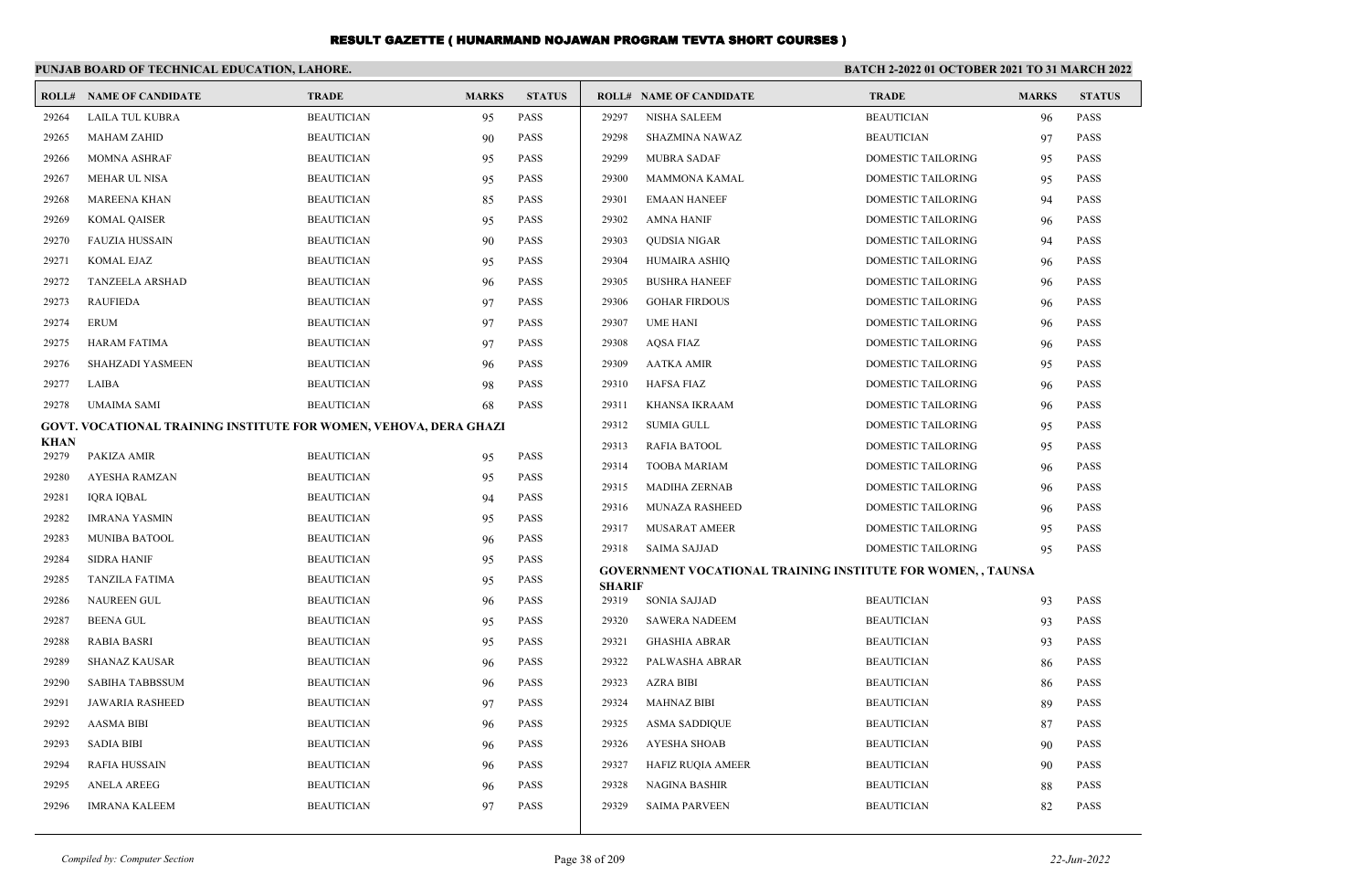|       | PUNJAB BOARD OF TECHNICAL EDUCATION, LAHORE. |                              |              |               |       |                                                                         | <b>BATCH 2-2022 01 OCTOBER 2021 TO 31 MARCH 2022</b> |              |               |
|-------|----------------------------------------------|------------------------------|--------------|---------------|-------|-------------------------------------------------------------------------|------------------------------------------------------|--------------|---------------|
| ROLL# | <b>NAME OF CANDIDATE</b>                     | <b>TRADE</b>                 | <b>MARKS</b> | <b>STATUS</b> |       | <b>ROLL# NAME OF CANDIDATE</b>                                          | <b>TRADE</b>                                         | <b>MARKS</b> | <b>STATUS</b> |
| 29330 | <b>SUBIA AMEER</b>                           | <b>BEAUTICIAN</b>            | 81           | PASS          | 29365 | <b>ANUM AKHLAQ</b>                                                      | <b>COMPUTER APPLICATIONS</b>                         | 94           | <b>PASS</b>   |
| 29331 | <b>AROOSA SHAHEEN</b>                        | <b>BEAUTICIAN</b>            | 80           | <b>PASS</b>   | 29366 | <b>AQSA BATOOL</b>                                                      | <b>COMPUTER APPLICATIONS</b>                         | 96           | <b>PASS</b>   |
| 29332 | <b>ASIYA AZIZ</b>                            | <b>BEAUTICIAN</b>            | 80           | <b>PASS</b>   | 29367 | <b>NAZIA BIBI</b>                                                       | <b>COMPUTER APPLICATIONS</b>                         | 95           | <b>PASS</b>   |
| 29333 | <b>SAEEDA PERVEEN</b>                        | <b>BEAUTICIAN</b>            | 80           | <b>PASS</b>   | 29368 | <b>SANAM JAFAR</b>                                                      | <b>COMPUTER APPLICATIONS</b>                         | 95           | <b>PASS</b>   |
| 29334 | <b>AZRA PERVEEN</b>                          | <b>BEAUTICIAN</b>            | 80           | <b>PASS</b>   | 29369 | <b>FIRDOUS TABUSAM</b>                                                  | <b>COMPUTER APPLICATIONS</b>                         | 95           | <b>PASS</b>   |
| 29335 | FATIMA ABDULLAH SIAL                         | <b>BEAUTICIAN</b>            | 86           | <b>PASS</b>   | 29370 | <b>ANEELA BIBI</b>                                                      | <b>COMPUTER APPLICATIONS</b>                         | 99           | <b>PASS</b>   |
| 29336 | <b>MARYAM MUNIR</b>                          | <b>BEAUTICIAN</b>            | 78           | <b>PASS</b>   | 29371 | <b>IRUM AKHLAQ</b>                                                      | <b>COMPUTER APPLICATIONS</b>                         | 94           | <b>PASS</b>   |
| 29337 | <b>KINZA BATOOL</b>                          | <b>BEAUTICIAN</b>            | 89           | <b>PASS</b>   | 29372 | NIMRA BUZDAR                                                            | <b>COMPUTER APPLICATIONS</b>                         | 95           | <b>PASS</b>   |
| 29338 | <b>URWA SUMEET</b>                           | <b>BEAUTICIAN</b>            | 79           | <b>PASS</b>   | 29373 | <b>TAHIRA SARWER</b>                                                    | <b>COMPUTER APPLICATIONS</b>                         | 95           | <b>PASS</b>   |
| 29339 | <b>ASIA ZAMAN</b>                            | <b>BEAUTICIAN</b>            | 79           | <b>PASS</b>   | 29374 | <b>UZMA BIBI</b>                                                        | DOMESTIC TAILORING                                   | 96           | PASS          |
| 29340 | <b>IRUM BIBI</b>                             | <b>BEAUTICIAN</b>            | 76           | <b>PASS</b>   | 29375 | <b>JAWERIA AKBER</b>                                                    | DOMESTIC TAILORING                                   | 97           | <b>PASS</b>   |
| 29341 | <b>AYESHA RAFIO</b>                          | <b>BEAUTICIAN</b>            | 97           | <b>PASS</b>   | 29376 | <b>JAVARIA GHAFOOR</b>                                                  | <b>DOMESTIC TAILORING</b>                            | 97           | <b>PASS</b>   |
| 29342 | <b>AOSA FATIMA</b>                           | <b>BEAUTICIAN</b>            | 78           | <b>PASS</b>   | 29377 | <b>SAEED ZAHRA</b>                                                      | <b>DOMESTIC TAILORING</b>                            | 97           | <b>PASS</b>   |
| 29343 | <b>TANVEER FATIMA</b>                        | <b>BEAUTICIAN</b>            | 77           | <b>PASS</b>   | 29378 | <b>BUSHRA ZAFER</b>                                                     | DOMESTIC TAILORING                                   | 97           | <b>PASS</b>   |
| 29344 | <b>IQRA ZAFAR</b>                            | <b>BEAUTICIAN</b>            | 79           | <b>PASS</b>   | 29379 | <b>ZUBIDA ASHRAF</b>                                                    | DOMESTIC TAILORING                                   | 98           | <b>PASS</b>   |
| 29345 | <b>ASIFA PERVEEN</b>                         | <b>BEAUTICIAN</b>            | 85           | <b>PASS</b>   | 29380 | <b>SHAZIA GHAFOOR</b>                                                   | <b>DOMESTIC TAILORING</b>                            | 98           | <b>PASS</b>   |
| 29346 | <b>HAFZA BIBI</b>                            | <b>BEAUTICIAN</b>            | 75           | <b>PASS</b>   | 29381 | NABEELA EJAZ AHMAD                                                      | <b>DOMESTIC TAILORING</b>                            | 97           | <b>PASS</b>   |
| 29347 | <b>SAIRA ZAMAN</b>                           | <b>BEAUTICIAN</b>            | 68           | <b>PASS</b>   | 29382 | <b>SAMINA BASHIR</b>                                                    | DOMESTIC TAILORING                                   | 97           | <b>PASS</b>   |
| 29348 | <b>AIMAN SHOAIB</b>                          | <b>BEAUTICIAN</b>            | 85           | <b>PASS</b>   | 29383 | <b>PAKIZA SAEED</b>                                                     | DOMESTIC TAILORING                                   | 97           | <b>PASS</b>   |
| 29349 | <b>SABA BLOCH</b>                            | <b>BEAUTICIAN</b>            | 80           | <b>PASS</b>   | 29384 | <b>FOZIA AFZAL</b>                                                      | DOMESTIC TAILORING                                   | 97           | <b>PASS</b>   |
| 29350 | NAGINA NAZ                                   | <b>BEAUTICIAN</b>            | 75           | <b>PASS</b>   | 29385 | <b>TAHIRA JABEEN</b>                                                    | <b>DOMESTIC TAILORING</b>                            | 97           | <b>PASS</b>   |
| 29351 | <b>RAZIA BEGUM</b>                           | <b>BEAUTICIAN</b>            | 83           | <b>PASS</b>   | 29386 | <b>MUSARRAT NAZIR</b>                                                   | <b>DOMESTIC TAILORING</b>                            | 97           | <b>PASS</b>   |
| 29352 | KAINAT ZAHRA                                 | <b>BEAUTICIAN</b>            | 90           | <b>PASS</b>   | 29387 | <b>KHUSHBAKHT</b>                                                       | DOMESTIC TAILORING                                   | 97           | <b>PASS</b>   |
| 29353 | <b>ANOOSH ZARA</b>                           | <b>BEAUTICIAN</b>            | 80           | <b>PASS</b>   | 29388 | <b>IRSHAD BIBI</b>                                                      | DOMESTIC TAILORING                                   | 96           | <b>PASS</b>   |
| 29354 | <b>AYMAN BIBI</b>                            | COMPUTER APPLICATIONS        | 95           | <b>PASS</b>   | 29389 | <b>NASREEN BIBI</b>                                                     | DOMESTIC TAILORING                                   | 96           | <b>PASS</b>   |
| 29355 | <b>ASMA AHMAD</b>                            | <b>COMPUTER APPLICATIONS</b> | 96           | <b>PASS</b>   | 29390 | NIGHAT BASHEER                                                          | DOMESTIC TAILORING                                   | 98           | <b>PASS</b>   |
| 29356 | SIDRA TUL MUNTAHA                            | <b>COMPUTER APPLICATIONS</b> | 98           | <b>PASS</b>   | 29391 | <b>SAMRA BIBI</b>                                                       | <b>DOMESTIC TAILORING</b>                            | 97           | <b>PASS</b>   |
| 29357 | <b>INSHA BUKHARI</b>                         | COMPUTER APPLICATIONS        | 94           | <b>PASS</b>   | 29392 | <b>AFIRA RAFIQ</b>                                                      | DOMESTIC TAILORING                                   | 98           | <b>PASS</b>   |
| 29358 | <b>SHABNAM SADIQ</b>                         | <b>COMPUTER APPLICATIONS</b> | 94           | <b>PASS</b>   | 29393 | <b>ZAINB BIBI</b>                                                       | <b>DOMESTIC TAILORING</b>                            | 97           | <b>PASS</b>   |
| 29359 | <b>ZARMEEN FATIMA</b>                        | <b>COMPUTER APPLICATIONS</b> | 98           | <b>PASS</b>   | 29394 | <b>SOBIA ATIQ</b>                                                       | <b>BEAUTICIAN</b>                                    | 69           | <b>PASS</b>   |
| 29360 | <b>MANAHIL FATIMA</b>                        | <b>COMPUTER APPLICATIONS</b> | 99           | PASS          | 29395 | <b>AFIA NAHEED</b>                                                      | <b>BEAUTICIAN</b>                                    | 70           | <b>PASS</b>   |
| 29361 | <b>AYESHA SAEED</b>                          | COMPUTER APPLICATIONS        | 94           | PASS          | 29396 | <b>SABRA KALSUM</b>                                                     | <b>BEAUTICIAN</b>                                    | 85           | <b>PASS</b>   |
| 29362 | <b>MEHREEN MAJEED</b>                        | COMPUTER APPLICATIONS        | 95           | <b>PASS</b>   |       | <b>GOVERTNMENT TECHNICAL TRAINING INSTITUTE, 2ND CAMPUS BARTHI NEAR</b> |                                                      |              |               |
| 29363 | <b>SHAHNAZ NASEEM</b>                        | <b>COMPUTER APPLICATIONS</b> | 97           | PASS          | 29397 | THO BARTHI JANOOBI, TAUNSA SHARIF                                       |                                                      |              |               |
| 29364 | MUGHEERA MOMIN                               | <b>COMPUTER APPLICATIONS</b> | 94           | <b>PASS</b>   |       | <b>IRFAN AZIZ</b>                                                       | <b>PLUMBER</b>                                       | 90           | <b>PASS</b>   |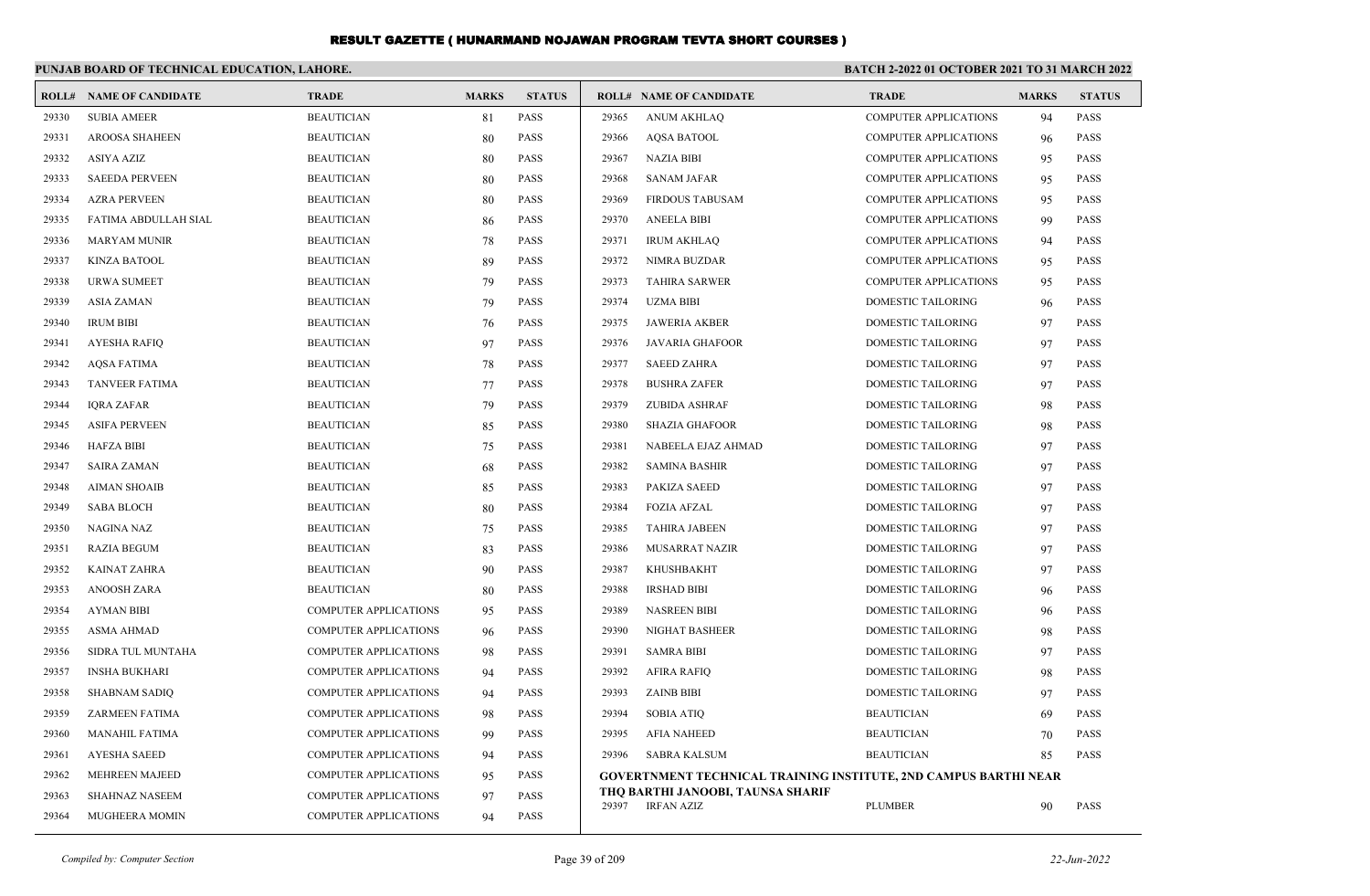|       | PUNJAB BOARD OF TECHNICAL EDUCATION, LAHORE. |                              |              |               | <b>BATCH 2-2022 01 OCTOBER 2021 TO 31 MARCH 2022</b> |                                |                              |              |               |
|-------|----------------------------------------------|------------------------------|--------------|---------------|------------------------------------------------------|--------------------------------|------------------------------|--------------|---------------|
| ROLL# | <b>NAME OF CANDIDATE</b>                     | <b>TRADE</b>                 | <b>MARKS</b> | <b>STATUS</b> |                                                      | <b>ROLL# NAME OF CANDIDATE</b> | <b>TRADE</b>                 | <b>MARKS</b> | <b>STATUS</b> |
| 29398 | MUHAMMAD ISHAQ                               | <b>PLUMBER</b>               | 86           | PASS          | 29433                                                | <b>MAH RUKH BIBI</b>           | <b>COMPUTER APPLICATIONS</b> |              | <b>ABSENT</b> |
| 29399 | <b>RASHID ILYAS</b>                          | <b>PLUMBER</b>               | 90           | PASS          | 29434                                                | <b>SAFOORA BIBI</b>            | <b>COMPUTER APPLICATIONS</b> |              | <b>ABSENT</b> |
| 29400 | <b>GHULAM YASEEN</b>                         | <b>PLUMBER</b>               | 86           | PASS          | 29435                                                | TEHREEM FATIMA                 | <b>COMPUTER APPLICATIONS</b> |              | <b>ABSENT</b> |
| 29401 | KALEEM ABDULLAH                              | <b>PLUMBER</b>               | 87           | PASS          | 29436                                                | <b>MEHWISH AMAN</b>            | <b>COMPUTER APPLICATIONS</b> |              | <b>ABSENT</b> |
| 29402 | <b>BILAL HAIDER</b>                          | <b>PLUMBER</b>               | 88           | PASS          | 29437                                                | <b>NADIA FAIZ</b>              | <b>COMPUTER APPLICATIONS</b> |              | <b>ABSENT</b> |
| 29403 | <b>ABDUL KABEER</b>                          | <b>PLUMBER</b>               | 87           | PASS          | 29438                                                | AREEBA MEHMOOD                 | <b>COMPUTER APPLICATIONS</b> |              | <b>ABSENT</b> |
| 29404 | <b>JAHANGIR AHMAD</b>                        | <b>PLUMBER</b>               | 93           | <b>PASS</b>   | 29439                                                | <b>AFRAS MEHMOOD</b>           | <b>COMPUTER APPLICATIONS</b> |              | <b>ABSENT</b> |
| 29405 | <b>ABDUL QADEER</b>                          | <b>PLUMBER</b>               | 87           | PASS          | 29440                                                | HAFIZA AASMA ANWAR             | <b>COMPUTER APPLICATIONS</b> |              | <b>ABSENT</b> |
| 29406 | ZAKA ULLAH                                   | <b>PLUMBER</b>               | 85           | PASS          | 29441                                                | <b>MEMOONA BIBI</b>            | <b>COMPUTER APPLICATIONS</b> |              | <b>ABSENT</b> |
| 29407 | <b>MUODAR GUL</b>                            | <b>PLUMBER</b>               | 93           | <b>PASS</b>   | 29442                                                | <b>ZARBAKHT BIBI</b>           | <b>DOMESTIC TAILORING</b>    |              | <b>ABSENT</b> |
| 29408 | MUHAMMAD TARIQ                               | <b>PLUMBER</b>               | 91           | PASS          | 29443                                                | <b>AZRA BIBI</b>               | <b>DOMESTIC TAILORING</b>    |              | <b>ABSENT</b> |
| 29409 | <b>GHULAM ABBAS</b>                          | <b>PLUMBER</b>               | 85           | <b>PASS</b>   | 29444                                                | <b>AOSA BIBI</b>               | <b>DOMESTIC TAILORING</b>    |              | <b>ABSENT</b> |
| 29410 | MUHAMMAD ASIM                                | <b>PLUMBER</b>               | 87           | PASS          | 29445                                                | NUSRAT JALAL                   | DOMESTIC TAILORING           |              | <b>ABSENT</b> |
| 29411 | <b>ASMAT ULLAH</b>                           | <b>PLUMBER</b>               | 86           | <b>PASS</b>   | 29446                                                | <b>SAHER BIBI</b>              | <b>DOMESTIC TAILORING</b>    |              | <b>ABSENT</b> |
| 29412 | <b>KAINAT NUSRAT</b>                         | <b>BEAUTICIAN</b>            |              | <b>ABSENT</b> | 29447                                                | <b>ASMA BATOOL</b>             | <b>DOMESTIC TAILORING</b>    |              | <b>ABSENT</b> |
| 29413 | TEHREEM DILSHAD                              | <b>BEAUTICIAN</b>            |              | <b>ABSENT</b> | 29448                                                | <b>AQEEDAT JALAL</b>           | <b>DOMESTIC TAILORING</b>    |              | <b>ABSENT</b> |
| 29414 | <b>FATIMA BIBI</b>                           | <b>BEAUTICIAN</b>            |              | <b>ABSENT</b> | 29449                                                | <b>HINA ASIF</b>               | <b>DOMESTIC TAILORING</b>    |              | <b>ABSENT</b> |
| 29415 | <b>ARFA BIBI</b>                             | <b>BEAUTICIAN</b>            |              | <b>ABSENT</b> | 29450                                                | <b>ISHRAT JALAL</b>            | DOMESTIC TAILORING           |              | <b>ABSENT</b> |
| 29416 | NASREEN FATIMA                               | <b>BEAUTICIAN</b>            |              | <b>ABSENT</b> | 29451                                                | UM E SULAIM                    | DOMESTIC TAILORING           |              | <b>ABSENT</b> |
| 29417 | <b>MEHREEN MURTAZA</b>                       | <b>BEAUTICIAN</b>            |              | <b>ABSENT</b> | 29452                                                | <b>MUNAZA ALI</b>              | <b>DOMESTIC TAILORING</b>    |              | <b>ABSENT</b> |
| 29418 | <b>AMMAN MEHROZ</b>                          | <b>BEAUTICIAN</b>            |              | <b>ABSENT</b> | 29453                                                | <b>SIBGHA AZIZ</b>             | <b>DOMESTIC TAILORING</b>    |              | <b>ABSENT</b> |
| 29419 | <b>MAMOONA IQBAL</b>                         | <b>BEAUTICIAN</b>            |              | <b>ABSENT</b> | 29454                                                | <b>AFSHEEN BIBI</b>            | DOMESTIC TAILORING           |              | <b>ABSENT</b> |
| 29420 | HAFZA MURTAZA                                | <b>BEAUTICIAN</b>            |              | <b>ABSENT</b> | 29455                                                | <b>FATIMA BIBI</b>             | DOMESTIC TAILORING           |              | <b>ABSENT</b> |
| 29421 | <b>ASIA BIBI</b>                             | <b>BEAUTICIAN</b>            |              | <b>ABSENT</b> | 29456                                                | <b>ZAINAB BIBI</b>             | DOMESTIC TAILORING           |              | <b>ABSENT</b> |
| 29422 | <b>ALIA BIBI</b>                             | <b>BEAUTICIAN</b>            |              | <b>ABSENT</b> | 29457                                                | <b>MAHEO DIN</b>               | <b>ELECTRICIAN</b>           | 85           | <b>PASS</b>   |
| 29423 | <b>NOSHEEN ATTA</b>                          | <b>BEAUTICIAN</b>            |              | <b>ABSENT</b> | 29458                                                | <b>IJAZ AHMED</b>              | <b>ELECTRICIAN</b>           | 85           | <b>PASS</b>   |
| 29424 | RAHILA IQBAL                                 | <b>BEAUTICIAN</b>            |              | <b>ABSENT</b> | 29459                                                | <b>GUL ZAMAN</b>               | <b>ELECTRICIAN</b>           | 78           | <b>PASS</b>   |
| 29425 | <b>SAMINA BIBI</b>                           | <b>BEAUTICIAN</b>            |              | <b>ABSENT</b> | 29460                                                | <b>IRFAN ULLAH</b>             | <b>ELECTRICIAN</b>           | 86           | <b>PASS</b>   |
| 29426 | <b>ASIA AKBER</b>                            | <b>BEAUTICIAN</b>            |              | <b>ABSENT</b> | 29461                                                | <b>KHALIL AHMED</b>            | <b>ELECTRICIAN</b>           | 83           | <b>PASS</b>   |
| 29427 | <b>KALSOOM BIBI</b>                          | <b>COMPUTER APPLICATIONS</b> |              | <b>ABSENT</b> | 29462                                                | MUHAMMAD RAMZAN                | <b>ELECTRICIAN</b>           | 80           | <b>PASS</b>   |
| 29428 | <b>SUMAIRA GHANI</b>                         | <b>COMPUTER APPLICATIONS</b> |              | <b>ABSENT</b> | 29463                                                | <b>NAIMAT ULLAH</b>            | <b>ELECTRICIAN</b>           | 80           | <b>PASS</b>   |
| 29429 | <b>HAFSA GHANI</b>                           | <b>COMPUTER APPLICATIONS</b> |              | <b>ABSENT</b> | 29464                                                | MUHAMMAD SULEMAN               | <b>ELECTRICIAN</b>           | 85           | <b>PASS</b>   |
| 29430 | MISBAH GHANI                                 | <b>COMPUTER APPLICATIONS</b> |              | <b>ABSENT</b> | 29465                                                | MUHAMMAD UMER FAROOQ           | <b>ELECTRICIAN</b>           | 80           | <b>PASS</b>   |
| 29431 | <b>LARAIB BIBI</b>                           | <b>COMPUTER APPLICATIONS</b> |              | <b>ABSENT</b> | 29466                                                | <b>SHAHID AZIZ</b>             | <b>ELECTRICIAN</b>           | 79           | <b>PASS</b>   |
| 29432 | <b>SADIA LATIF</b>                           | <b>COMPUTER APPLICATIONS</b> |              | <b>ABSENT</b> | 29467                                                | MUHAMMAD SHAKIR                | <b>ELECTRICIAN</b>           | 85           | <b>PASS</b>   |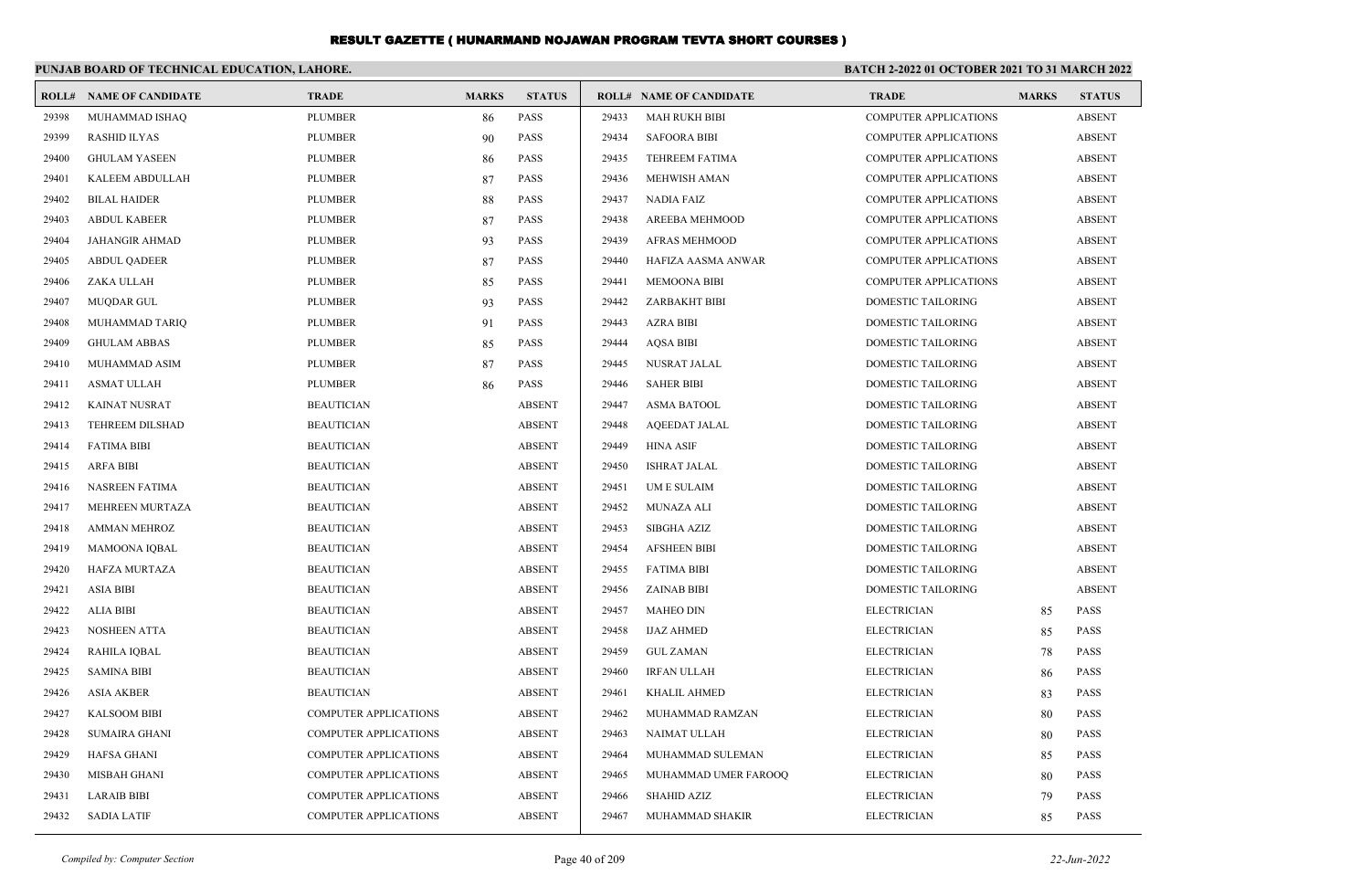|       | PUNJAB BOARD OF TECHNICAL EDUCATION, LAHORE. |                                               |              |               | BATCH 2-2022 01 OCTOBER 2021 TO 31 MARCH 2022 |                                                                 |                           |              |               |
|-------|----------------------------------------------|-----------------------------------------------|--------------|---------------|-----------------------------------------------|-----------------------------------------------------------------|---------------------------|--------------|---------------|
|       | <b>ROLL# NAME OF CANDIDATE</b>               | <b>TRADE</b>                                  | <b>MARKS</b> | <b>STATUS</b> |                                               | <b>ROLL# NAME OF CANDIDATE</b>                                  | <b>TRADE</b>              | <b>MARKS</b> | <b>STATUS</b> |
| 29468 | MUHAMMAD ASIF                                | <b>ELECTRICIAN</b>                            | 88           | <b>PASS</b>   |                                               | GOVT. TECHNICAL TRAINING CENTER(F), BASTI BUZDAR, TAUNSA SHARIF |                           |              |               |
| 29469 | <b>FATEH KHAN</b>                            | <b>ELECTRICIAN</b>                            | 82           | <b>PASS</b>   | 29487                                         | <b>SHEHLA INAYAT</b>                                            | <b>BEAUTICIAN</b>         | 98           | <b>PASS</b>   |
| 29470 | MUHAMMAD ADIL AZIZ                           | <b>ELECTRICIAN</b>                            | 90           | PASS          | 29488                                         | <b>SUMAIRA BIBI</b>                                             | <b>BEAUTICIAN</b>         | 95           | <b>PASS</b>   |
| 29471 | MUHAMMAD ANWAR                               | <b>ELECTRICIAN</b>                            | 96           | PASS          | 29489                                         | <b>NAKE BAKHT</b>                                               | <b>BEAUTICIAN</b>         | 95           | <b>PASS</b>   |
| 29472 | MUHAMMAD MASHHOOD TARIQ                      | SOLAR PHOTOVOLTAIC (PV)                       | 97           | <b>PASS</b>   | 29490                                         | <b>IORA ASHRAF</b>                                              | <b>BEAUTICIAN</b>         | 98           | <b>PASS</b>   |
|       |                                              | <b>SYSTEMS FOR POWER</b><br><b>GENERATION</b> |              |               | 29491                                         | <b>MARYAM BIBI</b>                                              | <b>BEAUTICIAN</b>         | 94           | <b>PASS</b>   |
| 29473 | MUHAMMAD ABDULLAH                            | SOLAR PHOTOVOLTAIC (PV)                       | 97           | <b>PASS</b>   | 29492                                         | <b>SHAISTA IQBAL</b>                                            | <b>BEAUTICIAN</b>         | 96           | <b>PASS</b>   |
|       |                                              | <b>SYSTEMS FOR POWER</b><br><b>GENERATION</b> |              |               | 29493                                         | <b>AMARA BIBI</b>                                               | <b>BEAUTICIAN</b>         | 97           | <b>PASS</b>   |
| 29474 | ZAFAR IQBAL                                  | SOLAR PHOTOVOLTAIC (PV)                       | 84           | <b>PASS</b>   | 29494                                         | <b>SAMINA SAEED</b>                                             | <b>BEAUTICIAN</b>         | 95           | <b>PASS</b>   |
|       |                                              | <b>SYSTEMS FOR POWER</b><br><b>GENERATION</b> |              |               | 29495                                         | <b>MAMOONA SAEED</b>                                            | <b>BEAUTICIAN</b>         | 94           | <b>PASS</b>   |
| 29475 | <b>ABDUL MAJEED</b>                          | SOLAR PHOTOVOLTAIC (PV)                       | 81           | <b>PASS</b>   | 29496                                         | <b>IQRA BIBI</b>                                                | <b>BEAUTICIAN</b>         | 96           | <b>PASS</b>   |
|       |                                              | <b>SYSTEMS FOR POWER</b><br><b>GENERATION</b> |              |               | 29497                                         | <b>MOAZMA KHALID</b>                                            | <b>BEAUTICIAN</b>         | 96           | <b>PASS</b>   |
| 29476 | MUHAMMAD UMAIR                               | SOLAR PHOTOVOLTAIC (PV)                       | 79           | <b>PASS</b>   | 29498                                         | <b>FARAH NAZ</b>                                                | <b>BEAUTICIAN</b>         | 96           | <b>PASS</b>   |
|       |                                              | <b>SYSTEMS FOR POWER</b><br><b>GENERATION</b> |              |               | 29499                                         | <b>AASMA FARID</b>                                              | <b>BEAUTICIAN</b>         | 96           | <b>PASS</b>   |
| 29477 | HAFIZ NASEEM ABDULLAH                        | SOLAR PHOTOVOLTAIC (PV)                       | 79           | <b>PASS</b>   | 29500                                         | <b>ZAHIDA PERVEEN</b>                                           | <b>BEAUTICIAN</b>         | 95           | <b>PASS</b>   |
|       |                                              | <b>SYSTEMS FOR POWER</b><br><b>GENERATION</b> |              |               | 29501                                         | <b>SAFIA BIBI</b>                                               | <b>BEAUTICIAN</b>         | 97           | <b>PASS</b>   |
| 29478 | <b>SHAHID ILYAS</b>                          | SOLAR PHOTOVOLTAIC (PV)                       | 83           | <b>PASS</b>   | 29502                                         | SHUMAILA INAYAT                                                 | <b>BEAUTICIAN</b>         | 96           | <b>PASS</b>   |
|       |                                              | <b>SYSTEMS FOR POWER</b><br><b>GENERATION</b> |              |               | 29503                                         | <b>ISMAT JHAN</b>                                               | <b>BEAUTICIAN</b>         | 96           | <b>PASS</b>   |
| 29479 | MUHAMMAD USAMAN                              | SOLAR PHOTOVOLTAIC (PV)                       | 93           | <b>PASS</b>   | 29504                                         | <b>SIDRA ALTAF</b>                                              | <b>BEAUTICIAN</b>         | 98           | <b>PASS</b>   |
|       |                                              | <b>SYSTEMS FOR POWER</b><br><b>GENERATION</b> |              |               | 29505                                         | <b>SUMIA ATTA</b>                                               | <b>BEAUTICIAN</b>         | 91           | <b>PASS</b>   |
| 29480 | <b>MANZOOR AHMAD</b>                         | SOLAR PHOTOVOLTAIC (PV)                       | 83           | <b>PASS</b>   | 29506                                         | <b>SAIRA PARVIN</b>                                             | <b>BEAUTICIAN</b>         | 96           | <b>PASS</b>   |
|       |                                              | <b>SYSTEMS FOR POWER</b>                      |              |               | 29507                                         | <b>SHEHLA AKBER</b>                                             | DOMESTIC TAILORING        | 95           | <b>PASS</b>   |
| 29481 | MUHAMMAD YOUNAS                              | <b>GENERATION</b><br>SOLAR PHOTOVOLTAIC (PV)  | 79           | <b>PASS</b>   | 29508                                         | NIMRA SHAHWAR                                                   | DOMESTIC TAILORING        | 98           | <b>PASS</b>   |
|       |                                              | <b>SYSTEMS FOR POWER</b>                      |              |               | 29509                                         | <b>HUFZA ALTAF</b>                                              | DOMESTIC TAILORING        | 95           | <b>PASS</b>   |
| 29482 | ABDULRAZZAQ                                  | <b>GENERATION</b><br>SOLAR PHOTOVOLTAIC (PV)  | 81           | <b>PASS</b>   | 29510                                         | <b>AZIZ BIBI</b>                                                | DOMESTIC TAILORING        | 93           | <b>PASS</b>   |
|       |                                              | <b>SYSTEMS FOR POWER</b>                      |              |               | 29511                                         | ASMA RANI                                                       | DOMESTIC TAILORING        | 98           | <b>PASS</b>   |
| 29483 | MUHAMMAD TAHIR                               | <b>GENERATION</b><br>SOLAR PHOTOVOLTAIC (PV)  | 94           | <b>PASS</b>   | 29512                                         | <b>ANILA GHAFOOR</b>                                            | <b>DOMESTIC TAILORING</b> | 97           | <b>PASS</b>   |
|       |                                              | <b>SYSTEMS FOR POWER</b>                      |              |               | 29513                                         | <b>TAHMINA BIBI</b>                                             | DOMESTIC TAILORING        | -94          | <b>PASS</b>   |
| 29484 | MUHAMMAD LATEEF                              | <b>GENERATION</b><br>SOLAR PHOTOVOLTAIC (PV)  | 82           | <b>PASS</b>   | 29514                                         | <b>MARIAM TAHIR</b>                                             | DOMESTIC TAILORING        | 95           | <b>PASS</b>   |
|       |                                              | <b>SYSTEMS FOR POWER</b>                      |              |               | 29515                                         | UM E KALSOOM                                                    | <b>DOMESTIC TAILORING</b> | 95           | <b>PASS</b>   |
| 29485 | MUHAMMAD SALEEM ULLAH                        | <b>GENERATION</b><br>SOLAR PHOTOVOLTAIC (PV)  | 83           | <b>PASS</b>   | 29516                                         | <b>MAIMONA JAVED</b>                                            | DOMESTIC TAILORING        | 97           | <b>PASS</b>   |
|       |                                              | <b>SYSTEMS FOR POWER</b>                      |              |               | 29517                                         | <b>KHUSH BAKHT</b>                                              | <b>DOMESTIC TAILORING</b> | 97           | <b>PASS</b>   |
| 29486 | <b>ASMAT ULLAH</b>                           | <b>GENERATION</b><br>SOLAR PHOTOVOLTAIC (PV)  | 83           | <b>PASS</b>   | 29518                                         | <b>SADIA AFZAL</b>                                              | <b>DOMESTIC TAILORING</b> | 95           | <b>PASS</b>   |
|       |                                              | <b>SYSTEMS FOR POWER</b>                      |              |               | 29519                                         | <b>SHABANA SAJJAD</b>                                           | DOMESTIC TAILORING        | 93           | <b>PASS</b>   |
|       |                                              | <b>GENERATION</b>                             |              |               | 29520                                         | ZAKIA RIAZ                                                      | DOMESTIC TAILORING        | 95           | <b>PASS</b>   |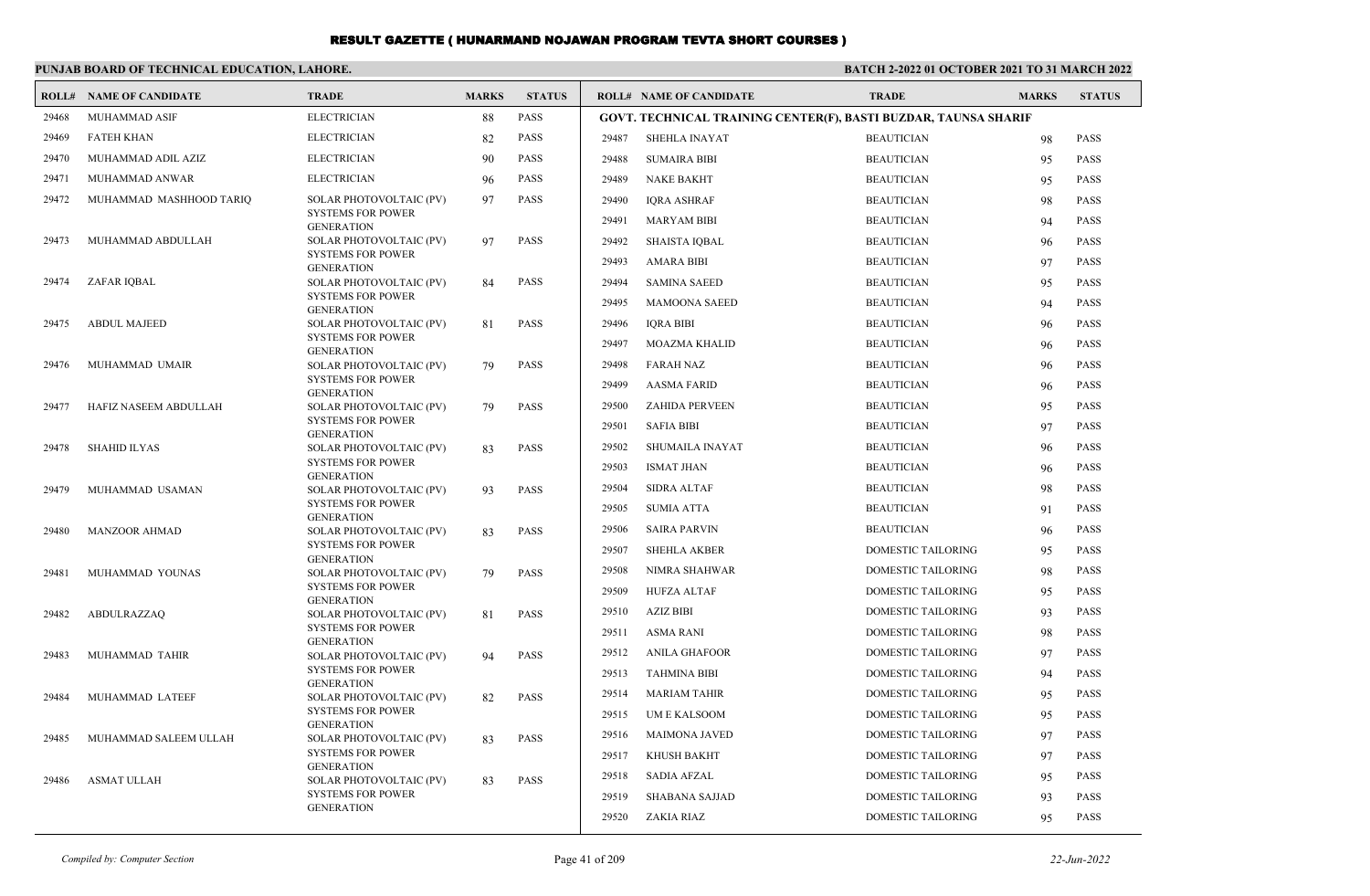|       | PUNJAB BOARD OF TECHNICAL EDUCATION, LAHORE.            |                           |              |               | BATCH 2-2022 01 OCTOBER 2021 TO 31 MARCH 2022 |                                                                    |                              |              |               |
|-------|---------------------------------------------------------|---------------------------|--------------|---------------|-----------------------------------------------|--------------------------------------------------------------------|------------------------------|--------------|---------------|
|       | <b>ROLL# NAME OF CANDIDATE</b>                          | <b>TRADE</b>              | <b>MARKS</b> | <b>STATUS</b> |                                               | <b>ROLL# NAME OF CANDIDATE</b>                                     | <b>TRADE</b>                 | <b>MARKS</b> | <b>STATUS</b> |
| 29521 | ZAHRA HABIB                                             | DOMESTIC TAILORING        | 96           | <b>PASS</b>   | 29555                                         | MUHAMMAD AHTASHAM                                                  | <b>ELECTRICIAN</b>           |              | <b>ABSENT</b> |
| 29522 | <b>SHAISTA AMIN</b>                                     | DOMESTIC TAILORING        | 96           | <b>PASS</b>   | 29556                                         | <b>SHAHBAZ ASHRAF</b>                                              | <b>ELECTRICIAN</b>           | 96           | <b>PASS</b>   |
| 29523 | AQSA FIAZ                                               | DOMESTIC TAILORING        | 98           | <b>PASS</b>   | 29557                                         | MUHAMMAD MUZMIL HUSAIN                                             | <b>ELECTRICIAN</b>           | 83           | PASS          |
| 29524 | NOSHABA HABIB                                           | DOMESTIC TAILORING        | 95           | <b>PASS</b>   | 29558                                         | MUHAMMAD ARSLAN                                                    | <b>ELECTRICIAN</b>           | 89           | <b>PASS</b>   |
| 29525 | <b>NAGEENA SAEED</b>                                    | DOMESTIC TAILORING        | 93           | <b>PASS</b>   | 29559                                         | MUHAMMAD IRFAN                                                     | <b>ELECTRICIAN</b>           | 86           | <b>PASS</b>   |
| 29526 | NIGHAT SULTANA                                          | DOMESTIC TAILORING        | 98           | <b>PASS</b>   | 29560                                         | MUHAMMAD ASIF                                                      | <b>ELECTRICIAN</b>           | 88           | PASS          |
| 29527 | <b>BUSHRA BIBI</b>                                      | <b>DOMESTIC TAILORING</b> | 97           | <b>PASS</b>   | 29561                                         | MUHAMMAD AMMAR BASHIR                                              | <b>ELECTRICIAN</b>           | 82           | <b>PASS</b>   |
| 29528 | <b>SADIA HALEEMA</b>                                    | <b>DOMESTIC TAILORING</b> | 94           | <b>PASS</b>   | 29562                                         | MUHAMMAD BILAL                                                     | <b>ELECTRICIAN</b>           | 94           | <b>PASS</b>   |
| 29529 | <b>RIMSHA BIBI</b>                                      | DOMESTIC TAILORING        | 95           | <b>PASS</b>   | 29563                                         | <b>SHAHID MANZOOR</b>                                              | <b>ELECTRICIAN</b>           | 89           | <b>PASS</b>   |
| 29530 | <b>MAIMONA FAIZ</b>                                     | DOMESTIC TAILORING        | 95           | <b>PASS</b>   | 29564                                         | FAKHAR SAIF ULLAH                                                  | <b>ELECTRICIAN</b>           | 82           | <b>PASS</b>   |
| 29531 | <b>SARA TANVIR</b>                                      | DOMESTIC TAILORING        | 98           | <b>PASS</b>   | 29565                                         | MUHAMMAD SHAKEEL                                                   | <b>ELECTRICIAN</b>           | 87           | <b>PASS</b>   |
| 29532 | <b>SADIA UMAR</b>                                       | DOMESTIC TAILORING        | 95           | <b>PASS</b>   | 29566                                         | ZULFIQAR ALTAF                                                     | <b>ELECTRICIAN</b>           | 90           | <b>PASS</b>   |
| 29533 | <b>SIDRA BIBI</b>                                       | DOMESTIC TAILORING        | 95           | <b>PASS</b>   | 29567                                         | SYED SAGHEER UL HASSAN                                             | <b>AUTOCAD</b>               | 92           | PASS          |
| 29534 | ANOSHA SHUJA                                            | DOMESTIC TAILORING        | 98           | <b>PASS</b>   | 29568                                         | MUHAMMAD SHAHID                                                    | AUTOCAD                      |              | <b>ABSENT</b> |
| 29535 | <b>SAMIA FAIZ</b>                                       | DOMESTIC TAILORING        | 95           | <b>PASS</b>   | 29569                                         | MUHAMMAD ZULQARNAIN                                                | <b>AUTOCAD</b>               | 75           | PASS          |
| 29536 | <b>ASIA BIBI</b>                                        | DOMESTIC TAILORING        | 93           | <b>PASS</b>   | 29570                                         | MUHAMMAD UMAIR SAEED                                               | <b>AUTOCAD</b>               | 70           | <b>PASS</b>   |
| 29537 | AFSHAN QADIR                                            | <b>DOMESTIC TAILORING</b> | 98           | <b>PASS</b>   | 29571                                         | MUHAMMAD IRFAN KHAN                                                | <b>AUTOCAD</b>               | 82           | PASS          |
| 29538 | KHADIJA TULKUBRA                                        | DOMESTIC TAILORING        | 97           | <b>PASS</b>   | 29572                                         | SHAHZAD ASHRAF                                                     | <b>AUTOCAD</b>               | 90           | <b>PASS</b>   |
| 29539 | RABIA AZAM                                              | DOMESTIC TAILORING        | 94           | <b>PASS</b>   | 29573                                         | <b>JAFAR ABBAS</b>                                                 | <b>AUTOCAD</b>               | 80           | <b>PASS</b>   |
| 29540 | KALSOOM FATIMA                                          | DOMESTIC TAILORING        | 95           | <b>PASS</b>   | 29574                                         | MUHAMMAD SHOUKAT                                                   | AUTOCAD                      | 78           | <b>PASS</b>   |
| 29541 | <b>NASEEM AKHTER</b>                                    | DOMESTIC TAILORING        | 95           | <b>PASS</b>   | 29575                                         | <b>JAFFAR ABBAS</b>                                                | <b>AUTOCAD</b>               | 80           | <b>PASS</b>   |
| 29542 | AFIFA RAFIQUE                                           | DOMESTIC TAILORING        | 98           | <b>PASS</b>   | 29576                                         | <b>KHALID AZEEM</b>                                                | <b>AUTOCAD</b>               | 92           | <b>PASS</b>   |
| 29543 | NABEELA SAFDER                                          | DOMESTIC TAILORING        | 97           | <b>PASS</b>   | 29577                                         | WAQAR MAZHAR                                                       | <b>AUTOCAD</b>               | 91           | <b>PASS</b>   |
| 29544 | <b>GUL NASREEN</b>                                      | DOMESTIC TAILORING        | 95           | <b>PASS</b>   | 29578                                         | <b>BAQIR HUSSAIN</b>                                               | <b>AUTOCAD</b>               | 89           | <b>PASS</b>   |
| 29545 | ZAHIDA BASHIR                                           | DOMESTIC TAILORING        | 93           | <b>PASS</b>   | 29579                                         | <b>SABIR HUSSAIN</b>                                               | <b>AUTOCAD</b>               | 77           | <b>PASS</b>   |
| 29546 | <b>HAFSA QADIR</b>                                      | DOMESTIC TAILORING        | 93           | <b>PASS</b>   | 29580                                         | <b>FAYYAZ AHMAD</b>                                                | <b>AUTOCAD</b>               |              | <b>ABSENT</b> |
|       | GOVT. TECHNICAL TRAINING CENTRE (MALE), , TAUNSA SHARIF |                           |              |               | 29581                                         | <b>GHULAM BEHLOOL KHAN</b>                                         | <b>AUTOCAD</b>               | 75           | <b>PASS</b>   |
| 29547 | <b>ABDIM MUNEEB</b>                                     | <b>ELECTRICIAN</b>        | 94           | <b>PASS</b>   | 29582                                         | ARBAZ MUJAHID                                                      | <b>AUTOCAD</b>               |              | <b>ABSENT</b> |
| 29548 | <b>UMAR FAROOQ</b>                                      | <b>ELECTRICIAN</b>        | 84           | <b>PASS</b>   | 29583                                         | <b>KASHIF ALTAF</b>                                                | <b>AUTOCAD</b>               | 70           | <b>PASS</b>   |
| 29549 | IJAZ HUSSAIN                                            | <b>ELECTRICIAN</b>        | 85           | <b>PASS</b>   | 29584                                         | MUHAMMAD ADNAN                                                     | <b>AUTOCAD</b>               | 87           | PASS          |
| 29550 | NAVEED HUSSAIN                                          | <b>ELECTRICIAN</b>        | 79           | <b>PASS</b>   | 29585                                         | MUHAMMAD ZEESHAN                                                   | <b>AUTOCAD</b>               | 87           | PASS          |
| 29551 | <b>ABDUL REHMAN</b>                                     | <b>ELECTRICIAN</b>        | 86           | PASS          | 29586                                         | MUHAMMAD MUDASIR                                                   | <b>AUTOCAD</b>               | 76           | <b>PASS</b>   |
| 29552 | <b>ABDUL HAMEED</b>                                     | <b>ELECTRICIAN</b>        | 83           | <b>PASS</b>   |                                               | GOVT. VOCATIONAL TRAINING INSTITUTE FOR WOMEN, ABAD, TAUNSA SHARIF |                              |              |               |
| 29553 | MUHAMMAD SULEMAN                                        | <b>ELECTRICIAN</b>        | 93           | PASS          | 29587                                         | ASIA AMEER                                                         | <b>BEAUTICIAN</b>            | 93           | PASS          |
| 29554 | MUHAMMAD TANVEER                                        | <b>ELECTRICIAN</b>        | 86           | PASS          | 29588                                         | AYESHA MUNEER                                                      | <b>COMPUTER APPLICATIONS</b> | 96           | PASS          |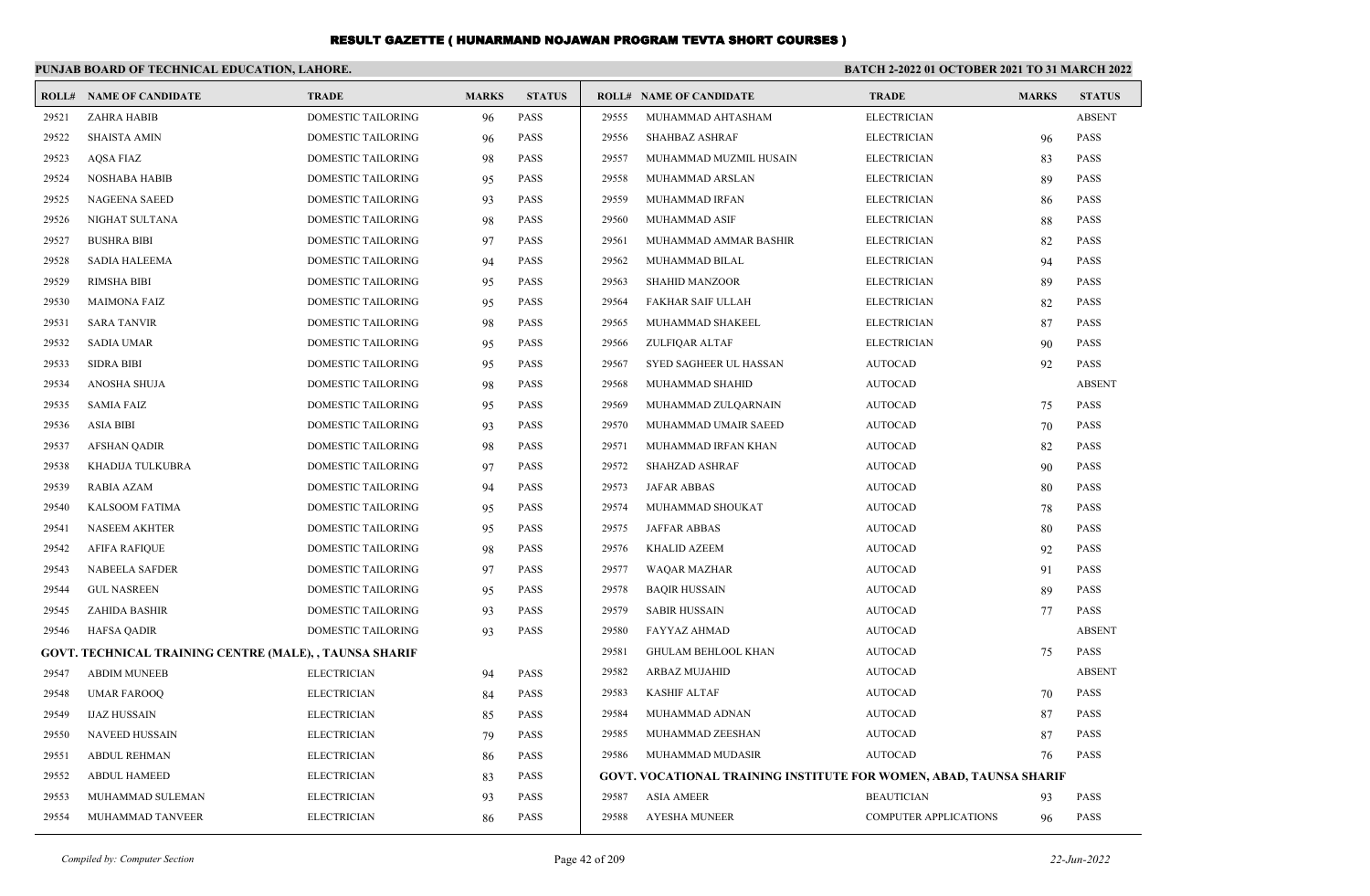|       | PUNJAB BOARD OF TECHNICAL EDUCATION, LAHORE. |                           |              |               |       | BATCH 2-2022 01 OCTOBER 2021 TO 31 MARCH 2022 |                              |              |               |
|-------|----------------------------------------------|---------------------------|--------------|---------------|-------|-----------------------------------------------|------------------------------|--------------|---------------|
|       | <b>ROLL# NAME OF CANDIDATE</b>               | <b>TRADE</b>              | <b>MARKS</b> | <b>STATUS</b> |       | <b>ROLL# NAME OF CANDIDATE</b>                | <b>TRADE</b>                 | <b>MARKS</b> | <b>STATUS</b> |
| 29589 | <b>KISRA ABID</b>                            | DOMESTIC TAILORING        | 99           | <b>PASS</b>   | 29624 | <b>ANMOL MARIUM</b>                           | <b>DOMESTIC TAILORING</b>    | 93           | <b>PASS</b>   |
| 29590 | <b>AZRA GUL</b>                              | DOMESTIC TAILORING        | 99           | <b>PASS</b>   | 29625 | <b>SADIA DARWAISH</b>                         | DOMESTIC TAILORING           | 94           | <b>PASS</b>   |
| 29591 | <b>SHAH RUKH</b>                             | DOMESTIC TAILORING        | 99           | <b>PASS</b>   | 29626 | <b>MALAIKA JILANI</b>                         | DOMESTIC TAILORING           | 96           | <b>PASS</b>   |
| 29592 | <b>MUQADAS SAJJAD</b>                        | DOMESTIC TAILORING        | 95           | <b>PASS</b>   | 29627 | <b>SAJIDA RAMZAN</b>                          | DOMESTIC TAILORING           | 93           | <b>PASS</b>   |
| 29593 | <b>NAJMA PARVEEN</b>                         | DOMESTIC TAILORING        | 94           | <b>PASS</b>   | 29628 | <b>DUR SHAHWAR</b>                            | DOMESTIC TAILORING           | 86           | <b>PASS</b>   |
| 29594 | <b>ASMA KALEEM</b>                           | DOMESTIC TAILORING        | 99           | <b>PASS</b>   | 29629 | <b>SHAZIA BIBI</b>                            | <b>COMPUTER APPLICATIONS</b> | 94           | <b>PASS</b>   |
| 29595 | <b>ALISHA NAEEM</b>                          | <b>DOMESTIC TAILORING</b> | 98           | <b>PASS</b>   | 29630 | <b>BISMA RAFIQ</b>                            | <b>COMPUTER APPLICATIONS</b> | 93           | <b>PASS</b>   |
| 29596 | <b>AFRAH SAIF</b>                            | <b>DOMESTIC TAILORING</b> | 95           | <b>PASS</b>   | 29631 | <b>HINA SAEED</b>                             | <b>COMPUTER APPLICATIONS</b> | 91           | <b>PASS</b>   |
| 29597 | <b>ASMA AHMED</b>                            | DOMESTIC TAILORING        | 96           | <b>PASS</b>   | 29632 | <b>ARUSA YASMEEN</b>                          | <b>COMPUTER APPLICATIONS</b> | 90           | <b>PASS</b>   |
| 29598 | <b>HAFZA BIBI</b>                            | DOMESTIC TAILORING        | 96           | <b>PASS</b>   | 29633 | <b>BINISH FATIMA</b>                          | <b>COMPUTER APPLICATIONS</b> | 95           | <b>PASS</b>   |
| 29599 | UM E HABIBA                                  | <b>DOMESTIC TAILORING</b> | 95           | <b>PASS</b>   | 29634 | <b>SUNDUS KHAN</b>                            | <b>COMPUTER APPLICATIONS</b> | 95           | <b>PASS</b>   |
| 29600 | <b>BALQEES BIBI</b>                          | DOMESTIC TAILORING        | 99           | <b>PASS</b>   | 29635 | <b>ALINA AKHTAR</b>                           | <b>COMPUTER APPLICATIONS</b> | 93           | <b>PASS</b>   |
| 29601 | <b>NAZIA KHALID</b>                          | DOMESTIC TAILORING        | 96           | <b>PASS</b>   | 29636 | HAFIZA SHEHR BANO                             | <b>COMPUTER APPLICATIONS</b> | 90           | <b>PASS</b>   |
| 29602 | <b>FARIHA JAMEEL</b>                         | DOMESTIC TAILORING        | 98           | <b>PASS</b>   | 29637 | <b>JAVERIA BIBI</b>                           | <b>COMPUTER APPLICATIONS</b> | 94           | <b>PASS</b>   |
| 29603 | <b>MAHARUKH AFZAL</b>                        | <b>DOMESTIC TAILORING</b> | 99           | <b>PASS</b>   | 29638 | ZUNAIRA GULL                                  | <b>COMPUTER APPLICATIONS</b> | 94           | <b>PASS</b>   |
| 29604 | <b>FOUZIA BIBI</b>                           | DOMESTIC TAILORING        | 95           | <b>PASS</b>   | 29639 | <b>SADIA BIBI</b>                             | <b>COMPUTER APPLICATIONS</b> | 95           | <b>PASS</b>   |
| 29605 | <b>FARHANA BIBI</b>                          | DOMESTIC TAILORING        | 95           | <b>PASS</b>   | 29640 | HAFIZA SHUMAILA QASIM                         | <b>COMPUTER APPLICATIONS</b> | 93           | <b>PASS</b>   |
| 29606 | WAJIHA REHMAN                                | <b>DOMESTIC TAILORING</b> | 99           | <b>PASS</b>   | 29641 | <b>SOORAT MUBEEN</b>                          | <b>COMPUTER APPLICATIONS</b> | 95           | <b>PASS</b>   |
| 29607 | <b>HASEENA BIBI</b>                          | <b>DOMESTIC TAILORING</b> | 87           | <b>PASS</b>   | 29642 | <b>SAKINA JAHAN</b>                           | <b>COMPUTER APPLICATIONS</b> | 92           | <b>PASS</b>   |
| 29608 | <b>NADIA RASHEED</b>                         | DOMESTIC TAILORING        | 97           | <b>PASS</b>   | 29643 | <b>SADIA MUMTAZ</b>                           | COMPUTER APPLICATIONS        | -94          | <b>PASS</b>   |
| 29609 | <b>SAMINA KHALIL</b>                         | <b>DOMESTIC TAILORING</b> | 97           | <b>PASS</b>   | 29644 | RUQYYA KANWAL                                 | COMPUTER APPLICATIONS        | 93           | <b>PASS</b>   |
| 29610 | <b>SEMIA RAFIQ</b>                           | DOMESTIC TAILORING        | 96           | <b>PASS</b>   | 29645 | ZARMISH SHAHZADI                              | <b>COMPUTER APPLICATIONS</b> | 92           | <b>PASS</b>   |
| 29611 | <b>SALMA STAR</b>                            | DOMESTIC TAILORING        | 98           | <b>PASS</b>   | 29646 | <b>MARIUM NAWAZ</b>                           | <b>COMPUTER APPLICATIONS</b> | 94           | <b>PASS</b>   |
| 29612 | <b>MEHVISH BIBI</b>                          | DOMESTIC TAILORING        | 96           | <b>PASS</b>   | 29647 | <b>ASIA BIBI</b>                              | COMPUTER APPLICATIONS        | 95           | <b>PASS</b>   |
| 29613 | <b>MOAZMA KIRAN</b>                          | DOMESTIC TAILORING        | 95           | <b>PASS</b>   | 29648 | <b>SAPNA REHMAN</b>                           | <b>BEAUTICIAN</b>            | 89           | <b>PASS</b>   |
| 29614 | <b>SADIA SAHAR</b>                           | DOMESTIC TAILORING        | 97           | <b>PASS</b>   | 29649 | <b>MAHWISH NAWAZ</b>                          | <b>BEAUTICIAN</b>            | 90           | <b>PASS</b>   |
| 29615 | <b>SIDRA WAHEED</b>                          | DOMESTIC TAILORING        | 94           | <b>PASS</b>   | 29650 | <b>UZBA HAMEED</b>                            | <b>BEAUTICIAN</b>            | 92           | <b>PASS</b>   |
| 29616 | <b>SAIMA NAWAZ</b>                           | DOMESTIC TAILORING        | 96           | <b>PASS</b>   | 29651 | <b>ZOYA BAQIR</b>                             | <b>BEAUTICIAN</b>            | 87           | <b>PASS</b>   |
| 29617 | SHUGUFTA NAWAZ                               | DOMESTIC TAILORING        | 96           | <b>PASS</b>   | 29652 | <b>MUQADAS RAHEEM</b>                         | <b>BEAUTICIAN</b>            | 91           | <b>PASS</b>   |
| 29618 | <b>SADIA AHMAD</b>                           | DOMESTIC TAILORING        | 94           | <b>PASS</b>   | 29653 | <b>MAHNOOR BASHIR</b>                         | <b>BEAUTICIAN</b>            | 86           | <b>PASS</b>   |
| 29619 | <b>RUOIA PARVEEN</b>                         | DOMESTIC TAILORING        | 94           | <b>PASS</b>   | 29654 | <b>ZAHRA BAQIR</b>                            | <b>BEAUTICIAN</b>            | 90           | PASS          |
| 29620 | <b>SIDRA MASOOD</b>                          | DOMESTIC TAILORING        | 95           | <b>PASS</b>   | 29655 | KHURSHID BIBI                                 | <b>BEAUTICIAN</b>            | 93           | <b>PASS</b>   |
| 29621 | <b>SAKINA SAHER</b>                          | DOMESTIC TAILORING        | 96           | <b>PASS</b>   | 29656 | <b>ANEELA</b>                                 | <b>BEAUTICIAN</b>            | 93           | <b>PASS</b>   |
| 29622 | <b>BUSHRA BIBI</b>                           | DOMESTIC TAILORING        | 96           | <b>PASS</b>   | 29657 | <b>SUMAIRA BASHIR</b>                         | <b>BEAUTICIAN</b>            | 91           | <b>PASS</b>   |
| 29623 | <b>ASIA BIBI</b>                             | DOMESTIC TAILORING        | 96           | <b>PASS</b>   | 29658 | <b>ZONEIRA BIBI</b>                           | <b>BEAUTICIAN</b>            | 90           | <b>PASS</b>   |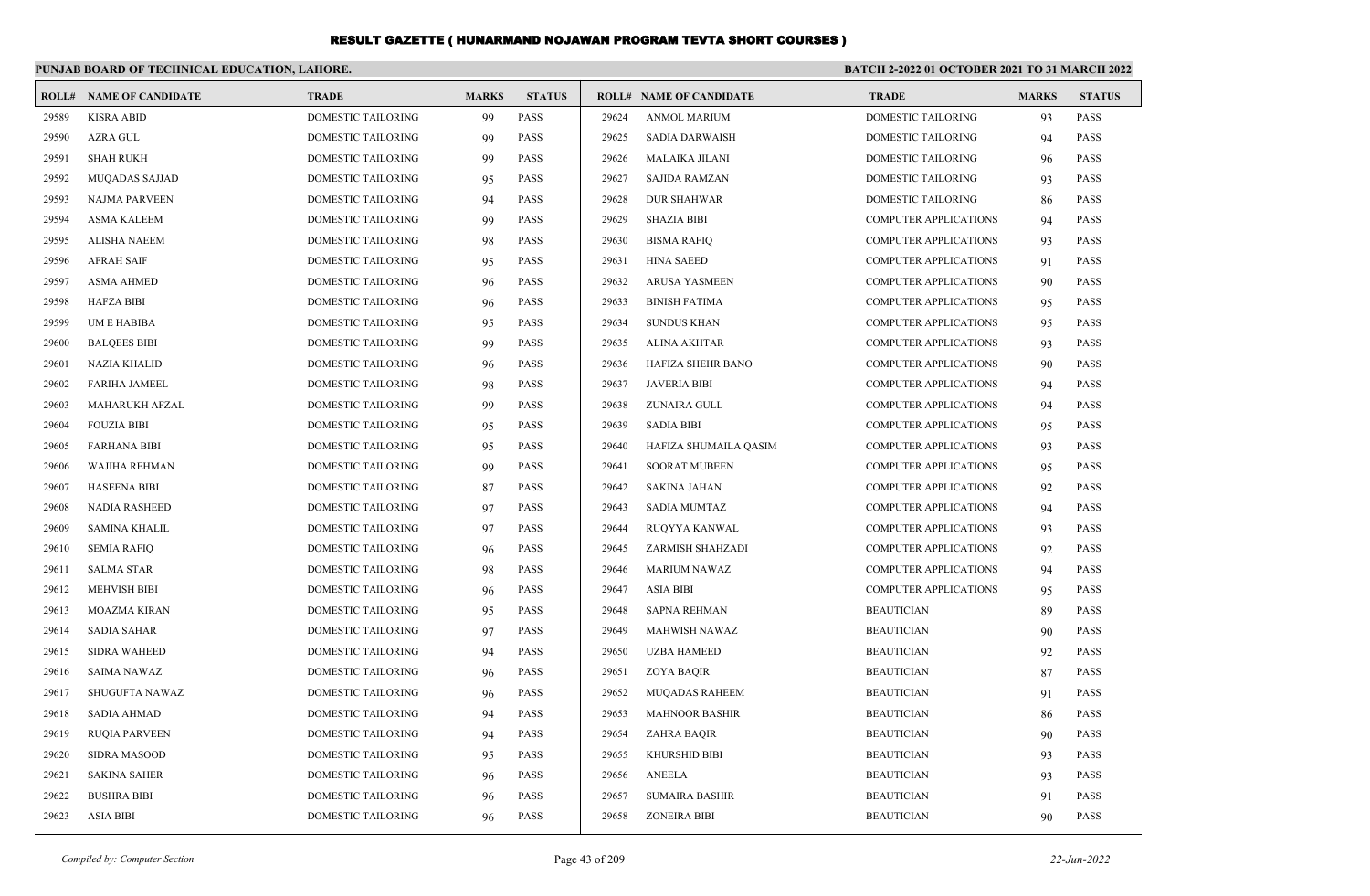|       | PUNJAB BOARD OF TECHNICAL EDUCATION, LAHORE. |                   |              |               | <b>BATCH 2-2022 01 OCTOBER 2021 TO 31 MARCH 2022</b> |                                                                    |                              |              |               |
|-------|----------------------------------------------|-------------------|--------------|---------------|------------------------------------------------------|--------------------------------------------------------------------|------------------------------|--------------|---------------|
|       | <b>ROLL# NAME OF CANDIDATE</b>               | <b>TRADE</b>      | <b>MARKS</b> | <b>STATUS</b> |                                                      | <b>ROLL# NAME OF CANDIDATE</b>                                     | <b>TRADE</b>                 | <b>MARKS</b> | <b>STATUS</b> |
| 29659 | <b>SANA FATIMA</b>                           | <b>BEAUTICIAN</b> | 90           | <b>PASS</b>   | 29694                                                | <b>RIMSHA KHAN</b>                                                 | <b>BEAUTICIAN</b>            | 91           | PASS          |
| 29660 | <b>IQRA SAIF</b>                             | <b>BEAUTICIAN</b> | 94           | <b>PASS</b>   | 29695                                                | <b>SHAZIA AMEER</b>                                                | <b>BEAUTICIAN</b>            | 92           | <b>PASS</b>   |
| 29661 | NISHVA SADIA                                 | <b>BEAUTICIAN</b> | 93           | <b>PASS</b>   | 29696                                                | SHAKILA HAMEED                                                     | <b>BEAUTICIAN</b>            | 86           | <b>PASS</b>   |
| 29662 | <b>ATTIA MUNEER</b>                          | <b>BEAUTICIAN</b> | 91           | <b>PASS</b>   | 29697                                                | AYESHA RAFIQ                                                       | <b>BEAUTICIAN</b>            | 90           | <b>PASS</b>   |
| 29663 | ASIA NAZEER                                  | <b>BEAUTICIAN</b> | 92           | <b>PASS</b>   | 29698                                                | IQRA SHEHZADI                                                      | <b>BEAUTICIAN</b>            | 90           | <b>PASS</b>   |
| 29664 | RIZWANA RASHID                               | <b>BEAUTICIAN</b> | 92           | <b>PASS</b>   | 29699                                                | <b>IQRA RASHEED</b>                                                | <b>BEAUTICIAN</b>            | 95           | <b>PASS</b>   |
| 29665 | <b>FERZANA RASHEED</b>                       | <b>BEAUTICIAN</b> | 90           | <b>PASS</b>   | 29700                                                | <b>MAIRA MARYYUM</b>                                               | <b>BEAUTICIAN</b>            | 90           | <b>PASS</b>   |
| 29666 | <b>FAZILA YASMIN</b>                         | <b>BEAUTICIAN</b> | 90           | <b>PASS</b>   | 29701                                                | <b>SAMINA MEHBOOB</b>                                              | <b>BEAUTICIAN</b>            | 91           | <b>PASS</b>   |
| 29667 | <b>FAZEELAT BASHIR</b>                       | <b>BEAUTICIAN</b> | 89           | <b>PASS</b>   | 29702                                                | RIDA ZAHRA                                                         | <b>BEAUTICIAN</b>            | 93           | <b>PASS</b>   |
| 29668 | <b>HAFZA ASGHAR</b>                          | <b>BEAUTICIAN</b> | 93           | PASS          | 29703                                                | <b>WARDA BIBI</b>                                                  | <b>BEAUTICIAN</b>            | 94           | <b>PASS</b>   |
| 29669 | <b>FARAH KHAN</b>                            | <b>BEAUTICIAN</b> | 83           | <b>PASS</b>   | 29704                                                | ZANIRA FATIMA                                                      | <b>BEAUTICIAN</b>            | 94           | <b>PASS</b>   |
| 29670 | <b>SUMIA ZUBAIR</b>                          | <b>BEAUTICIAN</b> | 93           | <b>PASS</b>   | 29705                                                | SANA FATIMA                                                        | <b>BEAUTICIAN</b>            | 90           | <b>PASS</b>   |
| 29671 | <b>KHADIJA GUL</b>                           | <b>BEAUTICIAN</b> | 91           | <b>PASS</b>   | 29706                                                | YASOOB ZAHRA                                                       | <b>BEAUTICIAN</b>            | 93           | <b>PASS</b>   |
| 29672 | MARIA SHUGUFTA                               | <b>BEAUTICIAN</b> | 92           | <b>PASS</b>   |                                                      | GOVT. TECHNICAL TRAINING CENTRE (FEMALE), MOHALLA FAIZAN-E-MADINA, |                              |              |               |
| 29673 | AIMAN ZAHRA                                  | <b>BEAUTICIAN</b> | 89           | PASS          | 29707                                                | <b>CHAK JHUMRA</b><br>KHADIJA TUL KUBRA                            | <b>COMPUTER APPLICATIONS</b> | 98           | <b>PASS</b>   |
| 29674 | <b>MAVA HAFEEZ</b>                           | <b>BEAUTICIAN</b> | 91           | <b>PASS</b>   | 29708                                                | ASIA ALLAH DITTA                                                   | <b>COMPUTER APPLICATIONS</b> | 92           | <b>PASS</b>   |
| 29675 | ZAHEEN ZAHRA                                 | <b>BEAUTICIAN</b> | 91           | <b>PASS</b>   | 29709                                                | <b>RABIA SALEEM</b>                                                | <b>COMPUTER APPLICATIONS</b> | 90           | <b>PASS</b>   |
| 29676 | <b>SOBIA SAMREEN</b>                         | <b>BEAUTICIAN</b> | 93           | PASS          | 29710                                                | NABILA SHAHZADI                                                    | <b>COMPUTER APPLICATIONS</b> | 86           | <b>PASS</b>   |
| 29677 | MARIA SIRAJ                                  | <b>BEAUTICIAN</b> | 91           | <b>PASS</b>   | 29711                                                | <b>SEHAR SALEEM</b>                                                | <b>COMPUTER APPLICATIONS</b> | 85           | <b>PASS</b>   |
| 29678 | KHANSA BIBI                                  | <b>BEAUTICIAN</b> | 90           | PASS          | 29712                                                | ALISHA BAHADAR                                                     | <b>COMPUTER APPLICATIONS</b> |              | <b>ABSENT</b> |
| 29679 | <b>NOOR BIBI</b>                             | <b>BEAUTICIAN</b> | 92           | PASS          | 29713                                                | <b>AIMEN RAMZAN</b>                                                | <b>COMPUTER APPLICATIONS</b> |              | <b>PASS</b>   |
| 29680 | <b>SHAIZA NUREEN</b>                         | <b>BEAUTICIAN</b> | 93           | <b>PASS</b>   | 29714                                                | <b>ANEELA BIBI</b>                                                 | <b>COMPUTER APPLICATIONS</b> | 86           | <b>PASS</b>   |
| 29681 | HUMAIRA SADIQ                                | <b>BEAUTICIAN</b> | 93           | <b>PASS</b>   | 29715                                                | ZARGUL                                                             | <b>COMPUTER APPLICATIONS</b> | 94<br>94     | <b>PASS</b>   |
| 29682 | <b>BISMA BIBI</b>                            | <b>BEAUTICIAN</b> | 92           | PASS          | 29716                                                | AYESHA BIBI                                                        | <b>COMPUTER APPLICATIONS</b> | 95           | <b>PASS</b>   |
| 29683 | <b>BUSHRA BIBI</b>                           | <b>BEAUTICIAN</b> | 90           | PASS          | 29717                                                | NOOR UL SADA                                                       | <b>COMPUTER APPLICATIONS</b> | 90           | <b>PASS</b>   |
| 29684 | <b>SANOBAR SABIR</b>                         | <b>BEAUTICIAN</b> | 94           | PASS          | 29718                                                | <b>ARIBA WAHEED</b>                                                | <b>COMPUTER APPLICATIONS</b> | 89           | <b>PASS</b>   |
| 29685 | ANOSHA MUSTAFA                               | <b>BEAUTICIAN</b> | 92           | PASS          | 29719                                                | <b>MIFTAH KOUSAR</b>                                               | <b>COMPUTER APPLICATIONS</b> | 91           | <b>PASS</b>   |
| 29686 | ANEELA HAMID                                 | <b>BEAUTICIAN</b> | 92           | PASS          | 29720                                                | NIMRA ANWAR                                                        | <b>COMPUTER APPLICATIONS</b> |              | <b>PASS</b>   |
| 29687 | <b>REHANA BIBI</b>                           | <b>BEAUTICIAN</b> | 92           | <b>PASS</b>   | 29721                                                | AMMARAH BABAR                                                      | <b>COMPUTER APPLICATIONS</b> | 95<br>84     | <b>PASS</b>   |
| 29688 | <b>IFFAT PERVEEN</b>                         | <b>BEAUTICIAN</b> | 93           | PASS          | 29722                                                | <b>ANITA BATOOL</b>                                                | <b>COMPUTER APPLICATIONS</b> |              | PASS          |
| 29689 | <b>IQRA KHALID</b>                           | <b>BEAUTICIAN</b> | 95           | PASS          | 29723                                                | <b>AIMAN FATIMA</b>                                                | <b>COMPUTER APPLICATIONS</b> | 97<br>94     | PASS          |
| 29690 | MAH PARA SAFDAR                              | <b>BEAUTICIAN</b> | 92           | PASS          | 29724                                                | <b>MADIHA ANWAR</b>                                                | <b>COMPUTER APPLICATIONS</b> |              | PASS          |
| 29691 | <b>GULSHAN BIBI</b>                          | <b>BEAUTICIAN</b> | 90           | PASS          | 29725                                                | <b>HIRA</b>                                                        | <b>COMPUTER APPLICATIONS</b> | 93<br>89     | <b>PASS</b>   |
| 29692 | HUSNA QADIR                                  | <b>BEAUTICIAN</b> | 94           | PASS          | 29726                                                | SONIA                                                              | <b>COMPUTER APPLICATIONS</b> |              | PASS          |
| 29693 | MEHWISH IQBAL                                | <b>BEAUTICIAN</b> | 95           | <b>PASS</b>   |                                                      |                                                                    |                              | 88           |               |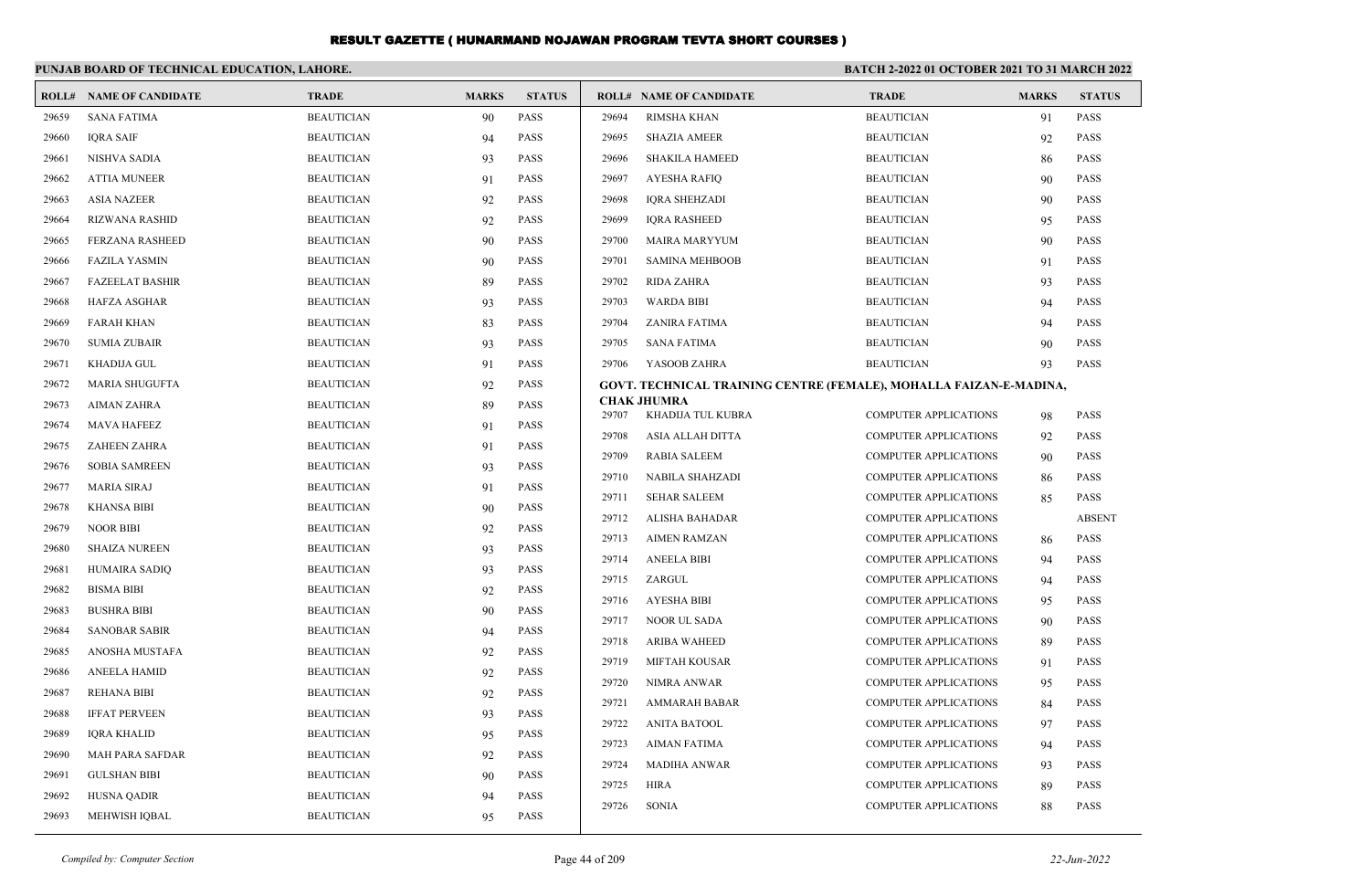|       | PUNJAB BOARD OF TECHNICAL EDUCATION, LAHORE. |                              |              |               |       |                                |                           | BATCH 2-2022 01 OCTOBER 2021 TO 31 MARCH 2022 |               |  |
|-------|----------------------------------------------|------------------------------|--------------|---------------|-------|--------------------------------|---------------------------|-----------------------------------------------|---------------|--|
|       | <b>ROLL# NAME OF CANDIDATE</b>               | <b>TRADE</b>                 | <b>MARKS</b> | <b>STATUS</b> |       | <b>ROLL# NAME OF CANDIDATE</b> | <b>TRADE</b>              | <b>MARKS</b>                                  | <b>STATUS</b> |  |
| 29727 | <b>AROOBA IFTIKHAR</b>                       | <b>COMPUTER APPLICATIONS</b> | 88           | <b>PASS</b>   | 29762 | <b>SOFIA JAFAR</b>             | <b>DOMESTIC TAILORING</b> | 86                                            | PASS          |  |
| 29728 | <b>IORA SALEEM</b>                           | <b>COMPUTER APPLICATIONS</b> | 77           | <b>PASS</b>   | 29763 | <b>SADIA</b>                   | <b>DOMESTIC TAILORING</b> | 80                                            | <b>PASS</b>   |  |
| 29729 | SHAZIA IQBAL                                 | <b>COMPUTER APPLICATIONS</b> | 79           | <b>PASS</b>   | 29764 | <b>ZILE HUMA</b>               | <b>DOMESTIC TAILORING</b> | 80                                            | <b>PASS</b>   |  |
| 29730 | <b>FIZA FATIMA</b>                           | COMPUTER APPLICATIONS        | 83           | <b>PASS</b>   | 29765 | <b>IQRA</b>                    | DOMESTIC TAILORING        | 70                                            | <b>PASS</b>   |  |
| 29731 | <b>FATIMA SARFRAZ</b>                        | <b>COMPUTER APPLICATIONS</b> | 85           | <b>PASS</b>   | 29766 | <b>MUQADDAS BIBI</b>           | DOMESTIC TAILORING        | 77                                            | <b>PASS</b>   |  |
| 29732 | ANISHA AZEEM                                 | <b>BEAUTICIAN</b>            |              | <b>ABSENT</b> | 29767 | <b>NOREEN</b>                  | DOMESTIC TAILORING        | 83                                            | <b>PASS</b>   |  |
| 29733 | FARHANA KAUSAR                               | <b>BEAUTICIAN</b>            | 94           | <b>PASS</b>   | 29768 | <b>LAIBA RIAZ</b>              | DOMESTIC TAILORING        | 71                                            | <b>PASS</b>   |  |
| 29734 | <b>EMAN FATIMA</b>                           | <b>BEAUTICIAN</b>            | 87           | PASS          | 29769 | SANA                           | DOMESTIC TAILORING        | 83                                            | PASS          |  |
| 29735 | <b>MADIHA HANIF</b>                          | <b>BEAUTICIAN</b>            | 86           | <b>PASS</b>   | 29770 | <b>AMINA BIBI</b>              | DOMESTIC TAILORING        | 85                                            | <b>PASS</b>   |  |
| 29736 | <b>MUBARRA BIBI</b>                          | <b>BEAUTICIAN</b>            | 83           | <b>PASS</b>   | 29771 | <b>IRAM NABEEL</b>             | <b>DOMESTIC TAILORING</b> |                                               | <b>ABSENT</b> |  |
| 29737 | <b>FAZEELAT BIBI</b>                         | <b>BEAUTICIAN</b>            | 81           | <b>PASS</b>   | 29772 | MUQADAS NADEEM                 | DOMESTIC TAILORING        | 85                                            | <b>PASS</b>   |  |
| 29738 | <b>AROOJ ASIF</b>                            | <b>BEAUTICIAN</b>            | 84           | <b>PASS</b>   | 29773 | <b>ZOHRA SAEED</b>             | DOMESTIC TAILORING        | 83                                            | <b>PASS</b>   |  |
| 29739 | <b>ESHA NOOR</b>                             | <b>BEAUTICIAN</b>            | 85           | <b>PASS</b>   | 29774 | <b>RABIA PARVEEN</b>           | DOMESTIC TAILORING        |                                               | <b>ABSENT</b> |  |
| 29740 | <b>AREEBA SHAHID</b>                         | <b>BEAUTICIAN</b>            | 84           | PASS          | 29775 | <b>SHAZIA SHAIR</b>            | DOMESTIC TAILORING        |                                               | <b>ABSENT</b> |  |
| 29741 | <b>TAYYBA RIAZ</b>                           | <b>BEAUTICIAN</b>            | 94           | PASS          | 29776 | <b>RIDA FATIMA</b>             | DOMESTIC TAILORING        |                                               | <b>ABSENT</b> |  |
| 29742 | <b>NOOR FATIMA</b>                           | <b>BEAUTICIAN</b>            | 90           | <b>PASS</b>   | 29777 | <b>SANA NAZ</b>                | <b>DOMESTIC TAILORING</b> |                                               | <b>ABSENT</b> |  |
| 29743 | <b>BISMA ALTAFAT</b>                         | <b>BEAUTICIAN</b>            | 86           | <b>PASS</b>   | 29778 | <b>TEHMINA KOUSAR</b>          | <b>DOMESTIC TAILORING</b> | 81                                            | <b>PASS</b>   |  |
| 29744 | ANEEBA SADAQAT                               | <b>BEAUTICIAN</b>            | 78           | PASS          | 29779 | <b>IRMA ASIF</b>               | DOMESTIC TAILORING        | 82                                            | <b>PASS</b>   |  |
| 29745 | <b>IQRA LIAQAT</b>                           | <b>BEAUTICIAN</b>            | 94           | PASS          | 29780 | <b>BUSHRA SHAFQAT</b>          | DOMESTIC TAILORING        | 89                                            | <b>PASS</b>   |  |
| 29746 | <b>SADIA ARIF</b>                            | <b>BEAUTICIAN</b>            | 71           | <b>PASS</b>   | 29781 | <b>VEENA SAEED</b>             | <b>DOMESTIC TAILORING</b> |                                               | <b>ABSENT</b> |  |
| 29747 | <b>ANAM RIAZ</b>                             | <b>BEAUTICIAN</b>            | 91           | <b>PASS</b>   | 29782 | RIMSHA AMJAD                   | <b>FASHION DESIGN</b>     | 91                                            | <b>PASS</b>   |  |
| 29748 | <b>IORA SHAHZADI</b>                         | <b>BEAUTICIAN</b>            | 93           | <b>PASS</b>   | 29783 | <b>SIDRA ALYAS</b>             | <b>FASHION DESIGN</b>     | 91                                            | <b>PASS</b>   |  |
| 29749 | <b>KIRAN SHAHZADI</b>                        | <b>BEAUTICIAN</b>            | 93           | <b>PASS</b>   | 29784 | <b>NEIHA KANWAL</b>            | <b>FASHION DESIGN</b>     | 79                                            | <b>PASS</b>   |  |
| 29750 | <b>MARYAM</b>                                | <b>BEAUTICIAN</b>            | 68           | <b>PASS</b>   | 29785 | <b>IORA TASASSAM</b>           | <b>FASHION DESIGN</b>     | 68                                            | <b>PASS</b>   |  |
| 29751 | <b>SABA SHAHID</b>                           | <b>BEAUTICIAN</b>            | 93           | PASS          | 29786 | LAIBA ZAHID                    | <b>FASHION DESIGN</b>     | 92                                            | <b>PASS</b>   |  |
| 29752 | <b>AROOJ IFTIKHAR</b>                        | DOMESTIC TAILORING           | 82           | <b>PASS</b>   | 29787 | ZAINAB MEHBOOB ALI             | <b>FASHION DESIGN</b>     | 71                                            | <b>PASS</b>   |  |
| 29753 | <b>IQRA SHABBIR</b>                          | DOMESTIC TAILORING           |              | FAIL          | 29788 | <b>FAIZA TANVEER</b>           | <b>FASHION DESIGN</b>     |                                               | <b>ABSENT</b> |  |
| 29754 | SONIA MUZZAMMIL                              | <b>DOMESTIC TAILORING</b>    | 90           | <b>PASS</b>   | 29789 | <b>FARAH SHAHZADI</b>          | <b>FASHION DESIGN</b>     | 92                                            | <b>PASS</b>   |  |
| 29755 | <b>HIRA MUBEEN</b>                           | DOMESTIC TAILORING           | -81          | <b>PASS</b>   | 29790 | RAHILA SHABBEER                | <b>FASHION DESIGN</b>     | 89                                            | <b>PASS</b>   |  |
| 29756 | <b>JAVERIA MOBASHAR</b>                      | DOMESTIC TAILORING           | 81           | <b>PASS</b>   | 29791 | <b>MUSKAN</b>                  | <b>FASHION DESIGN</b>     |                                               | <b>ABSENT</b> |  |
| 29757 | KIRAN SHAHZADI                               | DOMESTIC TAILORING           |              | <b>ABSENT</b> | 29792 | <b>MEHWISH</b>                 | <b>FASHION DESIGN</b>     |                                               | <b>ABSENT</b> |  |
| 29758 | <b>KASHAF RANI</b>                           | DOMESTIC TAILORING           | -86          | <b>PASS</b>   | 29793 | <b>HIFZA JABEEN</b>            | <b>FASHION DESIGN</b>     |                                               | <b>ABSENT</b> |  |
| 29759 | MASAB                                        | DOMESTIC TAILORING           | 80           | PASS          | 29794 | <b>AMINA SHAHID</b>            | <b>FASHION DESIGN</b>     | 69                                            | <b>PASS</b>   |  |
| 29760 | MUQDDAS AZAM                                 | <b>DOMESTIC TAILORING</b>    |              | FAIL          | 29795 | <b>MANAHIL AMJAD</b>           | <b>FASHION DESIGN</b>     | 91                                            | <b>PASS</b>   |  |
| 29761 | <b>ASIA KHAN</b>                             | DOMESTIC TAILORING           |              | FAIL          | 29796 | <b>ALEEZA ZAHEER</b>           | <b>FASHION DESIGN</b>     |                                               | <b>ABSENT</b> |  |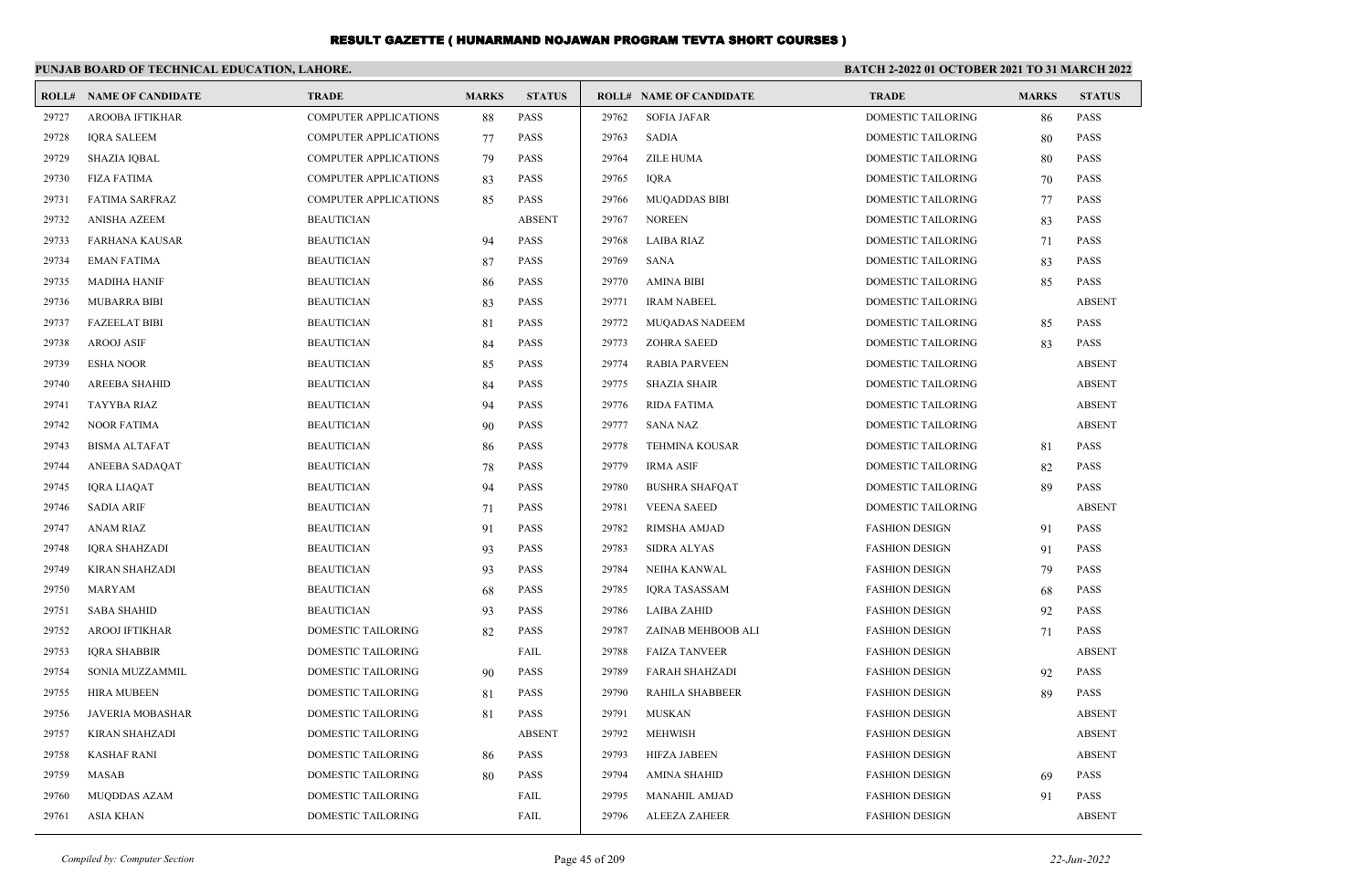|       | PUNJAB BOARD OF TECHNICAL EDUCATION, LAHORE.          |                        |              |               | <b>BATCH 2-2022 01 OCTOBER 2021 TO 31 MARCH 2022</b> |                                |                              |              |               |
|-------|-------------------------------------------------------|------------------------|--------------|---------------|------------------------------------------------------|--------------------------------|------------------------------|--------------|---------------|
|       | <b>ROLL# NAME OF CANDIDATE</b>                        | <b>TRADE</b>           | <b>MARKS</b> | <b>STATUS</b> |                                                      | <b>ROLL# NAME OF CANDIDATE</b> | <b>TRADE</b>                 | <b>MARKS</b> | <b>STATUS</b> |
| 29797 | <b>FAREEHA ZAHEER</b>                                 | <b>FASHION DESIGN</b>  |              | <b>ABSENT</b> | 29831                                                | <b>SHAROON</b>                 | HOME APPLIANCES REPAIR       | 89           | <b>PASS</b>   |
| 29798 | KHADIJAH MUNIR                                        | <b>FASHION DESIGN</b>  |              | <b>ABSENT</b> | 29832                                                | RAMISH ALI                     | HOME APPLIANCES REPAIR       | 91           | <b>PASS</b>   |
| 29799 | <b>MUNIBA HAMEED</b>                                  | <b>FASHION DESIGN</b>  | 83           | <b>PASS</b>   | 29833                                                | AHMAD SHAREEF                  | HOME APPLIANCES REPAIR       | 95           | <b>PASS</b>   |
| 29800 | <b>ISHA JAVED</b>                                     | <b>FASHION DESIGN</b>  | 78           | <b>PASS</b>   | 29834                                                | MUHAMMAD USMAN                 | HOME APPLIANCES REPAIR       | 94           | <b>PASS</b>   |
| 29801 | <b>MEHREEN MAJEED</b>                                 | <b>FASHION DESIGN</b>  | 69           | <b>PASS</b>   | 29835                                                | MUHAMMAD AHAD JAVED            | HOME APPLIANCES REPAIR       | 95           | <b>PASS</b>   |
| 29802 | RIMSHA AMJAD                                          | <b>FASHION DESIGN</b>  |              | <b>ABSENT</b> | 29836                                                | MUHAMMAD TAHIR KHAN            | HOME APPLIANCES REPAIR       | 87           | <b>PASS</b>   |
| 29803 | RABIA SHEHZAD                                         | <b>FASHION DESIGN</b>  |              | <b>ABSENT</b> | 29837                                                | ABDUL REHMAN                   | <b>ELECTRICIAN</b>           | 96           | <b>PASS</b>   |
| 29804 | <b>MOMNA ARSHID</b>                                   | <b>FASHION DESIGN</b>  |              | <b>ABSENT</b> | 29838                                                | <b>HUSSNAIN ALI</b>            | <b>ELECTRICIAN</b>           | 95           | <b>PASS</b>   |
| 29805 | <b>FIZA SARWAR</b>                                    | <b>FASHION DESIGN</b>  | 69           | <b>PASS</b>   | 29839                                                | <b>ISRAR JAVED</b>             | <b>ELECTRICIAN</b>           | 95           | <b>PASS</b>   |
| 29806 | RIMSHA JAVEED                                         | <b>FASHION DESIGN</b>  | 69           | <b>PASS</b>   | 29840                                                | MUHAMMAD ZUBAIR AZAM           | <b>ELECTRICIAN</b>           | 97           | <b>PASS</b>   |
|       | GOVT. TECHNICAL TRAINING CENTRE (MALE), , CHAK JHUMRA |                        |              |               | 29841                                                | MUHAMMAD AFAQ ANSER            | <b>ELECTRICIAN</b>           | 94           | <b>PASS</b>   |
| 29807 | <b>UMER ALI</b>                                       | MOTOR CYCLE MECHANIC   | 78           | <b>PASS</b>   | 29842                                                | <b>ZAWAR HAIDER</b>            | <b>ELECTRICIAN</b>           | 92           | <b>PASS</b>   |
| 29808 | <b>GHULAM ALI ABID</b>                                | MOTOR CYCLE MECHANIC   | 90           | <b>PASS</b>   | 29843                                                | HUSNAIN ALI                    | <b>ELECTRICIAN</b>           | 94           | <b>PASS</b>   |
| 29809 | MUHAMMAD SAMI                                         | MOTOR CYCLE MECHANIC   | 83           | <b>PASS</b>   | 29844                                                | MUHAMMAD AQEEL                 | <b>ELECTRICIAN</b>           | 92           | <b>PASS</b>   |
| 29810 | <b>SHARJEEL ANJUM</b>                                 | MOTOR CYCLE MECHANIC   | 78           | <b>PASS</b>   | 29845                                                | MUHAMMAD BILAL                 | <b>ELECTRICIAN</b>           | 84           | <b>PASS</b>   |
| 29811 | MUHAMMAD JAVED                                        | MOTOR CYCLE MECHANIC   | 82           | <b>PASS</b>   | 29846                                                | <b>FIZAN ALI</b>               | <b>ELECTRICIAN</b>           | 79           | <b>PASS</b>   |
| 29812 | USMAN ALI                                             | MOTOR CYCLE MECHANIC   | 80           | <b>PASS</b>   | 29847                                                | NAZKAT ALI                     | <b>ELECTRICIAN</b>           | 98           | <b>PASS</b>   |
| 29813 | <b>AHMAD ALI</b>                                      | MOTOR CYCLE MECHANIC   | 82           | <b>PASS</b>   | 29848                                                | MUHAMMAD UMAR BILAL            | <b>ELECTRICIAN</b>           | 88           | <b>PASS</b>   |
| 29814 | MUHAMMAD BILAL IQBAL                                  | MOTOR CYCLE MECHANIC   | 83           | <b>PASS</b>   | 29849                                                | MUHAMMAD NAVEED                | <b>ELECTRICIAN</b>           | 85           | <b>PASS</b>   |
| 29815 | MUHAMMAD TALHA SHABBIR                                | MOTOR CYCLE MECHANIC   | 77           | <b>PASS</b>   | 29850                                                | MUHAMMAD HASNAIN               | <b>ELECTRICIAN</b>           | 80           | <b>PASS</b>   |
| 29816 | MUHAMMAD RIZWAN                                       | MOTOR CYCLE MECHANIC   | 86           | <b>PASS</b>   | 29851                                                | ALI HASSAN                     | <b>ELECTRICIAN</b>           | 93           | <b>PASS</b>   |
| 29817 | MUHAMMAD QASIM                                        | MOTOR CYCLE MECHANIC   | 84           | <b>PASS</b>   | 29852                                                | ZAIN ALI                       | <b>ELECTRICIAN</b>           | 97           | <b>PASS</b>   |
| 29818 | <b>GHULAM MURTAZA</b>                                 | MOTOR CYCLE MECHANIC   | 86           | <b>PASS</b>   | 29853                                                | MUHAMMAD SUBHAN AHMAD          | <b>ELECTRICIAN</b>           | 95           | <b>PASS</b>   |
| 29819 | MUHAMMAD HAMZA                                        | MOTOR CYCLE MECHANIC   | 83           | <b>PASS</b>   | 29854                                                | MUHAMMAD DANIYAL               | <b>ELECTRICIAN</b>           | 94           | <b>PASS</b>   |
| 29820 | ALI RAZA                                              | MOTOR CYCLE MECHANIC   | 78           | <b>PASS</b>   | 29855                                                | TALHA AYYOOB                   | <b>ELECTRICIAN</b>           | 94           | <b>PASS</b>   |
| 29821 | <b>WALEED AHMAD</b>                                   | MOTOR CYCLE MECHANIC   | 83           | <b>PASS</b>   | 29856                                                | MUHAMMAD ARSLAN GULFRAZ        | <b>ELECTRICIAN</b>           | 96           | <b>PASS</b>   |
| 29822 | MUHAMMAD TALHA                                        | HOME APPLIANCES REPAIR | 87           | <b>PASS</b>   | 29857                                                | ALI HASSAN KHAN                | <b>COMPUTER APPLICATIONS</b> | 91           | <b>PASS</b>   |
| 29823 | YASIR MEHMOOD                                         | HOME APPLIANCES REPAIR | 83           | <b>PASS</b>   | 29858                                                | SARIB SAIF                     | <b>COMPUTER APPLICATIONS</b> | 96           | <b>PASS</b>   |
| 29824 | BALAWAL ALI                                           | HOME APPLIANCES REPAIR | 86           | <b>PASS</b>   | 29859                                                | <b>NAWAB RAZA</b>              | <b>COMPUTER APPLICATIONS</b> | 90           | <b>PASS</b>   |
| 29825 | HAMZA KHALID                                          | HOME APPLIANCES REPAIR | 87           | PASS          |                                                      | 29860 USMAN AKRAM              | COMPUTER APPLICATIONS        | 84           | PASS          |
| 29826 | MUHAMMAD BURHAN                                       | HOME APPLIANCES REPAIR | 80           | PASS          | 29861                                                | TALHA SHAHZAD                  | <b>COMPUTER APPLICATIONS</b> | 88           | PASS          |
| 29827 | <b>SHAHID NAZIR</b>                                   | HOME APPLIANCES REPAIR | 96           | PASS          | 29862                                                | MUHAMMAD RAHEEM SULTAN         | <b>COMPUTER APPLICATIONS</b> | 92           | <b>PASS</b>   |
| 29828 | ASIM ALI                                              | HOME APPLIANCES REPAIR | 92           | PASS          | 29863                                                | MUHAMMAD WAQAS IDREES          | COMPUTER APPLICATIONS        | 95           | <b>PASS</b>   |
| 29829 | <b>TOQEER</b>                                         | HOME APPLIANCES REPAIR | 78           | PASS          | 29864                                                | ARMAN PASHA                    | <b>COMPUTER APPLICATIONS</b> | 89           | PASS          |
| 29830 | MUHAMMAD UMAIR                                        | HOME APPLIANCES REPAIR | 94           | <b>PASS</b>   | 29865                                                | ALI HUMZA                      | <b>COMPUTER APPLICATIONS</b> | 87           | <b>PASS</b>   |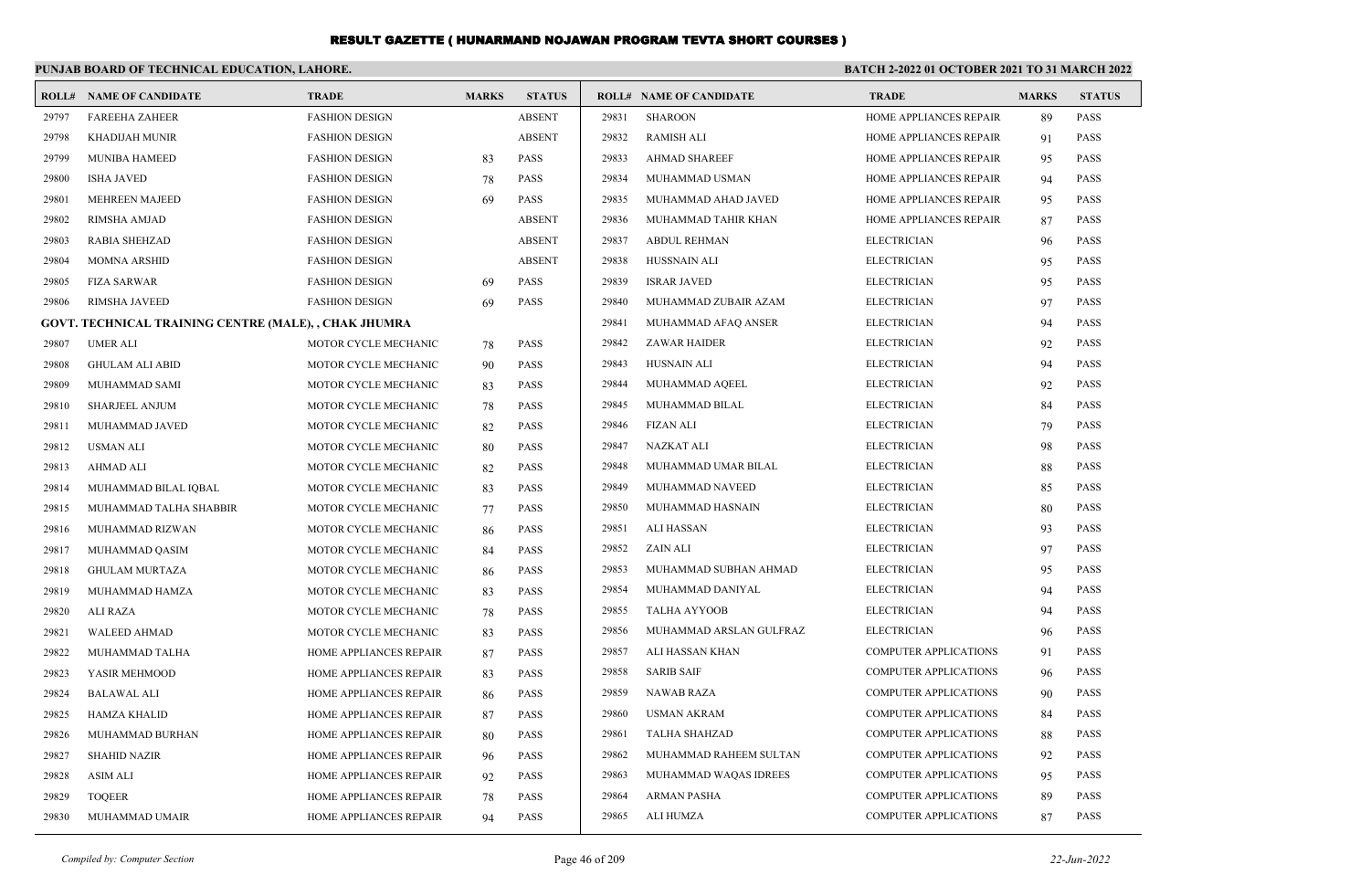#### **PUNJAB BOARD OF TECHNICAL EDUCATION, LAHORE. BATCH 2-2022 01 OCTOBER 2021 TO 31 MARCH 2022 ROLL# NAME OF CANDIDATE TRADE MARKS STATUS ROLL# NAME OF CANDIDATE TRADE MARKS STATUS** 29866 MUHAMMAD ZEESHAN ALI COMPUTER APPLICATIONS 88 PASS 29867 AQIL MEHTAB COMPUTER APPLICATIONS 88 PASS 29868 AHMED MEHTAB COMPUTER APPLICATIONS 89 PASS 29869 ZAIN ALI COMPUTER APPLICATIONS 94 PASS 29870 SYED SAJAWAL ABBAS BUKHARI COMPUTER APPLICATIONS ABSENT 29871 MUHAMMAD RIZWAN AKRAM COMPUTER APPLICATIONS 90 PASS **GOVERNMENT TECHNICAL TRAINING INSTITUTE, JINNAH COLONY ROAD, FAISALABAD** 29872 SALMAN HAIDER CIVIL SURVEYOR 91 PASS 29873 GHULAM YASIN MOBILE PHONE REPAIRING 95 PASS 29874 MUHAMMAD MOBILE PHONE REPAIRING 85 PASS 29875 MUHAMMAD SAMI ULLAH MOBILE PHONE REPAIRING 91 PASS 29876 MUHAMMAD QUDEER MOBILE PHONE REPAIRING 90 PASS 29877 ALI RAZA MOBILE PHONE REPAIRING 91 PASS 29878 MUHAMMAD AHMAD ALI MOBILE PHONE REPAIRING 96 PASS 29879 AHSAN ALI MOBILE PHONE REPAIRING 93 PASS 29880 MEER HAMZA MOBILE PHONE REPAIRING 91 PASS 29881 ATHAR SALEEM MOBILE PHONE REPAIRING 93 PASS 29882 UMAIR IMRAN MOBILE PHONE REPAIRING 92 PASS 29883 FURQAN AHMAD MOBILE PHONE REPAIRING 90 PASS 29884 KHUZAIMA IFTIKHAR MOBILE PHONE REPAIRING 91 PASS 29885 DANIYAL KHAN MOBILE PHONE REPAIRING 90 PASS 29886 MUHAMMAD FURQAN NOMAN MOBILE PHONE REPAIRING 93 PASS 29887 ABDUL HANAN MOBILE PHONE REPAIRING 94 PASS 29888 MUHAMMAD RAHMAN MOBILE PHONE REPAIRING 94 PASS 29889 MUHAMMAD ARSLAN BIN NAEEM MOBILE PHONE REPAIRING 94 PASS 29890 ABDUL AZEEM BUTT MOBILE PHONE REPAIRING 92 PASS 29891 SALMAN SHAROON GHAURI MOBILE PHONE REPAIRING 94 PASS 29892 UMAR FAIZ MOBILE PHONE REPAIRING ABSENT 29893 MUHAMMAD AHMED MOBILE PHONE REPAIRING 93 PASS 29894 WAQAS AHMAD MOBILE PHONE REPAIRING 92 PASS 29895 UMIAR AFZAL MOBILE PHONE REPAIRING ABSENT 29896 SAMAMA BIN TANVEER MOBILE PHONE REPAIRING ABSENT 29897 ASHAR ALI MOBILE PHONE REPAIRING 92 PASS 29898 SANAN AHMAD HOME APPLIANCES REPAIR 93 PASS 29899 MUHAMMAD AJMAL 1989 HOME APPLIANCES REPAIR 96 PASS 29900 HUSNAIN ALI HOME APPLIANCES REPAIR 94 PASS 29901 MUHAMMAD IRFAN KHAN HOME APPLIANCES REPAIR 91 PASS 29902 ZESHAN ALI HOME APPLIANCES REPAIR 91 PASS 29903 MUHAMMAD ABU BAKAR HOME APPLIANCES REPAIR 96 PASS 29904 HAROON ZAHID HOME APPLIANCES REPAIR 95 PASS 29905 MUHAMMAD FAIZAN ALI HOME APPLIANCES REPAIR ABSENT 29906 MUHAMMAD AWAIS HOME APPLIANCES REPAIR 91 PASS 29907 AZAN ALI HOME APPLIANCES REPAIR 89 PASS 29908 HAEEEB AHMAD **HOME APPLIANCES REPAIR** 95 PASS 29909 ASAD IQBAL HOME APPLIANCES REPAIR 96 PASS 29910 MUHAMMAD DAUOOD KHAN HOME APPLIANCES REPAIR 90 PASS 29911 MUHAMMAD MUZZAMIL HOME APPLIANCES REPAIR 90 PASS 29912 MUHAMMAD EATISAM BUTT HOME APPLIANCES REPAIR 95 PASS 29913 RIZWAN HOME APPLIANCES REPAIR 88 PASS 29914 WASI U LLAH HOME APPLIANCES REPAIR 95 PASS 29915 MUHAMMAD HAMZA HOME APPLIANCES REPAIR 95 PASS 29916 GHULAM ALI HOME APPLIANCES REPAIR 91 PASS 29917 SHAHID ALI HOME APPLIANCES REPAIR 92 PASS 29918 MUHAMMAD RAMZAN HOME APPLIANCES REPAIR 86 PASS 29919 USMAN ALI HOME APPLIANCES REPAIR 94 PASS 29920 MUHAMMAD SHAKEEL SHOUKAT HOME APPLIANCES REPAIR ABSENT 29921 HAMZA ABBAS HOME APPLIANCES REPAIR 90 PASS 29922 ALI DILRAJ MAHDI HOME APPLIANCES REPAIR 90 PASS 29923 MUHAMMAD HAMMAD HVACR 83 PASS 29924 WAQAS ALI HVACR 91 PASS 29925 DANISH KHOKHAR HVACR 95 PASS 29926 SHEIKH MUHAMMAD REHAN SETHI HVACR 92 PASS 29927 MUHAMMAD ABU BAKAR HVACR 88 PASS 29928 DILBAZ HUSSAIN HVACR 91 PASS 29929 MUHAMMAD ALI HVACR 93 PASS 29930 REHAN ALI HAIDER HVACR ABSENT 29931 MOIZIZ GILL HVACR 95 PASS 29932 MARQIS MASEEH HVACR HVACR 95 PASS 29933 MUHAMMAD AHMAD 19933 MUHAMMAD AHMAD 19933 MUHAMMAD 1993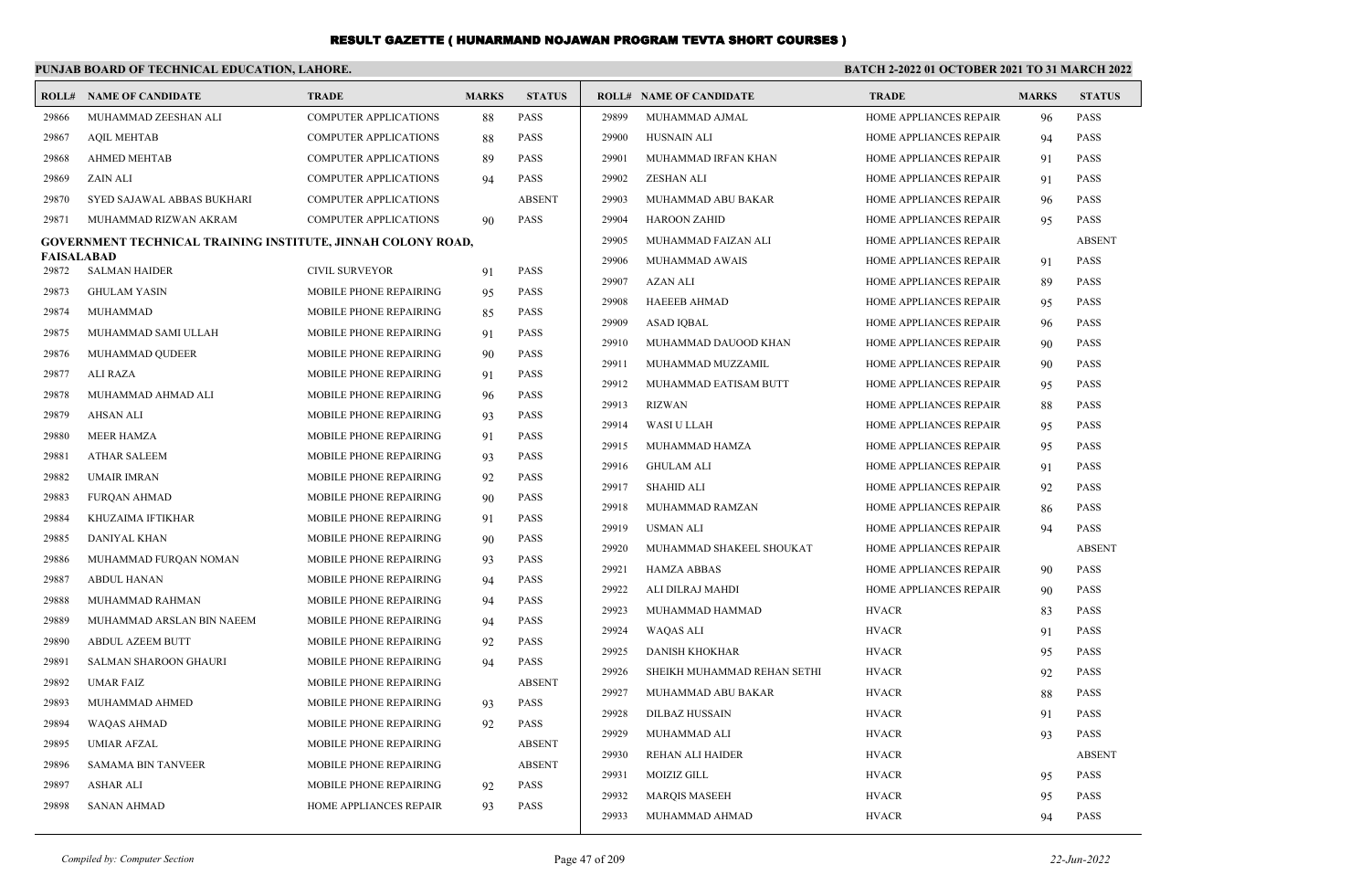|       | PUNJAB BOARD OF TECHNICAL EDUCATION, LAHORE. |                       |              |               |       | <b>BATCH 2-2022 01 OCTOBER 2021 TO 31 MARCH 2022</b>               |                              |              |               |
|-------|----------------------------------------------|-----------------------|--------------|---------------|-------|--------------------------------------------------------------------|------------------------------|--------------|---------------|
|       | <b>ROLL# NAME OF CANDIDATE</b>               | <b>TRADE</b>          | <b>MARKS</b> | <b>STATUS</b> |       | <b>ROLL# NAME OF CANDIDATE</b>                                     | <b>TRADE</b>                 | <b>MARKS</b> | <b>STATUS</b> |
| 29934 | <b>SHAYAN KHOKHAR</b>                        | <b>HVACR</b>          | 96           | <b>PASS</b>   | 29969 | <b>MUBEEN FAROOO</b>                                               | <b>CIVIL SURVEYOR</b>        | 91           | <b>PASS</b>   |
| 29935 | MUHAMMAD ZAIGHUM SULTAN                      | <b>HVACR</b>          | 96           | <b>PASS</b>   | 29970 | MUHAMMAD HUSSNAIN                                                  | <b>CIVIL SURVEYOR</b>        |              | <b>ABSENT</b> |
| 29936 | <b>SHAHID</b>                                | <b>HVACR</b>          | 91           | <b>PASS</b>   | 29971 | SYED HAMZA SHERAZ HUSSAIN                                          | <b>CIVIL SURVEYOR</b>        | 69           | <b>PASS</b>   |
| 29937 | <b>USMAN ALI KHAN</b>                        | <b>HVACR</b>          | 92           | <b>PASS</b>   | 29972 | MUHAMMAD SULEMAN                                                   | MOTOR CYCLE MECHANIC         | 73           | <b>PASS</b>   |
| 29938 | <b>HAMMAD ISLAM</b>                          | <b>HVACR</b>          | 92           | <b>PASS</b>   | 29973 | MUHAMMAD LUQMAN YOUNAS                                             | MOTOR CYCLE MECHANIC         | 81           | <b>PASS</b>   |
| 29939 | MUHAMMAD YOUNAS                              | <b>HVACR</b>          | 90           | <b>PASS</b>   | 29974 | ALI HUSSNAIN                                                       | MOTOR CYCLE MECHANIC         | 86           | <b>PASS</b>   |
| 29940 | MUHAMMAD FAHAD JAVED                         | <b>HVACR</b>          | 86           | <b>PASS</b>   | 29975 | <b>WAHEED ATHAR</b>                                                | MOTOR CYCLE MECHANIC         | 91           | <b>PASS</b>   |
| 29941 | MUHAMMAD SAIF                                | <b>HVACR</b>          | 95           | <b>PASS</b>   | 29976 | MUHAMMAD MUNIB MUJEED                                              | MOTOR CYCLE MECHANIC         | 86           | <b>PASS</b>   |
| 29942 | <b>ASAD UR RAHMAN</b>                        | <b>HVACR</b>          | 93           | <b>PASS</b>   | 29977 | MUHAMMAD SUBHAN ARSHAD                                             | MOTOR CYCLE MECHANIC         | 86           | <b>PASS</b>   |
| 29943 | <b>QAMAR HUSSNAIN</b>                        | <b>HVACR</b>          | 91           | <b>PASS</b>   | 29978 | YASIR ZAMAN                                                        | MOTOR CYCLE MECHANIC         |              | <b>ABSENT</b> |
| 29944 | <b>MAZHAR KHALIQ</b>                         | <b>HVACR</b>          | 91           | <b>PASS</b>   | 29979 | <b>AHSAAM AFZAL</b>                                                | MOTOR CYCLE MECHANIC         | 83           | <b>PASS</b>   |
| 29945 | <b>ABDULLAH</b>                              | <b>HVACR</b>          | 93           | <b>PASS</b>   | 29980 | MUHAMMAD AWAIS                                                     | MOTOR CYCLE MECHANIC         | 90           | <b>PASS</b>   |
| 29946 | MUHAMMAD SHEHARYAR AHMAD                     | <b>HVACR</b>          | 90           | <b>PASS</b>   | 29981 | MUHAMMAD SULTAN                                                    | MOTOR CYCLE MECHANIC         | 83           | <b>PASS</b>   |
| 29947 | MUHAMMAD ADEEL                               | <b>HVACR</b>          | 92           | <b>PASS</b>   | 29982 | MUHAMMAD MOIZ AZIZ                                                 | MOTOR CYCLE MECHANIC         | 81           | <b>PASS</b>   |
| 29948 | <b>TAMOOR FAISAL</b>                         | <b>CIVIL SURVEYOR</b> | 66           | <b>PASS</b>   | 29983 | MUHAMMAD ABDUL QADEER                                              | MOTOR CYCLE MECHANIC         | 89           | <b>PASS</b>   |
| 29949 | HAFIZ ADEEL YASIR                            | <b>CIVIL SURVEYOR</b> | 89           | <b>PASS</b>   | 29984 | MUHAMMAD UMAIR NADEEM                                              | MOTOR CYCLE MECHANIC         | 89           | <b>PASS</b>   |
| 29950 | ALI HASNAIN                                  | <b>CIVIL SURVEYOR</b> | 91           | <b>PASS</b>   | 29985 | HAMZA ARSHAD                                                       | MOTOR CYCLE MECHANIC         |              | <b>ABSENT</b> |
| 29951 | MUHAMMAD NOUMAN SHARIF                       | <b>CIVIL SURVEYOR</b> | 91           | <b>PASS</b>   | 29986 | MUHAMMAD HAMMAD ARSHAD                                             | MOTOR CYCLE MECHANIC         | 80           | <b>PASS</b>   |
| 29952 | <b>MUNAWAR HUSSAIN</b>                       | <b>CIVIL SURVEYOR</b> | 78           | <b>PASS</b>   | 29987 | ADNAN ULLAH KHAN                                                   | MOTOR CYCLE MECHANIC         | 86           | <b>PASS</b>   |
| 29953 | ZEESHAN ALI NASIR                            | <b>CIVIL SURVEYOR</b> | 87           | <b>PASS</b>   | 29988 | <b>GHULAM MUSTAFA</b>                                              | MOTOR CYCLE MECHANIC         |              | <b>ABSENT</b> |
| 29954 | MUHAMMAD ADREES                              | <b>CIVIL SURVEYOR</b> | 89           | <b>PASS</b>   | 29989 | MUHAMMAD SAIF UL REHMAN                                            | MOTOR CYCLE MECHANIC         | 86           | <b>PASS</b>   |
| 29955 | <b>ABBAS ALI</b>                             | <b>CIVIL SURVEYOR</b> | 64           | <b>PASS</b>   | 29990 | <b>ABU BAKAR YASIN</b>                                             | MOTOR CYCLE MECHANIC         | 86           | <b>PASS</b>   |
| 29956 | <b>RIAZ AHMAD</b>                            | <b>CIVIL SURVEYOR</b> | 89           | <b>PASS</b>   | 29991 | MUHAMMAD AFTAB RASHEED                                             | MOTOR CYCLE MECHANIC         | 89           | <b>PASS</b>   |
| 29957 | ZAID MUAAVIA                                 | <b>CIVIL SURVEYOR</b> | 91           | <b>PASS</b>   | 29992 | <b>FARHAN ALI</b>                                                  | MOTOR CYCLE MECHANIC         | 83           | <b>PASS</b>   |
| 29958 | <b>SHAHROZ NASIR</b>                         | <b>CIVIL SURVEYOR</b> | 92           | <b>PASS</b>   | 29993 | MUHAMMAD GHANI FAHEEM                                              | MOTOR CYCLE MECHANIC         | 77           | <b>PASS</b>   |
| 29959 | <b>ASIF ULLAH</b>                            | CIVIL SURVEYOR        | 83           | <b>PASS</b>   | 29994 | MUHAMMAD SHOAIB ARSHAD                                             | MOTOR CYCLE MECHANIC         | 82           | <b>PASS</b>   |
| 29960 | MUHAMMAD AHMAD HASSAN                        | <b>CIVIL SURVEYOR</b> | 91           | <b>PASS</b>   | 29995 | <b>BABAR MAQSOOD</b>                                               | MOTOR CYCLE MECHANIC         | 81           | <b>PASS</b>   |
| 29961 | <b>USMAN AKBAR</b>                           | <b>CIVIL SURVEYOR</b> | 83           | <b>PASS</b>   | 29996 | MUHAMMAD HANZLA ZUBAIR                                             | <b>MOTOR CYCLE MECHANIC</b>  | 85           | <b>PASS</b>   |
| 29962 | <b>QASAR ADEEL</b>                           | <b>CIVIL SURVEYOR</b> | 85           | <b>PASS</b>   |       | <b>GOVERNMENT VOCATIONAL TRAINING INSTITUTE FOR WOMEN, PEOPLES</b> |                              |              |               |
| 29963 | <b>ABDUL MAJID</b>                           | <b>CIVIL SURVEYOR</b> | 91           | <b>PASS</b>   | 29997 | <b>COLONY #1, FAISALABAD</b><br>HIFZA KANWAL                       | <b>COMPUTER APPLICATIONS</b> | 79           | <b>PASS</b>   |
| 29964 | MUHAMMAD HARAM SULTAN                        | <b>CIVIL SURVEYOR</b> | 89           | <b>PASS</b>   | 29998 | <b>SADIA ZAFAR</b>                                                 | <b>COMPUTER APPLICATIONS</b> |              | <b>PASS</b>   |
| 29965 | <b>RASHID MEHMOOD</b>                        | <b>CIVIL SURVEYOR</b> | 91           | <b>PASS</b>   | 29999 | AYESHA TABASSUM                                                    | <b>COMPUTER APPLICATIONS</b> | 82           | <b>PASS</b>   |
| 29966 | MUHAMMAD SHAHZAIB ARSHAD                     | <b>CIVIL SURVEYOR</b> |              | <b>ABSENT</b> | 30000 | <b>BISMAILLAH</b>                                                  | <b>COMPUTER APPLICATIONS</b> | 65           | PASS          |
| 29967 | MUHAMMAD JUNAID SALEEM                       | <b>CIVIL SURVEYOR</b> | 91           | <b>PASS</b>   | 30001 | HAMNA SARWAR                                                       | <b>COMPUTER APPLICATIONS</b> | 87<br>81     | <b>PASS</b>   |
| 29968 | MUHAMMAD ASADULLAH ASGHAR                    | <b>CIVIL SURVEYOR</b> |              | FAIL          |       |                                                                    |                              |              |               |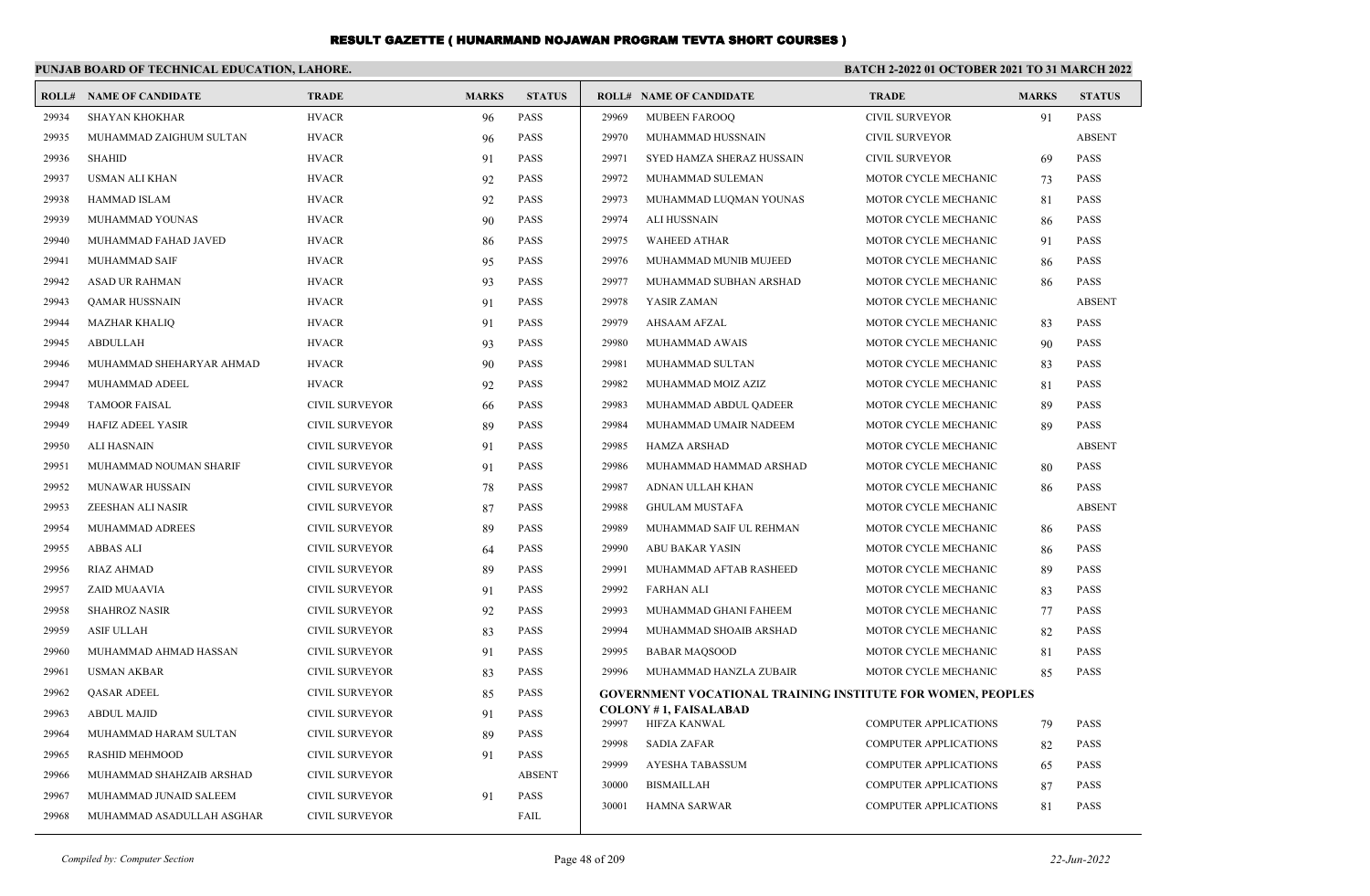|       | PUNJAB BOARD OF TECHNICAL EDUCATION, LAHORE. |                              |              |               | BATCH 2-2022 01 OCTOBER 2021 TO 31 MARCH 2022 |                                |                           |              |               |
|-------|----------------------------------------------|------------------------------|--------------|---------------|-----------------------------------------------|--------------------------------|---------------------------|--------------|---------------|
|       | <b>ROLL# NAME OF CANDIDATE</b>               | <b>TRADE</b>                 | <b>MARKS</b> | <b>STATUS</b> |                                               | <b>ROLL# NAME OF CANDIDATE</b> | <b>TRADE</b>              | <b>MARKS</b> | <b>STATUS</b> |
| 30002 | <b>ANEETA</b>                                | <b>COMPUTER APPLICATIONS</b> | 74           | <b>PASS</b>   | 30037                                         | <b>ANAM SHARIF</b>             | <b>MACHINE EMBROIDERY</b> | 75           | <b>PASS</b>   |
| 30003 | <b>SUNDAS TARIO</b>                          | <b>COMPUTER APPLICATIONS</b> | 89           | PASS          | 30038                                         | <b>SALMA</b>                   | <b>MACHINE EMBROIDERY</b> | 70           | <b>PASS</b>   |
| 30004 | ZARBAKHAT JABAR                              | <b>COMPUTER APPLICATIONS</b> | 85           | <b>PASS</b>   | 30039                                         | <b>QUDSIA RAFIQUE</b>          | <b>MACHINE EMBROIDERY</b> | 85           | <b>PASS</b>   |
| 30005 | SYEDA AHLAM BARKAT                           | <b>COMPUTER APPLICATIONS</b> | 66           | <b>PASS</b>   | 30040                                         | <b>NOOR FATIMA</b>             | <b>MACHINE EMBROIDERY</b> | 70           | <b>PASS</b>   |
| 30006 | ASMA SAJAL                                   | COMPUTER APPLICATIONS        | 91           | PASS          | 30041                                         | <b>SHUMAILA GULL</b>           | MACHINE EMBROIDERY        | 65           | <b>PASS</b>   |
| 30007 | <b>TANIA MANZOOR</b>                         | <b>COMPUTER APPLICATIONS</b> | 93           | <b>PASS</b>   | 30042                                         | <b>SHAISTA NOREEN</b>          | <b>MACHINE EMBROIDERY</b> | 80           | <b>PASS</b>   |
| 30008 | <b>MAHE MURSALEEN</b>                        | <b>COMPUTER APPLICATIONS</b> | 86           | PASS          | 30043                                         | SYEDA PAKIZA BATOOL            | <b>BEAUTICIAN</b>         | 81           | <b>PASS</b>   |
| 30009 | <b>SAMIA MUNIR</b>                           | COMPUTER APPLICATIONS        | 82           | PASS          | 30044                                         | <b>SAIRA BANO</b>              | <b>BEAUTICIAN</b>         | 82           | <b>PASS</b>   |
| 30010 | <b>RALEELA MUBEEN</b>                        | <b>COMPUTER APPLICATIONS</b> | 83           | PASS          | 30045                                         | <b>SUMAN AFZAL</b>             | <b>BEAUTICIAN</b>         | 88           | <b>PASS</b>   |
| 30011 | <b>LUBNA NAZIR</b>                           | <b>COMPUTER APPLICATIONS</b> | 93           | <b>PASS</b>   | 30046                                         | <b>ANUM SHAHZADI</b>           | <b>BEAUTICIAN</b>         | 87           | <b>PASS</b>   |
| 30012 | <b>MAH E MUBEEN</b>                          | COMPUTER APPLICATIONS        | 80           | PASS          | 30047                                         | <b>MISHAL</b>                  | <b>BEAUTICIAN</b>         | 87           | <b>PASS</b>   |
| 30013 | <b>ALLAH MAFFY</b>                           | <b>COMPUTER APPLICATIONS</b> | 76           | PASS          | 30048                                         | <b>SAHAR TARIQ</b>             | <b>BEAUTICIAN</b>         | 75           | <b>PASS</b>   |
| 30014 | <b>AREEJ NAWAZ</b>                           | <b>COMPUTER APPLICATIONS</b> | 88           | PASS          | 30049                                         | <b>FATIMA MUNIR</b>            | <b>BEAUTICIAN</b>         | 73           | <b>PASS</b>   |
| 30015 | HINA SHAHZADI                                | COMPUTER APPLICATIONS        | 72           | PASS          | 30050                                         | <b>SUMBAL</b>                  | <b>BEAUTICIAN</b>         | 79           | <b>PASS</b>   |
| 30016 | <b>FAREEHA TARIQ</b>                         | COMPUTER APPLICATIONS        | 76           | PASS          | 30051                                         | <b>NAILA SHAFIQ</b>            | <b>BEAUTICIAN</b>         | 82           | <b>PASS</b>   |
| 30017 | <b>FARWA TARIQ</b>                           | <b>COMPUTER APPLICATIONS</b> | 92           | PASS          | 30052                                         | <b>UZAIRA ALI</b>              | <b>BEAUTICIAN</b>         | 92           | <b>PASS</b>   |
| 30018 | <b>SIDRA</b>                                 | COMPUTER APPLICATIONS        | 68           | PASS          | 30053                                         | <b>HAFSA</b>                   | <b>BEAUTICIAN</b>         | 82           | <b>PASS</b>   |
| 30019 | <b>AREEJ FATIMA</b>                          | <b>COMPUTER APPLICATIONS</b> | 83           | PASS          | 30054                                         | ALIZA KANWAL                   | <b>BEAUTICIAN</b>         | 90           | <b>PASS</b>   |
| 30020 | <b>SIDRA TARIQ</b>                           | <b>MACHINE EMBROIDERY</b>    | 74           | PASS          | 30055                                         | <b>SANIA MASKEEN</b>           | <b>BEAUTICIAN</b>         | 87           | <b>PASS</b>   |
| 30021 | <b>MAHNOOR</b>                               | <b>MACHINE EMBROIDERY</b>    | 100          | <b>PASS</b>   | 30056                                         | <b>ANSA PARVEEN</b>            | <b>BEAUTICIAN</b>         | 82           | <b>PASS</b>   |
| 30022 | <b>MAMOONA BILAL</b>                         | <b>MACHINE EMBROIDERY</b>    | 100          | <b>PASS</b>   | 30057                                         | <b>SAMAN RIFAT</b>             | <b>BEAUTICIAN</b>         | 83           | <b>PASS</b>   |
| 30023 | <b>MUBRA EJAZ</b>                            | MACHINE EMBROIDERY           | 100          | <b>PASS</b>   | 30058                                         | <b>MARRIAM JAVED</b>           | <b>BEAUTICIAN</b>         | 90           | <b>PASS</b>   |
| 30024 | <b>EISHA EMAN</b>                            | <b>MACHINE EMBROIDERY</b>    | 70           | PASS          | 30059                                         | <b>RIDA NAEEM</b>              | <b>BEAUTICIAN</b>         | 80           | <b>PASS</b>   |
| 30025 | <b>HUNZA</b>                                 | <b>MACHINE EMBROIDERY</b>    | 70           | PASS          | 30060                                         | <b>USWA RAHEEM</b>             | <b>BEAUTICIAN</b>         | 87           | <b>PASS</b>   |
| 30026 | <b>AYESHA NAFEES</b>                         | MACHINE EMBROIDERY           | 100          | <b>PASS</b>   | 30061                                         | AMNA AKRAM                     | <b>BEAUTICIAN</b>         | 90           | <b>PASS</b>   |
| 30027 | <b>HINA</b>                                  | <b>MACHINE EMBROIDERY</b>    | 100          | <b>PASS</b>   | 30062                                         | RABIHA MEHMOOD                 | <b>BEAUTICIAN</b>         | 93           | <b>PASS</b>   |
| 30028 | <b>SANIA AWAN</b>                            | <b>MACHINE EMBROIDERY</b>    | 100          | <b>PASS</b>   | 30063                                         | <b>UME RUBAB</b>               | <b>BEAUTICIAN</b>         | 86           | <b>PASS</b>   |
| 30029 | <b>NEHHA</b>                                 | MACHINE EMBROIDERY           | 100          | <b>PASS</b>   | 30064                                         | <b>AYESHA JAVED</b>            | <b>BEAUTICIAN</b>         | 82           | <b>PASS</b>   |
| 30030 | HAFIZA SAJAL FATIMA                          | <b>MACHINE EMBROIDERY</b>    | 100          | <b>PASS</b>   | 30065                                         | ZAIB UN NISA                   | <b>BEAUTICIAN</b>         | 90           | <b>PASS</b>   |
| 30031 | <b>AREEJ FATIMA</b>                          | <b>MACHINE EMBROIDERY</b>    | 100          | <b>PASS</b>   | 30066                                         | <b>MISHWA ASLAM</b>            | <b>BEAUTICIAN</b>         | 89           | <b>PASS</b>   |
| 30032 | <b>MUNIBA SHABBIR</b>                        | <b>MACHINE EMBROIDERY</b>    | 84           | <b>PASS</b>   | 30067                                         | AIMAN SHEHZADI                 | <b>BEAUTICIAN</b>         | 90           | <b>PASS</b>   |
| 30033 | <b>IQSA JAVED</b>                            | <b>MACHINE EMBROIDERY</b>    | 100          | <b>PASS</b>   | 30068                                         | ANSA AKRAM                     | <b>BEAUTICIAN</b>         | 84           | <b>PASS</b>   |
| 30034 | NIMRA HASHMAT                                | <b>MACHINE EMBROIDERY</b>    | 70           | <b>PASS</b>   | 30069                                         | <b>ANSA ASHFAO</b>             | <b>BEAUTICIAN</b>         | 87           | <b>PASS</b>   |
| 30035 | HAFIZA ASHMAL SHEHZAD                        | <b>MACHINE EMBROIDERY</b>    | 100          | <b>PASS</b>   | 30070                                         | LAIBA ZAHID                    | <b>BEAUTICIAN</b>         | 81           | <b>PASS</b>   |
| 30036 | <b>HADIA</b>                                 | <b>MACHINE EMBROIDERY</b>    | 75           | <b>PASS</b>   | 30071                                         | <b>SALEHA NADEEM</b>           | <b>BEAUTICIAN</b>         | 88           | <b>PASS</b>   |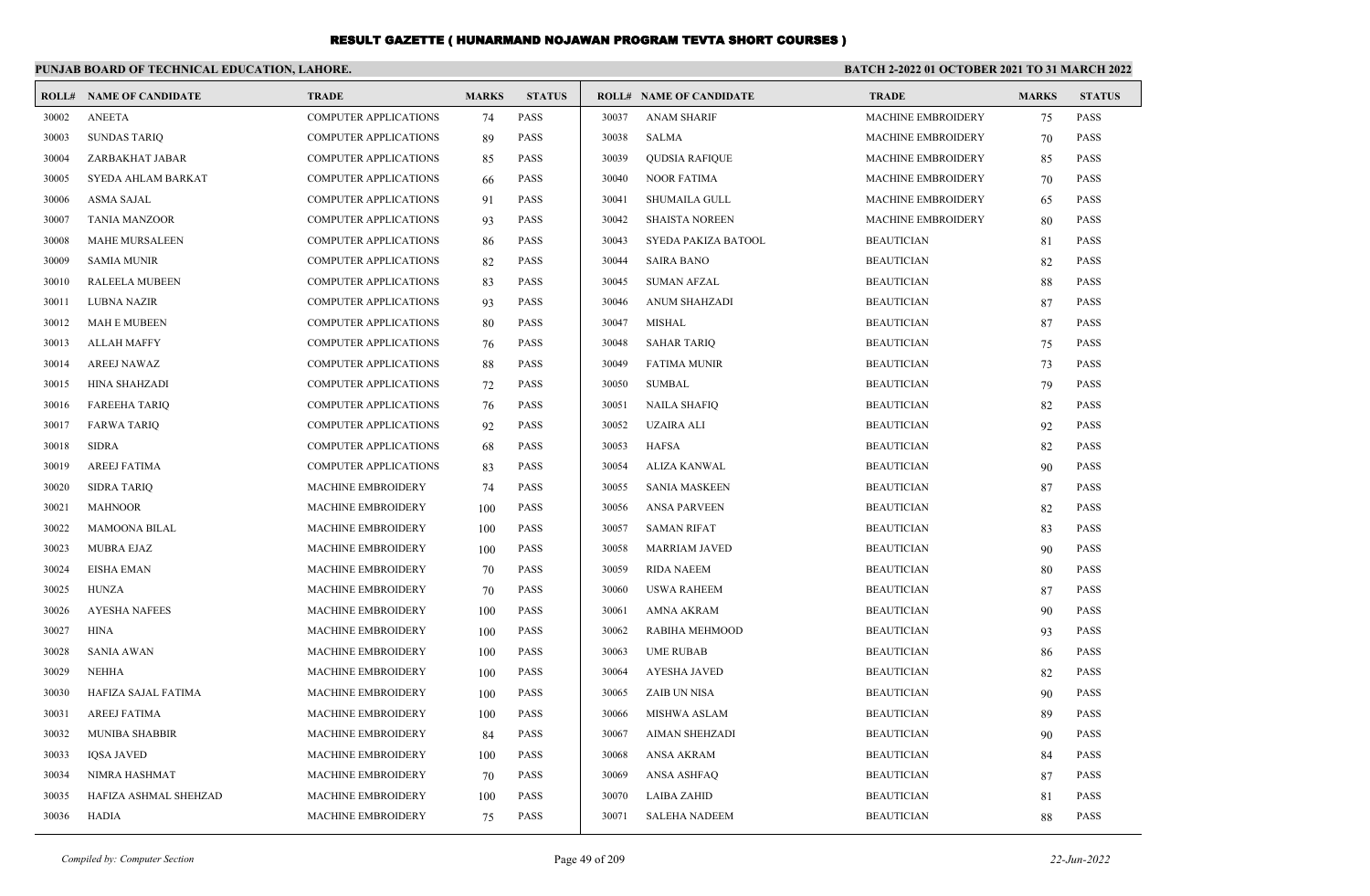|       | PUNJAB BOARD OF TECHNICAL EDUCATION, LAHORE. |                       |              | BATCH 2-2022 01 OCTOBER 2021 TO 31 MARCH 2022 |                |                                                                       |                                        |              |                            |
|-------|----------------------------------------------|-----------------------|--------------|-----------------------------------------------|----------------|-----------------------------------------------------------------------|----------------------------------------|--------------|----------------------------|
|       | <b>ROLL# NAME OF CANDIDATE</b>               | <b>TRADE</b>          | <b>MARKS</b> | <b>STATUS</b>                                 |                | <b>ROLL# NAME OF CANDIDATE</b>                                        | <b>TRADE</b>                           | <b>MARKS</b> | <b>STATUS</b>              |
| 30072 | <b>FAREEHA FATIMA</b>                        | <b>BEAUTICIAN</b>     | 86           | <b>PASS</b>                                   | 30107          | <b>SADIA AMEER</b>                                                    | <b>COMPUTER APPLICATIONS</b>           | 82           | <b>PASS</b>                |
| 30073 | SYEDA FATIMA BATOOL                          | <b>BEAUTICIAN</b>     | 82           | <b>PASS</b>                                   | 30108          | <b>MMNA REHAN</b>                                                     | <b>COMPUTER APPLICATIONS</b>           | 77           | PASS                       |
| 30074 | NOOR UL HUDA                                 | <b>BEAUTICIAN</b>     | 87           | <b>PASS</b>                                   | 30109          | <b>KASHISH NAYAZ</b>                                                  | <b>FASHION DESIGN</b>                  | 82           | PASS                       |
| 30075 | <b>SABA ASHRAF</b>                           | <b>BEAUTICIAN</b>     | 93           | <b>PASS</b>                                   | 30110          | <b>SEHRISH BOOTA</b>                                                  | <b>MACHINE EMBROIDERY</b>              | 100          | <b>PASS</b>                |
| 30076 | <b>MARYAM JAVED</b>                          | <b>BEAUTICIAN</b>     | 90           | <b>PASS</b>                                   | 30111          | <b>KIRAN FATIMA</b>                                                   | MACHINE EMBROIDERY                     | 70           | <b>PASS</b>                |
| 30077 | SIDRA MUMTAZ                                 | <b>BEAUTICIAN</b>     | 88           | <b>PASS</b>                                   |                | <b>GOVERNMENT VOCATIONAL TRAINING INSTITUTE FOR WOMEN, SAMANABAD,</b> |                                        |              |                            |
| 30078 | <b>ZEENAT BIBI</b>                           | <b>BEAUTICIAN</b>     | 88           | <b>PASS</b>                                   | 30112          | <b>FAISALABAD</b><br><b>EIMAN</b>                                     | <b>BEAUTICIAN</b>                      | 88           | PASS                       |
| 30079 | <b>SUMBAL SADIQ</b>                          | <b>BEAUTICIAN</b>     | 90           | <b>PASS</b>                                   | 30113          | SHEEZA JANNAT                                                         | <b>BEAUTICIAN</b>                      | 91           | PASS                       |
| 30080 | <b>AMINA SADIQ</b>                           | <b>BEAUTICIAN</b>     | 92           | <b>PASS</b>                                   | 30114          | <b>ESHA JAMEEL</b>                                                    | <b>BEAUTICIAN</b>                      |              | <b>PASS</b>                |
| 30081 | <b>AREEG FATIMA</b>                          | <b>BEAUTICIAN</b>     | 89           | <b>PASS</b>                                   | 30115          | MUNNAZA SHEHZADI                                                      | <b>BEAUTICIAN</b>                      | 91           | <b>PASS</b>                |
| 30082 | <b>KALSOOM ALI</b>                           | <b>BEAUTICIAN</b>     | 89           | <b>PASS</b>                                   | 30116          | <b>MINAHIL IMRAN</b>                                                  | <b>BEAUTICIAN</b>                      | 90           |                            |
| 30083 | <b>AISHA ABID</b>                            | <b>FASHION DESIGN</b> | 93           | <b>PASS</b>                                   |                |                                                                       |                                        | 92           | <b>PASS</b><br><b>PASS</b> |
| 30084 | MUQADAS SHAHZAD                              | <b>FASHION DESIGN</b> | 94           | <b>PASS</b>                                   | 30117          | <b>KAINAT ASLAM</b>                                                   | <b>BEAUTICIAN</b>                      | 89           | <b>PASS</b>                |
| 30085 | <b>MANAHIL FARHAT</b>                        | <b>FASHION DESIGN</b> | 75           | <b>PASS</b>                                   | 30118          | <b>AYSHA SABIR</b><br><b>SADAF SEHAR</b>                              | <b>BEAUTICIAN</b>                      | 91           |                            |
| 30086 | <b>AQSA NOREEM</b>                           | <b>FASHION DESIGN</b> | 89           | <b>PASS</b>                                   | 30119<br>30120 | <b>SAMINA KANWAL</b>                                                  | <b>BEAUTICIAN</b><br><b>BEAUTICIAN</b> | 89           | <b>PASS</b><br><b>PASS</b> |
| 30087 | <b>FARHA</b>                                 | <b>FASHION DESIGN</b> | 95           | <b>PASS</b>                                   |                |                                                                       |                                        | 93           |                            |
| 30088 | <b>SOBIA TABBASUM</b>                        | <b>FASHION DESIGN</b> | 80           | <b>PASS</b>                                   | 30121          | <b>SABA</b>                                                           | <b>BEAUTICIAN</b>                      | 87           | PASS                       |
| 30089 | <b>SONIA SARDAR</b>                          | <b>FASHION DESIGN</b> | 94           | <b>PASS</b>                                   | 30122          | RIMSHA SHAHZADI                                                       | <b>BEAUTICIAN</b>                      | 87           | PASS                       |
| 30090 | <b>MEHNAZ SAFDAR</b>                         | <b>FASHION DESIGN</b> | 84           | <b>PASS</b>                                   | 30123<br>30124 | WAJEEHA                                                               | <b>BEAUTICIAN</b>                      | 92           | PASS<br>PASS               |
| 30091 | ZAHRA BATOOL                                 | <b>FASHION DESIGN</b> | 94           | <b>PASS</b>                                   | 30125          | <b>RAWISH SURAIRA</b><br>HUMA                                         | <b>BEAUTICIAN</b><br><b>BEAUTICIAN</b> | 94           | PASS                       |
| 30092 | <b>JAVARIA HAFEEZ</b>                        | <b>FASHION DESIGN</b> | 81           | <b>PASS</b>                                   |                |                                                                       |                                        | 96           |                            |
| 30093 | <b>AREEB SHAHID</b>                          | <b>FASHION DESIGN</b> | 95           | <b>PASS</b>                                   | 30126<br>30127 | SHAHZADI SULTANA                                                      | <b>BEAUTICIAN</b>                      | 90           | <b>PASS</b><br><b>PASS</b> |
| 30094 | <b>SEHAR SALEEM</b>                          | <b>FASHION DESIGN</b> | 89           | <b>PASS</b>                                   |                | <b>RUMA</b>                                                           | <b>BEAUTICIAN</b>                      | 83           |                            |
| 30095 | <b>SIDRA</b>                                 | <b>FASHION DESIGN</b> | 93           | <b>PASS</b>                                   | 30128          | <b>IQRA</b>                                                           | <b>BEAUTICIAN</b>                      | 86           | <b>PASS</b>                |
| 30096 | <b>MARIA BIBI</b>                            | <b>FASHION DESIGN</b> | 93           | <b>PASS</b>                                   | 30129          | <b>AOSA AKBAR</b>                                                     | <b>BEAUTICIAN</b>                      | 94           | <b>PASS</b>                |
| 30097 | HUMERA KANWAL                                | <b>FASHION DESIGN</b> | 93           | <b>PASS</b>                                   | 30130          | <b>MAHA ARSHAD</b>                                                    | <b>BEAUTICIAN</b>                      | 82           | <b>PASS</b>                |
| 30098 | <b>UME HABIBA</b>                            | <b>FASHION DESIGN</b> | 81           | <b>PASS</b>                                   | 30131          | <b>NAZIA YASEEN</b>                                                   | <b>BEAUTICIAN</b>                      | 84           | <b>PASS</b>                |
| 30099 | <b>BUSHRA ASLAM</b>                          | <b>FASHION DESIGN</b> | 89           | <b>PASS</b>                                   | 30132          | <b>IQRA</b>                                                           | <b>BEAUTICIAN</b>                      | 86           | <b>PASS</b>                |
| 30100 | <b>SANA AZZIZ</b>                            | <b>FASHION DESIGN</b> | 81           | <b>PASS</b>                                   | 30133          | <b>MAIRA KANWAL</b>                                                   | <b>BEAUTICIAN</b>                      |              | <b>ABSENT</b>              |
| 30101 | ZILE HUMA                                    | <b>FASHION DESIGN</b> | 82           | <b>PASS</b>                                   | 30134          | ZUBAIDA                                                               | <b>BEAUTICIAN</b>                      | 89           | <b>PASS</b>                |
| 30102 | <b>SARA ASLAM</b>                            | <b>FASHION DESIGN</b> | 93           | <b>PASS</b>                                   | 30135          | <b>AYESHA</b>                                                         | <b>BEAUTICIAN</b>                      | 86           | PASS                       |
| 30103 | ZOHA JAMIL                                   | <b>FASHION DESIGN</b> | 84           | <b>PASS</b>                                   | 30136          | <b>ESHA NAZEER</b>                                                    | <b>BEAUTICIAN</b>                      | 87           | <b>PASS</b>                |
| 30104 | TAYBA NADEEM                                 | <b>FASHION DESIGN</b> | 80           | <b>PASS</b>                                   | 30137          | <b>SAMREEN</b>                                                        | <b>BEAUTICIAN</b>                      | 88           | <b>PASS</b>                |
| 30105 | <b>FATIMA NASIR</b>                          | <b>FASHION DESIGN</b> | 94           | <b>PASS</b>                                   | 30138          | AROOJ                                                                 | <b>BEAUTICIAN</b>                      | 90           | <b>PASS</b>                |
| 30106 | <b>NOSHEEN TARIO</b>                         | <b>FASHION DESIGN</b> | 85           | <b>PASS</b>                                   | 30139          | ZUBARIA YOUNAS                                                        | <b>BEAUTICIAN</b>                      | 91           | <b>PASS</b>                |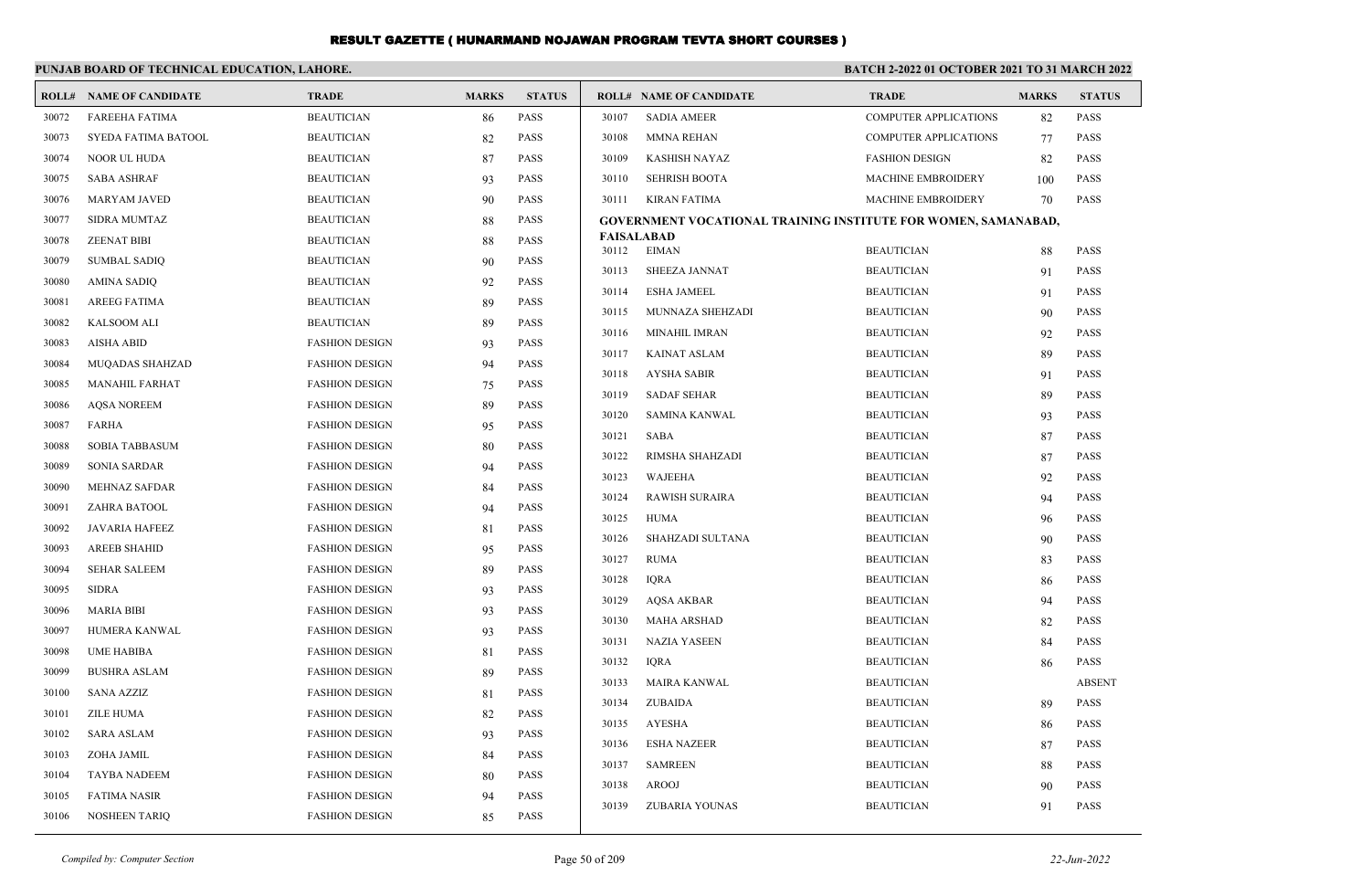|       | PUNJAB BOARD OF TECHNICAL EDUCATION, LAHORE. |                           |              |               |       |                                | <b>BATCH 2-2022 01 OCTOBER 2021 TO 31 MARCH 2022</b> |              |               |
|-------|----------------------------------------------|---------------------------|--------------|---------------|-------|--------------------------------|------------------------------------------------------|--------------|---------------|
| ROLL# | <b>NAME OF CANDIDATE</b>                     | <b>TRADE</b>              | <b>MARKS</b> | <b>STATUS</b> |       | <b>ROLL# NAME OF CANDIDATE</b> | <b>TRADE</b>                                         | <b>MARKS</b> | <b>STATUS</b> |
| 30140 | <b>MADIHA ARIF</b>                           | <b>BEAUTICIAN</b>         | 88           | <b>PASS</b>   | 30175 | <b>ROHA SHAHID</b>             | DOMESTIC TAILORING                                   | 95           | <b>PASS</b>   |
| 30141 | <b>ARSHAFA</b>                               | <b>BEAUTICIAN</b>         | 89           | PASS          | 30176 | NOOR UL AIN                    | DOMESTIC TAILORING                                   | 90           | <b>PASS</b>   |
| 30142 | <b>AYESHA TABASSUM</b>                       | <b>BEAUTICIAN</b>         | 86           | <b>PASS</b>   | 30177 | <b>MAHNOOR</b>                 | <b>DOMESTIC TAILORING</b>                            | 91           | <b>PASS</b>   |
| 30143 | <b>MALAIKA</b>                               | <b>BEAUTICIAN</b>         | 85           | PASS          | 30178 | <b>SHAHNOOR</b>                | DOMESTIC TAILORING                                   | 85           | <b>PASS</b>   |
| 30144 | <b>AMNA BATOOL</b>                           | <b>BEAUTICIAN</b>         | 90           | PASS          | 30179 | <b>SUMMERA</b>                 | DOMESTIC TAILORING                                   | 81           | <b>PASS</b>   |
| 30145 | <b>AYESHA</b>                                | <b>BEAUTICIAN</b>         | 85           | PASS          | 30180 | MUSKAN FATIMA                  | DOMESTIC TAILORING                                   | 83           | <b>PASS</b>   |
| 30146 | PAKEEZA SHABBIR                              | <b>BEAUTICIAN</b>         | 89           | <b>PASS</b>   | 30181 | <b>AQSA LIAQUAT</b>            | <b>DOMESTIC TAILORING</b>                            | 81           | <b>PASS</b>   |
| 30147 | <b>AYESHA</b>                                | <b>BEAUTICIAN</b>         |              | <b>ABSENT</b> | 30182 | <b>USWA</b>                    | <b>DOMESTIC TAILORING</b>                            | 87           | <b>PASS</b>   |
| 30148 | <b>SADIA KANWAL</b>                          | <b>BEAUTICIAN</b>         | 90           | <b>PASS</b>   | 30183 | <b>NOOR FATIMA</b>             | <b>DOMESTIC TAILORING</b>                            | 88           | <b>PASS</b>   |
| 30149 | <b>REEHA MALIK</b>                           | <b>BEAUTICIAN</b>         | 86           | PASS          | 30184 | <b>NIDA FATIMA</b>             | DOMESTIC TAILORING                                   | 82           | <b>PASS</b>   |
| 30150 | <b>AYESHA NASEEM</b>                         | DOMESTIC TAILORING        | 89           | <b>PASS</b>   | 30185 | SANA FAQIR MUHAMMAD            | DOMESTIC TAILORING                                   |              | <b>ABSENT</b> |
| 30151 | <b>SIDRA PARVEEN</b>                         | DOMESTIC TAILORING        | 92           | <b>PASS</b>   | 30186 | <b>BUSHRA</b>                  | <b>DOMESTIC TAILORING</b>                            | 82           | <b>PASS</b>   |
| 30152 | <b>MUQADAS IMRAN</b>                         | DOMESTIC TAILORING        | 91           | <b>PASS</b>   | 30187 | <b>MAHAM IFTIKHAR</b>          | <b>DOMESTIC TAILORING</b>                            | 81           | <b>PASS</b>   |
| 30153 | <b>SAIRA NASEEM</b>                          | <b>DOMESTIC TAILORING</b> | 88           | <b>PASS</b>   | 30188 | <b>TAHREEM NOOR</b>            | <b>DOMESTIC TAILORING</b>                            | 85           | <b>PASS</b>   |
| 30154 | <b>AYESHA IQBAL</b>                          | DOMESTIC TAILORING        | 91           | <b>PASS</b>   | 30189 | ZAINAB                         | DOMESTIC TAILORING                                   | 83           | <b>PASS</b>   |
| 30155 | <b>FAREENA FAROOQ</b>                        | DOMESTIC TAILORING        | 96           | PASS          | 30190 | <b>MALAIKA NOOR</b>            | DOMESTIC TAILORING                                   | 81           | <b>PASS</b>   |
| 30156 | <b>WAJIHA FAIZ</b>                           | DOMESTIC TAILORING        | 95           | <b>PASS</b>   | 30191 | <b>EMAN FATIMA</b>             | DOMESTIC TAILORING                                   | 69           | <b>PASS</b>   |
| 30157 | <b>SAIMA AMBREEN</b>                         | DOMESTIC TAILORING        |              | <b>ABSENT</b> | 30192 | <b>MEHAK NADEEM</b>            | DOMESTIC TAILORING                                   | 84           | <b>PASS</b>   |
| 30158 | <b>SIDRA BIBI</b>                            | <b>DOMESTIC TAILORING</b> | 89           | <b>PASS</b>   | 30193 | <b>NELAM MAHNOOR</b>           | DOMESTIC TAILORING                                   | 90           | <b>PASS</b>   |
| 30159 | <b>HALEEMA SADIA</b>                         | DOMESTIC TAILORING        | 89           | PASS          | 30194 | <b>UZMA</b>                    | DOMESTIC TAILORING                                   | 84           | PASS          |
| 30160 | <b>MUBEEN IQBAL</b>                          | DOMESTIC TAILORING        | 98           | PASS          | 30195 | <b>RABIA WAZIR</b>             | DOMESTIC TAILORING                                   |              | <b>ABSENT</b> |
| 30161 | <b>SAIRA SALMAN</b>                          | DOMESTIC TAILORING        | 92           | <b>PASS</b>   | 30196 | KHADIJA RAFAQAT                | <b>DOMESTIC TAILORING</b>                            | 82           | <b>PASS</b>   |
| 30162 | AREEBA                                       | DOMESTIC TAILORING        | 91           | <b>PASS</b>   | 30197 | <b>TASLEEM BIBI</b>            | <b>DOMESTIC TAILORING</b>                            |              | <b>ABSENT</b> |
| 30163 | <b>IRAM SHEHZADI</b>                         | DOMESTIC TAILORING        | 91           | <b>PASS</b>   | 30198 | <b>SANA BAIGUM</b>             | <b>DOMESTIC TAILORING</b>                            | 80           | <b>PASS</b>   |
| 30164 | <b>UMAMA SHAKEEL</b>                         | DOMESTIC TAILORING        | 95           | <b>PASS</b>   | 30199 | <b>IQRA</b>                    | DOMESTIC TAILORING                                   |              | <b>ABSENT</b> |
| 30165 | <b>MAJIDA</b>                                | DOMESTIC TAILORING        | 95           | <b>PASS</b>   | 30200 | <b>FARYA BATOOL</b>            | DOMESTIC TAILORING                                   |              | <b>ABSENT</b> |
| 30166 | <b>RUMAIZA</b>                               | DOMESTIC TAILORING        |              | <b>ABSENT</b> | 30201 | <b>MEHAK MANZOOR</b>           | <b>FASHION DESIGN</b>                                | 93           | <b>PASS</b>   |
| 30167 | <b>IORA MUZAFFAR</b>                         | DOMESTIC TAILORING        |              | <b>ABSENT</b> | 30202 | <b>SAIRA</b>                   | <b>FASHION DESIGN</b>                                | 95           | <b>PASS</b>   |
| 30168 | <b>MARYAM SHAHID</b>                         | <b>DOMESTIC TAILORING</b> | 90           | <b>PASS</b>   | 30203 | <b>FAKHRA SHAHZADI</b>         | <b>FASHION DESIGN</b>                                | 88           | <b>PASS</b>   |
| 30169 | <b>MISHAL</b>                                | <b>DOMESTIC TAILORING</b> | 91           | <b>PASS</b>   | 30204 | MUQADAS SHAHZADI               | <b>FASHION DESIGN</b>                                | 87           | <b>PASS</b>   |
| 30170 | <b>FARAH NAZ</b>                             | DOMESTIC TAILORING        | 92           | <b>PASS</b>   | 30205 | SAIRA                          | <b>FASHION DESIGN</b>                                |              | <b>ABSENT</b> |
| 30171 | <b>BIBI ASMA</b>                             | DOMESTIC TAILORING        | 92           | <b>PASS</b>   | 30206 | <b>MUSKAN FATIMA</b>           | <b>FASHION DESIGN</b>                                | 97           | <b>PASS</b>   |
| 30172 | <b>HINA</b>                                  | DOMESTIC TAILORING        | 91           | <b>PASS</b>   | 30207 | RIMZA SALMAN                   | <b>FASHION DESIGN</b>                                | 92           | <b>PASS</b>   |
| 30173 | <b>MINAHIL</b>                               | <b>DOMESTIC TAILORING</b> | 90           | <b>PASS</b>   | 30208 | <b>AOSA TOOR</b>               | <b>FASHION DESIGN</b>                                | 97           | <b>PASS</b>   |
| 30174 | <b>SAMIA KHALIL</b>                          | DOMESTIC TAILORING        |              | <b>ABSENT</b> | 30209 | <b>SADIA SADDIQUE</b>          | <b>FASHION DESIGN</b>                                | 89           | PASS          |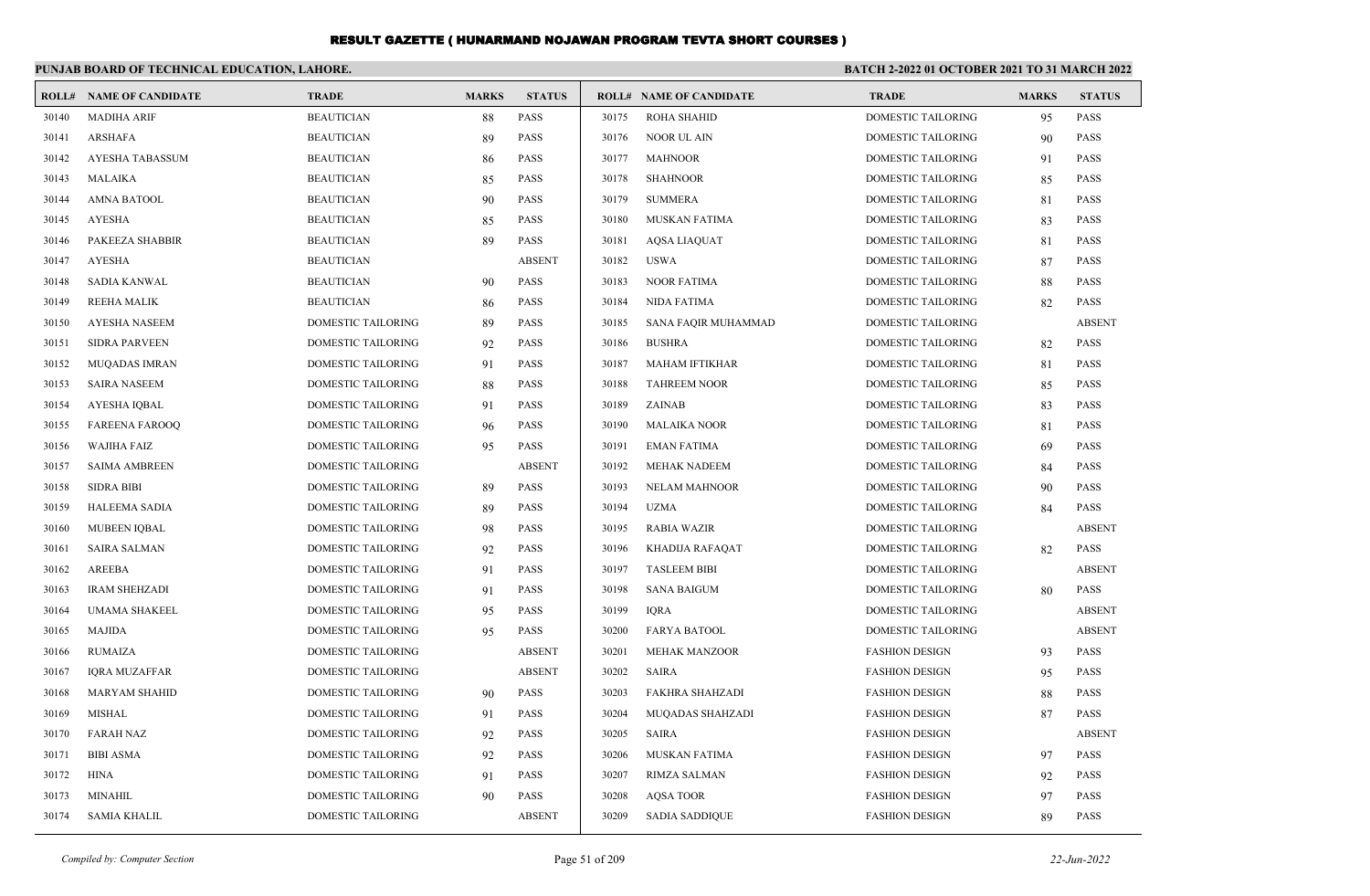|       | PUNJAB BOARD OF TECHNICAL EDUCATION, LAHORE. |                        |              |               | BATCH 2-2022 01 OCTOBER 2021 TO 31 MARCH 2022 |                                |                              |              |               |  |
|-------|----------------------------------------------|------------------------|--------------|---------------|-----------------------------------------------|--------------------------------|------------------------------|--------------|---------------|--|
|       | <b>ROLL# NAME OF CANDIDATE</b>               | <b>TRADE</b>           | <b>MARKS</b> | <b>STATUS</b> |                                               | <b>ROLL# NAME OF CANDIDATE</b> | <b>TRADE</b>                 | <b>MARKS</b> | <b>STATUS</b> |  |
| 30210 | <b>WARDA AKMAL</b>                           | <b>FASHION DESIGN</b>  | 97           | <b>PASS</b>   | 30245                                         | <b>ATROOBA MAROOF</b>          | <b>FABRIC PRINTING</b>       | 68           | <b>PASS</b>   |  |
| 30211 | <b>NOMAL JAVED</b>                           | <b>FASHION DESIGN</b>  |              | <b>ABSENT</b> | 30246                                         | <b>NISHA ILYAS</b>             | <b>FABRIC PRINTING</b>       | 70           | <b>PASS</b>   |  |
| 30212 | <b>MINHAL JAVED</b>                          | <b>FASHION DESIGN</b>  |              | <b>ABSENT</b> | 30247                                         | <b>MAMOONA SADIA</b>           | <b>COMPUTER APPLICATIONS</b> | 84           | <b>PASS</b>   |  |
| 30213 | <b>SEEMAB ZAFAR</b>                          | <b>FASHION DESIGN</b>  | 94           | <b>PASS</b>   | 30248                                         | <b>IORA ILYAS</b>              | <b>COMPUTER APPLICATIONS</b> | 84           | <b>PASS</b>   |  |
| 30214 | AMMARA IFTIKHAR                              | <b>FASHION DESIGN</b>  | 61           | <b>PASS</b>   | 30249                                         | AYESHA SALEEM                  | <b>COMPUTER APPLICATIONS</b> | 69           | <b>PASS</b>   |  |
| 30215 | FAIZA                                        | <b>FASHION DESIGN</b>  | 92           | PASS          | 30250                                         | <b>MARYAM NAZ</b>              | <b>COMPUTER APPLICATIONS</b> | 85           | <b>PASS</b>   |  |
| 30216 | <b>SADIA SAMREEN</b>                         | <b>FASHION DESIGN</b>  | 92           | <b>PASS</b>   | 30251                                         | <b>HAFSA SARWAR</b>            | <b>COMPUTER APPLICATIONS</b> | 70           | <b>PASS</b>   |  |
| 30217 | <b>RIMSHA AWAIS</b>                          | <b>FASHION DESIGN</b>  | 83           | <b>PASS</b>   | 30252                                         | <b>AMINA NAEEM</b>             | <b>COMPUTER APPLICATIONS</b> | 75           | <b>PASS</b>   |  |
| 30218 | <b>ALEENA BAIG</b>                           | <b>FASHION DESIGN</b>  | 74           | <b>PASS</b>   | 30253                                         | <b>FATIMA ILYAS</b>            | COMPUTER APPLICATIONS        | 80           | <b>PASS</b>   |  |
| 30219 | <b>TANZILA KOUSAR</b>                        | <b>FASHION DESIGN</b>  | 83           | <b>PASS</b>   | 30254                                         | <b>AQSA TARIQ</b>              | COMPUTER APPLICATIONS        | 75           | <b>PASS</b>   |  |
| 30220 | <b>QURAT UL AIN</b>                          | <b>FASHION DESIGN</b>  | 90           | <b>PASS</b>   | 30255                                         | ZEENAT FATIMA                  | <b>COMPUTER APPLICATIONS</b> | 70           | <b>PASS</b>   |  |
| 30221 | <b>IORA WAZIR</b>                            | <b>FASHION DESIGN</b>  | 92           | <b>PASS</b>   | 30256                                         | IZWAH KANWAL                   | <b>COMPUTER APPLICATIONS</b> | 75           | <b>PASS</b>   |  |
| 30222 | <b>NIMRA MUBEEN</b>                          | <b>FASHION DESIGN</b>  | 91           | <b>PASS</b>   | 30257                                         | <b>UMME HABIBA</b>             | <b>COMPUTER APPLICATIONS</b> | 85           | <b>PASS</b>   |  |
| 30223 | <b>HINA IFTIKHAR</b>                         | <b>FASHION DESIGN</b>  | 97           | PASS          | 30258                                         | <b>SALYHA MUBEEN</b>           | <b>COMPUTER APPLICATIONS</b> | 75           | <b>PASS</b>   |  |
| 30224 | <b>KALSOOM SALEEM</b>                        | <b>FASHION DESIGN</b>  | 92           | <b>PASS</b>   | 30259                                         | <b>RIMSHA BABAR</b>            | <b>COMPUTER APPLICATIONS</b> |              | <b>ABSENT</b> |  |
| 30225 | <b>SUMAIRA</b>                               | <b>FASHION DESIGN</b>  |              | <b>ABSENT</b> | 30260                                         | HUNAINA IKRAM KABI             | <b>COMPUTER APPLICATIONS</b> | 84           | <b>PASS</b>   |  |
| 30226 | <b>IRFA MUNIR</b>                            | <b>FABRIC PRINTING</b> | 63           | <b>PASS</b>   | 30261                                         | <b>MARYAM JAVED</b>            | <b>COMPUTER APPLICATIONS</b> | 74           | <b>PASS</b>   |  |
| 30227 | <b>OURAT UL AIN</b>                          | <b>FABRIC PRINTING</b> | 83           | PASS          | 30262                                         | ALIA BINATE AHMAD              | <b>COMPUTER APPLICATIONS</b> | 85           | <b>PASS</b>   |  |
| 30228 | <b>ANIZA</b>                                 | <b>FABRIC PRINTING</b> | 76           | PASS          | 30263                                         | HOOR E AIN SHAHID              | <b>COMPUTER APPLICATIONS</b> | 69           | <b>PASS</b>   |  |
| 30229 | <b>MARIA TABASSUM</b>                        | <b>FABRIC PRINTING</b> | 83           | <b>PASS</b>   | 30264                                         | <b>MARIA</b>                   | <b>COMPUTER APPLICATIONS</b> | 70           | <b>PASS</b>   |  |
| 30230 | <b>AOSA NAWAZ</b>                            | <b>FABRIC PRINTING</b> | 71           | <b>PASS</b>   | 30265                                         | <b>AYESHA FATIMA</b>           | <b>COMPUTER APPLICATIONS</b> | 90           | <b>PASS</b>   |  |
| 30231 | <b>IRAM SHAHZADI</b>                         | <b>FABRIC PRINTING</b> | 70           | <b>PASS</b>   | 30266                                         | <b>UMM E RUBAB</b>             | <b>COMPUTER APPLICATIONS</b> | 85           | <b>PASS</b>   |  |
| 30232 | <b>BARERA GULL</b>                           | <b>FABRIC PRINTING</b> | 66           | <b>PASS</b>   | 30267                                         | RIMSHA SHAHZADI                | <b>COMPUTER APPLICATIONS</b> | 69           | <b>PASS</b>   |  |
| 30233 | <b>NOOR EMAN</b>                             | <b>FABRIC PRINTING</b> | 72           | <b>PASS</b>   | 30268                                         | <b>RIMSHA TOOR</b>             | <b>COMPUTER APPLICATIONS</b> | 80           | <b>PASS</b>   |  |
| 30234 | <b>ADEN MUBEEN</b>                           | <b>FABRIC PRINTING</b> | 77           | <b>PASS</b>   | 30269                                         | <b>ZUNAIRA RASHEED</b>         | <b>COMPUTER APPLICATIONS</b> | 74           | <b>PASS</b>   |  |
| 30235 | <b>HIRA TEHREEM</b>                          | <b>FABRIC PRINTING</b> | 60           | <b>PASS</b>   | 30270                                         | <b>ARIJ SADDIQUE</b>           | <b>COMPUTER APPLICATIONS</b> | 75           | <b>PASS</b>   |  |
| 30236 | <b>NOOR FATIMA</b>                           | <b>FABRIC PRINTING</b> | 77           | <b>PASS</b>   | 30271                                         | <b>AMINA BIBI</b>              | <b>COMPUTER APPLICATIONS</b> | 95           | <b>PASS</b>   |  |
| 30237 | <b>ESHA SUFYAN</b>                           | <b>FABRIC PRINTING</b> | 71           | <b>PASS</b>   | 30272                                         | <b>SHAHNAZ AKHTAR</b>          | <b>COMPUTER APPLICATIONS</b> | 80           | <b>PASS</b>   |  |
| 30238 | <b>EMAN REHMAN</b>                           | <b>FABRIC PRINTING</b> | 87           | <b>PASS</b>   | 30273                                         | <b>IRAM SHAHZADI</b>           | <b>COMPUTER APPLICATIONS</b> | 85           | <b>PASS</b>   |  |
| 30239 | <b>AYESHA NOREEN</b>                         | <b>FABRIC PRINTING</b> | 74           | <b>PASS</b>   | 30274                                         | <b>AQSA</b>                    | <b>COMPUTER APPLICATIONS</b> | 90           | <b>PASS</b>   |  |
| 30240 | <b>KAINIAT SHAFIQUE</b>                      | <b>FABRIC PRINTING</b> | 62           | <b>PASS</b>   | 30275                                         | <b>ANEELA NOREEN</b>           | COMPUTER APPLICATIONS        | 84           | <b>PASS</b>   |  |
| 30241 | <b>RABAIL</b>                                | <b>FABRIC PRINTING</b> | 89           | <b>PASS</b>   | 30276                                         | <b>SEHRISH KHAN</b>            | <b>COMPUTER APPLICATIONS</b> | 75           | <b>PASS</b>   |  |
| 30242 | HAMNA SHAHZADI                               | <b>FABRIC PRINTING</b> |              | <b>ABSENT</b> | 30277                                         | <b>IORA MAHMOOD</b>            | <b>FABRIC PRINTING</b>       | 67           | <b>PASS</b>   |  |
| 30243 | <b>SEERAT FATIMA</b>                         | <b>FABRIC PRINTING</b> | 60           | <b>PASS</b>   | 30278                                         | <b>AOSA YASEEN</b>             | <b>FABRIC PRINTING</b>       | 67           | <b>PASS</b>   |  |
| 30244 | SHUMAIL ZAFAR ALI                            | <b>FABRIC PRINTING</b> | 66           | <b>PASS</b>   | 30279                                         | <b>SADIA RAFIQUE</b>           | <b>FABRIC PRINTING</b>       | 67           | <b>PASS</b>   |  |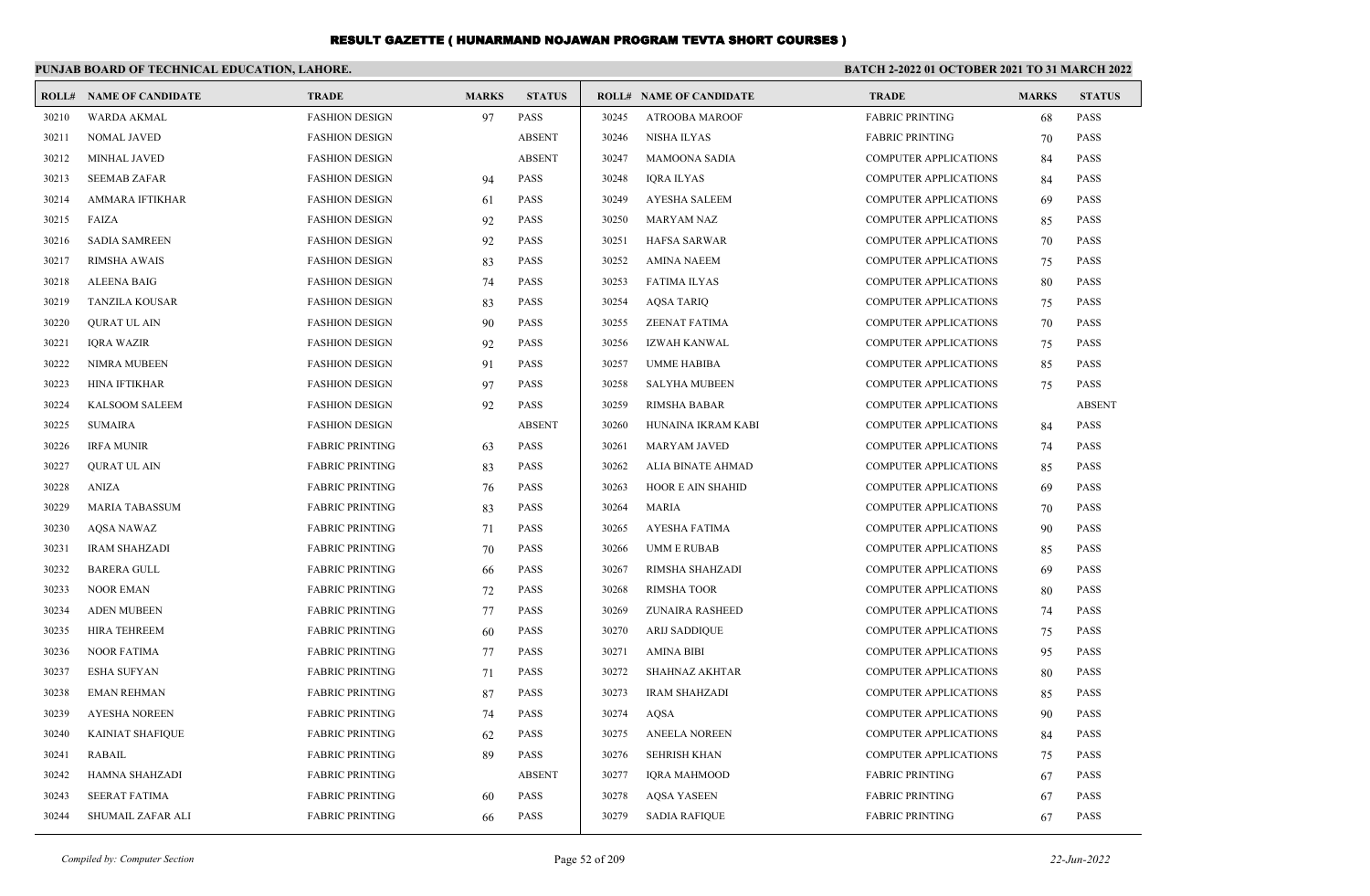|       | PUNJAB BOARD OF TECHNICAL EDUCATION, LAHORE.                    |                        |              |               | <b>BATCH 2-2022 01 OCTOBER 2021 TO 31 MARCH 2022</b> |                                |                |              |               |
|-------|-----------------------------------------------------------------|------------------------|--------------|---------------|------------------------------------------------------|--------------------------------|----------------|--------------|---------------|
|       | <b>ROLL# NAME OF CANDIDATE</b>                                  | <b>TRADE</b>           | <b>MARKS</b> | <b>STATUS</b> |                                                      | <b>ROLL# NAME OF CANDIDATE</b> | <b>TRADE</b>   | <b>MARKS</b> | <b>STATUS</b> |
| 30280 | <b>KAINAT ISHAQ</b>                                             | <b>FABRIC PRINTING</b> |              | <b>ABSENT</b> | 30314                                                | <b>HAMID ALI</b>               | <b>AUTOCAD</b> | 90           | <b>PASS</b>   |
| 30281 | AYESHA BIBI                                                     | <b>BEAUTICIAN</b>      | 87           | <b>PASS</b>   | 30315                                                | MUHAMMAD ZAIN UL HASSAN        | <b>AUTOCAD</b> | 84           | <b>PASS</b>   |
| 30282 | <b>NIDA</b>                                                     | <b>BEAUTICIAN</b>      | 91           | PASS          | 30316                                                | MUHAMMAD SHAZIL                | <b>AUTOCAD</b> | 86           | <b>PASS</b>   |
| 30283 | ZOBIA AJAZ                                                      | DOMESTIC TAILORING     | 89           | <b>PASS</b>   | 30317                                                | <b>SHEHRYAR</b>                | <b>AUTOCAD</b> | 81           | <b>PASS</b>   |
| 30284 | MUQADDAS SHAMSHAD                                               | DOMESTIC TAILORING     | 91           | <b>PASS</b>   | 30318                                                | MUHAMMAD BILAL ASHRAF          | <b>AUTOCAD</b> | 80           | <b>PASS</b>   |
| 30285 | <b>MEHNAZ AKHTAR</b>                                            | DOMESTIC TAILORING     | 86           | <b>PASS</b>   | 30319                                                | ZUNAIR ASHFAQ                  | <b>AUTOCAD</b> | 75           | <b>PASS</b>   |
| 30286 | <b>SAMAVIA ASGHAR</b>                                           | DOMESTIC TAILORING     | 91           | <b>PASS</b>   | 30320                                                | AHMAD RAZA                     | <b>AUTOCAD</b> | 85           | <b>PASS</b>   |
| 30287 | <b>HAFIZA KASHAF</b>                                            | <b>FASHION DESIGN</b>  | 94           | <b>PASS</b>   | 30321                                                | <b>DASTGIR</b>                 | <b>AUTOCAD</b> | 83           | <b>PASS</b>   |
| 30288 | AMNA                                                            | <b>FASHION DESIGN</b>  | 94           | PASS          | 30322                                                | RANA MUHAMMAD HASEEB SHAHID    | <b>AUTOCAD</b> | 72           | <b>PASS</b>   |
| 30289 | <b>BISMO SHAHBAZ</b>                                            | <b>FASHION DESIGN</b>  |              | <b>ABSENT</b> | 30323                                                | MUHAMMAD AHMMAD AMJAD          | <b>AUTOCAD</b> | 76           | <b>PASS</b>   |
| 30290 | <b>MEERAB NAAZ</b>                                              | <b>FASHION DESIGN</b>  | 78           | <b>PASS</b>   | 30324                                                | <b>BASHARAT NAZEER</b>         | <b>AUTOCAD</b> | 74           | <b>PASS</b>   |
| 30291 | AQSA KHALID                                                     | <b>FASHION DESIGN</b>  | 76           | <b>PASS</b>   | 30325                                                | ALI ASGHAR                     | <b>AUTOCAD</b> | 87           | <b>PASS</b>   |
|       | <b>GOVT. STAFF TRAINING COLLEGE, PEOPLES COLONY, FAISALABAD</b> |                        |              |               | 30326                                                | ZEESHAN MUKHTAR                | <b>AUTOCAD</b> | 79           | <b>PASS</b>   |
| 30292 | MUHAMMAD ABDUL MAJID                                            | CIVIL SURVEYOR         | 89           | <b>PASS</b>   | 30327                                                | MUHAMMAD SAMEER AZHAR          | <b>AUTOCAD</b> | 76           | <b>PASS</b>   |
| 30293 | KAMRAN AFZAL                                                    | CIVIL SURVEYOR         | 95           | <b>PASS</b>   | 30328                                                | UZAIR ZAIB                     | <b>AUTOCAD</b> | 84           | <b>PASS</b>   |
| 30294 | <b>MUJAHID IOBAL</b>                                            | <b>CIVIL SURVEYOR</b>  | 86           | <b>PASS</b>   | 30329                                                | MUHAMMAD HAMMAS KISANA         | <b>AUTOCAD</b> | 87           | <b>PASS</b>   |
| 30295 | MUHAMMAD ZAID SHAHID                                            | CIVIL SURVEYOR         | 86           | <b>PASS</b>   | 30330                                                | MUHAMMAD UMAR FAROOQ           | <b>AUTOCAD</b> | 81           | <b>PASS</b>   |
| 30296 | MUHAMMAD ALI UMAIR                                              | <b>CIVIL SURVEYOR</b>  | 90           | <b>PASS</b>   | 30331                                                | MUHAMMAD ZAHID LATIF           | <b>AUTOCAD</b> | 80           | <b>PASS</b>   |
| 30297 | ALI SHAN                                                        | <b>CIVIL SURVEYOR</b>  | 82           | <b>PASS</b>   | 30332                                                | SOBAN ASIF RAI                 | <b>AUTOCAD</b> | 85           | <b>PASS</b>   |
| 30298 | MUHAMMAD HAMZA                                                  | CIVIL SURVEYOR         | 85           | <b>PASS</b>   | 30333                                                | ZAIGHAM HASSAN                 | <b>AUTOCAD</b> | 82           | <b>PASS</b>   |
| 30299 | MUHAMMAD AWAIS                                                  | <b>CIVIL SURVEYOR</b>  | 88           | <b>PASS</b>   | 30334                                                | M AHSAN MEHMOOD                | <b>AUTOCAD</b> | 82           | <b>PASS</b>   |
| 30300 | MUHAMMAD WAQAR                                                  | <b>CIVIL SURVEYOR</b>  | 91           | <b>PASS</b>   | 30335                                                | MUHAMMAD UMAR                  | <b>AUTOCAD</b> | 82           | <b>PASS</b>   |
| 30301 | <b>QASIM KHURRAM</b>                                            | CIVIL SURVEYOR         | 87           | <b>PASS</b>   | 30336                                                | TALHA KASHIF                   | <b>AUTOCAD</b> | 90           | <b>PASS</b>   |
| 30302 | <b>TAYYAB ALI</b>                                               | <b>CIVIL SURVEYOR</b>  | 85           | <b>PASS</b>   | 30337                                                | HAMZA ALI                      | <b>AUTOCAD</b> | 86           | <b>PASS</b>   |
| 30303 | MUHAMMAD ARSLAN                                                 | CIVIL SURVEYOR         | 87           | <b>PASS</b>   | 30338                                                | SIKANDAR JAVED                 | <b>AUTOCAD</b> | 77           | <b>PASS</b>   |
| 30304 | HASAN RASOOL LANGAH                                             | <b>CIVIL SURVEYOR</b>  | 88           | <b>PASS</b>   | 30339                                                | <b>AMIR SOHAIL</b>             | <b>AUTOCAD</b> | 72           | <b>PASS</b>   |
| 30305 | MUHAMMAD UZAIR IQBAL                                            | CIVIL SURVEYOR         | 95           | <b>PASS</b>   | 30340                                                | USMAN KHALID                   | <b>AUTOCAD</b> | 82           | <b>PASS</b>   |
| 30306 | KUMAIL ABBAS                                                    | CIVIL SURVEYOR         | 88           | <b>PASS</b>   | 30341                                                | M USMAN YOUSAF                 | <b>AUTOCAD</b> | 82           | <b>PASS</b>   |
| 30307 | MUHAMMAD SAQLAIN TALIB                                          | <b>CIVIL SURVEYOR</b>  | 90           | <b>PASS</b>   | 30342                                                | AAMIR AKASH MUGHAL             | <b>AUTOCAD</b> | 69           | <b>PASS</b>   |
| 30308 | TAQISH BARI                                                     | CIVIL SURVEYOR         | 90           | PASS          |                                                      | 30343 ZAEEM HASSAN             | AUTOCAD        | 83           | <b>PASS</b>   |
| 30309 | AHSAN ALI                                                       | CIVIL SURVEYOR         | 84           | PASS          | 30344                                                | ABDUL HANAN ZAHID              | <b>AUTOCAD</b> | 86           | <b>PASS</b>   |
| 30310 | <b>ZULOAR NAIN</b>                                              | <b>CIVIL SURVEYOR</b>  | 86           | PASS          | 30345                                                | MUHAMMAD IRFAN RAFIQUE         | <b>AUTOCAD</b> | 86           | PASS          |
| 30311 | ADNAN SAMI KHAN                                                 | <b>CIVIL SURVEYOR</b>  | 89           | PASS          | 30346                                                | MUHAMMAD AWAIS                 | <b>AUTOCAD</b> | 86           | <b>PASS</b>   |
| 30312 | MUHAMMAD ALI                                                    | <b>AUTOCAD</b>         | 95           | PASS          | 30347                                                | MUHAMMAD SHAMAS AMDAD          | <b>AUTOCAD</b> | 85           | <b>PASS</b>   |
| 30313 | <b>TIPU USMAN</b>                                               | <b>AUTOCAD</b>         | 94           | PASS          | 30348                                                | ABDULLAH KHALID                | <b>AUTOCAD</b> | 92           | PASS          |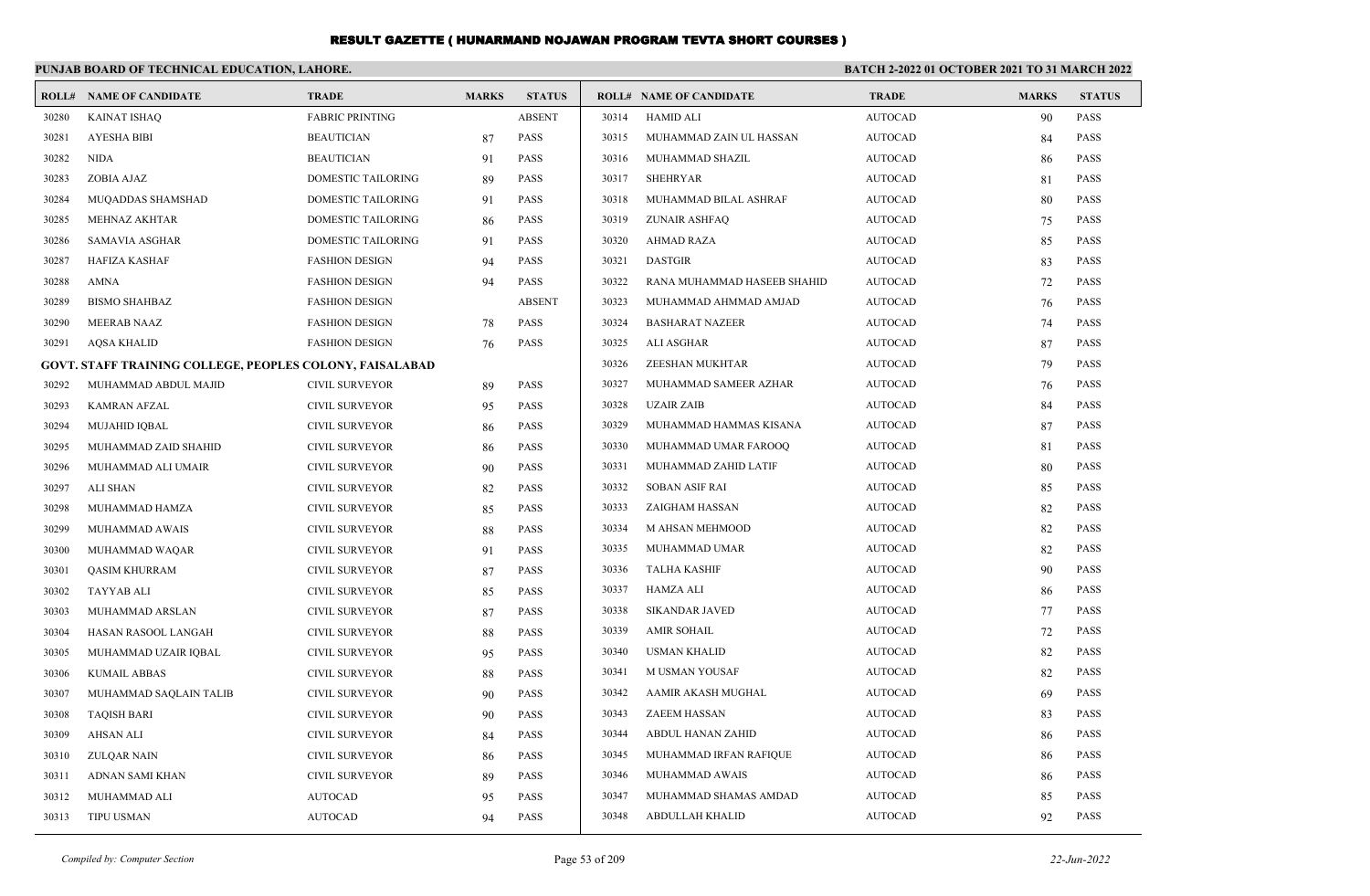|       | PUNJAB BOARD OF TECHNICAL EDUCATION, LAHORE. |                              |              |               | BATCH 2-2022 01 OCTOBER 2021 TO 31 MARCH 2022 |                                |                              |              |               |
|-------|----------------------------------------------|------------------------------|--------------|---------------|-----------------------------------------------|--------------------------------|------------------------------|--------------|---------------|
|       | <b>ROLL# NAME OF CANDIDATE</b>               | <b>TRADE</b>                 | <b>MARKS</b> | <b>STATUS</b> |                                               | <b>ROLL# NAME OF CANDIDATE</b> | <b>TRADE</b>                 | <b>MARKS</b> | <b>STATUS</b> |
| 30349 | MUHAMMAD FAHAD                               | <b>AUTOCAD</b>               | 85           | <b>PASS</b>   | 30383                                         | <b>MEHREEN ABID</b>            | <b>COMPUTER APPLICATIONS</b> | 88           | <b>PASS</b>   |
| 30350 | <b>USAMA ARSHAD</b>                          | <b>AUTOCAD</b>               | -84          | PASS          | 30384                                         | <b>MAHNOOR</b>                 | <b>COMPUTER APPLICATIONS</b> | 96           | PASS          |
| 30351 | <b>GHULAM YASEEN</b>                         | <b>AUTOCAD</b>               | 83           | <b>PASS</b>   | 30385                                         | AYESHA SHAHZADI BUTT           | <b>COMPUTER APPLICATIONS</b> | 97           | <b>PASS</b>   |
| 30352 | MUHAMMAD NAEEM                               | <b>ELECTRICIAN</b>           | 90           | <b>PASS</b>   | 30386                                         | <b>SUNDAS NASIR</b>            | <b>COMPUTER APPLICATIONS</b> | 96           | <b>PASS</b>   |
| 30353 | MUHAMMAD ABDULLAH BIN                        | <b>ELECTRICIAN</b>           | 88           | <b>PASS</b>   | 30387                                         | <b>RAHEELA ZAREEN</b>          | <b>COMPUTER APPLICATIONS</b> | 98           | <b>PASS</b>   |
| 30354 | <b>SATTAR</b><br>MUHAMMAD MOEEN SINDHU       | <b>ELECTRICIAN</b>           | 92           | <b>PASS</b>   | 30388                                         | <b>RIMSHA</b>                  | COMPUTER APPLICATIONS        | 88           | <b>PASS</b>   |
| 30355 | MUHAMMAD SUNEEL MAJEED                       | <b>ELECTRICIAN</b>           | 88           | <b>PASS</b>   | 30389                                         | AYESHA SADIQA                  | COMPUTER APPLICATIONS        | 88           | <b>PASS</b>   |
| 30356 | MUHAMMAD BILAL PERVEZ                        | <b>ELECTRICIAN</b>           | 95           | <b>PASS</b>   | 30390                                         | MUSKAN QAMAR                   | COMPUTER APPLICATIONS        | 97           | <b>PASS</b>   |
| 30357 | <b>KARAR HAIDER</b>                          | <b>ELECTRICIAN</b>           | 93           | <b>PASS</b>   | 30391                                         | <b>KAINAT NASEER</b>           | PROFESSIONAL COOKING         | 85           | <b>PASS</b>   |
| 30358 | MUHAMMAD TAHA                                | <b>ELECTRICIAN</b>           | 96           | <b>PASS</b>   | 30392                                         | <b>FARWA MUBEEN</b>            | PROFESSIONAL COOKING         |              | <b>ABSENT</b> |
| 30359 | <b>USMAN SALEEM</b>                          | <b>ELECTRICIAN</b>           | 94           | <b>PASS</b>   | 30393                                         | <b>KIRAN SHAHZADI</b>          | PROFESSIONAL COOKING         | 78           | <b>PASS</b>   |
| 30360 | <b>CHAMAN ABBAS</b>                          | <b>ELECTRICIAN</b>           | 91           | <b>PASS</b>   | 30394                                         | <b>AMNA JAVED</b>              | PROFESSIONAL COOKING         | 82           | PASS          |
| 30361 | JAWAD UL HASAN                               | <b>ELECTRICIAN</b>           | 98           | <b>PASS</b>   | 30395                                         | <b>SAMAN WARDA</b>             | PROFESSIONAL COOKING         | 85           | <b>PASS</b>   |
| 30362 | MUHAMMAD RIZWAN                              | <b>ELECTRICIAN</b>           | 93           | <b>PASS</b>   | 30396                                         | <b>CHANDA NAZ</b>              | PROFESSIONAL COOKING         | 82           | <b>PASS</b>   |
| 30363 | <b>AHSAN RAFI</b>                            | <b>ELECTRICIAN</b>           | 93           | PASS          | 30397                                         | <b>HADIA TAHIR</b>             | PROFESSIONAL COOKING         | 77           | <b>PASS</b>   |
| 30364 | <b>SAQLAIN ABBAS</b>                         | <b>ELECTRICIAN</b>           | 91           | <b>PASS</b>   | 30398                                         | <b>HIRA MEHAR</b>              | PROFESSIONAL COOKING         | 87           | <b>PASS</b>   |
| 30365 | MUHAMMAD ALI AMJAD                           | <b>ELECTRICIAN</b>           | 92           | <b>PASS</b>   | 30399                                         | <b>AIZA ARSHAD</b>             | PROFESSIONAL COOKING         | 76           | PASS          |
| 30366 | DAWOOD BILAL                                 | <b>ELECTRICIAN</b>           | 94           | PASS          | 30400                                         | <b>SHERAZ MEHMOOD</b>          | PROFESSIONAL COOKING         | 83           | <b>PASS</b>   |
| 30367 | MUHAMMAD ISMAIL                              | <b>ELECTRICIAN</b>           | 94           | PASS          | 30401                                         | MUHAMMAD UMAR                  | PROFESSIONAL COOKING         | 87           | <b>PASS</b>   |
| 30368 | MUHAMMAD NOUMAN SAFDAR                       | <b>ELECTRICIAN</b>           | 93           | <b>PASS</b>   | 30402                                         | SHAHERYAR ASHRAF               | PROFESSIONAL COOKING         | 82           | <b>PASS</b>   |
| 30369 | MUHAMMAD FAIZAN AMIN                         | <b>ELECTRICIAN</b>           | 94           | <b>PASS</b>   | 30403                                         | MUHAMMAD BILAL                 | PROFESSIONAL COOKING         | 83           | <b>PASS</b>   |
| 30370 | HAMZA NAJEEB ULLAH                           | <b>ELECTRICIAN</b>           | 95           | <b>PASS</b>   | 30404                                         | YASIR USMAN                    | PROFESSIONAL COOKING         | 89           | <b>PASS</b>   |
| 30371 | <b>ADIL UMER</b>                             | COMPUTER APPLICATIONS        | 94           | PASS          | 30405                                         | <b>ASIM RAZA</b>               | PROFESSIONAL COOKING         | 91           | <b>PASS</b>   |
| 30372 | MUHAMMAD USMAN                               | <b>COMPUTER APPLICATIONS</b> | 86           | PASS          | 30406                                         | MUHAMMAD ABDULMOEZ             | PROFESSIONAL COOKING         | 85           | <b>PASS</b>   |
| 30373 | MUHAMMAD TAYYAB                              | <b>COMPUTER APPLICATIONS</b> | 88           | <b>PASS</b>   | 30407                                         | <b>ZEESHAN AHMED</b>           | PROFESSIONAL COOKING         | 79           | <b>PASS</b>   |
| 30374 | <b>ASFANDYAR</b>                             | <b>COMPUTER APPLICATIONS</b> | 98           | <b>PASS</b>   | 30408                                         | MUHAMMAD QADEER HUSSAIN        | PROFESSIONAL COOKING         | 85           | <b>PASS</b>   |
| 30375 | <b>ALI ABBAS</b>                             | <b>COMPUTER APPLICATIONS</b> | 95           | <b>PASS</b>   | 30409                                         | <b>FAIZAN AMJAD</b>            | PROFESSIONAL COOKING         | 77           | <b>PASS</b>   |
| 30376 | <b>ABDULLAH</b>                              | <b>COMPUTER APPLICATIONS</b> | 88           | <b>PASS</b>   | 30410                                         | MUHAMMAD FAIZAN                | PROFESSIONAL COOKING         |              | <b>ABSENT</b> |
| 30377 | MUHAMMAD USAMA SHAFIQUE                      | COMPUTER APPLICATIONS        | 95           | PASS          | 30411                                         | <b>IQRA NOREEN</b>             | PROFESSIONAL COOKING         | 84           | <b>PASS</b>   |
| 30378 | <b>TAIMOOR SAEED</b>                         | COMPUTER APPLICATIONS        | 88           | PASS          | 30412                                         | AROOJ ZAHRA                    | PROFESSIONAL COOKING         | -81          | <b>PASS</b>   |
| 30379 | <b>FAIO AHMAD</b>                            | <b>COMPUTER APPLICATIONS</b> | 88           | <b>PASS</b>   | 30413                                         | <b>NIMRA RASHID</b>            | PROFESSIONAL COOKING         | 76           | <b>PASS</b>   |
| 30380 | MUHAMMAD FAIZAN BHATTI                       | <b>COMPUTER APPLICATIONS</b> | 88           | <b>PASS</b>   | 30414                                         | AYESHA MUSTAFA                 | PROFESSIONAL COOKING         | 83           | <b>PASS</b>   |
| 30381 | <b>AWAIS MUSTAFA</b>                         | COMPUTER APPLICATIONS        | 97           | PASS          | 30415                                         | AYESHA NAEEM                   | PROFESSIONAL COOKING         |              | <b>ABSENT</b> |
| 30382 | MUHAMMAD ADIL                                | COMPUTER APPLICATIONS        | 88           | <b>PASS</b>   | 30416                                         | <b>MAHNOOR MOHSIN</b>          | PROFESSIONAL COOKING         | 69           | <b>PASS</b>   |
|       |                                              |                              |              |               | 30417                                         | MUHAMMAD SULEMAN               | PROFESSIONAL COOKING         | 70           | <b>PASS</b>   |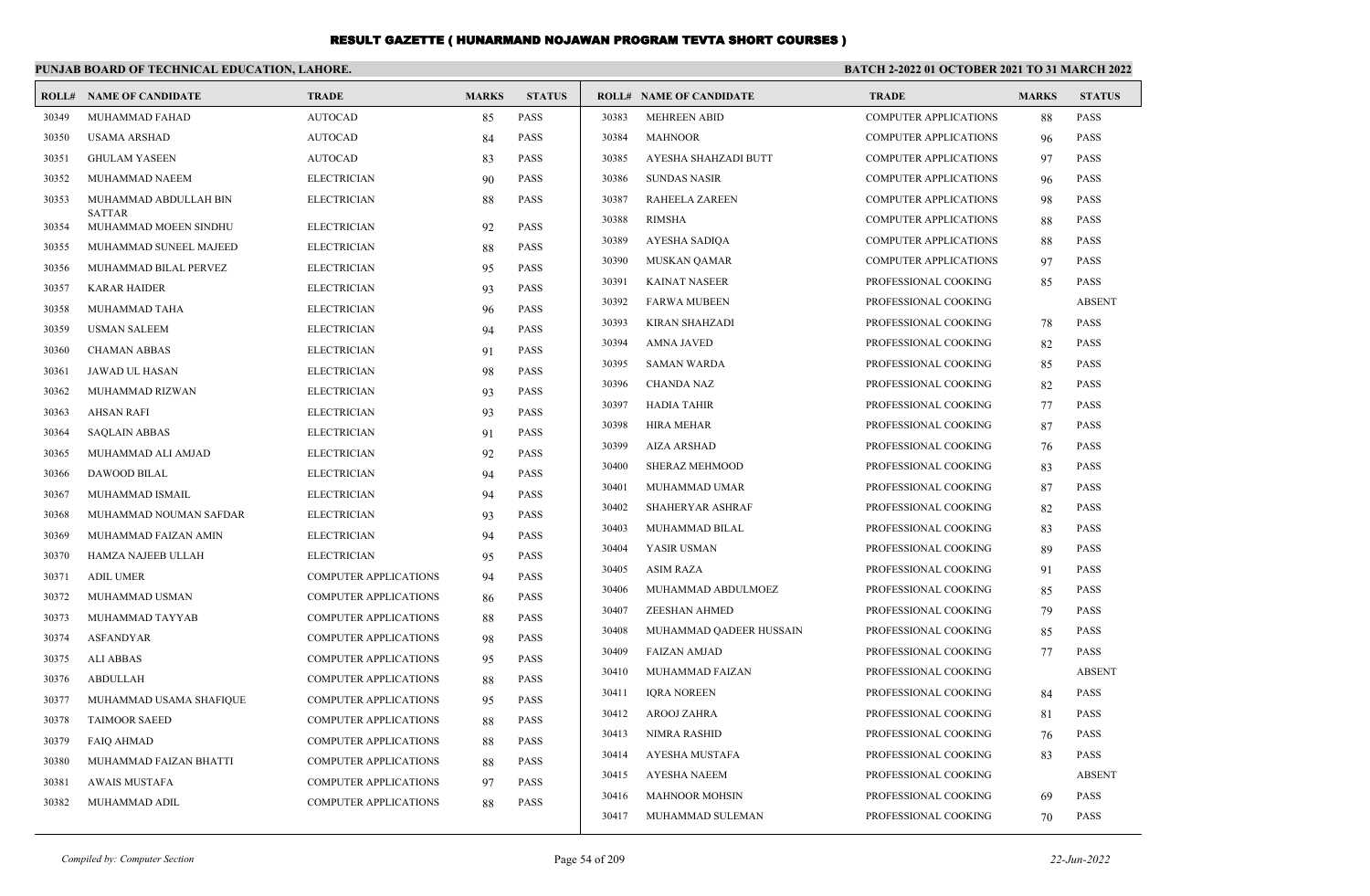|       | PUNJAB BOARD OF TECHNICAL EDUCATION, LAHORE. |                      |              |               | BATCH 2-2022 01 OCTOBER 2021 TO 31 MARCH 2022 |                                                 |                      |              |               |
|-------|----------------------------------------------|----------------------|--------------|---------------|-----------------------------------------------|-------------------------------------------------|----------------------|--------------|---------------|
|       | <b>ROLL# NAME OF CANDIDATE</b>               | <b>TRADE</b>         | <b>MARKS</b> | <b>STATUS</b> |                                               | <b>ROLL# NAME OF CANDIDATE</b>                  | <b>TRADE</b>         | <b>MARKS</b> | <b>STATUS</b> |
| 30418 | <b>NOMAN IJAZ</b>                            | PROFESSIONAL COOKING | 81           | PASS          | 30453                                         | <b>ALI ASGHAR</b>                               | PROFESSIONAL COOKING | 81           | <b>PASS</b>   |
| 30419 | MUHAMMAD HANAN                               | PROFESSIONAL COOKING | 79           | <b>PASS</b>   | 30454                                         | RAFIT RASOOL HASHMI                             | PROFESSIONAL COOKING | 71           | <b>PASS</b>   |
| 30420 | <b>SADDAM HUSSAIN</b>                        | PROFESSIONAL COOKING |              | <b>ABSENT</b> | 30455                                         | MALEEHA                                         | PROFESSIONAL COOKING | 73           | <b>PASS</b>   |
| 30421 | <b>SAIM ZAHID</b>                            | PROFESSIONAL COOKING | 79           | <b>PASS</b>   | 30456                                         | <b>ZUNAIRA IRFAN</b>                            | PROFESSIONAL COOKING | 78           | <b>PASS</b>   |
| 30422 | SHAH FAISAL ABBAS                            | PROFESSIONAL COOKING |              | <b>ABSENT</b> | 30457                                         | <b>SAMREEN RASHID</b>                           | PROFESSIONAL COOKING | 66           | <b>PASS</b>   |
| 30423 | MUHAMMAD HAMZA AMIN                          | PROFESSIONAL COOKING |              | <b>ABSENT</b> | 30458                                         | <b>AMNA</b>                                     | PROFESSIONAL COOKING | 85           | <b>PASS</b>   |
| 30424 | <b>GHULAM MUSTAFA</b>                        | PROFESSIONAL COOKING | 75           | <b>PASS</b>   | 30459                                         | <b>KAINAT ASLAM</b>                             | PROFESSIONAL COOKING |              | <b>ABSENT</b> |
| 30425 | <b>RABI ASHRAF</b>                           | PROFESSIONAL COOKING | 81           | <b>PASS</b>   | 30460                                         | <b>NATALIA KHTAR</b>                            | PROFESSIONAL COOKING |              | <b>ABSENT</b> |
| 30426 | <b>SYED MANSAB ALI</b>                       | PROFESSIONAL COOKING | 77           | <b>PASS</b>   | 30461                                         | MUHAMMAD MUKKRAM BAIG                           | PROFESSIONAL COOKING | 74           | <b>PASS</b>   |
| 30427 | ZEESHAN ASGHAR                               | PROFESSIONAL COOKING | 81           | <b>PASS</b>   | 30462                                         | <b>AHMAD SALEEM</b>                             | PROFESSIONAL COOKING | 75           | <b>PASS</b>   |
| 30428 | MUHAMMAD MATEEN AMIN                         | PROFESSIONAL COOKING | 66           | <b>PASS</b>   | 30463                                         | MUHAMMAD HAMZA YOUNAS                           | PROFESSIONAL COOKING | 67           | <b>PASS</b>   |
| 30429 | FAIZAN                                       | PROFESSIONAL COOKING | 81           | PASS          | 30464                                         | <b>SHABBIR HUSSAIN</b>                          | PROFESSIONAL COOKING | 68           | <b>PASS</b>   |
| 30430 | <b>AHMED MUSTAFA</b>                         | PROFESSIONAL COOKING |              | <b>ABSENT</b> | 30465                                         | <b>FAHMAN AHMED</b>                             | PROFESSIONAL COOKING | 73           | <b>PASS</b>   |
| 30431 | <b>AHMAD IHSAN</b>                           | PROFESSIONAL COOKING |              | <b>ABSENT</b> | 30466                                         | MUHAMMAD ADEEL RAFAQAT                          | PROFESSIONAL COOKING | 86           | <b>PASS</b>   |
| 30432 | ZAIN UL ABIDIN                               | PROFESSIONAL COOKING | 67           | <b>PASS</b>   | 30467                                         | MUHAMMAD SHAHZAIB RASHAD                        | PROFESSIONAL COOKING |              | <b>ABSENT</b> |
| 30433 | <b>ABDUL REHMAN</b>                          | PROFESSIONAL COOKING | 80           | <b>PASS</b>   | 30468                                         | <b>ABDULLAH</b>                                 | PROFESSIONAL COOKING |              | <b>ABSENT</b> |
| 30434 | AHMAD HUSSAIN SALEEMI                        | PROFESSIONAL COOKING | 81           | <b>PASS</b>   | 30469                                         | HAFIZ SHAZIL NAVEED                             | PROFESSIONAL COOKING | 80           | <b>PASS</b>   |
| 30435 | MUHAMMAD FAIQ MOHSIN                         | PROFESSIONAL COOKING | 71           | PASS          | 30470                                         | LUBNA KHADAM                                    | PROFESSIONAL COOKING | 82           | <b>PASS</b>   |
| 30436 | <b>IRAM NAJEEB</b>                           | PROFESSIONAL COOKING | 79           | PASS          |                                               | GOVT. TECHNICAL TRAINING CENTRE, , KHURRIANWALA |                      |              |               |
| 30437 | <b>JAVERIA SAJID</b>                         | PROFESSIONAL COOKING | 66           | <b>PASS</b>   | 30471                                         | MUHAMMAD USMAN                                  | <b>ELECTRICIAN</b>   | 91           | <b>PASS</b>   |
| 30438 | <b>DONIA RIAZ</b>                            | PROFESSIONAL COOKING | 71           | <b>PASS</b>   | 30472                                         | MUHAMMAD HAMMAD                                 | <b>ELECTRICIAN</b>   | 89           | <b>PASS</b>   |
| 30439 | <b>FAISAL ALI</b>                            | PROFESSIONAL COOKING | 74           | <b>PASS</b>   | 30473                                         | <b>RANA FAHAD</b>                               | <b>ELECTRICIAN</b>   | 89           | <b>PASS</b>   |
| 30440 | TAYYBA EJAZ                                  | PROFESSIONAL COOKING | 78           | <b>PASS</b>   | 30474                                         | <b>IHTISHAM AHMAD</b>                           | <b>ELECTRICIAN</b>   | 88           | <b>PASS</b>   |
| 30441 | <b>EMANA ALTAF</b>                           | PROFESSIONAL COOKING | 83           | <b>PASS</b>   | 30475                                         | MUHAMMAD HAMZA AMIN                             | <b>ELECTRICIAN</b>   | 90           | <b>PASS</b>   |
| 30442 | <b>KINZA MUSTAFA</b>                         | PROFESSIONAL COOKING | 78           | <b>PASS</b>   | 30476                                         | MUHAMMAD IMRAN                                  | <b>ELECTRICIAN</b>   | 94           | <b>PASS</b>   |
| 30443 | ARHAM TARIQ JAVAID                           | PROFESSIONAL COOKING | 76           | <b>PASS</b>   | 30477                                         | <b>FURQAN ALI</b>                               | <b>ELECTRICIAN</b>   | 91           | <b>PASS</b>   |
| 30444 | <b>REHMAN AKHTAR</b>                         | PROFESSIONAL COOKING | 73           | <b>PASS</b>   | 30478                                         | MUHAMMAD USMAN                                  | <b>ELECTRICIAN</b>   |              | <b>ABSENT</b> |
| 30445 | JOHAM RAFIU ULLAH                            | PROFESSIONAL COOKING | 78           | <b>PASS</b>   | 30479                                         | <b>FARAZ AHMAD</b>                              | <b>ELECTRICIAN</b>   | 86           | <b>PASS</b>   |
| 30446 | <b>ASMA ZAHEER</b>                           | PROFESSIONAL COOKING | 78           | <b>PASS</b>   | 30480                                         | MUHAMMAD QASIM                                  | <b>ELECTRICIAN</b>   | 85           | <b>PASS</b>   |
| 30447 | MUHAMMAD SHUBAN                              | PROFESSIONAL COOKING | 79           | <b>PASS</b>   | 30481                                         | MUHAMMAD IMRAN                                  | <b>ELECTRICIAN</b>   | 89           | <b>PASS</b>   |
| 30448 | KHUZAIMA IKRAM                               | PROFESSIONAL COOKING | 79           | <b>PASS</b>   | 30482                                         | <b>SHAHID RASOOL</b>                            | <b>ELECTRICIAN</b>   | 90           | <b>PASS</b>   |
| 30449 | MUHAMMAD HAWAIZ KHALID                       | PROFESSIONAL COOKING | 68           | <b>PASS</b>   | 30483                                         | <b>SAQIB MEHMOOD</b>                            | <b>ELECTRICIAN</b>   | 84           | <b>PASS</b>   |
| 30450 | <b>MOHSIN RIAZ</b>                           | PROFESSIONAL COOKING | 73           | <b>PASS</b>   | 30484                                         | MUHAMMAD ZULQURNAIN AWAN                        | <b>ELECTRICIAN</b>   | 87           | <b>PASS</b>   |
| 30451 | M MUNEEB UR REHMAN SHAHID                    | PROFESSIONAL COOKING | 72           | PASS          | 30485                                         | <b>SADDAM HUSSAIN</b>                           | <b>ELECTRICIAN</b>   | 90           | <b>PASS</b>   |
| 30452 | <b>HAROON RIAZ</b>                           | PROFESSIONAL COOKING | 75           | <b>PASS</b>   | 30486                                         | MUHAMMAD TAHIR                                  | <b>ELECTRICIAN</b>   | 89           | PASS          |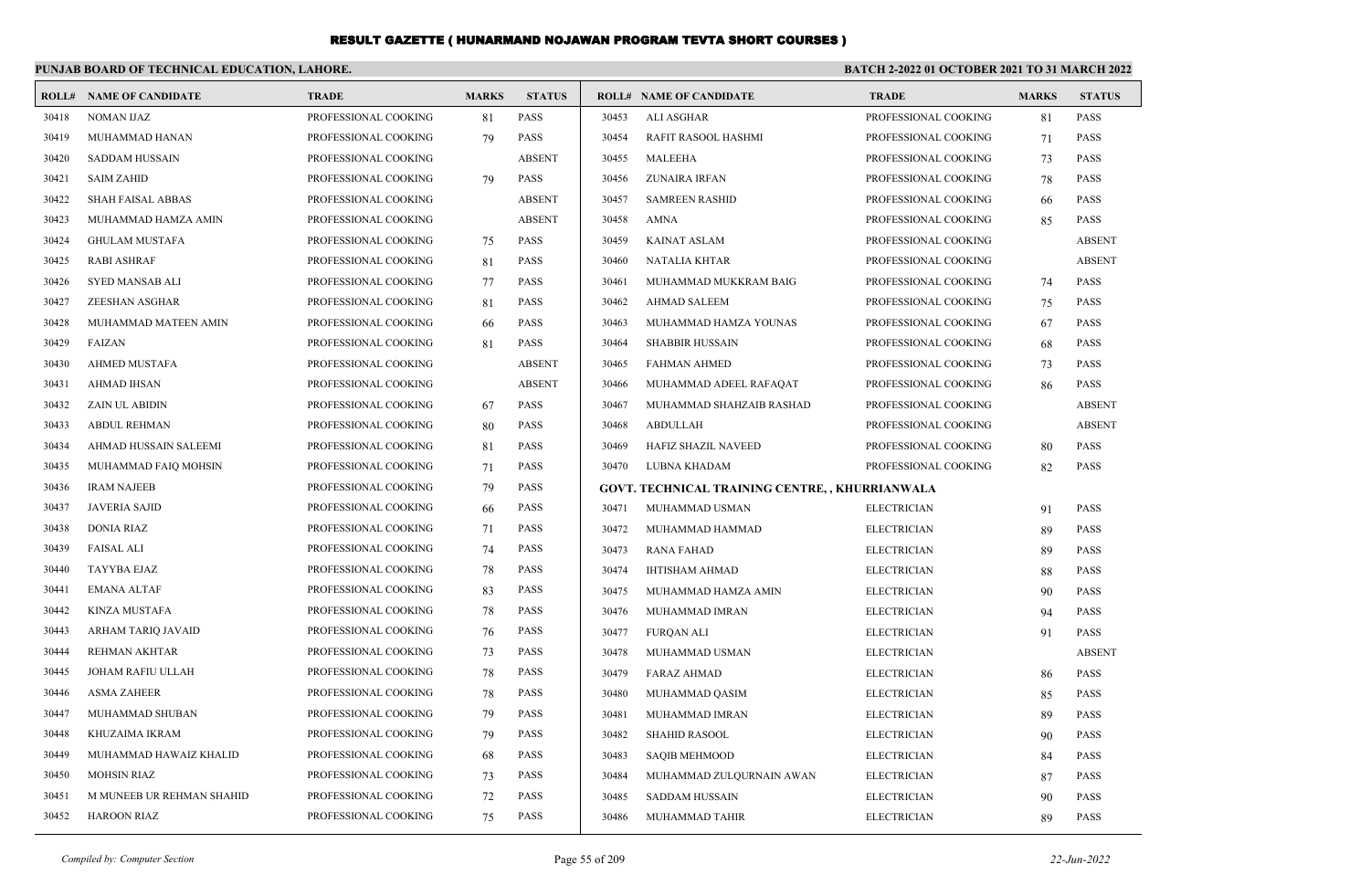|       | PUNJAB BOARD OF TECHNICAL EDUCATION, LAHORE. |                              |              |               |       | <b>BATCH 2-2022 01 OCTOBER 2021 TO 31 MARCH 2022</b>           |                              |              |               |
|-------|----------------------------------------------|------------------------------|--------------|---------------|-------|----------------------------------------------------------------|------------------------------|--------------|---------------|
|       | <b>ROLL# NAME OF CANDIDATE</b>               | <b>TRADE</b>                 | <b>MARKS</b> | <b>STATUS</b> |       | <b>ROLL# NAME OF CANDIDATE</b>                                 | <b>TRADE</b>                 | <b>MARKS</b> | <b>STATUS</b> |
| 30487 | <b>FARHAN JAMIL</b>                          | <b>ELECTRICIAN</b>           | 85           | <b>PASS</b>   | 30521 | <b>WAQASS ALI</b>                                              | <b>COMPUTER APPLICATIONS</b> | 83           | <b>PASS</b>   |
| 30488 | AZAN QASIM ALI                               | <b>ELECTRICIAN</b>           | 88           | <b>PASS</b>   | 30522 | MUHAMMAD AFZAL RASHEED                                         | <b>COMPUTER APPLICATIONS</b> | 94           | <b>PASS</b>   |
| 30489 | <b>DANISH KALEEM</b>                         | <b>ELECTRICIAN</b>           | 90           | <b>PASS</b>   | 30523 | <b>KAMRAN KHAN</b>                                             | <b>COMPUTER APPLICATIONS</b> | 82           | <b>PASS</b>   |
| 30490 | MUHAMMAD ARSLAN                              | <b>ELECTRICIAN</b>           | 85           | <b>PASS</b>   | 30524 | MUHAMMAD MANSHOOR                                              | <b>COMPUTER APPLICATIONS</b> | 84           | <b>PASS</b>   |
| 30491 | MUHAMMAD TAYYAB                              | MOTOR CYCLE MECHANIC         | 86           | <b>PASS</b>   | 30525 | AHMAD ATTA UR REHMAN                                           | <b>COMPUTER APPLICATIONS</b> | 94           | PASS          |
| 30492 | <b>ASAD ALI</b>                              | MOTOR CYCLE MECHANIC         | 94           | <b>PASS</b>   |       | <b>GOVERNMENT TECHNICAL TRAINING CENTRE, 469 GB, SAMMUNDRI</b> |                              |              |               |
| 30493 | MUHAMMAD WASEEM HAIDER                       | MOTOR CYCLE MECHANIC         | 88           | <b>PASS</b>   | 30526 | MUHAMMAD AAHAD SALEEM                                          | <b>HVACR</b>                 |              | <b>ABSENT</b> |
| 30494 | <b>BABAR MUKHTAR</b>                         | MOTOR CYCLE MECHANIC         | 90           | <b>PASS</b>   | 30527 | MUHAMMAD AMIR ALI                                              | <b>HVACR</b>                 |              | <b>ABSENT</b> |
| 30495 | MUHAMMAD USMAN ILYAS                         | MOTOR CYCLE MECHANIC         | 78           | <b>PASS</b>   | 30528 | WISHAL ANJUM                                                   | <b>HVACR</b>                 |              | <b>ABSENT</b> |
| 30496 | MIRZA MUHAMMAD SHEHRAZ                       | MOTOR CYCLE MECHANIC         | -86          | <b>PASS</b>   | 30529 | <b>ALI AHMAD</b>                                               | <b>HVACR</b>                 |              | <b>ABSENT</b> |
| 30497 | <b>NADEEM</b><br>MUHAMMAD USAMA BIN KHALID   | MOTOR CYCLE MECHANIC         | 90           | <b>PASS</b>   | 30530 | <b>KHAWAR HAMEED</b>                                           | <b>HVACR</b>                 |              | <b>ABSENT</b> |
| 30498 | <b>TALHA MANZOOR</b>                         | MOTOR CYCLE MECHANIC         | 92           | <b>PASS</b>   | 30531 | <b>SULEMAN TARIQ</b>                                           | <b>HVACR</b>                 | 88           | PASS          |
| 30499 | MUHAMMAD MEHTAB AKRAM                        | MOTOR CYCLE MECHANIC         | 90           | <b>PASS</b>   | 30532 | <b>ASAD ULLAH</b>                                              | <b>HVACR</b>                 | 83           | <b>PASS</b>   |
| 30500 | MUHAMMAD TALHA ILYAS                         | MOTOR CYCLE MECHANIC         | 90           | <b>PASS</b>   | 30533 | MUHAMMAD SAQLAIN RAZA                                          | <b>HVACR</b>                 | 87           | PASS          |
| 30501 | <b>ABDUL REHMAN</b>                          | MOTOR CYCLE MECHANIC         | 86           | <b>PASS</b>   | 30534 | <b>ZAMAR HUSSAIN</b>                                           | <b>HVACR</b>                 | 90           | PASS          |
| 30502 | MUHAMMAD DANIAL ARSHAD                       | MOTOR CYCLE MECHANIC         | 88           | <b>PASS</b>   | 30535 | NOMAN ALI                                                      | <b>HVACR</b>                 | 79           | <b>PASS</b>   |
| 30503 | MUHAMMAD IMRAN ASHRAF                        | MOTOR CYCLE MECHANIC         | 86           | <b>PASS</b>   | 30536 | MUHAMMAD REHMAN AFZAL                                          | <b>HVACR</b>                 | 77           | PASS          |
| 30504 | ALI AKBAR YAQUB                              | MOTOR CYCLE MECHANIC         | 88           | <b>PASS</b>   | 30537 | <b>ZAIN UL ABAIDIN</b>                                         | <b>HVACR</b>                 | 81           | <b>PASS</b>   |
| 30505 | MUHAMMAD USMAN RAZA                          | MOTOR CYCLE MECHANIC         | 90           | <b>PASS</b>   | 30538 | MUHAMMAD SHABBIR                                               | <b>HVACR</b>                 | 82           | <b>PASS</b>   |
| 30506 | MUHAMMAD WAQAS                               | <b>COMPUTER APPLICATIONS</b> | 90           | <b>PASS</b>   | 30539 | MUHAMMAD ABUBAKAR                                              | <b>HVACR</b>                 | 75           | PASS          |
| 30507 | <b>INAM UL HAQ SHAMI</b>                     | <b>COMPUTER APPLICATIONS</b> | 87           | <b>PASS</b>   | 30540 | <b>UZAIR IFTIKHAR</b>                                          | <b>HVACR</b>                 | 79           | PASS          |
| 30508 | MUHAMMAD USAMA                               | <b>COMPUTER APPLICATIONS</b> | 92           | <b>PASS</b>   | 30541 | <b>ABDUL REHMAN</b>                                            | <b>HVACR</b>                 | 84           | PASS          |
| 30509 | <b>ARIYAN KHALID</b>                         | <b>COMPUTER APPLICATIONS</b> | 95           | <b>PASS</b>   | 30542 | <b>SYED SAMEER HUSSAIN</b>                                     | <b>HVACR</b>                 | 80           | <b>PASS</b>   |
| 30510 | <b>EEMAZ JAMEEL</b>                          | COMPUTER APPLICATIONS        | 93           | <b>PASS</b>   | 30543 | MUHAMMAD SHARJEEL AIL                                          | <b>HVACR</b>                 |              | <b>ABSENT</b> |
| 30511 | AFROZ QAMAR                                  | COMPUTER APPLICATIONS        | 92           | PASS          | 30544 | <b>MUDASSAR ALI</b>                                            | <b>HVACR</b>                 | 85           | <b>PASS</b>   |
| 30512 | ALI ASGHAR                                   | COMPUTER APPLICATIONS        | 91           | PASS          | 30545 | MUHAMMAD SOHAIB ISLAM                                          | <b>HVACR</b>                 |              | <b>ABSENT</b> |
| 30513 | MUHAMMAD AMMAR AMJAD                         | <b>COMPUTER APPLICATIONS</b> | 93           | <b>PASS</b>   | 30546 | MUHAMMAD REHAN                                                 | <b>COMPUTER APPLICATIONS</b> | 88           | <b>PASS</b>   |
| 30514 | <b>MUZZAM SAEED</b>                          | <b>COMPUTER APPLICATIONS</b> | 87           | <b>PASS</b>   | 30547 | <b>USMAN NASEER</b>                                            | <b>COMPUTER APPLICATIONS</b> | 85           | PASS          |
| 30515 | <b>M KASHAN SHARIF</b>                       | <b>COMPUTER APPLICATIONS</b> | 87           | <b>PASS</b>   | 30548 | ATA E RASOOL                                                   | <b>COMPUTER APPLICATIONS</b> | 78           | PASS          |
| 30516 | <b>WASEEM AHMAD</b>                          | <b>COMPUTER APPLICATIONS</b> | 88           | <b>PASS</b>   | 30549 | MUHAMMAD TALHA                                                 | <b>COMPUTER APPLICATIONS</b> | 72           | PASS          |
| 30517 | MOHAMMAD WAQAR ASLAM                         | COMPUTER APPLICATIONS        | 83           | <b>PASS</b>   | 30550 | MUHAMMAD KALEEM ULLAH<br><b>NAWAB</b>                          | <b>COMPUTER APPLICATIONS</b> | 84           | <b>PASS</b>   |
| 30518 | <b>HASNAIN BASHIR</b>                        | COMPUTER APPLICATIONS        | 85           | <b>PASS</b>   | 30551 | MUHAMMAD ARSLAN                                                | <b>COMPUTER APPLICATIONS</b> | 77           | <b>PASS</b>   |
| 30519 | MUHAMAMD BILAL ZAFAR                         | COMPUTER APPLICATIONS        | 81           | <b>PASS</b>   | 30552 | MUHAMMAD ARSLAN                                                | <b>COMPUTER APPLICATIONS</b> | 87           | <b>PASS</b>   |
| 30520 | WAQAR AHMAD                                  | <b>COMPUTER APPLICATIONS</b> | 84           | <b>PASS</b>   | 30553 | MUHAMMAD AAKASH ASLAM                                          | <b>COMPUTER APPLICATIONS</b> | 95           | <b>PASS</b>   |
|       |                                              |                              |              |               |       |                                                                |                              |              |               |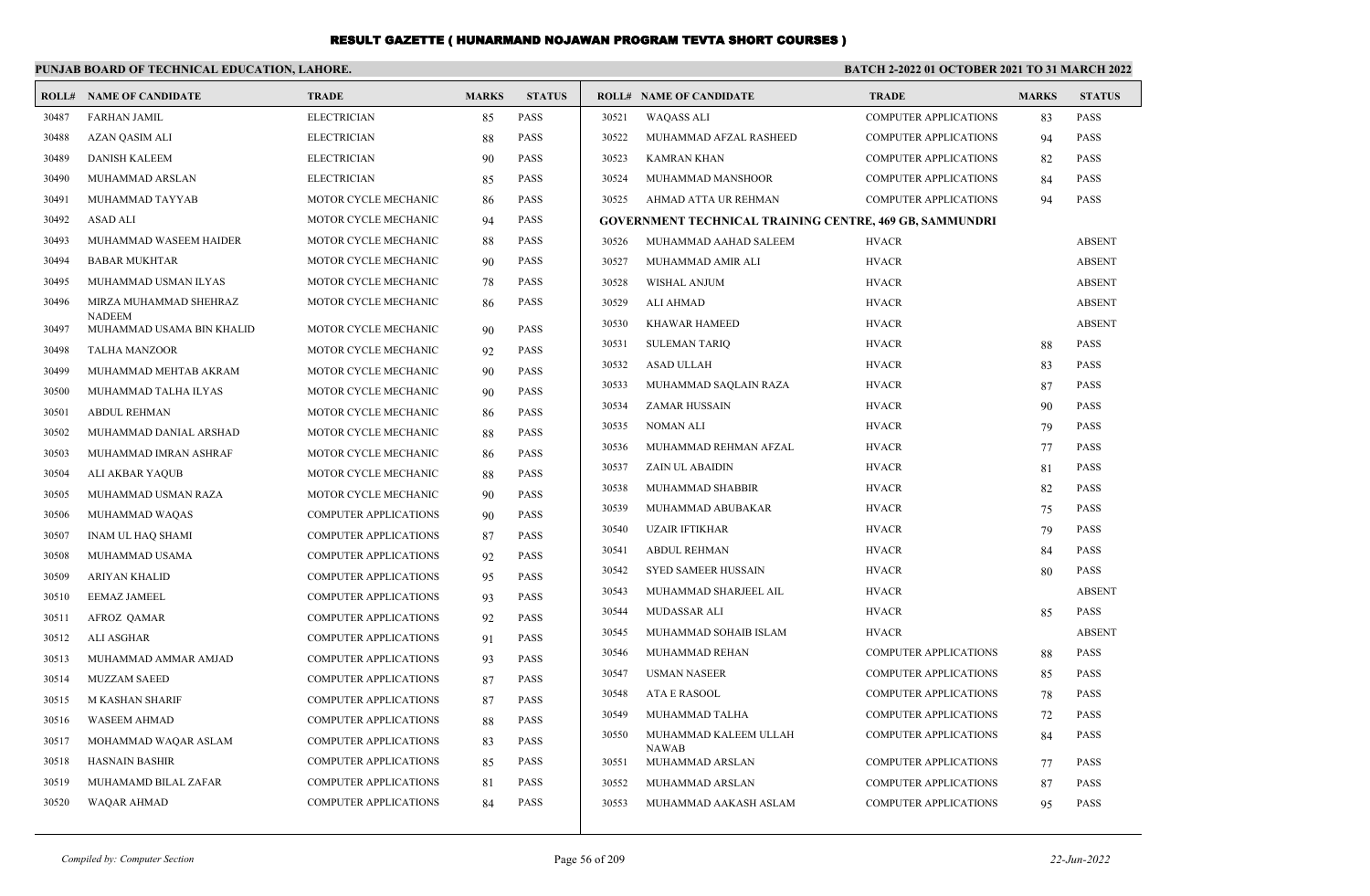|                  | PUNJAB BOARD OF TECHNICAL EDUCATION, LAHORE.                       |                              |              |               | BATCH 2-2022 01 OCTOBER 2021 TO 31 MARCH 2022 |                                |                   |              |               |
|------------------|--------------------------------------------------------------------|------------------------------|--------------|---------------|-----------------------------------------------|--------------------------------|-------------------|--------------|---------------|
|                  | <b>ROLL# NAME OF CANDIDATE</b>                                     | <b>TRADE</b>                 | <b>MARKS</b> | <b>STATUS</b> |                                               | <b>ROLL# NAME OF CANDIDATE</b> | <b>TRADE</b>      | <b>MARKS</b> | <b>STATUS</b> |
| 30554            | MUHAMMAD MUZAMMIL BASHIR                                           | <b>COMPUTER APPLICATIONS</b> | 80           | <b>PASS</b>   | 30587                                         | <b>SANAM ANDLEEB</b>           | <b>BEAUTICIAN</b> | 85           | <b>PASS</b>   |
| 30555            | ALI HAMZA                                                          | <b>COMPUTER APPLICATIONS</b> | 84           | <b>PASS</b>   | 30588                                         | <b>MAYRA SADDIQUE</b>          | <b>BEAUTICIAN</b> | 73           | <b>PASS</b>   |
| 30556            | MUHAMMAD SULEMAN                                                   | <b>COMPUTER APPLICATIONS</b> | 91           | <b>PASS</b>   | 30589                                         | <b>USHNA ZULIFQAR</b>          | <b>BEAUTICIAN</b> | 82           | <b>PASS</b>   |
| 30557            | ALI RAZA                                                           | <b>COMPUTER APPLICATIONS</b> | 70           | <b>PASS</b>   | 30590                                         | ROOHI IRAM                     | <b>BEAUTICIAN</b> | 85           | <b>PASS</b>   |
| 30558            | MUHAMMAD WAQAS                                                     | <b>COMPUTER APPLICATIONS</b> | 80           | <b>PASS</b>   | 30591                                         | <b>AOSA TEHREEM</b>            | <b>BEAUTICIAN</b> |              | <b>ABSENT</b> |
| 30559            | <b>NASIR MASIH</b>                                                 | <b>COMPUTER APPLICATIONS</b> | 83           | <b>PASS</b>   | 30592                                         | <b>SAMAINA SALAMAT</b>         | <b>BEAUTICIAN</b> | 83           | <b>PASS</b>   |
| 30560            | YASIR MASIH                                                        | <b>COMPUTER APPLICATIONS</b> | 82           | <b>PASS</b>   | 30593                                         | <b>KHADIJA QASIM</b>           | <b>BEAUTICIAN</b> | 82           | <b>PASS</b>   |
| 30561            | <b>ABDUL REHMAN</b>                                                | <b>COMPUTER APPLICATIONS</b> | 74           | <b>PASS</b>   | 30594                                         | <b>SUMBAL MAHMOOD</b>          | <b>BEAUTICIAN</b> | 78           | <b>PASS</b>   |
| 30562            | <b>ALI HASSAN</b>                                                  | <b>COMPUTER APPLICATIONS</b> | 70           | <b>PASS</b>   | 30595                                         | <b>MAIRA AKRAM</b>             | <b>BEAUTICIAN</b> | 80           | <b>PASS</b>   |
| 30563            | MUHAMMAD HAMZA FAROOQ                                              | COMPUTER APPLICATIONS        | 94           | <b>PASS</b>   | 30596                                         | REHANA NAZLI                   | <b>BEAUTICIAN</b> | 88           | <b>PASS</b>   |
| 30564            | <b>TALHA SHAKOOR</b>                                               | <b>COMPUTER APPLICATIONS</b> | -69          | <b>PASS</b>   | 30597                                         | <b>AQSA AKBAR</b>              | <b>BEAUTICIAN</b> | 69           | <b>PASS</b>   |
| 30565            | <b>RAZI ULLAH</b>                                                  | <b>COMPUTER APPLICATIONS</b> |              | <b>ABSENT</b> | 30598                                         | <b>AIZA IFTIKHAR</b>           | <b>BEAUTICIAN</b> | 84           | <b>PASS</b>   |
| 30566            | MUHAMMAD ADNAN                                                     | <b>ELECTRICIAN</b>           | 85           | <b>PASS</b>   | 30599                                         | MUNAZA FATIMA                  | <b>BEAUTICIAN</b> | 81           | <b>PASS</b>   |
| 30567            | MUHAMMAD TAYYAB RASHID                                             | <b>ELECTRICIAN</b>           | 81           | <b>PASS</b>   | 30600                                         | <b>AQSA AYUB</b>               | <b>BEAUTICIAN</b> | 77           | <b>PASS</b>   |
| 30568            | MUHAMMAD UMAIR                                                     | <b>ELECTRICIAN</b>           | 79           | <b>PASS</b>   | 30601                                         | <b>SOFIA</b>                   | <b>BEAUTICIAN</b> | 78           | <b>PASS</b>   |
| 30569            | MUHAMMAD ARSLAN                                                    | <b>ELECTRICIAN</b>           | 85           | <b>PASS</b>   | 30602                                         | <b>RABIA SADDIQUE</b>          | <b>BEAUTICIAN</b> | 80           | <b>PASS</b>   |
| 30570            | <b>MOHSIN ALI</b>                                                  | <b>ELECTRICIAN</b>           | 80           | <b>PASS</b>   | 30603                                         | NAZIA HASSAN                   | <b>BEAUTICIAN</b> | 78           | <b>PASS</b>   |
| 30571            | <b>ABDUL REHMAN</b>                                                | <b>ELECTRICIAN</b>           |              | <b>ABSENT</b> | 30604                                         | <b>FAREEZA SHARIF</b>          | <b>BEAUTICIAN</b> | 82           | <b>PASS</b>   |
| 30572            | MUHAMMAD SUFYAN                                                    | <b>ELECTRICIAN</b>           | 83           | <b>PASS</b>   | 30605                                         | <b>SHAISTA HABIB</b>           | <b>BEAUTICIAN</b> |              | <b>ABSENT</b> |
| 30573            | MUHAMMAD ASJAD NAWAZ                                               | <b>ELECTRICIAN</b>           | 81           | <b>PASS</b>   | 30606                                         | MISBAH NAZIR                   | <b>BEAUTICIAN</b> | 84           | <b>PASS</b>   |
| 30574            | MUHAMMAD ABDULLAH                                                  | <b>ELECTRICIAN</b>           | 87           | <b>PASS</b>   | 30607                                         | <b>SHAISTA PARVEEN</b>         | <b>BEAUTICIAN</b> | 86           | <b>PASS</b>   |
| 30575            | <b>HAIDER ALI</b>                                                  | <b>ELECTRICIAN</b>           | 93           | <b>PASS</b>   | 30608                                         | <b>MARYAM SALEEM</b>           | <b>BEAUTICIAN</b> | 83           | <b>PASS</b>   |
| 30576            | MUHAMMAD AZEEM                                                     | <b>ELECTRICIAN</b>           |              | <b>ABSENT</b> | 30609                                         | <b>TAYYABA GHAFFAR</b>         | <b>BEAUTICIAN</b> | 89           | <b>PASS</b>   |
| 30577            | ALI HASSAN                                                         | <b>ELECTRICIAN</b>           | 85           | <b>PASS</b>   | 30610                                         | <b>MUZALFA IMRAN</b>           | <b>BEAUTICIAN</b> | 82           | <b>PASS</b>   |
| 30578            | <b>USMAN NOSHAIR</b>                                               | <b>ELECTRICIAN</b>           | 80           | <b>PASS</b>   | 30611                                         | <b>MADIHA ARSHAD</b>           | WEB DESIGNING     | 85           | <b>PASS</b>   |
| 30579            | MUHAMMAD AHSAN AZEEM                                               | <b>ELECTRICIAN</b>           | 88           | <b>PASS</b>   | 30612                                         | <b>MARIA HASSAN</b>            | WEB DESIGNING     | 88           | <b>PASS</b>   |
| 30580            | MUHAMMAD AHMAD UR REHMAN                                           | <b>ELECTRICIAN</b>           | 90           | <b>PASS</b>   | 30613                                         | <b>RABIA HASSAN</b>            | WEB DESIGNING     | 89           | <b>PASS</b>   |
| 30581            | <b>KHAN</b><br>DIL SHAD HUSSAIN                                    | <b>ELECTRICIAN</b>           | 90           | <b>PASS</b>   | 30614                                         | <b>MARYAM KASHIF</b>           | WEB DESIGNING     |              | <b>ABSENT</b> |
| 30582            | <b>MUHAMMAD SABIR</b>                                              | <b>ELECTRICIAN</b>           |              | <b>ABSENT</b> | 30615                                         | <b>JAWERIA FATIMA</b>          | WEB DESIGNING     | 88           | <b>PASS</b>   |
| 30583            | MUHAMMAD USMAN MUNAWAR                                             | <b>ELECTRICIAN</b>           |              | <b>ABSENT</b> | 30616                                         | <b>AMINA RASHEED</b>           | WEB DESIGNING     | 80           | <b>PASS</b>   |
| 30584            | MUHAMMAD ZEESHAN ASLAM                                             | <b>ELECTRICIAN</b>           |              | <b>ABSENT</b> | 30617                                         | <b>SAIRA RIAZ</b>              | WEB DESIGNING     |              | <b>ABSENT</b> |
| 30585            | <b>UMAIR KHALID</b>                                                | <b>ELECTRICIAN</b>           | 82           | <b>PASS</b>   | 30618                                         | <b>FARAH MUBEEN</b>            | WEB DESIGNING     |              | <b>ABSENT</b> |
|                  | <b>GOVERNMENT VOCATIONAL TRAINING INSTITUTE FOR WOMEN, 468 GB,</b> |                              |              |               | 30619                                         | <b>SABAHAT</b>                 | WEB DESIGNING     | 85           | <b>PASS</b>   |
| <b>SAMMUNDRI</b> |                                                                    |                              |              |               | 30620                                         | <b>KINZA SABIR</b>             | WEB DESIGNING     |              | <b>ABSENT</b> |
| 30586            | IQRA KASHMIR                                                       | <b>BEAUTICIAN</b>            | 78           | <b>PASS</b>   | 30621                                         | <b>AZKA SARWAR</b>             | WEB DESIGNING     |              | <b>ABSENT</b> |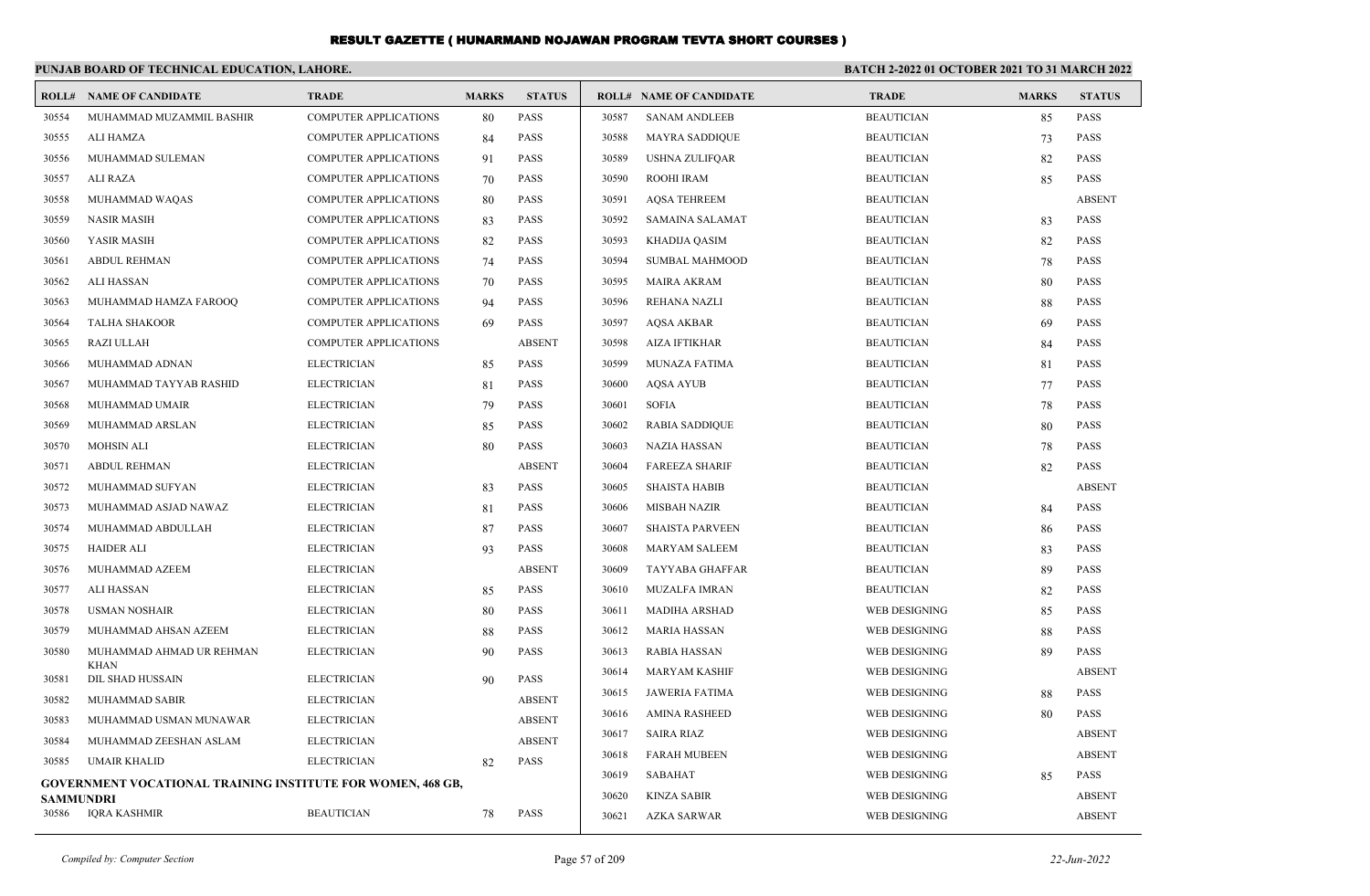|       | PUNJAB BOARD OF TECHNICAL EDUCATION, LAHORE. |                           |              |               | <b>BATCH 2-2022 01 OCTOBER 2021 TO 31 MARCH 2022</b> |                                                                    |                                                |              |               |
|-------|----------------------------------------------|---------------------------|--------------|---------------|------------------------------------------------------|--------------------------------------------------------------------|------------------------------------------------|--------------|---------------|
|       | <b>ROLL# NAME OF CANDIDATE</b>               | <b>TRADE</b>              | <b>MARKS</b> | <b>STATUS</b> |                                                      | <b>ROLL# NAME OF CANDIDATE</b>                                     | <b>TRADE</b>                                   | <b>MARKS</b> | <b>STATUS</b> |
| 30622 | <b>NAILA KASHMIR</b>                         | WEB DESIGNING             | 81           | <b>PASS</b>   | 30657                                                | AMNA AFZAL                                                         | <b>DOMESTIC TAILORING</b>                      | 85           | <b>PASS</b>   |
| 30623 | AYESHA AFZAL                                 | WEB DESIGNING             | 84           | <b>PASS</b>   | 30658                                                | HUMA SHAHZADI                                                      | DOMESTIC TAILORING                             |              | <b>ABSENT</b> |
| 30624 | <b>HINA YAQOOB</b>                           | <b>WEB DESIGNING</b>      | 91           | <b>PASS</b>   | 30659                                                | <b>SANA NAZ</b>                                                    | DOMESTIC TAILORING                             | 82           | <b>PASS</b>   |
| 30625 | ALINA ANWAR                                  | WEB DESIGNING             | 84           | <b>PASS</b>   | 30660                                                | <b>HINA ARSHAD</b>                                                 | DOMESTIC TAILORING                             |              | <b>ABSENT</b> |
| 30626 | <b>SANIA SHAFIQUE</b>                        | WEB DESIGNING             | 82           | <b>PASS</b>   | 30661                                                | <b>SUNDAS BIBI</b>                                                 | DOMESTIC TAILORING                             |              | <b>ABSENT</b> |
| 30627 | <b>SAMIA KHALIQ</b>                          | WEB DESIGNING             | 84           | <b>PASS</b>   | 30662                                                | FATIMA LIAQAT                                                      | DOMESTIC TAILORING                             |              | <b>ABSENT</b> |
| 30628 | HINA SHAHZADI                                | WEB DESIGNING             | 75           | <b>PASS</b>   | 30663                                                | ADEEBA KHADAM                                                      | DOMESTIC TAILORING                             |              | <b>ABSENT</b> |
| 30629 | MAHAM SADIA                                  | WEB DESIGNING             |              | <b>ABSENT</b> | 30664                                                | HIRA AKBAR                                                         | DOMESTIC TAILORING                             |              | <b>ABSENT</b> |
| 30630 | <b>RUBAB FATIMA</b>                          | WEB DESIGNING             | 83           | <b>PASS</b>   | 30665                                                | TAYYABA IMAN                                                       | DOMESTIC TAILORING                             |              | <b>ABSENT</b> |
| 30631 | AZKA NASIR                                   | WEB DESIGNING             | 82           | <b>PASS</b>   |                                                      | <b>GOVERNMENT VOCATIONAL TRAINING INSTITUTE FOR WOMEN, 469 GB,</b> |                                                |              |               |
| 30632 | ZAMMARA HANIF                                | WEB DESIGNING             |              | <b>ABSENT</b> | 30666                                                | <b>SAMMUNDRI</b><br>AMNA WARIS                                     | <b>FASHION DESIGN</b>                          |              | <b>PASS</b>   |
| 30633 | AMINA MUMTAZ SINDHU                          | WEB DESIGNING             | 83           | <b>PASS</b>   |                                                      | <b>NIMRA NAGEEN</b>                                                | <b>FASHION DESIGN</b>                          | 79<br>70     | <b>PASS</b>   |
| 30634 | <b>SADIA ISMAT</b>                           | WEB DESIGNING             | 80           | <b>PASS</b>   | 30667<br>30668                                       | AROOJ SHAHID                                                       | <b>FASHION DESIGN</b>                          |              | <b>ABSENT</b> |
| 30635 | <b>MARIAM BIBI</b>                           | WEB DESIGNING             |              | <b>ABSENT</b> |                                                      | <b>SAMAR KHALID</b>                                                |                                                |              | <b>ABSENT</b> |
| 30636 | <b>ZEENAT</b>                                | DOMESTIC TAILORING        | 81           | <b>PASS</b>   | 30669<br>30670                                       | AYESHA ASLAM                                                       | <b>FASHION DESIGN</b><br><b>FASHION DESIGN</b> | 67           | <b>PASS</b>   |
| 30637 | <b>ZANIB</b>                                 | <b>DOMESTIC TAILORING</b> | 81           | <b>PASS</b>   |                                                      |                                                                    |                                                |              | <b>PASS</b>   |
| 30638 | <b>SUNDAS SHAFIQUE</b>                       | <b>DOMESTIC TAILORING</b> | 79           | <b>PASS</b>   | 30671<br>30672                                       | AASMA ASLAM<br><b>INSHA IRSHAD</b>                                 | <b>FASHION DESIGN</b><br><b>FASHION DESIGN</b> | 77           | <b>PASS</b>   |
| 30639 | <b>ISMA ARSHAD</b>                           | DOMESTIC TAILORING        | 73           | <b>PASS</b>   | 30673                                                | MUNAZZA SADDIQUE                                                   | <b>FASHION DESIGN</b>                          | 69           | <b>ABSENT</b> |
| 30640 | AUSFA ZULIFQAR                               | <b>DOMESTIC TAILORING</b> |              | <b>ABSENT</b> | 30674                                                | IQRA ZULFIQAR                                                      | <b>FASHION DESIGN</b>                          |              | <b>PASS</b>   |
| 30641 | SADAF LIAQAT                                 | DOMESTIC TAILORING        | 73           | <b>PASS</b>   | 30675                                                | <b>SAKINA BIBI</b>                                                 | <b>FASHION DESIGN</b>                          | 69           | <b>PASS</b>   |
| 30642 | MISBA ANWER                                  | DOMESTIC TAILORING        | 74           | <b>PASS</b>   | 30676                                                | <b>MALAIKA NOOR</b>                                                | <b>FASHION DESIGN</b>                          | 65           | <b>PASS</b>   |
| 30643 | <b>AIMEN ASHRAF</b>                          | <b>DOMESTIC TAILORING</b> | 69           | <b>PASS</b>   | 30677                                                | LARAIB                                                             | <b>FASHION DESIGN</b>                          | 64           | <b>PASS</b>   |
| 30644 | <b>SAMAN ASHRAF</b>                          | DOMESTIC TAILORING        | 69           | <b>PASS</b>   | 30678                                                | <b>AQSA ABBAS</b>                                                  |                                                | 64           | <b>PASS</b>   |
| 30645 | MAMOONA JAMIL                                | DOMESTIC TAILORING        | 74           | <b>PASS</b>   | 30679                                                | <b>NIMRA WARIS</b>                                                 | <b>FASHION DESIGN</b><br><b>FASHION DESIGN</b> | 67<br>80     | <b>PASS</b>   |
| 30646 | <b>AYESHA FATIMA</b>                         | DOMESTIC TAILORING        | 84           | <b>PASS</b>   | 30680                                                | <b>AYESHA ASHRAF</b>                                               | <b>FASHION DESIGN</b>                          |              | <b>PASS</b>   |
| 30647 | NAYAB                                        | <b>DOMESTIC TAILORING</b> |              | <b>ABSENT</b> | 30681                                                | AQSA MARYAM                                                        | <b>FASHION DESIGN</b>                          | 68           | <b>ABSENT</b> |
| 30648 | SABA ALLAH DITTA                             | <b>DOMESTIC TAILORING</b> | 85           | <b>PASS</b>   |                                                      |                                                                    | <b>FASHION DESIGN</b>                          |              |               |
| 30649 | <b>FAIZA IRSHAD</b>                          | DOMESTIC TAILORING        | 69           | <b>PASS</b>   | 30682                                                | AMNA ANAM                                                          |                                                | 69           | <b>PASS</b>   |
| 30650 | SABIHA YOUSAF                                | DOMESTIC TAILORING        | 69           | <b>PASS</b>   | 30683                                                | <b>AMNA JAVEED</b>                                                 | <b>BEAUTICIAN</b>                              | 75           | <b>PASS</b>   |
| 30651 | SABA MAJEED                                  | DOMESTIC TAILORING        | 74           | PASS          | 30684                                                | AYESHA SAJJAD                                                      | <b>BEAUTICIAN</b>                              | 64           | <b>PASS</b>   |
| 30652 | ABIDA PARVEEN                                | DOMESTIC TAILORING        | 85           | PASS          | 30685                                                | IQRA AFZAL                                                         | <b>BEAUTICIAN</b>                              | 64           | PASS          |
| 30653 | <b>MUQADDAS MUNEER</b>                       | <b>DOMESTIC TAILORING</b> |              | <b>ABSENT</b> | 30686                                                | <b>ISHA NAEEM</b>                                                  | <b>BEAUTICIAN</b>                              | 75           | PASS          |
| 30654 | <b>SARWAR YASMIN</b>                         | DOMESTIC TAILORING        | 77           | PASS          | 30687                                                | NAJMA SULTANA                                                      | <b>BEAUTICIAN</b>                              | 75           | PASS          |
| 30655 | SHEEZA NAEEM                                 | DOMESTIC TAILORING        | 85           | PASS          | 30688                                                | <b>MARYAM JAVED</b>                                                | <b>BEAUTICIAN</b>                              | 74           | PASS          |
| 30656 | SITARA MAHJABEEN                             | <b>DOMESTIC TAILORING</b> | 73           | PASS          | 30689                                                | ANDLEEB IFTIKHAR                                                   | <b>BEAUTICIAN</b>                              | 75           | PASS          |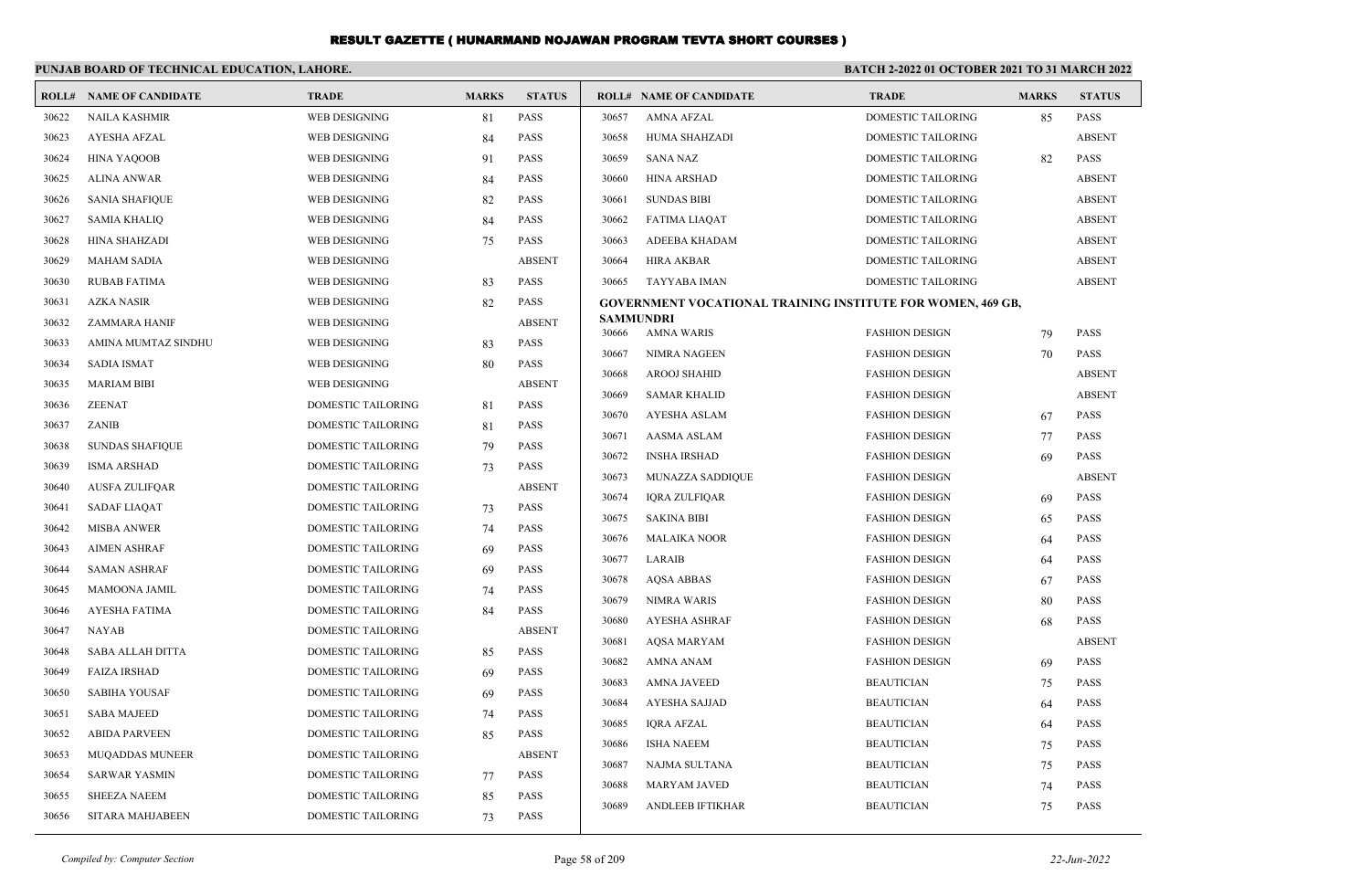|       | PUNJAB BOARD OF TECHNICAL EDUCATION, LAHORE. |                              |              |               | <b>BATCH 2-2022 01 OCTOBER 2021 TO 31 MARCH 2022</b> |                                                              |                              |              |               |
|-------|----------------------------------------------|------------------------------|--------------|---------------|------------------------------------------------------|--------------------------------------------------------------|------------------------------|--------------|---------------|
|       | <b>ROLL# NAME OF CANDIDATE</b>               | <b>TRADE</b>                 | <b>MARKS</b> | <b>STATUS</b> |                                                      | <b>ROLL# NAME OF CANDIDATE</b>                               | <b>TRADE</b>                 | <b>MARKS</b> | <b>STATUS</b> |
| 30690 | <b>ANEEZHA FIAZ</b>                          | <b>BEAUTICIAN</b>            | 75           | <b>PASS</b>   | 30725                                                | <b>MEHNAZ SHABBIR</b>                                        | <b>COMPUTER APPLICATIONS</b> | 73           | <b>PASS</b>   |
| 30691 | <b>HINA KANWAL</b>                           | <b>BEAUTICIAN</b>            | 75           | <b>PASS</b>   | 30726                                                | <b>SABEEHA ABBAS</b>                                         | <b>COMPUTER APPLICATIONS</b> | 73           | <b>PASS</b>   |
| 30692 | <b>AYMEN SALEEM</b>                          | <b>BEAUTICIAN</b>            | 75           | PASS          | 30727                                                | <b>AISHA YAQUB</b>                                           | <b>COMPUTER APPLICATIONS</b> | 71           | PASS          |
| 30693 | <b>MUQADS SARWAR</b>                         | <b>BEAUTICIAN</b>            | 77           | <b>PASS</b>   | 30728                                                | LAIBA ASGHAR                                                 | <b>COMPUTER APPLICATIONS</b> | 73           | <b>PASS</b>   |
| 30694 | <b>FARIHA IJAZ</b>                           | <b>BEAUTICIAN</b>            | 70           | <b>PASS</b>   | 30729                                                | <b>SABA MUNAWAR</b>                                          | <b>COMPUTER APPLICATIONS</b> | 77           | <b>PASS</b>   |
| 30695 | <b>ANDLEEB ANWAR</b>                         | <b>BEAUTICIAN</b>            | 70           | PASS          | 30730                                                | MARYAM                                                       | <b>COMPUTER APPLICATIONS</b> | 77           | PASS          |
| 30696 | <b>MEHNAZ BIBI</b>                           | <b>BEAUTICIAN</b>            | 64           | PASS          | 30731                                                | AYESHA ZULFIQAR                                              | <b>COMPUTER APPLICATIONS</b> | 78           | PASS          |
| 30697 | <b>SANAM BIBI</b>                            | <b>BEAUTICIAN</b>            | 70           | <b>PASS</b>   | 30732                                                | <b>KAINAT</b>                                                | <b>COMPUTER APPLICATIONS</b> |              | <b>ABSENT</b> |
| 30698 | <b>ANEEOA NAZ</b>                            | <b>BEAUTICIAN</b>            |              | FAIL          |                                                      | GOVT. TECHNICAL TRAINING CENTRE, GOJRA ROAD NEAR GENERAL BUS |                              |              |               |
| 30699 | RIMSHA NADEEM                                | <b>BEAUTICIAN</b>            | 74           | PASS          | 30733                                                | <b>STAND, SAMMUNDRI</b><br>MUHAMMAD ARSLAN                   | <b>COMPUTER APPLICATIONS</b> | 88           | <b>PASS</b>   |
| 30700 | <b>ARIBA SHAKOOR</b>                         | <b>BEAUTICIAN</b>            | 74           | PASS          | 30734                                                | MUHAMMAD AWAIS                                               | <b>COMPUTER APPLICATIONS</b> | 88           | PASS          |
| 30701 | <b>WAJEEHA FATIMA</b>                        | <b>BEAUTICIAN</b>            | 75           | <b>PASS</b>   | 30735                                                | MUHAMMAD MUNAWAR                                             | <b>COMPUTER APPLICATIONS</b> | 90           | PASS          |
| 30702 | ANEEOA REHMMAN                               | <b>BEAUTICIAN</b>            | 74           | <b>PASS</b>   | 30736                                                | <b>AMMAR AHMAD</b>                                           | <b>COMPUTER APPLICATIONS</b> | 92           | PASS          |
| 30703 | <b>SANA ILYAS</b>                            | <b>BEAUTICIAN</b>            | 75           | <b>PASS</b>   | 30737                                                | <b>BABAR ALI</b>                                             | <b>COMPUTER APPLICATIONS</b> | 85           | PASS          |
| 30704 | MARIA UMAR                                   | <b>BEAUTICIAN</b>            | 70           | <b>PASS</b>   | 30738                                                | <b>TASAWAR AYOUB</b>                                         | <b>COMPUTER APPLICATIONS</b> | 84           | PASS          |
| 30705 | <b>SARA KHALIO</b>                           | <b>BEAUTICIAN</b>            | 74           | <b>PASS</b>   | 30739                                                | MUHAMMAD NAVEED AKRAM                                        | <b>COMPUTER APPLICATIONS</b> | 80           | PASS          |
| 30706 | <b>SHAHEEN MARIA</b>                         | <b>BEAUTICIAN</b>            | 73           | PASS          | 30740                                                | MUHAMMAD ZUBAIR                                              | <b>COMPUTER APPLICATIONS</b> | 80           | <b>PASS</b>   |
| 30707 | <b>AOSA YOUSAF</b>                           | <b>BEAUTICIAN</b>            | 70           | <b>PASS</b>   | 30741                                                | <b>ALI HUSNAIN</b>                                           | <b>COMPUTER APPLICATIONS</b> | 84           | PASS          |
| 30708 | <b>KASHAF SHAHZADI</b>                       | <b>COMPUTER APPLICATIONS</b> | 77           | <b>PASS</b>   | 30742                                                | MUHAMMAD ZUBAIR                                              | <b>COMPUTER APPLICATIONS</b> | 82           | PASS          |
| 30709 | NIMRA NADEEM                                 | <b>COMPUTER APPLICATIONS</b> | 69           | PASS          | 30743                                                | MUHAMMAD HAMZA                                               | <b>COMPUTER APPLICATIONS</b> | 87           | <b>PASS</b>   |
| 30710 | <b>SHAGUFTA PARVEEN</b>                      | COMPUTER APPLICATIONS        | 69           | PASS          | 30744                                                | MEHER MUHAMMAD IOBAL                                         | <b>COMPUTER APPLICATIONS</b> | 89           | <b>PASS</b>   |
| 30711 | <b>ITRAT BATOOL</b>                          | <b>COMPUTER APPLICATIONS</b> | 74           | PASS          | 30745                                                | MUHAMMAD ZAIN AHMAD                                          | <b>COMPUTER APPLICATIONS</b> | 90           | PASS          |
| 30712 | <b>FATIMA BIBI</b>                           | <b>COMPUTER APPLICATIONS</b> | 73           | <b>PASS</b>   | 30746                                                | MUHAMMAD SOHAIL                                              | <b>COMPUTER APPLICATIONS</b> | 84           | PASS          |
| 30713 | <b>SIDRA BIBI</b>                            | <b>COMPUTER APPLICATIONS</b> | 75           | PASS          | 30747                                                | <b>ALIYAN LATIF</b>                                          | <b>COMPUTER APPLICATIONS</b> | 81           | <b>PASS</b>   |
| 30714 | <b>IFRA TAHSEEN</b>                          | <b>COMPUTER APPLICATIONS</b> | 70           | PASS          | 30748                                                | ROOMI YAQOOB                                                 | <b>COMPUTER APPLICATIONS</b> | 82           | PASS          |
| 30715 | <b>NOOR MEHMOOD</b>                          | <b>COMPUTER APPLICATIONS</b> | 79           | <b>PASS</b>   | 30749                                                | NOOR UL MUSTAFA                                              | <b>COMPUTER APPLICATIONS</b> | 91           | PASS          |
| 30716 | <b>SAMAVIA</b>                               | <b>COMPUTER APPLICATIONS</b> | 72           | PASS          | 30750                                                | MUHAMMAD SHAHID ALI                                          | <b>COMPUTER APPLICATIONS</b> | 87           | PASS          |
| 30717 | <b>MISBAH KHADAM</b>                         | <b>COMPUTER APPLICATIONS</b> | 77           | PASS          | 30751                                                | <b>USAMA KHALID</b>                                          | <b>COMPUTER APPLICATIONS</b> | 89           | PASS          |
| 30718 | UMM E TEHREEM                                | <b>COMPUTER APPLICATIONS</b> | 73           | PASS          | 30752                                                | MUHAMMAD UMAIR AMIR                                          | <b>COMPUTER APPLICATIONS</b> | 89           | PASS          |
| 30719 | <b>MINHA ARSHAD</b>                          | <b>COMPUTER APPLICATIONS</b> | 83           | <b>PASS</b>   | 30753                                                | MUHAMMAD NADEEM                                              | <b>COMPUTER APPLICATIONS</b> | 88           | PASS          |
| 30720 | <b>SANIA JABEEN</b>                          | <b>COMPUTER APPLICATIONS</b> | 81           | PASS          | 30754                                                | <b>USMAN ALI</b>                                             | <b>COMPUTER APPLICATIONS</b> | 76           | <b>PASS</b>   |
| 30721 | <b>AMINA YOUNAS</b>                          | <b>COMPUTER APPLICATIONS</b> | 81           | PASS          | 30755                                                | MUHAMMAD ADEEL ASHRAF                                        | <b>COMPUTER APPLICATIONS</b> | 83           | PASS          |
| 30722 | <b>ALIA PARVEEN</b>                          | <b>COMPUTER APPLICATIONS</b> | 81           | <b>PASS</b>   | 30756                                                | ZIA UR REHMAN                                                | <b>COMPUTER APPLICATIONS</b> | 86           | PASS          |
| 30723 | <b>EMAN BIBI</b>                             | <b>COMPUTER APPLICATIONS</b> | 82           | <b>PASS</b>   | 30757                                                | MUHAMMAD AJMAL                                               | <b>COMPUTER APPLICATIONS</b> | 88           | <b>PASS</b>   |
| 30724 | <b>AYESHA RAFIQ</b>                          | <b>COMPUTER APPLICATIONS</b> | 78           | PASS          |                                                      |                                                              |                              |              |               |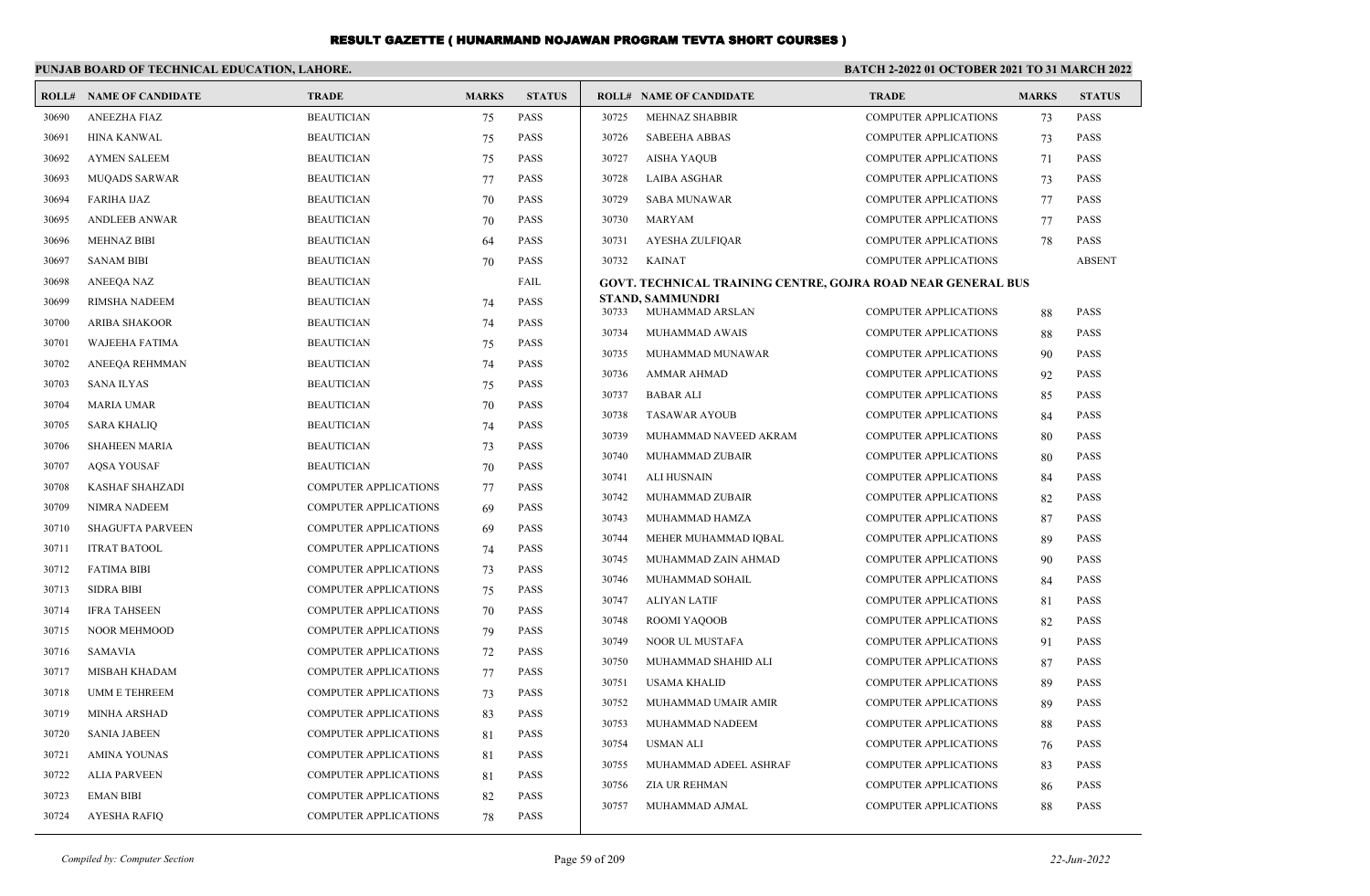|       | PUNJAB BOARD OF TECHNICAL EDUCATION, LAHORE. |                    |              |               | BATCH 2-2022 01 OCTOBER 2021 TO 31 MARCH 2022 |                                                                      |                    |              |               |
|-------|----------------------------------------------|--------------------|--------------|---------------|-----------------------------------------------|----------------------------------------------------------------------|--------------------|--------------|---------------|
| ROLL# | <b>NAME OF CANDIDATE</b>                     | <b>TRADE</b>       | <b>MARKS</b> | <b>STATUS</b> |                                               | <b>ROLL# NAME OF CANDIDATE</b>                                       | <b>TRADE</b>       | <b>MARKS</b> | <b>STATUS</b> |
| 30758 | MUHAMMAD KASHIF                              | <b>ELECTRICIAN</b> | 92           | <b>PASS</b>   | 30793                                         | MUHAMMAD UMAR ASHRAF                                                 | <b>HVACR</b>       | 75           | <b>PASS</b>   |
| 30759 | <b>MUJAHID RAFIQUE</b>                       | <b>ELECTRICIAN</b> | 91           | PASS          | 30794                                         | USAMA ALI RAZA                                                       | <b>HVACR</b>       | 91           | <b>PASS</b>   |
| 30760 | MUHAMMAD MUNAWAR                             | <b>ELECTRICIAN</b> | 87           | PASS          | 30795                                         | MUHAMMAD YASEEN                                                      | <b>HVACR</b>       | 91           | <b>PASS</b>   |
| 30761 | MUHAMMAD REHMAN SIDDIQUE                     | <b>ELECTRICIAN</b> | 88           | <b>PASS</b>   | 30796                                         | MUHAMMAD SOHAIB                                                      | <b>HVACR</b>       | 88           | <b>PASS</b>   |
| 30762 | <b>AHMAD ALI</b>                             | <b>ELECTRICIAN</b> | 91           | PASS          | 30797                                         | ZEESHAN AHMAD                                                        | <b>HVACR</b>       | 90           | <b>PASS</b>   |
| 30763 | <b>INAM UR REHMAN</b>                        | <b>ELECTRICIAN</b> | 92           | <b>PASS</b>   | 30798                                         | SYED SAMAR ABBAS KAZMI                                               | <b>HVACR</b>       | 96           | <b>PASS</b>   |
| 30764 | <b>WASEEM JABAR</b>                          | <b>ELECTRICIAN</b> | 92           | <b>PASS</b>   | 30799                                         | FAHAM AHMAD AFZAL                                                    | <b>HVACR</b>       |              | FAIL          |
| 30765 | MUHAMMAD YASIR SHAHBAZ                       | <b>ELECTRICIAN</b> |              | <b>ABSENT</b> | 30800                                         | NALAIN MUHAMMAD MUSTAFA                                              | <b>HVACR</b>       | 89           | PASS          |
| 30766 | MUHAMMAD ANAS                                | <b>ELECTRICIAN</b> | 88           | PASS          | 30801                                         | <b>ADNAN ANSAR</b>                                                   | <b>HVACR</b>       | 84           | <b>PASS</b>   |
| 30767 | <b>ASGHAR ALI</b>                            | <b>ELECTRICIAN</b> | 92           | <b>PASS</b>   | 30802                                         | MUHAMMAD IRFAN                                                       | <b>HVACR</b>       | 84           | <b>PASS</b>   |
| 30768 | MUHAMMAD BILAL                               | <b>ELECTRICIAN</b> | 91           | <b>PASS</b>   | 30803                                         | MUHAMMAD SUFYAN                                                      | <b>HVACR</b>       | 88           | <b>PASS</b>   |
| 30769 | <b>FAIZ RASOOL</b>                           | <b>ELECTRICIAN</b> | 90           | <b>PASS</b>   | 30804                                         | ZAIN ALI                                                             | <b>HVACR</b>       | 77           | <b>PASS</b>   |
| 30770 | <b>AKASH JAVED</b>                           | <b>ELECTRICIAN</b> |              | <b>ABSENT</b> | 30805                                         | MUHAMMAD AHSAN                                                       | <b>HVACR</b>       | 81           | <b>PASS</b>   |
| 30771 | ABDUL REHMAN RAZA                            | <b>ELECTRICIAN</b> | 91           | PASS          | 30806                                         | <b>ZORAIZ ASIF</b>                                                   | <b>HVACR</b>       | 92           | <b>PASS</b>   |
| 30772 | MUHAMMAD AHMAD                               | <b>ELECTRICIAN</b> | 90           | PASS          | 30807                                         | MUHAMMAD MATEEN NAVEED                                               | <b>HVACR</b>       |              | <b>ABSENT</b> |
| 30773 | <b>ALI SHAN</b>                              | <b>ELECTRICIAN</b> | 89           | <b>PASS</b>   |                                               | GOVT. TECHNICAL TRAINING INSTITUTE, CHAK NO.465 GB, FAISALABAD ROAD, |                    |              |               |
| 30774 | MUHAMMAD ALLIAN                              | <b>ELECTRICIAN</b> | 91           | <b>PASS</b>   | <b>SAMMUNDRI</b><br>30808                     | ALI RAZA                                                             | <b>ELECTRICIAN</b> | 81           | <b>PASS</b>   |
| 30775 | MUHAMMAD ADEEL                               | <b>ELECTRICIAN</b> | 88           | PASS          | 30809                                         | <b>USMAN ALI</b>                                                     | <b>ELECTRICIAN</b> |              | <b>ABSENT</b> |
| 30776 | <b>SAQIB ALI</b>                             | <b>ELECTRICIAN</b> |              | <b>ABSENT</b> | 30810                                         | MUHAMMAD JUNAID                                                      | <b>ELECTRICIAN</b> | 90           | <b>PASS</b>   |
| 30777 | HUSNAIN KHALID                               | <b>ELECTRICIAN</b> | 90           | <b>PASS</b>   | 30811                                         | MUHAMMAD SHAHROZ                                                     | <b>ELECTRICIAN</b> | 90           | <b>PASS</b>   |
| 30778 | <b>USAMA SHAFIQUE</b>                        | <b>ELECTRICIAN</b> | 92           | <b>PASS</b>   | 30812                                         | <b>BILAL HUSSAIN</b>                                                 | <b>ELECTRICIAN</b> |              | <b>ABSENT</b> |
| 30779 | MUHAMMAD AMAN                                | <b>ELECTRICIAN</b> | 85           | <b>PASS</b>   | 30813                                         | <b>MUBASHAR UMAR</b>                                                 | <b>ELECTRICIAN</b> |              | <b>ABSENT</b> |
| 30780 | MUHAMMAD FAISAL                              | <b>ELECTRICIAN</b> | 86           | <b>PASS</b>   | 30814                                         | <b>ZAHEER ANWAR</b>                                                  | <b>ELECTRICIAN</b> | 92           | <b>PASS</b>   |
| 30781 | <b>ALI RAZA</b>                              | <b>ELECTRICIAN</b> | 87           | PASS          | 30815                                         | MUHAMMAD SAMIULLAH                                                   | <b>ELECTRICIAN</b> | 96           | PASS          |
| 30782 | MUHAMMAD WAQAR ANJUM                         | <b>ELECTRICIAN</b> | 88           | <b>PASS</b>   | 30816                                         | <b>ABDUL RAHMAN</b>                                                  | <b>ELECTRICIAN</b> | 87           | <b>PASS</b>   |
| 30783 | MUHAMMAD WAQAS                               | <b>HVACR</b>       | 92           | <b>PASS</b>   | 30817                                         | MUHAMMAD BILAL                                                       | <b>ELECTRICIAN</b> | 82           | <b>PASS</b>   |
| 30784 | <b>GHULAM MOHAYYUDIN</b>                     | <b>HVACR</b>       | 88           | <b>PASS</b>   | 30818                                         | <b>JAMSHAID ALI</b>                                                  | <b>ELECTRICIAN</b> | 82           | <b>PASS</b>   |
| 30785 | MUHAMMAD WAQAS KHALID                        | <b>HVACR</b>       |              | <b>ABSENT</b> | 30819                                         | <b>SOHAIL SALEEM</b>                                                 | <b>ELECTRICIAN</b> |              | <b>PASS</b>   |
| 30786 | <b>USMAN FAREED</b>                          | <b>HVACR</b>       | 89           | PASS          | 30820                                         | <b>SHAHROZ ALI</b>                                                   | <b>ELECTRICIAN</b> | 85<br>87     | <b>PASS</b>   |
| 30787 | <b>AHSAN ASGHAR</b>                          | <b>HVACR</b>       | 86           | PASS          | 30821                                         | SHAHZAD AHMAD                                                        | <b>ELECTRICIAN</b> |              | <b>ABSENT</b> |
| 30788 | <b>ASAD ALI</b>                              | <b>HVACR</b>       | 90           | <b>PASS</b>   | 30822                                         | <b>ABDUL SHAKOOR</b>                                                 | <b>ELECTRICIAN</b> |              | PASS          |
| 30789 | <b>NAVEED AKBAR</b>                          | <b>HVACR</b>       | 84           | <b>PASS</b>   | 30823                                         | MUHAMMAD ANAS SHABBIR                                                | <b>ELECTRICIAN</b> | 95           | <b>PASS</b>   |
| 30790 | <b>WAQAS MUNIR</b>                           | <b>HVACR</b>       | 88           | <b>PASS</b>   | 30824                                         | ALI MOHAYYO DIN                                                      | <b>ELECTRICIAN</b> | 85           | <b>PASS</b>   |
| 30791 | <b>ALI HASSAN</b>                            | <b>HVACR</b>       | 84           | <b>PASS</b>   | 30825                                         | <b>ATIF HUSSAIN</b>                                                  | <b>ELECTRICIAN</b> | 88<br>95     | <b>PASS</b>   |
| 30792 | AWAIS ASLAM                                  | <b>HVACR</b>       | 79           | <b>PASS</b>   |                                               |                                                                      |                    |              |               |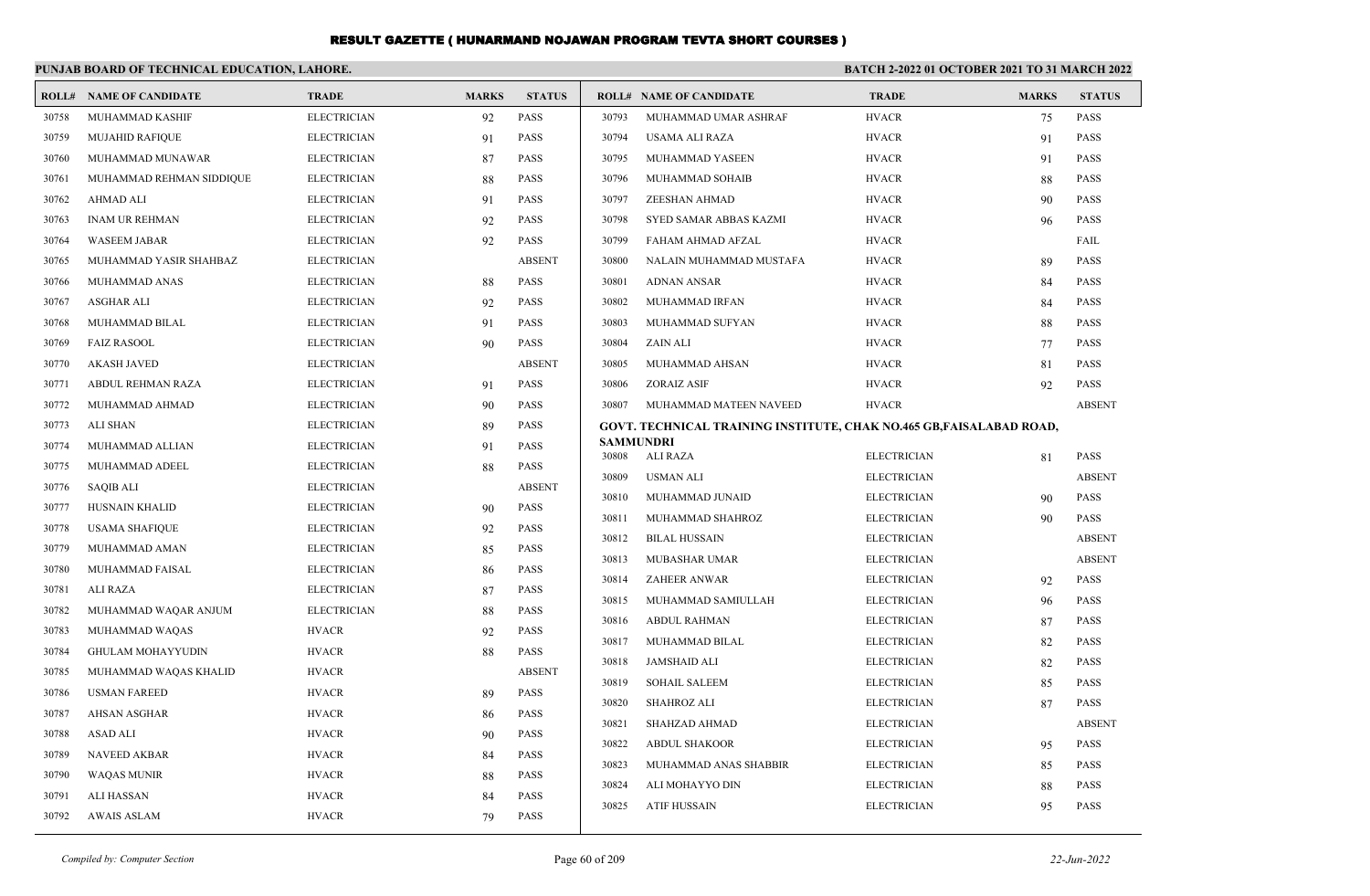|       | PUNJAB BOARD OF TECHNICAL EDUCATION, LAHORE. |                              |              |               | <b>BATCH 2-2022 01 OCTOBER 2021 TO 31 MARCH 2022</b> |                                                                 |                              |              |               |
|-------|----------------------------------------------|------------------------------|--------------|---------------|------------------------------------------------------|-----------------------------------------------------------------|------------------------------|--------------|---------------|
|       | <b>ROLL# NAME OF CANDIDATE</b>               | <b>TRADE</b>                 | <b>MARKS</b> | <b>STATUS</b> |                                                      | <b>ROLL# NAME OF CANDIDATE</b>                                  | <b>TRADE</b>                 | <b>MARKS</b> | <b>STATUS</b> |
| 30826 | MUHAMMAD USAMA                               | <b>ELECTRICIAN</b>           | 74           | <b>PASS</b>   | 30860                                                | YASIR MAHMOOD                                                   | <b>COMPUTER APPLICATIONS</b> | 88           | <b>PASS</b>   |
| 30827 | MUHAMMAD ARSLAN                              | <b>ELECTRICIAN</b>           | 89           | <b>PASS</b>   | 30861                                                | MUHAMMAD UMAIR                                                  | <b>COMPUTER APPLICATIONS</b> | 80           | <b>PASS</b>   |
| 30828 | MUHAMMAD YASIR                               | <b>ELECTRICIAN</b>           |              | <b>ABSENT</b> | 30862                                                | MUHAMMAD NASIR                                                  | <b>COMPUTER APPLICATIONS</b> | 73           | <b>PASS</b>   |
| 30829 | MUHAMMAD REHMAN                              | <b>ELECTRICIAN</b>           |              | <b>ABSENT</b> | 30863                                                | MUHAMMAD QASIM                                                  | <b>COMPUTER APPLICATIONS</b> | 76           | <b>PASS</b>   |
| 30830 | MUHAMMAD AMIR                                | <b>ELECTRICIAN</b>           |              | <b>ABSENT</b> | 30864                                                | MUDDASSAR ALI                                                   | COMPUTER APPLICATIONS        | 87           | <b>PASS</b>   |
| 30831 | MUHAMMAD ZUBAIR SAFDAR                       | <b>ELECTRICIAN</b>           | 88           | <b>PASS</b>   | 30865                                                | <b>TARIO ALI</b>                                                | <b>COMPUTER APPLICATIONS</b> | 80           | <b>PASS</b>   |
| 30832 | MUHAMMAD FAHAD ALI                           | <b>ELECTRICIAN</b>           | 83           | <b>PASS</b>   | 30866                                                | MUHAMMAD SHABBIR                                                | <b>COMPUTER APPLICATIONS</b> | 74           | <b>PASS</b>   |
| 30833 | <b>GHULAM JALANI</b>                         | <b>AUTOCAD</b>               | 90           | <b>PASS</b>   | 30867                                                | <b>ATEEO U REHMAN</b>                                           | COMPUTER APPLICATIONS        | 73           | <b>PASS</b>   |
| 30834 | <b>SALMAN QADIR</b>                          | <b>AUTOCAD</b>               | 88           | <b>PASS</b>   | 30868                                                | MUHAMMAD MUZAMMAL HUSSAIN                                       | <b>COMPUTER APPLICATIONS</b> | 76           | <b>PASS</b>   |
| 30835 | SARDAR MUHAMMAD SAQLAIN                      | <b>AUTOCAD</b>               | 84           | <b>PASS</b>   | 30869                                                | MUHAMMAD BILAL KHAN                                             | <b>COMPUTER APPLICATIONS</b> | 85           | <b>PASS</b>   |
| 30836 | ZAFAR<br><b>ZAIN UL ABDEEN</b>               | <b>AUTOCAD</b>               | 80           | PASS          | 30870                                                | <b>USMAN ASLAM</b>                                              | <b>COMPUTER APPLICATIONS</b> | 80           | <b>PASS</b>   |
| 30837 | <b>ABDULLAH</b>                              | <b>AUTOCAD</b>               | 90           | <b>PASS</b>   | 30871                                                | MUHAMMAD LUQMAN NAZIR                                           | <b>COMPUTER APPLICATIONS</b> | 86           | <b>PASS</b>   |
| 30838 | MUHAMMAD AHMAD                               | <b>AUTOCAD</b>               | 87           | <b>PASS</b>   | 30872                                                | HUMAIRA AMJAD                                                   | <b>COMPUTER APPLICATIONS</b> | 85           | <b>PASS</b>   |
| 30839 | <b>USMAN SALEEM</b>                          | <b>AUTOCAD</b>               | 86           | <b>PASS</b>   | 30873                                                | <b>SALMAN MANSAB</b>                                            | <b>COMPUTER APPLICATIONS</b> | 85           | <b>PASS</b>   |
| 30840 | MUHAMMAD NUMEER BIN SAJJAD                   | <b>AUTOCAD</b>               | 81           | <b>PASS</b>   | 30874                                                | ABUZAR                                                          | <b>COMPUTER APPLICATIONS</b> | 74           | <b>PASS</b>   |
| 30841 | <b>HAMZA RAFIOUE</b>                         | <b>AUTOCAD</b>               |              | <b>ABSENT</b> | 30875                                                | <b>SHAKEEL AHSAN</b>                                            | <b>COMPUTER APPLICATIONS</b> | 81           | <b>PASS</b>   |
| 30842 | <b>QAISAR MASIH</b>                          | <b>AUTOCAD</b>               | 82           | <b>PASS</b>   | 30876                                                | <b>NIDA AMJAD</b>                                               | COMPUTER APPLICATIONS        | 86           | <b>PASS</b>   |
| 30843 | <b>HAMID AWAIS SARAM</b>                     | <b>AUTOCAD</b>               | 78           | <b>PASS</b>   | 30877                                                | <b>ALI HASSAN</b>                                               | <b>COMPUTER APPLICATIONS</b> | 86           | <b>PASS</b>   |
| 30844 | HASSAN AWAIS SARAM                           | <b>AUTOCAD</b>               | 78           | <b>PASS</b>   | 30878                                                | <b>TAYYBA RASHAD</b>                                            | <b>COMPUTER APPLICATIONS</b> | 89           | <b>PASS</b>   |
| 30845 | <b>USAMA JAVAID</b>                          | <b>AUTOCAD</b>               | 83           | <b>PASS</b>   | 30879                                                | HAMZA SHAKOOR                                                   | <b>COMPUTER APPLICATIONS</b> | 88           | <b>PASS</b>   |
| 30846 | ZEESHAN AFZAL                                | <b>AUTOCAD</b>               | 70           | <b>PASS</b>   | 30880                                                | <b>IMTIAZ HUSSAIN</b>                                           | <b>COMPUTER APPLICATIONS</b> | 72           | <b>PASS</b>   |
| 30847 | <b>MAZMMAL HUSSAIN</b>                       | <b>AUTOCAD</b>               |              | <b>ABSENT</b> | 30881                                                | ALI HUSNAIN                                                     | <b>COMPUTER APPLICATIONS</b> | 76           | <b>PASS</b>   |
| 30848 | MUHAMMAD ZUBAIR                              | <b>AUTOCAD</b>               | 69           | <b>PASS</b>   | 30882                                                | <b>ABDUL HANAN</b>                                              | COMPUTER APPLICATIONS        | 80           | <b>PASS</b>   |
| 30849 | MUHAMMAD BILAL                               | <b>AUTOCAD</b>               |              | <b>ABSENT</b> |                                                      | GOVERNMENT TECHNICAL TRAINING CENTRE (F), MAIN ROAD MUMTAZABAD, |                              |              |               |
| 30850 | MUHAMMAD UMAIR SIDDIQUE                      | <b>AUTOCAD</b>               | 82           | <b>PASS</b>   | 30883                                                | <b>TANDLIANWALA</b><br><b>NABEELA AMIN</b>                      | <b>BEAUTICIAN</b>            | 88           | <b>PASS</b>   |
| 30851 | MUHAMMAD AZAN JAVAID                         | <b>AUTOCAD</b>               | 80           | <b>PASS</b>   | 30884                                                | <b>SABA NAZIR</b>                                               | <b>BEAUTICIAN</b>            | 89           | PASS          |
| 30852 | MUHAMMAD SHAKEEL                             | <b>AUTOCAD</b>               |              | <b>ABSENT</b> | 30885                                                | <b>SAMRA ZULFIQAR</b>                                           | <b>BEAUTICIAN</b>            | 85           | <b>PASS</b>   |
| 30853 | MUHAMMAD AHSAAN                              | <b>AUTOCAD</b>               |              | <b>ABSENT</b> | 30886                                                | <b>SUMERA JABEEN</b>                                            | <b>BEAUTICIAN</b>            | 79           | PASS          |
| 30854 | MUHAMMAD TOUSEEF                             | <b>AUTOCAD</b>               | 78           | <b>PASS</b>   | 30887                                                | <b>IRAM ASLAM</b>                                               | <b>BEAUTICIAN</b>            | 90           | <b>PASS</b>   |
| 30855 | <b>UMAIR SHAFIQUE</b>                        | <b>AUTOCAD</b>               | 72           | <b>PASS</b>   | 30888                                                | <b>AROOJ ANWAR</b>                                              | <b>BEAUTICIAN</b>            | 90           | <b>PASS</b>   |
| 30856 | <b>ZAHEER HAIDER</b>                         | <b>AUTOCAD</b>               | 84           | <b>PASS</b>   | 30889                                                | <b>AASIMA YASMEEN</b>                                           | <b>BEAUTICIAN</b>            | 88           | <b>PASS</b>   |
| 30857 | <b>SAMAR HAROON</b>                          | <b>AUTOCAD</b>               |              | <b>ABSENT</b> | 30890                                                | <b>NAZIA ASHRAF</b>                                             | <b>BEAUTICIAN</b>            | 86           | <b>PASS</b>   |
| 30858 | <b>USAMA YOUSAF</b>                          | <b>COMPUTER APPLICATIONS</b> | 94           | <b>PASS</b>   | 30891                                                | <b>RAZIA ZULFIQAR</b>                                           | <b>BEAUTICIAN</b>            | 90           | <b>PASS</b>   |
| 30859 | MUHAMMAD ALI EHSAN                           | <b>COMPUTER APPLICATIONS</b> | 89           | <b>PASS</b>   | 30892                                                | <b>JAVARIA MAQADAS</b>                                          | <b>BEAUTICIAN</b>            | 79           | PASS          |
|       |                                              |                              |              |               |                                                      |                                                                 |                              |              |               |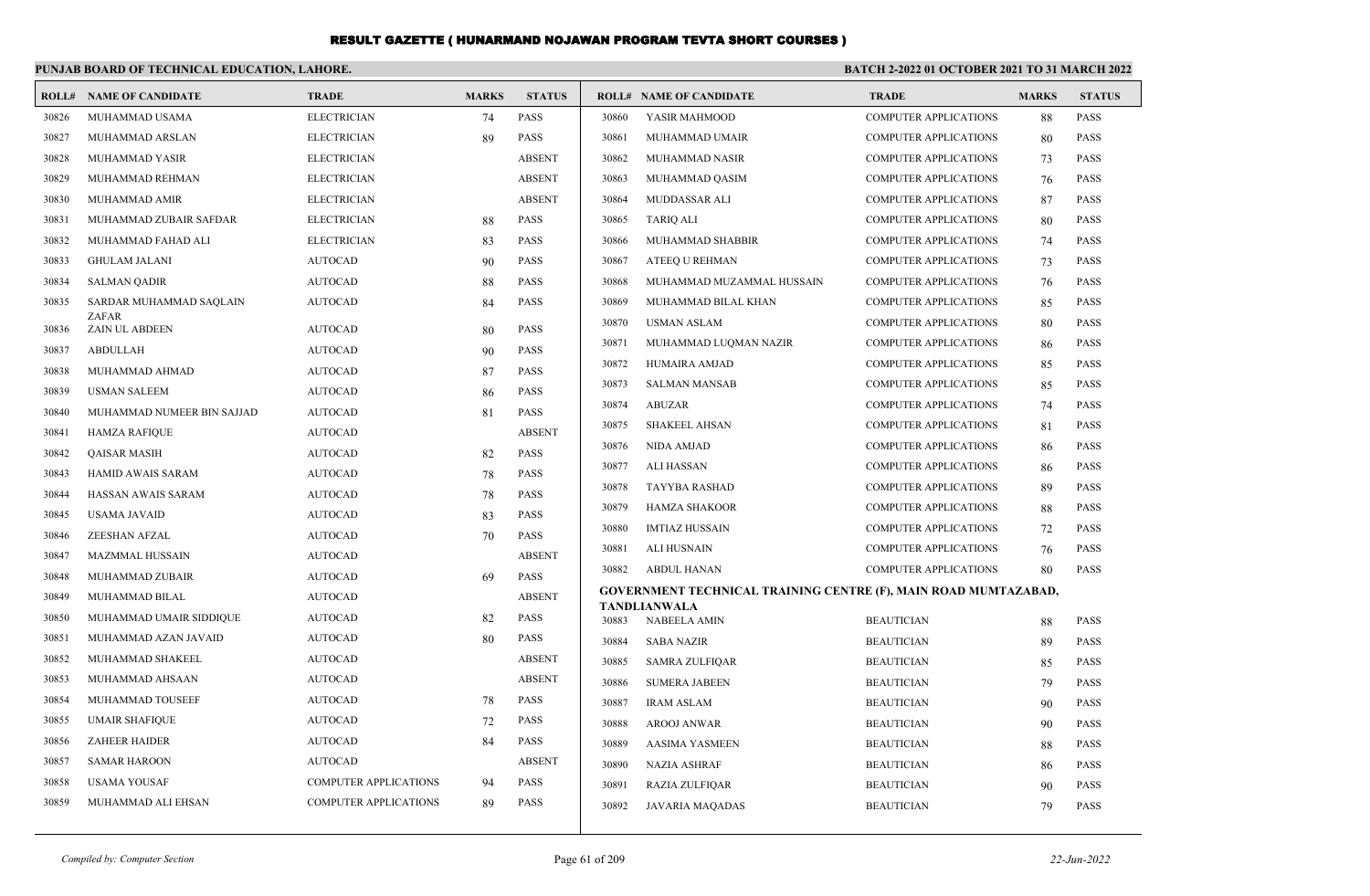|       | PUNJAB BOARD OF TECHNICAL EDUCATION, LAHORE. |                           |              |               | BATCH 2-2022 01 OCTOBER 2021 TO 31 MARCH 2022 |                                                                         |                              |              |               |  |
|-------|----------------------------------------------|---------------------------|--------------|---------------|-----------------------------------------------|-------------------------------------------------------------------------|------------------------------|--------------|---------------|--|
|       | <b>ROLL# NAME OF CANDIDATE</b>               | <b>TRADE</b>              | <b>MARKS</b> | <b>STATUS</b> |                                               | <b>ROLL# NAME OF CANDIDATE</b>                                          | <b>TRADE</b>                 | <b>MARKS</b> | <b>STATUS</b> |  |
| 30893 | <b>KINZA ZAFAR</b>                           | <b>BEAUTICIAN</b>         | 78           | <b>PASS</b>   | 30928                                         | <b>SANA GULL</b>                                                        | <b>DOMESTIC TAILORING</b>    | 66           | <b>PASS</b>   |  |
| 30894 | ALISHA LIAQAT ALI                            | <b>BEAUTICIAN</b>         | 76           | <b>PASS</b>   | 30929                                         | <b>ANUM FATIMA</b>                                                      | DOMESTIC TAILORING           | 76           | PASS          |  |
| 30895 | <b>SUMRA MUNAWAR</b>                         | <b>BEAUTICIAN</b>         | 87           | PASS          | 30930                                         | <b>SAMRA</b>                                                            | DOMESTIC TAILORING           | 65           | PASS          |  |
| 30896 | <b>SONIA RANI</b>                            | <b>BEAUTICIAN</b>         | 88           | <b>PASS</b>   | 30931                                         | <b>SADIA</b>                                                            | DOMESTIC TAILORING           | 66           | <b>PASS</b>   |  |
| 30897 | <b>MALIKA JAVEED</b>                         | <b>BEAUTICIAN</b>         | 87           | <b>PASS</b>   | 30932                                         | <b>FAQIA ZAHID</b>                                                      | <b>COMPUTER APPLICATIONS</b> | 93           | <b>PASS</b>   |  |
| 30898 | <b>SAKINA ZAMEER</b>                         | <b>BEAUTICIAN</b>         | 85           | <b>PASS</b>   | 30933                                         | <b>BENISH ZAMEER</b>                                                    | <b>COMPUTER APPLICATIONS</b> | 82           | <b>PASS</b>   |  |
| 30899 | <b>SUQAINA AKHTAR</b>                        | <b>BEAUTICIAN</b>         | 86           | <b>PASS</b>   | 30934                                         | FARHANA RIAZ                                                            | <b>COMPUTER APPLICATIONS</b> | 89           | <b>PASS</b>   |  |
| 30900 | <b>SADIA AKBAR</b>                           | <b>BEAUTICIAN</b>         | 87           | <b>PASS</b>   | 30935                                         | <b>ALLAH MAFI</b>                                                       | COMPUTER APPLICATIONS        | 68           | <b>PASS</b>   |  |
| 30901 | <b>AREEJ TASAWER</b>                         | <b>BEAUTICIAN</b>         | 85           | <b>PASS</b>   | 30936                                         | <b>AMNA BARKAT</b>                                                      | <b>COMPUTER APPLICATIONS</b> | 81           | <b>PASS</b>   |  |
| 30902 | <b>AMINA KAIENAT</b>                         | <b>BEAUTICIAN</b>         | 88           | <b>PASS</b>   | 30937                                         | <b>TAYYAB BIBI</b>                                                      | <b>COMPUTER APPLICATIONS</b> | 76           | <b>PASS</b>   |  |
| 30903 | <b>SHAMIM AKHTAR</b>                         | <b>BEAUTICIAN</b>         | 86           | <b>PASS</b>   | 30938                                         | <b>TABASUM ASLAM</b>                                                    | <b>COMPUTER APPLICATIONS</b> | 69           | <b>PASS</b>   |  |
| 30904 | <b>JAVERIA NISAR</b>                         | <b>BEAUTICIAN</b>         | 77           | <b>PASS</b>   | 30939                                         | KAHKASHAN ASLAM                                                         | <b>COMPUTER APPLICATIONS</b> | 77           | <b>PASS</b>   |  |
| 30905 | <b>AQSA ISHAQ</b>                            | <b>BEAUTICIAN</b>         | 86           | <b>PASS</b>   | 30940                                         | <b>SANIA</b>                                                            | <b>COMPUTER APPLICATIONS</b> | 98           | <b>PASS</b>   |  |
| 30906 | RIDA SHAMSHAD                                | <b>BEAUTICIAN</b>         | 79           | <b>PASS</b>   | 30941                                         | <b>SABA ASLAM</b>                                                       | <b>COMPUTER APPLICATIONS</b> | 76           | <b>PASS</b>   |  |
| 30907 | <b>RAVILA LIAQAT</b>                         | <b>BEAUTICIAN</b>         | 78           | <b>PASS</b>   | 30942                                         | MEHREEN ZAHIRA                                                          | <b>COMPUTER APPLICATIONS</b> | 66           | <b>PASS</b>   |  |
| 30908 | <b>MEHWISH AMIN</b>                          | <b>DOMESTIC TAILORING</b> | 71           | <b>PASS</b>   | 30943                                         | <b>MARIA MUSSARAT</b>                                                   | <b>COMPUTER APPLICATIONS</b> | 74           | <b>PASS</b>   |  |
| 30909 | ZAINAB                                       | <b>DOMESTIC TAILORING</b> | 71           | <b>PASS</b>   | 30944                                         | <b>SIDRA MUSHTAQ</b>                                                    | <b>COMPUTER APPLICATIONS</b> | 76           | <b>PASS</b>   |  |
| 30910 | <b>AINA FATIMA</b>                           | DOMESTIC TAILORING        | 66           | <b>PASS</b>   | 30945                                         | KHADIJA                                                                 | <b>COMPUTER APPLICATIONS</b> | 98           | <b>PASS</b>   |  |
| 30911 | <b>TEHREEM</b>                               | DOMESTIC TAILORING        | 76           | <b>PASS</b>   | 30946                                         | <b>TAYYBA BIBI</b>                                                      | <b>COMPUTER APPLICATIONS</b> | 90           | <b>PASS</b>   |  |
| 30912 | <b>UMUL BANEEN</b>                           | <b>DOMESTIC TAILORING</b> | 78           | <b>PASS</b>   | 30947                                         | IQRA ZULQARNAIN                                                         | <b>COMPUTER APPLICATIONS</b> | 93           | <b>PASS</b>   |  |
| 30913 | <b>MASOOMA AKBAR</b>                         | <b>DOMESTIC TAILORING</b> | 78           | <b>PASS</b>   | 30948                                         | <b>MEHNAZ SHAFI</b>                                                     | <b>COMPUTER APPLICATIONS</b> | 79           | <b>PASS</b>   |  |
| 30914 | <b>FOUZIA RAMZAN</b>                         | DOMESTIC TAILORING        | 69           | <b>PASS</b>   | 30949                                         | <b>AMINA AKBAR</b>                                                      | COMPUTER APPLICATIONS        | 84           | <b>PASS</b>   |  |
| 30915 | <b>SOBIA PERVEEN</b>                         | DOMESTIC TAILORING        | 80           | <b>PASS</b>   | 30950                                         | <b>MAMEN</b>                                                            | <b>COMPUTER APPLICATIONS</b> | 82           | PASS          |  |
| 30916 | RIMSHA SULTAN                                | DOMESTIC TAILORING        | 73           | <b>PASS</b>   | 30951                                         | <b>KIRAN SOHAIL</b>                                                     | <b>COMPUTER APPLICATIONS</b> | 87           | <b>PASS</b>   |  |
| 30917 | <b>SIDRA RUSTAM</b>                          | <b>DOMESTIC TAILORING</b> | 85           | <b>PASS</b>   |                                               | <b>GOVT. TECHNICAL TRAINING CENTRE (MALE), P-197 BENZIR CHOWK IQBAL</b> |                              |              |               |  |
| 30918 | <b>AYESHA BIBI</b>                           | <b>DOMESTIC TAILORING</b> | 77           | <b>PASS</b>   | 30952                                         | <b>COLONY, TANDLIANWALA</b><br><b>SHAH NAWAZ</b>                        | HOME APPLIANCES REPAIR       | 92           | <b>PASS</b>   |  |
| 30919 | <b>RIDA BATOOL</b>                           | DOMESTIC TAILORING        | 88           | <b>PASS</b>   | 30953                                         | <b>SHAHID KHAN</b>                                                      | HOME APPLIANCES REPAIR       | 95           | PASS          |  |
| 30920 | <b>AQSA KHALID</b>                           | DOMESTIC TAILORING        | 86           | <b>PASS</b>   | 30954                                         | <b>MOAZAM TAJ DIN</b>                                                   | HOME APPLIANCES REPAIR       | 82           | <b>PASS</b>   |  |
| 30921 | <b>ADEELA ALI</b>                            | DOMESTIC TAILORING        | 75           | <b>PASS</b>   | 30955                                         | MUHAMMAD WAQAS                                                          | HOME APPLIANCES REPAIR       | 81           | <b>PASS</b>   |  |
| 30922 | <b>TANZEELA ALI</b>                          | DOMESTIC TAILORING        | 78           | <b>PASS</b>   | 30956                                         | <b>DAIM WASEEM</b>                                                      | HOME APPLIANCES REPAIR       |              | <b>PASS</b>   |  |
| 30923 | <b>MISBAH ASGHAR</b>                         | <b>DOMESTIC TAILORING</b> | 89           | <b>PASS</b>   | 30957                                         | <b>SHAHID NAZIR</b>                                                     | HOME APPLIANCES REPAIR       | 86           | PASS          |  |
| 30924 | <b>SAMIA PARVEEN</b>                         | <b>DOMESTIC TAILORING</b> | 69           | <b>PASS</b>   | 30958                                         | MUHAMMAD SHAHZAD                                                        | HOME APPLIANCES REPAIR       | 70           | PASS          |  |
| 30925 | <b>AQSA</b>                                  | DOMESTIC TAILORING        | 89           | <b>PASS</b>   | 30959                                         | <b>SHAHZAD ALI</b>                                                      | HOME APPLIANCES REPAIR       | 90<br>88     | <b>PASS</b>   |  |
| 30926 | <b>SONIA BASHIR</b>                          | DOMESTIC TAILORING        | 65           | <b>PASS</b>   | 30960                                         | MAHMOOD UL HASAN                                                        | HOME APPLIANCES REPAIR       | 79           | <b>PASS</b>   |  |
| 30927 | SORIYA NOOR AHMAD                            | <b>DOMESTIC TAILORING</b> | 65           | <b>PASS</b>   |                                               |                                                                         |                              |              |               |  |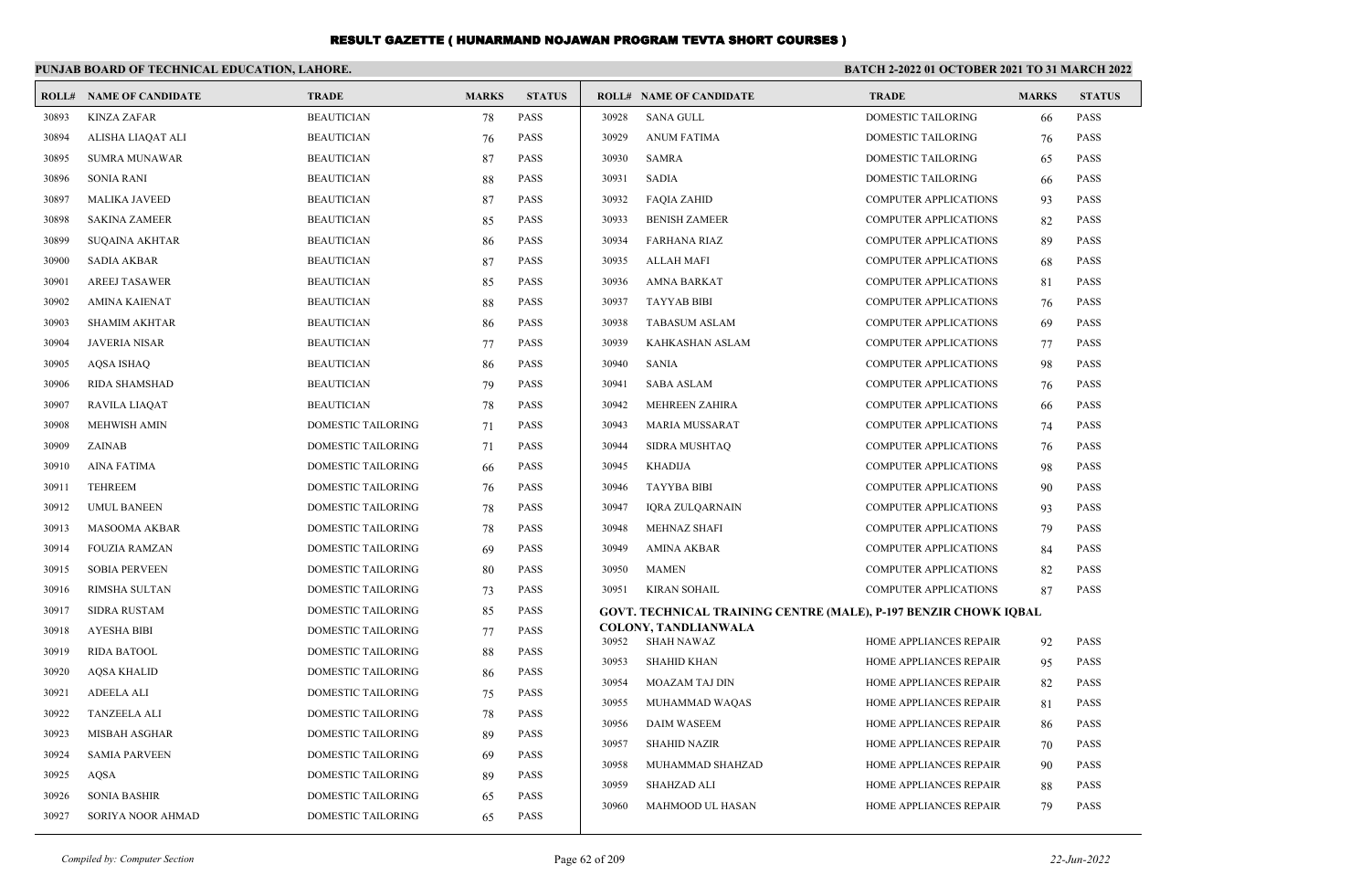#### **PUNJAB BOARD OF TECHNICAL EDUCATION, LAHORE.**

| ROLL# | NAME OF CANDIDATE       | <b>TRADE</b>                                | <b>MARKS</b> | <b>STATUS</b> |       | <b>ROLL# NAME OF CANDIDATE</b>                                | <b>TRADE</b>                                | <b>MARKS</b> | <b>STATUS</b> |
|-------|-------------------------|---------------------------------------------|--------------|---------------|-------|---------------------------------------------------------------|---------------------------------------------|--------------|---------------|
| 30961 | MUHAMMAD AHMAD          | HOME APPLIANCES REPAIR                      | 80           | PASS          | 30989 | <b>SAQIB ALI</b>                                              | <b>UPS REPAIR AND</b>                       |              | <b>ABSENT</b> |
| 30962 | MUHAMMAD JUNAID         | HOME APPLIANCES REPAIR                      | 82           | PASS          | 30990 | <b>AHSAN RAZA</b>                                             | <b>MAINTENANCE</b><br><b>UPS REPAIR AND</b> | 89           | <b>PASS</b>   |
| 30963 | <b>KAMRAN YOUNAS</b>    | HOME APPLIANCES REPAIR                      | 81           | <b>PASS</b>   |       |                                                               | MAINTENANCE                                 |              |               |
| 30964 | <b>NOMAN YOUNAS</b>     | <b>HOME APPLIANCES REPAIR</b>               | 84           | <b>PASS</b>   | 30991 | MUHAMMAD SAHIL FAROOQ                                         | <b>UPS REPAIR AND</b>                       |              | <b>ABSENT</b> |
| 30965 | <b>KASHIF MAOBOOL</b>   | <b>HOME APPLIANCES REPAIR</b>               | 86           | <b>PASS</b>   |       | <b>GOVERNMENT TECHNICAL TRAINING INSTITUTE, PASROOR ROAD,</b> | MAINTENANCE                                 |              |               |
| 30966 | <b>SHER ASHRIF</b>      | HOME APPLIANCES REPAIR                      | 90           | <b>PASS</b>   |       | <b>GUJRANWALA</b>                                             |                                             |              |               |
| 30967 | MUHAMMAD TAYYAB         | HOME APPLIANCES REPAIR                      | 82           | <b>PASS</b>   | 30992 | SYED AAFAQ ALI                                                | <b>HVACR</b>                                | 92           | <b>PASS</b>   |
| 30968 | MUHAMMAD SHER           | HOME APPLIANCES REPAIR                      | 84           | <b>PASS</b>   | 30993 | <b>ABDUL MOIZ</b>                                             | <b>HVACR</b>                                | 80           | <b>PASS</b>   |
| 30969 | <b>SHAHID ALI</b>       | HOME APPLIANCES REPAIR                      | 75           | <b>PASS</b>   | 30994 | MUHAMMAD ASADULLAH                                            | <b>HVACR</b>                                | 83           | <b>PASS</b>   |
|       |                         |                                             |              |               | 30995 | <b>HASEEB ASGHAR</b>                                          | <b>HVACR</b>                                | 82           | <b>PASS</b>   |
| 30970 | MUHAMMAD TAYYAB         | HOME APPLIANCES REPAIR                      | 87           | <b>PASS</b>   | 30996 | MUZAMMIL HUSSAIN                                              | <b>HVACR</b>                                | 71           | <b>PASS</b>   |
| 30971 | MUHAMMAD ZAHID          | <b>UPS REPAIR AND</b><br>MAINTENANCE        | 89           | <b>PASS</b>   | 30997 | <b>BILAL NAWAZ</b>                                            | <b>HVACR</b>                                | 84           | <b>PASS</b>   |
| 30972 | MUHAMMAD BILAL          | <b>UPS REPAIR AND</b>                       | 87           | <b>PASS</b>   | 30998 | MUHAMMAD BILAL                                                | <b>HVACR</b>                                | 87           | <b>PASS</b>   |
|       | MUHAMMAD USMAN          | <b>MAINTENANCE</b>                          |              | <b>PASS</b>   | 30999 | ZAIN ALI                                                      | <b>HVACR</b>                                | 77           | <b>PASS</b>   |
| 30973 |                         | UPS REPAIR AND<br><b>MAINTENANCE</b>        | 83           |               | 31000 | <b>AFTAB ANWAR</b>                                            | <b>HVACR</b>                                | 76           | <b>PASS</b>   |
| 30974 | MUHAMMAD AKASH          | <b>UPS REPAIR AND</b>                       | 88           | <b>PASS</b>   | 31001 | <b>SAQIB MEHMOOD</b>                                          | <b>HVACR</b>                                |              | <b>PASS</b>   |
| 30975 | <b>WASIM KHAN</b>       | <b>MAINTENANCE</b><br><b>UPS REPAIR AND</b> |              | <b>ABSENT</b> |       |                                                               |                                             | 86           |               |
|       |                         | MAINTENANCE                                 |              |               | 31002 | <b>M ANDEEL</b>                                               | <b>HVACR</b>                                | 82           | <b>PASS</b>   |
| 30976 | <b>AYAZ SARWAR</b>      | <b>UPS REPAIR AND</b>                       | 90           | <b>PASS</b>   | 31003 | <b>BILAL HASSAN</b>                                           | <b>HVACR</b>                                | 82           | <b>PASS</b>   |
| 30977 | <b>SYED WASSI ABBAS</b> | MAINTENANCE<br>UPS REPAIR AND               | 84           | <b>PASS</b>   | 31004 | <b>JAMEEL AKHTAR</b>                                          | <b>HVACR</b>                                | 87           | <b>PASS</b>   |
|       |                         | <b>MAINTENANCE</b>                          |              |               | 31005 | ARSAL MUSTAFA                                                 | <b>HVACR</b>                                | 94           | <b>PASS</b>   |
| 30978 | <b>AKASHA SALEEM</b>    | <b>UPS REPAIR AND</b>                       | 87           | <b>PASS</b>   | 31006 | <b>ABDUL REHMAN</b>                                           | <b>HVACR</b>                                | 77           | <b>PASS</b>   |
| 30979 | MUHAMMAD BILAL          | <b>MAINTENANCE</b><br><b>UPS REPAIR AND</b> | 80           | <b>PASS</b>   | 31007 | <b>TALHA MURTAZA</b>                                          | <b>HVACR</b>                                | 82           | <b>PASS</b>   |
|       |                         | <b>MAINTENANCE</b>                          |              |               | 31008 | ALI HAMZA SHAHZAD                                             | <b>HVACR</b>                                | 77           | <b>PASS</b>   |
| 30980 | <b>IRFAN MAHMOOD</b>    | UPS REPAIR AND<br><b>MAINTENANCE</b>        | 93           | PASS          | 31009 | MUHAMMAD ZAIN                                                 | <b>HVACR</b>                                | 75           | <b>PASS</b>   |
| 30981 | MUHAMMAD NAWAZ          | <b>UPS REPAIR AND</b>                       | 82           | <b>PASS</b>   | 31010 | MUHAMMAD SAAD AHMAD                                           | <b>HVACR</b>                                | 77           | <b>PASS</b>   |
|       |                         | <b>MAINTENANCE</b>                          |              |               | 31011 | MUHAMMAD HAMZA                                                | <b>HVACR</b>                                | 84           | <b>PASS</b>   |
| 30982 | SHABIH UL HASNAIN       | UPS REPAIR AND<br><b>MAINTENANCE</b>        |              | <b>ABSENT</b> | 31012 | <b>ABU SUFYAN</b>                                             | <b>HVACR</b>                                | 72           | <b>PASS</b>   |
| 30983 | <b>SHAMROZ KHAN</b>     | <b>UPS REPAIR AND</b>                       | -91          | <b>PASS</b>   | 31013 | ATTA UR REHMAN                                                | <b>HVACR</b>                                | 89           | <b>PASS</b>   |
| 30984 | <b>AHMED SHER</b>       | <b>MAINTENANCE</b><br><b>UPS REPAIR AND</b> |              | <b>ABSENT</b> | 31014 | <b>ASIM ALI</b>                                               | <b>HVACR</b>                                |              | <b>PASS</b>   |
|       |                         | MAINTENANCE                                 |              |               |       |                                                               |                                             | 86           |               |
| 30985 | <b>IKRAM</b>            | <b>HOME APPLIANCES REPAIR</b>               | -80          | <b>PASS</b>   | 31015 | HAFIZ NOMAN ZULFIQAR                                          | <b>HVACR</b>                                | 89           | <b>PASS</b>   |
| 30986 | MUHAMMAD AJMAL KHAN     | <b>UPS REPAIR AND</b>                       | 86           | <b>PASS</b>   | 31016 | HAMZA MASOOD                                                  | <b>HVACR</b>                                | 86           | <b>PASS</b>   |
| 30987 | MUHAMMAD ZAMAN          | <b>MAINTENANCE</b><br>UPS REPAIR AND        |              | <b>ABSENT</b> | 31017 | <b>SAAD MUNIR</b>                                             | <b>HVACR</b>                                | 84           | <b>PASS</b>   |
|       |                         | <b>MAINTENANCE</b>                          |              |               | 31018 | HANAN ALI                                                     | <b>HVACR</b>                                |              | <b>ABSENT</b> |
| 30988 | WAQAR AHMAD             | <b>UPS REPAIR AND</b>                       | 92           | PASS          | 31019 | <b>TALHA KHANAN</b>                                           | MOBILE PHONE REPAIRING                      | 99           | <b>PASS</b>   |
|       |                         | <b>MAINTENANCE</b>                          |              |               | 31020 | RAJA MUHAMMAD IQBAL KAYANI                                    | MOBILE PHONE REPAIRING                      | 93           | <b>PASS</b>   |
|       |                         |                                             |              |               |       |                                                               |                                             |              |               |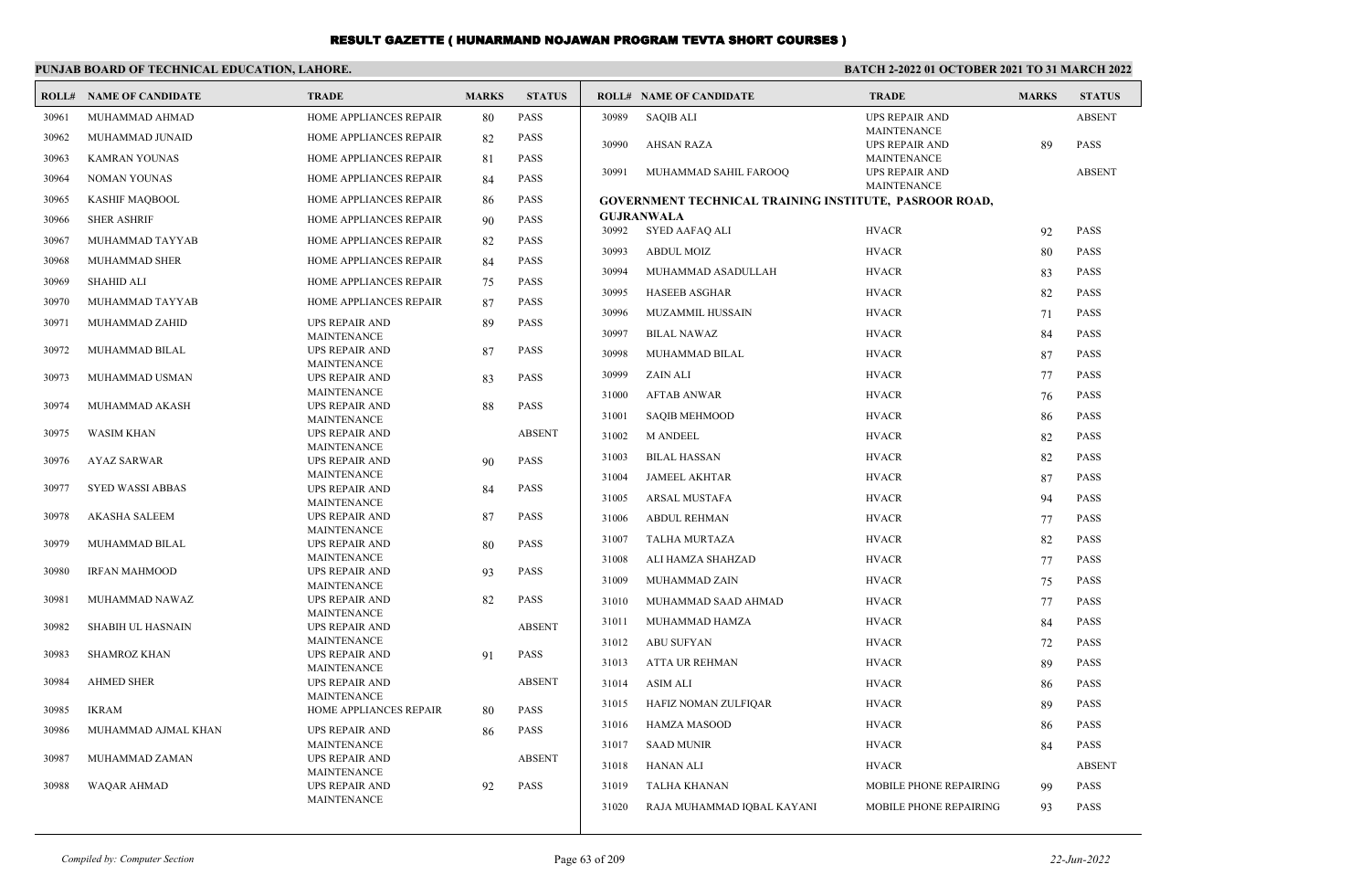|       | PUNJAB BOARD OF TECHNICAL EDUCATION, LAHORE. |                               |              |               |       |                                | BATCH 2-2022 01 OCTOBER 2021 TO 31 MARCH 2022 |              |               |  |
|-------|----------------------------------------------|-------------------------------|--------------|---------------|-------|--------------------------------|-----------------------------------------------|--------------|---------------|--|
|       | <b>ROLL# NAME OF CANDIDATE</b>               | <b>TRADE</b>                  | <b>MARKS</b> | <b>STATUS</b> |       | <b>ROLL# NAME OF CANDIDATE</b> | <b>TRADE</b>                                  | <b>MARKS</b> | <b>STATUS</b> |  |
| 31021 | ZAIN ALI SAKANDAR                            | MOBILE PHONE REPAIRING        | 91           | <b>PASS</b>   | 31055 | MUHAMMAD HAROON                | <b>ELECTRICIAN</b>                            | 80           | <b>PASS</b>   |  |
| 31022 | MUHAMMAD ABDUL HANAN                         | MOBILE PHONE REPAIRING        | 66           | <b>PASS</b>   | 31056 | MUHAMMAD AWAIS REHMAT          | <b>ELECTRICIAN</b>                            | 91           | <b>PASS</b>   |  |
| 31023 | <b>ASAD REHMAN</b>                           | MOBILE PHONE REPAIRING        |              | FAIL          | 31057 | <b>SHOAIB SIDDIQUE</b>         | <b>ELECTRICIAN</b>                            | 82           | <b>PASS</b>   |  |
| 31024 | <b>ZAIN NAVEED</b>                           | MOBILE PHONE REPAIRING        | 84           | <b>PASS</b>   | 31058 | <b>MUNEEB KHAN</b>             | <b>ELECTRICIAN</b>                            | 82           | <b>PASS</b>   |  |
| 31025 | <b>YASEEN</b>                                | MOBILE PHONE REPAIRING        | 91           | PASS          | 31059 | MUHAMMAD ABU SUFYAN            | <b>ELECTRICIAN</b>                            | 81           | <b>PASS</b>   |  |
| 31026 | <b>UMAR SHAHZAD</b>                          | MOBILE PHONE REPAIRING        | 92           | PASS          | 31060 | <b>SAYAM ALI</b>               | <b>ELECTRICIAN</b>                            | 83           | <b>PASS</b>   |  |
| 31027 | <b>ALI KHUBAIB</b>                           | MOBILE PHONE REPAIRING        | 81           | <b>PASS</b>   | 31061 | <b>ABDUL AHAD</b>              | <b>ELECTRICIAN</b>                            | 80           | <b>PASS</b>   |  |
| 31028 | MUHAMMAD SHAHZAIB CHOHAN                     | MOBILE PHONE REPAIRING        | 88           | <b>PASS</b>   | 31062 | <b>HAIDER SHAHZAD</b>          | <b>ELECTRICIAN</b>                            | 81           | <b>PASS</b>   |  |
| 31029 | KHUSHNOOD AHMAD                              | MOBILE PHONE REPAIRING        | 95           | <b>PASS</b>   | 31063 | <b>HASSAN TANVEER</b>          | <b>ELECTRICIAN</b>                            | 83           | <b>PASS</b>   |  |
| 31030 | MUHAMMAD FAROOQ                              | MOBILE PHONE REPAIRING        | 89           | PASS          | 31064 | MUHAMMAD AHMAD JAVAID          | <b>ELECTRICIAN</b>                            | 81           | <b>PASS</b>   |  |
| 31031 | MUZAMMAL MUKHTAR                             | MOBILE PHONE REPAIRING        | 98           | <b>PASS</b>   | 31065 | <b>WATTOO</b><br><b>SHABAN</b> | <b>ELECTRICIAN</b>                            | 94           | PASS          |  |
| 31032 | HAMZA AWAIS AHMAD                            | MOBILE PHONE REPAIRING        | 95           | <b>PASS</b>   | 31066 | HAMZA SANA ULLAH               | <b>ELECTRICIAN</b>                            |              | <b>ABSENT</b> |  |
| 31033 | <b>ROHAIB ZAHID</b>                          | MOBILE PHONE REPAIRING        | 72           | <b>PASS</b>   | 31067 | <b>AHMAD NIAZ</b>              | <b>ELECTRICIAN</b>                            | 80           | <b>PASS</b>   |  |
| 31034 | <b>HASSAM JAVED</b>                          | <b>MOBILE PHONE REPAIRING</b> | 78           | PASS          | 31068 | <b>WAQAS AHMAD</b>             | <b>ELECTRICIAN</b>                            | 83           | <b>PASS</b>   |  |
| 31035 | <b>ASAD IQBAL</b>                            | MOBILE PHONE REPAIRING        | 68           | <b>PASS</b>   | 31069 | <b>AMAN MURTAZA</b>            | <b>ELECTRICIAN</b>                            | 80           | <b>PASS</b>   |  |
| 31036 | <b>ALI HUSSNAIN</b>                          | MOBILE PHONE REPAIRING        | 70           | <b>PASS</b>   | 31070 | MUHAMMAD SAAD                  | <b>ELECTRICIAN</b>                            | 80           | <b>PASS</b>   |  |
| 31037 | MUHAMMAD ABDULLAH                            | MOBILE PHONE REPAIRING        | 74           | <b>PASS</b>   | 31071 | <b>GHULAM MUSTAFA</b>          | <b>ELECTRICIAN</b>                            | 81           | <b>PASS</b>   |  |
| 31038 | <b>HUZAIFA HASSAN</b>                        | MOBILE PHONE REPAIRING        | 76           | <b>PASS</b>   | 31072 | MUHAMMAD MUTAHIR RAMZAN        | <b>ELECTRICIAN</b>                            |              | <b>ABSENT</b> |  |
| 31039 | <b>EHSAN UL HAQ</b>                          | MOBILE PHONE REPAIRING        | 80           | <b>PASS</b>   | 31073 | <b>OADEER AHMED</b>            | <b>ELECTRICIAN</b>                            | 79           | PASS          |  |
| 31040 | MUHAMMAD MUTHAR                              | MOBILE PHONE REPAIRING        | 92           | <b>PASS</b>   | 31074 | MUHAMMAD NOMAN AMIR            | <b>ELECTRICIAN</b>                            | 75           | <b>PASS</b>   |  |
| 31041 | MUHAMMAD MUNTAZIR MEHDI                      | MOBILE PHONE REPAIRING        | 92           | <b>PASS</b>   | 31075 | <b>TAYYAB AMAN</b>             | <b>ELECTRICIAN</b>                            | 95           | <b>PASS</b>   |  |
| 31042 | <b>BANGASH</b><br>MUHAMMAD RIZWAN            | MOBILE PHONE REPAIRING        | 77           | <b>PASS</b>   | 31076 | <b>SAJID ALI</b>               | <b>ELECTRICIAN</b>                            | 78           | <b>PASS</b>   |  |
| 31043 | MUHAMMAD ARSLAN                              | MOBILE PHONE REPAIRING        | 90           | <b>PASS</b>   | 31077 | MUBASHAR ALI                   | <b>ELECTRICIAN</b>                            | 74           | <b>PASS</b>   |  |
| 31044 | <b>HUNAN</b>                                 | MOBILE PHONE REPAIRING        | 94           | <b>PASS</b>   | 31078 | <b>IRFAN MUNEER</b>            | <b>HVACR</b>                                  | 93           | <b>PASS</b>   |  |
| 31045 | MUHAMMAD BILAL RAZA                          | MOBILE PHONE REPAIRING        | 91           | <b>PASS</b>   | 31079 | ALI AHMAD SHABBIR              | <b>HVACR</b>                                  | 86           | <b>PASS</b>   |  |
| 31046 | <b>WAQAR HAIDER</b>                          | MOBILE PHONE REPAIRING        |              | FAIL          | 31080 | <b>ANAS</b>                    | <b>HVACR</b>                                  |              | <b>ABSENT</b> |  |
| 31047 | MUHAMMAD TALHA                               | MOBILE PHONE REPAIRING        |              | <b>ABSENT</b> | 31081 | ALI SOHAIB ABDULLAH            | MOBILE PHONE REPAIRING                        |              | <b>ABSENT</b> |  |
| 31048 | MUHAMMAD TOUQEER UL HASSAN                   | <b>ELECTRICIAN</b>            | 85           | <b>PASS</b>   | 31082 | <b>SHAZAM ALI</b>              | <b>HVACR</b>                                  | 82           | PASS          |  |
| 31049 | <b>SAJAWAL SAJJAD</b>                        | <b>ELECTRICIAN</b>            | 75           | <b>PASS</b>   | 31083 | <b>AMEER HAMZA</b>             | <b>HVACR</b>                                  | 80           | <b>PASS</b>   |  |
| 31050 | MUHAMMAD HAMMAD ALI                          | <b>ELECTRICIAN</b>            | 75           | <b>PASS</b>   | 31084 | MUHAMMAD NAEEM                 | <b>HVACR</b>                                  | 88           | <b>PASS</b>   |  |
| 31051 | <b>AHMAD</b>                                 | <b>ELECTRICIAN</b>            | 92           | PASS          | 31085 | <b>ABUL HASSAN</b>             | <b>HVACR</b>                                  | 83           | <b>PASS</b>   |  |
| 31052 | KHURAM SHAHZAD                               | <b>ELECTRICIAN</b>            | 95           | PASS          | 31086 | <b>SHAHID IQBAL</b>            | <b>HVACR</b>                                  | 84           | <b>PASS</b>   |  |
| 31053 | <b>USAMA MALIK</b>                           | <b>ELECTRICIAN</b>            |              | <b>ABSENT</b> | 31087 | <b>RANA ABID ALI</b>           | <b>HVACR</b>                                  | 82           | <b>PASS</b>   |  |
| 31054 | <b>SHEHER YAR OASIM</b>                      | <b>ELECTRICIAN</b>            | 95           | <b>PASS</b>   | 31088 | <b>MOHSAN ALI</b>              | <b>HVACR</b>                                  | 81           | PASS          |  |
|       |                                              |                               |              |               |       |                                |                                               |              |               |  |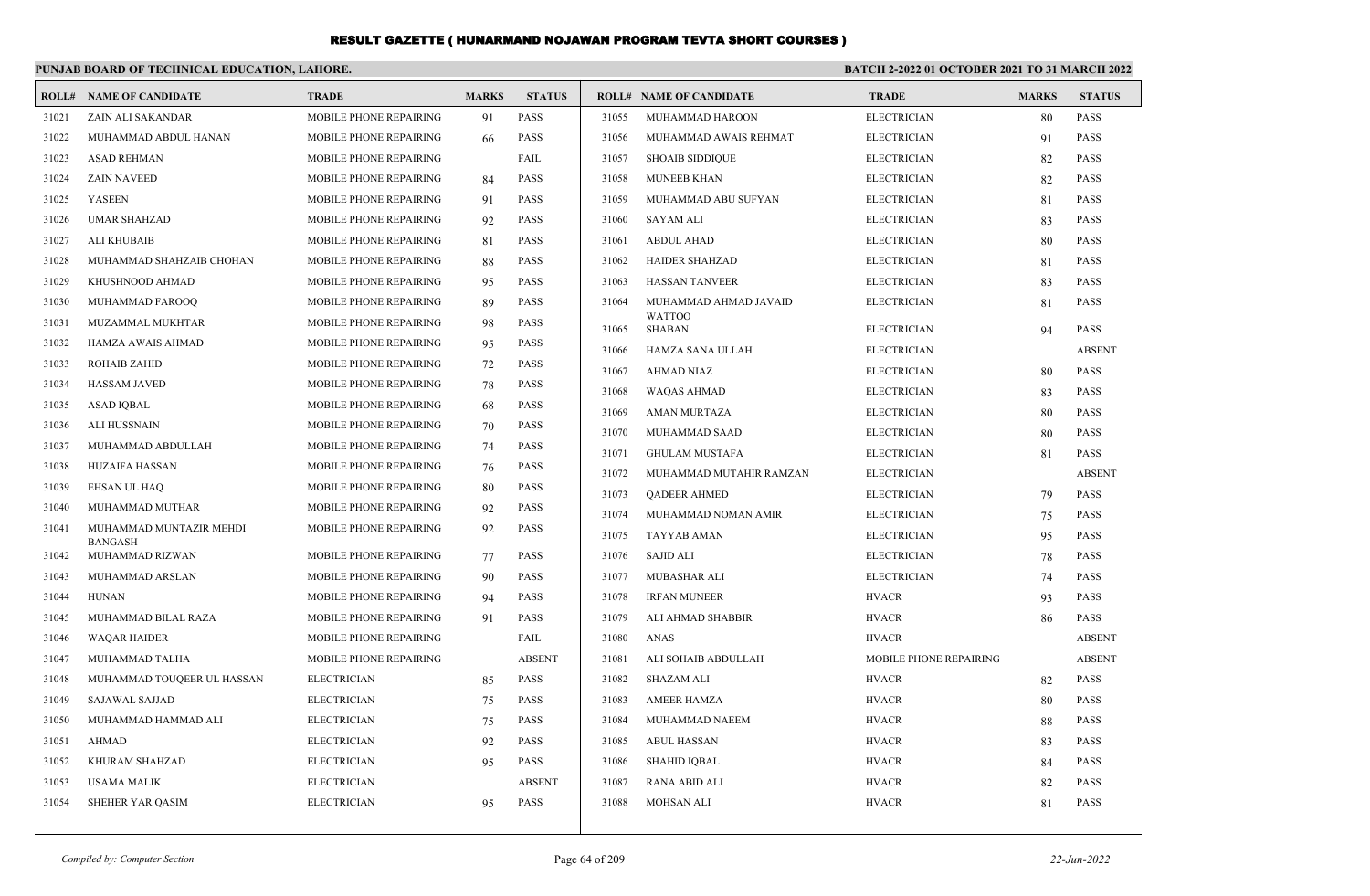|       | PUNJAB BOARD OF TECHNICAL EDUCATION, LAHORE. |                        |              |               |       |                                                                      | <b>BATCH 2-2022 01 OCTOBER 2021 TO 31 MARCH 2022</b> |              |               |  |
|-------|----------------------------------------------|------------------------|--------------|---------------|-------|----------------------------------------------------------------------|------------------------------------------------------|--------------|---------------|--|
|       | <b>ROLL# NAME OF CANDIDATE</b>               | <b>TRADE</b>           | <b>MARKS</b> | <b>STATUS</b> |       | <b>ROLL# NAME OF CANDIDATE</b>                                       | <b>TRADE</b>                                         | <b>MARKS</b> | <b>STATUS</b> |  |
| 31089 | <b>HAMZA FAROOQ</b>                          | <b>HVACR</b>           | 87           | PASS          | 31124 | <b>HARIS MEHBOOB</b>                                                 | MOBILE PHONE REPAIRING                               |              | FAIL          |  |
| 31090 | MUHAMMAD IMRAN                               | <b>HVACR</b>           | 82           | <b>PASS</b>   | 31125 | MUHAMMAD HAROON                                                      | MOBILE PHONE REPAIRING                               |              | <b>ABSENT</b> |  |
| 31091 | <b>HUSSNAIN ZAFAR</b>                        | <b>HVACR</b>           | 85           | PASS          | 31126 | <b>SAJAD MASIH</b>                                                   | MOBILE PHONE REPAIRING                               |              | <b>ABSENT</b> |  |
| 31092 | ALI AMEER HAMZA CHEEMA                       | <b>HVACR</b>           | 84           | <b>PASS</b>   | 31127 | RANA KHAWAR SHEHZAD                                                  | MOBILE PHONE REPAIRING                               | 73           | <b>PASS</b>   |  |
| 31093 | HANZALA USMAN BUTT                           | <b>HVACR</b>           | 83           | PASS          | 31128 | HUSHAM                                                               | MOBILE PHONE REPAIRING                               | 79           | <b>PASS</b>   |  |
| 31094 | <b>TAYYAB ALI</b>                            | <b>HVACR</b>           | 83           | <b>PASS</b>   | 31129 | MUHAMMAD ARBAB                                                       | MOBILE PHONE REPAIRING                               | 72           | <b>PASS</b>   |  |
| 31095 | <b>AWAIS ANSAR</b>                           | <b>HVACR</b>           | 86           | PASS          | 31130 | <b>ZEESHAN ALI</b>                                                   | MOBILE PHONE REPAIRING                               | 80           | <b>PASS</b>   |  |
| 31096 | <b>AKASHA ILYAS</b>                          | <b>HVACR</b>           | 87           | <b>PASS</b>   | 31131 | MUHAMMAD USMAN                                                       | MOBILE PHONE REPAIRING                               | 73           | <b>PASS</b>   |  |
| 31097 | ANS SALEEM                                   | <b>HVACR</b>           | 89           | PASS          | 31132 | MUHAMMAD AHSAN                                                       | MOBILE PHONE REPAIRING                               | 81           | <b>PASS</b>   |  |
| 31098 | <b>IRFAN ASLAM</b>                           | <b>HVACR</b>           | 89           | <b>PASS</b>   |       | <b>GOVERNMENT VOCATIONAL TRAINING INSTITUTE FOR WOMEN, BIG CIVIL</b> |                                                      |              |               |  |
| 31099 | <b>SHAHZAIB</b>                              | <b>HVACR</b>           | 87           | <b>PASS</b>   | 31133 | LINES, GUJRANWALA<br><b>SADIA SARWAR</b>                             | <b>BEAUTICIAN</b>                                    | 90           | <b>PASS</b>   |  |
| 31100 | SYED SOHAIB HASSAN RIZVI                     | <b>HVACR</b>           | 81           | <b>PASS</b>   | 31134 | <b>AQSA SARFRAZ</b>                                                  | <b>BEAUTICIAN</b>                                    | 92           | <b>PASS</b>   |  |
| 31101 | MUHAMMAD NAEEM ZAIN                          | <b>HVACR</b>           | 86           | <b>PASS</b>   | 31135 | <b>SHABANA KOUSAR</b>                                                | <b>BEAUTICIAN</b>                                    | 90           | <b>PASS</b>   |  |
| 31102 | <b>SANA ULLAH</b>                            | <b>HVACR</b>           | 82           | <b>PASS</b>   | 31136 | <b>AREESHA NOOR</b>                                                  | <b>BEAUTICIAN</b>                                    | 90           | <b>PASS</b>   |  |
| 31103 | <b>AMAAN ULLAH</b>                           | <b>HVACR</b>           | 83           | <b>PASS</b>   | 31137 | <b>UME SALMA</b>                                                     | <b>BEAUTICIAN</b>                                    | 89           | <b>PASS</b>   |  |
| 31104 | <b>MUSA MASIH</b>                            | <b>HVACR</b>           |              | <b>ABSENT</b> | 31138 | <b>SHAZIA ASLAM</b>                                                  | <b>BEAUTICIAN</b>                                    | 89           | <b>PASS</b>   |  |
| 31105 | <b>HASAN ALI</b>                             | <b>ELECTRICIAN</b>     | 79           | <b>PASS</b>   | 31139 | <b>SONAM FAROOO</b>                                                  | <b>BEAUTICIAN</b>                                    | 90           | <b>PASS</b>   |  |
| 31106 | <b>ZEESHAN YOUNIS</b>                        | <b>ELECTRICIAN</b>     | 77           | <b>PASS</b>   | 31140 | <b>MAHNOOR</b>                                                       | <b>BEAUTICIAN</b>                                    | 90           | <b>PASS</b>   |  |
| 31107 | <b>AHMAD ALI</b>                             | <b>ELECTRICIAN</b>     | 73           | <b>PASS</b>   | 31141 | <b>SANA</b>                                                          | <b>BEAUTICIAN</b>                                    | 90           | <b>PASS</b>   |  |
| 31108 | MUHAMMAD REHAN                               | <b>ELECTRICIAN</b>     |              | <b>ABSENT</b> | 31142 | <b>ANIOA MUSHTAO</b>                                                 | <b>BEAUTICIAN</b>                                    | 91           | <b>PASS</b>   |  |
| 31109 | <b>NOMAN</b>                                 | <b>ELECTRICIAN</b>     | 93           | <b>PASS</b>   | 31143 | <b>ALIZA NOOR</b>                                                    | <b>BEAUTICIAN</b>                                    | 95           | <b>PASS</b>   |  |
| 31110 | MUHAMMAD ISHTIAQ                             | <b>ELECTRICIAN</b>     | 80           | <b>PASS</b>   | 31144 | ZULAIKHA MINAHIL                                                     | <b>BEAUTICIAN</b>                                    | 89           | <b>PASS</b>   |  |
| 31111 | <b>JAREMIAH NASIR</b>                        | <b>ELECTRICIAN</b>     | 82           | <b>PASS</b>   | 31145 | <b>HIFZA</b>                                                         | <b>BEAUTICIAN</b>                                    | 91           | <b>PASS</b>   |  |
| 31112 | <b>EMMANUAL ZAFAR BHATTI</b>                 | <b>ELECTRICIAN</b>     | 76           | <b>PASS</b>   | 31146 | <b>MASOOMA TAHIR</b>                                                 | <b>BEAUTICIAN</b>                                    | 93           | <b>PASS</b>   |  |
| 31113 | <b>UMAR FAROOQ</b>                           | <b>ELECTRICIAN</b>     | 82           | <b>PASS</b>   | 31147 | <b>SAHER</b>                                                         | <b>BEAUTICIAN</b>                                    | 90           | <b>PASS</b>   |  |
| 31114 | <b>ALEEN ISHTIAQ</b>                         | <b>ELECTRICIAN</b>     | 75           | <b>PASS</b>   | 31148 | <b>SHUMAILA FAISAL</b>                                               | <b>BEAUTICIAN</b>                                    | 92           | <b>PASS</b>   |  |
| 31115 | AYYAN AHMAD                                  | <b>ELECTRICIAN</b>     | 76           | PASS          | 31149 | NUZHAT SUNBAL                                                        | <b>BEAUTICIAN</b>                                    | 93           | <b>PASS</b>   |  |
| 31116 | <b>HAROON ALI</b>                            | <b>ELECTRICIAN</b>     |              | <b>ABSENT</b> | 31150 | <b>ATTIYA RAZZAQ</b>                                                 | <b>BEAUTICIAN</b>                                    | 90           | <b>PASS</b>   |  |
| 31117 | <b>IMRAN MASIH</b>                           | <b>ELECTRICIAN</b>     | 81           | <b>PASS</b>   | 31151 | <b>ROSHI</b>                                                         | <b>BEAUTICIAN</b>                                    | 92           | <b>PASS</b>   |  |
| 31118 | ALI RAZA                                     | <b>ELECTRICIAN</b>     | 83           | <b>PASS</b>   | 31152 | ZUNAIRA AMBREEN                                                      | <b>BEAUTICIAN</b>                                    | 93           | <b>PASS</b>   |  |
| 31119 | MUHAMMAD TALHA                               | <b>ELECTRICIAN</b>     | 83           | <b>PASS</b>   | 31153 | <b>SEHAR NOREEN</b>                                                  | <b>BEAUTICIAN</b>                                    | 90           | <b>PASS</b>   |  |
| 31120 | <b>ALI HASSAN</b>                            | <b>ELECTRICIAN</b>     | 93           | <b>PASS</b>   | 31154 | <b>MUSKAN MALIK</b>                                                  | <b>BEAUTICIAN</b>                                    | 89           | <b>PASS</b>   |  |
| 31121 | MUHAMMAD UMAIR                               | <b>ELECTRICIAN</b>     | 75           | <b>PASS</b>   | 31155 | YASMEEN HUSSAIN                                                      | <b>BEAUTICIAN</b>                                    | 88           | PASS          |  |
| 31122 | <b>ABUHRERAH</b>                             | <b>ELECTRICIAN</b>     | 76           | <b>PASS</b>   | 31156 | <b>SAIMA</b>                                                         | <b>BEAUTICIAN</b>                                    | 92           | <b>PASS</b>   |  |
| 31123 | MUHAMMAD AHMAD                               | MOBILE PHONE REPAIRING | 82           | <b>PASS</b>   |       |                                                                      |                                                      |              |               |  |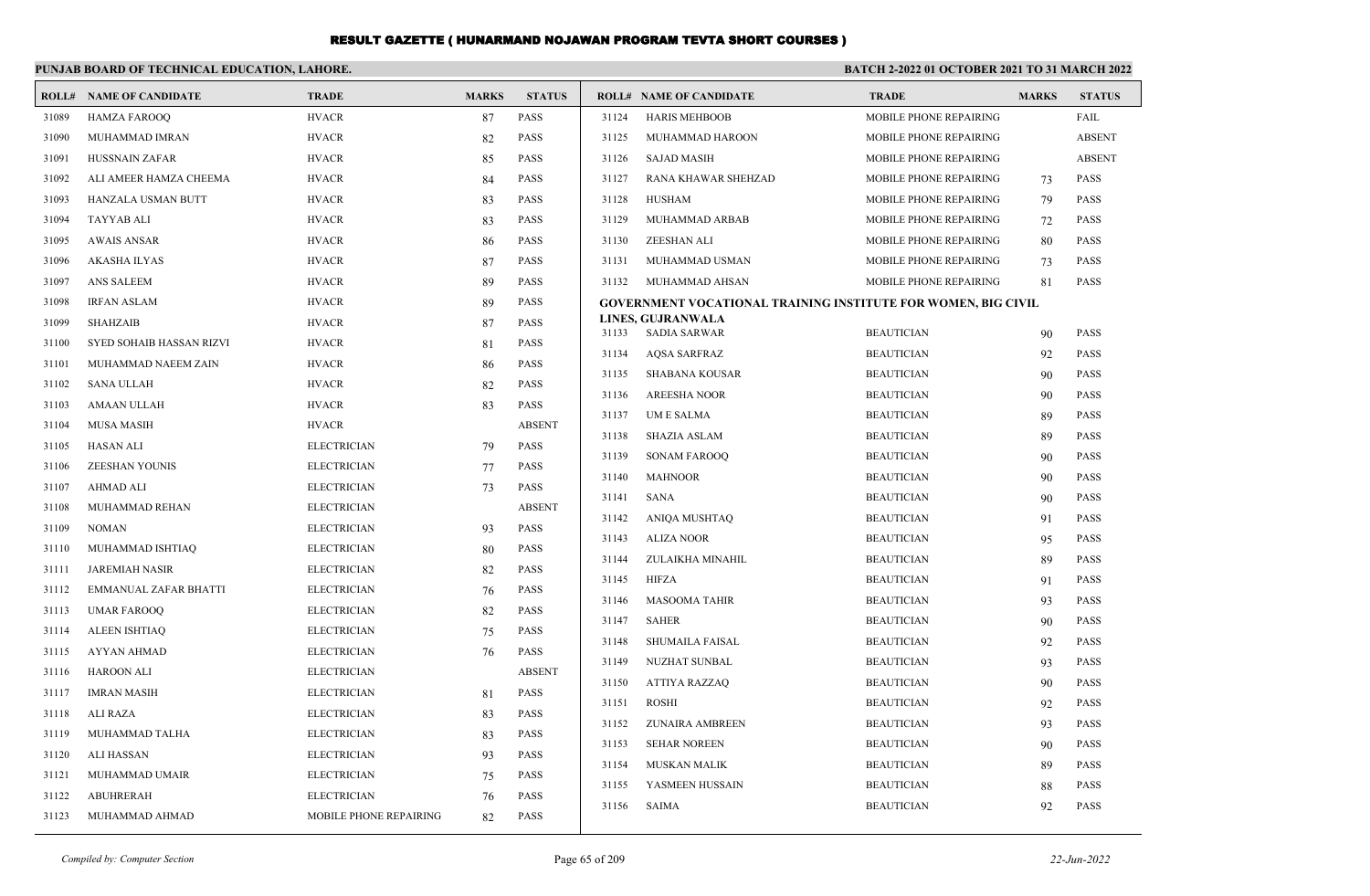|       | PUNJAB BOARD OF TECHNICAL EDUCATION, LAHORE. |                   |              |               |       |                                | <b>BATCH 2-2022 01 OCTOBER 2021 TO 31 MARCH 2022</b> |              |               |  |
|-------|----------------------------------------------|-------------------|--------------|---------------|-------|--------------------------------|------------------------------------------------------|--------------|---------------|--|
|       | <b>ROLL# NAME OF CANDIDATE</b>               | <b>TRADE</b>      | <b>MARKS</b> | <b>STATUS</b> |       | <b>ROLL# NAME OF CANDIDATE</b> | <b>TRADE</b>                                         | <b>MARKS</b> | <b>STATUS</b> |  |
| 31157 | <b>ANUM</b>                                  | <b>BEAUTICIAN</b> | 90           | PASS          | 31192 | NIMRA SHAHZADI                 | <b>BEAUTICIAN</b>                                    | 91           | <b>PASS</b>   |  |
| 31158 | <b>HIFZA RAMZAN</b>                          | <b>BEAUTICIAN</b> | 90           | PASS          | 31193 | <b>NOOR SHAHZADI</b>           | <b>BEAUTICIAN</b>                                    | 91           | PASS          |  |
| 31159 | <b>MAHNOOR ANSAR</b>                         | <b>BEAUTICIAN</b> | 94           | <b>PASS</b>   | 31194 | <b>GHAZALA</b>                 | <b>BEAUTICIAN</b>                                    | 92           | <b>PASS</b>   |  |
| 31160 | <b>ISHA BIBI</b>                             | <b>BEAUTICIAN</b> | 92           | PASS          | 31195 | ALEENA MAZHAR                  | <b>BEAUTICIAN</b>                                    | 92           | <b>PASS</b>   |  |
| 31161 | <b>SHAMAS O QAMAR</b>                        | <b>BEAUTICIAN</b> | 93           | <b>PASS</b>   | 31196 | <b>AOSA</b>                    | <b>BEAUTICIAN</b>                                    | 93           | <b>PASS</b>   |  |
| 31162 | <b>SHABANA ISLAM</b>                         | <b>BEAUTICIAN</b> | 90           | <b>PASS</b>   | 31197 | <b>UJALA FATIMA</b>            | <b>BEAUTICIAN</b>                                    | 92           | <b>PASS</b>   |  |
| 31163 | <b>SANA AMIN</b>                             | <b>BEAUTICIAN</b> | 90           | <b>PASS</b>   | 31198 | <b>SABA FAROOQ</b>             | <b>BEAUTICIAN</b>                                    | 91           | <b>PASS</b>   |  |
| 31164 | <b>MAFIA</b>                                 | <b>BEAUTICIAN</b> | 89           | PASS          | 31199 | <b>SAMRA LIAQAT</b>            | <b>BEAUTICIAN</b>                                    | 89           | <b>PASS</b>   |  |
| 31165 | <b>SEERAT TAYYABA</b>                        | <b>BEAUTICIAN</b> | 90           | <b>PASS</b>   | 31200 | <b>SHAZIA NAWAZ</b>            | <b>BEAUTICIAN</b>                                    | 91           | <b>PASS</b>   |  |
| 31166 | <b>NOREEN AKHTER</b>                         | <b>BEAUTICIAN</b> | 90           | <b>PASS</b>   | 31201 | ZAVARIYA AZEEM                 | <b>BEAUTICIAN</b>                                    | 94           | <b>PASS</b>   |  |
| 31167 | <b>AMNA RAFIQUE</b>                          | <b>BEAUTICIAN</b> | 88           | PASS          | 31202 | <b>SUNDAS SARWAR</b>           | <b>BEAUTICIAN</b>                                    | 92           | <b>PASS</b>   |  |
| 31168 | <b>SONIA</b>                                 | <b>BEAUTICIAN</b> | 89           | <b>PASS</b>   | 31203 | <b>MEHWISH</b>                 | <b>BEAUTICIAN</b>                                    | 91           | <b>PASS</b>   |  |
| 31169 | <b>SARTASHIA</b>                             | <b>BEAUTICIAN</b> | 91           | <b>PASS</b>   | 31204 | <b>TAHSEEN KANWAL</b>          | <b>BEAUTICIAN</b>                                    | 87           | <b>PASS</b>   |  |
| 31170 | <b>MAFIA</b>                                 | <b>BEAUTICIAN</b> | 90           | <b>PASS</b>   | 31205 | ZAINAB                         | <b>BEAUTICIAN</b>                                    | 92           | <b>PASS</b>   |  |
| 31171 | <b>QURAT UL AIN</b>                          | <b>BEAUTICIAN</b> | 88           | <b>PASS</b>   | 31206 | <b>MARYAM BIBI</b>             | <b>BEAUTICIAN</b>                                    | 92           | <b>PASS</b>   |  |
| 31172 | <b>ISHA KANWAL</b>                           | <b>BEAUTICIAN</b> | 90           | <b>PASS</b>   | 31207 | <b>MEHWISH</b>                 | <b>BEAUTICIAN</b>                                    | 91           | <b>PASS</b>   |  |
| 31173 | <b>FARWA MALIK</b>                           | <b>BEAUTICIAN</b> | 90           | <b>PASS</b>   | 31208 | <b>NABILA</b>                  | <b>BEAUTICIAN</b>                                    | 91           | <b>PASS</b>   |  |
| 31174 | <b>MADIHA RASHEED</b>                        | <b>BEAUTICIAN</b> | 88           | <b>PASS</b>   | 31209 | <b>SUMAIRA</b>                 | <b>BEAUTICIAN</b>                                    | 90           | <b>PASS</b>   |  |
| 31175 | <b>KAINAT BIBI</b>                           | <b>BEAUTICIAN</b> | 87           | <b>PASS</b>   | 31210 | MUZAMMAL SHAHZADI              | <b>BEAUTICIAN</b>                                    | 93           | <b>PASS</b>   |  |
| 31176 | <b>MALIKA</b>                                | <b>BEAUTICIAN</b> | 91           | <b>PASS</b>   | 31211 | <b>FARHANA SHAHZADI</b>        | <b>BEAUTICIAN</b>                                    | 91           | <b>PASS</b>   |  |
| 31177 | <b>JANNAT</b>                                | <b>BEAUTICIAN</b> | 93           | <b>PASS</b>   | 31212 | <b>SADIA</b>                   | <b>BEAUTICIAN</b>                                    | 90           | <b>PASS</b>   |  |
| 31178 | ZOHA                                         | <b>BEAUTICIAN</b> | 94           | PASS          | 31213 | <b>KOMAL</b>                   | <b>BEAUTICIAN</b>                                    | 92           | <b>PASS</b>   |  |
| 31179 | <b>SAHAR MUBEEN</b>                          | <b>BEAUTICIAN</b> | 91           | <b>PASS</b>   | 31214 | <b>AFSHA</b>                   | <b>BEAUTICIAN</b>                                    | 88           | <b>PASS</b>   |  |
| 31180 | <b>TAIBA RANI</b>                            | <b>BEAUTICIAN</b> | 90           | <b>PASS</b>   | 31215 | <b>NIMRA</b>                   | <b>BEAUTICIAN</b>                                    | 94           | <b>PASS</b>   |  |
| 31181 | <b>MAHNOOR FATIMA</b>                        | <b>BEAUTICIAN</b> | 88           | <b>PASS</b>   | 31216 | <b>AREESHA</b>                 | <b>BEAUTICIAN</b>                                    | 89           | <b>PASS</b>   |  |
| 31182 | <b>FAREEDA SHEHZADI</b>                      | <b>BEAUTICIAN</b> | 92           | PASS          | 31217 | <b>FATIMA ZOHRA</b>            | <b>BEAUTICIAN</b>                                    | 93           | <b>PASS</b>   |  |
| 31183 | <b>HAMNA QAISER</b>                          | <b>BEAUTICIAN</b> | 87           | PASS          | 31218 | <b>SEHAR</b>                   | <b>BEAUTICIAN</b>                                    | 91           | <b>PASS</b>   |  |
| 31184 | <b>AMNA ILYAS</b>                            | <b>BEAUTICIAN</b> | 93           | <b>PASS</b>   | 31219 | <b>AFSHAN ASHFAQ</b>           | <b>FASHION DESIGN</b>                                | 88           | PASS          |  |
| 31185 | <b>NISHA</b>                                 | <b>BEAUTICIAN</b> | 89           | <b>PASS</b>   | 31220 | <b>SHAISTA MANSHA</b>          | <b>FASHION DESIGN</b>                                | 91           | <b>PASS</b>   |  |
| 31186 | <b>IORRA NADEEM</b>                          | <b>BEAUTICIAN</b> | 90           | <b>PASS</b>   | 31221 | FAIZA                          | <b>FASHION DESIGN</b>                                | 89           | <b>PASS</b>   |  |
| 31187 | <b>MEH JABEEN</b>                            | <b>BEAUTICIAN</b> | 92           | <b>PASS</b>   | 31222 | <b>MENAHIL NAWAZ</b>           | <b>FASHION DESIGN</b>                                | 92           | <b>PASS</b>   |  |
| 31188 | <b>KINZA BATOOL</b>                          | <b>BEAUTICIAN</b> | 93           | <b>PASS</b>   | 31223 | <b>SUGHRA SHAFIQ</b>           | <b>FASHION DESIGN</b>                                | 87           | <b>PASS</b>   |  |
| 31189 | <b>HAMAN</b>                                 | <b>BEAUTICIAN</b> | 88           | <b>PASS</b>   | 31224 | <b>FATIMA</b>                  | <b>FASHION DESIGN</b>                                | 88           | <b>PASS</b>   |  |
| 31190 | <b>FARAH SHABEER</b>                         | <b>BEAUTICIAN</b> | 87           | PASS          | 31225 | <b>RASHNA IQBAL</b>            | <b>FASHION DESIGN</b>                                | 87           | <b>PASS</b>   |  |
| 31191 | <b>SADIA SADIQUE</b>                         | <b>BEAUTICIAN</b> | 86           | <b>PASS</b>   | 31226 | <b>SHAHLA</b>                  | <b>FASHION DESIGN</b>                                | 87           | <b>PASS</b>   |  |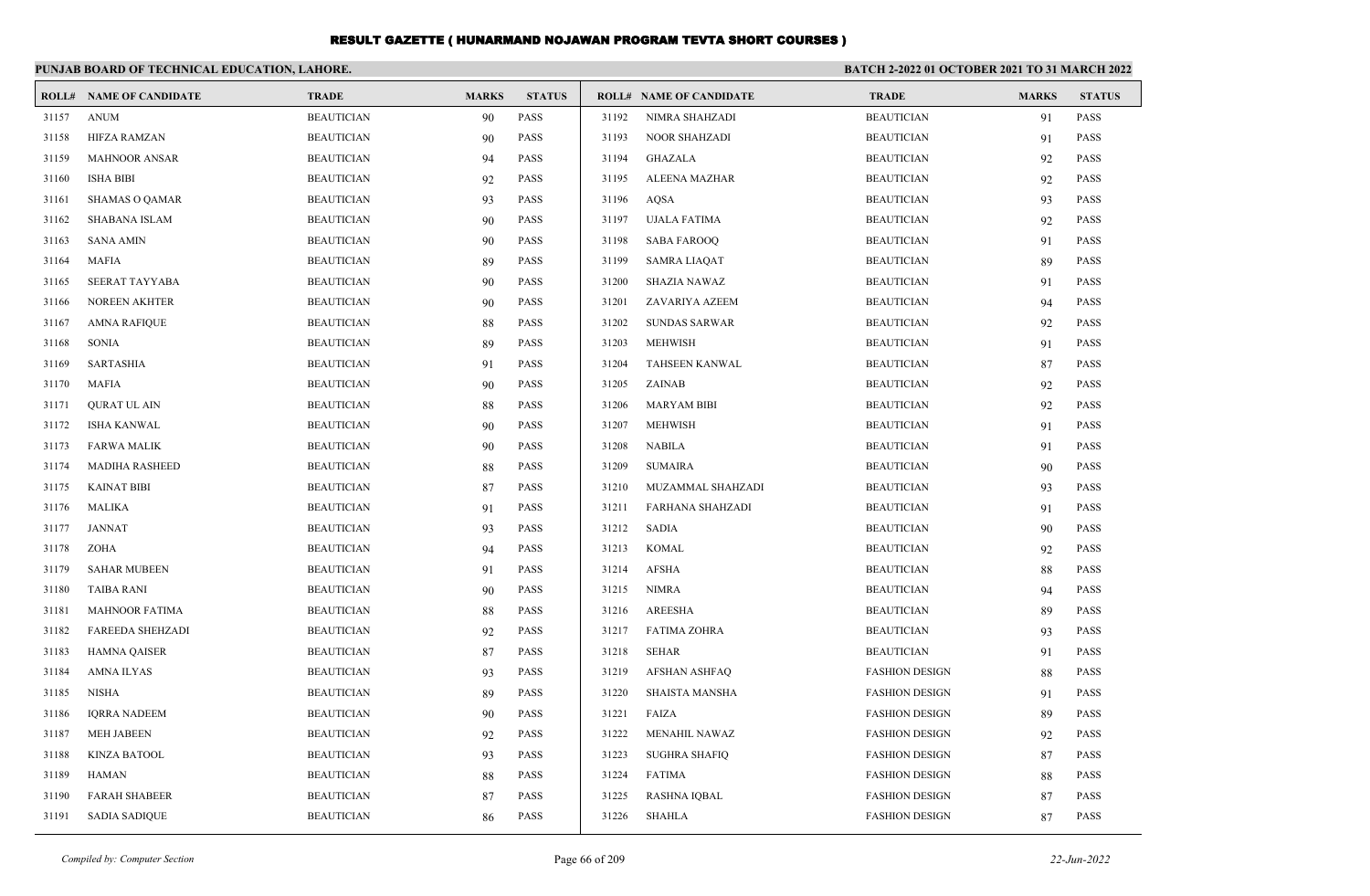|       | PUNJAB BOARD OF TECHNICAL EDUCATION, LAHORE. |                              |              |               |       |                                | <b>BATCH 2-2022 01 OCTOBER 2021 TO 31 MARCH 2022</b> |              |               |
|-------|----------------------------------------------|------------------------------|--------------|---------------|-------|--------------------------------|------------------------------------------------------|--------------|---------------|
|       | <b>ROLL# NAME OF CANDIDATE</b>               | <b>TRADE</b>                 | <b>MARKS</b> | <b>STATUS</b> |       | <b>ROLL# NAME OF CANDIDATE</b> | <b>TRADE</b>                                         | <b>MARKS</b> | <b>STATUS</b> |
| 31227 | ANEEQA ISHFAQ                                | <b>FASHION DESIGN</b>        | 89           | PASS          | 31262 | <b>ALINA YASEEN</b>            | <b>COMPUTER APPLICATIONS</b>                         | 91           | <b>PASS</b>   |
| 31228 | <b>MAHAM RIAZ</b>                            | <b>FASHION DESIGN</b>        | 87           | <b>PASS</b>   | 31263 | <b>HIZRA ASIF</b>              | <b>COMPUTER APPLICATIONS</b>                         | 92           | <b>PASS</b>   |
| 31229 | ZUNAIRA IMRAN                                | <b>FASHION DESIGN</b>        | 90           | <b>PASS</b>   | 31264 | <b>MEHWISH</b>                 | <b>COMPUTER APPLICATIONS</b>                         | 91           | <b>PASS</b>   |
| 31230 | <b>OSAAF KIRAN</b>                           | <b>FASHION DESIGN</b>        | 91           | PASS          | 31265 | MHAMMADSA IQBAL                | <b>COMPUTER APPLICATIONS</b>                         | 93           | <b>PASS</b>   |
| 31231 | <b>MINHA</b>                                 | <b>FASHION DESIGN</b>        | 88           | <b>PASS</b>   | 31266 | <b>RIMSHA EJAZ</b>             | <b>COMPUTER APPLICATIONS</b>                         | 93           | <b>PASS</b>   |
| 31232 | <b>MAHAM AKBAR</b>                           | <b>FASHION DESIGN</b>        | 90           | <b>PASS</b>   | 31267 | <b>ANILA SHAHZADI</b>          | <b>COMPUTER APPLICATIONS</b>                         | 93           | <b>PASS</b>   |
| 31233 | <b>ZOHA</b>                                  | <b>FASHION DESIGN</b>        | 87           | <b>PASS</b>   | 31268 | <b>UMMAL</b>                   | <b>COMPUTER APPLICATIONS</b>                         | 91           | <b>PASS</b>   |
| 31234 | <b>FIZZA RAMZAN</b>                          | <b>FASHION DESIGN</b>        | 89           | <b>PASS</b>   | 31269 | <b>AYESHA SHAFIQUE</b>         | <b>COMPUTER APPLICATIONS</b>                         | 89           | <b>PASS</b>   |
| 31235 | <b>MISHAL AMMANUAL</b>                       | <b>FASHION DESIGN</b>        | 90           | <b>PASS</b>   | 31270 | <b>HIRA KAINAT</b>             | <b>COMPUTER APPLICATIONS</b>                         | 93           | <b>PASS</b>   |
| 31236 | ALEEBA SHAHZADI                              | <b>FASHION DESIGN</b>        | 92           | <b>PASS</b>   | 31271 | <b>AMNA RAMZAN</b>             | <b>COMPUTER APPLICATIONS</b>                         | 91           | <b>PASS</b>   |
| 31237 | <b>EISHA</b>                                 | <b>FASHION DESIGN</b>        | 86           | <b>PASS</b>   | 31272 | <b>NAILA JAVED</b>             | <b>COMPUTER APPLICATIONS</b>                         | 90           | <b>PASS</b>   |
| 31238 | <b>KASHF</b>                                 | <b>FASHION DESIGN</b>        | 92           | <b>PASS</b>   | 31273 | <b>NOOR FATIMA</b>             | <b>COMPUTER APPLICATIONS</b>                         | 89           | <b>PASS</b>   |
| 31239 | <b>SEHAR</b>                                 | <b>FASHION DESIGN</b>        | 90           | <b>PASS</b>   | 31274 | FATIMA TU ZAHRA                | <b>COMPUTER APPLICATIONS</b>                         | 89           | <b>PASS</b>   |
| 31240 | <b>AOSA IJAZ</b>                             | <b>FASHION DESIGN</b>        | 91           | <b>PASS</b>   | 31275 | <b>TASKEEN AKHTAR</b>          | <b>COMPUTER APPLICATIONS</b>                         | 90           | <b>PASS</b>   |
| 31241 | <b>AMNA JAMEEL</b>                           | <b>FASHION DESIGN</b>        | 88           | <b>PASS</b>   | 31276 | <b>SOBIA RANI</b>              | <b>COMPUTER APPLICATIONS</b>                         | 95           | <b>PASS</b>   |
| 31242 | <b>SAMREEN</b>                               | COMPUTER APPLICATIONS        | 90           | PASS          | 31277 | <b>KOMAL HANIF</b>             | <b>COMPUTER APPLICATIONS</b>                         | 93           | <b>PASS</b>   |
| 31243 | <b>AYESHA JAVAID</b>                         | COMPUTER APPLICATIONS        | 94           | PASS          | 31278 | <b>FALAK EJAZ</b>              | <b>COMPUTER APPLICATIONS</b>                         | 90           | <b>PASS</b>   |
| 31244 | <b>ESHA</b>                                  | <b>COMPUTER APPLICATIONS</b> | 96           | <b>PASS</b>   | 31279 | <b>ANMOL</b>                   | <b>COMPUTER APPLICATIONS</b>                         | 95           | <b>PASS</b>   |
| 31245 | <b>AKSA YASEEN</b>                           | <b>COMPUTER APPLICATIONS</b> | 91           | PASS          | 31280 | <b>IORA SAFDAR</b>             | <b>COMPUTER APPLICATIONS</b>                         | 94           | <b>PASS</b>   |
| 31246 | <b>AREEJ ABBAS</b>                           | <b>COMPUTER APPLICATIONS</b> | 96           | PASS          | 31281 | HAFIZA MARYAM                  | <b>COMPUTER APPLICATIONS</b>                         | 89           | <b>PASS</b>   |
| 31247 | <b>ALISHA</b>                                | COMPUTER APPLICATIONS        | 91           | PASS          | 31282 | ZAINAB SHEHZADI                | COMPUTER APPLICATIONS                                | 91           | <b>PASS</b>   |
| 31248 | <b>SIDRA TALIB</b>                           | <b>COMPUTER APPLICATIONS</b> | 94           | PASS          | 31283 | FARZANA                        | <b>COMPUTER APPLICATIONS</b>                         | 90           | <b>PASS</b>   |
| 31249 | AQSA                                         | <b>COMPUTER APPLICATIONS</b> | 94           | PASS          | 31284 | <b>FAIZA SALEEM</b>            | <b>COMPUTER APPLICATIONS</b>                         | 91           | <b>PASS</b>   |
| 31250 | <b>QANDEEL BIBI</b>                          | COMPUTER APPLICATIONS        | 93           | PASS          | 31285 | NEELAM MUNNER                  | COMPUTER APPLICATIONS                                | 90           | <b>PASS</b>   |
| 31251 | <b>SANIA</b>                                 | <b>COMPUTER APPLICATIONS</b> | 92           | <b>PASS</b>   | 31286 | <b>NISHA ASLAM</b>             | <b>COMPUTER APPLICATIONS</b>                         | 90           | <b>PASS</b>   |
| 31252 | <b>ESHA</b>                                  | <b>COMPUTER APPLICATIONS</b> | 93           | PASS          | 31287 | <b>MARYAM AROOJ</b>            | <b>COMPUTER APPLICATIONS</b>                         | 93           | <b>PASS</b>   |
| 31253 | <b>MOMNA</b>                                 | <b>COMPUTER APPLICATIONS</b> | 92           | <b>PASS</b>   | 31288 | <b>SABAHAT HASSAN</b>          | <b>COMPUTER APPLICATIONS</b>                         | 91           | <b>PASS</b>   |
| 31254 | <b>FARAH RANI</b>                            | COMPUTER APPLICATIONS        | 91           | <b>PASS</b>   | 31289 | <b>KAINAT</b>                  | PROFESSIONAL COOKING                                 | 91           | <b>PASS</b>   |
| 31255 | <b>RIDA SHAMS</b>                            | COMPUTER APPLICATIONS        | 92           | <b>PASS</b>   | 31290 | NAMRA MAQSOOD                  | PROFESSIONAL COOKING                                 | 89           | <b>PASS</b>   |
| 31256 | <b>MAHAM LATIF</b>                           | COMPUTER APPLICATIONS        | 90           | <b>PASS</b>   | 31291 | <b>SAFIA BIBI</b>              | PROFESSIONAL COOKING                                 | 90           | <b>PASS</b>   |
| 31257 | <b>SANIYA AZEEM</b>                          | <b>COMPUTER APPLICATIONS</b> | 90           | <b>PASS</b>   | 31292 | <b>JIA BAKHTAWAR</b>           | PROFESSIONAL COOKING                                 | 97           | <b>PASS</b>   |
| 31258 | <b>MALAIKA NOOR</b>                          | COMPUTER APPLICATIONS        | 92           | <b>PASS</b>   | 31293 | <b>FARIHA ISHFAQ</b>           | PROFESSIONAL COOKING                                 | 97           | <b>PASS</b>   |
| 31259 | WARDA ZAIB                                   | COMPUTER APPLICATIONS        | 94           | <b>PASS</b>   | 31294 | <b>HAMNA</b>                   | PROFESSIONAL COOKING                                 | 98           | <b>PASS</b>   |
| 31260 | <b>AYESHA TANVEER</b>                        | <b>COMPUTER APPLICATIONS</b> | 95           | <b>PASS</b>   | 31295 | MUZAMMIL                       | PROFESSIONAL COOKING                                 | 93           | <b>PASS</b>   |
| 31261 | <b>SHANZA IFTIKHAR</b>                       | <b>COMPUTER APPLICATIONS</b> | 91           | PASS          | 31296 | MEERAB BUKHARI                 | PROFESSIONAL COOKING                                 | 98           | PASS          |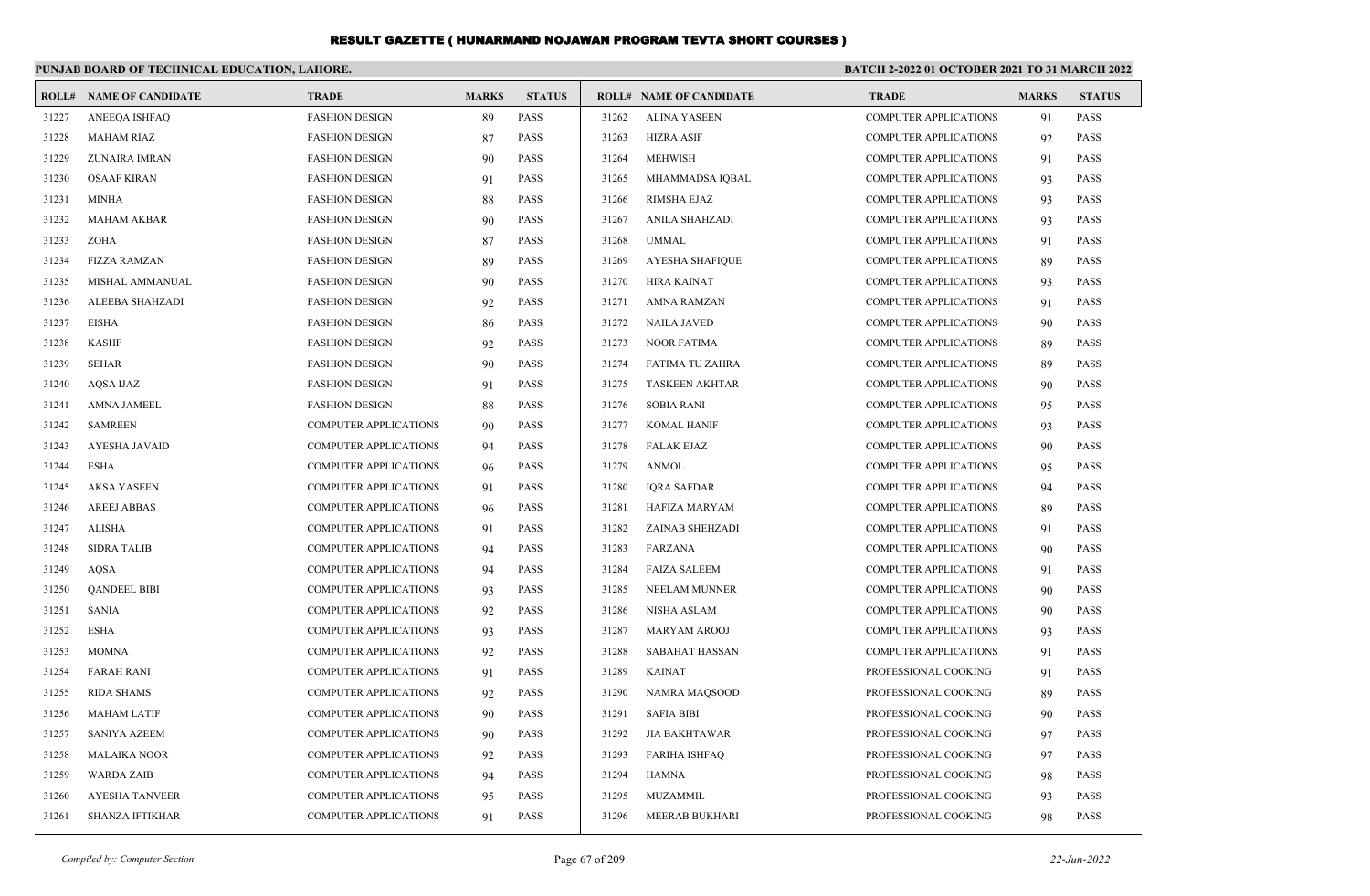|       | PUNJAB BOARD OF TECHNICAL EDUCATION, LAHORE. | BATCH 2-2022 01 OCTOBER 2021 TO 31 MARCH 2022 |              |               |       |                                |                           |              |               |
|-------|----------------------------------------------|-----------------------------------------------|--------------|---------------|-------|--------------------------------|---------------------------|--------------|---------------|
|       | <b>ROLL# NAME OF CANDIDATE</b>               | <b>TRADE</b>                                  | <b>MARKS</b> | <b>STATUS</b> |       | <b>ROLL# NAME OF CANDIDATE</b> | <b>TRADE</b>              | <b>MARKS</b> | <b>STATUS</b> |
| 31297 | <b>MISHAL</b>                                | PROFESSIONAL COOKING                          | 88           | <b>PASS</b>   | 31332 | KANWALSHAHZADI                 | <b>DOMESTIC TAILORING</b> | 86           | <b>PASS</b>   |
| 31298 | <b>IORA BILAL</b>                            | PROFESSIONAL COOKING                          | 98           | <b>PASS</b>   | 31333 | <b>MEHAK</b>                   | <b>DOMESTIC TAILORING</b> | 92           | <b>PASS</b>   |
| 31299 | <b>SHIZA</b>                                 | PROFESSIONAL COOKING                          | 91           | <b>PASS</b>   | 31334 | AQSA                           | <b>DOMESTIC TAILORING</b> | 84           | <b>PASS</b>   |
| 31300 | <b>SEMAB HUMNA</b>                           | PROFESSIONAL COOKING                          | 96           | <b>PASS</b>   | 31335 | <b>JANNAT</b>                  | <b>DOMESTIC TAILORING</b> | 85           | <b>PASS</b>   |
| 31301 | <b>BISMA MUNEER</b>                          | PROFESSIONAL COOKING                          | 89           | PASS          | 31336 | <b>HAFSA KHALID</b>            | DOMESTIC TAILORING        | 83           | <b>PASS</b>   |
| 31302 | MUQADDAS JAMSHED                             | PROFESSIONAL COOKING                          | 87           | <b>PASS</b>   | 31337 | <b>RUBAB ANWAR</b>             | DOMESTIC TAILORING        | 80           | <b>PASS</b>   |
| 31303 | <b>TOOBA TAZEEN</b>                          | PROFESSIONAL COOKING                          | 96           | <b>PASS</b>   | 31338 | <b>AMINA</b>                   | <b>DOMESTIC TAILORING</b> | 84           | <b>PASS</b>   |
| 31304 | <b>MUSEKA IMRAN</b>                          | PROFESSIONAL COOKING                          | 86           | PASS          | 31339 | <b>IQRA TARIQ</b>              | <b>BEAUTICIAN</b>         | 87           | <b>PASS</b>   |
| 31305 | <b>KINZA ZIA</b>                             | PROFESSIONAL COOKING                          | 97           | <b>PASS</b>   | 31340 | <b>AQSA SHAHZADI</b>           | <b>BEAUTICIAN</b>         | 91           | <b>PASS</b>   |
| 31306 | <b>NAZISH NAEEM</b>                          | PROFESSIONAL COOKING                          | 92           | <b>PASS</b>   | 31341 | <b>ALISHBA</b>                 | <b>BEAUTICIAN</b>         | 93           | <b>PASS</b>   |
| 31307 | FATIMA YASEEN LONE                           | PROFESSIONAL COOKING                          | 98           | PASS          | 31342 | <b>RIMSHA WAZIR</b>            | <b>BEAUTICIAN</b>         | 91           | <b>PASS</b>   |
| 31308 | <b>SADIA KAUSAR</b>                          | PROFESSIONAL COOKING                          | 89           | <b>PASS</b>   | 31343 | <b>MARYAM</b>                  | <b>BEAUTICIAN</b>         | 88           | <b>PASS</b>   |
| 31309 | <b>KINZA MUNIR</b>                           | PROFESSIONAL COOKING                          | 95           | <b>PASS</b>   | 31344 | <b>AYESHA YASEEN</b>           | <b>BEAUTICIAN</b>         | 90           | <b>PASS</b>   |
| 31310 | MOAZMA NAEEM                                 | PROFESSIONAL COOKING                          | 93           | PASS          | 31345 | HIFZA SHAHZADI                 | <b>BEAUTICIAN</b>         | 91           | <b>PASS</b>   |
| 31311 | HADIQA                                       | DOMESTIC TAILORING                            | 94           | PASS          | 31346 | ZUNAIRA MESHAL                 | <b>BEAUTICIAN</b>         | 89           | <b>PASS</b>   |
| 31312 | <b>REEM AFZAL</b>                            | DOMESTIC TAILORING                            | 78           | <b>PASS</b>   | 31347 | <b>HAJRA ASIF</b>              | <b>BEAUTICIAN</b>         | 89           | <b>PASS</b>   |
| 31313 | <b>SANA TAHREEM</b>                          | DOMESTIC TAILORING                            | 87           | PASS          | 31348 | <b>SAMIA PERVEEN</b>           | <b>BEAUTICIAN</b>         | 90           | <b>PASS</b>   |
| 31314 | <b>MADEEHA NASEER</b>                        | DOMESTIC TAILORING                            | 82           | <b>PASS</b>   | 31349 | <b>SHAMA BAQAR</b>             | <b>BEAUTICIAN</b>         | 90           | <b>PASS</b>   |
| 31315 | <b>MARYAM WAHEED</b>                         | DOMESTIC TAILORING                            | 90           | <b>PASS</b>   | 31350 | <b>ISHA</b>                    | <b>BEAUTICIAN</b>         | 87           | <b>PASS</b>   |
| 31316 | <b>AMEERA</b>                                | DOMESTIC TAILORING                            | 87           | PASS          | 31351 | <b>SHAZIA BIBI</b>             | <b>BEAUTICIAN</b>         | 86           | <b>PASS</b>   |
| 31317 | <b>IRAM SHAHZADI</b>                         | DOMESTIC TAILORING                            | 93           | PASS          | 31352 | <b>AREEBA JAMSHED</b>          | <b>BEAUTICIAN</b>         | 87           | <b>PASS</b>   |
| 31318 | <b>SADIA</b>                                 | DOMESTIC TAILORING                            | 89           | PASS          | 31353 | ALYANA JAMSHAID                | <b>BEAUTICIAN</b>         | 87           | <b>PASS</b>   |
| 31319 | <b>SANA SHABIR</b>                           | DOMESTIC TAILORING                            | 82           | PASS          | 31354 | <b>MARYAM BIBI</b>             | <b>BEAUTICIAN</b>         | 89           | <b>PASS</b>   |
| 31320 | MUNAWARAH IQBAL                              | DOMESTIC TAILORING                            | 93           | <b>PASS</b>   | 31355 | FAIZA                          | <b>BEAUTICIAN</b>         | 91           | <b>PASS</b>   |
| 31321 | <b>TEHMINA</b>                               | DOMESTIC TAILORING                            | 95           | PASS          | 31356 | <b>SHABINA</b>                 | <b>BEAUTICIAN</b>         | 91           | <b>PASS</b>   |
| 31322 | <b>AQSA</b>                                  | DOMESTIC TAILORING                            | 92           | PASS          | 31357 | ANEELA AZEEM                   | <b>BEAUTICIAN</b>         | 90           | <b>PASS</b>   |
| 31323 | <b>SAHER</b>                                 | <b>DOMESTIC TAILORING</b>                     | 86           | <b>PASS</b>   | 31358 | ZAHRA BATOOL                   | <b>BEAUTICIAN</b>         | 89           | <b>PASS</b>   |
| 31324 | <b>AFSHI</b>                                 | DOMESTIC TAILORING                            | 93           | PASS          | 31359 | FAIZA                          | <b>BEAUTICIAN</b>         | 92           | <b>PASS</b>   |
| 31325 | <b>FAIZA AMJAD</b>                           | <b>DOMESTIC TAILORING</b>                     | 89           | <b>PASS</b>   | 31360 | <b>HINA KANWAL</b>             | <b>BEAUTICIAN</b>         | 90           | <b>PASS</b>   |
| 31326 | <b>MEMONA BASHIR</b>                         | <b>DOMESTIC TAILORING</b>                     | 85           | <b>PASS</b>   | 31361 | <b>SHAH BANO</b>               | <b>BEAUTICIAN</b>         | 90           | <b>PASS</b>   |
| 31327 | <b>TASLEEM RIAZ</b>                          | DOMESTIC TAILORING                            | 94           | PASS          | 31362 | <b>MARYAM TARIQ</b>            | <b>BEAUTICIAN</b>         | 88           | <b>PASS</b>   |
| 31328 | <b>ANABAT SOLAT</b>                          | DOMESTIC TAILORING                            | 90           | PASS          | 31363 | <b>MANAYAM IKHLAS</b>          | <b>FASHION DESIGN</b>     | 90           | <b>PASS</b>   |
| 31329 | <b>HINA TABSAM</b>                           | DOMESTIC TAILORING                            | 95           | <b>PASS</b>   | 31364 | <b>AIZA NAEEM</b>              | <b>FASHION DESIGN</b>     | 89           | <b>PASS</b>   |
| 31330 | HAFIZA AYESHA YOUNAS                         | DOMESTIC TAILORING                            | 97           | <b>PASS</b>   | 31365 | AQSA SHAHID                    | <b>FASHION DESIGN</b>     | 90           | <b>PASS</b>   |
| 31331 | <b>HAMNA SHAHID</b>                          | <b>DOMESTIC TAILORING</b>                     | 88           | <b>PASS</b>   | 31366 | <b>SAIRA SHAHZADI</b>          | <b>FASHION DESIGN</b>     | 90           | <b>PASS</b>   |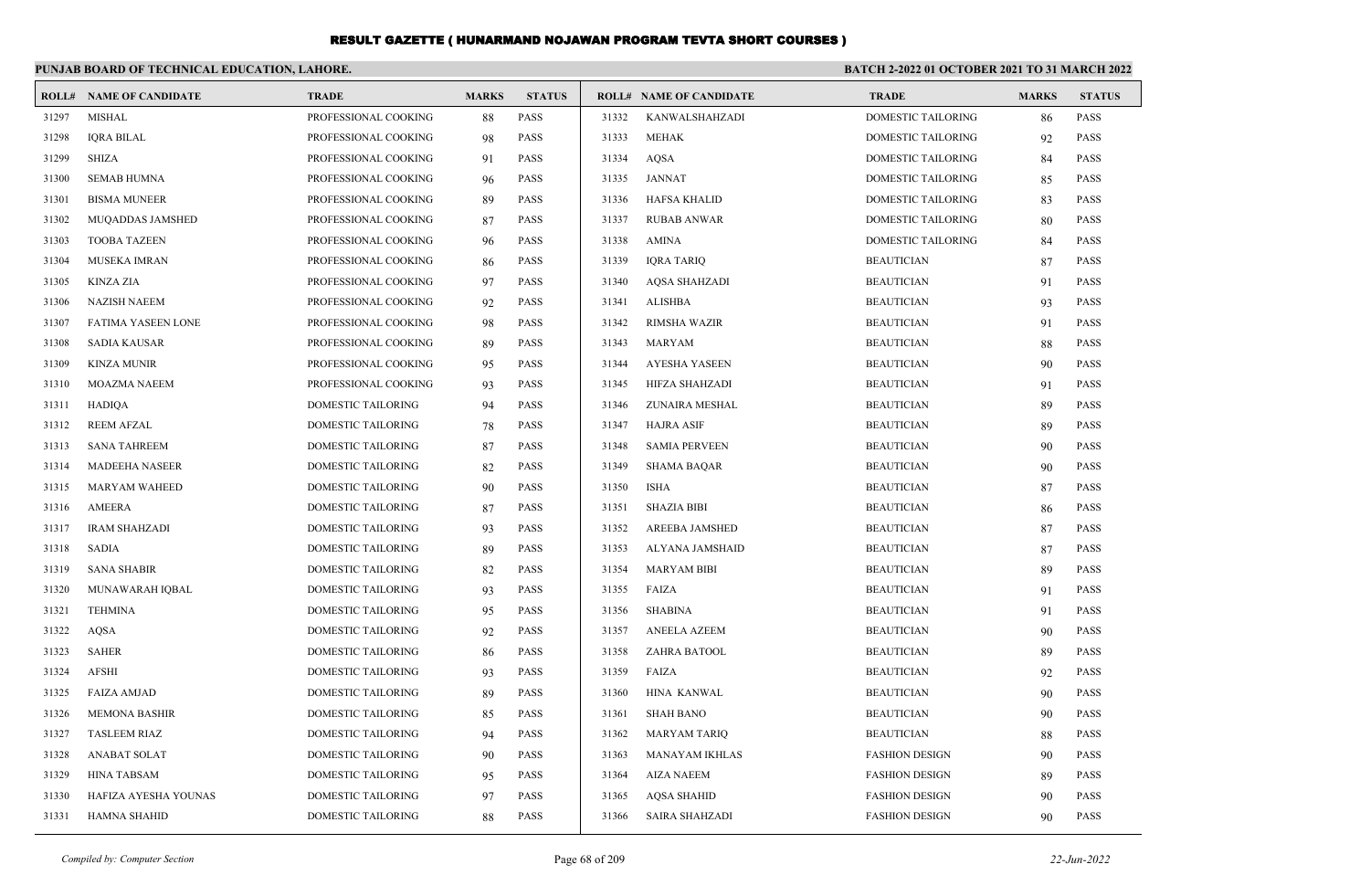|       | PUNJAB BOARD OF TECHNICAL EDUCATION, LAHORE. |                           |              |               |       |                                                                         | BATCH 2-2022 01 OCTOBER 2021 TO 31 MARCH 2022 |              |               |  |
|-------|----------------------------------------------|---------------------------|--------------|---------------|-------|-------------------------------------------------------------------------|-----------------------------------------------|--------------|---------------|--|
|       | <b>ROLL# NAME OF CANDIDATE</b>               | <b>TRADE</b>              | <b>MARKS</b> | <b>STATUS</b> |       | <b>ROLL# NAME OF CANDIDATE</b>                                          | <b>TRADE</b>                                  | <b>MARKS</b> | <b>STATUS</b> |  |
| 31367 | <b>ATTIYA HAMEED</b>                         | <b>FASHION DESIGN</b>     | 88           | <b>PASS</b>   | 31402 | <b>MARYAM AMJAD</b>                                                     | <b>DOMESTIC TAILORING</b>                     | 89           | <b>PASS</b>   |  |
| 31368 | <b>BAKHKTAWAR</b>                            | <b>FASHION DESIGN</b>     | 92           | PASS          | 31403 | AROOSA MUNAZAM                                                          | <b>COMPUTER APPLICATIONS</b>                  | 94           | <b>PASS</b>   |  |
| 31369 | <b>TOOBA YAQOOB</b>                          | <b>FASHION DESIGN</b>     | 90           | <b>PASS</b>   | 31404 | <b>MAHNOOR</b>                                                          | <b>COMPUTER APPLICATIONS</b>                  | 93           | <b>PASS</b>   |  |
| 31370 | SADIQA                                       | <b>FASHION DESIGN</b>     | 88           | PASS          | 31405 | <b>NAILA SHAHZADI</b>                                                   | <b>COMPUTER APPLICATIONS</b>                  | 90           | <b>PASS</b>   |  |
| 31371 | ZOUNIRA MANSHA                               | <b>FASHION DESIGN</b>     | 92           | <b>PASS</b>   | 31406 | <b>AYESHA RAZZAQ</b>                                                    | <b>COMPUTER APPLICATIONS</b>                  | 89           | <b>PASS</b>   |  |
| 31372 | NAMRA MUHAMMAD ALI                           | <b>FASHION DESIGN</b>     | 90           | <b>PASS</b>   | 31407 | UZMA RIAZ                                                               | <b>COMPUTER APPLICATIONS</b>                  | 90           | <b>PASS</b>   |  |
| 31373 | <b>MARYAM BIBI</b>                           | <b>FASHION DESIGN</b>     | 91           | <b>PASS</b>   | 31408 | <b>SAFINA KANWAL</b>                                                    | <b>COMPUTER APPLICATIONS</b>                  | 89           | <b>PASS</b>   |  |
| 31374 | <b>LAIBA</b>                                 | <b>FASHION DESIGN</b>     | 90           | <b>PASS</b>   | 31409 | <b>AYESHA GULL</b>                                                      | <b>COMPUTER APPLICATIONS</b>                  | 89           | <b>PASS</b>   |  |
| 31375 | <b>KANEEZ FATIMA</b>                         | <b>FASHION DESIGN</b>     | 91           | <b>PASS</b>   | 31410 | <b>SHUMAILA BIBI</b>                                                    | <b>COMPUTER APPLICATIONS</b>                  | 90           | PASS          |  |
| 31376 | <b>MUQADDAS</b>                              | PROFESSIONAL COOKING      | 94           | <b>PASS</b>   |       | <b>GOVT VOCATIONAL TRAINING INTITUTE FOR WOMEN, RAHWALI, GUJRANWALA</b> |                                               |              |               |  |
| 31377 | <b>NAZIA AKBAR</b>                           | PROFESSIONAL COOKING      | 87           | PASS          | 31411 | <b>ASIMA BIBI</b>                                                       | DOMESTIC TAILORING                            | 93           | PASS          |  |
| 31378 | <b>AYESHA JAVED</b>                          | PROFESSIONAL COOKING      | 95           | <b>PASS</b>   | 31412 | <b>ANIQA SHAFIQUE</b>                                                   | <b>DOMESTIC TAILORING</b>                     | 94           | <b>PASS</b>   |  |
| 31379 | AQSA                                         | PROFESSIONAL COOKING      | 94           | PASS          | 31413 | <b>SABA NAWAZ</b>                                                       | DOMESTIC TAILORING                            | 95           | <b>PASS</b>   |  |
| 31380 | <b>MEHWISH</b>                               | PROFESSIONAL COOKING      | 95           | <b>PASS</b>   | 31414 | <b>SHAMA MERAJ</b>                                                      | <b>DOMESTIC TAILORING</b>                     | 95           | <b>PASS</b>   |  |
| 31381 | <b>TAYBA SHAHID</b>                          | PROFESSIONAL COOKING      | 90           | PASS          | 31415 | NIDA FAROOO                                                             | <b>DOMESTIC TAILORING</b>                     | 95           | <b>PASS</b>   |  |
| 31382 | <b>SHEEZA HASSAN</b>                         | PROFESSIONAL COOKING      | 96           | <b>PASS</b>   | 31416 | <b>MARYAM INTZAR</b>                                                    | DOMESTIC TAILORING                            | 96           | <b>PASS</b>   |  |
| 31383 | <b>ZUBIA RASHID</b>                          | PROFESSIONAL COOKING      | 92           | <b>PASS</b>   | 31417 | <b>HEEBA JAVAID</b>                                                     | <b>DOMESTIC TAILORING</b>                     | 94           | <b>PASS</b>   |  |
| 31384 | <b>FARWA AHMAD</b>                           | PROFESSIONAL COOKING      | 91           | <b>PASS</b>   | 31418 | <b>SHAMSA SHOUKAT</b>                                                   | <b>DOMESTIC TAILORING</b>                     | 96           | <b>PASS</b>   |  |
| 31385 | LAIBA                                        | PROFESSIONAL COOKING      | 93           | <b>PASS</b>   | 31419 | <b>SAHAR SHAHZADI</b>                                                   | DOMESTIC TAILORING                            | 95           | <b>PASS</b>   |  |
| 31386 | ZAJAH MINAHIL                                | PROFESSIONAL COOKING      | 92           | PASS          | 31420 | <b>RABIA MASOOD</b>                                                     | <b>DOMESTIC TAILORING</b>                     | 97           | <b>PASS</b>   |  |
| 31387 | <b>ZUNAIRA</b>                               | PROFESSIONAL COOKING      | 97           | PASS          | 31421 | ALISHA AZMAT                                                            | <b>DOMESTIC TAILORING</b>                     | 94           | <b>PASS</b>   |  |
| 31388 | ZARMINA                                      | PROFESSIONAL COOKING      | 91           | <b>PASS</b>   | 31422 | <b>HAMSA</b>                                                            | DOMESTIC TAILORING                            | 98           | <b>PASS</b>   |  |
| 31389 | <b>AMMARA NAZ</b>                            | PROFESSIONAL COOKING      | 93           | <b>PASS</b>   | 31423 | <b>ARUJ GULL</b>                                                        | <b>DOMESTIC TAILORING</b>                     | 96           | <b>PASS</b>   |  |
| 31390 | ZARKHANIA                                    | PROFESSIONAL COOKING      | 92           | PASS          | 31424 | <b>BISMA AFTAB</b>                                                      | <b>DOMESTIC TAILORING</b>                     | 94           | <b>PASS</b>   |  |
| 31391 | <b>SABA</b>                                  | DOMESTIC TAILORING        | 83           | PASS          | 31425 | <b>BAKHTAWAR</b>                                                        | <b>DOMESTIC TAILORING</b>                     | 98           | <b>PASS</b>   |  |
| 31392 | LARAIB                                       | DOMESTIC TAILORING        | 87           | <b>PASS</b>   | 31426 | AMINA                                                                   | <b>DOMESTIC TAILORING</b>                     | 98           | <b>PASS</b>   |  |
| 31393 | AYESHA SADDIQUA                              | <b>DOMESTIC TAILORING</b> | 88           | PASS          | 31427 | MUKARAMA IQBAL                                                          | DOMESTIC TAILORING                            | 97           | <b>PASS</b>   |  |
| 31394 | RUKHSANA KHOSAR                              | DOMESTIC TAILORING        | 83           | <b>PASS</b>   | 31428 | FATIMA MAZHAR                                                           | <b>DOMESTIC TAILORING</b>                     | 98           | <b>PASS</b>   |  |
| 31395 | <b>SHAMSHAD</b>                              | <b>DOMESTIC TAILORING</b> | 92           | PASS          | 31429 | HAFIZA UMAIMA AISHA                                                     | <b>DOMESTIC TAILORING</b>                     | 95           | <b>PASS</b>   |  |
| 31396 | <b>ZAHIDA PARVEEN</b>                        | <b>DOMESTIC TAILORING</b> | 91           | PASS          | 31430 | <b>ASTAR BBI</b>                                                        | DOMESTIC TAILORING                            | 94           | <b>PASS</b>   |  |
| 31397 | <b>MAHNOOR NISA</b>                          | DOMESTIC TAILORING        | 91           | <b>PASS</b>   | 31431 | <b>ANIQA</b>                                                            | DOMESTIC TAILORING                            |              | <b>ABSENT</b> |  |
| 31398 | <b>MAHWISH</b>                               | <b>DOMESTIC TAILORING</b> | 88           | <b>PASS</b>   | 31432 | UMARA SHAHZADI                                                          | DOMESTIC TAILORING                            | 95           | <b>PASS</b>   |  |
| 31399 | <b>MARIA</b>                                 | DOMESTIC TAILORING        | 91           | <b>PASS</b>   | 31433 | ARISHA JAMIL                                                            | DOMESTIC TAILORING                            | 95           | <b>PASS</b>   |  |
| 31400 | <b>SUMAIRA</b>                               | <b>DOMESTIC TAILORING</b> | 87           | <b>PASS</b>   | 31434 | <b>AMMARA ZAHEER</b>                                                    | <b>DOMESTIC TAILORING</b>                     | 93           | <b>PASS</b>   |  |
| 31401 | KINZA SHEHZADI                               | <b>DOMESTIC TAILORING</b> | 82           | <b>PASS</b>   | 31435 | RIDA MARYAM                                                             | <b>DOMESTIC TAILORING</b>                     | 95           | <b>PASS</b>   |  |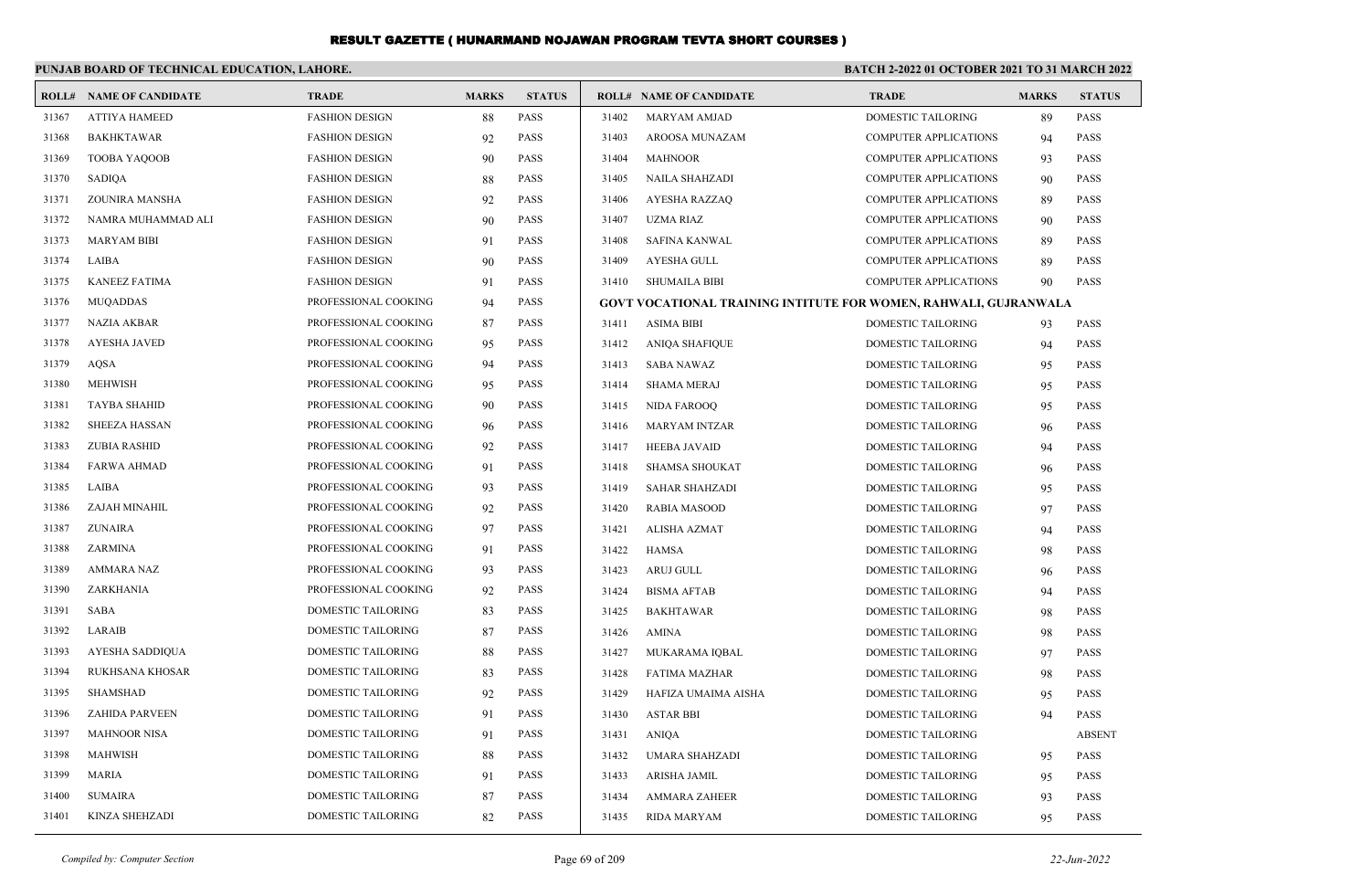|       | PUNJAB BOARD OF TECHNICAL EDUCATION, LAHORE. |                              |              |               |       |                                | <b>BATCH 2-2022 01 OCTOBER 2021 TO 31 MARCH 2022</b> |              |               |  |
|-------|----------------------------------------------|------------------------------|--------------|---------------|-------|--------------------------------|------------------------------------------------------|--------------|---------------|--|
|       | <b>ROLL# NAME OF CANDIDATE</b>               | <b>TRADE</b>                 | <b>MARKS</b> | <b>STATUS</b> |       | <b>ROLL# NAME OF CANDIDATE</b> | <b>TRADE</b>                                         | <b>MARKS</b> | <b>STATUS</b> |  |
| 31436 | <b>KASHIFA EJAZ</b>                          | <b>COMPUTER APPLICATIONS</b> | 90           | PASS          | 31471 | ZUBBDA                         | <b>BEAUTICIAN</b>                                    | 98           | <b>PASS</b>   |  |
| 31437 | NIDA NAWAZ                                   | <b>COMPUTER APPLICATIONS</b> | 93           | <b>PASS</b>   | 31472 | <b>NEHA RAZZAQ</b>             | <b>BEAUTICIAN</b>                                    | 98           | <b>PASS</b>   |  |
| 31438 | <b>RIMSHA BUTT</b>                           | COMPUTER APPLICATIONS        | 97           | <b>PASS</b>   | 31473 | <b>SAMRA WAZIR</b>             | <b>BEAUTICIAN</b>                                    | 95           | <b>PASS</b>   |  |
| 31439 | <b>DUA SHAHID</b>                            | <b>COMPUTER APPLICATIONS</b> | 98           | <b>PASS</b>   | 31474 | SYEDA NAEMAL FATIMA            | <b>BEAUTICIAN</b>                                    | 95           | <b>PASS</b>   |  |
| 31440 | <b>SADAF USMAN</b>                           | <b>COMPUTER APPLICATIONS</b> | 94           | <b>PASS</b>   | 31475 | <b>FARAH JABEEN</b>            | <b>BEAUTICIAN</b>                                    | 95           | <b>PASS</b>   |  |
| 31441 | AHAD ILYAS                                   | <b>COMPUTER APPLICATIONS</b> | 92           | <b>PASS</b>   | 31476 | <b>SHAZIA PARVEEN</b>          | <b>BEAUTICIAN</b>                                    | 97           | <b>PASS</b>   |  |
| 31442 | ZUBAIDA KHALID                               | <b>COMPUTER APPLICATIONS</b> | 98           | <b>PASS</b>   | 31477 | <b>FARHAT BIBI</b>             | <b>BEAUTICIAN</b>                                    | 98           | <b>PASS</b>   |  |
| 31443 | <b>MAHNOOR</b>                               | <b>COMPUTER APPLICATIONS</b> | 85           | <b>PASS</b>   | 31478 | SAMINA YASIN                   | <b>BEAUTICIAN</b>                                    | 96           | <b>PASS</b>   |  |
| 31444 | ZOYA BOOTA                                   | <b>COMPUTER APPLICATIONS</b> | 90           | <b>PASS</b>   | 31479 | RIMSHA JAVED                   | <b>BEAUTICIAN</b>                                    | 97           | <b>PASS</b>   |  |
| 31445 | ZAKIA                                        | <b>COMPUTER APPLICATIONS</b> | 94           | <b>PASS</b>   | 31480 | <b>GULNAZ KOUSAR</b>           | <b>BEAUTICIAN</b>                                    | 95           | <b>PASS</b>   |  |
| 31446 | KHADIJA MAQSOOD                              | <b>COMPUTER APPLICATIONS</b> | 97           | <b>PASS</b>   | 31481 | RIMSHA QAMAR                   | <b>BEAUTICIAN</b>                                    | 99           | <b>PASS</b>   |  |
| 31447 | <b>KIBREYA RASHEED</b>                       | <b>COMPUTER APPLICATIONS</b> | 95           | <b>PASS</b>   | 31482 | <b>MADEEHA</b>                 | <b>BEAUTICIAN</b>                                    | 95           | <b>PASS</b>   |  |
| 31448 | <b>ZARINA FATIMA</b>                         | <b>COMPUTER APPLICATIONS</b> | 95           | <b>PASS</b>   | 31483 | <b>AYESHA SALEEM</b>           | <b>BEAUTICIAN</b>                                    | 97           | <b>PASS</b>   |  |
| 31449 | ZINAT SABA                                   | <b>COMPUTER APPLICATIONS</b> | 91           | <b>PASS</b>   | 31484 | AYESHA AFZAAL                  | <b>BEAUTICIAN</b>                                    | 95           | <b>PASS</b>   |  |
| 31450 | HAJRA KHALID                                 | <b>COMPUTER APPLICATIONS</b> | 98           | <b>PASS</b>   | 31485 | <b>MEHWISH</b>                 | <b>BEAUTICIAN</b>                                    | 96           | <b>PASS</b>   |  |
| 31451 | <b>KAINAT WAHEED</b>                         | <b>COMPUTER APPLICATIONS</b> | 90           | <b>PASS</b>   | 31486 | <b>SEHRISH ARSHAD</b>          | <b>BEAUTICIAN</b>                                    | 92           | <b>PASS</b>   |  |
| 31452 | SHUMAILA YOUSAF                              | <b>COMPUTER APPLICATIONS</b> | 96           | <b>PASS</b>   | 31487 | <b>ANAM RASHEED</b>            | <b>BEAUTICIAN</b>                                    | 94           | <b>PASS</b>   |  |
| 31453 | SABA                                         | <b>COMPUTER APPLICATIONS</b> | 92           | <b>PASS</b>   | 31488 | <b>MUNEEBA KALSOOM</b>         | <b>BEAUTICIAN</b>                                    | 95           | <b>PASS</b>   |  |
| 31454 | AMARA MUSTAFA                                | <b>COMPUTER APPLICATIONS</b> | 92           | <b>PASS</b>   | 31489 | <b>DILAWAIZ</b>                | <b>BEAUTICIAN</b>                                    | 93           | <b>PASS</b>   |  |
| 31455 | <b>IQRA TANVEER</b>                          | <b>BEAUTICIAN</b>            | 99           | <b>PASS</b>   | 31490 | NIMRA INAM                     | <b>BEAUTICIAN</b>                                    | 92           | <b>PASS</b>   |  |
| 31456 | SAIQA MUSHTAQ                                | <b>BEAUTICIAN</b>            | 96           | <b>PASS</b>   | 31491 | <b>IRFA SHAHZADI</b>           | <b>BEAUTICIAN</b>                                    | 96           | <b>PASS</b>   |  |
| 31457 | <b>IRAM FAZAL</b>                            | <b>BEAUTICIAN</b>            | 97           | <b>PASS</b>   | 31492 | <b>RUBINA JAVED</b>            | <b>BEAUTICIAN</b>                                    | 97           | <b>PASS</b>   |  |
| 31458 | <b>BEENISH FAYYAZ</b>                        | <b>BEAUTICIAN</b>            | 95           | <b>PASS</b>   | 31493 | NISHA KANWAL                   | <b>BEAUTICIAN</b>                                    | 98           | <b>PASS</b>   |  |
| 31459 | <b>FILZA WARIS</b>                           | <b>BEAUTICIAN</b>            | 93           | <b>PASS</b>   | 31494 | UMAIRA RAZZAQ                  | <b>BEAUTICIAN</b>                                    | 95           | <b>PASS</b>   |  |
| 31460 | <b>NIDA ATTA</b>                             | <b>BEAUTICIAN</b>            | 98           | <b>PASS</b>   | 31495 | <b>AMINA QAISAR</b>            | <b>BEAUTICIAN</b>                                    | 94           | <b>PASS</b>   |  |
| 31461 | <b>ZONISH AKBAR</b>                          | <b>BEAUTICIAN</b>            | 96           | <b>PASS</b>   | 31496 | <b>FIZZA ZIA</b>               | <b>BEAUTICIAN</b>                                    | 94           | <b>PASS</b>   |  |
| 31462 | <b>IQRA AKHTAR</b>                           | <b>BEAUTICIAN</b>            | 95           | <b>PASS</b>   | 31497 | <b>JAVERIA ANWAR</b>           | <b>BEAUTICIAN</b>                                    | 94           | <b>PASS</b>   |  |
| 31463 | <b>ESHA AZEEM</b>                            | <b>BEAUTICIAN</b>            | 96           | <b>PASS</b>   | 31498 | <b>AMINA BIBI</b>              | <b>BEAUTICIAN</b>                                    | 94           | <b>PASS</b>   |  |
| 31464 | REHANA KAUSAR                                | <b>BEAUTICIAN</b>            | 97           | <b>PASS</b>   | 31499 | <b>ZUNAIRA LATIF</b>           | <b>BEAUTICIAN</b>                                    | 99           | <b>PASS</b>   |  |
| 31465 | NIGHAT AFTAB                                 | <b>BEAUTICIAN</b>            | 96           | <b>PASS</b>   | 31500 | MASOOMA ZULIFQAR QADRI         | <b>BEAUTICIAN</b>                                    | 97           | <b>PASS</b>   |  |
| 31466 | <b>AREEBA KHAN</b>                           | <b>BEAUTICIAN</b>            | 98           | <b>PASS</b>   | 31501 | KAINAT FATIMA                  | <b>BEAUTICIAN</b>                                    | 91           | <b>PASS</b>   |  |
| 31467 | ZAHRA BOOTA                                  | <b>BEAUTICIAN</b>            | 96           | PASS          | 31502 | ARFA NASIR                     | DOMESTIC TAILORING                                   | 95           | <b>PASS</b>   |  |
| 31468 | AMINA GHULAM MUHAMMAD                        | <b>BEAUTICIAN</b>            | 95           | <b>PASS</b>   | 31503 | UMM E FARVA                    | DOMESTIC TAILORING                                   | 93           | <b>PASS</b>   |  |
| 31469 | NAZISH KANWAL                                | <b>BEAUTICIAN</b>            | 95           | <b>PASS</b>   | 31504 | <b>SAIRA TARIO</b>             | DOMESTIC TAILORING                                   | 94           | <b>PASS</b>   |  |
| 31470 | <b>MASHAL RAZAAQ</b>                         | <b>BEAUTICIAN</b>            | 97           | PASS          | 31505 | KAINAT BATOOL                  | DOMESTIC TAILORING                                   | 96           | PASS          |  |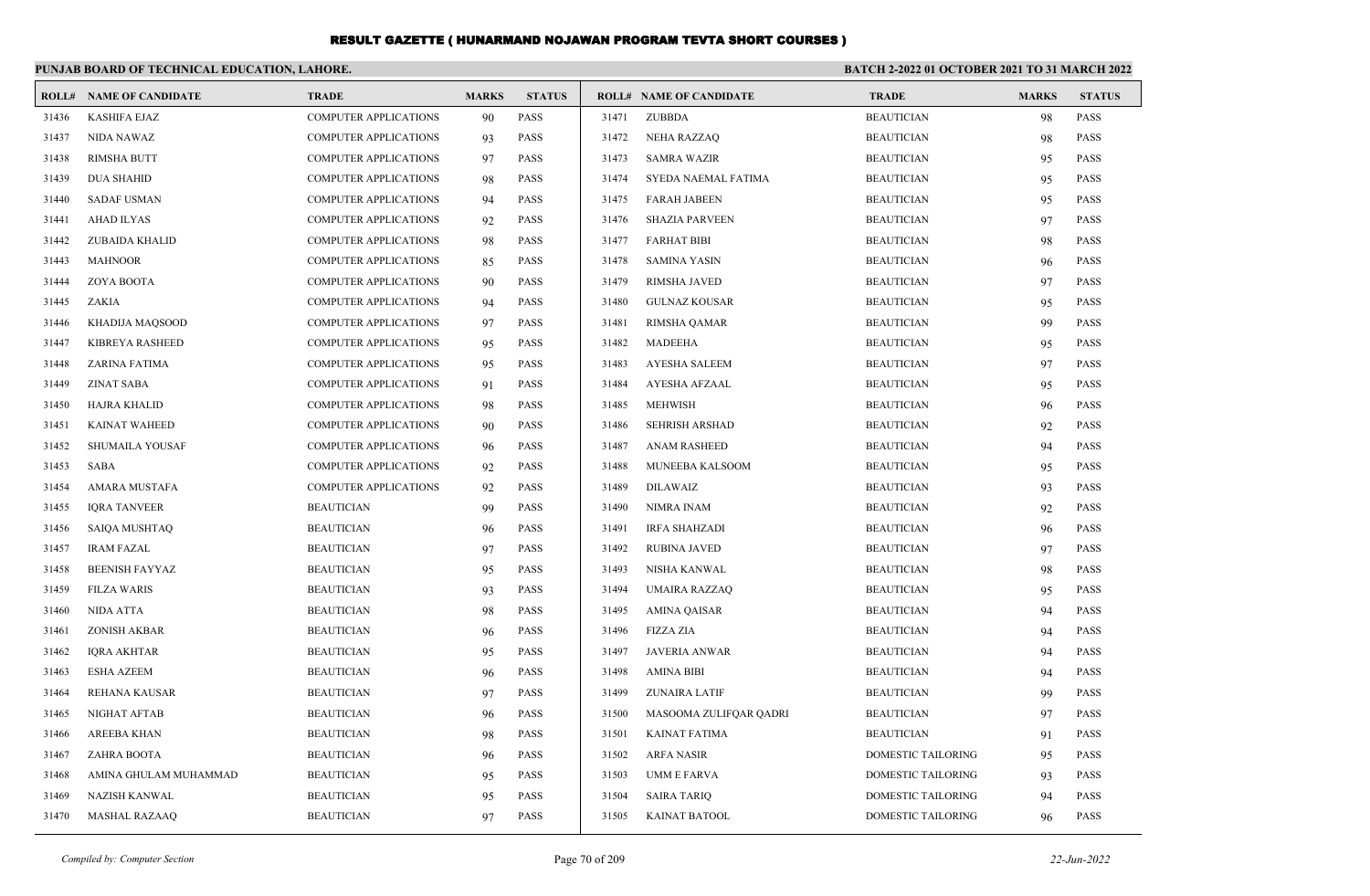|       | PUNJAB BOARD OF TECHNICAL EDUCATION, LAHORE. |                       |                |               | <b>BATCH 2-2022 01 OCTOBER 2021 TO 31 MARCH 2022</b>                |                              |              |               |  |
|-------|----------------------------------------------|-----------------------|----------------|---------------|---------------------------------------------------------------------|------------------------------|--------------|---------------|--|
|       | <b>ROLL# NAME OF CANDIDATE</b>               | <b>TRADE</b>          | <b>MARKS</b>   | <b>STATUS</b> | <b>ROLL# NAME OF CANDIDATE</b>                                      | <b>TRADE</b>                 | <b>MARKS</b> | <b>STATUS</b> |  |
| 31506 | <b>SAMINA SHEHZADI</b>                       | DOMESTIC TAILORING    | 94             | <b>PASS</b>   | GOVT. TECHNICAL TRAINING CENTRE (BOYS), MAIN BAZAAR ROAD NEAR GOVT. |                              |              |               |  |
| 31507 | <b>DUA BASHIR</b>                            | DOMESTIC TAILORING    |                | <b>ABSENT</b> | HIGH SCHOOL NO.1, OILA DIDAR SINGH, GUJRANWALA                      |                              |              |               |  |
| 31508 | <b>HIRA RAHEEM</b>                           | DOMESTIC TAILORING    | 96             | PASS          | MUHAMMAD NUMAN<br>31541<br>31542<br>AMAR MASIH                      | <b>HVACR</b><br><b>HVACR</b> | 87           | PASS<br>PASS  |  |
| 31509 | <b>GHAZALA RANI</b>                          | DOMESTIC TAILORING    |                | <b>ABSENT</b> | 31543                                                               | <b>HVACR</b>                 | 78           | PASS          |  |
| 31510 | ZOOBIA                                       | DOMESTIC TAILORING    | 95             | <b>PASS</b>   | ADEEB KHALID MAHMOOD<br>31544<br>ZARYAB SHAKOOR                     | <b>HVACR</b>                 | 85<br>84     | PASS          |  |
| 31511 | ANAM ANSEER ALI                              | DOMESTIC TAILORING    | 96             | <b>PASS</b>   | 31545<br>MUHAMMAD MUBSHAR                                           | <b>HVACR</b>                 | 82           | PASS          |  |
| 31512 | MEHWISH YOUSAF                               | DOMESTIC TAILORING    | 94             | <b>PASS</b>   | 31546<br>ZARNAB UL HASSAN                                           | <b>HVACR</b>                 | 89           | PASS          |  |
| 31513 | TANZEELA RAZZAQ                              | <b>BEAUTICIAN</b>     | 98             | <b>PASS</b>   | 31547<br><b>FAIZAN TARIQ</b>                                        | <b>HVACR</b>                 | 84           | <b>PASS</b>   |  |
| 31514 | AYESHA MEHMOOD                               | <b>BEAUTICIAN</b>     | 95             | <b>PASS</b>   | 31548<br>MUHAMMAD ZAHID NAZIR                                       | <b>HVACR</b>                 | 88           | PASS          |  |
| 31515 | KHAJASTA MALIK                               | <b>BEAUTICIAN</b>     | 95             | <b>PASS</b>   | 31549<br><b>ABDUL MOEEZ</b>                                         | <b>HVACR</b>                 | 87           | <b>PASS</b>   |  |
| 31516 | UM E ZARQA                                   | <b>BEAUTICIAN</b>     | 95             | <b>PASS</b>   | 31550<br>AHSAN KHAN                                                 | <b>HVACR</b>                 |              | PASS          |  |
| 31517 | <b>TAYYABA AMJAD</b>                         | <b>BEAUTICIAN</b>     | 96             | <b>PASS</b>   | 31551<br>MUHAMMAD ABUBAKAR                                          | <b>HVACR</b>                 | 63<br>77     | PASS          |  |
| 31518 | <b>EMAN HANIF</b>                            | <b>BEAUTICIAN</b>     | 94             | <b>PASS</b>   | 31552<br>MUHAMMAD WAQAS ALI                                         | <b>HVACR</b>                 | 88           | <b>PASS</b>   |  |
| 31519 | <b>SHAMA SIDDIQUE</b>                        | <b>BEAUTICIAN</b>     | 94             | <b>PASS</b>   | 31553<br><b>IFTIKHAR HUSSAIN</b>                                    | <b>HVACR</b>                 | 88           | PASS          |  |
| 31520 | <b>NABEELA SAMUAL</b>                        | <b>BEAUTICIAN</b>     | 94             | <b>PASS</b>   | 31554<br><b>REHAN IRFAN</b>                                         | <b>HVACR</b>                 | 61           | PASS          |  |
| 31521 | <b>SANA KHALID</b>                           | <b>BEAUTICIAN</b>     | 93             | <b>PASS</b>   | 31555<br>MUHAMMAD SHAHRIYAR                                         | <b>HVACR</b>                 | 64           | <b>PASS</b>   |  |
| 31522 | <b>MEHVISH</b>                               | <b>BEAUTICIAN</b>     | 92             | <b>PASS</b>   | 31556<br>ABU TALHA                                                  | <b>HVACR</b>                 | 71           | PASS          |  |
| 31523 | <b>NOOR E SEHER</b>                          | <b>BEAUTICIAN</b>     | 94             | <b>PASS</b>   | 31557<br>AHMAD RAZA                                                 | <b>HVACR</b>                 | 83           | PASS          |  |
| 31524 | KINZA RANI                                   | <b>BEAUTICIAN</b>     | 92             | <b>PASS</b>   | 31558<br>HAFIZ USMAN SAEED                                          | <b>HVACR</b>                 | 85           | <b>PASS</b>   |  |
| 31525 | <b>IQRA ARSHAD</b>                           | <b>BEAUTICIAN</b>     | 92             | <b>PASS</b>   | 31559<br>MUHAMMAD TAYYAB                                            | <b>HVACR</b>                 | 66           | PASS          |  |
| 31526 | <b>ESHA ARSHAD</b>                           | <b>BEAUTICIAN</b>     | 94             | <b>PASS</b>   | 31560<br>HAMMAD ULLAH                                               | <b>HVACR</b>                 | 86           | PASS          |  |
| 31527 | KINZA SAJJAD                                 | <b>BEAUTICIAN</b>     | 94             | <b>PASS</b>   | 31561<br>ANAS BILAL ARSHAD                                          | <b>COMPUTER APPLICATIONS</b> | 75           | <b>PASS</b>   |  |
| 31528 | <b>SAIMA NAWAB</b>                           | <b>BEAUTICIAN</b>     | 86             | <b>PASS</b>   | <b>SAHIL MASEEH</b><br>31562                                        | <b>COMPUTER APPLICATIONS</b> | 90           | PASS          |  |
| 31529 | FARAH ABDUL JABBAR                           | <b>BEAUTICIAN</b>     | 93             | <b>PASS</b>   | 31563<br>OSAMA NASRULLAH                                            | <b>COMPUTER APPLICATIONS</b> | 74           | PASS          |  |
| 31530 | IQRA SAJJAD                                  | <b>BEAUTICIAN</b>     | 97             | <b>PASS</b>   | 31564<br>SHAHROZ REHAN                                              | <b>COMPUTER APPLICATIONS</b> | 77           | PASS          |  |
| 31531 | FARZANA                                      | <b>BEAUTICIAN</b>     | 96             | <b>PASS</b>   | 31565<br><b>HAMZA SHAKOOR</b>                                       | <b>COMPUTER APPLICATIONS</b> | 74           | PASS          |  |
| 31532 | <b>IORA ABBAS</b>                            | <b>BEAUTICIAN</b>     | 96             | <b>PASS</b>   | 31566<br>MUHAMMAD MAAZ ABAID                                        | <b>COMPUTER APPLICATIONS</b> | 75           | PASS          |  |
| 31533 | <b>AYESHA FAZAL</b>                          | <b>BEAUTICIAN</b>     | 96             | <b>PASS</b>   | 31567<br><b>SAQLAIN AHMAD</b>                                       | <b>COMPUTER APPLICATIONS</b> | 83           | PASS          |  |
| 31534 | <b>TAYYABA AMEEN</b>                         | <b>BEAUTICIAN</b>     | 92             | <b>PASS</b>   | 31568<br>MUHAMMAD SHAHZAD                                           | <b>COMPUTER APPLICATIONS</b> | 84           | PASS          |  |
| 31535 | AYESHA AKRAM                                 | <b>BEAUTICIAN</b>     | Q <sub>2</sub> | <b>PASS</b>   | 31569<br>MUHAMMAD TALHA IMRAN                                       | <b>COMPUTER APPLICATIONS</b> | 77           | PASS          |  |
| 31536 | <b>ATIYA BATOOL</b>                          | <b>BEAUTICIAN</b>     | 92             | <b>PASS</b>   | 31570<br>MALIK YALMAZ HUSSAIN                                       | <b>COMPUTER APPLICATIONS</b> | 71           | PASS          |  |
| 31537 | LAIBA                                        | <b>BEAUTICIAN</b>     | 92             | PASS          | FARMAN AKRAM<br>31571                                               | <b>COMPUTER APPLICATIONS</b> | 76           | PASS          |  |
| 31538 | <b>AJWA NAEEM</b>                            | COMPUTER APPLICATIONS | 87             | PASS          | NABEEL ISHTIAQ<br>31572                                             | <b>COMPUTER APPLICATIONS</b> | 73           | PASS          |  |
| 31539 | <b>IQRA ARSHAD</b>                           | COMPUTER APPLICATIONS | 97             | <b>PASS</b>   | 31573<br>ZULQARNAIN KHAN                                            | <b>COMPUTER APPLICATIONS</b> | 75           | PASS          |  |
| 31540 | AREEBA                                       | COMPUTER APPLICATIONS | 93             | PASS          |                                                                     |                              |              |               |  |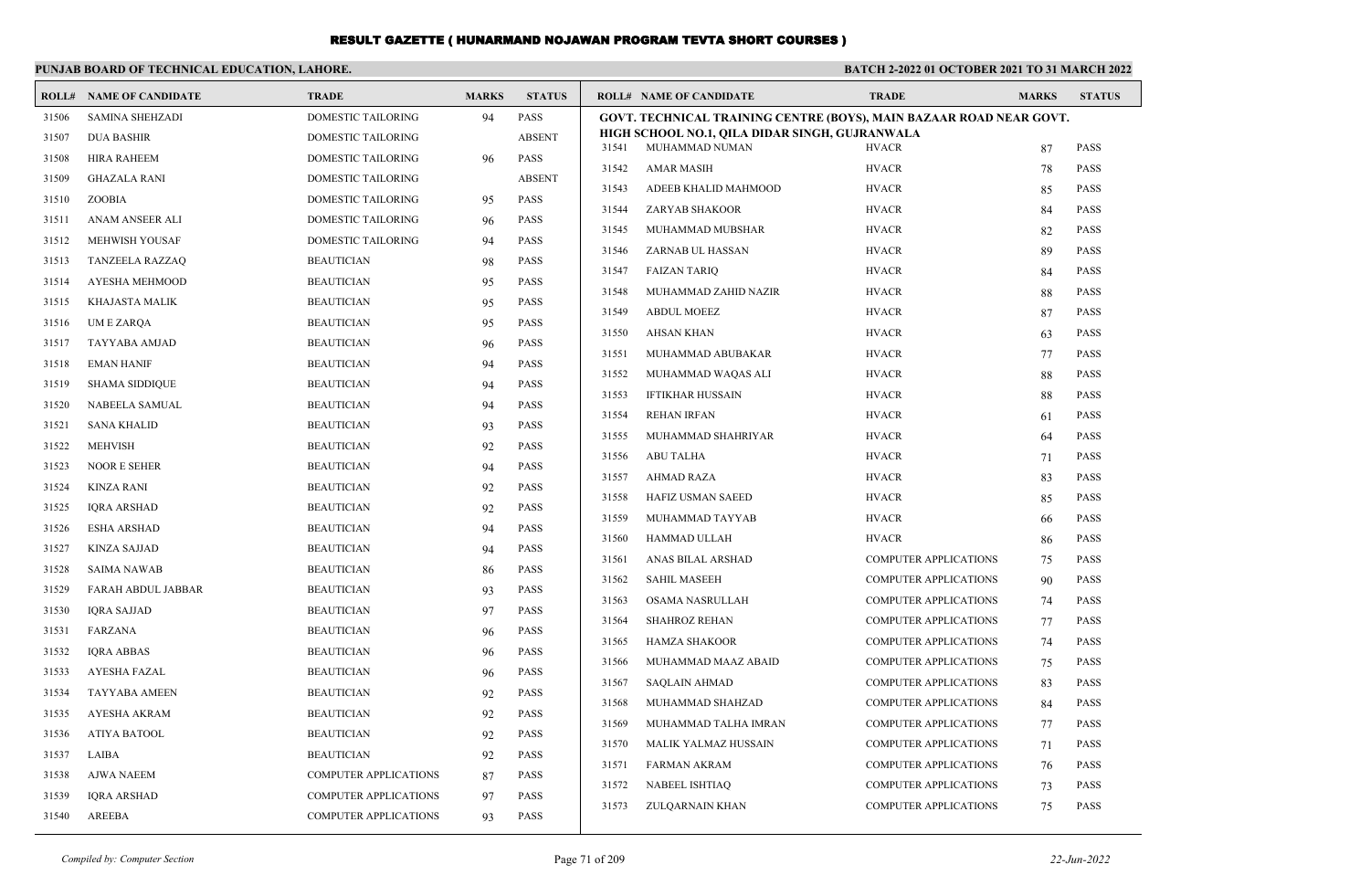|       | PUNJAB BOARD OF TECHNICAL EDUCATION, LAHORE.                        |                              |              |               | <b>BATCH 2-2022 01 OCTOBER 2021 TO 31 MARCH 2022</b> |                                |                                              |              |               |
|-------|---------------------------------------------------------------------|------------------------------|--------------|---------------|------------------------------------------------------|--------------------------------|----------------------------------------------|--------------|---------------|
|       | <b>ROLL# NAME OF CANDIDATE</b>                                      | <b>TRADE</b>                 | <b>MARKS</b> | <b>STATUS</b> |                                                      | <b>ROLL# NAME OF CANDIDATE</b> | <b>TRADE</b>                                 | <b>MARKS</b> | <b>STATUS</b> |
| 31574 | AKASH AHMAD                                                         | <b>COMPUTER APPLICATIONS</b> | 75           | <b>PASS</b>   | 31607                                                | MUHAMMAD SUBAN                 | <b>GRAPHIC DESIGNER</b>                      | 74           | <b>PASS</b>   |
| 31575 | <b>MUHAMMAD USMAN</b>                                               | <b>COMPUTER APPLICATIONS</b> | 74           | <b>PASS</b>   | 31608                                                | <b>ALI AHMAD</b>               | <b>GRAPHIC DESIGNER</b>                      | 72           | <b>PASS</b>   |
| 31576 | AKASHA SAKANDAR                                                     | <b>COMPUTER APPLICATIONS</b> | 73           | <b>PASS</b>   | 31609                                                | MUHAMMAD UMAR                  | <b>GRAPHIC DESIGNER</b>                      | 82           | <b>PASS</b>   |
| 31577 | <b>MUEED ASHAAR</b>                                                 | <b>COMPUTER APPLICATIONS</b> | 75           | <b>PASS</b>   | 31610                                                | MUHAMMAD SHAHZAIB AKHTAR       | <b>GRAPHIC DESIGNER</b>                      |              | <b>ABSENT</b> |
| 31578 | MUHAMMAD USMAN                                                      | <b>COMPUTER APPLICATIONS</b> | 82           | <b>PASS</b>   | 31611                                                | ABDUL REHMAN NASIR             | <b>GRAPHIC DESIGNER</b>                      | 80           | <b>PASS</b>   |
| 31579 | <b>ABDULLAH</b>                                                     | <b>COMPUTER APPLICATIONS</b> | 74           | <b>PASS</b>   | 31612                                                | <b>SHEHROZ AKHTAR</b>          | <b>GRAPHIC DESIGNER</b>                      | 89           | PASS          |
| 31580 | NAQEEB UR REHMAN                                                    | <b>COMPUTER APPLICATIONS</b> | 85           | <b>PASS</b>   | 31613                                                | <b>ASAD ALI</b>                | <b>GRAPHIC DESIGNER</b>                      | 89           | <b>PASS</b>   |
| 31581 | MUHAMMAD ABDUL REHMAN                                               | <b>COMPUTER APPLICATIONS</b> | 72           | <b>PASS</b>   | 31614                                                | HAFIZ USMAN RIAZ               | <b>CNC PROGRAMMING SETUP</b>                 | 87           | <b>PASS</b>   |
| 31582 | <b>SYED NOKHAIZ HAIDER</b>                                          | <b>COMPUTER APPLICATIONS</b> | 72           | <b>PASS</b>   | 31615                                                | MUHAMMAD UMAR                  | & OPERATIONS<br><b>CNC PROGRAMMING SETUP</b> | 73           | <b>PASS</b>   |
| 31583 | MUHAMMAD ZAID                                                       | <b>COMPUTER APPLICATIONS</b> | 73           | <b>PASS</b>   |                                                      |                                | & OPERATIONS                                 |              |               |
| 31584 | MUHAMMAD SHAHRAZ                                                    | <b>COMPUTER APPLICATIONS</b> | 74           | <b>PASS</b>   | 31616                                                | <b>ABUBAKAR ABBAS</b>          | <b>CNC PROGRAMMING SETUP</b><br>& OPERATIONS | 92           | <b>PASS</b>   |
| 31585 | <b>AMEER MAVIA</b>                                                  | <b>COMPUTER APPLICATIONS</b> | 73           | <b>PASS</b>   | 31617                                                | MUHAMMAD ARBAZ GULL            | <b>CNC PROGRAMMING SETUP</b>                 | 85           | <b>PASS</b>   |
| 31586 | <b>AMEER HAMZA</b>                                                  | <b>HVACR</b>                 | 87           | <b>PASS</b>   |                                                      |                                | & OPERATIONS                                 |              |               |
| 31587 | <b>ZAIN UL ABIDIN</b>                                               | <b>HVACR</b>                 | 74           | <b>PASS</b>   | 31618                                                | AHMAD JAMIL                    | <b>CNC PROGRAMMING SETUP</b><br>& OPERATIONS | 82           | <b>PASS</b>   |
| 31588 | <b>SHAHZAIB</b>                                                     | <b>HVACR</b>                 | 72           | <b>PASS</b>   | 31619                                                | <b>ABDULLAH TAHIR</b>          | <b>CNC PROGRAMMING SETUP</b>                 |              | <b>ABSENT</b> |
|       | LIGHT ENGINEERING SERVICE CENTRE, SMALL INDUSTRIES ESTATE NO.1, G.T |                              |              |               | 31620                                                | HAFIZ SHAKEEL AHMAD            | & OPERATIONS<br><b>CNC PROGRAMMING SETUP</b> |              | <b>ABSENT</b> |
|       | <b>ROAD,, GUJRANWALA</b>                                            |                              |              |               |                                                      |                                | & OPERATIONS                                 |              |               |
| 31589 | AMMAR AHMAD                                                         | <b>GRAPHIC DESIGNER</b>      | 83           | <b>PASS</b>   | 31621                                                | MUHAMMAD REHMAN SIKANDAR       | CNC PROGRAMMING SETUP<br>& OPERATIONS        | 84           | PASS          |
| 31590 | MUHAMMAD HAMID                                                      | <b>GRAPHIC DESIGNER</b>      | 93           | <b>PASS</b>   | 31622                                                | <b>SAAD AFZAL</b>              | CNC PROGRAMMING SETUP                        | 91           | <b>PASS</b>   |
| 31591 | <b>SAMEER AHMAD BUTT</b>                                            | <b>GRAPHIC DESIGNER</b>      | 81           | <b>PASS</b>   | 31623                                                | FARAZ                          | & OPERATIONS<br>CNC PROGRAMMING SETUP        | 90           | <b>PASS</b>   |
| 31592 | MUHAMMAD HASEEB UL HASSAN                                           | <b>GRAPHIC DESIGNER</b>      |              | <b>ABSENT</b> |                                                      |                                | & OPERATIONS                                 |              |               |
| 31593 | MUHAMMAD OWAIS                                                      | <b>GRAPHIC DESIGNER</b>      | 83           | <b>PASS</b>   | 31624                                                | MUHAMMAD YASEEN                | CNC PROGRAMMING SETUP<br>& OPERATIONS        | 92           | <b>PASS</b>   |
| 31594 | MUHAMMAD ZAMAN                                                      | <b>GRAPHIC DESIGNER</b>      | 89           | <b>PASS</b>   | 31625                                                | MUHAMMAD ALEEM TANVEER         | <b>CNC PROGRAMMING SETUP</b>                 | 91           | <b>PASS</b>   |
| 31595 | <b>ABDULLAH</b>                                                     | <b>GRAPHIC DESIGNER</b>      | 91           | <b>PASS</b>   | 31626                                                | <b>KHAN</b><br>HAZIQ IQBAL     | & OPERATIONS<br>CNC PROGRAMMING SETUP        | 89           | <b>PASS</b>   |
| 31596 | <b>AHSAN ZAHIR</b>                                                  | <b>GRAPHIC DESIGNER</b>      | 88           | <b>PASS</b>   |                                                      |                                | & OPERATIONS                                 |              |               |
| 31597 | MUHAMMAD FAZEEL SULTAN                                              | <b>GRAPHIC DESIGNER</b>      |              | <b>ABSENT</b> | 31627                                                | <b>AHMAD MUNIR</b>             | <b>CNC PROGRAMMING SETUP</b>                 |              | <b>ABSENT</b> |
| 31598 | <b>TALHA</b>                                                        | <b>GRAPHIC DESIGNER</b>      | 78           | <b>PASS</b>   | 31628                                                | MUHAMMAD SAEED ANWAR           | & OPERATIONS<br>CNC PROGRAMMING SETUP        | 78           | <b>PASS</b>   |
| 31599 | MUHAMMAD WALEED                                                     | <b>GRAPHIC DESIGNER</b>      |              | <b>ABSENT</b> |                                                      |                                | & OPERATIONS                                 |              |               |
| 31600 | MUHAMMAD WALEED                                                     | <b>GRAPHIC DESIGNER</b>      | 73           | <b>PASS</b>   | 31629                                                | <b>SALMAN NAZIR</b>            | CNC PROGRAMMING SETUP<br>& OPERATIONS        |              | <b>ABSENT</b> |
| 31601 | MUHAMMAD TALHA                                                      | <b>GRAPHIC DESIGNER</b>      | 81           | <b>PASS</b>   | 31630                                                | MUHAMMAD USMAN                 | <b>CNC PROGRAMMING SETUP</b>                 | 88           | <b>PASS</b>   |
| 31602 | MUHAMMAD AFFAN                                                      | <b>GRAPHIC DESIGNER</b>      | 96           | <b>PASS</b>   | 31631                                                | ZARYAB GULL                    | & OPERATIONS<br><b>CNC PROGRAMMING SETUP</b> | 87           | <b>PASS</b>   |
| 31603 | MUHAMMAD REHAN                                                      | <b>GRAPHIC DESIGNER</b>      | 86           | <b>PASS</b>   |                                                      |                                | & OPERATIONS                                 |              |               |
| 31604 | <b>AMEER MUAVIA</b>                                                 | <b>GRAPHIC DESIGNER</b>      | 93           | <b>PASS</b>   | 31632                                                | SYED HAMMAD RAZA               | CNC PROGRAMMING SETUP<br>& OPERATIONS        | 86           | <b>PASS</b>   |
| 31605 | ALI RAZA                                                            | <b>GRAPHIC DESIGNER</b>      | 90           | <b>PASS</b>   | 31633                                                | ABDUL SAMAD IMRAN              | <b>CNC PROGRAMMING SETUP</b>                 | 90           | <b>PASS</b>   |
| 31606 | AZIZ AHMAD                                                          | <b>GRAPHIC DESIGNER</b>      |              | <b>ABSENT</b> |                                                      |                                | & OPERATIONS                                 |              |               |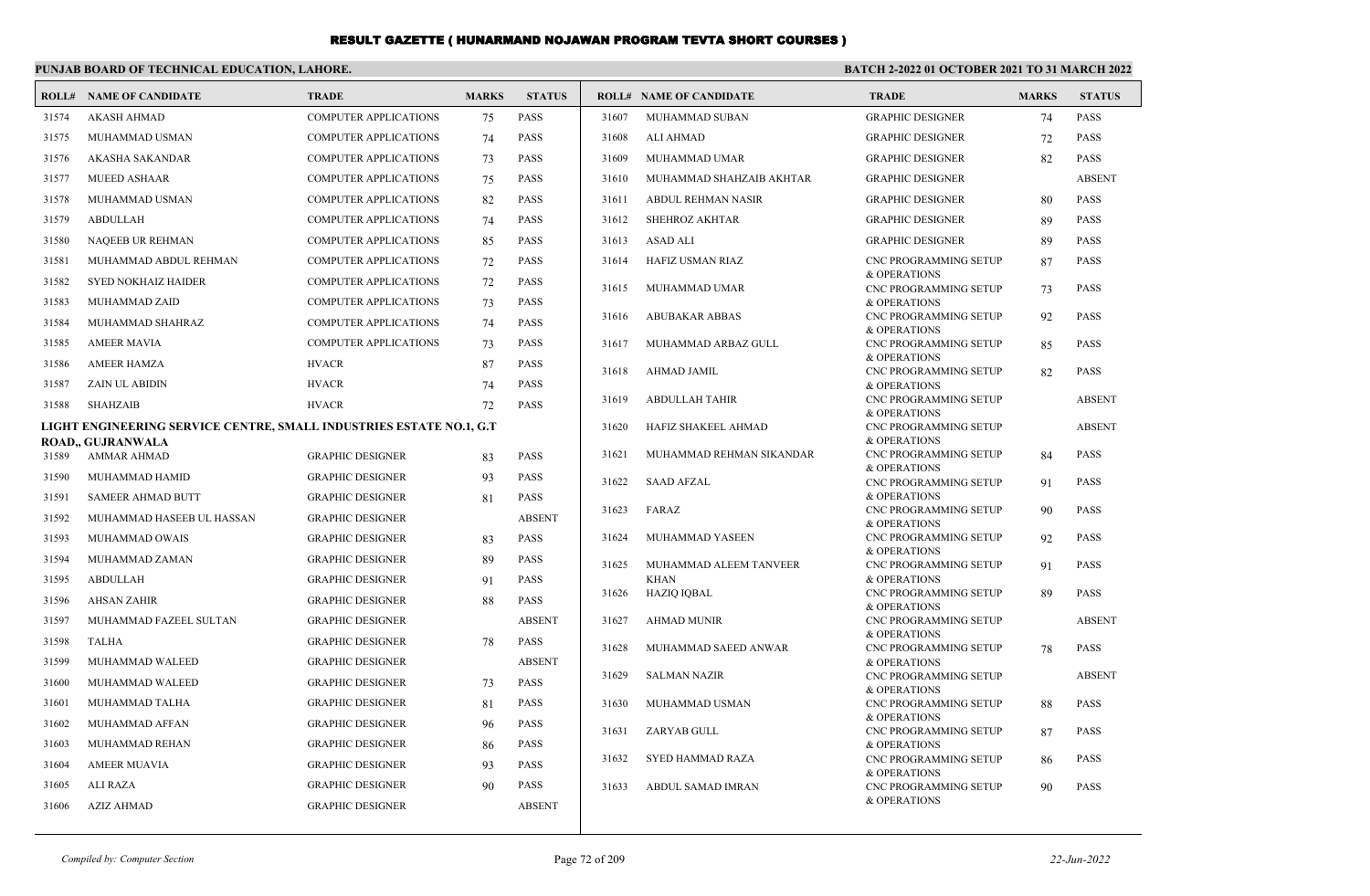#### **PUNJAB BOARD OF TECHNICAL EDUCATION, LAHORE. BATCH 2-2022 01 OCTOBER 2021 TO 31 MARCH 2022 ROLL# NAME OF CANDIDATE TRADE MARKS STATUS ROLL# NAME OF CANDIDATE TRADE MARKS STATUS** CNC PROGRAMMING SETUP 90 PASS & OPERATIONS 31634 RAFAQAT ALI CNC PROGRAMMING SETUP ABSENT & OPERATIONS 31635 MUHAMMAD ALEEM CNC PROGRAMMING SETUP 93 PASS & OPERATIONS 31636 ABDULLAH KHALID CNC PROGRAMMING SETUP 86 PASS & OPERATIONS 31637 MATI UR REHMAN CNC PROGRAMMING SETUP 90 PASS & OPERATIONS 31638 TAYYAB IJAZ ALVI 31639 MUHAMMAD ZUBAIR WEB DESIGNING 89 PASS 31640 ABDULLAH WEB DESIGNING 93 PASS 31641 TALHA AKBAR WEB DESIGNING 92 PASS 31642 MUHAMMAD IMTINAN WEB DESIGNING 67 PASS 31643 SYED NAYYAB HAIDER WEB DESIGNING 79 PASS 31644 NAFEES UR REHMAN SAIF WEB DESIGNING 71 PASS 31645 MUHAMMAD JAMSHAID ABBASI WEB DESIGNING ABSENT 31646 MUHAMMAD ABDULLAH WEB DESIGNING ABSENT 31647 SHAHZAIB WEB DESIGNING ABSENT 31648 MUHAMMAD ARBAZ WEB DESIGNING 83 PASS 31649 MUHAMMAD UMER FAROOQ WEB DESIGNING 78 PASS 31650 MUHAMMAD AFAQ WEB DESIGNING 80 PASS 31651 MUHAMMAD ASAD ZAMAN KHAN WEB DESIGNING 76 PASS 31652 MALIK USAMA WEB DESIGNING 73 PASS 31653 ZAMAN ABID WEB DESIGNING 82 PASS 31654 SAMI ULLAH SAIF WEB DESIGNING 65 PASS 31655 ALI RAZA BUTT WEB DESIGNING 81 PASS 31656 LUQMAN HAIDER WEB DESIGNING 64 PASS 31657 HAFIZ AIL ASGHAR WEB DESIGNING 83 PASS 31658 USAMA TAHIR BUTT WEB DESIGNING 81 PASS 31659 HUMZA MUZMIL WEB DESIGNING 77 PASS 31660 HAMZA IFTIKHAR WEB DESIGNING 68 PASS 31661 ZUBAIR ALI WEB DESIGNING 73 PASS 31662 SYED FASEEH BUKHARI WEB DESIGNING 75 PASS 31663 UMAR WASIM WEB DESIGNING 88 PASS **GOVERNMENT VOCATIONAL TRAINING INSTITUTE FOR WOMEN, , NAUSHERA VIRKAN** 31664 IMAN BIBI PROFESSIONAL COOKING 90 PASS 31665 TAHIRA SHAUKAT PROFESSIONAL COOKING 92 PASS 31666 RIFFAT PROFESSIONAL COOKING 83 PASS 31667 KAINAT AFZAL PROFESSIONAL COOKING 74 PASS 31668 AYESHA BIBI PROFESSIONAL COOKING 91 PASS 31669 MEMOONA SHEHZADI PROFESSIONAL COOKING 80 PASS 31670 RAVIA ISLAM PROFESSIONAL COOKING 91 PASS 31671 RIMSHA PROFESSIONAL COOKING 89 PASS 31672 MARYAM SHABBIR PROFESSIONAL COOKING 85 PASS 31673 KHADIJA SANA ULLAH PROFESSIONAL COOKING 94 PASS 31674 AROOJ SANA ULLAH PROFESSIONAL COOKING 95 PASS 31675 NISHA NAWAZ PROFESSIONAL COOKING FAIL 31676 NOUSHEEN JAMEEL PROFESSIONAL COOKING 93 PASS 31677 SADAF BIBI PROFESSIONAL COOKING 90 PASS 31678 HFISA AFZAL PROFESSIONAL COOKING 95 PASS 31679 MUNEEBA HANIF PROFESSIONAL COOKING 96 PASS 31680 MEHWISH PROFESSIONAL COOKING 96 PASS 31681 TAYABA HANIF PROFESSIONAL COOKING 96 PASS 31682 ANEEZ FATIMA PROFESSIONAL COOKING 93 PASS 31683 MAHAM SHAFIQUE PROFESSIONAL COOKING 96 PASS 31684 ANILA KANWAL PROFESSIONAL COOKING 90 PASS 31685 FIZZA ARSHAD PROFESSIONAL COOKING 84 PASS 31686 SADAF MUBEEN PROFESSIONAL COOKING 95 PASS 31687 MARYAM SHAKOOR PROFESSIONAL COOKING 92 PASS 31688 AYESHA RAFAQAT PROFESSIONAL COOKING 95 PASS 31689 MARYAM RANI DOMESTIC TAILORING 90 PASS 31690 SOBIA IQBAL DOMESTIC TAILORING 97 PASS 31691 ANAM RAFIQUE DOMESTIC TAILORING 95 PASS 31692 SEEMAB NISAR DOMESTIC TAILORING 90 PASS 31693 HAMNA DOMESTIC TAILORING 89 PASS 31694 ZUHA RASHID DOMESTIC TAILORING 98 PASS 31695 IQRA AKRAM DOMESTIC TAILORING 97 PASS 31696 KHADIJA DOMESTIC TAILORING 95 PASS 31697 FAKHIRA BATOOL DOMESTIC TAILORING 93 PASS 31698 SAMIA DOMESTIC TAILORING 93 PASS 31699 SHAMSA KANWAL DOMESTIC TAILORING 90 PASS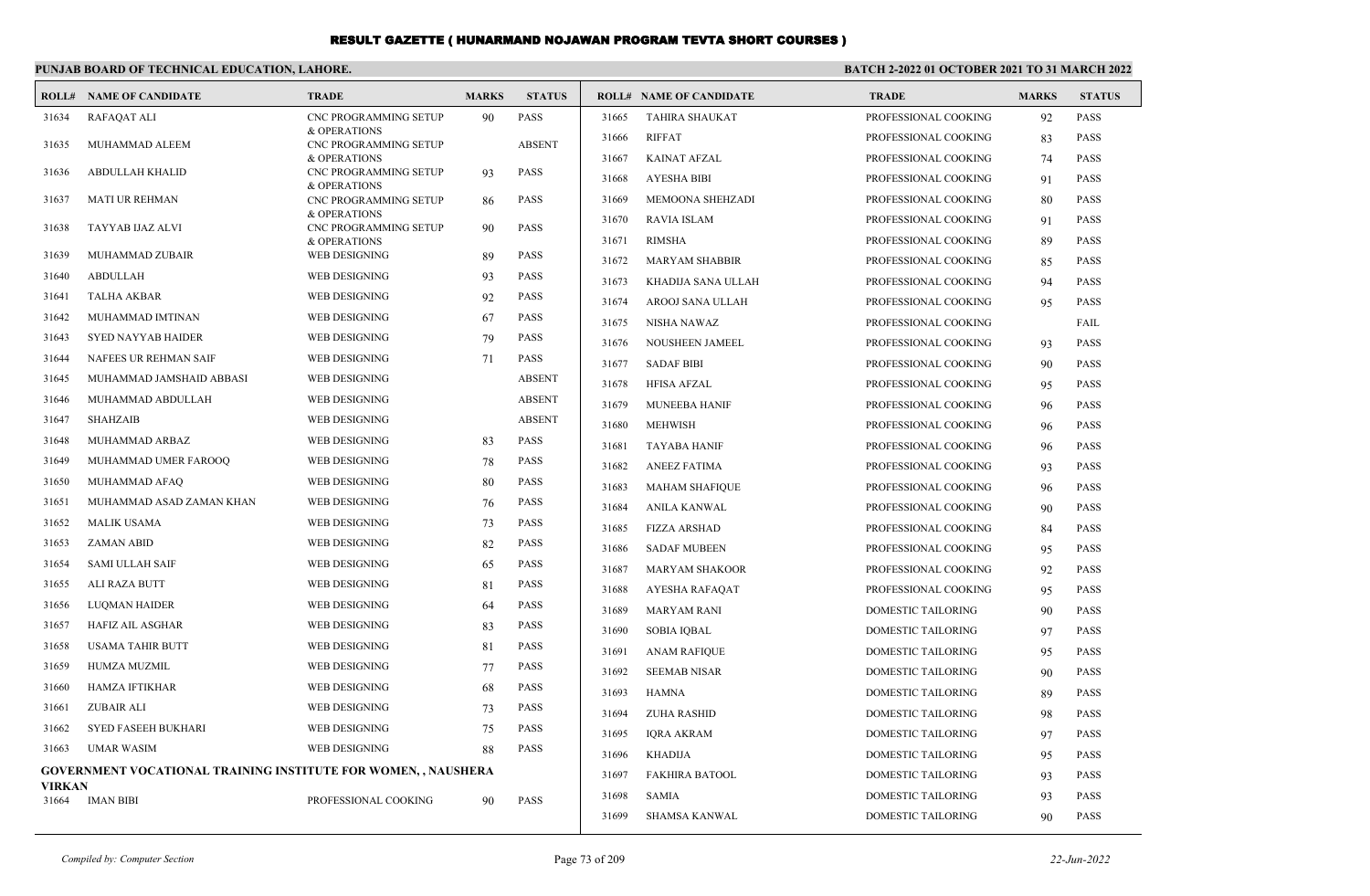|       | PUNJAB BOARD OF TECHNICAL EDUCATION, LAHORE. |                           |              |               | <b>BATCH 2-2022 01 OCTOBER 2021 TO 31 MARCH 2022</b> |                                                                     |                                          |              |                            |
|-------|----------------------------------------------|---------------------------|--------------|---------------|------------------------------------------------------|---------------------------------------------------------------------|------------------------------------------|--------------|----------------------------|
|       | <b>ROLL# NAME OF CANDIDATE</b>               | <b>TRADE</b>              | <b>MARKS</b> | <b>STATUS</b> |                                                      | <b>ROLL# NAME OF CANDIDATE</b>                                      | <b>TRADE</b>                             | <b>MARKS</b> | <b>STATUS</b>              |
| 31700 | <b>MANSIYA</b>                               | <b>DOMESTIC TAILORING</b> | 85           | <b>PASS</b>   | 31735                                                | <b>MAFIA AKRAM</b>                                                  | <b>DOMESTIC TAILORING</b>                | 83           | <b>PASS</b>                |
| 31701 | <b>FARHAT AYOUB</b>                          | DOMESTIC TAILORING        | 95           | <b>PASS</b>   | 31736                                                | <b>TASMYA AKRAM</b>                                                 | <b>DOMESTIC TAILORING</b>                | 95           | <b>PASS</b>                |
| 31702 | <b>MEHAK SALEEM</b>                          | <b>DOMESTIC TAILORING</b> | 94           | <b>PASS</b>   | 31737                                                | NUZHAT LUQMAN                                                       | DOMESTIC TAILORING                       | 96           | PASS                       |
| 31703 | <b>SAMRA</b>                                 | DOMESTIC TAILORING        | 85           | <b>PASS</b>   | 31738                                                | <b>AIMA AYOUB</b>                                                   | DOMESTIC TAILORING                       | 90           | PASS                       |
| 31704 | <b>ALISHAH</b>                               | DOMESTIC TAILORING        | 92           | <b>PASS</b>   | 31739                                                | <b>RUKHSAR AHMAD</b>                                                | DOMESTIC TAILORING                       | 93           | PASS                       |
| 31705 | <b>NAZISH KAINAT</b>                         | DOMESTIC TAILORING        | 96           | <b>PASS</b>   | 31740                                                | <b>TAIBA BIBI</b>                                                   | <b>DOMESTIC TAILORING</b>                | 88           | PASS                       |
| 31706 | <b>ALEEZA YOUNAS</b>                         | DOMESTIC TAILORING        | 95           | <b>PASS</b>   | 31741                                                | <b>ANAM SHAHZADI</b>                                                | <b>DOMESTIC TAILORING</b>                | 87           | <b>PASS</b>                |
| 31707 | SHUMAILA LUQMAN                              | DOMESTIC TAILORING        | 88           | <b>PASS</b>   | 31742                                                | MEHAK ASHFAQ                                                        | DOMESTIC TAILORING                       | 88           | PASS                       |
| 31708 | <b>FAIZA RUBAB</b>                           | DOMESTIC TAILORING        | 85           | <b>PASS</b>   | 31743                                                | MEHNAZ                                                              | DOMESTIC TAILORING                       | 91           | PASS                       |
| 31709 | <b>AMNA SHABEER</b>                          | DOMESTIC TAILORING        | 91           | <b>PASS</b>   | 31744                                                | NAMBRA MUBASHAR                                                     | PROFESSIONAL COOKING                     | 83           | <b>PASS</b>                |
| 31710 | <b>NABEELA KUSAR</b>                         | DOMESTIC TAILORING        | 73           | <b>PASS</b>   | 31745                                                | <b>MUSRAT LATIF</b>                                                 | PROFESSIONAL COOKING                     | 95           | <b>PASS</b>                |
| 31711 | ANSA IFTIKHAR                                | DOMESTIC TAILORING        | 85           | <b>PASS</b>   | 31746                                                | <b>ESHA SHAFIQ</b>                                                  | PROFESSIONAL COOKING                     | 95           | PASS                       |
| 31712 | AROBA SHAHBAZ                                | DOMESTIC TAILORING        | 70           | <b>PASS</b>   | 31747                                                | ALISHBA TAHIR                                                       | PROFESSIONAL COOKING                     | 89           | PASS                       |
| 31713 | <b>AMNA</b>                                  | <b>DOMESTIC TAILORING</b> | 76           | <b>PASS</b>   | 31748                                                | <b>HUSNA BIBI</b>                                                   | PROFESSIONAL COOKING                     | 90           | <b>PASS</b>                |
| 31714 | <b>SANA SHAHZADI</b>                         | <b>DOMESTIC TAILORING</b> | 70           | <b>PASS</b>   | 31749                                                | <b>JAVERIA CHAUDHARY</b>                                            | PROFESSIONAL COOKING                     | 92           | <b>PASS</b>                |
| 31715 | <b>ALMAS BIBI</b>                            | DOMESTIC TAILORING        | 91           | <b>PASS</b>   | 31750                                                | FEHMIDA ASHIQ                                                       | PROFESSIONAL COOKING                     | 92           | <b>PASS</b>                |
| 31716 | <b>MARZIA FATIMA</b>                         | DOMESTIC TAILORING        | 70           | <b>PASS</b>   | 31751                                                | ZANAIB WALAYAT                                                      | PROFESSIONAL COOKING                     | 85           | PASS                       |
| 31717 | <b>RIMSHA JAVED</b>                          | DOMESTIC TAILORING        | 79           | <b>PASS</b>   | 31752                                                | <b>AYESHA</b>                                                       | PROFESSIONAL COOKING                     | 95           | <b>PASS</b>                |
| 31718 | <b>ANMOL FALAK SHAIR</b>                     | DOMESTIC TAILORING        | 70           | <b>PASS</b>   | 31753                                                | <b>ALMAS</b>                                                        | PROFESSIONAL COOKING                     | 91           | <b>PASS</b>                |
| 31719 | <b>TASMIA MUSHTAQ</b>                        | DOMESTIC TAILORING        | 86           | <b>PASS</b>   |                                                      | <b>GOVERNMENT VOCATIONAL TRAINING INSTITUTE FOR WOMEN, CIRCULAR</b> |                                          |              |                            |
| 31720 | <b>TAYYABA NAZIR</b>                         | <b>DOMESTIC TAILORING</b> | 70           | <b>PASS</b>   | 31754                                                | <b>ROAD, WAZIRABAD</b><br><b>MUNIBA</b>                             | <b>DOMESTIC TAILORING</b>                | 87           | <b>PASS</b>                |
| 31721 | <b>RAHMA BIBI</b>                            | DOMESTIC TAILORING        | 73           | <b>PASS</b>   | 31755                                                | <b>TABEENA SARFRAZ</b>                                              | <b>DOMESTIC TAILORING</b>                |              | PASS                       |
| 31722 | <b>ALISHAH BIBI</b>                          | <b>DOMESTIC TAILORING</b> | 90           | <b>PASS</b>   | 31756                                                | <b>MARYAM AMIR</b>                                                  | DOMESTIC TAILORING                       | 94<br>88     | PASS                       |
| 31723 | <b>SAMRA MUNEER</b>                          | <b>DOMESTIC TAILORING</b> | 68           | <b>PASS</b>   | 31757                                                | <b>MARYAM AFZAL</b>                                                 | DOMESTIC TAILORING                       | 93           | <b>PASS</b>                |
| 31724 | <b>FARAH BIBI</b>                            | DOMESTIC TAILORING        | 84           | <b>PASS</b>   | 31758                                                | <b>RUKHSAR</b>                                                      | <b>DOMESTIC TAILORING</b>                | 87           | <b>PASS</b>                |
| 31725 | <b>HASIBA</b>                                | DOMESTIC TAILORING        | 90           | <b>PASS</b>   | 31759                                                | <b>NOOR FATIMA</b>                                                  | DOMESTIC TAILORING                       | 91           | PASS                       |
| 31726 | <b>MARIA PARVEEN</b>                         | DOMESTIC TAILORING        | 73           | <b>PASS</b>   | 31760                                                | <b>AMINA SAEED</b>                                                  | DOMESTIC TAILORING                       | 89           | PASS                       |
| 31727 | <b>RUKHSANA BIBI</b>                         | <b>DOMESTIC TAILORING</b> | 73           | <b>PASS</b>   | 31761                                                | <b>MEHAK SAWERA</b>                                                 | DOMESTIC TAILORING                       |              | PASS                       |
| 31728 | LAIBA RANI                                   | DOMESTIC TAILORING        |              | <b>ABSENT</b> | 31762                                                | <b>SUNDAS TARIO</b>                                                 | DOMESTIC TAILORING                       | 92<br>88     | <b>PASS</b>                |
| 31729 | <b>ASIFA NASEER</b>                          | DOMESTIC TAILORING        | 91           | <b>PASS</b>   | 31763                                                | <b>IORA SHAHZADI</b>                                                | DOMESTIC TAILORING                       |              | <b>PASS</b>                |
| 31730 | <b>AREEG BIBI</b>                            | <b>DOMESTIC TAILORING</b> | 83           | <b>PASS</b>   |                                                      |                                                                     |                                          | 91           | <b>PASS</b>                |
| 31731 | <b>BISMILLAH ASHIO</b>                       | <b>DOMESTIC TAILORING</b> |              | <b>ABSENT</b> | 31764<br>31765                                       | HALEEMA SADIA                                                       | DOMESTIC TAILORING<br>DOMESTIC TAILORING | 90           |                            |
| 31732 | <b>RUBAB</b>                                 | DOMESTIC TAILORING        |              | <b>ABSENT</b> | 31766                                                | AQSA NOOR<br><b>SUMBAL SHAFIQUE</b>                                 | <b>DOMESTIC TAILORING</b>                | 91           | <b>PASS</b><br><b>PASS</b> |
| 31733 | <b>SHANZA SABIR</b>                          | <b>DOMESTIC TAILORING</b> | 83           | <b>PASS</b>   | 31767                                                | <b>HARAM SHAFIOUE</b>                                               | <b>DOMESTIC TAILORING</b>                | 91<br>91     | <b>PASS</b>                |
| 31734 | <b>TAHIRA MUBEEN</b>                         | <b>DOMESTIC TAILORING</b> | 97           | <b>PASS</b>   |                                                      |                                                                     |                                          |              |                            |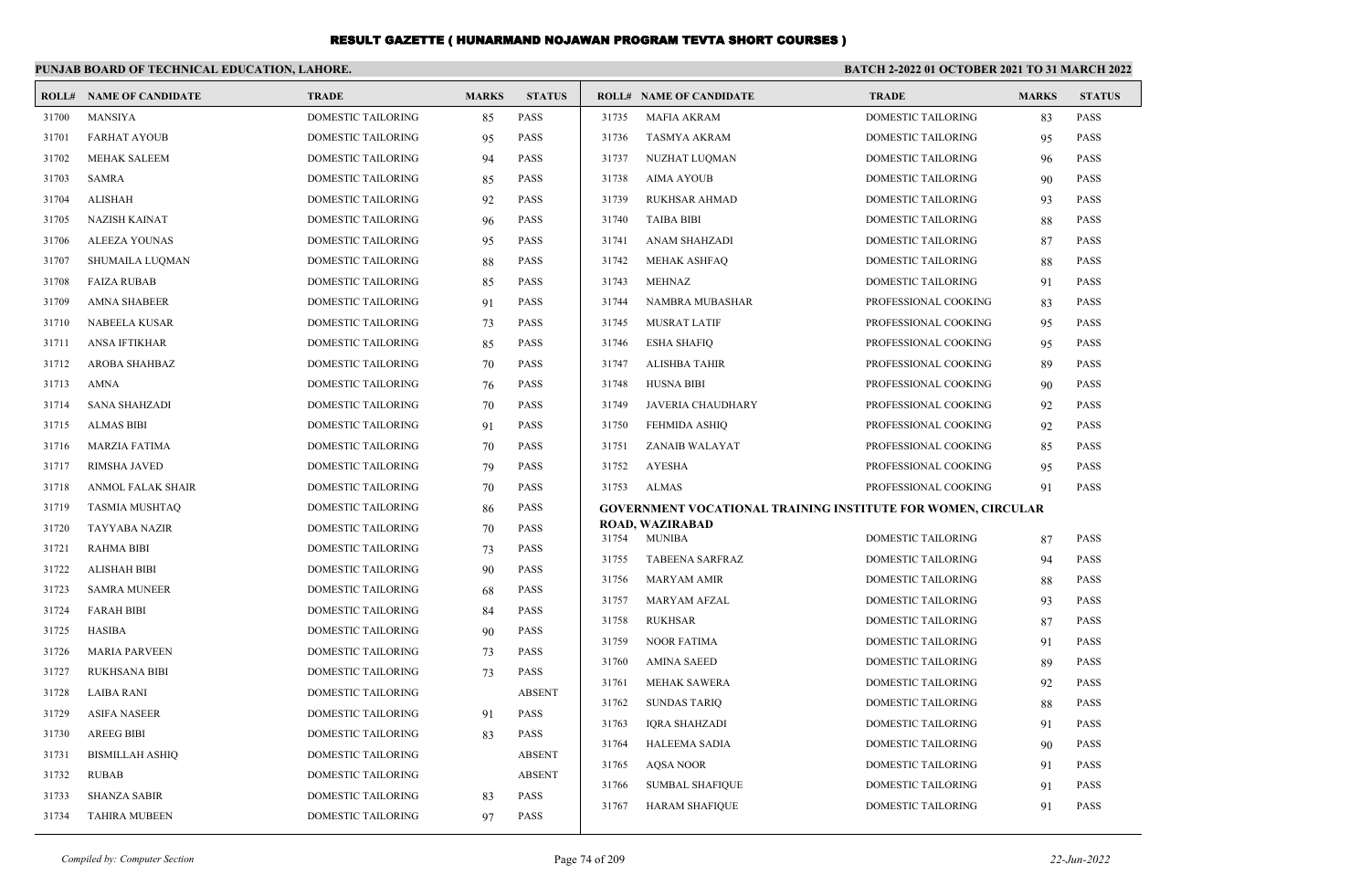|       | PUNJAB BOARD OF TECHNICAL EDUCATION, LAHORE. |                           |              |               |       |                                | BATCH 2-2022 01 OCTOBER 2021 TO 31 MARCH 2022 |              |               |
|-------|----------------------------------------------|---------------------------|--------------|---------------|-------|--------------------------------|-----------------------------------------------|--------------|---------------|
|       | <b>ROLL# NAME OF CANDIDATE</b>               | <b>TRADE</b>              | <b>MARKS</b> | <b>STATUS</b> |       | <b>ROLL# NAME OF CANDIDATE</b> | <b>TRADE</b>                                  | <b>MARKS</b> | <b>STATUS</b> |
| 31768 | <b>SABA ANSAR</b>                            | <b>DOMESTIC TAILORING</b> | 87           | <b>PASS</b>   | 31803 | <b>MARIA</b>                   | <b>BEAUTICIAN</b>                             | 93           | <b>PASS</b>   |
| 31769 | <b>SHAKEELA RASHEED</b>                      | <b>DOMESTIC TAILORING</b> | 94           | <b>PASS</b>   | 31804 | <b>SABA SHABIR</b>             | <b>BEAUTICIAN</b>                             | 86           | <b>PASS</b>   |
| 31770 | <b>SAIRA</b>                                 | DOMESTIC TAILORING        | 92           | <b>PASS</b>   | 31805 | MEHAK SHAHZADI                 | <b>BEAUTICIAN</b>                             | 92           | <b>PASS</b>   |
| 31771 | KANWAL SHAHZADI                              | DOMESTIC TAILORING        | 90           | <b>PASS</b>   | 31806 | AYESHAM ZAMAN                  | <b>BEAUTICIAN</b>                             | 90           | <b>PASS</b>   |
| 31772 | NASIRA                                       | DOMESTIC TAILORING        | 87           | <b>PASS</b>   | 31807 | JAWERIA IJAZ                   | <b>BEAUTICIAN</b>                             | 100          | <b>PASS</b>   |
| 31773 | KIRAN SEHZADI                                | DOMESTIC TAILORING        | 91           | <b>PASS</b>   | 31808 | AROOJ                          | <b>BEAUTICIAN</b>                             | 88           | <b>PASS</b>   |
| 31774 | <b>SEEMAL</b>                                | <b>BEAUTICIAN</b>         | 95           | <b>PASS</b>   | 31809 | WAJIHA BUKHARI                 | <b>BEAUTICIAN</b>                             | 90           | <b>PASS</b>   |
| 31775 | <b>AYESHA BIBI</b>                           | <b>BEAUTICIAN</b>         | 86           | <b>PASS</b>   | 31810 | <b>SIGRA MUSHTAK</b>           | <b>BEAUTICIAN</b>                             | 90           | <b>PASS</b>   |
| 31776 | <b>MALKA ALI</b>                             | <b>BEAUTICIAN</b>         | 85           | <b>PASS</b>   | 31811 | <b>AYSHA AMJAD</b>             | <b>BEAUTICIAN</b>                             | 90           | <b>PASS</b>   |
| 31777 | <b>SITARA</b>                                | <b>BEAUTICIAN</b>         | 91           | <b>PASS</b>   | 31812 | <b>TAYYABA</b>                 | <b>BEAUTICIAN</b>                             | 90           | <b>PASS</b>   |
| 31778 | KIRAN SHAHZADI                               | <b>BEAUTICIAN</b>         | 91           | <b>PASS</b>   | 31813 | <b>IQRA BATOOL</b>             | <b>BEAUTICIAN</b>                             | 90           | <b>PASS</b>   |
| 31779 | <b>IQRA SHAKEEL</b>                          | <b>BEAUTICIAN</b>         | 93           | <b>PASS</b>   | 31814 | <b>BENISH JAVED</b>            | <b>BEAUTICIAN</b>                             | 80           | <b>PASS</b>   |
| 31780 | <b>SABA MUSTAFA</b>                          | <b>BEAUTICIAN</b>         | 94           | <b>PASS</b>   | 31815 | <b>MARIA ABEEHA</b>            | <b>BEAUTICIAN</b>                             | 80           | <b>PASS</b>   |
| 31781 | <b>SIBGHA</b>                                | <b>BEAUTICIAN</b>         | 89           | <b>PASS</b>   | 31816 | <b>FAIQA ARSHAD</b>            | <b>BEAUTICIAN</b>                             | 90           | <b>PASS</b>   |
| 31782 | MEHREEN                                      | <b>BEAUTICIAN</b>         | 92           | <b>PASS</b>   | 31817 | <b>AQSA SHIBER</b>             | <b>BEAUTICIAN</b>                             | 86           | <b>PASS</b>   |
| 31783 | AMINA SHAHZADI                               | <b>BEAUTICIAN</b>         | 90           | <b>PASS</b>   | 31818 | <b>NOREEN ASHRAF</b>           | <b>BEAUTICIAN</b>                             | 80           | <b>PASS</b>   |
| 31784 | TAJJBA ZUBAIR                                | <b>BEAUTICIAN</b>         | 95           | <b>PASS</b>   | 31819 | TYYBA SHEHZADI                 | <b>BEAUTICIAN</b>                             | 76           | <b>PASS</b>   |
| 31785 | <b>WANIZA ZUBAIR</b>                         | <b>BEAUTICIAN</b>         | 96           | <b>PASS</b>   | 31820 | <b>NAIRA SHEIKH</b>            | <b>BEAUTICIAN</b>                             | 100          | <b>PASS</b>   |
| 31786 | UMAS ANIS                                    | <b>BEAUTICIAN</b>         | 96           | <b>PASS</b>   | 31821 | <b>SOBIA ANAYET</b>            | <b>BEAUTICIAN</b>                             | 100          | <b>PASS</b>   |
| 31787 | IQRA RANI                                    | <b>BEAUTICIAN</b>         | 92           | <b>PASS</b>   | 31822 | <b>AQSA SHAHZADI</b>           | <b>BEAUTICIAN</b>                             | 90           | <b>PASS</b>   |
| 31788 | NIMRA SAJJAD                                 | <b>BEAUTICIAN</b>         | 90           | <b>PASS</b>   | 31823 | <b>SABA SHEHZADI</b>           | <b>BEAUTICIAN</b>                             | 90           | <b>PASS</b>   |
| 31789 | KINZA TARIQ                                  | <b>BEAUTICIAN</b>         | 89           | <b>PASS</b>   | 31824 | <b>SOFIA GULL</b>              | <b>BEAUTICIAN</b>                             | 90           | <b>PASS</b>   |
| 31790 | <b>MALKA SHAHID</b>                          | <b>BEAUTICIAN</b>         | 96           | <b>PASS</b>   | 31825 | KUNWAL SHAHZADI                | <b>BEAUTICIAN</b>                             | 80           | <b>PASS</b>   |
| 31791 | <b>MEHWISH HIRA</b>                          | <b>BEAUTICIAN</b>         | 95           | <b>PASS</b>   | 31826 | <b>IMAAN KASHIF</b>            | <b>BEAUTICIAN</b>                             | 80           | <b>PASS</b>   |
| 31792 | <b>FATIMA QAISAR</b>                         | <b>BEAUTICIAN</b>         | 94           | <b>PASS</b>   | 31827 | <b>NIMRA</b>                   | <b>BEAUTICIAN</b>                             | 80           | <b>PASS</b>   |
| 31793 | <b>MAHNOOR</b>                               | <b>BEAUTICIAN</b>         | 95           | <b>PASS</b>   | 31828 | <b>KOMAL TUFAIL</b>            | <b>BEAUTICIAN</b>                             | 90           | <b>PASS</b>   |
| 31794 | SHAMA IMAN                                   | <b>BEAUTICIAN</b>         | 92           | <b>PASS</b>   | 31829 | <b>TAHIRA</b>                  | <b>BEAUTICIAN</b>                             | 86           | <b>PASS</b>   |
| 31795 | KOMAL BUTT                                   | <b>BEAUTICIAN</b>         | 84           | <b>PASS</b>   | 31830 | <b>RIDA</b>                    | <b>BEAUTICIAN</b>                             | 90           | <b>PASS</b>   |
| 31796 | ZUMMAR KHALID                                | <b>BEAUTICIAN</b>         | 92           | <b>PASS</b>   | 31831 | <b>TEHMINA</b>                 | <b>BEAUTICIAN</b>                             | 80           | <b>PASS</b>   |
| 31797 | SANA YOUNAS                                  | <b>BEAUTICIAN</b>         | 93           | <b>PASS</b>   | 31832 | UZMA RANI                      | <b>BEAUTICIAN</b>                             | 80           | <b>PASS</b>   |
| 31798 | <b>MAHNOOR</b>                               | <b>BEAUTICIAN</b>         | 91           | <b>PASS</b>   | 31833 | <b>KIRAN SHAHZDI</b>           | <b>BEAUTICIAN</b>                             | 80           | <b>PASS</b>   |
| 31799 | <b>MUQADAS ABID</b>                          | <b>BEAUTICIAN</b>         | 88           | PASS          | 31834 | ZUNAIRA YOUNAS                 | <b>FASHION DESIGN</b>                         | 78           | PASS          |
| 31800 | FIZZA AFTAB                                  | <b>BEAUTICIAN</b>         | 92           | PASS          | 31835 | <b>ANAM SABIR</b>              | <b>FASHION DESIGN</b>                         | 87           | <b>PASS</b>   |
| 31801 | SYEDA RASHAIL                                | <b>BEAUTICIAN</b>         | 92           | PASS          | 31836 | <b>MARYAM NAWAZ</b>            | <b>FASHION DESIGN</b>                         | 96           | <b>PASS</b>   |
| 31802 | KINZA                                        | <b>BEAUTICIAN</b>         | 92           | PASS          | 31837 | NAMRA ZUNAISH                  | <b>FASHION DESIGN</b>                         | 95           | PASS          |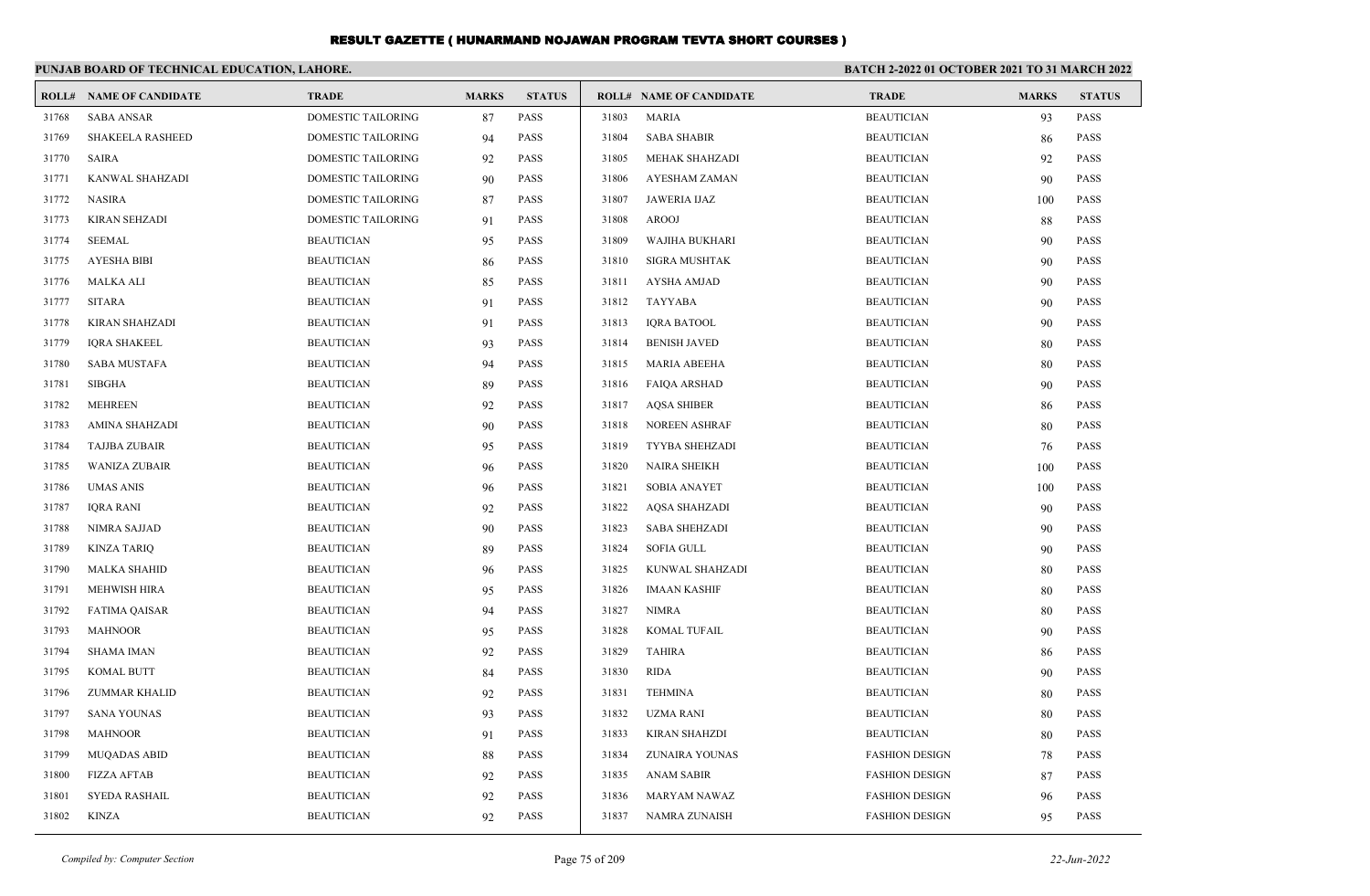|       | PUNJAB BOARD OF TECHNICAL EDUCATION, LAHORE.                         |                           |              | <b>BATCH 2-2022 01 OCTOBER 2021 TO 31 MARCH 2022</b> |       |                                |                              |              |               |  |
|-------|----------------------------------------------------------------------|---------------------------|--------------|------------------------------------------------------|-------|--------------------------------|------------------------------|--------------|---------------|--|
|       | <b>ROLL# NAME OF CANDIDATE</b>                                       | <b>TRADE</b>              | <b>MARKS</b> | <b>STATUS</b>                                        |       | <b>ROLL# NAME OF CANDIDATE</b> | <b>TRADE</b>                 | <b>MARKS</b> | <b>STATUS</b> |  |
| 31838 | <b>MAHNOOR</b>                                                       | <b>FASHION DESIGN</b>     | 85           | <b>PASS</b>                                          | 31871 | <b>SADIA NAZIR</b>             | <b>FASHION DESIGN</b>        | 81           | <b>PASS</b>   |  |
| 31839 | MUQADAS YOUNAS                                                       | <b>FASHION DESIGN</b>     | 83           | <b>PASS</b>                                          | 31872 | <b>SABA RIAZ</b>               | <b>FASHION DESIGN</b>        | 90           | <b>PASS</b>   |  |
| 31840 | LAIBA                                                                | <b>FASHION DESIGN</b>     | 83           | <b>PASS</b>                                          | 31873 | NADIA AFZAL                    | <b>FASHION DESIGN</b>        | 93           | <b>PASS</b>   |  |
| 31841 | <b>MAHNOOR</b>                                                       | <b>FASHION DESIGN</b>     | 86           | <b>PASS</b>                                          | 31874 | <b>ASMA TAHIR</b>              | <b>FASHION DESIGN</b>        | 90           | <b>PASS</b>   |  |
| 31842 | <b>TAYYABA RIAZ</b>                                                  | <b>FASHION DESIGN</b>     | 87           | <b>PASS</b>                                          | 31875 | <b>SHAIZA EMAN</b>             | <b>FASHION DESIGN</b>        | 82           | <b>PASS</b>   |  |
| 31843 | <b>NAZISH KANWAL</b>                                                 | <b>FASHION DESIGN</b>     | 84           | <b>PASS</b>                                          | 31876 | <b>MEHWISH BIBI</b>            | <b>FASHION DESIGN</b>        | 85           | <b>PASS</b>   |  |
| 31844 | <b>AIMAN ALTAF</b>                                                   | <b>FASHION DESIGN</b>     | 87           | <b>PASS</b>                                          | 31877 | <b>SHAISTA YASMEEN</b>         | <b>FASHION DESIGN</b>        | 87           | <b>PASS</b>   |  |
| 31845 | <b>KAINAT</b>                                                        | <b>FASHION DESIGN</b>     | 82           | <b>PASS</b>                                          | 31878 | <b>SANA ASLAM</b>              | <b>FASHION DESIGN</b>        | 81           | <b>PASS</b>   |  |
| 31846 | <b>FIDA</b>                                                          | <b>FASHION DESIGN</b>     | 91           | <b>PASS</b>                                          | 31879 | <b>ATTIOA MUNAWAR</b>          | <b>FASHION DESIGN</b>        | 84           | <b>PASS</b>   |  |
| 31847 | <b>WAJEEHA ARIF</b>                                                  | <b>FASHION DESIGN</b>     | 91           | <b>PASS</b>                                          | 31880 | <b>SABA NOREEN</b>             | <b>FASHION DESIGN</b>        | 80           | <b>PASS</b>   |  |
| 31848 | <b>GOHER ALIZA</b>                                                   | <b>FASHION DESIGN</b>     | 92           | <b>PASS</b>                                          | 31881 | <b>AMINA SHAUKAT</b>           | <b>FASHION DESIGN</b>        | 93           | <b>PASS</b>   |  |
| 31849 | <b>AQEEDAT ZAHRA</b>                                                 | <b>DOMESTIC TAILORING</b> | 94           | <b>PASS</b>                                          | 31882 | <b>SAMAVIA MAZHAR</b>          | <b>FASHION DESIGN</b>        | 85           | <b>PASS</b>   |  |
| 31850 | <b>NIMRA</b>                                                         | DOMESTIC TAILORING        | 90           | <b>PASS</b>                                          | 31883 | ZULAKHA SHEHZADI               | <b>FASHION DESIGN</b>        | 85           | <b>PASS</b>   |  |
| 31851 | AROOJ KHADAM                                                         | <b>DOMESTIC TAILORING</b> | 89           | <b>PASS</b>                                          | 31884 | <b>MARIA SHEHZADI</b>          | DOMESTIC TAILORING           | 96           | <b>PASS</b>   |  |
| 31852 | <b>MUQADAS BIBI</b>                                                  | DOMESTIC TAILORING        | 91           | <b>PASS</b>                                          | 31885 | <b>RAFIA GOHAR</b>             | DOMESTIC TAILORING           | 72           | <b>PASS</b>   |  |
| 31853 | <b>SAIRA BANO</b>                                                    | DOMESTIC TAILORING        | 92           | <b>PASS</b>                                          | 31886 | <b>SHAMSA KANWAL</b>           | DOMESTIC TAILORING           | 97           | <b>PASS</b>   |  |
| 31854 | <b>ZAINAB NOOR</b>                                                   | <b>BEAUTICIAN</b>         | 80           | <b>PASS</b>                                          | 31887 | <b>SANAM FAIZ</b>              | DOMESTIC TAILORING           | 99           | <b>PASS</b>   |  |
| 31855 | <b>MADIHA SHEHZADI</b>                                               | <b>BEAUTICIAN</b>         | 90           | <b>PASS</b>                                          | 31888 | <b>JAVERIA ISHAQ</b>           | <b>DOMESTIC TAILORING</b>    | 96           | <b>PASS</b>   |  |
| 31856 | <b>LARAIB SHABEER</b>                                                | <b>BEAUTICIAN</b>         | 89           | <b>PASS</b>                                          | 31889 | <b>RIMSHA NASIR</b>            | DOMESTIC TAILORING           | 89           | <b>PASS</b>   |  |
| 31857 | <b>SANA ANWAR</b>                                                    | <b>BEAUTICIAN</b>         | 91           | <b>PASS</b>                                          | 31890 | <b>IQRA FATIMA</b>             | DOMESTIC TAILORING           | 97           | <b>PASS</b>   |  |
| 31858 | <b>SHAMKHA</b>                                                       | <b>BEAUTICIAN</b>         | 80           | <b>PASS</b>                                          | 31891 | <b>KAINAT QADEER</b>           | DOMESTIC TAILORING           | 95           | <b>PASS</b>   |  |
| 31859 | <b>AMEN REHMAN</b>                                                   | <b>BEAUTICIAN</b>         | 88           | <b>PASS</b>                                          | 31892 | <b>AREEJ RASHID</b>            | <b>DOMESTIC TAILORING</b>    | 95           | <b>PASS</b>   |  |
| 31860 | <b>MAHAM LATIF</b>                                                   | <b>BEAUTICIAN</b>         | 86           | <b>PASS</b>                                          | 31893 | <b>AOSA RASHID</b>             | <b>DOMESTIC TAILORING</b>    | 97           | <b>PASS</b>   |  |
| 31861 | <b>NOOR FATIMA</b>                                                   | <b>BEAUTICIAN</b>         | 88           | <b>PASS</b>                                          | 31894 | RIDA BATOOL                    | DOMESTIC TAILORING           | 98           | <b>PASS</b>   |  |
| 31862 | <b>KAINAT</b>                                                        | <b>BEAUTICIAN</b>         | 87           | <b>PASS</b>                                          | 31895 | SAIRA KHAN                     | <b>DOMESTIC TAILORING</b>    | 99           | <b>PASS</b>   |  |
| 31863 | <b>ESHA QAISER</b>                                                   | <b>BEAUTICIAN</b>         | 80           | <b>PASS</b>                                          | 31896 | ZULAIKHA RANI                  | <b>DOMESTIC TAILORING</b>    | 97           | <b>PASS</b>   |  |
|       | <b>GOVERNMENT VOCATIONAL TRAINING INSTITUTE FOR WOMEN, JALAL PUR</b> |                           |              |                                                      | 31897 | <b>AROOJ WASEEM</b>            | <b>DOMESTIC TAILORING</b>    | 99           | <b>PASS</b>   |  |
| 31864 | JATTAN ROAD, GUJRAT<br><b>SAIRA NASIR</b>                            | <b>FASHION DESIGN</b>     |              | <b>ABSENT</b>                                        | 31898 | AMINA IQBAL                    | DOMESTIC TAILORING           | 75           | <b>PASS</b>   |  |
| 31865 | <b>SHEZA BASHIR</b>                                                  | <b>FASHION DESIGN</b>     | 80           | <b>PASS</b>                                          | 31899 | <b>SEHAR JABEEN</b>            | <b>DOMESTIC TAILORING</b>    | 97           | <b>PASS</b>   |  |
| 31866 | <b>ESHA NAWAZ</b>                                                    | <b>FASHION DESIGN</b>     | 93           | <b>PASS</b>                                          | 31900 | <b>AYESHA RASHID</b>           | <b>DOMESTIC TAILORING</b>    | 97           | <b>PASS</b>   |  |
| 31867 | MUSFIRA AKRAM                                                        | <b>FASHION DESIGN</b>     | 89           | <b>PASS</b>                                          | 31901 | <b>SABA NASIR</b>              | <b>DOMESTIC TAILORING</b>    | 95           | <b>PASS</b>   |  |
| 31868 | <b>SKAINA AKRAM</b>                                                  | <b>FASHION DESIGN</b>     | 89           | <b>PASS</b>                                          | 31902 | <b>MEHWISH RANI</b>            | DOMESTIC TAILORING           | 93           | <b>PASS</b>   |  |
| 31869 | <b>SABA AKRAM</b>                                                    | <b>FASHION DESIGN</b>     | 93           | <b>PASS</b>                                          | 31903 | <b>HAJRA NOREEN</b>            | DOMESTIC TAILORING           | 97           | <b>PASS</b>   |  |
| 31870 | MUNEEBA SHOUKAT                                                      | <b>FASHION DESIGN</b>     | 93           | <b>PASS</b>                                          | 31904 | FARYYAL SHAHID PERVEZ          | <b>COMPUTER APPLICATIONS</b> | 93           | <b>PASS</b>   |  |
|       |                                                                      |                           |              |                                                      | 31905 | <b>AYESHA SATTAR</b>           | <b>COMPUTER APPLICATIONS</b> | 94           | <b>PASS</b>   |  |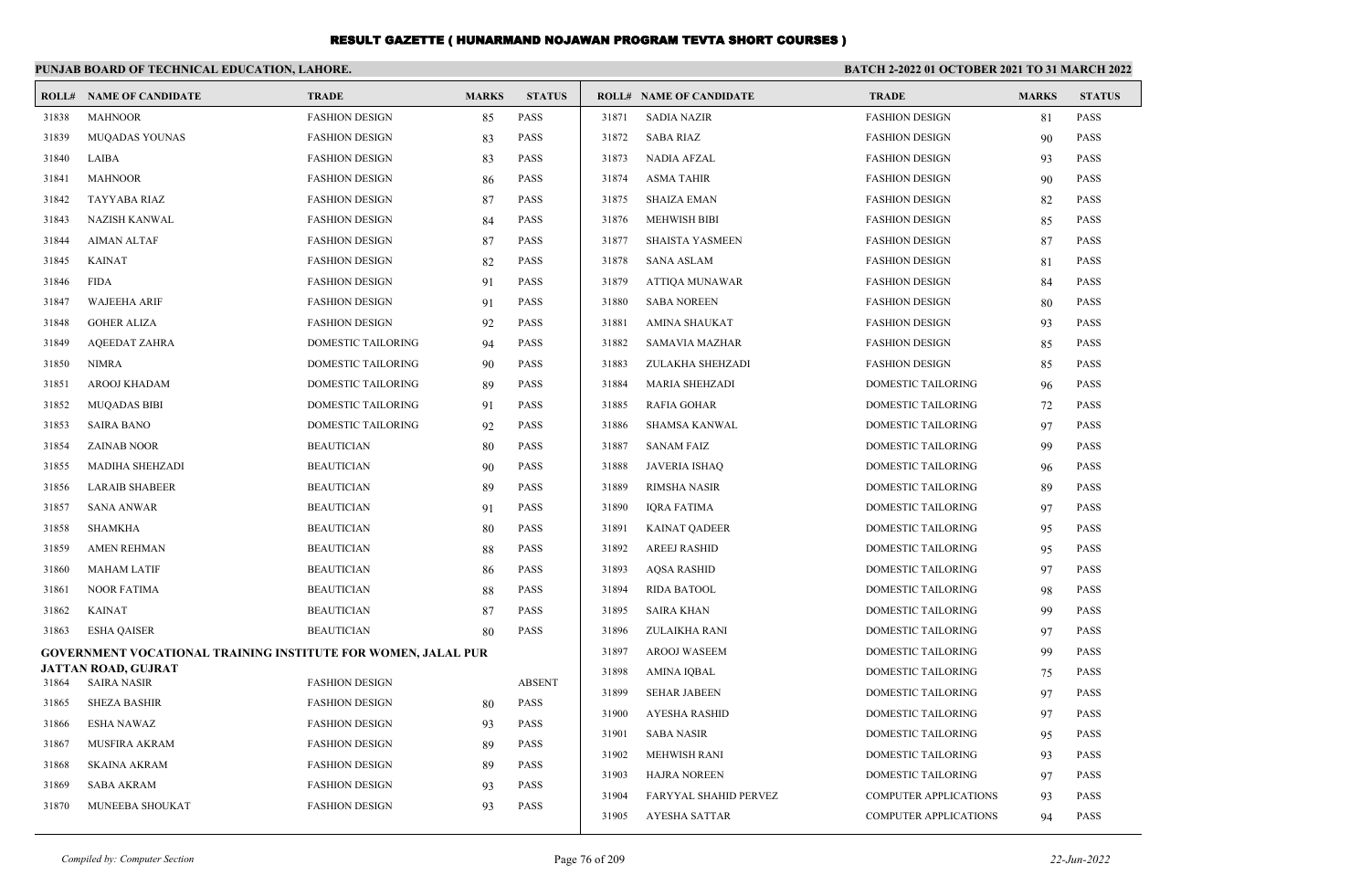|       | PUNJAB BOARD OF TECHNICAL EDUCATION, LAHORE. |                              |              |               |       |                                |                      |              | <b>BATCH 2-2022 01 OCTOBER 2021 TO 31 MARCH 2022</b> |  |  |
|-------|----------------------------------------------|------------------------------|--------------|---------------|-------|--------------------------------|----------------------|--------------|------------------------------------------------------|--|--|
|       | <b>ROLL# NAME OF CANDIDATE</b>               | <b>TRADE</b>                 | <b>MARKS</b> | <b>STATUS</b> |       | <b>ROLL# NAME OF CANDIDATE</b> | <b>TRADE</b>         | <b>MARKS</b> | <b>STATUS</b>                                        |  |  |
| 31906 | <b>MEHAK FATIMA</b>                          | <b>COMPUTER APPLICATIONS</b> | 96           | <b>PASS</b>   | 31941 | <b>RABIQA NAZIR</b>            | <b>BEAUTICIAN</b>    | 98           | <b>PASS</b>                                          |  |  |
| 31907 | KOMAL SHAHZADI                               | <b>COMPUTER APPLICATIONS</b> | 97           | <b>PASS</b>   | 31942 | <b>AQSA MUBEEN</b>             | <b>BEAUTICIAN</b>    | 92           | <b>PASS</b>                                          |  |  |
| 31908 | ZILL E HUMA                                  | <b>COMPUTER APPLICATIONS</b> |              | <b>ABSENT</b> | 31943 | <b>ZAINAB NASREEN</b>          | <b>BEAUTICIAN</b>    | 98           | <b>PASS</b>                                          |  |  |
| 31909 | <b>SEHRISH</b>                               | <b>COMPUTER APPLICATIONS</b> | 94           | <b>PASS</b>   | 31944 | <b>NAYAB FATIMA</b>            | <b>BEAUTICIAN</b>    | 97           | <b>PASS</b>                                          |  |  |
| 31910 | TEHREEM SHAKIR                               | <b>COMPUTER APPLICATIONS</b> | 96           | <b>PASS</b>   | 31945 | <b>BISMA NADEEM</b>            | <b>BEAUTICIAN</b>    | 98           | <b>PASS</b>                                          |  |  |
| 31911 | <b>RIMSHA JAVED</b>                          | <b>COMPUTER APPLICATIONS</b> | 94           | <b>PASS</b>   | 31946 | AQSA NAWAZ                     | <b>BEAUTICIAN</b>    | 100          | <b>PASS</b>                                          |  |  |
| 31912 | <b>MUFFARAH SHAKIR</b>                       | <b>COMPUTER APPLICATIONS</b> | 95           | <b>PASS</b>   | 31947 | KHADIJA QAYYUM                 | <b>BEAUTICIAN</b>    | 97           | <b>PASS</b>                                          |  |  |
| 31913 | MEHMOONA RANI                                | <b>COMPUTER APPLICATIONS</b> | 95           | <b>PASS</b>   | 31948 | NAGINA ANMOL                   | <b>BEAUTICIAN</b>    | 97           | <b>PASS</b>                                          |  |  |
| 31914 | <b>TANIA SHABBIR</b>                         | <b>COMPUTER APPLICATIONS</b> | 95           | <b>PASS</b>   | 31949 | LUBNA SHOUKAT                  | <b>BEAUTICIAN</b>    | 96           | <b>PASS</b>                                          |  |  |
| 31915 | EYSHA NOOR                                   | <b>COMPUTER APPLICATIONS</b> |              | <b>ABSENT</b> | 31950 | AMINA TARIQ                    | <b>BEAUTICIAN</b>    | 98           | <b>PASS</b>                                          |  |  |
| 31916 | ROMEEN FATIMA                                | <b>COMPUTER APPLICATIONS</b> | 96           | <b>PASS</b>   | 31951 | <b>AREEJ WAHEED</b>            | <b>BEAUTICIAN</b>    | 97           | <b>PASS</b>                                          |  |  |
| 31917 | NOOR UL AIN                                  | <b>COMPUTER APPLICATIONS</b> |              | <b>ABSENT</b> | 31952 | <b>FARWA WAHEED</b>            | <b>BEAUTICIAN</b>    | 97           | <b>PASS</b>                                          |  |  |
| 31918 | <b>ANMOL TUFAIL</b>                          | <b>COMPUTER APPLICATIONS</b> |              | <b>ABSENT</b> | 31953 | KAINAT SHAHZADI                | <b>BEAUTICIAN</b>    | 98           | <b>PASS</b>                                          |  |  |
| 31919 | <b>RABIA ANSAR</b>                           | <b>COMPUTER APPLICATIONS</b> | 93           | <b>PASS</b>   | 31954 | <b>SADAF ISHAQ</b>             | <b>BEAUTICIAN</b>    | 96           | <b>PASS</b>                                          |  |  |
| 31920 | <b>AYESHA SHOUKAT</b>                        | <b>COMPUTER APPLICATIONS</b> | 95           | <b>PASS</b>   | 31955 | <b>TASMYA MAZHAR</b>           | <b>BEAUTICIAN</b>    | 98           | <b>PASS</b>                                          |  |  |
| 31921 | SYEDA LEEZA QAMAR                            | <b>COMPUTER APPLICATIONS</b> | 95           | <b>PASS</b>   | 31956 | SWERA                          | <b>BEAUTICIAN</b>    | 97           | <b>PASS</b>                                          |  |  |
| 31922 | WAJIHA MUMTAZ                                | <b>COMPUTER APPLICATIONS</b> | 95           | <b>PASS</b>   | 31957 | YASMEEN ANWAR                  | <b>BEAUTICIAN</b>    | 97           | <b>PASS</b>                                          |  |  |
| 31923 | AMNA AZMAT                                   | <b>COMPUTER APPLICATIONS</b> |              | <b>ABSENT</b> | 31958 | <b>MANALA KHANAM</b>           | <b>BEAUTICIAN</b>    | 96           | <b>PASS</b>                                          |  |  |
| 31924 | LASANIA                                      | <b>BEAUTICIAN</b>            | 96           | <b>PASS</b>   | 31959 | <b>SANIA SHAUKAT</b>           | <b>BEAUTICIAN</b>    | 95           | <b>PASS</b>                                          |  |  |
| 31925 | <b>ALISHBA ARSHAD</b>                        | <b>BEAUTICIAN</b>            | 98           | <b>PASS</b>   | 31960 | <b>QAISERA NOREEN</b>          | <b>BEAUTICIAN</b>    | 98           | <b>PASS</b>                                          |  |  |
| 31926 | <b>GUL JANA</b>                              | <b>BEAUTICIAN</b>            | 96           | <b>PASS</b>   | 31961 | ZOYA ZANIB                     | <b>BEAUTICIAN</b>    | 98           | <b>PASS</b>                                          |  |  |
| 31927 | <b>ANITA KANWAL</b>                          | <b>BEAUTICIAN</b>            | 97           | <b>PASS</b>   | 31962 | NOORMAH MUNIR BUTT             | <b>BEAUTICIAN</b>    |              | <b>ABSENT</b>                                        |  |  |
| 31928 | ALEENA FATIMA                                | <b>BEAUTICIAN</b>            |              | <b>ABSENT</b> | 31963 | <b>WARDA FATIMA</b>            | <b>BEAUTICIAN</b>    |              | <b>ABSENT</b>                                        |  |  |
| 31929 | <b>MUHIBA ZANIB</b>                          | <b>BEAUTICIAN</b>            | 99           | <b>PASS</b>   | 31964 | ASMA SHABBIR                   | PROFESSIONAL COOKING | 95           | <b>PASS</b>                                          |  |  |
| 31930 | RIMSHA ARSHAD                                | <b>BEAUTICIAN</b>            | 91           | <b>PASS</b>   | 31965 | <b>MARIA PARVEEN</b>           | PROFESSIONAL COOKING | 94           | <b>PASS</b>                                          |  |  |
| 31931 | KINZA KHALID                                 | <b>BEAUTICIAN</b>            | 99           | <b>PASS</b>   | 31966 | RABIA SHAHZADI                 | PROFESSIONAL COOKING | 97           | <b>PASS</b>                                          |  |  |
| 31932 | SYEDA TAGHZZAL                               | <b>BEAUTICIAN</b>            | 95           | <b>PASS</b>   | 31967 | <b>LAIBA SALEEMI</b>           | PROFESSIONAL COOKING | 96           | <b>PASS</b>                                          |  |  |
| 31933 | <b>NEHA KOMAL</b>                            | <b>BEAUTICIAN</b>            | 98           | <b>PASS</b>   | 31968 | MARIA RIAZ                     | PROFESSIONAL COOKING | 96           | <b>PASS</b>                                          |  |  |
| 31934 | <b>ISHRAT BIBI</b>                           | <b>BEAUTICIAN</b>            |              | <b>ABSENT</b> | 31969 | ZULAKHA SAFDAR                 | PROFESSIONAL COOKING | 94           | <b>PASS</b>                                          |  |  |
| 31935 | NEELAM                                       | <b>BEAUTICIAN</b>            | 98           | <b>PASS</b>   |       | 31970 ZAINIB                   | PROFESSIONAL COOKING | 93           | <b>PASS</b>                                          |  |  |
| 31936 | NISHA ARIF                                   | <b>BEAUTICIAN</b>            | 98           | PASS          | 31971 | MAHAM BIBI                     | PROFESSIONAL COOKING | 93           | <b>PASS</b>                                          |  |  |
| 31937 | <b>KIRAN SHABBIR</b>                         | <b>BEAUTICIAN</b>            | 99           | PASS          | 31972 | MARYAM                         | PROFESSIONAL COOKING | 96           | <b>PASS</b>                                          |  |  |
| 31938 | <b>FATIMA TAUQEER</b>                        | <b>BEAUTICIAN</b>            | 98           | <b>PASS</b>   | 31973 | <b>ISMA KOUSAR</b>             | PROFESSIONAL COOKING | 90           | <b>PASS</b>                                          |  |  |
| 31939 | UME HABIBA                                   | <b>BEAUTICIAN</b>            | 95           | PASS          | 31974 | TAYYABA SHAHZADI               | PROFESSIONAL COOKING | 95           | PASS                                                 |  |  |
| 31940 | <b>HUDA KHALID</b>                           | <b>BEAUTICIAN</b>            | 98           | PASS          | 31975 | <b>ABIDA HUSAIN</b>            | PROFESSIONAL COOKING | 93           | PASS                                                 |  |  |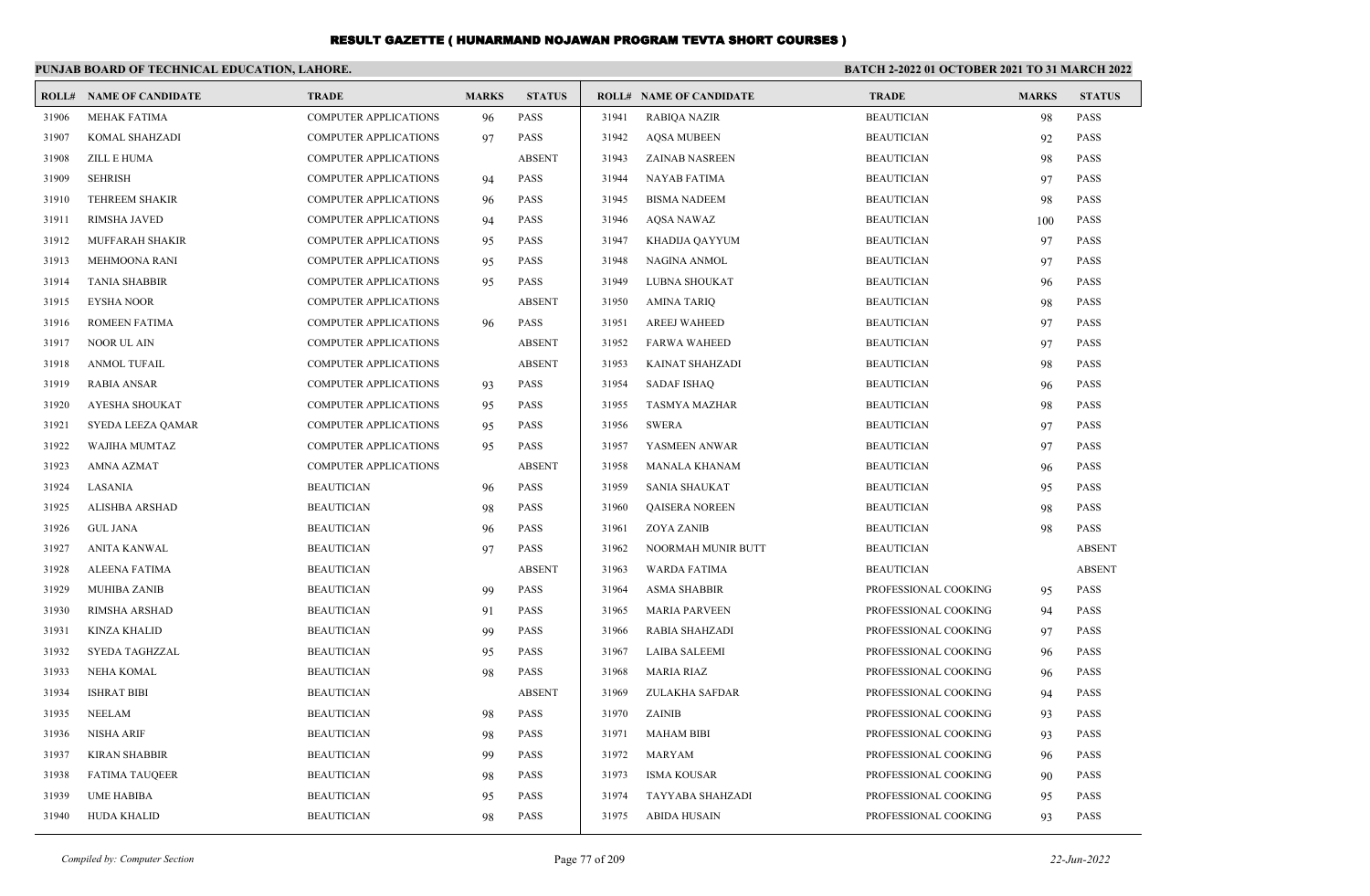|       | PUNJAB BOARD OF TECHNICAL EDUCATION, LAHORE. |                      |              |               |       |                                                                     |                              | <b>BATCH 2-2022 01 OCTOBER 2021 TO 31 MARCH 2022</b> |               |  |
|-------|----------------------------------------------|----------------------|--------------|---------------|-------|---------------------------------------------------------------------|------------------------------|------------------------------------------------------|---------------|--|
|       | <b>ROLL# NAME OF CANDIDATE</b>               | <b>TRADE</b>         | <b>MARKS</b> | <b>STATUS</b> |       | <b>ROLL# NAME OF CANDIDATE</b>                                      | <b>TRADE</b>                 | <b>MARKS</b>                                         | <b>STATUS</b> |  |
| 31976 | <b>TAYYBA BANO</b>                           | PROFESSIONAL COOKING | 92           | PASS          | 32011 | <b>MUQADDS MUNAWAR</b>                                              | <b>BEAUTICIAN</b>            |                                                      | <b>ABSENT</b> |  |
| 31977 | <b>HAFSA TARIQ</b>                           | PROFESSIONAL COOKING | 97           | PASS          | 32012 | <b>FAZILA AZHAR</b>                                                 | <b>BEAUTICIAN</b>            | 89                                                   | <b>PASS</b>   |  |
| 31978 | NAHEED AKHTAR                                | PROFESSIONAL COOKING | 93           | PASS          | 32013 | <b>SHAZIA AZMAT</b>                                                 | <b>BEAUTICIAN</b>            | 91                                                   | <b>PASS</b>   |  |
| 31979 | <b>MARYAM MUJAHID</b>                        | PROFESSIONAL COOKING | 96           | PASS          | 32014 | <b>SONIA</b>                                                        | <b>BEAUTICIAN</b>            | 91                                                   | <b>PASS</b>   |  |
| 31980 | <b>ANAM ZAHRA</b>                            | PROFESSIONAL COOKING | 96           | <b>PASS</b>   | 32015 | <b>FATIMA SHERAZ</b>                                                | <b>BEAUTICIAN</b>            | 99                                                   | <b>PASS</b>   |  |
| 31981 | <b>SADAF</b>                                 | PROFESSIONAL COOKING | 94           | PASS          | 32016 | <b>NAVEERA AFTAB</b>                                                | <b>BEAUTICIAN</b>            | 96                                                   | <b>PASS</b>   |  |
| 31982 | <b>MARIA NAWAZ</b>                           | PROFESSIONAL COOKING | 89           | <b>PASS</b>   | 32017 | <b>SWERA ALI</b>                                                    | <b>BEAUTICIAN</b>            | 92                                                   | <b>PASS</b>   |  |
| 31983 | <b>HINA OADEER</b>                           | PROFESSIONAL COOKING | 93           | <b>PASS</b>   | 32018 | KHADIJAH BASHIR                                                     | <b>BEAUTICIAN</b>            | 95                                                   | <b>PASS</b>   |  |
| 31984 | <b>AROOJ DASTGIR</b>                         | PROFESSIONAL COOKING | 95           | <b>PASS</b>   | 32019 | PERVISHA IFTIKHAR                                                   | <b>BEAUTICIAN</b>            | 99                                                   | <b>PASS</b>   |  |
| 31985 | <b>IRSA FATIMA</b>                           | PROFESSIONAL COOKING | 90           | <b>PASS</b>   | 32020 | <b>MAFIA AMEEN</b>                                                  | <b>BEAUTICIAN</b>            | 96                                                   | <b>PASS</b>   |  |
| 31986 | <b>MARYAM SATTAR</b>                         | PROFESSIONAL COOKING | 91           | <b>PASS</b>   | 32021 | <b>KAINAT FATIMA</b>                                                | <b>BEAUTICIAN</b>            | 92                                                   | <b>PASS</b>   |  |
| 31987 | <b>HIRA MARYAM</b>                           | PROFESSIONAL COOKING | 88           | <b>PASS</b>   | 32022 | <b>SAIMA ANWAR</b>                                                  | <b>BEAUTICIAN</b>            | 96                                                   | <b>PASS</b>   |  |
| 31988 | <b>NAGINA ASGHAR</b>                         | PROFESSIONAL COOKING | 90           | <b>PASS</b>   | 32023 | HAFSA ARIF BUTT                                                     | <b>FASHION DESIGN</b>        | 90                                                   | <b>PASS</b>   |  |
| 31989 | <b>AMNA BASHIR</b>                           | PROFESSIONAL COOKING | 97           | <b>PASS</b>   | 32024 | AYESHA TEHNIYAT HASHMI                                              | <b>FASHION DESIGN</b>        | 85                                                   | <b>PASS</b>   |  |
| 31990 | <b>MADIHA INAYAT</b>                         | PROFESSIONAL COOKING | 96           | <b>PASS</b>   | 32025 | HUMAIRA BASHIR                                                      | <b>FASHION DESIGN</b>        | 90                                                   | <b>PASS</b>   |  |
| 31991 | <b>HAMNA SHAFIQUE</b>                        | PROFESSIONAL COOKING | 96           | <b>PASS</b>   | 32026 | <b>MARYAM ARIF</b>                                                  | <b>FASHION DESIGN</b>        | 85                                                   | <b>PASS</b>   |  |
| 31992 | <b>HINA SHAHZAD</b>                          | PROFESSIONAL COOKING | 96           | <b>PASS</b>   | 32027 | <b>IORA NAWAZ</b>                                                   | <b>FASHION DESIGN</b>        | 83                                                   | <b>PASS</b>   |  |
| 31993 | <b>ANA ZAFAR</b>                             | PROFESSIONAL COOKING | 96           | <b>PASS</b>   | 32028 | <b>TABINDA</b>                                                      | <b>FASHION DESIGN</b>        | 85                                                   | <b>PASS</b>   |  |
| 31994 | <b>NIDA DASTAGIR</b>                         | PROFESSIONAL COOKING | 96           | <b>PASS</b>   | 32029 | <b>SHAMSA RANI</b>                                                  | <b>FASHION DESIGN</b>        | 80                                                   | <b>PASS</b>   |  |
| 31995 | <b>ASIFA NASREEN</b>                         | PROFESSIONAL COOKING | 97           | <b>PASS</b>   | 32030 | <b>AZIA ARIF</b>                                                    | <b>FASHION DESIGN</b>        | 81                                                   | <b>PASS</b>   |  |
| 31996 | <b>TABEER SHABBIR</b>                        | DOMESTIC TAILORING   | 98           | <b>PASS</b>   | 32031 | <b>MARIA ARIF</b>                                                   | <b>FASHION DESIGN</b>        | 81                                                   | <b>PASS</b>   |  |
| 31997 | <b>AYESHA</b>                                | DOMESTIC TAILORING   | 90           | <b>PASS</b>   | 32032 | <b>MAIRA YOUSAF</b>                                                 | <b>COMPUTER APPLICATIONS</b> | 95                                                   | <b>PASS</b>   |  |
| 31998 | <b>MADIHA YOUSAF</b>                         | DOMESTIC TAILORING   | 96           | <b>PASS</b>   | 32033 | <b>IMAN SHAHZADI</b>                                                | <b>COMPUTER APPLICATIONS</b> | 94                                                   | <b>PASS</b>   |  |
| 31999 | <b>ANMOL ZAREE</b>                           | DOMESTIC TAILORING   | 98           | <b>PASS</b>   | 32034 | <b>RIMSHA MAZHAR</b>                                                | <b>COMPUTER APPLICATIONS</b> | 97                                                   | <b>PASS</b>   |  |
| 32000 | <b>SEHAR FATIMA</b>                          | DOMESTIC TAILORING   | 96           | PASS          | 32035 | <b>RABIA SULTANA</b>                                                | <b>COMPUTER APPLICATIONS</b> | 97                                                   | <b>PASS</b>   |  |
| 32001 | <b>KIRAN SHAHZADI</b>                        | DOMESTIC TAILORING   | 85           | <b>PASS</b>   |       | <b>GOVERNMENT VOCATIONAL TRAINING INSTITUTE FOR WOMEN,, KHARIAN</b> |                              |                                                      |               |  |
| 32002 | ANSA SHAHNAZ                                 | DOMESTIC TAILORING   | 95           | PASS          | 32036 | <b>SANA INAYAT</b>                                                  | <b>DOMESTIC TAILORING</b>    | 88                                                   | <b>PASS</b>   |  |
| 32003 | <b>GARZEEN ZAHRA</b>                         | DOMESTIC TAILORING   | 85           | <b>PASS</b>   | 32037 | <b>QANDEEL SJAID</b>                                                | DOMESTIC TAILORING           | 98                                                   | <b>PASS</b>   |  |
| 32004 | <b>BUSHRA BIBI</b>                           | DOMESTIC TAILORING   | 95           | <b>PASS</b>   | 32038 | <b>MAHNOOR SALEEM</b>                                               | DOMESTIC TAILORING           | 99                                                   | <b>PASS</b>   |  |
| 32005 | <b>MANAHIL AREEJ</b>                         | DOMESTIC TAILORING   | 96           | <b>PASS</b>   | 32039 | AROOBA MUNAWAR                                                      | <b>DOMESTIC TAILORING</b>    | 87                                                   | <b>PASS</b>   |  |
| 32006 | <b>RABIA NASIR</b>                           | DOMESTIC TAILORING   | 99           | <b>PASS</b>   | 32040 | ALISHBA                                                             | DOMESTIC TAILORING           | 97                                                   | <b>PASS</b>   |  |
| 32007 | <b>HAJRA NASIR</b>                           | DOMESTIC TAILORING   | 99           | PASS          | 32041 | NISHA DILDAR                                                        | DOMESTIC TAILORING           | 96                                                   | <b>PASS</b>   |  |
| 32008 | <b>HINA SHABBIR</b>                          | <b>BEAUTICIAN</b>    | 95           | PASS          | 32042 | <b>FAKHKRA YASMEEN</b>                                              | <b>DOMESTIC TAILORING</b>    | 99                                                   | <b>PASS</b>   |  |
| 32009 | <b>SABA KHALID</b>                           | <b>BEAUTICIAN</b>    | 98           | <b>PASS</b>   | 32043 | LAIBA IQBAL                                                         | DOMESTIC TAILORING           | 99                                                   | <b>PASS</b>   |  |
| 32010 | <b>MAHNOOR ARSHAD</b>                        | <b>BEAUTICIAN</b>    | 96           | PASS          | 32044 | <b>SONIA ASGHAR</b>                                                 | <b>DOMESTIC TAILORING</b>    | 99                                                   | <b>PASS</b>   |  |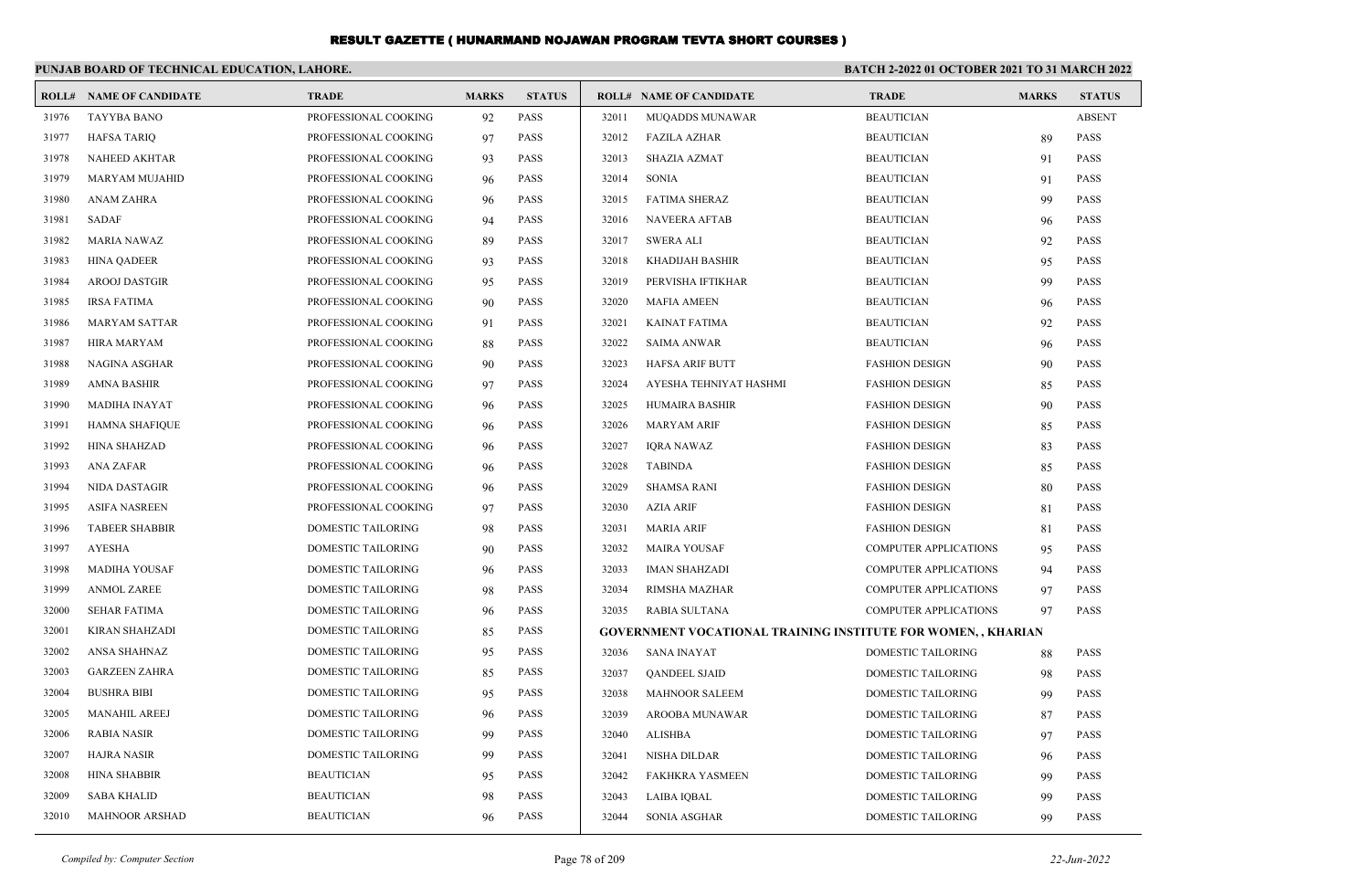|       | PUNJAB BOARD OF TECHNICAL EDUCATION, LAHORE. |                           |              |               |       |                                | BATCH 2-2022 01 OCTOBER 2021 TO 31 MARCH 2022 |              |               |
|-------|----------------------------------------------|---------------------------|--------------|---------------|-------|--------------------------------|-----------------------------------------------|--------------|---------------|
|       | <b>ROLL# NAME OF CANDIDATE</b>               | <b>TRADE</b>              | <b>MARKS</b> | <b>STATUS</b> |       | <b>ROLL# NAME OF CANDIDATE</b> | <b>TRADE</b>                                  | <b>MARKS</b> | <b>STATUS</b> |
| 32045 | <b>SIDRA BATOOL</b>                          | <b>DOMESTIC TAILORING</b> | 98           | <b>PASS</b>   | 32080 | <b>MAHTAB AZHAR</b>            | PROFESSIONAL COOKING                          | 99           | <b>PASS</b>   |
| 32046 | <b>MARIA SHAHEEN</b>                         | DOMESTIC TAILORING        | 91           | <b>PASS</b>   | 32081 | <b>AMNA PARVEEN</b>            | PROFESSIONAL COOKING                          | 99           | <b>PASS</b>   |
| 32047 | <b>ZEENIA SEHAR</b>                          | <b>DOMESTIC TAILORING</b> | 99           | <b>PASS</b>   | 32082 | <b>NASREEN BIBI</b>            | PROFESSIONAL COOKING                          | 100          | <b>PASS</b>   |
| 32048 | <b>RAHANA QOSAR</b>                          | <b>DOMESTIC TAILORING</b> | 99           | <b>PASS</b>   | 32083 | <b>AREESHA SHAHZADI</b>        | PROFESSIONAL COOKING                          | 97           | <b>PASS</b>   |
| 32049 | <b>AMTAL SABOOR</b>                          | <b>DOMESTIC TAILORING</b> | 95           | PASS          | 32084 | AYESHA SIDDIQA                 | PROFESSIONAL COOKING                          | 98           | <b>PASS</b>   |
| 32050 | AYESHA MEHMOOD                               | <b>DOMESTIC TAILORING</b> | 97           | PASS          | 32085 | <b>AREEJ NIDA</b>              | PROFESSIONAL COOKING                          | 98           | <b>PASS</b>   |
| 32051 | <b>LARAIB SHAHZADI</b>                       | <b>DOMESTIC TAILORING</b> | 97           | <b>PASS</b>   | 32086 | <b>BASREERAT AFZAL</b>         | PROFESSIONAL COOKING                          | 98           | <b>PASS</b>   |
| 32052 | <b>KAINAT ARIF</b>                           | <b>DOMESTIC TAILORING</b> | 98           | <b>PASS</b>   | 32087 | <b>FARAH ZIA</b>               | PROFESSIONAL COOKING                          | 100          | <b>PASS</b>   |
| 32053 | <b>NEELAM BIBI</b>                           | DOMESTIC TAILORING        | 95           | PASS          | 32088 | <b>KAINAT BIBI</b>             | PROFESSIONAL COOKING                          | 97           | <b>PASS</b>   |
| 32054 | AMNA RIAZ                                    | DOMESTIC TAILORING        | 96           | PASS          | 32089 | <b>MARYAM RIAZ</b>             | PROFESSIONAL COOKING                          | 97           | <b>PASS</b>   |
| 32055 | <b>ALISHMA</b>                               | <b>DOMESTIC TAILORING</b> | 98           | <b>PASS</b>   | 32090 | <b>AMNA RIAZ</b>               | PROFESSIONAL COOKING                          | 98           | <b>PASS</b>   |
| 32056 | <b>FAIZA MANZOOR</b>                         | <b>DOMESTIC TAILORING</b> | 91           | <b>PASS</b>   | 32091 | <b>SAIMA BIBI</b>              | PROFESSIONAL COOKING                          | 100          | <b>PASS</b>   |
| 32057 | <b>SANIA KAUSER</b>                          | DOMESTIC TAILORING        | 92           | PASS          | 32092 | <b>UMERUBAB</b>                | PROFESSIONAL COOKING                          | -94          | <b>PASS</b>   |
| 32058 | AREEBA FAYYAZ                                | DOMESTIC TAILORING        | 96           | PASS          | 32093 | NAYAB ANSAR                    | PROFESSIONAL COOKING                          | 97           | <b>PASS</b>   |
| 32059 | <b>RIMSHA KANWEL</b>                         | <b>DOMESTIC TAILORING</b> | 98           | <b>PASS</b>   | 32094 | <b>HAJRA IRFAN</b>             | PROFESSIONAL COOKING                          | 96           | <b>PASS</b>   |
| 32060 | <b>TANZEELA JAVED</b>                        | DOMESTIC TAILORING        | 96           | PASS          | 32095 | <b>MAHNOOR NIDA</b>            | PROFESSIONAL COOKING                          | 94           | <b>PASS</b>   |
| 32061 | <b>ASIA SAEED</b>                            | DOMESTIC TAILORING        | 95           | PASS          | 32096 | JAVAIRIA IFTIKHAR              | <b>FASHION DESIGN</b>                         | 100          | <b>PASS</b>   |
| 32062 | <b>SABIA JAN</b>                             | <b>DOMESTIC TAILORING</b> | 90           | <b>PASS</b>   | 32097 | <b>GOHAR IOBAL</b>             | <b>FASHION DESIGN</b>                         | 95           | <b>PASS</b>   |
| 32063 | <b>MAHEEN JAVED</b>                          | <b>DOMESTIC TAILORING</b> | 97           | <b>PASS</b>   | 32098 | <b>SAMRA IMRAN</b>             | <b>FASHION DESIGN</b>                         | 90           | <b>PASS</b>   |
| 32064 | <b>LAIBA SHUKET</b>                          | <b>DOMESTIC TAILORING</b> | 99           | <b>PASS</b>   | 32099 | NIMRA IMRAN                    | <b>FASHION DESIGN</b>                         | 92           | <b>PASS</b>   |
| 32065 | <b>HIRA SAFDER</b>                           | <b>DOMESTIC TAILORING</b> | 96           | <b>PASS</b>   | 32100 | <b>ALISA FATIMA</b>            | <b>FASHION DESIGN</b>                         | 90           | <b>PASS</b>   |
| 32066 | <b>FAIZA BATOOL</b>                          | <b>DOMESTIC TAILORING</b> | 97           | <b>PASS</b>   | 32101 | <b>RAHEEL SHARIF</b>           | <b>FASHION DESIGN</b>                         | 100          | <b>PASS</b>   |
| 32067 | <b>SABA SHUKAT</b>                           | <b>DOMESTIC TAILORING</b> | 98           | <b>PASS</b>   | 32102 | <b>FATIMA</b>                  | <b>FASHION DESIGN</b>                         | 100          | <b>PASS</b>   |
| 32068 | <b>SHEREEM GUL</b>                           | DOMESTIC TAILORING        | 94           | <b>PASS</b>   | 32103 | <b>QAMAR SHAHEEN</b>           | <b>FASHION DESIGN</b>                         | 100          | <b>PASS</b>   |
| 32069 | <b>RIMLA NOOR</b>                            | <b>DOMESTIC TAILORING</b> | 96           | <b>PASS</b>   | 32104 | <b>SHAMAILA NOREEN</b>         | <b>FASHION DESIGN</b>                         | 100          | <b>PASS</b>   |
| 32070 | <b>ISHA NAZ</b>                              | <b>DOMESTIC TAILORING</b> | 97           | <b>PASS</b>   | 32105 | ALISHBA KHALID                 | <b>FASHION DESIGN</b>                         | 98           | <b>PASS</b>   |
| 32071 | <b>AYESHA AMEEN</b>                          | <b>DOMESTIC TAILORING</b> | 99           | <b>PASS</b>   | 32106 | <b>AMINA FATIMA</b>            | <b>FASHION DESIGN</b>                         | 95           | <b>PASS</b>   |
| 32072 | <b>SADUF AMAN</b>                            | DOMESTIC TAILORING        | 98           | <b>PASS</b>   | 32107 | ZARAFSHAN KHALID               | <b>FASHION DESIGN</b>                         | 98           | <b>PASS</b>   |
| 32073 | <b>SONIA AFZAL</b>                           | DOMESTIC TAILORING        | 99           | <b>PASS</b>   | 32108 | <b>TOSEEF SIDDIQUE</b>         | <b>FASHION DESIGN</b>                         | 90           | <b>PASS</b>   |
| 32074 | KANWEL SHAHZADI                              | DOMESTIC TAILORING        | 97           | <b>PASS</b>   | 32109 | NIDA SHAHZADI                  | <b>FASHION DESIGN</b>                         | 99           | <b>PASS</b>   |
| 32075 | <b>ZOBIA ASGHAR</b>                          | <b>DOMESTIC TAILORING</b> | 98           | <b>PASS</b>   | 32110 | <b>SABA MASOOD</b>             | <b>FASHION DESIGN</b>                         | 98           | <b>PASS</b>   |
| 32076 | <b>MARIA KHALID</b>                          | PROFESSIONAL COOKING      | 100          | PASS          | 32111 | <b>FARIHA MASOOD</b>           | <b>FASHION DESIGN</b>                         | 100          | <b>PASS</b>   |
| 32077 | <b>ANEESA ASIF</b>                           | PROFESSIONAL COOKING      | 95           | <b>PASS</b>   | 32112 | <b>AISHA SALEEM</b>            | <b>FASHION DESIGN</b>                         | 99           | <b>PASS</b>   |
| 32078 | <b>NAZIA</b>                                 | PROFESSIONAL COOKING      | 89           | <b>PASS</b>   | 32113 | AIMAN ALLAH DITTA              | <b>FASHION DESIGN</b>                         | 98           | <b>PASS</b>   |
| 32079 | <b>ATROOBA JAFFERY</b>                       | PROFESSIONAL COOKING      | 96           | <b>PASS</b>   | 32114 | TAYYIBA BIBI                   | <b>FASHION DESIGN</b>                         | 97           | <b>PASS</b>   |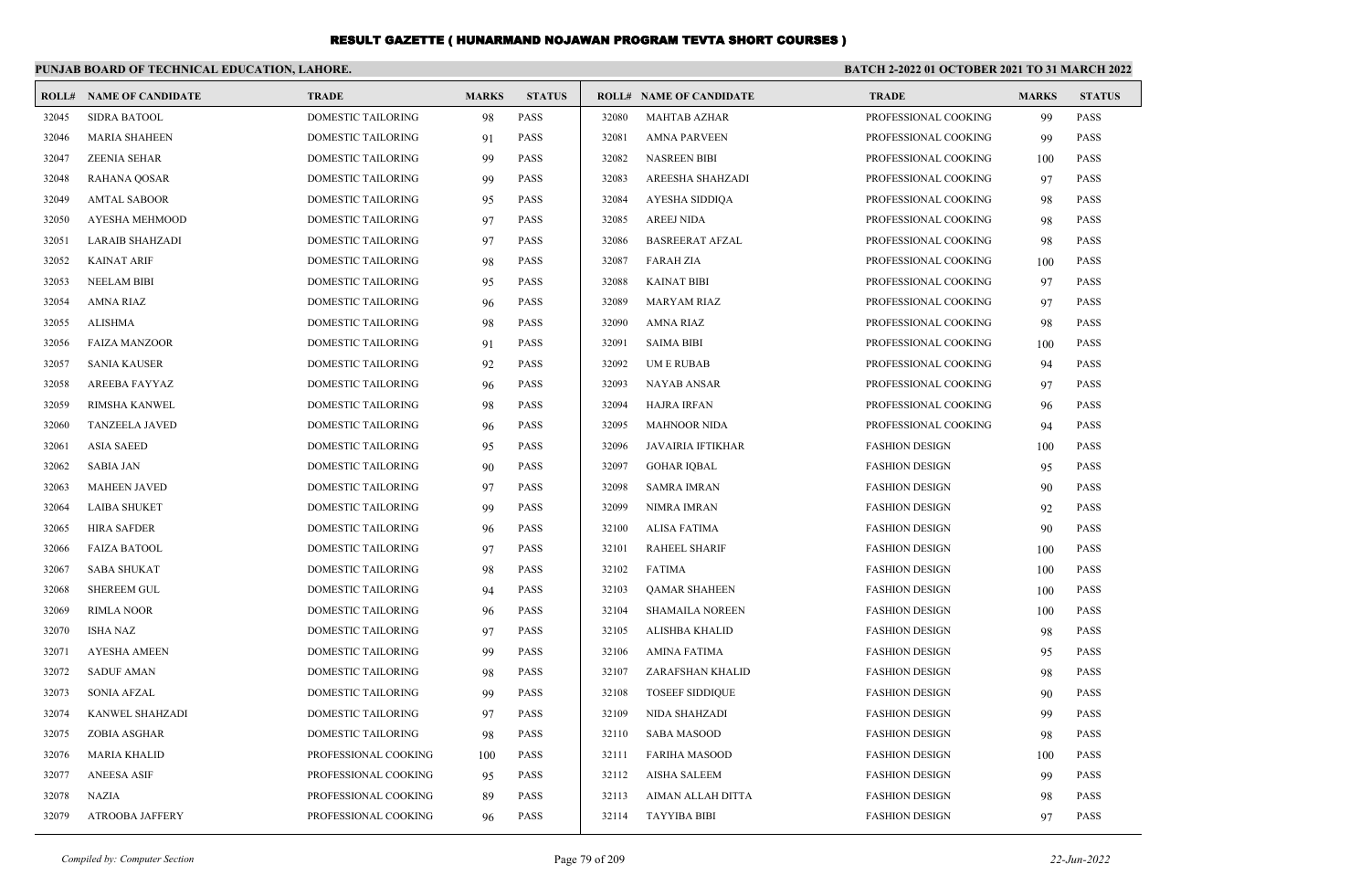|       | PUNJAB BOARD OF TECHNICAL EDUCATION, LAHORE. |                        |              |               |       |                                |                       | BATCH 2-2022 01 OCTOBER 2021 TO 31 MARCH 2022 |               |  |
|-------|----------------------------------------------|------------------------|--------------|---------------|-------|--------------------------------|-----------------------|-----------------------------------------------|---------------|--|
|       | <b>ROLL# NAME OF CANDIDATE</b>               | <b>TRADE</b>           | <b>MARKS</b> | <b>STATUS</b> |       | <b>ROLL# NAME OF CANDIDATE</b> | <b>TRADE</b>          | <b>MARKS</b>                                  | <b>STATUS</b> |  |
| 32115 | <b>AISHA AREEJ</b>                           | <b>FASHION DESIGN</b>  | 90           | <b>PASS</b>   | 32150 | <b>EMAN GULL</b>               | <b>BEAUTICIAN</b>     | 96                                            | <b>PASS</b>   |  |
| 32116 | <b>FARYAL AMBREEN</b>                        | <b>FABRIC PRINTING</b> | 92           | <b>PASS</b>   | 32151 | <b>IQRA AMIN</b>               | <b>BEAUTICIAN</b>     | 98                                            | <b>PASS</b>   |  |
| 32117 | <b>MIQADUS YOUNIS</b>                        | <b>FABRIC PRINTING</b> | 99           | <b>PASS</b>   | 32152 | <b>MARYAM BIBI</b>             | <b>BEAUTICIAN</b>     | 97                                            | <b>PASS</b>   |  |
| 32118 | RABIA INAYAT                                 | <b>FABRIC PRINTING</b> | 97           | <b>PASS</b>   | 32153 | MEHNAZ SOHAIL                  | <b>BEAUTICIAN</b>     | 95                                            | <b>PASS</b>   |  |
| 32119 | <b>MAHNOOR</b>                               | <b>FABRIC PRINTING</b> | 96           | <b>PASS</b>   | 32154 | <b>SABA SAGHIR</b>             | <b>BEAUTICIAN</b>     | 94                                            | <b>PASS</b>   |  |
| 32120 | <b>MUSKAN NOREEN</b>                         | <b>FABRIC PRINTING</b> | 98           | <b>PASS</b>   | 32155 | <b>NAYAB QAISER</b>            | <b>BEAUTICIAN</b>     | 93                                            | <b>PASS</b>   |  |
| 32121 | <b>FAZEELA KOUSAR</b>                        | <b>FABRIC PRINTING</b> | 94           | <b>PASS</b>   | 32156 | <b>AMNA IMRAN</b>              | <b>BEAUTICIAN</b>     | 94                                            | <b>PASS</b>   |  |
| 32122 | <b>SAIRA MUBEEN</b>                          | <b>FABRIC PRINTING</b> | 97           | <b>PASS</b>   | 32157 | <b>IRAM SHEZADI</b>            | <b>BEAUTICIAN</b>     | 97                                            | <b>PASS</b>   |  |
| 32123 | <b>SAIRA MUSTAFA</b>                         | <b>FABRIC PRINTING</b> | 100          | <b>PASS</b>   | 32158 | <b>TANIA SHEHZADI</b>          | <b>BEAUTICIAN</b>     | 97                                            | <b>PASS</b>   |  |
| 32124 | <b>ULFAT NAZ</b>                             | <b>FABRIC PRINTING</b> | 98           | <b>PASS</b>   | 32159 | <b>FAIZA SAFDAR</b>            | <b>BEAUTICIAN</b>     | 97                                            | <b>PASS</b>   |  |
| 32125 | <b>SAIMA PARVEEN</b>                         | <b>FABRIC PRINTING</b> | 95           | <b>PASS</b>   | 32160 | ZAINAB KHIZAR                  | <b>BEAUTICIAN</b>     | 98                                            | <b>PASS</b>   |  |
| 32126 | <b>MEHWISH ALTAF</b>                         | <b>FABRIC PRINTING</b> | 95           | <b>PASS</b>   | 32161 | <b>AROOJ</b>                   | <b>BEAUTICIAN</b>     | 92                                            | <b>PASS</b>   |  |
| 32127 | <b>AMINA TANVEER</b>                         | <b>FABRIC PRINTING</b> | 93           | <b>PASS</b>   | 32162 | AMNA SHAHZADI                  | <b>BEAUTICIAN</b>     | 96                                            | <b>PASS</b>   |  |
| 32128 | GORI                                         | <b>FABRIC PRINTING</b> | 98           | <b>PASS</b>   | 32163 | <b>ISHRAT FATIMA</b>           | <b>BEAUTICIAN</b>     | 96                                            | <b>PASS</b>   |  |
| 32129 | <b>AMNA KHAN</b>                             | <b>FABRIC PRINTING</b> | 93           | <b>PASS</b>   | 32164 | <b>AYESHA</b>                  | <b>BEAUTICIAN</b>     | 93                                            | <b>PASS</b>   |  |
| 32130 | PALWASHA ABDUL VAHEEME                       | <b>FABRIC PRINTING</b> | 95           | <b>PASS</b>   | 32165 | <b>MADEEHA WAHEED</b>          | <b>BEAUTICIAN</b>     | 95                                            | <b>PASS</b>   |  |
| 32131 | <b>BUSHRA</b>                                | <b>FABRIC PRINTING</b> | 89           | <b>PASS</b>   | 32166 | NATASHA ARSHAD                 | <b>BEAUTICIAN</b>     | 96                                            | <b>PASS</b>   |  |
| 32132 | <b>ESHA EMAN</b>                             | <b>FABRIC PRINTING</b> | 96           | <b>PASS</b>   | 32167 | <b>SAFIA MARYAM</b>            | <b>BEAUTICIAN</b>     | 97                                            | <b>PASS</b>   |  |
| 32133 | <b>AYESHA SAMEEN</b>                         | <b>FABRIC PRINTING</b> | 100          | <b>PASS</b>   | 32168 | <b>SHAZIA PARVEEN</b>          | <b>BEAUTICIAN</b>     | 96                                            | <b>PASS</b>   |  |
| 32134 | KHIFSA AHMED                                 | <b>FABRIC PRINTING</b> | 95           | <b>PASS</b>   | 32169 | TAYYABA ANWAR                  | <b>BEAUTICIAN</b>     | 94                                            | <b>PASS</b>   |  |
| 32135 | <b>ZAINABA BIBI</b>                          | <b>FABRIC PRINTING</b> | 97           | <b>PASS</b>   | 32170 | MAICKEL                        | <b>BEAUTICIAN</b>     | 96                                            | <b>PASS</b>   |  |
| 32136 | <b>MEHAK AJAZ</b>                            | <b>BEAUTICIAN</b>      | 96           | <b>PASS</b>   | 32171 | <b>MERAB SARFARAZ</b>          | <b>BEAUTICIAN</b>     | 98                                            | <b>PASS</b>   |  |
| 32137 | <b>SANA MUSTAFA</b>                          | <b>BEAUTICIAN</b>      | 96           | <b>PASS</b>   | 32172 | <b>SHAGUFTA BIBI</b>           | <b>BEAUTICIAN</b>     | 98                                            | <b>PASS</b>   |  |
| 32138 | KAINAT                                       | <b>BEAUTICIAN</b>      | 98           | <b>PASS</b>   | 32173 | <b>IRASH</b>                   | <b>BEAUTICIAN</b>     | 97                                            | <b>PASS</b>   |  |
| 32139 | <b>ALISHA MEHMOOD</b>                        | <b>BEAUTICIAN</b>      | 90           | <b>PASS</b>   | 32174 | <b>UMME KALSOOM</b>            | <b>BEAUTICIAN</b>     | 99                                            | <b>PASS</b>   |  |
| 32140 | NIMRA BASHARAT                               | <b>BEAUTICIAN</b>      | 94           | <b>PASS</b>   | 32175 | <b>NAVEED AKHTAR</b>           | <b>BEAUTICIAN</b>     | 97                                            | <b>PASS</b>   |  |
| 32141 | <b>SAMRA SAJID</b>                           | <b>BEAUTICIAN</b>      | 98           | <b>PASS</b>   | 32176 | <b>ANSA MOBEEN</b>             | <b>BEAUTICIAN</b>     | 95                                            | <b>PASS</b>   |  |
| 32142 | <b>KHADIJA PERVEEN</b>                       | <b>BEAUTICIAN</b>      | 100          | <b>PASS</b>   | 32177 | <b>ALIA NOREEN</b>             | <b>BEAUTICIAN</b>     | 94                                            | <b>PASS</b>   |  |
| 32143 | <b>TAYYABA KHALID</b>                        | <b>BEAUTICIAN</b>      | 99           | <b>PASS</b>   | 32178 | <b>UMMA SALMA</b>              | <b>BEAUTICIAN</b>     | 95                                            | <b>PASS</b>   |  |
| 32144 | <b>SUMERA KOUSER</b>                         | <b>BEAUTICIAN</b>      | 97           | <b>PASS</b>   | 32179 | <b>FAIQA BATOOL</b>            | <b>BEAUTICIAN</b>     | 95                                            | <b>PASS</b>   |  |
| 32145 | AYESHA MAQSOOD                               | <b>BEAUTICIAN</b>      | 99           | <b>PASS</b>   | 32180 | <b>SMILE MURTAZA BUTT</b>      | <b>BEAUTICIAN</b>     | 97                                            | <b>PASS</b>   |  |
| 32146 | <b>SEHRISH ASHRAF</b>                        | <b>BEAUTICIAN</b>      | 95           | <b>PASS</b>   | 32181 | <b>RANI ANDLEEB</b>            | <b>FASHION DESIGN</b> | 99                                            | <b>PASS</b>   |  |
| 32147 | <b>TAHIRA PARVEEN</b>                        | <b>BEAUTICIAN</b>      | 97           | <b>PASS</b>   | 32182 | <b>NAZMA SHARIF</b>            | <b>FASHION DESIGN</b> | 100                                           | <b>PASS</b>   |  |
| 32148 | <b>AYESHA ATTIQ</b>                          | <b>BEAUTICIAN</b>      | 95           | <b>PASS</b>   | 32183 | <b>LAIBA MAJEED</b>            | <b>FASHION DESIGN</b> | 100                                           | <b>PASS</b>   |  |
| 32149 | <b>AYESHA YASIR</b>                          | <b>BEAUTICIAN</b>      | 96           | <b>PASS</b>   | 32184 | <b>SONIA SAJID</b>             | <b>FASHION DESIGN</b> | 100                                           | <b>PASS</b>   |  |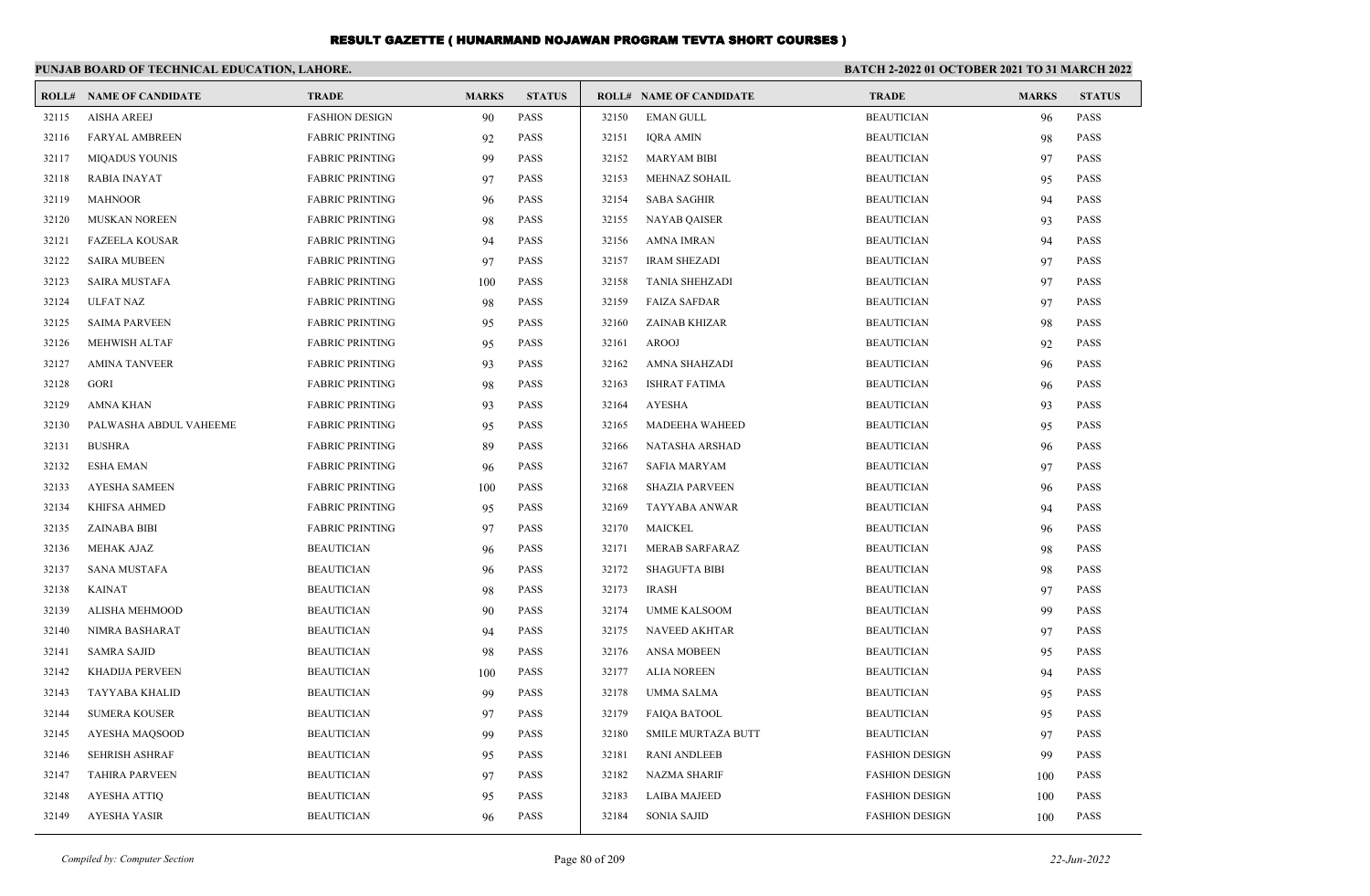|       | PUNJAB BOARD OF TECHNICAL EDUCATION, LAHORE.                 |                           |              |               |       | <b>BATCH 2-2022 01 OCTOBER 2021 TO 31 MARCH 2022</b> |                        |              |               |
|-------|--------------------------------------------------------------|---------------------------|--------------|---------------|-------|------------------------------------------------------|------------------------|--------------|---------------|
|       | <b>ROLL# NAME OF CANDIDATE</b>                               | <b>TRADE</b>              | <b>MARKS</b> | <b>STATUS</b> |       | <b>ROLL# NAME OF CANDIDATE</b>                       | <b>TRADE</b>           | <b>MARKS</b> | <b>STATUS</b> |
| 32185 | <b>FIZA NAZIM</b>                                            | PROFESSIONAL COOKING      | 99           | <b>PASS</b>   | 32218 | AMROZIA REHMAN                                       | <b>BEAUTICIAN</b>      | 86           | <b>PASS</b>   |
| 32186 | <b>RUKHSAR ZAFAR</b>                                         | PROFESSIONAL COOKING      | 99           | <b>PASS</b>   | 32219 | <b>EAZA SHAZADI</b>                                  | <b>BEAUTICIAN</b>      | 91           | <b>PASS</b>   |
| 32187 | <b>AYESHA NAZIM</b>                                          | PROFESSIONAL COOKING      | 99           | PASS          | 32220 | <b>AYESHA AZHAR</b>                                  | <b>BEAUTICIAN</b>      | 95           | <b>PASS</b>   |
| 32188 | <b>SADIA LATIF</b>                                           | PROFESSIONAL COOKING      | 99           | PASS          | 32221 | MEHWISH MUNAWAR                                      | <b>BEAUTICIAN</b>      | 94           | <b>PASS</b>   |
| 32189 | <b>AMBREEN RAFFI</b>                                         | PROFESSIONAL COOKING      | 100          | <b>PASS</b>   | 32222 | <b>SADAF NOSHEEN</b>                                 | <b>BEAUTICIAN</b>      | 96           | <b>PASS</b>   |
| 32190 | <b>RABIA QAYYUM</b>                                          | <b>BEAUTICIAN</b>         | 99           | <b>PASS</b>   | 32223 | <b>SADIA NASREEN</b>                                 | <b>BEAUTICIAN</b>      | 97           | <b>PASS</b>   |
| 32191 | <b>MISBAH ASIF</b>                                           | <b>BEAUTICIAN</b>         | 99           | <b>PASS</b>   | 32224 | <b>HIJAAB SATTAR</b>                                 | <b>BEAUTICIAN</b>      | 92           | <b>PASS</b>   |
| 32192 | <b>SHAIZA FATIMA</b>                                         | <b>BEAUTICIAN</b>         | 96           | PASS          | 32225 | <b>SAIMA AKBAR</b>                                   | <b>BEAUTICIAN</b>      | 96           | <b>PASS</b>   |
| 32193 | <b>SANIA ZULFKAR</b>                                         | <b>BEAUTICIAN</b>         | 98           | PASS          | 32226 | <b>SIDRA BARKAT</b>                                  | <b>BEAUTICIAN</b>      | 97           | <b>PASS</b>   |
| 32194 | <b>GULSHAN</b>                                               | <b>BEAUTICIAN</b>         | 95           | <b>PASS</b>   | 32227 | <b>SANIA IFTIKHAR</b>                                | <b>BEAUTICIAN</b>      | 99           | <b>PASS</b>   |
| 32195 | <b>ESHA AIMA</b>                                             | <b>BEAUTICIAN</b>         | 97           | <b>PASS</b>   | 32228 | <b>FARAH BIBI</b>                                    | <b>BEAUTICIAN</b>      | 84           | <b>PASS</b>   |
| 32196 | <b>HINA BEGUM</b>                                            | <b>BEAUTICIAN</b>         | 96           | <b>PASS</b>   | 32229 | <b>MEHREEN ZAFAR</b>                                 | <b>BEAUTICIAN</b>      | 90           | <b>PASS</b>   |
| 32197 | <b>KAINAT AMEEN</b>                                          | <b>BEAUTICIAN</b>         | 94           | <b>PASS</b>   | 32230 | <b>IQRA SHAFIQ</b>                                   | <b>BEAUTICIAN</b>      | 97           | <b>PASS</b>   |
| 32198 | <b>PARIS JAWED</b>                                           | <b>BEAUTICIAN</b>         | 96           | PASS          | 32231 | RIMSHA KHALID                                        | PROFESSIONAL COOKING   | 88           | <b>PASS</b>   |
| 32199 | <b>KAINAT BIBI</b>                                           | <b>BEAUTICIAN</b>         | 96           | PASS          | 32232 | <b>AFSHEEN SITARA</b>                                | PROFESSIONAL COOKING   | 88           | <b>PASS</b>   |
| 32200 | MUBASHRA SALEEM                                              | <b>BEAUTICIAN</b>         | 94           | <b>PASS</b>   | 32233 | <b>MARYAM KHALID</b>                                 | PROFESSIONAL COOKING   | 84           | <b>PASS</b>   |
| 32201 | <b>KOUSAR BIBI</b>                                           | <b>BEAUTICIAN</b>         | 90           | PASS          | 32234 | <b>HAJRA BATOOL</b>                                  | PROFESSIONAL COOKING   | 87           | <b>PASS</b>   |
| 32202 | <b>MUBEEN BIBI</b>                                           | <b>BEAUTICIAN</b>         | 92           | <b>PASS</b>   | 32235 | <b>KINZA SHAHZADI</b>                                | PROFESSIONAL COOKING   | 87           | <b>PASS</b>   |
| 32203 | <b>NIMRA ADIL</b>                                            | <b>BEAUTICIAN</b>         | 97           | <b>PASS</b>   | 32236 | <b>SAMAN ZAHID</b>                                   | PROFESSIONAL COOKING   | 92           | <b>PASS</b>   |
| 32204 | NAYAB SHAKEEL                                                | <b>BEAUTICIAN</b>         | 98           | PASS          | 32237 | <b>SAFILAH NAZIR</b>                                 | PROFESSIONAL COOKING   | 94           | <b>PASS</b>   |
| 32205 | <b>ZAINAB BIBI</b>                                           | DOMESTIC TAILORING        | 99           | <b>PASS</b>   | 32238 | <b>MOMNA ZAKA</b>                                    | PROFESSIONAL COOKING   | 91           | <b>PASS</b>   |
| 32206 | <b>NIDA FATIMA</b>                                           | <b>DOMESTIC TAILORING</b> | 92           | PASS          | 32239 | <b>SAMREEN IBRAR</b>                                 | PROFESSIONAL COOKING   | 89           | <b>PASS</b>   |
| 32207 | <b>SUMAIRA KOUSAR</b>                                        | DOMESTIC TAILORING        | 92           | PASS          | 32240 | YUSRA ZANIB                                          | PROFESSIONAL COOKING   | 90           | <b>PASS</b>   |
| 32208 | <b>GULSHAN</b>                                               | DOMESTIC TAILORING        | 96           | <b>PASS</b>   | 32241 | <b>AYESHA SATTAR</b>                                 | PROFESSIONAL COOKING   | 91           | <b>PASS</b>   |
| 32209 | <b>AFSHAN KOUSAR</b>                                         | <b>DOMESTIC TAILORING</b> | 99           | <b>PASS</b>   | 32242 | <b>AIZA JAVED</b>                                    | PROFESSIONAL COOKING   | 99           | <b>PASS</b>   |
| 32210 | <b>NOOR BIBI</b>                                             | <b>FASHION DESIGN</b>     | 100          | <b>PASS</b>   | 32243 | <b>ZOYA AFSHEEN</b>                                  | PROFESSIONAL COOKING   | 96           | <b>PASS</b>   |
|       | GOVT. VOCATIONAL TRAINING INSTITUTE (W), MANGLIA NEAR HEALTH |                           |              |               | 32244 | <b>NABILA KOUSAR</b>                                 | PROFESSIONAL COOKING   | 91           | <b>PASS</b>   |
| 32211 | CENTRE VILLAGE P/O MALKA, KHARIAN<br><b>AREEBA LIAQAT</b>    | <b>BEAUTICIAN</b>         |              | <b>PASS</b>   | 32245 | <b>MALAIKA ARSHAD</b>                                | PROFESSIONAL COOKING   | 98           | <b>PASS</b>   |
| 32212 |                                                              | <b>BEAUTICIAN</b>         | 95           | <b>PASS</b>   | 32246 | <b>MARIA MUSHTAQ</b>                                 | <b>FABRIC PRINTING</b> | 92           | <b>PASS</b>   |
| 32213 | ZOYA BASHARAT<br><b>ANAM NASEEM</b>                          | <b>BEAUTICIAN</b>         | 97           | <b>PASS</b>   | 32247 | <b>MEMOON EJAZ</b>                                   | <b>FABRIC PRINTING</b> | 86           | <b>PASS</b>   |
| 32214 | <b>SANA HAMEED</b>                                           | <b>BEAUTICIAN</b>         | 91<br>94     | <b>PASS</b>   | 32248 | <b>SIBGHA FATIMA</b>                                 | <b>FABRIC PRINTING</b> | 82           | <b>PASS</b>   |
| 32215 | <b>OMERA KAFAIT</b>                                          | <b>BEAUTICIAN</b>         |              | <b>PASS</b>   | 32249 | KAINAT SHAHZAD                                       | <b>FABRIC PRINTING</b> | 85           | <b>PASS</b>   |
| 32216 | NIMRA MUSHTAQ                                                | <b>BEAUTICIAN</b>         | 96           | PASS          | 32250 | <b>RIMSHA</b>                                        | <b>FABRIC PRINTING</b> | 83           | <b>PASS</b>   |
| 32217 |                                                              | <b>BEAUTICIAN</b>         | 87<br>100    | <b>PASS</b>   | 32251 | <b>HINA MARYAM</b>                                   | <b>FABRIC PRINTING</b> | 84           | <b>PASS</b>   |
|       | <b>AQSA NOREEN</b>                                           |                           |              |               | 32252 | <b>ANAM NISAR</b>                                    | <b>FABRIC PRINTING</b> | 85           | <b>PASS</b>   |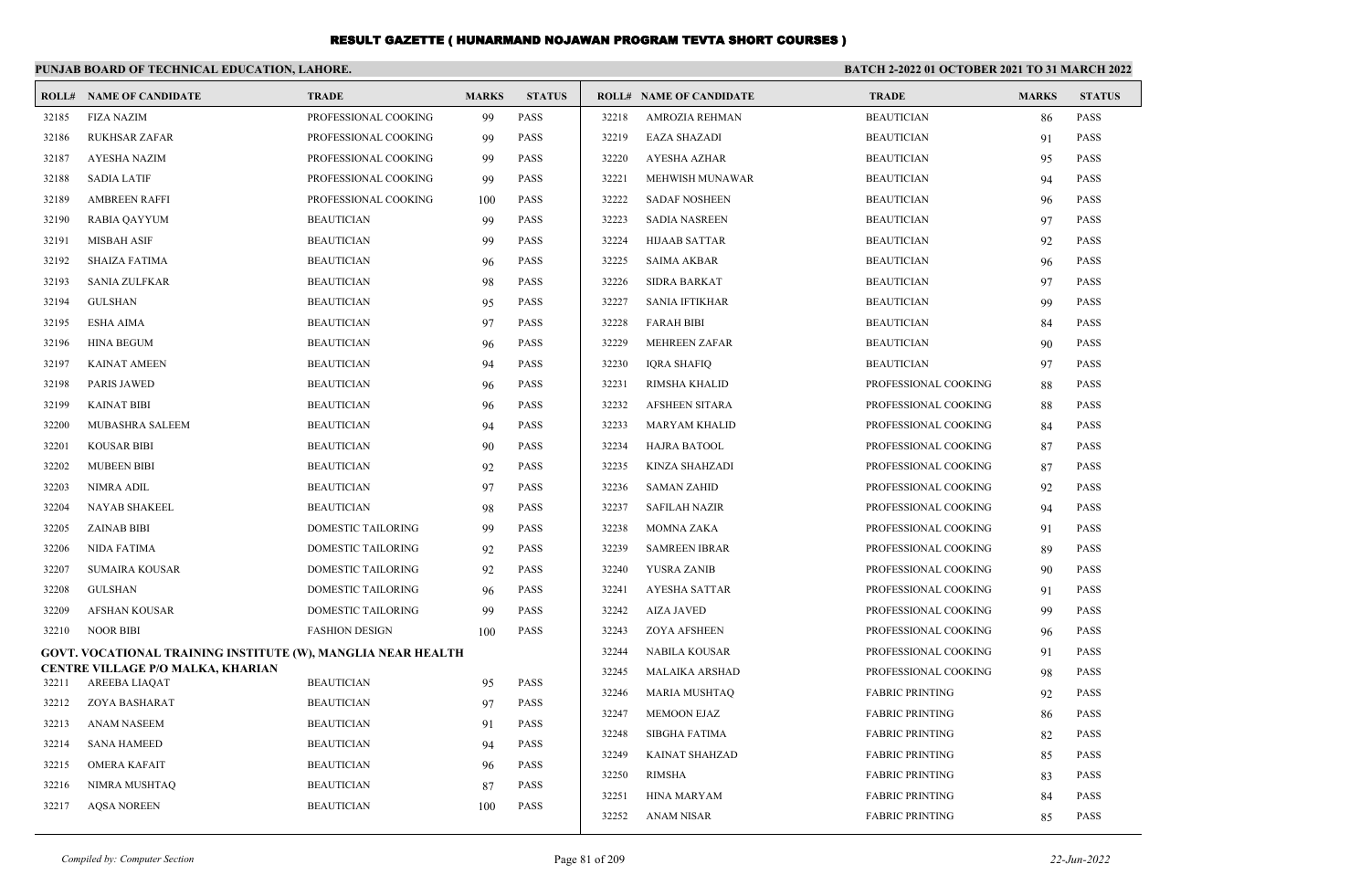|       | PUNJAB BOARD OF TECHNICAL EDUCATION, LAHORE. |                           |              |               | <b>BATCH 2-2022 01 OCTOBER 2021 TO 31 MARCH 2022</b> |                                                                   |                              |              |               |
|-------|----------------------------------------------|---------------------------|--------------|---------------|------------------------------------------------------|-------------------------------------------------------------------|------------------------------|--------------|---------------|
|       | <b>ROLL# NAME OF CANDIDATE</b>               | <b>TRADE</b>              | <b>MARKS</b> | <b>STATUS</b> |                                                      | <b>ROLL# NAME OF CANDIDATE</b>                                    | <b>TRADE</b>                 | <b>MARKS</b> | <b>STATUS</b> |
| 32253 | <b>SALINA WASEEM</b>                         | <b>FABRIC PRINTING</b>    | 96           | <b>PASS</b>   | 32288                                                | <b>MARIA BIBI</b>                                                 | <b>DOMESTIC TAILORING</b>    | 84           | <b>PASS</b>   |
| 32254 | <b>NAILA ARIF</b>                            | <b>FABRIC PRINTING</b>    | 84           | <b>PASS</b>   | 32289                                                | <b>JAVARIA MUSHTAQ</b>                                            | DOMESTIC TAILORING           | 93           | PASS          |
| 32255 | <b>SEERAT NOOR</b>                           | <b>FABRIC PRINTING</b>    | 96           | <b>PASS</b>   | 32290                                                | <b>UZMA ABID</b>                                                  | <b>DOMESTIC TAILORING</b>    | 87           | <b>PASS</b>   |
| 32256 | TAYYABA IOBAL                                | <b>FABRIC PRINTING</b>    | 90           | <b>PASS</b>   | 32291                                                | <b>SIBGHA MOOBEEN</b>                                             | <b>DOMESTIC TAILORING</b>    | 96           | <b>PASS</b>   |
| 32257 | <b>IORA</b>                                  | <b>FABRIC PRINTING</b>    | 91           | <b>PASS</b>   | 32292                                                | <b>SAWERA RIAZ</b>                                                | DOMESTIC TAILORING           | 93           | <b>PASS</b>   |
| 32258 | SWERIA MAZAR IQBAL                           | <b>FABRIC PRINTING</b>    | 83           | <b>PASS</b>   | 32293                                                | ANEEQA ASGHAR                                                     | <b>DOMESTIC TAILORING</b>    | 84           | <b>PASS</b>   |
| 32259 | <b>ANIKA ABID</b>                            | <b>FABRIC PRINTING</b>    | 95           | <b>PASS</b>   | 32294                                                | <b>HAJRA BIBI</b>                                                 | DOMESTIC TAILORING           | 89           | PASS          |
| 32260 | <b>RABIA QADEER</b>                          | DOMESTIC TAILORING        | 82           | <b>PASS</b>   | 32295                                                | NIMRA MUSHTAQ                                                     | DOMESTIC TAILORING           | 96           | PASS          |
| 32261 | <b>ANEELA LIAQAT</b>                         | DOMESTIC TAILORING        | 87           | <b>PASS</b>   | 32296                                                | <b>SAWERA RANI</b>                                                | <b>DOMESTIC TAILORING</b>    | 96           | <b>PASS</b>   |
| 32262 | <b>BISMA SHOUKAT</b>                         | DOMESTIC TAILORING        | 82           | <b>PASS</b>   | 32297                                                | <b>SUMAIRA ILYAS</b>                                              | DOMESTIC TAILORING           | 93           | PASS          |
| 32263 | <b>FAIZA IBRAR</b>                           | DOMESTIC TAILORING        | -86          | <b>PASS</b>   | 32298                                                | HUMAIRA ASGHAR                                                    | DOMESTIC TAILORING           | 88           | PASS          |
| 32264 | <b>SAIRA HAMEED</b>                          | DOMESTIC TAILORING        | 88           | <b>PASS</b>   | 32299                                                | <b>RIMSHA REHMAN</b>                                              | <b>DOMESTIC TAILORING</b>    | 96           | <b>PASS</b>   |
| 32265 | <b>AMNA RAFIQ</b>                            | DOMESTIC TAILORING        | 91           | <b>PASS</b>   |                                                      | <b>GOVERNMENT VOCATIONAL TRAINING INSTITUTE FOR WOMEN, VANIKE</b> |                              |              |               |
| 32266 | MUNEEBA WASEEM                               | DOMESTIC TAILORING        | 87           | <b>PASS</b>   | 32300                                                | <b>CHOWK, POST OFFICE ROAD,, HAFIZABAD</b><br><b>ALINA ASHRAF</b> | <b>COMPUTER APPLICATIONS</b> | 95           | PASS          |
| 32267 | <b>SADIA BIBI</b>                            | DOMESTIC TAILORING        | 88           | <b>PASS</b>   | 32301                                                | <b>AQSA BIBI</b>                                                  | <b>COMPUTER APPLICATIONS</b> | 75           | <b>PASS</b>   |
| 32268 | <b>SANA SALEEM</b>                           | DOMESTIC TAILORING        | 87           | <b>PASS</b>   | 32302                                                | <b>ALWEENA BATOOL</b>                                             | <b>COMPUTER APPLICATIONS</b> | 94           | <b>PASS</b>   |
| 32269 | <b>LAIBA GULZAR</b>                          | DOMESTIC TAILORING        | 89           | <b>PASS</b>   | 32303                                                | <b>ZAREEN GUL</b>                                                 | <b>COMPUTER APPLICATIONS</b> | 96           | PASS          |
| 32270 | <b>AYESHA BIBI</b>                           | <b>DOMESTIC TAILORING</b> | 92           | <b>PASS</b>   | 32304                                                | <b>RIDA FATIMA</b>                                                | <b>COMPUTER APPLICATIONS</b> | 91           | <b>PASS</b>   |
| 32271 | <b>RIMSHA BIBI</b>                           | DOMESTIC TAILORING        | 88           | <b>PASS</b>   | 32305                                                | <b>AIMAN RANI</b>                                                 | <b>COMPUTER APPLICATIONS</b> | 84           | <b>PASS</b>   |
| 32272 | <b>ZIL E HUMA</b>                            | DOMESTIC TAILORING        | 88           | <b>PASS</b>   | 32306                                                | <b>UMME AMMARA</b>                                                | <b>COMPUTER APPLICATIONS</b> | 81           | PASS          |
| 32273 | <b>KAINAT</b>                                | <b>DOMESTIC TAILORING</b> | 93           | <b>PASS</b>   | 32307                                                | <b>MEHWISH ASGHAR</b>                                             | <b>COMPUTER APPLICATIONS</b> | 92           | <b>PASS</b>   |
| 32274 | <b>KASHAF NAVEED</b>                         | DOMESTIC TAILORING        | 96           | <b>PASS</b>   | 32308                                                | <b>SALMA BASHEER</b>                                              | <b>COMPUTER APPLICATIONS</b> | 94           | <b>PASS</b>   |
| 32275 | <b>ISHA ASHIQ</b>                            | DOMESTIC TAILORING        | 87           | <b>PASS</b>   | 32309                                                | <b>FAZEELAT RANI</b>                                              | <b>COMPUTER APPLICATIONS</b> | 94           | <b>PASS</b>   |
| 32276 | <b>SALAYHA AMJAD</b>                         | DOMESTIC TAILORING        | 88           | <b>PASS</b>   | 32310                                                | NIMRA SHAHZADI                                                    | <b>COMPUTER APPLICATIONS</b> | 91           | PASS          |
| 32277 | MARIYAM AZEEM                                | DOMESTIC TAILORING        | 84           | <b>PASS</b>   | 32311                                                | NIYAB GOHAR                                                       | <b>COMPUTER APPLICATIONS</b> | 86           | PASS          |
| 32278 | <b>SABA KHIZAR</b>                           | DOMESTIC TAILORING        | 89           | <b>PASS</b>   | 32312                                                | <b>WARDA ADAN</b>                                                 | <b>COMPUTER APPLICATIONS</b> | 96           | <b>PASS</b>   |
| 32279 | <b>AMBREEN KHIZAR</b>                        | DOMESTIC TAILORING        | 94           | <b>PASS</b>   | 32313                                                | <b>RAFIA BATOOL</b>                                               | <b>COMPUTER APPLICATIONS</b> | 94           | <b>PASS</b>   |
| 32280 | <b>IQRA</b>                                  | DOMESTIC TAILORING        | 87           | <b>PASS</b>   | 32314                                                | <b>AFSHAN ASHRAF</b>                                              | <b>COMPUTER APPLICATIONS</b> | 83           | <b>PASS</b>   |
| 32281 | <b>ZAIRA NAZ</b>                             | <b>DOMESTIC TAILORING</b> | 93           | <b>PASS</b>   | 32315                                                | <b>ROZY</b>                                                       | <b>COMPUTER APPLICATIONS</b> | 95           | <b>PASS</b>   |
| 32282 | ALISHABA MANZOOR                             | DOMESTIC TAILORING        | 89           | <b>PASS</b>   | 32316                                                | <b>IMRANA SIKANDAR</b>                                            | <b>COMPUTER APPLICATIONS</b> | 97           | <b>PASS</b>   |
| 32283 | <b>ALISHBA REHMAN</b>                        | DOMESTIC TAILORING        | 96           | <b>PASS</b>   | 32317                                                | <b>KASHMALA RIAZ</b>                                              | <b>COMPUTER APPLICATIONS</b> | 87           | <b>PASS</b>   |
| 32284 | TAYYABA LIAQAT                               | <b>DOMESTIC TAILORING</b> | 84           | <b>PASS</b>   | 32318                                                | <b>SITARA</b>                                                     | <b>COMPUTER APPLICATIONS</b> | 84           | <b>PASS</b>   |
| 32285 | <b>JAVERIA BIBI</b>                          | DOMESTIC TAILORING        | 96           | <b>PASS</b>   | 32319                                                | LARAIB                                                            | <b>COMPUTER APPLICATIONS</b> | 81           | <b>PASS</b>   |
| 32286 | <b>MARIA RASHEED</b>                         | DOMESTIC TAILORING        | 87           | <b>PASS</b>   | 32320                                                | <b>ISHRAT FATIMA</b>                                              | <b>BEAUTICIAN</b>            | 90           | <b>PASS</b>   |
| 32287 | <b>AMINA SHAKEEL</b>                         | <b>DOMESTIC TAILORING</b> | 96           | <b>PASS</b>   |                                                      |                                                                   |                              |              |               |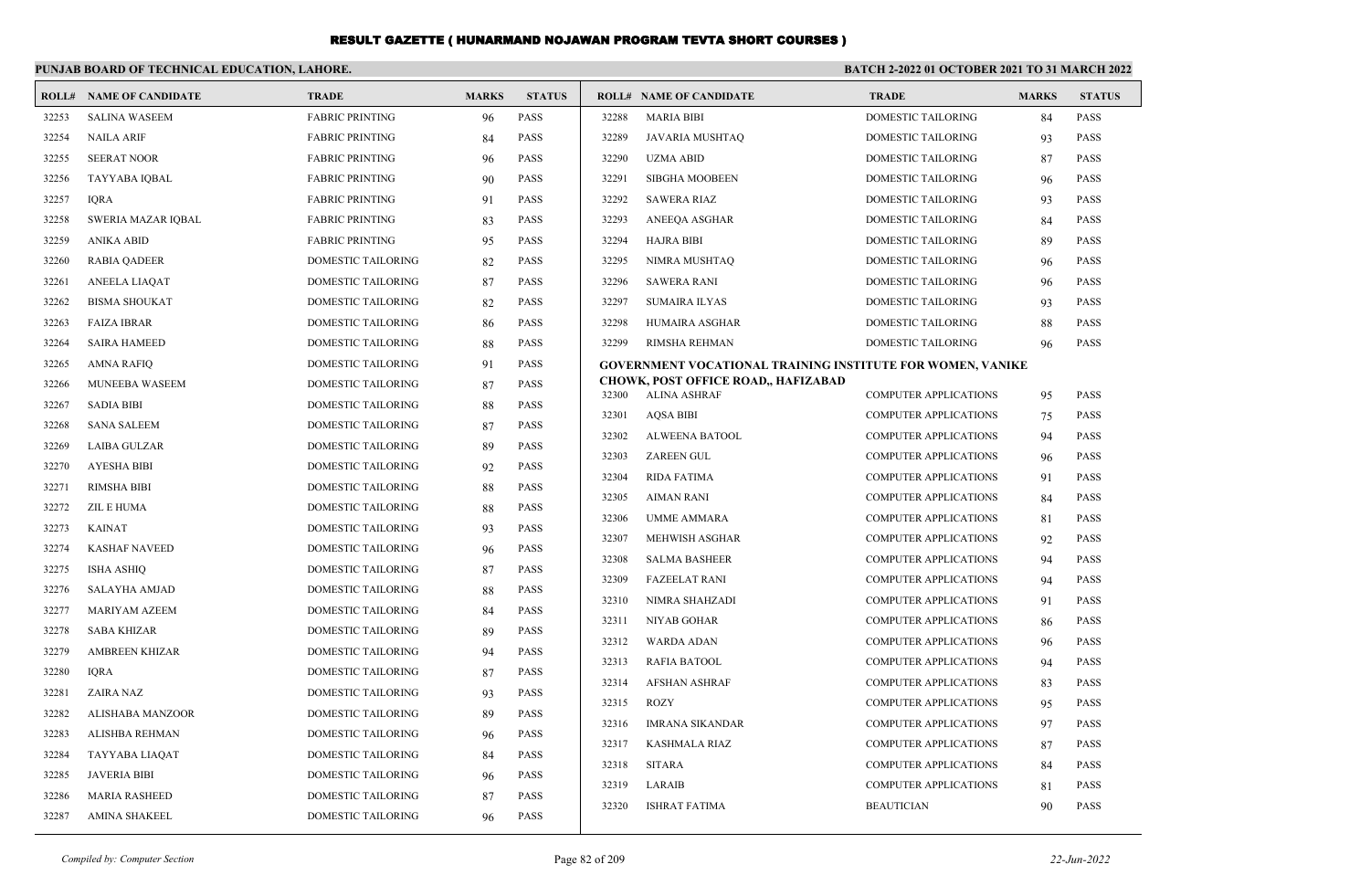|       | PUNJAB BOARD OF TECHNICAL EDUCATION, LAHORE. |                    |              |               | BATCH 2-2022 01 OCTOBER 2021 TO 31 MARCH 2022 |                                                                |                           |              |               |
|-------|----------------------------------------------|--------------------|--------------|---------------|-----------------------------------------------|----------------------------------------------------------------|---------------------------|--------------|---------------|
|       | <b>ROLL# NAME OF CANDIDATE</b>               | <b>TRADE</b>       | <b>MARKS</b> | <b>STATUS</b> |                                               | <b>ROLL# NAME OF CANDIDATE</b>                                 | <b>TRADE</b>              | <b>MARKS</b> | <b>STATUS</b> |
| 32321 | ZILL E HUMA                                  | <b>BEAUTICIAN</b>  | 90           | <b>PASS</b>   | 32356                                         | <b>JAVERIA ZIA</b>                                             | <b>DOMESTIC TAILORING</b> | 86           | <b>PASS</b>   |
| 32322 | MISHAL SHAHZADI                              | <b>BEAUTICIAN</b>  | 87           | <b>PASS</b>   | 32357                                         | LAMIA                                                          | DOMESTIC TAILORING        | 87           | <b>PASS</b>   |
| 32323 | NAMRA FATIMA                                 | <b>BEAUTICIAN</b>  | 92           | <b>PASS</b>   | 32358                                         | AYSHA WALAYAT                                                  | DOMESTIC TAILORING        | 94           | <b>PASS</b>   |
| 32324 | <b>KINZA RAHEEM</b>                          | <b>BEAUTICIAN</b>  | 87           | <b>PASS</b>   | 32359                                         | <b>ESHA RANI</b>                                               | DOMESTIC TAILORING        | 87           | <b>PASS</b>   |
| 32325 | SYEDA PER WASHA NAQVI                        | <b>BEAUTICIAN</b>  | 86           | <b>PASS</b>   | 32360                                         | <b>SAMRA YOUSAF</b>                                            | DOMESTIC TAILORING        | 85           | <b>PASS</b>   |
| 32326 | RADIA FATIMA                                 | <b>BEAUTICIAN</b>  | 86           | <b>PASS</b>   | 32361                                         | YOUSRA RIAZ                                                    | DOMESTIC TAILORING        | 87           | <b>PASS</b>   |
| 32327 | <b>SAWAIRA GULL</b>                          | <b>BEAUTICIAN</b>  | 87           | <b>PASS</b>   | 32362                                         | <b>AMINA</b>                                                   | DOMESTIC TAILORING        | 88           | <b>PASS</b>   |
| 32328 | <b>KAINAT ZAHRA</b>                          | <b>BEAUTICIAN</b>  | -86          | <b>PASS</b>   | 32363                                         | PARVEEN BAGUM                                                  | DOMESTIC TAILORING        | 85           | <b>PASS</b>   |
| 32329 | ASIFA SHAHZADI                               | <b>BEAUTICIAN</b>  | 88           | <b>PASS</b>   | 32364                                         | <b>ALISHAB IMAN</b>                                            | DOMESTIC TAILORING        | 87           | <b>PASS</b>   |
| 32330 | MADIHA                                       | <b>BEAUTICIAN</b>  | -89          | <b>PASS</b>   | 32365                                         | <b>FAIQA MASOOD</b>                                            | DOMESTIC TAILORING        | 87           | <b>PASS</b>   |
| 32331 | <b>EMAN YOUSAF</b>                           | <b>BEAUTICIAN</b>  | 94           | <b>PASS</b>   | 32366                                         | <b>ALIA IHSAN</b>                                              | DOMESTIC TAILORING        | 91           | <b>PASS</b>   |
| 32332 | ANAM SHEHZADI                                | <b>BEAUTICIAN</b>  | 91           | <b>PASS</b>   | 32367                                         | <b>JAWARIA SHABBIR</b>                                         | DOMESTIC TAILORING        | -86          | <b>PASS</b>   |
| 32333 | <b>AREEJ TAHIR</b>                           | <b>BEAUTICIAN</b>  | 91           | <b>PASS</b>   | 32368                                         | <b>MUQADAS ZAHRA</b>                                           | DOMESTIC TAILORING        | 90           | <b>PASS</b>   |
| 32334 | <b>AREEBA TAHIR</b>                          | <b>BEAUTICIAN</b>  | 91           | <b>PASS</b>   | 32369                                         | <b>FAIZA FATIMA</b>                                            | DOMESTIC TAILORING        | 88           | <b>PASS</b>   |
| 32335 | <b>IRAM SHEHZADI</b>                         | <b>BEAUTICIAN</b>  | 91           | <b>PASS</b>   | 32370                                         | ATEEQA AFZAL                                                   | DOMESTIC TAILORING        | -84          | <b>PASS</b>   |
| 32336 | <b>MUQADAS RANI</b>                          | <b>BEAUTICIAN</b>  | 93           | <b>PASS</b>   | 32371                                         | <b>HOMERA RANI</b>                                             | DOMESTIC TAILORING        | 87           | <b>PASS</b>   |
| 32337 | SANA                                         | <b>BEAUTICIAN</b>  | 93           | <b>PASS</b>   | 32372                                         | RAHEELA                                                        | DOMESTIC TAILORING        | -86          | <b>PASS</b>   |
| 32338 | <b>SHER BANO</b>                             | <b>BEAUTICIAN</b>  | 88           | <b>PASS</b>   | 32373                                         | MALAIKA                                                        | DOMESTIC TAILORING        | 88           | <b>PASS</b>   |
| 32339 | <b>FARIA AFZAL</b>                           | <b>BEAUTICIAN</b>  | 90           | <b>PASS</b>   | 32374                                         | <b>KINZA ARSHAD</b>                                            | DOMESTIC TAILORING        | 85           | <b>PASS</b>   |
| 32340 | AASMA BATOOL                                 | <b>BEAUTICIAN</b>  | 86           | <b>PASS</b>   | 32375                                         | <b>ANDILA</b>                                                  | DOMESTIC TAILORING        | 86           | <b>PASS</b>   |
| 32341 | AASMA SHAHZADI                               | <b>BEAUTICIAN</b>  | 92           | <b>PASS</b>   | 32376                                         | <b>SUMAIRA BATOOL</b>                                          | DOMESTIC TAILORING        | 87           | <b>PASS</b>   |
| 32342 | NIMRAH ASHRAF                                | <b>BEAUTICIAN</b>  | 90           | <b>PASS</b>   | 32377                                         | <b>KHIZRA</b>                                                  | DOMESTIC TAILORING        | -90          | <b>PASS</b>   |
| 32343 | <b>SANA RANI</b>                             | <b>BEAUTICIAN</b>  | 91           | <b>PASS</b>   | 32378                                         | <b>WARDA</b>                                                   | DOMESTIC TAILORING        | 87           | <b>PASS</b>   |
| 32344 | <b>SAWERA BATOOL</b>                         | <b>BEAUTICIAN</b>  | 89           | <b>PASS</b>   | 32379                                         | <b>HABIBA AFZAL</b>                                            | DOMESTIC TAILORING        | 91           | <b>PASS</b>   |
| 32345 | <b>SHAISTA</b>                               | <b>BEAUTICIAN</b>  | 90           | <b>PASS</b>   |                                               | GOVT. VOCATIONAL TRAINING INSTITUTE FOR WOMEN, NEAR QABARASTAN |                           |              |               |
| 32346 | LUBNA IRSHAD KHAN                            | <b>BEAUTICIAN</b>  | 93           | <b>PASS</b>   | 32380                                         | SUHEKE CHOWKI, SUKHEKE, HAFIZABAD<br><b>KINZA YOUNAS</b>       | <b>BEAUTICIAN</b>         | 95           | <b>PASS</b>   |
| 32347 | <b>KINZA ANDLEEB</b>                         | <b>BEAUTICIAN</b>  | 87           | <b>PASS</b>   | 32381                                         | <b>SHAMIM AKHTAR</b>                                           | <b>BEAUTICIAN</b>         | 97           | <b>PASS</b>   |
| 32348 | MEHWISH AHMAD SHER                           | <b>BEAUTICIAN</b>  | 87           | <b>PASS</b>   | 32382                                         | <b>GHULAM FATIMA ASHIO</b>                                     | <b>BEAUTICIAN</b>         |              | <b>PASS</b>   |
| 32349 | <b>SABA WAHID</b>                            | <b>BEAUTICIAN</b>  | 88           | <b>PASS</b>   | 32383                                         | <b>FARHANA BATOOL</b>                                          | <b>BEAUTICIAN</b>         | -96<br>97    | PASS          |
| 32350 | <b>GULNAZ SHAZADI</b>                        | DOMESTIC TAILORING | 92           | <b>PASS</b>   | 32384                                         | <b>KAINAT</b>                                                  | <b>BEAUTICIAN</b>         |              | PASS          |
| 32351 | <b>ANIOA ASHRAF</b>                          | DOMESTIC TAILORING | 95           | <b>PASS</b>   | 32385                                         | <b>BISMA FIRDOS</b>                                            | <b>BEAUTICIAN</b>         | 85           | <b>PASS</b>   |
| 32352 | <b>FARWA NAZIR</b>                           | DOMESTIC TAILORING | 94           | <b>PASS</b>   | 32386                                         | <b>ASIYA BOOTA</b>                                             | <b>BEAUTICIAN</b>         | 93           | <b>PASS</b>   |
| 32353 | SANA HAYAT                                   | DOMESTIC TAILORING | 92           | <b>PASS</b>   | 32387                                         | <b>SABA MUKHTAR</b>                                            | <b>BEAUTICIAN</b>         | 92           | <b>PASS</b>   |
| 32354 | <b>SEHROOJ</b>                               | DOMESTIC TAILORING | 87           | <b>PASS</b>   | 32388                                         | <b>NIMRA ABID</b>                                              | <b>BEAUTICIAN</b>         | 94           | <b>PASS</b>   |
| 32355 | <b>MUOADAS RANI</b>                          | DOMESTIC TAILORING | 87           | <b>PASS</b>   |                                               |                                                                |                           | 90           |               |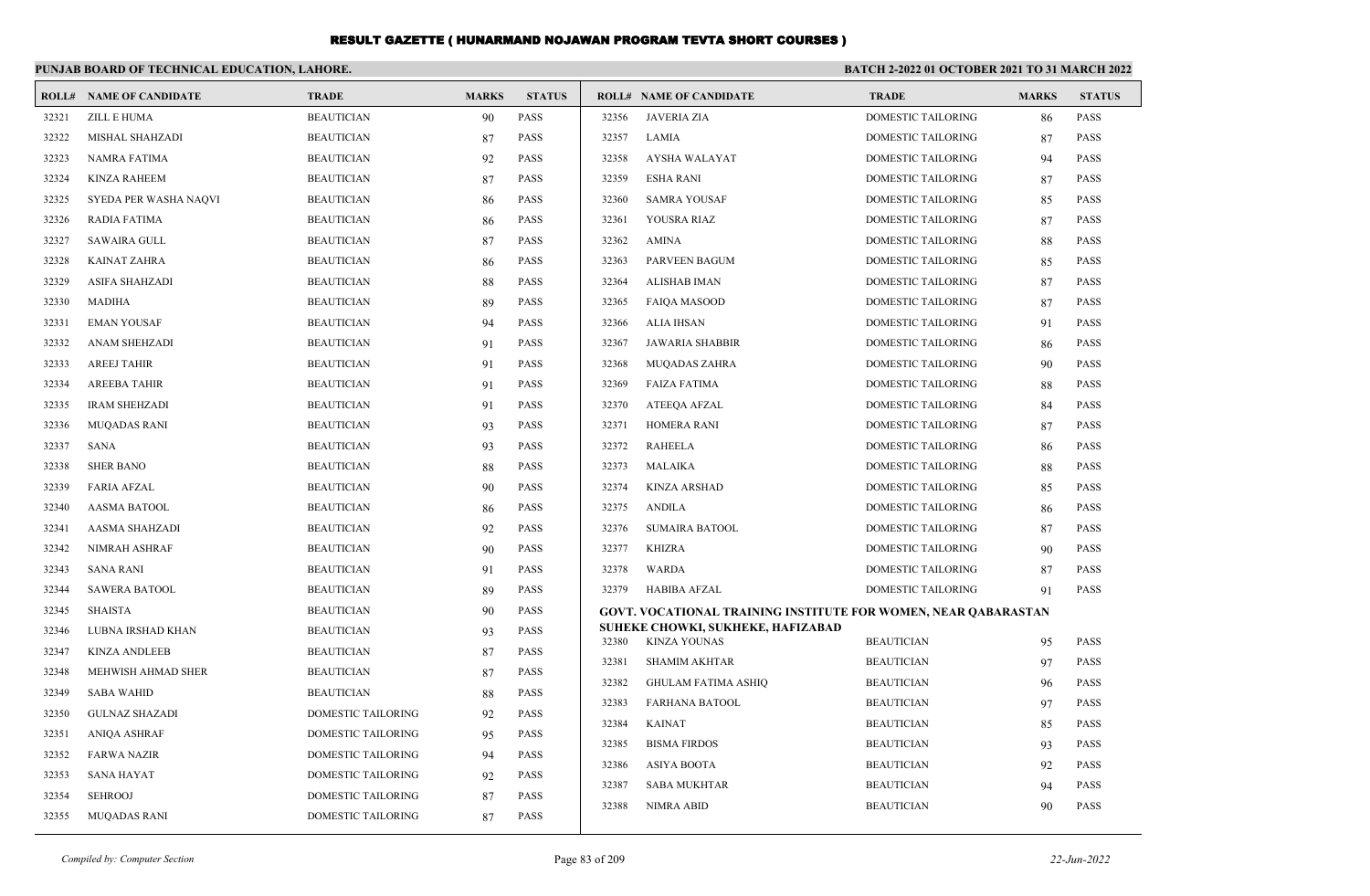|       | PUNJAB BOARD OF TECHNICAL EDUCATION, LAHORE. |                       |              |               |       | <b>BATCH 2-2022 01 OCTOBER 2021 TO 31 MARCH 2022</b> |                       |              |               |
|-------|----------------------------------------------|-----------------------|--------------|---------------|-------|------------------------------------------------------|-----------------------|--------------|---------------|
| ROLL# | <b>NAME OF CANDIDATE</b>                     | <b>TRADE</b>          | <b>MARKS</b> | <b>STATUS</b> |       | <b>ROLL# NAME OF CANDIDATE</b>                       | <b>TRADE</b>          | <b>MARKS</b> | <b>STATUS</b> |
| 32389 | <b>SABA</b>                                  | <b>BEAUTICIAN</b>     | 91           | <b>PASS</b>   | 32424 | <b>AYESHA AKBAR</b>                                  | <b>FASHION DESIGN</b> | 96           | <b>PASS</b>   |
| 32390 | <b>RUQIA BANO</b>                            | <b>BEAUTICIAN</b>     | 97           | <b>PASS</b>   | 32425 | <b>GULL E AREEBA</b>                                 | <b>FASHION DESIGN</b> | 98           | <b>PASS</b>   |
| 32391 | <b>SANA RANI</b>                             | <b>BEAUTICIAN</b>     | 92           | <b>PASS</b>   | 32426 | <b>LAIBA ALI</b>                                     | <b>FASHION DESIGN</b> | 88           | <b>PASS</b>   |
| 32392 | <b>KINZA</b>                                 | <b>BEAUTICIAN</b>     | 94           | <b>PASS</b>   | 32427 | <b>NARGIS BIBI</b>                                   | <b>FASHION DESIGN</b> | 88           | PASS          |
| 32393 | <b>TASKEEN BIBI</b>                          | <b>BEAUTICIAN</b>     | 94           | <b>PASS</b>   | 32428 | <b>HIRA ASHRAF</b>                                   | <b>FASHION DESIGN</b> | 98           | PASS          |
| 32394 | <b>TAYYBA RANI</b>                           | <b>BEAUTICIAN</b>     | 90           | <b>PASS</b>   | 32429 | <b>HABIBA NAZIR</b>                                  | <b>FASHION DESIGN</b> | 96           | <b>PASS</b>   |
| 32395 | <b>SIDRA JAFAR</b>                           | <b>BEAUTICIAN</b>     | 95           | <b>PASS</b>   | 32430 | <b>ANDLEEB AKRAM</b>                                 | PROFESSIONAL COOKING  | 91           | <b>PASS</b>   |
| 32396 | <b>IORA IOBAL</b>                            | <b>BEAUTICIAN</b>     | 95           | <b>PASS</b>   | 32431 | <b>SIDRA ABBAS</b>                                   | PROFESSIONAL COOKING  | 91           | <b>PASS</b>   |
| 32397 | <b>AYESHA RANI</b>                           | <b>BEAUTICIAN</b>     | 92           | <b>PASS</b>   | 32432 | MISBAH IOBAL                                         | PROFESSIONAL COOKING  | 95           | <b>PASS</b>   |
| 32398 | <b>MARIA JAFAR</b>                           | <b>BEAUTICIAN</b>     | 95           | <b>PASS</b>   | 32433 | <b>PARVEEN SHABBIR</b>                               | PROFESSIONAL COOKING  | 94           | <b>PASS</b>   |
| 32399 | <b>MARYAM SADDIQUE</b>                       | <b>BEAUTICIAN</b>     | 97           | <b>PASS</b>   | 32434 | <b>TASSMIA LIAQAT</b>                                | PROFESSIONAL COOKING  | 91           | <b>PASS</b>   |
| 32400 | <b>MUNEEBA</b>                               | <b>BEAUTICIAN</b>     | 96           | <b>PASS</b>   | 32435 | <b>RIMSHA</b>                                        | PROFESSIONAL COOKING  | 91           | <b>PASS</b>   |
| 32401 | <b>RIMSHA MUSTENSER</b>                      | <b>BEAUTICIAN</b>     | 92           | <b>PASS</b>   | 32436 | <b>SAWERA</b>                                        | PROFESSIONAL COOKING  | 92           | <b>PASS</b>   |
| 32402 | <b>SANIA</b>                                 | <b>BEAUTICIAN</b>     | 90           | <b>PASS</b>   | 32437 | <b>AFIFA MARYAM</b>                                  | PROFESSIONAL COOKING  | 93           | <b>PASS</b>   |
| 32403 | <b>MAHAM PARVAIZ</b>                         | <b>BEAUTICIAN</b>     | 89           | <b>PASS</b>   | 32438 | <b>KINZA KHIZAR</b>                                  | PROFESSIONAL COOKING  | 92           | <b>PASS</b>   |
| 32404 | <b>RIMSHA RANI</b>                           | <b>BEAUTICIAN</b>     | 95           | <b>PASS</b>   | 32439 | <b>UMME HABIBA</b>                                   | PROFESSIONAL COOKING  | 94           | <b>PASS</b>   |
| 32405 | <b>IRAM SHAHZADI</b>                         | <b>BEAUTICIAN</b>     | 95           | <b>PASS</b>   | 32440 | ALISHA MUKHTAR                                       | PROFESSIONAL COOKING  | 96           | <b>PASS</b>   |
| 32406 | <b>TAHIRA RANI</b>                           | <b>BEAUTICIAN</b>     | 92           | <b>PASS</b>   | 32441 | <b>NALAIN SHABBIR</b>                                | PROFESSIONAL COOKING  | 92           | <b>PASS</b>   |
| 32407 | <b>SANA ABID</b>                             | <b>BEAUTICIAN</b>     | 91           | <b>PASS</b>   | 32442 | REHANA NAWAZ                                         | PROFESSIONAL COOKING  | 95           | <b>PASS</b>   |
| 32408 | NOREEN MUNIR                                 | <b>BEAUTICIAN</b>     | 94           | <b>PASS</b>   | 32443 | <b>ZAHIDA FIRDOS</b>                                 | PROFESSIONAL COOKING  | 95           | PASS          |
| 32409 | <b>KAINAT ADREES</b>                         | <b>BEAUTICIAN</b>     | 93           | <b>PASS</b>   | 32444 | <b>AQSA SHABBIR</b>                                  | PROFESSIONAL COOKING  | 95           | PASS          |
| 32410 | <b>AYESHA NAZIR</b>                          | <b>FASHION DESIGN</b> | 97           | <b>PASS</b>   | 32445 | MINAHIL KAMRAN                                       | PROFESSIONAL COOKING  | 91           | <b>PASS</b>   |
| 32411 | <b>GULSHAN ASHRAF</b>                        | <b>FASHION DESIGN</b> | 100          | <b>PASS</b>   | 32446 | <b>RIZWANA IRSHAAD</b>                               | PROFESSIONAL COOKING  | 92           | <b>PASS</b>   |
| 32412 | <b>AISHA AZEEM</b>                           | <b>FASHION DESIGN</b> | 98           | <b>PASS</b>   | 32447 | <b>KIRAN SHEHZADI</b>                                | PROFESSIONAL COOKING  | 95           | <b>PASS</b>   |
| 32413 | <b>ISHRAT ARIF</b>                           | <b>FASHION DESIGN</b> | 99           | <b>PASS</b>   | 32448 | <b>IRAM SHAHZADI</b>                                 | PROFESSIONAL COOKING  | 95           | <b>PASS</b>   |
| 32414 | ARFA ZAKA                                    | <b>FASHION DESIGN</b> | 90           | <b>PASS</b>   | 32449 | UMM E FARWA                                          | PROFESSIONAL COOKING  | 95           | <b>PASS</b>   |
| 32415 | <b>IRAM ISHAO</b>                            | <b>FASHION DESIGN</b> | 95           | <b>PASS</b>   | 32450 | <b>KASHAF SHEHZADI</b>                               | PROFESSIONAL COOKING  | 94           | <b>PASS</b>   |
| 32416 | <b>SEHRISH LIAOAT</b>                        | <b>FASHION DESIGN</b> | 98           | <b>PASS</b>   | 32451 | <b>FARWA FARMAN</b>                                  | PROFESSIONAL COOKING  | 95           | <b>PASS</b>   |
| 32417 | <b>KANEEZ FATIMA</b>                         | <b>FASHION DESIGN</b> | 99           | <b>PASS</b>   | 32452 | <b>SEERAT SARFRAZ</b>                                | <b>BEAUTICIAN</b>     | 90           | <b>PASS</b>   |
| 32418 | <b>SAMREEN MISHAL</b>                        | <b>FASHION DESIGN</b> | 97           | <b>PASS</b>   | 32453 | <b>SANA SARFRAZ</b>                                  | <b>BEAUTICIAN</b>     | 94           | <b>PASS</b>   |
| 32419 | <b>KANWAL</b>                                | <b>FASHION DESIGN</b> | 99           | <b>PASS</b>   | 32454 | <b>AMINA BIBI</b>                                    | <b>BEAUTICIAN</b>     | 95           | PASS          |
| 32420 | HUMAIRA LIAQAT                               | <b>FASHION DESIGN</b> | 95           | <b>PASS</b>   | 32455 | <b>ALEEZA RIASAT</b>                                 | <b>BEAUTICIAN</b>     | 92           | <b>PASS</b>   |
| 32421 | <b>AMINA BIBI</b>                            | <b>FASHION DESIGN</b> | 96           | <b>PASS</b>   | 32456 | <b>SHEZA ARSHAD</b>                                  | <b>FASHION DESIGN</b> | 87           | <b>PASS</b>   |
| 32422 | <b>FAKHRA CHAMAN</b>                         | <b>FASHION DESIGN</b> | 95           | <b>PASS</b>   | 32457 | <b>SAMAN JALIL</b>                                   | <b>FASHION DESIGN</b> | 97           | <b>PASS</b>   |
| 32423 | <b>SHAMA MARYAM</b>                          | <b>FASHION DESIGN</b> | 97           | <b>PASS</b>   | 32458 | BENISH ANWAR SHAHZADI                                | <b>FASHION DESIGN</b> | 97           | PASS          |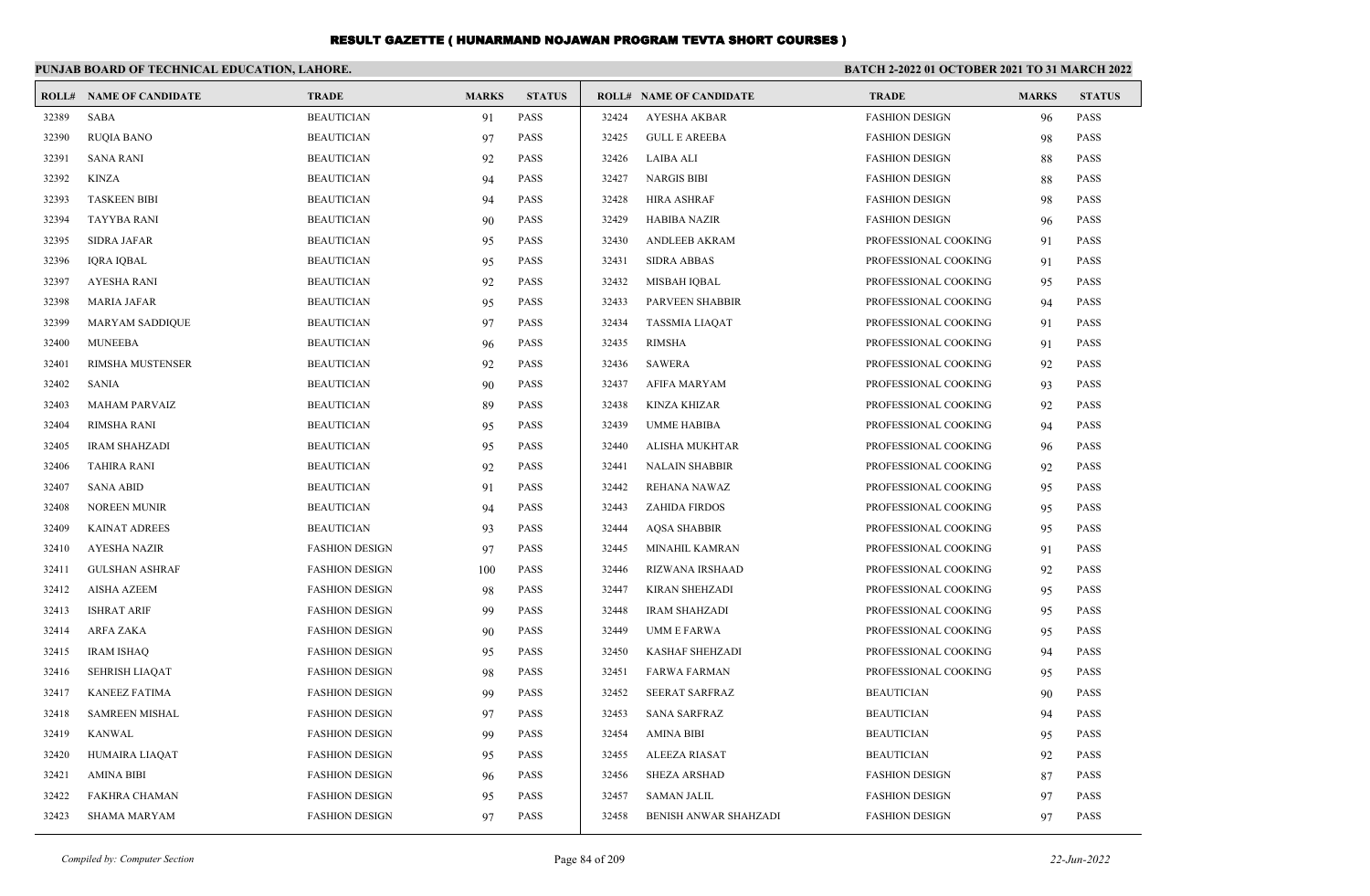|       | PUNJAB BOARD OF TECHNICAL EDUCATION, LAHORE.                          |                       |              |               |       | <b>BATCH 2-2022 01 OCTOBER 2021 TO 31 MARCH 2022</b> |                               |              |               |
|-------|-----------------------------------------------------------------------|-----------------------|--------------|---------------|-------|------------------------------------------------------|-------------------------------|--------------|---------------|
|       | <b>ROLL# NAME OF CANDIDATE</b>                                        | <b>TRADE</b>          | <b>MARKS</b> | <b>STATUS</b> |       | <b>ROLL# NAME OF CANDIDATE</b>                       | <b>TRADE</b>                  | <b>MARKS</b> | <b>STATUS</b> |
| 32459 | <b>SHAZIA SAIF</b>                                                    | <b>FASHION DESIGN</b> | 98           | <b>PASS</b>   | 32493 | <b>RAHILA ANJAM</b>                                  | PROFESSIONAL COOKING          | 95           | <b>PASS</b>   |
|       | <b>GOVERNMENT TECHNICAL TRAINING INSTITUTE, SATELLITE TOWN, JHANG</b> |                       |              |               | 32494 | KIRAN SARDAR                                         | PROFESSIONAL COOKING          | 96           | <b>PASS</b>   |
| 32460 | MUHAMMAD HASNAIN                                                      | <b>ELECTRICIAN</b>    | 85           | <b>PASS</b>   | 32495 | <b>HIRA BATOOL</b>                                   | PROFESSIONAL COOKING          |              | <b>ABSENT</b> |
| 32461 | <b>IMRAN KHAN</b>                                                     | <b>ELECTRICIAN</b>    | 80           | <b>PASS</b>   | 32496 | TAYYABA SADDIQ                                       | PROFESSIONAL COOKING          | 96           | <b>PASS</b>   |
| 32462 | MUHAMMAD ASIF                                                         | <b>ELECTRICIAN</b>    | 74           | <b>PASS</b>   | 32497 | NARGIS YAQOOB                                        | PROFESSIONAL COOKING          | 95           | <b>PASS</b>   |
| 32463 | MUHAMMAD ALI                                                          | <b>ELECTRICIAN</b>    | 85           | <b>PASS</b>   | 32498 | FEHMEEDA NASEEM                                      | PROFESSIONAL COOKING          |              | <b>ABSENT</b> |
| 32464 | MUHAMMAD AKMAL ALI                                                    | <b>ELECTRICIAN</b>    | 88           | <b>PASS</b>   | 32499 | AMNA RIAZ                                            | PROFESSIONAL COOKING          | 97           | <b>PASS</b>   |
| 32465 | <b>HASSAN BASHEER</b>                                                 | <b>ELECTRICIAN</b>    | 65           | <b>PASS</b>   | 32500 | <b>TASAWAR ABBAS</b>                                 | HOME APPLIANCES REPAIR        | 80           | <b>PASS</b>   |
| 32466 | MUHAMMAD ASIF                                                         | <b>ELECTRICIAN</b>    | 85           | <b>PASS</b>   | 32501 | SHAHID ALI                                           | HOME APPLIANCES REPAIR        | 78           | <b>PASS</b>   |
| 32467 | <b>GHULAM JILANI</b>                                                  | <b>ELECTRICIAN</b>    | 99           | <b>PASS</b>   | 32502 | HAIDER ALI                                           | HOME APPLIANCES REPAIR        | 87           | <b>PASS</b>   |
| 32468 | <b>AMIR SHAHZAD</b>                                                   | <b>ELECTRICIAN</b>    | 85           | <b>PASS</b>   | 32503 | MUHAMMAD TALHA KHALID                                | HOME APPLIANCES REPAIR        | 87           | <b>PASS</b>   |
| 32469 | ALI HAIDER                                                            | <b>ELECTRICIAN</b>    | 90           | <b>PASS</b>   | 32504 | MUHAMMAD SHAHBAZ FAIZ                                | HOME APPLIANCES REPAIR        | -81          | <b>PASS</b>   |
| 32470 | SAJID ALI ASGHAR                                                      | <b>ELECTRICIAN</b>    | 99           | <b>PASS</b>   | 32505 | MUHAMMAD UZAIR SHABBIR                               | HOME APPLIANCES REPAIR        | 85           | <b>PASS</b>   |
| 32471 | <b>SHOAIB YOUSAF</b>                                                  | <b>ELECTRICIAN</b>    | 80           | <b>PASS</b>   | 32506 | NAEEM HUSSAIN                                        | <b>HOME APPLIANCES REPAIR</b> | 80           | <b>PASS</b>   |
| 32472 | ZEESHAN JAMIL                                                         | <b>ELECTRICIAN</b>    | 90           | <b>PASS</b>   | 32507 | <b>MUDASIR HUSSAIN</b>                               | HOME APPLIANCES REPAIR        | 88           | <b>PASS</b>   |
| 32473 | <b>MOHSIN ALI</b>                                                     | <b>ELECTRICIAN</b>    |              | <b>ABSENT</b> | 32508 | ABDUL QAYOOM                                         | HOME APPLIANCES REPAIR        | 78           | <b>PASS</b>   |
| 32474 | JAFAR HUSSAIN                                                         | <b>ELECTRICIAN</b>    | 100          | <b>PASS</b>   | 32509 | ANS HAMZA                                            | HOME APPLIANCES REPAIR        |              | <b>ABSENT</b> |
| 32475 | <b>AQEEL HAIDER</b>                                                   | <b>ELECTRICIAN</b>    | 98           | <b>PASS</b>   | 32510 | <b>IFTIKHAR JAVED</b>                                | HOME APPLIANCES REPAIR        |              | <b>ABSENT</b> |
| 32476 | <b>HABIB UR REHMAN</b>                                                | <b>ELECTRICIAN</b>    | 85           | <b>PASS</b>   | 32511 | MUHAMMAD FAIZAN MUSTAFA                              | HOME APPLIANCES REPAIR        | -80          | <b>PASS</b>   |
| 32477 | HAJI MAHMOOD                                                          | <b>ELECTRICIAN</b>    | 99           | <b>PASS</b>   | 32512 | MUHAMMAD UMAR ALI ASAD                               | <b>HOME APPLIANCES REPAIR</b> | -81          | <b>PASS</b>   |
| 32478 | MUHAMMAD HASEEB UR REHMAN                                             | <b>ELECTRICIAN</b>    |              | <b>ABSENT</b> | 32513 | MUHAMMAD AMJID MANZOOR                               | HOME APPLIANCES REPAIR        | 80           | <b>PASS</b>   |
| 32479 | MUHAMMAD RAMZAN                                                       | <b>ELECTRICIAN</b>    |              | <b>ABSENT</b> | 32514 | MUHAMMAD MUDASSIR NAWAZ                              | <b>HOME APPLIANCES REPAIR</b> | 88           | <b>PASS</b>   |
| 32480 | MUHAMMAD ALI                                                          | PROFESSIONAL COOKING  | 96           | <b>PASS</b>   | 32515 | MUHAMMAD SAJID                                       | <b>HOME APPLIANCES REPAIR</b> | 78           | <b>PASS</b>   |
| 32481 | ALI HASSAN KHAN                                                       | PROFESSIONAL COOKING  | 95           | <b>PASS</b>   | 32516 | MUHAMMAD FARHAN                                      | HOME APPLIANCES REPAIR        | -84          | <b>PASS</b>   |
| 32482 | DANIAL ZAFAR                                                          | PROFESSIONAL COOKING  | 94           | <b>PASS</b>   | 32517 | <b>NADEEM ABBAS</b>                                  | <b>HOME APPLIANCES REPAIR</b> | -80          | <b>PASS</b>   |
| 32483 | HAIDER ALI                                                            | PROFESSIONAL COOKING  | 96           | <b>PASS</b>   | 32518 | MUHAMMAD SADIQ                                       | <b>HOME APPLIANCES REPAIR</b> |              | <b>ABSENT</b> |
| 32484 | MUHAMMAD DANISH                                                       | PROFESSIONAL COOKING  | 94           | <b>PASS</b>   | 32519 | MUHAMMAD MUDASSIR                                    | HOME APPLIANCES REPAIR        |              | <b>ABSENT</b> |
| 32485 | <b>ADNAN HAIDER</b>                                                   | PROFESSIONAL COOKING  | 93           | <b>PASS</b>   | 32520 | <b>SAQLAIN ABBAS</b>                                 | <b>AUTOCAD</b>                | 64           | <b>PASS</b>   |
| 32486 | MUHAMMAD ISMAIL                                                       | PROFESSIONAL COOKING  | 96           | <b>PASS</b>   | 32521 | <b>IRFAN HAIDER</b>                                  | <b>AUTOCAD</b>                | 61           | <b>PASS</b>   |
| 32487 | <b>TAHIRA YASMEEN</b>                                                 | PROFESSIONAL COOKING  | 95           | PASS          | 32522 | MUHAMMAD UMAIR                                       | <b>AUTOCAD</b>                | 76           | <b>PASS</b>   |
| 32488 | REHANA                                                                | PROFESSIONAL COOKING  | 92           | PASS          | 32523 | MUHAMMAD RAYYAN                                      | <b>AUTOCAD</b>                | 80           | <b>PASS</b>   |
| 32489 | <b>AYESHA ANWAR</b>                                                   | PROFESSIONAL COOKING  | 98           | PASS          | 32524 | GHULAM MOHAYY UL DIN                                 | <b>AUTOCAD</b>                | 68           | <b>PASS</b>   |
| 32490 | <b>AYNA RAMZAN</b>                                                    | PROFESSIONAL COOKING  | 95           | PASS          | 32525 | MUHAMMAD WAZEER KHAN                                 | <b>AUTOCAD</b>                | 73           | <b>PASS</b>   |
| 32491 | <b>NARGIS IMTIAZ</b>                                                  | PROFESSIONAL COOKING  | 97           | PASS          | 32526 | FAHAD IMTIAZ                                         | <b>AUTOCAD</b>                | -86          | PASS          |
| 32492 | ALIYA BATOOL                                                          | PROFESSIONAL COOKING  | 95           | <b>PASS</b>   | 32527 | MUHAMMAD MUZAMMIL MUMTAZ                             | <b>AUTOCAD</b>                | 77           | <b>PASS</b>   |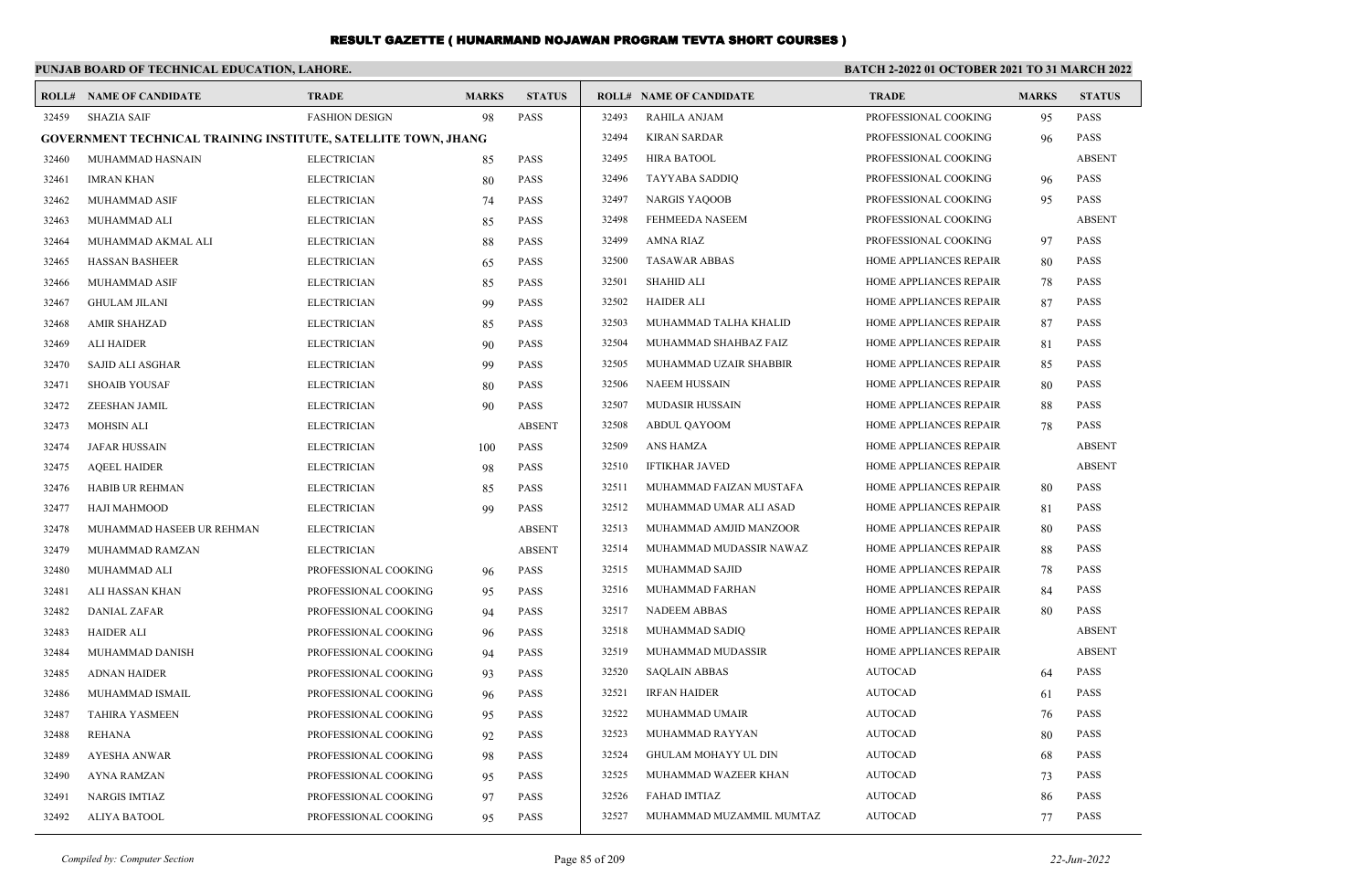|       | PUNJAB BOARD OF TECHNICAL EDUCATION, LAHORE. |                          |              |               |       |                                | BATCH 2-2022 01 OCTOBER 2021 TO 31 MARCH 2022 |              |               |
|-------|----------------------------------------------|--------------------------|--------------|---------------|-------|--------------------------------|-----------------------------------------------|--------------|---------------|
|       | <b>ROLL# NAME OF CANDIDATE</b>               | <b>TRADE</b>             | <b>MARKS</b> | <b>STATUS</b> |       | <b>ROLL# NAME OF CANDIDATE</b> | <b>TRADE</b>                                  | <b>MARKS</b> | <b>STATUS</b> |
| 32528 | <b>MUBEEN AKHTAR</b>                         | <b>AUTOCAD</b>           | 81           | PASS          | 32563 | ZAIN UL ABDIN                  | CIVIL SURVEYOR                                | 81           | <b>PASS</b>   |
| 32529 | <b>GUL ZAIB MALIK</b>                        | <b>AUTOCAD</b>           | 78           | PASS          | 32564 | NAVEED HASSAN                  | <b>CIVIL SURVEYOR</b>                         | 85           | <b>PASS</b>   |
| 32530 | MUHAMMAD AJMAL                               | <b>AUTOCAD</b>           | 78           | <b>PASS</b>   | 32565 | <b>HASNAIN MUAVIA</b>          | <b>CIVIL SURVEYOR</b>                         | 74           | <b>PASS</b>   |
| 32531 | <b>AAMIR NAZEER</b>                          | <b>AUTOCAD</b>           | 75           | <b>PASS</b>   | 32566 | MUHAMMAD MURTAZA HASSAN        | <b>CIVIL SURVEYOR</b>                         | 73           | <b>PASS</b>   |
| 32532 | <b>ABID ALI ABID</b>                         | <b>AUTOCAD</b>           | 84           | <b>PASS</b>   | 32567 | SALMAN ALLAH DITTA             | <b>CIVIL SURVEYOR</b>                         | 84           | <b>PASS</b>   |
| 32533 | HASSAN RAZA KHAN                             | <b>AUTOCAD</b>           | 75           | <b>PASS</b>   | 32568 | MUHAMMAD AHMAD                 | <b>CIVIL SURVEYOR</b>                         | 87           | <b>PASS</b>   |
| 32534 | <b>HASNAIN RAZA</b>                          | <b>AUTOCAD</b>           |              | <b>ABSENT</b> | 32569 | <b>MOHSIN RAZA</b>             | <b>CIVIL SURVEYOR</b>                         | 88           | <b>PASS</b>   |
| 32535 | <b>AON MUHAMMAD</b>                          | <b>AUTOCAD</b>           |              | <b>ABSENT</b> | 32570 | MUNIR ABBAS SOHAIL             | <b>CIVIL SURVEYOR</b>                         | 87           | <b>PASS</b>   |
| 32536 | ADNAN MUZAFFAR                               | <b>AUTOCAD</b>           |              | <b>ABSENT</b> | 32571 | <b>SARFRAZ KHAN</b>            | <b>CIVIL SURVEYOR</b>                         | 87           | <b>PASS</b>   |
| 32537 | MOSAWAR FAROOQ                               | <b>AUTOCAD</b>           | 74           | <b>PASS</b>   | 32572 | MUHAMMAD NEHAL QAMAR           | <b>CIVIL SURVEYOR</b>                         | 81           | <b>PASS</b>   |
| 32538 | <b>ALLAH DITTA</b>                           | <b>AUTOCAD</b>           | 70           | <b>PASS</b>   | 32573 | <b>SALMAN AMIN</b>             | <b>COMPUTER APPLICATIONS</b>                  | 85           | <b>PASS</b>   |
| 32539 | <b>NAVEED ASIF</b>                           | <b>AUTOCAD</b>           | 76           | <b>PASS</b>   | 32574 | <b>TALHA ISHAQ</b>             | <b>COMPUTER APPLICATIONS</b>                  | 74           | <b>PASS</b>   |
| 32540 | MEHER HASSAN JAVID                           | <b>QUANTITY SURVEYOR</b> | 84           | <b>PASS</b>   | 32575 | <b>TAYYAB SHABBIR</b>          | <b>COMPUTER APPLICATIONS</b>                  | 88           | <b>PASS</b>   |
| 32541 | ABDUL SAMI FAROOQI                           | <b>QUANTITY SURVEYOR</b> | 73           | <b>PASS</b>   | 32576 | <b>MUZAMMIL AYOUB</b>          | <b>COMPUTER APPLICATIONS</b>                  |              | <b>ABSENT</b> |
| 32542 | <b>UMAIR HASSAN</b>                          | <b>QUANTITY SURVEYOR</b> | 91           | <b>PASS</b>   | 32577 | <b>ASAD HAYAT</b>              | <b>COMPUTER APPLICATIONS</b>                  | 86           | <b>PASS</b>   |
| 32543 | SYED ARSLAN ZAFAR                            | <b>QUANTITY SURVEYOR</b> | 70           | <b>PASS</b>   | 32578 | <b>ARSLAN ALI</b>              | <b>COMPUTER APPLICATIONS</b>                  | 88           | <b>PASS</b>   |
| 32544 | MUHAMMAD NADEEM                              | <b>QUANTITY SURVEYOR</b> | 78           | <b>PASS</b>   | 32579 | <b>AURANGE ZAIB</b>            | <b>COMPUTER APPLICATIONS</b>                  |              | <b>ABSENT</b> |
| 32545 | <b>KHALID ALI</b>                            | <b>QUANTITY SURVEYOR</b> | 85           | PASS          | 32580 | <b>IRFAN KHAN</b>              | <b>COMPUTER APPLICATIONS</b>                  | 86           | PASS          |
| 32546 | <b>WALEED JAVEED</b>                         | <b>QUANTITY SURVEYOR</b> | 71           | <b>PASS</b>   | 32581 | <b>KASHIF ALI</b>              | <b>COMPUTER APPLICATIONS</b>                  | 86           | <b>PASS</b>   |
| 32547 | <b>HAIDER ALI</b>                            | <b>QUANTITY SURVEYOR</b> | 86           | <b>PASS</b>   | 32582 | <b>USAMA IOBAL</b>             | <b>COMPUTER APPLICATIONS</b>                  | 86           | <b>PASS</b>   |
| 32548 | MUHAMMAD ZAHID IQBAL                         | <b>QUANTITY SURVEYOR</b> | 66           | PASS          | 32583 | MUHAMMAD UBAID UR REHMAN       | <b>COMPUTER APPLICATIONS</b>                  | 87           | <b>PASS</b>   |
| 32549 | <b>ABDUL BASIT</b>                           | <b>QUANTITY SURVEYOR</b> | 78           | <b>PASS</b>   | 32584 | ZIA<br>MUHAMMAD BILAL ZAHOOR   | <b>COMPUTER APPLICATIONS</b>                  | 89           | <b>PASS</b>   |
| 32550 | <b>IMRAN ALI HAIDER</b>                      | <b>QUANTITY SURVEYOR</b> | 91           | <b>PASS</b>   | 32585 | <b>TASAWAR NAWAZ</b>           | <b>COMPUTER APPLICATIONS</b>                  | 88           | <b>PASS</b>   |
| 32551 | MUHAMMAD SHOAIB                              | <b>QUANTITY SURVEYOR</b> | 71           | <b>PASS</b>   | 32586 | MUHAMMAD ZUHAIB SARFRAZ        | <b>COMPUTER APPLICATIONS</b>                  | 89           | <b>PASS</b>   |
| 32552 | MUREED HASSAN                                | <b>QUANTITY SURVEYOR</b> | 69           | <b>PASS</b>   | 32587 | MUHAMMAD HASEEB ZAFAR          | <b>COMPUTER APPLICATIONS</b>                  | 89           | <b>PASS</b>   |
| 32553 | <b>SHAH ZAIB</b>                             | <b>QUANTITY SURVEYOR</b> | 73           | <b>PASS</b>   | 32588 | <b>SOHAIL ABBAS</b>            | <b>COMPUTER APPLICATIONS</b>                  | 89           | <b>PASS</b>   |
| 32554 | <b>TASAWAR ABBAS</b>                         | <b>QUANTITY SURVEYOR</b> | 73           | PASS          | 32589 | MUHAMMAD ABDULLAH ARIF         | <b>COMPUTER APPLICATIONS</b>                  | 94           | <b>PASS</b>   |
| 32555 | MUHAMMAD AMJID                               | <b>QUANTITY SURVEYOR</b> | 83           | PASS          | 32590 | MUHAMMAD ABDUR REHMAN ARIF     | <b>COMPUTER APPLICATIONS</b>                  | 94           | <b>PASS</b>   |
| 32556 | <b>BILAL HASSAN</b>                          | <b>QUANTITY SURVEYOR</b> | 77           | <b>PASS</b>   | 32591 | TAHIR ABBAS KHAN               | <b>COMPUTER APPLICATIONS</b>                  | 86           | <b>PASS</b>   |
| 32557 | MUHAMMAD KASHIF                              | <b>CIVIL SURVEYOR</b>    | 90           | <b>PASS</b>   | 32592 | MUHAMMAD TALHA NAWAZ           | <b>COMPUTER APPLICATIONS</b>                  | 87           | <b>PASS</b>   |
| 32558 | SHEHRYAR ALI                                 | <b>CIVIL SURVEYOR</b>    | 73           | <b>PASS</b>   | 32593 | MUHAMMAD AKASH                 | <b>COMPUTER APPLICATIONS</b>                  | 92           | <b>PASS</b>   |
| 32559 | SAFDAR                                       | <b>CIVIL SURVEYOR</b>    | 74           | <b>PASS</b>   | 32594 | AHTASHAM UL HASSAN             | <b>COMPUTER APPLICATIONS</b>                  | 70           | <b>PASS</b>   |
| 32560 | <b>USAMA IKHLAQ</b>                          | <b>CIVIL SURVEYOR</b>    | 69           | <b>PASS</b>   | 32595 | MUHAMMAD WAQAR YASIN           | <b>COMPUTER APPLICATIONS</b>                  | 88           | <b>PASS</b>   |
| 32561 | MUHAMMAD HASNAIN                             | CIVIL SURVEYOR           | 68           | PASS          | 32596 | MUHAMMAD UMAIR HASSAN          | <b>COMPUTER APPLICATIONS</b>                  | 87           | <b>PASS</b>   |
| 32562 | MUHAMMAD MUSTAFA HUSSAIN                     | <b>CIVIL SURVEYOR</b>    | 83           | <b>PASS</b>   |       |                                |                                               |              |               |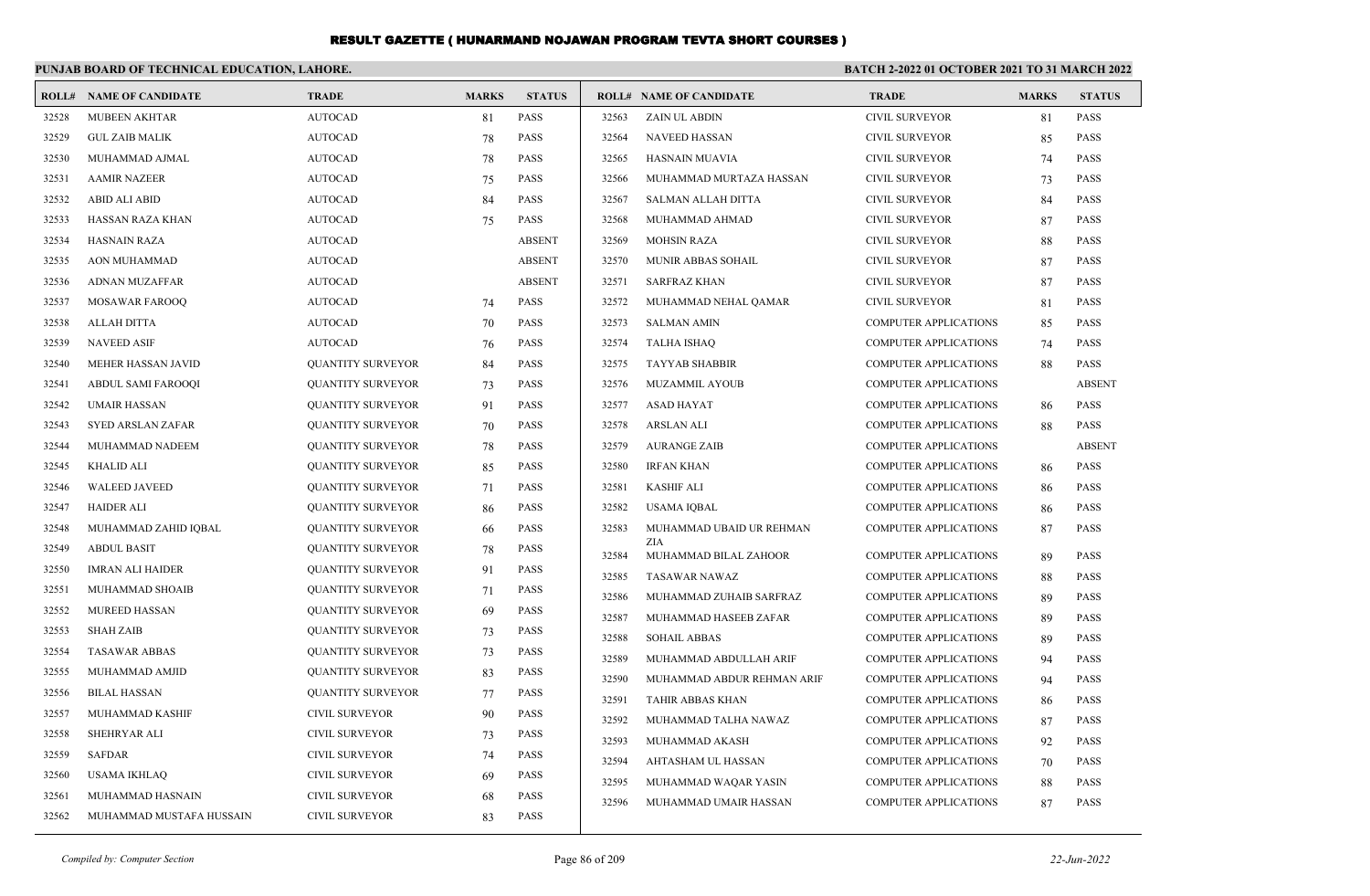|       | PUNJAB BOARD OF TECHNICAL EDUCATION, LAHORE.                |                              |              |               | <b>BATCH 2-2022 01 OCTOBER 2021 TO 31 MARCH 2022</b> |                                |                           |              |               |
|-------|-------------------------------------------------------------|------------------------------|--------------|---------------|------------------------------------------------------|--------------------------------|---------------------------|--------------|---------------|
|       | <b>ROLL# NAME OF CANDIDATE</b>                              | <b>TRADE</b>                 | <b>MARKS</b> | <b>STATUS</b> |                                                      | <b>ROLL# NAME OF CANDIDATE</b> | <b>TRADE</b>              | <b>MARKS</b> | <b>STATUS</b> |
| 32597 | MUHAMMAD ALIYAN                                             | <b>COMPUTER APPLICATIONS</b> | 87           | <b>PASS</b>   | 32631                                                | <b>SHAHER BANO</b>             | DOMESTIC TAILORING        | 80           | PASS          |
| 32598 | <b>USMAN GHANI</b>                                          | <b>COMPUTER APPLICATIONS</b> | 95           | <b>PASS</b>   | 32632                                                | <b>MUQADDAS NOSHEEN</b>        | DOMESTIC TAILORING        |              | <b>ABSENT</b> |
| 32599 | MUHAMMAD HASNAIN SAEED                                      | <b>COMPUTER APPLICATIONS</b> | 93           | <b>PASS</b>   | 32633                                                | RIMSHA PARVAIZ                 | DOMESTIC TAILORING        | 84           | PASS          |
| 32600 | <b>ZEESHAN SAFDAR</b>                                       | <b>COMPUTER APPLICATIONS</b> | 92           | <b>PASS</b>   | 32634                                                | <b>IQRA PARVEEN</b>            | <b>DOMESTIC TAILORING</b> | 84           | <b>PASS</b>   |
| 32601 | <b>SAQLAIN MOAVIA</b>                                       | <b>COMPUTER APPLICATIONS</b> | 87           | <b>PASS</b>   | 32635                                                | <b>NOOR FATIMA</b>             | DOMESTIC TAILORING        | 84           | <b>PASS</b>   |
| 32602 | HUZAIFA ZAFAR                                               | <b>COMPUTER APPLICATIONS</b> | 84           | <b>PASS</b>   | 32636                                                | <b>SHAKEELA BIBI</b>           | DOMESTIC TAILORING        | 86           | <b>PASS</b>   |
| 32603 | HASSAN ALI RAZA                                             | <b>COMPUTER APPLICATIONS</b> | 88           | <b>PASS</b>   | 32637                                                | <b>KAOSAR SAHHEEN</b>          | DOMESTIC TAILORING        | 84           | <b>PASS</b>   |
| 32604 | <b>MUZAMMIL HUSSAIN</b>                                     | <b>COMPUTER APPLICATIONS</b> | 85           | <b>PASS</b>   | 32638                                                | <b>BASEERAT ZULFIQAR</b>       | DOMESTIC TAILORING        | 90           | <b>PASS</b>   |
| 32605 | MUHAMMAD NAEEM ZUBAIRI                                      | <b>COMPUTER APPLICATIONS</b> | 83           | <b>PASS</b>   | 32639                                                | <b>MUNAZA MAE</b>              | DOMESTIC TAILORING        | 84           | <b>PASS</b>   |
| 32606 | <b>SAKHI MOHIUDEEN</b>                                      | <b>COMPUTER APPLICATIONS</b> | 87           | <b>PASS</b>   | 32640                                                | <b>MISBAH ZAHRA</b>            | <b>DOMESTIC TAILORING</b> | 80           | <b>PASS</b>   |
| 32607 | <b>FARHAN UBAID</b>                                         | <b>COMPUTER APPLICATIONS</b> | 83           | <b>PASS</b>   | 32641                                                | SOBIA AHMAD                    | DOMESTIC TAILORING        | 84           | <b>PASS</b>   |
| 32608 | MUHAMMAD SHERAZ UMAR                                        | <b>COMPUTER APPLICATIONS</b> | -81          | <b>PASS</b>   | 32642                                                | HUMAIRA ASLAM                  | DOMESTIC TAILORING        | 80           | <b>PASS</b>   |
| 32609 | ALI RAZA                                                    | <b>COMPUTER APPLICATIONS</b> | 89           | <b>PASS</b>   | 32643                                                | SIDRA ABDUL QUDOOS             | <b>DOMESTIC TAILORING</b> | 80           | <b>PASS</b>   |
| 32610 | MUHAMMAD ILYAS                                              | <b>COMPUTER APPLICATIONS</b> | 90           | <b>PASS</b>   | 32644                                                | <b>FARZANA BATOOL</b>          | DOMESTIC TAILORING        | 80           | <b>PASS</b>   |
| 32611 | <b>IMRAN ANWAR</b>                                          | <b>COMPUTER APPLICATIONS</b> | 94           | <b>PASS</b>   | 32645                                                | <b>TASLEEM HAYAT</b>           | DOMESTIC TAILORING        | 80           | <b>PASS</b>   |
| 32612 | <b>SAQIB AYOUB</b>                                          | <b>COMPUTER APPLICATIONS</b> | 88           | <b>PASS</b>   | 32646                                                | SABA KOSAR                     | DOMESTIC TAILORING        | 96           | PASS          |
| 32613 | MUHAMMAD TALHA SHAH                                         | <b>COMPUTER APPLICATIONS</b> | 89           | <b>PASS</b>   | 32647                                                | NAZIA ARSHAD                   | DOMESTIC TAILORING        | 84           | <b>PASS</b>   |
| 32614 | <b>DANIAL AHMAD</b>                                         | <b>COMPUTER APPLICATIONS</b> | 90           | <b>PASS</b>   | 32648                                                | <b>USWA YASEEN</b>             | DOMESTIC TAILORING        | 92           | <b>PASS</b>   |
| 32615 | MUHAMMAD IQBAL                                              | <b>COMPUTER APPLICATIONS</b> |              | <b>ABSENT</b> | 32649                                                | <b>SOBIA PARVEEN</b>           | DOMESTIC TAILORING        | 89           | <b>PASS</b>   |
| 32616 | <b>MOHSIN RAFIQUE</b>                                       | <b>COMPUTER APPLICATIONS</b> | 87           | <b>PASS</b>   | 32650                                                | <b>MISBAH BIBI</b>             | <b>DOMESTIC TAILORING</b> | 88           | <b>PASS</b>   |
| 32617 | MUHAMMAD SALMAN HAIDER                                      | <b>COMPUTER APPLICATIONS</b> |              | <b>ABSENT</b> | 32651                                                | <b>OURAT UL AIN</b>            | DOMESTIC TAILORING        | 86           | <b>PASS</b>   |
| 32618 | SHOAIB ALI                                                  | <b>COMPUTER APPLICATIONS</b> | -89          | <b>PASS</b>   | 32652                                                | <b>MUQADAS NAWAZ</b>           | DOMESTIC TAILORING        | 87           | <b>PASS</b>   |
| 32619 | <b>SAFDAR ABBAS</b>                                         | <b>COMPUTER APPLICATIONS</b> | 88           | <b>PASS</b>   | 32653                                                | <b>SHALLA RANI</b>             | DOMESTIC TAILORING        | 87           | <b>PASS</b>   |
| 32620 | MUHAMMAD IMRAN                                              | <b>COMPUTER APPLICATIONS</b> | 86           | <b>PASS</b>   | 32654                                                | <b>SHEEZA</b>                  | DOMESTIC TAILORING        | 92           | <b>PASS</b>   |
| 32621 | ARSLAN DANISH KHAN                                          | <b>COMPUTER APPLICATIONS</b> | 84           | <b>PASS</b>   | 32655                                                | <b>ZOYA ABBAS</b>              | DOMESTIC TAILORING        | 93           | <b>PASS</b>   |
| 32622 | <b>KHAWAR ABBAS</b>                                         | <b>COMPUTER APPLICATIONS</b> |              | <b>ABSENT</b> | 32656                                                | <b>NABILA HAYAT</b>            | DOMESTIC TAILORING        | 87           | <b>PASS</b>   |
|       | GOVERNMENT VOCATIONAL TRAINING INSTITUTE FOR WOMEN, , JHANG |                              |              |               | 32657                                                | <b>SAIMA PARVEEN</b>           | DOMESTIC TAILORING        | 85           | <b>PASS</b>   |
| 32623 | <b>DAHLEEZ FATIMA</b>                                       | <b>DOMESTIC TAILORING</b>    | 93           | <b>PASS</b>   | 32658                                                | <b>HIRA SHAFIQUE</b>           | DOMESTIC TAILORING        |              | <b>ABSENT</b> |
| 32624 | MUSRRAT IKHLAQ                                              | DOMESTIC TAILORING           | 87           | <b>PASS</b>   | 32659                                                | TANZEELA NOUREEN               | <b>DOMESTIC TAILORING</b> | 79           | <b>PASS</b>   |
| 32625 | HAJIRA PARVEEN                                              | DOMESTIC TAILORING           | 82           | PASS          | 32660                                                | NABEELA NAZEER                 | DOMESTIC TAILORING        | 80           | PASS          |
| 32626 | SADIA PARVEEN                                               | <b>DOMESTIC TAILORING</b>    | 82           | PASS          | 32661                                                | JAWERIA FAIZ                   | <b>DOMESTIC TAILORING</b> | 88           | <b>PASS</b>   |
| 32627 | <b>IFRAT NOSHEEN</b>                                        | DOMESTIC TAILORING           |              | <b>ABSENT</b> | 32662                                                | <b>FOUZIA BIBI</b>             | DOMESTIC TAILORING        | 90           | <b>PASS</b>   |
| 32628 | <b>AYESHA PARVEEN</b>                                       | DOMESTIC TAILORING           | 82           | <b>PASS</b>   | 32663                                                | AQSA RIAZ                      | DOMESTIC TAILORING        |              | <b>ABSENT</b> |
| 32629 | <b>BALQEES FATIMA</b>                                       | DOMESTIC TAILORING           | -80          | <b>PASS</b>   | 32664                                                | AREEB FATIMA                   | DOMESTIC TAILORING        | 86           | <b>PASS</b>   |
| 32630 | KHADIJA BATOOL                                              | DOMESTIC TAILORING           | 81           | PASS          | 32665                                                | <b>SULTANA BIBI</b>            | DOMESTIC TAILORING        | 86           | PASS          |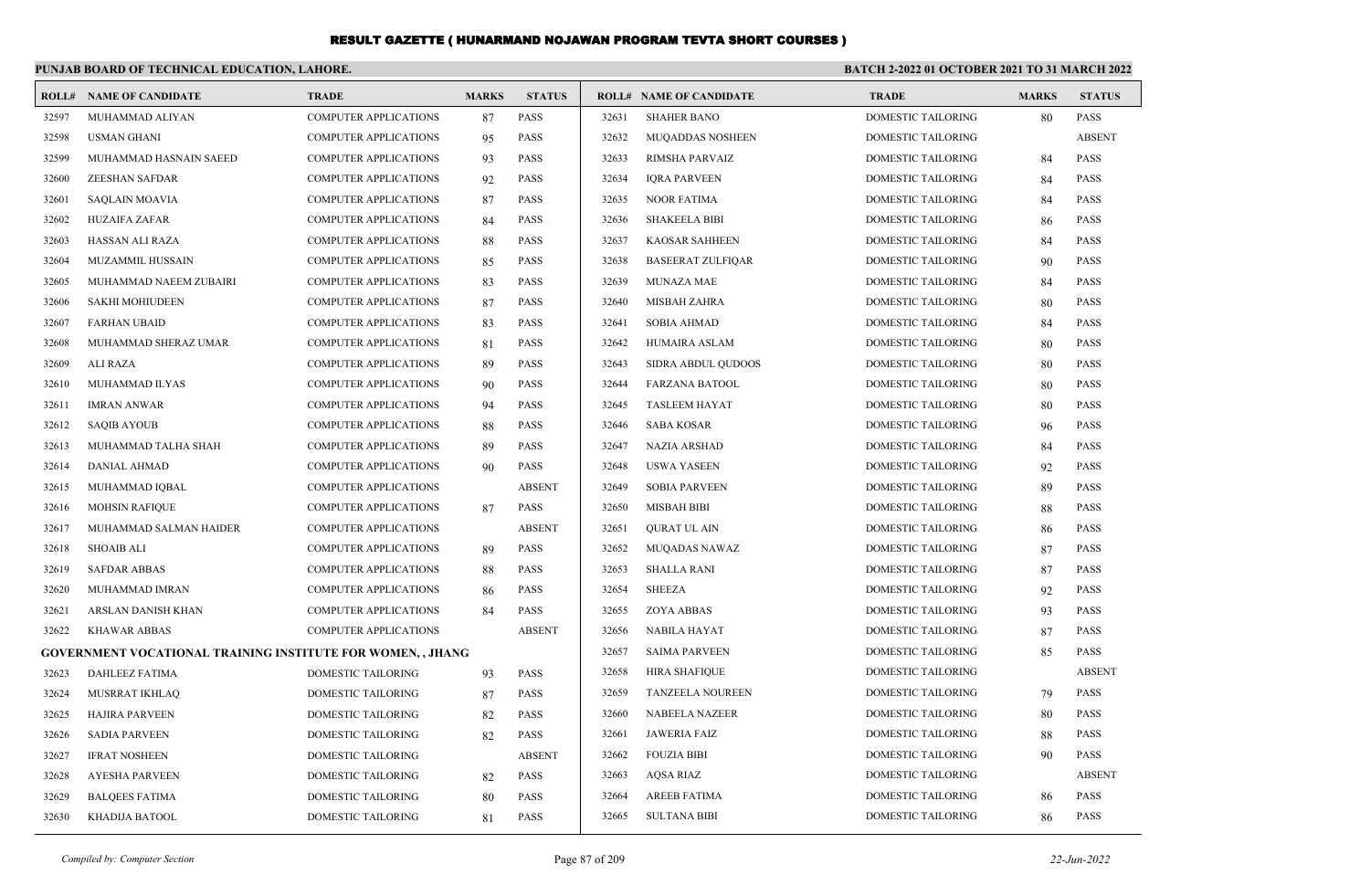|       | PUNJAB BOARD OF TECHNICAL EDUCATION, LAHORE. |                              |              |               | BATCH 2-2022 01 OCTOBER 2021 TO 31 MARCH 2022 |                                |                   |              |               |
|-------|----------------------------------------------|------------------------------|--------------|---------------|-----------------------------------------------|--------------------------------|-------------------|--------------|---------------|
|       | <b>ROLL# NAME OF CANDIDATE</b>               | <b>TRADE</b>                 | <b>MARKS</b> | <b>STATUS</b> |                                               | <b>ROLL# NAME OF CANDIDATE</b> | <b>TRADE</b>      | <b>MARKS</b> | <b>STATUS</b> |
| 32666 | <b>ROBINA HAYAT</b>                          | <b>DOMESTIC TAILORING</b>    | 84           | PASS          | 32701                                         | <b>SADAF SALEEM</b>            | <b>BEAUTICIAN</b> | 85           | <b>PASS</b>   |
| 32667 | <b>ALIA JABEEN</b>                           | <b>DOMESTIC TAILORING</b>    | 92           | <b>PASS</b>   | 32702                                         | <b>SANA MUSHTAQ</b>            | <b>BEAUTICIAN</b> | 91           | <b>PASS</b>   |
| 32668 | <b>SIMA UL QAMAR</b>                         | DOMESTIC TAILORING           | 88           | <b>PASS</b>   | 32703                                         | <b>SHAMAS RANI</b>             | <b>BEAUTICIAN</b> | 94           | <b>PASS</b>   |
| 32669 | <b>SUMAIRA PARVEEN</b>                       | DOMESTIC TAILORING           | 84           | <b>PASS</b>   | 32704                                         | HUMA INAYAT SIAL               | <b>BEAUTICIAN</b> | 95           | <b>PASS</b>   |
| 32670 | MEHWISH NAWAZ                                | <b>DOMESTIC TAILORING</b>    | 80           | <b>PASS</b>   | 32705                                         | <b>ASMA AMEEN</b>              | <b>BEAUTICIAN</b> | 96           | <b>PASS</b>   |
| 32671 | <b>GHULAM FATIMA</b>                         | <b>DOMESTIC TAILORING</b>    | 83           | <b>PASS</b>   | 32706                                         | <b>SABA SAJJAD</b>             | <b>BEAUTICIAN</b> | 88           | <b>PASS</b>   |
| 32672 | <b>SAMINA BATOOL</b>                         | <b>DOMESTIC TAILORING</b>    | 86           | <b>PASS</b>   | 32707                                         | <b>SOBIA PERVEEN</b>           | <b>BEAUTICIAN</b> | 91           | <b>PASS</b>   |
| 32673 | HAFIZA SIDRA KAUSAR                          | <b>COMPUTER APPLICATIONS</b> | 85           | <b>PASS</b>   | 32708                                         | MISBAH BATOOL                  | <b>BEAUTICIAN</b> | 91           | <b>PASS</b>   |
| 32674 | <b>SHABANA BIBI</b>                          | <b>COMPUTER APPLICATIONS</b> | 82           | <b>PASS</b>   | 32709                                         | <b>NADIA BIBI</b>              | <b>BEAUTICIAN</b> | 89           | <b>PASS</b>   |
| 32675 | <b>FADIA TAHIR</b>                           | <b>COMPUTER APPLICATIONS</b> |              | <b>ABSENT</b> | 32710                                         | RUKHSANA MEHMOOD               | <b>BEAUTICIAN</b> | 89           | <b>PASS</b>   |
| 32676 | PARVEEN AKHTAR                               | <b>COMPUTER APPLICATIONS</b> | 85           | <b>PASS</b>   | 32711                                         | <b>TAHMINA HANIF</b>           | <b>BEAUTICIAN</b> | 92           | <b>PASS</b>   |
| 32677 | <b>MUSKAN NAEEM</b>                          | <b>COMPUTER APPLICATIONS</b> | 91           | <b>PASS</b>   | 32712                                         | HAFIZA MISBAH UL QAMAR         | <b>BEAUTICIAN</b> | 91           | <b>PASS</b>   |
| 32678 | <b>RABIA PARVEEN</b>                         | COMPUTER APPLICATIONS        | 89           | <b>PASS</b>   | 32713                                         | <b>NAILA ASLAM</b>             | <b>BEAUTICIAN</b> | 90           | <b>PASS</b>   |
| 32679 | <b>IQRA BATOOL</b>                           | <b>COMPUTER APPLICATIONS</b> | 91           | <b>PASS</b>   | 32714                                         | NISHA IQBAL                    | <b>BEAUTICIAN</b> | 92           | <b>PASS</b>   |
| 32680 | <b>IQRA ISHAQ</b>                            | <b>COMPUTER APPLICATIONS</b> | 93           | <b>PASS</b>   | 32715                                         | <b>ADEELA NAZEER</b>           | <b>BEAUTICIAN</b> | 90           | <b>PASS</b>   |
| 32681 | KHADIJA TUL KUBRA                            | COMPUTER APPLICATIONS        | 89           | <b>PASS</b>   | 32716                                         | AYESHA RAMZAN                  | <b>BEAUTICIAN</b> | 93           | PASS          |
| 32682 | <b>RIMSHA SIAL</b>                           | <b>COMPUTER APPLICATIONS</b> | 88           | <b>PASS</b>   | 32717                                         | <b>NAZIA PERVEEN</b>           | <b>BEAUTICIAN</b> | 93           | <b>PASS</b>   |
| 32683 | KAN ZUL AMAN ZAHRA                           | <b>COMPUTER APPLICATIONS</b> | 94           | <b>PASS</b>   | 32718                                         | <b>RIMSHA NAZIR</b>            | <b>BEAUTICIAN</b> | 96           | <b>PASS</b>   |
| 32684 | <b>SAWERA JAFAR</b>                          | COMPUTER APPLICATIONS        | 97           | PASS          | 32719                                         | <b>RUKHSANA BIBI</b>           | <b>BEAUTICIAN</b> | 97           | PASS          |
| 32685 | RABIA AMAN ULLAH                             | <b>COMPUTER APPLICATIONS</b> | 85           | PASS          | 32720                                         | <b>AFSHAN YAMEEN</b>           | <b>BEAUTICIAN</b> | 93           | <b>PASS</b>   |
| 32686 | <b>FARHAT BATOOL</b>                         | <b>COMPUTER APPLICATIONS</b> | 89           | <b>PASS</b>   | 32721                                         | <b>TANZEELA KOUSAR</b>         | <b>BEAUTICIAN</b> | 89           | <b>PASS</b>   |
| 32687 | <b>IRAM SHAHZADI</b>                         | COMPUTER APPLICATIONS        | 91           | PASS          | 32722                                         | <b>FARWA BATOOL</b>            | <b>BEAUTICIAN</b> | 93           | <b>PASS</b>   |
| 32688 | <b>QUSHIA PARVEEN</b>                        | COMPUTER APPLICATIONS        | 83           | <b>PASS</b>   | 32723                                         | <b>AMNA BIBI</b>               | <b>BEAUTICIAN</b> | 97           | <b>PASS</b>   |
| 32689 | <b>SAEED AFTAB</b>                           | <b>COMPUTER APPLICATIONS</b> | 85           | <b>PASS</b>   | 32724                                         | <b>SOBIA SHARIF</b>            | <b>BEAUTICIAN</b> | 96           | <b>PASS</b>   |
| 32690 | TANZILA KOUSAR                               | COMPUTER APPLICATIONS        |              | <b>ABSENT</b> | 32725                                         | <b>RIDA SAEED</b>              | <b>BEAUTICIAN</b> | 95           | <b>PASS</b>   |
| 32691 | <b>WAJEEHA AROOJ</b>                         | COMPUTER APPLICATIONS        | 95           | <b>PASS</b>   | 32726                                         | WARISHA MUNAWAR                | <b>BEAUTICIAN</b> | 94           | <b>PASS</b>   |
| 32692 | <b>RUBAB ZAHRA</b>                           | <b>COMPUTER APPLICATIONS</b> | 97           | <b>PASS</b>   | 32727                                         | <b>ALVENA RUBAB</b>            | <b>BEAUTICIAN</b> | 96           | <b>PASS</b>   |
| 32693 | AYESHA GHAFOOR                               | COMPUTER APPLICATIONS        | 96           | <b>PASS</b>   | 32728                                         | <b>SIDRA RUBAB</b>             | <b>BEAUTICIAN</b> | 93           | <b>PASS</b>   |
| 32694 | <b>RABIA NAWAZ</b>                           | <b>COMPUTER APPLICATIONS</b> | 95           | <b>PASS</b>   | 32729                                         | <b>SANA RAFIQUE</b>            | <b>BEAUTICIAN</b> | 98           | <b>PASS</b>   |
| 32695 | <b>SIDRA NAWAZ</b>                           | <b>COMPUTER APPLICATIONS</b> | 93           | PASS          | 32730                                         | <b>ANOSH SHAFI</b>             | <b>BEAUTICIAN</b> | 96           | <b>PASS</b>   |
| 32696 | <b>IQRA ZAHEER</b>                           | <b>COMPUTER APPLICATIONS</b> | 94           | PASS          | 32731                                         | <b>FAZIA ABRAR</b>             | <b>BEAUTICIAN</b> | 93           | <b>PASS</b>   |
| 32697 | <b>AZZA RUBAB</b>                            | <b>COMPUTER APPLICATIONS</b> | 95           | PASS          | 32732                                         | <b>EMAN FATIMA</b>             | <b>BEAUTICIAN</b> | 98           | <b>PASS</b>   |
| 32698 | <b>AROOSA GHAFFAR</b>                        | <b>BEAUTICIAN</b>            | 99           | PASS          | 32733                                         | <b>MUOADAS HANIF</b>           | <b>BEAUTICIAN</b> | 95           | <b>PASS</b>   |
| 32699 | <b>SIBGHA TASKEEN</b>                        | <b>BEAUTICIAN</b>            | 97           | PASS          | 32734                                         | <b>SAMRA JAVAID</b>            | <b>BEAUTICIAN</b> | 96           | <b>PASS</b>   |
| 32700 | <b>SARAH YASMEEN</b>                         | <b>BEAUTICIAN</b>            | 84           | <b>PASS</b>   | 32735                                         | <b>NAHEED GULL</b>             | <b>BEAUTICIAN</b> | 97           | <b>PASS</b>   |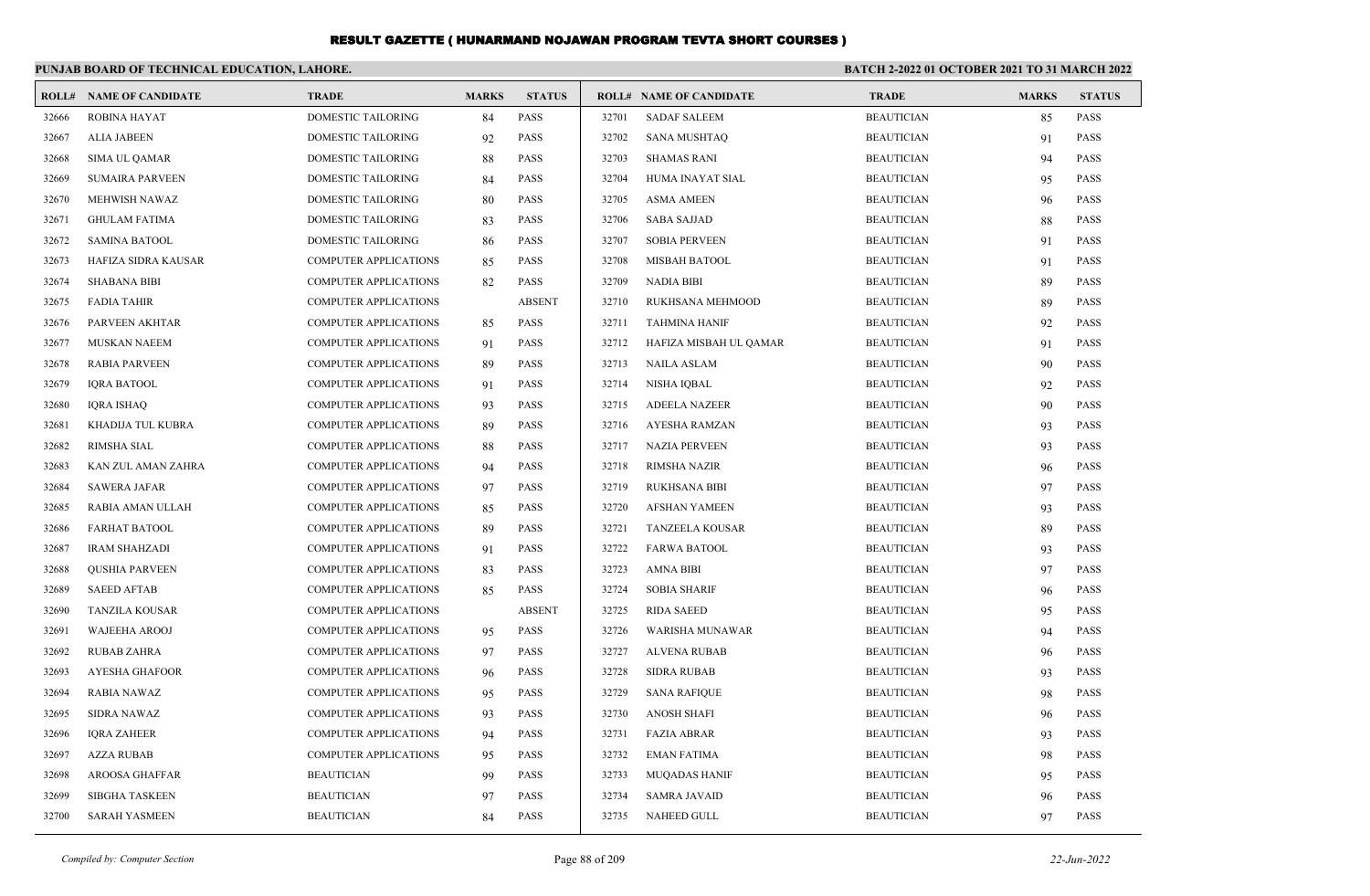|       | PUNJAB BOARD OF TECHNICAL EDUCATION, LAHORE. |                   |              |               | <b>BATCH 2-2022 01 OCTOBER 2021 TO 31 MARCH 2022</b> |                                                            |                              |              |               |
|-------|----------------------------------------------|-------------------|--------------|---------------|------------------------------------------------------|------------------------------------------------------------|------------------------------|--------------|---------------|
|       | <b>ROLL# NAME OF CANDIDATE</b>               | <b>TRADE</b>      | <b>MARKS</b> | <b>STATUS</b> |                                                      | <b>ROLL# NAME OF CANDIDATE</b>                             | <b>TRADE</b>                 | <b>MARKS</b> | <b>STATUS</b> |
| 32736 | <b>SHAHNAZ AKHTER</b>                        | <b>BEAUTICIAN</b> | 97           | PASS          | 32770                                                | ATEEQ UR REHMAN                                            | <b>AUTOCAD</b>               | 75           | <b>PASS</b>   |
| 32737 | <b>NADIA PERVEEN</b>                         | <b>BEAUTICIAN</b> | 95           | <b>PASS</b>   | 32771                                                | <b>MEHRAN ASIF</b>                                         | <b>AUTOCAD</b>               | 89           | <b>PASS</b>   |
| 32738 | <b>HINA QUYOOM</b>                           | <b>BEAUTICIAN</b> | 95           | <b>PASS</b>   | 32772                                                | MUHAMMAD SOHAIL                                            | <b>AUTOCAD</b>               | 94           | <b>PASS</b>   |
| 32739 | <b>SANA</b>                                  | <b>BEAUTICIAN</b> | 95           | <b>PASS</b>   |                                                      | GOVERNMENT VOCATIONAL TRAINING INSTITUTE FOR WOMEN, SHAHID |                              |              |               |
| 32740 | <b>LAILA HASSAN</b>                          | <b>BEAUTICIAN</b> | 97           | <b>PASS</b>   | 32773                                                | <b>SHAHEED ROAD, SHORKOT</b><br>HUMAIRA QADIR              | <b>BEAUTICIAN</b>            | 87           | <b>PASS</b>   |
| 32741 | <b>RINA HASSAN</b>                           | <b>BEAUTICIAN</b> | 97           | <b>PASS</b>   | 32774                                                | <b>SAIRA SHAHZADI</b>                                      | <b>BEAUTICIAN</b>            | 84           | <b>PASS</b>   |
| 32742 | <b>SHAGUFTA DRAZ</b>                         | <b>BEAUTICIAN</b> | 97           | <b>PASS</b>   | 32775                                                | JAVERIA KANWAL                                             | <b>BEAUTICIAN</b>            | 90           | <b>PASS</b>   |
| 32743 | <b>TASLEEM AKHTAR</b>                        | <b>BEAUTICIAN</b> | 95           | <b>PASS</b>   | 32776                                                | <b>MARIA IQBAL</b>                                         | <b>BEAUTICIAN</b>            | 96           | <b>PASS</b>   |
| 32744 | MUQADDAS PARVEEN                             | <b>BEAUTICIAN</b> | 95           | <b>PASS</b>   | 32777                                                | <b>MARYAM TARIQ</b>                                        | <b>BEAUTICIAN</b>            | 94           | <b>PASS</b>   |
| 32745 | <b>AYESHA JABEEN</b>                         | <b>BEAUTICIAN</b> | 97           | <b>PASS</b>   | 32778                                                | <b>AOSA BIBI</b>                                           | <b>BEAUTICIAN</b>            | 94           | <b>PASS</b>   |
| 32746 | <b>RASHIDA NAEEM</b>                         | <b>BEAUTICIAN</b> | 95           | <b>PASS</b>   | 32779                                                | <b>ASMA NAWAZ</b>                                          | <b>BEAUTICIAN</b>            | 90           | <b>PASS</b>   |
| 32747 | <b>HALEEMA BIBI</b>                          | <b>BEAUTICIAN</b> | 95           | <b>PASS</b>   | 32780                                                | HUMAIRA MUSTAFA                                            | <b>BEAUTICIAN</b>            | 98           | <b>PASS</b>   |
|       | <b>GOVT. COLLEGE OF TECHNOLOGY, , JHANG</b>  |                   |              |               | 32781                                                | <b>HINA CHIMAN</b>                                         | <b>BEAUTICIAN</b>            | 85           | <b>PASS</b>   |
| 32748 | MUHAMMAD TAYYAB                              | <b>AUTOCAD</b>    | 93           | <b>PASS</b>   | 32782                                                | <b>IQRA KHALID</b>                                         | <b>BEAUTICIAN</b>            | 97           | <b>PASS</b>   |
| 32749 | <b>SAJJAD HUSSAIN</b>                        | <b>AUTOCAD</b>    | 94           | <b>PASS</b>   | 32783                                                | <b>MARIA</b>                                               | <b>BEAUTICIAN</b>            | 94           | <b>PASS</b>   |
| 32750 | <b>NASEER AHMAD</b>                          | <b>AUTOCAD</b>    | 93           | <b>PASS</b>   | 32784                                                | <b>GURIA ZATOON</b>                                        | <b>BEAUTICIAN</b>            | 97           | <b>PASS</b>   |
| 32751 | <b>AHTISHAM HAIDER</b>                       | <b>AUTOCAD</b>    | 89           | <b>PASS</b>   | 32785                                                | <b>MARIA SAJJAD</b>                                        | <b>BEAUTICIAN</b>            | 98           | <b>PASS</b>   |
| 32752 | MUHAMMAD HAROON ABDULLAH                     | <b>AUTOCAD</b>    | 93           | <b>PASS</b>   | 32786                                                | <b>FILZA ANWAR</b>                                         | <b>BEAUTICIAN</b>            | 88           | <b>PASS</b>   |
| 32753 | <b>DANIAL SHAHZAD</b>                        | <b>AUTOCAD</b>    | 77           | <b>PASS</b>   | 32787                                                | <b>MARYAM BIBI</b>                                         | <b>BEAUTICIAN</b>            | 94           | <b>PASS</b>   |
| 32754 | <b>HASSAN IQBAL</b>                          | <b>AUTOCAD</b>    | 92           | <b>PASS</b>   | 32788                                                | <b>BISMA AFZAL</b>                                         | <b>BEAUTICIAN</b>            | 94           | <b>PASS</b>   |
| 32755 | MUHAMMAD AMEER HAMZA                         | <b>AUTOCAD</b>    | 71           | <b>PASS</b>   | 32789                                                | <b>FATIMA ZAHRA</b>                                        | <b>BEAUTICIAN</b>            | 95           | <b>PASS</b>   |
| 32756 | <b>IMRAN HAIDER</b>                          | <b>AUTOCAD</b>    | 91           | <b>PASS</b>   | 32790                                                | <b>SHOMYLA ZAFAR</b>                                       | <b>BEAUTICIAN</b>            | 88           | <b>PASS</b>   |
| 32757 | <b>GHAZANFAR ABBAS</b>                       | <b>AUTOCAD</b>    | 81           | <b>PASS</b>   | 32791                                                | <b>KOMAL GHAFOOR</b>                                       | <b>BEAUTICIAN</b>            | 91           | <b>PASS</b>   |
| 32758 | MUHAMMAD YOUSAF                              | <b>AUTOCAD</b>    | 87           | <b>PASS</b>   | 32792                                                | <b>SAMREEN BIBI</b>                                        | <b>BEAUTICIAN</b>            | 84           | <b>PASS</b>   |
| 32759 | MUHAMMAD AHMAD                               | <b>AUTOCAD</b>    | 92           | <b>PASS</b>   | 32793                                                | <b>SAIMA NOREEN</b>                                        | <b>BEAUTICIAN</b>            |              | <b>ABSENT</b> |
| 32760 | MUHAMMAD AFROZ                               | <b>AUTOCAD</b>    | 96           | <b>PASS</b>   | 32794                                                | <b>MARIA SIDDIO</b>                                        | <b>BEAUTICIAN</b>            |              | <b>ABSENT</b> |
| 32761 | <b>NOMAN RASHEED</b>                         | <b>AUTOCAD</b>    | 90           | <b>PASS</b>   | 32795                                                | SHABANA RAMZAN                                             | <b>BEAUTICIAN</b>            | 93           | <b>PASS</b>   |
| 32762 | MUHAMMAD MUAZAM AMEEN                        | <b>AUTOCAD</b>    | 92           | PASS          | 32796                                                | <b>SANIA BIBI</b>                                          | <b>BEAUTICIAN</b>            |              | <b>ABSENT</b> |
| 32763 | <b>LARAIB ASGHAR</b>                         | <b>AUTOCAD</b>    | 86           | <b>PASS</b>   | 32797                                                | <b>SHAZIA JAMIL</b>                                        | <b>BEAUTICIAN</b>            | 89           | <b>PASS</b>   |
| 32764 | <b>FARHAN ALI</b>                            | <b>AUTOCAD</b>    | 81           | PASS          | 32798                                                | HUMAIRA ABBAS                                              | <b>COMPUTER APPLICATIONS</b> | 69           | <b>PASS</b>   |
| 32765 | MUHAMMAD WALEED TARIQ                        | <b>AUTOCAD</b>    | 95           | PASS          | 32799                                                | <b>QURAT UL AN</b>                                         | <b>COMPUTER APPLICATIONS</b> | 77           | <b>PASS</b>   |
| 32766 | <b>IRFAN UMAR</b>                            | <b>AUTOCAD</b>    | 95           | PASS          | 32800                                                | <b>SHAZIA ARSHAD</b>                                       | <b>COMPUTER APPLICATIONS</b> | 77           | <b>PASS</b>   |
| 32767 | MUBEEN ALI KHAN                              | <b>AUTOCAD</b>    | 88           | PASS          | 32801                                                | <b>TAHIRA ABBAS</b>                                        | <b>COMPUTER APPLICATIONS</b> | 95           | PASS          |
| 32768 | MUHAMMAD IDREES                              | <b>AUTOCAD</b>    | 88           | PASS          | 32802                                                | <b>SEHRISH ZULFIQAR</b>                                    | <b>COMPUTER APPLICATIONS</b> | 93           | <b>PASS</b>   |
| 32769 | <b>MURSALEEN</b>                             | <b>AUTOCAD</b>    | 90           | <b>PASS</b>   |                                                      |                                                            |                              |              |               |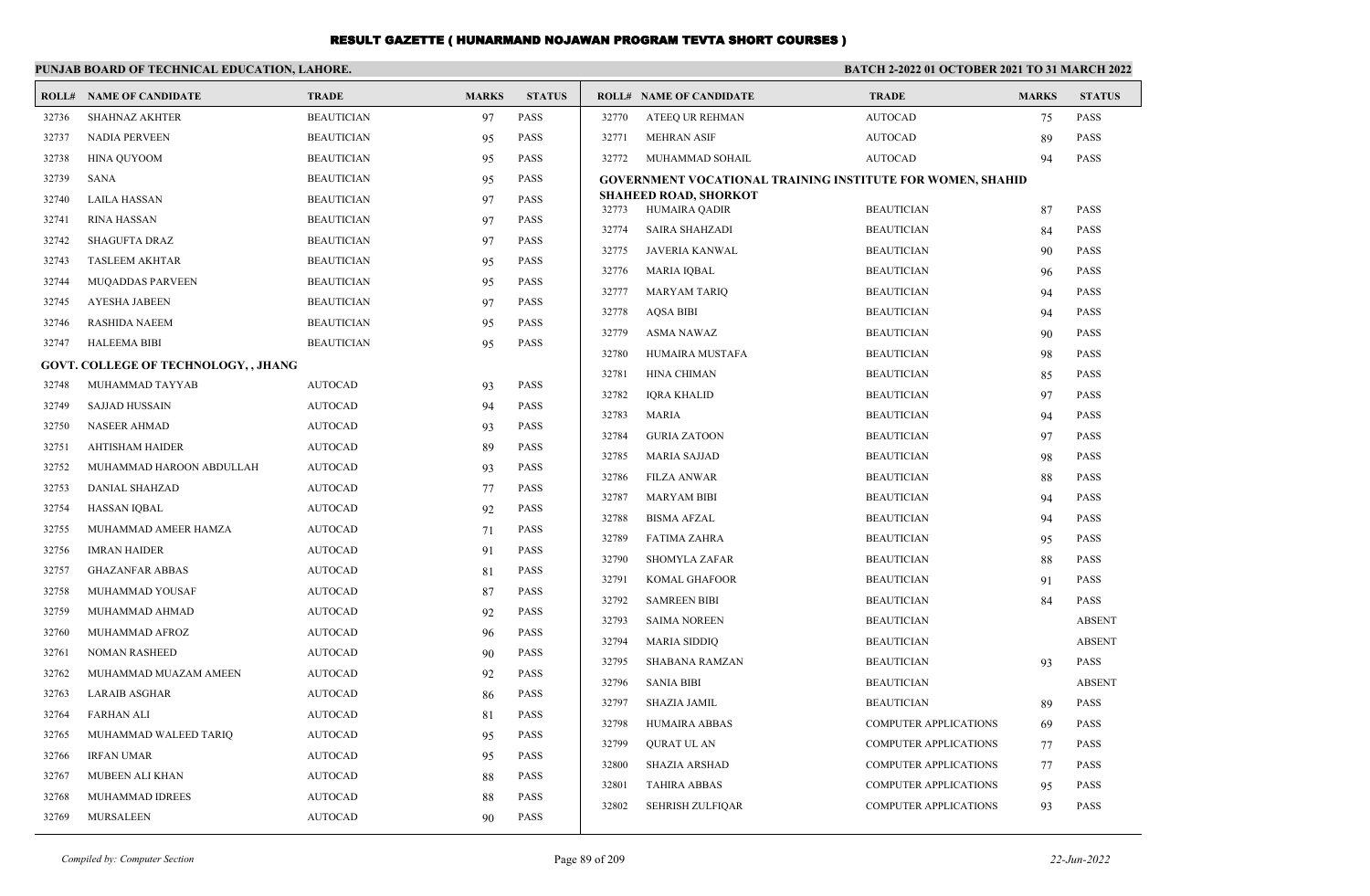|       | PUNJAB BOARD OF TECHNICAL EDUCATION, LAHORE. |                              |              |               | <b>BATCH 2-2022 01 OCTOBER 2021 TO 31 MARCH 2022</b> |                                                                  |                           |              |               |
|-------|----------------------------------------------|------------------------------|--------------|---------------|------------------------------------------------------|------------------------------------------------------------------|---------------------------|--------------|---------------|
|       | <b>ROLL# NAME OF CANDIDATE</b>               | <b>TRADE</b>                 | <b>MARKS</b> | <b>STATUS</b> |                                                      | <b>ROLL# NAME OF CANDIDATE</b>                                   | <b>TRADE</b>              | <b>MARKS</b> | <b>STATUS</b> |
| 32803 | <b>SAIMA PERVEEN</b>                         | <b>COMPUTER APPLICATIONS</b> | 79           | PASS          | 32838                                                | <b>BISMA BATOOL</b>                                              | <b>DOMESTIC TAILORING</b> | 94           | <b>PASS</b>   |
| 32804 | <b>MUZGAN GUL</b>                            | <b>COMPUTER APPLICATIONS</b> | 83           | <b>PASS</b>   | 32839                                                | ZOHA YOUSAF                                                      | DOMESTIC TAILORING        |              | <b>ABSENT</b> |
| 32805 | AYESHA KANWAL                                | <b>COMPUTER APPLICATIONS</b> | 92           | PASS          | 32840                                                | <b>QANDEEL</b>                                                   | DOMESTIC TAILORING        | 90           | <b>PASS</b>   |
| 32806 | <b>MUQADDAS YASEEN</b>                       | <b>COMPUTER APPLICATIONS</b> | 95           | <b>PASS</b>   | 32841                                                | <b>SHANELA KIRAN</b>                                             | DOMESTIC TAILORING        | 91           | <b>PASS</b>   |
| 32807 | RIMSHA HABIB                                 | <b>COMPUTER APPLICATIONS</b> | 92           | <b>PASS</b>   | 32842                                                | AYESHA BIBI                                                      | DOMESTIC TAILORING        | 84           | <b>PASS</b>   |
| 32808 | REHANA                                       | <b>COMPUTER APPLICATIONS</b> | 89           | PASS          | 32843                                                | MARIYAM SHAHID                                                   | DOMESTIC TAILORING        | 89           | <b>PASS</b>   |
| 32809 | JAVERIA HASSAN                               | <b>COMPUTER APPLICATIONS</b> | 91           | <b>PASS</b>   | 32844                                                | <b>ANAM BATOOL</b>                                               | DOMESTIC TAILORING        | 93           | <b>PASS</b>   |
| 32810 | <b>RUKHSANA</b>                              | <b>COMPUTER APPLICATIONS</b> | 89           | <b>PASS</b>   | 32845                                                | ALIA BATOOL                                                      | <b>DOMESTIC TAILORING</b> | 96           | <b>PASS</b>   |
| 32811 | <b>IRAM NAEEM</b>                            | <b>COMPUTER APPLICATIONS</b> | 74           | <b>PASS</b>   | 32846                                                | ATYIA KOUSAR                                                     | DOMESTIC TAILORING        | 89           | <b>PASS</b>   |
| 32812 | <b>IQRA RAMZAN</b>                           | <b>COMPUTER APPLICATIONS</b> | 89           | <b>PASS</b>   | 32847                                                | ALISHA ARSHAD                                                    | DOMESTIC TAILORING        | 86           | <b>PASS</b>   |
| 32813 | <b>SANA ASHRAF</b>                           | <b>COMPUTER APPLICATIONS</b> | 90           | <b>PASS</b>   |                                                      | <b>GOVERNMENT VOCATIONAL TRAINING INSTITUTE FOR WOMEN,, DINA</b> |                           |              |               |
| 32814 | <b>AYESHA SALEEM</b>                         | <b>COMPUTER APPLICATIONS</b> | 88           | <b>PASS</b>   | 32848                                                | <b>ZEENAT BIBI</b>                                               | <b>FABRIC PRINTING</b>    |              | <b>ABSENT</b> |
| 32815 | <b>UMME KALSOOM</b>                          | <b>COMPUTER APPLICATIONS</b> | 93           | <b>PASS</b>   | 32849                                                | <b>MUNAZA IRSHAD</b>                                             | <b>FABRIC PRINTING</b>    |              | <b>ABSENT</b> |
| 32816 | <b>KASHAF NIAZ</b>                           | <b>COMPUTER APPLICATIONS</b> | 94           | <b>PASS</b>   | 32850                                                | <b>AIMEN SAMREEN</b>                                             | <b>FABRIC PRINTING</b>    |              | <b>ABSENT</b> |
| 32817 | <b>ROUQIA BIBI</b>                           | <b>COMPUTER APPLICATIONS</b> | 91           | <b>PASS</b>   | 32851                                                | QURAT UL AIN                                                     | <b>BEAUTICIAN</b>         | 96           | PASS          |
| 32818 | <b>FOUZIA PARVEEN</b>                        | <b>COMPUTER APPLICATIONS</b> | 84           | <b>PASS</b>   | 32852                                                | SAMRA KHANUM                                                     | <b>BEAUTICIAN</b>         | 98           | <b>PASS</b>   |
| 32819 | <b>RABIA PARVEEN</b>                         | <b>COMPUTER APPLICATIONS</b> |              | <b>ABSENT</b> | 32853                                                | SANA ANSAR                                                       | <b>BEAUTICIAN</b>         | 96           | <b>PASS</b>   |
| 32820 | AMBREEN FATIMA                               | <b>COMPUTER APPLICATIONS</b> | 86           | <b>PASS</b>   | 32854                                                | <b>AREEBA AKBAR</b>                                              | <b>BEAUTICIAN</b>         | 92           | <b>PASS</b>   |
| 32821 | <b>AMNA BIBI</b>                             | <b>COMPUTER APPLICATIONS</b> | 96           | <b>PASS</b>   | 32855                                                | <b>KANEEZ FATIMA</b>                                             | <b>BEAUTICIAN</b>         | 92           | <b>PASS</b>   |
| 32822 | MUZAMIL SHAMSHAD                             | <b>COMPUTER APPLICATIONS</b> | 83           | PASS          | 32856                                                | MARIA IFTIKHAR                                                   | <b>BEAUTICIAN</b>         | 92           | <b>PASS</b>   |
| 32823 | YASMEEN                                      | DOMESTIC TAILORING           | 85           | <b>PASS</b>   | 32857                                                | ALLA ARJUMAND                                                    | <b>BEAUTICIAN</b>         | 97           | <b>PASS</b>   |
| 32824 | <b>AFREEN FATIMA</b>                         | DOMESTIC TAILORING           | 93           | PASS          | 32858                                                | IQRA ISHFAQ                                                      | <b>BEAUTICIAN</b>         | 96           | <b>PASS</b>   |
| 32825 | <b>RIDA FATIMA</b>                           | DOMESTIC TAILORING           | 85           | PASS          | 32859                                                | <b>HALEEMA SADIA</b>                                             | <b>BEAUTICIAN</b>         | 97           | <b>PASS</b>   |
| 32826 | <b>SHEHREEN BIBI</b>                         | DOMESTIC TAILORING           | 84           | <b>PASS</b>   | 32860                                                | <b>SHABINA SHAFIQ</b>                                            | <b>BEAUTICIAN</b>         | 95           | <b>PASS</b>   |
| 32827 | <b>SIDRA BIBI</b>                            | DOMESTIC TAILORING           | 89           | PASS          | 32861                                                | KIRAN SAJJAD                                                     | <b>BEAUTICIAN</b>         | 93           | <b>PASS</b>   |
| 32828 | <b>SUMAIKA NOOR</b>                          | DOMESTIC TAILORING           | 93           | <b>PASS</b>   | 32862                                                | ZAINAB IBRAR                                                     | <b>BEAUTICIAN</b>         | 96           | <b>PASS</b>   |
| 32829 | AMINA IJAZ                                   | DOMESTIC TAILORING           | 89           | <b>PASS</b>   | 32863                                                | <b>HIFZA RAZZAO</b>                                              | <b>BEAUTICIAN</b>         | 91           | <b>PASS</b>   |
| 32830 | <b>SHABANA AMEER</b>                         | DOMESTIC TAILORING           | 91           | <b>PASS</b>   | 32864                                                | <b>HINA ZAREEF</b>                                               | <b>BEAUTICIAN</b>         | 93           | <b>PASS</b>   |
| 32831 | <b>AATIKA GULZAR</b>                         | DOMESTIC TAILORING           | 95           | PASS          | 32865                                                | KHADIJAH BEGUM                                                   | <b>BEAUTICIAN</b>         | 96           | <b>PASS</b>   |
| 32832 | ASIA PARVEEN                                 | <b>DOMESTIC TAILORING</b>    |              | <b>ABSENT</b> |                                                      | 32866 SHAHEEN AKHTAR                                             | BEAUTICIAN                | 91           | PASS          |
| 32833 | <b>HIJAB ZAHRA</b>                           | <b>DOMESTIC TAILORING</b>    | 90           | PASS          | 32867                                                | BISMA BASHARAT                                                   | <b>BEAUTICIAN</b>         | 93           | PASS          |
| 32834 | HAFSA SULTAN                                 | DOMESTIC TAILORING           | 93           | PASS          | 32868                                                | <b>SAMREEN TAHIR</b>                                             | <b>BEAUTICIAN</b>         | 91           | <b>PASS</b>   |
| 32835 | <b>KUBRA KALSOOM</b>                         | DOMESTIC TAILORING           | 91           | <b>PASS</b>   | 32869                                                | ALIYA FIDA                                                       | <b>BEAUTICIAN</b>         | 91           | <b>PASS</b>   |
| 32836 | <b>SADIA BIBI</b>                            | DOMESTIC TAILORING           | 87           | PASS          | 32870                                                | ALMAS SAJID                                                      | <b>BEAUTICIAN</b>         | 93           | <b>PASS</b>   |
| 32837 | <b>AQSA BATOOL</b>                           | DOMESTIC TAILORING           |              | <b>ABSENT</b> | 32871                                                | SYEDA QURAT UL AIN                                               | COMPUTER APPLICATIONS     | 92           | <b>PASS</b>   |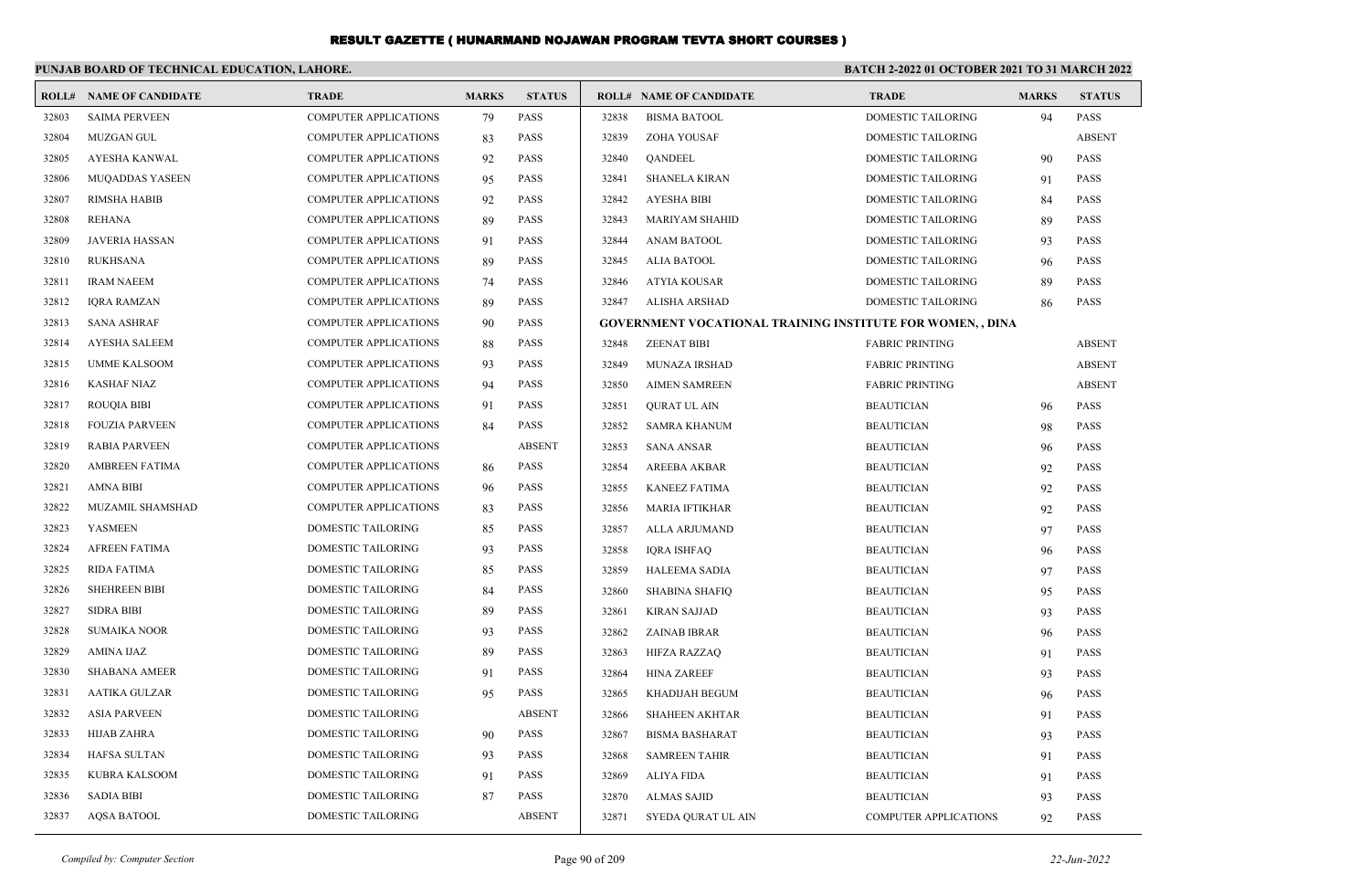|       | PUNJAB BOARD OF TECHNICAL EDUCATION, LAHORE. |                              |              |               | BATCH 2-2022 01 OCTOBER 2021 TO 31 MARCH 2022 |                                                                    |                              |              |               |
|-------|----------------------------------------------|------------------------------|--------------|---------------|-----------------------------------------------|--------------------------------------------------------------------|------------------------------|--------------|---------------|
|       | <b>ROLL# NAME OF CANDIDATE</b>               | <b>TRADE</b>                 | <b>MARKS</b> | <b>STATUS</b> |                                               | <b>ROLL# NAME OF CANDIDATE</b>                                     | <b>TRADE</b>                 | <b>MARKS</b> | <b>STATUS</b> |
| 32872 | ZOYA ILYAS                                   | <b>COMPUTER APPLICATIONS</b> | 91           | <b>PASS</b>   | 32907                                         | <b>AYESHA BATOOL</b>                                               | <b>FABRIC PRINTING</b>       | 93           | PASS          |
| 32873 | <b>ANEETA SAFEER</b>                         | COMPUTER APPLICATIONS        | 85           | <b>PASS</b>   | 32908                                         | PAKIZA SEERAT                                                      | DOMESTIC TAILORING           | 96           | <b>PASS</b>   |
| 32874 | <b>SHAHZMEEN ANJUM</b>                       | <b>COMPUTER APPLICATIONS</b> | 84           | <b>PASS</b>   | 32909                                         | <b>SANIA SAJID</b>                                                 | DOMESTIC TAILORING           | 91           | <b>PASS</b>   |
| 32875 | <b>FARAH NAZ</b>                             | <b>COMPUTER APPLICATIONS</b> | 80           | <b>PASS</b>   | 32910                                         | <b>FOZIA GHAFOOR</b>                                               | DOMESTIC TAILORING           | 96           | <b>PASS</b>   |
| 32876 | <b>BUSHRA ASIF</b>                           | <b>COMPUTER APPLICATIONS</b> | 81           | PASS          | 32911                                         | HIBBA AFZAAL                                                       | DOMESTIC TAILORING           |              | <b>ABSENT</b> |
| 32877 | <b>KIRAN YAQOOB</b>                          | <b>COMPUTER APPLICATIONS</b> | 84           | <b>PASS</b>   | 32912                                         | AREEBA MEHMOOD                                                     | DOMESTIC TAILORING           | 87           | <b>PASS</b>   |
| 32878 | RIDA ZAINAB AZAD                             | <b>COMPUTER APPLICATIONS</b> | -90          | <b>PASS</b>   | 32913                                         | RIMSHA KANWAL                                                      | <b>DOMESTIC TAILORING</b>    |              | <b>ABSENT</b> |
| 32879 | <b>ARZOO FATIMA ASIF</b>                     | <b>COMPUTER APPLICATIONS</b> | 88           | <b>PASS</b>   | 32914                                         | <b>HIRA YOUNAS</b>                                                 | <b>DOMESTIC TAILORING</b>    | 95           | <b>PASS</b>   |
| 32880 | <b>SANIA SAJID</b>                           | COMPUTER APPLICATIONS        | 93           | <b>PASS</b>   | 32915                                         | <b>TEHMINA MASOOD</b>                                              | DOMESTIC TAILORING           | 95           | <b>PASS</b>   |
| 32881 | <b>SANA AFTAB</b>                            | <b>COMPUTER APPLICATIONS</b> | 87           | <b>PASS</b>   | 32916                                         | <b>ISMA MATLOOB</b>                                                | DOMESTIC TAILORING           |              | <b>ABSENT</b> |
| 32882 | <b>SUMBLE UROOJ</b>                          | <b>COMPUTER APPLICATIONS</b> | 84           | <b>PASS</b>   | 32917                                         | MEHWISH KAYANI                                                     | <b>DOMESTIC TAILORING</b>    | 89           | <b>PASS</b>   |
| 32883 | <b>SANIA CHAUDHARY</b>                       | COMPUTER APPLICATIONS        | 80           | PASS          | 32918                                         | <b>ANEELA IRAM</b>                                                 | DOMESTIC TAILORING           | 94           | <b>PASS</b>   |
| 32884 | <b>RIMSHA FAROOQ</b>                         | COMPUTER APPLICATIONS        | 82           | PASS          | 32919                                         | <b>BAZGHA AKBAR</b>                                                | DOMESTIC TAILORING           | 89           | <b>PASS</b>   |
| 32885 | <b>SARA WARIS</b>                            | <b>COMPUTER APPLICATIONS</b> | 81           | <b>PASS</b>   | 32920                                         | RIMSHA RAZZAQ                                                      | <b>DOMESTIC TAILORING</b>    | 87           | <b>PASS</b>   |
| 32886 | <b>SAHER SHAFI</b>                           | <b>COMPUTER APPLICATIONS</b> | 81           | <b>PASS</b>   | 32921                                         | <b>ROZINA AMJAD</b>                                                | <b>DOMESTIC TAILORING</b>    | 93           | <b>PASS</b>   |
| 32887 | <b>SAWERA RASIB</b>                          | COMPUTER APPLICATIONS        |              | <b>ABSENT</b> | 32922                                         | <b>FAIZA KHAN</b>                                                  | DOMESTIC TAILORING           | 95           | <b>PASS</b>   |
| 32888 | <b>MAHRUKH ZAHEER</b>                        | <b>COMPUTER APPLICATIONS</b> |              | <b>ABSENT</b> | 32923                                         | <b>ALINA MAZHAR</b>                                                | <b>DOMESTIC TAILORING</b>    | 95           | <b>PASS</b>   |
| 32889 | <b>SANIA SAGHIR</b>                          | <b>COMPUTER APPLICATIONS</b> |              | <b>ABSENT</b> | 32924                                         | <b>ISMA TARIO</b>                                                  | <b>DOMESTIC TAILORING</b>    | 94           | <b>PASS</b>   |
| 32890 | <b>AYESHA RIAZ</b>                           | <b>COMPUTER APPLICATIONS</b> |              | <b>ABSENT</b> | 32925                                         | <b>HAJIRA MOBEEN</b>                                               | <b>DOMESTIC TAILORING</b>    | 92           | <b>PASS</b>   |
| 32891 | <b>IQRA IKRAM</b>                            | <b>FABRIC PRINTING</b>       |              | <b>ABSENT</b> | 32926                                         | <b>AMEENA SADQA</b>                                                | DOMESTIC TAILORING           | 96           | <b>PASS</b>   |
| 32892 | <b>BEENISH ZAMEER</b>                        | <b>FABRIC PRINTING</b>       | 92           | <b>PASS</b>   | 32927                                         | LAIBA KAINAT AIF                                                   | DOMESTIC TAILORING           | 89           | <b>PASS</b>   |
| 32893 | <b>RABIA SHAHBAZ</b>                         | <b>FABRIC PRINTING</b>       | 94           | <b>PASS</b>   | 32928                                         | HIFSA SEERAT                                                       | <b>DOMESTIC TAILORING</b>    | 89           | <b>PASS</b>   |
| 32894 | UMM E KHANSA UMMAT                           | <b>FABRIC PRINTING</b>       |              | <b>ABSENT</b> | 32929                                         | <b>FARIA ZULFIQAR</b>                                              | DOMESTIC TAILORING           | 87           | <b>PASS</b>   |
| 32895 | ALISHBA QAMAR                                | <b>FABRIC PRINTING</b>       |              | <b>ABSENT</b> | 32930                                         | RAFIA KALSOOM                                                      | <b>COMPUTER APPLICATIONS</b> | 86           | <b>PASS</b>   |
| 32896 | <b>HIRA SAMEEN</b>                           | <b>FABRIC PRINTING</b>       |              | <b>ABSENT</b> | 32931                                         | <b>MAKKIA KALSOOM</b>                                              | <b>COMPUTER APPLICATIONS</b> | 87           | <b>PASS</b>   |
| 32897 | <b>IRSA BATOOL</b>                           | <b>FABRIC PRINTING</b>       | 91           | <b>PASS</b>   | 32932                                         | <b>MEMOONA BIBI</b>                                                | <b>COMPUTER APPLICATIONS</b> | 89           | <b>PASS</b>   |
| 32898 | <b>KIRAN SHEHZADI</b>                        | <b>FABRIC PRINTING</b>       | 90           | PASS          | 32933                                         | <b>USWA MALIK</b>                                                  | <b>BEAUTICIAN</b>            |              | <b>ABSENT</b> |
| 32899 | SUMAIRA SARFARAZ                             | <b>FABRIC PRINTING</b>       |              | <b>ABSENT</b> | 32934                                         | <b>RAKKIA BIBI</b>                                                 | <b>BEAUTICIAN</b>            |              | <b>ABSENT</b> |
| 32900 | <b>AMREENA KOUSAR</b>                        | <b>FABRIC PRINTING</b>       |              | <b>ABSENT</b> |                                               | <b>GOVERNMENT VOCATIONAL TRAINING INSTITUTE FOR WOMEN,, JHELUM</b> |                              |              |               |
| 32901 | <b>SAFA ARSHAD</b>                           | <b>FABRIC PRINTING</b>       |              | <b>ABSENT</b> | 32935                                         | <b>MALKA MAHNOOR</b>                                               | <b>BEAUTICIAN</b>            | 80           | <b>PASS</b>   |
| 32902 | <b>ZOYA SHAHEEN</b>                          | <b>FABRIC PRINTING</b>       |              | <b>ABSENT</b> | 32936                                         | <b>MUOADAS IRFAN</b>                                               | <b>BEAUTICIAN</b>            | 79           | <b>PASS</b>   |
| 32903 | AREEBA EJAZ                                  | <b>FABRIC PRINTING</b>       |              | <b>ABSENT</b> | 32937                                         | <b>SYEDA HAJRA BIBI</b>                                            | <b>BEAUTICIAN</b>            | 78           | <b>PASS</b>   |
| 32904 | <b>MARYAM RAFIQ</b>                          | <b>FABRIC PRINTING</b>       | 93           | <b>PASS</b>   | 32938                                         | <b>LARAIB IFTIKHAR</b>                                             | <b>BEAUTICIAN</b>            | 88           | <b>PASS</b>   |
| 32905 | AROOJ FATIMA                                 | <b>FABRIC PRINTING</b>       |              | <b>ABSENT</b> | 32939                                         | <b>SHAHER BANO</b>                                                 | <b>BEAUTICIAN</b>            | 91           | <b>PASS</b>   |
| 32906 | SYEDA NOOR UL HUDA                           | <b>FABRIC PRINTING</b>       | 85           | <b>PASS</b>   | 32940                                         | <b>WAJEEHA RUBAB</b>                                               | <b>BEAUTICIAN</b>            | 92           | <b>PASS</b>   |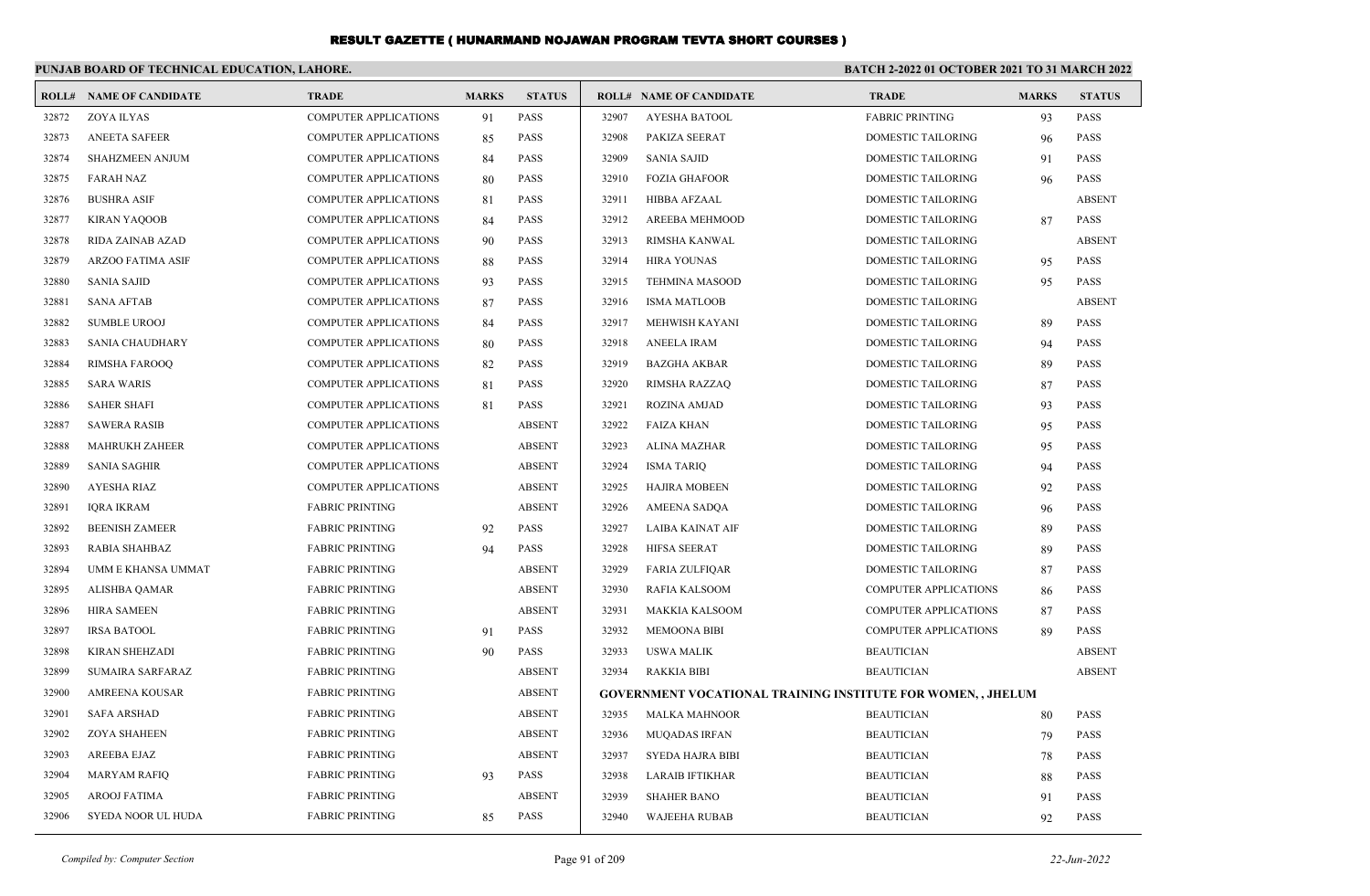|       | PUNJAB BOARD OF TECHNICAL EDUCATION, LAHORE. |                      |              |               |       |                                |                           | <b>BATCH 2-2022 01 OCTOBER 2021 TO 31 MARCH 2022</b> |               |  |
|-------|----------------------------------------------|----------------------|--------------|---------------|-------|--------------------------------|---------------------------|------------------------------------------------------|---------------|--|
| ROLL# | <b>NAME OF CANDIDATE</b>                     | <b>TRADE</b>         | <b>MARKS</b> | <b>STATUS</b> |       | <b>ROLL# NAME OF CANDIDATE</b> | <b>TRADE</b>              | <b>MARKS</b>                                         | <b>STATUS</b> |  |
| 32941 | <b>SADIA RANI</b>                            | <b>BEAUTICIAN</b>    | 84           | PASS          | 32976 | <b>HINZA KANWAL</b>            | PROFESSIONAL COOKING      |                                                      | <b>ABSENT</b> |  |
| 32942 | RIMSHA JABBAR                                | <b>BEAUTICIAN</b>    | 90           | PASS          | 32977 | ZARA ISHTIAQ                   | PROFESSIONAL COOKING      |                                                      | <b>ABSENT</b> |  |
| 32943 | <b>SABINA BATOOL</b>                         | <b>BEAUTICIAN</b>    | 96           | <b>PASS</b>   | 32978 | <b>BENISH AMREEN</b>           | DOMESTIC TAILORING        | 96                                                   | <b>PASS</b>   |  |
| 32944 | <b>MAHAM WAHEED</b>                          | <b>BEAUTICIAN</b>    | 81           | PASS          | 32979 | <b>SAIRAN BIBI</b>             | DOMESTIC TAILORING        | 87                                                   | <b>PASS</b>   |  |
| 32945 | <b>AREEJ ALTAF</b>                           | <b>BEAUTICIAN</b>    | 78           | <b>PASS</b>   | 32980 | <b>SAWERA NOREEN</b>           | DOMESTIC TAILORING        |                                                      | <b>ABSENT</b> |  |
| 32946 | <b>IQRA BASHIR</b>                           | <b>BEAUTICIAN</b>    | 88           | <b>PASS</b>   | 32981 | MARIYAM SHEHZADI               | DOMESTIC TAILORING        | 79                                                   | <b>PASS</b>   |  |
| 32947 | <b>UMM E GHASHIA</b>                         | <b>BEAUTICIAN</b>    | 79           | <b>PASS</b>   | 32982 | <b>AOSA NASEER</b>             | <b>DOMESTIC TAILORING</b> | 95                                                   | <b>PASS</b>   |  |
| 32948 | <b>JAWERIA IOBAL</b>                         | <b>BEAUTICIAN</b>    | 90           | <b>PASS</b>   | 32983 | <b>AYESHA KHATOON</b>          | <b>DOMESTIC TAILORING</b> | 94                                                   | <b>PASS</b>   |  |
| 32949 | AYESHA SIDDIQA                               | <b>BEAUTICIAN</b>    | 75           | PASS          | 32984 | <b>MISHAL SATTAR</b>           | DOMESTIC TAILORING        |                                                      | <b>ABSENT</b> |  |
| 32950 | <b>FAIZA SHAHZADI</b>                        | <b>BEAUTICIAN</b>    | 92           | <b>PASS</b>   | 32985 | <b>AYESHA ALEEM</b>            | DOMESTIC TAILORING        |                                                      | <b>ABSENT</b> |  |
| 32951 | <b>MONOHA</b>                                | <b>BEAUTICIAN</b>    |              | <b>ABSENT</b> | 32986 | <b>BAREERAH REHMAT</b>         | <b>DOMESTIC TAILORING</b> | 96                                                   | <b>PASS</b>   |  |
| 32952 | <b>NEHA MARY</b>                             | <b>BEAUTICIAN</b>    | 85           | <b>PASS</b>   | 32987 | <b>SADAF IQBAL</b>             | DOMESTIC TAILORING        |                                                      | <b>ABSENT</b> |  |
| 32953 | <b>SAWERA YOUNIS</b>                         | <b>BEAUTICIAN</b>    | 91           | <b>PASS</b>   | 32988 | <b>KAYNAT</b>                  | DOMESTIC TAILORING        | 83                                                   | <b>PASS</b>   |  |
| 32954 | <b>MARIA YOUNIS</b>                          | <b>BEAUTICIAN</b>    | 91           | <b>PASS</b>   | 32989 | SAFOORA WAZIR AHMAD            | <b>DOMESTIC TAILORING</b> | 85                                                   | <b>PASS</b>   |  |
| 32955 | <b>MUQADDAS BIBI</b>                         | <b>BEAUTICIAN</b>    | 84           | <b>PASS</b>   | 32990 | <b>AROOJ FATIMA</b>            | <b>DOMESTIC TAILORING</b> | 87                                                   | <b>PASS</b>   |  |
| 32956 | <b>SANIHA YOUNIS</b>                         | <b>BEAUTICIAN</b>    | 86           | <b>PASS</b>   | 32991 | <b>HIFZA WADOOD</b>            | DOMESTIC TAILORING        | 79                                                   | <b>PASS</b>   |  |
| 32957 | <b>VANIZA NOOR</b>                           | <b>BEAUTICIAN</b>    | 76           | <b>PASS</b>   | 32992 | <b>AMBREEN RASHEED</b>         | <b>BEAUTICIAN</b>         | 96                                                   | <b>PASS</b>   |  |
| 32958 | <b>MANAHIL JAVED</b>                         | <b>BEAUTICIAN</b>    |              | <b>ABSENT</b> | 32993 | <b>ZAINAB RAUF</b>             | <b>BEAUTICIAN</b>         | 88                                                   | <b>PASS</b>   |  |
| 32959 | <b>TAQADDAS MUNIR</b>                        | PROFESSIONAL COOKING |              | <b>ABSENT</b> | 32994 | <b>AREESHA RASHID</b>          | <b>BEAUTICIAN</b>         | 85                                                   | <b>PASS</b>   |  |
| 32960 | <b>JAVERIA RAAJ</b>                          | PROFESSIONAL COOKING | 99           | PASS          | 32995 | KALSOOM BEGUM                  | <b>BEAUTICIAN</b>         | 96                                                   | PASS          |  |
| 32961 | <b>MAHAM BUTT</b>                            | PROFESSIONAL COOKING | 99           | PASS          | 32996 | NIMRA SHAHZAD                  | <b>BEAUTICIAN</b>         |                                                      | <b>ABSENT</b> |  |
| 32962 | TAYYABA IQBAL                                | PROFESSIONAL COOKING | 86           | <b>PASS</b>   | 32997 | <b>IQRA JABEEN</b>             | <b>BEAUTICIAN</b>         | 95                                                   | <b>PASS</b>   |  |
| 32963 | AREEJ MAZHAR IQBAL                           | PROFESSIONAL COOKING | 99           | PASS          | 32998 | <b>SANA ARHSAD</b>             | <b>BEAUTICIAN</b>         | 90                                                   | <b>PASS</b>   |  |
| 32964 | <b>NAZIA</b>                                 | PROFESSIONAL COOKING | 99           | PASS          | 32999 | RABAIL CHAUDHARY               | <b>BEAUTICIAN</b>         | 90                                                   | PASS          |  |
| 32965 | <b>MARYAM BIBI</b>                           | PROFESSIONAL COOKING | 98           | <b>PASS</b>   | 33000 | <b>ANAM SIBTAIN</b>            | <b>BEAUTICIAN</b>         | 84                                                   | <b>PASS</b>   |  |
| 32966 | PAKEEZA JABEEN                               | PROFESSIONAL COOKING | 98           | <b>PASS</b>   | 33001 | <b>NARGIS SHEHZADI</b>         | <b>BEAUTICIAN</b>         |                                                      | <b>ABSENT</b> |  |
| 32967 | <b>SUMAIRA AZHAR</b>                         | PROFESSIONAL COOKING |              | <b>ABSENT</b> | 33002 | NIMRA SHAHZADI                 | <b>BEAUTICIAN</b>         |                                                      | <b>ABSENT</b> |  |
| 32968 | <b>GUL E ARZOO</b>                           | PROFESSIONAL COOKING | 88           | <b>PASS</b>   | 33003 | <b>EMAN SEHAR</b>              | <b>BEAUTICIAN</b>         | 85                                                   | <b>PASS</b>   |  |
| 32969 | <b>MEHWISH POLUS</b>                         | PROFESSIONAL COOKING | 98           | <b>PASS</b>   | 33004 | <b>MUQADDAS JHANGIR</b>        | <b>BEAUTICIAN</b>         | 83                                                   | <b>PASS</b>   |  |
| 32970 | SHUMAILA POLUS                               | PROFESSIONAL COOKING | 97           | <b>PASS</b>   | 33005 | SHAZMEEN QAMAR                 | <b>BEAUTICIAN</b>         |                                                      | <b>ABSENT</b> |  |
| 32971 | <b>MARIA AQEEL DAR</b>                       | PROFESSIONAL COOKING | 99           | <b>PASS</b>   | 33006 | <b>ISMA FAISAL</b>             | <b>BEAUTICIAN</b>         | 92                                                   | <b>PASS</b>   |  |
| 32972 | <b>AREEBA IOBAL</b>                          | PROFESSIONAL COOKING | 98           | <b>PASS</b>   | 33007 | <b>NADIA BANO</b>              | <b>BEAUTICIAN</b>         | 91                                                   | <b>PASS</b>   |  |
| 32973 | <b>ASMA JABEEN</b>                           | PROFESSIONAL COOKING |              | <b>ABSENT</b> | 33008 | <b>ALEENA NISAR</b>            | <b>BEAUTICIAN</b>         |                                                      | <b>ABSENT</b> |  |
| 32974 | ALINA ISMAIL                                 | PROFESSIONAL COOKING | 98           | <b>PASS</b>   | 33009 | <b>RIZWANA SYED</b>            | <b>BEAUTICIAN</b>         |                                                      | <b>ABSENT</b> |  |
| 32975 | <b>IRFA ROMAN</b>                            | PROFESSIONAL COOKING |              | <b>ABSENT</b> | 33010 | <b>ZAHRA BIBI</b>              | <b>BEAUTICIAN</b>         |                                                      | <b>ABSENT</b> |  |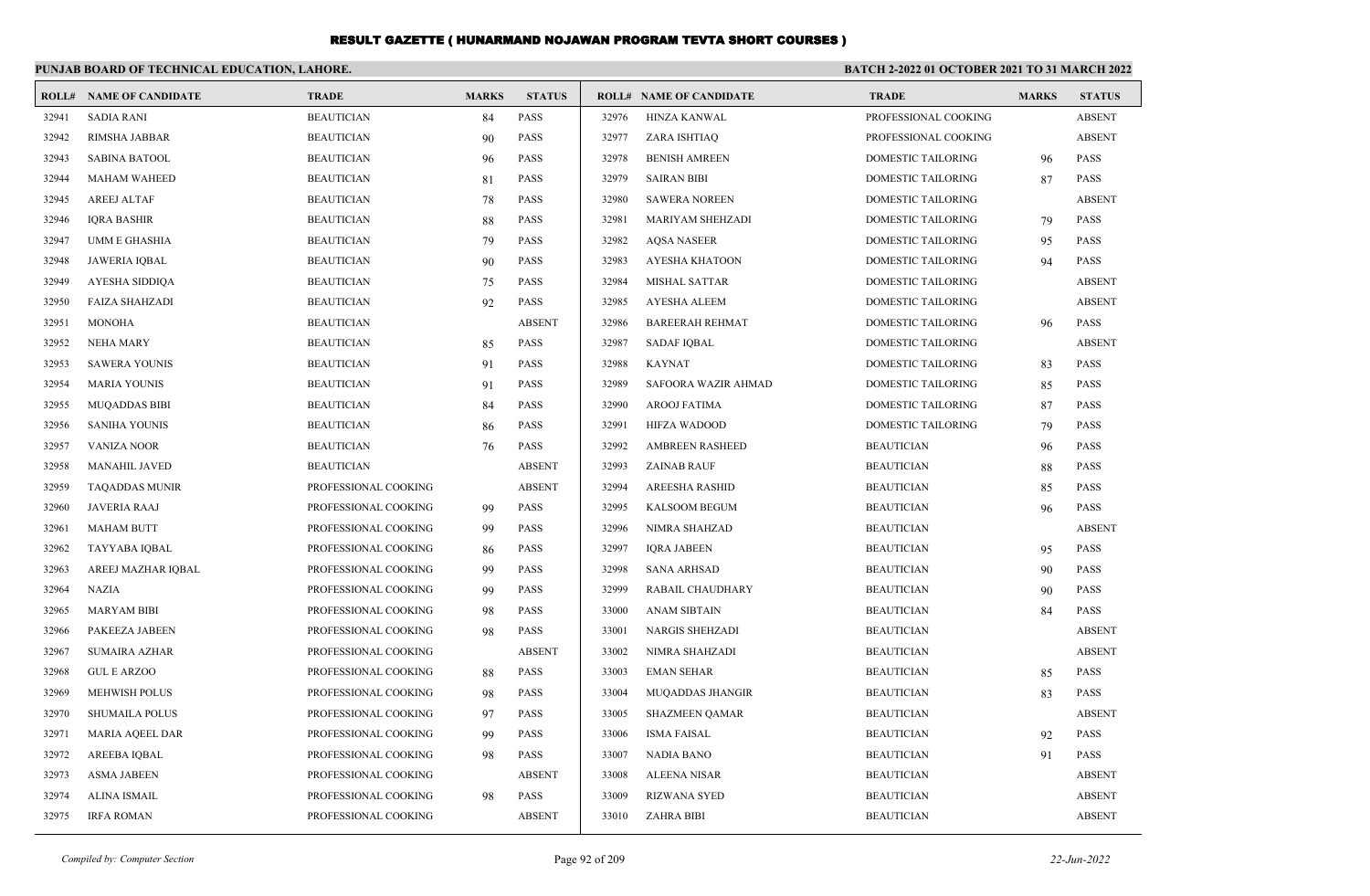|                | PUNJAB BOARD OF TECHNICAL EDUCATION, LAHORE.                  |                      |              |               | <b>BATCH 2-2022 01 OCTOBER 2021 TO 31 MARCH 2022</b> |                                |                              |              |               |  |
|----------------|---------------------------------------------------------------|----------------------|--------------|---------------|------------------------------------------------------|--------------------------------|------------------------------|--------------|---------------|--|
|                | <b>ROLL# NAME OF CANDIDATE</b>                                | <b>TRADE</b>         | <b>MARKS</b> | <b>STATUS</b> |                                                      | <b>ROLL# NAME OF CANDIDATE</b> | <b>TRADE</b>                 | <b>MARKS</b> | <b>STATUS</b> |  |
| 33011          | <b>MARIAM SHOUKAT</b>                                         | WEB DESIGNING        | 83           | <b>PASS</b>   | 33044                                                | <b>NIMRA SHAFIQUE</b>          | <b>BEAUTICIAN</b>            | 77           | PASS          |  |
| 33012          | <b>FAIZA FAISAL</b>                                           | WEB DESIGNING        | 93           | PASS          | 33045                                                | <b>HINA KHALEEL</b>            | <b>BEAUTICIAN</b>            | 88           | <b>PASS</b>   |  |
| 33013          | <b>ANUM FAROOQ</b>                                            | WEB DESIGNING        | -86          | <b>PASS</b>   | 33046                                                | <b>NOUREEN BASHIR</b>          | <b>BEAUTICIAN</b>            | 90           | <b>PASS</b>   |  |
| 33014          | <b>SAIRA EHSAN</b>                                            | WEB DESIGNING        | 81           | <b>PASS</b>   | 33047                                                | <b>GULNAZ AKHTER</b>           | <b>BEAUTICIAN</b>            | 85           | <b>PASS</b>   |  |
| 33015          | <b>HINA IJAZ</b>                                              | WEB DESIGNING        | 77           | PASS          | 33048                                                | MAH PARA AKBAR                 | <b>BEAUTICIAN</b>            | 86           | <b>PASS</b>   |  |
| 33016          | <b>AYESHA GHAFOOR</b>                                         | WEB DESIGNING        | 84           | <b>PASS</b>   | 33049                                                | ATTIQA GULZAR                  | <b>BEAUTICIAN</b>            | 87           | <b>PASS</b>   |  |
| 33017          | ALEENA ZAREEF DAR                                             | WEB DESIGNING        | 93           | <b>PASS</b>   | 33050                                                | <b>KAINAT LATIF</b>            | <b>BEAUTICIAN</b>            | 80           | <b>PASS</b>   |  |
| 33018          | <b>AIMAN FAROOO</b>                                           | WEB DESIGNING        | 79           | <b>PASS</b>   | 33051                                                | <b>SANIA ASHRAF</b>            | <b>BEAUTICIAN</b>            |              | <b>ABSENT</b> |  |
| 33019          | <b>MARIA PERVAIZ</b>                                          | WEB DESIGNING        | 82           | PASS          | 33052                                                | <b>SANA JABEEN</b>             | <b>BEAUTICIAN</b>            | 80           | <b>PASS</b>   |  |
| 33020          | <b>SHAZMA KIRAN</b>                                           | WEB DESIGNING        |              | <b>ABSENT</b> | 33053                                                | <b>BUSHRA PARVEEN</b>          | <b>BEAUTICIAN</b>            | 80           | <b>PASS</b>   |  |
| 33021          | ANIQA YOUNAS                                                  | WEB DESIGNING        | 85           | <b>PASS</b>   | 33054                                                | TAYABA YASMIN AWAN             | <b>BEAUTICIAN</b>            | 86           | <b>PASS</b>   |  |
| 33022          | <b>KAINAT</b>                                                 | WEB DESIGNING        | 92           | PASS          | 33055                                                | MUBARRA MARIAM                 | DOMESTIC TAILORING           |              | <b>ABSENT</b> |  |
| 33023          | <b>IQRA SEHER</b>                                             | WEB DESIGNING        | 85           | <b>PASS</b>   | 33056                                                | ZAHRA BATOOL                   | DOMESTIC TAILORING           | 93           | <b>PASS</b>   |  |
| 33024          | <b>IMAAN FATIMA</b>                                           | WEB DESIGNING        | 85           | <b>PASS</b>   | 33057                                                | <b>WARDA BATOOL</b>            | <b>DOMESTIC TAILORING</b>    | 90           | <b>PASS</b>   |  |
| 33025          | <b>WARDA KABIR</b>                                            | WEB DESIGNING        | 89           | <b>PASS</b>   | 33058                                                | <b>NADIA SHAFIQUE</b>          | <b>DOMESTIC TAILORING</b>    | 90           | <b>PASS</b>   |  |
| 33026          | ZAINAB                                                        | WEB DESIGNING        | 77           | <b>PASS</b>   | 33059                                                | <b>HINA ARSHAD</b>             | DOMESTIC TAILORING           | 91           | <b>PASS</b>   |  |
| 33027          | SYEDA ESHA GAILLANI                                           | WEB DESIGNING        | 89           | <b>PASS</b>   | 33060                                                | ALIA MAQBOOL                   | DOMESTIC TAILORING           | 72           | <b>PASS</b>   |  |
| 33028          | <b>EMAN ILYAS</b>                                             | WEB DESIGNING        | 95           | <b>PASS</b>   | 33061                                                | <b>MARIA GULSHAN</b>           | <b>DOMESTIC TAILORING</b>    | 96           | <b>PASS</b>   |  |
| 33029          | <b>SIBGHA SHAUKAT</b>                                         | <b>BEAUTICIAN</b>    | 89           | <b>PASS</b>   | 33062                                                | <b>RIAZ BI</b>                 | <b>DOMESTIC TAILORING</b>    |              | FAIL          |  |
| 33030          | ZAHRA ALMAS                                                   | <b>BEAUTICIAN</b>    | 89           | PASS          | 33063                                                | <b>AQSA MATLOOB</b>            | DOMESTIC TAILORING           | 66           | PASS          |  |
| 33031          | NAGINA MOQADDAS                                               | DOMESTIC TAILORING   | 95           | <b>PASS</b>   | 33064                                                | ANAM SHEHZADI                  | DOMESTIC TAILORING           | 77           | <b>PASS</b>   |  |
| 33032          | <b>ALISHA SHEHZADI</b>                                        | PROFESSIONAL COOKING |              | <b>ABSENT</b> | 33065                                                | SABAIQA GULZAR                 | <b>DOMESTIC TAILORING</b>    | 91           | <b>PASS</b>   |  |
| 33033          | <b>SUGHRA KHALID</b>                                          | WEB DESIGNING        | 82           | <b>PASS</b>   | 33066                                                | KIRAN SHEHZADI                 | DOMESTIC TAILORING           | 83           | <b>PASS</b>   |  |
| 33034          | <b>SOFIA AFTAB</b>                                            | WEB DESIGNING        | 79           | <b>PASS</b>   | 33067                                                | MARYAM NOSHEEN                 | DOMESTIC TAILORING           | 81           | PASS          |  |
|                | GOVERNMENT VOCATIONAL TRAINING INSTITUTE FOR WOMEN, NEAR POST |                      |              |               | 33068                                                | <b>SABIRA ZAFAR</b>            | DOMESTIC TAILORING           |              | <b>ABSENT</b> |  |
| 33035          | OFFICE, PIND DADAN KHAN<br><b>QURAT UL AIN</b>                | <b>BEAUTICIAN</b>    |              | <b>ABSENT</b> | 33069                                                | <b>FAIZA ARSHAD</b>            | <b>COMPUTER APPLICATIONS</b> | 81           | <b>PASS</b>   |  |
| 33036          | RIMSHA KANWAL                                                 | <b>BEAUTICIAN</b>    |              | <b>ABSENT</b> | 33070                                                | UMAIRA SULTANA                 | <b>COMPUTER APPLICATIONS</b> | 81           | <b>PASS</b>   |  |
| 33037          | <b>AREBA QADEER</b>                                           | <b>BEAUTICIAN</b>    | 88           | <b>PASS</b>   | 33071                                                | <b>SAIRA MARYYAM</b>           | <b>COMPUTER APPLICATIONS</b> | 85           | <b>PASS</b>   |  |
| 33038          | SYEDA YASMEEN ZAHRA                                           | <b>BEAUTICIAN</b>    | 88           | <b>PASS</b>   | 33072                                                | <b>MUNTAHA</b>                 | <b>COMPUTER APPLICATIONS</b> | 84           | <b>PASS</b>   |  |
| 33039          | <b>AOSA BATOOL</b>                                            | <b>BEAUTICIAN</b>    |              | <b>PASS</b>   | 33073                                                | <b>SADIA RUBAB</b>             | <b>COMPUTER APPLICATIONS</b> |              | <b>ABSENT</b> |  |
|                |                                                               | <b>BEAUTICIAN</b>    | 90           | <b>PASS</b>   | 33074                                                | <b>SADIA MUNIR</b>             | <b>COMPUTER APPLICATIONS</b> | 77           | <b>PASS</b>   |  |
| 33040<br>33041 | AREEBA ZAHEER<br><b>AQSA FAROOQ</b>                           | <b>BEAUTICIAN</b>    | 84           | PASS          | 33075                                                | <b>MUBEEN FATIMA</b>           | <b>COMPUTER APPLICATIONS</b> | 74           | <b>PASS</b>   |  |
| 33042          | <b>AMROZ ROMA</b>                                             | <b>BEAUTICIAN</b>    | 90           | <b>PASS</b>   | 33076                                                | <b>MUQADDAS FATIMA</b>         | <b>COMPUTER APPLICATIONS</b> | 72           | <b>PASS</b>   |  |
| 33043          | <b>KINZA FAROOO</b>                                           | <b>BEAUTICIAN</b>    | 84<br>87     | <b>PASS</b>   | 33077                                                | <b>UMME RUBAB</b>              | <b>COMPUTER APPLICATIONS</b> | 76           | <b>PASS</b>   |  |
|                |                                                               |                      |              |               | 33078                                                | <b>MARYAM</b>                  | <b>COMPUTER APPLICATIONS</b> |              | <b>ABSENT</b> |  |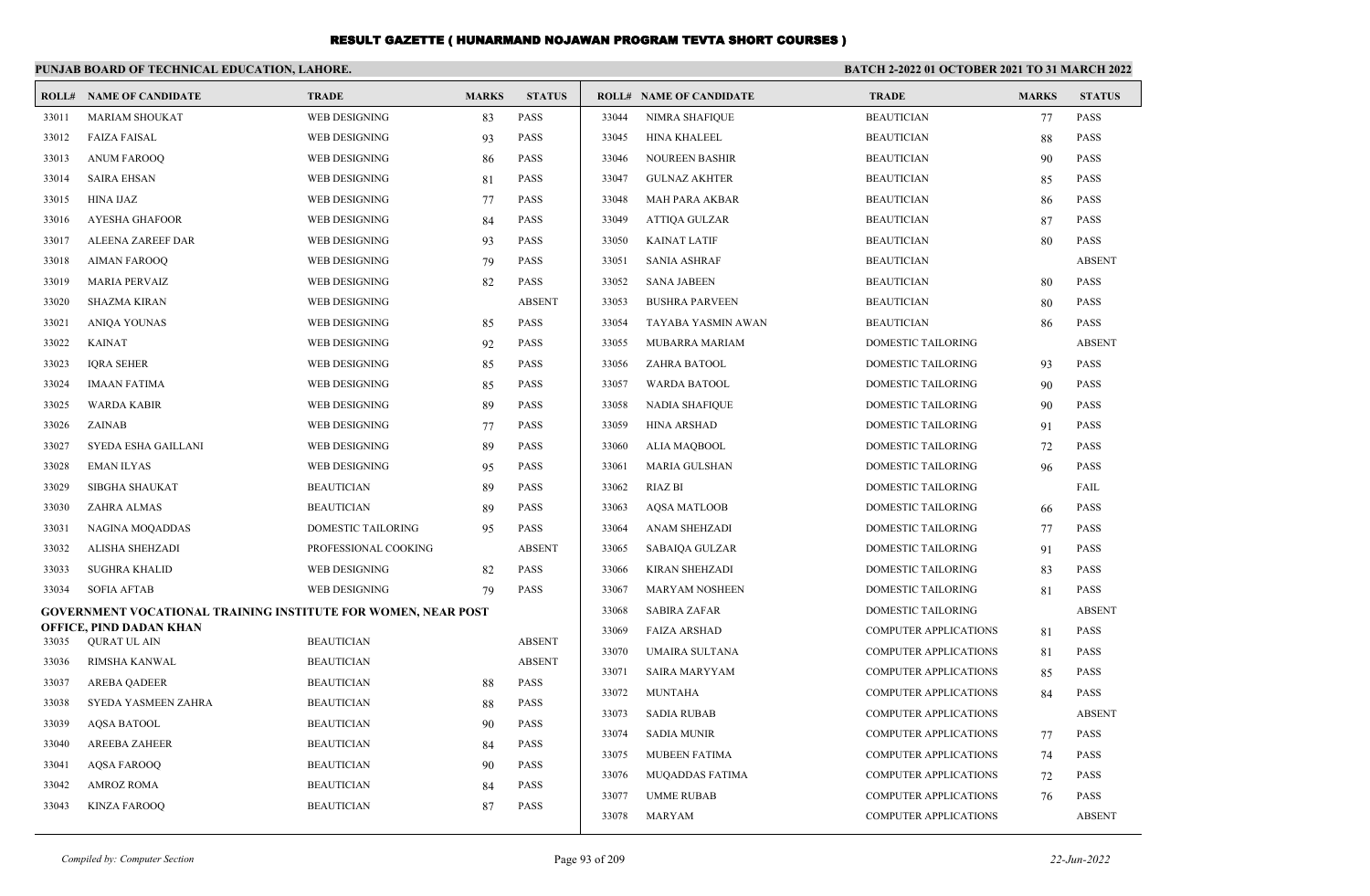|                | PUNJAB BOARD OF TECHNICAL EDUCATION, LAHORE.                  |                                                              |              |                            | <b>BATCH 2-2022 01 OCTOBER 2021 TO 31 MARCH 2022</b> |                                |                           |              |               |
|----------------|---------------------------------------------------------------|--------------------------------------------------------------|--------------|----------------------------|------------------------------------------------------|--------------------------------|---------------------------|--------------|---------------|
|                | <b>ROLL# NAME OF CANDIDATE</b>                                | <b>TRADE</b>                                                 | <b>MARKS</b> | <b>STATUS</b>              |                                                      | <b>ROLL# NAME OF CANDIDATE</b> | <b>TRADE</b>              | <b>MARKS</b> | <b>STATUS</b> |
| 33079          | <b>ATTIQA BIBI</b>                                            | <b>COMPUTER APPLICATIONS</b>                                 |              | <b>ABSENT</b>              | 33112                                                | AYESHA NAZ                     | DOMESTIC TAILORING        | 79           | <b>PASS</b>   |
| 33080          | <b>ASMA NOREEN</b>                                            | <b>COMPUTER APPLICATIONS</b>                                 | 95           | <b>PASS</b>                | 33113                                                | <b>AYESHA SAEED</b>            | <b>DOMESTIC TAILORING</b> | 78           | <b>PASS</b>   |
| 33081          | <b>AFSHAN RANI</b>                                            | <b>COMPUTER APPLICATIONS</b>                                 | 79           | <b>PASS</b>                | 33114                                                | <b>AMINA YASMEEN</b>           | DOMESTIC TAILORING        | 80           | PASS          |
| 33082          | <b>KAINAT ASHRAF</b>                                          | <b>COMPUTER APPLICATIONS</b>                                 | 76           | <b>PASS</b>                | 33115                                                | <b>AMINA AKHTAR</b>            | DOMESTIC TAILORING        | 79           | <b>PASS</b>   |
| 33083          | QURRAT UL AIN UMAR                                            | <b>COMPUTER APPLICATIONS</b>                                 | 84           | <b>PASS</b>                | 33116                                                | MISHAL YOUNAS                  | DOMESTIC TAILORING        | 80           | PASS          |
| 33084          | AROOJ IMRAN                                                   | DOMESTIC TAILORING                                           | 70           | <b>PASS</b>                | 33117                                                | <b>MARYAM NAHEED</b>           | DOMESTIC TAILORING        | 79           | <b>PASS</b>   |
|                | GOVERNMENT VOCATIONAL TRAINING INSTITUTE FOR WOMEN, NEAR POST |                                                              |              |                            | 33118                                                | <b>ZEBA ZAIRAB</b>             | DOMESTIC TAILORING        | 79           | <b>PASS</b>   |
| 33085          | OFFICE SOHAWA, SOHAWA<br><b>LAIBA MAZHAR</b>                  | <b>COMPUTER APPLICATIONS</b>                                 | 71           | <b>PASS</b>                | 33119                                                | <b>SADAF BIBI</b>              | DOMESTIC TAILORING        | 81           | <b>PASS</b>   |
| 33086          | MUQADAS GUL                                                   | <b>COMPUTER APPLICATIONS</b>                                 |              | <b>PASS</b>                | 33120                                                | KAINAT BIBI                    | DOMESTIC TAILORING        | 81           | <b>PASS</b>   |
| 33087          | <b>MARIA SHAHEEN</b>                                          | <b>COMPUTER APPLICATIONS</b>                                 | 75           | <b>PASS</b>                | 33121                                                | <b>ISMA SHAHBAZ</b>            | DOMESTIC TAILORING        | 76           | <b>PASS</b>   |
| 33088          | AMAMA AFTAB                                                   |                                                              | 88           | <b>PASS</b>                | 33122                                                | AALIA AITAF                    | DOMESTIC TAILORING        | 78           | PASS          |
|                |                                                               | <b>COMPUTER APPLICATIONS</b>                                 | 86           |                            | 33123                                                | <b>FAIZA MAZHAR</b>            | DOMESTIC TAILORING        | 78           | <b>PASS</b>   |
| 33089<br>33090 | <b>ASIA JAN</b>                                               | <b>COMPUTER APPLICATIONS</b>                                 | 70           | <b>PASS</b><br><b>PASS</b> | 33124                                                | RABIA BANO                     | DOMESTIC TAILORING        | 79           | <b>PASS</b>   |
|                | IQRA ALTAF                                                    | <b>COMPUTER APPLICATIONS</b>                                 | 81           |                            | 33125                                                | <b>MEHREEN WALAIT</b>          | DOMESTIC TAILORING        | 79           | <b>PASS</b>   |
| 33091<br>33092 | <b>IRAM AFTAB</b><br><b>SABA MEHMOOD</b>                      | <b>COMPUTER APPLICATIONS</b><br><b>COMPUTER APPLICATIONS</b> | 97           | <b>PASS</b><br><b>PASS</b> | 33126                                                | <b>NOOR BIBI</b>               | DOMESTIC TAILORING        | 80           | <b>PASS</b>   |
|                |                                                               | <b>COMPUTER APPLICATIONS</b>                                 | 64           | <b>PASS</b>                | 33127                                                | SAMIA GHULAM HUSSAIN           | DOMESTIC TAILORING        | 80           | PASS          |
| 33093          | ALEESHA QADEER                                                |                                                              | 70           |                            | 33128                                                | <b>SUNDAS BIBI</b>             | DOMESTIC TAILORING        | 76           | PASS          |
| 33094<br>33095 | RIMSHA NAEEM<br><b>FATIMA KHALID</b>                          | <b>COMPUTER APPLICATIONS</b>                                 | 71           | <b>PASS</b><br><b>PASS</b> | 33129                                                | NIMRA NISAR                    | DOMESTIC TAILORING        | 77           | <b>PASS</b>   |
|                |                                                               | <b>COMPUTER APPLICATIONS</b>                                 | 63           | <b>PASS</b>                | 33130                                                | MUQADDAS NISAR                 | DOMESTIC TAILORING        | 76           | PASS          |
| 33096<br>33097 | MALAIKA BASHIR<br><b>SALEHA NOOR</b>                          | <b>COMPUTER APPLICATIONS</b><br><b>COMPUTER APPLICATIONS</b> | 72           | <b>PASS</b>                | 33131                                                | <b>SUMRA KHALID</b>            | DOMESTIC TAILORING        | 77           | <b>PASS</b>   |
| 33098          | <b>UROOJ WASEEM</b>                                           | <b>COMPUTER APPLICATIONS</b>                                 | 76           | <b>PASS</b>                | 33132                                                | <b>AYESHA PARVEEN</b>          | DOMESTIC TAILORING        | 76           | <b>PASS</b>   |
| 33099          |                                                               | <b>COMPUTER APPLICATIONS</b>                                 | 70           | <b>PASS</b>                | 33133                                                | ZARSHA ARSHID                  | DOMESTIC TAILORING        | 75           | <b>PASS</b>   |
|                | ZAHIDA PARVEEN                                                |                                                              | 65           |                            | 33134                                                | ANISA SHAMRAIZ                 | DOMESTIC TAILORING        | 74           | <b>PASS</b>   |
| 33100          | <b>ANITA MUNEER</b><br>YASMEEN BIBI                           | <b>COMPUTER APPLICATIONS</b>                                 | 83           | <b>PASS</b>                | 33135                                                | SHAMAS UN NISA                 | DOMESTIC TAILORING        | 74           | <b>PASS</b>   |
| 33101          |                                                               | <b>COMPUTER APPLICATIONS</b>                                 | 64           | <b>PASS</b>                | 33136                                                | SHABANA REHMAN                 | DOMESTIC TAILORING        | 75           | <b>PASS</b>   |
| 33102          | UMM E AYMEN                                                   | DOMESTIC TAILORING                                           | 83           | <b>PASS</b>                | 33137                                                | MAHJABEEN                      | DOMESTIC TAILORING        | 75           | <b>PASS</b>   |
| 33103          | MARYAM RANI                                                   | DOMESTIC TAILORING<br><b>DOMESTIC TAILORING</b>              | 82           | <b>PASS</b><br><b>PASS</b> | 33138                                                | SONIA SHEHZADI                 | DOMESTIC TAILORING        | 79           | PASS          |
| 33104          | <b>UMM E SALMA</b>                                            |                                                              | 83           |                            | 33139                                                | HINA ASHARAF                   | <b>BEAUTICIAN</b>         | 85           | <b>PASS</b>   |
| 33105          | SAMAN KOUSAR                                                  | DOMESTIC TAILORING                                           | 82           | <b>PASS</b>                | 33140                                                | <b>REENA KANWAL</b>            | <b>BEAUTICIAN</b>         | 85           | <b>PASS</b>   |
| 33106          | AROOJ KAYANI                                                  | <b>DOMESTIC TAILORING</b>                                    | 82           | <b>PASS</b>                | 33141                                                | RAMZA TARIQ                    | <b>BEAUTICIAN</b>         | 87           | <b>PASS</b>   |
| 33107          | <b>SAIRA SHAHEEN</b>                                          | DOMESTIC TAILORING                                           | 80           | PASS                       | 33142                                                | <b>LARAIB ZAHOUR</b>           | <b>BEAUTICIAN</b>         | 88           | PASS          |
| 33108          | <b>SAMIA BIBI</b>                                             | DOMESTIC TAILORING                                           | 82           | PASS                       | 33143                                                | <b>FAIZA MUKHTAR</b>           | <b>BEAUTICIAN</b>         | 88           | PASS          |
| 33109          | ALEENA SHABBIR                                                | DOMESTIC TAILORING                                           | 81           | PASS                       | 33144                                                | NEELAM MEHMOOD                 | <b>BEAUTICIAN</b>         | 82           | PASS          |
| 33110          | RIMSHA SAJJAD                                                 | DOMESTIC TAILORING                                           | 81           | PASS                       | 33145                                                | ANEELA KANWAL                  | <b>BEAUTICIAN</b>         | 78           | <b>PASS</b>   |
| 33111          | SANIA RASOOL                                                  | DOMESTIC TAILORING                                           | 81           | PASS                       | 33146                                                | NISHA AFZAL                    | <b>BEAUTICIAN</b>         | 88           | PASS          |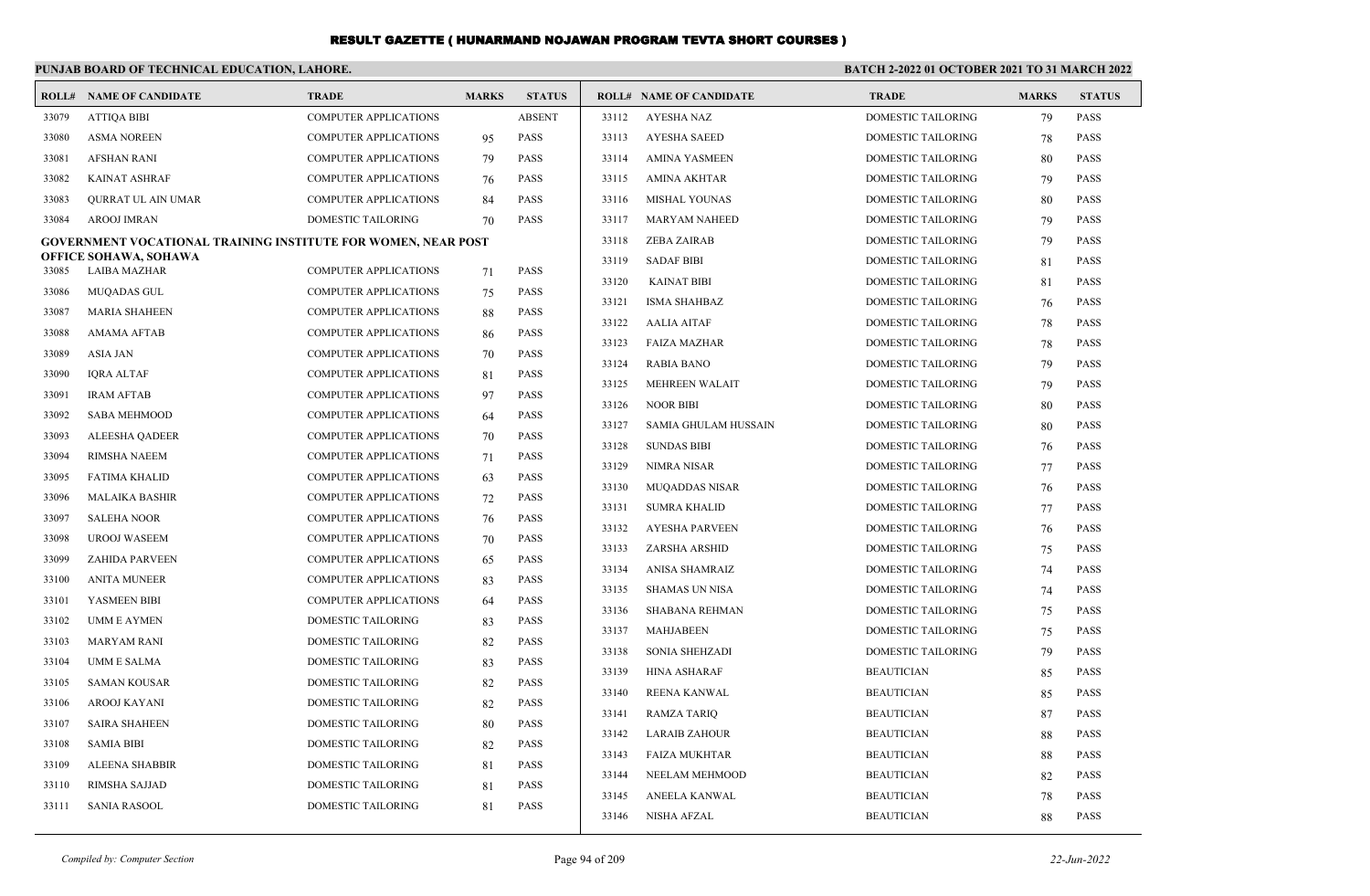|       | PUNJAB BOARD OF TECHNICAL EDUCATION, LAHORE.                   |                              |              |               | BATCH 2-2022 01 OCTOBER 2021 TO 31 MARCH 2022 |                                                      |                              |              |               |
|-------|----------------------------------------------------------------|------------------------------|--------------|---------------|-----------------------------------------------|------------------------------------------------------|------------------------------|--------------|---------------|
|       | <b>ROLL# NAME OF CANDIDATE</b>                                 | <b>TRADE</b>                 | <b>MARKS</b> | <b>STATUS</b> |                                               | <b>ROLL# NAME OF CANDIDATE</b>                       | <b>TRADE</b>                 | <b>MARKS</b> | <b>STATUS</b> |
| 33147 | <b>SONIA BIBI</b>                                              | <b>BEAUTICIAN</b>            | 87           | <b>PASS</b>   | 33180                                         | <b>RIMSAH GHAFFAR</b>                                | <b>BEAUTICIAN</b>            | 77           | <b>PASS</b>   |
| 33148 | <b>RIMSHA AFZAL</b>                                            | <b>BEAUTICIAN</b>            | 90           | <b>PASS</b>   | 33181                                         | <b>KIRAN LATIF</b>                                   | <b>BEAUTICIAN</b>            | 79           | <b>PASS</b>   |
| 33149 | <b>AYESHA SAFDAR</b>                                           | <b>BEAUTICIAN</b>            | 90           | PASS          | 33182                                         | <b>SABA AKBAR</b>                                    | <b>BEAUTICIAN</b>            | 86           | <b>PASS</b>   |
| 33150 | ZOYA NISA                                                      | <b>BEAUTICIAN</b>            | 82           | PASS          | 33183                                         | <b>SOBIA ASHIQ</b>                                   | <b>BEAUTICIAN</b>            | 80           | <b>PASS</b>   |
| 33151 | <b>GHOUSIA RASHID</b>                                          | <b>BEAUTICIAN</b>            | 89           | <b>PASS</b>   | 33184                                         | <b>SHUMAILA NAZIR</b>                                | <b>BEAUTICIAN</b>            |              | <b>ABSENT</b> |
| 33152 | <b>FARYAL LIAQAT</b>                                           | <b>BEAUTICIAN</b>            | 90           | <b>PASS</b>   | 33185                                         | KHIZRAN ZAHRA                                        | <b>BEAUTICIAN</b>            |              | <b>ABSENT</b> |
| 33153 | <b>TAIBA KANWAL</b>                                            | <b>BEAUTICIAN</b>            | 90           | <b>PASS</b>   | 33186                                         | <b>MUNAZA FIRDOUS</b>                                | <b>BEAUTICIAN</b>            | 85           | <b>PASS</b>   |
| 33154 | <b>RIMSHA AREEJ</b>                                            | <b>BEAUTICIAN</b>            | 85           | <b>PASS</b>   | 33187                                         | <b>NOREEN NAJEEB</b>                                 | <b>COMPUTER APPLICATIONS</b> | 79           | <b>PASS</b>   |
| 33155 | <b>SARMAD BABAR</b>                                            | <b>BEAUTICIAN</b>            | 96           | <b>PASS</b>   | 33188                                         | <b>NABILA BIBI</b>                                   | COMPUTER APPLICATIONS        | 83           | <b>PASS</b>   |
| 33156 | <b>NOOR SEHAR</b>                                              | <b>BEAUTICIAN</b>            | 82           | <b>PASS</b>   | 33189                                         | <b>MUQADAS HINA</b>                                  | COMPUTER APPLICATIONS        | 79           | <b>PASS</b>   |
| 33157 | <b>SONIA AFTAB</b>                                             | <b>BEAUTICIAN</b>            | 85           | <b>PASS</b>   | 33190                                         | <b>AQSA MARAJ</b>                                    | COMPUTER APPLICATIONS        | 89           | <b>PASS</b>   |
| 33158 | <b>SAIRA BIBI</b>                                              | <b>BEAUTICIAN</b>            | 80           | <b>PASS</b>   | 33191                                         | <b>AMINA MOHABAT</b>                                 | COMPUTER APPLICATIONS        | 92           | <b>PASS</b>   |
| 33159 | <b>ALIA NADEEM</b>                                             | <b>COMPUTER APPLICATIONS</b> | 65           | <b>PASS</b>   | 33192                                         | <b>SAMREEN FATIMA</b>                                | COMPUTER APPLICATIONS        | 82           | <b>PASS</b>   |
| 33160 | <b>MARIAM BIBI</b>                                             | <b>COMPUTER APPLICATIONS</b> | 70           | <b>PASS</b>   | 33193                                         | <b>RIMSHA TUFAIL</b>                                 | <b>COMPUTER APPLICATIONS</b> | 88           | <b>PASS</b>   |
| 33161 | <b>NIMRA SHAHEEN</b>                                           | <b>COMPUTER APPLICATIONS</b> | 80           | <b>PASS</b>   | 33194                                         | <b>SHABANA PERVEEN</b>                               | <b>COMPUTER APPLICATIONS</b> | 86           | <b>PASS</b>   |
| 33162 | <b>MAHNOOR SHAFIQ</b>                                          | <b>DOMESTIC TAILORING</b>    | 78           | <b>PASS</b>   | 33195                                         | <b>SABA ANJUM</b>                                    | <b>COMPUTER APPLICATIONS</b> | 82           | <b>PASS</b>   |
| 33163 | <b>ALIZA FATIMA</b>                                            | <b>DOMESTIC TAILORING</b>    | 78           | <b>PASS</b>   | 33196                                         | <b>SANA NAZ</b>                                      | <b>COMPUTER APPLICATIONS</b> | 85           | <b>PASS</b>   |
| 33164 | <b>AMINA UROOJ</b>                                             | DOMESTIC TAILORING           | 79           | <b>PASS</b>   | 33197                                         | <b>IQRA SERVER</b>                                   | COMPUTER APPLICATIONS        | 85           | <b>PASS</b>   |
| 33165 | <b>MUQADDAS AYUB</b>                                           | <b>BEAUTICIAN</b>            | 80           | <b>PASS</b>   | 33198                                         | AYESHA LIAQUAT                                       | COMPUTER APPLICATIONS        | 85           | <b>PASS</b>   |
| 33166 | <b>SUMERA MUKHTAR</b>                                          | <b>BEAUTICIAN</b>            | 90           | <b>PASS</b>   | 33199                                         | SWAIRA SHOUKAT ALI                                   | COMPUTER APPLICATIONS        | 86           | <b>PASS</b>   |
|       | GOVERNMENT VOCATIONAL TRAINING INSTITUTE FOR WOMEN, HUJRA ROAD |                              |              |               | 33200                                         | <b>AFIA BATOOL</b>                                   | COMPUTER APPLICATIONS        | 81           | <b>PASS</b>   |
| 33167 | NEAR GHOSHI MARKET, CHUNIAN<br>AYESHA KHURAM                   | <b>BEAUTICIAN</b>            | 95           | <b>PASS</b>   | 33201                                         | <b>NABIA BATOOL</b>                                  | <b>COMPUTER APPLICATIONS</b> | 83           | <b>PASS</b>   |
| 33168 | <b>BUSHRA RAMZAN</b>                                           | <b>BEAUTICIAN</b>            | 89           | <b>PASS</b>   | 33202                                         | <b>KYINAT RAMZAN</b>                                 | <b>COMPUTER APPLICATIONS</b> | 87           | <b>PASS</b>   |
| 33169 | <b>HADIQA HAYAT</b>                                            | <b>BEAUTICIAN</b>            | 70           | <b>PASS</b>   | 33203                                         | <b>NABEELA SHAHEEN</b>                               | <b>COMPUTER APPLICATIONS</b> | 86           | <b>PASS</b>   |
| 33170 | <b>IQRA AKBAR</b>                                              | <b>BEAUTICIAN</b>            | 82           | <b>PASS</b>   | 33204                                         | <b>SAMRA MANSHA</b>                                  | <b>COMPUTER APPLICATIONS</b> | 86           | <b>PASS</b>   |
| 33171 | AQSA                                                           | <b>BEAUTICIAN</b>            | 88           | <b>PASS</b>   | 33205                                         | <b>SADIA</b>                                         | <b>COMPUTER APPLICATIONS</b> | 83           | <b>PASS</b>   |
| 33172 | <b>BAHJAT BATOOL</b>                                           | <b>BEAUTICIAN</b>            | 90           | <b>PASS</b>   | 33206                                         | <b>NOREEN ANJUM</b>                                  | <b>COMPUTER APPLICATIONS</b> | 84           | <b>PASS</b>   |
| 33173 | NIMRA ZULFIQAR                                                 | <b>BEAUTICIAN</b>            | 75           | <b>PASS</b>   |                                               | GOVT. TECHNICAL TRAINING CENTRE (MALE), , KANGAN PUR |                              |              |               |
| 33174 | <b>AYESHA FIAZ</b>                                             | <b>BEAUTICIAN</b>            | 97           | <b>PASS</b>   | 33207                                         | <b>AHMAD ALI</b>                                     | <b>HVACR</b>                 | 74           | <b>PASS</b>   |
| 33175 | <b>JAVARIA LATIF</b>                                           | <b>BEAUTICIAN</b>            | 89           | <b>PASS</b>   | 33208                                         | <b>UMAR IDREES</b>                                   | <b>HVACR</b>                 | 81           | <b>PASS</b>   |
| 33176 | <b>ATIA JAFAR</b>                                              | <b>BEAUTICIAN</b>            | 73           | PASS          | 33209                                         | <b>ADNAN AHMAD</b>                                   | <b>HVACR</b>                 | 81           | <b>PASS</b>   |
| 33177 | <b>AMINA AMEEN</b>                                             | <b>BEAUTICIAN</b>            | 81           | <b>PASS</b>   | 33210                                         | MUHAMMAD HAMZA                                       | <b>HVACR</b>                 | 69           | PASS          |
| 33178 | <b>JAWAIRIA SABIR</b>                                          | <b>BEAUTICIAN</b>            | 79           | <b>PASS</b>   | 33211                                         | <b>FAROOQ AHMAD</b>                                  | <b>HVACR</b>                 | 71           | <b>PASS</b>   |
| 33179 | <b>AYESHA</b>                                                  | <b>BEAUTICIAN</b>            | 81           | <b>PASS</b>   | 33212                                         | <b>CHAND ALI</b>                                     | <b>HVACR</b>                 | 65           | <b>PASS</b>   |
|       |                                                                |                              |              |               | 33213                                         | MUHAMMAD AWAIS TANVEER                               | <b>HVACR</b>                 | 81           | <b>PASS</b>   |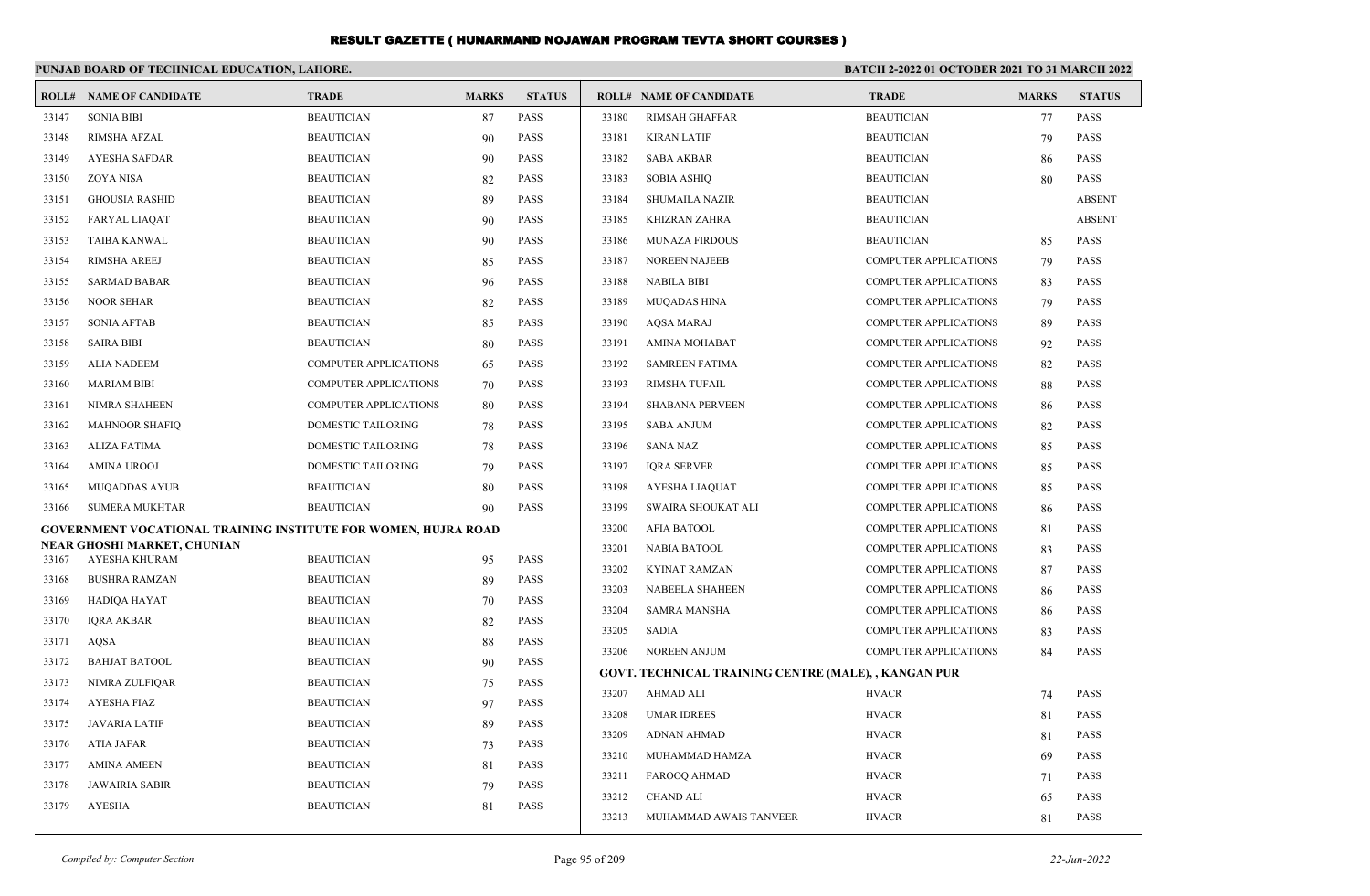|                       | PUNJAB BOARD OF TECHNICAL EDUCATION, LAHORE.                        |                           |              |               | BATCH 2-2022 01 OCTOBER 2021 TO 31 MARCH 2022 |                                |                              |              |               |
|-----------------------|---------------------------------------------------------------------|---------------------------|--------------|---------------|-----------------------------------------------|--------------------------------|------------------------------|--------------|---------------|
|                       | <b>ROLL# NAME OF CANDIDATE</b>                                      | <b>TRADE</b>              | <b>MARKS</b> | <b>STATUS</b> |                                               | <b>ROLL# NAME OF CANDIDATE</b> | <b>TRADE</b>                 | <b>MARKS</b> | <b>STATUS</b> |
| 33214                 | <b>MUAVIA WAHEED</b>                                                | <b>HVACR</b>              | 76           | PASS          | 33247                                         | <b>ALEEZA MANZOOR</b>          | <b>BEAUTICIAN</b>            | 94           | <b>PASS</b>   |
| 33215                 | <b>BILAL AHMED</b>                                                  | <b>HVACR</b>              |              | <b>ABSENT</b> | 33248                                         | <b>ISHRAT BANO</b>             | <b>BEAUTICIAN</b>            | 89           | <b>PASS</b>   |
| 33216                 | MUHAMMAD AMIN                                                       | <b>HVACR</b>              | 74           | <b>PASS</b>   | 33249                                         | <b>TAYYABA</b>                 | <b>BEAUTICIAN</b>            | 93           | <b>PASS</b>   |
| 33217                 | SADAQAT ALI                                                         | <b>HVACR</b>              | 67           | <b>PASS</b>   | 33250                                         | <b>AQSA SHAHEEN</b>            | <b>BEAUTICIAN</b>            | 94           | <b>PASS</b>   |
| 33218                 | MUHAMMAD AFZAL                                                      | <b>HVACR</b>              | 75           | <b>PASS</b>   | 33251                                         | <b>IRAM BIBI</b>               | <b>BEAUTICIAN</b>            | 92           | <b>PASS</b>   |
| 33219                 | <b>SHAHZAIB</b>                                                     | <b>HVACR</b>              | 83           | <b>PASS</b>   | 33252                                         | <b>LAIBA JAMEEL</b>            | <b>BEAUTICIAN</b>            | 91           | <b>PASS</b>   |
| 33220                 | MUHAMMAD ASHFAQ                                                     | <b>HVACR</b>              | 79           | <b>PASS</b>   | 33253                                         | <b>AYESHA NAZ</b>              | <b>BEAUTICIAN</b>            | 88           | <b>PASS</b>   |
| 33221                 | MUHAMMAD SAGHEER                                                    | <b>HVACR</b>              | 70           | <b>PASS</b>   | 33254                                         | <b>HUMA GHAFOOR</b>            | <b>BEAUTICIAN</b>            | 87           | <b>PASS</b>   |
| 33222                 | <b>SOHAIL AMIR</b>                                                  | <b>HVACR</b>              | 66           | <b>PASS</b>   | 33255                                         | <b>IORA</b>                    | <b>BEAUTICIAN</b>            | 92           | <b>PASS</b>   |
| 33223                 | <b>ABDUL GHANI</b>                                                  | <b>HVACR</b>              | 67           | <b>PASS</b>   | 33256                                         | KHADIJA MUNAWAR                | <b>BEAUTICIAN</b>            | 95           | <b>PASS</b>   |
| 33224                 | <b>IMRAN JAVED</b>                                                  | <b>HVACR</b>              |              | <b>ABSENT</b> | 33257                                         | <b>MARIAM NAZIR</b>            | <b>BEAUTICIAN</b>            | 93           | <b>PASS</b>   |
| 33225                 | ZEESHAN ANJUM                                                       | <b>HVACR</b>              | 69           | <b>PASS</b>   | 33258                                         | ZAKIA BANO                     | <b>BEAUTICIAN</b>            | 93           | <b>PASS</b>   |
| 33226                 | <b>ABU SUFYAN</b>                                                   | <b>HVACR</b>              | 74           | <b>PASS</b>   | 33259                                         | MEHWISH ISHAQ                  | <b>BEAUTICIAN</b>            | 95           | <b>PASS</b>   |
|                       | <b>GOVERNMENT TECHNICAL TRAINING CENTRE FOR GIRLS, PHOOL NAGAR,</b> |                           |              |               | 33260                                         | AREEBA TABASSAM                | <b>BEAUTICIAN</b>            | 90           | <b>PASS</b>   |
| <b>KASUR</b><br>33227 | <b>SAJDA PARVEEN</b>                                                | DOMESTIC TAILORING        | 89           | <b>PASS</b>   | 33261                                         | <b>ULFAT ASLAM</b>             | <b>BEAUTICIAN</b>            | 94           | <b>PASS</b>   |
| 33228                 | SIDRA IFTIKHAR                                                      | DOMESTIC TAILORING        | 85           | <b>PASS</b>   | 33262                                         | <b>SIDRA QADEER</b>            | <b>BEAUTICIAN</b>            | 93           | <b>PASS</b>   |
| 33229                 | <b>IRAM FARZAND</b>                                                 | DOMESTIC TAILORING        | 93           | <b>PASS</b>   | 33263                                         | <b>HUMAIRA AKHTAR</b>          | <b>BEAUTICIAN</b>            | 88           | <b>PASS</b>   |
| 33230                 | <b>SANIA AFZAL</b>                                                  | <b>DOMESTIC TAILORING</b> | 95           | <b>PASS</b>   | 33264                                         | <b>MARYAM RAEES</b>            | <b>BEAUTICIAN</b>            | 87           | <b>PASS</b>   |
| 33231                 | SAMIYA GHULAM RASOOL                                                | DOMESTIC TAILORING        |              | <b>ABSENT</b> | 33265                                         | <b>MANZA RIAZ</b>              | <b>BEAUTICIAN</b>            | 92           | <b>PASS</b>   |
| 33232                 | <b>MUBASHRA</b>                                                     | DOMESTIC TAILORING        | -89          | <b>PASS</b>   | 33266                                         | <b>SAMINA SADDIO</b>           | <b>BEAUTICIAN</b>            | 94           | <b>PASS</b>   |
| 33233                 | <b>FATIMA NAZIR</b>                                                 | <b>DOMESTIC TAILORING</b> | 74           | <b>PASS</b>   | 33267                                         | <b>RIMSHA BIBI</b>             | <b>BEAUTICIAN</b>            | 84           | <b>PASS</b>   |
| 33234                 | <b>NABILA RANI</b>                                                  | DOMESTIC TAILORING        | 83           | <b>PASS</b>   | 33268                                         | <b>FARAH MAJEED</b>            | <b>BEAUTICIAN</b>            | 95           | <b>PASS</b>   |
| 33235                 | <b>FIZZA KOUSER</b>                                                 | <b>DOMESTIC TAILORING</b> | 96           | <b>PASS</b>   | 33269                                         | <b>ADAN SHER</b>               | <b>COMPUTER APPLICATIONS</b> | 91           | <b>PASS</b>   |
| 33236                 | <b>SABA YASIN</b>                                                   | <b>DOMESTIC TAILORING</b> | 92           | <b>PASS</b>   | 33270                                         | <b>FOZIA</b>                   | <b>COMPUTER APPLICATIONS</b> | 91           | <b>PASS</b>   |
| 33237                 | <b>ZARMEEN JAMIL</b>                                                | DOMESTIC TAILORING        | 92           | <b>PASS</b>   | 33271                                         | MUQADDAS MUJAHID               | <b>COMPUTER APPLICATIONS</b> | 95           | <b>PASS</b>   |
| 33238                 | <b>SAFIA BIBI</b>                                                   | DOMESTIC TAILORING        | 79           | <b>PASS</b>   | 33272                                         | <b>SONIA RANI</b>              | <b>COMPUTER APPLICATIONS</b> | 93           | <b>PASS</b>   |
| 33239                 | <b>MISBAH YASEEN</b>                                                | DOMESTIC TAILORING        | 96           | <b>PASS</b>   | 33273                                         | <b>RABIA ASHRAF</b>            | <b>COMPUTER APPLICATIONS</b> | 91           | <b>PASS</b>   |
| 33240                 | <b>REHANA YONUS</b>                                                 | DOMESTIC TAILORING        | 78           | <b>PASS</b>   | 33274                                         | <b>NEELAM</b>                  | <b>COMPUTER APPLICATIONS</b> | 93           | <b>PASS</b>   |
| 33241                 | <b>SIDRA BANO</b>                                                   | DOMESTIC TAILORING        |              | <b>ABSENT</b> | 33275                                         | <b>SADIA SULEMAN</b>           | <b>COMPUTER APPLICATIONS</b> | 95           | <b>PASS</b>   |
| 33242                 | KIRAN SHAHZADI                                                      | DOMESTIC TAILORING        | 74           | <b>PASS</b>   | 33276                                         | ZAHIDA SULEMAN                 | <b>COMPUTER APPLICATIONS</b> | 93           | <b>PASS</b>   |
| 33243                 | <b>FARHAT NASEEM</b>                                                | <b>DOMESTIC TAILORING</b> | 96           | <b>PASS</b>   | 33277                                         | ZARNAB NASREEN                 | <b>COMPUTER APPLICATIONS</b> | 93           | <b>PASS</b>   |
| 33244                 | <b>SIAMA BIBI</b>                                                   | <b>BEAUTICIAN</b>         | 93           | <b>PASS</b>   | 33278                                         | <b>SADAF PERVAIZ</b>           | <b>COMPUTER APPLICATIONS</b> | 95           | <b>PASS</b>   |
| 33245                 | IQRA LIAQAT                                                         | <b>BEAUTICIAN</b>         | 89           | <b>PASS</b>   | 33279                                         | NASEEM GHULAM RASOOL           | <b>COMPUTER APPLICATIONS</b> | 95           | <b>PASS</b>   |
| 33246                 | SABA KHIZAR HAYAT                                                   | <b>BEAUTICIAN</b>         | 88           | <b>PASS</b>   | 33280                                         | <b>SADIA MUNAWAR</b>           | <b>COMPUTER APPLICATIONS</b> | 89           | <b>PASS</b>   |
|                       |                                                                     |                           |              |               | 33281                                         | <b>SADIA BIBI</b>              | <b>COMPUTER APPLICATIONS</b> | 89           | <b>PASS</b>   |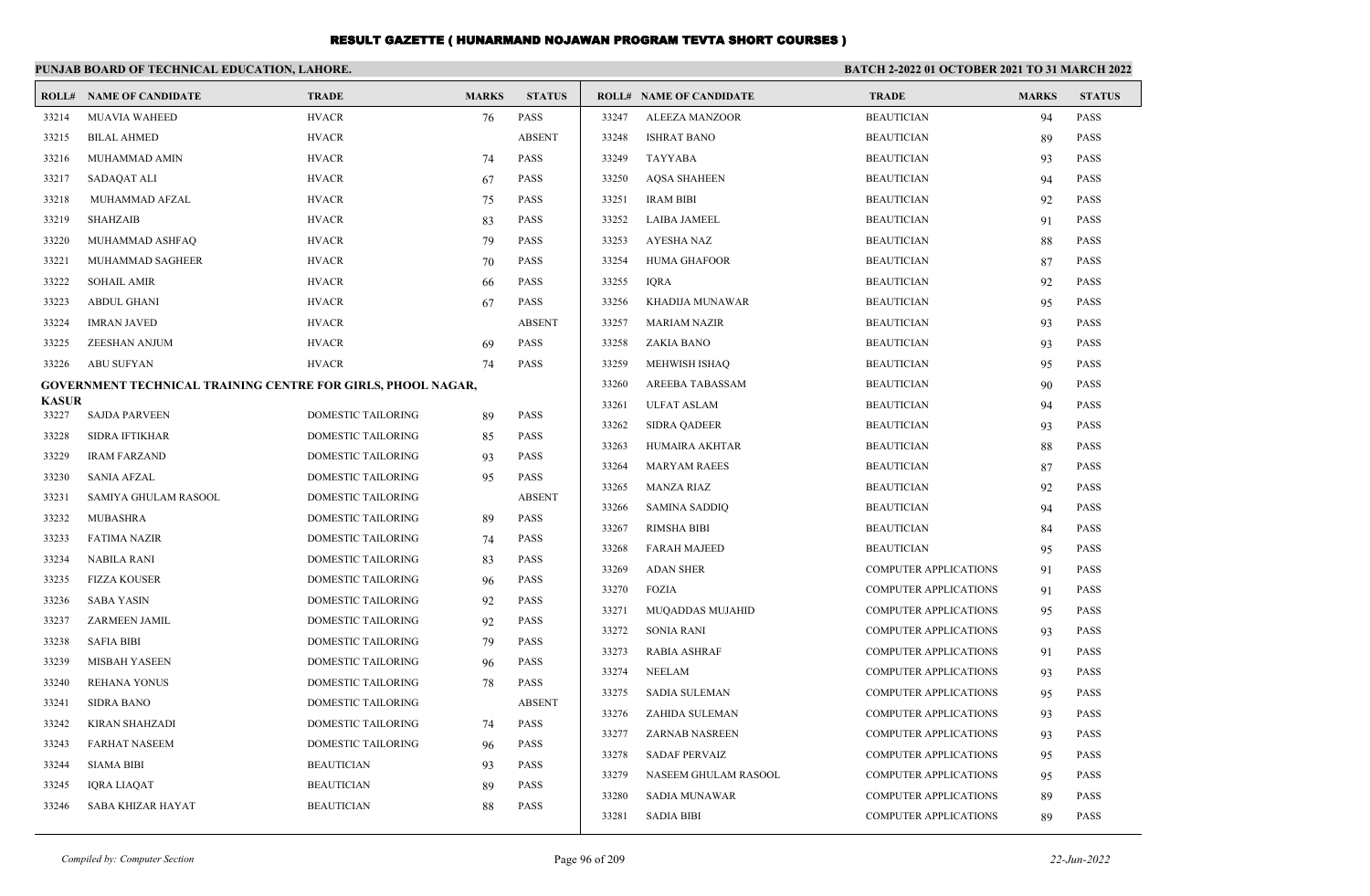|       | PUNJAB BOARD OF TECHNICAL EDUCATION, LAHORE. |                              |              |               | <b>BATCH 2-2022 01 OCTOBER 2021 TO 31 MARCH 2022</b> |                                                                      |                                        |              |                              |
|-------|----------------------------------------------|------------------------------|--------------|---------------|------------------------------------------------------|----------------------------------------------------------------------|----------------------------------------|--------------|------------------------------|
|       | <b>ROLL# NAME OF CANDIDATE</b>               | <b>TRADE</b>                 | <b>MARKS</b> | <b>STATUS</b> |                                                      | <b>ROLL# NAME OF CANDIDATE</b>                                       | <b>TRADE</b>                           | <b>MARKS</b> | <b>STATUS</b>                |
| 33282 | <b>MALEEHA RASOOL</b>                        | <b>COMPUTER APPLICATIONS</b> |              | <b>ABSENT</b> | 33317                                                | <b>MUBEEN SHAKEEL</b>                                                | <b>DOMESTIC TAILORING</b>              | 83           | <b>PASS</b>                  |
| 33283 | <b>SIDRA KANWAL</b>                          | <b>COMPUTER APPLICATIONS</b> | 91           | <b>PASS</b>   | 33318                                                | <b>TANIA IRSHAD</b>                                                  | DOMESTIC TAILORING                     | 82           | PASS                         |
| 33284 | AMINA SARFRAZ                                | <b>COMPUTER APPLICATIONS</b> | 95           | <b>PASS</b>   | 33319                                                | TAYYBA TAJ                                                           | DOMESTIC TAILORING                     | 78           | PASS                         |
| 33285 | <b>SIDRA IQBAL</b>                           | <b>COMPUTER APPLICATIONS</b> | 89           | <b>PASS</b>   | 33320                                                | <b>SAWERA</b>                                                        | DOMESTIC TAILORING                     | 86           | PASS                         |
| 33286 | <b>ESHA FAROOQ</b>                           | <b>COMPUTER APPLICATIONS</b> | 92           | <b>PASS</b>   | 33321                                                | <b>SONIA ALAM</b>                                                    | PROFESSIONAL COOKING                   | 85           | PASS                         |
| 33287 | <b>SAIRA JAMEL</b>                           | <b>COMPUTER APPLICATIONS</b> |              | <b>ABSENT</b> | 33322                                                | SHAMA MUHAMMAD YOUSAF                                                | PROFESSIONAL COOKING                   | 89           | PASS                         |
| 33288 | <b>KASHAF RASHID</b>                         | <b>COMPUTER APPLICATIONS</b> | 90           | <b>PASS</b>   |                                                      | <b>GOVERNMENT VOCATIONAL TRAINING INSTITUTE FOR WOMEN, BROON KOR</b> |                                        |              |                              |
| 33289 | <b>SUMAIRA BATOOL</b>                        | PROFESSIONAL COOKING         | 84           | <b>PASS</b>   | 33323                                                | <b>AZAM KHAN, KASUR</b><br><b>MAHAQ SAEED</b>                        | <b>BEAUTICIAN</b>                      | 77           | <b>PASS</b>                  |
| 33290 | <b>SABA SIDDIQ</b>                           | PROFESSIONAL COOKING         | 87           | PASS          | 33324                                                | <b>SAMIA SALEEM</b>                                                  | <b>BEAUTICIAN</b>                      | 75           | <b>PASS</b>                  |
| 33291 | <b>ANUM</b>                                  | PROFESSIONAL COOKING         | 80           | <b>PASS</b>   | 33325                                                |                                                                      |                                        |              | PASS                         |
| 33292 | <b>MEHWISH UMAR</b>                          | PROFESSIONAL COOKING         | 95           | <b>PASS</b>   | 33326                                                | NABEELA KOUSAR<br><b>SANA</b>                                        | <b>BEAUTICIAN</b><br><b>BEAUTICIAN</b> | 80           | PASS                         |
| 33293 | <b>SOBIA RIAZ</b>                            | PROFESSIONAL COOKING         | 85           | <b>PASS</b>   | 33327                                                | <b>ALEEZA</b>                                                        | <b>BEAUTICIAN</b>                      | 73           | <b>PASS</b>                  |
| 33294 | <b>NABILA ASLAM</b>                          | PROFESSIONAL COOKING         | 92           | <b>PASS</b>   | 33328                                                | <b>SAIMA ASHI</b>                                                    | <b>BEAUTICIAN</b>                      | 73           | PASS                         |
| 33295 | <b>IRUM ZULFIOAR</b>                         | PROFESSIONAL COOKING         | 71           | <b>PASS</b>   |                                                      |                                                                      |                                        | 74           |                              |
| 33296 | <b>FATIMA RIAZ</b>                           | PROFESSIONAL COOKING         | 73           | PASS          | 33329<br>33330                                       | SADIA HABIB KHAN MEO                                                 | <b>BEAUTICIAN</b>                      |              | <b>ABSENT</b><br><b>PASS</b> |
| 33297 | <b>MEHWISH FARDOOS</b>                       | PROFESSIONAL COOKING         | 95           | <b>PASS</b>   |                                                      | <b>AMINA SARDAR</b>                                                  | <b>BEAUTICIAN</b>                      | 71           |                              |
| 33298 | <b>TANZEELA RAMZAN</b>                       | PROFESSIONAL COOKING         | 95           | <b>PASS</b>   | 33331                                                | <b>SUMAN SUHAIL</b>                                                  | <b>BEAUTICIAN</b>                      | 73           | <b>PASS</b>                  |
| 33299 | <b>AQSA</b>                                  | PROFESSIONAL COOKING         | 86           | <b>PASS</b>   | 33332<br>33333                                       | <b>SAHAR BIBI</b>                                                    | <b>BEAUTICIAN</b>                      | 70           | PASS<br><b>PASS</b>          |
| 33300 | <b>FALAK NAZ</b>                             | PROFESSIONAL COOKING         | 92           | <b>PASS</b>   |                                                      | <b>NOREEN</b>                                                        | <b>BEAUTICIAN</b>                      | 71           |                              |
| 33301 | <b>AMINA PERVAIZ</b>                         | PROFESSIONAL COOKING         | 83           | <b>PASS</b>   | 33334                                                | <b>FAUZIA MUHAMMAD SALEEM</b>                                        | <b>BEAUTICIAN</b>                      | 74           | <b>PASS</b>                  |
| 33302 | HAFIZA UME KALSOOM                           | PROFESSIONAL COOKING         | 95           | <b>PASS</b>   | 33335                                                | <b>ALISHA</b>                                                        | <b>BEAUTICIAN</b>                      | 75           | <b>PASS</b>                  |
| 33303 | ASMA ZULFIQAR                                | PROFESSIONAL COOKING         | 81           | <b>PASS</b>   | 33336<br>33337                                       | <b>AYESHA</b><br><b>ANAM</b>                                         | <b>BEAUTICIAN</b>                      | 85           | <b>PASS</b><br><b>PASS</b>   |
| 33304 | <b>MARYAM BIBI</b>                           | <b>DOMESTIC TAILORING</b>    | 82           | <b>PASS</b>   |                                                      |                                                                      | <b>BEAUTICIAN</b>                      | 73           | <b>PASS</b>                  |
| 33305 | <b>ISHA TU RAZIA</b>                         | <b>DOMESTIC TAILORING</b>    | 93           | <b>PASS</b>   | 33338<br>33339                                       | <b>KOUSAR SHAHEEN</b>                                                | <b>BEAUTICIAN</b>                      | 72           | <b>PASS</b>                  |
| 33306 | <b>SAIRA NAAZ</b>                            | <b>DOMESTIC TAILORING</b>    |              | <b>ABSENT</b> |                                                      | <b>RASHIDA</b><br><b>MISBAH</b>                                      | <b>BEAUTICIAN</b>                      | 80           |                              |
| 33307 | ZUBAIDA KAOSAR                               | <b>BEAUTICIAN</b>            | 91           | <b>PASS</b>   | 33340                                                | <b>NAGINA FATIMA</b>                                                 | <b>BEAUTICIAN</b><br><b>BEAUTICIAN</b> | 77           | <b>PASS</b>                  |
| 33308 | <b>MERYAM ARSHED</b>                         | <b>BEAUTICIAN</b>            | 93           | <b>PASS</b>   | 33341                                                |                                                                      |                                        | 75           | <b>PASS</b>                  |
| 33309 | <b>ATIQA MANZOOR</b>                         | <b>BEAUTICIAN</b>            | 94           | <b>PASS</b>   | 33342                                                | <b>SADIA BASHIR</b>                                                  | <b>BEAUTICIAN</b>                      | 70           | PASS                         |
| 33310 | <b>RIBQA HAMEED</b>                          | <b>BEAUTICIAN</b>            | 93           | PASS          | 33343                                                | ANAM SHEHZADI                                                        | <b>BEAUTICIAN</b>                      | 84           | <b>PASS</b>                  |
| 33311 | <b>SAIMA FIRDOS</b>                          | <b>BEAUTICIAN</b>            | 94           | <b>PASS</b>   | 33344                                                | <b>FIZA BIBI</b>                                                     | <b>BEAUTICIAN</b>                      | 72           | PASS                         |
| 33312 | <b>IQRA GHAFFAR</b>                          | COMPUTER APPLICATIONS        | 88           | PASS          | 33345                                                | <b>SONIYA</b>                                                        | <b>BEAUTICIAN</b>                      | 74           | PASS                         |
| 33313 | <b>MEHWISH ARIF</b>                          | <b>COMPUTER APPLICATIONS</b> | 83           | <b>PASS</b>   | 33346                                                | <b>ISHRAT FATIMA</b>                                                 | <b>BEAUTICIAN</b>                      | 73           | <b>PASS</b>                  |
| 33314 | <b>MUSKAN</b>                                | <b>COMPUTER APPLICATIONS</b> | 92           | <b>PASS</b>   | 33347                                                | <b>SHAZMA</b>                                                        | <b>BEAUTICIAN</b>                      | 73           | <b>PASS</b>                  |
| 33315 | <b>IRAM BIBI</b>                             | <b>DOMESTIC TAILORING</b>    | 80           | <b>PASS</b>   | 33348                                                | <b>AYESHA GHAFFAR</b>                                                | <b>FASHION DESIGN</b>                  | 92           | PASS                         |
| 33316 | KIRAN BIBI                                   | DOMESTIC TAILORING           |              | <b>ABSENT</b> | 33349                                                | <b>ALISHBA</b>                                                       | <b>FASHION DESIGN</b>                  | 92           | <b>PASS</b>                  |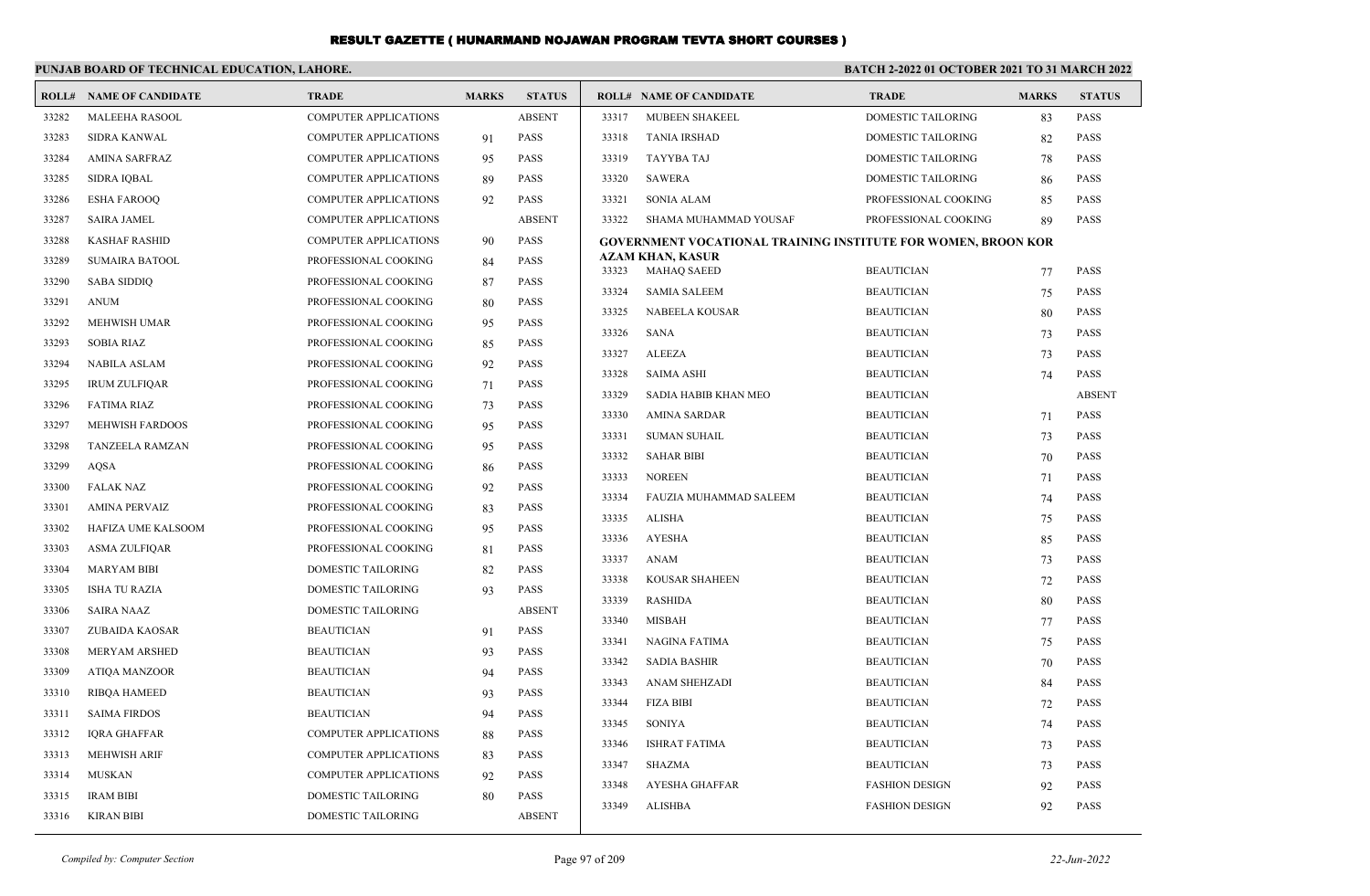|       | PUNJAB BOARD OF TECHNICAL EDUCATION, LAHORE.                     |                       |              |               | <b>BATCH 2-2022 01 OCTOBER 2021 TO 31 MARCH 2022</b> |                                |                              |              |               |
|-------|------------------------------------------------------------------|-----------------------|--------------|---------------|------------------------------------------------------|--------------------------------|------------------------------|--------------|---------------|
|       | <b>ROLL# NAME OF CANDIDATE</b>                                   | <b>TRADE</b>          | <b>MARKS</b> | <b>STATUS</b> |                                                      | <b>ROLL# NAME OF CANDIDATE</b> | <b>TRADE</b>                 | <b>MARKS</b> | <b>STATUS</b> |
| 33350 | <b>MAREEHA BIBI</b>                                              | <b>FASHION DESIGN</b> | 91           | <b>PASS</b>   | 33384                                                | <b>AMINA</b>                   | <b>BEAUTICIAN</b>            | 87           | <b>PASS</b>   |
| 33351 | <b>RIMSHA</b>                                                    | <b>FASHION DESIGN</b> | 94           | <b>PASS</b>   | 33385                                                | <b>SANA ASHRAF</b>             | <b>BEAUTICIAN</b>            | 93           | <b>PASS</b>   |
| 33352 | <b>NAJMA JABEEN</b>                                              | <b>FASHION DESIGN</b> | 92           | PASS          | 33386                                                | <b>AYESHA RIAZ</b>             | <b>BEAUTICIAN</b>            | 91           | <b>PASS</b>   |
| 33353 | <b>SUMIA RAFIQUE</b>                                             | <b>FASHION DESIGN</b> | 92           | <b>PASS</b>   | 33387                                                | <b>SIDRA IQBAL</b>             | <b>BEAUTICIAN</b>            | 93           | <b>PASS</b>   |
| 33354 | <b>SANA SHARIF</b>                                               | <b>FASHION DESIGN</b> | 92           | <b>PASS</b>   | 33388                                                | <b>SIDRA HANIF</b>             | <b>COMPUTER APPLICATIONS</b> | 89           | <b>PASS</b>   |
| 33355 | <b>MARIA AHMAD</b>                                               | <b>FASHION DESIGN</b> | 91           | PASS          | 33389                                                | <b>SAIMA JAMIL</b>             | <b>COMPUTER APPLICATIONS</b> | 90           | <b>PASS</b>   |
| 33356 | <b>SANA RASHEED</b>                                              | <b>FASHION DESIGN</b> | 94           | <b>PASS</b>   | 33390                                                | <b>SHAWAL ZAFAR</b>            | <b>COMPUTER APPLICATIONS</b> | 96           | <b>PASS</b>   |
| 33357 | <b>IQRA</b>                                                      | <b>FASHION DESIGN</b> | 93           | <b>PASS</b>   | 33391                                                | <b>SHAHIDA</b>                 | <b>COMPUTER APPLICATIONS</b> | 94           | <b>PASS</b>   |
| 33358 | <b>TASMIYA KOUSAR</b>                                            | <b>FASHION DESIGN</b> | 92           | PASS          | 33392                                                | <b>SAIMA HASSAN</b>            | <b>COMPUTER APPLICATIONS</b> | 95           | <b>PASS</b>   |
| 33359 | AMINA IJAZ                                                       | <b>FASHION DESIGN</b> | 92           | <b>PASS</b>   | 33393                                                | <b>SAMEENA AMEEN</b>           | <b>COMPUTER APPLICATIONS</b> | 88           | <b>PASS</b>   |
| 33360 | AMINA BIBI                                                       | <b>FASHION DESIGN</b> | 90           | <b>PASS</b>   | 33394                                                | MAHA                           | <b>COMPUTER APPLICATIONS</b> | 95           | <b>PASS</b>   |
| 33361 | <b>KANWAL TARIO</b>                                              | <b>FASHION DESIGN</b> | 93           | <b>PASS</b>   | 33395                                                | <b>SABA AHMAD</b>              | <b>COMPUTER APPLICATIONS</b> | 94           | <b>PASS</b>   |
| 33362 | <b>MUNEEBA REHMAN</b>                                            | <b>FASHION DESIGN</b> | 90           | <b>PASS</b>   | 33396                                                | <b>IRAM NAZIR</b>              | <b>COMPUTER APPLICATIONS</b> | 93           | <b>PASS</b>   |
| 33363 | <b>ANAM</b>                                                      | <b>FASHION DESIGN</b> | 92           | PASS          | 33397                                                | <b>SADIA</b>                   | <b>COMPUTER APPLICATIONS</b> |              | <b>ABSENT</b> |
| 33364 | NAZIA AMANAT                                                     | <b>FASHION DESIGN</b> | 92           | PASS          | 33398                                                | <b>TAYYABA RIAZ</b>            | <b>COMPUTER APPLICATIONS</b> | 90           | <b>PASS</b>   |
| 33365 | <b>SHAZIA AMANAT</b>                                             | <b>FASHION DESIGN</b> | 92           | <b>PASS</b>   | 33399                                                | SAMAVIA                        | <b>COMPUTER APPLICATIONS</b> | 94           | <b>PASS</b>   |
| 33366 | <b>NARGIS</b>                                                    | <b>FASHION DESIGN</b> |              | <b>ABSENT</b> | 33400                                                | RIMSHA SHOUKAT                 | <b>COMPUTER APPLICATIONS</b> |              | <b>ABSENT</b> |
| 33367 | <b>ZANIB</b>                                                     | <b>FASHION DESIGN</b> | 92           | <b>PASS</b>   | 33401                                                | HUMA BIBI                      | <b>COMPUTER APPLICATIONS</b> | 91           | <b>PASS</b>   |
|       | GOVT. TECHNICAL TRAINING CENTRE (FEMAL), KOT RADHA KISHAN, KASUR |                       |              |               | 33402                                                | <b>SAJIDA BIBI</b>             | <b>COMPUTER APPLICATIONS</b> | 92           | <b>PASS</b>   |
| 33368 | <b>SAWERA IQBAL</b>                                              | <b>BEAUTICIAN</b>     | 88           | <b>PASS</b>   | 33403                                                | <b>ALINA YASIN</b>             | <b>COMPUTER APPLICATIONS</b> | 94           | <b>PASS</b>   |
| 33369 | <b>SHUMAILA KHALIQ</b>                                           | <b>BEAUTICIAN</b>     | 97           | <b>PASS</b>   | 33404                                                | <b>KHOLA AMIN</b>              | <b>COMPUTER APPLICATIONS</b> | 92           | <b>PASS</b>   |
| 33370 | <b>IQRA IQBAL</b>                                                | <b>BEAUTICIAN</b>     | 98           | <b>PASS</b>   | 33405                                                | <b>SEHRISH PERVEEN</b>         | <b>COMPUTER APPLICATIONS</b> | 90           | <b>PASS</b>   |
| 33371 | <b>SANA AFZAL</b>                                                | <b>BEAUTICIAN</b>     | 89           | <b>PASS</b>   | 33406                                                | <b>TIMMER</b>                  | <b>COMPUTER APPLICATIONS</b> | 90           | <b>PASS</b>   |
| 33372 | KOMAL ALI GOHAR                                                  | <b>BEAUTICIAN</b>     | 87           | <b>PASS</b>   | 33407                                                | <b>SADIA ARSHAD</b>            | <b>COMPUTER APPLICATIONS</b> | 91           | <b>PASS</b>   |
| 33373 | IQRA IQBAL                                                       | <b>BEAUTICIAN</b>     | 98           | <b>PASS</b>   | 33408                                                | <b>SABIRA SULTANA</b>          | <b>DOMESTIC TAILORING</b>    |              | <b>ABSENT</b> |
| 33374 | TAYYABA IQBAL                                                    | <b>BEAUTICIAN</b>     | 89           | PASS          | 33409                                                | <b>ZAHRA MUNEER</b>            | <b>DOMESTIC TAILORING</b>    | 88           | <b>PASS</b>   |
| 33375 | <b>TANZEELA LATIF</b>                                            | <b>BEAUTICIAN</b>     | 98           | <b>PASS</b>   | 33410                                                | <b>KALSOOM</b>                 | <b>DOMESTIC TAILORING</b>    | 88           | <b>PASS</b>   |
| 33376 | RABIA ASHRAF                                                     | <b>BEAUTICIAN</b>     | 92           | <b>PASS</b>   | 33411                                                | <b>SAJIDA MUNSHA</b>           | DOMESTIC TAILORING           |              | <b>ABSENT</b> |
| 33377 | <b>AYESHA FATIMA</b>                                             | <b>BEAUTICIAN</b>     | 88           | <b>PASS</b>   | 33412                                                | <b>SONIA BIBI</b>              | <b>DOMESTIC TAILORING</b>    | 92           | <b>PASS</b>   |
|       | 33378 AREEBA NISAR                                               | <b>BEAUTICIAN</b>     | 91           | PASS          |                                                      | 33413 <b>ZEENAT</b>            | DOMESTIC TAILORING           |              | ABSENT        |
| 33379 | SANA IQBAL                                                       | <b>BEAUTICIAN</b>     | 90           | PASS          | 33414                                                | JAMILA BIBI                    | DOMESTIC TAILORING           |              | <b>ABSENT</b> |
| 33380 | <b>BEENISH IQBAL</b>                                             | <b>BEAUTICIAN</b>     | 95           | <b>PASS</b>   | 33415                                                | <b>NASREEN BIBI</b>            | DOMESTIC TAILORING           |              | <b>ABSENT</b> |
| 33381 | KAINAT                                                           | <b>BEAUTICIAN</b>     | 90           | PASS          | 33416                                                | <b>HYFZA MAHMOOD</b>           | DOMESTIC TAILORING           | 91           | <b>PASS</b>   |
| 33382 | NIMRA YAMEEN                                                     | <b>BEAUTICIAN</b>     | 95           | <b>PASS</b>   | 33417                                                | <b>UME KALSOOM</b>             | <b>DOMESTIC TAILORING</b>    | 91           | <b>PASS</b>   |
| 33383 | AYESHA                                                           | <b>BEAUTICIAN</b>     | 87           | PASS          | 33418                                                | AYESHA BIBI                    | <b>DOMESTIC TAILORING</b>    | 92           | PASS          |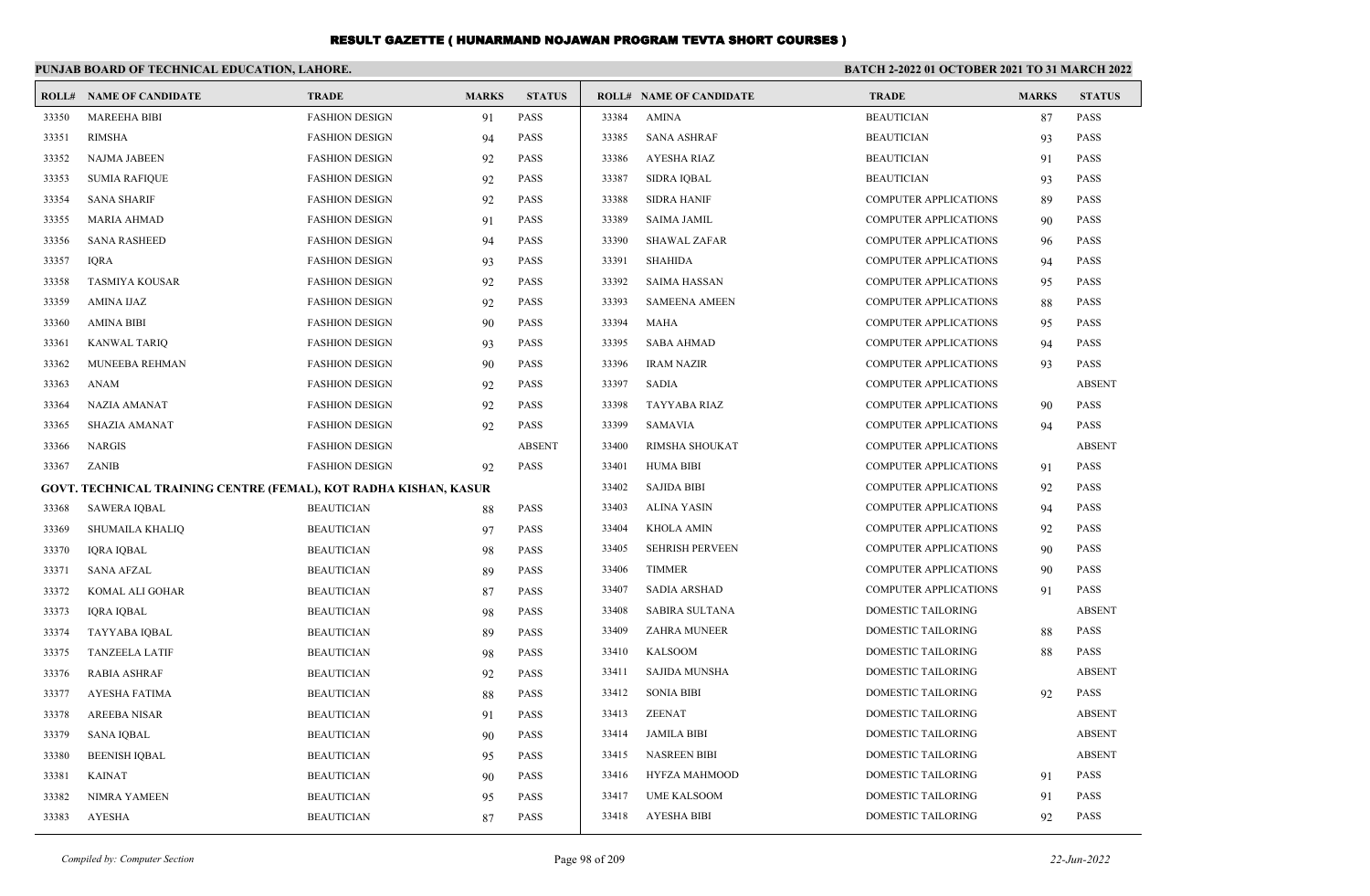|       | PUNJAB BOARD OF TECHNICAL EDUCATION, LAHORE.                    |                              |              |               | <b>BATCH 2-2022 01 OCTOBER 2021 TO 31 MARCH 2022</b> |                                             |                               |              |               |
|-------|-----------------------------------------------------------------|------------------------------|--------------|---------------|------------------------------------------------------|---------------------------------------------|-------------------------------|--------------|---------------|
|       | <b>ROLL# NAME OF CANDIDATE</b>                                  | <b>TRADE</b>                 | <b>MARKS</b> | <b>STATUS</b> |                                                      | <b>ROLL# NAME OF CANDIDATE</b>              | <b>TRADE</b>                  | <b>MARKS</b> | <b>STATUS</b> |
| 33419 | <b>IFRAH ZAFAR</b>                                              | <b>DOMESTIC TAILORING</b>    | 92           | <b>PASS</b>   | 33453                                                | <b>ZOHAIB RASHEED</b>                       | <b>ELECTRICIAN</b>            | 80           | <b>PASS</b>   |
| 33420 | <b>SUMAIRA BIBI</b>                                             | DOMESTIC TAILORING           | 96           | <b>PASS</b>   | 33454                                                | HAMMAD HASSAN MURTAZA                       | <b>ELECTRICIAN</b>            | 86           | <b>PASS</b>   |
| 33421 | SUMAIRA YOQUB                                                   | DOMESTIC TAILORING           | 91           | <b>PASS</b>   | 33455                                                | HUSNAIN GHULAM MUSTAFA                      | <b>ELECTRICIAN</b>            | 89           | <b>PASS</b>   |
| 33422 | <b>IQRA</b>                                                     | DOMESTIC TAILORING           | 91           | <b>PASS</b>   | 33456                                                | ABUBAKAR                                    | <b>ELECTRICIAN</b>            | 90           | <b>PASS</b>   |
| 33423 | <b>FARAH ZAFAR</b>                                              | DOMESTIC TAILORING           | 90           | <b>PASS</b>   | 33457                                                | AHSAN ALI                                   | <b>ELECTRICIAN</b>            | 84           | <b>PASS</b>   |
| 33424 | SONIA SADDIQUE                                                  | DOMESTIC TAILORING           | 86           | <b>PASS</b>   | 33458                                                | AHSAN MEHMOOD                               | <b>ELECTRICIAN</b>            | 80           | <b>PASS</b>   |
| 33425 | <b>RUKHSANA</b>                                                 | <b>DOMESTIC TAILORING</b>    | 93           | <b>PASS</b>   | 33459                                                | MUHAMMAD UMAIR                              | ELECTRICIAN                   | 82           | <b>PASS</b>   |
| 33426 | AFSHAN KOUSAR                                                   | DOMESTIC TAILORING           |              | <b>ABSENT</b> | 33460                                                | HAMZA LATIF                                 | <b>ELECTRICIAN</b>            | 85           | <b>PASS</b>   |
| 33427 | MEHAK ARIF                                                      | DOMESTIC TAILORING           |              | <b>ABSENT</b> |                                                      | GOVT. TECHNICAL TRAINING INSTITUTE, , KASUR |                               |              |               |
| 33428 | <b>ABIDA SALEEM</b>                                             | <b>COMPUTER APPLICATIONS</b> | 89           | <b>PASS</b>   | 33461                                                | <b>IRFAN MUHAMMAD</b>                       | MOBILE PHONE REPAIRING        | 78           | <b>PASS</b>   |
| 33429 | AYESHA RAMZAN                                                   | DOMESTIC TAILORING           | 90           | <b>PASS</b>   | 33462                                                | MUHAMMAD ANAS ZIA                           | MOBILE PHONE REPAIRING        |              | <b>ABSENT</b> |
| 33430 | <b>KAINAT</b>                                                   | DOMESTIC TAILORING           | 86           | <b>PASS</b>   | 33463                                                | <b>ADEEL AHMAD</b>                          | <b>MOBILE PHONE REPAIRING</b> | 73           | <b>PASS</b>   |
|       | GOVT. TECHNICAL TRAINING CENTRE (MALE), KOT RADHA KISHAN, KASUR |                              |              |               | 33464                                                | ALI RAZA                                    | MOBILE PHONE REPAIRING        | 81           | <b>PASS</b>   |
| 33431 | <b>GHULAM MUHIUD DIN</b>                                        | <b>COMPUTER APPLICATIONS</b> | 63           | <b>PASS</b>   | 33465                                                | MUHAMMAD MEER HAMZA                         | MOBILE PHONE REPAIRING        | 65           | <b>PASS</b>   |
| 33432 | <b>QURBAN ALI</b>                                               | <b>COMPUTER APPLICATIONS</b> | 88           | <b>PASS</b>   | 33466                                                | <b>SHOAIB RAZA</b>                          | <b>MOBILE PHONE REPAIRING</b> | 78           | <b>PASS</b>   |
| 33433 | MUHAMMAD SUFYAN                                                 | <b>COMPUTER APPLICATIONS</b> | 88           | <b>PASS</b>   | 33467                                                | <b>SAJJAD ALI</b>                           | MOBILE PHONE REPAIRING        | 67           | <b>PASS</b>   |
| 33434 | HAFIZ ABU SUFYAN                                                | <b>COMPUTER APPLICATIONS</b> | 83           | <b>PASS</b>   | 33468                                                | MUHAMMAD SALMAN                             | MOBILE PHONE REPAIRING        | 73           | <b>PASS</b>   |
| 33435 | MUHAMMAD ZULFIQAR                                               | <b>COMPUTER APPLICATIONS</b> | 82           | <b>PASS</b>   | 33469                                                | IRSHAD ALI                                  | MOBILE PHONE REPAIRING        | 68           | <b>PASS</b>   |
| 33436 | <b>UMAR FAROOQ</b>                                              | <b>COMPUTER APPLICATIONS</b> | 80           | <b>PASS</b>   | 33470                                                | FAISAL SAJJAD                               | MOBILE PHONE REPAIRING        | 78           | <b>PASS</b>   |
| 33437 | NOMAN ALI                                                       | <b>COMPUTER APPLICATIONS</b> | 83           | <b>PASS</b>   | 33471                                                | MUHAMMAD ASIF ASHRAF                        | MOBILE PHONE REPAIRING        | 84           | <b>PASS</b>   |
| 33438 | <b>UZAIR AHMAD</b>                                              | <b>COMPUTER APPLICATIONS</b> | 80           | <b>PASS</b>   | 33472                                                | MUHAMMAD ANAS MAHMOOD                       | MOBILE PHONE REPAIRING        | 90           | <b>PASS</b>   |
| 33439 | MUHAMMAD IQBAL HASSAN                                           | <b>COMPUTER APPLICATIONS</b> | 85           | <b>PASS</b>   | 33473                                                | MUHAMMAD ATIF DILAWAR                       | MOBILE PHONE REPAIRING        | 85           | <b>PASS</b>   |
| 33440 | MUHAMMAD FARHAN                                                 | <b>COMPUTER APPLICATIONS</b> | 63           | <b>PASS</b>   | 33474                                                | MUAZZAM ALI                                 | MOBILE PHONE REPAIRING        | 86           | <b>PASS</b>   |
| 33441 | SAIF ULLAH                                                      | <b>COMPUTER APPLICATIONS</b> | 82           | <b>PASS</b>   | 33475                                                | ALI HAMZA                                   | MOBILE PHONE REPAIRING        | 68           | <b>PASS</b>   |
| 33442 | <b>ZOHAIB IBRAR</b>                                             | <b>COMPUTER APPLICATIONS</b> | 81           | <b>PASS</b>   | 33476                                                | MUHAMMAD SAQIB IQBAL                        | MOBILE PHONE REPAIRING        | 77           | <b>PASS</b>   |
| 33443 | <b>MAZHAR MAQSOOD</b>                                           | <b>COMPUTER APPLICATIONS</b> | 85           | <b>PASS</b>   | 33477                                                | ALI RAZA                                    | MOBILE PHONE REPAIRING        | 88           | <b>PASS</b>   |
| 33444 | MUHAMMAD ADNAN MAQBOOL                                          | <b>COMPUTER APPLICATIONS</b> | 80           | <b>PASS</b>   | 33478                                                | MUHAMMAD SAMNAN HASSAN                      | MOBILE PHONE REPAIRING        | 83           | <b>PASS</b>   |
| 33445 | <b>IRFAN ALI</b>                                                | <b>COMPUTER APPLICATIONS</b> | 83           | <b>PASS</b>   | 33479                                                | <b>AFTAB AHMAD</b>                          | MOBILE PHONE REPAIRING        |              | <b>ABSENT</b> |
| 33446 | MUHAMMAD RIZWAN                                                 | <b>ELECTRICIAN</b>           | 90           | <b>PASS</b>   | 33480                                                | WASHAL TUFAIL                               | MOBILE PHONE REPAIRING        | 86           | <b>PASS</b>   |
| 33447 | AHMAD ALI                                                       | ELECTRICIAN                  | 85           | PASS          |                                                      | 33481 HAMZA NADEEM                          | <b>COMPUTER APPLICATIONS</b>  | 79           | PASS          |
| 33448 | RIZWAN MUSTAFA                                                  | <b>ELECTRICIAN</b>           | 82           | PASS          | 33482                                                | ABRAR AHMAD                                 | <b>COMPUTER APPLICATIONS</b>  | 80           | PASS          |
| 33449 | MUHAMMAD ASIF NADEEM                                            | <b>ELECTRICIAN</b>           | 85           | PASS          | 33483                                                | RIZWAN                                      | <b>COMPUTER APPLICATIONS</b>  | 83           | PASS          |
| 33450 | REHMAN ALI                                                      | <b>ELECTRICIAN</b>           | 88           | <b>PASS</b>   | 33484                                                | <b>IHSAAN ALI</b>                           | <b>COMPUTER APPLICATIONS</b>  | 74           | <b>PASS</b>   |
| 33451 | WAQAS ASLAM                                                     | <b>ELECTRICIAN</b>           | 82           | PASS          | 33485                                                | <b>HASEEB MAQBOOL</b>                       | COMPUTER APPLICATIONS         | 85           | <b>PASS</b>   |
| 33452 | <b>MOHSIN JALAL</b>                                             | <b>ELECTRICIAN</b>           | 90           | <b>PASS</b>   | 33486                                                | <b>BILAL MUHAYYUDEEN</b>                    | COMPUTER APPLICATIONS         | 90           | <b>PASS</b>   |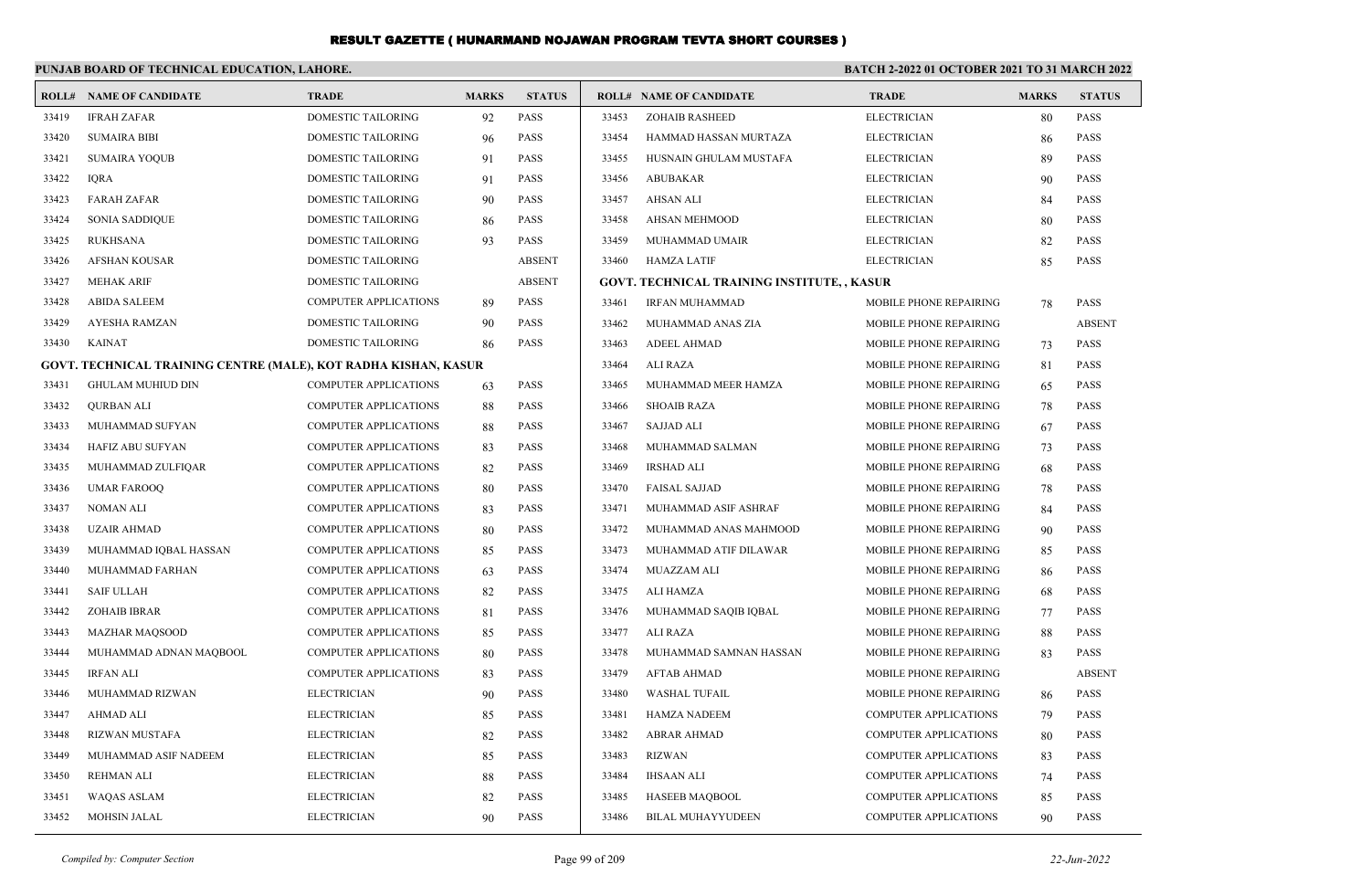|       | PUNJAB BOARD OF TECHNICAL EDUCATION, LAHORE.                      |                              |              |               | <b>BATCH 2-2022 01 OCTOBER 2021 TO 31 MARCH 2022</b> |                                                                   |                              |              |               |
|-------|-------------------------------------------------------------------|------------------------------|--------------|---------------|------------------------------------------------------|-------------------------------------------------------------------|------------------------------|--------------|---------------|
|       | <b>ROLL# NAME OF CANDIDATE</b>                                    | <b>TRADE</b>                 | <b>MARKS</b> | <b>STATUS</b> |                                                      | <b>ROLL# NAME OF CANDIDATE</b>                                    | <b>TRADE</b>                 | <b>MARKS</b> | <b>STATUS</b> |
| 33487 | <b>KASHIF ALI</b>                                                 | <b>COMPUTER APPLICATIONS</b> | 86           | <b>PASS</b>   | 33520                                                | <b>REMIA BANOO</b>                                                | DOMESTIC TAILORING           | 99           | PASS          |
| 33488 | <b>ABDUR REHMAN</b>                                               | <b>COMPUTER APPLICATIONS</b> | 78           | <b>PASS</b>   | 33521                                                | <b>BISMA</b>                                                      | DOMESTIC TAILORING           | 88           | <b>PASS</b>   |
| 33489 | MUHAMMAD JAMEEL                                                   | <b>COMPUTER APPLICATIONS</b> | 80           | <b>PASS</b>   | 33522                                                | <b>AYESAH SAFDAR</b>                                              | DOMESTIC TAILORING           | 94           | <b>PASS</b>   |
| 33490 | MUHAMMAD DANIYAL                                                  | <b>COMPUTER APPLICATIONS</b> | 88           | <b>PASS</b>   | 33523                                                | <b>AYESHA HAROON</b>                                              | DOMESTIC TAILORING           | 90           | <b>PASS</b>   |
| 33491 | <b>AOIB ABDUL RAHEEM</b>                                          | <b>COMPUTER APPLICATIONS</b> | 76           | <b>PASS</b>   | 33524                                                | <b>ASMA JAVID</b>                                                 | <b>DOMESTIC TAILORING</b>    | 97           | <b>PASS</b>   |
| 33492 | <b>TASHFEEN KHAN</b>                                              | <b>COMPUTER APPLICATIONS</b> | 82           | <b>PASS</b>   | 33525                                                | <b>MARYAM PARVAIZ</b>                                             | <b>DOMESTIC TAILORING</b>    | 93           | <b>PASS</b>   |
| 33493 | MUHAMMAD USMAN                                                    | <b>COMPUTER APPLICATIONS</b> | 80           | <b>PASS</b>   | 33526                                                | <b>FARAH BIBI</b>                                                 | DOMESTIC TAILORING           | 95           | <b>PASS</b>   |
| 33494 | MUHAMMAD ABDULLAH                                                 | <b>COMPUTER APPLICATIONS</b> | 85           | <b>PASS</b>   | 33527                                                | ASMA USMAN                                                        | DOMESTIC TAILORING           | 97           | <b>PASS</b>   |
| 33495 | MUHAMMAD ROHAIL ASGHAR                                            | <b>COMPUTER APPLICATIONS</b> | 85           | <b>PASS</b>   | 33528                                                | <b>SHANZA BIBI</b>                                                | DOMESTIC TAILORING           | 85           | <b>PASS</b>   |
| 33496 | MUHAMMAD UMAR                                                     | <b>ELECTRICIAN</b>           | 79           | <b>PASS</b>   | 33529                                                | ZAKIA KALSOOM                                                     | <b>DOMESTIC TAILORING</b>    |              | <b>ABSENT</b> |
| 33497 | <b>SHOAIB RASHEED</b>                                             | <b>ELECTRICIAN</b>           | 79           | <b>PASS</b>   | 33530                                                | ALIA BIBI                                                         | DOMESTIC TAILORING           | 91           | <b>PASS</b>   |
| 33498 | MUHAMMAD FAHEEM SAQIB                                             | <b>ELECTRICIAN</b>           | 88           | <b>PASS</b>   | 33531                                                | <b>SADAF HANIF</b>                                                | <b>BEAUTICIAN</b>            | 81           | <b>PASS</b>   |
| 33499 | <b>DILBER MANZOOR</b>                                             | <b>ELECTRICIAN</b>           | 100          | <b>PASS</b>   | 33532                                                | <b>SHAKEELA HANIF</b>                                             | <b>BEAUTICIAN</b>            | 78           | <b>PASS</b>   |
| 33500 | ZAHID ALI                                                         | <b>ELECTRICIAN</b>           | 84           | <b>PASS</b>   | 33533                                                | <b>IRAM SHAHZADI</b>                                              | <b>BEAUTICIAN</b>            | 85           | <b>PASS</b>   |
| 33501 | <b>RIYASAT ALI</b>                                                | <b>ELECTRICIAN</b>           | 75           | <b>PASS</b>   | 33534                                                | <b>KHIZRA NOREEN</b>                                              | <b>BEAUTICIAN</b>            | 87           | <b>PASS</b>   |
| 33502 | <b>SHAHZAIB</b>                                                   | <b>ELECTRICIAN</b>           | 74           | <b>PASS</b>   | 33535                                                | <b>RAMISH HAMEED</b>                                              | <b>BEAUTICIAN</b>            | 84           | <b>PASS</b>   |
| 33503 | MUHAMMAD IRFAN                                                    | <b>ELECTRICIAN</b>           | 79           | <b>PASS</b>   | 33536                                                | SADIA SULEMAN                                                     | <b>BEAUTICIAN</b>            | 93           | <b>PASS</b>   |
| 33504 | ZAIN UL ABIDIN ZAHID                                              | <b>ELECTRICIAN</b>           | 70           | <b>PASS</b>   | 33537                                                | AYESHA FAROOQ                                                     | <b>BEAUTICIAN</b>            | 79           | <b>PASS</b>   |
| 33505 | <b>HAMID ALI</b>                                                  | <b>ELECTRICIAN</b>           | 73           | <b>PASS</b>   | 33538                                                | <b>NAGINA AKRAM</b>                                               | <b>BEAUTICIAN</b>            | 77           | <b>PASS</b>   |
| 33506 | MUHAMMAD ABU BAKAR                                                | <b>ELECTRICIAN</b>           | 78           | <b>PASS</b>   | 33539                                                | <b>ASIA BIBI</b>                                                  | <b>BEAUTICIAN</b>            |              | <b>ABSENT</b> |
| 33507 | <b>ASAD ALI</b>                                                   | <b>ELECTRICIAN</b>           | 88           | <b>PASS</b>   | 33540                                                | <b>SANA BIBI</b>                                                  | <b>BEAUTICIAN</b>            | 85           | <b>PASS</b>   |
| 33508 | <b>ABDUL MATEEM</b>                                               | <b>ELECTRICIAN</b>           | 79           | <b>PASS</b>   | 33541                                                | ANSA ASGHAR                                                       | <b>BEAUTICIAN</b>            | 82           | <b>PASS</b>   |
| 33509 | <b>SHAHZAIB</b>                                                   | <b>ELECTRICIAN</b>           | 100          | <b>PASS</b>   | 33542                                                | <b>BEENISH GHAFAR</b>                                             | <b>BEAUTICIAN</b>            | 66           | <b>PASS</b>   |
| 33510 | YASIR ALI                                                         | <b>ELECTRICIAN</b>           | 84           | <b>PASS</b>   | 33543                                                | <b>AQSA ZULFIQAR</b>                                              | <b>BEAUTICIAN</b>            | 80           | <b>PASS</b>   |
|       | <b>GOVERNMENT VOCATIONAL TRAINING INSTITUTE FOR WOMEN, FAISAL</b> |                              |              |               | 33544                                                | AROOJ SHOUKAT                                                     | <b>BEAUTICIAN</b>            | 76           | <b>PASS</b>   |
| 33511 | COLONY MAIN BAZAR, PATTOKI<br><b>AOSA AMJAD</b>                   | <b>DOMESTIC TAILORING</b>    | 98           | <b>PASS</b>   | 33545                                                | <b>RIMSHA KIRAN</b>                                               | <b>BEAUTICIAN</b>            | 75           | <b>PASS</b>   |
| 33512 | <b>AYESHA</b>                                                     | DOMESTIC TAILORING           | 90           | <b>PASS</b>   | 33546                                                | <b>ASMA SHAHID</b>                                                | <b>BEAUTICIAN</b>            | 77           | <b>PASS</b>   |
| 33513 | <b>ASMA</b>                                                       | DOMESTIC TAILORING           | 83           | <b>PASS</b>   | 33547                                                | <b>AREEBA HAFEEZ</b>                                              | <b>BEAUTICIAN</b>            | 80           | <b>PASS</b>   |
| 33514 | <b>AMNA YOUNAS</b>                                                | DOMESTIC TAILORING           | 90           | <b>PASS</b>   | 33548                                                | <b>SHAHIDA BIBI</b>                                               | <b>BEAUTICIAN</b>            | 78           | <b>PASS</b>   |
| 33515 | <b>KIRAN SHAHZADI</b>                                             | DOMESTIC TAILORING           | 95           | <b>PASS</b>   | 33549                                                | <b>SIDRA KALSOOM</b>                                              | <b>BEAUTICIAN</b>            | 83           | <b>PASS</b>   |
| 33516 | <b>MEHRAB KIRAN</b>                                               | DOMESTIC TAILORING           |              | <b>ABSENT</b> | 33550                                                | ALEESHA SHAHZADI                                                  | <b>BEAUTICIAN</b>            | 76           | <b>PASS</b>   |
| 33517 | <b>REHANA EISA</b>                                                | DOMESTIC TAILORING           | 84           | <b>PASS</b>   |                                                      | <b>GOVERNMENT TECHNICAL TRAINING CENTRE (W), HOUSING SCHEME,,</b> |                              |              |               |
| 33518 | <b>AYESHA KHALID</b>                                              | DOMESTIC TAILORING           | 88           | <b>PASS</b>   | <b>JAHANIAN</b><br>33551                             | <b>IORA PERVEEN</b>                                               | <b>COMPUTER APPLICATIONS</b> | 93           | <b>PASS</b>   |
| 33519 | <b>UMM E AIMAN</b>                                                | <b>DOMESTIC TAILORING</b>    | 98           | <b>PASS</b>   | 33552                                                | NISHA MUSHTAQ                                                     | <b>COMPUTER APPLICATIONS</b> | 94           | <b>PASS</b>   |
|       |                                                                   |                              |              |               |                                                      |                                                                   |                              |              |               |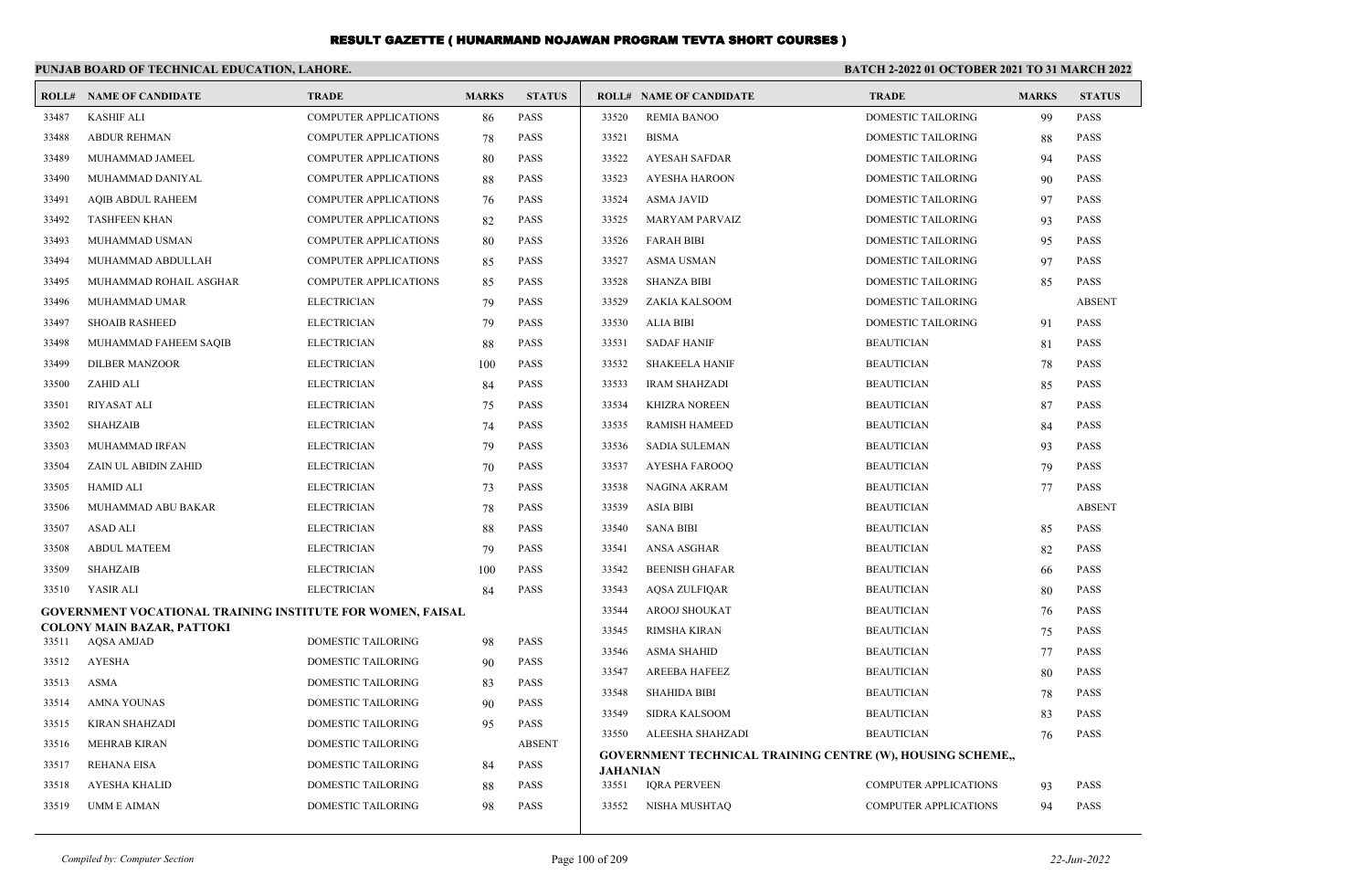|                          | PUNJAB BOARD OF TECHNICAL EDUCATION, LAHORE.                   |                                          |              |                            | <b>BATCH 2-2022 01 OCTOBER 2021 TO 31 MARCH 2022</b> |                                                                 |                    |              |               |
|--------------------------|----------------------------------------------------------------|------------------------------------------|--------------|----------------------------|------------------------------------------------------|-----------------------------------------------------------------|--------------------|--------------|---------------|
| ROLL#                    | <b>NAME OF CANDIDATE</b>                                       | <b>TRADE</b>                             | <b>MARKS</b> | <b>STATUS</b>              |                                                      | <b>ROLL# NAME OF CANDIDATE</b>                                  | <b>TRADE</b>       | <b>MARKS</b> | <b>STATUS</b> |
| 33553                    | HUMAIRA SAFDAR                                                 | <b>COMPUTER APPLICATIONS</b>             | 95           | <b>PASS</b>                | 33586                                                | MUHAMMAD WAQAR                                                  | <b>ELECTRICIAN</b> | 90           | <b>PASS</b>   |
| 33554                    | <b>SABA ANWAR</b>                                              | <b>COMPUTER APPLICATIONS</b>             | 98           | <b>PASS</b>                | 33587                                                | <b>SHAHID HUSSAIN</b>                                           | <b>ELECTRICIAN</b> | 94           | <b>PASS</b>   |
| 33555                    | <b>FATIMA RAZZAQ</b>                                           | <b>COMPUTER APPLICATIONS</b>             | 96           | <b>PASS</b>                | 33588                                                | MUHAMMAD MUBASHAR                                               | <b>ELECTRICIAN</b> | 80           | <b>PASS</b>   |
| 33556                    | <b>AROBA RASHEED</b>                                           | <b>COMPUTER APPLICATIONS</b>             | 90           | <b>PASS</b>                | 33589                                                | <b>AFNAN AHMAD</b>                                              | <b>ELECTRICIAN</b> |              | <b>ABSENT</b> |
| 33557                    | <b>SUNDAS RASHEED</b>                                          | <b>COMPUTER APPLICATIONS</b>             | 94           | <b>PASS</b>                | 33590                                                | <b>IMTAIZ ALI</b>                                               | <b>ELECTRICIAN</b> | 92           | PASS          |
| 33558                    | <b>MAIRA HAMEED</b>                                            | <b>COMPUTER APPLICATIONS</b>             | 86           | <b>PASS</b>                | 33591                                                | MUHAMMAD DANISH MANZOOR                                         | <b>ELECTRICIAN</b> | 95           | <b>PASS</b>   |
| 33559                    | <b>SANA FIAZ</b>                                               | <b>COMPUTER APPLICATIONS</b>             | 95           | <b>PASS</b>                | 33592                                                | MUHAMMAD UMAR                                                   | <b>ELECTRICIAN</b> | 80           | <b>PASS</b>   |
| 33560                    | MOHAYA AKHTAR                                                  | <b>COMPUTER APPLICATIONS</b>             | 86           | <b>PASS</b>                | 33593                                                | MUHAMMAD WASEEM                                                 | <b>ELECTRICIAN</b> | 75           | <b>PASS</b>   |
| 33561                    | ZAINAB BATOOL                                                  | <b>COMPUTER APPLICATIONS</b>             | -90          | <b>PASS</b>                | 33594                                                | MUHAMMAD ABDULLAH                                               | <b>ELECTRICIAN</b> | 91           | <b>PASS</b>   |
| 33562                    | <b>SAIMA ASHRAF</b>                                            | <b>COMPUTER APPLICATIONS</b>             | 96           | <b>PASS</b>                | 33595                                                | MUHAMMAD FAIZAN                                                 | <b>ELECTRICIAN</b> | 92           | PASS          |
| 33563                    | <b>TANIA JAVED</b>                                             | <b>COMPUTER APPLICATIONS</b>             | 86           | <b>PASS</b>                | 33596                                                | MUHAMMAD ZUBAIR                                                 | <b>HVACR</b>       | 90           | <b>PASS</b>   |
| 33564                    | <b>AYESHA HAMEED</b>                                           | <b>COMPUTER APPLICATIONS</b>             | 97           | <b>PASS</b>                | 33597                                                | <b>RAFAQAT ALI</b>                                              | <b>HVACR</b>       | 96           | <b>PASS</b>   |
| 33565                    | <b>RUBAB BATOOL</b>                                            | <b>BEAUTICIAN</b>                        | 97           | <b>PASS</b>                | 33598                                                | MUHAMMAD BILAL                                                  | <b>HVACR</b>       | 92           | <b>PASS</b>   |
| 33566                    | <b>ZUNERA NADEEM</b>                                           | <b>BEAUTICIAN</b>                        | 91           | <b>PASS</b>                | 33599                                                | <b>UMER QASIM</b>                                               | <b>HVACR</b>       | 93           | <b>PASS</b>   |
| 33567                    | <b>SHANZA SAHREEN</b>                                          | <b>BEAUTICIAN</b>                        | 85           | <b>PASS</b>                | 33600                                                | MUHAMMAD AHMAD RAZA                                             | <b>HVACR</b>       | 90           | <b>PASS</b>   |
| 33568                    | <b>AOSA AFZAL</b>                                              | <b>BEAUTICIAN</b>                        | 86           | <b>PASS</b>                | 33601                                                | IZHAR UL HAQ                                                    | <b>HVACR</b>       |              | <b>ABSENT</b> |
| 33569                    | <b>SONIA KAINAT</b>                                            | <b>BEAUTICIAN</b>                        | 80           | <b>PASS</b>                | 33602                                                | <b>SABIR</b>                                                    | <b>HVACR</b>       |              | <b>ABSENT</b> |
| 33570                    | CHAHAT MUBEEN ASLAM                                            | <b>BEAUTICIAN</b>                        | 91           | <b>PASS</b>                | 33603                                                | MUHAMMAD ZAFAR                                                  | <b>HVACR</b>       | 90           | <b>PASS</b>   |
| 33571                    | <b>SHAGUFTA SADIQ</b>                                          | <b>BEAUTICIAN</b>                        | 82           | <b>PASS</b>                | 33604                                                | MUHAMMAD AMIR RAFIQ                                             | <b>HVACR</b>       | 89           | <b>PASS</b>   |
| 33572                    | FATIMA UL ZUHRA                                                | <b>BEAUTICIAN</b>                        | 80           | <b>PASS</b>                | 33605                                                | MUHAMMAD ADNAN                                                  | <b>HVACR</b>       | 94           | <b>PASS</b>   |
| 33573                    | <b>KIRAN RASHEED</b>                                           | <b>BEAUTICIAN</b>                        | 96           | <b>PASS</b>                | 33606                                                | MUHAMMAD SUFYAN                                                 | <b>HVACR</b>       | 90           | <b>PASS</b>   |
| 33574                    | <b>ALI SHBA</b>                                                | <b>BEAUTICIAN</b>                        |              | <b>ABSENT</b>              | 33607                                                | MUHAMMAD BILAL                                                  | <b>HVACR</b>       |              | <b>ABSENT</b> |
| 33575                    | <b>SEHRISH SAQI</b>                                            | <b>BEAUTICIAN</b>                        | 86           | <b>PASS</b>                | 33608                                                | MUHAMMAD RAMZAN                                                 | <b>HVACR</b>       | 91           | PASS          |
| 33576                    | <b>MARYAM BIBI</b>                                             | <b>BEAUTICIAN</b>                        | 80           | <b>PASS</b>                | 33609                                                | MUHAMMAD KASHIF                                                 | <b>HVACR</b>       | 92           | <b>PASS</b>   |
| 33577                    | <b>HIRA MUSHTAQ</b>                                            | <b>BEAUTICIAN</b>                        | 86           | <b>PASS</b>                | 33610                                                | MUHAMMAD SHAHID                                                 | <b>HVACR</b>       | 90           | <b>PASS</b>   |
| 33578                    | <b>MARYAM BASHIR</b>                                           | <b>BEAUTICIAN</b>                        | 85           | <b>PASS</b>                |                                                      | GOVERNMENT VOCATIONAL TRAINING INSTITUTE FOR WOMAN, , KABIRWALA |                    |              |               |
| 33579                    | NIDA INAM                                                      | <b>BEAUTICIAN</b>                        | 89           | <b>PASS</b>                | 33611                                                | <b>SAIMA MISBAH</b>                                             | DOMESTIC TAILORING | 82           | <b>PASS</b>   |
| 33580                    | SAMIA AKHTAR                                                   | <b>COMPUTER APPLICATIONS</b>             | 94           | <b>PASS</b>                | 33612                                                | <b>ANAM SHEHZADI</b>                                            | DOMESTIC TAILORING | 87           | <b>PASS</b>   |
|                          | GOVT. TECHNICAL TRAINING CENTRE (MALE), 143-A, HOUSING SCHEME, |                                          |              |                            | 33613                                                | <b>SHANZA MUNEER</b>                                            | DOMESTIC TAILORING | 93           | <b>PASS</b>   |
| <b>JAHANIAN</b><br>33581 | MUHAMMAD ABID NAWAZ                                            | <b>ELECTRICIAN</b>                       |              | <b>PASS</b>                | 33614                                                | <b>RIZWANA ZAFAR</b>                                            | DOMESTIC TAILORING | 93           | <b>PASS</b>   |
|                          |                                                                |                                          | 93           |                            | 33615                                                | <b>SUGHRA SHAHNAZ</b>                                           | DOMESTIC TAILORING | 91           | <b>PASS</b>   |
| 33582<br>33583           | MUHAMMAD ZAIN MUZAFFAR<br>MUHAMMAD RASHID                      | <b>ELECTRICIAN</b><br><b>ELECTRICIAN</b> | 85           | <b>PASS</b><br><b>PASS</b> | 33616                                                | <b>TANZEELA RUBAB</b>                                           | DOMESTIC TAILORING | 94           | <b>PASS</b>   |
| 33584                    | MUHAMMAD ASIF JAVAID                                           | <b>ELECTRICIAN</b>                       | 90           | <b>PASS</b>                | 33617                                                | <b>SADIA ZAFAR</b>                                              | DOMESTIC TAILORING | 92           | <b>PASS</b>   |
| 33585                    | MUHAMMAD RIZWAN                                                | <b>ELECTRICIAN</b>                       | 88           | <b>ABSENT</b>              | 33618                                                | <b>SUNDAS</b>                                                   | DOMESTIC TAILORING | 90           | <b>PASS</b>   |
|                          |                                                                |                                          |              |                            | 33619                                                | <b>MUBEEN FATIMA</b>                                            | DOMESTIC TAILORING | 92           | <b>PASS</b>   |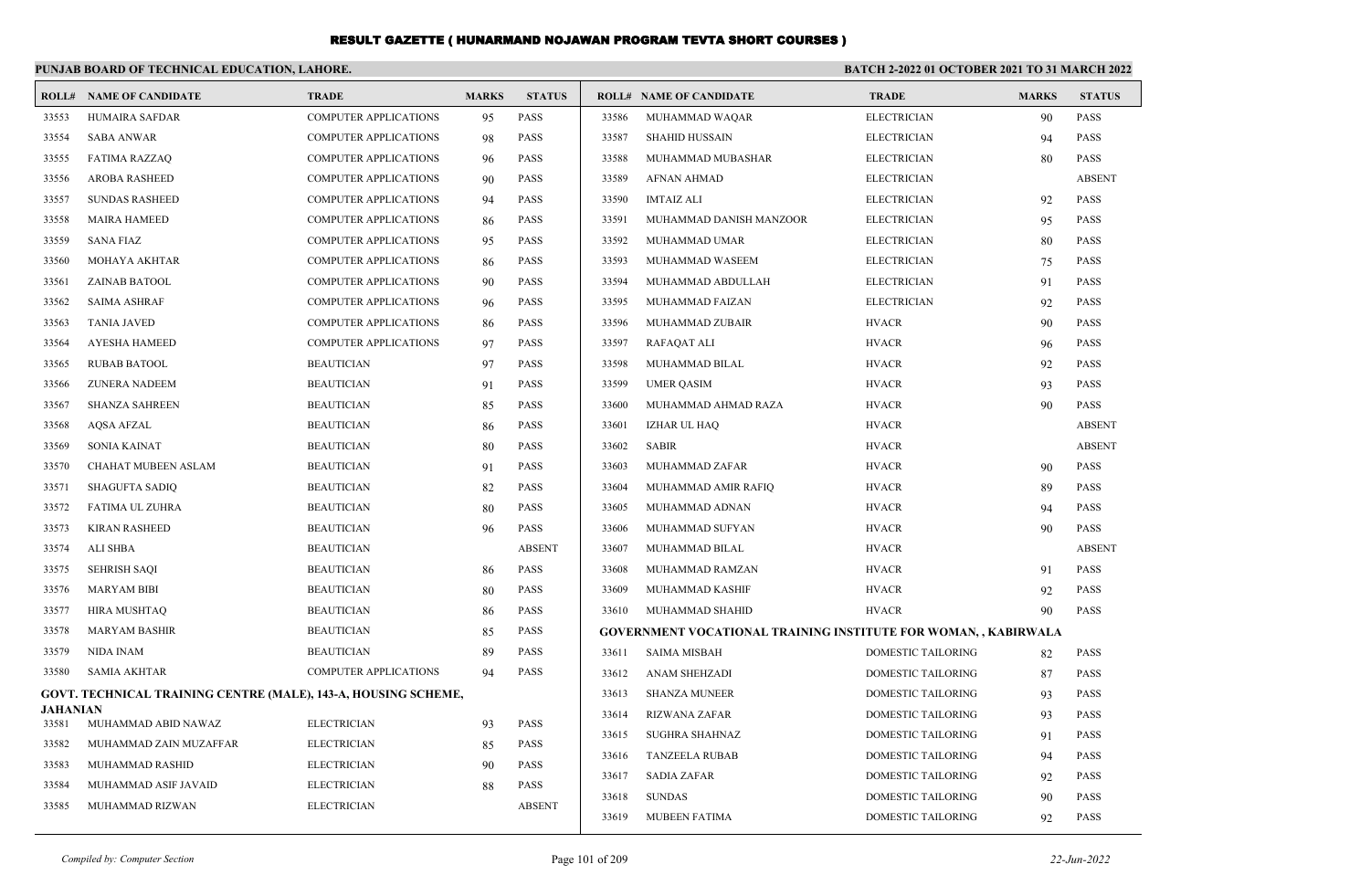#### **PUNJAB BOARD OF TECHNICAL EDUCATION, LAHORE.**

#### **BATCH 2-2022 01 OCTOBER 2021 TO 31 MARCH 2022**

|       | <b>ROLL# NAME OF CANDIDATE</b>                                                           | <b>TRADE</b>                                                             | <b>MARKS</b> | <b>STATUS</b> |       | <b>ROLL# NAME OF CANDIDATE</b> | <b>TRADE</b>                                                             | <b>MARKS</b> | <b>STATUS</b> |
|-------|------------------------------------------------------------------------------------------|--------------------------------------------------------------------------|--------------|---------------|-------|--------------------------------|--------------------------------------------------------------------------|--------------|---------------|
| 33620 | <b>TEHSEEN FATIMA</b>                                                                    | <b>DOMESTIC TAILORING</b>                                                | 93           | <b>PASS</b>   | 33652 | MUHAMMAD SHAHZAIB MASOOD       | SOLAR PHOTOVOLTAIC (PV)                                                  | 78           | <b>PASS</b>   |
| 33621 | TAYYABA ABDUL REHMAN                                                                     | <b>DOMESTIC TAILORING</b>                                                | 90           | <b>PASS</b>   |       |                                | <b>SYSTEMS FOR POWER</b><br><b>GENERATION</b>                            |              |               |
| 33622 | <b>UZMA ILYAS</b>                                                                        | DOMESTIC TAILORING                                                       |              | <b>ABSENT</b> | 33653 | <b>MUNEER AHMAD</b>            | SOLAR PHOTOVOLTAIC (PV)                                                  | 86           | <b>PASS</b>   |
| 33623 | <b>NADIA FIAZ</b>                                                                        | <b>DOMESTIC TAILORING</b>                                                | 91           | <b>PASS</b>   |       |                                | <b>SYSTEMS FOR POWER</b><br><b>GENERATION</b>                            |              |               |
| 33624 | <b>NAVERA MUNAWAR</b>                                                                    | <b>DOMESTIC TAILORING</b>                                                |              | <b>ABSENT</b> | 33654 | <b>WAJID ALI</b>               | SOLAR PHOTOVOLTAIC (PV)                                                  | 75           | <b>PASS</b>   |
| 33625 | <b>JAWARIA</b>                                                                           | <b>DOMESTIC TAILORING</b>                                                |              | <b>ABSENT</b> |       |                                | <b>SYSTEMS FOR POWER</b>                                                 |              |               |
| 33626 | <b>FAZEELA MAHMOOD</b>                                                                   | DOMESTIC TAILORING                                                       | 86           | <b>PASS</b>   | 33655 | <b>ZOHAIB NAZIR</b>            | <b>GENERATION</b><br>SOLAR PHOTOVOLTAIC (PV)                             | 75           | <b>PASS</b>   |
| 33627 | <b>KINZA SAEED</b>                                                                       | DOMESTIC TAILORING                                                       |              | <b>ABSENT</b> |       |                                | <b>SYSTEMS FOR POWER</b>                                                 |              |               |
| 33628 | <b>AOSA BIBI</b>                                                                         | <b>DOMESTIC TAILORING</b>                                                | 87           | <b>PASS</b>   | 33656 | <b>USMAN QADEER</b>            | <b>GENERATION</b><br>SOLAR PHOTOVOLTAIC (PV)                             | 81           | <b>PASS</b>   |
| 33629 | <b>SANIA HUSSAIN</b>                                                                     | <b>DOMESTIC TAILORING</b>                                                | 86           | <b>PASS</b>   |       |                                | <b>SYSTEMS FOR POWER</b>                                                 |              |               |
| 33630 | <b>HAFSA RAMZAN</b>                                                                      | <b>DOMESTIC TAILORING</b>                                                |              | <b>ABSENT</b> | 33657 | MUHAMMAD SHOAIB                | <b>GENERATION</b><br>SOLAR PHOTOVOLTAIC (PV)                             | 90           | <b>PASS</b>   |
| 33631 | <b>FAIZA BATOOL</b>                                                                      | <b>BEAUTICIAN</b>                                                        | 78           | <b>PASS</b>   |       |                                | <b>SYSTEMS FOR POWER</b>                                                 |              |               |
| 33632 | <b>AFSHEEN MURTAZA</b>                                                                   | <b>BEAUTICIAN</b>                                                        | 72           | <b>PASS</b>   | 33658 | MUHAMMAD USMAN                 | <b>GENERATION</b><br>SOLAR PHOTOVOLTAIC (PV)                             | 84           | <b>PASS</b>   |
| 33633 | <b>AYESHA ILYAS</b>                                                                      | <b>BEAUTICIAN</b>                                                        | 89           | <b>PASS</b>   |       |                                | <b>SYSTEMS FOR POWER</b>                                                 |              |               |
| 33634 | <b>AMNA HAFEEZ</b>                                                                       | <b>BEAUTICIAN</b>                                                        | 91           | <b>PASS</b>   | 33659 | MUHAMMAD ASAD                  | <b>GENERATION</b><br>SOLAR PHOTOVOLTAIC (PV)                             | 77           | <b>PASS</b>   |
| 33635 | <b>SAMRA TASAWAR</b>                                                                     | <b>BEAUTICIAN</b>                                                        | 87           | <b>PASS</b>   |       |                                | <b>SYSTEMS FOR POWER</b>                                                 |              |               |
| 33636 | <b>AMREEN AFZAL</b>                                                                      | <b>BEAUTICIAN</b>                                                        |              | <b>ABSENT</b> | 33660 | MUHAMMAD ADEEL YAQOOB          | <b>GENERATION</b><br>SOLAR PHOTOVOLTAIC (PV)                             | 83           | <b>PASS</b>   |
| 33637 | LAIBA                                                                                    | <b>BEAUTICIAN</b>                                                        | 88           | <b>PASS</b>   |       |                                | <b>SYSTEMS FOR POWER</b>                                                 |              |               |
| 33638 | GULZAIB                                                                                  | <b>BEAUTICIAN</b>                                                        |              | <b>ABSENT</b> | 33661 | <b>SOHAIB AKHTER</b>           | <b>GENERATION</b><br>SOLAR PHOTOVOLTAIC (PV)                             | 93           | <b>PASS</b>   |
| 33639 | <b>SANA ZAFAR</b>                                                                        | <b>BEAUTICIAN</b>                                                        | 83           | <b>PASS</b>   |       |                                | <b>SYSTEMS FOR POWER</b>                                                 |              |               |
| 33640 | <b>ZAHIDA PARVEEN</b>                                                                    | <b>BEAUTICIAN</b>                                                        | 90           | <b>PASS</b>   | 33662 | <b>ABU BAKAR</b>               | <b>GENERATION</b><br>SOLAR PHOTOVOLTAIC (PV)                             | 82           | <b>PASS</b>   |
| 33641 | <b>AMNA BIBI</b>                                                                         | <b>BEAUTICIAN</b>                                                        | 91           | <b>PASS</b>   |       |                                | <b>SYSTEMS FOR POWER</b>                                                 |              |               |
| 33642 | <b>SALEHA MAZHAR</b>                                                                     | <b>BEAUTICIAN</b>                                                        | 85           | <b>PASS</b>   |       |                                | <b>GENERATION</b>                                                        |              |               |
| 33643 | <b>JAVERIA ANJUM</b>                                                                     | <b>BEAUTICIAN</b>                                                        | 86           | <b>PASS</b>   | 33663 | MUHAMMAD AWAIS QARNI           | SOLAR PHOTOVOLTAIC (PV)<br><b>SYSTEMS FOR POWER</b>                      | 75           | <b>PASS</b>   |
| 33644 | <b>SANIA SAJJAD</b>                                                                      | <b>BEAUTICIAN</b>                                                        |              | <b>ABSENT</b> |       |                                | <b>GENERATION</b>                                                        |              |               |
| 33645 | <b>AYESHA RAFIQUE</b>                                                                    | <b>BEAUTICIAN</b>                                                        | 85           | <b>PASS</b>   | 33664 | MUHAMMAD IFTIKHAR              | SOLAR PHOTOVOLTAIC (PV)<br><b>SYSTEMS FOR POWER</b>                      | 76           | <b>PASS</b>   |
| 33646 | <b>INFAL FATIMA</b>                                                                      | <b>BEAUTICIAN</b>                                                        |              | <b>ABSENT</b> |       |                                | <b>GENERATION</b>                                                        |              |               |
| 33647 | PARVEEN FATIMA                                                                           | <b>BEAUTICIAN</b>                                                        |              | <b>ABSENT</b> | 33665 | <b>ALI RAZA</b>                | SOLAR PHOTOVOLTAIC (PV)<br><b>SYSTEMS FOR POWER</b>                      | 80           | <b>PASS</b>   |
| 33648 | <b>ISHRAT FATIMA</b>                                                                     | <b>BEAUTICIAN</b>                                                        |              | <b>ABSENT</b> |       |                                | <b>GENERATION</b>                                                        |              |               |
| 33649 | <b>MARYAM</b>                                                                            | <b>BEAUTICIAN</b>                                                        | 81           | <b>PASS</b>   | 33666 | MUHAMMAD HASSAN                | SOLAR PHOTOVOLTAIC (PV)<br><b>SYSTEMS FOR POWER</b>                      | 79           | <b>PASS</b>   |
| 33650 | <b>MAHAM SAGHEER</b>                                                                     | <b>BEAUTICIAN</b>                                                        |              | <b>ABSENT</b> |       |                                | <b>GENERATION</b>                                                        |              |               |
|       |                                                                                          |                                                                          |              |               | 33667 | MUHAMMAD ZAKRIA HASSAN         | SOLAR PHOTOVOLTAIC (PV)<br><b>SYSTEMS FOR POWER</b>                      | 85           | <b>PASS</b>   |
|       | GOVERNMENT TECHNICAL TRAINING INSTITUTE, NEAR EID GAH PEOPLES<br><b>COLONY, KHANEWAL</b> |                                                                          |              |               |       |                                | <b>GENERATION</b>                                                        |              |               |
| 33651 | <b>ASIM ASHRAF</b>                                                                       | SOLAR PHOTOVOLTAIC (PV)<br><b>SYSTEMS FOR POWER</b><br><b>GENERATION</b> | 84           | <b>PASS</b>   | 33668 | ABDULLAH BIN MUHAMMAD TAHIR    | SOLAR PHOTOVOLTAIC (PV)<br><b>SYSTEMS FOR POWER</b><br><b>GENERATION</b> | 90           | <b>PASS</b>   |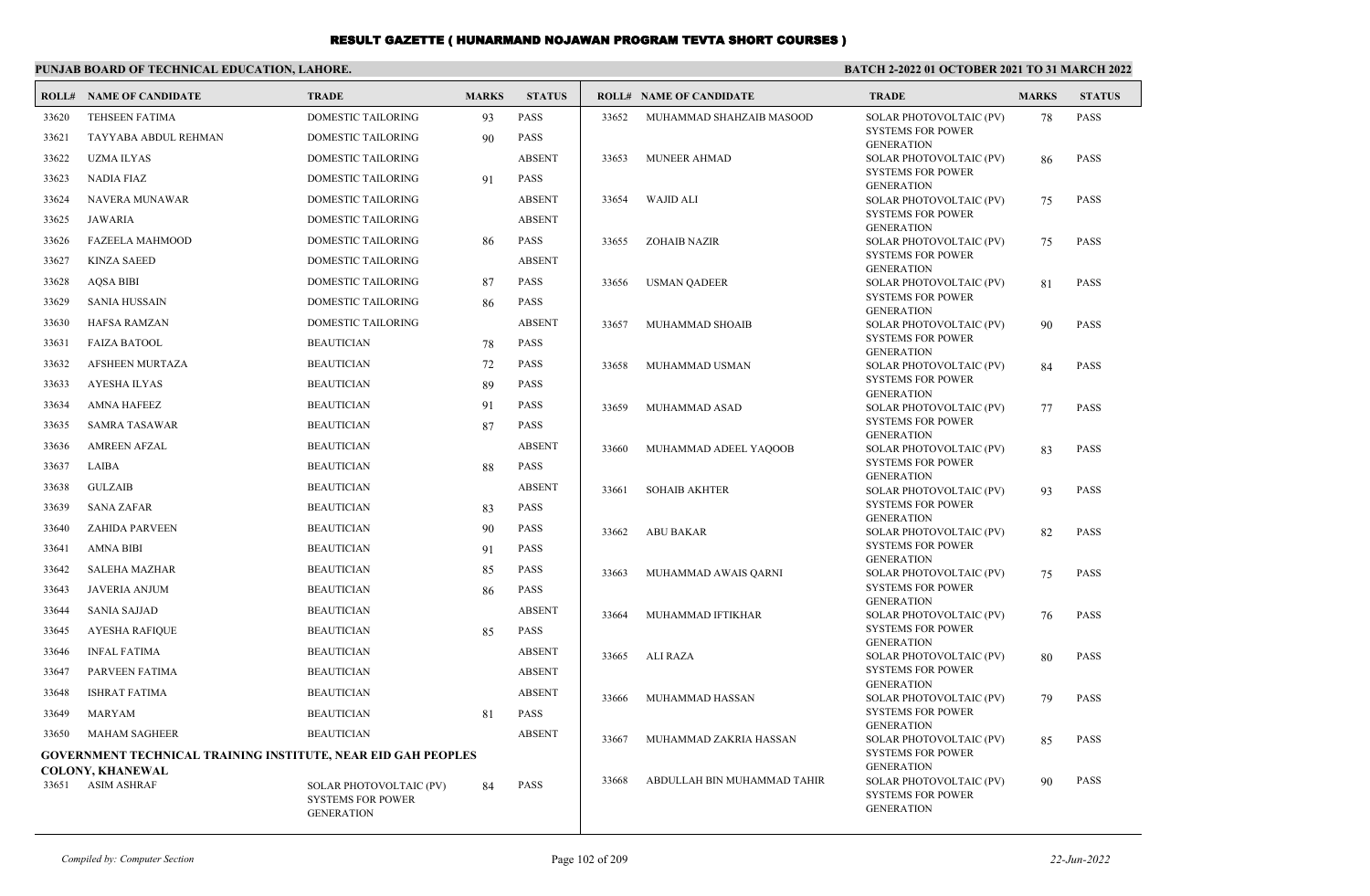|       | PUNJAB BOARD OF TECHNICAL EDUCATION, LAHORE. |                                               |              |               | <b>BATCH 2-2022 01 OCTOBER 2021 TO 31 MARCH 2022</b> |                                |                     |              |               |
|-------|----------------------------------------------|-----------------------------------------------|--------------|---------------|------------------------------------------------------|--------------------------------|---------------------|--------------|---------------|
| ROLL# | <b>NAME OF CANDIDATE</b>                     | <b>TRADE</b>                                  | <b>MARKS</b> | <b>STATUS</b> |                                                      | <b>ROLL# NAME OF CANDIDATE</b> | <b>TRADE</b>        | <b>MARKS</b> | <b>STATUS</b> |
| 33669 | <b>QAIM ALI</b>                              | SOLAR PHOTOVOLTAIC (PV)                       | 79           | <b>PASS</b>   | 33702                                                | HAFIZ RIZWAN MURTAZA           | <b>WELDER</b>       |              | <b>ABSENT</b> |
|       |                                              | <b>SYSTEMS FOR POWER</b><br><b>GENERATION</b> |              |               | 33703                                                | <b>UMAR HAYYAT</b>             | WELDER              | 90           | <b>PASS</b>   |
| 33670 | KHAWAR NAWAZ KHAN                            | SOLAR PHOTOVOLTAIC (PV)                       | 85           | <b>PASS</b>   | 33704                                                | MUHAMMAD ADEEL AKRAM           | WELDER              |              | <b>ABSENT</b> |
|       |                                              | <b>SYSTEMS FOR POWER</b><br><b>GENERATION</b> |              |               | 33705                                                | MUHAMMAD HUSSAIN               | <b>WELDER</b>       | 70           | <b>PASS</b>   |
| 33671 | <b>WASIF ABDULLAH</b>                        | MOBILE PHONE REPAIRING                        |              | <b>ABSENT</b> | 33706                                                | MUHAMMAD IRFAN                 | <b>MOTOR WINDER</b> | 80           | <b>PASS</b>   |
| 33672 | MUHAMMAD KHURAM                              | MOBILE PHONE REPAIRING                        | 89           | <b>PASS</b>   | 33707                                                | <b>SANWAL KHAN</b>             | <b>MOTOR WINDER</b> | 76           | <b>PASS</b>   |
| 33673 | MUHAMMAD DANISH                              | <b>MOBILE PHONE REPAIRING</b>                 | 88           | <b>PASS</b>   | 33708                                                | MUHAMMAD MAZHAR ABBAS          | <b>MOTOR WINDER</b> | 79           | <b>PASS</b>   |
| 33674 | <b>NOMAN ASLAM</b>                           | <b>MOBILE PHONE REPAIRING</b>                 | 90           | <b>PASS</b>   | 33709                                                | MUHAMMAD HAMZA IQBAL           | <b>MOTOR WINDER</b> | 70           | <b>PASS</b>   |
| 33675 | <b>UMAIR ZAMEER</b>                          | MOBILE PHONE REPAIRING                        | 89           | <b>PASS</b>   | 33710                                                | <b>AFNAN GHAFFAR</b>           | <b>MOTOR WINDER</b> | 70           | <b>PASS</b>   |
| 33676 | <b>BILAL AHMAD</b>                           | MOBILE PHONE REPAIRING                        | 88           | <b>PASS</b>   | 33711                                                | <b>ALI SHAN</b>                | <b>MOTOR WINDER</b> | 69           | <b>PASS</b>   |
| 33677 | MUHAMMAD AHSAN RAZA                          | MOBILE PHONE REPAIRING                        |              | <b>ABSENT</b> | 33712                                                | MUHAMMAD IMRAN                 | <b>MOTOR WINDER</b> | 67           | <b>PASS</b>   |
| 33678 | <b>ZAIN YOUNAS</b>                           | MOBILE PHONE REPAIRING                        | 92           | <b>PASS</b>   | 33713                                                | ALI ABBAS                      | <b>MOTOR WINDER</b> | 59           | <b>PASS</b>   |
| 33679 | MUHAMMAD ZAHID BILAL                         | MOBILE PHONE REPAIRING                        | 90           | PASS          | 33714                                                | MUHAMMAD IJAZ                  | <b>MOTOR WINDER</b> |              | <b>ABSENT</b> |
| 33680 | NAMATULLAH                                   | MOBILE PHONE REPAIRING                        | 92           | PASS          | 33715                                                | MUHAMMAD NOUMAN                | <b>MOTOR WINDER</b> | 64           | <b>PASS</b>   |
| 33681 | MUHAMMAD ZUBAIR                              | MOBILE PHONE REPAIRING                        | 91           | PASS          | 33716                                                | <b>MUDASSAR NOOR</b>           | <b>MOTOR WINDER</b> | 67           | <b>PASS</b>   |
| 33682 | <b>MOHSIN IMAM</b>                           | MOBILE PHONE REPAIRING                        | 91           | <b>PASS</b>   | 33717                                                | <b>SALMAN AYUB</b>             | <b>MOTOR WINDER</b> | 62           | <b>PASS</b>   |
| 33683 | <b>HASNAIN SHOAIB</b>                        | MOBILE PHONE REPAIRING                        | 89           | PASS          | 33718                                                | <b>SALEEM SHAHZAD</b>          | <b>MOTOR WINDER</b> | 63           | <b>PASS</b>   |
| 33684 | ALI RAZA                                     | MOBILE PHONE REPAIRING                        | 90           | PASS          | 33719                                                | <b>DANISH ALI</b>              | <b>MOTOR WINDER</b> | 59           | <b>PASS</b>   |
| 33685 | TAJAMMAL HUSSAIN                             | MOBILE PHONE REPAIRING                        | 88           | PASS          | 33720                                                | MUHAMMAD MUBASHIR              | <b>MOTOR WINDER</b> | 61           | <b>PASS</b>   |
| 33686 | ALI RAZA                                     | MOBILE PHONE REPAIRING                        | 91           | <b>PASS</b>   | 33721                                                | <b>MAZHAR IQBAL</b>            | <b>MOTOR WINDER</b> | 66           | <b>PASS</b>   |
| 33687 | MUHAMMAD FAHAD                               | MOBILE PHONE REPAIRING                        | 90           | <b>PASS</b>   | 33722                                                | MUHAMMAD RAHEEL                | <b>MOTOR WINDER</b> |              | <b>ABSENT</b> |
| 33688 | <b>HAMID SARFRAZ</b>                         | <b>MOBILE PHONE REPAIRING</b>                 |              | <b>ABSENT</b> | 33723                                                | <b>TAYYAB SAEED</b>            | <b>MOTOR WINDER</b> |              | <b>ABSENT</b> |
| 33689 | MUHAMMAD WAQAS                               | <b>MOBILE PHONE REPAIRING</b>                 | 86           | <b>PASS</b>   | 33724                                                | <b>ABU HANZLA</b>              | <b>MOTOR WINDER</b> |              | <b>ABSENT</b> |
| 33690 | MUHAMMAD ADEEB ALI                           | MOBILE PHONE REPAIRING                        | 89           | <b>PASS</b>   | 33725                                                | <b>MUDASSIR</b>                | <b>MOTOR WINDER</b> |              | <b>ABSENT</b> |
| 33691 | ALI RAZA                                     | WELDER                                        | 85           | <b>PASS</b>   | 33726                                                | <b>HASSAN ABBAS</b>            | <b>PLUMBER</b>      | 88           | <b>PASS</b>   |
| 33692 | MUHAMMAD ABDUL REHMAN                        | WELDER                                        | 90           | <b>PASS</b>   | 33727                                                | MUHAMMAD RIZWAN                | <b>PLUMBER</b>      | 89           | <b>PASS</b>   |
| 33693 | <b>NOMAN</b>                                 | WELDER                                        | 71           | <b>PASS</b>   | 33728                                                | <b>KASHIF KHAN</b>             | <b>PLUMBER</b>      | 73           | <b>PASS</b>   |
| 33694 | <b>ASHID ALI</b>                             | WELDER                                        | 92           | <b>PASS</b>   | 33729                                                | MUHAMMAD CHAND REHMAN          | <b>PLUMBER</b>      | 87           | <b>PASS</b>   |
| 33695 | MUHAMMAD SHAN                                | WELDER                                        | 94           | <b>PASS</b>   | 33730                                                | <b>ABDUL KHALIQ</b>            | <b>PLUMBER</b>      |              | <b>ABSENT</b> |
| 33696 | MUHAMMAD HAMZA                               | WELDER                                        | 71           | PASS          | 33731                                                | MUHAMMAD SHAIL                 | <b>PLUMBER</b>      | 87           | <b>PASS</b>   |
| 33697 | <b>MALIK HAMID RAFIQUE</b>                   | WELDER                                        |              | <b>ABSENT</b> | 33732                                                | MUHAMMAD AHMAD                 | <b>PLUMBER</b>      | 89           | <b>PASS</b>   |
| 33698 | MUHAMMAD MUDDASSAR                           | WELDER                                        | 69           | <b>PASS</b>   | 33733                                                | MUHAMMAD HASSAN                | <b>PLUMBER</b>      | 88           | <b>PASS</b>   |
| 33699 | <b>FARHAN ALI</b>                            | <b>WELDER</b>                                 |              | <b>ABSENT</b> | 33734                                                | <b>AHMAD TAYYAB</b>            | <b>PLUMBER</b>      | 71           | <b>PASS</b>   |
| 33700 | MUHAMMAD SHAHID                              | <b>WELDER</b>                                 | 85           | <b>PASS</b>   | 33735                                                | <b>SAJID MEHMOOD</b>           | <b>PLUMBER</b>      | 88           | <b>PASS</b>   |
| 33701 | <b>NOMAN IJAZ</b>                            | WELDER                                        | 75           | PASS          | 33736                                                | MUHAMMAD SALEEM                | <b>PLUMBER</b>      |              | <b>ABSENT</b> |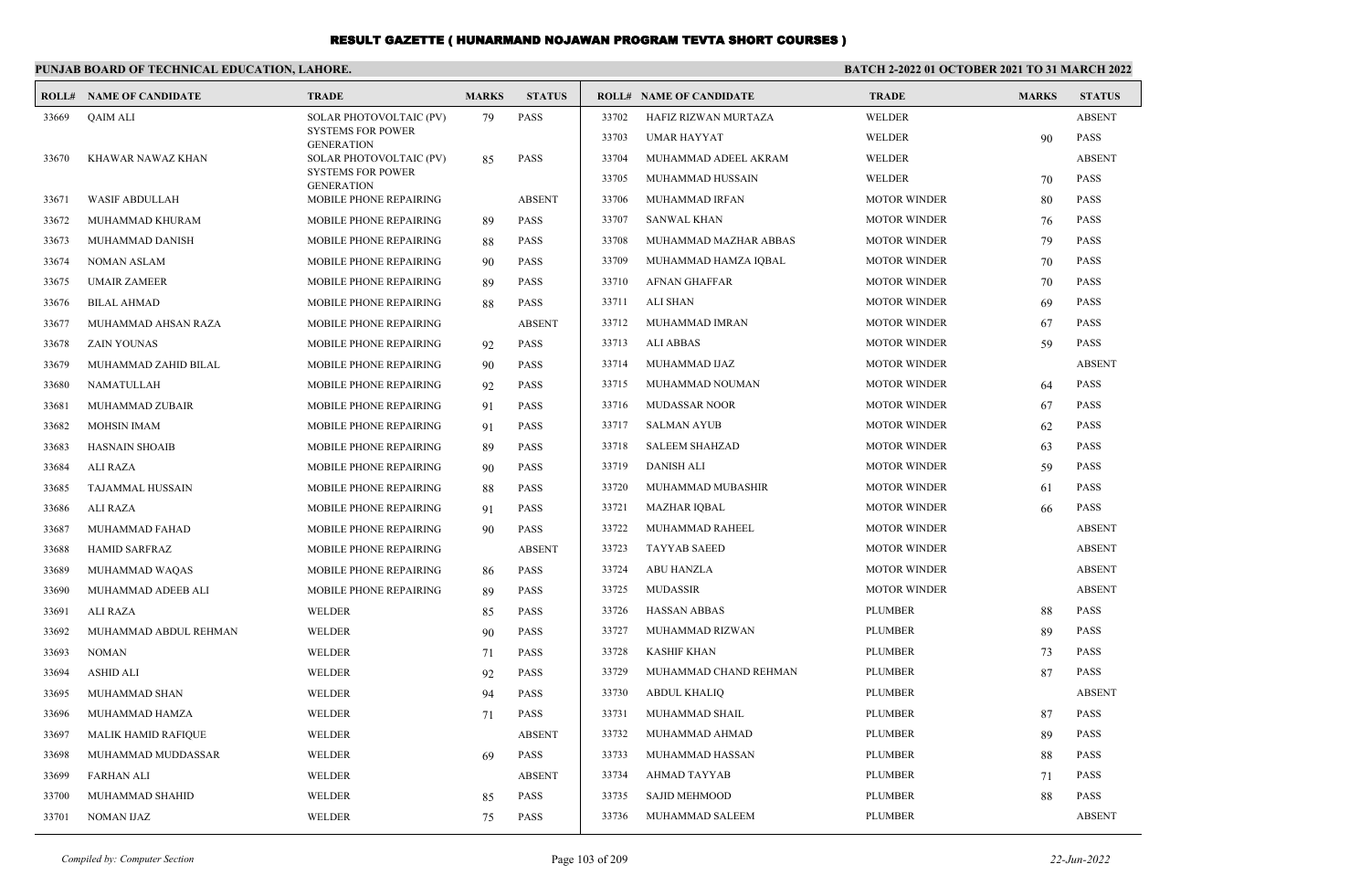|       | PUNJAB BOARD OF TECHNICAL EDUCATION, LAHORE.                    |                              |              |               |       | <b>BATCH 2-2022 01 OCTOBER 2021 TO 31 MARCH 2022</b> |                              |              |               |
|-------|-----------------------------------------------------------------|------------------------------|--------------|---------------|-------|------------------------------------------------------|------------------------------|--------------|---------------|
|       | <b>ROLL# NAME OF CANDIDATE</b>                                  | <b>TRADE</b>                 | <b>MARKS</b> | <b>STATUS</b> |       | <b>ROLL# NAME OF CANDIDATE</b>                       | <b>TRADE</b>                 | <b>MARKS</b> | <b>STATUS</b> |
| 33737 | MUHAMMAD NADEEM AFZAL                                           | <b>PLUMBER</b>               | 84           | <b>PASS</b>   | 33770 | <b>URFA TARIO</b>                                    | <b>COMPUTER APPLICATIONS</b> | 94           | <b>PASS</b>   |
| 33738 | MUHAMMAD ADEEL                                                  | <b>PLUMBER</b>               | 73           | <b>PASS</b>   | 33771 | <b>AFSANA BIBI</b>                                   | DOMESTIC TAILORING           | 89           | <b>PASS</b>   |
| 33739 | ZAKAULLAH                                                       | <b>PLUMBER</b>               | 81           | <b>PASS</b>   | 33772 | <b>ANSAH IJAZ</b>                                    | DOMESTIC TAILORING           | 91           | <b>PASS</b>   |
| 33740 | MUHAMMAD UMAIR                                                  | <b>PLUMBER</b>               | 83           | <b>PASS</b>   | 33773 | <b>AROOJ FATIMA</b>                                  | <b>DOMESTIC TAILORING</b>    | 91           | <b>PASS</b>   |
| 33741 | <b>HASNAIN ABBAS</b>                                            | <b>PLUMBER</b>               | 89           | <b>PASS</b>   | 33774 | <b>AMBREEN</b>                                       | DOMESTIC TAILORING           | 92           | <b>PASS</b>   |
| 33742 | <b>AHMAD ABBAS</b>                                              | <b>PLUMBER</b>               | 87           | <b>PASS</b>   | 33775 | AMNA MANZOOR                                         | DOMESTIC TAILORING           | 92           | <b>PASS</b>   |
| 33743 | MUHAMMAD QASIM AKBAR                                            | <b>PLUMBER</b>               | 84           | <b>PASS</b>   | 33776 | <b>BAKHTAWAR BIBI</b>                                | <b>DOMESTIC TAILORING</b>    |              | <b>ABSENT</b> |
| 33744 | MUHAMMAD AKMAL TARIQ                                            | <b>PLUMBER</b>               | 83           | <b>PASS</b>   | 33777 | HUSNA REHMAN                                         | <b>DOMESTIC TAILORING</b>    | 91           | <b>PASS</b>   |
| 33745 | MUHAMMAD RAMZAN                                                 | <b>PLUMBER</b>               | 69           | <b>PASS</b>   | 33778 | <b>HUMA LAILA</b>                                    | DOMESTIC TAILORING           |              | <b>ABSENT</b> |
|       | <b>GOVERNMENT VOCATIONAL TRAINING INSTITUTE FOR WOMEN, AWAN</b> |                              |              |               | 33779 | <b>HIRA TAHREEM</b>                                  | <b>DOMESTIC TAILORING</b>    | 90           | <b>PASS</b>   |
| 33746 | <b>CHOWK., KHANEWAL</b><br>AASMA ABDUL RAZAQ                    | <b>COMPUTER APPLICATIONS</b> | 91           | <b>PASS</b>   | 33780 | <b>ISHRAT RASOOL</b>                                 | <b>DOMESTIC TAILORING</b>    | 94           | <b>PASS</b>   |
| 33747 | <b>AASMA SHEHZADI</b>                                           | <b>COMPUTER APPLICATIONS</b> | 93           | <b>PASS</b>   | 33781 | <b>IFRA AKHTAR</b>                                   | DOMESTIC TAILORING           | 94           | <b>PASS</b>   |
| 33748 | <b>AFSHAN KANWAL</b>                                            | <b>COMPUTER APPLICATIONS</b> |              | <b>ABSENT</b> | 33782 | <b>MAHNOOR</b>                                       | <b>DOMESTIC TAILORING</b>    | 96           | <b>PASS</b>   |
| 33749 | <b>AMNA IBRAHIM</b>                                             | <b>COMPUTER APPLICATIONS</b> | 90           | <b>PASS</b>   | 33783 | <b>MARYAM JAMSHAID</b>                               | <b>DOMESTIC TAILORING</b>    | 89           | <b>PASS</b>   |
| 33750 | <b>ANEELA AKRAM</b>                                             | <b>COMPUTER APPLICATIONS</b> | 95           | <b>PASS</b>   | 33784 | <b>PARVEEN YASEEN</b>                                | <b>DOMESTIC TAILORING</b>    | 90           | <b>PASS</b>   |
| 33751 | <b>AOSA SAJJAD</b>                                              | <b>COMPUTER APPLICATIONS</b> | 91           | <b>PASS</b>   | 33785 | <b>RUKHSANA NAZAR</b>                                | <b>DOMESTIC TAILORING</b>    | 90           | <b>PASS</b>   |
| 33752 | <b>AYESHA MAI</b>                                               | <b>COMPUTER APPLICATIONS</b> | 96           | <b>PASS</b>   | 33786 | <b>RAZIA HANEEF</b>                                  | DOMESTIC TAILORING           | 91           | <b>PASS</b>   |
| 33753 | <b>DUR E SHAHWAR</b>                                            | <b>COMPUTER APPLICATIONS</b> | 94           | <b>PASS</b>   | 33787 | <b>SAHAR TANVEER</b>                                 | <b>DOMESTIC TAILORING</b>    | 85           | <b>PASS</b>   |
| 33754 | <b>HAMNA BIBI</b>                                               | <b>COMPUTER APPLICATIONS</b> | 94           | <b>PASS</b>   | 33788 | <b>SADIA SADAF</b>                                   | <b>DOMESTIC TAILORING</b>    | 89           | <b>PASS</b>   |
| 33755 | <b>HUSNA BIBI</b>                                               | <b>COMPUTER APPLICATIONS</b> | 93           | <b>PASS</b>   | 33789 | <b>SHAISTA NOREN</b>                                 | DOMESTIC TAILORING           | 93           | <b>PASS</b>   |
| 33756 | <b>IFFAT RIAZ</b>                                               | <b>COMPUTER APPLICATIONS</b> | 91           | <b>PASS</b>   | 33790 | <b>SIDRA RAZZAQ</b>                                  | DOMESTIC TAILORING           | 88           | <b>PASS</b>   |
| 33757 | <b>IQRA BATOOL</b>                                              | <b>COMPUTER APPLICATIONS</b> | 95           | <b>PASS</b>   | 33791 | <b>SUMMIYA AMEER</b>                                 | <b>DOMESTIC TAILORING</b>    | 94           | <b>PASS</b>   |
| 33758 | <b>LAIBA AKBAR</b>                                              | <b>COMPUTER APPLICATIONS</b> | 97           | <b>PASS</b>   | 33792 | <b>SUMAIRA</b>                                       | DOMESTIC TAILORING           |              | <b>ABSENT</b> |
| 33759 | <b>MARIA MAZHAR</b>                                             | <b>COMPUTER APPLICATIONS</b> | 97           | PASS          | 33793 | <b>SARWAT RABIA</b>                                  | DOMESTIC TAILORING           | 93           | <b>PASS</b>   |
| 33760 | <b>KIRAN SHAHZADI</b>                                           | <b>COMPUTER APPLICATIONS</b> | 92           | PASS          | 33794 | <b>TYYABA WAHEED</b>                                 | <b>DOMESTIC TAILORING</b>    | 90           | <b>PASS</b>   |
| 33761 | MEHWISH RASHEED                                                 | <b>COMPUTER APPLICATIONS</b> | 94           | <b>PASS</b>   | 33795 | YASMEEN NISA                                         | <b>DOMESTIC TAILORING</b>    |              | <b>ABSENT</b> |
| 33762 | <b>RAFIA ASLAM</b>                                              | <b>COMPUTER APPLICATIONS</b> | 92           | <b>PASS</b>   | 33796 | WARDA AIMAN                                          | <b>BEAUTICIAN</b>            | 92           | PASS          |
| 33763 | <b>SABA AROOJ</b>                                               | <b>COMPUTER APPLICATIONS</b> | 93           | <b>PASS</b>   | 33797 | <b>ISHA ILYAS</b>                                    | <b>BEAUTICIAN</b>            | 96           | <b>PASS</b>   |
| 33764 | <b>SADIA HAMEED</b>                                             | <b>COMPUTER APPLICATIONS</b> |              | <b>PASS</b>   | 33798 | <b>SHAHIDA PERVEEN</b>                               | <b>BEAUTICIAN</b>            | 97           | <b>PASS</b>   |
| 33765 | <b>SANIA SADIO</b>                                              | <b>COMPUTER APPLICATIONS</b> | 87<br>94     | <b>PASS</b>   | 33799 | <b>NAZIA ARSHAD</b>                                  | <b>BEAUTICIAN</b>            | 92           | <b>PASS</b>   |
| 33766 | <b>SONIA HANEEF</b>                                             | <b>COMPUTER APPLICATIONS</b> | 95           | <b>PASS</b>   | 33800 | <b>SAFIA BIBI</b>                                    | <b>BEAUTICIAN</b>            | 91           | <b>PASS</b>   |
| 33767 | <b>TAHIRA BIBI</b>                                              | <b>COMPUTER APPLICATIONS</b> | 90           | <b>PASS</b>   | 33801 | <b>NAHEEDA BIBI</b>                                  | <b>BEAUTICIAN</b>            | 85           | <b>PASS</b>   |
| 33768 | <b>TAYBA KALSOOM</b>                                            | <b>COMPUTER APPLICATIONS</b> | 91           | <b>PASS</b>   | 33802 | <b>TASLEEM RAFIQUE</b>                               | <b>BEAUTICIAN</b>            | 88           | <b>PASS</b>   |
| 33769 | <b>ULFAT NAWAZ</b>                                              | <b>COMPUTER APPLICATIONS</b> | 93           | <b>PASS</b>   | 33803 | ASIA BIBI                                            | <b>BEAUTICIAN</b>            |              | <b>ABSENT</b> |
|       |                                                                 |                              |              |               | 33804 | ANITA HASSAN                                         | <b>BEAUTICIAN</b>            | 88           | <b>PASS</b>   |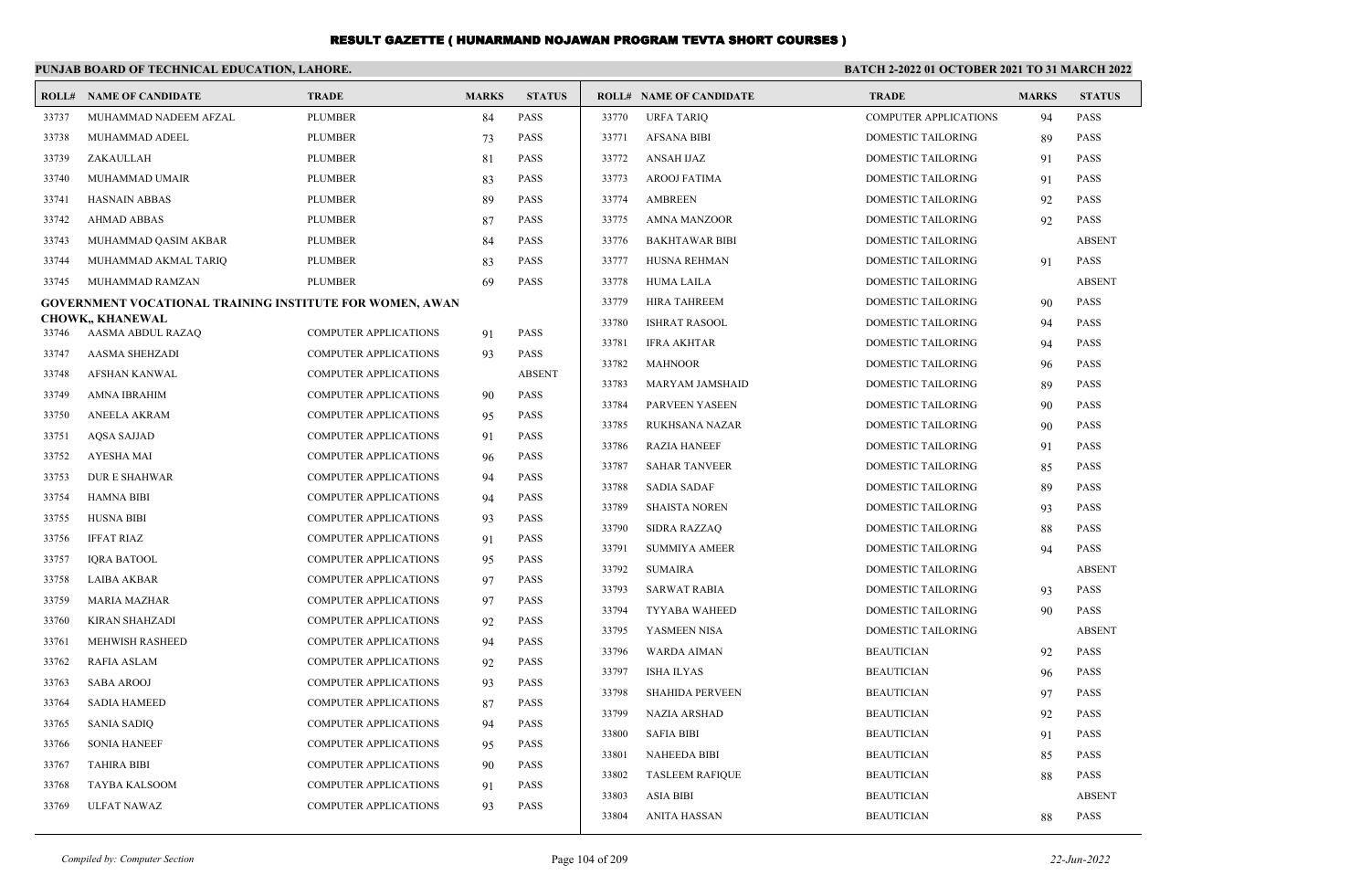|       | PUNJAB BOARD OF TECHNICAL EDUCATION, LAHORE.               |                   |              |               | <b>BATCH 2-2022 01 OCTOBER 2021 TO 31 MARCH 2022</b> |                                                              |                           |              |               |
|-------|------------------------------------------------------------|-------------------|--------------|---------------|------------------------------------------------------|--------------------------------------------------------------|---------------------------|--------------|---------------|
|       | <b>ROLL# NAME OF CANDIDATE</b>                             | <b>TRADE</b>      | <b>MARKS</b> | <b>STATUS</b> |                                                      | <b>ROLL# NAME OF CANDIDATE</b>                               | <b>TRADE</b>              | <b>MARKS</b> | <b>STATUS</b> |
| 33805 | KALSOOM ASLAM                                              | <b>BEAUTICIAN</b> | 93           | PASS          | 33838                                                | <b>RIDA NISAR</b>                                            | <b>BEAUTICIAN</b>         | 95           | <b>PASS</b>   |
| 33806 | <b>KOMAL IRSHAD</b>                                        | <b>BEAUTICIAN</b> | 90           | <b>PASS</b>   | 33839                                                | <b>MARIA SADDIQUE</b>                                        | <b>BEAUTICIAN</b>         | 98           | <b>PASS</b>   |
| 33807 | <b>TYEBA AKHTAR</b>                                        | <b>BEAUTICIAN</b> | -86          | <b>PASS</b>   | 33840                                                | <b>ANAM ZULFIQAR</b>                                         | <b>BEAUTICIAN</b>         | 95           | <b>PASS</b>   |
| 33808 | <b>MEMOONA SAEED</b>                                       | <b>BEAUTICIAN</b> | 91           | <b>PASS</b>   | 33841                                                | <b>ROBINA BIBI</b>                                           | <b>BEAUTICIAN</b>         | 96           | <b>PASS</b>   |
| 33809 | <b>ROMAISA NAWAZ</b>                                       | <b>BEAUTICIAN</b> | 93           | <b>PASS</b>   | 33842                                                | <b>FARZANA BIBI</b>                                          | <b>BEAUTICIAN</b>         | 97           | <b>PASS</b>   |
| 33810 | QURAT UL AIN                                               | <b>BEAUTICIAN</b> | 88           | <b>PASS</b>   | 33843                                                | <b>FARWA</b>                                                 | <b>BEAUTICIAN</b>         | 96           | <b>PASS</b>   |
| 33811 | <b>SABA AKRAM</b>                                          | <b>BEAUTICIAN</b> | 92           | <b>PASS</b>   | 33844                                                | NIGHAT YASMEEN                                               | <b>BEAUTICIAN</b>         | 95           | <b>PASS</b>   |
| 33812 | <b>IFRA ABDUL MAJEED</b>                                   | <b>BEAUTICIAN</b> | 90           | <b>PASS</b>   | 33845                                                | <b>FARHA</b>                                                 | <b>BEAUTICIAN</b>         | 95           | <b>PASS</b>   |
| 33813 | <b>SIDRA TAHIR</b>                                         | <b>BEAUTICIAN</b> | 83           | <b>PASS</b>   | 33846                                                | <b>AEMAN NAZ</b>                                             | <b>BEAUTICIAN</b>         | 96           | <b>PASS</b>   |
| 33814 | <b>NAILA ZAHID</b>                                         | <b>BEAUTICIAN</b> | 85           | <b>PASS</b>   | 33847                                                | <b>KASHAF SHAHZAD</b>                                        | <b>BEAUTICIAN</b>         | 96           | <b>PASS</b>   |
| 33815 | <b>SADIA GULSHER</b>                                       | <b>BEAUTICIAN</b> | 92           | <b>PASS</b>   | 33848                                                | <b>MUMTAZ KOUSAR</b>                                         | <b>BEAUTICIAN</b>         | 95           | <b>PASS</b>   |
| 33816 | <b>ANUM TANVEER</b>                                        | <b>BEAUTICIAN</b> | 91           | <b>PASS</b>   | 33849                                                | <b>SAIMA</b>                                                 | <b>BEAUTICIAN</b>         | 95           | <b>PASS</b>   |
| 33817 | <b>SHABANA NAZIR</b>                                       | <b>BEAUTICIAN</b> | 85           | PASS          | 33850                                                | MEHWISH GHAFAR                                               | <b>BEAUTICIAN</b>         | 96           | <b>PASS</b>   |
| 33818 | <b>SAFIA RAMZAN</b>                                        | <b>BEAUTICIAN</b> | 88           | <b>PASS</b>   | 33851                                                | <b>SIDRA ALTAF</b>                                           | DOMESTIC TAILORING        | 93           | PASS          |
| 33819 | ANAM SHAKEEL                                               | <b>BEAUTICIAN</b> | 85           | <b>PASS</b>   | 33852                                                | <b>MARYAM BIBI</b>                                           | DOMESTIC TAILORING        | 96           | <b>PASS</b>   |
| 33820 | <b>IQRA YAQOOB</b>                                         | <b>BEAUTICIAN</b> | 88           | <b>PASS</b>   | 33853                                                | <b>TASNIM KOUSAR</b>                                         | <b>DOMESTIC TAILORING</b> | 96           | <b>PASS</b>   |
| 33821 | SANA NAZEER AHMAD                                          | <b>BEAUTICIAN</b> | 90           | PASS          | 33854                                                | TAYYABA                                                      | DOMESTIC TAILORING        | 98           | <b>PASS</b>   |
| 33822 | <b>LUBNA</b>                                               | <b>BEAUTICIAN</b> | 85           | PASS          | 33855                                                | ANAM SHAHZADI                                                | DOMESTIC TAILORING        | 92           | <b>PASS</b>   |
| 33823 | <b>ALISHBA ADREES</b>                                      | <b>BEAUTICIAN</b> | 87           | <b>PASS</b>   | 33856                                                | <b>IQRA TABASSUM</b>                                         | DOMESTIC TAILORING        | 97           | <b>PASS</b>   |
| 33824 | <b>ZEENAT FARDOOS</b>                                      | <b>BEAUTICIAN</b> | 92           | <b>PASS</b>   | 33857                                                | MUSSARAT BIBI                                                | <b>DOMESTIC TAILORING</b> | 100          | <b>PASS</b>   |
| 33825 | <b>MEMONA ASHRAF</b>                                       | <b>BEAUTICIAN</b> | 94           | PASS          | 33858                                                | TAHIRA MARYAM                                                | DOMESTIC TAILORING        | 97           | <b>PASS</b>   |
|       | GOVERNMENT VOCATIONAL TRAINING INSTITUTE FOR WOMEN, JINNAH |                   |              |               | 33859                                                | <b>AZRA SHAFIQUE</b>                                         | <b>DOMESTIC TAILORING</b> | 93           | <b>PASS</b>   |
| 33826 | TOWN, STREET NO4,, MIAN CHANNU<br>SIDRA SARFARAZ           | <b>BEAUTICIAN</b> | 96           | PASS          | 33860                                                | <b>IQRA SARFARAZ</b>                                         | <b>DOMESTIC TAILORING</b> | 100          | <b>PASS</b>   |
| 33827 | <b>SHAZIA BHATTY</b>                                       | <b>BEAUTICIAN</b> | 95           | <b>PASS</b>   | 33861                                                | <b>ASIA BIBI</b>                                             | <b>DOMESTIC TAILORING</b> | 100          | <b>PASS</b>   |
| 33828 | <b>SHAMSA TAHIR</b>                                        | <b>BEAUTICIAN</b> | 93           | <b>PASS</b>   | 33862                                                | <b>KUSAR BASHIR</b>                                          | DOMESTIC TAILORING        | 93           | <b>PASS</b>   |
| 33829 | ASMA                                                       | <b>BEAUTICIAN</b> | 97           | PASS          | 33863                                                | <b>ALISHA ZAHOOR</b>                                         | <b>DOMESTIC TAILORING</b> | 97           | <b>PASS</b>   |
| 33830 | NIDA FATIMA                                                | <b>BEAUTICIAN</b> | 95           | <b>PASS</b>   | 33864                                                | <b>SAFINA ZAHOOR</b>                                         | <b>DOMESTIC TAILORING</b> | 95           | <b>PASS</b>   |
| 33831 | PAKEEZA SEMAB                                              | <b>BEAUTICIAN</b> | 97           | <b>PASS</b>   | 33865                                                | <b>ZAINAB BIBI</b>                                           | <b>DOMESTIC TAILORING</b> | 93           | <b>PASS</b>   |
| 33832 | HAFIZA SAFIA FALAK SHER                                    | <b>BEAUTICIAN</b> | 98           | <b>PASS</b>   | 33866                                                | <b>AMNA ASIF</b>                                             | <b>DOMESTIC TAILORING</b> | 91           | <b>PASS</b>   |
| 33833 | <b>HAMDA</b>                                               | <b>BEAUTICIAN</b> |              | PASS          | 33867                                                | <b>NAHAL FAROOQ</b>                                          | <b>DOMESTIC TAILORING</b> | 92           | <b>PASS</b>   |
| 33834 | <b>IQRA IRSHAD</b>                                         | <b>BEAUTICIAN</b> | 96<br>93     | <b>PASS</b>   | 33868                                                | <b>FAKEHA</b>                                                | <b>DOMESTIC TAILORING</b> | 91           | <b>PASS</b>   |
| 33835 | <b>FARZANA KOUSAR</b>                                      | <b>BEAUTICIAN</b> | 96           | <b>PASS</b>   | 33869                                                | <b>SIDRA FAROOQ</b>                                          | DOMESTIC TAILORING        | 97           | <b>PASS</b>   |
| 33836 | <b>UZMA QADEER</b>                                         | <b>BEAUTICIAN</b> | 95           | <b>PASS</b>   | 33870                                                | RIMSHA ASHFAQ                                                | DOMESTIC TAILORING        | 91           | <b>PASS</b>   |
| 33837 | ZAIB UL NISA                                               | <b>BEAUTICIAN</b> | 93           | <b>PASS</b>   |                                                      | GOVT. TECHNICAL TRAINING INSTITUTE (W), BLOCK #14, JOHARABAD |                           |              |               |
|       |                                                            |                   |              |               | (KHUSHAB)                                            |                                                              |                           |              |               |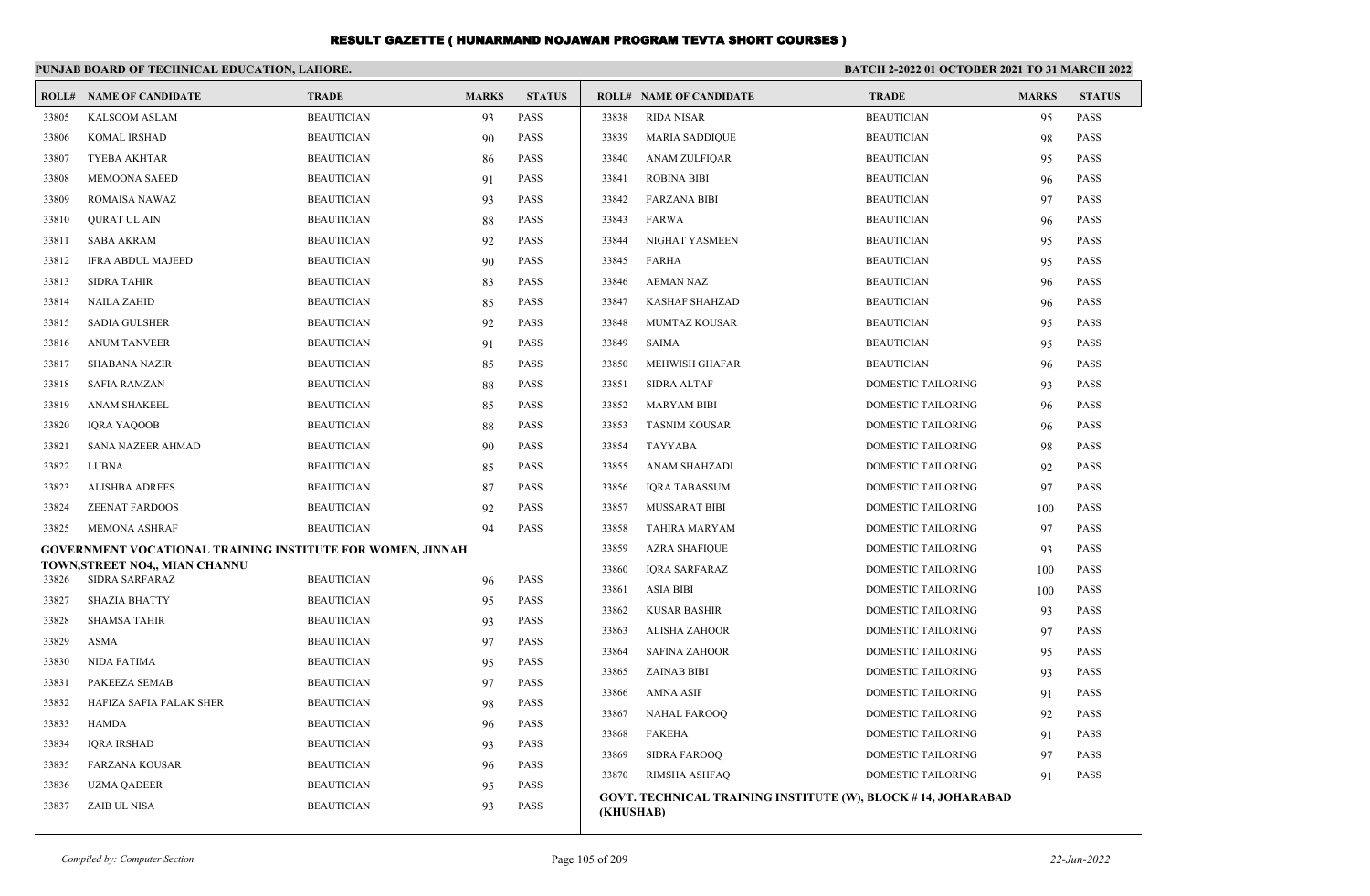| BATCH 2-2022 01 OCTOBER 2021 TO 31 MARCH 2022<br>PUNJAB BOARD OF TECHNICAL EDUCATION, LAHORE. |                                |                              |              |               |       |                                |                              |              |               |  |
|-----------------------------------------------------------------------------------------------|--------------------------------|------------------------------|--------------|---------------|-------|--------------------------------|------------------------------|--------------|---------------|--|
|                                                                                               | <b>ROLL# NAME OF CANDIDATE</b> | <b>TRADE</b>                 | <b>MARKS</b> | <b>STATUS</b> |       | <b>ROLL# NAME OF CANDIDATE</b> | <b>TRADE</b>                 | <b>MARKS</b> | <b>STATUS</b> |  |
| 33871                                                                                         | <b>SAWIRA AHMAD</b>            | DOMESTIC TAILORING           | 88           | <b>PASS</b>   | 33906 | MISBAH KANWAL                  | <b>COMPUTER APPLICATIONS</b> | 95           | <b>PASS</b>   |  |
| 33872                                                                                         | <b>SABA SHABBIR</b>            | <b>DOMESTIC TAILORING</b>    |              | <b>ABSENT</b> | 33907 | <b>FATIMA NAWAZ</b>            | <b>COMPUTER APPLICATIONS</b> | 96           | <b>PASS</b>   |  |
| 33873                                                                                         | <b>ANEELA MAHMOOD</b>          | DOMESTIC TAILORING           | 79           | <b>PASS</b>   | 33908 | <b>SHAHNAZ AKHTER</b>          | <b>COMPUTER APPLICATIONS</b> |              | <b>ABSENT</b> |  |
| 33874                                                                                         | <b>GULNAZ AHMAD</b>            | <b>DOMESTIC TAILORING</b>    | 85           | PASS          | 33909 | TAYYABA FARIA MARYAM           | <b>COMPUTER APPLICATIONS</b> | 98           | <b>PASS</b>   |  |
| 33875                                                                                         | KAUSAR BATOOL                  | <b>DOMESTIC TAILORING</b>    | 83           | PASS          | 33910 | <b>MAHNOOR</b>                 | <b>COMPUTER APPLICATIONS</b> | 89           | <b>PASS</b>   |  |
| 33876                                                                                         | <b>ALISHA</b>                  | <b>DOMESTIC TAILORING</b>    | 91           | PASS          | 33911 | <b>JAVERIA RAFIQUE</b>         | <b>COMPUTER APPLICATIONS</b> | 94           | <b>PASS</b>   |  |
| 33877                                                                                         | <b>SONIA PARVEEN</b>           | DOMESTIC TAILORING           | 86           | PASS          | 33912 | AMBRIN MUKHTAR                 | <b>COMPUTER APPLICATIONS</b> | 93           | <b>PASS</b>   |  |
| 33878                                                                                         | <b>SADIA PARVEEN</b>           | DOMESTIC TAILORING           | 91           | PASS          | 33913 | <b>NARJIS ZAHRA</b>            | <b>COMPUTER APPLICATIONS</b> | 95           | <b>PASS</b>   |  |
| 33879                                                                                         | ANZA IQBAL                     | <b>DOMESTIC TAILORING</b>    | 90           | PASS          | 33914 | <b>AMINA AYUB</b>              | <b>COMPUTER APPLICATIONS</b> | 97           | <b>PASS</b>   |  |
| 33880                                                                                         | SHUMAILA JAMIL                 | DOMESTIC TAILORING           | 91           | PASS          | 33915 | AREEJ ZAHRA                    | <b>COMPUTER APPLICATIONS</b> | 90           | <b>PASS</b>   |  |
| 33881                                                                                         | <b>NASIRA SHAMA</b>            | DOMESTIC TAILORING           | 96           | PASS          | 33916 | <b>RUKHSANA BIBI</b>           | <b>COMPUTER APPLICATIONS</b> | 93           | <b>PASS</b>   |  |
| 33882                                                                                         | HAFSA KULSOOM                  | <b>DOMESTIC TAILORING</b>    |              | <b>ABSENT</b> | 33917 | <b>AMINA BATOOL</b>            | <b>COMPUTER APPLICATIONS</b> | 90           | <b>PASS</b>   |  |
| 33883                                                                                         | KHADIJA JAHANGIR               | DOMESTIC TAILORING           | 89           | PASS          | 33918 | <b>TAHIRA YASMEEN</b>          | <b>COMPUTER APPLICATIONS</b> | 99           | <b>PASS</b>   |  |
| 33884                                                                                         | <b>SUMAIRA SHAHEEN</b>         | DOMESTIC TAILORING           | 78           | PASS          | 33919 | ZAHRA BATOOL                   | <b>COMPUTER APPLICATIONS</b> | 99           | <b>PASS</b>   |  |
| 33885                                                                                         | <b>HIRA MALIK</b>              | DOMESTIC TAILORING           | 99           | PASS          | 33920 | <b>NABEELA RUBAB</b>           | <b>COMPUTER APPLICATIONS</b> | 98           | <b>PASS</b>   |  |
| 33886                                                                                         | <b>IQRA</b>                    | DOMESTIC TAILORING           | 80           | <b>PASS</b>   | 33921 | <b>AMMARA SHABIR</b>           | <b>BEAUTICIAN</b>            | 83           | <b>PASS</b>   |  |
| 33887                                                                                         | ZAIB UN NISA                   | DOMESTIC TAILORING           | 86           | PASS          | 33922 | REHANA BASHIR                  | <b>BEAUTICIAN</b>            | 90           | <b>PASS</b>   |  |
| 33888                                                                                         | <b>SUMMAYA ZAHOOR</b>          | <b>DOMESTIC TAILORING</b>    |              | <b>ABSENT</b> | 33923 | <b>NAYAB AKHTAR</b>            | <b>BEAUTICIAN</b>            | 95           | <b>PASS</b>   |  |
| 33889                                                                                         | <b>SAMINA MEHBOOB</b>          | <b>DOMESTIC TAILORING</b>    | 93           | <b>PASS</b>   | 33924 | <b>KAINAT BIBI</b>             | <b>BEAUTICIAN</b>            |              | <b>ABSENT</b> |  |
| 33890                                                                                         | MUNZA ZUBAIR                   | DOMESTIC TAILORING           | 93           | <b>PASS</b>   | 33925 | <b>SANIA ZAFAR</b>             | <b>BEAUTICIAN</b>            |              | <b>ABSENT</b> |  |
| 33891                                                                                         | <b>SADIA IFTIKHAR</b>          | <b>DOMESTIC TAILORING</b>    | 99           | <b>PASS</b>   | 33926 | <b>RIZWANA IRAM</b>            | <b>BEAUTICIAN</b>            | 92           | <b>PASS</b>   |  |
| 33892                                                                                         | <b>MISHAL YOUSAF</b>           | <b>DOMESTIC TAILORING</b>    | 83           | <b>PASS</b>   | 33927 | <b>RABIA PERVAIZ</b>           | <b>BEAUTICIAN</b>            | 81           | <b>PASS</b>   |  |
| 33893                                                                                         | MARIA RUBAB                    | DOMESTIC TAILORING           | 89           | <b>PASS</b>   | 33928 | <b>SIDRA TABASSUM</b>          | <b>BEAUTICIAN</b>            | 89           | <b>PASS</b>   |  |
| 33894                                                                                         | <b>SADIA FIRDOUS</b>           | DOMESTIC TAILORING           | 92           | <b>PASS</b>   | 33929 | REHANA PARVEEN                 | <b>BEAUTICIAN</b>            | 87           | <b>PASS</b>   |  |
| 33895                                                                                         | <b>MAIRA JABEEN</b>            | <b>DOMESTIC TAILORING</b>    |              | <b>ABSENT</b> | 33930 | <b>ESHA RUBAB</b>              | <b>BEAUTICIAN</b>            | 96           | <b>PASS</b>   |  |
| 33896                                                                                         | <b>SANIA ZAHRA</b>             | <b>COMPUTER APPLICATIONS</b> | 94           | <b>PASS</b>   | 33931 | <b>RABIA KHAN</b>              | <b>BEAUTICIAN</b>            | 86           | <b>PASS</b>   |  |
| 33897                                                                                         | <b>AMINA PERVAIZ</b>           | <b>COMPUTER APPLICATIONS</b> | 93           | <b>PASS</b>   | 33932 | <b>NADIA IQBAL</b>             | <b>BEAUTICIAN</b>            | 90           | <b>PASS</b>   |  |
| 33898                                                                                         | ZOHA NASEEM                    | <b>COMPUTER APPLICATIONS</b> | 99           | <b>PASS</b>   | 33933 | <b>ASMA BIBI</b>               | <b>BEAUTICIAN</b>            | 91           | <b>PASS</b>   |  |
| 33899                                                                                         | NAMIRAH MUSHTAQ                | COMPUTER APPLICATIONS        | 98           | <b>PASS</b>   | 33934 | <b>ALINA ISHAQ</b>             | <b>BEAUTICIAN</b>            | 89           | <b>PASS</b>   |  |
| 33900                                                                                         | <b>ADEEBA HAIDER</b>           | COMPUTER APPLICATIONS        | 96           | <b>PASS</b>   | 33935 | <b>FARWA RUBAB</b>             | <b>BEAUTICIAN</b>            | 90           | <b>PASS</b>   |  |
| 33901                                                                                         | <b>SANA SHOUKAT</b>            | <b>COMPUTER APPLICATIONS</b> | 89           | <b>PASS</b>   | 33936 | <b>SHAGUFTA YOUSAF</b>         | <b>BEAUTICIAN</b>            | 90           | <b>PASS</b>   |  |
| 33902                                                                                         | <b>SUMAIRA</b>                 | <b>COMPUTER APPLICATIONS</b> | 99           | <b>PASS</b>   | 33937 | <b>NOSHEEN MUKHTAR</b>         | <b>BEAUTICIAN</b>            | 95           | <b>PASS</b>   |  |
| 33903                                                                                         | <b>AYESHA SHAKOOR</b>          | COMPUTER APPLICATIONS        | 99           | <b>PASS</b>   | 33938 | <b>NOUREEN</b>                 | <b>BEAUTICIAN</b>            | 90           | <b>PASS</b>   |  |
| 33904                                                                                         | <b>TEHMINA SHAKOOR</b>         | <b>COMPUTER APPLICATIONS</b> | 99           | <b>PASS</b>   | 33939 | <b>ASIA ASAD</b>               | <b>BEAUTICIAN</b>            | 85           | <b>PASS</b>   |  |
| 33905                                                                                         | <b>BISMA AROOJ</b>             | <b>COMPUTER APPLICATIONS</b> | 91           | <b>PASS</b>   | 33940 | <b>IORA RAMZAN</b>             | <b>BEAUTICIAN</b>            | 90           | <b>PASS</b>   |  |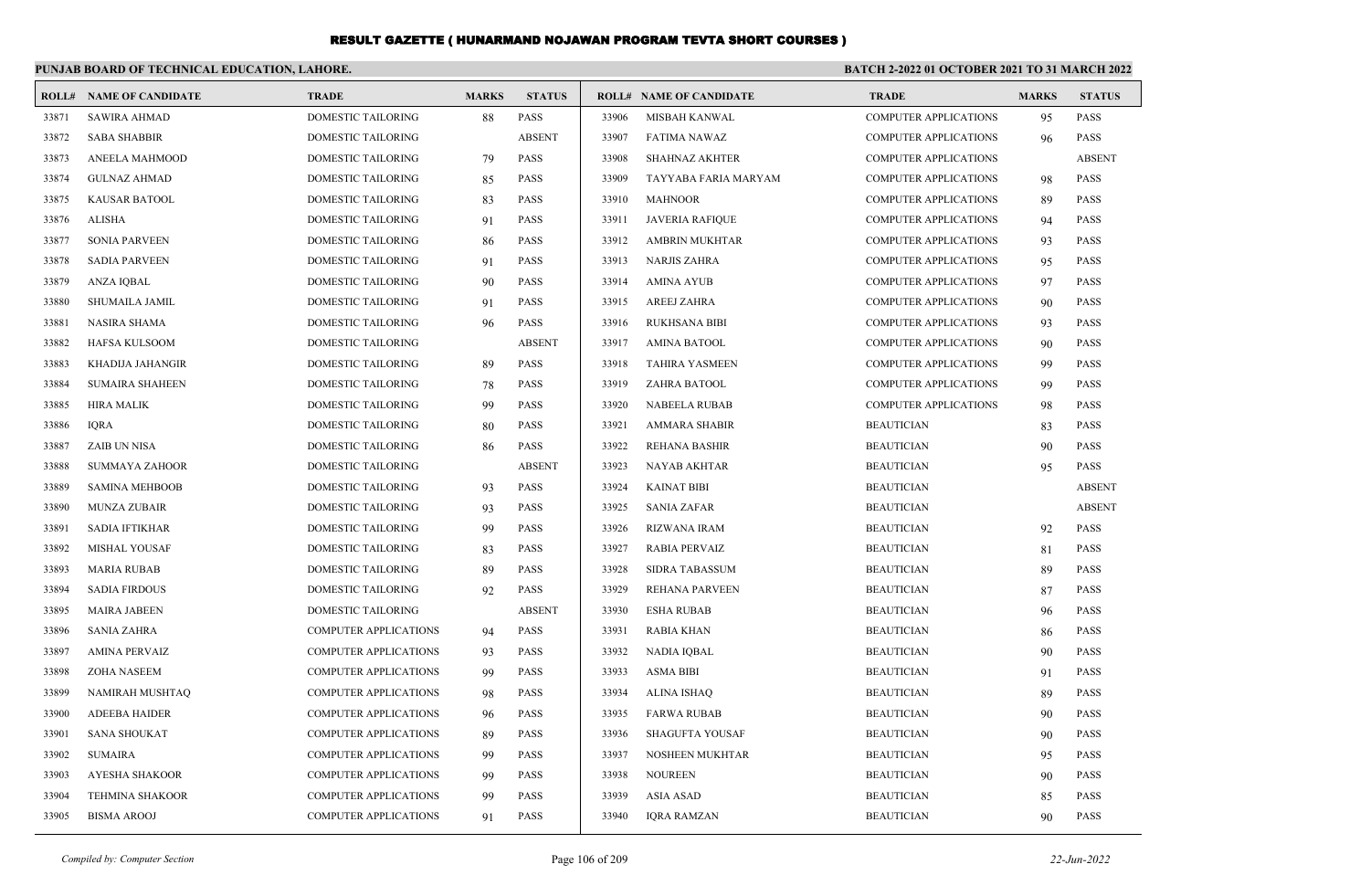|                | PUNJAB BOARD OF TECHNICAL EDUCATION, LAHORE.                    |                                                              |              |                            | <b>BATCH 2-2022 01 OCTOBER 2021 TO 31 MARCH 2022</b> |                                                                       |                                        |              |                            |
|----------------|-----------------------------------------------------------------|--------------------------------------------------------------|--------------|----------------------------|------------------------------------------------------|-----------------------------------------------------------------------|----------------------------------------|--------------|----------------------------|
|                | <b>ROLL# NAME OF CANDIDATE</b>                                  | <b>TRADE</b>                                                 | <b>MARKS</b> | <b>STATUS</b>              |                                                      | <b>ROLL# NAME OF CANDIDATE</b>                                        | <b>TRADE</b>                           | <b>MARKS</b> | <b>STATUS</b>              |
| 33941          | <b>KAINAT FATIMA</b>                                            | <b>BEAUTICIAN</b>                                            | 97           | <b>PASS</b>                | 33974                                                | <b>ALIA AZIZ</b>                                                      | <b>DOMESTIC TAILORING</b>              | 88           | <b>PASS</b>                |
| 33942          | <b>KAINAT ZAHRA</b>                                             | <b>BEAUTICIAN</b>                                            | 88           | <b>PASS</b>                | 33975                                                | <b>GHAZALA YASMIN</b>                                                 | DOMESTIC TAILORING                     | 77           | <b>PASS</b>                |
| 33943          | NIGHAT NOUREEN                                                  | <b>BEAUTICIAN</b>                                            | 93           | <b>PASS</b>                |                                                      | <b>GOVERNMENT VOCATIONAL TRAINING INSTITUTE FOR WOMEN, NEAR T.H.O</b> |                                        |              |                            |
| 33944          | AMMARA ANNUM                                                    | <b>BEAUTICIAN</b>                                            | 98           | <b>PASS</b>                | 33976                                                | HOSPITAL, NOSHEHRA (KHUSHAB)<br><b>ULFAT TOHEED</b>                   | <b>BEAUTICIAN</b>                      | 79           | <b>PASS</b>                |
| 33945          | <b>MARIYA ABBAS</b>                                             | <b>BEAUTICIAN</b>                                            | 95           | <b>PASS</b>                | 33977                                                | NAGEEN ZAHRA                                                          | <b>BEAUTICIAN</b>                      | 75           | <b>PASS</b>                |
|                | <b>GOVERNMENT VOCATIONAL TRAINING INSTITUTE FOR WOMEN, NOOR</b> |                                                              |              |                            | 33978                                                | <b>ALISHBA NAZ</b>                                                    | <b>BEAUTICIAN</b>                      | 79           | <b>PASS</b>                |
| 33946          | KASHMIR CHOWK, NOORPUR THAL, KHUSHAB<br>MUQADAS IQBAL           | <b>COMPUTER APPLICATIONS</b>                                 | 93           | <b>PASS</b>                | 33979                                                | <b>IQRA IJAZ</b>                                                      | <b>BEAUTICIAN</b>                      | 79           | <b>PASS</b>                |
| 33947          | <b>ASMA BIBI</b>                                                | <b>COMPUTER APPLICATIONS</b>                                 |              | PASS                       | 33980                                                | ADEELA FAYYAZ                                                         | <b>BEAUTICIAN</b>                      | 72           | <b>PASS</b>                |
| 33948          | <b>MUQADDAS BATOOL</b>                                          | <b>COMPUTER APPLICATIONS</b>                                 | 81           | PASS                       | 33981                                                | ALISHIBA KHALIQ                                                       | <b>BEAUTICIAN</b>                      | 77           | <b>PASS</b>                |
| 33949          | <b>SANA BATOOL</b>                                              | <b>COMPUTER APPLICATIONS</b>                                 | 92           | <b>PASS</b>                | 33982                                                | <b>TANIA AKRAM</b>                                                    | <b>BEAUTICIAN</b>                      |              | <b>PASS</b>                |
| 33950          | NOOR UL AIN SABA                                                | <b>COMPUTER APPLICATIONS</b>                                 | 80           | <b>PASS</b>                | 33983                                                | ALIZA                                                                 | <b>BEAUTICIAN</b>                      | 79           | <b>PASS</b>                |
| 33951          |                                                                 |                                                              | 89           | <b>PASS</b>                | 33984                                                |                                                                       |                                        | 65           | <b>PASS</b>                |
| 33952          | SYEDA RABIA NAZIR BUKHARI<br><b>ANEELA BATOOL</b>               | <b>COMPUTER APPLICATIONS</b><br><b>COMPUTER APPLICATIONS</b> | 80           | <b>PASS</b>                | 33985                                                | <b>SAMRA SHAHEEN</b><br><b>ANAEELA HABIB</b>                          | <b>BEAUTICIAN</b><br><b>BEAUTICIAN</b> | 72           | <b>PASS</b>                |
| 33953          |                                                                 |                                                              | 86           | <b>PASS</b>                | 33986                                                |                                                                       |                                        | 82           | <b>PASS</b>                |
|                | SHABANA MANZOOR                                                 | <b>COMPUTER APPLICATIONS</b>                                 | 90           |                            |                                                      | RABIA ALI                                                             | <b>BEAUTICIAN</b>                      | 69           |                            |
| 33954          | MARINA KHAN                                                     | <b>COMPUTER APPLICATIONS</b>                                 | 93           | <b>PASS</b>                | 33987                                                | <b>IQRA BATOOL SHEHZAD</b>                                            | <b>BEAUTICIAN</b>                      | 72           | <b>PASS</b>                |
| 33955          | <b>JAVERIA SAJID</b>                                            | <b>COMPUTER APPLICATIONS</b>                                 | 90           | <b>PASS</b>                | 33988                                                | <b>QURAT UL AIN</b>                                                   | <b>BEAUTICIAN</b>                      | 82           | <b>PASS</b>                |
| 33956          | <b>SUGHRA BIBI</b>                                              | <b>COMPUTER APPLICATIONS</b>                                 | 88           | <b>PASS</b><br><b>PASS</b> | 33989                                                | <b>ANEELA RAFIQ</b>                                                   | <b>BEAUTICIAN</b>                      | 84           | <b>PASS</b><br><b>PASS</b> |
| 33957          | <b>ANEELA BIBI</b>                                              | <b>COMPUTER APPLICATIONS</b>                                 | 87           |                            | 33990                                                | AASMA MALIK                                                           | <b>BEAUTICIAN</b>                      | 64           |                            |
| 33958<br>33959 | <b>SHAKILA BIBI</b><br><b>WAJEEHA SHEHR BANO</b>                | <b>COMPUTER APPLICATIONS</b><br><b>COMPUTER APPLICATIONS</b> | 82           | <b>PASS</b><br><b>PASS</b> | 33991<br>33992                                       | <b>NOREEN FATIMA</b><br>SAJIDA                                        | <b>BEAUTICIAN</b><br><b>BEAUTICIAN</b> | 71           | <b>PASS</b><br><b>PASS</b> |
|                |                                                                 |                                                              | 88           |                            |                                                      |                                                                       |                                        | 64           |                            |
| 33960          | <b>AYESHA NASEEM</b>                                            | COMPUTER APPLICATIONS                                        | 90           | <b>PASS</b>                | 33993<br>33994                                       | <b>SIDRA IFTIKHAR</b>                                                 | <b>BEAUTICIAN</b>                      | 86           | <b>PASS</b>                |
| 33961          | <b>AASFA HINA</b>                                               | DOMESTIC TAILORING                                           | 92           | <b>PASS</b>                |                                                      | <b>RUBINA IQBAL</b>                                                   | <b>BEAUTICIAN</b>                      | 63           | <b>PASS</b>                |
| 33962          | <b>NOUREEN AKHTAR</b>                                           | DOMESTIC TAILORING                                           | 88           | <b>PASS</b>                | 33995                                                | SEHRISH MUMTAZ                                                        | <b>BEAUTICIAN</b>                      | 64           | <b>PASS</b>                |
| 33963          | <b>NAGINA NARGIS</b>                                            | DOMESTIC TAILORING                                           | 84           | <b>PASS</b>                | 33996                                                | <b>SABA AKHTAR</b>                                                    | COMPUTER APPLICATIONS                  | 77           | <b>PASS</b>                |
| 33964          | <b>SAIMA FAROOQ</b>                                             | <b>DOMESTIC TAILORING</b>                                    | 93           | <b>PASS</b>                | 33997                                                | <b>UME HABIBA</b>                                                     | <b>COMPUTER APPLICATIONS</b>           | 85           | <b>PASS</b>                |
| 33965          | <b>RIMSHA MUKHTAR</b>                                           | <b>DOMESTIC TAILORING</b>                                    | 92           | <b>PASS</b>                | 33998                                                | <b>MEHWISH RASHEED</b>                                                | <b>COMPUTER APPLICATIONS</b>           | 73           | <b>PASS</b>                |
| 33966          | <b>NADIA PERVEEN</b>                                            | DOMESTIC TAILORING                                           | 86           | <b>PASS</b>                | 33999                                                | SHUMAILA NAWAZ                                                        | <b>COMPUTER APPLICATIONS</b>           | 83           | <b>PASS</b>                |
| 33967          | <b>IMTIAZ AKHTAR</b>                                            | DOMESTIC TAILORING                                           | 80           | <b>PASS</b>                | 34000                                                | SAIRA SHAUKAT                                                         | <b>COMPUTER APPLICATIONS</b>           | 69           | <b>PASS</b>                |
| 33968          | <b>SEHRISH IMDAD</b>                                            | DOMESTIC TAILORING                                           | 88           | <b>PASS</b>                | 34001                                                | <b>FOUZIA MEHNAZ</b>                                                  | COMPUTER APPLICATIONS                  | 83           | <b>PASS</b>                |
| 33969          | <b>UMME LAILA</b>                                               | DOMESTIC TAILORING                                           | 93           | <b>PASS</b>                | 34002                                                | ASMA HUSSAIN                                                          | <b>COMPUTER APPLICATIONS</b>           | 78           | <b>PASS</b>                |
| 33970          | <b>SHUMAILA</b>                                                 | DOMESTIC TAILORING                                           | 92           | <b>PASS</b>                | 34003                                                | <b>KIRAN AZIZ</b>                                                     | COMPUTER APPLICATIONS                  | 82           | <b>PASS</b>                |
| 33971          | <b>AMBREEN ZAFAR</b>                                            | DOMESTIC TAILORING                                           | 93           | <b>PASS</b>                | 34004                                                | <b>QURAT UL AIN</b>                                                   | COMPUTER APPLICATIONS                  | 78           | <b>PASS</b>                |
| 33972          | <b>ZARKA SANOBER</b>                                            | DOMESTIC TAILORING                                           | 89           | <b>PASS</b>                | 34005                                                | <b>SANA AKHTAR</b>                                                    | <b>COMPUTER APPLICATIONS</b>           | 76           | <b>PASS</b>                |
| 33973          | <b>FOZIA NOREEN</b>                                             | <b>DOMESTIC TAILORING</b>                                    | 92           | <b>PASS</b>                | 34006                                                | <b>MARIA NAZ</b>                                                      | <b>COMPUTER APPLICATIONS</b>           | 81           | <b>PASS</b>                |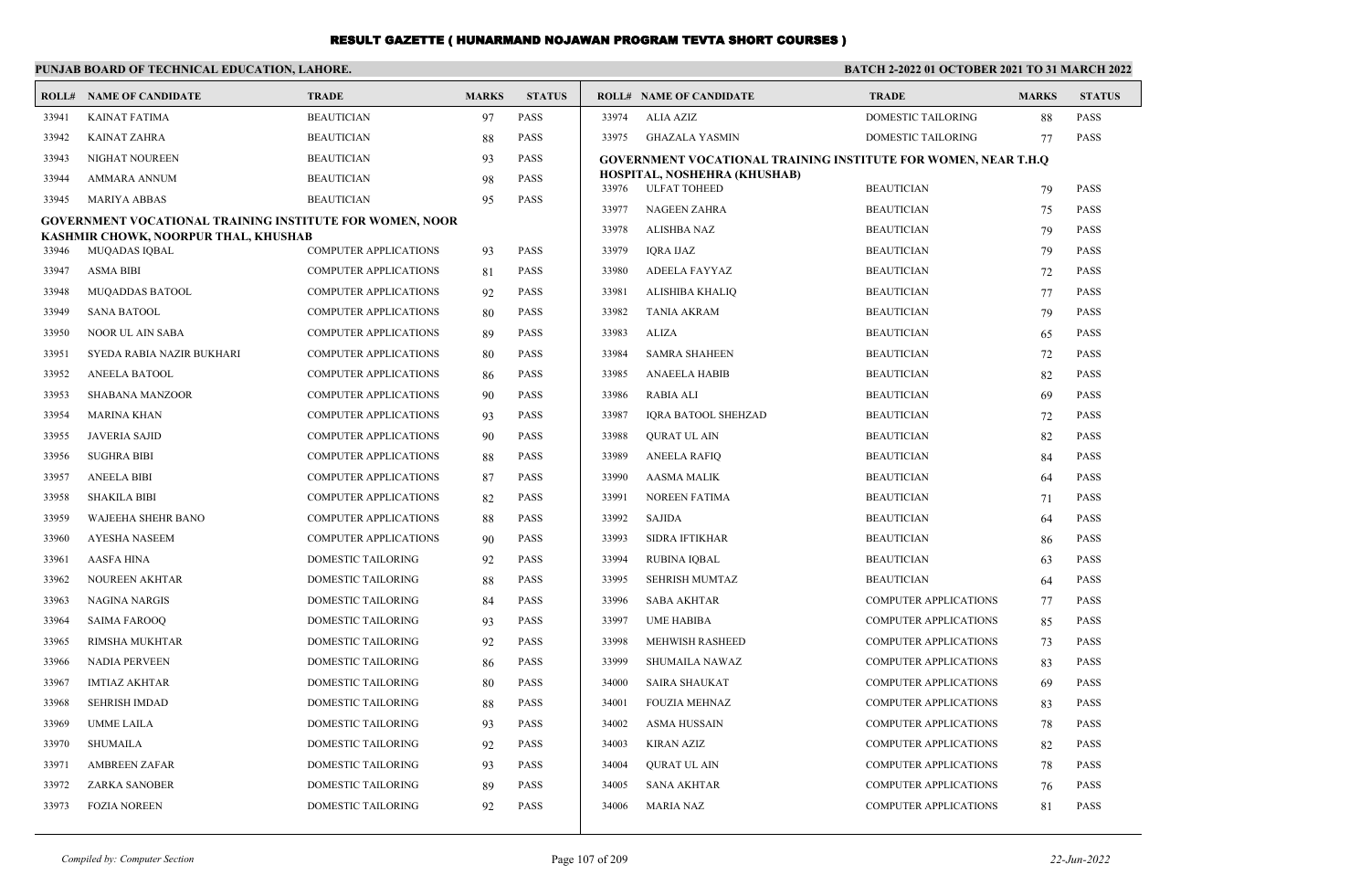|       | PUNJAB BOARD OF TECHNICAL EDUCATION, LAHORE.                |                              |              |               | <b>BATCH 2-2022 01 OCTOBER 2021 TO 31 MARCH 2022</b> |                                |                      |              |               |
|-------|-------------------------------------------------------------|------------------------------|--------------|---------------|------------------------------------------------------|--------------------------------|----------------------|--------------|---------------|
|       | <b>ROLL# NAME OF CANDIDATE</b>                              | <b>TRADE</b>                 | <b>MARKS</b> | <b>STATUS</b> |                                                      | <b>ROLL# NAME OF CANDIDATE</b> | <b>TRADE</b>         | <b>MARKS</b> | <b>STATUS</b> |
| 34007 | <b>NAZIA ISHRAT</b>                                         | <b>COMPUTER APPLICATIONS</b> | 85           | <b>PASS</b>   | 34041                                                | <b>ATTIQ UR RAHMAN</b>         | WEB DESIGNING        | 62           | <b>PASS</b>   |
| 34008 | <b>FARAH SAEED</b>                                          | <b>COMPUTER APPLICATIONS</b> | 73           | <b>PASS</b>   | 34042                                                | <b>SANA ALI SHAIR</b>          | WEB DESIGNING        | 86           | <b>PASS</b>   |
| 34009 | <b>SABA RASHID</b>                                          | <b>COMPUTER APPLICATIONS</b> | 73           | <b>PASS</b>   | 34043                                                | ABDULLAH ZIA                   | WEB DESIGNING        | 85           | <b>PASS</b>   |
| 34010 | <b>FARZANA ZAFAR</b>                                        | <b>COMPUTER APPLICATIONS</b> | 75           | <b>PASS</b>   | 34044                                                | MUHAMMAD AFZAL                 | WEB DESIGNING        | 79           | <b>PASS</b>   |
| 34011 | <b>MAIRA YASMEEN</b>                                        | <b>COMPUTER APPLICATIONS</b> | 66           | <b>PASS</b>   | 34045                                                | RAMZAN ALI                     | WEB DESIGNING        | 81           | <b>PASS</b>   |
| 34012 | AREEBA AKMAL                                                | <b>COMPUTER APPLICATIONS</b> | 85           | <b>PASS</b>   | 34046                                                | MIAN MUHAMMAD HUZAIFA          | WEB DESIGNING        | 80           | <b>PASS</b>   |
| 34013 | <b>SABAHAT AROOJ</b>                                        | <b>COMPUTER APPLICATIONS</b> | -80          | <b>PASS</b>   | 34047                                                | MUHAMMAD ZOHAIB                | WEB DESIGNING        | 72           | <b>PASS</b>   |
| 34014 | <b>SAMINA NAWAZ</b>                                         | <b>COMPUTER APPLICATIONS</b> | -66          | <b>PASS</b>   | 34048                                                | <b>NOOR UL HUSSAIN</b>         | WEB DESIGNING        | 80           | <b>PASS</b>   |
| 34015 | <b>FARWA NAZ</b>                                            | DOMESTIC TAILORING           | 71           | <b>PASS</b>   | 34049                                                | <b>SAAD GILLANI</b>            | WEB DESIGNING        | 95           | <b>PASS</b>   |
| 34016 | <b>SADIA NOOR</b>                                           | DOMESTIC TAILORING           | 93           | <b>PASS</b>   | 34050                                                | <b>ABDULLAH RAFIQ</b>          | WEB DESIGNING        | 65           | <b>PASS</b>   |
| 34017 | <b>WAJIHA HAIDER</b>                                        | DOMESTIC TAILORING           | 89           | <b>PASS</b>   | 34051                                                | ATIQ UR REHMAN                 | WEB DESIGNING        | 88           | <b>PASS</b>   |
| 34018 | IQRA IMTIAZ                                                 | DOMESTIC TAILORING           | 93           | <b>PASS</b>   | 34052                                                | ABDUL HASEEB GUL KHAN          | WEB DESIGNING        |              | <b>ABSENT</b> |
| 34019 | <b>MARRIYAM JAMSHED</b>                                     | DOMESTIC TAILORING           | 81           | <b>PASS</b>   | 34053                                                | HAFIZ ABDUL REHMAN             | WEB DESIGNING        | 90           | <b>PASS</b>   |
| 34020 | <b>SAMMIYA NOOR</b>                                         | DOMESTIC TAILORING           | 89           | <b>PASS</b>   | 34054                                                | <b>TAYYAB HUSSAIN</b>          | WEB DESIGNING        | 68           | <b>PASS</b>   |
| 34021 | <b>ASMA SAEED</b>                                           | DOMESTIC TAILORING           | 84           | <b>PASS</b>   | 34055                                                | TAIBA                          | WEB DESIGNING        | 84           | <b>PASS</b>   |
| 34022 | <b>MANAHIL ASGHAR</b>                                       | DOMESTIC TAILORING           | 91           | <b>PASS</b>   | 34056                                                | <b>HAROON FAREED</b>           | <b>WEB DESIGNING</b> | 91           | <b>PASS</b>   |
| 34023 | <b>AREEBA NAZ</b>                                           | DOMESTIC TAILORING           | -86          | <b>PASS</b>   | 34057                                                | <b>SHARIQ AZAD</b>             | WEB DESIGNING        | 67           | <b>PASS</b>   |
| 34024 | MALIKA RIAZ                                                 | DOMESTIC TAILORING           | 92           | <b>PASS</b>   | 34058                                                | MUHAMMAD USMAN ASLAM           | WEB DESIGNING        |              | <b>ABSENT</b> |
| 34025 | AREEBA AFZAL                                                | DOMESTIC TAILORING           | 93           | <b>PASS</b>   | 34059                                                | MUHAMMAD SHEHROZ               | WEB DESIGNING        | 81           | <b>PASS</b>   |
| 34026 | <b>FAIQA MAQSOOD</b>                                        | DOMESTIC TAILORING           | 91           | <b>PASS</b>   | 34060                                                | ALI QASIM BAHLOL               | WEB DESIGNING        | 60           | <b>PASS</b>   |
| 34027 | FARKHANDA DIBA                                              | DOMESTIC TAILORING           | 87           | <b>PASS</b>   | 34061                                                | <b>ADEEB GHAFOOR</b>           | <b>HVACR</b>         | 68           | <b>PASS</b>   |
| 34028 | KIRAN SHEHZADI                                              | DOMESTIC TAILORING           | 86           | <b>PASS</b>   | 34062                                                | <b>ADEEL WARIS</b>             | <b>HVACR</b>         | 63           | <b>PASS</b>   |
| 34029 | <b>AMBREEN ASGHAR</b>                                       | DOMESTIC TAILORING           | 83           | <b>PASS</b>   | 34063                                                | ASFUND YAR ABBASI              | <b>HVACR</b>         | 90           | <b>PASS</b>   |
| 34030 | <b>SHUMAILA BASHIR</b>                                      | DOMESTIC TAILORING           | 95           | <b>PASS</b>   | 34064                                                | ABUSUFYAN SIDDIQUE             | <b>HVACR</b>         |              | <b>ABSENT</b> |
| 34031 | <b>TANZEELA GOHAR</b>                                       | DOMESTIC TAILORING           | 93           | <b>PASS</b>   | 34065                                                | MUHAMMAD ATEEB                 | <b>HVACR</b>         | 85           | <b>PASS</b>   |
| 34032 | SADIA NOUREEN ASGHAR                                        | DOMESTIC TAILORING           | -80          | <b>PASS</b>   | 34066                                                | MUHAMMAD ABDULMANAN            | <b>HVACR</b>         | 85           | <b>PASS</b>   |
| 34033 | <b>SAIRA NAWAZ</b>                                          | DOMESTIC TAILORING           | 84           | <b>PASS</b>   | 34067                                                | YUSRAT YAB KHAN                | <b>HVACR</b>         | 83           | <b>PASS</b>   |
| 34034 | <b>SABA JAVED</b>                                           | DOMESTIC TAILORING           | 90           | PASS          | 34068                                                | <b>JAAN MASIH</b>              | <b>HVACR</b>         | 75           | PASS          |
| 34035 | MUQADDAS SHAHEEN                                            | <b>COMPUTER APPLICATIONS</b> | 71           | <b>PASS</b>   | 34069                                                | <b>ROHAN</b>                   | <b>HVACR</b>         | 77           | <b>PASS</b>   |
|       | GOVERNMENT TECHNICAL TRAINING INSTITUTE, 96-GULBERG, LAHORE |                              |              |               | 34070                                                | HAFIZ MUHAMMAD ZARYAB AZIZ     | <b>HVACR</b>         | 91           | PASS          |
| 34036 | NUMAN ALI BHATTI                                            | WEB DESIGNING                | 93           | PASS          | 34071                                                | MUHAMMAD REHAN                 | <b>HVACR</b>         | 80           | PASS          |
| 34037 | <b>HAIDER ALI</b>                                           | WEB DESIGNING                |              | <b>ABSENT</b> | 34072                                                | <b>SAMAR ALI</b>               | <b>HVACR</b>         | 78           | <b>PASS</b>   |
| 34038 | HAFIZ ABDULLAH KASHIF                                       | WEB DESIGNING                | 92           | <b>PASS</b>   | 34073                                                | MUHAMMAD IMRAN                 | <b>HVACR</b>         | 77           | <b>PASS</b>   |
| 34039 | <b>GHULAM UMER</b>                                          | WEB DESIGNING                |              | <b>ABSENT</b> | 34074                                                | MUHAMMAD NASIR MEHMOOD         | <b>HVACR</b>         | 90           | <b>PASS</b>   |
| 34040 | FAROOQ MUSTAFA                                              | WEB DESIGNING                | 82           | PASS          | 34075                                                | ZAID AZAM                      | <b>HVACR</b>         | 73           | PASS          |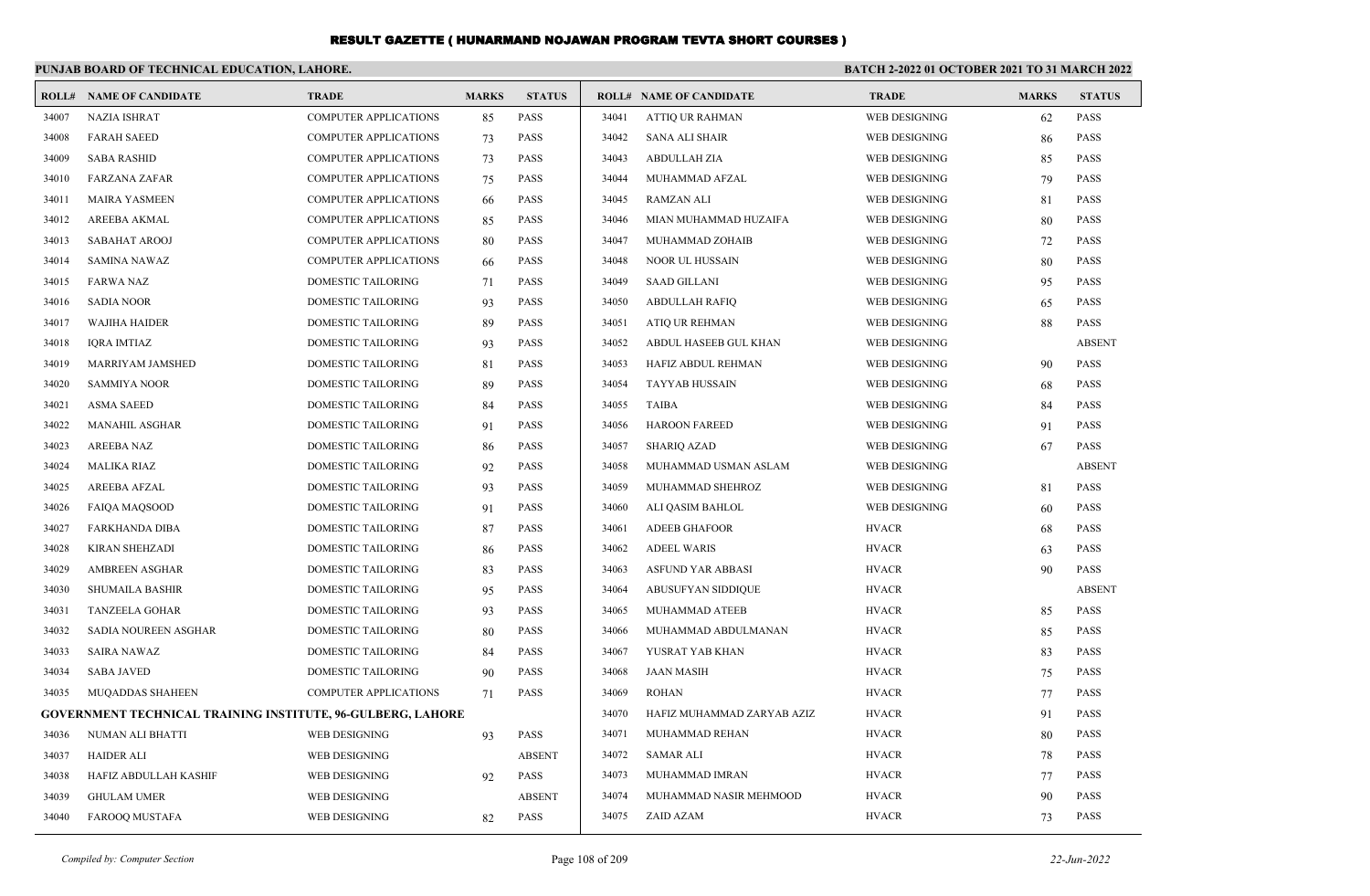|       | PUNJAB BOARD OF TECHNICAL EDUCATION, LAHORE. |                        |              |               |       |                                     | <b>BATCH 2-2022 01 OCTOBER 2021 TO 31 MARCH 2022</b> |              |               |
|-------|----------------------------------------------|------------------------|--------------|---------------|-------|-------------------------------------|------------------------------------------------------|--------------|---------------|
|       | <b>ROLL# NAME OF CANDIDATE</b>               | <b>TRADE</b>           | <b>MARKS</b> | <b>STATUS</b> |       | <b>ROLL# NAME OF CANDIDATE</b>      | <b>TRADE</b>                                         | <b>MARKS</b> | <b>STATUS</b> |
| 34076 | <b>SAAD ULLAH</b>                            | <b>HVACR</b>           | 81           | <b>PASS</b>   | 34110 | <b>AWAIS ALI</b>                    | MOBILE PHONE REPAIRING                               | 67           | PASS          |
| 34077 | <b>ABDUL REHMAN</b>                          | <b>HVACR</b>           | 92           | PASS          | 34111 | <b>JARRAR HUSSAIN</b>               | MOBILE PHONE REPAIRING                               | 67           | <b>PASS</b>   |
| 34078 | <b>ZUBAID RASOOL</b>                         | <b>HVACR</b>           |              | <b>ABSENT</b> | 34112 | <b>ALI RAZA</b>                     | MOBILE PHONE REPAIRING                               | 63           | <b>PASS</b>   |
| 34079 | <b>AHMAD FARAZ</b>                           | <b>HVACR</b>           | 78           | PASS          | 34113 | HAFIZ MUHAMMAD IRFAN                | MOBILE PHONE REPAIRING                               | 76           | <b>PASS</b>   |
| 34080 | MUHAMMAD AMIR SHARIF                         | <b>HVACR</b>           | 77           | PASS          | 34114 | MUHAMMAD SULEMAN LATIF              | MOBILE PHONE REPAIRING                               | 71           | <b>PASS</b>   |
| 34081 | MUHAMMAD BILAL HUSSAIN                       | <b>HVACR</b>           |              | <b>ABSENT</b> | 34115 | MUHAMMAD FAREED                     | MOBILE PHONE REPAIRING                               | 70           | <b>PASS</b>   |
| 34082 | <b>MUMAIR ILYAS</b>                          | <b>HVACR</b>           | 89           | PASS          | 34116 | MUHAMMAD SHAHBAZ AHMAD              | MOBILE PHONE REPAIRING                               | 71           | <b>PASS</b>   |
| 34083 | SYED MUHAMMAD HUZAIFA ALI                    | <b>HVACR</b>           | 80           | PASS          | 34117 | <b>AHSAN ALI</b>                    | MOBILE PHONE REPAIRING                               | 68           | <b>PASS</b>   |
| 34084 | <b>SAAD AZHAR</b>                            | <b>AUTOCAD</b>         | 76           | <b>PASS</b>   | 34118 | MUHAMMAD ROHAN SAQIB                | MOBILE PHONE REPAIRING                               | 72           | <b>PASS</b>   |
| 34085 | ABDUL MANAN ATHAR                            | <b>AUTOCAD</b>         | 81           | PASS          | 34119 | <b>ABDUL WAHAB</b>                  | MOBILE PHONE REPAIRING                               | 82           | <b>PASS</b>   |
| 34086 | MUHAMMAD USMAN TARIQ                         | <b>AUTOCAD</b>         | 66           | PASS          | 34120 | <b>AWAIS AHMAD JURA</b>             | MOBILE PHONE REPAIRING                               | 72           | <b>PASS</b>   |
| 34087 | MUHAMMAD AHSAN                               | <b>AUTOCAD</b>         | 90           | PASS          | 34121 | MUHAMMAD MOHSIN MUJAHID             | MOBILE PHONE REPAIRING                               | 75           | <b>PASS</b>   |
| 34088 | ALI HAMZA                                    | <b>AUTOCAD</b>         | 83           | PASS          | 34122 | <b>OUDOOS</b><br><b>NUMAN ABBAS</b> | MOBILE PHONE REPAIRING                               |              | <b>ABSENT</b> |
| 34089 | MUHAMMAD DANISH                              | <b>AUTOCAD</b>         | 80           | PASS          | 34123 | MUHAMMAD SHABAN                     | MOBILE PHONE REPAIRING                               | 65           | <b>PASS</b>   |
| 34090 | MUHAMMAD ASAD                                | <b>AUTOCAD</b>         | 82           | <b>PASS</b>   | 34124 | MUHAMMAD MOHSIN ALI SAYAL           | MOBILE PHONE REPAIRING                               | 85           | <b>PASS</b>   |
| 34091 | SARMAD KHAN                                  | <b>AUTOCAD</b>         | 80           | PASS          | 34125 | <b>ALI ASAD</b>                     | MOBILE PHONE REPAIRING                               | 76           | <b>PASS</b>   |
| 34092 | MUHAMMAD HAMMAD ANWER                        | <b>AUTOCAD</b>         | 86           | <b>PASS</b>   | 34126 | SYED SAJJAD HUSSAIN ZAIDI           | MOBILE PHONE REPAIRING                               |              | <b>ABSENT</b> |
| 34093 | MUHAMMAD UMAIR                               | <b>AUTOCAD</b>         | 87           | <b>PASS</b>   | 34127 | <b>SYED DANISH SAEED</b>            | MOBILE PHONE REPAIRING                               |              | <b>ABSENT</b> |
| 34094 | MUHAMMAD USMAN IMRAN                         | <b>AUTOCAD</b>         |              | <b>ABSENT</b> | 34128 | <b>WAKEEL AHMED</b>                 | MOBILE PHONE REPAIRING                               |              | <b>ABSENT</b> |
| 34095 | MUHAMMAD IFTIKHAR AHMED                      | <b>AUTOCAD</b>         | 76           | PASS          | 34129 | <b>HASHIR</b>                       | MOBILE PHONE REPAIRING                               | 81           | <b>PASS</b>   |
| 34096 | MUHAMMAD AMMAR ASIF                          | <b>AUTOCAD</b>         | 76           | <b>PASS</b>   | 34130 | <b>MAJID ALI</b>                    | MOBILE PHONE REPAIRING                               | 73           | <b>PASS</b>   |
| 34097 | MUHAMMAD BILAL SAQIB                         | <b>AUTOCAD</b>         | 76           | <b>PASS</b>   | 34131 | <b>M AFAQ MALIK</b>                 | MOBILE PHONE REPAIRING                               | 73           | <b>PASS</b>   |
| 34098 | <b>KAIF IRFAN MEER</b>                       | <b>AUTOCAD</b>         | 71           | <b>PASS</b>   | 34132 | MUHAMMAD ABDULLAH                   | MOBILE PHONE REPAIRING                               |              | <b>ABSENT</b> |
| 34099 | MUHAMMAD ADEEL NAVEED                        | <b>AUTOCAD</b>         | 83           | <b>PASS</b>   | 34133 | MUHAMMAD AZHAR                      | MOBILE PHONE REPAIRING                               |              | <b>ABSENT</b> |
| 34100 | MUHAMMAD AMIR AKHTAR MINHAS                  | <b>AUTOCAD</b>         | 78           | PASS          | 34134 | <b>NAZIM ALI</b>                    | <b>ELECTRICIAN</b>                                   | 88           | <b>PASS</b>   |
| 34101 | MUHAMMAD ABID JAVED                          | <b>AUTOCAD</b>         | 86           | <b>PASS</b>   | 34135 | ARSLAN ALI PASHA                    | <b>ELECTRICIAN</b>                                   | 91           | <b>PASS</b>   |
| 34102 | MUHAMMAD HUSSNAIN TARIQ<br><b>MIRZA</b>      | <b>AUTOCAD</b>         | 78           | <b>PASS</b>   | 34136 | <b>TAJAMUL HUSSIAN</b>              | <b>ELECTRICIAN</b>                                   | 82           | <b>PASS</b>   |
| 34103 | MUHAMMAD ALI GHORI                           | <b>AUTOCAD</b>         | 78           | <b>PASS</b>   | 34137 | MUHAMMAD SAQIB                      | <b>ELECTRICIAN</b>                                   |              | <b>ABSENT</b> |
| 34104 | MUHAMMAD AZHAR                               | <b>AUTOCAD</b>         | 92           | <b>PASS</b>   | 34138 | <b>HAMZA ASLAM</b>                  | <b>ELECTRICIAN</b>                                   | 92           | <b>PASS</b>   |
| 34105 | <b>HAMID MEHMOOD</b>                         | <b>AUTOCAD</b>         | 83           | <b>PASS</b>   | 34139 | MUHAMMAD AHSAN                      | <b>ELECTRICIAN</b>                                   | 92           | <b>PASS</b>   |
| 34106 | MUHAMMAD SABIR                               | <b>AUTOCAD</b>         | 83           | <b>PASS</b>   | 34140 | MUHAMMAD UMER                       | <b>ELECTRICIAN</b>                                   | 87           | <b>PASS</b>   |
| 34107 | MUHAMMAD SHUMAIL AKRAM                       | <b>AUTOCAD</b>         | 90           | <b>PASS</b>   | 34141 | MUHAMMAD WAQAS                      | <b>ELECTRICIAN</b>                                   |              | <b>ABSENT</b> |
| 34108 | MUHAMMAD HAMZA                               | <b>AUTOCAD</b>         | 84           | <b>PASS</b>   | 34142 | RAHEEM UL HAQ                       | <b>ELECTRICIAN</b>                                   | 81           | <b>PASS</b>   |
| 34109 | MUHAMMAD AQIB JAVED                          | MOBILE PHONE REPAIRING | 88           | <b>PASS</b>   | 34143 | <b>MOIZ JAVED</b>                   | <b>ELECTRICIAN</b>                                   | 88           | <b>PASS</b>   |
|       |                                              |                        |              |               |       |                                     |                                                      |              |               |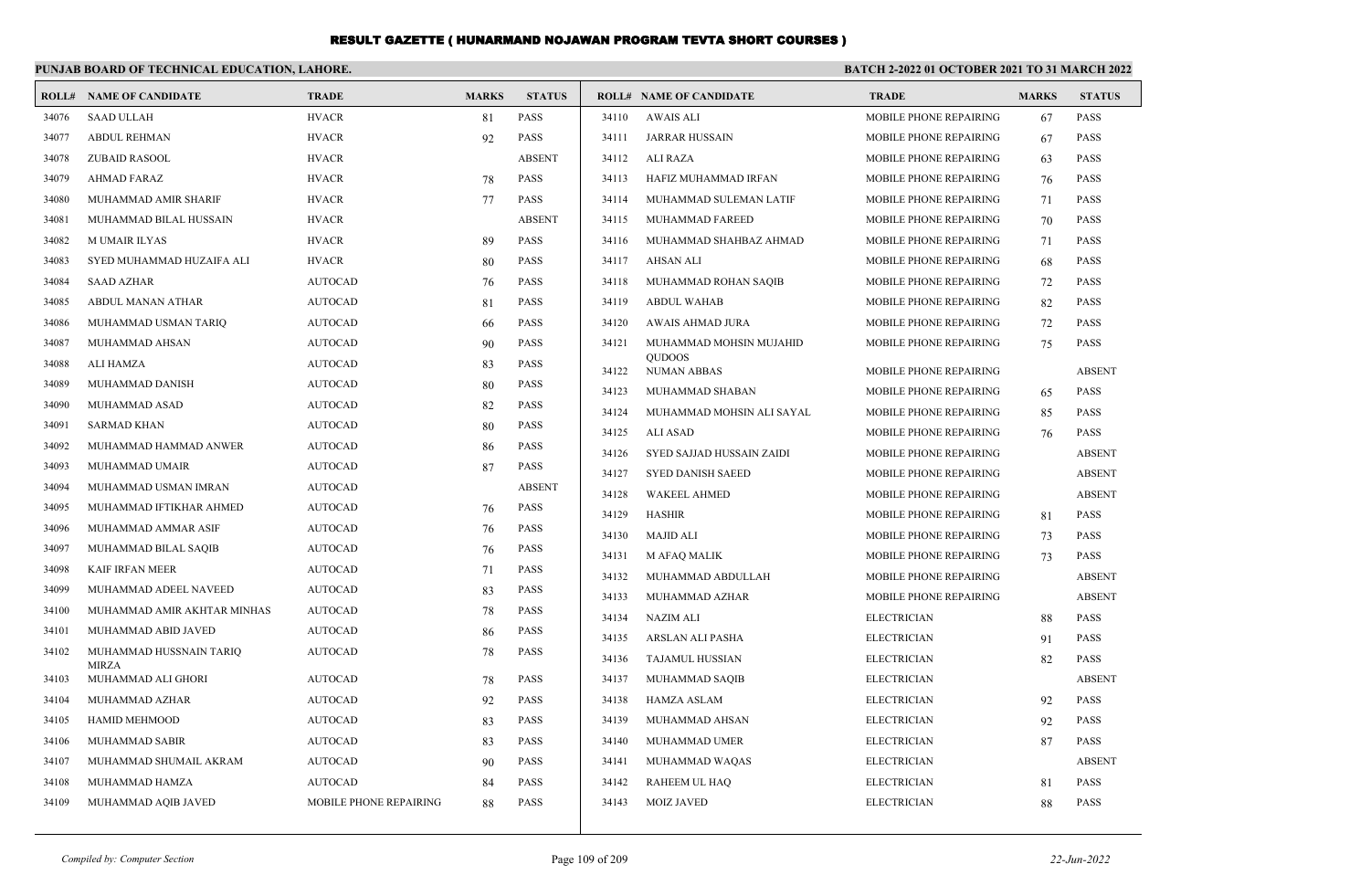#### **PUNJAB BOARD OF TECHNICAL EDUCATION, LAHORE. BATCH 2-2022 01 OCTOBER 2021 TO 31 MARCH 2022 ROLL# NAME OF CANDIDATE TRADE MARKS STATUS ROLL# NAME OF CANDIDATE TRADE MARKS STATUS** 34144 SHABAN MASIH ELECTRICIAN 81 PASS 34145 YASIR IRSHAD ELECTRICIAN 86 PASS 34146 MUHAMMAD SADDAM HUSSAIN ELECTRICIAN ABSENT 34147 MUHAMMAD AHAD ELECTRICIAN 87 PASS 34148 NAUMAN AHMAD ELECTRICIAN ABSENT 34149 INTIKHAB ASRI ELECTRICIAN 90 PASS 34150 ASIF AZIZ ELECTRICIAN 89 PASS 34151 MUHAMMAD ASIF ELECTRICIAN ABSENT SYED MUHAMMAD ABDULLAH ELECTRICIAN ABSENT **MURTAZA**  34152 34153 GHUFRAN ALI LILLA ELECTRICIAN 88 PASS **GOVERNMENT TECHNICAL TRAINING INSTITUTE, MUGHALPURA, LAHORE** 34154 KALEEM ULLAH PROFESSIONAL COOKING 95 PASS 34155 MUHAMMAD ABDULLAH PROFESSIONAL COOKING 91 PASS 34156 HASNAT PROFESSIONAL COOKING 89 PASS 34157 MUHAMMAD WATEEN PROFESSIONAL COOKING 92 PASS 34158 MAKHDOM ALI PROFESSIONAL COOKING 85 PASS 34159 FARAH ZAHID MAHMOOD PROFESSIONAL COOKING 94 PASS 34160 NOUREEN PROFESSIONAL COOKING 86 PASS 34161 MUHAMMAD USAMA PROFESSIONAL COOKING 88 PASS 34162 FATIMA AMEER PROFESSIONAL COOKING 92 PASS 34163 HANSA SAJID PROFESSIONAL COOKING 97 PASS 34164 AYESHA AKHTAR PROFESSIONAL COOKING 85 PASS 34165 MALIAKA HAMID PROFESSIONAL COOKING ABSENT 34166 MUNEEBA PROFESSIONAL COOKING 93 PASS 34167 HABIBA KOMAL PROFESSIONAL COOKING 79 PASS 34168 HASNAIN ABBAS PROFESSIONAL COOKING 79 PASS 34169 MUHAMMAD ADIL PROFESSIONAL COOKING 93 PASS MUHAMMAD UMAR SSAEED BIN PROFESSIONAL COOKING 80 PASS NOOH 34170 34171 ZUNAIRA FATIMA PROFESSIONAL COOKING 95 PASS 34172 SAGHEERA FIAZ PROFESSIONAL COOKING 82 PASS 34173 MUHAMMAD NAVEED PROFESSIONAL COOKING 92 PASS 34174 AYESHA YASEEN PROFESSIONAL COOKING ABSENT 34175 MUHAMMAD FURQAN PROFESSIONAL COOKING 88 PASS 34176 MUHAMMAD FASEEH PROFESSIONAL COOKING 74 PASS 34177 MUHAMMAD AMIR SAEED PROFESSIONAL COOKING 87 PASS 34178 RUKHSAR ISHAQ PROFESSIONAL COOKING 94 PASS **GOVERNMENT VOCATIONAL TRAINING INSTITUTE FOR WOMEN, DEV SMAJ ROAD, LAHORE** 34179 RAZIA SULTANA DOMESTIC TAILORING 86 PASS 34180 FIZA WARIS DOMESTIC TAILORING 87 PASS 34181 RIMSHA ISLAM DOMESTIC TAILORING 98 PASS 34182 ARZOO ZAHEER DOMESTIC TAILORING 97 PASS 34183 SADIA ALI DOMESTIC TAILORING 81 PASS 34184 MAIRA BATOOL DOMESTIC TAILORING 96 PASS 34185 PAMILA KHALIL DOMESTIC TAILORING 96 PASS 34186 SANA BATOOL DOMESTIC TAILORING 81 PASS 34187 SAMRA MASOOD DOMESTIC TAILORING 96 PASS 34188 NOREEN AFZAL DOMESTIC TAILORING 98 PASS 34189 AROOJ FATIMA PROFESSIONAL COOKING 99 PASS 34190 AYESHA AKRAM ALI PROFESSIONAL COOKING 99 PASS 34191 MEHWISH ZULFIQAR PROFESSIONAL COOKING 99 PASS 34192 ATIFA RASHEED PROFESSIONAL COOKING 99 PASS 34193 MAIDA IFTIKHAR PROFESSIONAL COOKING 97 PASS 34194 HIRA QASIM PROFESSIONAL COOKING 98 PASS 34195 SAJAL FARHAN PROFESSIONAL COOKING 97 PASS 34196 FATIMA QAISAR PROFESSIONAL COOKING 92 PASS 34197 NUREEN NASIR PROFESSIONAL COOKING 87 PASS 34198 MARYYAM RIAZ PROFESSIONAL COOKING 99 PASS 34199 IRAM LIAQAT PROFESSIONAL COOKING 99 PASS 34200 SIDRA MUNIR PROFESSIONAL COOKING 99 PASS 34201 IQRA MUNIR PROFESSIONAL COOKING 91 PASS 34202 UZMA IFTIKHAR PROFESSIONAL COOKING 99 PASS 34203 HINA IFTIKHAR PROFESSIONAL COOKING 91 PASS 34204 RUTBA PROFESSIONAL COOKING 97 PASS 34205 UNZILA KHALID PROFESSIONAL COOKING 99 PASS 34206 RIMSHA BATOOL PROFESSIONAL COOKING 99 PASS 34207 ASMA ASIF PROFESSIONAL COOKING 72 PASS 34208 AQSA ILYAS PROFESSIONAL COOKING 99 PASS 34209 RAMLA QAISAR PROFESSIONAL COOKING 99 PASS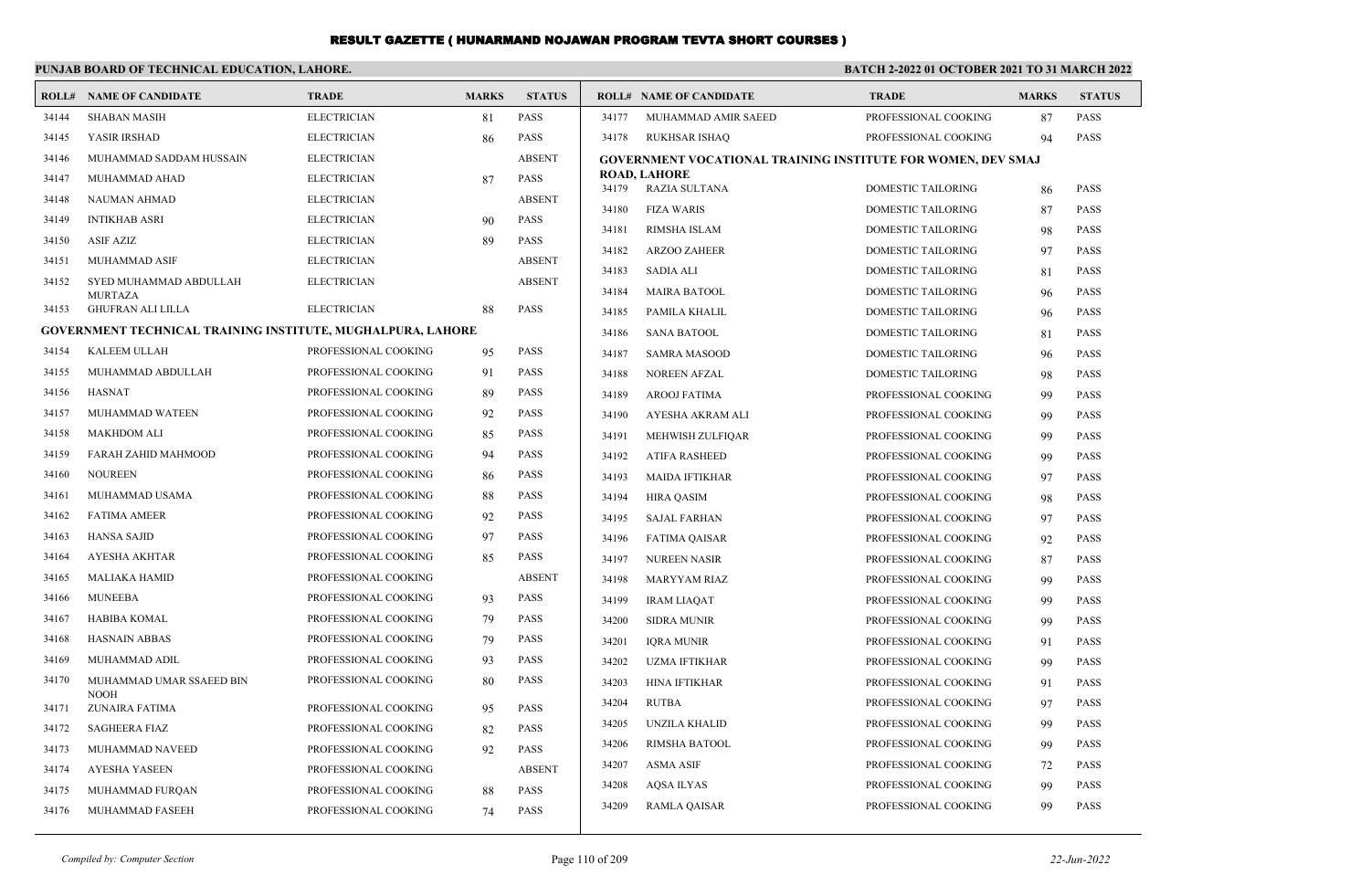|       | PUNJAB BOARD OF TECHNICAL EDUCATION, LAHORE. |                        |              |               | <b>BATCH 2-2022 01 OCTOBER 2021 TO 31 MARCH 2022</b> |                                                                     |                              |              |               |  |
|-------|----------------------------------------------|------------------------|--------------|---------------|------------------------------------------------------|---------------------------------------------------------------------|------------------------------|--------------|---------------|--|
|       | <b>ROLL# NAME OF CANDIDATE</b>               | <b>TRADE</b>           | <b>MARKS</b> | <b>STATUS</b> |                                                      | <b>ROLL# NAME OF CANDIDATE</b>                                      | <b>TRADE</b>                 | <b>MARKS</b> | <b>STATUS</b> |  |
| 34210 | <b>SAQIBA SULEMAN</b>                        | PROFESSIONAL COOKING   | 90           | PASS          | 34245                                                | AYESHA KIRAN TAHIR                                                  | PROFESSIONAL COOKING         | 97           | <b>PASS</b>   |  |
| 34211 | <b>SUMAKKAH BASHIR</b>                       | <b>FABRIC PRINTING</b> | 90           | <b>PASS</b>   | 34246                                                | <b>MANIHA QADIR</b>                                                 | PROFESSIONAL COOKING         | 95           | <b>PASS</b>   |  |
| 34212 | <b>HINA KHALID</b>                           | <b>FABRIC PRINTING</b> | 89           | PASS          | 34247                                                | <b>SHAKEELA SAMI</b>                                                | PROFESSIONAL COOKING         | 69           | <b>PASS</b>   |  |
| 34213 | <b>NAZMA ZAFAR</b>                           | <b>FABRIC PRINTING</b> | 100          | PASS          | 34248                                                | <b>SHISTA TABASAM</b>                                               | DOMESTIC TAILORING           | 98           | <b>PASS</b>   |  |
| 34214 | <b>MANEEHA AKRAM</b>                         | <b>FABRIC PRINTING</b> | 100          | PASS          | 34249                                                | <b>HIJAB BATOOL</b>                                                 | DOMESTIC TAILORING           | 78           | <b>PASS</b>   |  |
| 34215 | <b>IQRA SALEEM</b>                           | <b>FABRIC PRINTING</b> | 99           | PASS          | 34250                                                | <b>NIMRA</b>                                                        | DOMESTIC TAILORING           | 98           | <b>PASS</b>   |  |
| 34216 | <b>AYESHA DILAWAR</b>                        | <b>FABRIC PRINTING</b> | 81           | <b>PASS</b>   | 34251                                                | <b>SIDRA AMEEN</b>                                                  | DOMESTIC TAILORING           | 74           | <b>PASS</b>   |  |
| 34217 | UNEEBA SULTANA SADAT                         | <b>FABRIC PRINTING</b> | 90           | PASS          | 34252                                                | <b>NADIA AKBAR</b>                                                  | DOMESTIC TAILORING           | 95           | <b>PASS</b>   |  |
| 34218 | <b>GHAZAL FATIMA</b>                         | <b>FABRIC PRINTING</b> | 98           | PASS          | 34253                                                | <b>AYESHA SADIQA</b>                                                | DOMESTIC TAILORING           | 98           | <b>PASS</b>   |  |
| 34219 | <b>AMINA JAVAID</b>                          | <b>FABRIC PRINTING</b> | 100          | <b>PASS</b>   | 34254                                                | <b>SAIMA ASLAM</b>                                                  | DOMESTIC TAILORING           | 97           | <b>PASS</b>   |  |
| 34220 | <b>AMBREEN ASGHAR</b>                        | <b>FABRIC PRINTING</b> | 93           | <b>PASS</b>   | 34255                                                | NIMRA MANZOOR                                                       | DOMESTIC TAILORING           | 98           | <b>PASS</b>   |  |
| 34221 | <b>SALAWAT IMTIAZ</b>                        | <b>FABRIC PRINTING</b> | 94           | <b>PASS</b>   | 34256                                                | ARSHAM MAQSOOD ALI                                                  | DOMESTIC TAILORING           | 79           | <b>PASS</b>   |  |
| 34222 | <b>AREEJ</b>                                 | <b>BEAUTICIAN</b>      | 84           | <b>PASS</b>   | 34257                                                | <b>SAMMARA MANZOOR</b>                                              | DOMESTIC TAILORING           | 96           | <b>PASS</b>   |  |
| 34223 | SYEDA SAIMA GILANI                           | <b>BEAUTICIAN</b>      | 98           | <b>PASS</b>   | 34258                                                | <b>AMNA</b>                                                         | PROFESSIONAL COOKING         | 91           | <b>PASS</b>   |  |
| 34224 | <b>KANWAL AQIL</b>                           | <b>BEAUTICIAN</b>      | 90           | <b>PASS</b>   | 34259                                                | <b>ANMIL FATIMA</b>                                                 | PROFESSIONAL COOKING         | 72           | <b>PASS</b>   |  |
| 34225 | <b>MARRIAM ATTA</b>                          | <b>BEAUTICIAN</b>      | 86           | <b>PASS</b>   | 34260                                                | <b>SAIRA ASGHER</b>                                                 | <b>FABRIC PRINTING</b>       | 97           | <b>PASS</b>   |  |
| 34226 | <b>FAIZA JAMSHED</b>                         | <b>BEAUTICIAN</b>      | 78           | <b>PASS</b>   | 34261                                                | <b>NADIA</b>                                                        | <b>FABRIC PRINTING</b>       | 98           | <b>PASS</b>   |  |
| 34227 | <b>RABIA ZAKA</b>                            | <b>BEAUTICIAN</b>      | 83           | PASS          | 34262                                                | <b>MARYAM ASGHER</b>                                                | <b>FABRIC PRINTING</b>       | 98           | <b>PASS</b>   |  |
| 34228 | <b>IQRA</b>                                  | <b>BEAUTICIAN</b>      | 90           | PASS          | 34263                                                | <b>HAJRA ARSHAD</b>                                                 | <b>FABRIC PRINTING</b>       | 96           | <b>PASS</b>   |  |
| 34229 | <b>MALIHA KHALID</b>                         | <b>BEAUTICIAN</b>      | 86           | <b>PASS</b>   | 34264                                                | PARASTISH JAVEED                                                    | <b>FABRIC PRINTING</b>       | 96           | <b>PASS</b>   |  |
| 34230 | HAFIZA IQRA IFTIKHAR                         | <b>BEAUTICIAN</b>      | 83           | <b>PASS</b>   | 34265                                                | <b>SANA</b>                                                         | <b>BEAUTICIAN</b>            | 88           | <b>PASS</b>   |  |
| 34231 | <b>HABIBA MANZOOR</b>                        | <b>BEAUTICIAN</b>      | 90           | PASS          | 34266                                                | <b>HUMA WAHEED</b>                                                  | <b>BEAUTICIAN</b>            | 81           | <b>PASS</b>   |  |
| 34232 | <b>RUBY ILYAS</b>                            | <b>BEAUTICIAN</b>      | 81           | PASS          | 34267                                                | MUQADAS MUSHTAQ                                                     | <b>BEAUTICIAN</b>            | 91           | <b>PASS</b>   |  |
| 34233 | <b>NADIA HASSAN</b>                          | <b>BEAUTICIAN</b>      | 71           | PASS          | 34268                                                | <b>SAIMA JAVAID</b>                                                 | <b>BEAUTICIAN</b>            | 94           | <b>PASS</b>   |  |
| 34234 | <b>HUMAIRA YASIEN</b>                        | <b>BEAUTICIAN</b>      | 72           | <b>PASS</b>   | 34269                                                | <b>SAMIA AYESHA</b>                                                 | <b>BEAUTICIAN</b>            | 77           | <b>PASS</b>   |  |
| 34235 | <b>MONA KOSER</b>                            | <b>BEAUTICIAN</b>      | 92           | <b>PASS</b>   | 34270                                                | <b>FIZA ASHRAF</b>                                                  | <b>BEAUTICIAN</b>            | 93           | <b>PASS</b>   |  |
| 34236 | <b>IQRA MASOOD</b>                           | <b>BEAUTICIAN</b>      | 89           | <b>PASS</b>   | 34271                                                | RIJA ASLAM                                                          | <b>BEAUTICIAN</b>            | 91           | <b>PASS</b>   |  |
| 34237 | <b>AISHA MUNIR</b>                           | <b>BEAUTICIAN</b>      | 86           | PASS          | 34272                                                | <b>GULNAZ RAMZAN</b>                                                | <b>BEAUTICIAN</b>            |              | <b>ABSENT</b> |  |
| 34238 | <b>SARA KHALID</b>                           | <b>BEAUTICIAN</b>      | 92           | <b>PASS</b>   |                                                      | <b>GOVERNMENT VOCATIONAL TRAINING INSTITUTE FOR WOMEN, SHALIMAR</b> |                              |              |               |  |
| 34239 | <b>LAIBA RAFIO</b>                           | <b>BEAUTICIAN</b>      | 93           | <b>PASS</b>   | 34273                                                | LINK ROAD, BEGHBANPURA, LAHORE                                      | <b>COMPUTER APPLICATIONS</b> |              | <b>PASS</b>   |  |
| 34240 | <b>NAILA RAFIQUE</b>                         | <b>BEAUTICIAN</b>      | 89           | PASS          | 34274                                                | HAFIZA FOZIA<br><b>AREEBA SAQIB</b>                                 | <b>COMPUTER APPLICATIONS</b> | 76           | <b>ABSENT</b> |  |
| 34241 | HADEEQA IQBAL                                | <b>BEAUTICIAN</b>      | 79           | PASS          | 34275                                                | <b>SADIA FATIMA</b>                                                 | <b>COMPUTER APPLICATIONS</b> |              | <b>PASS</b>   |  |
| 34242 | <b>SABRA ZAHID</b>                           | <b>BEAUTICIAN</b>      | 94           | PASS          | 34276                                                | MARYAM ZAFAR IOBAL                                                  | <b>COMPUTER APPLICATIONS</b> | 90           | <b>PASS</b>   |  |
| 34243 | <b>ALIZA MIRAJ</b>                           | <b>BEAUTICIAN</b>      | 82           | <b>PASS</b>   |                                                      |                                                                     |                              | 63           |               |  |
| 34244 | <b>GULNAZ</b>                                | <b>BEAUTICIAN</b>      | 89           | <b>PASS</b>   | 34277                                                | <b>SADAF</b>                                                        | <b>COMPUTER APPLICATIONS</b> | 84           | <b>PASS</b>   |  |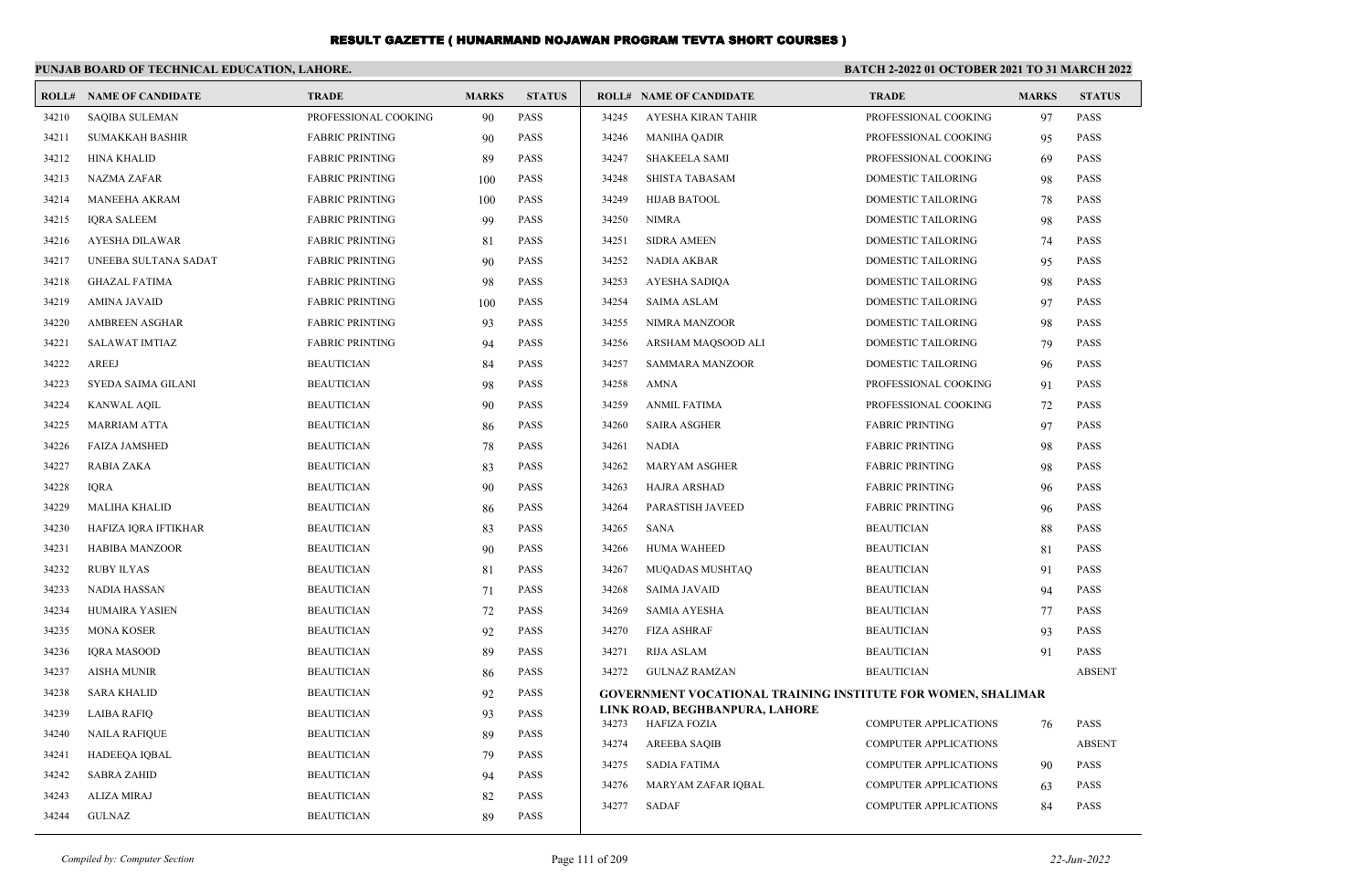|       | PUNJAB BOARD OF TECHNICAL EDUCATION, LAHORE. |                              |              |               | BATCH 2-2022 01 OCTOBER 2021 TO 31 MARCH 2022 |                                |                           |              |               |  |  |
|-------|----------------------------------------------|------------------------------|--------------|---------------|-----------------------------------------------|--------------------------------|---------------------------|--------------|---------------|--|--|
|       | <b>ROLL# NAME OF CANDIDATE</b>               | <b>TRADE</b>                 | <b>MARKS</b> | <b>STATUS</b> |                                               | <b>ROLL# NAME OF CANDIDATE</b> | <b>TRADE</b>              | <b>MARKS</b> | <b>STATUS</b> |  |  |
| 34278 | <b>ANSA ASHRAF</b>                           | <b>COMPUTER APPLICATIONS</b> | 88           | <b>PASS</b>   | 34313                                         | <b>NEHA SALEEM</b>             | DOMESTIC TAILORING        | 91           | <b>PASS</b>   |  |  |
| 34279 | <b>ESHA FAIROZ</b>                           | <b>COMPUTER APPLICATIONS</b> | 92           | <b>PASS</b>   | 34314                                         | <b>AQSA GULZAR</b>             | DOMESTIC TAILORING        | 87           | <b>PASS</b>   |  |  |
| 34280 | <b>AQSA NASIR</b>                            | <b>COMPUTER APPLICATIONS</b> | 77           | <b>PASS</b>   | 34315                                         | <b>IORA</b>                    | <b>DOMESTIC TAILORING</b> | 100          | <b>PASS</b>   |  |  |
| 34281 | <b>TAHSEEN YASEEN</b>                        | <b>COMPUTER APPLICATIONS</b> | 66           | <b>PASS</b>   | 34316                                         | <b>MAHAM</b>                   | <b>DOMESTIC TAILORING</b> | 100          | <b>PASS</b>   |  |  |
| 34282 | <b>SADAF ASHRAF</b>                          | <b>COMPUTER APPLICATIONS</b> | 67           | <b>PASS</b>   | 34317                                         | <b>MAFIA ASHIO</b>             | <b>DOMESTIC TAILORING</b> | 100          | <b>PASS</b>   |  |  |
| 34283 | QUREENA BATOOL                               | <b>COMPUTER APPLICATIONS</b> | 83           | <b>PASS</b>   | 34318                                         | <b>SADIA DULLA</b>             | DOMESTIC TAILORING        | 91           | <b>PASS</b>   |  |  |
| 34284 | <b>FAIZA RAFIQ</b>                           | COMPUTER APPLICATIONS        | 73           | <b>PASS</b>   | 34319                                         | MUQADDAS AKRAM                 | DOMESTIC TAILORING        | 89           | PASS          |  |  |
| 34285 | <b>SAHRISH YASEEN</b>                        | <b>COMPUTER APPLICATIONS</b> | 83           | <b>PASS</b>   | 34320                                         | NEELAM SHAHZADI                | DOMESTIC TAILORING        | 100          | <b>PASS</b>   |  |  |
| 34286 | <b>BISMA SIDDIQUE</b>                        | <b>COMPUTER APPLICATIONS</b> | 87           | <b>PASS</b>   | 34321                                         | ALISHBA AMJAD                  | <b>DOMESTIC TAILORING</b> | 100          | <b>PASS</b>   |  |  |
| 34287 | <b>TAYYABA</b>                               | <b>COMPUTER APPLICATIONS</b> | 94           | <b>PASS</b>   | 34322                                         | <b>RAAZA TEHREEM SAEED</b>     | <b>DOMESTIC TAILORING</b> | 100          | <b>PASS</b>   |  |  |
| 34288 | <b>SADIA KHUSHI</b>                          | <b>BEAUTICIAN</b>            | 94           | <b>PASS</b>   | 34323                                         | <b>MARYAM BIBI</b>             | DOMESTIC TAILORING        | 100          | <b>PASS</b>   |  |  |
| 34289 | <b>BADARQA</b>                               | <b>BEAUTICIAN</b>            | 95           | PASS          | 34324                                         | <b>RABIA</b>                   | DOMESTIC TAILORING        | 96           | PASS          |  |  |
| 34290 | <b>AMBER IQBAL</b>                           | <b>BEAUTICIAN</b>            | 90           | <b>PASS</b>   | 34325                                         | <b>FAHA</b>                    | DOMESTIC TAILORING        | 97           | <b>PASS</b>   |  |  |
| 34291 | <b>AROOJ MANZOOR</b>                         | <b>BEAUTICIAN</b>            | 95           | <b>PASS</b>   | 34326                                         | NIMRA MAQBOOL                  | <b>DOMESTIC TAILORING</b> | 96           | <b>PASS</b>   |  |  |
| 34292 | <b>NOSHIBA ASLAM</b>                         | <b>BEAUTICIAN</b>            |              | <b>ABSENT</b> | 34327                                         | SAYYDA NOOR UL AIN             | <b>DOMESTIC TAILORING</b> | 89           | <b>PASS</b>   |  |  |
| 34293 | ZAIBUNISA                                    | <b>BEAUTICIAN</b>            |              | <b>ABSENT</b> | 34328                                         | HIRA KHAN                      | PROFESSIONAL COOKING      | 80           | <b>PASS</b>   |  |  |
| 34294 | NUSRAT RAMZAN                                | <b>BEAUTICIAN</b>            | 95           | <b>PASS</b>   | 34329                                         | KHADIJA KAHLID                 | PROFESSIONAL COOKING      | 91           | <b>PASS</b>   |  |  |
| 34295 | <b>SIDRA DILSHAD</b>                         | <b>BEAUTICIAN</b>            | 91           | <b>PASS</b>   | 34330                                         | AREESHA KHALIL                 | PROFESSIONAL COOKING      | 80           | <b>PASS</b>   |  |  |
| 34296 | <b>HALIMA SADIA</b>                          | <b>BEAUTICIAN</b>            | 89           | <b>PASS</b>   | 34331                                         | <b>HIRA MARYAM</b>             | PROFESSIONAL COOKING      | 89           | <b>PASS</b>   |  |  |
| 34297 | <b>SIDRA WARIS</b>                           | <b>BEAUTICIAN</b>            | 93           | PASS          | 34332                                         | <b>ARFA AWAN</b>               | PROFESSIONAL COOKING      | 88           | <b>PASS</b>   |  |  |
| 34298 | <b>ZAREENA WARIS</b>                         | <b>BEAUTICIAN</b>            | 92           | <b>PASS</b>   | 34333                                         | ISHA                           | PROFESSIONAL COOKING      | 96           | <b>PASS</b>   |  |  |
| 34299 | <b>AQSA ASIF</b>                             | <b>BEAUTICIAN</b>            | 91           | <b>PASS</b>   | 34334                                         | <b>MEHREEN NAQVI</b>           | PROFESSIONAL COOKING      | 88           | <b>PASS</b>   |  |  |
| 34300 | <b>AYESHA JABEEN</b>                         | <b>BEAUTICIAN</b>            | 95           | <b>PASS</b>   | 34335                                         | <b>SAHER NADEEM</b>            | PROFESSIONAL COOKING      | 88           | <b>PASS</b>   |  |  |
| 34301 | <b>AIMEN EJAZ</b>                            | <b>BEAUTICIAN</b>            | 93           | <b>PASS</b>   | 34336                                         | <b>SHAR UL NISA</b>            | PROFESSIONAL COOKING      | 88           | <b>PASS</b>   |  |  |
| 34302 | <b>FAIZA KIRAN</b>                           | <b>BEAUTICIAN</b>            | 94           | PASS          | 34337                                         | MEHREEN RAFIQ                  | PROFESSIONAL COOKING      | 90           | <b>PASS</b>   |  |  |
| 34303 | <b>FATIMA NADEEM</b>                         | <b>BEAUTICIAN</b>            | 93           | <b>PASS</b>   | 34338                                         | <b>HIRA ZAHID</b>              | PROFESSIONAL COOKING      | 80           | <b>PASS</b>   |  |  |
| 34304 | <b>ZAIBU NISA</b>                            | <b>BEAUTICIAN</b>            | 96           | PASS          | 34339                                         | <b>HARMAIN SARWAR</b>          | PROFESSIONAL COOKING      | 98           | <b>PASS</b>   |  |  |
| 34305 | <b>SIDRA</b>                                 | <b>BEAUTICIAN</b>            | 93           | PASS          | 34340                                         | <b>AQSA</b>                    | PROFESSIONAL COOKING      | 90           | <b>PASS</b>   |  |  |
| 34306 | <b>FATIMA JABEEN</b>                         | <b>BEAUTICIAN</b>            | 96           | <b>PASS</b>   | 34341                                         | <b>KIRAN TARIO MASIH</b>       | PROFESSIONAL COOKING      | 80           | <b>PASS</b>   |  |  |
| 34307 | <b>FIZA BIBI</b>                             | <b>BEAUTICIAN</b>            | 95           | PASS          | 34342                                         | LAIBA                          | PROFESSIONAL COOKING      | 90           | <b>PASS</b>   |  |  |
| 34308 | <b>SUNDAS</b>                                | DOMESTIC TAILORING           | 98           | <b>PASS</b>   | 34343                                         | <b>FAIZA BANO</b>              | PROFESSIONAL COOKING      | 94           | <b>PASS</b>   |  |  |
| 34309 | <b>ANUM</b>                                  | DOMESTIC TAILORING           | -89          | <b>PASS</b>   | 34344                                         | <b>AQSA SEHAR GULL</b>         | PROFESSIONAL COOKING      | 89           | <b>PASS</b>   |  |  |
| 34310 | <b>MOMINA</b>                                | DOMESTIC TAILORING           | 97           | <b>PASS</b>   | 34345                                         | <b>MAHNOOR</b>                 | PROFESSIONAL COOKING      | 93           | <b>PASS</b>   |  |  |
| 34311 | <b>TAYYBA</b>                                | DOMESTIC TAILORING           | 85           | PASS          | 34346                                         | <b>SAMIA SALEEM</b>            | PROFESSIONAL COOKING      |              | <b>ABSENT</b> |  |  |
| 34312 | <b>ISHA SALEEM</b>                           | DOMESTIC TAILORING           | 91           | <b>PASS</b>   | 34347                                         | <b>HAFSA TALIB</b>             | PROFESSIONAL COOKING      | 90           | <b>PASS</b>   |  |  |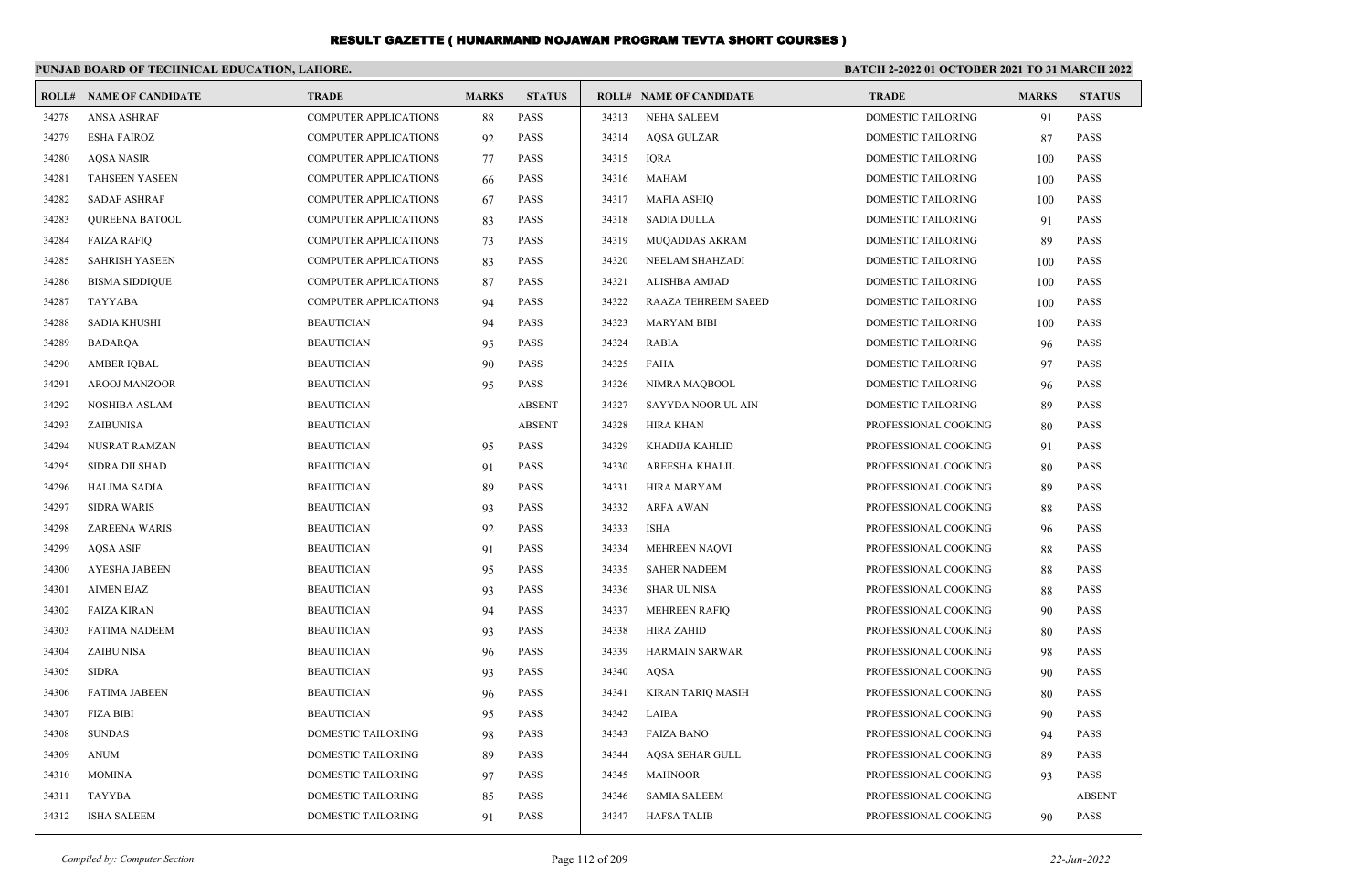|       | PUNJAB BOARD OF TECHNICAL EDUCATION, LAHORE.                            |                              |              | <b>BATCH 2-2022 01 OCTOBER 2021 TO 31 MARCH 2022</b> |       |                                |                           |              |               |
|-------|-------------------------------------------------------------------------|------------------------------|--------------|------------------------------------------------------|-------|--------------------------------|---------------------------|--------------|---------------|
| ROLL# | <b>NAME OF CANDIDATE</b>                                                | <b>TRADE</b>                 | <b>MARKS</b> | <b>STATUS</b>                                        |       | <b>ROLL# NAME OF CANDIDATE</b> | <b>TRADE</b>              | <b>MARKS</b> | <b>STATUS</b> |
| 34348 | <b>IORA</b>                                                             | <b>COMPUTER APPLICATIONS</b> | 88           | <b>PASS</b>                                          | 34381 | <b>FATIMA ZAFAR</b>            | <b>BEAUTICIAN</b>         | 81           | <b>PASS</b>   |
| 34349 | <b>IQRA MUGHAL</b>                                                      | <b>COMPUTER APPLICATIONS</b> | 90           | PASS                                                 | 34382 | TAYYABA ANAYAT                 | <b>BEAUTICIAN</b>         | 83           | <b>PASS</b>   |
| 34350 | <b>DUAA AZAM</b>                                                        | <b>COMPUTER APPLICATIONS</b> | 80           | <b>PASS</b>                                          | 34383 | <b>SANIA</b>                   | <b>BEAUTICIAN</b>         | 86           | <b>PASS</b>   |
| 34351 | <b>FARIHA SAEED</b>                                                     | <b>COMPUTER APPLICATIONS</b> | 91           | <b>PASS</b>                                          | 34384 | <b>MEHAK</b>                   | <b>BEAUTICIAN</b>         | 84           | <b>PASS</b>   |
| 34352 | <b>SHEEZA BABAR</b>                                                     | <b>COMPUTER APPLICATIONS</b> | 91           | PASS                                                 | 34385 | <b>SANA</b>                    | <b>BEAUTICIAN</b>         | 82           | <b>PASS</b>   |
| 34353 | AFIA                                                                    | <b>BEAUTICIAN</b>            | 89           | PASS                                                 | 34386 | RUKHSANA SARWAR                | <b>BEAUTICIAN</b>         | 100          | <b>PASS</b>   |
| 34354 | <b>AAIMA ABID</b>                                                       | <b>BEAUTICIAN</b>            | 91           | <b>PASS</b>                                          | 34387 | <b>OURAT UL AIN</b>            | <b>BEAUTICIAN</b>         | 83           | <b>PASS</b>   |
| 34355 | MASOOMA MURYEM HANIF                                                    | <b>BEAUTICIAN</b>            | 94           | <b>PASS</b>                                          | 34388 | <b>ISHA</b>                    | <b>BEAUTICIAN</b>         | 83           | <b>PASS</b>   |
| 34356 | MADEEHA IMTIAZ                                                          | <b>BEAUTICIAN</b>            | 96           | PASS                                                 | 34389 | <b>ASMA BIBI</b>               | <b>BEAUTICIAN</b>         | 82           | <b>PASS</b>   |
| 34357 | <b>SAMIA</b>                                                            | DOMESTIC TAILORING           | 100          | PASS                                                 | 34390 | <b>AYESHA BIBI</b>             | <b>BEAUTICIAN</b>         | 80           | PASS          |
| 34358 | <b>SEHAR</b>                                                            | DOMESTIC TAILORING           | 100          | <b>PASS</b>                                          | 34391 | <b>MAHAM SHAREEF</b>           | <b>DOMESTIC TAILORING</b> | 98           | PASS          |
| 34359 | <b>FAREEHA</b>                                                          | DOMESTIC TAILORING           | 95           | PASS                                                 | 34392 | <b>NADIA</b>                   | DOMESTIC TAILORING        | 98           | PASS          |
| 34360 | <b>MISBAH ABBAS</b>                                                     | DOMESTIC TAILORING           | 100          | PASS                                                 | 34393 | <b>SHAMA</b>                   | DOMESTIC TAILORING        | 91           | <b>PASS</b>   |
| 34361 | <b>AYESHA</b>                                                           | DOMESTIC TAILORING           | 100          | <b>PASS</b>                                          | 34394 | <b>SUMBAL SHAHID</b>           | <b>DOMESTIC TAILORING</b> | 87           | PASS          |
| 34362 | HAFIZA HUDA AZAM                                                        | DOMESTIC TAILORING           | 100          | PASS                                                 | 34395 | FAIQA                          | <b>DOMESTIC TAILORING</b> | 90           | PASS          |
| 34363 | <b>HAFSA JABEEN</b>                                                     | DOMESTIC TAILORING           | 100          | <b>PASS</b>                                          | 34396 | <b>ALISHBA NADEEM</b>          | <b>DOMESTIC TAILORING</b> | 87           | <b>PASS</b>   |
| 34364 | <b>IORA REHMAT</b>                                                      | DOMESTIC TAILORING           | 99           | <b>PASS</b>                                          | 34397 | <b>ESHA ASGHAR</b>             | <b>DOMESTIC TAILORING</b> | 96           | <b>PASS</b>   |
| 34365 | <b>SEHAR ZULFIQAR</b>                                                   | DOMESTIC TAILORING           | 94           | <b>PASS</b>                                          | 34398 | <b>ALISHA AZAM</b>             | DOMESTIC TAILORING        | 91           | <b>PASS</b>   |
| 34366 | <b>RAHEELA</b>                                                          | DOMESTIC TAILORING           | 96           | PASS                                                 | 34399 | <b>NOOR FATIMA</b>             | DOMESTIC TAILORING        | 90           | <b>PASS</b>   |
| 34367 | <b>SAMIA JABBAR</b>                                                     | DOMESTIC TAILORING           | 99           | <b>PASS</b>                                          | 34400 | <b>EZZAT ZAHRA</b>             | DOMESTIC TAILORING        | 92           | <b>PASS</b>   |
| 34368 | RIMSHA SHAHZADI                                                         | DOMESTIC TAILORING           | 100          | <b>PASS</b>                                          | 34401 | <b>RUHMA</b>                   | DOMESTIC TAILORING        | 92           | <b>PASS</b>   |
| 34369 | <b>SABAHAT ASHRAF</b>                                                   | PROFESSIONAL COOKING         |              | <b>ABSENT</b>                                        | 34402 | <b>SADAF AZMAT</b>             | DOMESTIC TAILORING        | 97           | <b>PASS</b>   |
| 34370 | HAFIZA SAMAN ASHIQ                                                      | PROFESSIONAL COOKING         | 90           | <b>PASS</b>                                          | 34403 | <b>SHAKILA KHIZAR</b>          | DOMESTIC TAILORING        | 94           | <b>PASS</b>   |
|       | <b>GOVERNMENT VOCATIONAL TRAINING INSTITUTE FOR WOMEN, INSIDE DELHI</b> |                              |              |                                                      | 34404 | <b>ANEELA</b>                  | DOMESTIC TAILORING        | 95           | <b>PASS</b>   |
| 34371 | <b>GATE NEAR MASJID WAZIR KHAN, LAHORE</b><br><b>NIMRA</b>              | <b>BEAUTICIAN</b>            | 88           | <b>PASS</b>                                          | 34405 | <b>NASEERA BIBI</b>            | DOMESTIC TAILORING        | 97           | PASS          |
| 34372 | <b>MAH NOOR</b>                                                         | <b>BEAUTICIAN</b>            | 84           | PASS                                                 | 34406 | <b>MAH NOOR</b>                | DOMESTIC TAILORING        | 88           | <b>PASS</b>   |
| 34373 | <b>TEHRIM</b>                                                           | <b>BEAUTICIAN</b>            | 80           | PASS                                                 | 34407 | <b>HUMA</b>                    | DOMESTIC TAILORING        | 89           | PASS          |
| 34374 | <b>AOSA BATOOL</b>                                                      | <b>BEAUTICIAN</b>            |              | <b>PASS</b>                                          | 34408 | <b>ESHA</b>                    | DOMESTIC TAILORING        | 96           | PASS          |
| 34375 | RUKHSANA ZAHOOR                                                         | <b>BEAUTICIAN</b>            | 83           | PASS                                                 | 34409 | <b>ANSHA ABBAS</b>             | DOMESTIC TAILORING        | 91           | <b>PASS</b>   |
| 34376 | NIMRA KAMAL                                                             | <b>BEAUTICIAN</b>            | 80           | PASS                                                 | 34410 | <b>NOOR FATIMA</b>             | DOMESTIC TAILORING        | 91           | <b>PASS</b>   |
| 34377 | <b>NOOR FATIMA</b>                                                      | <b>BEAUTICIAN</b>            | 83<br>82     | <b>PASS</b>                                          | 34411 | REHANA BANO                    | DOMESTIC TAILORING        | 87           | <b>PASS</b>   |
| 34378 | <b>FAIZA ARIF BUTT</b>                                                  | <b>BEAUTICIAN</b>            |              | <b>PASS</b>                                          | 34412 | <b>NOOR FATIMA</b>             | DOMESTIC TAILORING        | 87           | <b>PASS</b>   |
| 34379 | <b>LAIBA NISHA</b>                                                      | <b>BEAUTICIAN</b>            | 86           | PASS                                                 | 34413 | <b>KINZA JAHANGIR</b>          | DOMESTIC TAILORING        | 86           | <b>PASS</b>   |
| 34380 | LAIBA AKHTAR                                                            | <b>BEAUTICIAN</b>            | 84<br>87     | <b>PASS</b>                                          | 34414 | <b>JAWARIA</b>                 | <b>DOMESTIC TAILORING</b> | 96           | <b>PASS</b>   |
|       |                                                                         |                              |              |                                                      | 34415 | MEHREEN WAHID                  | DOMESTIC TAILORING        | 96           | <b>PASS</b>   |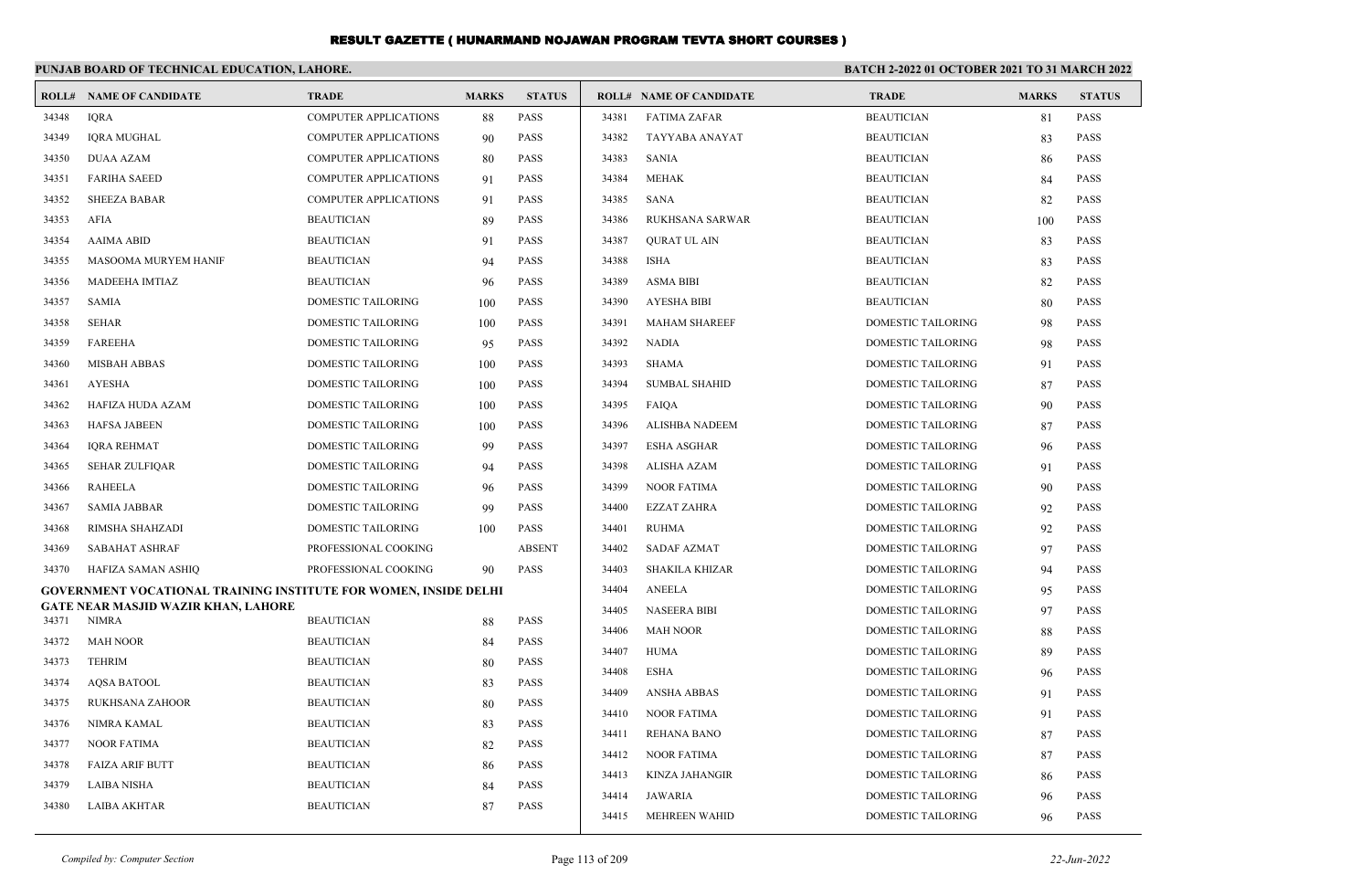|                        | PUNJAB BOARD OF TECHNICAL EDUCATION, LAHORE.               |                              |              |               | BATCH 2-2022 01 OCTOBER 2021 TO 31 MARCH 2022 |                                |                      |              |               |
|------------------------|------------------------------------------------------------|------------------------------|--------------|---------------|-----------------------------------------------|--------------------------------|----------------------|--------------|---------------|
|                        | <b>ROLL# NAME OF CANDIDATE</b>                             | <b>TRADE</b>                 | <b>MARKS</b> | <b>STATUS</b> |                                               | <b>ROLL# NAME OF CANDIDATE</b> | <b>TRADE</b>         | <b>MARKS</b> | <b>STATUS</b> |
| 34416                  | <b>AIMAN CHAUDARY</b>                                      | <b>DOMESTIC TAILORING</b>    | 97           | <b>PASS</b>   | 34449                                         | <b>KINAT ARSHAD</b>            | PROFESSIONAL COOKING | 82           | <b>PASS</b>   |
| 34417                  | <b>SAIMA GHAZAL</b>                                        | DOMESTIC TAILORING           | 95           | <b>PASS</b>   | 34450                                         | <b>TOOBA AKRAM</b>             | PROFESSIONAL COOKING | 86           | <b>PASS</b>   |
| 34418                  | <b>MALAIKA IRFAN</b>                                       | DOMESTIC TAILORING           | 96           | <b>PASS</b>   | 34451                                         | <b>AASMA SHAHZADI</b>          | PROFESSIONAL COOKING | 76           | <b>PASS</b>   |
| 34419                  | <b>ZAHIDA NAQVI</b>                                        | <b>BEAUTICIAN</b>            | 80           | <b>PASS</b>   | 34452                                         | <b>GHULAM FATIMA</b>           | PROFESSIONAL COOKING | 85           | <b>PASS</b>   |
| 34420                  | <b>MAHRUKH SALEEM</b>                                      | <b>BEAUTICIAN</b>            | 97           | <b>PASS</b>   | 34453                                         | <b>NOOR SAHER</b>              | PROFESSIONAL COOKING | 85           | <b>PASS</b>   |
| 34421                  | <b>FAIZA NIAMT</b>                                         | <b>BEAUTICIAN</b>            | 93           | <b>PASS</b>   | 34454                                         | <b>HEEBA RAFAQAT</b>           | PROFESSIONAL COOKING | 73           | <b>PASS</b>   |
| 34422                  | <b>SADIA SULEMAN</b>                                       | <b>BEAUTICIAN</b>            | 90           | <b>PASS</b>   | 34455                                         | AMNA AKRAM                     | PROFESSIONAL COOKING | 82           | <b>PASS</b>   |
| 34423                  | <b>IRAM</b>                                                | <b>BEAUTICIAN</b>            | 83           | <b>PASS</b>   | 34456                                         | <b>ASRA NAWAZ</b>              | PROFESSIONAL COOKING | 82           | <b>PASS</b>   |
| 34424                  | <b>RIDA</b>                                                | <b>BEAUTICIAN</b>            | 83           | <b>PASS</b>   | 34457                                         | <b>GHULAM FATIMA FAROOQ</b>    | PROFESSIONAL COOKING | 73           | <b>PASS</b>   |
| 34425                  | <b>NIMRA</b>                                               | <b>BEAUTICIAN</b>            | 89           | <b>PASS</b>   | 34458                                         | <b>AMNA</b>                    | PROFESSIONAL COOKING | 88           | <b>PASS</b>   |
| 34426                  | TAYYABA GULSHAN                                            | <b>BEAUTICIAN</b>            | 97           | <b>PASS</b>   | 34459                                         | <b>SAFRA</b>                   | PROFESSIONAL COOKING | 81           | <b>PASS</b>   |
| 34427                  | <b>ISHRAT NISHAN</b>                                       | <b>BEAUTICIAN</b>            | 96           | <b>PASS</b>   | 34460                                         | <b>LAIBA ARSHAD</b>            | PROFESSIONAL COOKING | 80           | <b>PASS</b>   |
|                        | GOVERNMENT VOCATIONAL TRAINING INSTITUTE FOR WOMEN, CANTT, |                              |              |               | 34461                                         | <b>AYESHA</b>                  | PROFESSIONAL COOKING | 90           | <b>PASS</b>   |
| <b>LAHORE</b><br>34428 | NIMRA YASEEN                                               | <b>COMPUTER APPLICATIONS</b> | 98           | <b>PASS</b>   | 34462                                         | <b>AMNA AKHTAR</b>             | PROFESSIONAL COOKING | 76           | <b>PASS</b>   |
| 34429                  | <b>MUSKAN SHAHID</b>                                       | <b>COMPUTER APPLICATIONS</b> | 92           | <b>PASS</b>   | 34463                                         | <b>ISMA</b>                    | PROFESSIONAL COOKING | 96           | <b>PASS</b>   |
| 34430                  | <b>MARYAM WAJID</b>                                        | COMPUTER APPLICATIONS        | 96           | <b>PASS</b>   | 34464                                         | <b>FATIMA SHABBIR</b>          | PROFESSIONAL COOKING | 84           | <b>PASS</b>   |
| 34431                  | <b>JAVERIA</b>                                             | COMPUTER APPLICATIONS        |              | PASS          | 34465                                         | <b>AYESHA</b>                  | PROFESSIONAL COOKING | 96           | <b>PASS</b>   |
| 34432                  | <b>MUUSFRA</b>                                             | COMPUTER APPLICATIONS        | 98<br>98     | <b>PASS</b>   | 34466                                         | <b>TEHREEM</b>                 | PROFESSIONAL COOKING | 96           | <b>PASS</b>   |
| 34433                  | <b>BIMA SHAHZADI</b>                                       | <b>COMPUTER APPLICATIONS</b> | 84           | <b>PASS</b>   | 34467                                         | <b>SADIA</b>                   | PROFESSIONAL COOKING | 86           | <b>PASS</b>   |
| 34434                  | <b>MEHREEN ARSAHD</b>                                      | COMPUTER APPLICATIONS        | 98           | <b>PASS</b>   | 34468                                         | <b>SAWERA SATTAR</b>           | <b>BEAUTICIAN</b>    | 90           | <b>PASS</b>   |
| 34435                  | <b>SEHRISH ASHRAF</b>                                      | <b>COMPUTER APPLICATIONS</b> | 84           | <b>PASS</b>   | 34469                                         | <b>SEHAR</b>                   | <b>BEAUTICIAN</b>    | 89           | <b>PASS</b>   |
| 34436                  | MEHRMA SULTAN                                              | <b>COMPUTER APPLICATIONS</b> | 94           | <b>PASS</b>   | 34470                                         | <b>MUQADDAS RIAZ</b>           | <b>BEAUTICIAN</b>    | 89           | <b>PASS</b>   |
| 34437                  | <b>AQSA TASLEEM</b>                                        | <b>COMPUTER APPLICATIONS</b> | 84           | <b>PASS</b>   | 34471                                         | <b>SHAFAQ</b>                  | <b>BEAUTICIAN</b>    | 90           | <b>PASS</b>   |
| 34438                  | <b>AFSHAN ASLAM</b>                                        | <b>COMPUTER APPLICATIONS</b> | 95           | <b>PASS</b>   | 34472                                         | <b>ZAMURRAD KOSAR</b>          | <b>BEAUTICIAN</b>    | 86           | <b>PASS</b>   |
| 34439                  | <b>AROOJ NAEEM</b>                                         | <b>COMPUTER APPLICATIONS</b> | 87           | <b>PASS</b>   | 34473                                         | <b>SHAISTA</b>                 | <b>BEAUTICIAN</b>    | 91           | <b>PASS</b>   |
| 34440                  | <b>IRAM NAEEM</b>                                          | <b>COMPUTER APPLICATIONS</b> | 98           | <b>PASS</b>   | 34474                                         | MAHA                           | <b>BEAUTICIAN</b>    | 89           | <b>PASS</b>   |
| 34441                  | <b>SADIA MUBEEN</b>                                        | <b>COMPUTER APPLICATIONS</b> | 98           | <b>PASS</b>   | 34475                                         | <b>SABA NADEEM</b>             | <b>BEAUTICIAN</b>    | 90           | <b>PASS</b>   |
| 34442                  | <b>MARYAM RIAZ</b>                                         | <b>COMPUTER APPLICATIONS</b> | 96           | <b>PASS</b>   | 34476                                         | <b>LAIBA NAZ</b>               | <b>BEAUTICIAN</b>    | 92           | <b>PASS</b>   |
| 34443                  | <b>URWA</b>                                                | <b>COMPUTER APPLICATIONS</b> | 86           | <b>PASS</b>   | 34477                                         | <b>SADIA ASGHAR</b>            | <b>BEAUTICIAN</b>    | 80           | <b>PASS</b>   |
| 34444                  | HAFIZA RUBAB AKRAM                                         | COMPUTER APPLICATIONS        | 97           | <b>PASS</b>   | 34478                                         | <b>AIMAN RIAZ</b>              | <b>BEAUTICIAN</b>    | 90           | PASS          |
| 34445                  | <b>ALISHBA</b>                                             | COMPUTER APPLICATIONS        | 97           | <b>PASS</b>   | 34479                                         | <b>SUMAIRA BANO</b>            | <b>BEAUTICIAN</b>    | 88           | <b>PASS</b>   |
| 34446                  | <b>SAFA SADDIQUE</b>                                       | COMPUTER APPLICATIONS        | 83           | <b>PASS</b>   | 34480                                         | <b>HINA NAZ</b>                | <b>BEAUTICIAN</b>    | 85           | <b>PASS</b>   |
| 34447                  | <b>RIDA RANA</b>                                           | <b>COMPUTER APPLICATIONS</b> | 91           | <b>PASS</b>   | 34481                                         | <b>MEHAK ABID</b>              | <b>BEAUTICIAN</b>    | 88           | <b>PASS</b>   |
| 34448                  | <b>KANEEZ FATIMA</b>                                       | PROFESSIONAL COOKING         | 90           | <b>PASS</b>   | 34482                                         | <b>PAKIZA</b>                  | <b>BEAUTICIAN</b>    |              | <b>ABSENT</b> |
|                        |                                                            |                              |              |               | 34483                                         | <b>AMNA WAHEED</b>             | <b>BEAUTICIAN</b>    | 90           | <b>PASS</b>   |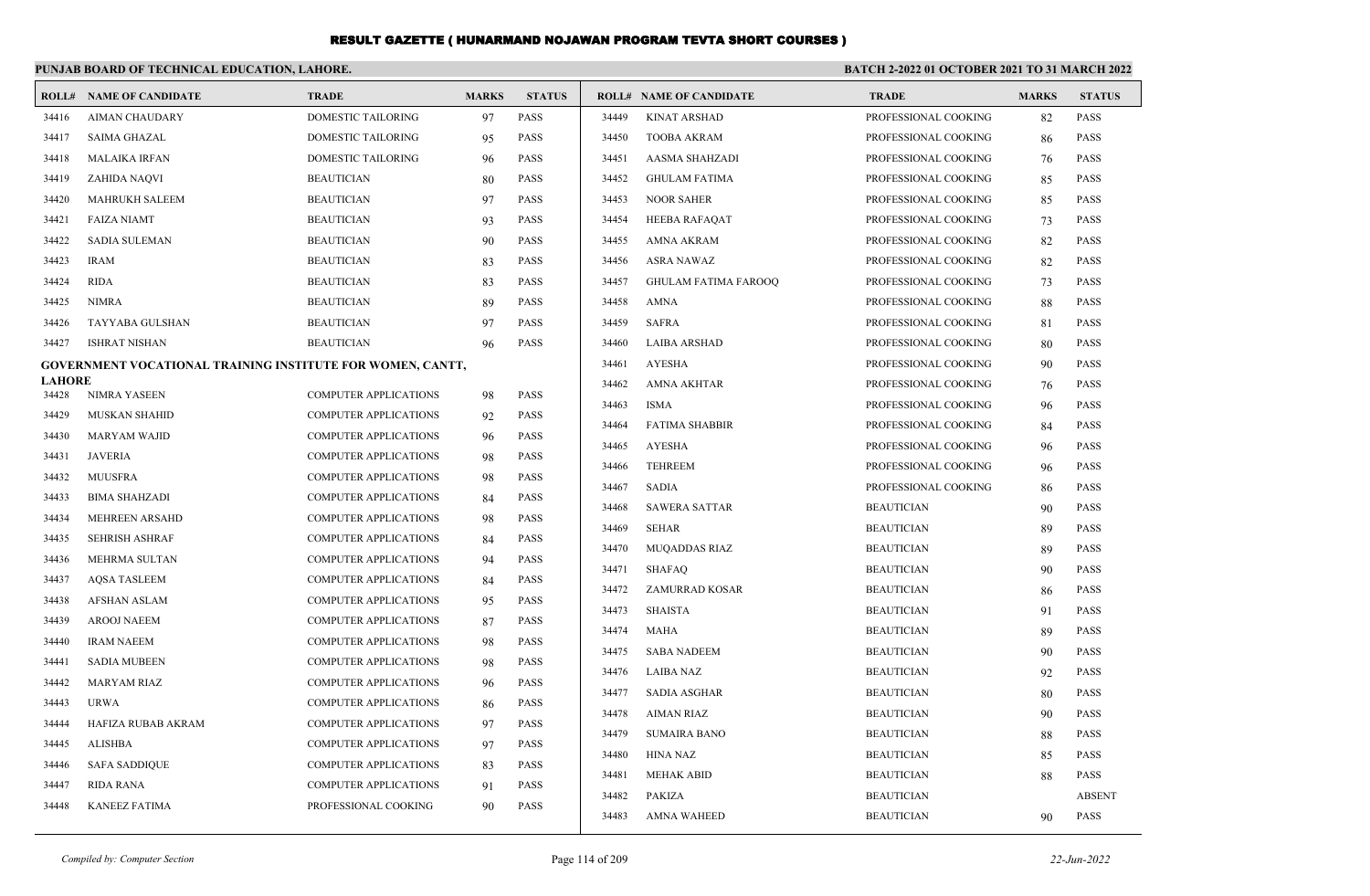|       | PUNJAB BOARD OF TECHNICAL EDUCATION, LAHORE. |                              |              |               | BATCH 2-2022 01 OCTOBER 2021 TO 31 MARCH 2022 |                                                                       |                      |              |               |
|-------|----------------------------------------------|------------------------------|--------------|---------------|-----------------------------------------------|-----------------------------------------------------------------------|----------------------|--------------|---------------|
|       | <b>ROLL# NAME OF CANDIDATE</b>               | <b>TRADE</b>                 | <b>MARKS</b> | <b>STATUS</b> |                                               | <b>ROLL# NAME OF CANDIDATE</b>                                        | <b>TRADE</b>         | <b>MARKS</b> | <b>STATUS</b> |
| 34484 | <b>ANUM KHADIM</b>                           | <b>BEAUTICIAN</b>            | 90           | PASS          | 34519                                         | <b>MALAIKA AMJAD</b>                                                  | DOMESTIC TAILORING   | 95           | PASS          |
| 34485 | NAGINA BOOTA                                 | <b>BEAUTICIAN</b>            | 90           | PASS          | 34520                                         | NIMRA SHEHZADI                                                        | PROFESSIONAL COOKING | 74           | <b>PASS</b>   |
| 34486 | SHOHA KALEEM                                 | <b>BEAUTICIAN</b>            | 88           | <b>PASS</b>   | 34521                                         | AREEBA                                                                | PROFESSIONAL COOKING | 84           | <b>PASS</b>   |
| 34487 | <b>KIRAN</b>                                 | <b>BEAUTICIAN</b>            | 89           | <b>PASS</b>   | 34522                                         | <b>RUBAB RAZZAQ</b>                                                   | PROFESSIONAL COOKING | 88           | <b>PASS</b>   |
| 34488 | <b>IORA ASLAM</b>                            | DOMESTIC TAILORING           | 96           | PASS          | 34523                                         | <b>ASMA MUNIR</b>                                                     | PROFESSIONAL COOKING | 91           | <b>PASS</b>   |
| 34489 | <b>FAIZA MUZMMAIL</b>                        | DOMESTIC TAILORING           | 85           | PASS          | 34524                                         | <b>NOOR</b>                                                           | PROFESSIONAL COOKING | 76           | PASS          |
| 34490 | <b>ISHA LIAQAT</b>                           | DOMESTIC TAILORING           | 97           | <b>PASS</b>   |                                               | <b>GOVERNMENT VOCATIONAL TRAINING INSTITUTE FOR WOMEN, SHAD BAGH,</b> |                      |              |               |
| 34491 | <b>AREEG ASSLAM</b>                          | DOMESTIC TAILORING           | 93           | <b>PASS</b>   | <b>LAHORE</b><br>34525                        | ZONASH RIZWAN                                                         | PROFESSIONAL COOKING | 90           | <b>PASS</b>   |
| 34492 | <b>MISBHA SIDDIQUE</b>                       | DOMESTIC TAILORING           | 94           | <b>PASS</b>   | 34526                                         | <b>SAMRA IQBAL</b>                                                    | PROFESSIONAL COOKING | 91           | <b>PASS</b>   |
| 34493 | KHADIJA                                      | DOMESTIC TAILORING           | 96           | PASS          | 34527                                         | <b>AQSA AKRAM</b>                                                     | PROFESSIONAL COOKING | 90           | <b>PASS</b>   |
| 34494 | NAMRA IFTIKHAR                               | DOMESTIC TAILORING           | 94           | <b>PASS</b>   | 34528                                         | <b>KAINAT RIASAT</b>                                                  | PROFESSIONAL COOKING | 92           | PASS          |
| 34495 | <b>GHULAM FATIMA</b>                         | DOMESTIC TAILORING           | 97           | <b>PASS</b>   | 34529                                         | <b>ANUM</b>                                                           | PROFESSIONAL COOKING | 86           | PASS          |
| 34496 | ZUBAIDA RAMZAN                               | DOMESTIC TAILORING           | 97           | <b>PASS</b>   | 34530                                         | <b>KHIZRA SAEED</b>                                                   | PROFESSIONAL COOKING | 92           | PASS          |
| 34497 | <b>ASMA PERVEEN</b>                          | DOMESTIC TAILORING           | 97           | PASS          | 34531                                         | <b>NAMRA MALIK</b>                                                    | PROFESSIONAL COOKING | 92           | <b>PASS</b>   |
| 34498 | <b>LARAIB ARSAHD</b>                         | DOMESTIC TAILORING           | 95           | <b>PASS</b>   | 34532                                         | <b>AYEZA</b>                                                          | PROFESSIONAL COOKING | 90           | <b>PASS</b>   |
| 34499 | SABA JAMEEL AHMAD                            | <b>DOMESTIC TAILORING</b>    | 94           | PASS          | 34533                                         | <b>FAIZA NASEER</b>                                                   | PROFESSIONAL COOKING | 89           | <b>PASS</b>   |
| 34500 | <b>SAFORA IFTIKHAR</b>                       | DOMESTIC TAILORING           | 95           | PASS          | 34534                                         | <b>SAMREEN MASKEEN</b>                                                | PROFESSIONAL COOKING | 86           | <b>PASS</b>   |
| 34501 | <b>HUDA LARAIB</b>                           | DOMESTIC TAILORING           | 95           | <b>PASS</b>   | 34535                                         | <b>SANA JAVAID</b>                                                    | PROFESSIONAL COOKING | 90           | <b>PASS</b>   |
| 34502 | <b>ANAM MURAD</b>                            | <b>DOMESTIC TAILORING</b>    | 95           | <b>PASS</b>   | 34536                                         | <b>SIDRA</b>                                                          | PROFESSIONAL COOKING | 88           | PASS          |
| 34503 | <b>FAIOA ABBAS</b>                           | <b>COMPUTER APPLICATIONS</b> | 84           | <b>PASS</b>   | 34537                                         | <b>SEERAT UL AROOJ</b>                                                | PROFESSIONAL COOKING | 70           | <b>PASS</b>   |
| 34504 | <b>IORA SHAHZAD</b>                          | <b>COMPUTER APPLICATIONS</b> | 82           | <b>PASS</b>   | 34538                                         | <b>SAIRA ASGHAR</b>                                                   | PROFESSIONAL COOKING | 93           | <b>PASS</b>   |
| 34505 | <b>RAHAT ZULIFQAR</b>                        | COMPUTER APPLICATIONS        | 92           | PASS          | 34539                                         | <b>MAHNOOR IMRAN</b>                                                  | PROFESSIONAL COOKING | 86           | <b>PASS</b>   |
| 34506 | <b>AYMAN AMJAD</b>                           | <b>COMPUTER APPLICATIONS</b> | 91           | PASS          | 34540                                         | <b>SAWAIRA KANWAL</b>                                                 | PROFESSIONAL COOKING | 89           | <b>PASS</b>   |
| 34507 | <b>SARA BANO</b>                             | COMPUTER APPLICATIONS        | 89           | <b>PASS</b>   | 34541                                         | <b>NIMRA ABID</b>                                                     | PROFESSIONAL COOKING | 80           | <b>PASS</b>   |
| 34508 | <b>SABAHAT HASSAN</b>                        | <b>COMPUTER APPLICATIONS</b> | 82           | PASS          | 34542                                         | <b>ALISHBA</b>                                                        | PROFESSIONAL COOKING | 74           | PASS          |
| 34509 | <b>BINISH IDREES</b>                         | <b>COMPUTER APPLICATIONS</b> | 82           | PASS          | 34543                                         | ZAKRIA GULSHAN                                                        | <b>BEAUTICIAN</b>    | 87           | PASS          |
| 34510 | <b>SAIMA KHANUM</b>                          | <b>BEAUTICIAN</b>            | 93           | PASS          | 34544                                         | <b>SHANZA</b>                                                         | <b>BEAUTICIAN</b>    | 87           | PASS          |
| 34511 | <b>SIDRA KHANUM</b>                          | <b>BEAUTICIAN</b>            | 93           | PASS          | 34545                                         | <b>SHUMAILA SHARIF</b>                                                | <b>BEAUTICIAN</b>    | 89           | PASS          |
| 34512 | <b>ALMAS RASHID</b>                          | <b>BEAUTICIAN</b>            | 86           | PASS          | 34546                                         | MEHTAB ZAHRA                                                          | <b>BEAUTICIAN</b>    | 77           | PASS          |
| 34513 | NIMRA ZAHOOR                                 | <b>BEAUTICIAN</b>            | 86           | PASS          | 34547                                         | <b>NOOR FATIMA</b>                                                    | <b>BEAUTICIAN</b>    | 65           | PASS          |
| 34514 | <b>SAIMA ASHIO</b>                           | <b>DOMESTIC TAILORING</b>    | 95           | PASS          | 34548                                         | HAMNA RIZWAN                                                          | <b>BEAUTICIAN</b>    | 88           | <b>PASS</b>   |
| 34515 | <b>MANAHIL</b>                               | <b>DOMESTIC TAILORING</b>    | 98           | <b>PASS</b>   | 34549                                         | ZAINAB RIZWAN                                                         | <b>BEAUTICIAN</b>    | 90           | <b>PASS</b>   |
| 34516 | HIRA RAZAQ                                   | DOMESTIC TAILORING           | 96           | <b>PASS</b>   | 34550                                         | <b>JAVERIA RASHID</b>                                                 | <b>BEAUTICIAN</b>    | 91           | <b>PASS</b>   |
| 34517 | <b>IMRA SHEHZADI</b>                         | <b>DOMESTIC TAILORING</b>    | 95           | <b>PASS</b>   | 34551                                         | <b>ANEEZA</b>                                                         | <b>BEAUTICIAN</b>    | 82           | <b>PASS</b>   |
| 34518 | <b>TAYYBA JAVED</b>                          | <b>DOMESTIC TAILORING</b>    | 98           | <b>PASS</b>   |                                               |                                                                       |                      |              |               |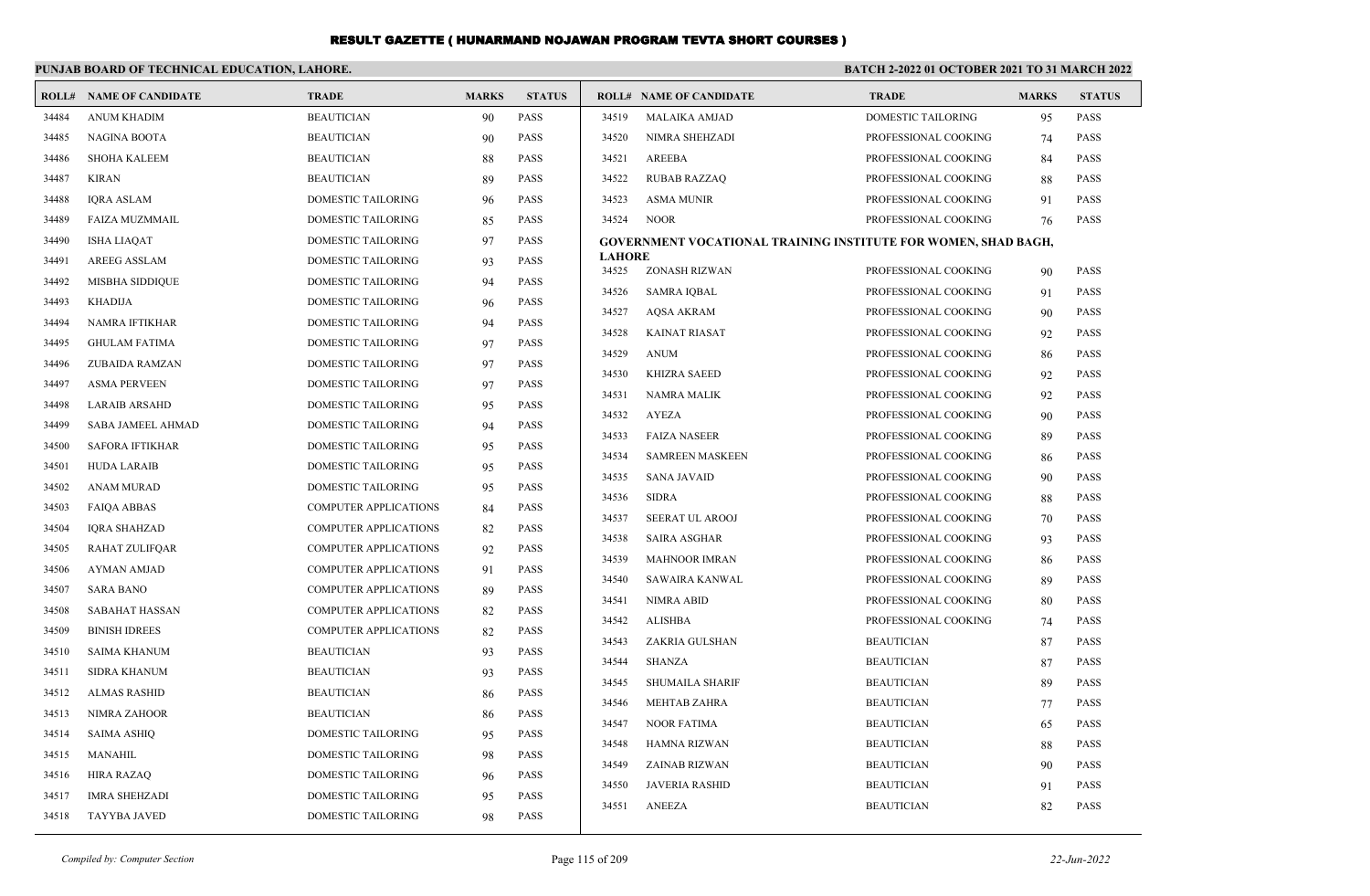|       | PUNJAB BOARD OF TECHNICAL EDUCATION, LAHORE. |                              |              |               | BATCH 2-2022 01 OCTOBER 2021 TO 31 MARCH 2022 |                                |                           |              |               |
|-------|----------------------------------------------|------------------------------|--------------|---------------|-----------------------------------------------|--------------------------------|---------------------------|--------------|---------------|
|       | <b>ROLL# NAME OF CANDIDATE</b>               | <b>TRADE</b>                 | <b>MARKS</b> | <b>STATUS</b> |                                               | <b>ROLL# NAME OF CANDIDATE</b> | <b>TRADE</b>              | <b>MARKS</b> | <b>STATUS</b> |
| 34552 | NASREEN BEGUM                                | <b>BEAUTICIAN</b>            | 94           | <b>PASS</b>   | 34587                                         | <b>AYESHA NOOR</b>             | DOMESTIC TAILORING        | 93           | <b>PASS</b>   |
| 34553 | <b>SHABANA NAEEM</b>                         | <b>BEAUTICIAN</b>            | 92           | <b>PASS</b>   | 34588                                         | <b>FARIHA MAQSOOD</b>          | DOMESTIC TAILORING        | 94           | PASS          |
| 34554 | <b>MEHWISH</b>                               | <b>BEAUTICIAN</b>            | 81           | <b>PASS</b>   | 34589                                         | <b>UZAM KAMAL</b>              | <b>DOMESTIC TAILORING</b> | 91           | <b>PASS</b>   |
| 34555 | <b>ASIMA KAUSAR</b>                          | <b>BEAUTICIAN</b>            | 89           | <b>PASS</b>   | 34590                                         | <b>AROOJ FATIMA</b>            | DOMESTIC TAILORING        | 92           | <b>PASS</b>   |
| 34556 | <b>SOBIA ASHRAF</b>                          | <b>BEAUTICIAN</b>            | 91           | <b>PASS</b>   | 34591                                         | <b>ATTIA ZAHOOR</b>            | <b>DOMESTIC TAILORING</b> | 92           | PASS          |
| 34557 | <b>TABBASUM SHOKAT</b>                       | <b>BEAUTICIAN</b>            | 89           | <b>PASS</b>   | 34592                                         | <b>NAILA KHALIQ</b>            | <b>DOMESTIC TAILORING</b> | 93           | <b>PASS</b>   |
| 34558 | <b>IQRA</b>                                  | <b>BEAUTICIAN</b>            | 88           | <b>PASS</b>   | 34593                                         | <b>AREEBA</b>                  | DOMESTIC TAILORING        | 77           | <b>PASS</b>   |
| 34559 | <b>IQRA JABBAR</b>                           | <b>BEAUTICIAN</b>            | 89           | <b>PASS</b>   | 34594                                         | <b>NIMRA FATIMA</b>            | DOMESTIC TAILORING        | 93           | PASS          |
| 34560 | MEHWISH SAEED ALI                            | <b>BEAUTICIAN</b>            | 88           | <b>PASS</b>   | 34595                                         | AYESHA IFTIHKAR                | <b>DOMESTIC TAILORING</b> | 90           | <b>PASS</b>   |
| 34561 | <b>MARYAM</b>                                | <b>BEAUTICIAN</b>            | 67           | <b>PASS</b>   | 34596                                         | <b>ZAINAB ASGHAR</b>           | <b>DOMESTIC TAILORING</b> | 91           | <b>PASS</b>   |
| 34562 | <b>MADIHA</b>                                | <b>COMPUTER APPLICATIONS</b> | 64           | <b>PASS</b>   | 34597                                         | <b>FATIMA</b>                  | DOMESTIC TAILORING        | 80           | <b>PASS</b>   |
| 34563 | <b>ZAIB UN NISA</b>                          | <b>COMPUTER APPLICATIONS</b> | 95           | <b>PASS</b>   | 34598                                         | <b>ALIYA PARVEEN</b>           | DOMESTIC TAILORING        | 85           | <b>PASS</b>   |
| 34564 | <b>ANAM BATOOL</b>                           | <b>COMPUTER APPLICATIONS</b> | 93           | <b>PASS</b>   | 34599                                         | <b>MARYAM</b>                  | DOMESTIC TAILORING        | 91           | <b>PASS</b>   |
| 34565 | <b>AMEN</b>                                  | COMPUTER APPLICATIONS        | 93           | <b>PASS</b>   | 34600                                         | <b>FATIMA</b>                  | PROFESSIONAL COOKING      | 74           | <b>PASS</b>   |
| 34566 | <b>FATIMA</b>                                | <b>COMPUTER APPLICATIONS</b> | 95           | <b>PASS</b>   | 34601                                         | <b>AQSA JEHANGIR</b>           | PROFESSIONAL COOKING      | 75           | <b>PASS</b>   |
| 34567 | <b>KANWAL</b>                                | <b>COMPUTER APPLICATIONS</b> | 90           | <b>PASS</b>   | 34602                                         | <b>NARMEEN RAZA</b>            | PROFESSIONAL COOKING      | 71           | <b>PASS</b>   |
| 34568 | RABIYA ISHTIAO                               | <b>COMPUTER APPLICATIONS</b> | 89           | <b>PASS</b>   | 34603                                         | <b>NAYAB RAZA</b>              | PROFESSIONAL COOKING      | 77           | <b>PASS</b>   |
| 34569 | <b>KINZA JAVAID</b>                          | <b>COMPUTER APPLICATIONS</b> | 87           | <b>PASS</b>   | 34604                                         | SABAHAT                        | PROFESSIONAL COOKING      | 79           | <b>PASS</b>   |
| 34570 | ALISHBA ISHTIAQ                              | <b>COMPUTER APPLICATIONS</b> | 84           | <b>PASS</b>   | 34605                                         | <b>UMAMA</b>                   | PROFESSIONAL COOKING      | 79           | <b>PASS</b>   |
| 34571 | <b>TAYYABA NADEEM</b>                        | COMPUTER APPLICATIONS        | 66           | <b>PASS</b>   | 34606                                         | NOREENA SAHAR                  | PROFESSIONAL COOKING      | 78           | <b>PASS</b>   |
| 34572 | <b>ESHA YOUSAF</b>                           | COMPUTER APPLICATIONS        | 95           | <b>PASS</b>   | 34607                                         | <b>SADIA RAFIQUE</b>           | PROFESSIONAL COOKING      | 81           | <b>PASS</b>   |
| 34573 | <b>MARYAM JAVED</b>                          | <b>COMPUTER APPLICATIONS</b> | 90           | <b>PASS</b>   | 34608                                         | ZOHA                           | PROFESSIONAL COOKING      | 73           | <b>PASS</b>   |
| 34574 | ZUNAIRA ZAHID                                | <b>COMPUTER APPLICATIONS</b> | 91           | <b>PASS</b>   | 34609                                         | <b>AMNA SHOAIB</b>             | PROFESSIONAL COOKING      | 67           | <b>PASS</b>   |
| 34575 | <b>KASHISH</b>                               | COMPUTER APPLICATIONS        | 93           | <b>PASS</b>   | 34610                                         | <b>SHAKIBA WASEEM</b>          | PROFESSIONAL COOKING      | 73           | <b>PASS</b>   |
| 34576 | FATIMA GUL SHAHID                            | COMPUTER APPLICATIONS        | 93           | <b>PASS</b>   | 34611                                         | <b>SAMIA</b>                   | PROFESSIONAL COOKING      | 69           | <b>PASS</b>   |
| 34577 | <b>MARIA</b>                                 | <b>COMPUTER APPLICATIONS</b> | 89           | <b>PASS</b>   | 34612                                         | <b>AREEBA BUKHT</b>            | DOMESTIC TAILORING        | 67           | <b>PASS</b>   |
| 34578 | RAMIZA AHMAD ALIA                            | COMPUTER APPLICATIONS        | 62           | <b>PASS</b>   | 34613                                         | <b>AJJIA BAKHT</b>             | DOMESTIC TAILORING        | 69           | <b>PASS</b>   |
| 34579 | LAIBA ZAHOOR BUTT                            | COMPUTER APPLICATIONS        | 95           | <b>PASS</b>   | 34614                                         | <b>ASIA</b>                    | DOMESTIC TAILORING        | 82           | <b>PASS</b>   |
| 34580 | <b>SUMBAL</b>                                | <b>DOMESTIC TAILORING</b>    | 91           | <b>PASS</b>   | 34615                                         | <b>IQRA RAFIQ</b>              | <b>DOMESTIC TAILORING</b> | 70           | <b>PASS</b>   |
| 34581 | <b>AMNA</b>                                  | <b>DOMESTIC TAILORING</b>    | 89           | <b>PASS</b>   | 34616                                         | <b>AYESHA YASIN</b>            | <b>DOMESTIC TAILORING</b> | 85           | <b>PASS</b>   |
| 34582 | <b>EMAN TASNEEM</b>                          | <b>DOMESTIC TAILORING</b>    | 90           | <b>PASS</b>   | 34617                                         | <b>MISBAH SIDDIQUE</b>         | <b>DOMESTIC TAILORING</b> | 69           | PASS          |
| 34583 | <b>SAMARA AMIR</b>                           | <b>DOMESTIC TAILORING</b>    | 93           | <b>PASS</b>   | 34618                                         | <b>AROOJ RAFIQ</b>             | <b>BEAUTICIAN</b>         | 76           | <b>PASS</b>   |
| 34584 | <b>SUGHRA NADEEM</b>                         | <b>DOMESTIC TAILORING</b>    | 91           | <b>PASS</b>   | 34619                                         | <b>SAIRA SALEEM</b>            | <b>BEAUTICIAN</b>         | 91           | <b>PASS</b>   |
| 34585 | <b>SUMAIA SARFRAZ</b>                        | DOMESTIC TAILORING           | 86           | <b>PASS</b>   | 34620                                         | <b>NEELAM</b>                  | <b>BEAUTICIAN</b>         | 81           | <b>PASS</b>   |
| 34586 | <b>NOOR FATIMA</b>                           | <b>DOMESTIC TAILORING</b>    | 77           | <b>PASS</b>   | 34621                                         | <b>BENISH ALLAH DITTA</b>      | <b>BEAUTICIAN</b>         | 77           | <b>PASS</b>   |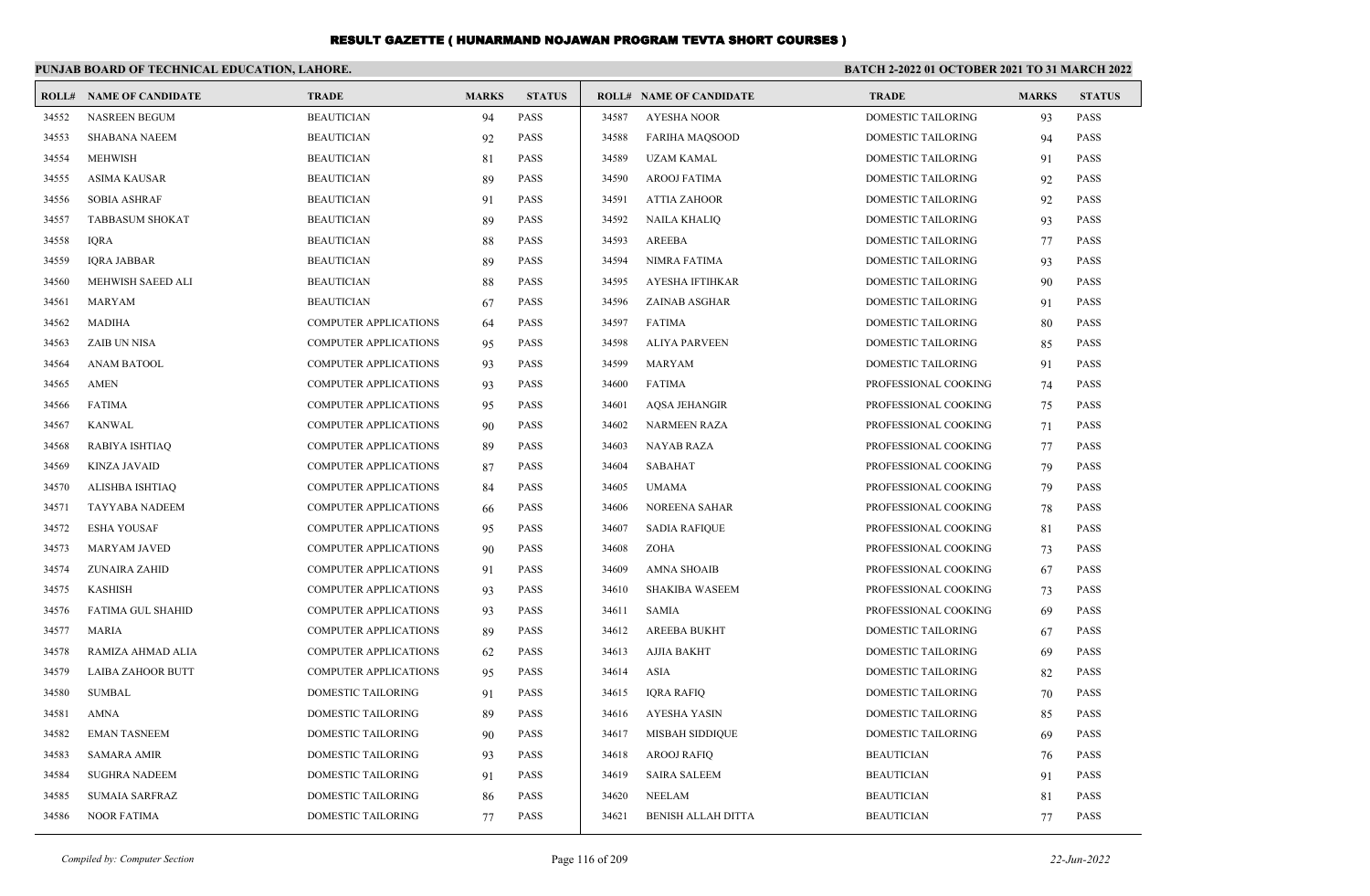|       | PUNJAB BOARD OF TECHNICAL EDUCATION, LAHORE.                       |                              |              |               | BATCH 2-2022 01 OCTOBER 2021 TO 31 MARCH 2022 |                                                                 |                           |              |               |
|-------|--------------------------------------------------------------------|------------------------------|--------------|---------------|-----------------------------------------------|-----------------------------------------------------------------|---------------------------|--------------|---------------|
|       | <b>ROLL# NAME OF CANDIDATE</b>                                     | <b>TRADE</b>                 | <b>MARKS</b> | <b>STATUS</b> |                                               | <b>ROLL# NAME OF CANDIDATE</b>                                  | <b>TRADE</b>              | <b>MARKS</b> | <b>STATUS</b> |
| 34622 | AYESHA MANZOOR                                                     | <b>BEAUTICIAN</b>            | 76           | <b>PASS</b>   | 34655                                         | <b>HIFZA</b>                                                    | <b>DOMESTIC TAILORING</b> | 91           | <b>PASS</b>   |
| 34623 | HASEEBA                                                            | <b>BEAUTICIAN</b>            | 78           | <b>PASS</b>   | 34656                                         | <b>AYESHA SALEEM</b>                                            | <b>DOMESTIC TAILORING</b> | 95           | <b>PASS</b>   |
| 34624 | <b>NAGHEEN SABA</b>                                                | <b>COMPUTER APPLICATIONS</b> | 90           | <b>PASS</b>   | 34657                                         | <b>RABIA ATTA</b>                                               | <b>DOMESTIC TAILORING</b> | 95           | <b>PASS</b>   |
| 34625 | ANEEQA SHAHBAZ ALI                                                 | <b>COMPUTER APPLICATIONS</b> | 91           | <b>PASS</b>   | 34658                                         | <b>HIRA YASEEN</b>                                              | DOMESTIC TAILORING        | 90           | <b>PASS</b>   |
| 34626 | <b>SIDRA MUSTAFA</b>                                               | <b>COMPUTER APPLICATIONS</b> | 90           | <b>PASS</b>   | 34659                                         | <b>SANIA RASHEED</b>                                            | <b>DOMESTIC TAILORING</b> | 95           | <b>PASS</b>   |
|       | <b>GOVERNMENT VOCATIONAL TRAINING INSTITUTE FOR WOMEN, JIAMUSA</b> |                              |              |               | 34660                                         | <b>RIMSHA SARWAR</b>                                            | <b>DOMESTIC TAILORING</b> |              | <b>ABSENT</b> |
| 34627 | <b>SHAHDARA, LAHORE</b><br>ARINA MAIKLE                            | <b>BEAUTICIAN</b>            | 92           | <b>PASS</b>   | 34661                                         | <b>NISHA SARWAR</b>                                             | DOMESTIC TAILORING        | 85           | <b>PASS</b>   |
| 34628 | <b>NAILA NAWAZ</b>                                                 | <b>BEAUTICIAN</b>            | 93           | <b>PASS</b>   | 34662                                         | MAWARA NADEEM                                                   | DOMESTIC TAILORING        | 95           | <b>PASS</b>   |
| 34629 | SADIA GHULAM RASOOL                                                | <b>BEAUTICIAN</b>            | 92           | <b>PASS</b>   | 34663                                         | <b>KINAT NADEEM</b>                                             | <b>DOMESTIC TAILORING</b> | 95           | <b>PASS</b>   |
| 34630 | <b>AYESHA SHABEER</b>                                              | <b>BEAUTICIAN</b>            | 90           | <b>PASS</b>   | 34664                                         | <b>SIDRA AMANAT</b>                                             | <b>DOMESTIC TAILORING</b> | 95           | <b>PASS</b>   |
| 34631 | SHEHNEEL KANWAL                                                    | <b>BEAUTICIAN</b>            | 82           | <b>PASS</b>   | 34665                                         | MISBAH JABBAR                                                   | DOMESTIC TAILORING        | 91           | <b>PASS</b>   |
| 34632 | SADIA TABASUM                                                      | <b>BEAUTICIAN</b>            | 92           | PASS          | 34666                                         | <b>IQRA</b>                                                     | PROFESSIONAL COOKING      | 85           | <b>PASS</b>   |
| 34633 | <b>MARYAM FATIMA</b>                                               | <b>BEAUTICIAN</b>            | 89           | <b>PASS</b>   | 34667                                         | <b>SABA MANZOOR</b>                                             | PROFESSIONAL COOKING      | 91           | <b>PASS</b>   |
| 34634 | NIDA KHUSHNOOD                                                     | <b>BEAUTICIAN</b>            | 82           | <b>PASS</b>   | 34668                                         | <b>RAHEELA</b>                                                  | PROFESSIONAL COOKING      | 88           | <b>PASS</b>   |
| 34635 | <b>AOSA SADAF</b>                                                  | <b>BEAUTICIAN</b>            | 91           | <b>PASS</b>   | 34669                                         | AROOJ ARSHAD                                                    | PROFESSIONAL COOKING      | 87           | <b>PASS</b>   |
| 34636 | SAFIA RANI                                                         | <b>BEAUTICIAN</b>            | 93           | <b>PASS</b>   | 34670                                         | <b>MUBEEN ISHAO</b>                                             | PROFESSIONAL COOKING      |              | <b>ABSENT</b> |
| 34637 | HIRA SHAHZADI                                                      | <b>BEAUTICIAN</b>            |              | <b>ABSENT</b> | 34671                                         | <b>AYESHA SHAHBAZ</b>                                           | PROFESSIONAL COOKING      | 94           | <b>PASS</b>   |
| 34638 | <b>IRAM LIAOAT</b>                                                 | <b>BEAUTICIAN</b>            | 95           | <b>PASS</b>   | 34672                                         | ZAHRA AFZAAL                                                    | PROFESSIONAL COOKING      | 91           | <b>PASS</b>   |
| 34639 | <b>FARWA</b>                                                       | <b>BEAUTICIAN</b>            | 90           | <b>PASS</b>   | 34673                                         | <b>ANAM ARIF</b>                                                | PROFESSIONAL COOKING      | 94           | <b>PASS</b>   |
| 34640 | <b>MUNAZZA RAFIQ</b>                                               | <b>BEAUTICIAN</b>            | 91           | <b>PASS</b>   | 34674                                         | <b>ALISHBA ZAHID</b>                                            | PROFESSIONAL COOKING      | 85           | <b>PASS</b>   |
| 34641 | <b>AREEBA</b>                                                      | <b>BEAUTICIAN</b>            | 87           | <b>PASS</b>   | 34675                                         | <b>AMARA</b>                                                    | PROFESSIONAL COOKING      | 88           | <b>PASS</b>   |
| 34642 | AYESHA ABDUL MAJEED                                                | <b>BEAUTICIAN</b>            | 87           | <b>PASS</b>   | 34676                                         | <b>NOOR SABA</b>                                                | PROFESSIONAL COOKING      | 85           | <b>PASS</b>   |
| 34643 | <b>SANIA JAMIL</b>                                                 | <b>BEAUTICIAN</b>            | 92           | <b>PASS</b>   | 34677                                         | <b>GHULAM FATIMA</b>                                            | PROFESSIONAL COOKING      | 88           | <b>PASS</b>   |
| 34644 | <b>SUNDAS FAROOO</b>                                               | <b>BEAUTICIAN</b>            | 93           | <b>PASS</b>   | 34678                                         | <b>HIFZA FATIMA</b>                                             | PROFESSIONAL COOKING      | 87           | <b>PASS</b>   |
| 34645 | <b>IRAM NAWAZ</b>                                                  | <b>BEAUTICIAN</b>            | 92           | <b>PASS</b>   | 34679                                         | SAMRA LIAQAT ALI                                                | PROFESSIONAL COOKING      | 85           | <b>PASS</b>   |
| 34646 | <b>MUQADDAS</b>                                                    | <b>BEAUTICIAN</b>            | 82           | <b>PASS</b>   | 34680                                         | <b>TANZILA KOUSAR</b>                                           | PROFESSIONAL COOKING      | 84           | <b>PASS</b>   |
| 34647 | <b>SHAZIA ASLAM</b>                                                | <b>BEAUTICIAN</b>            | 91           | <b>PASS</b>   | 34681                                         | <b>KIRAN FATIMA</b>                                             | <b>BEAUTICIAN</b>         | 93           | <b>PASS</b>   |
| 34648 | RABIA                                                              | <b>BEAUTICIAN</b>            | 90           | <b>PASS</b>   | 34682                                         | <b>SHABANA ASLAM</b>                                            | <b>BEAUTICIAN</b>         | 93           | <b>PASS</b>   |
| 34649 | <b>AOSA MUSTAFA</b>                                                | <b>BEAUTICIAN</b>            | 89           | <b>PASS</b>   | 34683                                         | KHADIJA KANWAL                                                  | DOMESTIC TAILORING        | 95           | <b>PASS</b>   |
| 34650 | <b>ALEENA KOUSAR</b>                                               | DOMESTIC TAILORING           | 83           | <b>PASS</b>   | 34684                                         | <b>ZAHIRA FATIMA</b>                                            | DOMESTIC TAILORING        | 95           | <b>PASS</b>   |
| 34651 | <b>ANEEZA</b>                                                      | DOMESTIC TAILORING           | 94           | <b>PASS</b>   | 34685                                         | <b>WAJEEHA LATIF</b>                                            | <b>DOMESTIC TAILORING</b> | 95           | <b>PASS</b>   |
| 34652 | <b>FATIMA HABIB</b>                                                | <b>DOMESTIC TAILORING</b>    | 94           | <b>PASS</b>   | 34686                                         | <b>IQRA TARIQ</b>                                               | DOMESTIC TAILORING        | 95           | <b>PASS</b>   |
| 34653 | <b>ZAINAB HAFEEZ</b>                                               | <b>DOMESTIC TAILORING</b>    | 94           | <b>PASS</b>   |                                               | GOVT. TECHNICAL TRAINING INSTITUTE (W), COLLEGE ROAD, TOWNSHIP, |                           |              |               |
| 34654 | MAHNOOR                                                            | DOMESTIC TAILORING           | 91           | <b>PASS</b>   | <b>LAHORE</b><br>34687                        | ANEELA IBRAR                                                    | <b>BEAUTICIAN</b>         | 87           | <b>PASS</b>   |
|       |                                                                    |                              |              |               |                                               |                                                                 |                           |              |               |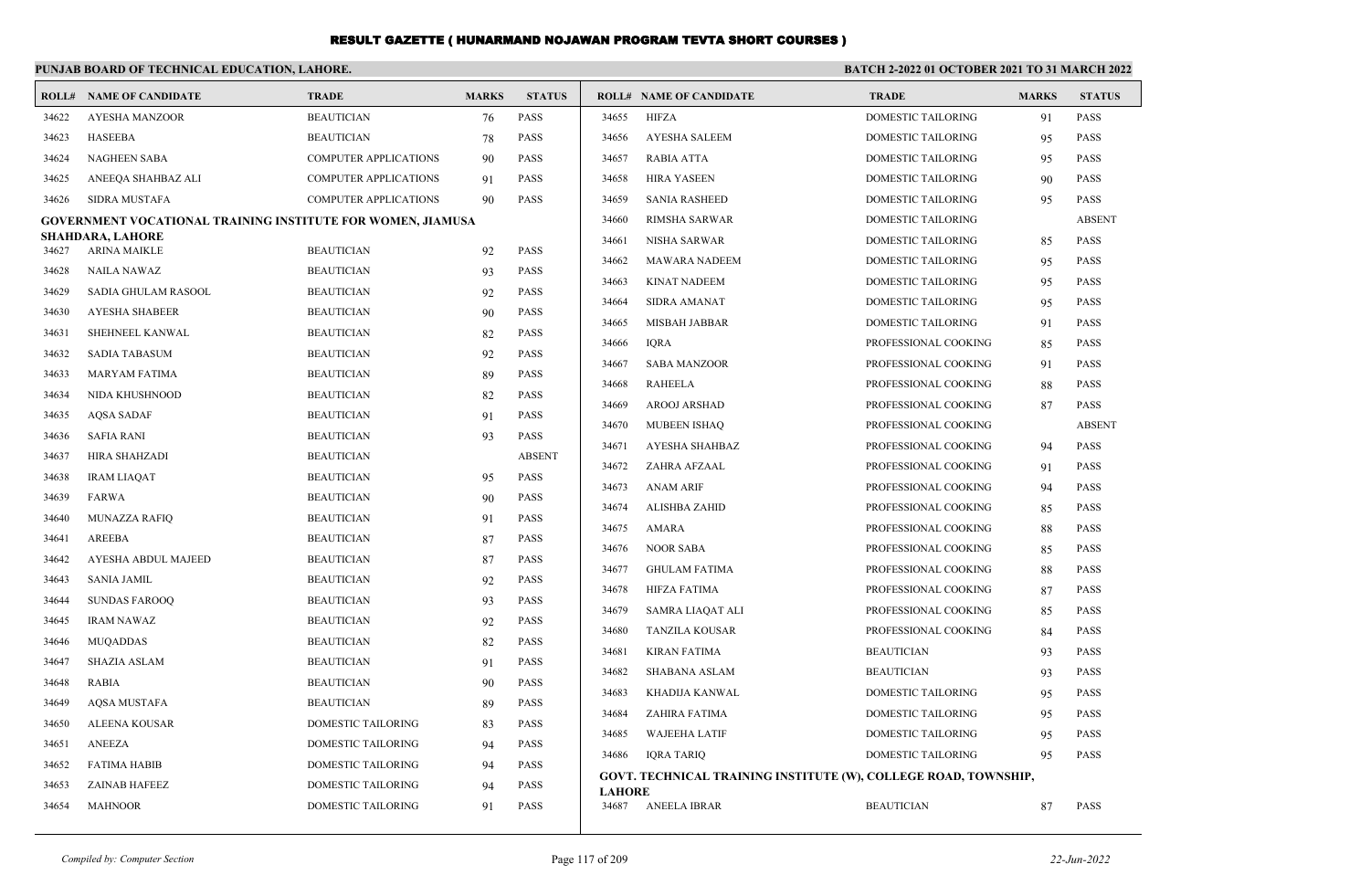|       | PUNJAB BOARD OF TECHNICAL EDUCATION, LAHORE. |                      |              |               | <b>BATCH 2-2022 01 OCTOBER 2021 TO 31 MARCH 2022</b> |                                                                   |                       |              |               |
|-------|----------------------------------------------|----------------------|--------------|---------------|------------------------------------------------------|-------------------------------------------------------------------|-----------------------|--------------|---------------|
|       | <b>ROLL# NAME OF CANDIDATE</b>               | <b>TRADE</b>         | <b>MARKS</b> | <b>STATUS</b> |                                                      | <b>ROLL# NAME OF CANDIDATE</b>                                    | <b>TRADE</b>          | <b>MARKS</b> | <b>STATUS</b> |
| 34688 | <b>MAHNOOR ASLAM</b>                         | <b>BEAUTICIAN</b>    | 88           | <b>PASS</b>   | 34723                                                | <b>MALAIKA REHMAN</b>                                             | PROFESSIONAL COOKING  | 95           | <b>PASS</b>   |
| 34689 | <b>IQRA RANI</b>                             | <b>BEAUTICIAN</b>    | 80           | PASS          | 34724                                                | <b>IQRA ALI</b>                                                   | PROFESSIONAL COOKING  | 89           | <b>PASS</b>   |
| 34690 | <b>RIMSHA AFZAL</b>                          | <b>BEAUTICIAN</b>    | 78           | PASS          | 34725                                                | <b>TAYYABA BIBI</b>                                               | <b>BEAUTICIAN</b>     | 85           | <b>PASS</b>   |
| 34691 | <b>NADIA JON</b>                             | <b>BEAUTICIAN</b>    | 93           | PASS          | 34726                                                | MUNAZAH AZAM                                                      | PROFESSIONAL COOKING  | 82           | <b>PASS</b>   |
| 34692 | MEHWISH ABDULLAH                             | <b>BEAUTICIAN</b>    | 90           | PASS          | 34727                                                | <b>KHIZRA SAFDAR</b>                                              | <b>BEAUTICIAN</b>     | 79           | PASS          |
| 34693 | <b>AMNA SHEHZADI</b>                         | <b>BEAUTICIAN</b>    | 90           | PASS          | 34728                                                | ZARTASAA KHKAN                                                    | <b>BEAUTICIAN</b>     | 81           | <b>PASS</b>   |
| 34694 | <b>RAHMANA NASEEM</b>                        | <b>BEAUTICIAN</b>    | 96           | PASS          | 34729                                                | <b>SAIMA FAROOO</b>                                               | <b>BEAUTICIAN</b>     | 87           | <b>PASS</b>   |
| 34695 | NAJWA KHIZAR                                 | <b>BEAUTICIAN</b>    | 91           | <b>PASS</b>   | 34730                                                | <b>SIDRA NAEEM</b>                                                | <b>BEAUTICIAN</b>     | 78           | <b>PASS</b>   |
| 34696 | <b>MALAIKA BATOOL</b>                        | <b>BEAUTICIAN</b>    | 85           | PASS          | 34731                                                | <b>ALINA IRFAN</b>                                                | <b>BEAUTICIAN</b>     | 88           | <b>PASS</b>   |
| 34697 | <b>KAINAT</b>                                | <b>BEAUTICIAN</b>    | 89           | PASS          | 34732                                                | <b>SOBIA ASHRAF</b>                                               | <b>BEAUTICIAN</b>     | 76           | <b>PASS</b>   |
| 34698 | <b>ASMA KHIZER</b>                           | <b>BEAUTICIAN</b>    | 89           | PASS          | 34733                                                | <b>TAHIRA AYAZ</b>                                                | <b>BEAUTICIAN</b>     | 77           | <b>PASS</b>   |
| 34699 | <b>FARAH NAZ</b>                             | <b>BEAUTICIAN</b>    | 92           | <b>PASS</b>   | 34734                                                | <b>SIMAIRA</b>                                                    | <b>BEAUTICIAN</b>     | 88           | <b>PASS</b>   |
| 34700 | <b>HINA MUNIR</b>                            | <b>BEAUTICIAN</b>    | 88           | PASS          | 34735                                                | <b>FIZA</b>                                                       | <b>BEAUTICIAN</b>     | 81           | <b>PASS</b>   |
| 34701 | <b>AREEBA KISHWAR</b>                        | <b>BEAUTICIAN</b>    | 92           | PASS          | 34736                                                | <b>SADAF JABEEN</b>                                               | <b>BEAUTICIAN</b>     | 79           | <b>PASS</b>   |
| 34702 | UZMA RANI                                    | <b>BEAUTICIAN</b>    | 79           | <b>PASS</b>   | 34737                                                | HAFIZA TAYYBA ANUM                                                | <b>BEAUTICIAN</b>     | 93           | <b>PASS</b>   |
| 34703 | <b>SUMAIRA PERVEEN</b>                       | <b>BEAUTICIAN</b>    | 94           | PASS          | 34738                                                | <b>MAHAM SHARAFAT</b>                                             | <b>BEAUTICIAN</b>     | 83           | <b>PASS</b>   |
| 34704 | KOMAL ASHFAQ                                 | <b>BEAUTICIAN</b>    | 83           | <b>PASS</b>   | 34739                                                | <b>HABIBA RASHID</b>                                              | <b>BEAUTICIAN</b>     | 78           | <b>PASS</b>   |
| 34705 | <b>AOSA RANI</b>                             | <b>BEAUTICIAN</b>    | 81           | PASS          | 34740                                                | <b>SADIA MALIK</b>                                                | <b>BEAUTICIAN</b>     | 95           | <b>PASS</b>   |
| 34706 | <b>RIMSHA KUSAR</b>                          | PROFESSIONAL COOKING | 89           | PASS          | 34741                                                | MUHAMMAD TAHIR                                                    | PROFESSIONAL COOKING  | 90           | <b>PASS</b>   |
| 34707 | <b>LAIBA HASSAN</b>                          | PROFESSIONAL COOKING | 84           | PASS          | 34742                                                | <b>ABDUL BASIT SHAHEEN</b>                                        | PROFESSIONAL COOKING  | 89           | PASS          |
| 34708 | <b>DEEBA</b>                                 | PROFESSIONAL COOKING | 90           | <b>PASS</b>   | 34743                                                | <b>AHTASHAM TARIQ</b>                                             | PROFESSIONAL COOKING  | 81           | <b>PASS</b>   |
| 34709 | <b>RUGHMA NAVEED</b>                         | PROFESSIONAL COOKING | 96           | PASS          | 34744                                                | MUHAMMAD KHAN                                                     | PROFESSIONAL COOKING  | 96           | <b>PASS</b>   |
| 34710 | <b>SHUJBA FATIMA</b>                         | PROFESSIONAL COOKING | 93           | PASS          | 34745                                                | <b>LAIBA NASEER</b>                                               | PROFESSIONAL COOKING  | 93           | <b>PASS</b>   |
| 34711 | HAFIZA SIDRA SAHER                           | PROFESSIONAL COOKING | 92           | PASS          | 34746                                                | <b>TAHREEM AKBAR</b>                                              | PROFESSIONAL COOKING  | 88           | <b>PASS</b>   |
| 34712 | <b>NAILA SARWAR</b>                          | PROFESSIONAL COOKING | 94           | PASS          | 34747                                                | AMBREEN MUSHTAQ                                                   | PROFESSIONAL COOKING  | 86           | <b>PASS</b>   |
| 34713 | <b>NIMRA NAEEM</b>                           | PROFESSIONAL COOKING | 93           | <b>PASS</b>   |                                                      | GOVT. VOCATIONAL TRAINING INSTITUTE (W), LOHARI/SAMANABAD, LAHORE |                       |              |               |
| 34714 | <b>SHABANA IRAM</b>                          | PROFESSIONAL COOKING | 92           | PASS          | 34748                                                | SEHAR NASIR MEHMOOD                                               | <b>FASHION DESIGN</b> | 80           | <b>PASS</b>   |
| 34715 | <b>LAIBA ARSHAD</b>                          | PROFESSIONAL COOKING | 96           | PASS          | 34749                                                | AYESHA SIDDIQA                                                    | <b>FASHION DESIGN</b> | 90           | <b>PASS</b>   |
| 34716 | <b>SADIA HAMEED</b>                          | PROFESSIONAL COOKING | 94           | PASS          | 34750                                                | <b>IQRA RASHEED</b>                                               | <b>FASHION DESIGN</b> | 80           | <b>PASS</b>   |
| 34717 | SYEDA AQSA ALI                               | PROFESSIONAL COOKING | 90           | <b>PASS</b>   | 34751                                                | AMAT UR REHMAN                                                    | <b>FASHION DESIGN</b> | 80           | <b>PASS</b>   |
| 34718 | <b>SEEMAB NOOR</b>                           | PROFESSIONAL COOKING | 96           | <b>PASS</b>   | 34752                                                | <b>HAFIZA NOSHEEN</b>                                             | <b>FASHION DESIGN</b> | 90           | <b>PASS</b>   |
| 34719 | NIMRA ASGHAR                                 | PROFESSIONAL COOKING | 92           | <b>PASS</b>   | 34753                                                | HAFIZA RIMSHA SAYYAD                                              | <b>FASHION DESIGN</b> | 90           | <b>PASS</b>   |
| 34720 | <b>UME HABIBA</b>                            | PROFESSIONAL COOKING | 82           | <b>PASS</b>   | 34754                                                | <b>SAJIDA KHANUM</b>                                              | <b>FASHION DESIGN</b> | 99           | <b>PASS</b>   |
| 34721 | <b>SAIRA MANZOOR</b>                         | PROFESSIONAL COOKING | 89           | <b>PASS</b>   | 34755                                                | MALAIKA                                                           | <b>FASHION DESIGN</b> | 100          | <b>PASS</b>   |
| 34722 | MAHNOOR WAHEED GILANI                        | PROFESSIONAL COOKING | 89           | <b>PASS</b>   | 34756                                                | AMNA SULTANA                                                      | <b>FASHION DESIGN</b> | 80           | <b>PASS</b>   |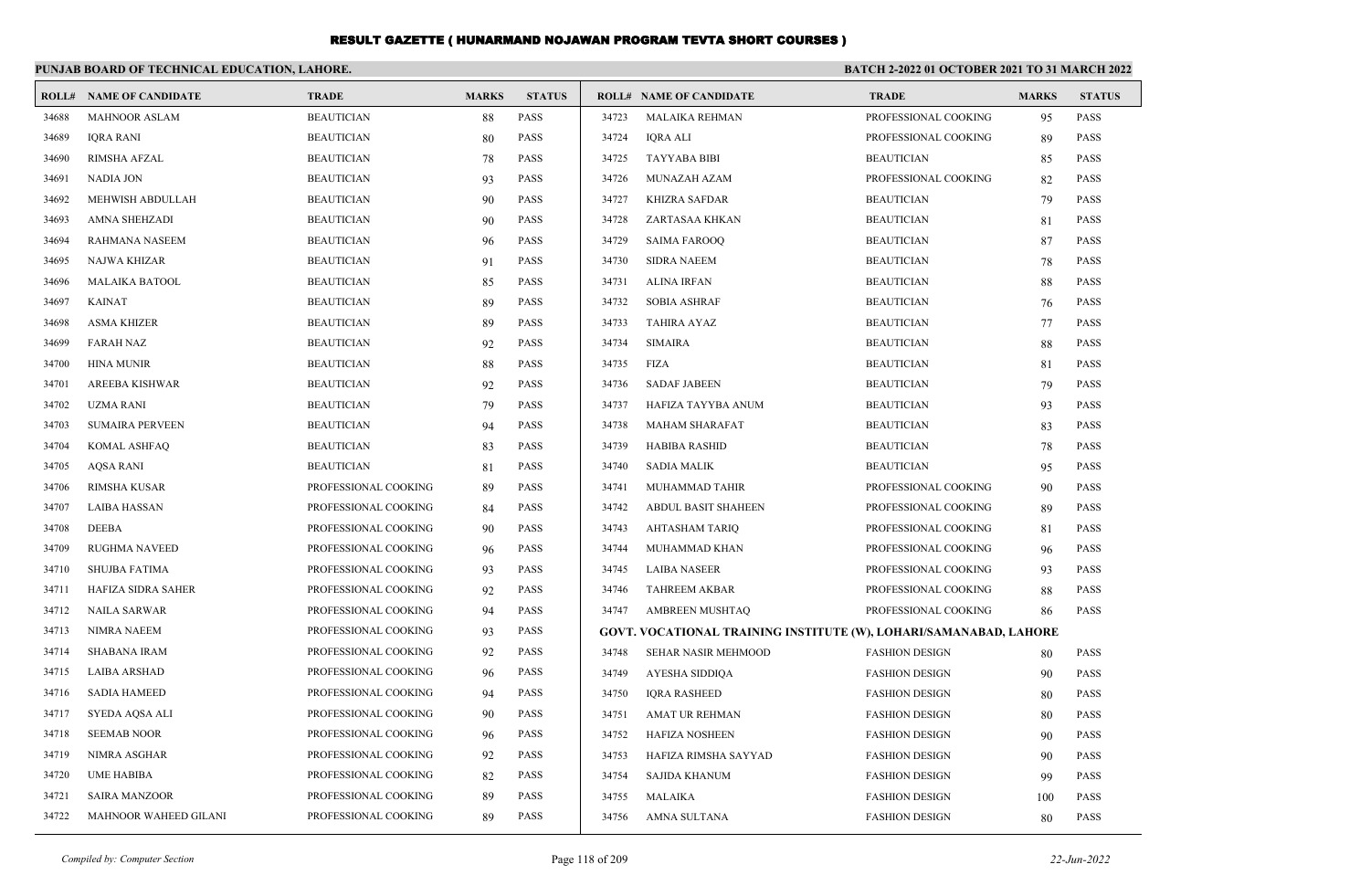|       | PUNJAB BOARD OF TECHNICAL EDUCATION, LAHORE. |                           |              |               | BATCH 2-2022 01 OCTOBER 2021 TO 31 MARCH 2022 |                                |                           |              |               |
|-------|----------------------------------------------|---------------------------|--------------|---------------|-----------------------------------------------|--------------------------------|---------------------------|--------------|---------------|
|       | <b>ROLL# NAME OF CANDIDATE</b>               | <b>TRADE</b>              | <b>MARKS</b> | <b>STATUS</b> |                                               | <b>ROLL# NAME OF CANDIDATE</b> | <b>TRADE</b>              | <b>MARKS</b> | <b>STATUS</b> |
| 34757 | <b>SEHAR ABBAS</b>                           | <b>FASHION DESIGN</b>     | 80           | <b>PASS</b>   | 34792                                         | ANDLEEB MAOSOOD                | <b>BEAUTICIAN</b>         | 70           | PASS          |
| 34758 | <b>SUMAIRA KHURRAM</b>                       | <b>FASHION DESIGN</b>     | 85           | <b>PASS</b>   | 34793                                         | <b>SHAMIM AKHTAR</b>           | <b>BEAUTICIAN</b>         |              | <b>ABSENT</b> |
| 34759 | <b>MADIHA TARIO</b>                          | <b>FASHION DESIGN</b>     | 85           | <b>PASS</b>   | 34794                                         | <b>SHUMAILA JAVED</b>          | <b>BEAUTICIAN</b>         | 99           | <b>PASS</b>   |
| 34760 | NIMRA KAMIL                                  | <b>FASHION DESIGN</b>     | 80           | <b>PASS</b>   | 34795                                         | <b>SEHRISH IMTIAZ</b>          | <b>BEAUTICIAN</b>         | 84           | <b>PASS</b>   |
| 34761 | <b>AIMAN ABBAS</b>                           | <b>FASHION DESIGN</b>     | 80           | <b>PASS</b>   | 34796                                         | <b>MARIYAM RASHEED</b>         | <b>BEAUTICIAN</b>         | 100          | <b>PASS</b>   |
| 34762 | <b>LAIBA ABBAS</b>                           | <b>FASHION DESIGN</b>     | 85           | <b>PASS</b>   | 34797                                         | <b>MEERAB BUTT</b>             | <b>BEAUTICIAN</b>         | 89           | <b>PASS</b>   |
| 34763 | <b>SUMMAN WARIS</b>                          | <b>FASHION DESIGN</b>     | 85           | <b>PASS</b>   | 34798                                         | <b>MISBAH RIAZ</b>             | <b>BEAUTICIAN</b>         | 100          | <b>PASS</b>   |
| 34764 | ASMA                                         | <b>FASHION DESIGN</b>     | 85           | <b>PASS</b>   | 34799                                         | <b>HALEEM SADIA</b>            | <b>BEAUTICIAN</b>         | 100          | <b>PASS</b>   |
| 34765 | <b>ALISHBA</b>                               | <b>FASHION DESIGN</b>     | 80           | <b>PASS</b>   | 34800                                         | SIDRA SAJID AFRIDI             | <b>BEAUTICIAN</b>         | 79           | <b>PASS</b>   |
| 34766 | <b>KINZA NADEEM</b>                          | <b>FASHION DESIGN</b>     | 85           | <b>PASS</b>   | 34801                                         | <b>AYESHA AMIN</b>             | <b>BEAUTICIAN</b>         | 99           | <b>PASS</b>   |
| 34767 | <b>SANA AKRAM</b>                            | <b>FASHION DESIGN</b>     | 85           | <b>PASS</b>   | 34802                                         | <b>IRAM ZAFAR</b>              | <b>BEAUTICIAN</b>         | 85           | <b>PASS</b>   |
| 34768 | LUBNA BEHRAM                                 | DOMESTIC TAILORING        | 100          | <b>PASS</b>   | 34803                                         | HAFIZA FARZEEN ADIL            | <b>BEAUTICIAN</b>         | 70           | <b>PASS</b>   |
| 34769 | AYESHA IQBAL                                 | <b>DOMESTIC TAILORING</b> | 70           | <b>PASS</b>   | 34804                                         | ZARTASHIA WAHEED               | <b>BEAUTICIAN</b>         | 100          | <b>PASS</b>   |
| 34770 | <b>JAMILA</b>                                | DOMESTIC TAILORING        | 100          | <b>PASS</b>   | 34805                                         | ZONO IQBAL                     | <b>BEAUTICIAN</b>         | 85           | <b>PASS</b>   |
| 34771 | <b>DUAA ARSHAD</b>                           | DOMESTIC TAILORING        | 75           | <b>PASS</b>   | 34806                                         | <b>IORA MEHAK</b>              | <b>BEAUTICIAN</b>         | 85           | <b>PASS</b>   |
| 34772 | <b>GULAM SUGHRA</b>                          | <b>DOMESTIC TAILORING</b> | 90           | <b>PASS</b>   | 34807                                         | <b>MOHEEMA ASIF</b>            | <b>BEAUTICIAN</b>         | 85           | <b>PASS</b>   |
| 34773 | <b>IRAM FAROOQ</b>                           | DOMESTIC TAILORING        | 100          | <b>PASS</b>   | 34808                                         | JAVARIA NAWAZ                  | <b>BEAUTICIAN</b>         | 90           | <b>PASS</b>   |
| 34774 | <b>SHEEREEN AKHTAR</b>                       | DOMESTIC TAILORING        | 100          | <b>PASS</b>   | 34809                                         | REEHA FATIMA                   | <b>BEAUTICIAN</b>         | 70           | <b>PASS</b>   |
| 34775 | AYESHA SIDDIQA                               | DOMESTIC TAILORING        | 70           | <b>PASS</b>   | 34810                                         | <b>BUSHRA AFTAB</b>            | <b>BEAUTICIAN</b>         | 100          | <b>PASS</b>   |
| 34776 | <b>SADAF HAFEEZ</b>                          | DOMESTIC TAILORING        | 80           | <b>PASS</b>   | 34811                                         | NOREEN SHEHZADI                | <b>BEAUTICIAN</b>         | 85           | <b>PASS</b>   |
| 34777 | MARIYAM AFZAL                                | DOMESTIC TAILORING        | 85           | <b>PASS</b>   | 34812                                         | NIDA SIBTAIN                   | <b>BEAUTICIAN</b>         | 80           | <b>PASS</b>   |
| 34778 | <b>AYESHA ILYAS</b>                          | <b>DOMESTIC TAILORING</b> | 70           | <b>PASS</b>   | 34813                                         | <b>HAMNA QUDDUS</b>            | <b>FASHION DESIGN</b>     | 90           | <b>PASS</b>   |
| 34779 | <b>SAIRA BASHIR</b>                          | <b>DOMESTIC TAILORING</b> | 100          | <b>PASS</b>   | 34814                                         | <b>ANFA QUDDUS</b>             | <b>FASHION DESIGN</b>     | 90           | <b>PASS</b>   |
| 34780 | <b>HIFZA SALEEM</b>                          | DOMESTIC TAILORING        | 90           | <b>PASS</b>   | 34815                                         | <b>AROOJ ASIF</b>              | <b>FASHION DESIGN</b>     | 95           | <b>PASS</b>   |
| 34781 | <b>ANAM ALI</b>                              | <b>DOMESTIC TAILORING</b> | 99           | <b>PASS</b>   | 34816                                         | LAILA ASGHAR                   | <b>FASHION DESIGN</b>     | 95           | <b>PASS</b>   |
| 34782 | <b>ASMA HAFEEZ</b>                           | <b>DOMESTIC TAILORING</b> | 70           | <b>PASS</b>   | 34817                                         | ALEEEZA AMJAD ALI              | <b>DOMESTIC TAILORING</b> | 74           | <b>PASS</b>   |
| 34783 | SANA KANWAL                                  | DOMESTIC TAILORING        | 84           | <b>PASS</b>   | 34818                                         | <b>IRTIQA ZAHID</b>            | DOMESTIC TAILORING        | 90           | <b>PASS</b>   |
| 34784 | AYESHA SADDIQA                               | <b>DOMESTIC TAILORING</b> | 70           | <b>PASS</b>   | 34819                                         | SUMBAL SHAHZADI MURTAZA        | <b>DOMESTIC TAILORING</b> | 100          | <b>PASS</b>   |
| 34785 | <b>SAWERA KIRAN</b>                          | <b>DOMESTIC TAILORING</b> | 74           | <b>PASS</b>   | 34820                                         | <b>ALEEZA GULZAR</b>           | <b>DOMESTIC TAILORING</b> | 100          | <b>PASS</b>   |
| 34786 | <b>SANA REHMAN</b>                           | DOMESTIC TAILORING        | 100          | <b>PASS</b>   | 34821                                         | <b>SHER BANO</b>               | DOMESTIC TAILORING        | 94           | <b>PASS</b>   |
| 34787 | RIMSHA KANWAL                                | <b>DOMESTIC TAILORING</b> | 70           | <b>PASS</b>   | 34822                                         | <b>IQRA RASOOL</b>             | <b>BEAUTICIAN</b>         | 90           | <b>PASS</b>   |
| 34788 | <b>RIMSHA SALEEM</b>                         | <b>BEAUTICIAN</b>         | 63           | <b>PASS</b>   | 34823                                         | <b>AFIA NOOR</b>               | <b>BEAUTICIAN</b>         | 100          | <b>PASS</b>   |
| 34789 | <b>MAARYAM HAMEED</b>                        | <b>BEAUTICIAN</b>         | 63           | <b>PASS</b>   | 34824                                         | <b>ARSHIA NOOR</b>             | <b>BEAUTICIAN</b>         | 100          | <b>PASS</b>   |
| 34790 | KHADIJA ZAIGHAM                              | <b>BEAUTICIAN</b>         | 75           | <b>PASS</b>   | 34825                                         | <b>AMINA SHAFIQ</b>            | <b>BEAUTICIAN</b>         | 100          | <b>PASS</b>   |
| 34791 | <b>SADIA MAOSOOD</b>                         | <b>BEAUTICIAN</b>         | 100          | <b>PASS</b>   | 34826                                         | <b>NOOR FATIMA</b>             | <b>BEAUTICIAN</b>         | 95           | <b>PASS</b>   |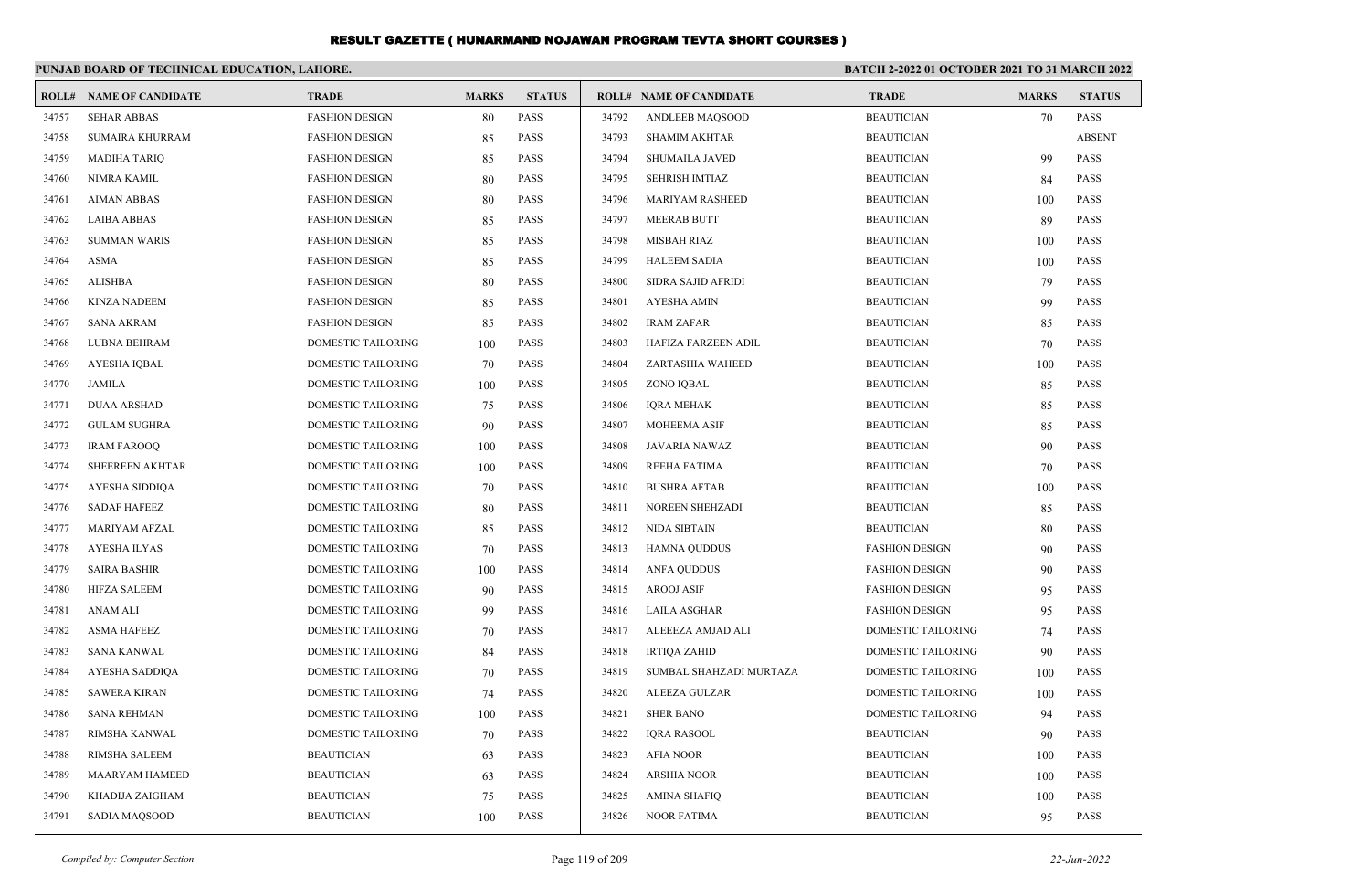|       | PUNJAB BOARD OF TECHNICAL EDUCATION, LAHORE.                            |                              |              |               | BATCH 2-2022 01 OCTOBER 2021 TO 31 MARCH 2022 |                                |                              |              |               |  |  |
|-------|-------------------------------------------------------------------------|------------------------------|--------------|---------------|-----------------------------------------------|--------------------------------|------------------------------|--------------|---------------|--|--|
|       | <b>ROLL# NAME OF CANDIDATE</b>                                          | <b>TRADE</b>                 | <b>MARKS</b> | <b>STATUS</b> |                                               | <b>ROLL# NAME OF CANDIDATE</b> | <b>TRADE</b>                 | <b>MARKS</b> | <b>STATUS</b> |  |  |
| 34827 | <b>IRAM ASGHER</b>                                                      | <b>BEAUTICIAN</b>            | 70           | <b>PASS</b>   | 34861                                         | <b>FARHEEN MUSHTAO</b>         | PROFESSIONAL COOKING         | 90           | <b>PASS</b>   |  |  |
| 34828 | <b>FATIMA ZAHRA</b>                                                     | <b>BEAUTICIAN</b>            | 70           | <b>PASS</b>   | 34862                                         | ATIYA NIAZ                     | PROFESSIONAL COOKING         | 100          | <b>PASS</b>   |  |  |
|       | <b>GOVT. VOCATIONAL TRAINING INSTITUTE FOR WOMEN, AWAN TOWN, LAHORE</b> |                              |              |               | 34863                                         | <b>AROOSA SABOOR</b>           | PROFESSIONAL COOKING         | 100          | <b>PASS</b>   |  |  |
| 34829 | <b>MUSKAN RASHEED</b>                                                   | <b>COMPUTER APPLICATIONS</b> | 96           | <b>PASS</b>   | 34864                                         | MEHWISH ARSHAD                 | PROFESSIONAL COOKING         | 95           | <b>PASS</b>   |  |  |
| 34830 | AYESHA SHOUKAT                                                          | <b>COMPUTER APPLICATIONS</b> | 96           | <b>PASS</b>   | 34865                                         | <b>MARYAM</b>                  | PROFESSIONAL COOKING         | 100          | <b>PASS</b>   |  |  |
| 34831 | <b>SAIRA MOHSIN</b>                                                     | <b>COMPUTER APPLICATIONS</b> | 90           | <b>PASS</b>   | 34866                                         | <b>MEHWISH</b>                 | PROFESSIONAL COOKING         | 98           | <b>PASS</b>   |  |  |
| 34832 | <b>RABIA</b>                                                            | <b>COMPUTER APPLICATIONS</b> | 95           | <b>PASS</b>   | 34867                                         | <b>ASMA BIBI</b>               | PROFESSIONAL COOKING         | 100          | <b>PASS</b>   |  |  |
| 34833 | <b>MANAHIL FIZZA</b>                                                    | <b>COMPUTER APPLICATIONS</b> | 98           | PASS          | 34868                                         | <b>IQRA ASGHAR</b>             | PROFESSIONAL COOKING         | 100          | <b>PASS</b>   |  |  |
| 34834 | <b>SADIA YASIN</b>                                                      | <b>COMPUTER APPLICATIONS</b> | 90           | <b>PASS</b>   | 34869                                         | <b>ALINA KHALIL</b>            | PROFESSIONAL COOKING         | 95           | <b>PASS</b>   |  |  |
| 34835 | KHADIJA TUL KUBRA                                                       | <b>COMPUTER APPLICATIONS</b> | 90           | PASS          | 34870                                         | <b>SADAF ARSLAN</b>            | <b>BEAUTICIAN</b>            | 98           | <b>PASS</b>   |  |  |
| 34836 | <b>RUKHSAR</b>                                                          | <b>COMPUTER APPLICATIONS</b> | 95           | PASS          | 34871                                         | RAHMANA GULZAR                 | <b>BEAUTICIAN</b>            | 97           | <b>PASS</b>   |  |  |
| 34837 | <b>NOOR FATIMA</b>                                                      | <b>COMPUTER APPLICATIONS</b> | 89           | <b>PASS</b>   | 34872                                         | <b>HINA ASHFAQ</b>             | <b>BEAUTICIAN</b>            | 88           | <b>PASS</b>   |  |  |
| 34838 | SHEHZEEN RASHEED                                                        | <b>COMPUTER APPLICATIONS</b> | 94           | <b>PASS</b>   | 34873                                         | MEHWISH KARIM                  | <b>BEAUTICIAN</b>            | 97           | <b>PASS</b>   |  |  |
| 34839 | <b>ARSHEEN RASHEED</b>                                                  | <b>COMPUTER APPLICATIONS</b> | 95           | <b>PASS</b>   | 34874                                         | AMNA AKRAM                     | <b>BEAUTICIAN</b>            | 96           | <b>PASS</b>   |  |  |
| 34840 | ZULAIKHAN                                                               | <b>COMPUTER APPLICATIONS</b> | 98           | <b>PASS</b>   | 34875                                         | NIDA GHAFOOR                   | <b>BEAUTICIAN</b>            | 90           | <b>PASS</b>   |  |  |
| 34841 | <b>AYESHA AMJAD</b>                                                     | <b>COMPUTER APPLICATIONS</b> | 96           | <b>PASS</b>   | 34876                                         | NIMRA GHAFFAR                  | <b>BEAUTICIAN</b>            | 75           | <b>PASS</b>   |  |  |
| 34842 | <b>ASIA BIBI</b>                                                        | DOMESTIC TAILORING           | 98           | <b>PASS</b>   | 34877                                         | AFSHEEN AZHAR                  | <b>BEAUTICIAN</b>            | 92           | <b>PASS</b>   |  |  |
| 34843 | <b>KHADIJA HASSAN</b>                                                   | DOMESTIC TAILORING           | 99           | <b>PASS</b>   | 34878                                         | MUQADAS IMRAN MALIK            | <b>BEAUTICIAN</b>            | 74           | <b>PASS</b>   |  |  |
| 34844 | <b>TEHREEN SAEED</b>                                                    | DOMESTIC TAILORING           | 70           | <b>PASS</b>   | 34879                                         | <b>FIZA GHAFOOR</b>            | <b>BEAUTICIAN</b>            | 95           | <b>PASS</b>   |  |  |
| 34845 | <b>NAILA SAEED</b>                                                      | DOMESTIC TAILORING           | 85           | <b>PASS</b>   | 34880                                         | AYESHA SALAMAT                 | <b>BEAUTICIAN</b>            | 95           | <b>PASS</b>   |  |  |
| 34846 | <b>SAHRISH FATIMA</b>                                                   | DOMESTIC TAILORING           | 87           | <b>PASS</b>   | 34881                                         | <b>RAZIA BIBI</b>              | <b>BEAUTICIAN</b>            | 94           | <b>PASS</b>   |  |  |
| 34847 | <b>HINA</b>                                                             | DOMESTIC TAILORING           | 78           | <b>PASS</b>   | 34882                                         | <b>MALIKA SAEED</b>            | <b>BEAUTICIAN</b>            | 78           | <b>PASS</b>   |  |  |
| 34848 | <b>ALIZA</b>                                                            | DOMESTIC TAILORING           | 70           | <b>PASS</b>   | 34883                                         | LUBNA KIRAN                    | <b>BEAUTICIAN</b>            |              | <b>ABSENT</b> |  |  |
| 34849 | <b>TEHRIM SHAFIO</b>                                                    | DOMESTIC TAILORING           | 70           | <b>PASS</b>   | 34884                                         | ZUNAIRA GHAFFAR                | <b>BEAUTICIAN</b>            | 75           | <b>PASS</b>   |  |  |
| 34850 | <b>KOMAL</b>                                                            | DOMESTIC TAILORING           | 90           | <b>PASS</b>   | 34885                                         | <b>MISHAL NISAR</b>            | <b>BEAUTICIAN</b>            | 73           | <b>PASS</b>   |  |  |
| 34851 | LAIBA                                                                   | DOMESTIC TAILORING           | 98           | <b>PASS</b>   | 34886                                         | <b>DURE NAYAB</b>              | <b>BEAUTICIAN</b>            | 79           | <b>PASS</b>   |  |  |
| 34852 | <b>FATIMA TAHIRA</b>                                                    | DOMESTIC TAILORING           | 75           | <b>PASS</b>   | 34887                                         | MOHIBA AZHAR                   | <b>BEAUTICIAN</b>            | 82           | <b>PASS</b>   |  |  |
| 34853 | <b>MEHAK SHAHZADI</b>                                                   | DOMESTIC TAILORING           | 64           | <b>PASS</b>   | 34888                                         | ALEEZA ABDUL RAUF              | <b>BEAUTICIAN</b>            | 80           | <b>PASS</b>   |  |  |
| 34854 | <b>MUSARRAT HAKEEM</b>                                                  | DOMESTIC TAILORING           | 87           | <b>PASS</b>   | 34889                                         | <b>KAINAT NADEEM</b>           | COMPUTER APPLICATIONS        | 75           | <b>PASS</b>   |  |  |
| 34855 | LUBNA MUKHTAR                                                           | DOMESTIC TAILORING           | 77           | <b>PASS</b>   | 34890                                         | <b>FATIMA SHIFA</b>            | <b>COMPUTER APPLICATIONS</b> | 93           | <b>PASS</b>   |  |  |
| 34856 | <b>ANUM</b>                                                             | DOMESTIC TAILORING           |              | <b>ABSENT</b> | 34891                                         | <b>MARYAM ARIF</b>             | <b>DOMESTIC TAILORING</b>    | 85           | <b>PASS</b>   |  |  |
| 34857 | <b>FAKHAM CHAUDHARY</b>                                                 | PROFESSIONAL COOKING         | 100          | <b>PASS</b>   | 34892                                         | AMNA ARIF                      | DOMESTIC TAILORING           | 79           | <b>PASS</b>   |  |  |
| 34858 | <b>RIFFAT ASHIQ</b>                                                     | PROFESSIONAL COOKING         | 99           | <b>PASS</b>   | 34893                                         | <b>SHAFIOA</b>                 | <b>DOMESTIC TAILORING</b>    | 70           | <b>PASS</b>   |  |  |
| 34859 | <b>AMINA SABIR</b>                                                      | PROFESSIONAL COOKING         | 100          | <b>PASS</b>   | 34894                                         | <b>SALAMA BIBI</b>             | <b>DOMESTIC TAILORING</b>    | 88           | <b>PASS</b>   |  |  |
| 34860 | <b>RIMSHA SABIR</b>                                                     | PROFESSIONAL COOKING         | 100          | <b>PASS</b>   | 34895                                         | AOSA ASLAM                     | DOMESTIC TAILORING           | 85           | <b>PASS</b>   |  |  |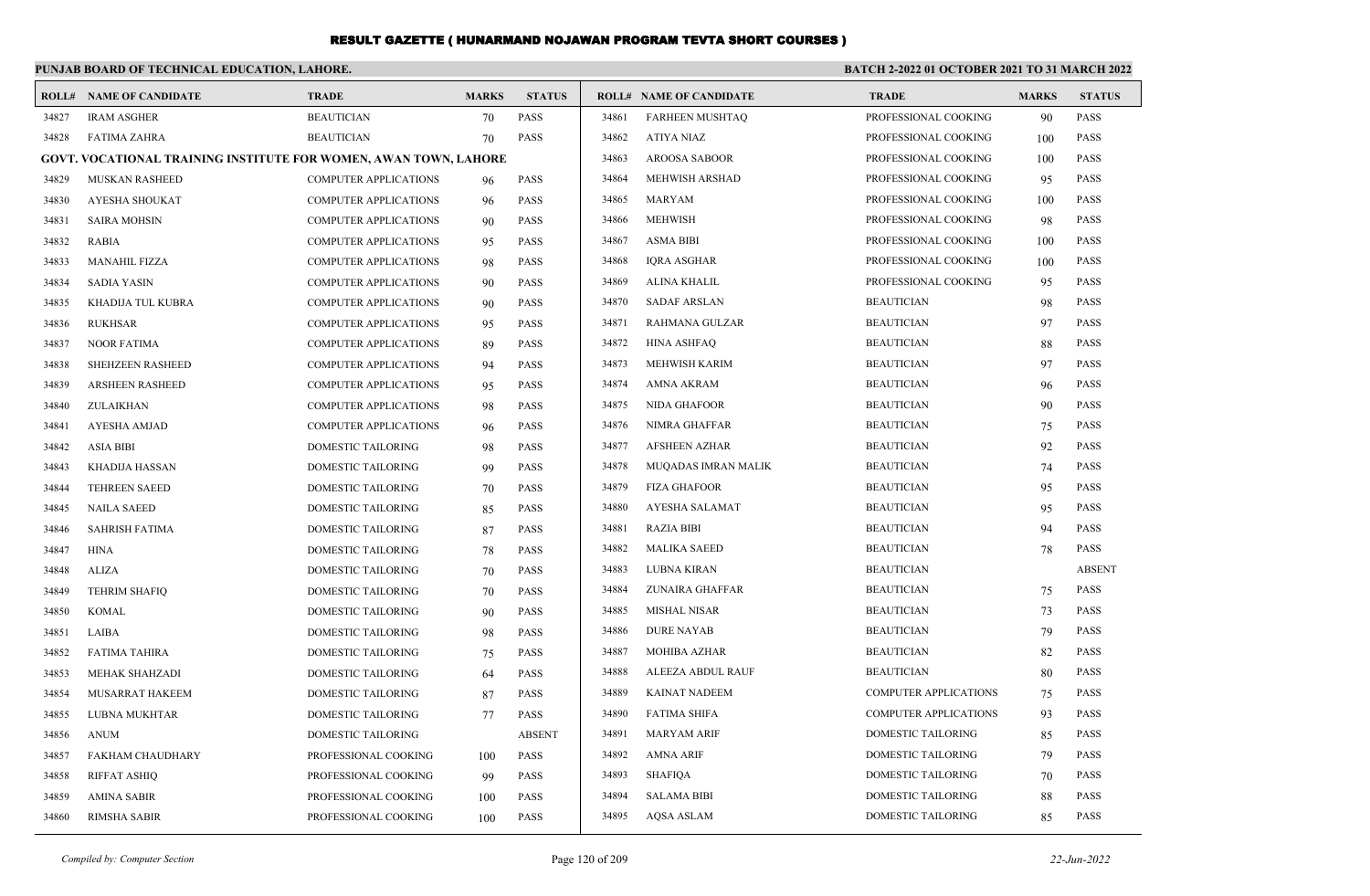|       | PUNJAB BOARD OF TECHNICAL EDUCATION, LAHORE.                   |                           |              |               | <b>BATCH 2-2022 01 OCTOBER 2021 TO 31 MARCH 2022</b> |                                      |                           |              |               |
|-------|----------------------------------------------------------------|---------------------------|--------------|---------------|------------------------------------------------------|--------------------------------------|---------------------------|--------------|---------------|
|       | <b>ROLL# NAME OF CANDIDATE</b>                                 | <b>TRADE</b>              | <b>MARKS</b> | <b>STATUS</b> |                                                      | <b>ROLL# NAME OF CANDIDATE</b>       | <b>TRADE</b>              | <b>MARKS</b> | <b>STATUS</b> |
| 34896 | <b>MALAIHA ABBAS</b>                                           | PROFESSIONAL COOKING      | 97           | <b>PASS</b>   |                                                      | RSLN GVTI (W), 2-LYTTON ROAD, LAHORE |                           |              |               |
| 34897 | <b>AYSHA ZIA</b>                                               | PROFESSIONAL COOKING      | 100          | <b>PASS</b>   | 34929                                                | <b>NOOR SABA</b>                     | PROFESSIONAL COOKING      | 93           | <b>PASS</b>   |
| 34898 | <b>SAMEEN BUSHRA</b>                                           | PROFESSIONAL COOKING      | 100          | <b>PASS</b>   | 34930                                                | <b>HIRA AYUB</b>                     | PROFESSIONAL COOKING      | 97           | <b>PASS</b>   |
| 34899 | <b>NOOR FATIMA</b>                                             | <b>BEAUTICIAN</b>         | 81           | <b>PASS</b>   | 34931                                                | <b>MAHAM MUNAWAR</b>                 | PROFESSIONAL COOKING      | 86           | <b>PASS</b>   |
| 34900 | <b>ARHAMA NASIR</b>                                            | <b>BEAUTICIAN</b>         | 80           | <b>PASS</b>   | 34932                                                | MUSSARAT SAEED                       | PROFESSIONAL COOKING      | 90           | <b>PASS</b>   |
| 34901 | <b>NOUREEN FATIMA</b>                                          | <b>BEAUTICIAN</b>         | 93           | <b>PASS</b>   | 34933                                                | <b>FARWA INAM</b>                    | PROFESSIONAL COOKING      |              | <b>ABSENT</b> |
| 34902 | <b>JAVERIA ZISHAN</b>                                          | <b>BEAUTICIAN</b>         | 97           | <b>PASS</b>   | 34934                                                | <b>MARYAM ARIF</b>                   | PROFESSIONAL COOKING      |              | <b>ABSENT</b> |
| 34903 | <b>SABIHA AKHTER</b>                                           | <b>BEAUTICIAN</b>         | 92           | PASS          | 34935                                                | <b>MEHWISH ABBAS</b>                 | PROFESSIONAL COOKING      | 94           | <b>PASS</b>   |
| 34904 | <b>NAILA QASIM</b>                                             | <b>DOMESTIC TAILORING</b> | 87           | <b>PASS</b>   | 34936                                                | <b>KANWAL IMTIAZ</b>                 | PROFESSIONAL COOKING      | 92           | <b>PASS</b>   |
| 34905 | <b>SHUMILA QASIM</b>                                           | <b>DOMESTIC TAILORING</b> | 84           | <b>PASS</b>   | 34937                                                | HOORIA JAVED                         | PROFESSIONAL COOKING      | 91           | <b>PASS</b>   |
| 34906 | <b>HIRA ZISHAN</b>                                             | <b>DOMESTIC TAILORING</b> | 90           | <b>PASS</b>   | 34938                                                | <b>FARHEEN SOHAIL</b>                | PROFESSIONAL COOKING      | 95           | PASS          |
| 34907 | <b>KHADIJA YASEEN</b>                                          | COMPUTER APPLICATIONS     | 95           | <b>PASS</b>   | 34939                                                | RAMEEN JAVED ALI HASHMI              | <b>BEAUTICIAN</b>         | 70           | <b>PASS</b>   |
| 34908 | ZUNAIRA YAQOOB                                                 | COMPUTER APPLICATIONS     | 96           | <b>PASS</b>   | 34940                                                | <b>KIRAN SHEZADI</b>                 | <b>BEAUTICIAN</b>         | 81           | <b>PASS</b>   |
| 34909 | <b>GHAZIA KHALID</b>                                           | PROFESSIONAL COOKING      | 98           | <b>PASS</b>   | 34941                                                | <b>SADIA MUKHTAR</b>                 | <b>BEAUTICIAN</b>         | 92           | <b>PASS</b>   |
| 34910 | <b>HUMAIRA</b>                                                 | DOMESTIC TAILORING        | 89           | <b>PASS</b>   | 34942                                                | <b>ISHRAT BATOOL</b>                 | <b>BEAUTICIAN</b>         | 90           | <b>PASS</b>   |
|       | GOVT. VOCATIONAL TRAINING INSTITUTE FOR WOMEN (RMGTC), COLLEGE |                           |              |               | 34943                                                | <b>NAYAB ZARA</b>                    | <b>BEAUTICIAN</b>         | 95           | <b>PASS</b>   |
| 34911 | ROAD, TOWNSHIP,, LAHORE<br><b>AIMAN ASIF</b>                   | <b>DOMESTIC TAILORING</b> | 97           | <b>PASS</b>   | 34944                                                | <b>BUSHRA MUKHTAR</b>                | <b>BEAUTICIAN</b>         | 87           | <b>PASS</b>   |
| 34912 | <b>SADIA KHALID</b>                                            | DOMESTIC TAILORING        | 96           | <b>PASS</b>   | 34945                                                | ZAHRA                                | <b>BEAUTICIAN</b>         | 76           | <b>PASS</b>   |
| 34913 | <b>RUKHSANA</b>                                                | <b>DOMESTIC TAILORING</b> | 97           | <b>PASS</b>   | 34946                                                | <b>RUQAYYA BIBI</b>                  | <b>BEAUTICIAN</b>         | 91           | <b>PASS</b>   |
| 34914 | KIRAN AKRAM                                                    | <b>DOMESTIC TAILORING</b> | 97           | <b>PASS</b>   | 34947                                                | <b>NAILA SALEEM</b>                  | <b>BEAUTICIAN</b>         | 89           | PASS          |
| 34915 | <b>HAFSA</b>                                                   | <b>DOMESTIC TAILORING</b> | 93           | <b>PASS</b>   | 34948                                                | <b>TOOBA AZIZ</b>                    | <b>BEAUTICIAN</b>         | 90           | <b>PASS</b>   |
| 34916 | <b>RUKHSANA JABEEN</b>                                         | DOMESTIC TAILORING        | 98           | <b>PASS</b>   | 34949                                                | <b>FATIMA ARIF</b>                   | <b>BEAUTICIAN</b>         | 74           | <b>PASS</b>   |
| 34917 | <b>SADIA KHAN</b>                                              | <b>DOMESTIC TAILORING</b> | 96           | <b>PASS</b>   | 34950                                                | <b>NAIMA NAVEED</b>                  | <b>BEAUTICIAN</b>         | 72           | <b>PASS</b>   |
| 34918 | <b>SHERISH KHAN</b>                                            | <b>DOMESTIC TAILORING</b> | 92           | <b>PASS</b>   | 34951                                                | <b>SHUMAILA NAZEER</b>               | <b>BEAUTICIAN</b>         | 91           | <b>PASS</b>   |
| 34919 | MUSKAN                                                         | <b>DOMESTIC TAILORING</b> | 91           | <b>PASS</b>   | 34952                                                | <b>ANMOL NADEEM</b>                  | <b>BEAUTICIAN</b>         | 68           | <b>PASS</b>   |
| 34920 | <b>ANEEBA ADNAN</b>                                            | <b>DOMESTIC TAILORING</b> | 97           | <b>PASS</b>   | 34953                                                | <b>QURAT UL AIN FATIMA</b>           | <b>BEAUTICIAN</b>         | 96           | <b>PASS</b>   |
| 34921 | <b>AREEJ LATIIF</b>                                            | DOMESTIC TAILORING        | 97           | <b>PASS</b>   | 34954                                                | <b>SHAZIA BIBI</b>                   | <b>BEAUTICIAN</b>         | 95           | <b>PASS</b>   |
| 34922 | <b>HAMNA YOUSAF</b>                                            | DOMESTIC TAILORING        | 91           | <b>PASS</b>   | 34955                                                | <b>MUNNAZA</b>                       | <b>BEAUTICIAN</b>         | 76           | <b>PASS</b>   |
| 34923 | SABOOHI BEHRAM                                                 | DOMESTIC TAILORING        | 97           | <b>PASS</b>   | 34956                                                | KHADIJA BABAR                        | <b>BEAUTICIAN</b>         | 76           | <b>PASS</b>   |
| 34924 | <b>NOOR UL AIN</b>                                             | DOMESTIC TAILORING        | 91           | <b>PASS</b>   | 34957                                                | <b>BISMA AHMAD</b>                   | <b>BEAUTICIAN</b>         | 76           | <b>PASS</b>   |
| 34925 | ESHA AMAN ULLAH                                                | <b>DOMESTIC TAILORING</b> | 96           | <b>PASS</b>   | 34958                                                | <b>HUMNA PERVAIZ</b>                 | <b>BEAUTICIAN</b>         | 75           | <b>PASS</b>   |
| 34926 | <b>SARA MAHAM</b>                                              | DOMESTIC TAILORING        | 97           | <b>PASS</b>   | 34959                                                | FAIQA                                | <b>DOMESTIC TAILORING</b> |              | <b>ABSENT</b> |
| 34927 | <b>SAMIA NASEER</b>                                            | DOMESTIC TAILORING        | 91           | <b>PASS</b>   | 34960                                                | <b>MAHNOOR</b>                       | DOMESTIC TAILORING        | 79           | <b>PASS</b>   |
| 34928 | <b>ANEEQA</b>                                                  | <b>DOMESTIC TAILORING</b> | 91           | <b>PASS</b>   | 34961                                                | <b>KAINAT SADIQ</b>                  | <b>DOMESTIC TAILORING</b> | 80           | <b>PASS</b>   |
|       |                                                                |                           |              |               | 34962                                                | <b>SAMMAR FARYED</b>                 | <b>DOMESTIC TAILORING</b> | 80           | <b>PASS</b>   |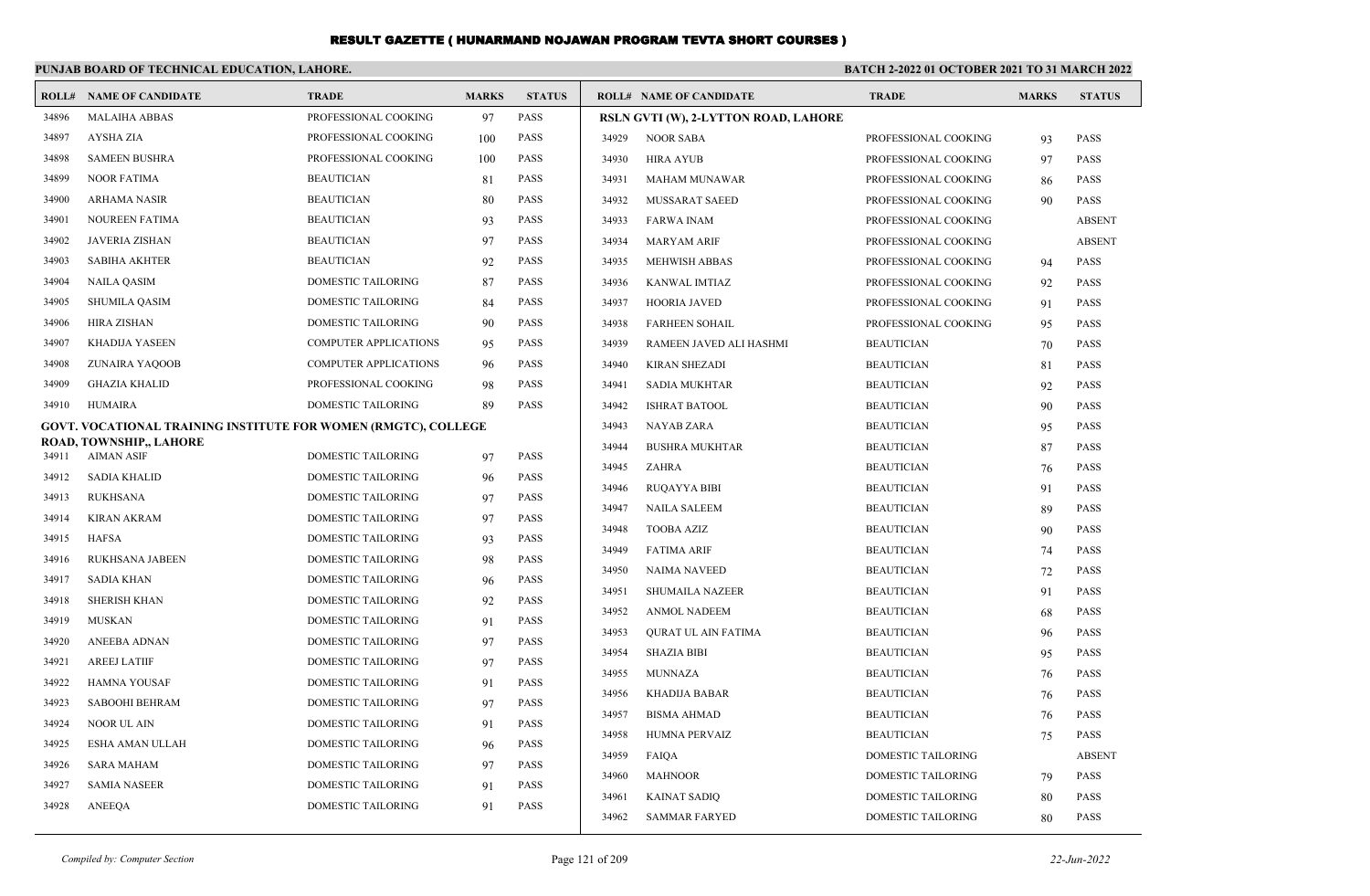|       | PUNJAB BOARD OF TECHNICAL EDUCATION, LAHORE.                   |                           |              |               | <b>BATCH 2-2022 01 OCTOBER 2021 TO 31 MARCH 2022</b> |                                |                           |              |               |
|-------|----------------------------------------------------------------|---------------------------|--------------|---------------|------------------------------------------------------|--------------------------------|---------------------------|--------------|---------------|
|       | <b>ROLL# NAME OF CANDIDATE</b>                                 | <b>TRADE</b>              | <b>MARKS</b> | <b>STATUS</b> |                                                      | <b>ROLL# NAME OF CANDIDATE</b> | <b>TRADE</b>              | <b>MARKS</b> | <b>STATUS</b> |
| 34963 | <b>HIFFZA</b>                                                  | DOMESTIC TAILORING        |              | <b>ABSENT</b> | 34996                                                | <b>MARIA JAMIL</b>             | <b>AUTOCAD</b>            | 84           | <b>PASS</b>   |
| 34964 | <b>MARRIAM SHAH NAWAZ</b>                                      | DOMESTIC TAILORING        | 76           | <b>PASS</b>   | 34997                                                | <b>SADAF SAIF UD DIN</b>       | <b>AUTOCAD</b>            | 97           | <b>PASS</b>   |
| 34965 | <b>SANA ASHRAF</b>                                             | DOMESTIC TAILORING        | 74           | PASS          | 34998                                                | AMNA                           | <b>AUTOCAD</b>            | 84           | <b>PASS</b>   |
| 34966 | <b>AROOJ FATIMA</b>                                            | DOMESTIC TAILORING        |              | <b>ABSENT</b> | 34999                                                | HINA JUMMAN KHAN               | <b>AUTOCAD</b>            | 89           | <b>PASS</b>   |
| 34967 | <b>KIRAN SHAREEF</b>                                           | DOMESTIC TAILORING        | 80           | <b>PASS</b>   | 35000                                                | ASIMA MUSHTAQ                  | <b>AUTOCAD</b>            | 89           | <b>PASS</b>   |
| 34968 | <b>NEELAM AMJAD</b>                                            | DOMESTIC TAILORING        | 80           | <b>PASS</b>   | 35001                                                | SAMAHA ABDUL SATTAR            | <b>AUTOCAD</b>            | 97           | <b>PASS</b>   |
| 34969 | <b>FATIMA NOOR</b>                                             | <b>DOMESTIC TAILORING</b> | 76           | <b>PASS</b>   | 35002                                                | HINA INAM                      | <b>AUTOCAD</b>            | 95           | <b>PASS</b>   |
| 34970 | SADIA RIAZ                                                     | <b>DOMESTIC TAILORING</b> | 70           | <b>PASS</b>   | 35003                                                | <b>MAHNOOR</b>                 | PROFESSIONAL COOKING      | 89           | <b>PASS</b>   |
| 34971 | <b>ARZO JAVED</b>                                              | DOMESTIC TAILORING        | 74           | PASS          | 35004                                                | HINA                           | PROFESSIONAL COOKING      | 90           | <b>PASS</b>   |
| 34972 | MARIUM ABDUL REHMAN                                            | DOMESTIC TAILORING        | 80           | <b>PASS</b>   | 35005                                                | <b>ESHA ALI</b>                | PROFESSIONAL COOKING      | 93           | <b>PASS</b>   |
|       | SIR SIKANDAR GOVERNMENT VOCATIONAL INSTITUTE FOR WOMEN, 2787/D |                           |              |               | 35006                                                | NISHA ALI                      | PROFESSIONAL COOKING      | 96           | <b>PASS</b>   |
| 34973 | JORY MORY BAZAR SHAHALAM GATE, LAHORE<br>ATTIA                 | DOMESTIC TAILORING        | 95           | <b>PASS</b>   | 35007                                                | <b>FOUZIA MAQBOOL</b>          | PROFESSIONAL COOKING      | 90           | <b>PASS</b>   |
| 34974 | <b>HAFIZA FAIQA</b>                                            | DOMESTIC TAILORING        | 95           | <b>PASS</b>   | 35008                                                | <b>FARIDA SALAH UD DIN</b>     | PROFESSIONAL COOKING      | 96           | <b>PASS</b>   |
| 34975 | RIMSHA JAVEERIA                                                | DOMESTIC TAILORING        | 95           | <b>PASS</b>   | 35009                                                | <b>AROOSA ASIF</b>             | PROFESSIONAL COOKING      | 89           | <b>PASS</b>   |
| 34976 | MAIMOONA                                                       | DOMESTIC TAILORING        | 95           | PASS          | 35010                                                | <b>KINZA LIAQAT</b>            | PROFESSIONAL COOKING      | 89           | <b>PASS</b>   |
| 34977 | <b>BISMA</b>                                                   | <b>DOMESTIC TAILORING</b> | 78           | <b>PASS</b>   | 35011                                                | <b>MADEEHA ASHFAQ</b>          | PROFESSIONAL COOKING      | 91           | <b>PASS</b>   |
| 34978 | ALISHBA SHAFIQ                                                 | DOMESTIC TAILORING        | 82           | <b>PASS</b>   | 35012                                                | RABIA RIZWAN                   | PROFESSIONAL COOKING      | 89           | <b>PASS</b>   |
| 34979 | ZAINAB ILYAS                                                   | DOMESTIC TAILORING        | 86           | PASS          | 35013                                                | KHALIDA AHMAD HASSAN           | PROFESSIONAL COOKING      | 90           | <b>PASS</b>   |
| 34980 | AMNA ILYAS                                                     | <b>DOMESTIC TAILORING</b> | 83           | <b>PASS</b>   | 35014                                                | <b>RUBY RIZWAN</b>             | PROFESSIONAL COOKING      | 91           | <b>PASS</b>   |
| 34981 | LAIBA HUMAYOUN                                                 | DOMESTIC TAILORING        | 97           | <b>PASS</b>   | 35015                                                | <b>RAFIA</b>                   | PROFESSIONAL COOKING      | 90           | <b>PASS</b>   |
| 34982 | QADAR AFZAL                                                    | DOMESTIC TAILORING        | 84           | <b>PASS</b>   | 35016                                                | <b>SADAF YASMEEN</b>           | PROFESSIONAL COOKING      | 90           | <b>PASS</b>   |
| 34983 | <b>SONIA</b>                                                   | <b>DOMESTIC TAILORING</b> | 84           | <b>PASS</b>   | 35017                                                | <b>ESHA KHALID</b>             | PROFESSIONAL COOKING      | 91           | <b>PASS</b>   |
| 34984 | KHADIJA YASEEN                                                 | DOMESTIC TAILORING        | 75           | <b>PASS</b>   | 35018                                                | <b>AMTUL SABOOR</b>            | PROFESSIONAL COOKING      | 90           | <b>PASS</b>   |
| 34985 | <b>MAHJABEEN</b>                                               | DOMESTIC TAILORING        | 98           | <b>PASS</b>   | 35019                                                | <b>AOSA SHEHZAD</b>            | PROFESSIONAL COOKING      | 90           | <b>PASS</b>   |
| 34986 | RIMSHA RAFIQ                                                   | DOMESTIC TAILORING        | 75           | <b>PASS</b>   | 35020                                                | RIMSHA SANAULLAH               | PROFESSIONAL COOKING      | 90           | <b>PASS</b>   |
| 34987 | <b>DUA</b>                                                     | DOMESTIC TAILORING        | 75           | PASS          | 35021                                                | <b>SAMINA RAMZAN</b>           | PROFESSIONAL COOKING      | 88           | <b>PASS</b>   |
| 34988 | <b>MARIYAM</b>                                                 | <b>DOMESTIC TAILORING</b> | 75           | <b>PASS</b>   | 35022                                                | FATIMA SANA ULLAH              | PROFESSIONAL COOKING      | 90           | <b>PASS</b>   |
| 34989 | <b>ZAHRA FATIMA</b>                                            | <b>AUTOCAD</b>            | 94           | <b>PASS</b>   | 35023                                                | <b>UME HANI</b>                | DOMESTIC TAILORING        | 88           | PASS          |
| 34990 | <b>SHEEZA</b>                                                  | <b>AUTOCAD</b>            | 95           | <b>PASS</b>   | 35024                                                | <b>GULFAM SABA</b>             | DOMESTIC TAILORING        | 86           | <b>PASS</b>   |
| 34991 | <b>IRZA</b>                                                    | <b>AUTOCAD</b>            | 93           | PASS          | 35025                                                | AROOJ                          | DOMESTIC TAILORING        | 95           | PASS          |
| 34992 | <b>ESHA NAVEED</b>                                             | <b>AUTOCAD</b>            | 88           | PASS          | 35026                                                | WIRSHA                         | DOMESTIC TAILORING        | 75           | PASS          |
| 34993 | <b>FARIA KHURSHEED</b>                                         | <b>AUTOCAD</b>            | 87           | PASS          | 35027                                                | <b>INAM</b>                    | DOMESTIC TAILORING        | 75           | PASS          |
| 34994 | <b>ESHA</b>                                                    | <b>AUTOCAD</b>            | 86           | <b>PASS</b>   | 35028                                                | MAIRA                          | DOMESTIC TAILORING        | 75           | PASS          |
| 34995 | <b>AMNA RAMZAN</b>                                             | <b>AUTOCAD</b>            | 88           | PASS          | 35029                                                | <b>MOMINA</b>                  | DOMESTIC TAILORING        | 75           | PASS          |
|       |                                                                |                           |              |               | 35030                                                | <b>ROZEE SALEEM</b>            | <b>DOMESTIC TAILORING</b> | 74           | PASS          |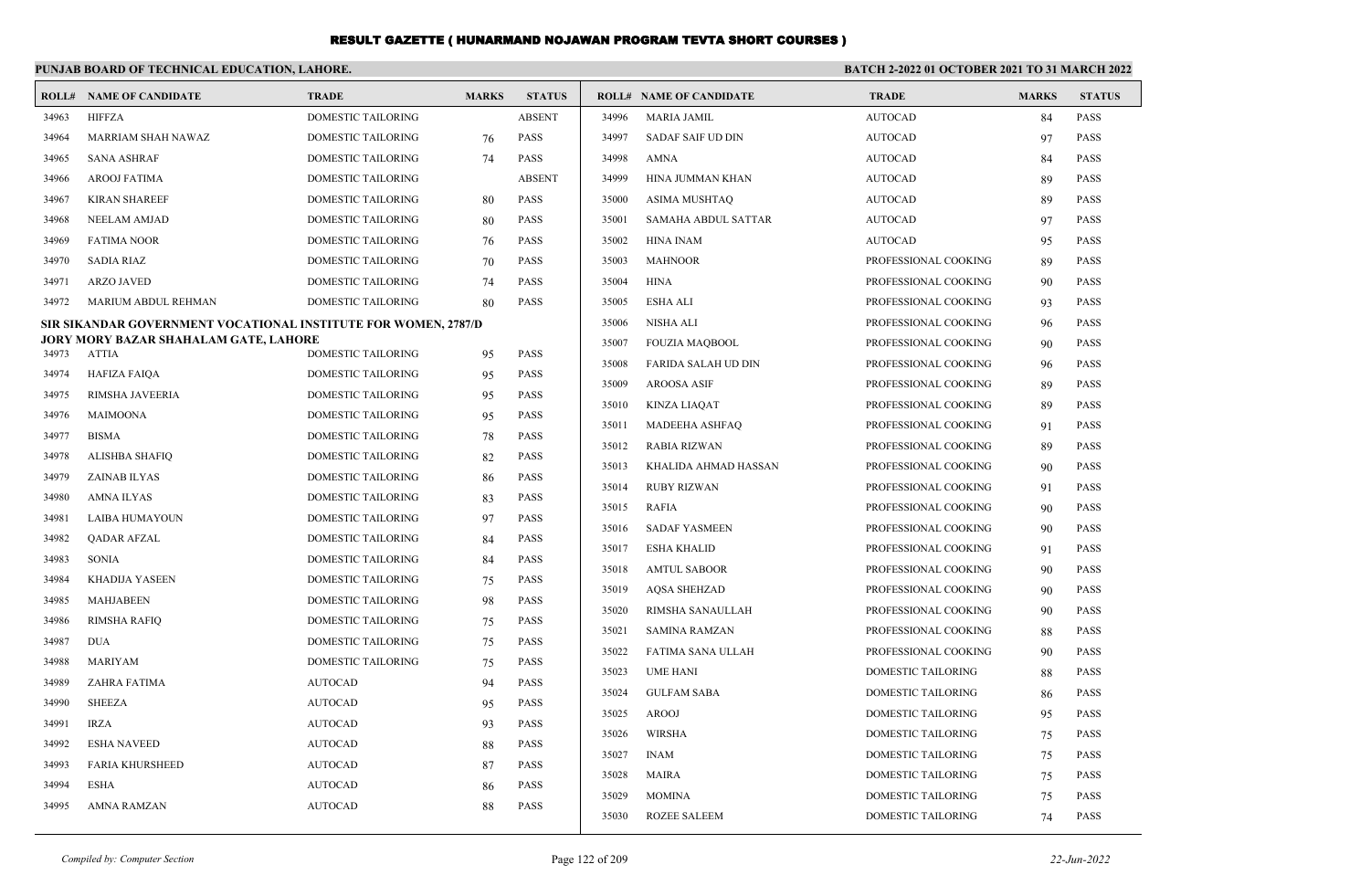|       | PUNJAB BOARD OF TECHNICAL EDUCATION, LAHORE.                 |                           |              |               | <b>BATCH 2-2022 01 OCTOBER 2021 TO 31 MARCH 2022</b> |                                                       |                           |              |               |
|-------|--------------------------------------------------------------|---------------------------|--------------|---------------|------------------------------------------------------|-------------------------------------------------------|---------------------------|--------------|---------------|
|       | <b>ROLL# NAME OF CANDIDATE</b>                               | <b>TRADE</b>              | <b>MARKS</b> | <b>STATUS</b> |                                                      | <b>ROLL# NAME OF CANDIDATE</b>                        | <b>TRADE</b>              | <b>MARKS</b> | <b>STATUS</b> |
| 35031 | ARZOO AYYAZ                                                  | <b>DOMESTIC TAILORING</b> | 97           | <b>PASS</b>   | 35064                                                | <b>SAMINA PERVEEN</b>                                 | <b>DOMESTIC TAILORING</b> | 93           | <b>PASS</b>   |
| 35032 | <b>SAMIYA</b>                                                | DOMESTIC TAILORING        | 97           | PASS          | 35065                                                | <b>SAFINA AFZAL</b>                                   | DOMESTIC TAILORING        | 96           | <b>PASS</b>   |
| 35033 | <b>ZUNAIRA</b>                                               | DOMESTIC TAILORING        | 85           | <b>PASS</b>   | 35066                                                | PARVEEN SADIQ                                         | DOMESTIC TAILORING        | 96           | <b>PASS</b>   |
| 35034 | KHADIJA SANAULLAH CHAUDARY                                   | PROFESSIONAL COOKING      | 92           | <b>PASS</b>   | 35067                                                | <b>IORA YASEEN</b>                                    | <b>DOMESTIC TAILORING</b> | 97           | <b>PASS</b>   |
| 35035 | <b>ALISHBA OADEER</b>                                        | PROFESSIONAL COOKING      | 88           | <b>PASS</b>   | 35068                                                | <b>MISBAH AZAM</b>                                    | <b>DOMESTIC TAILORING</b> | 95           | <b>PASS</b>   |
| 35036 | <b>BISMA ASIF</b>                                            | PROFESSIONAL COOKING      | 90           | <b>PASS</b>   | 35069                                                | <b>ROZINA BIBI</b>                                    | <b>DOMESTIC TAILORING</b> | 94           | <b>PASS</b>   |
| 35037 | <b>MARIYAM SAIF</b>                                          | PROFESSIONAL COOKING      | 93           | PASS          | 35070                                                | <b>MAHNOOR BALOCH</b>                                 | DOMESTIC TAILORING        | 93           | <b>PASS</b>   |
| 35038 | NIMRA ALI                                                    | PROFESSIONAL COOKING      | 92           | <b>PASS</b>   | 35071                                                | <b>SADIA MAI</b>                                      | <b>DOMESTIC TAILORING</b> | 94           | <b>PASS</b>   |
| 35039 | <b>FIZA SHAHZAD</b>                                          | PROFESSIONAL COOKING      | 89           | <b>PASS</b>   | 35072                                                | <b>BUSHRA REHMAN</b>                                  | <b>BEAUTICIAN</b>         | 94           | <b>PASS</b>   |
| 35040 | <b>RIFFAT RIZWAN</b>                                         | PROFESSIONAL COOKING      | 93           | <b>PASS</b>   | 35073                                                | <b>HINA IQBAL</b>                                     | <b>BEAUTICIAN</b>         | 94           | <b>PASS</b>   |
| 35041 | <b>FARIA</b>                                                 | PROFESSIONAL COOKING      | 92           | <b>PASS</b>   | 35074                                                | <b>MAHNOOR ZAFAR</b>                                  | <b>BEAUTICIAN</b>         | 95           | <b>PASS</b>   |
| 35042 | <b>MARIYAM ISHTIAQ</b>                                       | PROFESSIONAL COOKING      | 89           | PASS          | 35075                                                | <b>TAHIRA KHALID</b>                                  | <b>BEAUTICIAN</b>         | 92           | <b>PASS</b>   |
| 35043 | <b>KAINAT ZAHRA</b>                                          | PROFESSIONAL COOKING      | 89           | <b>PASS</b>   | 35076                                                | <b>MISBAH NASIR</b>                                   | <b>BEAUTICIAN</b>         | 96           | <b>PASS</b>   |
| 35044 | <b>HUSNA</b>                                                 | <b>AUTOCAD</b>            | 85           | <b>PASS</b>   | 35077                                                | <b>LAIBA AMEEN</b>                                    | <b>BEAUTICIAN</b>         | 93           | <b>PASS</b>   |
| 35045 | <b>IZZA</b>                                                  | <b>AUTOCAD</b>            | 95           | <b>PASS</b>   | 35078                                                | <b>HIJAB SABIR</b>                                    | <b>BEAUTICIAN</b>         | 92           | <b>PASS</b>   |
| 35046 | <b>UMME RUBAB</b>                                            | <b>AUTOCAD</b>            | 83           | PASS          | 35079                                                | <b>ASMA MOEEN</b>                                     | <b>BEAUTICIAN</b>         | 92           | <b>PASS</b>   |
| 35047 | NAEHA ZAHID                                                  | <b>AUTOCAD</b>            | 92           | <b>PASS</b>   | 35080                                                | <b>AFFIFA</b>                                         | <b>BEAUTICIAN</b>         | 96           | <b>PASS</b>   |
| 35048 | <b>JANNAT DAWOOD</b>                                         | <b>AUTOCAD</b>            |              | <b>ABSENT</b> | 35081                                                | <b>BISMA BASHEER</b>                                  | <b>BEAUTICIAN</b>         | 96           | <b>PASS</b>   |
| 35049 | <b>MAHNOOR</b>                                               | <b>AUTOCAD</b>            |              | <b>ABSENT</b> | 35082                                                | <b>TASKEEN ABBAS</b>                                  | <b>BEAUTICIAN</b>         | 96           | <b>PASS</b>   |
| 35050 | <b>SABA ASLAM</b>                                            | <b>AUTOCAD</b>            | 81           | <b>PASS</b>   | 35083                                                | <b>SAMAVIA AFZAL</b>                                  | <b>BEAUTICIAN</b>         | 95           | <b>PASS</b>   |
| 35051 | AIZA                                                         | <b>AUTOCAD</b>            | 96           | <b>PASS</b>   | 35084                                                | <b>AROOJ FATIMA</b>                                   | <b>BEAUTICIAN</b>         | 96           | <b>PASS</b>   |
|       | GOVERNMENT VOCATIONAL TRAINING INSTITUTE FOR WOMEN, NEAR GHS |                           |              |               | 35085                                                | <b>NADIA SAGHEER</b>                                  | <b>BEAUTICIAN</b>         | 96           | <b>PASS</b>   |
| 35052 | <b>BOYS, CHAUBARA</b><br><b>RUBINA PERVEEN</b>               | <b>DOMESTIC TAILORING</b> | 93           | <b>PASS</b>   | 35086                                                | <b>MISBAH MUKHTIAR</b>                                | <b>BEAUTICIAN</b>         | 94           | <b>PASS</b>   |
| 35053 | <b>SHAGUFTA BILAL</b>                                        | <b>DOMESTIC TAILORING</b> | 94           | <b>PASS</b>   | 35087                                                | <b>NADIA SHAFQAT</b>                                  | <b>BEAUTICIAN</b>         | 96           | <b>PASS</b>   |
| 35054 | NIMRA FATIMA                                                 | DOMESTIC TAILORING        | 94           | <b>PASS</b>   | 35088                                                | AREEBA KANWAL                                         | <b>BEAUTICIAN</b>         | 96           | <b>PASS</b>   |
| 35055 | RIMSHA MUSHTAQ                                               | <b>DOMESTIC TAILORING</b> | 95           | <b>PASS</b>   | 35089                                                | RABIA AKHTAR                                          | <b>BEAUTICIAN</b>         | 96           | <b>PASS</b>   |
| 35056 | <b>SANA SARWAR</b>                                           | DOMESTIC TAILORING        | 96           | <b>PASS</b>   | 35090                                                | ANEELA MUSHTAQ                                        | <b>BEAUTICIAN</b>         | 94           | <b>PASS</b>   |
| 35057 | SOBIA MUSHTAQ                                                | DOMESTIC TAILORING        | -96          | <b>PASS</b>   | 35091                                                | <b>SABA MUMTAZ</b>                                    | <b>BEAUTICIAN</b>         | 93           | <b>PASS</b>   |
| 35058 | <b>ALMASS LASHARY</b>                                        | DOMESTIC TAILORING        | 95           | PASS          |                                                      | GOVT. TECHNICAL TRAINING INSTITUTE(BOYS), , FATEH PUR |                           |              |               |
| 35059 | LUBABA SAJJAD                                                | DOMESTIC TAILORING        | 95           | PASS          | 35092                                                | MUHAMMAD IKRAM ULLAH                                  | <b>HVACR</b>              | 97           | <b>PASS</b>   |
| 35060 | <b>MEERAN MAI</b>                                            | <b>DOMESTIC TAILORING</b> | 94           | <b>PASS</b>   | 35093                                                | <b>ASAD ALI</b>                                       | <b>HVACR</b>              | 94           | <b>PASS</b>   |
| 35061 | <b>AQSA BILAL</b>                                            | DOMESTIC TAILORING        | 94           | PASS          | 35094                                                | MUHAMMAD USMAN ASLAM                                  | <b>HVACR</b>              | 97           | <b>PASS</b>   |
| 35062 | <b>SAHRISH KHAN</b>                                          | DOMESTIC TAILORING        | 95           | <b>PASS</b>   | 35095                                                | MUHAMMAD NABEEL ADREES                                | <b>HVACR</b>              | 97           | <b>PASS</b>   |
| 35063 | <b>NAJMA BIBI</b>                                            | DOMESTIC TAILORING        | 93           | <b>PASS</b>   | 35096                                                | MUHAMMAD NUMAN ASLAM                                  | <b>HVACR</b>              | 95           | <b>PASS</b>   |
|       |                                                              |                           |              |               | 35097                                                | <b>BURHAN ALI</b>                                     | <b>HVACR</b>              | 97           | <b>PASS</b>   |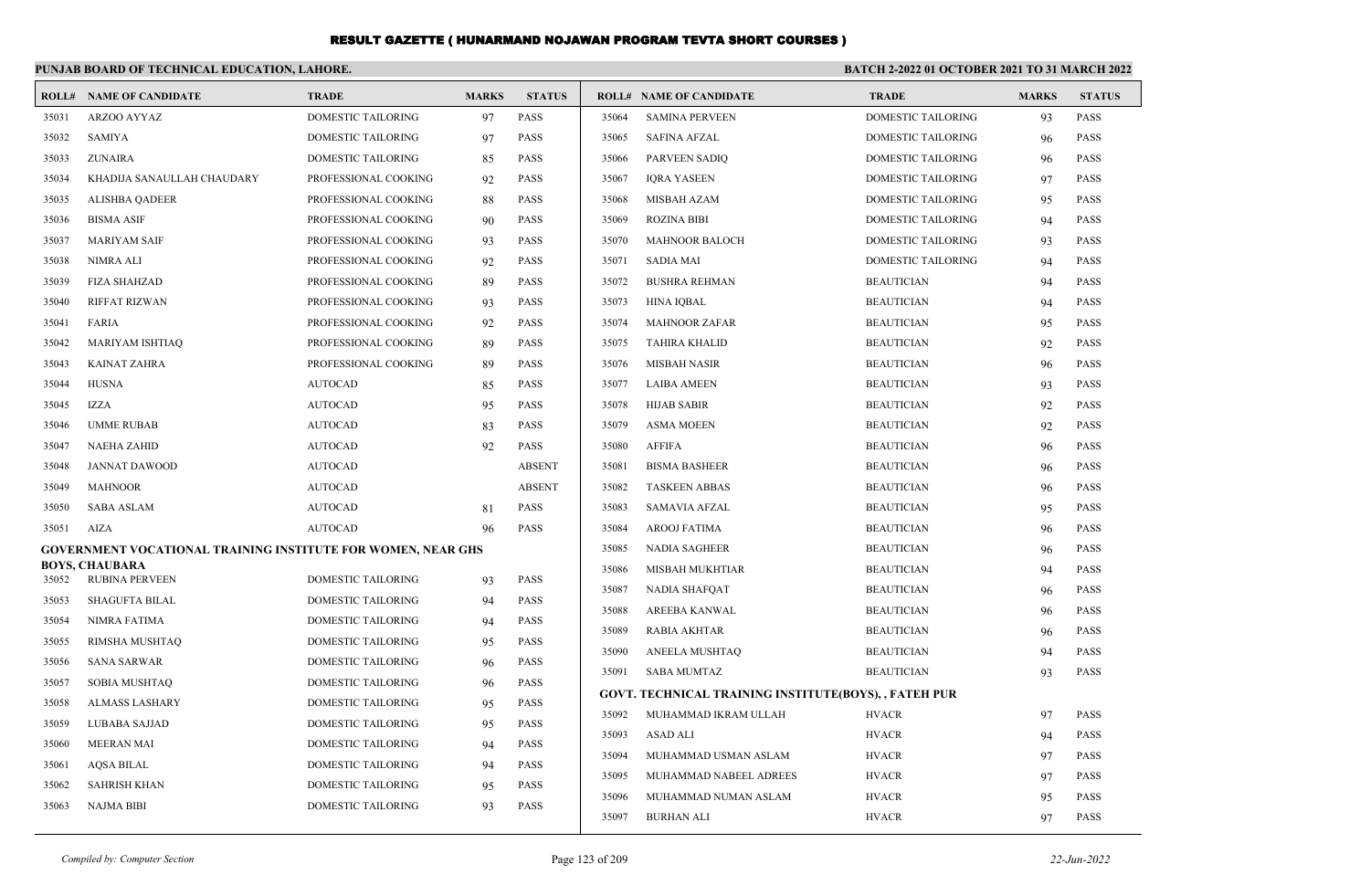|       | PUNJAB BOARD OF TECHNICAL EDUCATION, LAHORE. |                    |              | <b>BATCH 2-2022 01 OCTOBER 2021 TO 31 MARCH 2022</b> |       |                                |                              |              |               |
|-------|----------------------------------------------|--------------------|--------------|------------------------------------------------------|-------|--------------------------------|------------------------------|--------------|---------------|
| ROLL# | <b>NAME OF CANDIDATE</b>                     | <b>TRADE</b>       | <b>MARKS</b> | <b>STATUS</b>                                        |       | <b>ROLL# NAME OF CANDIDATE</b> | <b>TRADE</b>                 | <b>MARKS</b> | <b>STATUS</b> |
| 35098 | <b>ADNAN MANZOOR</b>                         | <b>HVACR</b>       | 91           | PASS                                                 | 35133 | <b>SHABAN ALI</b>              | <b>ELECTRICIAN</b>           | 90           | <b>PASS</b>   |
| 35099 | <b>ATIF HUSSAIN</b>                          | <b>HVACR</b>       | 89           | <b>PASS</b>                                          | 35134 | <b>NASIR MEHMOOD</b>           | <b>ELECTRICIAN</b>           | 95           | <b>PASS</b>   |
| 35100 | <b>REHAN</b>                                 | <b>HVACR</b>       |              | <b>ABSENT</b>                                        | 35135 | <b>ANSAR ALI</b>               | <b>ELECTRICIAN</b>           | 94           | <b>PASS</b>   |
| 35101 | MUHAMMAD RAOUF RAZZAQ                        | <b>HVACR</b>       | 89           | PASS                                                 | 35136 | TAYYAB REHMAN                  | <b>ELECTRICIAN</b>           | 93           | <b>PASS</b>   |
| 35102 | MUHAMMAD FAHEEM                              | <b>HVACR</b>       | 89           | <b>PASS</b>                                          | 35137 | <b>SHAHID IQBAL</b>            | <b>ELECTRICIAN</b>           | 93           | <b>PASS</b>   |
| 35103 | <b>FARAZ AHMAD</b>                           | <b>HVACR</b>       | 97           | PASS                                                 | 35138 | <b>IQRA TARIQ</b>              | <b>COMPUTER APPLICATIONS</b> | 98           | <b>PASS</b>   |
| 35104 | MUHAMMAD NAVEED                              | <b>HVACR</b>       | 95           | <b>PASS</b>                                          | 35139 | <b>RUBAB ARSHAD</b>            | <b>COMPUTER APPLICATIONS</b> | 95           | <b>PASS</b>   |
| 35105 | MUHAMMAD RIZWAN                              | <b>HVACR</b>       | 89           | <b>PASS</b>                                          | 35140 | <b>RIMSHA</b>                  | <b>COMPUTER APPLICATIONS</b> | 96           | <b>PASS</b>   |
| 35106 | <b>HAKAM ALI</b>                             | <b>HVACR</b>       | 97           | <b>PASS</b>                                          | 35141 | <b>HIFSA EMAN</b>              | <b>COMPUTER APPLICATIONS</b> | 93           | <b>PASS</b>   |
| 35107 | MUHAMMAD ZEESHAN                             | <b>HVACR</b>       | 90           | <b>PASS</b>                                          | 35142 | <b>BISMAH MUNEER</b>           | <b>COMPUTER APPLICATIONS</b> | 98           | <b>PASS</b>   |
| 35108 | MUHAMMAD TAHA                                | <b>HVACR</b>       | 97           | PASS                                                 | 35143 | AQSA KHALIQ                    | <b>COMPUTER APPLICATIONS</b> | 86           | <b>PASS</b>   |
| 35109 | YASIR BILAL                                  | <b>HVACR</b>       |              | <b>ABSENT</b>                                        | 35144 | <b>IORA KHALIO</b>             | <b>COMPUTER APPLICATIONS</b> | 80           | <b>PASS</b>   |
| 35110 | MUHAMMAD NAVEED                              | <b>HVACR</b>       | 95           | <b>PASS</b>                                          | 35145 | <b>AYESHA SATTAR</b>           | <b>COMPUTER APPLICATIONS</b> | 95           | <b>PASS</b>   |
| 35111 | <b>ABU ZAR</b>                               | <b>HVACR</b>       | 90           | <b>PASS</b>                                          | 35146 | <b>AOSA MUBEEN</b>             | <b>COMPUTER APPLICATIONS</b> | 97           | <b>PASS</b>   |
| 35112 | MUHAMMAD WAQAS NADEEM                        | <b>HVACR</b>       | 97           | <b>PASS</b>                                          | 35147 | <b>MEHWISH</b>                 | <b>COMPUTER APPLICATIONS</b> | 90           | <b>PASS</b>   |
| 35113 | SADDAM HUSSAIN                               | <b>HVACR</b>       | 89           | <b>PASS</b>                                          | 35148 | TAHMINA ANJUM                  | <b>COMPUTER APPLICATIONS</b> | 89           | <b>PASS</b>   |
| 35114 | <b>FAISAL NADEEM</b>                         | <b>HVACR</b>       | 93           | <b>PASS</b>                                          | 35149 | <b>IQRA GHAFOOR</b>            | <b>COMPUTER APPLICATIONS</b> | 98           | <b>PASS</b>   |
| 35115 | MUHAMMAD ALI MUSTAFA                         | <b>HVACR</b>       |              | <b>ABSENT</b>                                        | 35150 | <b>PINKY</b>                   | <b>COMPUTER APPLICATIONS</b> | 88           | <b>PASS</b>   |
| 35116 | MUHAMMAD HASEEB NASIR                        | <b>HVACR</b>       |              | <b>ABSENT</b>                                        | 35151 | NIMRA MEHAK                    | <b>COMPUTER APPLICATIONS</b> | 87           | <b>PASS</b>   |
| 35117 | MUHAMMAD ZEESHAN                             | <b>ELECTRICIAN</b> | 94           | PASS                                                 | 35152 | SHAGUFTA DOMNIC                | <b>COMPUTER APPLICATIONS</b> | 89           | <b>PASS</b>   |
| 35118 | <b>KHIZAR ABBAS</b>                          | <b>ELECTRICIAN</b> | 92           | <b>PASS</b>                                          | 35153 | <b>SABA ASLAM</b>              | <b>COMPUTER APPLICATIONS</b> | 90           | <b>PASS</b>   |
| 35119 | MUHAMMAD KALEEM                              | <b>ELECTRICIAN</b> | 94           | <b>PASS</b>                                          | 35154 | <b>SHAZIA</b>                  | <b>COMPUTER APPLICATIONS</b> | 79           | <b>PASS</b>   |
| 35120 | MUHAMMAD FAIZAN                              | <b>ELECTRICIAN</b> | 93           | <b>PASS</b>                                          | 35155 | <b>AOSA MUBEEN</b>             | <b>COMPUTER APPLICATIONS</b> | 100          | <b>PASS</b>   |
| 35121 | <b>ABDUR REHMAN</b>                          | <b>ELECTRICIAN</b> | 96           | PASS                                                 | 35156 | <b>RUKHSANA KOUSAR</b>         | <b>COMPUTER APPLICATIONS</b> | 90           | <b>PASS</b>   |
| 35122 | HAMMAD UL HASSAN                             | <b>ELECTRICIAN</b> | 96           | PASS                                                 | 35157 | <b>MUBEEN YAMIN</b>            | <b>COMPUTER APPLICATIONS</b> | 90           | <b>PASS</b>   |
| 35123 | <b>MUHAMMAD ATIF</b>                         | <b>ELECTRICIAN</b> | 94           | PASS                                                 | 35158 | <b>SIDRA SHAHBAZ</b>           | <b>COMPUTER APPLICATIONS</b> | 92           | <b>PASS</b>   |
| 35124 | MUHAMMAD LUQMAN                              | <b>ELECTRICIAN</b> | 94           | <b>PASS</b>                                          | 35159 | MEHWISH PARVAIZ                | <b>COMPUTER APPLICATIONS</b> | 96           | <b>PASS</b>   |
| 35125 | MUHAMMAD IBRAHIM                             | <b>ELECTRICIAN</b> | 95           | <b>PASS</b>                                          | 35160 | <b>FOZIA PARVEEN</b>           | <b>COMPUTER APPLICATIONS</b> | 93           | <b>PASS</b>   |
| 35126 | MUHAMMAD RAFAY                               | <b>ELECTRICIAN</b> | 93           | <b>PASS</b>                                          | 35161 | <b>NISHA</b>                   | <b>COMPUTER APPLICATIONS</b> | 90           | <b>PASS</b>   |
| 35127 | <b>OALANDAR ABBAS</b>                        | <b>ELECTRICIAN</b> | 92           | <b>PASS</b>                                          | 35162 | <b>RAHEEL SHAHID</b>           | <b>COMPUTER APPLICATIONS</b> | 98           | <b>PASS</b>   |
| 35128 | <b>AHMAD ALI</b>                             | <b>ELECTRICIAN</b> | 92           | PASS                                                 | 35163 | <b>AFTAB HYDER</b>             | <b>ELECTRICIAN</b>           | 93           | <b>PASS</b>   |
| 35129 | <b>FAHAD ALI</b>                             | <b>ELECTRICIAN</b> | 92           | PASS                                                 | 35164 | MUHAMMAD AZIZ JAFFAR           | <b>ELECTRICIAN</b>           | 89           | <b>PASS</b>   |
| 35130 | MUHAMMAD MUBASHAR                            | <b>ELECTRICIAN</b> | 91           | PASS                                                 | 35165 | MUHAMMAD IBRAHIM               | <b>ELECTRICIAN</b>           | 92           | <b>PASS</b>   |
| 35131 | <b>SAAD AHMED</b>                            | <b>ELECTRICIAN</b> | 92           | <b>PASS</b>                                          | 35166 | <b>IFTIKHAR ALI</b>            | <b>ELECTRICIAN</b>           | 92           | <b>PASS</b>   |
| 35132 | MUHAMMAD USMAN                               | <b>ELECTRICIAN</b> | 91           | <b>PASS</b>                                          |       |                                |                              |              |               |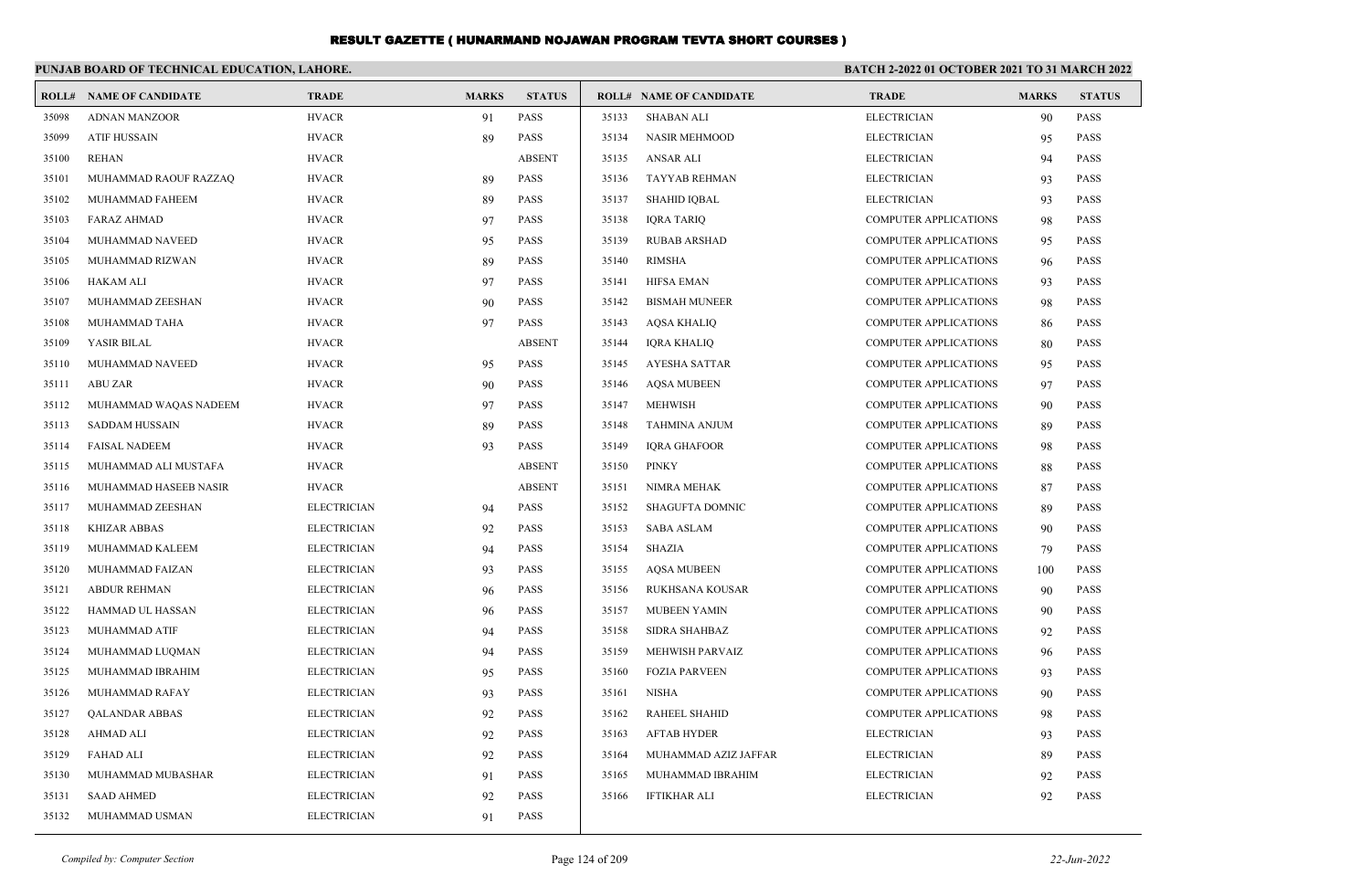|                      | PUNJAB BOARD OF TECHNICAL EDUCATION, LAHORE.                            |                       |              |               | <b>BATCH 2-2022 01 OCTOBER 2021 TO 31 MARCH 2022</b> |                                                   |                           |              |               |
|----------------------|-------------------------------------------------------------------------|-----------------------|--------------|---------------|------------------------------------------------------|---------------------------------------------------|---------------------------|--------------|---------------|
|                      | <b>ROLL# NAME OF CANDIDATE</b>                                          | <b>TRADE</b>          | <b>MARKS</b> | <b>STATUS</b> |                                                      | <b>ROLL# NAME OF CANDIDATE</b>                    | <b>TRADE</b>              | <b>MARKS</b> | <b>STATUS</b> |
|                      | <b>GOVERNMENT VOCATIONAL TRAINING INSTITUTE FOR WOMEN, ., KAROR LAL</b> |                       |              |               | 35200                                                | <b>AROOBA BASHIR</b>                              | <b>BEAUTICIAN</b>         | 84           | <b>PASS</b>   |
| <b>ESAN</b><br>35167 | <b>KINZA ASHRAF</b>                                                     | <b>FASHION DESIGN</b> |              | <b>PASS</b>   | 35201                                                | MISBAH YAQOOB                                     | <b>BEAUTICIAN</b>         | 88           | <b>PASS</b>   |
|                      |                                                                         |                       | 71           | <b>PASS</b>   | 35202                                                | MEHWISH JABEEN                                    | <b>BEAUTICIAN</b>         | 95           | <b>PASS</b>   |
| 35168                | AYESHA KANWAL                                                           | <b>FASHION DESIGN</b> | 96           |               | 35203                                                | MARIA ARSHAD                                      | <b>BEAUTICIAN</b>         | 92           | <b>PASS</b>   |
| 35169                | <b>ZOHRA ZAFAR</b>                                                      | <b>FASHION DESIGN</b> | 93           | <b>PASS</b>   | 35204                                                | <b>KASHMALA RIAZ</b>                              | <b>BEAUTICIAN</b>         | 88           | <b>PASS</b>   |
| 35170                | <b>TEHREEM NOOR</b>                                                     | <b>FASHION DESIGN</b> | 64           | <b>PASS</b>   | 35205                                                | RUKHSANA BIBI                                     | <b>BEAUTICIAN</b>         | 84           | <b>PASS</b>   |
| 35171                | <b>RIMSHA BIBI</b>                                                      | <b>FASHION DESIGN</b> | 64           | <b>PASS</b>   | 35206                                                | BUSHRA KHALID HUSSAIN                             | <b>BEAUTICIAN</b>         | 78           | <b>PASS</b>   |
| 35172                | SHABANA KOUSAR                                                          | <b>FASHION DESIGN</b> | 94           | <b>PASS</b>   | 35207                                                | QANDEEL FATIMA                                    | DOMESTIC TAILORING        | 97           | <b>PASS</b>   |
| 35173                | <b>FAREEHA SIDDIQUE</b>                                                 | <b>FASHION DESIGN</b> | 99           | <b>PASS</b>   | 35208                                                | <b>NABEELA PERVEEN</b>                            | DOMESTIC TAILORING        | 96           | <b>PASS</b>   |
| 35174                | <b>TEHREEM SIAL</b>                                                     | <b>FASHION DESIGN</b> | 91           | <b>PASS</b>   | 35209                                                | <b>SUNBUL SHEHZADI</b>                            | <b>DOMESTIC TAILORING</b> | 97           | <b>PASS</b>   |
| 35175                | <b>SHAMIM PARVEEN</b>                                                   | <b>FASHION DESIGN</b> | 65           | <b>PASS</b>   | 35210                                                | <b>AZRA BIBI</b>                                  | <b>DOMESTIC TAILORING</b> | 91           | <b>PASS</b>   |
| 35176                | <b>MAIRA RAMZAN</b>                                                     | <b>FASHION DESIGN</b> | 65           | PASS          | 35211                                                | <b>TAHIRA YASMEEN</b>                             | DOMESTIC TAILORING        | 96           | <b>PASS</b>   |
| 35177                | <b>FARAH IABEEN</b>                                                     | <b>FASHION DESIGN</b> | 65           | PASS          | 35212                                                | MUSARAT PERVEEN                                   | DOMESTIC TAILORING        | 91           | <b>PASS</b>   |
| 35178                | <b>AYESHA WAJID</b>                                                     | <b>FASHION DESIGN</b> | 64           | <b>PASS</b>   | 35213                                                | <b>SHAHIDA PERVEEN</b>                            | DOMESTIC TAILORING        | 99           | <b>PASS</b>   |
| 35179                | <b>AREEBA WAHID</b>                                                     | <b>FASHION DESIGN</b> | 93           | PASS          | 35214                                                | <b>TEHREEM BIBI</b>                               | DOMESTIC TAILORING        | 93           | <b>PASS</b>   |
| 35180                | MAIMOONA AZIZ                                                           | <b>FASHION DESIGN</b> | 86           | PASS          | 35215                                                | RIMSHA RASHEED                                    | <b>DOMESTIC TAILORING</b> | 88           | <b>PASS</b>   |
| 35181                | SARIRA BASHIR                                                           | <b>FASHION DESIGN</b> | 78           | <b>PASS</b>   | 35216                                                | <b>MISBAH BILAL</b>                               | <b>DOMESTIC TAILORING</b> | 86           | <b>PASS</b>   |
| 35182                | <b>ASIA GULL</b>                                                        | <b>FASHION DESIGN</b> | 72           | <b>PASS</b>   | 35217                                                | PALWASHA ASLAM                                    | <b>DOMESTIC TAILORING</b> | 95           | <b>PASS</b>   |
| 35183                | KANAT SAJJAD                                                            | <b>FASHION DESIGN</b> | 74           | <b>PASS</b>   | 35218                                                | <b>UZRA KHURSHID</b>                              | <b>DOMESTIC TAILORING</b> |              | <b>PASS</b>   |
| 35184                | <b>FARKHANDA HAMEED</b>                                                 | <b>FASHION DESIGN</b> | 70           | <b>PASS</b>   | 35219                                                | <b>AMNA</b>                                       |                           | 84           | <b>PASS</b>   |
| 35185                | <b>MAHEEN BIBI</b>                                                      | <b>FASHION DESIGN</b> | 93           | <b>PASS</b>   |                                                      |                                                   | <b>DOMESTIC TAILORING</b> | 86           |               |
| 35186                | <b>IRAM SATTAR</b>                                                      | <b>FASHION DESIGN</b> | 88           | <b>PASS</b>   | 35220                                                | ROBEENA PARVEEN                                   | <b>DOMESTIC TAILORING</b> | 96           | <b>PASS</b>   |
| 35187                | <b>ZOYA MUNEER</b>                                                      | <b>BEAUTICIAN</b>     | 78           | <b>PASS</b>   | 35221                                                | <b>RIDA ZAHRA</b>                                 | <b>DOMESTIC TAILORING</b> | 80           | <b>PASS</b>   |
| 35188                | <b>KIRAN YOUNAS</b>                                                     | <b>BEAUTICIAN</b>     | 86           | PASS          | 35222                                                | <b>SHABANA RIYAZ</b>                              | <b>DOMESTIC TAILORING</b> | 77           | <b>PASS</b>   |
| 35189                | <b>GULNAZ KOUSAR</b>                                                    | <b>BEAUTICIAN</b>     | 86           | <b>PASS</b>   | 35223                                                | <b>SALMA BIBI</b>                                 | <b>DOMESTIC TAILORING</b> | 95           | <b>PASS</b>   |
| 35190                | <b>MEMOONA HAMEED</b>                                                   | <b>BEAUTICIAN</b>     | 83           | <b>PASS</b>   | 35224                                                | ANAM SHAHZADI                                     | <b>DOMESTIC TAILORING</b> | 98           | <b>PASS</b>   |
| 35191                | AQSA KIRAN                                                              | <b>BEAUTICIAN</b>     | 79           | <b>PASS</b>   | 35225                                                | <b>AZRA PERVEEN</b>                               | <b>DOMESTIC TAILORING</b> | 99           | <b>PASS</b>   |
| 35192                | <b>RAZIA BIBI</b>                                                       | <b>BEAUTICIAN</b>     | 81           | <b>PASS</b>   | 35226                                                | <b>SAJELA BIBI</b>                                | <b>DOMESTIC TAILORING</b> | 80           | <b>PASS</b>   |
| 35193                | <b>TAHIRA YASMEEN</b>                                                   | <b>BEAUTICIAN</b>     | 71           | <b>PASS</b>   |                                                      | <b>GOVERNMENT COLLEGE OF TECHNOLOGY, , LAYYAH</b> |                           |              |               |
| 35194                | RIMSHA KANWAL                                                           | <b>BEAUTICIAN</b>     | 73           | <b>PASS</b>   | 35227                                                | MUHAMMAD WAQAR UL HASSAN                          | PROFESSIONAL COOKING      | 87           | <b>PASS</b>   |
| 35195                | <b>ASMA TABASAM</b>                                                     | <b>BEAUTICIAN</b>     | 72           | <b>PASS</b>   | 35228                                                | <b>SAIF ULLAH</b>                                 | PROFESSIONAL COOKING      | 87           | PASS          |
| 35196                | <b>SARA KHAN</b>                                                        | <b>BEAUTICIAN</b>     | 80           | PASS          | 35229                                                | HAFIZ MUHAMMAD SAADAN                             | PROFESSIONAL COOKING      | 91           | <b>PASS</b>   |
| 35197                | <b>UZMA BIBI</b>                                                        | <b>BEAUTICIAN</b>     | 95           | PASS          | 35230                                                | SHAHJAHAN                                         | PROFESSIONAL COOKING      | 87           | <b>PASS</b>   |
| 35198                | <b>BUSHRA PARVEEN</b>                                                   | <b>BEAUTICIAN</b>     | 85           | <b>PASS</b>   | 35231                                                | HAFIZ MUSTAFA KAMAL                               | PROFESSIONAL COOKING      | 90           | <b>PASS</b>   |
| 35199                | <b>KAINAT ASLAM</b>                                                     | <b>BEAUTICIAN</b>     | 82           | <b>PASS</b>   | 35232                                                | MUHAMMAD UMER MEHBOOB                             | PROFESSIONAL COOKING      | 90           | <b>PASS</b>   |
|                      |                                                                         |                       |              |               | 35233                                                | <b>TALHA ZULFIOAR</b>                             | PROFESSIONAL COOKING      | 92           | <b>PASS</b>   |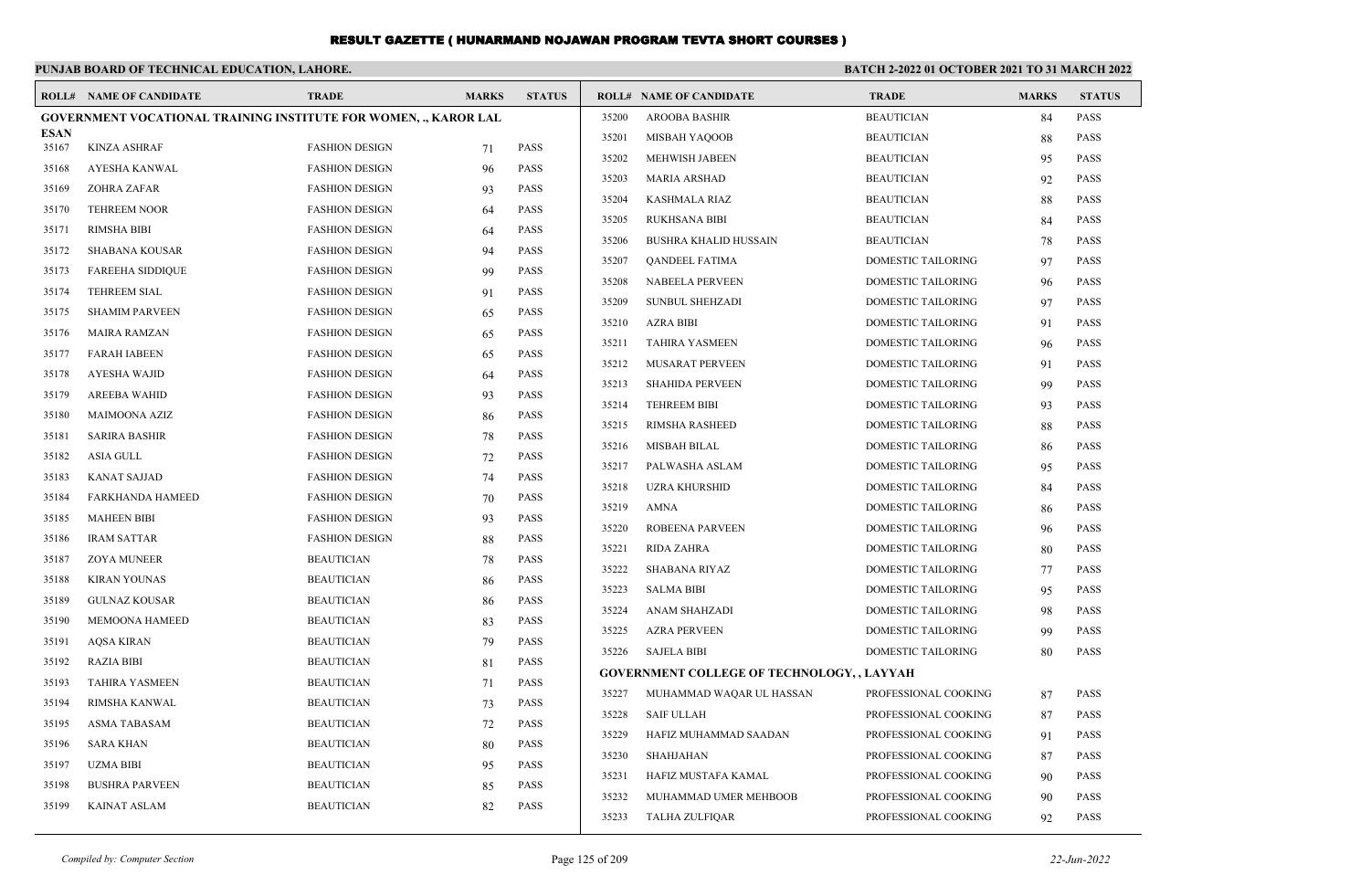|       | PUNJAB BOARD OF TECHNICAL EDUCATION, LAHORE.             |                      |              |               | BATCH 2-2022 01 OCTOBER 2021 TO 31 MARCH 2022 |                                                              |                        |              |               |
|-------|----------------------------------------------------------|----------------------|--------------|---------------|-----------------------------------------------|--------------------------------------------------------------|------------------------|--------------|---------------|
|       | <b>ROLL# NAME OF CANDIDATE</b>                           | <b>TRADE</b>         | <b>MARKS</b> | <b>STATUS</b> |                                               | <b>ROLL# NAME OF CANDIDATE</b>                               | <b>TRADE</b>           | <b>MARKS</b> | <b>STATUS</b> |
| 35234 | <b>HASNAT RAZA</b>                                       | PROFESSIONAL COOKING | 88           | <b>PASS</b>   | 35267                                         | ASIF ALI                                                     | <b>ELECTRICIAN</b>     | 89           | PASS          |
| 35235 | <b>MOHSIN BAHAR</b>                                      | PROFESSIONAL COOKING | 93           | PASS          | 35268                                         | <b>TAHSEEN UR REHMAN</b>                                     | <b>ELECTRICIAN</b>     | 91           | <b>PASS</b>   |
| 35236 | MUHAMMAD USMAN KHAN                                      | PROFESSIONAL COOKING | 94           | PASS          | 35269                                         | TAYYAB UR REHMAN                                             | <b>ELECTRICIAN</b>     | 87           | <b>PASS</b>   |
| 35237 | MUHAMMAD MUBASHIR SAEED                                  | PROFESSIONAL COOKING | 97           | PASS          | 35270                                         | <b>AMIR RAZA</b>                                             | <b>ELECTRICIAN</b>     | 86           | <b>PASS</b>   |
| 35238 | <b>MALIK</b><br>MUHAMMAD USMAN                           | PROFESSIONAL COOKING | 89           | <b>PASS</b>   | 35271                                         | MUHAMMAD SADEEQ UMAR                                         | <b>ELECTRICIAN</b>     | 92           | <b>PASS</b>   |
| 35239 | MUHAMMAD AJMAL                                           | PROFESSIONAL COOKING | 96           | <b>PASS</b>   | 35272                                         | MUHAMMAD ZEESHAN RAFI                                        | <b>ELECTRICIAN</b>     | 85           | <b>PASS</b>   |
| 35240 | AHMAD ALI                                                | PROFESSIONAL COOKING | 87           | PASS          | 35273                                         | <b>AMEER HAMZA</b>                                           | <b>ELECTRICIAN</b>     |              | <b>ABSENT</b> |
| 35241 | MUHAMMAD NOUMAN FEROZ                                    | PROFESSIONAL COOKING | 92           | <b>PASS</b>   | 35274                                         | MUHAMMAD SAQLAIN                                             | <b>ELECTRICIAN</b>     | 91           | <b>PASS</b>   |
| 35242 | MUHAMMAD SIBGHAT ULLAH                                   | PROFESSIONAL COOKING | 90           | <b>PASS</b>   | 35275                                         | BISHARAT ALI                                                 | <b>ELECTRICIAN</b>     | 90           | <b>PASS</b>   |
|       | <b>FAHEEM</b>                                            |                      |              |               | 35276                                         | <b>ARSLAN ARSHAD</b>                                         | AUTO MECHANIC (PETROL) | 84           | <b>PASS</b>   |
| 35243 | <b>NAVEED HUSSAIN</b>                                    | PROFESSIONAL COOKING | 91           | <b>PASS</b>   | 35277                                         | MUHAMMAD ANAS                                                | AUTO MECHANIC (PETROL) | 85           | <b>PASS</b>   |
| 35244 | ASHFAQ AHMAD KHAN                                        | PROFESSIONAL COOKING | 91           | <b>PASS</b>   | 35278                                         | MUHAMMAD HASSAN RAZA                                         | AUTO MECHANIC (PETROL) | 87           | <b>PASS</b>   |
| 35245 | <b>ABDUL BASIT</b>                                       | PROFESSIONAL COOKING | 97           | <b>PASS</b>   | 35279                                         | MUHAMMAD AMIR AZIZ                                           | AUTO MECHANIC (PETROL) | 78           | <b>PASS</b>   |
| 35246 | MUHAMMAD NADEEM                                          | PROFESSIONAL COOKING | 89           | PASS          | 35280                                         | <b>MUDASAR HUSSAIN</b>                                       | AUTO MECHANIC (PETROL) | 86           | <b>PASS</b>   |
| 35247 | MUHAMMAD SOHAIL ASGHAR                                   | PROFESSIONAL COOKING | 91           | <b>PASS</b>   | 35281                                         | <b>NAQIB UL RAHMAN</b>                                       | AUTO MECHANIC (PETROL) | 88           | <b>PASS</b>   |
| 35248 | MUHAMMAD HASEEB ZAFAR                                    | PROFESSIONAL COOKING | 96           | <b>PASS</b>   | 35282                                         | MUHAMMAD AMEER MUAVIA                                        | AUTO MECHANIC (PETROL) | 81           | <b>PASS</b>   |
| 35249 | MUHAMMAD RAMZAN                                          | PROFESSIONAL COOKING | 89           | PASS          | 35283                                         | <b>GHULAM KABBRIA</b>                                        | AUTO MECHANIC (PETROL) | 88           | <b>PASS</b>   |
| 35250 | <b>SHARIFAN BIBI</b>                                     | PROFESSIONAL COOKING | 95           | PASS          | 35284                                         | <b>HASSAN ALI</b>                                            | AUTO MECHANIC (PETROL) | 83           | <b>PASS</b>   |
| 35251 | <b>ASIMA IRSHAD</b>                                      | PROFESSIONAL COOKING | 91           | <b>PASS</b>   | 35285                                         | <b>WAQAR ZAFFAR</b>                                          | AUTO MECHANIC (PETROL) | 75           | <b>PASS</b>   |
| 35252 | <b>EMAN ARSHAD</b>                                       | PROFESSIONAL COOKING | 92           | PASS          | 35286                                         | MUHAMMAD USMAN                                               | AUTO MECHANIC (PETROL) | 87           | <b>PASS</b>   |
| 35253 | URWA ARSHAD                                              | PROFESSIONAL COOKING | 90           | PASS          | 35287                                         | MUHAMMAD IRFAN                                               | AUTO MECHANIC (PETROL) |              | <b>ABSENT</b> |
| 35254 | MAHAM FATIMA                                             | PROFESSIONAL COOKING | 95           | <b>PASS</b>   | 35288                                         | ASAD ALI SAFDAR                                              | AUTO MECHANIC (PETROL) |              | <b>ABSENT</b> |
| 35255 | <b>NIMRA PERVEEN</b>                                     | PROFESSIONAL COOKING | 95           | PASS          | 35289                                         | <b>GHULAM HUSSAIN</b>                                        | AUTO MECHANIC (PETROL) | 86           | <b>PASS</b>   |
| 35256 | MUHAMMAD ADIL AMJAD                                      | PROFESSIONAL COOKING | 94           | <b>PASS</b>   | 35290                                         | MUHAMMAD SAMI ULLAH                                          | AUTO MECHANIC (PETROL) | 79           | <b>PASS</b>   |
|       | GOVERNMENT TECHNICAL TRAINING CENTER, CHOWK AZAM, LAYYAH |                      |              |               | 35291                                         | MUHAMMAD BILAL                                               | AUTO MECHANIC (PETROL) | 86           | <b>PASS</b>   |
| 35257 | <b>AFZAAL HUSSAIN</b>                                    | <b>ELECTRICIAN</b>   | 95           | PASS          | 35292                                         | <b>ABBAS</b>                                                 | AUTO MECHANIC (PETROL) | 79           | <b>PASS</b>   |
| 35258 | MUHAMMAD WASEEM SHAHZAD                                  | <b>ELECTRICIAN</b>   | 97           | <b>PASS</b>   | 35293                                         | MUHAMMAD ASIF                                                | AUTO MECHANIC (PETROL) | 86           | <b>PASS</b>   |
| 35259 | MUHAMMAD MUNAWAR                                         | <b>ELECTRICIAN</b>   |              | <b>ABSENT</b> | 35294                                         | <b>MUJAHID ALI</b>                                           | AUTO MECHANIC (PETROL) | 89           | <b>PASS</b>   |
| 35260 | MUHAMMAD AJMAL                                           | <b>ELECTRICIAN</b>   | 91           | PASS          | 35295                                         | MUHAMMAD SUMAMA FAIZAN                                       | AUTO MECHANIC (PETROL) | 81           | PASS          |
| 35261 | ALI AHMAD                                                | <b>ELECTRICIAN</b>   | 90           | <b>PASS</b>   | 35296                                         | ALI HASSAN                                                   | <b>ELECTRICIAN</b>     |              | <b>ABSENT</b> |
| 35262 | MUHAMMAD ABDULLAH                                        | <b>ELECTRICIAN</b>   |              | <b>ABSENT</b> |                                               | GOVERNMENT VOCATIONAL TRAINING INSTITUTE FOR WOMEN, , LAYYAH |                        |              |               |
| 35263 | MUHAMMAD NASIR SABIR                                     | <b>ELECTRICIAN</b>   | 89           | PASS          | 35297                                         | <b>MAIRA SHOUKAT</b>                                         | <b>BEAUTICIAN</b>      | 95           | <b>PASS</b>   |
| 35264 | KASHIF ALI                                               | <b>ELECTRICIAN</b>   | 92           | PASS          | 35298                                         | <b>AREEBA HAMEED</b>                                         | <b>BEAUTICIAN</b>      | 96           | PASS          |
| 35265 | MUHAMMAD SAEED                                           | <b>ELECTRICIAN</b>   | 84           | PASS          | 35299                                         | <b>SADAF BIBI</b>                                            | <b>BEAUTICIAN</b>      | 95           | <b>PASS</b>   |
| 35266 | <b>ABU BAKAR</b>                                         | <b>ELECTRICIAN</b>   | 91           | PASS          | 35300                                         | <b>BUSHRA HANIF</b>                                          | <b>BEAUTICIAN</b>      | 94           | <b>PASS</b>   |
|       |                                                          |                      |              |               |                                               |                                                              |                        |              |               |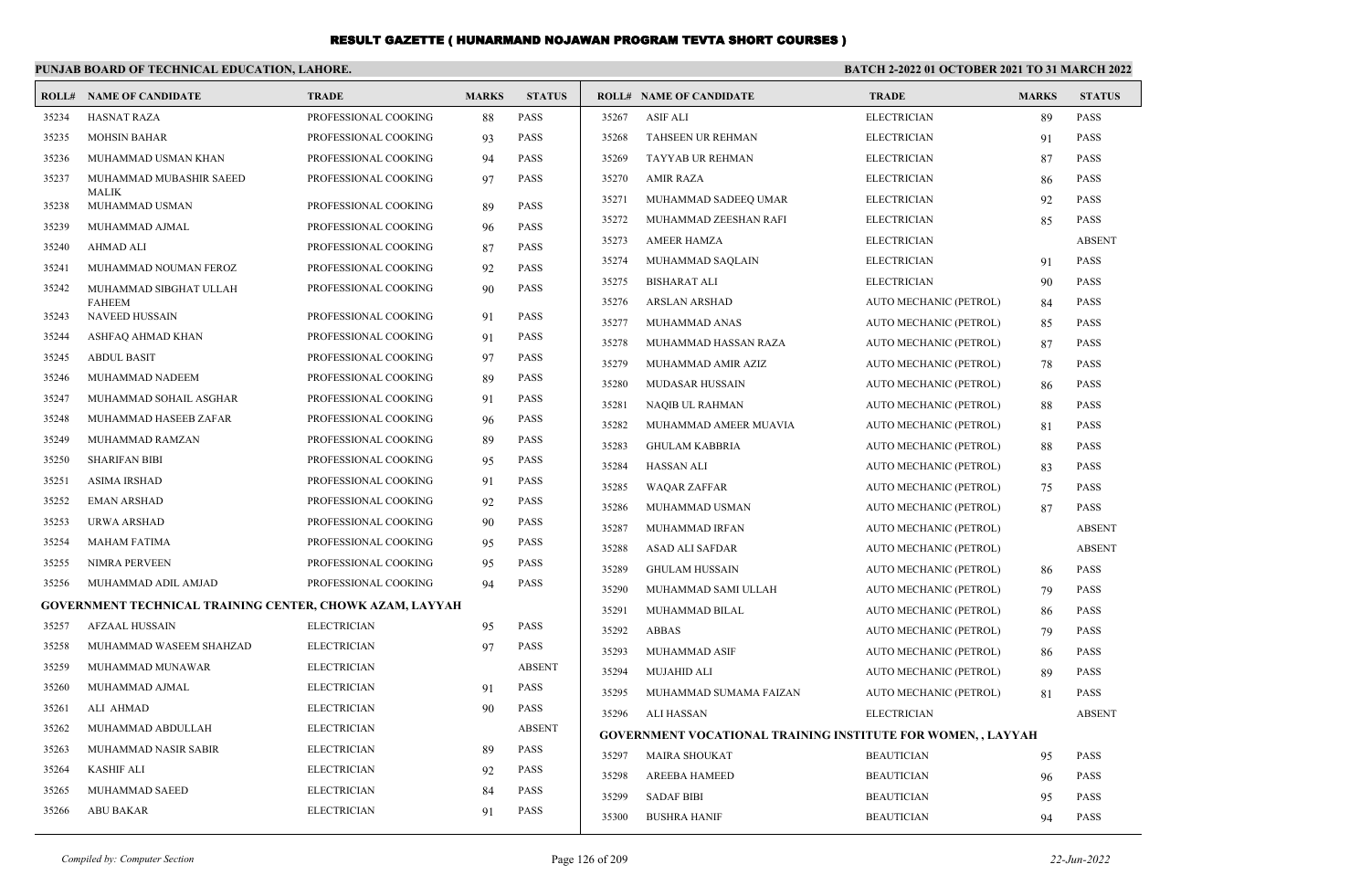|       | PUNJAB BOARD OF TECHNICAL EDUCATION, LAHORE. |                           |              |               | <b>BATCH 2-2022 01 OCTOBER 2021 TO 31 MARCH 2022</b> |                                                  |                              |              |               |
|-------|----------------------------------------------|---------------------------|--------------|---------------|------------------------------------------------------|--------------------------------------------------|------------------------------|--------------|---------------|
|       | <b>ROLL# NAME OF CANDIDATE</b>               | <b>TRADE</b>              | <b>MARKS</b> | <b>STATUS</b> |                                                      | <b>ROLL# NAME OF CANDIDATE</b>                   | <b>TRADE</b>                 | <b>MARKS</b> | <b>STATUS</b> |
| 35301 | <b>ZARMEEN BIBI</b>                          | <b>BEAUTICIAN</b>         | 94           | <b>PASS</b>   | 35336                                                | <b>SHAHNAZ BANO</b>                              | <b>DOMESTIC TAILORING</b>    | 96           | <b>PASS</b>   |
| 35302 | <b>KIRAN HABIB</b>                           | <b>BEAUTICIAN</b>         | 92           | <b>PASS</b>   | 35337                                                | <b>SUMIYA ALI</b>                                | <b>FASHION DESIGN</b>        | 93           | <b>PASS</b>   |
| 35303 | <b>TEHREEM GULL</b>                          | <b>BEAUTICIAN</b>         | 95           | <b>PASS</b>   | 35338                                                | <b>SAIRA ALI</b>                                 | <b>FASHION DESIGN</b>        | 94           | <b>PASS</b>   |
| 35304 | SAWAIRA YOUSAF                               | <b>BEAUTICIAN</b>         | 95           | PASS          | 35339                                                | <b>SAMINA AKBAR</b>                              | <b>FASHION DESIGN</b>        | 88           | <b>PASS</b>   |
| 35305 | RIMSHA ZULFIQAR                              | <b>BEAUTICIAN</b>         | 90           | <b>PASS</b>   | 35340                                                | HUMAIRA JABEEN                                   | <b>FASHION DESIGN</b>        | 90           | <b>PASS</b>   |
| 35306 | <b>SHEHNAZ</b>                               | <b>BEAUTICIAN</b>         | 94           | <b>PASS</b>   | 35341                                                | <b>SAIMA BATOOL</b>                              | <b>FASHION DESIGN</b>        | 92           | <b>PASS</b>   |
| 35307 | <b>IQRA HANIF</b>                            | <b>BEAUTICIAN</b>         | 95           | <b>PASS</b>   | 35342                                                | <b>MAHEEN ZAHRA</b>                              | <b>FASHION DESIGN</b>        | 94           | <b>PASS</b>   |
| 35308 | <b>SABA ASLAM</b>                            | <b>BEAUTICIAN</b>         | 95           | PASS          | 35343                                                | <b>SWEIRA KIRAN</b>                              | <b>FASHION DESIGN</b>        | 95           | <b>PASS</b>   |
| 35309 | <b>HIBA SAQIB</b>                            | <b>BEAUTICIAN</b>         | 95           | PASS          | 35344                                                | KHUSHBOO RANI                                    | <b>FASHION DESIGN</b>        | 95           | <b>PASS</b>   |
| 35310 | <b>ABIDA BIBI</b>                            | <b>BEAUTICIAN</b>         | 92           | PASS          | 35345                                                | <b>HIRA KHAN</b>                                 | <b>FASHION DESIGN</b>        | 96           | <b>PASS</b>   |
| 35311 | <b>SABA AFZAL</b>                            | <b>BEAUTICIAN</b>         | 94           | PASS          | 35346                                                | <b>HIJAB ZAHRA</b>                               | <b>FASHION DESIGN</b>        | 92           | <b>PASS</b>   |
| 35312 | <b>UZMA ASLAM</b>                            | <b>BEAUTICIAN</b>         | 93           | <b>PASS</b>   | 35347                                                | <b>ANZA SALEEM</b>                               | <b>FASHION DESIGN</b>        | 95           | <b>PASS</b>   |
| 35313 | <b>SHANZA BASHEER</b>                        | <b>BEAUTICIAN</b>         | 94           | <b>PASS</b>   | 35348                                                | <b>FATIMA HABIB</b>                              | <b>FASHION DESIGN</b>        | 92           | <b>PASS</b>   |
| 35314 | <b>RIZWANA YASMN</b>                         | <b>BEAUTICIAN</b>         | 96           | PASS          | 35349                                                | <b>KAINAT BIBI</b>                               | <b>FASHION DESIGN</b>        | 91           | <b>PASS</b>   |
| 35315 | <b>ALISHBA</b>                               | <b>BEAUTICIAN</b>         | 95           | <b>PASS</b>   | 35350                                                | <b>SIDRA JAMEEL</b>                              | <b>FASHION DESIGN</b>        | 91           | PASS          |
| 35316 | <b>BUSHRA ANSARI</b>                         | <b>BEAUTICIAN</b>         | 93           | <b>PASS</b>   | 35351                                                | <b>HANIA KHAN</b>                                | <b>FASHION DESIGN</b>        | 96           | <b>PASS</b>   |
| 35317 | <b>TANIA ZAFAR</b>                           | <b>DOMESTIC TAILORING</b> | 93           | <b>PASS</b>   | 35352                                                | <b>RIDA FATIMA</b>                               | <b>FASHION DESIGN</b>        | 96           | <b>PASS</b>   |
| 35318 | RAKHSHANDA JABEEN MALIK                      | DOMESTIC TAILORING        | 96           | PASS          | 35353                                                | <b>FARZANA SHAHEEN</b>                           | <b>FASHION DESIGN</b>        | 95           | <b>PASS</b>   |
| 35319 | <b>RIMSHA RIAZ</b>                           | <b>DOMESTIC TAILORING</b> | 96           | PASS          | 35354                                                | <b>IQRA MANZOOR</b>                              | <b>FASHION DESIGN</b>        | 92           | PASS          |
| 35320 | <b>TAIBA</b>                                 | <b>DOMESTIC TAILORING</b> | 95           | <b>PASS</b>   | 35355                                                | <b>AQSA NOOR</b>                                 | <b>FASHION DESIGN</b>        | 90           | <b>PASS</b>   |
| 35321 | <b>SANEELA BIBI</b>                          | <b>DOMESTIC TAILORING</b> | 96           | <b>PASS</b>   | 35356                                                | <b>SONAI MUREED</b>                              | <b>FASHION DESIGN</b>        | 90           | <b>PASS</b>   |
| 35322 | <b>RUZINA SABIR</b>                          | DOMESTIC TAILORING        | 93           | PASS          |                                                      | GOVT. COLLEGE OF TECHNOLOGY FOR WOMEN, ., LAYYAH |                              |              |               |
| 35323 | <b>SHAZIA BIBI</b>                           | DOMESTIC TAILORING        | 92           | PASS          | 35357                                                | <b>ZUHA SHAH</b>                                 | <b>COMPUTER APPLICATIONS</b> | -98          | PASS          |
| 35324 | <b>RAFIA BIBI</b>                            | DOMESTIC TAILORING        | 91           | PASS          | 35358                                                | <b>IORA BIBI</b>                                 | <b>COMPUTER APPLICATIONS</b> | 98           | <b>PASS</b>   |
| 35325 | <b>AMNA BIBI</b>                             | <b>DOMESTIC TAILORING</b> | 94           | <b>PASS</b>   | 35359                                                | <b>UNZLA RAUF</b>                                | <b>COMPUTER APPLICATIONS</b> | 98           | PASS          |
| 35326 | <b>SAMINA PARVEEN</b>                        | DOMESTIC TAILORING        | 96           | PASS          | 35360                                                | <b>NAGINA NARGIS</b>                             | <b>COMPUTER APPLICATIONS</b> | 98           | <b>PASS</b>   |
| 35327 | <b>AESHA QAMAR</b>                           | DOMESTIC TAILORING        | 94           | PASS          | 35361                                                | <b>ADILA EJAZ</b>                                | <b>COMPUTER APPLICATIONS</b> | 98           | <b>PASS</b>   |
| 35328 | NOSHEEN KANWAL                               | <b>DOMESTIC TAILORING</b> | 92           | <b>PASS</b>   | 35362                                                | <b>JAVERIA BIBI</b>                              | COMPUTER APPLICATIONS        | 98           | <b>PASS</b>   |
| 35329 | MASOOMA RASOOL                               | DOMESTIC TAILORING        | 92           | PASS          | 35363                                                | <b>ALIYA RUBAB</b>                               | <b>COMPUTER APPLICATIONS</b> | 98           | <b>PASS</b>   |
| 35330 | <b>ISHRAT FATIMA</b>                         | DOMESTIC TAILORING        | 94           | PASS          | 35364                                                | <b>SAIRIS ARZOO</b>                              | <b>COMPUTER APPLICATIONS</b> | 95           | <b>PASS</b>   |
| 35331 | RIMSHA KANWAL                                | <b>DOMESTIC TAILORING</b> | 96           | <b>PASS</b>   | 35365                                                | <b>HINA AROOJ</b>                                | <b>COMPUTER APPLICATIONS</b> | 98           | <b>PASS</b>   |
| 35332 | <b>MISBAH BIBI</b>                           | <b>DOMESTIC TAILORING</b> | 96           | <b>PASS</b>   | 35366                                                | RUQIA MUNEER TAHIRA                              | <b>COMPUTER APPLICATIONS</b> | 97           | <b>PASS</b>   |
| 35333 | <b>ZAHIDA PARVEEN</b>                        | DOMESTIC TAILORING        | 95           | <b>PASS</b>   | 35367                                                | <b>OKASHA</b>                                    | <b>COMPUTER APPLICATIONS</b> | 97           | <b>PASS</b>   |
| 35334 | AREEBA IRSHAD                                | <b>DOMESTIC TAILORING</b> | 94           | <b>PASS</b>   | 35368                                                | <b>TASLEEM IQBAL NIAZI</b>                       | <b>COMPUTER APPLICATIONS</b> | 97           | <b>PASS</b>   |
| 35335 | <b>RAZIA PARVEEN</b>                         | <b>DOMESTIC TAILORING</b> | 93           | <b>PASS</b>   | 35369                                                | <b>IRAM RIAZ</b>                                 | <b>COMPUTER APPLICATIONS</b> | 96           | <b>PASS</b>   |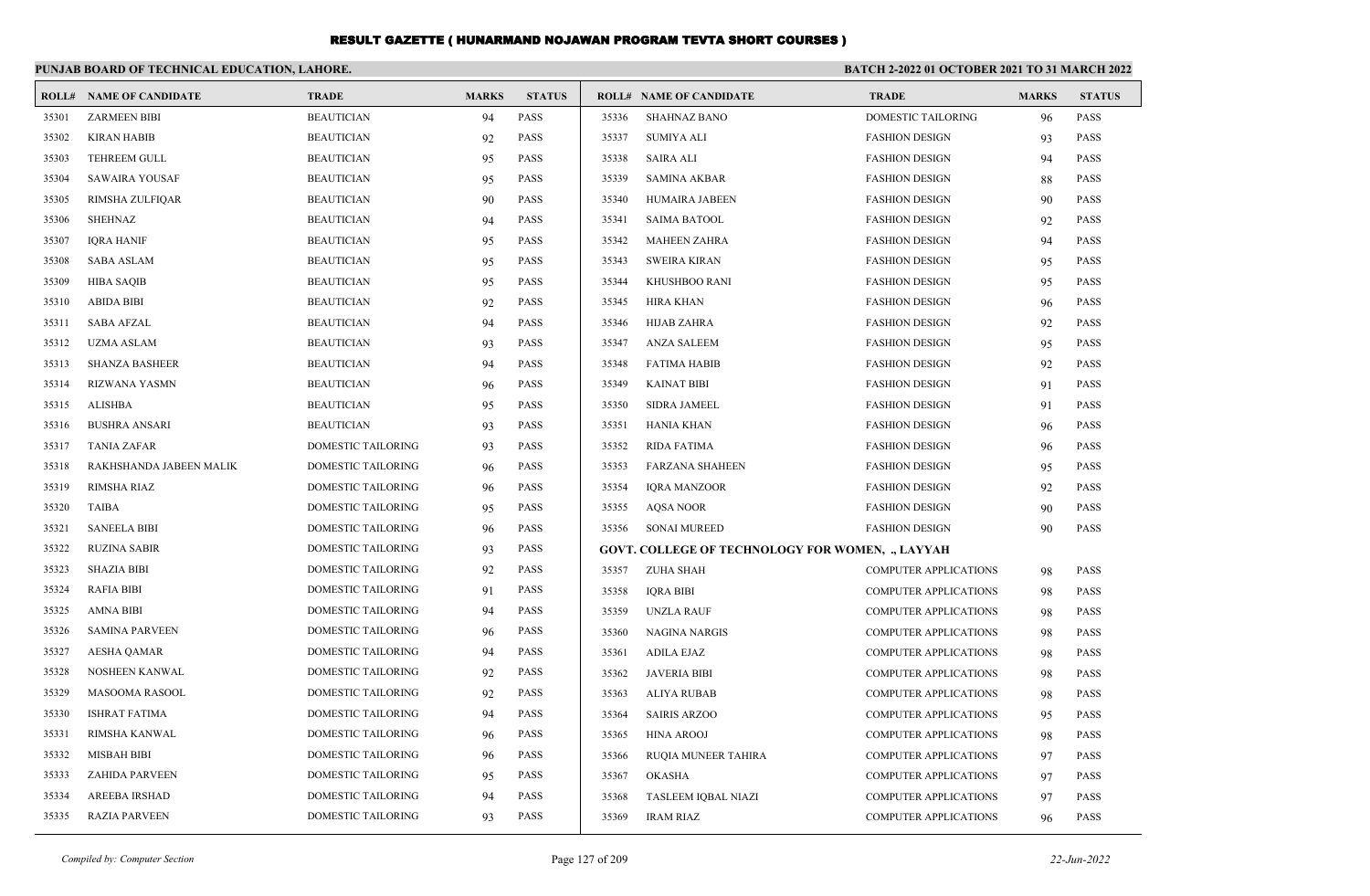#### **PUNJAB BOARD OF TECHNICAL EDUCATION, LAHORE. BATCH 2-2022 01 OCTOBER 2021 TO 31 MARCH 2022 ROLL# NAME OF CANDIDATE TRADE MARKS STATUS ROLL# NAME OF CANDIDATE TRADE MARKS STATUS** 35370 FARWA AKRAM COMPUTER APPLICATIONS 97 PASS 35371 IQRA SHAHZADI COMPUTER APPLICATIONS 97 PASS 35372 SEHAR ATHAR COMPUTER APPLICATIONS 98 PASS 35373 SAIRA KOSAR COMPUTER APPLICATIONS 98 PASS 35374 AKHDAN SEHRISH COMPUTER APPLICATIONS 97 PASS 35375 SIDRA BATOOL COMPUTER APPLICATIONS 98 PASS 35376 MISBAH AZHAR COMPUTER APPLICATIONS 97 PASS 35377 ARISHA SHAKIR COMPUTER APPLICATIONS 98 PASS 35378 AREEJ FATIMA COMPUTER APPLICATIONS 98 PASS 35379 MAHNOOR COMPUTER APPLICATIONS 98 PASS 35380 FAKHANDA FAREED COMPUTER APPLICATIONS 95 PASS 35381 SHAZMA JAVED COMPUTER APPLICATIONS 97 PASS 35382 MARIYAM RAMZAN BEAUTICIAN 95 PASS 35383 SAIMA NAWAB BEAUTICIAN 92 PASS 35384 BUSHRA MARYAM BEAUTICIAN 96 PASS 35385 NIMRA SAQIB BEAUTICIAN 95 PASS 35386 HAFSA BEGUM BEAUTICIAN 94 PASS 35387 ZUBADA MALIK BEAUTICIAN 94 PASS 35388 SADAF SHARIF BEAUTICIAN 78 PASS 35389 ALIZA JAVAID BEAUTICIAN 75 PASS 35390 NOOR UL AIN BEAUTICIAN 97 PASS 35391 SALMA KIRAN BEAUTICIAN 97 PASS 35392 IQRA ZAFAR BEAUTICIAN 78 PASS 35393 RABIA KANWAL BEAUTICIAN 95 PASS 35394 SHUMAILA ASHRAF BEAUTICIAN 94 PASS 35395 SUMAIRA BIBI BEAUTICIAN 89 PASS 35396 SANA UL HASNAIN BEAUTICIAN 96 PASS 35397 SHAHEEN BANO BEAUTICIAN 96 PASS 35398 NAGINA NIAZI BEAUTICIAN 75 PASS 35399 IRSA AMEEN BEAUTICIAN 98 PASS 35400 ZAMAIRA SAMMAN BEAUTICIAN 94 PASS 35401 MUQADAS LATEEF BEAUTICIAN 94 PASS 35402 RAHAT FAFEEZ KHAN BEAUTICIAN 94 PASS 35403 SUMAIRA RIZWAN BEAUTICIAN 96 PASS 35404 IQRA BIBI BEAUTICIAN 76 PASS 35405 SANA SADIQ BEAUTICIAN 94 PASS 35406 TAYYABA RAFIQ BEAUTICIAN 93 PASS 35407 TEHREEN FATIMA BEAUTICIAN 93 PASS **GOVERNMENT TECHNICAL TRAINING CENTRE (W), , KAHROOR PACCA** 35408 AQSA ABBAS COMPUTER APPLICATIONS 88 PASS 35409 RIMSHA COMPUTER APPLICATIONS 92 PASS 35410 MEHWISH NOREEN COMPUTER APPLICATIONS 92 PASS 35411 HAFSA NASEEM COMPUTER APPLICATIONS 97 PASS 35412 AQSA LIAQUAT COMPUTER APPLICATIONS 94 PASS 35413 RIMSHA PERVAIZ COMPUTER APPLICATIONS 97 PASS 35414 AROOJ FATIMA COMPUTER APPLICATIONS 94 PASS 35415 AQSA IQBAL COMPUTER APPLICATIONS 92 PASS 35416 MISIBHA SAEED COMPUTER APPLICATIONS 96 PASS 35417 MUNAZZA MUNEER COMPUTER APPLICATIONS 89 PASS 35418 FATIMA SADIQ COMPUTER APPLICATIONS 90 PASS 35419 SHAHZADI YASEEN COMPUTER APPLICATIONS 94 PASS 35420 SADIA SHARIF COMPUTER APPLICATIONS 99 PASS 35421 TASLEEM KOSAR COMPUTER APPLICATIONS 93 PASS 35422 AREEBA ABID COMPUTER APPLICATIONS 93 PASS 35423 TAYYABA NAWAZ COMPUTER APPLICATIONS 91 PASS 35424 SUMMIYA ABBAS COMPUTER APPLICATIONS 90 PASS 35425 AYESHA KANWAL COMPUTER APPLICATIONS 89 PASS 35426 SANA COMPUTER APPLICATIONS 91 PASS 35427 BUSHRA SATTAR COMPUTER APPLICATIONS 98 PASS 35428 MEHAK RAFIQUE DOMESTIC TAILORING ABSENT 35429 AQSA SHAHID DOMESTIC TAILORING 88 PASS 35430 SAIRA BIBI DOMESTIC TAILORING 98 PASS 35431 AQSA SHAFIQUE DOMESTIC TAILORING ABSENT 35432 FATIMA BIBI DOMESTIC TAILORING 96 PASS 35433 NADIA MUSHTAQ DOMESTIC TAILORING 93 PASS 35434 ALISHBAH SUBHAN DOMESTIC TAILORING 88 PASS 35435 SAIRA BIBI DOMESTIC TAILORING 88 PASS 35436 TAHIRA PERVEEN DOMESTIC TAILORING 94 PASS 35437 AYESHA IQBAL DOMESTIC TAILORING 95 PASS 35438 AYESHA AFZAL DOMESTIC TAILORING 95 PASS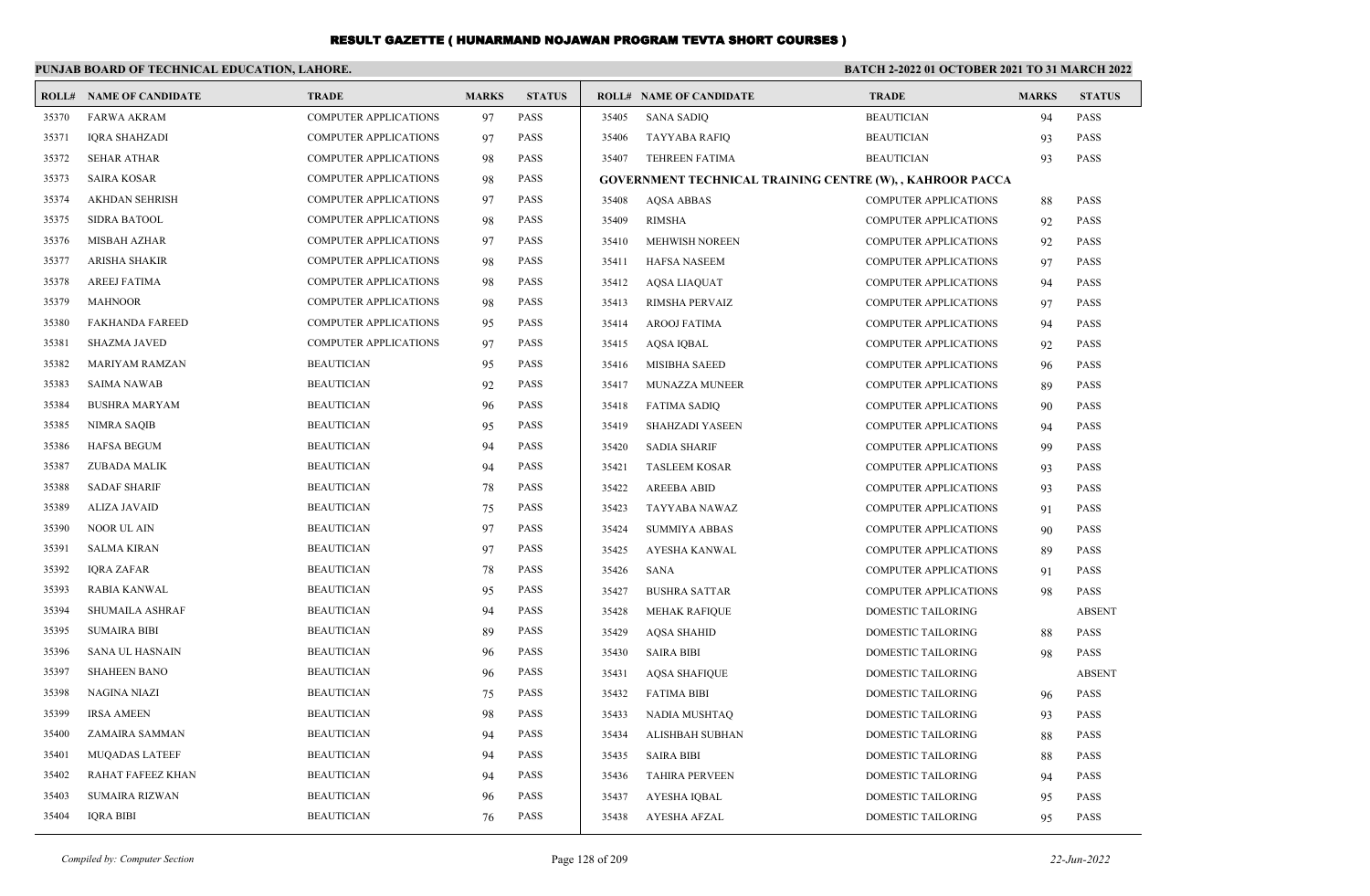|       | PUNJAB BOARD OF TECHNICAL EDUCATION, LAHORE. |                           |              |               | <b>BATCH 2-2022 01 OCTOBER 2021 TO 31 MARCH 2022</b> |                                                         |                      |              |               |
|-------|----------------------------------------------|---------------------------|--------------|---------------|------------------------------------------------------|---------------------------------------------------------|----------------------|--------------|---------------|
|       | <b>ROLL# NAME OF CANDIDATE</b>               | <b>TRADE</b>              | <b>MARKS</b> | <b>STATUS</b> |                                                      | <b>ROLL# NAME OF CANDIDATE</b>                          | <b>TRADE</b>         | <b>MARKS</b> | <b>STATUS</b> |
| 35439 | <b>SUMERA SHARIF</b>                         | <b>DOMESTIC TAILORING</b> | 91           | <b>PASS</b>   | 35474                                                | <b>SUMEN TEHREEM</b>                                    | PROFESSIONAL COOKING | 97           | <b>PASS</b>   |
| 35440 | <b>SAMREEN ZAHID</b>                         | DOMESTIC TAILORING        | 94           | <b>PASS</b>   | 35475                                                | MUQADDAS NOOR HASHMI                                    | PROFESSIONAL COOKING | 96           | <b>PASS</b>   |
| 35441 | <b>SHAZIA SAEED</b>                          | DOMESTIC TAILORING        | 95           | <b>PASS</b>   | 35476                                                | <b>IQRA SIDDIQUE</b>                                    | PROFESSIONAL COOKING | 97           | <b>PASS</b>   |
| 35442 | <b>ISHRAT ABBAS</b>                          | <b>DOMESTIC TAILORING</b> | 89           | <b>PASS</b>   | 35477                                                | <b>SAJEELA AKHTAR</b>                                   | PROFESSIONAL COOKING |              | <b>ABSENT</b> |
| 35443 | <b>ABIDA PERVEEN</b>                         | DOMESTIC TAILORING        | 99           | <b>PASS</b>   | 35478                                                | <b>IRAM RASOOL</b>                                      | PROFESSIONAL COOKING | 97           | <b>PASS</b>   |
| 35444 | <b>IRAM SHAHZADI</b>                         | DOMESTIC TAILORING        | 94           | <b>PASS</b>   | 35479                                                | <b>NASEEM SEHAR</b>                                     | PROFESSIONAL COOKING | 98           | <b>PASS</b>   |
| 35445 | <b>ABEEHA ASGHAR</b>                         | <b>DOMESTIC TAILORING</b> | 90           | <b>PASS</b>   | 35480                                                | <b>SIDRA AKRAM</b>                                      | PROFESSIONAL COOKING |              | <b>ABSENT</b> |
| 35446 | <b>SONIA YASSEN</b>                          | DOMESTIC TAILORING        | 95           | PASS          | 35481                                                | <b>MUNZA</b>                                            | PROFESSIONAL COOKING | 96           | <b>PASS</b>   |
| 35447 | <b>RABIA GULZAR</b>                          | DOMESTIC TAILORING        | 90           | <b>PASS</b>   | 35482                                                | <b>SHAHINA BIBI</b>                                     | PROFESSIONAL COOKING | 96           | PASS          |
| 35448 | <b>FOZIA BIBI</b>                            | <b>FABRIC PRINTING</b>    | 98           | <b>PASS</b>   | 35483                                                | <b>KASHAF IQBAL</b>                                     | PROFESSIONAL COOKING | 98           | <b>PASS</b>   |
| 35449 | <b>ANAM FARAH</b>                            | <b>FABRIC PRINTING</b>    | 98           | <b>PASS</b>   | 35484                                                | <b>SADIA TAHIR</b>                                      | PROFESSIONAL COOKING |              | <b>ABSENT</b> |
| 35450 | <b>IQRA KAFEEL</b>                           | <b>FABRIC PRINTING</b>    | 99           | <b>PASS</b>   | 35485                                                | <b>MEHMONA TARIQ</b>                                    | PROFESSIONAL COOKING | 97           | <b>PASS</b>   |
| 35451 | <b>GULSHAN IQBAL</b>                         | <b>FABRIC PRINTING</b>    | 85           | PASS          | 35486                                                | MEHREEN SHAHZAD                                         | PROFESSIONAL COOKING | 98           | PASS          |
| 35452 | <b>SOBIA IQBAL</b>                           | <b>FABRIC PRINTING</b>    | 90           | <b>PASS</b>   | 35487                                                | <b>NADIA BASHIR</b>                                     | PROFESSIONAL COOKING |              | <b>ABSENT</b> |
| 35453 | <b>ROMESA</b>                                | <b>FABRIC PRINTING</b>    | 87           | <b>PASS</b>   |                                                      | GOVT. TECHNICAL TRAINING CENTRE (MALE), , KAHROOR PACCA |                      |              |               |
| 35454 | <b>HASINA MURAD</b>                          | <b>FABRIC PRINTING</b>    | 97           | <b>PASS</b>   | 35488                                                | MUHAMMAD SHAHZAD                                        | <b>ELECTRICIAN</b>   | 89           | PASS          |
| 35455 | <b>ASMA AKBAR</b>                            | <b>FABRIC PRINTING</b>    | 97           | <b>PASS</b>   | 35489                                                | <b>MOHSIN ALI</b>                                       | <b>ELECTRICIAN</b>   | 88           | <b>PASS</b>   |
| 35456 | <b>SUMMIA AKBER</b>                          | <b>FABRIC PRINTING</b>    | 95           | <b>PASS</b>   | 35490                                                | <b>ALI UMAIS</b>                                        | <b>ELECTRICIAN</b>   | 87           | <b>PASS</b>   |
| 35457 | <b>DUA FATIMA</b>                            | <b>FABRIC PRINTING</b>    | 88           | <b>PASS</b>   | 35491                                                | MUHAMMAD SHAHZAD FAREED                                 | <b>ELECTRICIAN</b>   | 90           | <b>PASS</b>   |
| 35458 | <b>RUHAMA BIBI</b>                           | <b>FABRIC PRINTING</b>    | 98           | <b>PASS</b>   | 35492                                                | <b>CHANAR</b><br><b>AZMAT NAWAZ</b>                     | <b>ELECTRICIAN</b>   | 92           | PASS          |
| 35459 | RABIA IQBAL                                  | <b>FABRIC PRINTING</b>    | 98           | <b>PASS</b>   | 35493                                                | MUHAMMAD WASEEM                                         | <b>ELECTRICIAN</b>   | 79           | <b>PASS</b>   |
| 35460 | <b>MARIA IOBAL</b>                           | <b>FABRIC PRINTING</b>    |              | <b>ABSENT</b> | 35494                                                | <b>ABDUL MANAN</b>                                      | <b>ELECTRICIAN</b>   | 86           | <b>PASS</b>   |
| 35461 | <b>KOUSAR PARVEEN</b>                        | <b>FABRIC PRINTING</b>    | 94           | PASS          | 35495                                                | MUHAMMAD SHAHZAIB                                       | <b>ELECTRICIAN</b>   | 78           | <b>PASS</b>   |
| 35462 | <b>KIRAN SHAHZADI</b>                        | <b>FABRIC PRINTING</b>    | 90           | <b>PASS</b>   | 35496                                                | <b>FARAZ HANEEF</b>                                     | <b>ELECTRICIAN</b>   | 72           | PASS          |
| 35463 | <b>NEELAM</b>                                | <b>FABRIC PRINTING</b>    | 97           | <b>PASS</b>   | 35497                                                | MUHAMMAD NOMAN                                          | <b>ELECTRICIAN</b>   | 84           | <b>PASS</b>   |
| 35464 | SHAISTA KANWAL                               | <b>FABRIC PRINTING</b>    | 97           | PASS          | 35498                                                | MUHAMMAD RIYAZ                                          | <b>ELECTRICIAN</b>   | 90           | PASS          |
| 35465 | <b>MEMONA BIBI</b>                           | <b>FABRIC PRINTING</b>    | 90           | <b>PASS</b>   | 35499                                                | MUHAMMAD ZEESHAN                                        | <b>ELECTRICIAN</b>   | 85           | PASS          |
| 35466 | <b>AYESHA HAFEEZ</b>                         | <b>FABRIC PRINTING</b>    | 95           | <b>PASS</b>   | 35500                                                | <b>SUFYAN BASHIR</b>                                    | <b>ELECTRICIAN</b>   | 77           | <b>PASS</b>   |
| 35467 | NIMRA JANGSHER                               | <b>FABRIC PRINTING</b>    | 85           | <b>PASS</b>   | 35501                                                | <b>BILAL AHMAD</b>                                      | <b>ELECTRICIAN</b>   | 89           | PASS          |
| 35468 | <b>QUDSIA MAZHAR</b>                         | PROFESSIONAL COOKING      | 97           | <b>PASS</b>   | 35502                                                | MUHAMMAD SHEHERYAL                                      | <b>ELECTRICIAN</b>   | 91           | PASS          |
| 35469 | HAFIZA SHAZIA HAFEEZ                         | PROFESSIONAL COOKING      |              | <b>ABSENT</b> | 35503                                                | MUHAMMAD SHAHZAD                                        | <b>PLUMBER</b>       | 90           | <b>PASS</b>   |
| 35470 | <b>IFFAT ASGHAR</b>                          | PROFESSIONAL COOKING      | 96           | <b>PASS</b>   | 35504                                                | ASHFAQ AHMAD                                            | <b>PLUMBER</b>       | 87           | PASS          |
| 35471 | <b>FATIMA MARYAM</b>                         | PROFESSIONAL COOKING      | 98           | <b>PASS</b>   | 35505                                                | <b>AHSAN SHAH</b>                                       | PLUMBER              | 90           | PASS          |
| 35472 | <b>SHABANA NAZ</b>                           | PROFESSIONAL COOKING      | 97           | <b>PASS</b>   | 35506                                                | MUHAMMAD SHAHBAZ                                        | <b>PLUMBER</b>       | 92           | <b>PASS</b>   |
| 35473 | <b>SHABANA KOUSAR</b>                        | PROFESSIONAL COOKING      | 97           | <b>PASS</b>   |                                                      |                                                         |                      |              |               |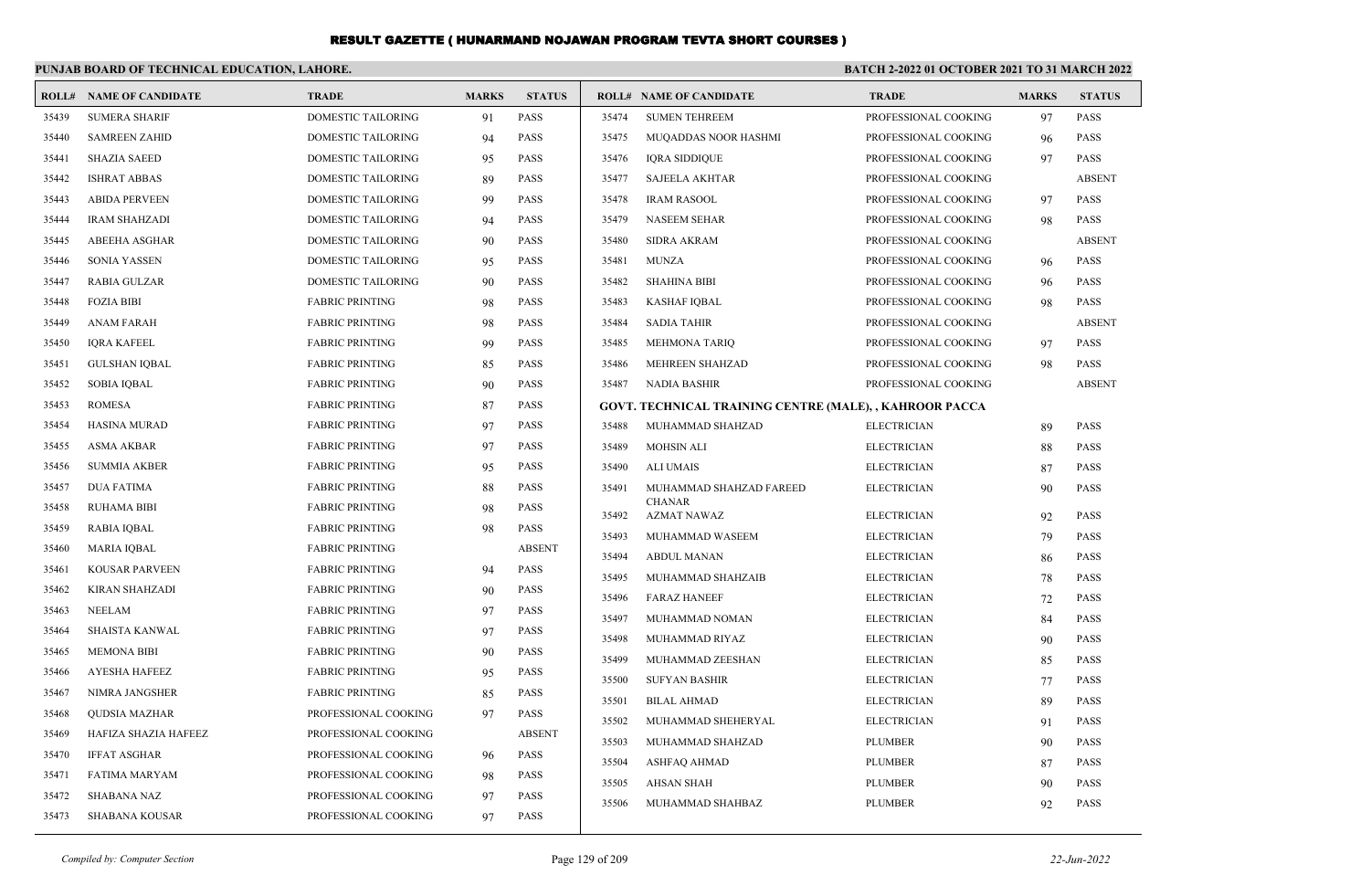|       | PUNJAB BOARD OF TECHNICAL EDUCATION, LAHORE.                    |                |              |               | <b>BATCH 2-2022 01 OCTOBER 2021 TO 31 MARCH 2022</b> |                                                                     |                              |              |               |
|-------|-----------------------------------------------------------------|----------------|--------------|---------------|------------------------------------------------------|---------------------------------------------------------------------|------------------------------|--------------|---------------|
|       | <b>ROLL# NAME OF CANDIDATE</b>                                  | <b>TRADE</b>   | <b>MARKS</b> | <b>STATUS</b> |                                                      | <b>ROLL# NAME OF CANDIDATE</b>                                      | <b>TRADE</b>                 | <b>MARKS</b> | <b>STATUS</b> |
| 35507 | FAROOQ LIAQAT                                                   | <b>PLUMBER</b> | 85           | <b>PASS</b>   | 35540                                                | <b>FAIZ MUHAMMAD</b>                                                | <b>WELDER</b>                | 61           | <b>PASS</b>   |
| 35508 | MUHAMMAD BOOTA                                                  | <b>PLUMBER</b> | 88           | <b>PASS</b>   | 35541                                                | MUHAMMAD HARIS                                                      | <b>WELDER</b>                | 89           | <b>PASS</b>   |
| 35509 | MUHAMMAD AURANGZEB                                              | <b>PLUMBER</b> | 82           | <b>PASS</b>   | 35542                                                | MUHAMMAD AHMMAD FARID                                               | <b>WELDER</b>                | 61           | <b>PASS</b>   |
| 35510 | MUHAMMAD MUZAMMIL                                               | <b>PLUMBER</b> | 84           | <b>PASS</b>   | 35543                                                | AHMAD ALI                                                           | <b>WELDER</b>                | 60           | <b>PASS</b>   |
| 35511 | <b>SHAMSHAD</b><br>MUHAMMAD ANEEL ASGHAR                        | <b>PLUMBER</b> | 76           | <b>PASS</b>   | 35544                                                | MUHAMMAD WAQAR JAVED                                                | <b>WELDER</b>                | 88           | <b>PASS</b>   |
| 35512 | MUHAMMAD UMAR DRAZ                                              | <b>PLUMBER</b> | 91           | <b>PASS</b>   | 35545                                                | SAMIULLAH                                                           | WELDER                       | 75           | <b>PASS</b>   |
| 35513 | MUHAMMAD SAJID                                                  | <b>PLUMBER</b> | 80           | <b>PASS</b>   | 35546                                                | SUBHANULLAH                                                         | <b>WELDER</b>                | 67           | <b>PASS</b>   |
| 35514 | SHAHROZ MUSHTAQ                                                 | <b>PLUMBER</b> | 80           | PASS          | 35547                                                | <b>SHOAIB MUMTAZ</b>                                                | <b>WELDER</b>                | 81           | <b>PASS</b>   |
| 35515 | <b>ABDUL QADAR</b>                                              | <b>PLUMBER</b> | 87           | PASS          |                                                      | <b>GOVERNMENT VOCATIONAL TRAINING INSTITUTE FOR WOMEN, DC ROAD,</b> |                              |              |               |
| 35516 | ZOHAIB JAMEEL                                                   | <b>PLUMBER</b> | 82           | <b>PASS</b>   | <b>LODHRAN</b><br>35548                              | ASIA BIBI                                                           | <b>COMPUTER APPLICATIONS</b> | 93           | <b>PASS</b>   |
| 35517 | MUHAMMAD SAMI                                                   | <b>PLUMBER</b> | 86           | <b>PASS</b>   | 35549                                                | <b>MUQADAS MANZOOR</b>                                              | <b>COMPUTER APPLICATIONS</b> | 86           | <b>PASS</b>   |
| 35518 | MUHAMMAD AHMAD                                                  | <b>WELDER</b>  | 82           | <b>PASS</b>   | 35550                                                | AYESHA HUSSAIN                                                      | <b>COMPUTER APPLICATIONS</b> | 86           | <b>PASS</b>   |
| 35519 | MUHAMMAD SAQLAIN RAZA                                           | <b>WELDER</b>  | 76           | <b>PASS</b>   | 35551                                                | AQSA KHALIL                                                         | <b>COMPUTER APPLICATIONS</b> | 82           | <b>PASS</b>   |
| 35520 | MUJAHID IQBAL                                                   | WELDER         | 85           | <b>PASS</b>   | 35552                                                | <b>HINA JAHANGIR</b>                                                | <b>COMPUTER APPLICATIONS</b> | 86           | <b>PASS</b>   |
| 35521 | MUHAMMAD ARSLAN                                                 | WELDER         | 88           | <b>PASS</b>   | 35553                                                | <b>HORAIN ALTAF</b>                                                 | <b>COMPUTER APPLICATIONS</b> | 86           | <b>PASS</b>   |
| 35522 | <b>AHMAD RAZA</b>                                               | WELDER         | 82           | <b>PASS</b>   | 35554                                                | <b>KALSOOM</b>                                                      | <b>COMPUTER APPLICATIONS</b> | 86           | <b>PASS</b>   |
| 35523 | MUHAMMAD ASIF                                                   | WELDER         | 86           | <b>PASS</b>   | 35555                                                | <b>KAINAT ASLAM</b>                                                 | COMPUTER APPLICATIONS        | 84           | <b>PASS</b>   |
| 35524 | MUHAMMAD SHAHBAZ                                                | <b>WELDER</b>  | 80           | <b>PASS</b>   | 35556                                                | <b>KHALDA BIBI</b>                                                  | COMPUTER APPLICATIONS        | 96           | <b>PASS</b>   |
| 35525 | MUHAMMAD SHOAIB AKHTAR                                          | <b>WELDER</b>  | 84           | <b>PASS</b>   | 35557                                                | <b>MEHNAZ AKHTAR</b>                                                | <b>COMPUTER APPLICATIONS</b> | 92           | <b>PASS</b>   |
| 35526 | MUHAMMAD BILAL                                                  | <b>WELDER</b>  | 80           | <b>PASS</b>   | 35558                                                | <b>NAILA PARVEEN</b>                                                | <b>COMPUTER APPLICATIONS</b> | 87           | <b>PASS</b>   |
| 35527 | MUHAMMAD JUNAID AKBAR                                           | WELDER         | 84           | <b>PASS</b>   | 35559                                                | <b>RABIA BASRI</b>                                                  | <b>COMPUTER APPLICATIONS</b> | 86           | <b>PASS</b>   |
| 35528 | MUHAMMAD ADEEL                                                  | WELDER         | 75           | <b>PASS</b>   | 35560                                                | <b>SADIA ASLAM</b>                                                  | <b>COMPUTER APPLICATIONS</b> | 85           | <b>PASS</b>   |
| 35529 | MUHAMMAD ZAIN ARSHAD                                            | WELDER         | 75           | <b>PASS</b>   | 35561                                                | <b>SABA FAREED</b>                                                  | <b>COMPUTER APPLICATIONS</b> | 88           | <b>PASS</b>   |
| 35530 | MUHAMMAD ASAD                                                   | WELDER         | 85           | <b>PASS</b>   | 35562                                                | <b>SOFIA</b>                                                        | COMPUTER APPLICATIONS        | 88           | <b>PASS</b>   |
| 35531 | <b>MANAN YOUNAS</b>                                             | <b>WELDER</b>  | 74           | <b>PASS</b>   | 35563                                                | <b>SAWERA NADEEM</b>                                                | COMPUTER APPLICATIONS        | 87           | <b>PASS</b>   |
| 35532 | <b>MAJID ALI</b>                                                | <b>WELDER</b>  | 86           | <b>PASS</b>   | 35564                                                | <b>SIDRA BIBI</b>                                                   | <b>COMPUTER APPLICATIONS</b> | 89           | <b>PASS</b>   |
|       | <b>GOVERNMENT TECHNICAL TRAINING CENTRE, DUNYA PUR, LODHRAN</b> |                |              |               | 35565                                                | <b>SAIRA HAROON</b>                                                 | <b>COMPUTER APPLICATIONS</b> | 94           | <b>PASS</b>   |
| 35533 | MUHAMMAD USMAN                                                  | <b>WELDER</b>  | 79           | PASS          | 35566                                                | <b>ALINA BIBI</b>                                                   | <b>BEAUTICIAN</b>            | 92           | <b>PASS</b>   |
| 35534 | <b>JUNAID JAVED</b>                                             | <b>WELDER</b>  | 61           | <b>PASS</b>   | 35567                                                | AASMA                                                               | <b>BEAUTICIAN</b>            | 88           | <b>PASS</b>   |
| 35535 | <b>ABDULLAH</b>                                                 | <b>WELDER</b>  | 62           | <b>PASS</b>   | 35568                                                | AFIA RAZIQ                                                          | <b>BEAUTICIAN</b>            | 91           | PASS          |
| 35536 | <b>AHTISHAM HAIDER</b>                                          | <b>WELDER</b>  | 73           | <b>PASS</b>   | 35569                                                | NADIA RAZIQ                                                         | <b>BEAUTICIAN</b>            | 93           | <b>PASS</b>   |
| 35537 | MUHAMMAD IRFAN                                                  | <b>WELDER</b>  | 74           | <b>PASS</b>   | 35570                                                | <b>FOZIA BIBI</b>                                                   | <b>BEAUTICIAN</b>            | 79           | <b>PASS</b>   |
| 35538 | <b>ZAHID HUSSAIN</b>                                            | <b>WELDER</b>  | 74           | <b>PASS</b>   | 35571                                                | <b>FIZA RIAZ</b>                                                    | <b>BEAUTICIAN</b>            | 93           | <b>PASS</b>   |
| 35539 | MUHAMMAD AAMIR                                                  | <b>WELDER</b>  | 62           | <b>PASS</b>   | 35572                                                | <b>IORA KHALIL</b>                                                  | <b>BEAUTICIAN</b>            | 88           | <b>PASS</b>   |
|       |                                                                 |                |              |               |                                                      |                                                                     |                              |              |               |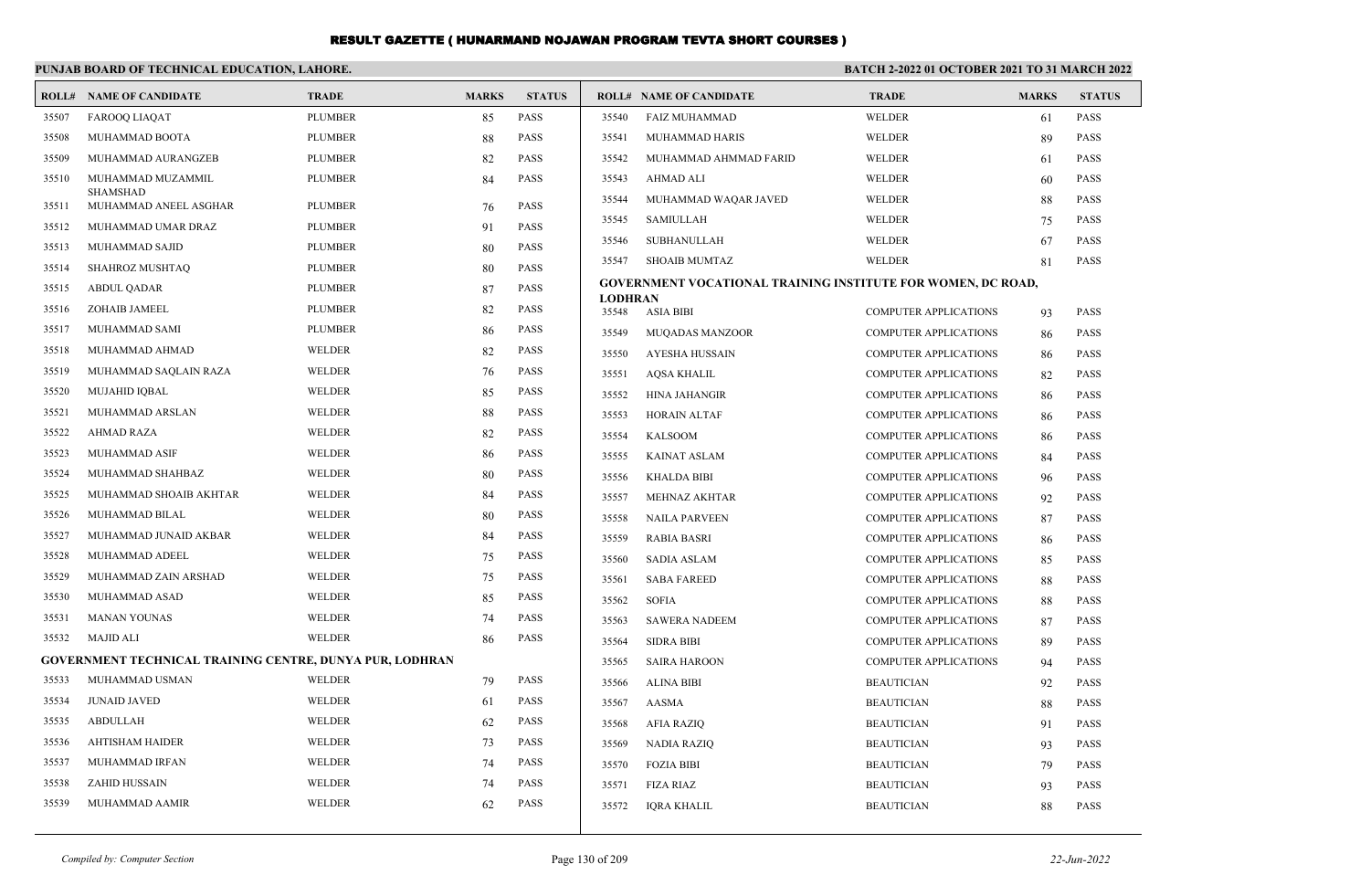|       | PUNJAB BOARD OF TECHNICAL EDUCATION, LAHORE. |                           |              |               | <b>BATCH 2-2022 01 OCTOBER 2021 TO 31 MARCH 2022</b> |                                                                 |                           |              |               |
|-------|----------------------------------------------|---------------------------|--------------|---------------|------------------------------------------------------|-----------------------------------------------------------------|---------------------------|--------------|---------------|
|       | <b>ROLL# NAME OF CANDIDATE</b>               | <b>TRADE</b>              | <b>MARKS</b> | <b>STATUS</b> |                                                      | <b>ROLL# NAME OF CANDIDATE</b>                                  | <b>TRADE</b>              | <b>MARKS</b> | <b>STATUS</b> |
| 35573 | <b>TAHIRA SHAKEEL</b>                        | <b>BEAUTICIAN</b>         | 87           | <b>PASS</b>   | 35608                                                | ALIA AJMAL                                                      | PROFESSIONAL COOKING      | 93           | <b>PASS</b>   |
| 35574 | MAH NOOR SHAKEEL                             | <b>BEAUTICIAN</b>         | 92           | <b>PASS</b>   | 35609                                                | <b>NAEEM KOUSAR</b>                                             | PROFESSIONAL COOKING      | 97           | <b>PASS</b>   |
| 35575 | <b>MUQADAS GHAFFAR</b>                       | <b>BEAUTICIAN</b>         | 92           | <b>PASS</b>   | 35610                                                | <b>SUMAIRA MUSHTAQ</b>                                          | PROFESSIONAL COOKING      |              | <b>ABSENT</b> |
| 35576 | <b>NAGHMA RAFIQ</b>                          | <b>BEAUTICIAN</b>         | 91           | <b>PASS</b>   | 35611                                                | <b>NAUREEN</b>                                                  | PROFESSIONAL COOKING      | 93           | <b>PASS</b>   |
| 35577 | <b>ALISHA BIBI</b>                           | <b>BEAUTICIAN</b>         | 90           | <b>PASS</b>   | 35612                                                | MUSARAT JEHAN                                                   | PROFESSIONAL COOKING      | 95           | <b>PASS</b>   |
| 35578 | RABIA TASLEEM                                | <b>BEAUTICIAN</b>         | 90           | <b>PASS</b>   | 35613                                                | <b>FARKHANDA BIBI</b>                                           | PROFESSIONAL COOKING      | 94           | <b>PASS</b>   |
| 35579 | <b>RABIA</b>                                 | <b>BEAUTICIAN</b>         | 88           | <b>PASS</b>   | 35614                                                | <b>HAFSA NAWAZ</b>                                              | PROFESSIONAL COOKING      | 93           | <b>PASS</b>   |
| 35580 | SHEEZA MUNAWAR                               | <b>BEAUTICIAN</b>         | 97           | <b>PASS</b>   | 35615                                                | <b>SABA IQBAL</b>                                               | PROFESSIONAL COOKING      | 94           | <b>PASS</b>   |
| 35581 | <b>SAMREEN NAZIR</b>                         | <b>BEAUTICIAN</b>         | 89           | <b>PASS</b>   | 35616                                                | <b>HINA IQBAL</b>                                               | PROFESSIONAL COOKING      | 96           | <b>PASS</b>   |
| 35582 | <b>SAIRA BIBI</b>                            | <b>BEAUTICIAN</b>         | 90           | <b>PASS</b>   | 35617                                                | <b>HAFSA ILYAS</b>                                              | PROFESSIONAL COOKING      | 93           | <b>PASS</b>   |
| 35583 | <b>KUBRA FATIMA</b>                          | <b>BEAUTICIAN</b>         | 95           | <b>PASS</b>   | 35618                                                | <b>AQSA UBAID</b>                                               | PROFESSIONAL COOKING      | 93           | PASS          |
| 35584 | <b>TASMIYA NAZEER</b>                        | <b>BEAUTICIAN</b>         | 91           | <b>PASS</b>   | 35619                                                | <b>RUBINA HALEEM</b>                                            | PROFESSIONAL COOKING      | 93           | <b>PASS</b>   |
| 35585 | <b>UMAIRA MUSHTAQ</b>                        | <b>BEAUTICIAN</b>         | 87           | <b>PASS</b>   | 35620                                                | <b>MUSARAT YAMEEN</b>                                           | PROFESSIONAL COOKING      | 95           | PASS          |
| 35586 | <b>ASMA KANWAL</b>                           | <b>DOMESTIC TAILORING</b> | 84           | <b>PASS</b>   | 35621                                                | <b>IORA NASEEM</b>                                              | PROFESSIONAL COOKING      | 94           | <b>PASS</b>   |
| 35587 | <b>SAMINA KHADIM</b>                         | DOMESTIC TAILORING        | 92           | <b>PASS</b>   | 35622                                                | <b>GAZALA BIBI</b>                                              | PROFESSIONAL COOKING      | 93           | <b>PASS</b>   |
| 35588 | <b>AYESHA KHADIM</b>                         | DOMESTIC TAILORING        | 92           | <b>PASS</b>   | 35623                                                | <b>ALMAS MAQSOOD</b>                                            | COMPUTER APPLICATIONS     | 92           | PASS          |
| 35589 | ZANIAB IQBAL                                 | DOMESTIC TAILORING        | 92           | <b>PASS</b>   | 35624                                                | <b>SANA FAREED</b>                                              | COMPUTER APPLICATIONS     | 87           | <b>PASS</b>   |
| 35590 | <b>GULSHAN TAHIR</b>                         | DOMESTIC TAILORING        | 91           | <b>PASS</b>   | 35625                                                | <b>WAISHA MUKHTIAR</b>                                          | <b>DOMESTIC TAILORING</b> |              | <b>ABSENT</b> |
| 35591 | <b>AQSA YASEEN</b>                           | DOMESTIC TAILORING        | 94           | <b>PASS</b>   | 35626                                                | <b>AYSHA</b>                                                    | <b>DOMESTIC TAILORING</b> |              | <b>ABSENT</b> |
| 35592 | <b>KANEEZ FATIMA</b>                         | DOMESTIC TAILORING        | 98           | <b>PASS</b>   | 35627                                                | <b>BUSHRA RASHEED</b>                                           | <b>DOMESTIC TAILORING</b> | 95           | <b>PASS</b>   |
| 35593 | <b>NADIA MAHFOOZ</b>                         | DOMESTIC TAILORING        | 92           | <b>PASS</b>   |                                                      | GOVT. VOCATIONAL TRAINING INSTITUE FOR WOMEN, HATTI MOTON MULL, |                           |              |               |
| 35594 | <b>NAILA PARVEEN</b>                         | <b>DOMESTIC TAILORING</b> | 93           | <b>PASS</b>   | <b>LODHRAN</b><br>35628                              | <b>AQSA MUNAWAR</b>                                             | <b>BEAUTICIAN</b>         | 96           | PASS          |
| 35595 | <b>ALIA</b>                                  | DOMESTIC TAILORING        | 94           | <b>PASS</b>   | 35629                                                | <b>SOBIA ARIF</b>                                               | <b>BEAUTICIAN</b>         | 86           | PASS          |
| 35596 | <b>BATOOL BIBI</b>                           | DOMESTIC TAILORING        | 92           | <b>PASS</b>   | 35630                                                | <b>SAIRA</b>                                                    | <b>BEAUTICIAN</b>         | 95           | PASS          |
| 35597 | <b>AQSA AJMAL</b>                            | DOMESTIC TAILORING        |              | <b>ABSENT</b> | 35631                                                | <b>NEHA</b>                                                     | <b>BEAUTICIAN</b>         | 95           | <b>PASS</b>   |
| 35598 | <b>SOBIA</b>                                 | DOMESTIC TAILORING        | 96           | <b>PASS</b>   | 35632                                                | <b>AYESHA NAZEER</b>                                            | <b>BEAUTICIAN</b>         | 95           | <b>PASS</b>   |
| 35599 | <b>MARYAM KHUSHI</b>                         | DOMESTIC TAILORING        | 83           | <b>PASS</b>   | 35633                                                | KHADIJA QASIM                                                   | <b>BEAUTICIAN</b>         | 85           | <b>PASS</b>   |
| 35600 | <b>MARIA SHOUKAT</b>                         | DOMESTIC TAILORING        | 91           | <b>PASS</b>   | 35634                                                | <b>SAVEERA HASHIM</b>                                           | <b>BEAUTICIAN</b>         | 83           | <b>PASS</b>   |
| 35601 | <b>BUSHRA SHAHEEN</b>                        | DOMESTIC TAILORING        | 94           | <b>PASS</b>   | 35635                                                | <b>ANEELA NISAR</b>                                             | <b>BEAUTICIAN</b>         |              | <b>ABSENT</b> |
| 35602 | <b>TASLEEM BIBI</b>                          | DOMESTIC TAILORING        | 95           | <b>PASS</b>   | 35636                                                | SANA                                                            | <b>BEAUTICIAN</b>         | 97           | PASS          |
| 35603 | <b>KIRAN MUMTAZ</b>                          | PROFESSIONAL COOKING      | 95           | <b>PASS</b>   | 35637                                                | MUQADDAS RANI                                                   | <b>BEAUTICIAN</b>         | 91           | PASS          |
| 35604 | <b>IQRA HAMEED</b>                           | PROFESSIONAL COOKING      | 93           | <b>PASS</b>   | 35638                                                | RABIA                                                           | <b>BEAUTICIAN</b>         | 84           | PASS          |
| 35605 | <b>KIRAN NASEEM</b>                          | PROFESSIONAL COOKING      | 93           | <b>PASS</b>   | 35639                                                | <b>SHAZIA ASLAM</b>                                             | <b>BEAUTICIAN</b>         | 80           | <b>PASS</b>   |
| 35606 | <b>MEMOONA PERVEEZ</b>                       | PROFESSIONAL COOKING      | 94           | <b>PASS</b>   | 35640                                                | HUMARA AKHTAR                                                   | <b>BEAUTICIAN</b>         | 80           | PASS          |
| 35607 | <b>FATIMA TU ZUHRA</b>                       | PROFESSIONAL COOKING      | 93           | <b>PASS</b>   |                                                      |                                                                 |                           |              |               |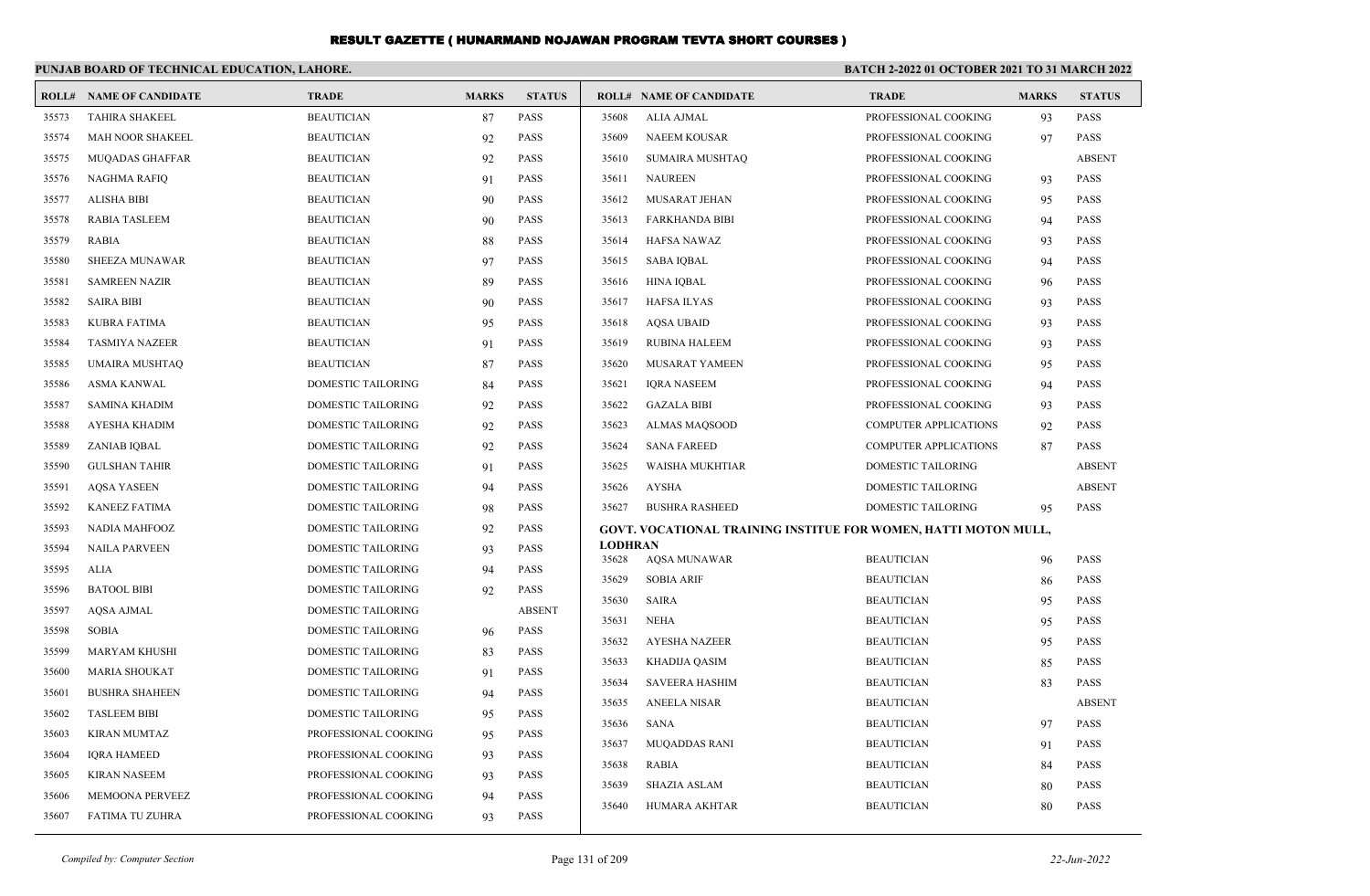|       | PUNJAB BOARD OF TECHNICAL EDUCATION, LAHORE.                    |                           |              |               |       |                                | <b>BATCH 2-2022 01 OCTOBER 2021 TO 31 MARCH 2022</b> |              |               |
|-------|-----------------------------------------------------------------|---------------------------|--------------|---------------|-------|--------------------------------|------------------------------------------------------|--------------|---------------|
|       | <b>ROLL# NAME OF CANDIDATE</b>                                  | <b>TRADE</b>              | <b>MARKS</b> | <b>STATUS</b> |       | <b>ROLL# NAME OF CANDIDATE</b> | <b>TRADE</b>                                         | <b>MARKS</b> | <b>STATUS</b> |
| 35641 | NIMRA AKHTAR                                                    | <b>BEAUTICIAN</b>         | 92           | <b>PASS</b>   | 35674 | <b>FATIMA FAROOQ</b>           | <b>BEAUTICIAN</b>                                    | 88           | <b>PASS</b>   |
| 35642 | <b>NUSRAT ILYAS</b>                                             | <b>BEAUTICIAN</b>         |              | <b>ABSENT</b> | 35675 | NIMRA ASHRAF                   | <b>BEAUTICIAN</b>                                    | 82           | <b>PASS</b>   |
| 35643 | <b>KOUSAR</b>                                                   | <b>BEAUTICIAN</b>         |              | <b>ABSENT</b> | 35676 | <b>BUSHRA AKRAM</b>            | <b>BEAUTICIAN</b>                                    | 81           | <b>PASS</b>   |
| 35644 | <b>AMNA</b>                                                     | <b>BEAUTICIAN</b>         | 96           | PASS          | 35677 | UMAMA BISHARAT                 | <b>BEAUTICIAN</b>                                    | 81           | <b>PASS</b>   |
| 35645 | <b>SHABANA</b>                                                  | <b>BEAUTICIAN</b>         | 92           | <b>PASS</b>   | 35678 | <b>AFSHEEN TARIQ</b>           | <b>BEAUTICIAN</b>                                    | 93           | <b>PASS</b>   |
| 35646 | <b>SIDRA BIBI</b>                                               | <b>BEAUTICIAN</b>         | 96           | <b>PASS</b>   | 35679 | <b>IQRA TABUSAM</b>            | <b>BEAUTICIAN</b>                                    | 89           | <b>PASS</b>   |
| 35647 | <b>ROBINA NADEEM</b>                                            | <b>BEAUTICIAN</b>         | 96           | <b>PASS</b>   | 35680 | <b>AIZA MUNIR</b>              | <b>BEAUTICIAN</b>                                    | 90           | <b>PASS</b>   |
| 35648 | <b>SADIA AZHAR</b>                                              | DOMESTIC TAILORING        | 92           | PASS          | 35681 | ZAINAB                         | <b>BEAUTICIAN</b>                                    | 89           | <b>PASS</b>   |
| 35649 | MUQADAS LUQMAN                                                  | DOMESTIC TAILORING        | 96           | PASS          | 35682 | LAIBA                          | <b>BEAUTICIAN</b>                                    | 92           | <b>PASS</b>   |
| 35650 | <b>MALIKA MUNAWAR</b>                                           | <b>DOMESTIC TAILORING</b> | 94           | <b>PASS</b>   | 35683 | <b>ZARISH SHAFIQUE</b>         | <b>BEAUTICIAN</b>                                    | 92           | <b>PASS</b>   |
| 35651 | <b>MEHWISH</b>                                                  | <b>DOMESTIC TAILORING</b> | 91           | <b>PASS</b>   | 35684 | <b>IORA ASHRAF</b>             | <b>BEAUTICIAN</b>                                    | 88           | <b>PASS</b>   |
| 35652 | <b>HABIBA ISLAM</b>                                             | <b>DOMESTIC TAILORING</b> | 96           | <b>PASS</b>   | 35685 | <b>HIFZA KHALID</b>            | <b>BEAUTICIAN</b>                                    | 84           | <b>PASS</b>   |
| 35653 | <b>SUMAIRA</b>                                                  | DOMESTIC TAILORING        |              | <b>ABSENT</b> | 35686 | <b>RIZWANA TABBSUM</b>         | <b>BEAUTICIAN</b>                                    | 89           | <b>PASS</b>   |
| 35654 | SAMINA                                                          | <b>DOMESTIC TAILORING</b> |              | <b>ABSENT</b> | 35687 | <b>RIMSHA</b>                  | <b>BEAUTICIAN</b>                                    | 96           | <b>PASS</b>   |
| 35655 | <b>RIMSHA SADIQ</b>                                             | <b>DOMESTIC TAILORING</b> |              | <b>ABSENT</b> | 35688 | <b>AYESHA RIAZ</b>             | <b>COMPUTER APPLICATIONS</b>                         | 90           | <b>PASS</b>   |
| 35656 | <b>KIRAN SHAHZADI</b>                                           | <b>DOMESTIC TAILORING</b> | 87           | <b>PASS</b>   | 35689 | <b>TAFHEEM FATIMA</b>          | <b>COMPUTER APPLICATIONS</b>                         | 84           | <b>PASS</b>   |
| 35657 | <b>SUMAIRA</b>                                                  | <b>DOMESTIC TAILORING</b> |              | <b>ABSENT</b> | 35690 | <b>SONIA SALEEM</b>            | <b>COMPUTER APPLICATIONS</b>                         | 83           | <b>PASS</b>   |
| 35658 | NAGHMA GULZAR                                                   | DOMESTIC TAILORING        | 84           | <b>PASS</b>   | 35691 | <b>JAWARIA AMIR</b>            | <b>COMPUTER APPLICATIONS</b>                         | 88           | <b>PASS</b>   |
| 35659 | <b>ALIA BIBI</b>                                                | DOMESTIC TAILORING        | 95           | <b>PASS</b>   | 35692 | <b>FAIZA ABBAS</b>             | <b>COMPUTER APPLICATIONS</b>                         | 91           | <b>PASS</b>   |
| 35660 | <b>RIMSHA</b>                                                   | <b>DOMESTIC TAILORING</b> | 80           | <b>PASS</b>   | 35693 | <b>JAWARIA</b>                 | <b>COMPUTER APPLICATIONS</b>                         | 81           | <b>PASS</b>   |
| 35661 | <b>SALIHA SUGHRA</b>                                            | <b>DOMESTIC TAILORING</b> | 89           | <b>PASS</b>   | 35694 | <b>UMME SADIA</b>              | <b>COMPUTER APPLICATIONS</b>                         | 83           | <b>PASS</b>   |
| 35662 | <b>BALKEES BIBI</b>                                             | DOMESTIC TAILORING        | 79           | PASS          | 35695 | ZARQA RIAZ                     | <b>COMPUTER APPLICATIONS</b>                         | 89           | <b>PASS</b>   |
| 35663 | <b>IQRA BIBI</b>                                                | DOMESTIC TAILORING        | 92           | <b>PASS</b>   | 35696 | NATASHA NAZIR                  | <b>COMPUTER APPLICATIONS</b>                         | 92           | <b>PASS</b>   |
| 35664 | <b>SONIA BIBI</b>                                               | DOMESTIC TAILORING        | 90           | PASS          | 35697 | AIMEN MANZOOR KIYANI           | <b>COMPUTER APPLICATIONS</b>                         | 89           | <b>PASS</b>   |
| 35665 | HUMAIRA HASHIM                                                  | <b>DOMESTIC TAILORING</b> | 78           | <b>PASS</b>   | 35698 | PUKHRAAJ KANWAL                | <b>COMPUTER APPLICATIONS</b>                         | 82           | <b>PASS</b>   |
| 35666 | <b>NOOR FATIMA</b>                                              | <b>DOMESTIC TAILORING</b> | 92           | <b>PASS</b>   | 35699 | <b>MAHNOOR</b>                 | <b>COMPUTER APPLICATIONS</b>                         | 83           | <b>PASS</b>   |
| 35667 | RIMSHA SADIQ                                                    | <b>DOMESTIC TAILORING</b> | 97           | <b>PASS</b>   | 35700 | <b>AYESHA BIBI</b>             | <b>COMPUTER APPLICATIONS</b>                         | 82           | <b>PASS</b>   |
|       | GOVERNMENT VOCATIONAL TRAINING INSTITUTE FOR WOMEN, THANA ROAD, |                           |              |               | 35701 | <b>ANEEZA RANI</b>             | <b>COMPUTER APPLICATIONS</b>                         | 89           | <b>PASS</b>   |
| 35668 | <b>MANDI BAHAUDDIN</b><br><b>MAHNOOR</b>                        | <b>BEAUTICIAN</b>         | 95           | <b>PASS</b>   | 35702 | <b>FARWA BANO</b>              | <b>COMPUTER APPLICATIONS</b>                         | 86           | <b>PASS</b>   |
| 35669 | <b>MARYAM ADREES</b>                                            | <b>BEAUTICIAN</b>         |              | <b>PASS</b>   | 35703 | <b>MARYAM MANZOOR</b>          | <b>COMPUTER APPLICATIONS</b>                         | 85           | <b>PASS</b>   |
| 35670 | IQRA SHAHZADI                                                   | <b>BEAUTICIAN</b>         | 86<br>90     | <b>PASS</b>   | 35704 | MUNAWARA RASHID                | <b>COMPUTER APPLICATIONS</b>                         | 87           | <b>PASS</b>   |
| 35671 | <b>SUNDAS</b>                                                   | <b>BEAUTICIAN</b>         | 95           | <b>PASS</b>   | 35705 | <b>ANSAA SHABBIR</b>           | <b>COMPUTER APPLICATIONS</b>                         | 91           | <b>PASS</b>   |
| 35672 | <b>SAHAR JAVAID</b>                                             | <b>BEAUTICIAN</b>         | 93           | PASS          | 35706 | HUFSA SAMREEN TARIQ            | <b>COMPUTER APPLICATIONS</b>                         | 90           | <b>PASS</b>   |
| 35673 | LOBINA KASHAF MUJAHID                                           | <b>BEAUTICIAN</b>         | 85           | <b>PASS</b>   | 35707 | <b>ISHRAT NAWAZ</b>            | <b>COMPUTER APPLICATIONS</b>                         | 86           | <b>PASS</b>   |
|       |                                                                 |                           |              |               | 35708 | <b>RIDA RAMZAN</b>             | <b>DOMESTIC TAILORING</b>                            | 89           | <b>PASS</b>   |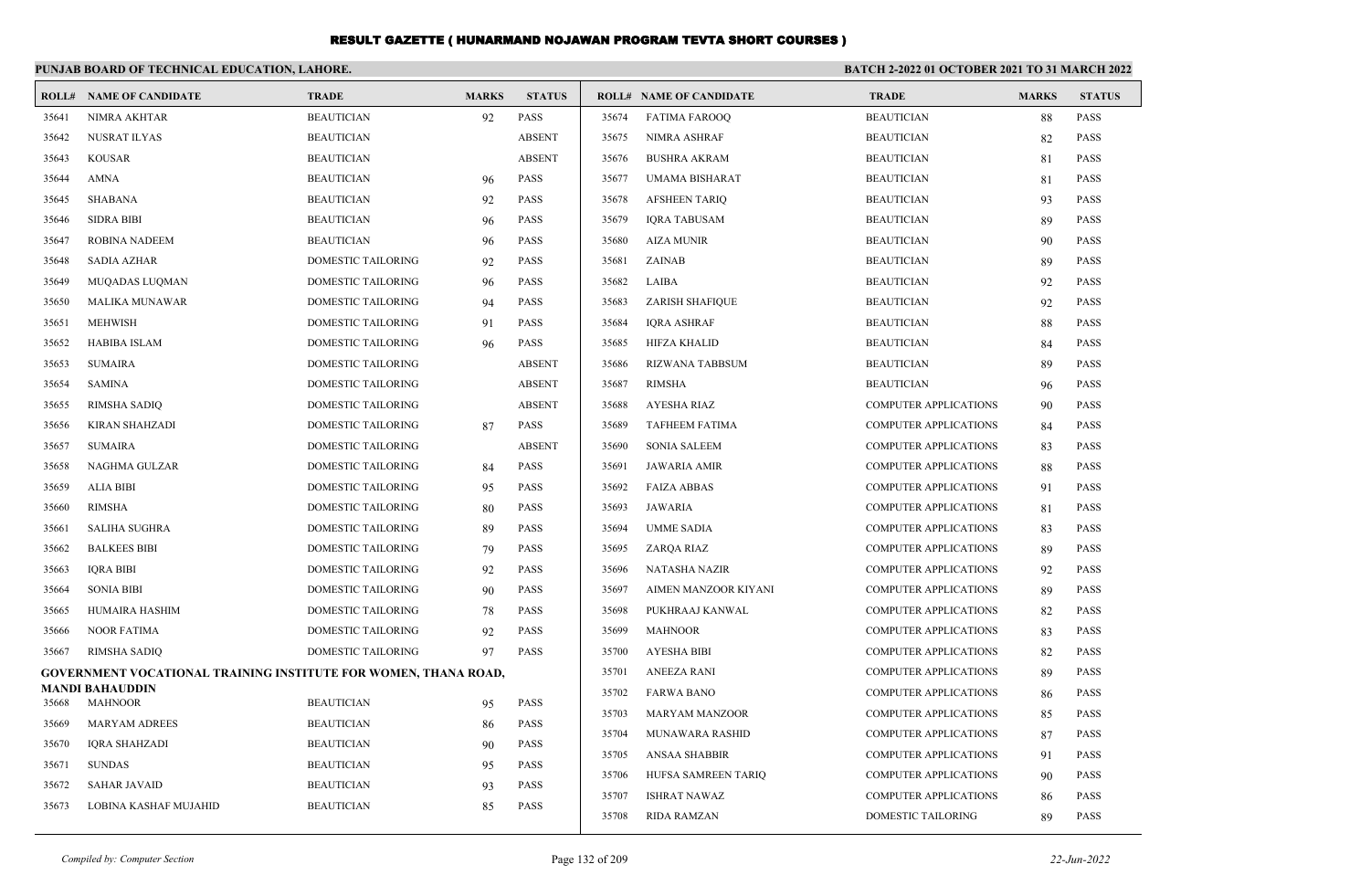|       | PUNJAB BOARD OF TECHNICAL EDUCATION, LAHORE.                  |                    |              |               |       | <b>BATCH 2-2022 01 OCTOBER 2021 TO 31 MARCH 2022</b> |                   |              |               |
|-------|---------------------------------------------------------------|--------------------|--------------|---------------|-------|------------------------------------------------------|-------------------|--------------|---------------|
|       | <b>ROLL# NAME OF CANDIDATE</b>                                | <b>TRADE</b>       | <b>MARKS</b> | <b>STATUS</b> |       | <b>ROLL# NAME OF CANDIDATE</b>                       | <b>TRADE</b>      | <b>MARKS</b> | <b>STATUS</b> |
| 35709 | <b>MASOOM ZAINAB</b>                                          | DOMESTIC TAILORING | 83           | <b>PASS</b>   | 35742 | <b>ANMOL IMTIAZ</b>                                  | <b>BEAUTICIAN</b> | 90           | <b>PASS</b>   |
| 35710 | <b>MARIA AMJAD</b>                                            | DOMESTIC TAILORING | 87           | <b>PASS</b>   | 35743 | <b>SAFEENA AZHAR</b>                                 | <b>BEAUTICIAN</b> | 93           | <b>PASS</b>   |
| 35711 | <b>TAYYBA SHABBIR</b>                                         | DOMESTIC TAILORING | 88           | <b>PASS</b>   | 35744 | <b>SAMREEN AKHTAR</b>                                | <b>BEAUTICIAN</b> | 85           | <b>PASS</b>   |
| 35712 | <b>SANIA KANWAL</b>                                           | DOMESTIC TAILORING | 91           | <b>PASS</b>   | 35745 | <b>NAILA TABASSUM</b>                                | <b>BEAUTICIAN</b> | 85           | <b>PASS</b>   |
| 35713 | AREEBA RAZA                                                   | DOMESTIC TAILORING | 83           | <b>PASS</b>   | 35746 | <b>UMME HABIBA</b>                                   | <b>BEAUTICIAN</b> | 91           | <b>PASS</b>   |
| 35714 | <b>RAFIA AMANAT</b>                                           | DOMESTIC TAILORING | -86          | <b>PASS</b>   | 35747 | <b>MUQADDAS</b>                                      | <b>BEAUTICIAN</b> | 85           | <b>PASS</b>   |
| 35715 | <b>ZAHIDA PARVEEN</b>                                         | DOMESTIC TAILORING | 87           | <b>PASS</b>   | 35748 | <b>NADIA PARVEEN</b>                                 | <b>BEAUTICIAN</b> | 86           | <b>PASS</b>   |
| 35716 | <b>SEHRISH KHAN</b>                                           | DOMESTIC TAILORING | 91           | <b>PASS</b>   | 35749 | TAYYABA WAJID                                        | <b>BEAUTICIAN</b> | 95           | <b>PASS</b>   |
| 35717 | HIRA IRFAN                                                    | DOMESTIC TAILORING | 87           | <b>PASS</b>   | 35750 | RABIA NASRULLAH                                      | <b>BEAUTICIAN</b> | 90           | <b>PASS</b>   |
| 35718 | <b>TANZILA ARIF</b>                                           | DOMESTIC TAILORING | 83           | <b>PASS</b>   | 35751 | <b>SAMINA ARSHAD</b>                                 | <b>BEAUTICIAN</b> | 86           | <b>PASS</b>   |
| 35719 | <b>SABA KHURSHEED</b>                                         | DOMESTIC TAILORING | 87           | <b>PASS</b>   | 35752 | RIMSHA SHABBIR                                       | <b>BEAUTICIAN</b> | 88           | <b>PASS</b>   |
| 35720 | <b>ERFA RASHID</b>                                            | DOMESTIC TAILORING | 87           | <b>PASS</b>   | 35753 | <b>FARIHA SHAHZADI</b>                               | <b>BEAUTICIAN</b> | 90           | <b>PASS</b>   |
| 35721 | LAIBA                                                         | DOMESTIC TAILORING | 83           | <b>PASS</b>   | 35754 | UMM E HABIBA                                         | <b>BEAUTICIAN</b> | 90           | <b>PASS</b>   |
| 35722 | <b>SAIBA TANEER</b>                                           | DOMESTIC TAILORING | 82           | <b>PASS</b>   | 35755 | <b>SUMAIRA SALEEM</b>                                | <b>BEAUTICIAN</b> | 91           | <b>PASS</b>   |
| 35723 | <b>UME HABIBA</b>                                             | DOMESTIC TAILORING | 88           | <b>PASS</b>   | 35756 | RABIA ZAFAR                                          | <b>BEAUTICIAN</b> |              | <b>ABSENT</b> |
| 35724 | <b>BUSHRA NOREEN</b>                                          | DOMESTIC TAILORING | 89           | <b>PASS</b>   | 35757 | ALINA MUNIR                                          | <b>BEAUTICIAN</b> | 85           | <b>PASS</b>   |
| 35725 | RIMSHA RANI                                                   | DOMESTIC TAILORING | -89          | <b>PASS</b>   | 35758 | NOREEN FATIMA                                        | <b>BEAUTICIAN</b> | 86           | <b>PASS</b>   |
| 35726 | SAMMIRA SHARIF                                                | DOMESTIC TAILORING | 91           | <b>PASS</b>   | 35759 | <b>EMAN FATIMA</b>                                   | <b>BEAUTICIAN</b> | 95           | <b>PASS</b>   |
| 35727 | AIMAN AZRA                                                    | DOMESTIC TAILORING | 87           | <b>PASS</b>   | 35760 | KINZA RAFIQ                                          | <b>BEAUTICIAN</b> | 86           | PASS          |
|       | GOVERNMENT VOCATIONAL TRAINING INSTITUTE FOR WOMEN, KOTHIYALA |                    |              |               | 35761 | <b>SEHRISH INAYAT</b>                                | <b>BEAUTICIAN</b> | 86           | <b>PASS</b>   |
| 35728 | SHEIKHAN ROAD,, PHALIA<br><b>TAYYABA MUNIR</b>                | <b>BEAUTICIAN</b>  | 87           | <b>PASS</b>   | 35762 | <b>LAIBA BASHIR</b>                                  | <b>BEAUTICIAN</b> | 88           | <b>PASS</b>   |
| 35729 | <b>MEHNAZ FAREED</b>                                          | <b>BEAUTICIAN</b>  | 90           | <b>PASS</b>   | 35763 | LAIBA SHAHZADI                                       | <b>BEAUTICIAN</b> | 87           | <b>PASS</b>   |
| 35730 | <b>SHEHNAZ FAREED</b>                                         | <b>BEAUTICIAN</b>  | 90           | <b>PASS</b>   | 35764 | <b>KAJAL AKRAM</b>                                   | <b>BEAUTICIAN</b> | 86           | <b>PASS</b>   |
| 35731 | ALLAH RAKHI                                                   | <b>BEAUTICIAN</b>  | 86           | <b>PASS</b>   | 35765 | KAINAT AKRAM                                         | <b>BEAUTICIAN</b> | 86           | <b>PASS</b>   |
| 35732 | <b>TALAT YASMEEN</b>                                          | <b>BEAUTICIAN</b>  | 86           | <b>PASS</b>   | 35766 | ALIZA NAZ                                            | <b>BEAUTICIAN</b> | 90           | <b>PASS</b>   |
| 35733 | ESHA FAIZ                                                     | <b>BEAUTICIAN</b>  | 88           | <b>PASS</b>   | 35767 | <b>SHAMA ANWAR</b>                                   | <b>BEAUTICIAN</b> | 88           | <b>PASS</b>   |
| 35734 | SHEEBA RAHMAT                                                 | <b>BEAUTICIAN</b>  | 90           | <b>PASS</b>   | 35768 | <b>SABA YASMEEN</b>                                  | <b>BEAUTICIAN</b> |              | <b>ABSENT</b> |
| 35735 | <b>KAINAT BIBI</b>                                            | <b>BEAUTICIAN</b>  | 90           | <b>PASS</b>   | 35769 | <b>ALIZA RUBAB</b>                                   | <b>BEAUTICIAN</b> | 87           | <b>PASS</b>   |
| 35736 | AREEBA JAVED                                                  | <b>BEAUTICIAN</b>  | 85           | <b>PASS</b>   | 35770 | <b>IRFA ARSHAD</b>                                   | <b>BEAUTICIAN</b> |              | <b>ABSENT</b> |
| 35737 | SOBIA AMJAD                                                   | <b>BEAUTICIAN</b>  | 86           | PASS          | 35771 | IRAM ZULFIQAR                                        | <b>BEAUTICIAN</b> | 87           | <b>PASS</b>   |
| 35738 | <b>ZOYA NAGEEN</b>                                            | <b>BEAUTICIAN</b>  | 90           | PASS          | 35772 | <b>KANEEZ FATIMA</b>                                 | <b>BEAUTICIAN</b> | 91           | <b>PASS</b>   |
| 35739 | <b>NEELAM ISLAM</b>                                           | <b>BEAUTICIAN</b>  | 85           | PASS          | 35773 | <b>HAJRA MUBEEN</b>                                  | <b>BEAUTICIAN</b> | 89           | <b>PASS</b>   |
| 35740 | <b>RABIA NOREEN</b>                                           | <b>BEAUTICIAN</b>  | 86           | PASS          | 35774 | <b>RAZIA PARVEEN</b>                                 | <b>BEAUTICIAN</b> | 87           | <b>PASS</b>   |
| 35741 | SYEDA MASOOMA NAQVI                                           | <b>BEAUTICIAN</b>  | 85           | PASS          | 35775 | <b>AINY ZAINAB</b>                                   | <b>BEAUTICIAN</b> | 87           | <b>PASS</b>   |
|       |                                                               |                    |              |               | 35776 | <b>UMM E FARWA</b>                                   | <b>BEAUTICIAN</b> |              | <b>ABSENT</b> |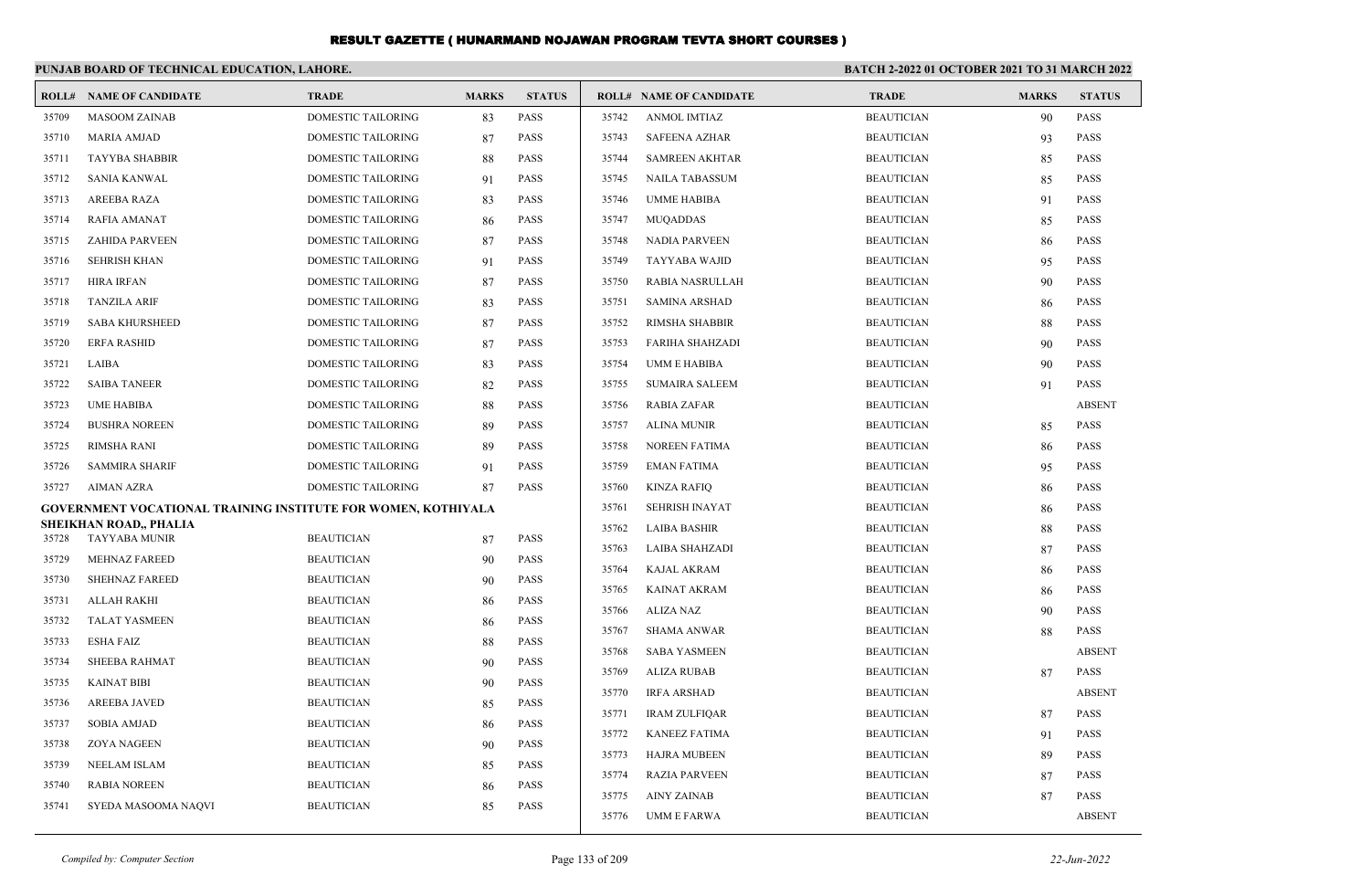|       | PUNJAB BOARD OF TECHNICAL EDUCATION, LAHORE. |                           |              |               |       |                                | BATCH 2-2022 01 OCTOBER 2021 TO 31 MARCH 2022 |              |               |
|-------|----------------------------------------------|---------------------------|--------------|---------------|-------|--------------------------------|-----------------------------------------------|--------------|---------------|
|       | <b>ROLL# NAME OF CANDIDATE</b>               | <b>TRADE</b>              | <b>MARKS</b> | <b>STATUS</b> |       | <b>ROLL# NAME OF CANDIDATE</b> | <b>TRADE</b>                                  | <b>MARKS</b> | <b>STATUS</b> |
| 35777 | <b>IORA IKRAM</b>                            | <b>BEAUTICIAN</b>         | 90           | <b>PASS</b>   | 35812 | <b>NAILA SAFDAR</b>            | <b>DOMESTIC TAILORING</b>                     | 92           | <b>PASS</b>   |
| 35778 | NIMRA ASLAM                                  | DOMESTIC TAILORING        | 94           | <b>PASS</b>   | 35813 | <b>JAVERIA SHAHEEN</b>         | <b>DOMESTIC TAILORING</b>                     | 94           | <b>PASS</b>   |
| 35779 | ZARA BATOOL                                  | DOMESTIC TAILORING        | 92           | <b>PASS</b>   | 35814 | <b>MISBAH KAUSAR</b>           | <b>DOMESTIC TAILORING</b>                     |              | <b>ABSENT</b> |
| 35780 | <b>RABIA PARVEEN</b>                         | <b>DOMESTIC TAILORING</b> | 94           | <b>PASS</b>   | 35815 | KIRAN SHAHZADI                 | <b>DOMESTIC TAILORING</b>                     | 92           | <b>PASS</b>   |
| 35781 | <b>SARWAT LIAQAT</b>                         | DOMESTIC TAILORING        |              | <b>ABSENT</b> | 35816 | <b>HIJAB ZARA</b>              | <b>DOMESTIC TAILORING</b>                     | 94           | <b>PASS</b>   |
| 35782 | <b>SAKINA BIVI</b>                           | DOMESTIC TAILORING        | 96           | <b>PASS</b>   | 35817 | <b>ALIA BATOOL</b>             | <b>DOMESTIC TAILORING</b>                     | 94           | <b>PASS</b>   |
| 35783 | <b>BASREEN</b>                               | DOMESTIC TAILORING        | 94           | <b>PASS</b>   | 35818 | AFIFA MARYAM                   | PROFESSIONAL COOKING                          | 94           | <b>PASS</b>   |
| 35784 | <b>UMM E FARWA</b>                           | DOMESTIC TAILORING        | 92           | <b>PASS</b>   | 35819 | ALIZA FAYYAZ                   | PROFESSIONAL COOKING                          | 91           | <b>PASS</b>   |
| 35785 | SABA                                         | DOMESTIC TAILORING        | 93           | <b>PASS</b>   | 35820 | <b>RABIA FIYAZ</b>             | PROFESSIONAL COOKING                          | 90           | <b>PASS</b>   |
| 35786 | <b>RAZIA BIBI</b>                            | <b>DOMESTIC TAILORING</b> | 93           | <b>PASS</b>   | 35821 | MARYAM SIDDIQUA                | PROFESSIONAL COOKING                          | 90           | <b>PASS</b>   |
| 35787 | <b>SANA RANI</b>                             | DOMESTIC TAILORING        | 93           | <b>PASS</b>   | 35822 | <b>ISHRAT MEHMOOD</b>          | PROFESSIONAL COOKING                          | 98           | <b>PASS</b>   |
| 35788 | <b>IRAM SHEHZADI</b>                         | DOMESTIC TAILORING        | 94           | <b>PASS</b>   | 35823 | RIMSHA KANWAL                  | PROFESSIONAL COOKING                          | 98           | <b>PASS</b>   |
| 35789 | <b>NAGEEN ABBAS</b>                          | DOMESTIC TAILORING        |              | <b>ABSENT</b> | 35824 | <b>HIRA AFZAL</b>              | PROFESSIONAL COOKING                          | 91           | <b>PASS</b>   |
| 35790 | <b>YASMEEN</b>                               | DOMESTIC TAILORING        | 97           | <b>PASS</b>   | 35825 | MEHWISH RIAZ                   | PROFESSIONAL COOKING                          | 92           | <b>PASS</b>   |
| 35791 | <b>SHAISTA PERVEEN</b>                       | DOMESTIC TAILORING        | 94           | PASS          | 35826 | <b>SABA MUKHTAR</b>            | PROFESSIONAL COOKING                          | 96           | <b>PASS</b>   |
| 35792 | <b>SABA NASEEM</b>                           | DOMESTIC TAILORING        | 97           | <b>PASS</b>   | 35827 | <b>KAINAT ANJAM</b>            | PROFESSIONAL COOKING                          |              | <b>ABSENT</b> |
| 35793 | SIDRA TUL MUNTAHA                            | DOMESTIC TAILORING        | 94           | <b>PASS</b>   | 35828 | <b>AYESHA TARIO</b>            | PROFESSIONAL COOKING                          | 94           | <b>PASS</b>   |
| 35794 | <b>SUMAIRA SHAFIQ</b>                        | DOMESTIC TAILORING        | 94           | <b>PASS</b>   | 35829 | ZAHRA MUNIR                    | PROFESSIONAL COOKING                          |              | <b>ABSENT</b> |
| 35795 | <b>SEHRISH IRSHAD</b>                        | DOMESTIC TAILORING        | 94           | <b>PASS</b>   | 35830 | <b>MARIA MANZOOR</b>           | PROFESSIONAL COOKING                          | 90           | <b>PASS</b>   |
| 35796 | <b>HIRA SHEHZADI</b>                         | DOMESTIC TAILORING        | 93           | <b>PASS</b>   | 35831 | <b>LAIBA MARYAM</b>            | PROFESSIONAL COOKING                          | 91           | <b>PASS</b>   |
| 35797 | <b>MARYAM BIBI</b>                           | <b>DOMESTIC TAILORING</b> | 94           | <b>PASS</b>   | 35832 | <b>MARYAM SHAHZADI</b>         | PROFESSIONAL COOKING                          | 91           | <b>PASS</b>   |
| 35798 | <b>RIDA NOMAN</b>                            | DOMESTIC TAILORING        | 93           | <b>PASS</b>   | 35833 | <b>AYESHA IJAZ</b>             | PROFESSIONAL COOKING                          | 90           | <b>PASS</b>   |
| 35799 | <b>AIZA KHIZAR</b>                           | DOMESTIC TAILORING        | 94           | <b>PASS</b>   | 35834 | <b>MUSKAN NAZIR</b>            | PROFESSIONAL COOKING                          | 93           | <b>PASS</b>   |
| 35800 | <b>UMM E RUMAN</b>                           | DOMESTIC TAILORING        | 94           | <b>PASS</b>   | 35835 | <b>BUSHRA HANIF</b>            | PROFESSIONAL COOKING                          | 91           | <b>PASS</b>   |
| 35801 | <b>FARWA ABBAS</b>                           | DOMESTIC TAILORING        | 96           | <b>PASS</b>   | 35836 | <b>SANIA MUZAFAR</b>           | PROFESSIONAL COOKING                          | 92           | <b>PASS</b>   |
| 35802 | ZOBIA WALAYAT                                | DOMESTIC TAILORING        | 92           | <b>PASS</b>   | 35837 | NABEELA MUQADDAS               | PROFESSIONAL COOKING                          | 90           | <b>PASS</b>   |
| 35803 | ALEEZA ZAFAR                                 | DOMESTIC TAILORING        |              | <b>ABSENT</b> | 35838 | <b>TOSHEEBA</b>                | PROFESSIONAL COOKING                          | 90           | <b>PASS</b>   |
| 35804 | <b>SAWAIRA IOBAL</b>                         | DOMESTIC TAILORING        | 96           | <b>PASS</b>   | 35839 | <b>AMNA SAJID</b>              | PROFESSIONAL COOKING                          | 90           | <b>PASS</b>   |
| 35805 | HIFZA RIAZ                                   | DOMESTIC TAILORING        | 94           | <b>PASS</b>   | 35840 | <b>SHANZA KOUSAR</b>           | PROFESSIONAL COOKING                          |              | <b>ABSENT</b> |
| 35806 | <b>MAHNOOR ARSHAD</b>                        | DOMESTIC TAILORING        | 94           | <b>PASS</b>   | 35841 | <b>SIDRA JAHANGIR</b>          | PROFESSIONAL COOKING                          | 91           | <b>PASS</b>   |
| 35807 | <b>MALAIKA RANI</b>                          | DOMESTIC TAILORING        | 96           | PASS          | 35842 | <b>SANA MAZHAR</b>             | PROFESSIONAL COOKING                          | 95           | <b>PASS</b>   |
| 35808 | <b>SIDRA MUBEEN</b>                          | DOMESTIC TAILORING        | 94           | <b>PASS</b>   | 35843 | ZAIB UN NISA                   | <b>COMPUTER APPLICATIONS</b>                  | 88           | <b>PASS</b>   |
| 35809 | <b>EMAN SAFDAR</b>                           | DOMESTIC TAILORING        | 92           | <b>PASS</b>   | 35844 | <b>LAIBA MISHAL</b>            | <b>COMPUTER APPLICATIONS</b>                  | 97           | <b>PASS</b>   |
| 35810 | <b>MALAIKA RANI</b>                          | <b>DOMESTIC TAILORING</b> | 93           | <b>PASS</b>   | 35845 | <b>ALIZA NASIR</b>             | <b>COMPUTER APPLICATIONS</b>                  | 96           | <b>PASS</b>   |
| 35811 | SYEDA UMM E HABIBA                           | DOMESTIC TAILORING        | 96           | <b>PASS</b>   | 35846 | <b>UMME LAILA</b>              | <b>COMPUTER APPLICATIONS</b>                  | 90           | <b>PASS</b>   |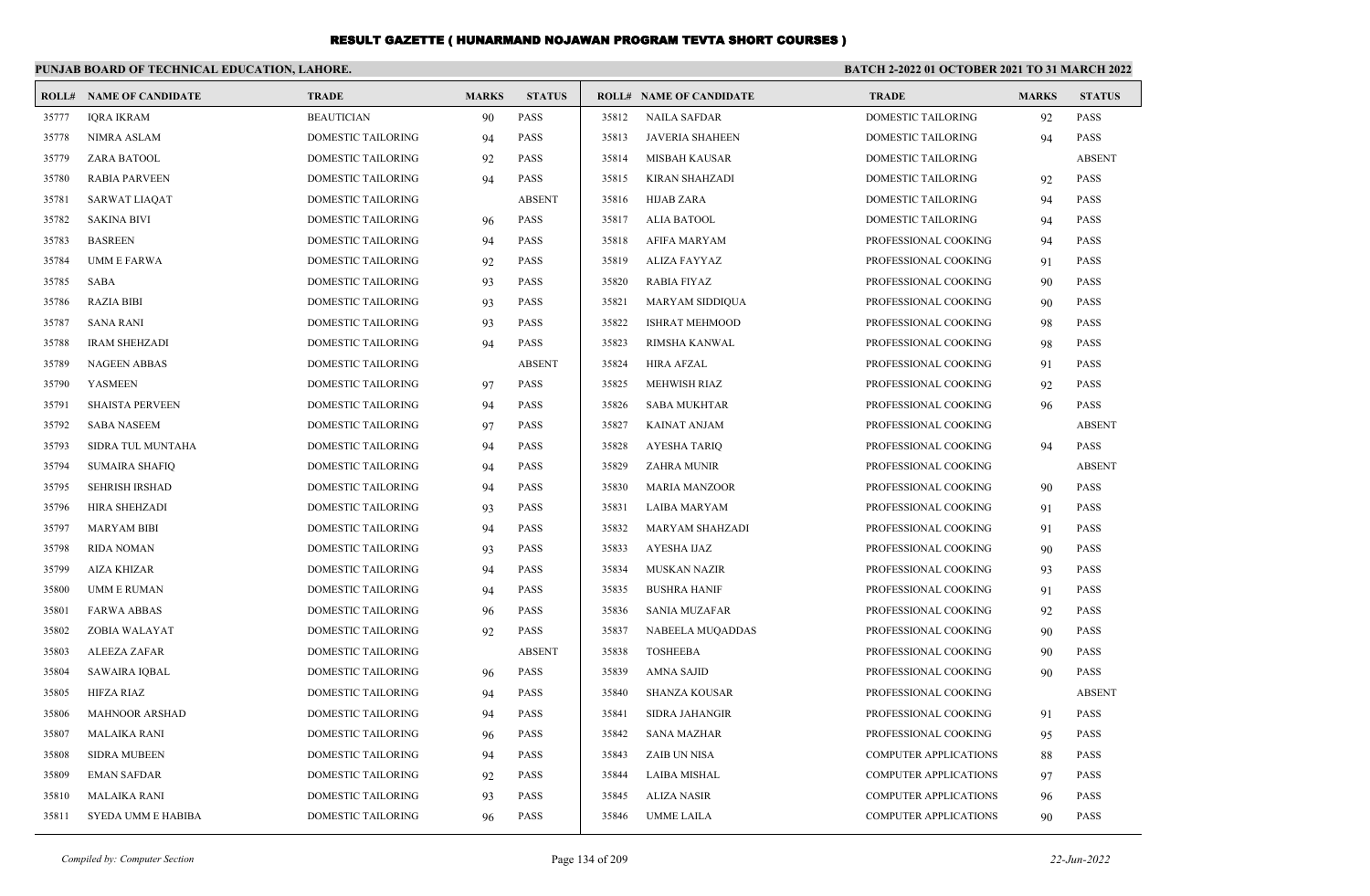|       | PUNJAB BOARD OF TECHNICAL EDUCATION, LAHORE.                      |                              |              |               | <b>BATCH 2-2022 01 OCTOBER 2021 TO 31 MARCH 2022</b> |                                |                              |              |               |
|-------|-------------------------------------------------------------------|------------------------------|--------------|---------------|------------------------------------------------------|--------------------------------|------------------------------|--------------|---------------|
|       | <b>ROLL# NAME OF CANDIDATE</b>                                    | <b>TRADE</b>                 | <b>MARKS</b> | <b>STATUS</b> |                                                      | <b>ROLL# NAME OF CANDIDATE</b> | <b>TRADE</b>                 | <b>MARKS</b> | <b>STATUS</b> |
| 35847 | <b>ZEENAT RUBAB</b>                                               | <b>COMPUTER APPLICATIONS</b> | 94           | PASS          | 35880                                                | <b>SAMINA BIBI</b>             | <b>BEAUTICIAN</b>            | 85           | <b>PASS</b>   |
| 35848 | <b>MARYAM RANI</b>                                                | COMPUTER APPLICATIONS        | 92           | <b>PASS</b>   | 35881                                                | <b>ASIA BIBI</b>               | <b>BEAUTICIAN</b>            | 85           | PASS          |
| 35849 | <b>MUBEEN RANI</b>                                                | <b>COMPUTER APPLICATIONS</b> | 94           | <b>PASS</b>   | 35882                                                | <b>SHAHEEN BIBI</b>            | <b>BEAUTICIAN</b>            | 84           | <b>PASS</b>   |
| 35850 | <b>ULFAT SHAHZADI</b>                                             | <b>COMPUTER APPLICATIONS</b> |              | <b>ABSENT</b> | 35883                                                | <b>AQSA REHMAN</b>             | <b>BEAUTICIAN</b>            | 78           | <b>PASS</b>   |
| 35851 | <b>NAVEERA AKRAM</b>                                              | <b>COMPUTER APPLICATIONS</b> | 90           | <b>PASS</b>   | 35884                                                | <b>EMAN SHAHID</b>             | <b>BEAUTICIAN</b>            |              | <b>ABSENT</b> |
| 35852 | <b>LISHBA AZIZ</b>                                                | <b>COMPUTER APPLICATIONS</b> | 88           | <b>PASS</b>   | 35885                                                | <b>HAFSA ALTAF</b>             | <b>BEAUTICIAN</b>            | 84           | <b>PASS</b>   |
| 35853 | <b>ANAM JAVED</b>                                                 | COMPUTER APPLICATIONS        | 89           | <b>PASS</b>   | 35886                                                | <b>SUMAIRA BIBI</b>            | <b>BEAUTICIAN</b>            | 90           | <b>PASS</b>   |
| 35854 | <b>SYEDA BATOOL</b>                                               | COMPUTER APPLICATIONS        | 90           | PASS          | 35887                                                | <b>SUMAIRA BIBI</b>            | <b>BEAUTICIAN</b>            | 83           | <b>PASS</b>   |
| 35855 | MEHVISH YASMEEN                                                   | COMPUTER APPLICATIONS        | 90           | PASS          | 35888                                                | <b>LAIBA BIBI</b>              | DOMESTIC TAILORING           |              | <b>ABSENT</b> |
| 35856 | <b>ZARQA SHAHEEN</b>                                              | <b>COMPUTER APPLICATIONS</b> | 92           | <b>PASS</b>   | 35889                                                | <b>SABRA BIBI</b>              | <b>DOMESTIC TAILORING</b>    | 80           | <b>PASS</b>   |
| 35857 | RIMSHA IJAZ                                                       | <b>COMPUTER APPLICATIONS</b> | 88           | <b>PASS</b>   | 35890                                                | <b>SAMINA BIBI</b>             | <b>DOMESTIC TAILORING</b>    | 67           | <b>PASS</b>   |
| 35858 | ZAHRA EMAN BUTT                                                   | <b>COMPUTER APPLICATIONS</b> | 92           | <b>PASS</b>   | 35891                                                | <b>TEHMINA ZIA</b>             | DOMESTIC TAILORING           | 82           | <b>PASS</b>   |
| 35859 | NIMRA SHAHZADI                                                    | <b>COMPUTER APPLICATIONS</b> | 93           | <b>PASS</b>   | 35892                                                | <b>HIRA KHAN</b>               | <b>DOMESTIC TAILORING</b>    | 79           | <b>PASS</b>   |
| 35860 | <b>SABRAH HAIDAR</b>                                              | <b>COMPUTER APPLICATIONS</b> | 88           | <b>PASS</b>   | 35893                                                | <b>FATIMA BIBI</b>             | <b>DOMESTIC TAILORING</b>    | 80           | <b>PASS</b>   |
| 35861 | <b>UMM E FARWA</b>                                                | <b>COMPUTER APPLICATIONS</b> | 89           | <b>PASS</b>   | 35894                                                | <b>KHADIJA BIBI</b>            | <b>DOMESTIC TAILORING</b>    |              | <b>ABSENT</b> |
| 35862 | <b>SHANZA IJAZ</b>                                                | COMPUTER APPLICATIONS        | 90           | PASS          | 35895                                                | <b>FALAK NAZ</b>               | DOMESTIC TAILORING           | 75           | <b>PASS</b>   |
| 35863 | <b>MEHWISH BASHIR</b>                                             | <b>COMPUTER APPLICATIONS</b> | 93           | <b>PASS</b>   | 35896                                                | RIMSHA SALAHUDDIN              | DOMESTIC TAILORING           | 78           | PASS          |
| 35864 | <b>SHANZA SIKANDAR</b>                                            | <b>COMPUTER APPLICATIONS</b> | 90           | <b>PASS</b>   | 35897                                                | <b>FATIMA BIBI</b>             | <b>DOMESTIC TAILORING</b>    | 86           | <b>PASS</b>   |
| 35865 | <b>KANWAL</b>                                                     | <b>COMPUTER APPLICATIONS</b> | 91           | <b>PASS</b>   | 35898                                                | <b>IRSA BIBI</b>               | <b>DOMESTIC TAILORING</b>    | 82           | <b>PASS</b>   |
| 35866 | <b>AQSA ASIF</b>                                                  | <b>COMPUTER APPLICATIONS</b> | 88           | <b>PASS</b>   | 35899                                                | <b>TABASSAM HINA</b>           | <b>DOMESTIC TAILORING</b>    | 80           | <b>PASS</b>   |
| 35867 | <b>NIDA BIBI</b>                                                  | <b>COMPUTER APPLICATIONS</b> | -89          | <b>PASS</b>   | 35900                                                | <b>BAKHTAWAR IOBAL</b>         | <b>DOMESTIC TAILORING</b>    | 74           | <b>PASS</b>   |
|       | <b>GOVERNMENT VOCATIONAL TRAINING INSTITUTE FOR WOMEN, MOHALA</b> |                              |              |               | 35901                                                | <b>FARZANA BIBI</b>            | <b>DOMESTIC TAILORING</b>    | 78           | <b>PASS</b>   |
| 35868 | ALAM KHAN, ISA KHEL<br>RUKHSANA BIBI                              | <b>BEAUTICIAN</b>            | 95           | <b>PASS</b>   | 35902                                                | <b>MAHEEN BIBI</b>             | <b>DOMESTIC TAILORING</b>    | 78           | <b>PASS</b>   |
| 35869 | MARIA KANWAL                                                      | <b>BEAUTICIAN</b>            | 79           | <b>PASS</b>   | 35903                                                | MERYUM RAMZAN                  | DOMESTIC TAILORING           | 84           | <b>PASS</b>   |
| 35870 | <b>SAMINA BIBI</b>                                                | <b>BEAUTICIAN</b>            | 87           | <b>PASS</b>   | 35904                                                | <b>SAIMA BIBI</b>              | DOMESTIC TAILORING           | 82           | <b>PASS</b>   |
| 35871 | <b>AZRA TABASSUM</b>                                              | <b>BEAUTICIAN</b>            | 91           | <b>PASS</b>   | 35905                                                | <b>GULL NAZ BIBI</b>           | DOMESTIC TAILORING           | 80           | <b>PASS</b>   |
| 35872 | <b>FARIDA KHATON</b>                                              | <b>BEAUTICIAN</b>            | 85           | PASS          | 35906                                                | <b>ZARA REHMAN</b>             | DOMESTIC TAILORING           | 78           | <b>PASS</b>   |
| 35873 | <b>MOQADAS BIBI</b>                                               | <b>BEAUTICIAN</b>            | 82           | PASS          | 35907                                                | <b>BUSHRA BIBI</b>             | DOMESTIC TAILORING           | 85           | <b>PASS</b>   |
| 35874 | <b>SUMREEN AKHTER</b>                                             | <b>BEAUTICIAN</b>            | 89           | <b>PASS</b>   | 35908                                                | MUHAMMAD AZAM GUL              | <b>COMPUTER APPLICATIONS</b> | 88           | <b>PASS</b>   |
| 35875 | <b>SHUMAILA RIAZ</b>                                              | <b>BEAUTICIAN</b>            | 88           | <b>PASS</b>   | 35909                                                | MUHAMMAD HASEEB                | <b>COMPUTER APPLICATIONS</b> | 87           | <b>PASS</b>   |
| 35876 | <b>AMBRIN AHMAD</b>                                               | <b>BEAUTICIAN</b>            | 95           | <b>PASS</b>   | 35910                                                | <b>WARIS ZIA</b>               | <b>COMPUTER APPLICATIONS</b> | 92           | <b>PASS</b>   |
| 35877 | <b>SHAGUFTA BIBI</b>                                              | <b>BEAUTICIAN</b>            | 73           | <b>PASS</b>   | 35911                                                | MUHAMMAD MADNI KHAN            | <b>COMPUTER APPLICATIONS</b> | 89           | <b>PASS</b>   |
| 35878 | <b>FARHEEN AKRAM</b>                                              | <b>BEAUTICIAN</b>            | 89           | <b>PASS</b>   | 35912                                                | MUHAMMAD TALHA HASHMI          | <b>COMPUTER APPLICATIONS</b> | 90           | <b>PASS</b>   |
| 35879 | <b>SADIA BIBI</b>                                                 | <b>BEAUTICIAN</b>            | 85           | <b>PASS</b>   | 35913                                                | SABGHATULLAH KHAN              | <b>COMPUTER APPLICATIONS</b> | 88           | <b>PASS</b>   |
|       |                                                                   |                              |              |               | 35914                                                | MUHAMMAD NAVEED                | <b>COMPUTER APPLICATIONS</b> | 93           | <b>PASS</b>   |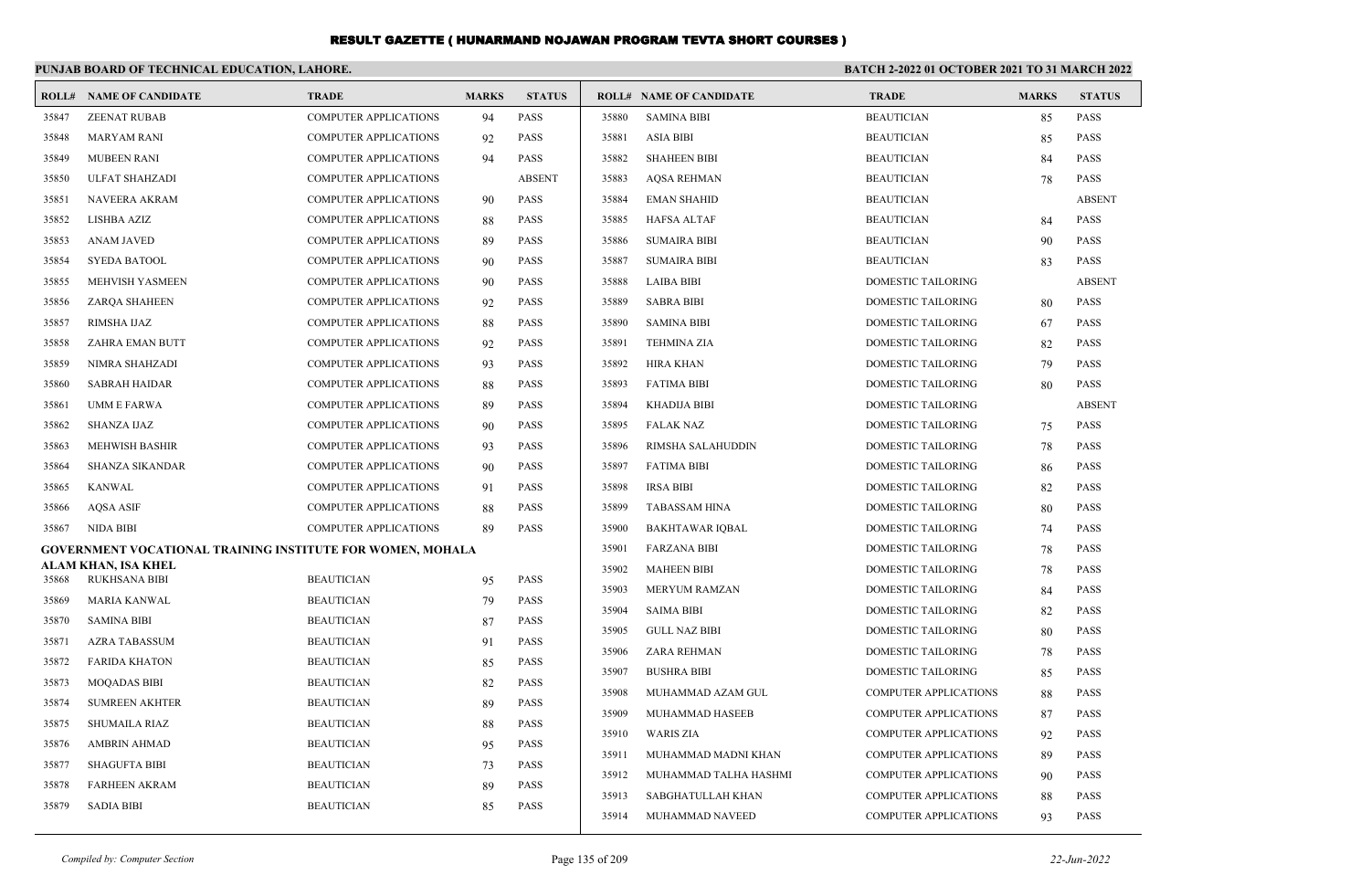|       | PUNJAB BOARD OF TECHNICAL EDUCATION, LAHORE.       |                              |              |               | <b>BATCH 2-2022 01 OCTOBER 2021 TO 31 MARCH 2022</b> |                                                           |                              |              |               |
|-------|----------------------------------------------------|------------------------------|--------------|---------------|------------------------------------------------------|-----------------------------------------------------------|------------------------------|--------------|---------------|
|       | <b>ROLL# NAME OF CANDIDATE</b>                     | <b>TRADE</b>                 | <b>MARKS</b> | <b>STATUS</b> |                                                      | <b>ROLL# NAME OF CANDIDATE</b>                            | <b>TRADE</b>                 | <b>MARKS</b> | <b>STATUS</b> |
|       | <b>GOVT. TECHNICAL TRAINING CENTRE, , ISA KHEL</b> |                              |              |               | 35949                                                | MUHAMMAD SHAHZAMAN                                        | <b>COMPUTER APPLICATIONS</b> | 90           | PASS          |
| 35915 | MUHAMMAD AHSAN KHAN                                | <b>ELECTRICIAN</b>           | 82           | <b>PASS</b>   | 35950                                                | MUHAMMAD HUMAIR RIAZ KHAN                                 | <b>COMPUTER APPLICATIONS</b> | 91           | <b>PASS</b>   |
| 35916 | ZAHEER AHMAD                                       | <b>ELECTRICIAN</b>           | 85           | <b>PASS</b>   | 35951                                                | <b>HAMMAD YOUSAF</b>                                      | <b>COMPUTER APPLICATIONS</b> | 91           | <b>PASS</b>   |
| 35917 | <b>JAMEEL AHMAD</b>                                | <b>ELECTRICIAN</b>           | 89           | <b>PASS</b>   | 35952                                                | <b>HASSAN ALI</b>                                         | <b>COMPUTER APPLICATIONS</b> | 89           | <b>PASS</b>   |
| 35918 | SHAFIQUE AHMAD                                     | <b>ELECTRICIAN</b>           | 90           | <b>PASS</b>   | 35953                                                | <b>SHAMAS UR REHMAN</b>                                   | <b>COMPUTER APPLICATIONS</b> | 92           | <b>PASS</b>   |
| 35919 | MUHAMMAD ASMATULLAH                                | <b>ELECTRICIAN</b>           | 86           | <b>PASS</b>   | 35954                                                | MUHAMMAD ADIL                                             | <b>COMPUTER APPLICATIONS</b> | 90           | <b>PASS</b>   |
| 35920 | MUHAMMAD ASGHAR                                    | <b>ELECTRICIAN</b>           | 80           | <b>PASS</b>   | 35955                                                | <b>HASSAN NISAR</b>                                       | <b>COMPUTER APPLICATIONS</b> | 89           | <b>PASS</b>   |
| 35921 | ZAKA ULLAH                                         | <b>ELECTRICIAN</b>           | 89           | <b>PASS</b>   | 35956                                                | MUHAMMAD AQIB AZIZ                                        | <b>COMPUTER APPLICATIONS</b> | 89           | <b>PASS</b>   |
| 35922 | MUHAMMAD EHSAN                                     | <b>ELECTRICIAN</b>           | 88           | <b>PASS</b>   |                                                      | <b>GOVERNMENT TECHNICAL TRAINING INSTITUTE,, MIANWALI</b> |                              |              |               |
| 35923 | <b>ABDUL WAHID</b>                                 | <b>ELECTRICIAN</b>           | 87           | PASS          | 35957                                                | MUHAMMAD UZAIR KHALID                                     | <b>COMPUTER APPLICATIONS</b> | 95           | <b>PASS</b>   |
| 35924 | MUHAMMAD AMEER UMAR                                | <b>ELECTRICIAN</b>           | 85           | PASS          | 35958                                                | <b>WARIS KHAN</b>                                         | <b>COMPUTER APPLICATIONS</b> | 79           | <b>PASS</b>   |
| 35925 | <b>TALHA MUBEEN</b>                                | <b>ELECTRICIAN</b>           | 78           | <b>PASS</b>   | 35959                                                | <b>FAZAL ABBAS KHAN</b>                                   | <b>COMPUTER APPLICATIONS</b> | 79           | <b>PASS</b>   |
| 35926 | MUHAMMAD FAIZAN                                    | <b>ELECTRICIAN</b>           | 83           | <b>PASS</b>   | 35960                                                | HAMMAD YOUNIS SHAHZAD KHAN                                | <b>COMPUTER APPLICATIONS</b> | 92           | <b>PASS</b>   |
| 35927 | <b>SHAHZAIB HASSAN</b>                             | <b>ELECTRICIAN</b>           | 91           | <b>PASS</b>   | 35961                                                | MUHAMMAD SAQIB                                            | <b>COMPUTER APPLICATIONS</b> | 90           | <b>PASS</b>   |
| 35928 | <b>FAIZ MUHAMMAD</b>                               | <b>ELECTRICIAN</b>           | 87           | <b>PASS</b>   | 35962                                                | MUHAMMAD HUZAIFA HAYAT KHAN                               | <b>COMPUTER APPLICATIONS</b> | 91           | <b>PASS</b>   |
| 35929 | <b>SAAD FATEEH ULLAH</b>                           | <b>ELECTRICIAN</b>           | 86           | PASS          | 35963                                                | UMAIR ZIA KHAN                                            | <b>COMPUTER APPLICATIONS</b> |              | <b>ABSENT</b> |
| 35930 | <b>ABID HUSSAIN</b>                                | <b>ELECTRICIAN</b>           | 86           | PASS          | 35964                                                | SHAHID IQBAL KHAN                                         | <b>COMPUTER APPLICATIONS</b> |              | <b>ABSENT</b> |
| 35931 | MUHAMMAD ZAHID                                     | <b>ELECTRICIAN</b>           | 84           | <b>PASS</b>   | 35965                                                | <b>SHAHZAIB TARIQ</b>                                     | <b>COMPUTER APPLICATIONS</b> |              | <b>ABSENT</b> |
| 35932 | MUHAMMAD AMEER                                     | <b>ELECTRICIAN</b>           | 86           | <b>PASS</b>   | 35966                                                | MUHAMMAD USAMA KHAN                                       | <b>COMPUTER APPLICATIONS</b> | 76           | <b>PASS</b>   |
| 35933 | MUHAMMAD KASHIF                                    | <b>ELECTRICIAN</b>           | 87           | <b>PASS</b>   | 35967                                                | MUHAMMAD SIDDIQUE                                         | <b>COMPUTER APPLICATIONS</b> | 94           | <b>PASS</b>   |
| 35934 | NAVEED AHMED SHAH                                  | <b>ELECTRICIAN</b>           | 92           | <b>PASS</b>   | 35968                                                | <b>FAKHAR ABBAS SHAH</b>                                  | <b>COMPUTER APPLICATIONS</b> |              | <b>ABSENT</b> |
| 35935 | MUHAMMAD RAFIQUE                                   | <b>COMPUTER APPLICATIONS</b> | 91           | <b>PASS</b>   | 35969                                                | MUHAMMAD ARSLAN                                           | <b>COMPUTER APPLICATIONS</b> |              | <b>ABSENT</b> |
| 35936 | MUHAMMAD RAMZAN                                    | <b>COMPUTER APPLICATIONS</b> | 89           | PASS          | 35970                                                | <b>IRFAN ALI</b>                                          | <b>COMPUTER APPLICATIONS</b> | 74           | <b>PASS</b>   |
| 35937 | MUHAMMAD AAMIR                                     | <b>COMPUTER APPLICATIONS</b> | 90           | PASS          | 35971                                                | MUHAMMAD MUBASHIR HASSAN                                  | <b>COMPUTER APPLICATIONS</b> | 71           | <b>PASS</b>   |
| 35938 | MUHAMMAD FIAZ                                      | <b>COMPUTER APPLICATIONS</b> | 91           | PASS          | 35972                                                | <b>SHERAZ RAFIQUE</b>                                     | <b>COMPUTER APPLICATIONS</b> | 71           | <b>PASS</b>   |
| 35939 | <b>ABBU SUFIAN</b>                                 | <b>COMPUTER APPLICATIONS</b> | 83           | PASS          | 35973                                                | <b>AAMIR HAYAT</b>                                        | <b>COMPUTER APPLICATIONS</b> | 84           | <b>PASS</b>   |
| 35940 | MUHAMMAD ADEEL ZAFAR                               | <b>COMPUTER APPLICATIONS</b> | 91           | <b>PASS</b>   | 35974                                                | <b>TALHA SAEED KHAN</b>                                   | <b>COMPUTER APPLICATIONS</b> | 89           | <b>PASS</b>   |
| 35941 | MUHAMMAD IMRAN                                     | <b>COMPUTER APPLICATIONS</b> | 89           | <b>PASS</b>   | 35975                                                | <b>ABDUL REHMAN</b>                                       | <b>COMPUTER APPLICATIONS</b> | 89           | <b>PASS</b>   |
| 35942 | MUHAMMAD SHOAIB                                    | <b>COMPUTER APPLICATIONS</b> | 90           | PASS          | 35976                                                | MUHAMMAD ABDULLAH KHAN                                    | <b>COMPUTER APPLICATIONS</b> |              | <b>ABSENT</b> |
| 35943 | <b>TAHIR MASOOD</b>                                | <b>COMPUTER APPLICATIONS</b> | 89           | PASS          | 35977                                                | WAJID ALI SHAH                                            | <b>COMPUTER APPLICATIONS</b> | 77           | <b>PASS</b>   |
| 35944 | MUHAMMAD SALEEM                                    | <b>COMPUTER APPLICATIONS</b> | 88           | <b>PASS</b>   | 35978                                                | MOHAMMAD MOHSIN KHAN                                      | <b>COMPUTER APPLICATIONS</b> | 76           | <b>PASS</b>   |
| 35945 | MUHAMMAD NOMAN                                     | <b>COMPUTER APPLICATIONS</b> | 89           | <b>PASS</b>   | 35979                                                | <b>AHSAN KHAN</b>                                         | <b>COMPUTER APPLICATIONS</b> | 65           | <b>PASS</b>   |
| 35946 | MUHAMMAD SAQIB AZIZ                                | <b>COMPUTER APPLICATIONS</b> | 89           | <b>PASS</b>   | 35980                                                | ASAD ALI KHAN                                             | <b>COMPUTER APPLICATIONS</b> | 89           | <b>PASS</b>   |
| 35947 | MUHAMMAD SHEHZAD                                   | <b>COMPUTER APPLICATIONS</b> | 91           | <b>PASS</b>   | 35981                                                | ZULFIQAR ALI KHAN                                         | <b>COMPUTER APPLICATIONS</b> | 83           | <b>PASS</b>   |
| 35948 | MUHAMMAD AQIB                                      | <b>COMPUTER APPLICATIONS</b> | 91           | <b>PASS</b>   | 35982                                                | MUHAMMAD HARIS KHAN                                       | <b>COMPUTER APPLICATIONS</b> |              | <b>ABSENT</b> |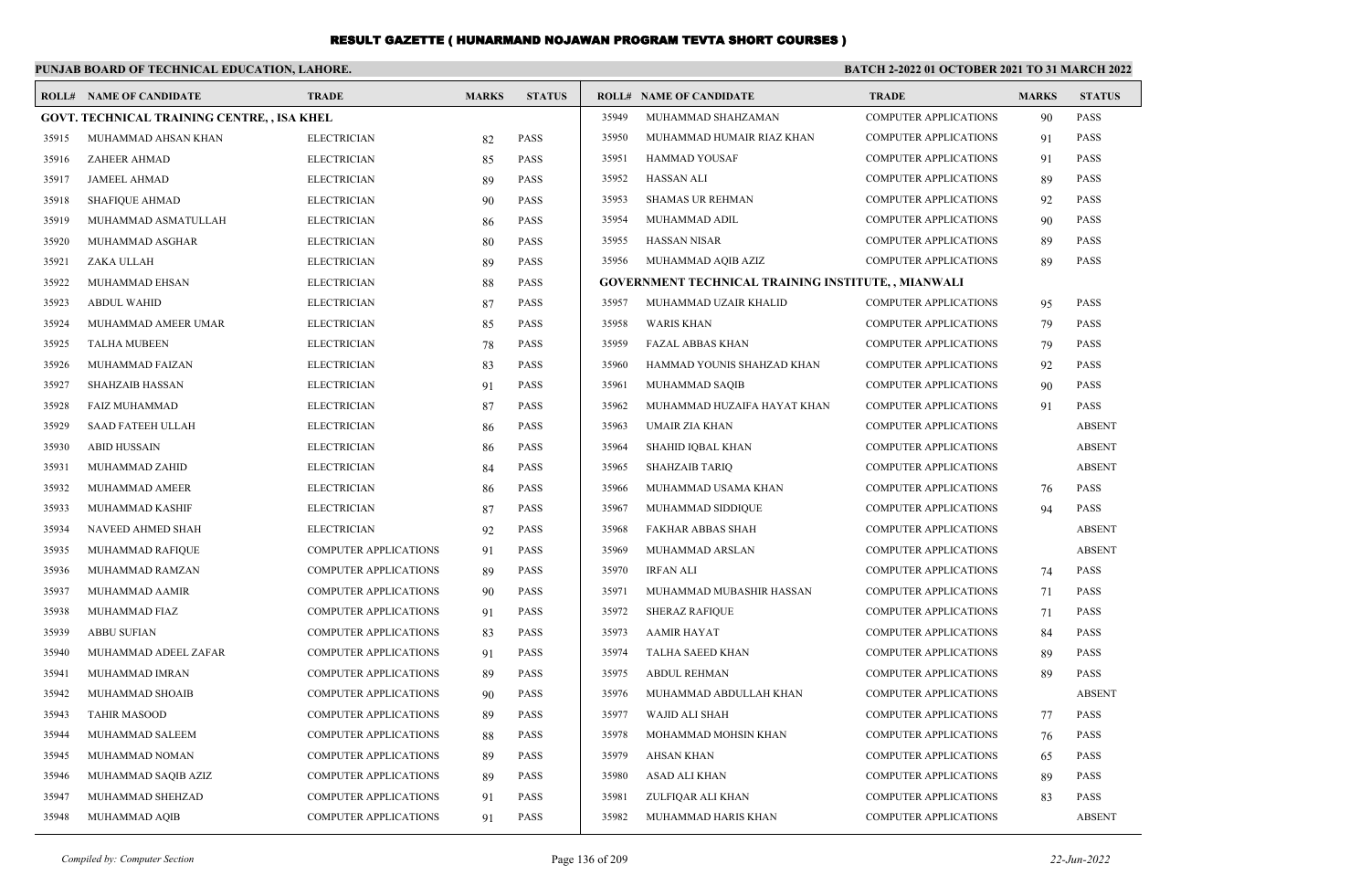|       | PUNJAB BOARD OF TECHNICAL EDUCATION, LAHORE. |                              |              | <b>BATCH 2-2022 01 OCTOBER 2021 TO 31 MARCH 2022</b> |       |                                                                       |                           |              |               |
|-------|----------------------------------------------|------------------------------|--------------|------------------------------------------------------|-------|-----------------------------------------------------------------------|---------------------------|--------------|---------------|
|       | <b>ROLL# NAME OF CANDIDATE</b>               | <b>TRADE</b>                 | <b>MARKS</b> | <b>STATUS</b>                                        |       | <b>ROLL# NAME OF CANDIDATE</b>                                        | <b>TRADE</b>              | <b>MARKS</b> | <b>STATUS</b> |
| 35983 | SHAKEEL AHMAD KHAN                           | <b>COMPUTER APPLICATIONS</b> | 82           | <b>PASS</b>                                          | 36017 | SARDAR MUHAMMAD MUNEER                                                | <b>HVACR</b>              | 80           | PASS          |
| 35984 | MUHAMMAD NAEEM KHAN                          | <b>COMPUTER APPLICATIONS</b> | 75           | <b>PASS</b>                                          | 36018 | <b>AHMAD KHAN</b><br><b>SAMI ULLAH</b>                                | <b>HVACR</b>              |              | <b>ABSENT</b> |
| 35985 | <b>GUL NAVEED KHAN</b>                       | <b>COMPUTER APPLICATIONS</b> | 88           | <b>PASS</b>                                          | 36019 | MUHAMMAD NIAZ                                                         | <b>HVACR</b>              | 81           | PASS          |
| 35986 | MUHAMMAD DANISH KHAN                         | <b>COMPUTER APPLICATIONS</b> | 83           | <b>PASS</b>                                          | 36020 | MUHAMMAD ASIF KHAN                                                    | <b>HVACR</b>              | 83           | PASS          |
| 35987 | MUHAMMAD NAJAF ALI                           | <b>ELECTRICIAN</b>           | 91           | <b>PASS</b>                                          | 36021 | MUHAMMAD UMAR                                                         | <b>HVACR</b>              | 88           | <b>PASS</b>   |
| 35988 | <b>IMRAN KHAN</b>                            | <b>ELECTRICIAN</b>           |              | <b>ABSENT</b>                                        |       | <b>GOVERNMENT VOCATIONAL TRAINING INSTITUTE FOR WOMEN, , MIANWALI</b> |                           |              |               |
| 35989 | MUHAMMAD SAEED UR REHMAN                     | <b>ELECTRICIAN</b>           | 86           | <b>PASS</b>                                          | 36022 | <b>MEHWISH BIBI</b>                                                   | <b>DOMESTIC TAILORING</b> | 100          | <b>PASS</b>   |
| 35990 | MUHAMMAD ASHFAQ                              | <b>ELECTRICIAN</b>           | 88           | <b>PASS</b>                                          | 36023 | AREESHA AZIZ                                                          | <b>DOMESTIC TAILORING</b> | 88           | <b>PASS</b>   |
| 35991 | ATTA UL MUTAFA                               | <b>ELECTRICIAN</b>           | 88           | <b>PASS</b>                                          | 36024 | <b>RIZWANA RAFI</b>                                                   | DOMESTIC TAILORING        | 97           | PASS          |
| 35992 | MUHAMMAD RAMZAN                              | <b>ELECTRICIAN</b>           |              | <b>ABSENT</b>                                        | 36025 | <b>GUL NAZ NOREEN</b>                                                 | DOMESTIC TAILORING        | 92           | <b>PASS</b>   |
| 35993 | MUHAMMAD WAJID SHARIF                        | <b>ELECTRICIAN</b>           | 75           | <b>PASS</b>                                          | 36026 | HAFIZA MUSSARAT SHAHEEN                                               | DOMESTIC TAILORING        | 88           | PASS          |
| 35994 | <b>DANISH QADIR</b>                          | <b>ELECTRICIAN</b>           | 84           | <b>PASS</b>                                          | 36027 | <b>HANSA KANWAL</b>                                                   | <b>DOMESTIC TAILORING</b> | 95           | <b>PASS</b>   |
| 35995 | <b>SHAYAN</b>                                | <b>ELECTRICIAN</b>           | 81           | <b>PASS</b>                                          | 36028 | <b>SAIMA KALSOOM</b>                                                  | DOMESTIC TAILORING        | 99           | PASS          |
| 35996 | MUHAMMAD ZEESHAN                             | <b>ELECTRICIAN</b>           | 83           | <b>PASS</b>                                          | 36029 | <b>NAYAB</b>                                                          | DOMESTIC TAILORING        | 89           | PASS          |
| 35997 | MUHAMMAD USAMA                               | <b>ELECTRICIAN</b>           | 87           | <b>PASS</b>                                          | 36030 | <b>SUMAIRA NASEEM</b>                                                 | <b>DOMESTIC TAILORING</b> | 86           | PASS          |
| 35998 | MUHAMMAD AAMIR                               | <b>ELECTRICIAN</b>           | 89           | <b>PASS</b>                                          | 36031 | KHADIJAH JAVAID                                                       | DOMESTIC TAILORING        | 92           | PASS          |
| 35999 | <b>ABDUL QADIR</b>                           | <b>ELECTRICIAN</b>           | 87           | <b>PASS</b>                                          | 36032 | <b>SUMMAIRA BIBI</b>                                                  | DOMESTIC TAILORING        | 94           | PASS          |
| 36000 | NAFEES AHMAD                                 | <b>ELECTRICIAN</b>           | 86           | <b>PASS</b>                                          | 36033 | <b>MARRYAM KHATOON</b>                                                | DOMESTIC TAILORING        | 90           | PASS          |
| 36001 | MUHAMMAD WASEEM AKRAM                        | <b>ELECTRICIAN</b>           | 80           | <b>PASS</b>                                          | 36034 | <b>MISBAH BIBI</b>                                                    | <b>DOMESTIC TAILORING</b> | 97           | <b>PASS</b>   |
| 36002 | <b>MUDASIR IOBAL</b>                         | <b>ELECTRICIAN</b>           | 81           | <b>PASS</b>                                          | 36035 | <b>SHAISTA JABEEN</b>                                                 | <b>DOMESTIC TAILORING</b> |              | <b>ABSENT</b> |
| 36003 | MUHAMMAD RAMZAN                              | <b>ELECTRICIAN</b>           | 85           | <b>PASS</b>                                          | 36036 | <b>FAKHRA BIBI</b>                                                    | DOMESTIC TAILORING        | 97           | PASS          |
| 36004 | MUHAMMAD SHAHBAZ IQBAL                       | <b>ELECTRICIAN</b>           | 91           | <b>PASS</b>                                          | 36037 | <b>AYESHA</b>                                                         | <b>DOMESTIC TAILORING</b> | 98           | PASS          |
| 36005 | MUHAMMAD NOMAN KHAN NIAZI                    | <b>ELECTRICIAN</b>           |              | <b>ABSENT</b>                                        | 36038 | SYEDA HAYIDA AMIR SHAH                                                | <b>DOMESTIC TAILORING</b> | 96           | <b>PASS</b>   |
| 36006 | MUHAMMAD SANWAL HAYAT KHAN                   | <b>ELECTRICIAN</b>           | 87           | <b>PASS</b>                                          | 36039 | <b>AMBAR ZAHID</b>                                                    | <b>DOMESTIC TAILORING</b> | 98           | <b>PASS</b>   |
| 36007 | MUHAMMAD RIZWAN                              | <b>HVACR</b>                 | 85           | <b>PASS</b>                                          | 36040 | <b>MISBAH SALEH</b>                                                   | <b>DOMESTIC TAILORING</b> | 97           | PASS          |
| 36008 | MUHAMMAD SAAD BAHADUR KHAN                   | <b>HVACR</b>                 | 82           | <b>PASS</b>                                          | 36041 | <b>SHAZIA BATOOL</b>                                                  | <b>DOMESTIC TAILORING</b> |              | <b>ABSENT</b> |
| 36009 | <b>GULL HAMEED</b>                           | <b>HVACR</b>                 | 84           | <b>PASS</b>                                          | 36042 | <b>RABIA BIBI</b>                                                     | <b>BEAUTICIAN</b>         | 100          | <b>PASS</b>   |
| 36010 | <b>QAISAR BILAL</b>                          | <b>HVACR</b>                 | 83           | <b>PASS</b>                                          | 36043 | <b>KOMAL MEHBOOB</b>                                                  | <b>BEAUTICIAN</b>         | 99           | PASS          |
| 36011 | MUHAMMAD SOMAIN KHALID                       | <b>HVACR</b>                 | 86           | <b>PASS</b>                                          | 36044 | NAZISH NAWAL NASEEM                                                   | <b>BEAUTICIAN</b>         | 95           | PASS          |
| 36012 | SHEHZAD HAMAYOON                             | <b>HVACR</b>                 | 87           | <b>PASS</b>                                          | 36045 | <b>MARWA QAISER</b>                                                   | <b>BEAUTICIAN</b>         | 97           | PASS          |
| 36013 | <b>MUHAMMAD SAQIB</b>                        | <b>HVACR</b>                 | 83           | <b>PASS</b>                                          | 36046 | <b>SONIA KANWAL</b>                                                   | <b>BEAUTICIAN</b>         | 100          | <b>PASS</b>   |
| 36014 | MUHAMMAD ATIF SEMAB                          | <b>HVACR</b>                 | 88           | <b>PASS</b>                                          | 36047 | <b>EISHA</b>                                                          | <b>BEAUTICIAN</b>         | 93           | PASS          |
| 36015 | AMMER MOAVIA KHAN                            | <b>HVACR</b>                 |              | <b>ABSENT</b>                                        | 36048 | <b>WAZA LATIF</b>                                                     | <b>BEAUTICIAN</b>         | 99           | PASS          |
| 36016 | KALEEM ULLAH                                 | <b>HVACR</b>                 |              | <b>ABSENT</b>                                        | 36049 | <b>MEMOONA BIBI</b>                                                   | <b>BEAUTICIAN</b>         | 98           | <b>PASS</b>   |
|       |                                              |                              |              |                                                      |       |                                                                       |                           |              |               |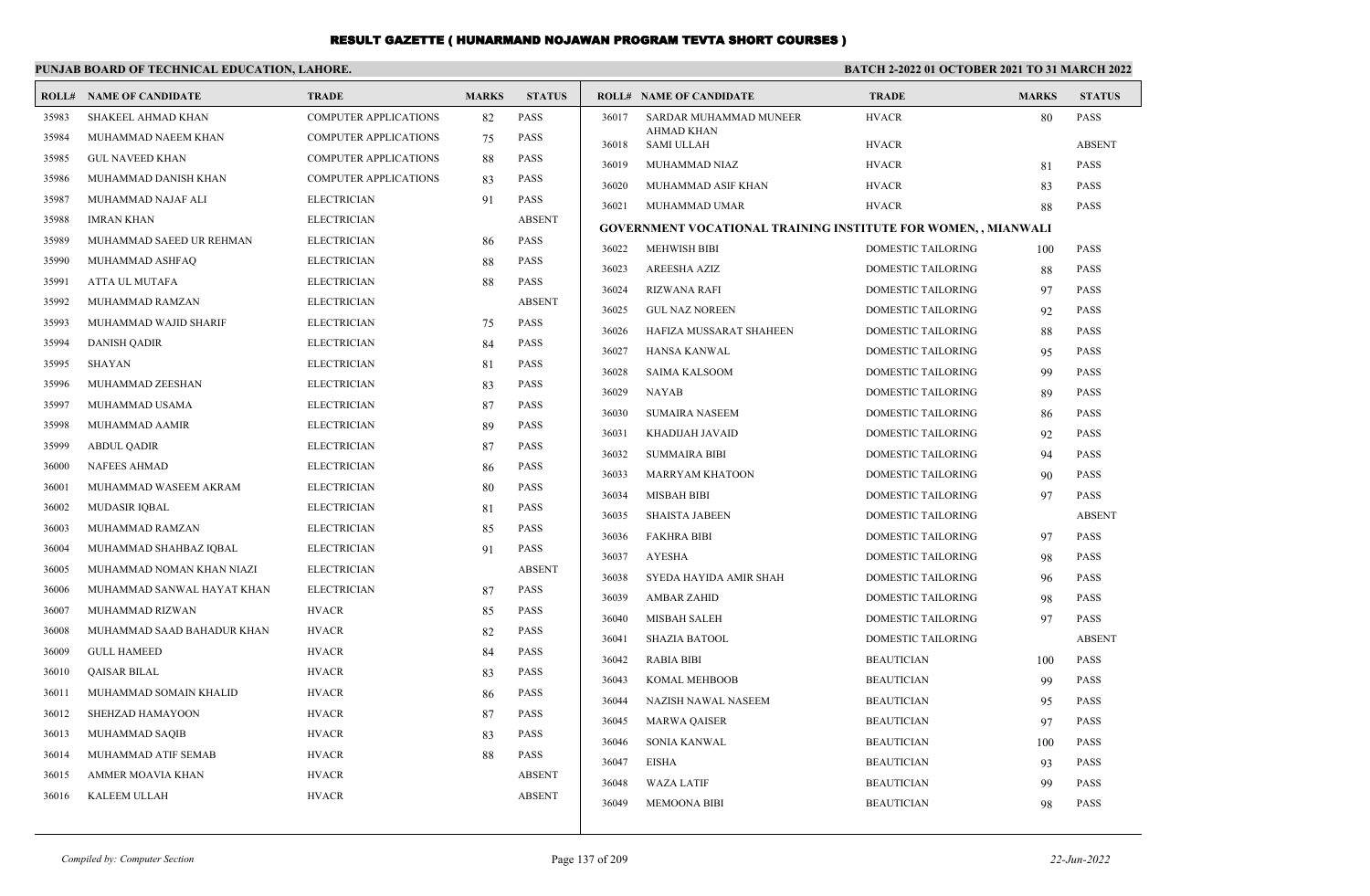|       | PUNJAB BOARD OF TECHNICAL EDUCATION, LAHORE.                    |                              |              |               | <b>BATCH 2-2022 01 OCTOBER 2021 TO 31 MARCH 2022</b> |                                |                              |              |               |
|-------|-----------------------------------------------------------------|------------------------------|--------------|---------------|------------------------------------------------------|--------------------------------|------------------------------|--------------|---------------|
|       | <b>ROLL# NAME OF CANDIDATE</b>                                  | <b>TRADE</b>                 | <b>MARKS</b> | <b>STATUS</b> |                                                      | <b>ROLL# NAME OF CANDIDATE</b> | <b>TRADE</b>                 | <b>MARKS</b> | <b>STATUS</b> |
| 36050 | <b>TAFSHALA REHMAN</b>                                          | <b>BEAUTICIAN</b>            | 96           | PASS          | 36083                                                | <b>NAZISH BIBI</b>             | DOMESTIC TAILORING           | 92           | <b>PASS</b>   |
| 36051 | <b>IQRA FATIMA</b>                                              | <b>BEAUTICIAN</b>            | 100          | <b>PASS</b>   | 36084                                                | <b>RABBIA SEHRISH</b>          | DOMESTIC TAILORING           | 92           | <b>PASS</b>   |
| 36052 | <b>TASMIA ANWAR</b>                                             | <b>BEAUTICIAN</b>            | 96           | <b>PASS</b>   | 36085                                                | <b>JAVERIA HASSAN</b>          | <b>DOMESTIC TAILORING</b>    | 92           | <b>PASS</b>   |
| 36053 | SAPNA NAYAB KHAN                                                | <b>BEAUTICIAN</b>            | 100          | <b>PASS</b>   | 36086                                                | <b>KAINAT</b>                  | <b>DOMESTIC TAILORING</b>    | 92           | <b>PASS</b>   |
| 36054 | <b>ANFAL FAROOQ</b>                                             | <b>BEAUTICIAN</b>            | 97           | <b>PASS</b>   | 36087                                                | <b>MUQADAS NISA</b>            | DOMESTIC TAILORING           | 96           | <b>PASS</b>   |
| 36055 | <b>SONIA HASSAN</b>                                             | <b>BEAUTICIAN</b>            | 100          | <b>PASS</b>   | 36088                                                | <b>SHAKILA BIBI</b>            | DOMESTIC TAILORING           | 92           | <b>PASS</b>   |
| 36056 | <b>UROOJ FATIMA</b>                                             | <b>BEAUTICIAN</b>            | 96           | <b>PASS</b>   | 36089                                                | <b>SAMAN BIBI</b>              | <b>DOMESTIC TAILORING</b>    | 92           | <b>PASS</b>   |
| 36057 | <b>SHIZA KHAN</b>                                               | <b>BEAUTICIAN</b>            | 98           | <b>PASS</b>   | 36090                                                | <b>SHUMAILA SHAFI</b>          | <b>DOMESTIC TAILORING</b>    | 95           | <b>PASS</b>   |
| 36058 | <b>MUNIBA GUL</b>                                               | <b>BEAUTICIAN</b>            | 96           | <b>PASS</b>   | 36091                                                | <b>SHAZIA BIBI</b>             | <b>DOMESTIC TAILORING</b>    | 90           | <b>PASS</b>   |
| 36059 | MANEESHA HASNAT                                                 | <b>BEAUTICIAN</b>            | 93           | <b>PASS</b>   | 36092                                                | <b>KANEEZ RAMLA</b>            | <b>DOMESTIC TAILORING</b>    | 95           | <b>PASS</b>   |
| 36060 | <b>EIMAN FATIMA</b>                                             | <b>BEAUTICIAN</b>            | 95           | <b>PASS</b>   | 36093                                                | <b>FATIMA NOOR</b>             | <b>DOMESTIC TAILORING</b>    | 94           | <b>PASS</b>   |
| 36061 | <b>SIDRA AZIZ</b>                                               | <b>BEAUTICIAN</b>            | 90           | <b>PASS</b>   | 36094                                                | <b>SAMINA ATTA</b>             | <b>DOMESTIC TAILORING</b>    | 92           | <b>PASS</b>   |
| 36062 | <b>SHAZMINA NAZEER</b>                                          | <b>BEAUTICIAN</b>            | 99           | <b>PASS</b>   | 36095                                                | <b>SAMREEN BIBI</b>            | DOMESTIC TAILORING           | 94           | <b>PASS</b>   |
| 36063 | <b>ANSA BIBI</b>                                                | <b>BEAUTICIAN</b>            | 99           | <b>PASS</b>   | 36096                                                | <b>SIDRA KAINAT</b>            | DOMESTIC TAILORING           | 92           | <b>PASS</b>   |
| 36064 | <b>MEHWISH GUL</b>                                              | <b>BEAUTICIAN</b>            | 95           | <b>PASS</b>   | 36097                                                | <b>AQSA QASIM</b>              | <b>COMPUTER APPLICATIONS</b> | 93           | <b>PASS</b>   |
| 36065 | <b>ASIYA NAZ</b>                                                | <b>BEAUTICIAN</b>            | 97           | <b>PASS</b>   | 36098                                                | <b>MARIA BIBI</b>              | <b>COMPUTER APPLICATIONS</b> | 92           | <b>PASS</b>   |
| 36066 | <b>MEHMAL FIRDOS</b>                                            | <b>BEAUTICIAN</b>            | 97           | <b>PASS</b>   | 36099                                                | <b>ANEETA BIBI</b>             | <b>COMPUTER APPLICATIONS</b> | 99           | <b>PASS</b>   |
| 36067 | <b>HIRA NOOR</b>                                                | <b>COMPUTER APPLICATIONS</b> | 95           | <b>PASS</b>   | 36100                                                | <b>ULFAT BIBI</b>              | <b>COMPUTER APPLICATIONS</b> | 92           | <b>PASS</b>   |
| 36068 | PARSA RAWISH                                                    | <b>COMPUTER APPLICATIONS</b> | 98           | <b>PASS</b>   | 36101                                                | <b>SANA FATIMA</b>             | <b>COMPUTER APPLICATIONS</b> | 96           | <b>PASS</b>   |
| 36069 | <b>AOSA BIBI</b>                                                | <b>COMPUTER APPLICATIONS</b> | 93           | <b>PASS</b>   | 36102                                                | <b>SADAF AHMED KHAN</b>        | <b>COMPUTER APPLICATIONS</b> | 92           | <b>PASS</b>   |
| 36070 | ALQA IQBAL                                                      | <b>COMPUTER APPLICATIONS</b> | 100          | <b>PASS</b>   | 36103                                                | MUQUDAS AHMED KHAN             | <b>COMPUTER APPLICATIONS</b> | 94           | <b>PASS</b>   |
| 36071 | <b>IQRA MEHREEN</b>                                             | <b>COMPUTER APPLICATIONS</b> | 93           | <b>PASS</b>   | 36104                                                | <b>NEHA BIBI</b>               | <b>COMPUTER APPLICATIONS</b> | 99           | <b>PASS</b>   |
| 36072 | <b>MISBAH BIBI</b>                                              | <b>COMPUTER APPLICATIONS</b> | 98           | <b>PASS</b>   | 36105                                                | <b>IQRA BIBI</b>               | <b>COMPUTER APPLICATIONS</b> | 98           | <b>PASS</b>   |
| 36073 | <b>BISMA LARAIB</b>                                             | <b>COMPUTER APPLICATIONS</b> | 97           | <b>PASS</b>   | 36106                                                | <b>SAMEENA BIBI</b>            | <b>COMPUTER APPLICATIONS</b> | 96           | <b>PASS</b>   |
| 36074 | SYEDAH KAINAT RUQYAH                                            | <b>COMPUTER APPLICATIONS</b> | 95           | <b>PASS</b>   | 36107                                                | NADIA BIBI                     | <b>COMPUTER APPLICATIONS</b> | 94           | <b>PASS</b>   |
| 36075 | SYEDA KASHAF ZAHRA                                              | <b>COMPUTER APPLICATIONS</b> | 100          | <b>PASS</b>   | 36108                                                | RAMSHA NOSHEEN                 | COMPUTER APPLICATIONS        | 93           | <b>PASS</b>   |
| 36076 | <b>AQSA</b>                                                     | <b>COMPUTER APPLICATIONS</b> | 100          | <b>PASS</b>   | 36109                                                | <b>SAIMA BIBI</b>              | <b>COMPUTER APPLICATIONS</b> | 94           | <b>PASS</b>   |
| 36077 | JANEETA PARYAN KHALIQ                                           | <b>COMPUTER APPLICATIONS</b> | 98           | <b>PASS</b>   | 36110                                                | <b>SANA KANWAL</b>             | <b>COMPUTER APPLICATIONS</b> | 94           | <b>PASS</b>   |
| 36078 | <b>BUSHRA PERVEEN</b>                                           | <b>COMPUTER APPLICATIONS</b> | 94           | <b>PASS</b>   | 36111                                                | <b>FAZEELAT SAIF</b>           | <b>COMPUTER APPLICATIONS</b> | 95           | <b>PASS</b>   |
| 36079 | <b>TAYYABA KOUSAR</b>                                           | <b>COMPUTER APPLICATIONS</b> | 92           | PASS          | 36112                                                | <b>AYESHA MARYIM</b>           | <b>BEAUTICIAN</b>            | 94           | <b>PASS</b>   |
| 36080 | <b>BISMA FATIMA</b>                                             | <b>COMPUTER APPLICATIONS</b> | 100          | <b>PASS</b>   | 36113                                                | <b>NOREEN KHAN</b>             | <b>BEAUTICIAN</b>            | 94           | <b>PASS</b>   |
| 36081 | <b>KANWAL</b>                                                   | <b>COMPUTER APPLICATIONS</b> | 98           | <b>PASS</b>   | 36114                                                | <b>NIMRA BIBI</b>              | <b>BEAUTICIAN</b>            | 92           | <b>PASS</b>   |
|       | <b>GOVRNMENT VOCATIONAL TRAINING INSTITUTE FOR WOMAN, KAMAR</b> |                              |              |               | 36115                                                | <b>SAMRA</b>                   | <b>BEAUTICIAN</b>            | 93           | <b>PASS</b>   |
| 36082 | MUSHANI, MIANWALI<br>JAVERIA RAMZAN                             | DOMESTIC TAILORING           | 96           | <b>PASS</b>   | 36116                                                | <b>IRAM IQBAL</b>              | <b>BEAUTICIAN</b>            | 96           | <b>PASS</b>   |
|       |                                                                 |                              |              |               | 36117                                                | <b>SADIA BIBI</b>              | <b>BEAUTICIAN</b>            | 91           | <b>PASS</b>   |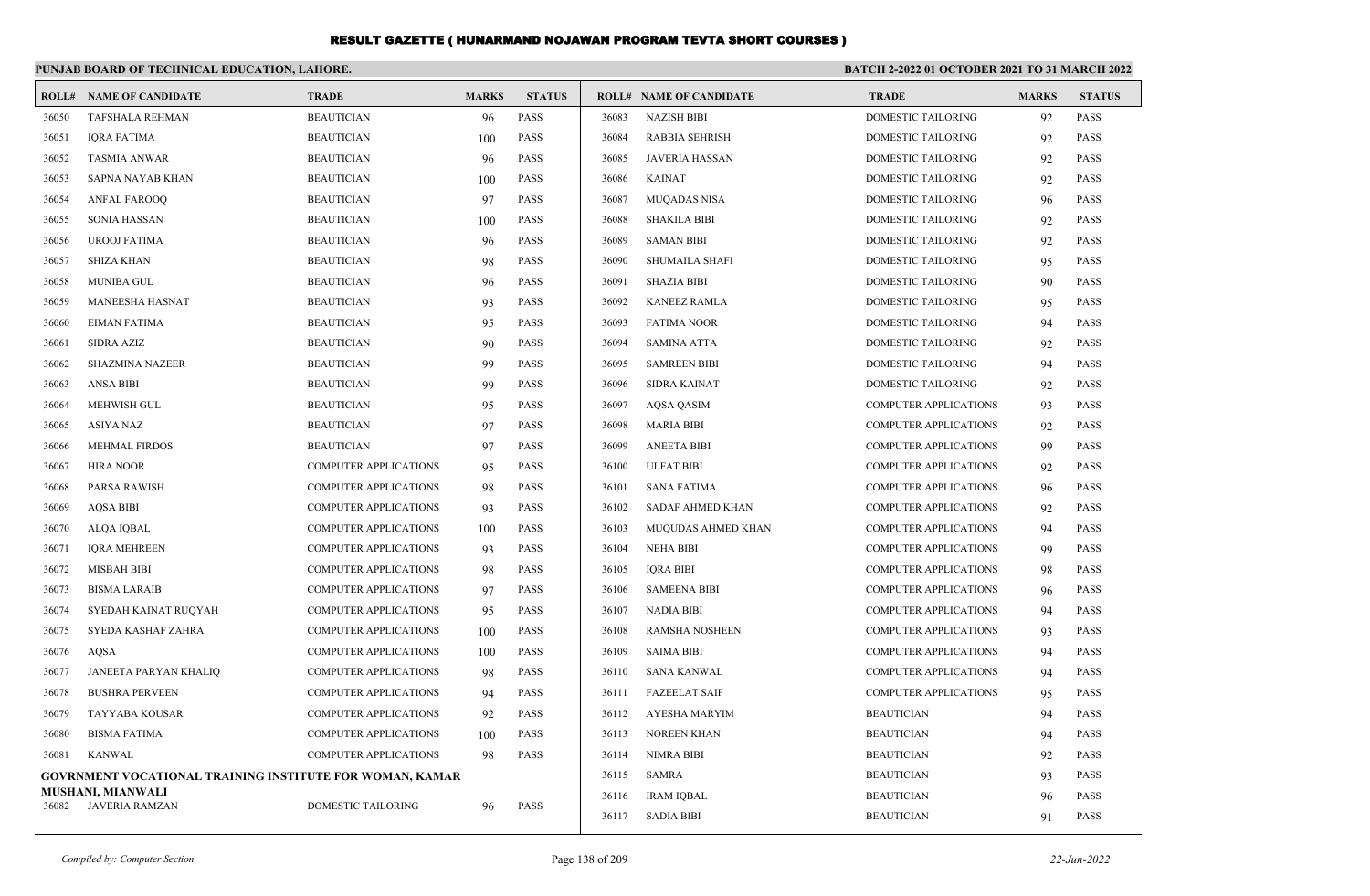|       | PUNJAB BOARD OF TECHNICAL EDUCATION, LAHORE.               |                    |              |               | <b>BATCH 2-2022 01 OCTOBER 2021 TO 31 MARCH 2022</b>                |                                |                    |              |               |  |
|-------|------------------------------------------------------------|--------------------|--------------|---------------|---------------------------------------------------------------------|--------------------------------|--------------------|--------------|---------------|--|
|       | <b>ROLL# NAME OF CANDIDATE</b>                             | <b>TRADE</b>       | <b>MARKS</b> | <b>STATUS</b> |                                                                     | <b>ROLL# NAME OF CANDIDATE</b> | <b>TRADE</b>       | <b>MARKS</b> | <b>STATUS</b> |  |
| 36118 | <b>KIRAN</b>                                               | <b>BEAUTICIAN</b>  | 91           | <b>PASS</b>   | 36152                                                               | <b>SHABEER AHMAD</b>           | <b>ELECTRICIAN</b> | 87           | <b>PASS</b>   |  |
| 36119 | <b>SANIA KHAN</b>                                          | <b>BEAUTICIAN</b>  | 91           | <b>PASS</b>   | 36153                                                               | MUHAMMAD ABU BAKAR             | <b>ELECTRICIAN</b> | 91           | <b>PASS</b>   |  |
| 36120 | <b>MEHVISH NAWAZ</b>                                       | <b>BEAUTICIAN</b>  | 92           | <b>PASS</b>   | 36154                                                               | MUHAMMAD KAMRAN                | <b>ELECTRICIAN</b> | 89           | <b>PASS</b>   |  |
| 36121 | <b>JAMEELA ATTA</b>                                        | <b>BEAUTICIAN</b>  | 93           | <b>PASS</b>   | 36155                                                               | MUHAMMAD JAVAID                | <b>ELECTRICIAN</b> | 89           | <b>PASS</b>   |  |
| 36122 | <b>ISHRAT UN NISA</b>                                      | <b>BEAUTICIAN</b>  | 94           | <b>PASS</b>   | 36156                                                               | OZAIFA HASHMI                  | <b>ELECTRICIAN</b> | 91           | <b>PASS</b>   |  |
| 36123 | <b>TANZEELA AMEER</b>                                      | <b>BEAUTICIAN</b>  | 94           | <b>PASS</b>   | 36157                                                               | FARMAN ALI                     | <b>ELECTRICIAN</b> | 90           | <b>PASS</b>   |  |
| 36124 | <b>ADEELA AMEER</b>                                        | <b>BEAUTICIAN</b>  | 94           | <b>PASS</b>   | 36158                                                               | MUHAMMAD ISMAIL                | <b>ELECTRICIAN</b> | 90           | <b>PASS</b>   |  |
| 36125 | <b>KAWISH FARAZ</b>                                        | <b>BEAUTICIAN</b>  | 92           | <b>PASS</b>   | 36159                                                               | MUHAMMAD SHAHRYAR KUNDI        | <b>ELECTRICIAN</b> | 91           | <b>PASS</b>   |  |
| 36126 | YASMEEN AKHTAR                                             | <b>BEAUTICIAN</b>  | 92           | <b>PASS</b>   | 36160                                                               | MUHAMMAD USMAN                 | <b>ELECTRICIAN</b> | 94           | <b>PASS</b>   |  |
| 36127 | <b>SADIA SAEED</b>                                         | <b>BEAUTICIAN</b>  | 94           | <b>PASS</b>   | 36161                                                               | SHAHZAIB KHAN                  | <b>ELECTRICIAN</b> | 91           | <b>PASS</b>   |  |
| 36128 | NADIA BIBI                                                 | <b>BEAUTICIAN</b>  | 93           | <b>PASS</b>   | 36162                                                               | MUHAMMAD ZEESHAN               | <b>ELECTRICIAN</b> | 89           | <b>PASS</b>   |  |
| 36129 | SHIZA                                                      | <b>BEAUTICIAN</b>  | 95           | <b>PASS</b>   | 36163                                                               | MUHAMMAD MUZAMIL               | <b>ELECTRICIAN</b> | 89           | <b>PASS</b>   |  |
| 36130 | <b>SANAM BASHIR</b>                                        | <b>BEAUTICIAN</b>  | 92           | <b>PASS</b>   | 36164                                                               | <b>QAMBAR ALI</b>              | <b>ELECTRICIAN</b> | 90           | <b>PASS</b>   |  |
| 36131 | <b>AROOSA BIBI</b>                                         | <b>BEAUTICIAN</b>  | 91           | <b>PASS</b>   | 36165                                                               | MUHAMMAD ZEESHAN               | <b>ELECTRICIAN</b> | 93           | <b>PASS</b>   |  |
|       | GOVT. TECHNICAL TRAINING CENTRE (DMTC), KUNDIAN,, MIANWALI |                    |              |               | 36166                                                               | USAMA ATTA                     | WELDER             | 93           | <b>PASS</b>   |  |
| 36132 | AMEER HAMZA                                                | WELDER             | 94           | <b>PASS</b>   | <b>GOVT. VOCATIONAL TRAINING INSTITUE FOR WOMEN, ABAD, MIANWALI</b> |                                |                    |              |               |  |
| 36133 | MUHAMMAD ANEES                                             | WELDER             | 95           | <b>PASS</b>   | 36167                                                               | ADAN                           | <b>BEAUTICIAN</b>  |              | <b>ABSENT</b> |  |
| 36134 | MUHAMMAD FAIZAN ALI                                        | WELDER             | 86           | <b>PASS</b>   | 36168                                                               | <b>KANWAL BIBI</b>             | <b>BEAUTICIAN</b>  | 93           | <b>PASS</b>   |  |
| 36135 | <b>AAMIR SHAHZAD</b>                                       | WELDER             | 91           | <b>PASS</b>   | 36169                                                               | <b>ALIZA RUBAB</b>             | <b>BEAUTICIAN</b>  | 88           | <b>PASS</b>   |  |
| 36136 | RAZA MUHAMMAD                                              | WELDER             | 92           | PASS          | 36170                                                               | <b>NASREEN SHABIR</b>          | <b>BEAUTICIAN</b>  | 90           | <b>PASS</b>   |  |
| 36137 | MUHAMMAD SAJAWAL KUNDI                                     | WELDER             |              | <b>ABSENT</b> | 36171                                                               | <b>ADEELA AZIZ</b>             | <b>BEAUTICIAN</b>  | 93           | <b>PASS</b>   |  |
| 36138 | ABID ALI                                                   | WELDER             | 95           | <b>PASS</b>   | 36172                                                               | <b>FOUZIA AKBAR</b>            | <b>BEAUTICIAN</b>  | 84           | <b>PASS</b>   |  |
| 36139 | ZARYAB KHAN                                                | WELDER             | 90           | PASS          | 36173                                                               | SUNDAS LARAIB GUL              | <b>BEAUTICIAN</b>  | 95           | <b>PASS</b>   |  |
| 36140 | MUHAMMAD FAISAL IQBAL                                      | WELDER             |              | <b>ABSENT</b> | 36174                                                               | MALAIKA RUBAB                  | <b>BEAUTICIAN</b>  | 83           | <b>PASS</b>   |  |
| 36141 | MUHAMMAD FARHAN                                            | WELDER             | 88           | PASS          | 36175                                                               | <b>ROBINA BIBI</b>             | <b>BEAUTICIAN</b>  | 87           | <b>PASS</b>   |  |
| 36142 | UMAIR ALI                                                  | WELDER             |              | <b>ABSENT</b> | 36176                                                               | <b>MUQADAS NOOR</b>            | <b>BEAUTICIAN</b>  | 92           | <b>PASS</b>   |  |
| 36143 | <b>ISHTIAO AHMAD</b>                                       | WELDER             | 87           | <b>PASS</b>   | 36177                                                               | <b>SAJIDA BIBI</b>             | <b>BEAUTICIAN</b>  | 87           | <b>PASS</b>   |  |
| 36144 | <b>SAMAR IQBAL</b>                                         | WELDER             | 88           | PASS          | 36178                                                               | HIFZA UROOJ                    | <b>BEAUTICIAN</b>  | 82           | <b>PASS</b>   |  |
| 36145 | <b>BADAR UL HASNAIN</b>                                    | WELDER             | 94           | <b>PASS</b>   | 36179                                                               | <b>NADIA WAZEER</b>            | <b>BEAUTICIAN</b>  | 91           | <b>PASS</b>   |  |
| 36146 | MEHRAN HUSSAIN                                             | <b>ELECTRICIAN</b> | 91           | PASS          |                                                                     | 36180 SONEHA RAFAQAT           | BEAUTICIAN         | 90           | PASS          |  |
| 36147 | MUHAMMAD ZOHAIB                                            | <b>ELECTRICIAN</b> | 90           | PASS          | 36181                                                               | FOUZIA SULEMAN                 | <b>BEAUTICIAN</b>  | 93           | PASS          |  |
| 36148 | NAVEED AKBAR                                               | <b>ELECTRICIAN</b> | 91           | PASS          | 36182                                                               | <b>AYESHA NAZEER</b>           | <b>BEAUTICIAN</b>  | 93           | <b>PASS</b>   |  |
| 36149 | MUHAMMAD RAMZAN FAHEEM                                     | <b>ELECTRICIAN</b> | 88           | PASS          | 36183                                                               | AMARA HABIB                    | <b>BEAUTICIAN</b>  | 88           | <b>PASS</b>   |  |
| 36150 | <b>FARHAN SHEHZAD</b>                                      | <b>ELECTRICIAN</b> | 90           | PASS          | 36184                                                               | NIMRA SIDDIQUE                 | <b>BEAUTICIAN</b>  | 91           | <b>PASS</b>   |  |
| 36151 | ZARYAB ALI                                                 | <b>ELECTRICIAN</b> | 95           | PASS          | 36185                                                               | <b>HAFSA BIBI</b>              | <b>BEAUTICIAN</b>  | 93           | <b>PASS</b>   |  |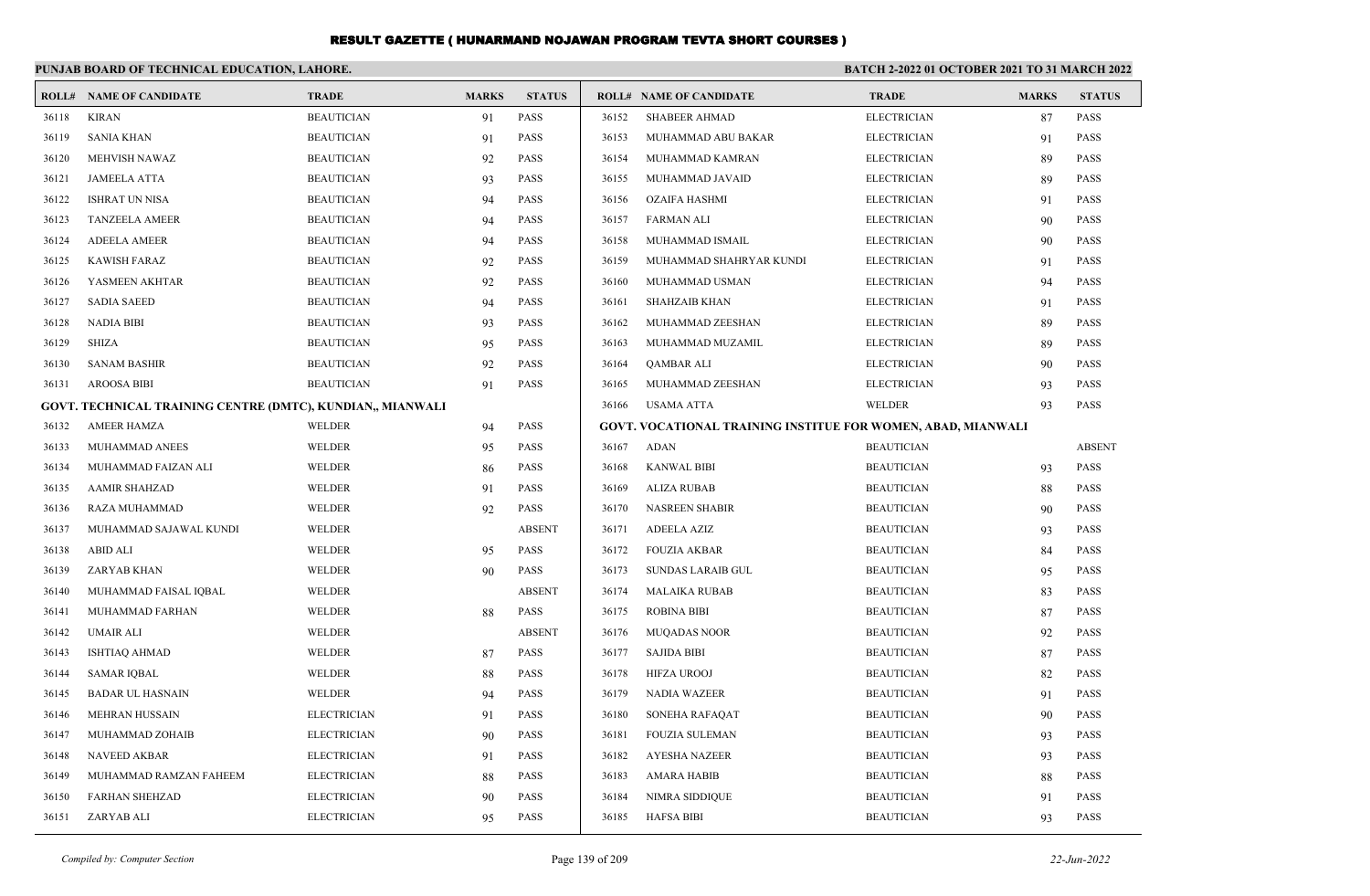|       | PUNJAB BOARD OF TECHNICAL EDUCATION, LAHORE. |                           |              |               |       |                                                                | <b>BATCH 2-2022 01 OCTOBER 2021 TO 31 MARCH 2022</b> |              |               |
|-------|----------------------------------------------|---------------------------|--------------|---------------|-------|----------------------------------------------------------------|------------------------------------------------------|--------------|---------------|
|       | <b>ROLL# NAME OF CANDIDATE</b>               | <b>TRADE</b>              | <b>MARKS</b> | <b>STATUS</b> |       | <b>ROLL# NAME OF CANDIDATE</b>                                 | <b>TRADE</b>                                         | <b>MARKS</b> | <b>STATUS</b> |
| 36186 | <b>SOHA KHAN</b>                             | <b>BEAUTICIAN</b>         | 91           | <b>PASS</b>   | 36221 | <b>AOSA BATOOL</b>                                             | <b>DOMESTIC TAILORING</b>                            | 96           | <b>PASS</b>   |
| 36187 | <b>SHAZMAH GUL</b>                           | <b>DOMESTIC TAILORING</b> | 74           | <b>PASS</b>   | 36222 | <b>SUMAIRA ALI</b>                                             | <b>DOMESTIC TAILORING</b>                            | 96           | <b>PASS</b>   |
| 36188 | SIDRA FATIMA KHAN                            | DOMESTIC TAILORING        | 83           | PASS          | 36223 | PARASTISH EJAZ                                                 | DOMESTIC TAILORING                                   | 83           | PASS          |
| 36189 | <b>MISBAH SHAHEEN</b>                        | DOMESTIC TAILORING        | 96           | <b>PASS</b>   | 36224 | <b>MAHNOOR</b>                                                 | DOMESTIC TAILORING                                   | 89           | <b>PASS</b>   |
| 36190 | <b>KOUSAR PARVEEN</b>                        | DOMESTIC TAILORING        | 80           | <b>PASS</b>   | 36225 | <b>BULLA NISHTA</b>                                            | <b>DOMESTIC TAILORING</b>                            | 83           | <b>PASS</b>   |
| 36191 | <b>UZMA NOUREEN</b>                          | <b>DOMESTIC TAILORING</b> | 90           | <b>PASS</b>   | 36226 | <b>DIL AWAIZ</b>                                               | <b>DOMESTIC TAILORING</b>                            |              | <b>ABSENT</b> |
| 36192 | <b>AASMA BIBI</b>                            | DOMESTIC TAILORING        | 70           | <b>PASS</b>   | 36227 | <b>FAZEELA BIBI</b>                                            | <b>COMPUTER APPLICATIONS</b>                         | 87           | <b>PASS</b>   |
| 36193 | <b>SHAZIA NOREEN</b>                         | DOMESTIC TAILORING        | 93           | <b>PASS</b>   | 36228 | <b>HIRA FAKHAR</b>                                             | <b>COMPUTER APPLICATIONS</b>                         | 77           | <b>PASS</b>   |
| 36194 | <b>AKHIRAN GUL</b>                           | DOMESTIC TAILORING        | 95           | <b>PASS</b>   | 36229 | <b>SUMAIRA BIBI</b>                                            | <b>COMPUTER APPLICATIONS</b>                         | 88           | <b>PASS</b>   |
| 36195 | <b>KAINAT ARIF</b>                           | DOMESTIC TAILORING        | 70           | <b>PASS</b>   | 36230 | <b>SOFIA</b>                                                   | <b>COMPUTER APPLICATIONS</b>                         | 87           | <b>PASS</b>   |
| 36196 | <b>TAHIRA GUL</b>                            | DOMESTIC TAILORING        | 75           | <b>PASS</b>   | 36231 | <b>BUSHRA MUSHTAQ</b>                                          | <b>COMPUTER APPLICATIONS</b>                         | 97           | <b>PASS</b>   |
| 36197 | <b>UZMA BIBI</b>                             | DOMESTIC TAILORING        | 93           | <b>PASS</b>   | 36232 | <b>UNSA AMEER</b>                                              | <b>COMPUTER APPLICATIONS</b>                         | 84           | <b>PASS</b>   |
| 36198 | <b>IFRA KAINAT</b>                           | DOMESTIC TAILORING        | 87           | <b>PASS</b>   | 36233 | <b>AYESHA</b>                                                  | <b>COMPUTER APPLICATIONS</b>                         | 98           | <b>PASS</b>   |
| 36199 | <b>SADIA AROOJ</b>                           | <b>DOMESTIC TAILORING</b> | 88           | <b>PASS</b>   | 36234 | <b>SHAISTA BEGUM</b>                                           | <b>COMPUTER APPLICATIONS</b>                         | 98           | <b>PASS</b>   |
| 36200 | <b>SADIA BIBI</b>                            | DOMESTIC TAILORING        | 96           | <b>PASS</b>   | 36235 | <b>SANA HANIF</b>                                              | <b>COMPUTER APPLICATIONS</b>                         | 97           | <b>PASS</b>   |
| 36201 | <b>SAMREEN BIBI</b>                          | DOMESTIC TAILORING        | 96           | PASS          | 36236 | <b>SHAZMEENA SHAHEEN</b>                                       | <b>COMPUTER APPLICATIONS</b>                         | 90           | PASS          |
| 36202 | <b>HINA SAMI</b>                             | DOMESTIC TAILORING        | 93           | <b>PASS</b>   | 36237 | <b>AMARA ZARMEEN</b>                                           | <b>COMPUTER APPLICATIONS</b>                         | 98           | <b>PASS</b>   |
| 36203 | <b>SUGHRA RASHEED</b>                        | <b>DOMESTIC TAILORING</b> | 90           | <b>PASS</b>   | 36238 | <b>FATIMA SADAF</b>                                            | <b>COMPUTER APPLICATIONS</b>                         |              | <b>ABSENT</b> |
| 36204 | <b>SHAMIM FATIMA</b>                         | DOMESTIC TAILORING        | 95           | <b>PASS</b>   | 36239 | <b>FARINA BALOCH</b>                                           | <b>COMPUTER APPLICATIONS</b>                         | 95           | <b>PASS</b>   |
| 36205 | <b>IRAM SHAHEEN</b>                          | DOMESTIC TAILORING        | 96           | PASS          | 36240 | <b>ALMAS FATIMA</b>                                            | <b>COMPUTER APPLICATIONS</b>                         | 97           | <b>PASS</b>   |
| 36206 | <b>IRAM BATOOL</b>                           | DOMESTIC TAILORING        | 85           | <b>PASS</b>   | 36241 | <b>AJWA HAMEED</b>                                             | <b>COMPUTER APPLICATIONS</b>                         | 98           | <b>PASS</b>   |
| 36207 | <b>GHULAM AYESHA</b>                         | DOMESTIC TAILORING        | 91           | <b>PASS</b>   | 36242 | <b>SIDRA HAMEED</b>                                            | <b>COMPUTER APPLICATIONS</b>                         | 90           | <b>PASS</b>   |
| 36208 | <b>AMMARA NAZIR</b>                          | DOMESTIC TAILORING        | 89           | <b>PASS</b>   | 36243 | <b>SHANZA BALOCH</b>                                           | <b>COMPUTER APPLICATIONS</b>                         | 93           | <b>PASS</b>   |
| 36209 | <b>DUA TARIQ</b>                             | DOMESTIC TAILORING        | 85           | <b>PASS</b>   | 36244 | <b>IFEET JAHAN</b>                                             | <b>COMPUTER APPLICATIONS</b>                         | 92           | <b>PASS</b>   |
| 36210 | ZARAFSHAN NOOR                               | DOMESTIC TAILORING        | 82           | <b>PASS</b>   | 36245 | SYEDA MOAZMA BATOOL                                            | <b>COMPUTER APPLICATIONS</b>                         | 97           | <b>PASS</b>   |
| 36211 | <b>MARIAM BIBI</b>                           | DOMESTIC TAILORING        | 96           | <b>PASS</b>   | 36246 | ZEBUNISAH                                                      | <b>COMPUTER APPLICATIONS</b>                         | 92           | <b>PASS</b>   |
| 36212 | <b>SUMRAH RAMZAN</b>                         | DOMESTIC TAILORING        | 82           | <b>PASS</b>   |       | <b>GOVERNMENT TECHNICAL TRAINING CENTRE (FEMALE), , PIPLAN</b> |                                                      |              |               |
| 36213 | <b>ASIA BIBI</b>                             | DOMESTIC TAILORING        | 86           | <b>PASS</b>   | 36247 | <b>SHEHRIN ASLAM</b>                                           | DOMESTIC TAILORING                                   | 91           | <b>PASS</b>   |
| 36214 | <b>NAZIMA EMAN</b>                           | DOMESTIC TAILORING        | 84           | <b>PASS</b>   | 36248 | <b>HABIBA FATIMA</b>                                           | DOMESTIC TAILORING                                   | 90           | <b>PASS</b>   |
| 36215 | <b>FATIMA ZAHID</b>                          | DOMESTIC TAILORING        | 89           | <b>PASS</b>   | 36249 | <b>AQSA AROOJ</b>                                              | DOMESTIC TAILORING                                   | 95           | <b>PASS</b>   |
| 36216 | KHADIJA YASMEEN                              | <b>DOMESTIC TAILORING</b> | 97           | <b>PASS</b>   | 36250 | <b>SHAISTA EJAZ</b>                                            | DOMESTIC TAILORING                                   | 95           | <b>PASS</b>   |
| 36217 | <b>IQRA BIBI</b>                             | DOMESTIC TAILORING        |              | <b>ABSENT</b> | 36251 | KAINAT TABASSAM                                                | DOMESTIC TAILORING                                   |              | <b>ABSENT</b> |
| 36218 | ALISHA BEENISH                               | DOMESTIC TAILORING        | 79           | <b>PASS</b>   | 36252 | <b>MAQDADDAS BATOOL</b>                                        | DOMESTIC TAILORING                                   | 91           | <b>PASS</b>   |
| 36219 | <b>SHABANA KHAN</b>                          | DOMESTIC TAILORING        | 83           | <b>PASS</b>   | 36253 | NAYYAB MAQBOUL                                                 | <b>DOMESTIC TAILORING</b>                            | 91           | <b>PASS</b>   |
| 36220 | <b>ANDLEEB TABASSUM</b>                      | <b>DOMESTIC TAILORING</b> | 87           | <b>PASS</b>   | 36254 | KHADIJA FATIMA                                                 | DOMESTIC TAILORING                                   | 84           | <b>PASS</b>   |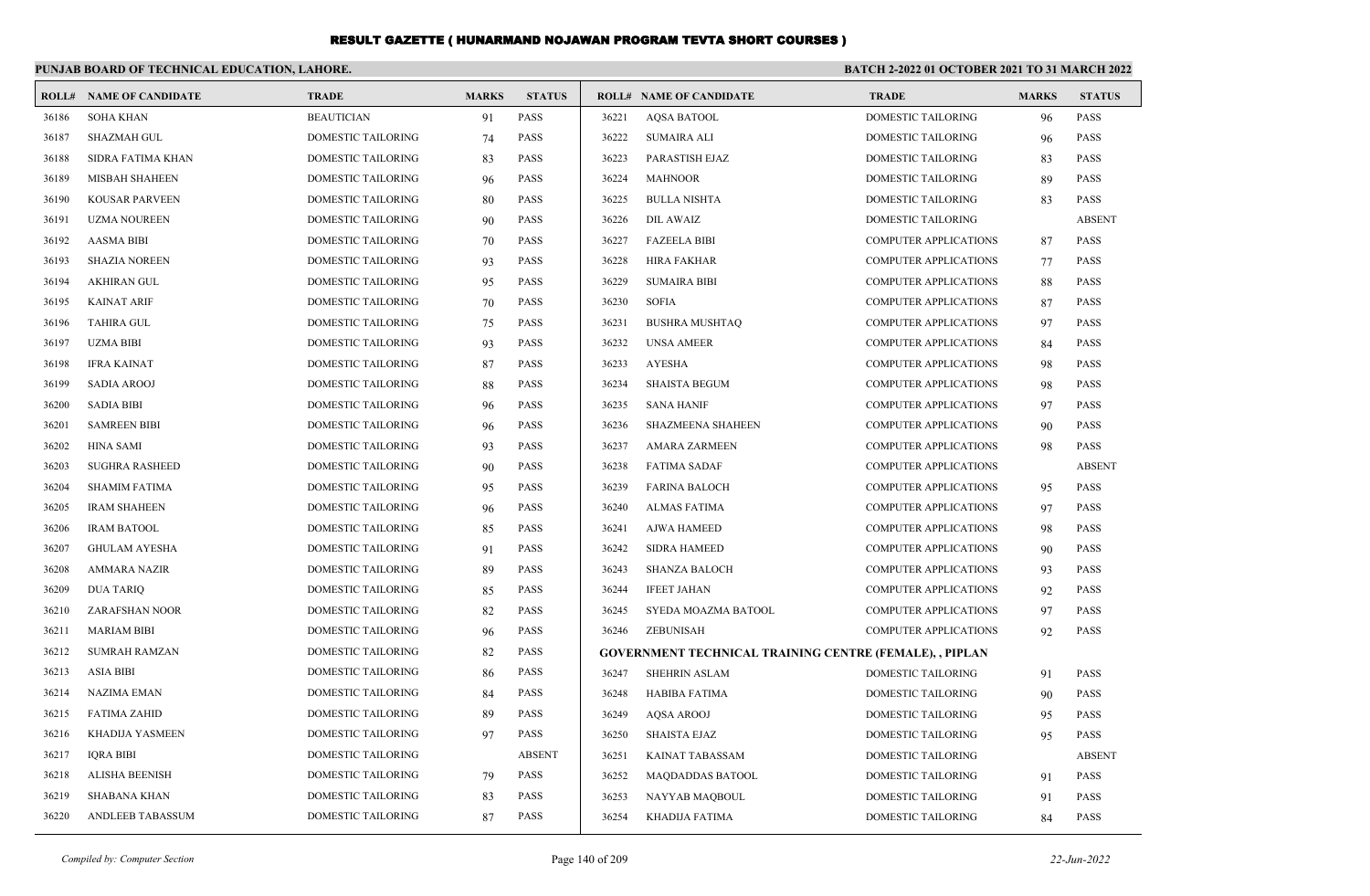|       | PUNJAB BOARD OF TECHNICAL EDUCATION, LAHORE.     |                           |              |               | <b>BATCH 2-2022 01 OCTOBER 2021 TO 31 MARCH 2022</b> |                                                                 |                    |              |               |
|-------|--------------------------------------------------|---------------------------|--------------|---------------|------------------------------------------------------|-----------------------------------------------------------------|--------------------|--------------|---------------|
|       | <b>ROLL# NAME OF CANDIDATE</b>                   | <b>TRADE</b>              | <b>MARKS</b> | <b>STATUS</b> |                                                      | <b>ROLL# NAME OF CANDIDATE</b>                                  | <b>TRADE</b>       | <b>MARKS</b> | <b>STATUS</b> |
| 36255 | <b>UZMA IQBAL</b>                                | DOMESTIC TAILORING        |              | <b>ABSENT</b> | 36289                                                | <b>SHIAIB AKHTAR</b>                                            | WELDER             | 89           | <b>PASS</b>   |
| 36256 | RUKHSANA KANWAL                                  | DOMESTIC TAILORING        |              | <b>ABSENT</b> | 36290                                                | <b>NAZEER AHMAD</b>                                             | WELDER             | 82           | <b>PASS</b>   |
| 36257 | <b>AQSA FAREED</b>                               | DOMESTIC TAILORING        | 93           | <b>PASS</b>   | 36291                                                | <b>DANISH YOUSAF</b>                                            | WELDER             |              | <b>ABSENT</b> |
| 36258 | <b>TANZEELA FAREED</b>                           | DOMESTIC TAILORING        | 92           | <b>PASS</b>   | 36292                                                | <b>TAHIR SHEHZAD</b>                                            | WELDER             |              | <b>ABSENT</b> |
| 36259 | <b>SANUM BIBI</b>                                | DOMESTIC TAILORING        |              | <b>ABSENT</b> | 36293                                                | MUHAMMAD ALTAF                                                  | WELDER             | 80           | <b>PASS</b>   |
| 36260 | <b>SAMINA AKHTER</b>                             | DOMESTIC TAILORING        | 91           | <b>PASS</b>   | 36294                                                | SAJJAD HUSSAIN SHAH                                             | WELDER             |              | <b>ABSENT</b> |
| 36261 | NIDA BATOOL                                      | DOMESTIC TAILORING        | 92           | <b>PASS</b>   | 36295                                                | MUBARAK                                                         | WELDER             | 83           | <b>PASS</b>   |
| 36262 | <b>ZAHIDA PERVEEN</b>                            | DOMESTIC TAILORING        |              | <b>ABSENT</b> | 36296                                                | YASIR MEHMOOD                                                   | WELDER             | 81           | <b>PASS</b>   |
| 36263 | <b>FARYAL HAQANI</b>                             | DOMESTIC TAILORING        | 63           | <b>PASS</b>   | 36297                                                | MUHAMMAD MUZAMIL FAROOQ                                         | WELDER             |              | <b>ABSENT</b> |
| 36264 | <b>SHAHIDA PARVEEN</b>                           | DOMESTIC TAILORING        | 72           | <b>PASS</b>   | 36298                                                | MUHAMMAD SHAFIQUE                                               | WELDER             | 87           | <b>PASS</b>   |
| 36265 | <b>GULSHAN ZUHRA</b>                             | DOMESTIC TAILORING        | 84           | <b>PASS</b>   | 36299                                                | MUHAMMAD KAMRAN                                                 | WELDER             | 79           | <b>PASS</b>   |
| 36266 | MUBASHIRA MUMTAZ                                 | DOMESTIC TAILORING        | 78           | <b>PASS</b>   | 36300                                                | <b>SAJAWAL AMJAD</b>                                            | WELDER             | 86           | <b>PASS</b>   |
| 36267 | <b>IQRA KHAN</b>                                 | DOMESTIC TAILORING        | 86           | <b>PASS</b>   | 36301                                                | <b>FAKHAR UZ ZAMAN</b>                                          | WELDER             | 69           | <b>PASS</b>   |
| 36268 | ASFA ALTAF                                       | DOMESTIC TAILORING        | 85           | <b>PASS</b>   | 36302                                                | MUHAMMAD AWAIS                                                  | WELDER             | 80           | <b>PASS</b>   |
| 36269 | <b>HINA BIBI</b>                                 | DOMESTIC TAILORING        |              | <b>ABSENT</b> | 36303                                                | MUHAMMAD RAMZAN                                                 | WELDER             | 77           | <b>PASS</b>   |
| 36270 | MISHAL SHAUKAT                                   | DOMESTIC TAILORING        |              | <b>ABSENT</b> | 36304                                                | MUHAMMAD DANYAL                                                 | WELDER             | 82           | <b>PASS</b>   |
| 36271 | UZMA IQBAL                                       | DOMESTIC TAILORING        |              | <b>ABSENT</b> | 36305                                                | MUHAMMAD ADEEL                                                  | WELDER             | 85           | <b>PASS</b>   |
| 36272 | <b>MUQADAS NAZ</b>                               | <b>DOMESTIC TAILORING</b> | 63           | <b>PASS</b>   | 36306                                                | RAO AHAMD HASSAN                                                | WELDER             | 90           | <b>PASS</b>   |
| 36273 | <b>MAH JABEEN</b>                                | DOMESTIC TAILORING        |              | FAIL          |                                                      | <b>GOVERNMENT TECHNICAL TRAINING CENTRE, , JALALPUR PIRWALA</b> |                    |              |               |
| 36274 | <b>MARIA GUL</b>                                 | DOMESTIC TAILORING        | 88           | <b>PASS</b>   | 36307                                                | MUHAMMAD USMAN                                                  | <b>ELECTRICIAN</b> | 83           | <b>PASS</b>   |
| 36275 | <b>NAVEED SAHAR</b>                              | DOMESTIC TAILORING        | 89           | PASS          | 36308                                                | MUHAMMAD DANISH                                                 | <b>ELECTRICIAN</b> | 91           | <b>PASS</b>   |
| 36276 | AREEBA KAINAT                                    | DOMESTIC TAILORING        |              | FAIL          | 36309                                                | MUHAMMAD RASHID                                                 | <b>ELECTRICIAN</b> | 89           | <b>PASS</b>   |
| 36277 | <b>AREEBA RIAZ</b>                               | DOMESTIC TAILORING        | 63           | <b>PASS</b>   | 36310                                                | MUHAMMAD NOUMAN                                                 | <b>ELECTRICIAN</b> | 91           | <b>PASS</b>   |
| 36278 | ALIA                                             | DOMESTIC TAILORING        | 78           | <b>PASS</b>   | 36311                                                | MUHAMMAD UMAIR                                                  | <b>ELECTRICIAN</b> | 95           | <b>PASS</b>   |
| 36279 | ALISHBA NAYAB                                    | DOMESTIC TAILORING        | 65           | <b>PASS</b>   | 36312                                                | AKHTAR HUSSAIN                                                  | <b>ELECTRICIAN</b> | 87           | <b>PASS</b>   |
| 36280 | <b>FOZIA KAINAT</b>                              | DOMESTIC TAILORING        | 84           | <b>PASS</b>   | 36313                                                | ATTA ULLAH                                                      | <b>ELECTRICIAN</b> | 95           | <b>PASS</b>   |
| 36281 | <b>ASHRAF BATOOL</b>                             | DOMESTIC TAILORING        |              | <b>ABSENT</b> | 36314                                                | MUHAMMAD AKASH                                                  | <b>ELECTRICIAN</b> |              | <b>ABSENT</b> |
| 36282 | TAYYABA MUKHTIAR                                 | DOMESTIC TAILORING        | 72           | <b>PASS</b>   | 36315                                                | <b>NOOR MUSTAFA</b>                                             | <b>ELECTRICIAN</b> | 83           | <b>PASS</b>   |
| 36283 | <b>SAWERA BIBI</b>                               | DOMESTIC TAILORING        | 71           | <b>PASS</b>   | 36316                                                | MUHAMMAD AYAZ                                                   | <b>ELECTRICIAN</b> |              | <b>ABSENT</b> |
| 36284 | NAHEED GUL                                       | DOMESTIC TAILORING        | 67           | <b>PASS</b>   |                                                      | 36317 MUNIR AHMAD                                               | <b>ELECTRICIAN</b> | 91           | PASS          |
| 36285 | <b>SANIA SAIF</b>                                | DOMESTIC TAILORING        | 65           | <b>PASS</b>   | 36318                                                | MUHAMMAD HAMZA                                                  | <b>ELECTRICIAN</b> | 89           | <b>PASS</b>   |
| 36286 | <b>GHAZALA YASMEEN</b>                           | DOMESTIC TAILORING        |              | FAIL          | 36319                                                | MUHAMMAD NAVEED                                                 | <b>ELECTRICIAN</b> | 86           | <b>PASS</b>   |
|       | GOVT. TECHNICAL TRAINING CENTRE (MALE), , PIPLAN |                           |              |               | 36320                                                | <b>FARHAT ABBAS</b>                                             | <b>ELECTRICIAN</b> | 84           | <b>PASS</b>   |
| 36287 | MUHAMMAD HANIF                                   | WELDER                    | 90           | PASS          | 36321                                                | MUHAMMAD NADEEM                                                 | <b>ELECTRICIAN</b> | 85           | PASS          |
| 36288 | MUHAMMAD NOMAN IQBAL                             | <b>WELDER</b>             |              | <b>ABSENT</b> | 36322                                                | MUHAMMAD FAHAD                                                  | <b>PLUMBER</b>     | 79           | PASS          |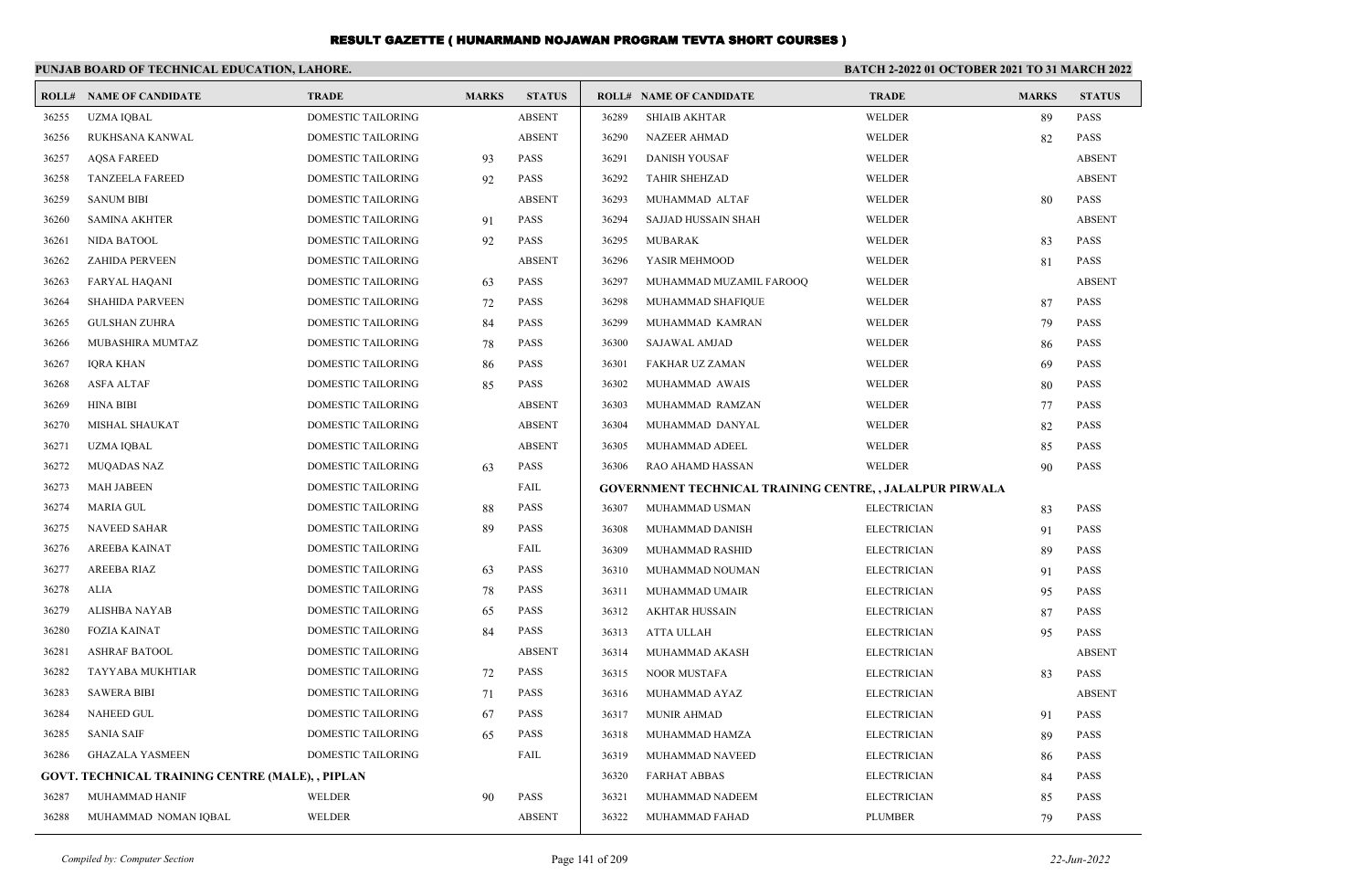|       | PUNJAB BOARD OF TECHNICAL EDUCATION, LAHORE.                      |                |              |               |                        |                                          | BATCH 2-2022 01 OCTOBER 2021 TO 31 MARCH 2022                        |              |                            |
|-------|-------------------------------------------------------------------|----------------|--------------|---------------|------------------------|------------------------------------------|----------------------------------------------------------------------|--------------|----------------------------|
|       | <b>ROLL# NAME OF CANDIDATE</b>                                    | <b>TRADE</b>   | <b>MARKS</b> | <b>STATUS</b> |                        | <b>ROLL# NAME OF CANDIDATE</b>           | <b>TRADE</b>                                                         | <b>MARKS</b> | <b>STATUS</b>              |
| 36323 | <b>MOBEEN ABBAS</b>                                               | <b>PLUMBER</b> | 82           | <b>PASS</b>   | 36357                  | MUHAMMAD ALI ULMURTAZA                   | WEB DESIGNING                                                        | 88           | <b>PASS</b>                |
| 36324 | MUHAMMAD AHMAD                                                    | <b>PLUMBER</b> | 74           | <b>PASS</b>   | 36358                  | MUHAMMAD SAAD                            | WEB DESIGNING                                                        | 88           | PASS                       |
| 36325 | <b>MAJEED ABID</b>                                                | <b>PLUMBER</b> | 76           | <b>PASS</b>   | 36359                  | MUHAMMAD HASSAN                          | WEB DESIGNING                                                        | 93           | <b>PASS</b>                |
| 36326 | MUHAMMAD ASIF BILAL                                               | <b>PLUMBER</b> | 77           | <b>PASS</b>   | 36360                  | MUHAMMAD SHOAIB                          | WEB DESIGNING                                                        | 90           | <b>PASS</b>                |
| 36327 | MUHAMMAD OWAIS                                                    | <b>PLUMBER</b> | 80           | PASS          | 36361                  | <b>ABID HUSSAIN</b>                      | WEB DESIGNING                                                        | 89           | <b>PASS</b>                |
| 36328 | MUHAMMAD ZULQARNAIN                                               | <b>PLUMBER</b> | 80           | PASS          |                        |                                          | <b>GOVERNMENT COLLEGE OF TECHNOLOGY FOR WOMEN, QASIM PUR COLONY,</b> |              |                            |
| 36329 | <b>INZAMAM UL HAQ</b>                                             | <b>PLUMBER</b> | 77           | PASS          | <b>MULTAN</b><br>36362 | <b>SUMAIRA AZIZ</b>                      | <b>BEAUTICIAN</b>                                                    |              | <b>PASS</b>                |
| 36330 | MUHAMMAD SAQLAIN                                                  | <b>PLUMBER</b> |              | <b>ABSENT</b> | 36363                  | <b>AMBER SAMEEN</b>                      | <b>BEAUTICIAN</b>                                                    | 96<br>97     | PASS                       |
| 36331 | MUHAMMAD TAHIR                                                    | <b>PLUMBER</b> | 76           | PASS          | 36364                  | <b>RUMSHA NOOR</b>                       | <b>BEAUTICIAN</b>                                                    |              | PASS                       |
| 36332 | MUHAMMAD SIKANDAR                                                 | <b>PLUMBER</b> | 85           | <b>PASS</b>   |                        |                                          |                                                                      | 94           | PASS                       |
| 36333 | MUHAMMAD HASEEB                                                   | <b>PLUMBER</b> |              | <b>ABSENT</b> | 36365<br>36366         | <b>RIMSHA SHABIR</b>                     | <b>BEAUTICIAN</b><br><b>BEAUTICIAN</b>                               | 98           | PASS                       |
| 36334 | MUHAMMAD YASIR                                                    | <b>PLUMBER</b> | 81           | PASS          |                        | <b>QURAT UL AIN</b>                      |                                                                      | 99           | PASS                       |
| 36335 | MUHAMMAD UMAIR                                                    | <b>PLUMBER</b> | 76           | <b>PASS</b>   | 36367                  | <b>SADIA RAMZAN</b>                      | <b>BEAUTICIAN</b>                                                    | 97           | PASS                       |
| 36336 | MUHAMMAD MUBASHIR                                                 | <b>PLUMBER</b> | 75           | <b>PASS</b>   | 36368                  | <b>FATIMA FAIZ</b>                       | <b>BEAUTICIAN</b>                                                    | 96           |                            |
|       | GOVT. TECHNICAL TRAINING INSTITUTE, PEER QATAL,, JALALPUR PIRWALA |                |              |               | 36369<br>36370         | <b>NABILA SAHAR</b><br><b>SADIA AZIZ</b> | <b>BEAUTICIAN</b><br><b>BEAUTICIAN</b>                               | 96           | <b>PASS</b><br>PASS        |
| 36337 | MUHAMMAD BILAL                                                    | WEB DESIGNING  | 95           | <b>PASS</b>   |                        |                                          | <b>BEAUTICIAN</b>                                                    | 91           |                            |
| 36338 | <b>WASEEM AHMAD</b>                                               | WEB DESIGNING  | 90           | PASS          | 36371<br>36372         | <b>IQRA AKBAR ALI</b><br><b>ONEEZA</b>   | <b>BEAUTICIAN</b>                                                    | 95           | PASS<br>PASS               |
| 36339 | MUHAMMAD SAJID                                                    | WEB DESIGNING  | 98           | <b>PASS</b>   |                        |                                          |                                                                      | 96           |                            |
| 36340 | <b>MUSTANSAR ABBAS</b>                                            | WEB DESIGNING  | 81           | <b>PASS</b>   | 36373                  | <b>SABA KANWAL</b>                       | <b>BEAUTICIAN</b>                                                    | 96           | PASS                       |
| 36341 | MUHAMMAD BILAL                                                    | WEB DESIGNING  | 91           | <b>PASS</b>   | 36374<br>36375         | <b>FATIMA</b>                            | <b>BEAUTICIAN</b>                                                    | 96           | <b>PASS</b><br><b>PASS</b> |
| 36342 | <b>NADIR RASOOL</b>                                               | WEB DESIGNING  | 74           | <b>PASS</b>   |                        | NADIA RIAZ                               | <b>BEAUTICIAN</b>                                                    | 99           |                            |
| 36343 | MUHAMMAD HASNAIN                                                  | WEB DESIGNING  | 89           | <b>PASS</b>   | 36376                  | <b>FARWA ARSHAD</b>                      | <b>BEAUTICIAN</b>                                                    | 98           | <b>PASS</b>                |
| 36344 | MUHAMMAD USAMA                                                    | WEB DESIGNING  | 90           | PASS          | 36377                  | <b>HIFZA YAMEEN</b>                      | <b>BEAUTICIAN</b>                                                    | 98           | <b>PASS</b>                |
| 36345 | MUHAMMAD YAQOOB                                                   | WEB DESIGNING  | 88           | PASS          | 36378                  | <b>TEHMINA MEHREEN</b>                   | <b>BEAUTICIAN</b>                                                    | 97           | <b>PASS</b>                |
| 36346 | MUHAMMAD ALI                                                      | WEB DESIGNING  | 89           | PASS          | 36379                  | <b>SADIA MAALIK</b>                      | <b>BEAUTICIAN</b>                                                    | 95           | <b>PASS</b>                |
| 36347 | <b>FARUKH IDREES</b>                                              | WEB DESIGNING  | 88           | PASS          | 36380                  | <b>ANOOSHA</b>                           | <b>BEAUTICIAN</b>                                                    | 98           | <b>PASS</b>                |
| 36348 | <b>ADEEL ASLAM</b>                                                | WEB DESIGNING  |              | <b>ABSENT</b> | 36381                  | <b>ALIYA HASSAN</b>                      | <b>BEAUTICIAN</b>                                                    | 94           | PASS                       |
| 36349 | <b>MUJAHID AMEER</b>                                              | WEB DESIGNING  | 86           | <b>PASS</b>   | 36382                  | <b>IORA HASSAN</b>                       | <b>BEAUTICIAN</b>                                                    | 95           | PASS                       |
| 36350 | <b>FAISAL KAMRAN</b>                                              | WEB DESIGNING  | 87           | PASS          | 36383                  | <b>SOBIA</b>                             | <b>BEAUTICIAN</b>                                                    | 96           | <b>PASS</b>                |
| 36351 | MUHAMMAD NAEEM                                                    | WEB DESIGNING  | 91           | <b>PASS</b>   | 36384                  | <b>KIRAN SHAREEF</b>                     | <b>BEAUTICIAN</b>                                                    |              | <b>ABSENT</b>              |
| 36352 | MUHAMMAD AKHTAR                                                   | WEB DESIGNING  | 87           | PASS          | 36385                  | <b>KHAIR UN NISA</b>                     | <b>BEAUTICIAN</b>                                                    | 95           | PASS                       |
| 36353 | MUHAMMAD ADEEL                                                    | WEB DESIGNING  |              | <b>ABSENT</b> | 36386                  | <b>AYESHA</b>                            | <b>BEAUTICIAN</b>                                                    | 98           | <b>PASS</b>                |
| 36354 | MUHAMMAD SHOAIB                                                   | WEB DESIGNING  | 88           | PASS          |                        |                                          | GOVERNMENT TECHNICAL TRAINING INSTITUTE, KHANEWAL ROAD, MULTAN       |              |                            |
| 36355 | HASNAIN AHMAD TAHIR                                               | WEB DESIGNING  | 91           | <b>PASS</b>   | 36387                  | <b>SONIA KHALID</b>                      | <b>COMPUTER APPLICATIONS</b>                                         | 85           | PASS                       |
| 36356 | ALI ABBAS KHAN                                                    | WEB DESIGNING  | 86           | PASS          | 36388                  | <b>MARYAM ZAHRA</b>                      | <b>COMPUTER APPLICATIONS</b>                                         | 83           | PASS                       |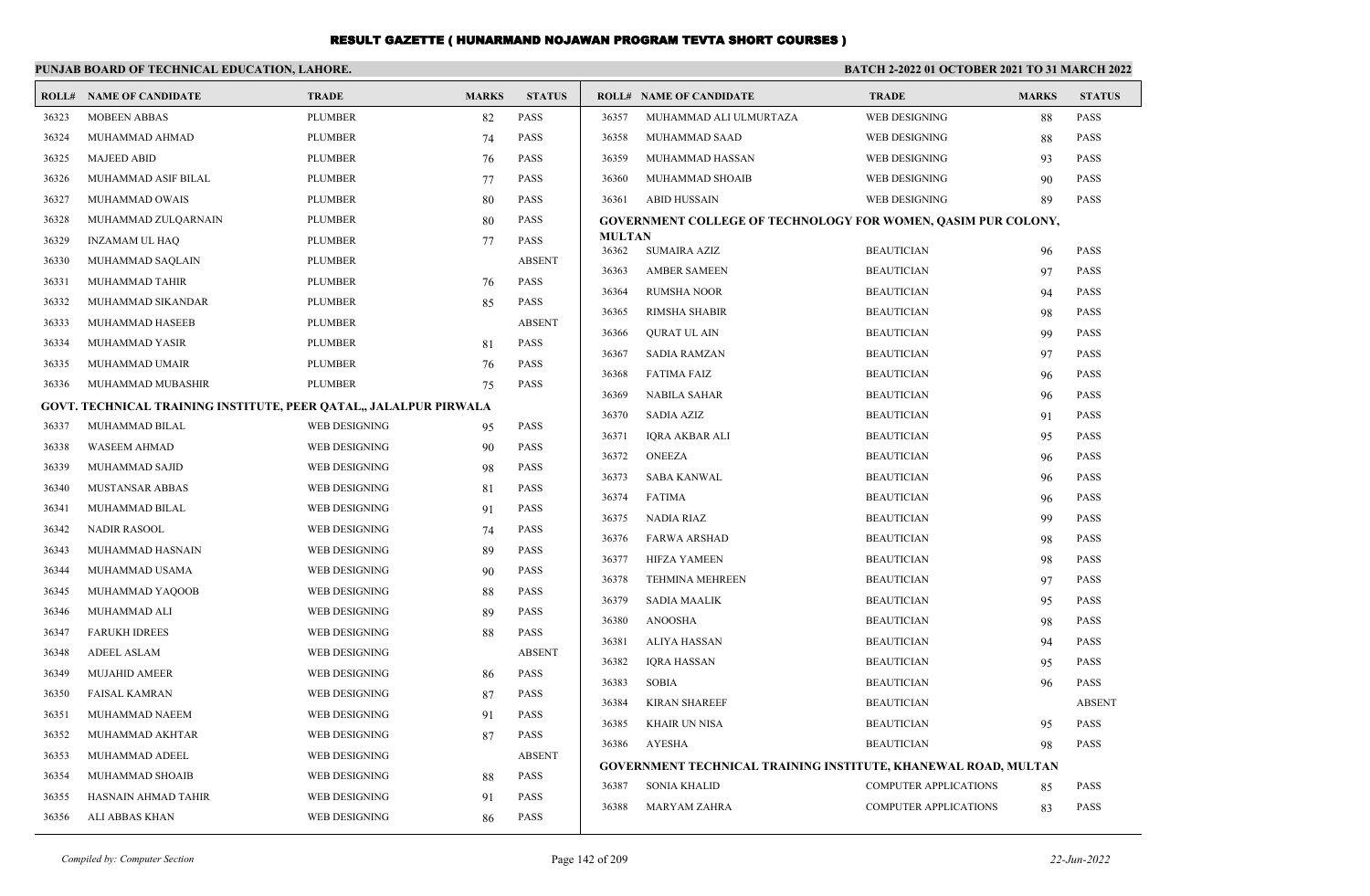| PUNJAB BOARD OF TECHNICAL EDUCATION, LAHORE. |                          |                              |              |               |       | <b>BATCH 2-2022 01 OCTOBER 2021 TO 31 MARCH 2022</b> |                      |              |               |
|----------------------------------------------|--------------------------|------------------------------|--------------|---------------|-------|------------------------------------------------------|----------------------|--------------|---------------|
| ROLL#                                        | <b>NAME OF CANDIDATE</b> | <b>TRADE</b>                 | <b>MARKS</b> | <b>STATUS</b> |       | <b>ROLL# NAME OF CANDIDATE</b>                       | <b>TRADE</b>         | <b>MARKS</b> | <b>STATUS</b> |
| 36389                                        | HAFIZA ANUM ZAHRA        | <b>COMPUTER APPLICATIONS</b> |              | <b>ABSENT</b> | 36423 | MUHAMMAD SAIF UR REHMAN                              | <b>HVACR</b>         | 79           | <b>PASS</b>   |
| 36390                                        | MUHAMMAD ATIF GILL       | <b>COMPUTER APPLICATIONS</b> | 89           | <b>PASS</b>   | 36424 | <b>SARFARZ</b><br>HAFIZ MUHAMMAD MUAZZAM             | <b>HVACR</b>         |              | <b>ABSENT</b> |
| 36391                                        | <b>AMNA IMRAN</b>        | COMPUTER APPLICATIONS        |              | <b>ABSENT</b> |       | <b>IOBAL</b>                                         |                      |              |               |
| 36392                                        | <b>NAEEM ILYAS</b>       | COMPUTER APPLICATIONS        | 91           | <b>PASS</b>   | 36425 | MUHAMMAD HASEEB                                      | <b>HVACR</b>         |              | <b>ABSENT</b> |
| 36393                                        | MUHAMMAD REYAN AHMAD     | <b>COMPUTER APPLICATIONS</b> | -88          | <b>PASS</b>   | 36426 | <b>MUHAMMAD KASHIF</b>                               | <b>HVACR</b>         | 79           | <b>PASS</b>   |
| 36394                                        | MUHAMMAD FAIZAN          | <b>COMPUTER APPLICATIONS</b> | 84           | <b>PASS</b>   | 36427 | MUHAMMAD SUHAIL KHALID                               | <b>HVACR</b>         | 73           | PASS          |
| 36395                                        | <b>HAMNA</b>             | <b>COMPUTER APPLICATIONS</b> | -89          | <b>PASS</b>   | 36428 | <b>SHEHR YAR</b>                                     | <b>HVACR</b>         | 76           | <b>PASS</b>   |
| 36396                                        | <b>HINA BIBI</b>         | <b>COMPUTER APPLICATIONS</b> | 87           | <b>PASS</b>   | 36429 | MUHAMMAD USMAN ASLAM                                 | <b>HVACR</b>         | 77           | <b>PASS</b>   |
| 36397                                        | ALI USMAN AFRIDI         | <b>COMPUTER APPLICATIONS</b> | 93           | <b>PASS</b>   | 36430 | MUHAMMAD ZEESHAN                                     | <b>HVACR</b>         |              | <b>ABSENT</b> |
| 36398                                        | <b>ALAMGEER</b>          | <b>COMPUTER APPLICATIONS</b> | 89           | <b>PASS</b>   | 36431 | MUHAMMAD ZOHAIB                                      | <b>HVACR</b>         | 77           | <b>PASS</b>   |
| 36399                                        | <b>EMAN KANWAL</b>       | COMPUTER APPLICATIONS        |              | <b>ABSENT</b> | 36432 | <b>GHULAM ABBAS</b>                                  | <b>HVACR</b>         |              | <b>ABSENT</b> |
| 36400                                        | <b>ABU HARERA</b>        | <b>COMPUTER APPLICATIONS</b> | 88           | <b>PASS</b>   | 36433 | <b>ALI HAIDER</b>                                    | <b>HVACR</b>         |              | <b>ABSENT</b> |
| 36401                                        | <b>ZEESHAN SHARIF</b>    | <b>COMPUTER APPLICATIONS</b> | 84           | <b>PASS</b>   | 36434 | MUHAMMAD SHOAIB MALIK                                | <b>HVACR</b>         |              | <b>ABSENT</b> |
| 36402                                        | <b>MALAIKA BATOOL</b>    | <b>COMPUTER APPLICATIONS</b> |              | <b>ABSENT</b> | 36435 | <b>AMEER HAMZA</b>                                   | <b>HVACR</b>         | 80           | <b>PASS</b>   |
| 36403                                        | MUNEEZA NAWAZ            | COMPUTER APPLICATIONS        | 92           | <b>PASS</b>   | 36436 | MUHAMMAD IBRAHEEM                                    | PROFESSIONAL COOKING | 77           | <b>PASS</b>   |
| 36404                                        | LUBNA NAWAZ              | <b>COMPUTER APPLICATIONS</b> | 87           | <b>PASS</b>   | 36437 | <b>SALMAN AHMAD</b>                                  | PROFESSIONAL COOKING | 86           | <b>PASS</b>   |
| 36405                                        | <b>RUQAYA ZAHOOR</b>     | <b>COMPUTER APPLICATIONS</b> | 85           | <b>PASS</b>   | 36438 | <b>ANEESA BIBI</b>                                   | PROFESSIONAL COOKING | 78           | <b>PASS</b>   |
| 36406                                        | ZOHA BATOOL              | <b>COMPUTER APPLICATIONS</b> | 93           | <b>PASS</b>   | 36439 | <b>ZOYA MALIK</b>                                    | PROFESSIONAL COOKING | 75           | <b>PASS</b>   |
| 36407                                        | MUHAMMAD AWAIS           | <b>COMPUTER APPLICATIONS</b> | 96           | <b>PASS</b>   | 36440 | <b>AYESHA MALIK</b>                                  | PROFESSIONAL COOKING | 86           | <b>PASS</b>   |
| 36408                                        | AKASHA KANWAL            | <b>COMPUTER APPLICATIONS</b> | 87           | <b>PASS</b>   | 36441 | <b>AWAIS AHMAD</b>                                   | PROFESSIONAL COOKING |              | <b>ABSENT</b> |
| 36409                                        | <b>MUDASSIR WAHEED</b>   | <b>COMPUTER APPLICATIONS</b> |              | <b>ABSENT</b> | 36442 | MUHAMMAD NADEEM                                      | PROFESSIONAL COOKING |              | <b>ABSENT</b> |
| 36410                                        | MUHAMMAD JAWAD           | <b>COMPUTER APPLICATIONS</b> | 87           | <b>PASS</b>   | 36443 | <b>ALI FAROOO</b>                                    | PROFESSIONAL COOKING |              | <b>ABSENT</b> |
| 36411                                        | MUHAMMAD JAMSHAID        | <b>HVACR</b>                 | 79           | <b>PASS</b>   | 36444 | <b>SYED FURQAN BUKHARI</b>                           | PROFESSIONAL COOKING | 70           | <b>PASS</b>   |
| 36412                                        | RANA MUHAMMAD ASAD       | <b>HVACR</b>                 | 78           | <b>PASS</b>   | 36445 | <b>SAMRINA RAMZAN</b>                                | PROFESSIONAL COOKING | 83           | <b>PASS</b>   |
| 36413                                        | ABDUL HASEEB MOHAL       | <b>HVACR</b>                 | 79           | <b>PASS</b>   | 36446 | WAQAS AHMAD                                          | PROFESSIONAL COOKING | 83           | <b>PASS</b>   |
| 36414                                        | MUHAMMAD ALI             | <b>HVACR</b>                 | 76           | <b>PASS</b>   | 36447 | <b>HASSAN RAZA</b>                                   | PROFESSIONAL COOKING | 72           | <b>PASS</b>   |
| 36415                                        | MUHAMMAD FAHEEM          | <b>HVACR</b>                 | 72           | <b>PASS</b>   | 36448 | ALYAS ALAM CHOUDHARY                                 | PROFESSIONAL COOKING | 81           | <b>PASS</b>   |
| 36416                                        | MUHAMMAD AMIR            | <b>HVACR</b>                 | 80           | <b>PASS</b>   | 36449 | IQRA BUKHARI                                         | PROFESSIONAL COOKING |              | <b>ABSENT</b> |
| 36417                                        | <b>ABDUL MANNAN</b>      | <b>HVACR</b>                 | 78           | PASS          | 36450 | MUHAMMAD FARHAN                                      | PROFESSIONAL COOKING | 74           | <b>PASS</b>   |
| 36418                                        | NAWAZISH ALI             | <b>HVACR</b>                 | 75           | PASS          | 36451 | TANZEEM UL HASSAN                                    | PROFESSIONAL COOKING | 89           | <b>PASS</b>   |
| 36419                                        | MUHAMMAD AFTAB           | <b>HVACR</b>                 | 77           | <b>PASS</b>   | 36452 | <b>ZAINAB BAIG</b>                                   | PROFESSIONAL COOKING |              | <b>ABSENT</b> |
| 36420                                        | MUHAMMAD MUNEEB          | <b>HVACR</b>                 | 80           | <b>PASS</b>   | 36453 | MIRZA USMAN BAIG                                     | PROFESSIONAL COOKING | 80           | <b>PASS</b>   |
| 36421                                        | MUHAMMAD USMAN AKHTAR    | <b>HVACR</b>                 |              | FAIL          | 36454 | MUHAMMAD ASIM UMAR                                   | PROFESSIONAL COOKING | 80           | <b>PASS</b>   |
| 36422                                        | MOAZZAM ALI              | <b>HVACR</b>                 | 74           | <b>PASS</b>   | 36455 | <b>SHAISTA WAQAR</b>                                 | PROFESSIONAL COOKING |              | <b>ABSENT</b> |
|                                              |                          |                              |              |               | 36456 | <b>HABIB UR REHMAN</b>                               | PROFESSIONAL COOKING | 86           | <b>PASS</b>   |
|                                              |                          |                              |              |               |       |                                                      |                      |              |               |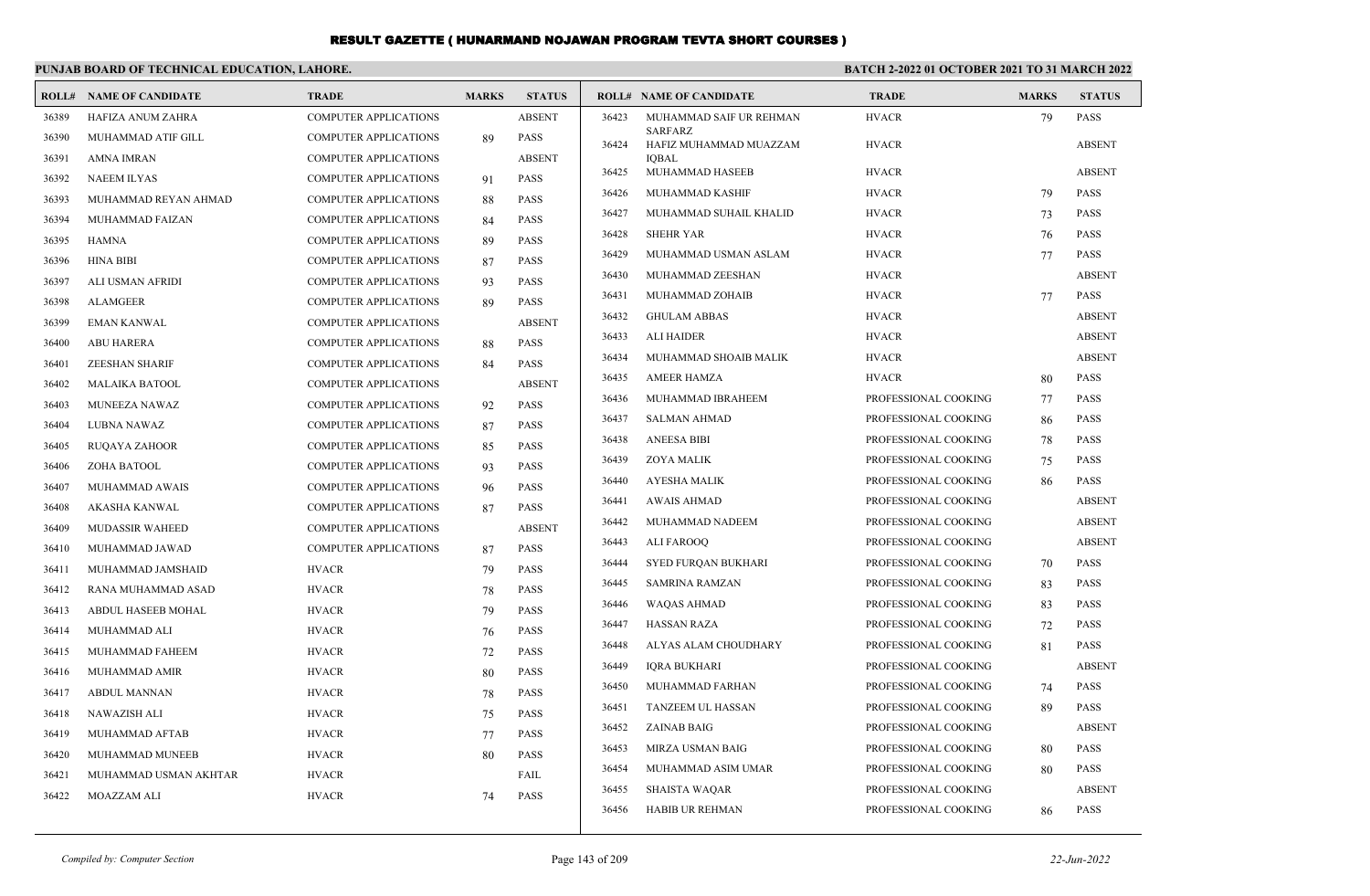|       | PUNJAB BOARD OF TECHNICAL EDUCATION, LAHORE.                         |                              |              |               |                                 |                              | <b>BATCH 2-2022 01 OCTOBER 2021 TO 31 MARCH 2022</b> |               |
|-------|----------------------------------------------------------------------|------------------------------|--------------|---------------|---------------------------------|------------------------------|------------------------------------------------------|---------------|
|       | <b>ROLL# NAME OF CANDIDATE</b>                                       | <b>TRADE</b>                 | <b>MARKS</b> | <b>STATUS</b> | <b>ROLL# NAME OF CANDIDATE</b>  | <b>TRADE</b>                 | <b>MARKS</b>                                         | <b>STATUS</b> |
| 36457 | <b>IBTAHAJ SHEHRYAR</b>                                              | PROFESSIONAL COOKING         | 77           | <b>PASS</b>   | <b>KIRAN</b><br>36490           | <b>BEAUTICIAN</b>            | 96                                                   | <b>PASS</b>   |
| 36458 | <b>BASIT KHAN</b>                                                    | PROFESSIONAL COOKING         | 90           | <b>PASS</b>   | 36491<br>HALEMA SHAFIQUE        | <b>BEAUTICIAN</b>            | 95                                                   | <b>PASS</b>   |
| 36459 | <b>RABBI ABBAS</b>                                                   | PROFESSIONAL COOKING         | 80           | <b>PASS</b>   | 36492<br><b>MAHNOOR</b>         | <b>BEAUTICIAN</b>            | 93                                                   | <b>PASS</b>   |
| 36460 | URASHA BABAR HUR                                                     | PROFESSIONAL COOKING         | 82           | <b>PASS</b>   | 36493<br><b>TAHIRA BIBI</b>     | <b>BEAUTICIAN</b>            | 92                                                   | <b>PASS</b>   |
| 36461 | TAHA WASEEM FAROOQI                                                  | <b>COMPUTER APPLICATIONS</b> | 85           | <b>PASS</b>   | 36494<br>SONIA RIAZ             | <b>BEAUTICIAN</b>            | 96                                                   | <b>PASS</b>   |
|       | <b>GOVERNMENT VOCATIONAL TRAINING INSTITUTE FOR WOMEN, QASIM PUR</b> |                              |              |               | 36495<br><b>SAMEENA BIBI</b>    | <b>BEAUTICIAN</b>            | 95                                                   | <b>PASS</b>   |
| 36462 | <b>COLONY, MULTAN</b><br><b>RABIA ARIF</b>                           | PROFESSIONAL COOKING         | 79           | <b>PASS</b>   | 36496<br><b>BEENISH</b>         | <b>BEAUTICIAN</b>            | 95                                                   | <b>PASS</b>   |
| 36463 | <b>IQRA ASHFAQ</b>                                                   | PROFESSIONAL COOKING         | 88           | <b>PASS</b>   | 36497<br>AROOJ RAMZAN           | <b>BEAUTICIAN</b>            | 91                                                   | <b>PASS</b>   |
| 36464 | TAYYABA TARIQ                                                        | PROFESSIONAL COOKING         | 85           | <b>PASS</b>   | <b>FATIMA NOOR</b><br>36498     | <b>BEAUTICIAN</b>            | 91                                                   | <b>PASS</b>   |
| 36465 | <b>UMBREEN JAVED</b>                                                 | PROFESSIONAL COOKING         | 89           | <b>PASS</b>   | 36499<br><b>SAJIDA BIBI</b>     | <b>BEAUTICIAN</b>            | 95                                                   | <b>PASS</b>   |
| 36466 | ABIDA KHALID                                                         | PROFESSIONAL COOKING         | 73           | <b>PASS</b>   | 36500<br>ZAFIRA NARMEEN         | <b>BEAUTICIAN</b>            | 91                                                   | <b>PASS</b>   |
| 36467 | <b>TATHEER ZAHRA</b>                                                 | PROFESSIONAL COOKING         | 81           | <b>PASS</b>   | 36501<br>NAZIA IQBAL            | <b>BEAUTICIAN</b>            | 95                                                   | <b>PASS</b>   |
| 36468 | <b>FARAH NAZ</b>                                                     | PROFESSIONAL COOKING         | 83           | <b>PASS</b>   | 36502<br>HUDABIA IBRAR          | <b>BEAUTICIAN</b>            | 92                                                   | <b>PASS</b>   |
| 36469 | <b>SIDRA</b>                                                         | PROFESSIONAL COOKING         | 84           | <b>PASS</b>   | 36503<br>ALEESHA                | <b>BEAUTICIAN</b>            | 98                                                   | <b>PASS</b>   |
| 36470 | <b>ZUNAIRA</b>                                                       | PROFESSIONAL COOKING         | 87           | <b>PASS</b>   | 36504<br><b>ASMA BATOOL</b>     | <b>BEAUTICIAN</b>            | 83                                                   | <b>PASS</b>   |
| 36471 | <b>KAINAT ZAHOOR</b>                                                 | PROFESSIONAL COOKING         | 78           | <b>PASS</b>   | 36505<br>YUSRA KANWAL           | <b>BEAUTICIAN</b>            | 90                                                   | <b>PASS</b>   |
| 36472 | JAVARIA RUKHSAR                                                      | PROFESSIONAL COOKING         | 70           | <b>PASS</b>   | 36506<br><b>MUQADDAS</b>        | <b>BEAUTICIAN</b>            | 92                                                   | <b>PASS</b>   |
| 36473 | <b>SHAHEEN SHABEER</b>                                               | PROFESSIONAL COOKING         | 73           | <b>PASS</b>   | 36507<br><b>FAHEEN YAMEEN</b>   | <b>BEAUTICIAN</b>            | 95                                                   | <b>PASS</b>   |
| 36474 | HAFSAH NAWAZ                                                         | PROFESSIONAL COOKING         | 70           | <b>PASS</b>   | 36508<br><b>BUSHRA JABBAR</b>   | <b>BEAUTICIAN</b>            | 84                                                   | <b>PASS</b>   |
| 36475 | EISHA RIAZ                                                           | PROFESSIONAL COOKING         | 72           | <b>PASS</b>   | 36509<br><b>RIMSHA</b>          | <b>BEAUTICIAN</b>            | 97                                                   | <b>PASS</b>   |
| 36476 | <b>MISBAH SHAKEEL</b>                                                | PROFESSIONAL COOKING         | 79           | <b>PASS</b>   | <b>SHAHZADI YOUSUF</b><br>36510 | <b>BEAUTICIAN</b>            | 90                                                   | <b>PASS</b>   |
| 36477 | UMAIRA AHMAD BAKHTAWAR                                               | PROFESSIONAL COOKING         | 71           | <b>PASS</b>   | 36511<br><b>MEHWISH MANZOOR</b> | <b>BEAUTICIAN</b>            | 94                                                   | <b>PASS</b>   |
| 36478 | UM E HABIBA                                                          | PROFESSIONAL COOKING         | 84           | <b>PASS</b>   | 36512<br><b>SAMREEN FATIMA</b>  | <b>COMPUTER APPLICATIONS</b> | 83                                                   | <b>PASS</b>   |
| 36479 | <b>IQRA ISMAIL</b>                                                   | PROFESSIONAL COOKING         | 76           | <b>PASS</b>   | 36513<br>AYESHA AYUB            | <b>COMPUTER APPLICATIONS</b> | 94                                                   | <b>PASS</b>   |
| 36480 | HAFIZA SAMRA                                                         | PROFESSIONAL COOKING         | 74           | <b>PASS</b>   | <b>SABA NOOR</b><br>36514       | <b>COMPUTER APPLICATIONS</b> | 87                                                   | <b>PASS</b>   |
| 36481 | RIDA BATOOL                                                          | PROFESSIONAL COOKING         | 84           | <b>PASS</b>   | <b>NOOR FATIMA</b><br>36515     | <b>COMPUTER APPLICATIONS</b> | 87                                                   | <b>PASS</b>   |
| 36482 | <b>MARYAM RANI</b>                                                   | PROFESSIONAL COOKING         | 74           | <b>PASS</b>   | MEMOONA AKBAR<br>36516          | <b>COMPUTER APPLICATIONS</b> | 88                                                   | <b>PASS</b>   |
| 36483 | <b>SABA KOMAL</b>                                                    | PROFESSIONAL COOKING         | 90           | <b>PASS</b>   | 36517<br>IQRA AJMAL             | <b>COMPUTER APPLICATIONS</b> | 91                                                   | <b>PASS</b>   |
| 36484 | <b>TASNIM ZAHRA</b>                                                  | PROFESSIONAL COOKING         | 71           | <b>PASS</b>   | <b>SEHRISH RAFIQ</b><br>36518   | <b>COMPUTER APPLICATIONS</b> | 93                                                   | <b>PASS</b>   |
| 36485 | SHAMIM ANJUM RAO                                                     | PROFESSIONAL COOKING         | 69           | PASS          | 36519 NAGINA IOBAL              | <b>COMPUTER APPLICATIONS</b> | 94                                                   | <b>PASS</b>   |
| 36486 | MARYAM BINT E SAJID                                                  | PROFESSIONAL COOKING         | 69           | PASS          | 36520<br>AREEBA BASHIR          | <b>COMPUTER APPLICATIONS</b> | 88                                                   | <b>PASS</b>   |
| 36487 | RABIA SAJJAD                                                         | <b>BEAUTICIAN</b>            | 89           | PASS          | <b>RABIA WASEEM</b><br>36521    | <b>COMPUTER APPLICATIONS</b> | 95                                                   | PASS          |
| 36488 | MEHWISH NAEEM                                                        | <b>BEAUTICIAN</b>            | 93           | PASS          | 36522<br>AQSA NAWAZ             | <b>COMPUTER APPLICATIONS</b> | 85                                                   | PASS          |
| 36489 | ZARMEENA SATTAR                                                      | <b>BEAUTICIAN</b>            | 95           | PASS          | 36523<br><b>SABA QADEER</b>     | <b>COMPUTER APPLICATIONS</b> | 97                                                   | <b>PASS</b>   |
|       |                                                                      |                              |              |               | <b>BAKHTAWAR</b><br>36524       | <b>COMPUTER APPLICATIONS</b> | 95                                                   | PASS          |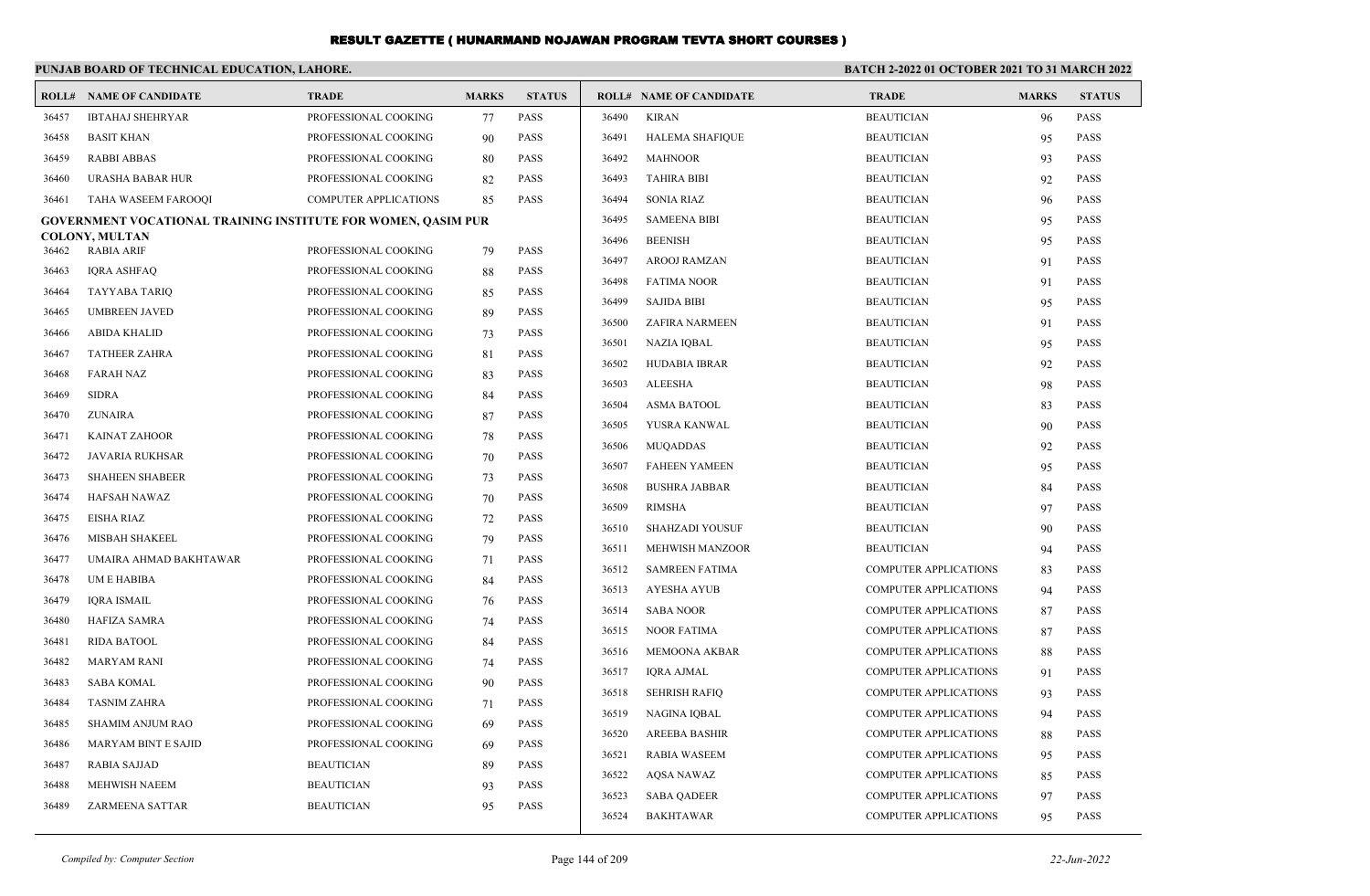|                | PUNJAB BOARD OF TECHNICAL EDUCATION, LAHORE.                  |                                        |              |                            | <b>BATCH 2-2022 01 OCTOBER 2021 TO 31 MARCH 2022</b> |                                                                        |                                        |              |               |
|----------------|---------------------------------------------------------------|----------------------------------------|--------------|----------------------------|------------------------------------------------------|------------------------------------------------------------------------|----------------------------------------|--------------|---------------|
|                | <b>ROLL# NAME OF CANDIDATE</b>                                | <b>TRADE</b>                           | <b>MARKS</b> | <b>STATUS</b>              |                                                      | <b>ROLL# NAME OF CANDIDATE</b>                                         | <b>TRADE</b>                           | <b>MARKS</b> | <b>STATUS</b> |
| 36525          | <b>MAHAM WALI</b>                                             | <b>COMPUTER APPLICATIONS</b>           | 96           | <b>PASS</b>                | 36558                                                | <b>AYESHA BIBI</b>                                                     | <b>BEAUTICIAN</b>                      | 90           | PASS          |
| 36526          | <b>MAHNOOR</b>                                                | <b>COMPUTER APPLICATIONS</b>           | 90           | <b>PASS</b>                | 36559                                                | <b>TASBEEHA SAJJAD</b>                                                 | <b>BEAUTICIAN</b>                      | 94           | <b>PASS</b>   |
| 36527          | <b>TABBASSUM IRSHAD</b>                                       | <b>COMPUTER APPLICATIONS</b>           | 90           | <b>PASS</b>                | 36560                                                | <b>FARAH NAZEER</b>                                                    | <b>BEAUTICIAN</b>                      | 90           | <b>PASS</b>   |
| 36528          | <b>NOREEN ARSHAD</b>                                          | <b>COMPUTER APPLICATIONS</b>           | 87           | <b>PASS</b>                | 36561                                                | <b>MARYAM BIBI</b>                                                     | <b>BEAUTICIAN</b>                      | 95           | <b>PASS</b>   |
| 36529          | <b>AYESHA GHANI</b>                                           | <b>COMPUTER APPLICATIONS</b>           | 84           | <b>PASS</b>                | 36562                                                | <b>IRAM SHAHZADI</b>                                                   | <b>BEAUTICIAN</b>                      | 92           | <b>PASS</b>   |
| 36530          | <b>KIRAN LUOMAN</b>                                           | <b>COMPUTER APPLICATIONS</b>           | 90           | <b>PASS</b>                | 36563                                                | <b>MAH ZAIB</b>                                                        | <b>BEAUTICIAN</b>                      | 94           | <b>PASS</b>   |
| 36531          | AQSA                                                          | <b>COMPUTER APPLICATIONS</b>           | 86           | <b>PASS</b>                | 36564                                                | <b>JAVERIA</b>                                                         | <b>BEAUTICIAN</b>                      | 95           | <b>PASS</b>   |
| 36532          | <b>SAFA SHABBIR</b>                                           | COMPUTER APPLICATIONS                  | 96           | <b>PASS</b>                | 36565                                                | MEHWISH MEHMOOD                                                        | <b>BEAUTICIAN</b>                      | 94           | <b>PASS</b>   |
| 36533          | SIDRA TUL MANTAHA                                             | <b>COMPUTER APPLICATIONS</b>           | 89           | <b>PASS</b>                | 36566                                                | <b>MUQADDAS</b>                                                        | <b>BEAUTICIAN</b>                      | 89           | <b>PASS</b>   |
| 36534          | <b>AOSA ANJUM</b>                                             | <b>COMPUTER APPLICATIONS</b>           | 90           | <b>PASS</b>                | 36567                                                | <b>JAVERIYA</b>                                                        | <b>BEAUTICIAN</b>                      | 89           | <b>PASS</b>   |
| 36535          | <b>SOBIA RAZZAQ</b>                                           | <b>COMPUTER APPLICATIONS</b>           | 93           | <b>PASS</b>                | 36568                                                | <b>IQRA JAMEEL</b>                                                     | <b>BEAUTICIAN</b>                      | 81           | <b>PASS</b>   |
| 36536          | <b>EMAN ASHRAF</b>                                            | <b>COMPUTER APPLICATIONS</b>           | 84           | <b>PASS</b>                | 36569                                                | <b>RABIA MANZOOOR</b>                                                  | <b>BEAUTICIAN</b>                      | 88           | <b>PASS</b>   |
|                | GOVERNMENT VOCATIONAL TRAINING INSTITUTE FOR WOMEN, NEW DOLAT |                                        |              |                            | 36570                                                | <b>MEHWISH ANSAR</b>                                                   | <b>DOMESTIC TAILORING</b>              | 83           | <b>PASS</b>   |
| 36537          | <b>GATE, MULTAN</b><br>NAFEESA BANO                           | DOMESTIC TAILORING                     | 98           | <b>PASS</b>                | 36571                                                | LAIBA                                                                  | DOMESTIC TAILORING                     | 88           | <b>PASS</b>   |
| 36538          | SYEDA MUNEEBA HAFEEZ GILLANI                                  | DOMESTIC TAILORING                     | 84           | <b>PASS</b>                | 36572                                                | <b>MARIAM BATOOL</b>                                                   | DOMESTIC TAILORING                     | 82           | <b>PASS</b>   |
| 36539          | <b>IQRA AZIZ</b>                                              | DOMESTIC TAILORING                     | 92           | <b>PASS</b>                | 36573                                                | <b>SONIA ASHFAQ</b>                                                    | DOMESTIC TAILORING                     | 81           | PASS          |
| 36540          | <b>MOMINA WASEEM</b>                                          | DOMESTIC TAILORING                     | 95           | <b>PASS</b>                | 36574                                                | <b>ALIA BATOOL</b>                                                     | <b>DOMESTIC TAILORING</b>              | 82           | <b>PASS</b>   |
| 36541          | <b>KHANSA</b>                                                 | DOMESTIC TAILORING                     | 84           | PASS                       | 36575                                                | <b>GHULAM RUOIA</b>                                                    | DOMESTIC TAILORING                     | 84           | <b>PASS</b>   |
| 36542          | <b>MEHAK</b>                                                  | <b>DOMESTIC TAILORING</b>              | 99           | <b>PASS</b>                | 36576                                                | <b>NAJMA NAZ</b>                                                       | DOMESTIC TAILORING                     | 99           | <b>PASS</b>   |
| 36543          | <b>SANA</b>                                                   | <b>DOMESTIC TAILORING</b>              | 80           | <b>PASS</b>                | 36577                                                | <b>AREEBA</b>                                                          | DOMESTIC TAILORING                     | 84           | PASS          |
| 36544          | <b>SIDRA WASEEM</b>                                           | DOMESTIC TAILORING                     | 99           | PASS                       | 36578                                                | <b>TAHREEM</b>                                                         | DOMESTIC TAILORING                     | 84           | <b>PASS</b>   |
| 36545          | MUSARAT KHIZAR                                                | DOMESTIC TAILORING                     |              | PASS                       | 36579                                                | <b>SABA</b>                                                            | <b>DOMESTIC TAILORING</b>              | 85           | <b>PASS</b>   |
| 36546          | <b>MUNAZZA</b>                                                | <b>DOMESTIC TAILORING</b>              | 82<br>85     | <b>PASS</b>                | 36580                                                | <b>SABA</b>                                                            | <b>DOMESTIC TAILORING</b>              | 84           | <b>PASS</b>   |
| 36547          | <b>FAIZA SATTAR</b>                                           | <b>BEAUTICIAN</b>                      |              | <b>PASS</b>                | 36581                                                | ZAHRA                                                                  | DOMESTIC TAILORING                     | 82           | <b>PASS</b>   |
| 36548          | JANAT HANIF                                                   | <b>BEAUTICIAN</b>                      | 93           | <b>PASS</b>                | 36582                                                | <b>HUSNA HABIB</b>                                                     | <b>DOMESTIC TAILORING</b>              | 96           | <b>PASS</b>   |
| 36549          | AQSA                                                          | <b>BEAUTICIAN</b>                      | 91<br>94     | <b>PASS</b>                | 36583                                                | TASNEEM UR REHMAN                                                      | <b>DOMESTIC TAILORING</b>              | 96           | <b>PASS</b>   |
| 36550          | <b>SONI KHAN</b>                                              | <b>BEAUTICIAN</b>                      | 90           | <b>PASS</b>                | 36584                                                | <b>MEHREEN</b>                                                         | <b>DOMESTIC TAILORING</b>              | 84           | <b>PASS</b>   |
| 36551          | AYISHA MUMTAZ                                                 | <b>BEAUTICIAN</b>                      |              | <b>PASS</b>                | 36585                                                | SEYDA SHAMYILA BATOOL                                                  | <b>BEAUTICIAN</b>                      | 88           | <b>PASS</b>   |
| 36552          | <b>ABIDA SHAHZADI</b>                                         | <b>BEAUTICIAN</b>                      | 95<br>94     | <b>PASS</b>                | 36586                                                | <b>DANIA SAEEDA</b>                                                    | <b>BEAUTICIAN</b>                      | 88           | <b>PASS</b>   |
| 36553          | <b>SHAZIA PARVEEN</b>                                         | <b>BEAUTICIAN</b>                      |              | <b>PASS</b>                |                                                      | <b>GOVERNMENT VOCATIONAL TRAINING INSTITUTE FOR WOMEN (RMGT), SHAH</b> |                                        |              |               |
|                |                                                               |                                        | 94           |                            |                                                      | RUK-N-E-ALAM COLONY 19-A, I BLOCK, MULTAN                              |                                        |              | <b>PASS</b>   |
| 36554<br>36555 | <b>TEHMEENA KHALID</b><br><b>MAHRUKH MUSTAFA</b>              | <b>BEAUTICIAN</b><br><b>BEAUTICIAN</b> | 92           | <b>PASS</b><br><b>PASS</b> | 36587<br>36588                                       | UMAIMA MUJATABA<br><b>AIMEN MUJTABA</b>                                | <b>BEAUTICIAN</b><br><b>BEAUTICIAN</b> | 100          | <b>PASS</b>   |
| 36556          | <b>SOBIA ASLAM</b>                                            | <b>BEAUTICIAN</b>                      | 92           | <b>PASS</b>                | 36589                                                | <b>TAWASSAL ZAHRA</b>                                                  | <b>BEAUTICIAN</b>                      | 98           | <b>ABSENT</b> |
|                |                                                               |                                        | 92           |                            |                                                      |                                                                        |                                        |              |               |
| 36557          | <b>SAIRAH PARVEEN</b>                                         | <b>BEAUTICIAN</b>                      | 92           | <b>PASS</b>                | 36590                                                | <b>SADIA MEHBOOB</b>                                                   | <b>BEAUTICIAN</b>                      | 97           | <b>PASS</b>   |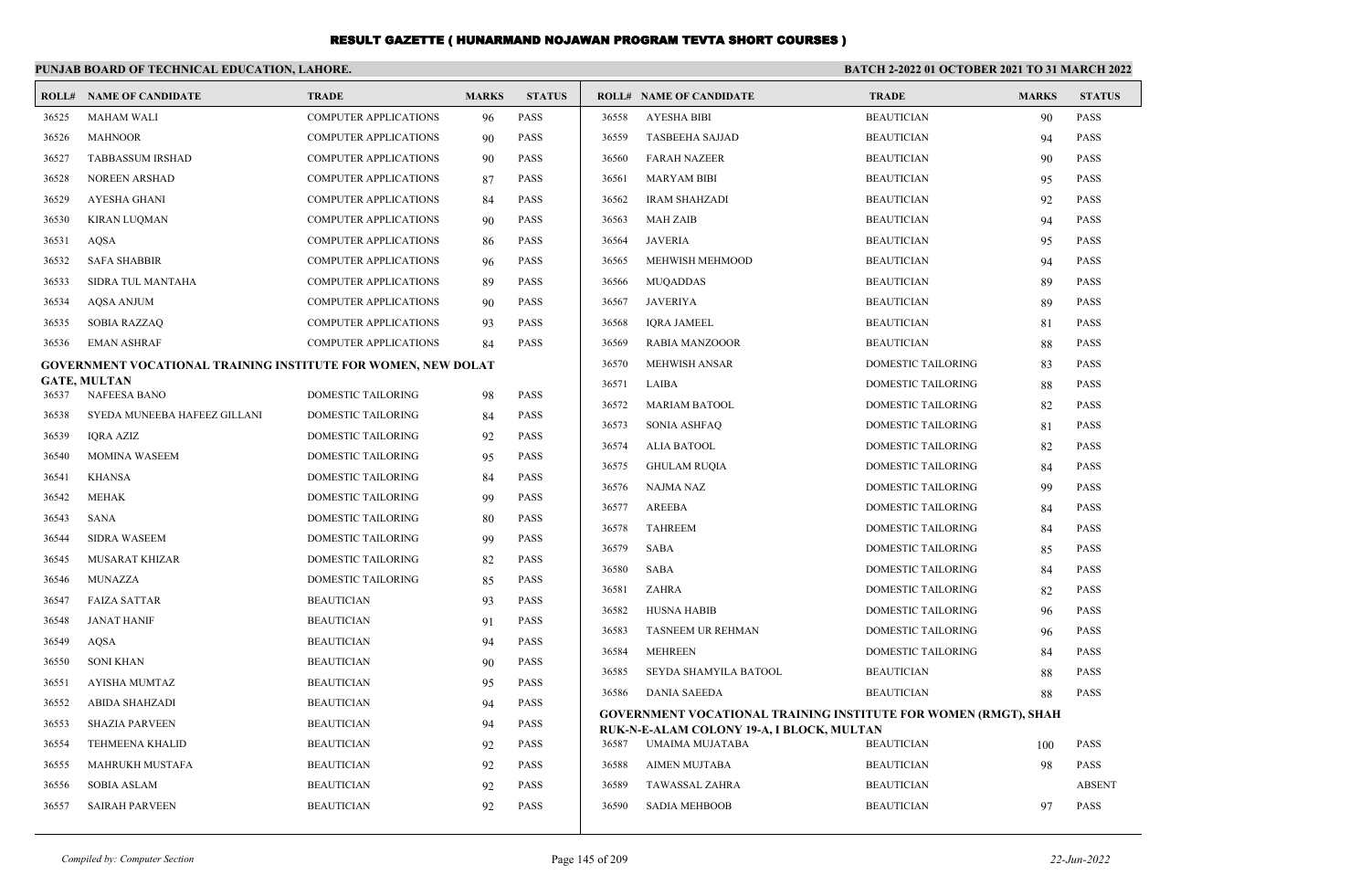|       | PUNJAB BOARD OF TECHNICAL EDUCATION, LAHORE. |                              |              |               | <b>BATCH 2-2022 01 OCTOBER 2021 TO 31 MARCH 2022</b> |                                |                              |              |               |
|-------|----------------------------------------------|------------------------------|--------------|---------------|------------------------------------------------------|--------------------------------|------------------------------|--------------|---------------|
|       | <b>ROLL# NAME OF CANDIDATE</b>               | <b>TRADE</b>                 | <b>MARKS</b> | <b>STATUS</b> |                                                      | <b>ROLL# NAME OF CANDIDATE</b> | <b>TRADE</b>                 | <b>MARKS</b> | <b>STATUS</b> |
| 36591 | SONIA ALLAH BAKHSH                           | <b>BEAUTICIAN</b>            | 96           | <b>PASS</b>   | 36626                                                | <b>HAMNA ISHAQ</b>             | <b>COMPUTER APPLICATIONS</b> | 91           | <b>PASS</b>   |
| 36592 | <b>AFEFA NASEEM</b>                          | <b>BEAUTICIAN</b>            | 95           | <b>PASS</b>   | 36627                                                | MUQADAS ISHAQ                  | <b>COMPUTER APPLICATIONS</b> | 89           | <b>PASS</b>   |
| 36593 | <b>HINA INTIZAR</b>                          | <b>BEAUTICIAN</b>            | 97           | PASS          | 36628                                                | <b>SABA NOREEN</b>             | <b>COMPUTER APPLICATIONS</b> | 87           | PASS          |
| 36594 | <b>SEHAR FAREED</b>                          | <b>BEAUTICIAN</b>            | 95           | <b>PASS</b>   | 36629                                                | <b>HUMAIRA FAREED</b>          | <b>COMPUTER APPLICATIONS</b> | 95           | <b>PASS</b>   |
| 36595 | <b>FIZA FAREED</b>                           | <b>BEAUTICIAN</b>            | 96           | <b>PASS</b>   | 36630                                                | <b>AYESHA LIAQAT</b>           | <b>COMPUTER APPLICATIONS</b> | 97           | <b>PASS</b>   |
| 36596 | <b>FARHAT</b>                                | <b>BEAUTICIAN</b>            | 94           | <b>PASS</b>   | 36631                                                | <b>MEHREEN</b>                 | <b>COMPUTER APPLICATIONS</b> | 94           | <b>PASS</b>   |
| 36597 | <b>AQSA TAHIR</b>                            | <b>BEAUTICIAN</b>            | 96           | <b>PASS</b>   | 36632                                                | <b>RIMSHA ZAINAB</b>           | COMPUTER APPLICATIONS        | 86           | <b>PASS</b>   |
| 36598 | <b>SARA BAHADUR</b>                          | <b>BEAUTICIAN</b>            |              | <b>ABSENT</b> | 36633                                                | <b>KAINAT KHLAID</b>           | <b>COMPUTER APPLICATIONS</b> | 84           | <b>PASS</b>   |
| 36599 | NAIYAR SULTANA                               | <b>BEAUTICIAN</b>            | 94           | <b>PASS</b>   | 36634                                                | <b>USRA FATIMA</b>             | <b>COMPUTER APPLICATIONS</b> | 89           | <b>PASS</b>   |
| 36600 | <b>SOBIA</b>                                 | <b>BEAUTICIAN</b>            | 95           | <b>PASS</b>   | 36635                                                | <b>AMMARA BANO</b>             | <b>COMPUTER APPLICATIONS</b> | 89           | <b>PASS</b>   |
| 36601 | <b>MARIA AMEER</b>                           | <b>BEAUTICIAN</b>            | 99           | <b>PASS</b>   | 36636                                                | <b>KOUSAR BIBI</b>             | <b>COMPUTER APPLICATIONS</b> | 91           | <b>PASS</b>   |
| 36602 | <b>IORA KHALID</b>                           | <b>BEAUTICIAN</b>            | 97           | <b>PASS</b>   | 36637                                                | <b>REHANA</b>                  | <b>FASHION DESIGN</b>        | 100          | <b>PASS</b>   |
| 36603 | <b>ASMA SHOAIB</b>                           | <b>BEAUTICIAN</b>            | 96           | <b>PASS</b>   | 36638                                                | <b>FIZA AKRAM</b>              | <b>FASHION DESIGN</b>        | 95           | <b>PASS</b>   |
| 36604 | <b>AYESHA FIAZ</b>                           | <b>BEAUTICIAN</b>            | 96           | <b>PASS</b>   | 36639                                                | <b>SANIA TASKEEN</b>           | <b>FASHION DESIGN</b>        | 97           | <b>PASS</b>   |
| 36605 | ALEEZA SHOUKAT                               | <b>BEAUTICIAN</b>            | 97           | <b>PASS</b>   | 36640                                                | <b>AYESHA</b>                  | <b>FASHION DESIGN</b>        | 96           | <b>PASS</b>   |
| 36606 | <b>IQRA BIBI</b>                             | <b>BEAUTICIAN</b>            |              | <b>ABSENT</b> | 36641                                                | LARAIB TAJAMMUL                | <b>FASHION DESIGN</b>        | 90           | PASS          |
| 36607 | <b>AISHA BIBI</b>                            | <b>BEAUTICIAN</b>            | 96           | <b>PASS</b>   | 36642                                                | HUMAIRA ASLAM                  | <b>FASHION DESIGN</b>        | 96           | <b>PASS</b>   |
| 36608 | SUMIYYA SHAH JAHAN                           | <b>BEAUTICIAN</b>            | 95           | <b>PASS</b>   | 36643                                                | LAIBA                          | <b>FASHION DESIGN</b>        | 95           | <b>PASS</b>   |
| 36609 | <b>JAVARIA HASHMI</b>                        | <b>BEAUTICIAN</b>            | 96           | <b>PASS</b>   | 36644                                                | <b>JAZBA</b>                   | <b>FASHION DESIGN</b>        | 99           | <b>PASS</b>   |
| 36610 | <b>NAILA MALIK</b>                           | <b>BEAUTICIAN</b>            |              | <b>ABSENT</b> | 36645                                                | <b>LAIBA IRFAN</b>             | <b>FASHION DESIGN</b>        | 90           | PASS          |
| 36611 | <b>IQRA ASLAM</b>                            | <b>BEAUTICIAN</b>            | 95           | <b>PASS</b>   | 36646                                                | <b>MISBAH</b>                  | <b>FASHION DESIGN</b>        | 98           | <b>PASS</b>   |
| 36612 | <b>AYESHA MANZOOR</b>                        | <b>COMPUTER APPLICATIONS</b> | 96           | <b>PASS</b>   | 36647                                                | <b>SADIA ZIA</b>               | <b>FASHION DESIGN</b>        | 96           | <b>PASS</b>   |
| 36613 | <b>BEENISH MANZOOR</b>                       | <b>COMPUTER APPLICATIONS</b> | 99           | <b>PASS</b>   | 36648                                                | <b>ISHRAT HANIF</b>            | <b>FASHION DESIGN</b>        | 91           | <b>PASS</b>   |
| 36614 | <b>TEHNIYAT KHAN</b>                         | <b>COMPUTER APPLICATIONS</b> | 92           | <b>PASS</b>   | 36649                                                | IQRA SHAHAB                    | <b>FASHION DESIGN</b>        | 94           | PASS          |
| 36615 | <b>AYESHA</b>                                | <b>COMPUTER APPLICATIONS</b> | 93           | <b>PASS</b>   | 36650                                                | <b>ZAINIB KHATOON</b>          | <b>FASHION DESIGN</b>        | 96           | <b>PASS</b>   |
| 36616 | <b>MAMOONA ASGHAR</b>                        | <b>COMPUTER APPLICATIONS</b> | 98           | <b>PASS</b>   | 36651                                                | <b>BUSHRA ASLAM</b>            | <b>FASHION DESIGN</b>        | 92           | <b>PASS</b>   |
| 36617 | <b>FARIA RAZZAO</b>                          | <b>COMPUTER APPLICATIONS</b> | 86           | <b>PASS</b>   | 36652                                                | <b>AJWA AREEB</b>              | <b>FASHION DESIGN</b>        | 92           | <b>PASS</b>   |
| 36618 | SHAHANA AKRAM                                | <b>COMPUTER APPLICATIONS</b> | 87           | <b>PASS</b>   | 36653                                                | <b>SARA</b>                    | <b>FASHION DESIGN</b>        | 92           | <b>PASS</b>   |
| 36619 | <b>SONIA NAZEER</b>                          | <b>COMPUTER APPLICATIONS</b> | 92           | <b>PASS</b>   | 36654                                                | <b>IORA JABBAR</b>             | <b>FASHION DESIGN</b>        | 91           | <b>PASS</b>   |
| 36620 | <b>HAMNA ZHAID</b>                           | <b>COMPUTER APPLICATIONS</b> | 92           | <b>PASS</b>   | 36655                                                | <b>UME HAFSAH</b>              | <b>FASHION DESIGN</b>        | 93           | <b>PASS</b>   |
| 36621 | <b>SHUMAILA ZAHID</b>                        | <b>COMPUTER APPLICATIONS</b> | 93           | <b>PASS</b>   | 36656                                                | <b>NIDA WAHEED</b>             | <b>FASHION DESIGN</b>        | 92           | <b>PASS</b>   |
| 36622 | <b>RANI RAHEEM</b>                           | <b>COMPUTER APPLICATIONS</b> | 86           | <b>PASS</b>   | 36657                                                | <b>MEHAK ALI</b>               | <b>FASHION DESIGN</b>        | 94           | <b>PASS</b>   |
| 36623 | <b>AROOJ MURSHID</b>                         | <b>COMPUTER APPLICATIONS</b> |              | <b>ABSENT</b> | 36658                                                | <b>HABIBA</b>                  | <b>FASHION DESIGN</b>        | 98           | <b>PASS</b>   |
| 36624 | <b>MARIA ASHRAF</b>                          | <b>COMPUTER APPLICATIONS</b> | 99           | <b>PASS</b>   | 36659                                                | <b>RIMSHA JHANGEER</b>         | <b>FASHION DESIGN</b>        | 95           | <b>PASS</b>   |
| 36625 | <b>SOMIA ARSHAD</b>                          | <b>COMPUTER APPLICATIONS</b> | 87           | <b>PASS</b>   | 36660                                                | <b>MARYAM</b>                  | <b>FASHION DESIGN</b>        | 93           | <b>PASS</b>   |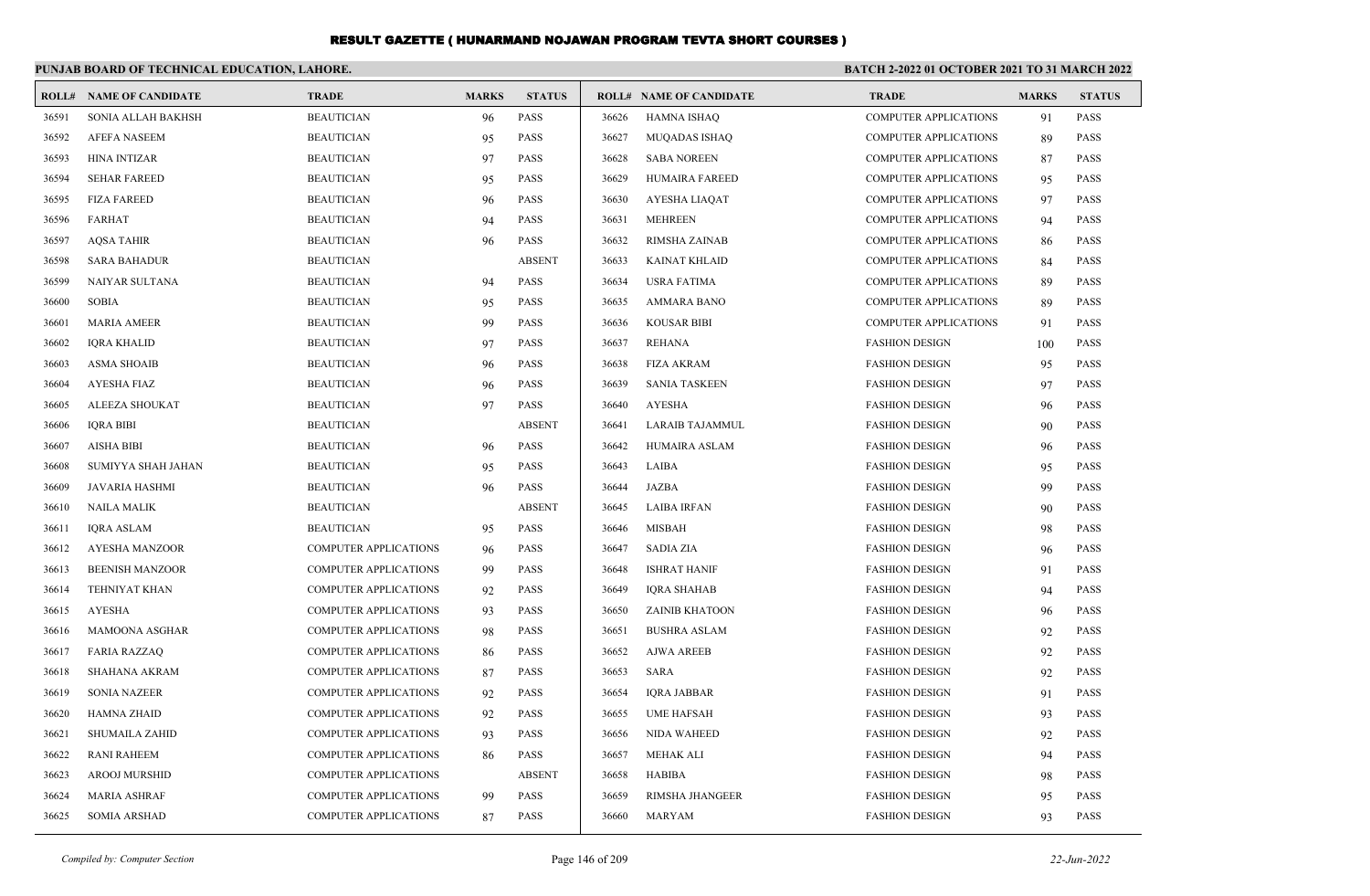|                          | PUNJAB BOARD OF TECHNICAL EDUCATION, LAHORE.                            |                              |              |               |       |                                              | BATCH 2-2022 01 OCTOBER 2021 TO 31 MARCH 2022 |              |               |
|--------------------------|-------------------------------------------------------------------------|------------------------------|--------------|---------------|-------|----------------------------------------------|-----------------------------------------------|--------------|---------------|
|                          | <b>ROLL# NAME OF CANDIDATE</b>                                          | <b>TRADE</b>                 | <b>MARKS</b> | <b>STATUS</b> |       | <b>ROLL# NAME OF CANDIDATE</b>               | <b>TRADE</b>                                  | <b>MARKS</b> | <b>STATUS</b> |
| 36661                    | <b>KIRAN</b>                                                            | <b>FASHION DESIGN</b>        | 94           | <b>PASS</b>   | 36693 | <b>SHANZA YASIN</b>                          | <b>BEAUTICIAN</b>                             | 91           | <b>PASS</b>   |
|                          | GOVT. VOCATIONAL TRAINING INSTITUTE (FOR WOMEN), JALAL PUR,             |                              |              |               | 36694 | ALISHA MAQBOOL                               | <b>BEAUTICIAN</b>                             | 94           | <b>PASS</b>   |
| <b>PEERWALA</b><br>36662 | NATASHA ASGHAR                                                          | <b>COMPUTER APPLICATIONS</b> | 77           | <b>PASS</b>   | 36695 | LAALA                                        | <b>BEAUTICIAN</b>                             | 94           | <b>PASS</b>   |
| 36663                    | <b>HIRA MUSHTAQ</b>                                                     | <b>COMPUTER APPLICATIONS</b> | 83           | <b>PASS</b>   | 36696 | <b>NABEELA</b>                               | <b>BEAUTICIAN</b>                             | 94           | <b>PASS</b>   |
| 36664                    | <b>MARIA BIBI</b>                                                       | <b>COMPUTER APPLICATIONS</b> |              | <b>PASS</b>   | 36697 | <b>HIRA</b>                                  | DOMESTIC TAILORING                            | 95           | <b>PASS</b>   |
|                          |                                                                         |                              | 95           |               | 36698 | <b>ASMA</b>                                  | DOMESTIC TAILORING                            | 95           | <b>PASS</b>   |
| 36665                    | <b>MARIA JAMEEL</b>                                                     | <b>COMPUTER APPLICATIONS</b> | 81           | <b>PASS</b>   | 36699 | <b>MARIA BIBI</b>                            | DOMESTIC TAILORING                            | 92           | <b>PASS</b>   |
| 36666                    | <b>MARIA RAZAQ</b>                                                      | <b>COMPUTER APPLICATIONS</b> | 83           | <b>PASS</b>   | 36700 | <b>MAMOONA BIBI</b>                          | DOMESTIC TAILORING                            | 91           | <b>PASS</b>   |
| 36667                    | <b>SAFIA RAZZAO</b>                                                     | <b>COMPUTER APPLICATIONS</b> | 95           | <b>PASS</b>   | 36701 | <b>MEHAR UN NISA</b>                         | DOMESTIC TAILORING                            | 93           | <b>PASS</b>   |
| 36668                    | <b>SHAZIA BIBI</b>                                                      | <b>COMPUTER APPLICATIONS</b> | 83           | <b>PASS</b>   | 36702 | <b>AQEELA MUNEER</b>                         | DOMESTIC TAILORING                            | 95           | <b>PASS</b>   |
| 36669                    | <b>SAJEELA BATOOL</b>                                                   | <b>COMPUTER APPLICATIONS</b> | 92           | <b>PASS</b>   | 36703 | <b>TAYYABA BATOOL</b>                        | DOMESTIC TAILORING                            | 99           | <b>PASS</b>   |
| 36670                    | <b>IORA BIBI</b>                                                        | <b>COMPUTER APPLICATIONS</b> | 90           | <b>PASS</b>   | 36704 | <b>ULFAT NAZEER</b>                          | DOMESTIC TAILORING                            | 96           | <b>PASS</b>   |
| 36671                    | <b>IQRA</b>                                                             | <b>COMPUTER APPLICATIONS</b> | 91           | <b>PASS</b>   | 36705 | <b>AYESHA BIBI</b>                           | DOMESTIC TAILORING                            | 93           | <b>PASS</b>   |
| 36672                    | <b>AYESHA</b>                                                           | <b>COMPUTER APPLICATIONS</b> | 90           | <b>PASS</b>   | 36706 | <b>RIDA FATIMA</b>                           | DOMESTIC TAILORING                            | 83           | <b>PASS</b>   |
| 36673                    | <b>ANILA RUBAB</b>                                                      | <b>COMPUTER APPLICATIONS</b> | 92           | <b>PASS</b>   | 36707 | <b>SEHRISH ISHAQ</b>                         | DOMESTIC TAILORING                            | 93           | <b>PASS</b>   |
| 36674                    | <b>ANEELA MAJEED</b>                                                    | <b>COMPUTER APPLICATIONS</b> | 97           | <b>PASS</b>   | 36708 | <b>MEHREEN NAZ</b>                           | DOMESTIC TAILORING                            | 91           | <b>PASS</b>   |
| 36675                    | <b>AYESHA BIBI</b>                                                      | <b>COMPUTER APPLICATIONS</b> | 91           | <b>PASS</b>   | 36709 | <b>SAMREEN SHABIR</b>                        | DOMESTIC TAILORING                            | 93           | <b>PASS</b>   |
| 36676                    | <b>AQSA BIBI</b>                                                        | <b>COMPUTER APPLICATIONS</b> | 82           | <b>PASS</b>   | 36710 | <b>KINZA BIBI</b>                            | DOMESTIC TAILORING                            | 84           | <b>PASS</b>   |
| 36677                    | <b>SIDRA MAHMOOD</b>                                                    | <b>COMPUTER APPLICATIONS</b> | 87           | <b>PASS</b>   | 36711 | NIMRAH IMRAN                                 | DOMESTIC TAILORING                            | 84           | <b>PASS</b>   |
| 36678                    | <b>SAIRA RIAZ</b>                                                       | <b>COMPUTER APPLICATIONS</b> | 83           | <b>PASS</b>   |       | GOVT. TECHNICAL TRAINING CENTRE,, , SHUJABAD |                                               |              |               |
| 36679                    | <b>SUMERA BASHIR</b>                                                    | <b>COMPUTER APPLICATIONS</b> | 77           | <b>PASS</b>   | 36712 | <b>NOMAN QADEER</b>                          | <b>ELECTRICIAN</b>                            | 82           | PASS          |
| 36680                    | <b>SAIRA BATOOL</b>                                                     | <b>COMPUTER APPLICATIONS</b> | 91           | <b>PASS</b>   | 36713 | MUHAMMAD DILAWAR                             | <b>ELECTRICIAN</b>                            |              | <b>PASS</b>   |
| 36681                    | <b>RUBAB BIBI</b>                                                       | <b>COMPUTER APPLICATIONS</b> | 77           | <b>PASS</b>   | 36714 |                                              |                                               | 82           |               |
|                          | <b>GOVERNMENT VOCATIONAL TRAINING INSTITUTE FOR WOMEN, NEW KHAN BUS</b> |                              |              |               | 36715 | MUHAMMAD BILAL                               | <b>ELECTRICIAN</b>                            | 76           | PASS          |
| 36682                    | STAND JALALPUR ROAD, SHUJABAD<br><b>AIMAN SHAHZAD</b>                   | <b>BEAUTICIAN</b>            |              | <b>PASS</b>   |       | <b>SAOUD ULLAH</b>                           | <b>ELECTRICIAN</b>                            | 84           | PASS          |
|                          |                                                                         |                              | 93           |               | 36716 | SYED MUHAMMAD MEHDI                          | <b>ELECTRICIAN</b>                            | 83           | <b>PASS</b>   |
| 36683                    | SANA BUKHARI                                                            | <b>BEAUTICIAN</b>            | 95           | <b>PASS</b>   | 36717 | <b>SHAMS UL HAQ</b>                          | <b>ELECTRICIAN</b>                            | 84           | <b>PASS</b>   |
| 36684                    | <b>AFSHAN BUKHARI</b>                                                   | <b>BEAUTICIAN</b>            | 96           | <b>PASS</b>   | 36718 | LUQMAN HASHIM                                | <b>ELECTRICIAN</b>                            | 84           | <b>PASS</b>   |
| 36685                    | <b>IRAM ALLAH DIN</b>                                                   | <b>BEAUTICIAN</b>            | 92           | <b>PASS</b>   | 36719 | MUHAMMAD AL RASHEED                          | <b>ELECTRICIAN</b>                            | 84           | <b>PASS</b>   |
| 36686                    | <b>IFFAT GUL</b>                                                        | <b>BEAUTICIAN</b>            | 94           | <b>PASS</b>   | 36720 | <b>ASAD ALI</b>                              | <b>ELECTRICIAN</b>                            | 83           | <b>PASS</b>   |
| 36687                    | MAIMOONA MUNAWAR                                                        | <b>BEAUTICIAN</b>            | 92           | <b>PASS</b>   | 36721 | <b>JUNAID MURTAZA</b>                        | <b>ELECTRICIAN</b>                            |              | <b>ABSENT</b> |
| 36688                    | <b>MEHVISH ISHAQ</b>                                                    | <b>BEAUTICIAN</b>            | 93           | <b>PASS</b>   | 36722 | MUHAMMAD MANSOOR KHAN                        | <b>ELECTRICIAN</b>                            | 82           | <b>PASS</b>   |
| 36689                    | <b>FATIMA SUGHRA</b>                                                    | <b>BEAUTICIAN</b>            | 92           | <b>PASS</b>   | 36723 | MUHAMMAD SHEHRYAR                            | <b>ELECTRICIAN</b>                            | 83           | <b>PASS</b>   |
| 36690                    | NAZIA UMAR DRAZ                                                         | <b>BEAUTICIAN</b>            | 93           | <b>PASS</b>   | 36724 | ADNAN IQBAL                                  | <b>ELECTRICIAN</b>                            |              | <b>ABSENT</b> |
| 36691                    | <b>MEHWISH NAZAR</b>                                                    | <b>BEAUTICIAN</b>            | 92           | <b>PASS</b>   | 36725 | MUHAMMAD ADEEL                               | <b>ELECTRICIAN</b>                            | 83           | <b>PASS</b>   |
| 36692                    | <b>KASHMALA ZAHOOR</b>                                                  | <b>BEAUTICIAN</b>            | 93           | <b>PASS</b>   | 36726 | <b>DELAWER ALI</b>                           | <b>ELECTRICIAN</b>                            | 81           | <b>PASS</b>   |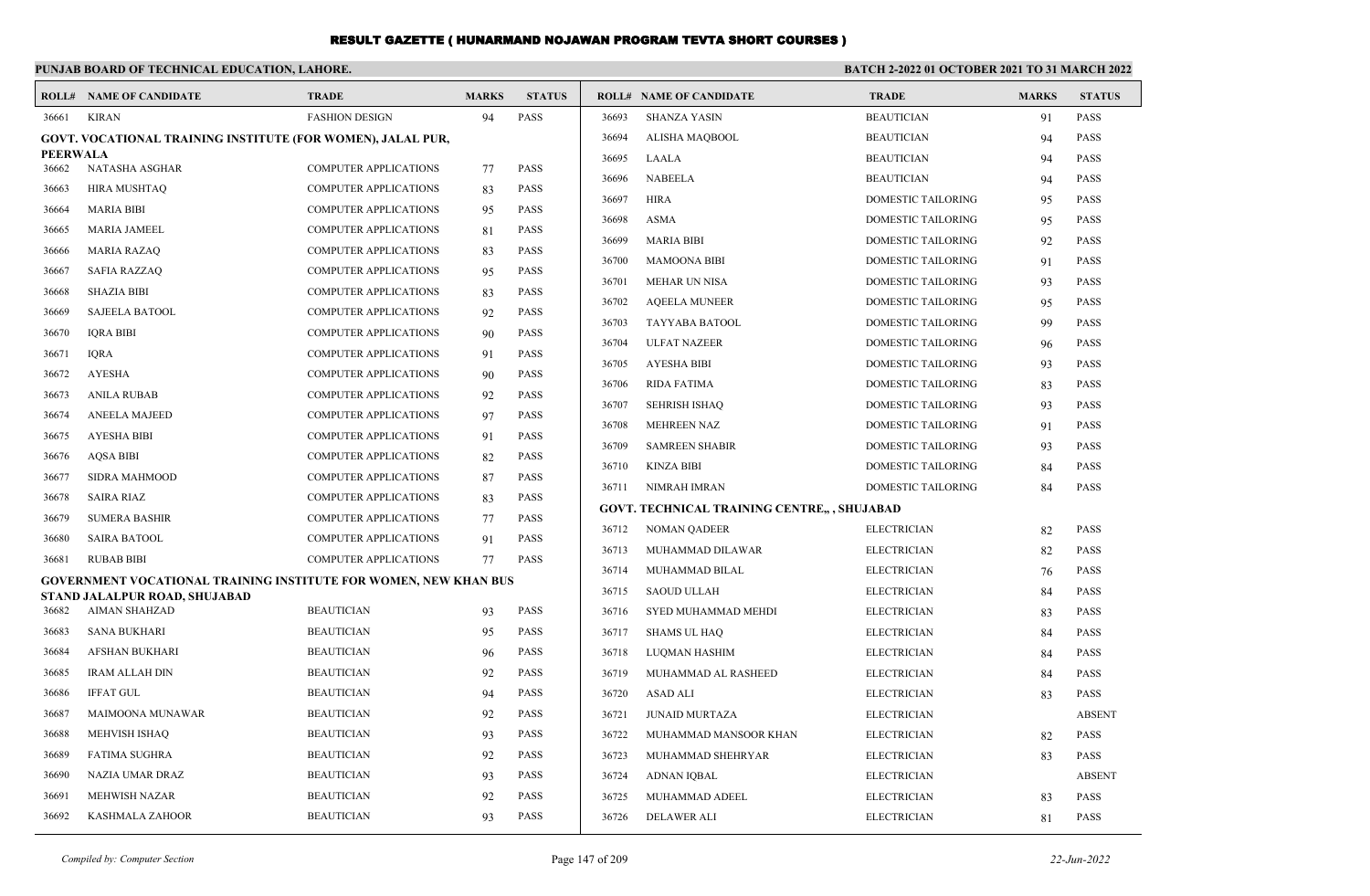|       | PUNJAB BOARD OF TECHNICAL EDUCATION, LAHORE.                         |                              |              |               | <b>BATCH 2-2022 01 OCTOBER 2021 TO 31 MARCH 2022</b> |                                |                              |              |               |
|-------|----------------------------------------------------------------------|------------------------------|--------------|---------------|------------------------------------------------------|--------------------------------|------------------------------|--------------|---------------|
| ROLL# | <b>NAME OF CANDIDATE</b>                                             | <b>TRADE</b>                 | <b>MARKS</b> | <b>STATUS</b> |                                                      | <b>ROLL# NAME OF CANDIDATE</b> | <b>TRADE</b>                 | <b>MARKS</b> | <b>STATUS</b> |
| 36727 | <b>MUHAMMAD ASIF</b>                                                 | <b>PLUMBER</b>               | 89           | <b>PASS</b>   | 36760                                                | <b>FIZA MEHDI</b>              | <b>COMPUTER APPLICATIONS</b> | 96           | <b>PASS</b>   |
| 36728 | MUHAMMAD UMAIR ATTEAQUE                                              | <b>PLUMBER</b>               | 92           | <b>PASS</b>   | 36761                                                | <b>SHAZIA MEHVISH</b>          | <b>COMPUTER APPLICATIONS</b> | 97           | <b>PASS</b>   |
| 36729 | <b>AHMAD ZAHID</b>                                                   | <b>PLUMBER</b>               | 80           | <b>PASS</b>   | 36762                                                | <b>AIMAN BATOOL</b>            | <b>COMPUTER APPLICATIONS</b> | 99           | <b>PASS</b>   |
| 36730 | NOUMAN JAVED                                                         | <b>PLUMBER</b>               | 85           | <b>PASS</b>   | 36763                                                | HUMAIRA SHAHZADI               | <b>COMPUTER APPLICATIONS</b> | 95           | <b>PASS</b>   |
| 36731 | ALI SADIQ                                                            | <b>PLUMBER</b>               | 86           | PASS          | 36764                                                | <b>FARZANA KAUSAR</b>          | <b>COMPUTER APPLICATIONS</b> | 96           | <b>PASS</b>   |
| 36732 | ZEESHAN AKMAL                                                        | <b>PLUMBER</b>               | 82           | PASS          | 36765                                                | <b>FARIA MUKHTIAR</b>          | <b>COMPUTER APPLICATIONS</b> | 98           | <b>PASS</b>   |
| 36733 | SYED ALI HASSNAIN SHAH                                               | <b>PLUMBER</b>               | 92           | PASS          | 36766                                                | <b>AFNAN JAMEEL</b>            | <b>COMPUTER APPLICATIONS</b> | 98           | <b>PASS</b>   |
| 36734 | MUHAMMAD FAIZAN AKMAL                                                | <b>PLUMBER</b>               | 81           | PASS          | 36767                                                | <b>AZKA MALIK</b>              | <b>COMPUTER APPLICATIONS</b> | 100          | <b>PASS</b>   |
| 36735 | <b>SHEERAZ SHAHID</b>                                                | <b>PLUMBER</b>               | 85           | PASS          | 36768                                                | <b>RUBAB KHALID</b>            | <b>COMPUTER APPLICATIONS</b> | 99           | <b>PASS</b>   |
| 36736 | <b>KHIZAR REHMAN</b>                                                 | <b>PLUMBER</b>               | 93           | <b>PASS</b>   | 36769                                                | <b>DUA RANI</b>                | <b>COMPUTER APPLICATIONS</b> | 100          | <b>PASS</b>   |
| 36737 | <b>MUHAMMAD AMIR</b>                                                 | <b>PLUMBER</b>               | 84           | <b>PASS</b>   | 36770                                                | <b>ZARNAIN GHAFFAR</b>         | <b>COMPUTER APPLICATIONS</b> | 99           | <b>PASS</b>   |
| 36738 | MUHAMMAD BASIL ASFAND                                                | <b>PLUMBER</b>               | 86           | PASS          | 36771                                                | <b>KIRAN IRSHAD</b>            | <b>COMPUTER APPLICATIONS</b> | 99           | <b>PASS</b>   |
| 36739 | <b>MOHSIN KHADIM</b>                                                 | <b>PLUMBER</b>               | 82           | <b>PASS</b>   | 36772                                                | <b>MEMONA BADAR</b>            | <b>COMPUTER APPLICATIONS</b> | 97           | <b>PASS</b>   |
| 36740 | <b>ABDUL QAYUM</b>                                                   | <b>PLUMBER</b>               | 88           | PASS          | 36773                                                | <b>ULFAT ZAIB</b>              | <b>COMPUTER APPLICATIONS</b> | 93           | <b>PASS</b>   |
| 36741 | MUHAMMAD LUQMAN                                                      | <b>PLUMBER</b>               | 78           | PASS          | 36774                                                | NIDDA IQBAL                    | <b>COMPUTER APPLICATIONS</b> | 97           | <b>PASS</b>   |
| 36742 | MUHAMMAD TOUQEER                                                     | MOTOR CYCLE MECHANIC         | 87           | PASS          | 36775                                                | NADIA MUKHTIAR                 | <b>COMPUTER APPLICATIONS</b> | 93           | <b>PASS</b>   |
| 36743 | MUHAMMAD AMIR                                                        | MOTOR CYCLE MECHANIC         | 83           | PASS          | 36776                                                | <b>ANAM KHALID</b>             | <b>COMPUTER APPLICATIONS</b> | 93           | <b>PASS</b>   |
| 36744 | MUHAMMAD IKRAM                                                       | MOTOR CYCLE MECHANIC         | 81           | <b>PASS</b>   | 36777                                                | <b>SHUMAILA KHAN</b>           | <b>COMPUTER APPLICATIONS</b> | 98           | <b>PASS</b>   |
| 36745 | HAFIZ MUHAMMAD UMER                                                  | MOTOR CYCLE MECHANIC         | 78           | PASS          | 36778                                                | <b>AYESHA HABIB</b>            | <b>COMPUTER APPLICATIONS</b> | 98           | <b>PASS</b>   |
| 36746 | MUHAMMAD ORANGZAIB                                                   | MOTOR CYCLE MECHANIC         | 74           | <b>PASS</b>   | 36779                                                | <b>ATIYA HABIB</b>             | <b>COMPUTER APPLICATIONS</b> | 100          | <b>PASS</b>   |
| 36747 | <b>GHULAM MUHAMMAD</b>                                               | MOTOR CYCLE MECHANIC         | 82           | <b>PASS</b>   | 36780                                                | <b>MARYAM HUSSNAIN</b>         | <b>COMPUTER APPLICATIONS</b> | 100          | <b>PASS</b>   |
| 36748 | MUHAMMAD KASHIF                                                      | MOTOR CYCLE MECHANIC         | 92           | <b>PASS</b>   | 36781                                                | <b>HAFSA SALEEM</b>            | <b>COMPUTER APPLICATIONS</b> | 98           | <b>PASS</b>   |
| 36749 | MUHAMMAD WAQAS                                                       | MOTOR CYCLE MECHANIC         | 89           | <b>PASS</b>   | 36782                                                | NEHA NAZIK                     | <b>DOMESTIC TAILORING</b>    | 93           | <b>PASS</b>   |
| 36750 | MUHAMMAD ISMAIL                                                      | MOTOR CYCLE MECHANIC         | 72           | <b>PASS</b>   | 36783                                                | RASHIDA BIBI                   | <b>DOMESTIC TAILORING</b>    | 97           | <b>PASS</b>   |
| 36751 | <b>AZMAT KHAN</b>                                                    | MOTOR CYCLE MECHANIC         |              | <b>ABSENT</b> | 36784                                                | <b>HASEENA BIBI</b>            | DOMESTIC TAILORING           | 96           | <b>PASS</b>   |
| 36752 | HAFIZ MUHAMMAD RAHEEL                                                | MOTOR CYCLE MECHANIC         | 83           | <b>PASS</b>   | 36785                                                | ZAHRA HASSAN                   | DOMESTIC TAILORING           | 92           | <b>PASS</b>   |
| 36753 | <b>KHUBAIB ASLAM</b>                                                 | MOTOR CYCLE MECHANIC         | 78           | PASS          | 36786                                                | <b>SAWEERA HASSAN</b>          | DOMESTIC TAILORING           | 94           | <b>PASS</b>   |
| 36754 | MUHAMMAD NAFEES                                                      | MOTOR CYCLE MECHANIC         | 77           | <b>PASS</b>   | 36787                                                | <b>TASLEEM MAI</b>             | DOMESTIC TAILORING           | 93           | <b>PASS</b>   |
| 36755 | <b>RASHID MASOOM</b>                                                 | MOTOR CYCLE MECHANIC         |              | <b>ABSENT</b> | 36788                                                | <b>SANA JAVAID</b>             | <b>DOMESTIC TAILORING</b>    | 88           | <b>PASS</b>   |
| 36756 | MUHAMMAD ASAD RAZA                                                   | MOTOR CYCLE MECHANIC         |              | <b>ABSENT</b> | 36789                                                | <b>SHAN E ZAHRA</b>            | <b>DOMESTIC TAILORING</b>    | 90           | <b>PASS</b>   |
|       | <b>GOVERNMENT VOCATIONAL TRAINING INSTITUTE FOR WOMEN, FATEH PUR</b> |                              |              |               | 36790                                                | MEHAK FATIMA                   | DOMESTIC TAILORING           | 82           | <b>PASS</b>   |
| 36757 | ROAD NEAR NORANI MASJID, ALIPUR<br>SABRA AKRAM                       | <b>COMPUTER APPLICATIONS</b> |              | <b>PASS</b>   | 36791                                                | <b>UME HANI</b>                | DOMESTIC TAILORING           | 86           | <b>PASS</b>   |
| 36758 | <b>ANAM JAVAID</b>                                                   | <b>COMPUTER APPLICATIONS</b> | 99           | <b>PASS</b>   | 36792                                                | <b>NAYAB BIBI</b>              | DOMESTIC TAILORING           | 92           | <b>PASS</b>   |
| 36759 | <b>SANIA JAVAID</b>                                                  | <b>COMPUTER APPLICATIONS</b> | 98           | <b>PASS</b>   | 36793                                                | <b>NIMRA NAZIK</b>             | <b>DOMESTIC TAILORING</b>    | 86           | <b>PASS</b>   |
|       |                                                                      |                              | 100          |               | 36794                                                | <b>MEHAK MANZOOR</b>           | <b>DOMESTIC TAILORING</b>    | 85           | <b>PASS</b>   |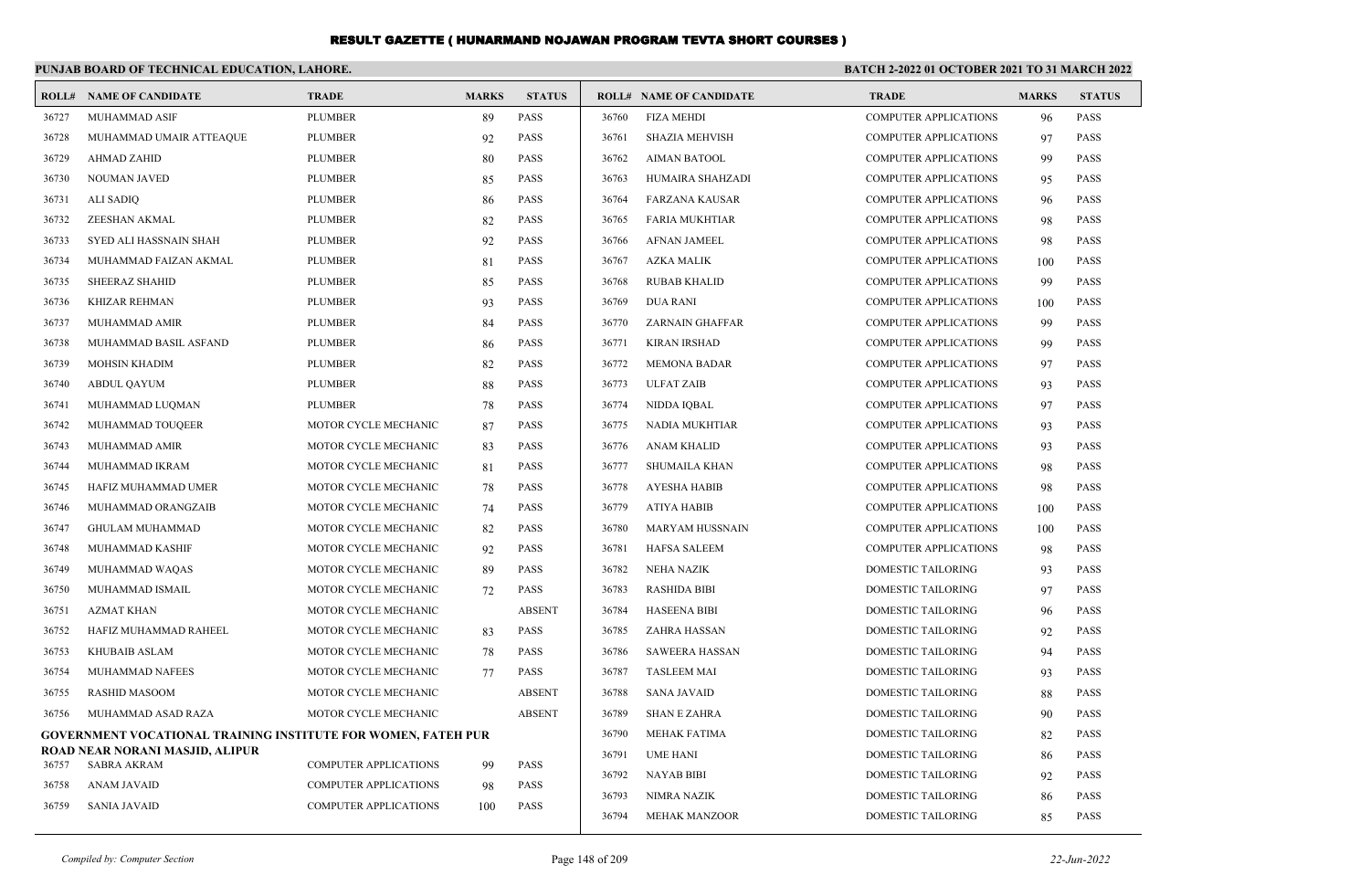|                      | PUNJAB BOARD OF TECHNICAL EDUCATION, LAHORE.                         |                              |              |               | <b>BATCH 2-2022 01 OCTOBER 2021 TO 31 MARCH 2022</b> |                                                                        |                              |              |               |
|----------------------|----------------------------------------------------------------------|------------------------------|--------------|---------------|------------------------------------------------------|------------------------------------------------------------------------|------------------------------|--------------|---------------|
|                      | <b>ROLL# NAME OF CANDIDATE</b>                                       | <b>TRADE</b>                 | <b>MARKS</b> | <b>STATUS</b> |                                                      | <b>ROLL# NAME OF CANDIDATE</b>                                         | <b>TRADE</b>                 | <b>MARKS</b> | <b>STATUS</b> |
| 36795                | <b>REHANA BIBI</b>                                                   | DOMESTIC TAILORING           | 97           | <b>PASS</b>   | 36827                                                | <b>SAMREEN BIBI</b>                                                    | <b>BEAUTICIAN</b>            | 96           | <b>PASS</b>   |
| 36796                | ANOOSHA BIBI                                                         | DOMESTIC TAILORING           | 97           | <b>PASS</b>   | 36828                                                | <b>KIRAN HAFEEZ</b>                                                    | <b>BEAUTICIAN</b>            | 92           | <b>PASS</b>   |
| 36797                | <b>RIMSHA SADIQ</b>                                                  | <b>DOMESTIC TAILORING</b>    | 78           | <b>PASS</b>   | 36829                                                | <b>AASMA NOREEN</b>                                                    | <b>BEAUTICIAN</b>            | 95           | <b>PASS</b>   |
| 36798                | <b>REEMA BEGUM</b>                                                   | <b>DOMESTIC TAILORING</b>    | 96           | <b>PASS</b>   | 36830                                                | <b>SADIA JAVAID</b>                                                    | <b>BEAUTICIAN</b>            | 96           | <b>PASS</b>   |
| 36799                | <b>AQSA NASEER</b>                                                   | DOMESTIC TAILORING           | 96           | <b>PASS</b>   | 36831                                                | <b>IQRA RIAZ</b>                                                       | <b>BEAUTICIAN</b>            | 92           | PASS          |
| 36800                | <b>RAFIA AKRAM</b>                                                   | DOMESTIC TAILORING           | 76           | <b>PASS</b>   | 36832                                                | <b>UMME HABIBA</b>                                                     | <b>BEAUTICIAN</b>            | 93           | PASS          |
| 36801                | <b>SABA RAJAB</b>                                                    | <b>DOMESTIC TAILORING</b>    | 75           | <b>PASS</b>   | 36833                                                | <b>HIJAB FATIMA</b>                                                    | <b>BEAUTICIAN</b>            | 96           | <b>PASS</b>   |
| 36802                | <b>MARIA RAJAB</b>                                                   | <b>DOMESTIC TAILORING</b>    | 75           | <b>PASS</b>   | 36834                                                | <b>NADIA AFZAL</b>                                                     | <b>BEAUTICIAN</b>            | 92           | <b>PASS</b>   |
| 36803                | <b>ATIYA MUNEER</b>                                                  | <b>DOMESTIC TAILORING</b>    | 74           | <b>PASS</b>   | 36835                                                | <b>ASMA RASHEED</b>                                                    | <b>BEAUTICIAN</b>            | 91           | <b>PASS</b>   |
| 36804                | <b>MAIMOONA RASHEED</b>                                              | <b>DOMESTIC TAILORING</b>    | 97           | <b>PASS</b>   | 36836                                                | <b>SEHRISH KARIM</b>                                                   | <b>BEAUTICIAN</b>            | 98           | <b>PASS</b>   |
| 36805                | MUQADDAS RASHEED                                                     | DOMESTIC TAILORING           | 98           | <b>PASS</b>   | 36837                                                | <b>MARIA BALOCH</b>                                                    | <b>BEAUTICIAN</b>            | 92           | <b>PASS</b>   |
| 36806                | <b>ANETA MUNIR</b>                                                   | DOMESTIC TAILORING           | 74           | <b>PASS</b>   | 36838                                                | <b>MAHNOOR BALOCH</b>                                                  | <b>BEAUTICIAN</b>            | 92           | <b>PASS</b>   |
|                      | <b>GOVERNMENT COLLEGE OF TECHNOLOGY, 7-KM GT ROAD LALA MEER, KOT</b> |                              |              |               | 36839                                                | <b>SIDRA BIBI</b>                                                      | <b>BEAUTICIAN</b>            | 92           | <b>PASS</b>   |
| <b>ADDU</b><br>36807 | ZAIN UL ABIDEEN                                                      | <b>COMPUTER APPLICATIONS</b> | 96           | <b>PASS</b>   | 36840                                                | <b>IORA HANEEF</b>                                                     | <b>BEAUTICIAN</b>            | 92           | <b>PASS</b>   |
| 36808                | MUHAMMAD NADIR                                                       | <b>COMPUTER APPLICATIONS</b> | 89           | <b>PASS</b>   | 36841                                                | <b>HUMAIRA PERVEN</b>                                                  | <b>BEAUTICIAN</b>            | 66           | <b>PASS</b>   |
| 36809                | <b>AHSAN ALI</b>                                                     | <b>COMPUTER APPLICATIONS</b> | 97           | <b>PASS</b>   | 36842                                                | <b>MEHWISH BATOOL</b>                                                  | <b>BEAUTICIAN</b>            | 92           | <b>PASS</b>   |
| 36810                | MUHAMMAD JAVAID IQBAL                                                | <b>COMPUTER APPLICATIONS</b> | 98           | <b>PASS</b>   | 36843                                                | <b>HINA SATTAR</b>                                                     | <b>BEAUTICIAN</b>            | 67           | PASS          |
| 36811                | <b>DANYAL SAEED</b>                                                  | <b>COMPUTER APPLICATIONS</b> | 98           | <b>PASS</b>   | 36844                                                | <b>KASHMALA ZAFAR</b>                                                  | <b>BEAUTICIAN</b>            | 97           | PASS          |
| 36812                | MUHAMMAD ASIF                                                        | <b>COMPUTER APPLICATIONS</b> | 95           | <b>PASS</b>   | 36845                                                | PERVEEN KANWAL                                                         | <b>BEAUTICIAN</b>            | 92           | <b>PASS</b>   |
| 36813                | <b>ISAR AKRAM</b>                                                    | <b>COMPUTER APPLICATIONS</b> | 96           | <b>PASS</b>   | 36846                                                | KHADIJA RAFIQ                                                          | <b>BEAUTICIAN</b>            | 95           | <b>PASS</b>   |
| 36814                | MUHAMMAD MUZAMIL                                                     | <b>COMPUTER APPLICATIONS</b> | 98           | <b>PASS</b>   |                                                      | <b>GOVERNMENT VOCATIONAL TRAINING INSTITUTE FOR WOMEN, NEAR FAISAL</b> |                              |              |               |
| 36815                | MUHAMMAD WAQAS                                                       | <b>COMPUTER APPLICATIONS</b> | 100          | <b>PASS</b>   | 36847                                                | STADIUM, MUZAFFARGARH<br><b>HIFZA MANZOOR</b>                          | <b>COMPUTER APPLICATIONS</b> | 95           | <b>PASS</b>   |
| 36816                | MUHAMMAD KAMRAN                                                      | <b>COMPUTER APPLICATIONS</b> | 98           | <b>PASS</b>   | 36848                                                | MEHREEN ZAKIR                                                          | <b>COMPUTER APPLICATIONS</b> | 98           | <b>PASS</b>   |
| 36817                | HASNAIN ALLAH DITTA                                                  | <b>COMPUTER APPLICATIONS</b> | 97           | <b>PASS</b>   | 36849                                                | <b>SONIA AMEEN</b>                                                     | <b>COMPUTER APPLICATIONS</b> | 95           | <b>PASS</b>   |
| 36818                | <b>ABDUL RASHEED</b>                                                 | <b>COMPUTER APPLICATIONS</b> | 90           | <b>PASS</b>   | 36850                                                | <b>LAILA ABID</b>                                                      | COMPUTER APPLICATIONS        | 90           | <b>PASS</b>   |
| 36819                | OAN MUHAMMAD                                                         | <b>COMPUTER APPLICATIONS</b> | 99           | <b>PASS</b>   | 36851                                                | <b>UMBREEN</b>                                                         | <b>COMPUTER APPLICATIONS</b> | 96           | <b>PASS</b>   |
| 36820                | MUHAMMAD MOOSA                                                       | <b>COMPUTER APPLICATIONS</b> | 97           | <b>PASS</b>   | 36852                                                | AMMARA BATOOL                                                          | COMPUTER APPLICATIONS        | 97           | <b>PASS</b>   |
| 36821                | SHEIKH MUHAMMAD MASOOD                                               | <b>COMPUTER APPLICATIONS</b> | 96           | <b>PASS</b>   | 36853                                                | NATASHA AKBAR                                                          | COMPUTER APPLICATIONS        | 97           | <b>PASS</b>   |
| 36822                | MUHAMMAD KASHIF                                                      | <b>COMPUTER APPLICATIONS</b> | 96           | <b>PASS</b>   | 36854                                                | NATASHA NIAZ                                                           | <b>COMPUTER APPLICATIONS</b> | 97           | <b>PASS</b>   |
| 36823                | MUHAMMAD SAAD NAEEM                                                  | COMPUTER APPLICATIONS        | 97           | <b>PASS</b>   | 36855                                                | <b>LARAIB BIBI</b>                                                     | <b>COMPUTER APPLICATIONS</b> | 90           | <b>PASS</b>   |
| 36824                | MUHAMMAD NAVEED                                                      | <b>COMPUTER APPLICATIONS</b> | 99           | <b>PASS</b>   | 36856                                                | <b>SABA KANWAL</b>                                                     | COMPUTER APPLICATIONS        | 80           | <b>PASS</b>   |
| 36825                | MUHAMMAD SUBHAN                                                      | <b>COMPUTER APPLICATIONS</b> | 90           | <b>PASS</b>   | 36857                                                | <b>SHANZA BIBI</b>                                                     | COMPUTER APPLICATIONS        | 80           | <b>PASS</b>   |
| 36826                | ALAMDAR HUSSAIN                                                      | <b>COMPUTER APPLICATIONS</b> | 96           | <b>PASS</b>   | 36858                                                | <b>AYESHA KHAN</b>                                                     | COMPUTER APPLICATIONS        | 80           | <b>PASS</b>   |
|                      | <b>GOVERNMENT VOCATIONAL TRAINING INSTITUTE FOR WOMEN,, KOT ADDU</b> |                              |              |               | 36859                                                | <b>SAWAIRA</b>                                                         | <b>COMPUTER APPLICATIONS</b> | 95           | <b>PASS</b>   |
|                      |                                                                      |                              |              |               |                                                      |                                                                        |                              |              |               |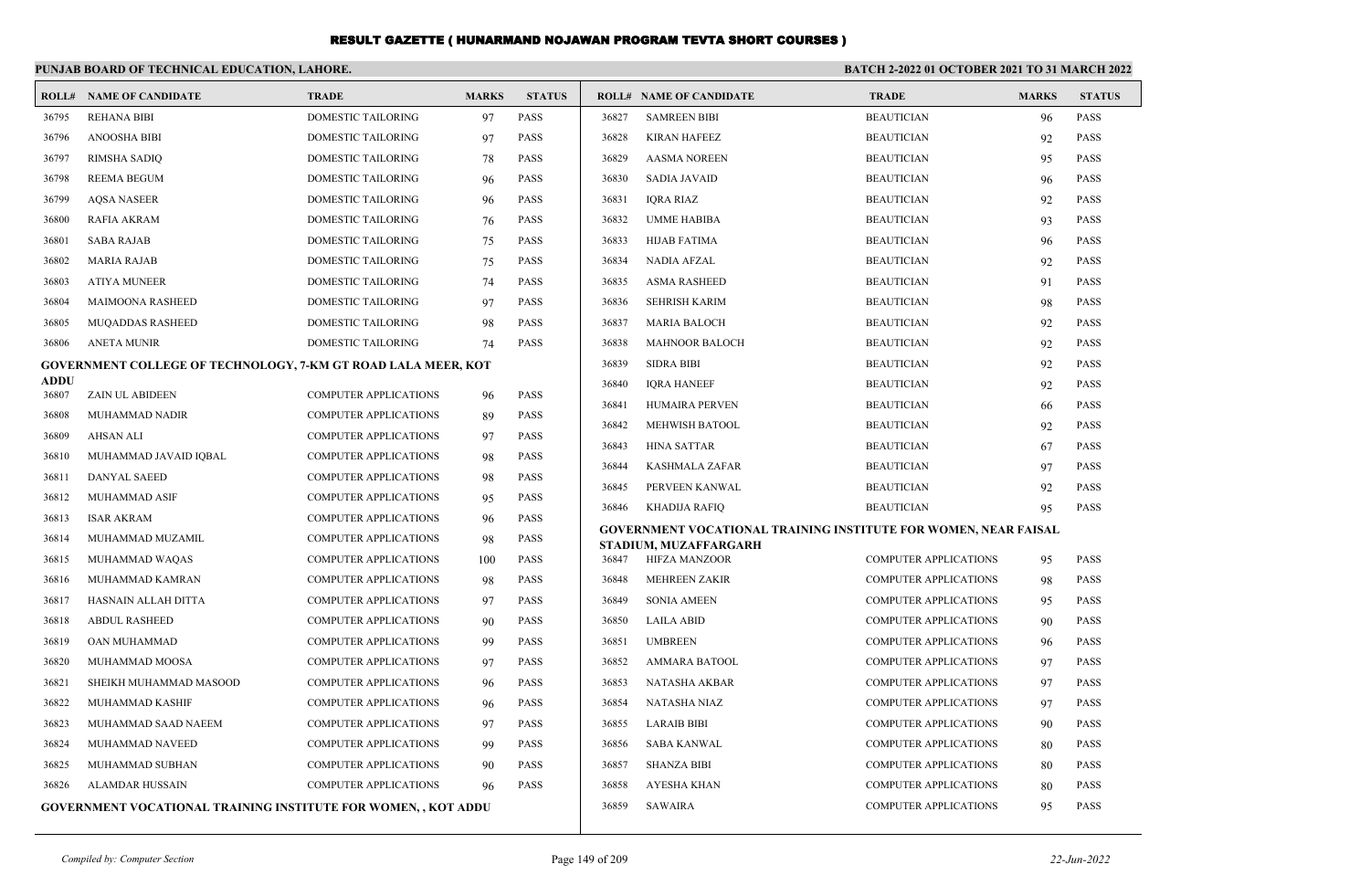|       | PUNJAB BOARD OF TECHNICAL EDUCATION, LAHORE.                   |                              |              |                              | <b>BATCH 2-2022 01 OCTOBER 2021 TO 31 MARCH 2022</b> |                                                                |                              |              |               |
|-------|----------------------------------------------------------------|------------------------------|--------------|------------------------------|------------------------------------------------------|----------------------------------------------------------------|------------------------------|--------------|---------------|
|       | <b>ROLL# NAME OF CANDIDATE</b>                                 | <b>TRADE</b>                 | <b>MARKS</b> | <b>STATUS</b>                |                                                      | <b>ROLL# NAME OF CANDIDATE</b>                                 | <b>TRADE</b>                 | <b>MARKS</b> | <b>STATUS</b> |
| 36860 | <b>NAZIA SAJJAD</b>                                            | <b>COMPUTER APPLICATIONS</b> | 95           | <b>PASS</b>                  | 36892                                                | <b>WAQAS AHMAD</b>                                             | <b>ELECTRICIAN</b>           | 98           | <b>PASS</b>   |
| 36861 | <b>AIMAN</b>                                                   | <b>COMPUTER APPLICATIONS</b> | 97           | <b>PASS</b>                  | 36893                                                | MUHAMMAD UMAR NAWAZ                                            | <b>ELECTRICIAN</b>           | 84           | <b>PASS</b>   |
| 36862 | <b>IQRA NAWAZ</b>                                              | <b>COMPUTER APPLICATIONS</b> | 80           | <b>PASS</b>                  | 36894                                                | MUHAMMAD IRFAN                                                 | <b>ELECTRICIAN</b>           | 95           | <b>PASS</b>   |
| 36863 | <b>SHUMAILA IQBAL</b>                                          | <b>COMPUTER APPLICATIONS</b> | 95           | <b>PASS</b>                  | 36895                                                | MUHAMMAD BILAL                                                 | <b>ELECTRICIAN</b>           | 83           | <b>PASS</b>   |
| 36864 | <b>TAHIRA AKBAR</b>                                            | <b>COMPUTER APPLICATIONS</b> | 95           | <b>PASS</b>                  | 36896                                                | ALI RAZA ILYAS                                                 | <b>ELECTRICIAN</b>           | 87           | <b>PASS</b>   |
| 36865 | <b>SIDRA FIAZ</b>                                              | <b>COMPUTER APPLICATIONS</b> | 95           | <b>PASS</b>                  | 36897                                                | <b>IMRAN ALI</b>                                               | <b>ELECTRICIAN</b>           | 81           | <b>PASS</b>   |
| 36866 | <b>RIJA ZAINAB</b>                                             | <b>COMPUTER APPLICATIONS</b> | 97           | <b>PASS</b>                  | 36898                                                | <b>IRFAN ALI</b>                                               | <b>ELECTRICIAN</b>           | 82           | <b>PASS</b>   |
| 36867 | <b>SANIA BIBI</b>                                              | <b>COMPUTER APPLICATIONS</b> | 95           | <b>PASS</b>                  | 36899                                                | <b>FAIZ UL HASSAN</b>                                          | <b>ELECTRICIAN</b>           | 77           | <b>PASS</b>   |
| 36868 | <b>RIMSHA ASHIQ</b>                                            | <b>COMPUTER APPLICATIONS</b> | 95           | <b>PASS</b>                  | 36900                                                | MUHAMMAD AZAM                                                  | <b>ELECTRICIAN</b>           | 76           | <b>PASS</b>   |
| 36869 | <b>MARYAM SHAHID</b>                                           | <b>COMPUTER APPLICATIONS</b> | 86           | <b>PASS</b>                  | 36901                                                | MUHAMMAD AADIL                                                 | <b>ELECTRICIAN</b>           | 97           | <b>PASS</b>   |
| 36870 | <b>MARYAM UROOJ</b>                                            | <b>COMPUTER APPLICATIONS</b> | 80           | <b>PASS</b>                  | 36902                                                | MUHAMMAD AHMAD                                                 | <b>ELECTRICIAN</b>           | 95           | <b>PASS</b>   |
| 36871 | <b>UMM E HABIBA</b>                                            | <b>COMPUTER APPLICATIONS</b> | 85           | <b>PASS</b>                  | 36903                                                | ALI HASSAN                                                     | <b>ELECTRICIAN</b>           | 96           | <b>PASS</b>   |
|       | GOVT. COLLEGE OF TECHNOLOGY,, D.G KHAN ROAD, ALI PUR BY PASS,, |                              |              |                              | 36904                                                | <b>SHAH ZAIB</b>                                               | <b>ELECTRICIAN</b>           | 98           | <b>PASS</b>   |
|       | <b>MUZAFFARGARH</b>                                            |                              |              |                              | 36905                                                | <b>ATTIO UR REHMAN</b>                                         | <b>ELECTRICIAN</b>           | 74           | <b>PASS</b>   |
| 36872 | MUHAMMAD YASIR                                                 | <b>COMPUTER APPLICATIONS</b> | 88           | <b>PASS</b><br><b>ABSENT</b> | 36906                                                | <b>KHIZAR HAYAT</b>                                            | <b>ELECTRICIAN</b>           | 97           | <b>PASS</b>   |
| 36873 | <b>HAMAD ASGHAR</b>                                            | <b>COMPUTER APPLICATIONS</b> |              |                              |                                                      | <b>GOVERNMENT VOCATIONAL TRAINING INSTITUTE FOR WOMEN, NER</b> |                              |              |               |
| 36874 | <b>UMAR AFTAB</b>                                              | <b>COMPUTER APPLICATIONS</b> | 86           | <b>PASS</b><br><b>PASS</b>   |                                                      | GURDWARA TAMBOO SHAHIB RAILWAY ROAD, NANKANA SAHIB             |                              |              | <b>PASS</b>   |
| 36875 | MUHAMMAD TARIQ                                                 | <b>COMPUTER APPLICATIONS</b> | 85           | <b>PASS</b>                  | 36907                                                | AYESHA ZULFIQAR                                                | <b>COMPUTER APPLICATIONS</b> | 83           | <b>PASS</b>   |
| 36876 | <b>ZAHID HUSSAIN</b>                                           | <b>COMPUTER APPLICATIONS</b> | 82           |                              | 36908                                                | <b>AMINA RAZZAQ</b>                                            | COMPUTER APPLICATIONS        | 89           |               |
| 36877 | MUHAMMAD ANSAR                                                 | <b>COMPUTER APPLICATIONS</b> | 84           | <b>PASS</b>                  | 36909                                                | TAYYABA ZULFIQAR                                               | <b>COMPUTER APPLICATIONS</b> | 90           | <b>PASS</b>   |
| 36878 | <b>ABDUL JABBAR</b>                                            | <b>COMPUTER APPLICATIONS</b> | 77           | <b>PASS</b>                  | 36910                                                | NISHA SHOUKAT                                                  | <b>COMPUTER APPLICATIONS</b> | 88           | <b>PASS</b>   |
| 36879 | YASIR MUMTAZ                                                   | <b>COMPUTER APPLICATIONS</b> | 90           | <b>PASS</b>                  | 36911                                                | <b>AMINA ASGHAR</b>                                            | <b>COMPUTER APPLICATIONS</b> | 80           | <b>PASS</b>   |
| 36880 | MUHAMMAD IRFAN                                                 | <b>COMPUTER APPLICATIONS</b> |              | <b>ABSENT</b>                | 36912                                                | MARYAM                                                         | <b>COMPUTER APPLICATIONS</b> | 96           | <b>PASS</b>   |
| 36881 | MUHAMMAD NOMAN JILLANI                                         | <b>COMPUTER APPLICATIONS</b> | 77           | <b>PASS</b>                  | 36913                                                | <b>KANWAL AYUB</b>                                             | <b>COMPUTER APPLICATIONS</b> | 81           | <b>PASS</b>   |
| 36882 | MUHAMMAD WASEEM                                                | <b>COMPUTER APPLICATIONS</b> |              | <b>ABSENT</b>                | 36914                                                | SAIRY BASHIR                                                   | <b>COMPUTER APPLICATIONS</b> | 86           | <b>PASS</b>   |
| 36883 | MUHAMMAD ZUBAIR                                                | <b>COMPUTER APPLICATIONS</b> |              | <b>ABSENT</b>                | 36915                                                | <b>IQRA</b>                                                    | COMPUTER APPLICATIONS        | 83           | <b>PASS</b>   |
| 36884 | <b>ABDUL MANAF</b>                                             | <b>COMPUTER APPLICATIONS</b> | 69           | <b>PASS</b>                  | 36916                                                | <b>TASMIA SALEEM</b>                                           | COMPUTER APPLICATIONS        | 76           | <b>PASS</b>   |
| 36885 | MUHAMMAD FIAZ                                                  | COMPUTER APPLICATIONS        | 76           | <b>PASS</b>                  | 36917                                                | <b>KIRAN SHAHZADI</b>                                          | COMPUTER APPLICATIONS        | 86           | <b>PASS</b>   |
| 36886 | ZULQARNAIN                                                     | COMPUTER APPLICATIONS        | 81           | <b>PASS</b>                  | 36918                                                | <b>ANITA ASLAM</b>                                             | COMPUTER APPLICATIONS        | 80           | <b>PASS</b>   |
| 36887 | MUHAMMAD JUNAID                                                | <b>COMPUTER APPLICATIONS</b> |              | <b>ABSENT</b>                | 36919                                                | JAVERIA MUSHTAQ                                                | COMPUTER APPLICATIONS        | 82           | <b>PASS</b>   |
| 36888 | MUHAMMAD FARHAN                                                | <b>COMPUTER APPLICATIONS</b> |              | <b>ABSENT</b>                | 36920                                                | <b>NAYAB MAJEED</b>                                            | COMPUTER APPLICATIONS        | 80           | <b>PASS</b>   |
| 36889 | <b>MUHAMMAD ASIF</b>                                           | <b>COMPUTER APPLICATIONS</b> | 81           | <b>PASS</b>                  | 36921                                                | SYEDA AYESHA MUJAHID                                           | <b>COMPUTER APPLICATIONS</b> |              | <b>ABSENT</b> |
| 36890 | ZIA ULLAH                                                      | <b>COMPUTER APPLICATIONS</b> | 69           | <b>PASS</b>                  | 36922                                                | <b>IQRA</b>                                                    | <b>COMPUTER APPLICATIONS</b> | 91           | <b>PASS</b>   |
| 36891 | <b>INAM KAREEM</b>                                             | <b>COMPUTER APPLICATIONS</b> | 68           | <b>PASS</b>                  | 36923                                                | <b>FAIZA REHMAN</b>                                            | <b>COMPUTER APPLICATIONS</b> | 94           | <b>PASS</b>   |
|       | <b>GOVT. TECHNICAL TRAINING CENTRE, , MORE KHUNDA</b>          |                              |              |                              | 36924                                                | <b>MAFIA SHAFIQUE</b>                                          | <b>COMPUTER APPLICATIONS</b> | 93           | <b>PASS</b>   |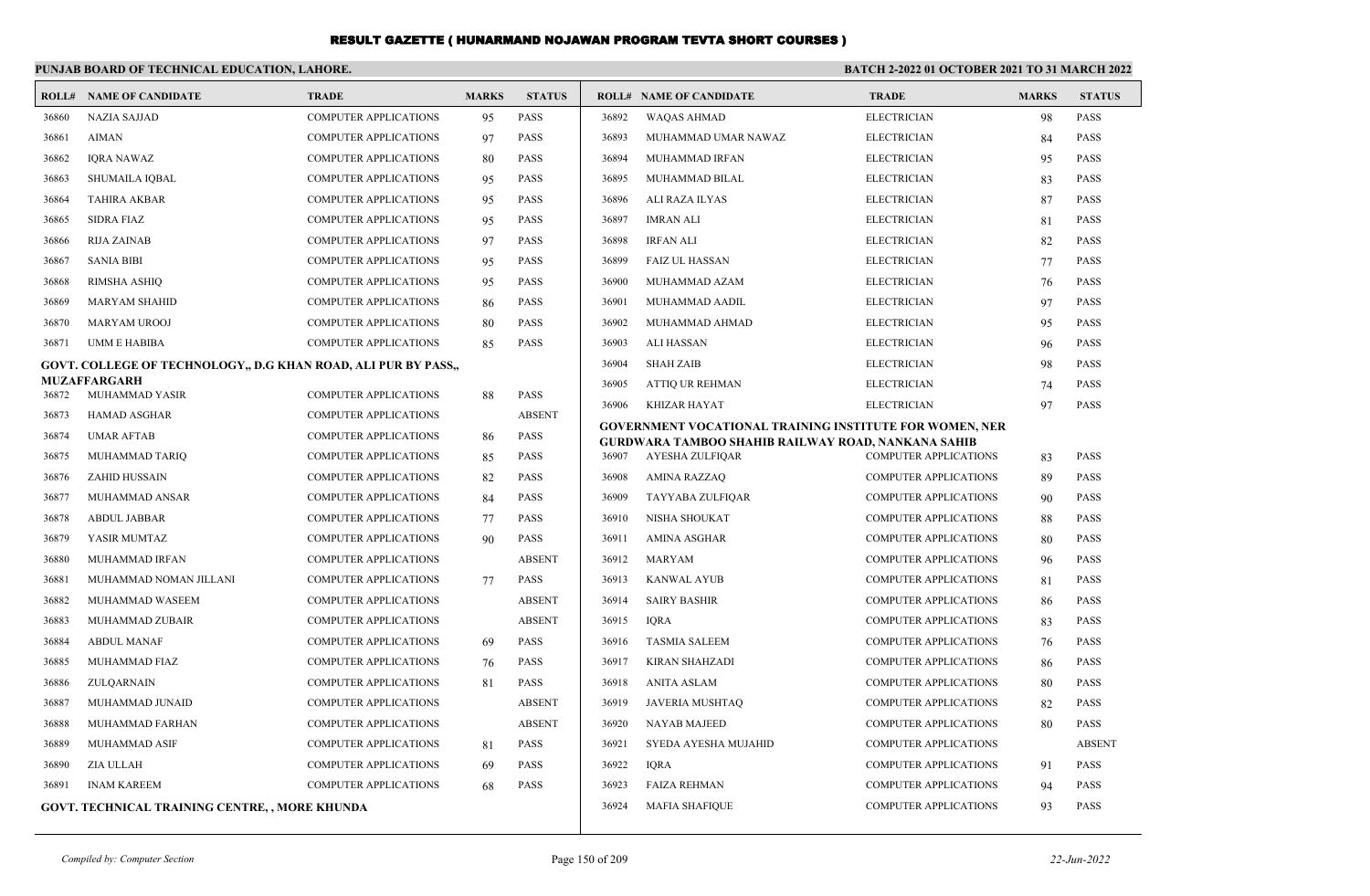|       | PUNJAB BOARD OF TECHNICAL EDUCATION, LAHORE. |                              |              |               | BATCH 2-2022 01 OCTOBER 2021 TO 31 MARCH 2022 |                                                                           |                              |              |               |
|-------|----------------------------------------------|------------------------------|--------------|---------------|-----------------------------------------------|---------------------------------------------------------------------------|------------------------------|--------------|---------------|
|       | <b>ROLL# NAME OF CANDIDATE</b>               | <b>TRADE</b>                 | <b>MARKS</b> | <b>STATUS</b> |                                               | <b>ROLL# NAME OF CANDIDATE</b>                                            | <b>TRADE</b>                 | <b>MARKS</b> | <b>STATUS</b> |
| 36925 | <b>HINA GHAFFAR</b>                          | <b>COMPUTER APPLICATIONS</b> | 81           | PASS          | 36960                                         | <b>SHAHIDA PERVEEN</b>                                                    | <b>DOMESTIC TAILORING</b>    | 97           | <b>PASS</b>   |
| 36926 | <b>FARAH YOUNAS</b>                          | <b>COMPUTER APPLICATIONS</b> | 85           | <b>PASS</b>   | 36961                                         | RIMSHA SHAHZADI                                                           | <b>DOMESTIC TAILORING</b>    | 85           | <b>PASS</b>   |
| 36927 | <b>LAIBA MANZOOR</b>                         | COMPUTER APPLICATIONS        | 86           | <b>PASS</b>   | 36962                                         | SYEDA LAIBA TIRMAZI                                                       | DOMESTIC TAILORING           | 75           | PASS          |
| 36928 | <b>ARIFA PARVEEN</b>                         | <b>COMPUTER APPLICATIONS</b> |              | <b>ABSENT</b> | 36963                                         | <b>SANA</b>                                                               | DOMESTIC TAILORING           | 84           | <b>PASS</b>   |
| 36929 | <b>TAYYBA IMAN</b>                           | <b>BEAUTICIAN</b>            | 87           | <b>PASS</b>   | 36964                                         | <b>TAYYEBA SULTAN</b>                                                     | <b>DOMESTIC TAILORING</b>    |              | <b>ABSENT</b> |
| 36930 | <b>AMSA REHMAN</b>                           | <b>BEAUTICIAN</b>            | 89           | <b>PASS</b>   | 36965                                         | <b>AREEJ FATIMA</b>                                                       | <b>DOMESTIC TAILORING</b>    | 90           | <b>PASS</b>   |
| 36931 | <b>SABA AKBAR</b>                            | <b>BEAUTICIAN</b>            | 82           | <b>PASS</b>   | 36966                                         | <b>SONIA ADREES</b>                                                       | DOMESTIC TAILORING           |              | <b>ABSENT</b> |
| 36932 | <b>MUZAMMIL KAUSAR</b>                       | <b>BEAUTICIAN</b>            | 81           | <b>PASS</b>   | 36967                                         | <b>ESHA BANO</b>                                                          | DOMESTIC TAILORING           |              | <b>ABSENT</b> |
| 36933 | <b>DURESHEHWAR RAYEES</b>                    | <b>BEAUTICIAN</b>            | 84           | <b>PASS</b>   | 36968                                         | <b>AYESHA BIBI</b>                                                        | <b>DOMESTIC TAILORING</b>    | 90           | <b>PASS</b>   |
| 36934 | <b>SANA SHABBIR</b>                          | <b>BEAUTICIAN</b>            | 82           | <b>PASS</b>   | 36969                                         | <b>FATIMA BIBI</b>                                                        | <b>DOMESTIC TAILORING</b>    | 78           | <b>PASS</b>   |
| 36935 | <b>NAILA ZAFFAR</b>                          | <b>BEAUTICIAN</b>            | 84           | <b>PASS</b>   | 36970                                         | <b>SANA</b>                                                               | DOMESTIC TAILORING           | 86           | <b>PASS</b>   |
| 36936 | <b>AYESHA REHMAN</b>                         | <b>BEAUTICIAN</b>            | 91           | <b>PASS</b>   | 36971                                         | AASMA MUSHTAQ                                                             | <b>BEAUTICIAN</b>            | 77           | <b>PASS</b>   |
| 36937 | <b>BUSHRA</b>                                | <b>BEAUTICIAN</b>            | 86           | <b>PASS</b>   | 36972                                         | <b>AYESHA NAWAZ</b>                                                       | <b>BEAUTICIAN</b>            |              | <b>ABSENT</b> |
| 36938 | KHADIJA SHOUKAT                              | <b>BEAUTICIAN</b>            | 87           | <b>PASS</b>   | 36973                                         | <b>IORA SHAHZADI</b>                                                      | <b>COMPUTER APPLICATIONS</b> | 80           | <b>PASS</b>   |
| 36939 | SONIA ABDUL KAREEM                           | <b>BEAUTICIAN</b>            | 91           | <b>PASS</b>   | 36974                                         | <b>ALVEENA BASHIR</b>                                                     | <b>COMPUTER APPLICATIONS</b> |              | <b>ABSENT</b> |
| 36940 | SYEDA TAYYBA SAJJAD                          | <b>BEAUTICIAN</b>            | 78           | PASS          | 36975                                         | <b>SADAF BIBI</b>                                                         | <b>COMPUTER APPLICATIONS</b> | 86           | <b>PASS</b>   |
| 36941 | SYEDA UMAMA MUJAHID                          | <b>BEAUTICIAN</b>            | 73           | <b>PASS</b>   | 36976                                         | TAYYABA AROOJ                                                             | <b>DOMESTIC TAILORING</b>    | 80           | <b>PASS</b>   |
| 36942 | <b>BUSHRA PARVEEN</b>                        | <b>BEAUTICIAN</b>            | 72           | <b>PASS</b>   | 36977                                         | <b>ANDLEEB SHOUKAT</b>                                                    | <b>COMPUTER APPLICATIONS</b> | 80           | <b>PASS</b>   |
| 36943 | <b>IQRA SHAHZADI</b>                         | <b>BEAUTICIAN</b>            | 85           | <b>PASS</b>   | 36978                                         | <b>GHAZALA SHEHZADI</b>                                                   | <b>COMPUTER APPLICATIONS</b> | 80           | <b>PASS</b>   |
| 36944 | <b>YASMIN</b>                                | <b>BEAUTICIAN</b>            | 74           | PASS          | 36979                                         | <b>MOIZA ISHAQ</b>                                                        | <b>COMPUTER APPLICATIONS</b> | 81           | PASS          |
| 36945 | <b>FAIZA GULZAR</b>                          | <b>BEAUTICIAN</b>            | 87           | <b>PASS</b>   | 36980                                         | ATIYA SHAHZADI                                                            | <b>COMPUTER APPLICATIONS</b> | 85           | <b>PASS</b>   |
| 36946 | <b>SAMIA</b>                                 | <b>BEAUTICIAN</b>            | 70           | <b>PASS</b>   | 36981                                         | <b>NAFEESA BANO</b>                                                       | <b>COMPUTER APPLICATIONS</b> | 82           | <b>PASS</b>   |
| 36947 | IQRA GHULAM MUSTAFA                          | <b>BEAUTICIAN</b>            | 82           | <b>PASS</b>   | 36982                                         | <b>USBAH</b>                                                              | <b>BEAUTICIAN</b>            | 72           | <b>PASS</b>   |
| 36948 | <b>SABA</b>                                  | <b>BEAUTICIAN</b>            | 83           | PASS          | 36983                                         | <b>MAHNOOR</b>                                                            | <b>BEAUTICIAN</b>            | 78           | PASS          |
| 36949 | SYEDA NOREEN ZAHRA                           | <b>BEAUTICIAN</b>            | 75           | <b>PASS</b>   | 36984                                         | NIMRA SHEHZADI                                                            | <b>BEAUTICIAN</b>            | 79           | <b>PASS</b>   |
| 36950 | <b>MARIA ZAFAR</b>                           | <b>BEAUTICIAN</b>            |              | <b>ABSENT</b> | 36985                                         | <b>FAROOHA TAHIR</b>                                                      | <b>BEAUTICIAN</b>            | 77           | <b>PASS</b>   |
| 36951 | <b>NOSHEEN BASHIR</b>                        | <b>BEAUTICIAN</b>            | 81           | <b>PASS</b>   | 36986                                         | <b>SAWERA BATOOL</b>                                                      | <b>DOMESTIC TAILORING</b>    | 68           | <b>PASS</b>   |
| 36952 | SHUMAILA                                     | DOMESTIC TAILORING           | 84           | <b>PASS</b>   |                                               | <b>GOVT. TECHNICAL TRAINING CENTRE (MALE), WARD NO. 2 IFTIKHAR COLONY</b> |                              |              |               |
| 36953 | <b>KIRAN SHAHZADI</b>                        | <b>DOMESTIC TAILORING</b>    | 90           | <b>PASS</b>   | 36987                                         | SHAH KOT, NANKANA SAHIB<br><b>ALI HUSSNAIN</b>                            | <b>ELECTRICIAN</b>           | 90           | <b>PASS</b>   |
| 36954 | <b>ANUM</b>                                  | <b>DOMESTIC TAILORING</b>    | 84           | <b>PASS</b>   | 36988                                         | <b>DANIAL GHAFOOR</b>                                                     | <b>ELECTRICIAN</b>           | 90           | <b>PASS</b>   |
| 36955 | <b>AYESHA MANZOOR</b>                        | <b>DOMESTIC TAILORING</b>    | 95           | <b>PASS</b>   | 36989                                         | ALI RAZA                                                                  | <b>ELECTRICIAN</b>           | 89           | <b>PASS</b>   |
| 36956 | <b>SAWERA</b>                                | DOMESTIC TAILORING           | 78           | <b>PASS</b>   | 36990                                         | MUHAMMAD AQEEL MUNIR                                                      | <b>ELECTRICIAN</b>           | 89           | <b>PASS</b>   |
| 36957 | <b>FAIZA SHERAZ</b>                          | DOMESTIC TAILORING           | 83           | <b>PASS</b>   | 36991                                         | ALI USAMA                                                                 | <b>ELECTRICIAN</b>           | 90           | <b>PASS</b>   |
| 36958 | <b>FOUZIA NAWAB</b>                          | <b>DOMESTIC TAILORING</b>    |              | <b>ABSENT</b> | 36992                                         | MUHAMMAD AMIR                                                             | <b>ELECTRICIAN</b>           | 88           | <b>PASS</b>   |
| 36959 | <b>ZUNAIRA</b>                               | <b>DOMESTIC TAILORING</b>    | 98           | <b>PASS</b>   |                                               |                                                                           |                              |              |               |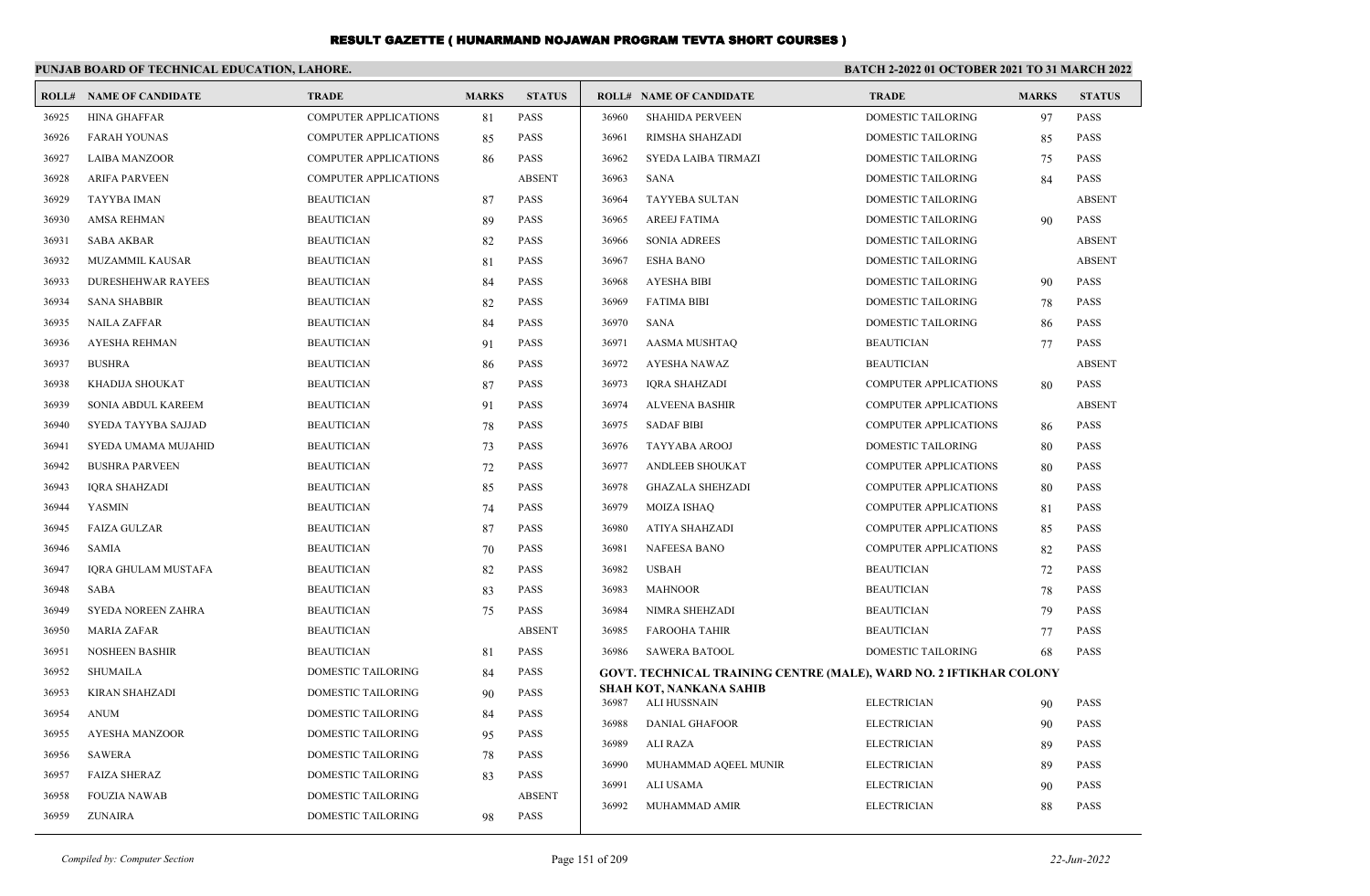|                       | PUNJAB BOARD OF TECHNICAL EDUCATION, LAHORE.                         |                           |              |               | <b>BATCH 2-2022 01 OCTOBER 2021 TO 31 MARCH 2022</b> |                                |                           |              |               |
|-----------------------|----------------------------------------------------------------------|---------------------------|--------------|---------------|------------------------------------------------------|--------------------------------|---------------------------|--------------|---------------|
|                       | <b>ROLL# NAME OF CANDIDATE</b>                                       | <b>TRADE</b>              | <b>MARKS</b> | <b>STATUS</b> |                                                      | <b>ROLL# NAME OF CANDIDATE</b> | <b>TRADE</b>              | <b>MARKS</b> | <b>STATUS</b> |
| 36993                 | MOHAMMAD FARHAN                                                      | <b>ELECTRICIAN</b>        | 89           | <b>PASS</b>   | 37026                                                | <b>RASHDA</b>                  | DOMESTIC TAILORING        | 96           | <b>PASS</b>   |
| 36994                 | MUHAMMAD TALHA SATTAR                                                | <b>ELECTRICIAN</b>        | 90           | <b>PASS</b>   | 37027                                                | <b>MAIRA SABIR</b>             | DOMESTIC TAILORING        |              | <b>ABSENT</b> |
| 36995                 | SANAULLAH                                                            | <b>ELECTRICIAN</b>        | 84           | <b>PASS</b>   | 37028                                                | <b>NASHA HAMID</b>             | DOMESTIC TAILORING        | 93           | <b>PASS</b>   |
| 36996                 | MUHAMMAD ABDULLAH                                                    | <b>ELECTRICIAN</b>        | 88           | <b>PASS</b>   | 37029                                                | <b>RIMSHA MASEEH</b>           | DOMESTIC TAILORING        | 96           | <b>PASS</b>   |
| 36997                 | <b>ABU HURAIRA</b>                                                   | <b>ELECTRICIAN</b>        | 89           | <b>PASS</b>   | 37030                                                | <b>KARISHMA BIBI</b>           | <b>DOMESTIC TAILORING</b> | 94           | <b>PASS</b>   |
| 36998                 | <b>BILAL ALI MUBARAK</b>                                             | <b>ELECTRICIAN</b>        | 88           | <b>PASS</b>   | 37031                                                | <b>SAMAVIA ARIF</b>            | DOMESTIC TAILORING        | 94           | <b>PASS</b>   |
| 36999                 | MUHAMMAD SHAHZAD                                                     | <b>ELECTRICIAN</b>        | 86           | <b>PASS</b>   | 37032                                                | <b>AMNA KHALID</b>             | DOMESTIC TAILORING        | 97           | <b>PASS</b>   |
| 37000                 | MUHAMMAD USMAN NAVEED                                                | <b>ELECTRICIAN</b>        | 89           | <b>PASS</b>   | 37033                                                | <b>AROOJ FATIMA</b>            | DOMESTIC TAILORING        | 91           | <b>PASS</b>   |
| 37001                 | <b>REMEEN UMAR</b>                                                   | <b>ELECTRICIAN</b>        | 89           | <b>PASS</b>   | 37034                                                | <b>JAWERIA TANVEER</b>         | DOMESTIC TAILORING        |              | <b>ABSENT</b> |
| 37002                 | <b>AKASH ALI</b>                                                     | <b>HVACR</b>              | 80           | <b>PASS</b>   | 37035                                                | <b>KOMAL KHALID</b>            | <b>DOMESTIC TAILORING</b> | 94           | <b>PASS</b>   |
| 37003                 | MUHAMMAD WALEED                                                      | <b>HVACR</b>              | 86           | <b>PASS</b>   | 37036                                                | <b>ASMA BIBI</b>               | <b>DOMESTIC TAILORING</b> | 94           | <b>PASS</b>   |
| 37004                 | MUHAMMAD BILAL JAVED                                                 | <b>HVACR</b>              | 88           | <b>PASS</b>   | 37037                                                | <b>NIMRA ZAHEER</b>            | <b>BEAUTICIAN</b>         | 91           | <b>PASS</b>   |
| 37005                 | MUHAMMAD IRTAZA AKRAM                                                | <b>HVACR</b>              | 79           | <b>PASS</b>   | 37038                                                | <b>AQSA PERVAIZ</b>            | <b>BEAUTICIAN</b>         | 95           | <b>PASS</b>   |
| 37006                 | MUBEEN TABASSUM                                                      | <b>HVACR</b>              | 74           | PASS          | 37039                                                | <b>SAIRA</b>                   | <b>BEAUTICIAN</b>         | 93           | <b>PASS</b>   |
| 37007                 | MUHAMMAD ARSLAN                                                      | <b>HVACR</b>              | 75           | <b>PASS</b>   | 37040                                                | <b>ROZINA SARWAR</b>           | <b>BEAUTICIAN</b>         | 88           | <b>PASS</b>   |
| 37008                 | MUHAMMAD ZEESHAN TARIQ                                               | <b>HVACR</b>              | 85           | <b>PASS</b>   | 37041                                                | <b>MAHNOOR</b>                 | <b>BEAUTICIAN</b>         | 89           | <b>PASS</b>   |
| 37009                 | MUHAMMAD ASHAR                                                       | <b>HVACR</b>              | 86           | <b>PASS</b>   | 37042                                                | <b>SHAZIA BASHIR</b>           | <b>BEAUTICIAN</b>         | 93           | PASS          |
| 37010                 | <b>ZAHEER AHMAD</b>                                                  | <b>HVACR</b>              | 81           | <b>PASS</b>   | 37043                                                | NOSHEEN KANWAL                 | <b>BEAUTICIAN</b>         | 94           | PASS          |
| 37011                 | <b>SARIM INAM</b>                                                    | <b>HVACR</b>              | 86           | <b>PASS</b>   | 37044                                                | <b>MAHAM GULL</b>              | <b>BEAUTICIAN</b>         | 92           | PASS          |
| 37012                 | <b>HUNAIN ARIF</b>                                                   | <b>HVACR</b>              | 81           | <b>PASS</b>   | 37045                                                | AMNA KHALID                    | <b>BEAUTICIAN</b>         | 91           | PASS          |
| 37013                 | MUHAMMAD GHULAM MUSTAFA                                              | <b>HVACR</b>              | 79           | PASS          | 37046                                                | <b>AYESHA NOOR</b>             | <b>BEAUTICIAN</b>         | 84           | <b>PASS</b>   |
| 37014                 | MUHAMMAD UMAIR HASSAN                                                | <b>HVACR</b>              | 78           | <b>PASS</b>   | 37047                                                | <b>ZUNAIRA NAZIR</b>           | <b>BEAUTICIAN</b>         |              | <b>ABSENT</b> |
| 37015                 | <b>UMAIR ALI</b>                                                     | <b>HVACR</b>              | 86           | <b>PASS</b>   | 37048                                                | <b>RAFIA IRUM</b>              | <b>BEAUTICIAN</b>         | 95           | <b>PASS</b>   |
| 37016                 | AHTISHAM UL HAQ                                                      | <b>HVACR</b>              | 82           | <b>PASS</b>   | 37049                                                | AYESHA SADDIQA                 | <b>BEAUTICIAN</b>         |              | <b>ABSENT</b> |
| 37017                 | <b>ABDUL REHMAN</b>                                                  | <b>HVACR</b>              | 74           | <b>PASS</b>   | 37050                                                | <b>SUMBAL AZMAT</b>            | <b>BEAUTICIAN</b>         | 94           | <b>PASS</b>   |
| 37018                 | <b>WAQAS ALI</b>                                                     | <b>HVACR</b>              | 79           | <b>PASS</b>   | 37051                                                | <b>SEHAR GULZAR</b>            | <b>BEAUTICIAN</b>         |              | <b>ABSENT</b> |
| 37019                 | MUHAMMAD SAIM                                                        | <b>HVACR</b>              | 81           | <b>PASS</b>   | 37052                                                | ANEEZA SHAFAQAT                | <b>BEAUTICIAN</b>         | 95           | <b>PASS</b>   |
| 37020                 | <b>ABDUL REHMAN</b>                                                  | <b>ELECTRICIAN</b>        | 82           | <b>PASS</b>   | 37053                                                | <b>RABIA BIBI</b>              | <b>BEAUTICIAN</b>         | 92           | <b>PASS</b>   |
| 37021                 | ABDUL WAHEED ASLAM                                                   | <b>ELECTRICIAN</b>        | 85           | <b>PASS</b>   | 37054                                                | <b>TAYABA KHALID</b>           | <b>BEAUTICIAN</b>         | 92           | <b>PASS</b>   |
|                       | <b>GOVERNMENT VOCATIONAL TRAINING INSTITUTE FOR WOMEN, ., SANGLA</b> |                           |              |               | 37055                                                | NEELAM SHAHZADI                | <b>BEAUTICIAN</b>         | 83           | <b>PASS</b>   |
| <b>HILLS</b><br>37022 | <b>ALISHA SARFRAZ</b>                                                | <b>DOMESTIC TAILORING</b> | 90           | <b>PASS</b>   | 37056                                                | <b>NAZIA IQBAL</b>             | <b>BEAUTICIAN</b>         | 95           | <b>PASS</b>   |
| 37023                 | MUNIBA SULTANA                                                       | <b>DOMESTIC TAILORING</b> |              | PASS          | 37057                                                | <b>SHAZIA ASGHAR</b>           | <b>FASHION DESIGN</b>     | 89           | <b>PASS</b>   |
| 37024                 | <b>TABINDA KHALID</b>                                                | <b>DOMESTIC TAILORING</b> | 98<br>91     | <b>PASS</b>   | 37058                                                | <b>KINZA PERWAZE</b>           | <b>FASHION DESIGN</b>     | 94           | PASS          |
| 37025                 | <b>MAHDIA TABASSUM</b>                                               | <b>DOMESTIC TAILORING</b> | 97           | <b>PASS</b>   | 37059                                                | <b>FATIMA ZAHID</b>            | <b>FASHION DESIGN</b>     | 97           | PASS          |
|                       |                                                                      |                           |              |               | 37060                                                | <b>MARIA SHAKEEL</b>           | <b>FASHION DESIGN</b>     |              | <b>ABSENT</b> |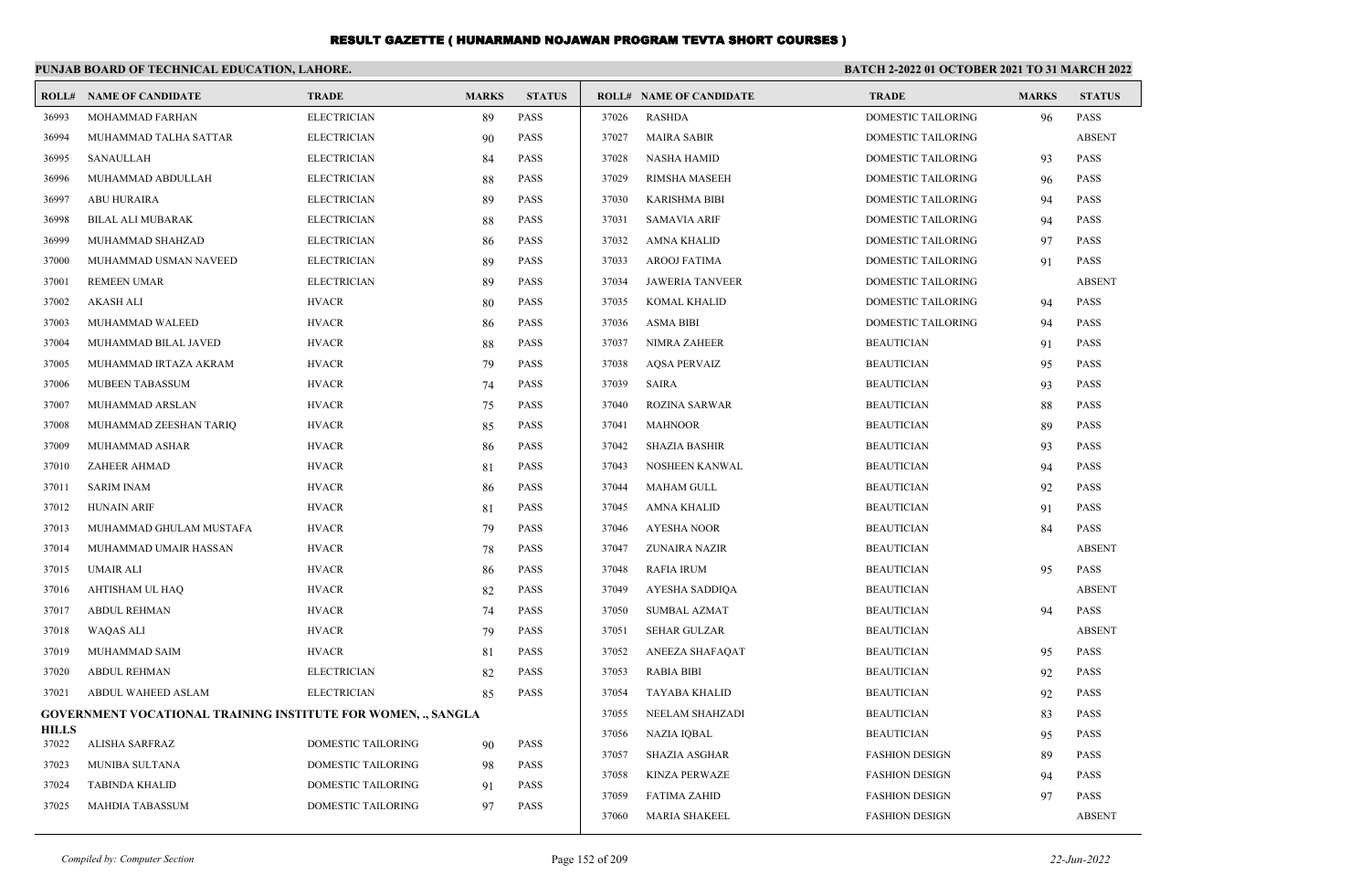|                         | PUNJAB BOARD OF TECHNICAL EDUCATION, LAHORE.                       |                       |              |               | BATCH 2-2022 01 OCTOBER 2021 TO 31 MARCH 2022 |                                |                           |              |               |
|-------------------------|--------------------------------------------------------------------|-----------------------|--------------|---------------|-----------------------------------------------|--------------------------------|---------------------------|--------------|---------------|
|                         | <b>ROLL# NAME OF CANDIDATE</b>                                     | <b>TRADE</b>          | <b>MARKS</b> | <b>STATUS</b> |                                               | <b>ROLL# NAME OF CANDIDATE</b> | <b>TRADE</b>              | <b>MARKS</b> | <b>STATUS</b> |
| 37061                   | <b>SIDRA NOREEN</b>                                                | <b>FASHION DESIGN</b> |              | <b>ABSENT</b> | 37094                                         | <b>AMNA SHAHID</b>             | <b>BEAUTICIAN</b>         | 90           | <b>PASS</b>   |
| 37062                   | <b>MALAIKA TANVEER</b>                                             | <b>FASHION DESIGN</b> |              | <b>ABSENT</b> | 37095                                         | <b>SIDRA TABASSAM</b>          | <b>BEAUTICIAN</b>         | 87           | <b>PASS</b>   |
| 37063                   | <b>MEERAB IFTIKHAR</b>                                             | <b>FASHION DESIGN</b> |              | <b>ABSENT</b> | 37096                                         | <b>LARAIB SALEEM</b>           | <b>BEAUTICIAN</b>         | 87           | <b>PASS</b>   |
| 37064                   | <b>SAFA FATIMA</b>                                                 | <b>FASHION DESIGN</b> | 97           | <b>PASS</b>   | 37097                                         | <b>SAMEA NAEEM</b>             | <b>BEAUTICIAN</b>         | 88           | <b>PASS</b>   |
| 37065                   | <b>SANA AMJAD</b>                                                  | <b>FASHION DESIGN</b> | 97           | <b>PASS</b>   | 37098                                         | <b>TEHMINA SARFRAZ</b>         | <b>BEAUTICIAN</b>         | 87           | <b>PASS</b>   |
| 37066                   | <b>MANAHAL AKRAM</b>                                               | <b>FASHION DESIGN</b> | 88           | <b>PASS</b>   | 37099                                         | <b>SADAF BIBI</b>              | <b>BEAUTICIAN</b>         | 85           | <b>PASS</b>   |
| 37067                   | <b>SAMAN ZAHID</b>                                                 | <b>FASHION DESIGN</b> | 87           | <b>PASS</b>   | 37100                                         | TAHIRA KANWAL                  | <b>BEAUTICIAN</b>         | 88           | <b>PASS</b>   |
| 37068                   | <b>SAMAN SHOUKAT</b>                                               | <b>FASHION DESIGN</b> | 86           | <b>PASS</b>   | 37101                                         | SADIA NAWAZISH                 | <b>BEAUTICIAN</b>         | 82           | <b>PASS</b>   |
| 37069                   | <b>MADIHA SAEED</b>                                                | <b>FASHION DESIGN</b> |              | <b>ABSENT</b> | 37102                                         | <b>SAWERA SHABBIR</b>          | <b>BEAUTICIAN</b>         | 78           | <b>PASS</b>   |
| 37070                   | MALIKA MEHARAFROZ                                                  | <b>FASHION DESIGN</b> | 92           | <b>PASS</b>   | 37103                                         | <b>AYESHA SAFEER</b>           | <b>BEAUTICIAN</b>         | 80           | <b>PASS</b>   |
| 37071                   | <b>SAWERA</b>                                                      | PROFESSIONAL COOKING  |              | <b>ABSENT</b> | 37104                                         | ANAM SHAHZADI                  | <b>BEAUTICIAN</b>         | 83           | <b>PASS</b>   |
| 37072                   | <b>SHIZA ABID</b>                                                  | PROFESSIONAL COOKING  |              | <b>ABSENT</b> | 37105                                         | <b>ZUBAIDA SHAFI</b>           | <b>BEAUTICIAN</b>         | 83           | <b>PASS</b>   |
| 37073                   | <b>RABIA KALSOOM</b>                                               | PROFESSIONAL COOKING  | 78           | <b>PASS</b>   | 37106                                         | <b>ANILA TARIQ</b>             | <b>BEAUTICIAN</b>         | 88           | <b>PASS</b>   |
| 37074                   | <b>SAHAR SIDDIQUI</b>                                              | PROFESSIONAL COOKING  | 81           | <b>PASS</b>   | 37107                                         | PULWISHA BASHIR                | <b>BEAUTICIAN</b>         | 85           | <b>PASS</b>   |
| 37075                   | <b>RABIA</b>                                                       | PROFESSIONAL COOKING  |              | <b>ABSENT</b> | 37108                                         | MARYAM BIBI                    | <b>BEAUTICIAN</b>         | 82           | <b>PASS</b>   |
| 37076                   | <b>ABREERA SABIR</b>                                               | PROFESSIONAL COOKING  | 86           | <b>PASS</b>   | 37109                                         | <b>NAILA TABASSUM</b>          | <b>BEAUTICIAN</b>         | 83           | <b>PASS</b>   |
| 37077                   | <b>KHADIJA BIBI</b>                                                | PROFESSIONAL COOKING  | 90           | <b>PASS</b>   | 37110                                         | HIRA AKBAR ALI                 | DOMESTIC TAILORING        | 86           | <b>PASS</b>   |
| 37078                   | <b>TABINDA SHOUKET</b>                                             | PROFESSIONAL COOKING  |              | <b>ABSENT</b> | 37111                                         | HIRA SHAHZADI                  | DOMESTIC TAILORING        | 88           | <b>PASS</b>   |
| 37079                   | <b>ZONA NASIR</b>                                                  | PROFESSIONAL COOKING  |              | <b>ABSENT</b> | 37112                                         | <b>TAHIRA AFZAL</b>            | DOMESTIC TAILORING        | 87           | <b>PASS</b>   |
| 37080                   | <b>RIMSHA NASIR</b>                                                | PROFESSIONAL COOKING  |              | <b>ABSENT</b> | 37113                                         | AYESHA AMIN                    | <b>DOMESTIC TAILORING</b> | 87           | <b>PASS</b>   |
| 37081                   | <b>MEHWISH</b>                                                     | PROFESSIONAL COOKING  |              | <b>ABSENT</b> | 37114                                         | <b>AOSA TASKEEN</b>            | <b>DOMESTIC TAILORING</b> | 86           | <b>PASS</b>   |
| 37082                   | AREEBA SARFRAZ                                                     | PROFESSIONAL COOKING  | 81           | <b>PASS</b>   | 37115                                         | YASMEEN TAHIRA                 | DOMESTIC TAILORING        | 85           | <b>PASS</b>   |
| 37083                   | <b>MAH NOOR</b>                                                    | PROFESSIONAL COOKING  | 83           | <b>PASS</b>   | 37116                                         | <b>SAIRA MUBEEN</b>            | <b>DOMESTIC TAILORING</b> | 88           | <b>PASS</b>   |
| 37084                   | <b>AYESHA BIBI</b>                                                 | PROFESSIONAL COOKING  | 80           | <b>PASS</b>   | 37117                                         | <b>AMNA RASHEED</b>            | <b>DOMESTIC TAILORING</b> | 89           | <b>PASS</b>   |
| 37085                   | <b>KAINAT MAOSOOD</b>                                              | PROFESSIONAL COOKING  | 80           | <b>PASS</b>   | 37118                                         | AREEBA DILDAR                  | DOMESTIC TAILORING        | 87           | <b>PASS</b>   |
| 37086                   | <b>SABA SEHAR</b>                                                  | PROFESSIONAL COOKING  | 93           | <b>PASS</b>   | 37119                                         | <b>NOOR FATIMA</b>             | DOMESTIC TAILORING        | 79           | <b>PASS</b>   |
| 37087                   | <b>DRUKHSHAN</b>                                                   | PROFESSIONAL COOKING  | 93           | <b>PASS</b>   | 37120                                         | NOOR E HIRA                    | DOMESTIC TAILORING        | 88           | <b>PASS</b>   |
| 37088                   | <b>BISMILAH</b>                                                    | PROFESSIONAL COOKING  |              | <b>ABSENT</b> | 37121                                         | JAVARIA KOUSAR                 | DOMESTIC TAILORING        | 84           | <b>PASS</b>   |
| 37089                   | <b>AYESHA BIBI</b>                                                 | PROFESSIONAL COOKING  |              | <b>ABSENT</b> | 37122                                         | NIMRA MUBEEN                   | DOMESTIC TAILORING        | 85           | <b>PASS</b>   |
| 37090                   | <b>NOOR FATIMA</b>                                                 | PROFESSIONAL COOKING  |              | <b>ABSENT</b> | 37123                                         | <b>SADIA BATOOL</b>            | DOMESTIC TAILORING        | 88           | <b>PASS</b>   |
| 37091                   | ANEEQA ARSHAD                                                      | <b>FASHION DESIGN</b> | 95           | <b>PASS</b>   | 37124                                         | <b>SIDRA BATOOL</b>            | DOMESTIC TAILORING        | 86           | <b>PASS</b>   |
|                         | <b>GOVT. TECHNICAL TRAINING CENTRE (FEMALE), NEW COLLEGE ROAD,</b> |                       |              |               | 37125                                         | <b>AYESHA BIBI</b>             | DOMESTIC TAILORING        | 86           | <b>PASS</b>   |
| <b>SHAHKOT</b><br>37092 | <b>SUMMAN BATOOL</b>                                               | <b>BEAUTICIAN</b>     |              | <b>PASS</b>   | 37126                                         | <b>ZUNAIRA</b>                 | DOMESTIC TAILORING        | 77           | <b>PASS</b>   |
| 37093                   | <b>HIRA AKHTAR</b>                                                 | <b>BEAUTICIAN</b>     | 90           | <b>PASS</b>   | 37127                                         | ZIMBEELA IJAZ                  | <b>DOMESTIC TAILORING</b> | 88           | <b>PASS</b>   |
|                         |                                                                    |                       | 89           |               | 37128                                         | <b>EMAN FATIMA</b>             | <b>DOMESTIC TAILORING</b> | 85           | PASS          |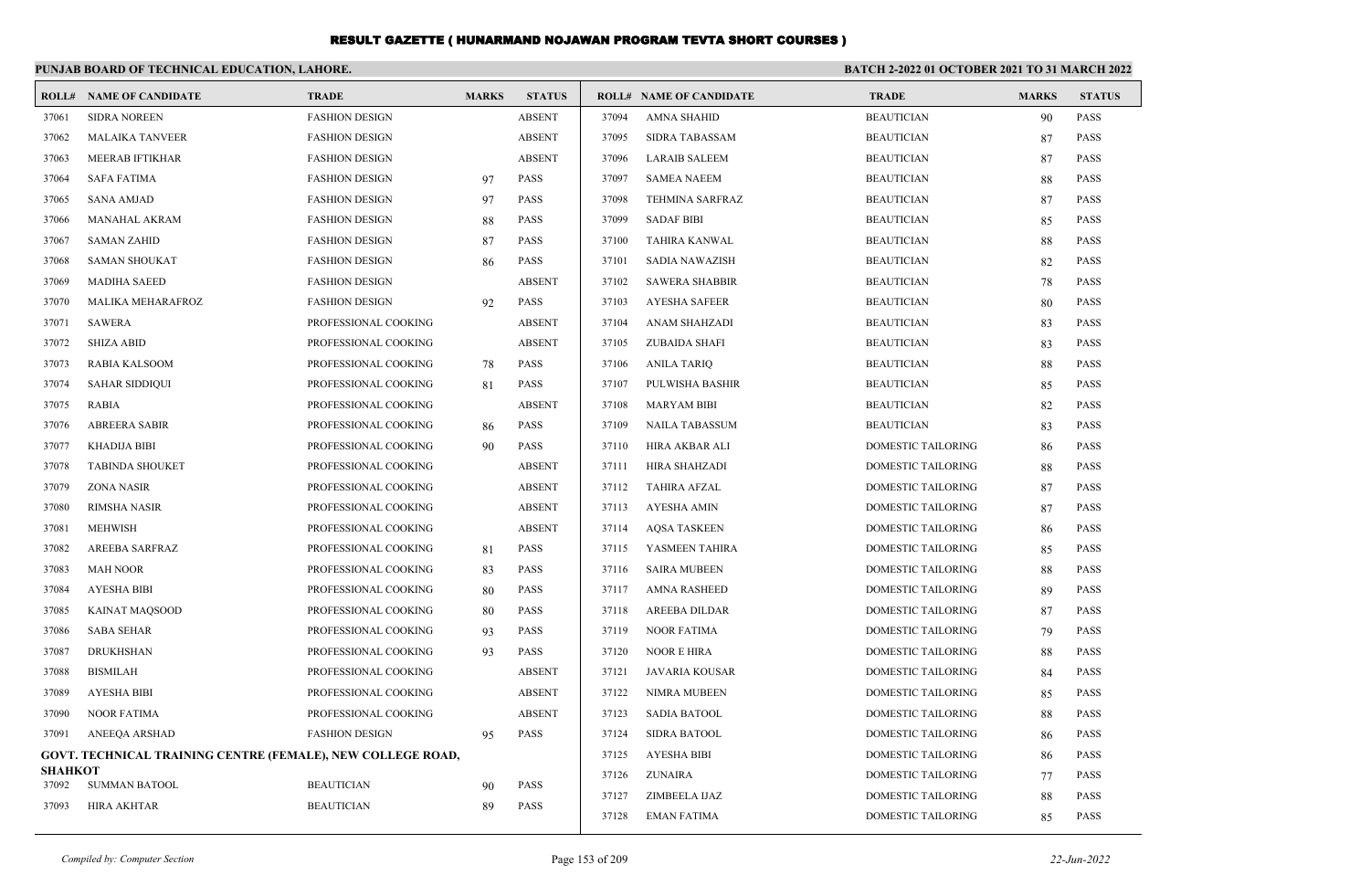|       | PUNJAB BOARD OF TECHNICAL EDUCATION, LAHORE.                         |                              |              |               |       |                          | BATCH 2-2022 01 OCTOBER 2021 TO 31 MARCH 2022 |              |               |
|-------|----------------------------------------------------------------------|------------------------------|--------------|---------------|-------|--------------------------|-----------------------------------------------|--------------|---------------|
|       | <b>ROLL# NAME OF CANDIDATE</b>                                       | <b>TRADE</b>                 | <b>MARKS</b> | <b>STATUS</b> |       | ROLL# NAME OF CANDIDATE  | <b>TRADE</b>                                  | <b>MARKS</b> | <b>STATUS</b> |
| 37129 | <b>SADIA RASHEED</b>                                                 | <b>DOMESTIC TAILORING</b>    | 90           | <b>PASS</b>   | 37163 | <b>SHEEZA SHAHBAZ</b>    | <b>DOMESTIC TAILORING</b>                     | 94           | <b>PASS</b>   |
| 37130 | <b>MAHAM IFTIKHAR</b>                                                | <b>COMPUTER APPLICATIONS</b> | 92           | <b>PASS</b>   | 37164 | ASIA ABDUL HAMEED        | <b>DOMESTIC TAILORING</b>                     | 93           | <b>PASS</b>   |
| 37131 | <b>MUNAZZA KOUSAR</b>                                                | <b>COMPUTER APPLICATIONS</b> | 92           | <b>PASS</b>   | 37165 | <b>SIDRA KAUSAR</b>      | <b>DOMESTIC TAILORING</b>                     | 92           | <b>PASS</b>   |
| 37132 | <b>ESHA AROOJ</b>                                                    | <b>COMPUTER APPLICATIONS</b> | 87           | <b>PASS</b>   | 37166 | <b>ANEESHA TARIO</b>     | <b>DOMESTIC TAILORING</b>                     | 92           | <b>PASS</b>   |
| 37133 | <b>AMINA SAFEER</b>                                                  | <b>COMPUTER APPLICATIONS</b> | 89           | <b>PASS</b>   | 37167 | <b>RAHILA AMAN</b>       | DOMESTIC TAILORING                            | 92           | <b>PASS</b>   |
| 37134 | <b>AMMARA AMIN</b>                                                   | <b>COMPUTER APPLICATIONS</b> | 88           | <b>PASS</b>   | 37168 | <b>BINISH ARIF</b>       | DOMESTIC TAILORING                            | 92           | <b>PASS</b>   |
| 37135 | <b>LAIBA ARSHAD</b>                                                  | <b>COMPUTER APPLICATIONS</b> | 86           | <b>PASS</b>   | 37169 | LAIBA                    | DOMESTIC TAILORING                            | 94           | <b>PASS</b>   |
| 37136 | <b>FIZA IQBAL</b>                                                    | <b>COMPUTER APPLICATIONS</b> | 85           | <b>PASS</b>   | 37170 | <b>AYESHA MEHMOOD</b>    | DOMESTIC TAILORING                            | 94           | <b>PASS</b>   |
| 37137 | <b>TOOBA</b>                                                         | <b>COMPUTER APPLICATIONS</b> | 91           | <b>PASS</b>   | 37171 | <b>SANA SHEHZADI</b>     | DOMESTIC TAILORING                            | 93           | <b>PASS</b>   |
| 37138 | <b>SAIRA IOBAL</b>                                                   | <b>COMPUTER APPLICATIONS</b> | 91           | <b>PASS</b>   | 37172 | <b>MEHWISH</b>           | DOMESTIC TAILORING                            | 93           | <b>PASS</b>   |
| 37139 | <b>RUBAB ALIA</b>                                                    | <b>COMPUTER APPLICATIONS</b> |              | <b>ABSENT</b> | 37173 | <b>TAYYBA</b>            | DOMESTIC TAILORING                            | 92           | <b>PASS</b>   |
| 37140 | <b>ASMA SHAKOOR</b>                                                  | <b>COMPUTER APPLICATIONS</b> | 86           | <b>PASS</b>   | 37174 | <b>MEHAK RAFIQUE</b>     | DOMESTIC TAILORING                            | 92           | <b>PASS</b>   |
| 37141 | <b>RIMSHA IQBAL</b>                                                  | <b>COMPUTER APPLICATIONS</b> | 89           | <b>PASS</b>   | 37175 | <b>MARVIA BIBI</b>       | DOMESTIC TAILORING                            | 93           | <b>PASS</b>   |
| 37142 | <b>QURA TUL AIN</b>                                                  | <b>COMPUTER APPLICATIONS</b> | 91           | <b>PASS</b>   | 37176 | <b>FATIMA</b>            | DOMESTIC TAILORING                            | 92           | <b>PASS</b>   |
| 37143 | <b>ANILA SHAIR</b>                                                   | <b>COMPUTER APPLICATIONS</b> | 85           | <b>PASS</b>   | 37177 | <b>MARYAM SHAHID</b>     | DOMESTIC TAILORING                            | 95           | <b>PASS</b>   |
| 37144 | <b>GULVISH SHAHZADI</b>                                              | <b>COMPUTER APPLICATIONS</b> | 87           | <b>PASS</b>   | 37178 | <b>AYESHA HAMEED</b>     | <b>DOMESTIC TAILORING</b>                     | 92           | <b>PASS</b>   |
| 37145 | <b>ZUNAIRA BIBI</b>                                                  | <b>COMPUTER APPLICATIONS</b> | 86           | <b>PASS</b>   | 37179 | <b>MEHREEN ARIF</b>      | DOMESTIC TAILORING                            | 95           | <b>PASS</b>   |
| 37146 | RIMSHA IQBAL                                                         | COMPUTER APPLICATIONS        | 84           | <b>PASS</b>   | 37180 | FAIZA                    | <b>BEAUTICIAN</b>                             | 87           | <b>PASS</b>   |
| 37147 | <b>SANA AFZAL</b>                                                    | <b>COMPUTER APPLICATIONS</b> | 89           | <b>PASS</b>   | 37181 | YASMIN NAZIR             | <b>BEAUTICIAN</b>                             | 80           | <b>PASS</b>   |
| 37148 | <b>RIMSHA JABEEN</b>                                                 | COMPUTER APPLICATIONS        | 85           | <b>PASS</b>   | 37182 | <b>HASEENA MAEEN</b>     | <b>BEAUTICIAN</b>                             | 87           | PASS          |
| 37149 | FATIMA QAYYUM                                                        | <b>COMPUTER APPLICATIONS</b> | 93           | <b>PASS</b>   | 37183 | <b>RIDA TARIQ</b>        | <b>BEAUTICIAN</b>                             | 89           | <b>PASS</b>   |
| 37150 | <b>MARIA TABASSAM</b>                                                | <b>BEAUTICIAN</b>            | 84           | <b>PASS</b>   | 37184 | <b>ANEELA AMAN</b>       | <b>BEAUTICIAN</b>                             | 85           | <b>PASS</b>   |
| 37151 | FARAH                                                                | <b>COMPUTER APPLICATIONS</b> | 90           | <b>PASS</b>   | 37185 | <b>DIL NAZ</b>           | <b>BEAUTICIAN</b>                             | 86           | <b>PASS</b>   |
| 37152 | <b>NIDA FATIMA</b>                                                   | <b>COMPUTER APPLICATIONS</b> | 88           | <b>PASS</b>   | 37186 | MALAIKA                  | <b>BEAUTICIAN</b>                             | 87           | <b>PASS</b>   |
| 37153 | <b>FIZZA INAM</b>                                                    | <b>COMPUTER APPLICATIONS</b> | 88           | <b>PASS</b>   | 37187 | <b>MUNIBA</b>            | <b>BEAUTICIAN</b>                             | 84           | <b>PASS</b>   |
| 37154 | SANIYA MUNWAR                                                        | DOMESTIC TAILORING           | 87           | <b>PASS</b>   | 37188 | <b>LARAIB SALEEM</b>     | <b>BEAUTICIAN</b>                             | 82           | <b>PASS</b>   |
| 37155 | <b>FIZZA SARWAR</b>                                                  | <b>DOMESTIC TAILORING</b>    | 87           | <b>PASS</b>   | 37189 | <b>SAJILA BEGUM</b>      | <b>BEAUTICIAN</b>                             | 97           | <b>PASS</b>   |
| 37156 | <b>SUMAIRA ASGHAR</b>                                                | <b>BEAUTICIAN</b>            | 78           | <b>PASS</b>   | 37190 | <b>MISBAH</b>            | <b>BEAUTICIAN</b>                             | 90           | <b>PASS</b>   |
| 37157 | <b>SHAMAILA YOUSAF</b>                                               | <b>BEAUTICIAN</b>            | 78           | <b>PASS</b>   | 37191 | <b>NIDA</b>              | <b>BEAUTICIAN</b>                             | 91           | <b>PASS</b>   |
| 37158 | MANAHIL BASIT CHAUDHRY                                               | <b>BEAUTICIAN</b>            | 82           | <b>PASS</b>   | 37192 | <b>AYESHA PARVEEN</b>    | <b>BEAUTICIAN</b>                             | 91           | <b>PASS</b>   |
| 37159 | <b>RAEES FATIMA</b>                                                  | <b>BEAUTICIAN</b>            | 78           | PASS          | 37193 | <b>SARA KHALID</b>       | <b>BEAUTICIAN</b>                             | 86           | <b>PASS</b>   |
|       | <b>GOVERNMENT VOCATIONAL TRAINING INSTITUTE FOR WOMEN, , NAROWAL</b> |                              |              |               | 37194 | NAFEESA KANWAL           | <b>BEAUTICIAN</b>                             | 91           | <b>PASS</b>   |
| 37160 | RAZIA                                                                | DOMESTIC TAILORING           | 94           | <b>PASS</b>   | 37195 | <b>SABA JAVAID MASIH</b> | <b>BEAUTICIAN</b>                             | 92           | <b>PASS</b>   |
| 37161 | <b>MARIA AKBAR</b>                                                   | <b>DOMESTIC TAILORING</b>    | 92           | <b>PASS</b>   | 37196 | <b>SEHRISH GUL</b>       | <b>BEAUTICIAN</b>                             | 92           | <b>PASS</b>   |
| 37162 | <b>AYESHA BIBI</b>                                                   | <b>DOMESTIC TAILORING</b>    | 94           | <b>PASS</b>   | 37197 | HAFIZA FIZA KHAN         | <b>BEAUTICIAN</b>                             | 93           | <b>PASS</b>   |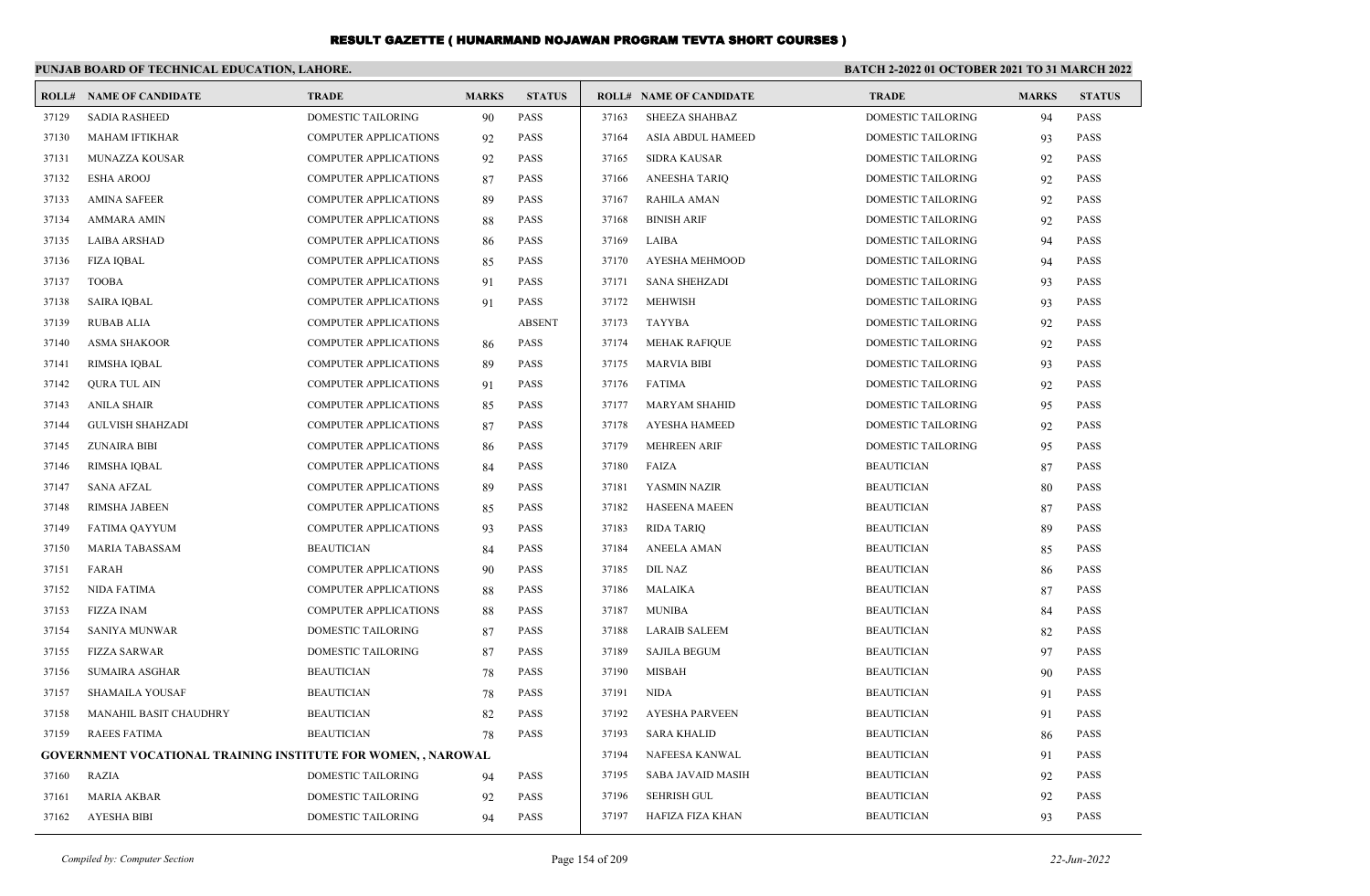|       | PUNJAB BOARD OF TECHNICAL EDUCATION, LAHORE.                  |                   |              |               | <b>BATCH 2-2022 01 OCTOBER 2021 TO 31 MARCH 2022</b> |                                                    |                           |              |               |
|-------|---------------------------------------------------------------|-------------------|--------------|---------------|------------------------------------------------------|----------------------------------------------------|---------------------------|--------------|---------------|
|       | <b>ROLL# NAME OF CANDIDATE</b>                                | <b>TRADE</b>      | <b>MARKS</b> | <b>STATUS</b> |                                                      | <b>ROLL# NAME OF CANDIDATE</b>                     | <b>TRADE</b>              | <b>MARKS</b> | <b>STATUS</b> |
| 37198 | <b>AYESHA</b>                                                 | <b>BEAUTICIAN</b> | 90           | <b>PASS</b>   | 37230                                                | <b>MARYAM BASHEER</b>                              | <b>BEAUTICIAN</b>         | 87           | <b>PASS</b>   |
| 37199 | <b>MARYAM BIBI</b>                                            | <b>BEAUTICIAN</b> | 84           | <b>PASS</b>   | 37231                                                | SAMABIA QAYYUM                                     | <b>BEAUTICIAN</b>         | 87           | <b>PASS</b>   |
|       | MEHMOOD KHAN GOVT. COLLEGE OF TECHNOLOGY,, MAHAR SHARIF ROAD, |                   |              |               | 37232                                                | <b>SHADIA PARVEEN</b>                              | <b>BEAUTICIAN</b>         | 87           | <b>PASS</b>   |
| 37200 | NEAR OLD DCO OFFICE., NAROWAL<br>MUHAMMAD TALHA               | <b>AUTOCAD</b>    | 81           | <b>PASS</b>   | 37233                                                | <b>SOORAT FATIMA</b>                               | <b>BEAUTICIAN</b>         | 90           | <b>PASS</b>   |
| 37201 | AHMAD MUNIR KHAN                                              | <b>AUTOCAD</b>    | 75           | <b>PASS</b>   | 37234                                                | <b>KHIZRA BANO</b>                                 | <b>BEAUTICIAN</b>         |              | <b>ABSENT</b> |
| 37202 | <b>SHAHZAIB ALI</b>                                           | <b>AUTOCAD</b>    | 90           | <b>PASS</b>   | 37235                                                | <b>NOREEN NIAZ</b>                                 | <b>BEAUTICIAN</b>         |              | <b>ABSENT</b> |
| 37203 | <b>MEHRAN YOUNAS</b>                                          | <b>AUTOCAD</b>    | 92           | <b>PASS</b>   | 37236                                                | <b>RIMSHA</b>                                      | <b>BEAUTICIAN</b>         | 87           | <b>PASS</b>   |
| 37204 | <b>MARQAS MASIH</b>                                           | <b>AUTOCAD</b>    | 92           | <b>PASS</b>   | 37237                                                | <b>AAMINA</b>                                      | <b>BEAUTICIAN</b>         | 92           | <b>PASS</b>   |
| 37205 | MUHAMMAD MUBASHAR MUZAFAR                                     | <b>AUTOCAD</b>    | 77           | PASS          | 37238                                                | <b>AYSHA</b>                                       | <b>BEAUTICIAN</b>         | 86           | <b>PASS</b>   |
| 37206 | MUHAMMAD QASIM AZEEM                                          | <b>AUTOCAD</b>    | 96           | <b>PASS</b>   | 37239                                                | <b>SHUMAILA NADEEM</b>                             | <b>BEAUTICIAN</b>         | 87           | <b>PASS</b>   |
| 37207 | MUHAMMAD RAZZAQ                                               | <b>AUTOCAD</b>    | 87           | PASS          | 37240                                                | <b>FARAH SHEHZADI</b>                              | <b>DOMESTIC TAILORING</b> |              | <b>ABSENT</b> |
| 37208 | <b>TALHA AKBAR</b>                                            | <b>AUTOCAD</b>    | 87           | PASS          | 37241                                                | <b>ESHA RASHEED</b>                                | DOMESTIC TAILORING        | 85           | <b>PASS</b>   |
| 37209 | MUHAMMAD USAMA                                                | <b>AUTOCAD</b>    | 79           | <b>PASS</b>   | 37242                                                | SHAMSA KANWAL                                      | DOMESTIC TAILORING        | 87           | <b>PASS</b>   |
| 37210 | <b>ZUBIAR SAEED</b>                                           | <b>AUTOCAD</b>    | 97           | <b>PASS</b>   | 37243                                                | <b>ANEELA RASHEED</b>                              | DOMESTIC TAILORING        | 87           | <b>PASS</b>   |
| 37211 | <b>AHMAD YOUNAS</b>                                           | <b>AUTOCAD</b>    | 78           | PASS          | 37244                                                | <b>TUOADAS ZOHRA</b>                               | DOMESTIC TAILORING        | 88           | <b>PASS</b>   |
| 37212 | <b>UMAIR ARIF</b>                                             | <b>AUTOCAD</b>    |              | <b>ABSENT</b> | 37245                                                | ZAHIRA ANAM                                        | DOMESTIC TAILORING        | 88           | <b>PASS</b>   |
| 37213 | <b>ABDUL WAKEEL</b>                                           | <b>AUTOCAD</b>    |              | <b>ABSENT</b> | 37246                                                | AYESHA RASOOL                                      | <b>DOMESTIC TAILORING</b> |              | <b>ABSENT</b> |
| 37214 | MUZZAMIL IQBAL                                                | <b>AUTOCAD</b>    | 83           | <b>PASS</b>   | 37247                                                | <b>RABIA SHAKOOR</b>                               | DOMESTIC TAILORING        | 88           | <b>PASS</b>   |
| 37215 | MUHAMMAD HASNAIN SHAUKAT                                      | <b>AUTOCAD</b>    | 75           | <b>PASS</b>   | 37248                                                | <b>AYESHA YOUNAS</b>                               | DOMESTIC TAILORING        | 88           | <b>PASS</b>   |
| 37216 | <b>SHAHZAIB AHMED</b>                                         | <b>AUTOCAD</b>    | 97           | <b>PASS</b>   | 37249                                                | <b>NAILA RASHEED</b>                               | DOMESTIC TAILORING        |              | <b>ABSENT</b> |
| 37217 | ALI HUSSAIN                                                   | <b>AUTOCAD</b>    | 76           | PASS          | 37250                                                | <b>SAIRA ISHFAQ</b>                                | DOMESTIC TAILORING        | 86           | <b>PASS</b>   |
| 37218 | ABU BAKAR MUNIR                                               | <b>AUTOCAD</b>    | 77           | <b>PASS</b>   | 37251                                                | <b>AMINA LIQUAT</b>                                | DOMESTIC TAILORING        |              | <b>ABSENT</b> |
| 37219 | SYED MUHAMMAD AHMED SHAH                                      | <b>AUTOCAD</b>    |              | <b>ABSENT</b> | 37252                                                | <b>KINZA</b>                                       | DOMESTIC TAILORING        | 86           | <b>PASS</b>   |
|       | GOVERNMENT VOCATIONAL TRAINING INSTITUTE FOR WOMEN, DARMAN    |                   |              |               | 37253                                                | <b>UME HABIBA</b>                                  | DOMESTIC TAILORING        |              | <b>ABSENT</b> |
|       | ROAD, SHAKARGARH                                              |                   |              |               | 37254                                                | KHADIJA ARSHAD                                     | DOMESTIC TAILORING        |              | <b>ABSENT</b> |
| 37220 | <b>ALEEZA RASHEED</b>                                         | <b>BEAUTICIAN</b> | 92           | <b>PASS</b>   | 37255                                                | <b>TALAT SHAHZADI</b>                              | DOMESTIC TAILORING        | 87           | <b>PASS</b>   |
| 37221 | <b>MEHWISH</b>                                                | <b>BEAUTICIAN</b> | 92           | <b>PASS</b>   | 37256                                                | <b>RAQIA SHAHID</b>                                | DOMESTIC TAILORING        |              | <b>ABSENT</b> |
| 37222 | <b>ALIZA BANO</b>                                             | <b>BEAUTICIAN</b> | 92           | <b>PASS</b>   | 37257                                                | <b>FATIMA</b>                                      | DOMESTIC TAILORING        | 89           | <b>PASS</b>   |
| 37223 | AMNA BB                                                       | <b>BEAUTICIAN</b> | 93           | <b>PASS</b>   | 37258                                                | WAJIHA RABBAB                                      | DOMESTIC TAILORING        |              | <b>ABSENT</b> |
| 37224 | AFSHAN TAHIR                                                  | <b>BEAUTICIAN</b> | 89           | PASS          | 37259                                                | SAMIA ASGHAR                                       | DOMESTIC TAILORING        | 89           | <b>PASS</b>   |
| 37225 | SHEHNILA LIAQAT                                               | <b>BEAUTICIAN</b> | 91           | PASS          |                                                      | <b>GOVT. TECHNICAL TRAINING INSTITUTE, , OKARA</b> |                           |              |               |
| 37226 | MUQADAS ZOHRA                                                 | <b>BEAUTICIAN</b> | 86           | PASS          | 37260                                                | <b>RABIA BASRI</b>                                 | PROFESSIONAL COOKING      |              | <b>ABSENT</b> |
| 37227 | <b>SHANZA TARIQ</b>                                           | <b>BEAUTICIAN</b> |              | <b>ABSENT</b> | 37261                                                | AREEBA                                             | PROFESSIONAL COOKING      |              | <b>ABSENT</b> |
| 37228 | <b>MALIKA TARIQ</b>                                           | <b>BEAUTICIAN</b> |              | ABSENT        | 37262                                                | <b>AYEZA FAROOQ</b>                                | PROFESSIONAL COOKING      | 91           | <b>PASS</b>   |
| 37229 | SHEEZA MUZMAL                                                 | <b>BEAUTICIAN</b> | 87           | PASS          | 37263                                                | <b>LAIBA FAROOQ</b>                                | PROFESSIONAL COOKING      | 94           | PASS          |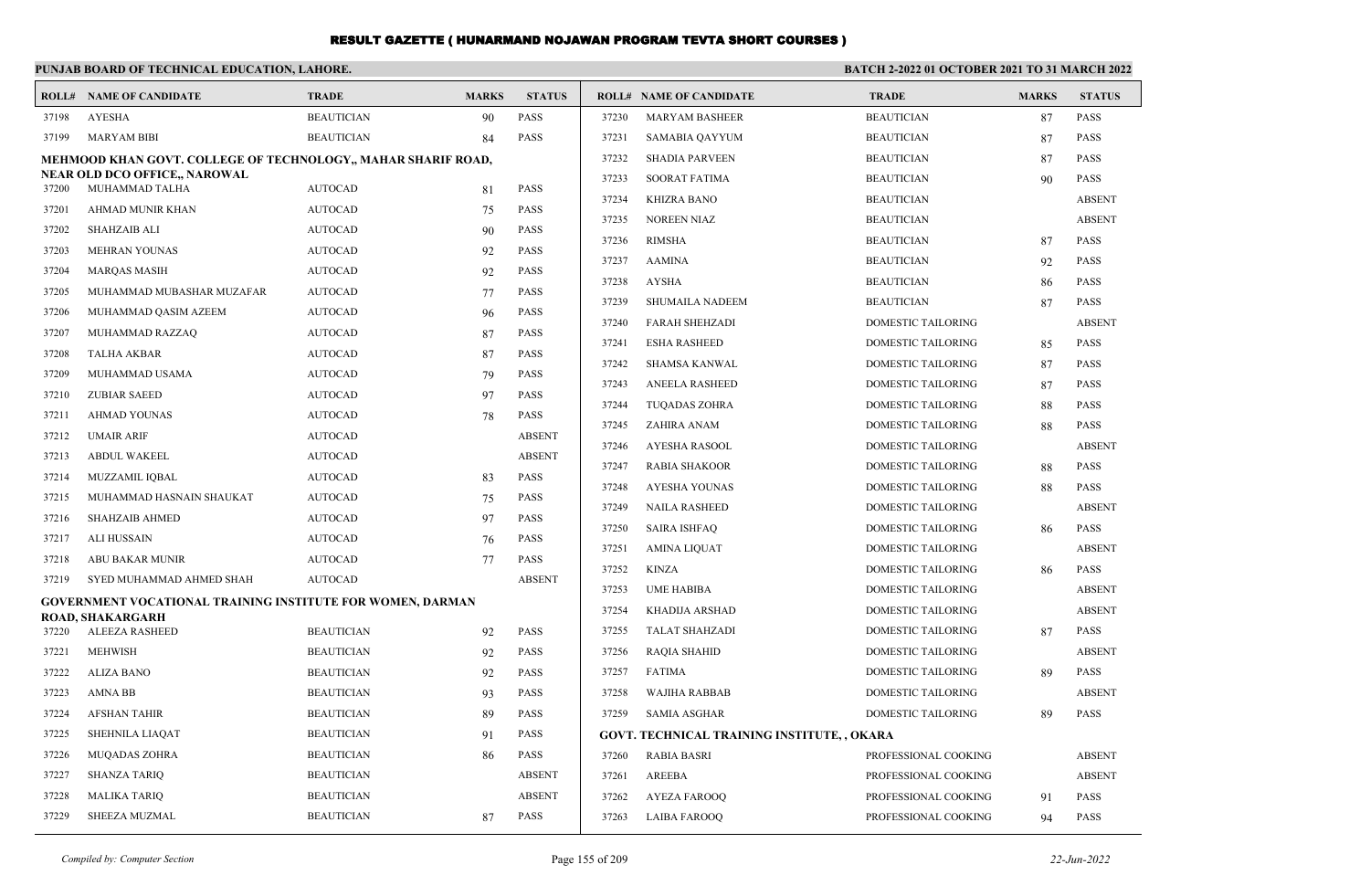|       | PUNJAB BOARD OF TECHNICAL EDUCATION, LAHORE. |                         |              |               | BATCH 2-2022 01 OCTOBER 2021 TO 31 MARCH 2022 |                                                                          |                         |              |               |
|-------|----------------------------------------------|-------------------------|--------------|---------------|-----------------------------------------------|--------------------------------------------------------------------------|-------------------------|--------------|---------------|
|       | <b>ROLL# NAME OF CANDIDATE</b>               | <b>TRADE</b>            | <b>MARKS</b> | <b>STATUS</b> |                                               | <b>ROLL# NAME OF CANDIDATE</b>                                           | <b>TRADE</b>            | <b>MARKS</b> | <b>STATUS</b> |
| 37264 | <b>MARYAM AMIR</b>                           | PROFESSIONAL COOKING    | 93           | PASS          | 37299                                         | <b>ALI RAZA</b>                                                          | <b>AUTO ELECTRICIAN</b> | 89           | PASS          |
| 37265 | <b>SANA BASHIR</b>                           | PROFESSIONAL COOKING    | 92           | <b>PASS</b>   | 37300                                         | <b>SAJID ALI</b>                                                         | <b>PLUMBER</b>          | 97           | <b>PASS</b>   |
| 37266 | <b>DILAWAR BOOTA</b>                         | PROFESSIONAL COOKING    | 92           | <b>PASS</b>   | 37301                                         | MUHAMMAD BILAL AHMED                                                     | <b>PLUMBER</b>          | 86           | <b>PASS</b>   |
| 37267 | <b>ADNAN</b>                                 | PROFESSIONAL COOKING    | 84           | <b>PASS</b>   | 37302                                         | <b>ABDUL RAZZAQ</b>                                                      | <b>PLUMBER</b>          | 87           | <b>PASS</b>   |
| 37268 | <b>HAIDER ALI</b>                            | PROFESSIONAL COOKING    | 83           | <b>PASS</b>   | 37303                                         | MUHAMMAD QURBAN                                                          | <b>PLUMBER</b>          | 86           | <b>PASS</b>   |
| 37269 | <b>REHAN RASHEED</b>                         | PROFESSIONAL COOKING    | 84           | <b>PASS</b>   | 37304                                         | MUHAMMAD SALEEM                                                          | <b>PLUMBER</b>          | 94           | <b>PASS</b>   |
| 37270 | MUHAMMAD ZAMAN MANAN                         | PROFESSIONAL COOKING    | 85           | PASS          | 37305                                         | <b>ALI AHMAD</b>                                                         | <b>PLUMBER</b>          | 85           | <b>PASS</b>   |
| 37271 | MUHAMMAD ABBAS                               | PROFESSIONAL COOKING    | 89           | <b>PASS</b>   | 37306                                         | <b>GHULAM NABI</b>                                                       | <b>PLUMBER</b>          | 86           | <b>PASS</b>   |
| 37272 | MUHAMMAD MUBASHAR IOBAL                      | PROFESSIONAL COOKING    | 92           | <b>PASS</b>   | 37307                                         | MUHAMMAD AHMAD KHAN                                                      | <b>PLUMBER</b>          | 80           | <b>PASS</b>   |
| 37273 | MUHAMMAD SABIR FRIDI                         | PROFESSIONAL COOKING    | 88           | <b>PASS</b>   | 37308                                         | <b>ATIF SHAHZAD</b>                                                      | <b>PLUMBER</b>          | 72           | <b>PASS</b>   |
| 37274 | MUHAMMAD MUBASHAR MAQSOOD                    | PROFESSIONAL COOKING    | 93           | <b>PASS</b>   | 37309                                         | <b>ABDULLAH MAJEED</b>                                                   | <b>PLUMBER</b>          | 84           | <b>PASS</b>   |
| 37275 | <b>MAMOON SHAHID</b>                         | PROFESSIONAL COOKING    | 92           | <b>PASS</b>   | 37310                                         | <b>ABTIHA SHAKOOR</b>                                                    | <b>PLUMBER</b>          | 92           | <b>PASS</b>   |
| 37276 | <b>TAHIR ASLAM</b>                           | PROFESSIONAL COOKING    | 91           | <b>PASS</b>   | 37311                                         | MUHAMMAD ADIL                                                            | <b>PLUMBER</b>          | 90           | <b>PASS</b>   |
| 37277 | MUHAMMAD AHSAN SHARIF                        | PROFESSIONAL COOKING    | 90           | PASS          | 37312                                         | MUHAMMAD BILAL ZAFAR                                                     | <b>PLUMBER</b>          | 82           | <b>PASS</b>   |
| 37278 | <b>USAMA ASHRAF</b>                          | PROFESSIONAL COOKING    |              | <b>ABSENT</b> | 37313                                         | MUHAMMAD TALHA JAVED                                                     | <b>PLUMBER</b>          | 69           | <b>PASS</b>   |
| 37279 | <b>ASAD HAMEED</b>                           | PROFESSIONAL COOKING    |              | <b>ABSENT</b> | 37314                                         | HAFIZ MOAIZ UL REHMAN TAHIR                                              | <b>PLUMBER</b>          | 71           | <b>PASS</b>   |
| 37280 | <b>DANISH ALI</b>                            | <b>AUTO ELECTRICIAN</b> | 83           | PASS          | 37315                                         | ZAIN UL ABIDDIN                                                          | <b>HVACR</b>            | 92           | <b>PASS</b>   |
| 37281 | MUHAMMAD RAMZAN                              | <b>AUTO ELECTRICIAN</b> | 92           | PASS          | 37316                                         | <b>AMEER HAMZA</b>                                                       | <b>HVACR</b>            | 77           | <b>PASS</b>   |
| 37282 | MUHAMMAD ABU BAKAR                           | <b>AUTO ELECTRICIAN</b> | 83           | <b>PASS</b>   | 37317                                         | <b>ABDUL KHALIQ</b>                                                      | <b>HVACR</b>            | 72           | <b>PASS</b>   |
| 37283 | MUHAMMAD MUBEEN AHMAD                        | <b>AUTO ELECTRICIAN</b> | 91           | PASS          | 37318                                         | MUHAMMAD REHMAN                                                          | <b>HVACR</b>            | 76           | <b>PASS</b>   |
| 37284 | <b>UMAIR ALI</b>                             | <b>AUTO ELECTRICIAN</b> | 85           | PASS          | 37319                                         | MUHAMMAD HANZLA WASEEM                                                   | <b>HVACR</b>            | 79           | <b>PASS</b>   |
| 37285 | MUHAMMAD JAWAD SALEEM                        | <b>AUTO ELECTRICIAN</b> | 88           | <b>PASS</b>   | 37320                                         | MUHAMMAD ZAHID                                                           | <b>HVACR</b>            | 75           | <b>PASS</b>   |
| 37286 | MUHAMMAD NUAMAN                              | <b>AUTO ELECTRICIAN</b> | 78           | <b>PASS</b>   | 37321                                         | MUHAMMAD ASIF                                                            | <b>HVACR</b>            | 79           | <b>PASS</b>   |
| 37287 | QUDDOOS ALI HUSSNAIN                         | <b>AUTO ELECTRICIAN</b> | 83           | PASS          | 37322                                         | MUHAMMAD FAIZAN                                                          | <b>HVACR</b>            | 77           | <b>PASS</b>   |
| 37288 | <b>HASNAIN ALI</b>                           | <b>AUTO ELECTRICIAN</b> | 76           | <b>PASS</b>   | 37323                                         | <b>MOHADDIS ALI</b>                                                      | <b>HVACR</b>            |              | <b>ABSENT</b> |
| 37289 | MUHAMMAD AHMAD                               | <b>AUTO ELECTRICIAN</b> | 88           | <b>PASS</b>   | 37324                                         | <b>NAVEED AHMAD</b>                                                      | <b>HVACR</b>            | 77           | <b>PASS</b>   |
| 37290 | MUHAMMAD IRAJ KAMAL                          | <b>AUTO ELECTRICIAN</b> | 89           | PASS          | 37325                                         | NAVEED AHMAD                                                             | <b>HVACR</b>            | 76           | <b>PASS</b>   |
| 37291 | <b>AHMAD RAZA</b>                            | <b>AUTO ELECTRICIAN</b> | 91           | <b>PASS</b>   | 37326                                         | <b>SHOAIB AKHTAR</b>                                                     | <b>HVACR</b>            | 79           | <b>PASS</b>   |
| 37292 | MUHAMMAD ADNAN                               | <b>AUTO ELECTRICIAN</b> | 76           | <b>PASS</b>   | 37327                                         | <b>ZEESHAN FAISAL</b>                                                    | <b>HVACR</b>            | 75           | <b>PASS</b>   |
| 37293 | <b>JAHAN ZAIB</b>                            | <b>AUTO ELECTRICIAN</b> | 86           | <b>PASS</b>   | 37328                                         | MUHAMMAD DANISH IRFAN                                                    | <b>HVACR</b>            | 73           | <b>PASS</b>   |
| 37294 | <b>GULFAM AKRAM</b>                          | <b>AUTO ELECTRICIAN</b> | 77           | <b>PASS</b>   | 37329                                         | ATHAR ALI QALBI                                                          | <b>HVACR</b>            | 77           | <b>PASS</b>   |
| 37295 | <b>ATIF ALI</b>                              | <b>AUTO ELECTRICIAN</b> | 84           | <b>PASS</b>   |                                               | <b>GOVT. TECHNICAL TRAINING CENTRE (FEMALE), ROBINA TOWN 126, RENALA</b> |                         |              |               |
| 37296 | SAIF U REHMAN MUBARAK                        | <b>AUTO ELECTRICIAN</b> |              | <b>ABSENT</b> | <b>KHURD</b><br>37330                         | <b>FAZILAT AZIZ</b>                                                      | <b>FASHION DESIGN</b>   |              | <b>PASS</b>   |
| 37297 | MUHAMMAD SAEED                               | <b>AUTO ELECTRICIAN</b> | 82           | <b>PASS</b>   | 37331                                         | <b>SHAZIA BIBI</b>                                                       | <b>FASHION DESIGN</b>   | 84           | <b>PASS</b>   |
| 37298 | ALI HAMZA                                    | <b>AUTO ELECTRICIAN</b> | 83           | <b>PASS</b>   |                                               |                                                                          |                         | 83           |               |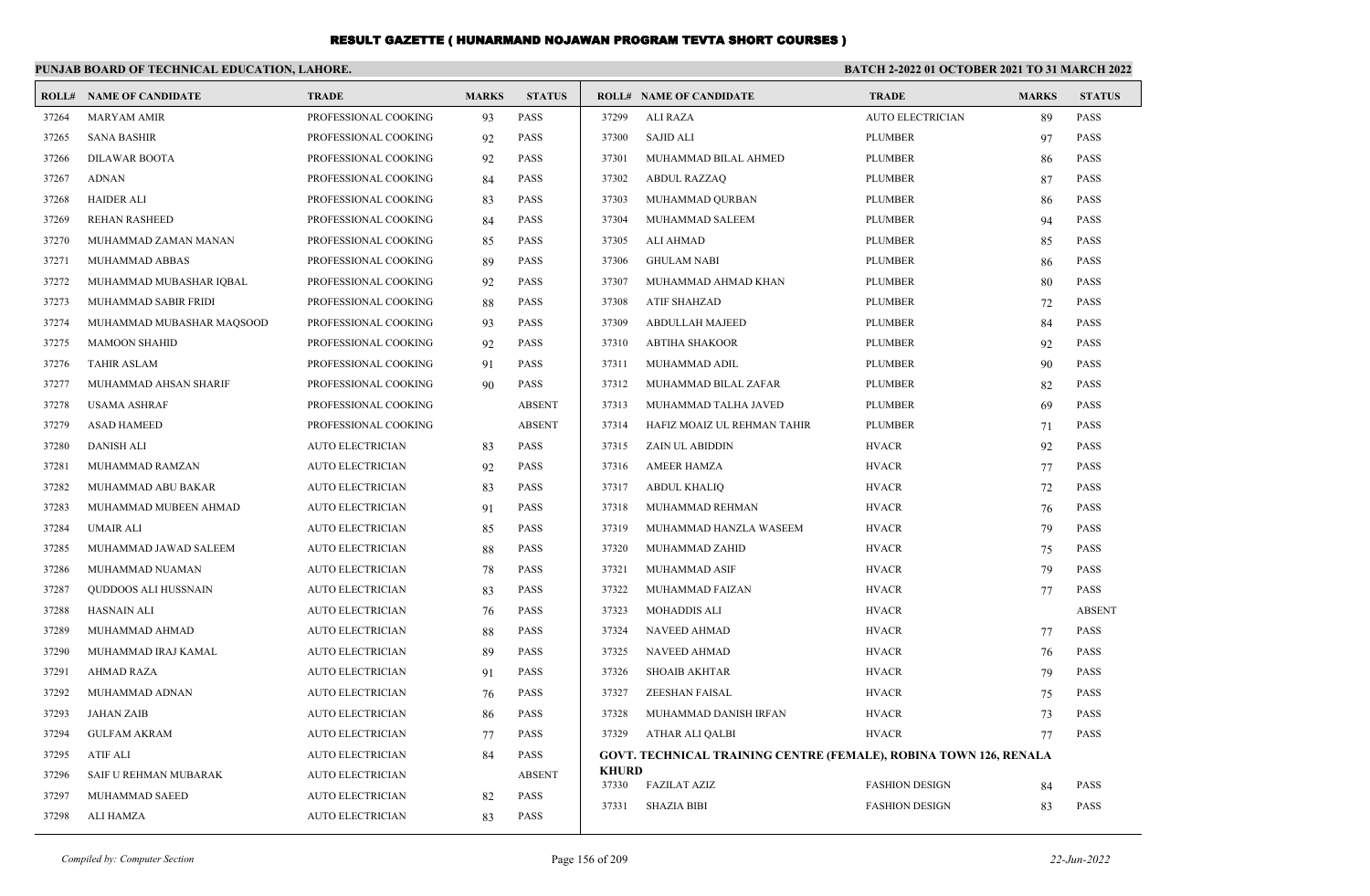|       | PUNJAB BOARD OF TECHNICAL EDUCATION, LAHORE. |                       |              |               | <b>BATCH 2-2022 01 OCTOBER 2021 TO 31 MARCH 2022</b> |                                                                            |                       |              |               |
|-------|----------------------------------------------|-----------------------|--------------|---------------|------------------------------------------------------|----------------------------------------------------------------------------|-----------------------|--------------|---------------|
|       | <b>ROLL# NAME OF CANDIDATE</b>               | <b>TRADE</b>          | <b>MARKS</b> | <b>STATUS</b> |                                                      | <b>ROLL# NAME OF CANDIDATE</b>                                             | <b>TRADE</b>          | <b>MARKS</b> | <b>STATUS</b> |
| 37332 | <b>MISBAH HAKIM</b>                          | <b>FASHION DESIGN</b> | 84           | <b>PASS</b>   | 37367                                                | <b>MOQUDASS SHAFIO</b>                                                     | <b>BEAUTICIAN</b>     | 88           | <b>PASS</b>   |
| 37333 | <b>FAIZA MATLOOB</b>                         | <b>FASHION DESIGN</b> | 82           | <b>PASS</b>   | 37368                                                | FOUZIA JAFAR ALI                                                           | <b>BEAUTICIAN</b>     | 84           | <b>PASS</b>   |
| 37334 | <b>SABA AYOUB</b>                            | <b>FASHION DESIGN</b> | 91           | <b>PASS</b>   | 37369                                                | <b>KASHAF FATIMA</b>                                                       | <b>BEAUTICIAN</b>     | 87           | <b>PASS</b>   |
| 37335 | <b>ESHRAT FATIMA</b>                         | <b>FASHION DESIGN</b> | 89           | <b>PASS</b>   | 37370                                                | MEMOONA JAMAL                                                              | <b>BEAUTICIAN</b>     | 95           | <b>PASS</b>   |
| 37336 | <b>RUBINA BIBI</b>                           | <b>FASHION DESIGN</b> | 87           | <b>PASS</b>   | 37371                                                | <b>ZEENAT BUTT</b>                                                         | <b>BEAUTICIAN</b>     | 84           | <b>PASS</b>   |
| 37337 | ANAM RAMZAN                                  | <b>FASHION DESIGN</b> | 89           | <b>PASS</b>   | 37372                                                | SHAUGUFTA NAWAZ                                                            | <b>BEAUTICIAN</b>     | 89           | <b>PASS</b>   |
| 37338 | <b>IQRA ARSHAD</b>                           | <b>FASHION DESIGN</b> | 89           | <b>PASS</b>   | 37373                                                | SYEDA SAIMA UMBREEN                                                        | <b>BEAUTICIAN</b>     | 91           | <b>PASS</b>   |
| 37339 | KHADIJA IQBAL                                | <b>FASHION DESIGN</b> | 87           | <b>PASS</b>   | 37374                                                | <b>JAWERIA BIBI</b>                                                        | <b>FASHION DESIGN</b> | 81           | PASS          |
| 37340 | <b>SUMMIA BASHIR</b>                         | <b>FASHION DESIGN</b> | 88           | <b>PASS</b>   |                                                      | <b>GOVT. TECHNICAL TRAINING CENTRE (MALE), 30-B HOUSING SCHEME, RENALA</b> |                       |              |               |
| 37341 | <b>SHUMAILA AZEEM</b>                        | <b>FASHION DESIGN</b> | 85           | <b>PASS</b>   | <b>KHURD</b><br>37375                                | <b>ALII ZAMAN</b>                                                          | <b>ELECTRICIAN</b>    | 88           | <b>PASS</b>   |
| 37342 | <b>FARAH MAQSOOD</b>                         | <b>FASHION DESIGN</b> | 86           | <b>PASS</b>   | 37376                                                | HASSAN ABAID ULLAH                                                         | <b>ELECTRICIAN</b>    | 85           | <b>PASS</b>   |
| 37343 | <b>ANUM ASHRAF</b>                           | <b>FASHION DESIGN</b> | 94           | <b>PASS</b>   | 37377                                                | <b>SHARAFAT ALI</b>                                                        | <b>ELECTRICIAN</b>    | 82           | PASS          |
| 37344 | ZAINAB MUZZAMIL                              | <b>FASHION DESIGN</b> | 94           | <b>PASS</b>   | 37378                                                | <b>ALI USMAN</b>                                                           | <b>ELECTRICIAN</b>    | 82           | <b>PASS</b>   |
| 37345 | <b>BUSHRA FARDOUS</b>                        | <b>FASHION DESIGN</b> | -86          | <b>PASS</b>   | 37379                                                | RAO MUHAMMAD ABDULLAH JAVED                                                | <b>ELECTRICIAN</b>    | 80           | <b>PASS</b>   |
| 37346 | <b>SARA NASEEM</b>                           | <b>FASHION DESIGN</b> | 83           | <b>PASS</b>   | 37380                                                | <b>SAJID MANZOOR</b>                                                       | <b>ELECTRICIAN</b>    | 89           | PASS          |
| 37347 | <b>BUSHRA JAVED</b>                          | <b>FASHION DESIGN</b> | 90           | <b>PASS</b>   | 37381                                                | MUHAMMAD SAGHEER KHAN                                                      | <b>ELECTRICIAN</b>    | 85           | <b>PASS</b>   |
| 37348 | <b>IRAM IQBAL</b>                            | <b>FASHION DESIGN</b> | 89           | <b>PASS</b>   | 37382                                                | <b>SHAHZAD HASSAN</b>                                                      | <b>ELECTRICIAN</b>    | 89           | <b>PASS</b>   |
| 37349 | <b>MARIA SHAHEEN</b>                         | <b>FASHION DESIGN</b> | -86          | <b>PASS</b>   | 37383                                                | <b>TALHA AHMAD</b>                                                         | <b>ELECTRICIAN</b>    | 80           | PASS          |
| 37350 | ZUNAIRA                                      | <b>FASHION DESIGN</b> | 88           | <b>PASS</b>   | 37384                                                | MUHAMMAD USMAN                                                             | <b>ELECTRICIAN</b>    | 80           | <b>PASS</b>   |
| 37351 | <b>MARIA SEHAR</b>                           | <b>FASHION DESIGN</b> | 90           | <b>PASS</b>   | 37385                                                | MUHAMMAD ISRAR                                                             | <b>ELECTRICIAN</b>    | 94           | <b>PASS</b>   |
| 37352 | <b>ANUM NAZ</b>                              | <b>FASHION DESIGN</b> | 91           | <b>PASS</b>   | 37386                                                | <b>UMAIR SADIQ</b>                                                         | <b>ELECTRICIAN</b>    | 86           | PASS          |
| 37353 | MARIAM MUZZAMAL                              | <b>FASHION DESIGN</b> | 90           | <b>PASS</b>   | 37387                                                | <b>HAMAD SARWAR</b>                                                        | <b>ELECTRICIAN</b>    | 90           | <b>PASS</b>   |
| 37354 | <b>RABIA IQBAL</b>                           | <b>BEAUTICIAN</b>     | 88           | <b>PASS</b>   | 37388                                                | <b>ALI HAIDER</b>                                                          | <b>ELECTRICIAN</b>    | 82           | <b>PASS</b>   |
| 37355 | <b>NASEEM TAHIR</b>                          | <b>BEAUTICIAN</b>     | 89           | <b>PASS</b>   | 37389                                                | MUHAMMAD DANISH KHAN                                                       | <b>ELECTRICIAN</b>    | 86           | <b>PASS</b>   |
| 37356 | <b>NASIRA BANO</b>                           | <b>BEAUTICIAN</b>     | 85           | <b>PASS</b>   | 37390                                                | <b>HAMZA AKRAM</b>                                                         | <b>ELECTRICIAN</b>    | 90           | <b>PASS</b>   |
| 37357 | HUMA ALI                                     | <b>BEAUTICIAN</b>     | 92           | <b>PASS</b>   | 37391                                                | <b>ALI HUSSAIN</b>                                                         | <b>ELECTRICIAN</b>    | 86           | <b>PASS</b>   |
| 37358 | <b>JAVERIA YOUNAS</b>                        | <b>BEAUTICIAN</b>     | 84           | <b>PASS</b>   | 37392                                                | <b>BALHAN MASEEH</b>                                                       | <b>ELECTRICIAN</b>    | 85           | PASS          |
| 37359 | <b>MOOUDAS RAUF</b>                          | <b>BEAUTICIAN</b>     | 91           | <b>PASS</b>   | 37393                                                | <b>NASIR MUSHTAQ</b>                                                       | <b>ELECTRICIAN</b>    | 86           | <b>PASS</b>   |
| 37360 | MARRYAM LIAQAT                               | <b>BEAUTICIAN</b>     | 84           | <b>PASS</b>   | 37394                                                | MUHAMMAD ADNAN                                                             | <b>ELECTRICIAN</b>    | 90           | <b>PASS</b>   |
| 37361 | <b>FARWA MAJEED</b>                          | <b>BEAUTICIAN</b>     | 84           | <b>PASS</b>   | 37395                                                | <b>SHAHZAIB MEHMOOD</b>                                                    | <b>MOTOR WINDER</b>   | 84           | PASS          |
| 37362 | <b>SAIMA BIBI</b>                            | <b>BEAUTICIAN</b>     | 83           | <b>PASS</b>   | 37396                                                | MUHAMMAD IKRAMAH                                                           | <b>MOTOR WINDER</b>   | 74           | <b>PASS</b>   |
| 37363 | <b>SAWERA</b>                                | <b>BEAUTICIAN</b>     | 95           | <b>PASS</b>   | 37397                                                | MUHAMMAD WASEEM AKHTAR                                                     | <b>MOTOR WINDER</b>   | 71           | <b>PASS</b>   |
| 37364 | <b>FAIZA MAQSOOD</b>                         | <b>BEAUTICIAN</b>     | -86          | <b>PASS</b>   | 37398                                                | <b>ZOHAIB RASHEED</b>                                                      | <b>MOTOR WINDER</b>   | 78           | PASS          |
| 37365 | <b>RIDA ASHRAF</b>                           | <b>BEAUTICIAN</b>     | 87           | <b>PASS</b>   | 37399                                                | AHTASHAM UL ABIDEEN                                                        | <b>MOTOR WINDER</b>   | 85           | <b>PASS</b>   |
| 37366 | <b>TAHIRA SHAHBAZ</b>                        | <b>BEAUTICIAN</b>     | 91           | <b>PASS</b>   |                                                      |                                                                            |                       |              |               |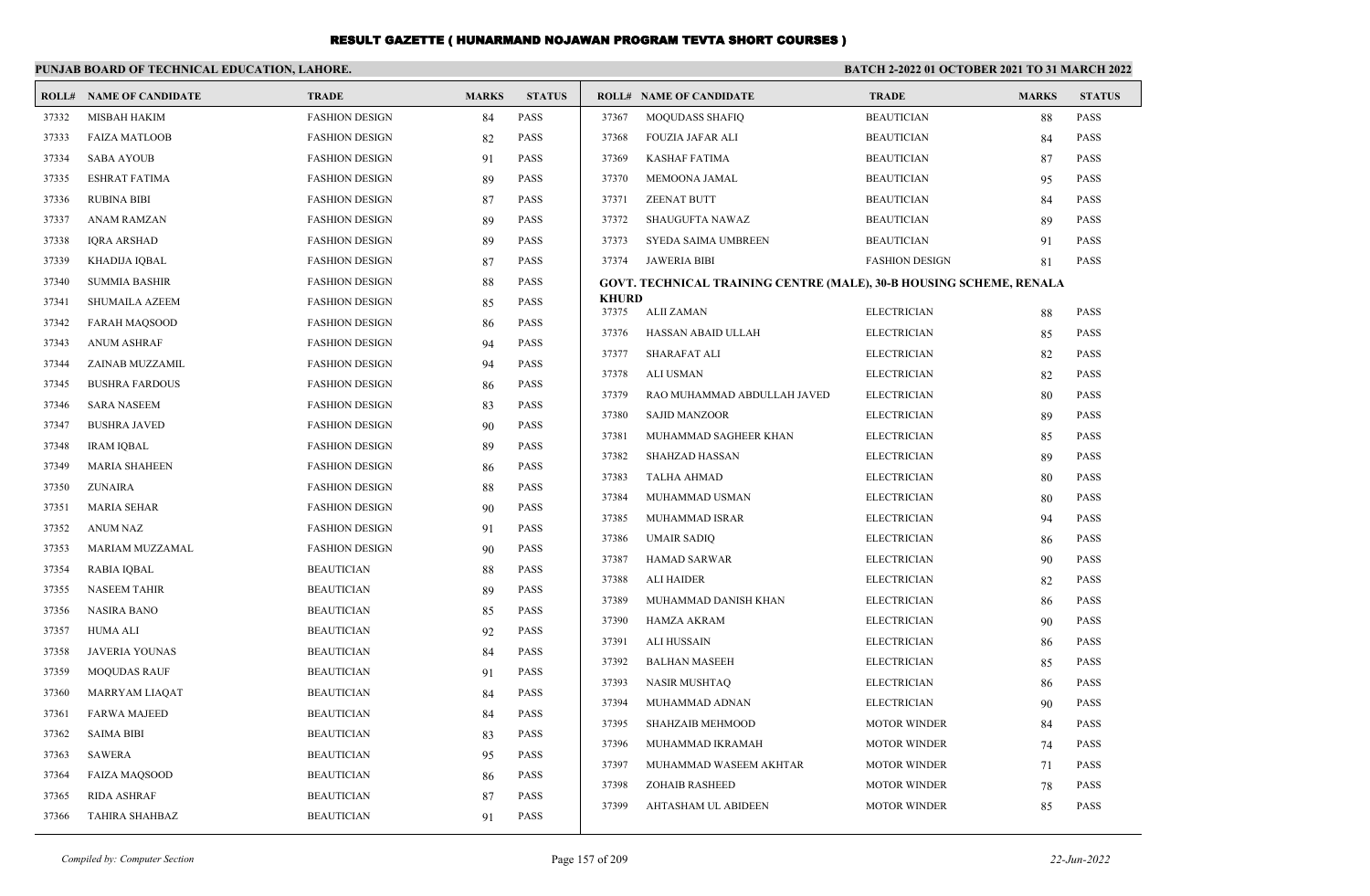|       | PUNJAB BOARD OF TECHNICAL EDUCATION, LAHORE. |                              |              |               | <b>BATCH 2-2022 01 OCTOBER 2021 TO 31 MARCH 2022</b> |                                                                        |                              |              |               |
|-------|----------------------------------------------|------------------------------|--------------|---------------|------------------------------------------------------|------------------------------------------------------------------------|------------------------------|--------------|---------------|
|       | <b>ROLL# NAME OF CANDIDATE</b>               | <b>TRADE</b>                 | <b>MARKS</b> | <b>STATUS</b> |                                                      | <b>ROLL# NAME OF CANDIDATE</b>                                         | <b>TRADE</b>                 | <b>MARKS</b> | <b>STATUS</b> |
| 37400 | MUHAMMAD ZAMAN                               | <b>MOTOR WINDER</b>          | 78           | <b>PASS</b>   | 37435                                                | MUHAMMAD QASIM                                                         | <b>COMPUTER APPLICATIONS</b> | 89           | <b>PASS</b>   |
| 37401 | MUHAMMAD USMAN                               | <b>MOTOR WINDER</b>          | 77           | <b>PASS</b>   | 37436                                                | <b>MUZAMAL ALI</b>                                                     | <b>COMPUTER APPLICATIONS</b> | 87           | <b>PASS</b>   |
| 37402 | MUHAMMAD ARSLAN                              | <b>MOTOR WINDER</b>          | 74           | <b>PASS</b>   | 37437                                                | MUHAMMAD FARHAN                                                        | <b>COMPUTER APPLICATIONS</b> | 85           | <b>PASS</b>   |
| 37403 | <b>ABUBAKAR SIDIQ</b>                        | <b>MOTOR WINDER</b>          | 71           | <b>PASS</b>   | 37438                                                | <b>INAM ULLAH</b>                                                      | COMPUTER APPLICATIONS        | 87           | <b>PASS</b>   |
| 37404 | <b>WAQAS ALI</b>                             | <b>MOTOR WINDER</b>          | 83           | <b>PASS</b>   | 37439                                                | <b>SAUD BIN SAJID</b>                                                  | <b>COMPUTER APPLICATIONS</b> | 85           | PASS          |
| 37405 | MUHAMMAD SAEED                               | <b>MOTOR WINDER</b>          |              | <b>ABSENT</b> | 37440                                                | MUHAMMAD TALHA                                                         | <b>COMPUTER APPLICATIONS</b> | 88           | <b>PASS</b>   |
| 37406 | <b>ASIF RAZA</b>                             | <b>MOTOR WINDER</b>          | 80           | <b>PASS</b>   | 37441                                                | <b>SAJJAD AHMAD</b>                                                    | <b>COMPUTER APPLICATIONS</b> | 84           | PASS          |
| 37407 | <b>ALI JUNAID</b>                            | <b>MOTOR WINDER</b>          |              | <b>ABSENT</b> | 37442                                                | <b>QUDRAT ULLAH</b>                                                    | <b>COMPUTER APPLICATIONS</b> | 85           | PASS          |
| 37408 | <b>SAOIB HUSSAIN</b>                         | <b>MOTOR WINDER</b>          | 71           | <b>PASS</b>   | 37443                                                | MUHAMMAD BILAL ANJUM                                                   | <b>COMPUTER APPLICATIONS</b> | 86           | <b>PASS</b>   |
| 37409 | MUHAMMAD UMAR                                | <b>MOTOR WINDER</b>          | 84           | <b>PASS</b>   | 37444                                                | RAO MUHAMMAD ARMAN                                                     | <b>COMPUTER APPLICATIONS</b> | 86           | <b>PASS</b>   |
| 37410 | <b>WAQAS SALEEM</b>                          | <b>PLUMBER</b>               |              | <b>ABSENT</b> | 37445                                                | <b>SADDAM HUSSAIN</b>                                                  | <b>PLUMBER</b>               | 84           | PASS          |
| 37411 | KHURRAM SHAHZAD                              | <b>PLUMBER</b>               | 93           | <b>PASS</b>   | 37446                                                | MUHAMMAD SHAHROZ BASHIR                                                | <b>COMPUTER APPLICATIONS</b> | 85           | <b>PASS</b>   |
| 37412 | MUHAMMAD AHSAN                               | <b>PLUMBER</b>               | 87           | <b>PASS</b>   | 37447                                                | <b>NADEEM ASHRAF</b>                                                   | <b>COMPUTER APPLICATIONS</b> | 86           | <b>PASS</b>   |
| 37413 | <b>MUHAMMAD SABIR</b>                        | <b>PLUMBER</b>               | 88           | <b>PASS</b>   | 37448                                                | MUHAMMAD AHMAD                                                         | <b>COMPUTER APPLICATIONS</b> | 85           | <b>PASS</b>   |
| 37414 | MUHAMMAD ZAIN SHABBIR BHATTI                 | <b>PLUMBER</b>               | 87           | <b>PASS</b>   | 37449                                                | MUHAMMAD FARHAN                                                        | <b>COMPUTER APPLICATIONS</b> | 86           | <b>PASS</b>   |
| 37415 | <b>SAHIL IJAZ</b>                            | <b>PLUMBER</b>               |              | <b>ABSENT</b> |                                                      | <b>GOVERNMENT VOCATIONAL TRAINING INSTITUTE FOR WOMEN, BAGHO BAHAR</b> |                              |              |               |
| 37416 | ZOHAIB ASLAM                                 | <b>PLUMBER</b>               | 91           | <b>PASS</b>   | 37450                                                | ROAD NEAR RAILWAY FATAK, KHANPUR<br><b>RIMSHA ZIA</b>                  | <b>COMPUTER APPLICATIONS</b> |              | <b>ABSENT</b> |
| 37417 | <b>ABDUL REHMAN</b>                          | <b>PLUMBER</b>               | 82           | <b>PASS</b>   | 37451                                                | <b>ANAM KHURSHEED</b>                                                  | <b>COMPUTER APPLICATIONS</b> | 87           | <b>PASS</b>   |
| 37418 | <b>TALHA BESHARAT</b>                        | <b>PLUMBER</b>               | 79           | <b>PASS</b>   | 37452                                                | ANZA KHANUM                                                            | <b>COMPUTER APPLICATIONS</b> | 92           | PASS          |
| 37419 | <b>UMAR SHEERAZ</b>                          | <b>PLUMBER</b>               | 84           | <b>PASS</b>   | 37453                                                | <b>ASMA AMAN</b>                                                       | <b>COMPUTER APPLICATIONS</b> | 88           | PASS          |
| 37420 | <b>NAWAZASH ALI</b>                          | <b>PLUMBER</b>               |              | <b>ABSENT</b> | 37454                                                | <b>SAIMA BIBI</b>                                                      | <b>COMPUTER APPLICATIONS</b> | 97           | <b>PASS</b>   |
| 37421 | DAIM YOUSAF BHATTI                           | <b>PLUMBER</b>               | 75           | <b>PASS</b>   | 37455                                                | <b>ESHA SHAKOOR</b>                                                    | <b>COMPUTER APPLICATIONS</b> | 89           | <b>PASS</b>   |
| 37422 | DANIAL ZULFIQAR                              | <b>PLUMBER</b>               | 92           | <b>PASS</b>   | 37456                                                | TAYYABA KHALIL                                                         | <b>COMPUTER APPLICATIONS</b> | 87           | PASS          |
| 37423 | <b>KASHIF MAHMOOD</b>                        | <b>PLUMBER</b>               | 92           | <b>PASS</b>   | 37457                                                | <b>MARIA IBRAHIM</b>                                                   | <b>COMPUTER APPLICATIONS</b> | 91           | PASS          |
| 37424 | <b>TASVEER ABBAS</b>                         | <b>PLUMBER</b>               | 89           | <b>PASS</b>   | 37458                                                | MEHWISH ISHFAO                                                         | <b>COMPUTER APPLICATIONS</b> | 96           | <b>PASS</b>   |
| 37425 | <b>ANEEB SHAHID</b>                          | <b>COMPUTER APPLICATIONS</b> | 88           | <b>PASS</b>   | 37459                                                | <b>FATIMA ALI</b>                                                      | <b>COMPUTER APPLICATIONS</b> | 83           | <b>PASS</b>   |
| 37426 | <b>GHULAM MUSTAFA</b>                        | <b>COMPUTER APPLICATIONS</b> | 85           | <b>PASS</b>   | 37460                                                | <b>SAIRA ISHFAO</b>                                                    | <b>COMPUTER APPLICATIONS</b> | 95           | <b>PASS</b>   |
| 37427 | <b>TASAWAR RIAZ</b>                          | <b>COMPUTER APPLICATIONS</b> | 92           | <b>PASS</b>   | 37461                                                | <b>ARSELA SHEHZAD</b>                                                  | <b>COMPUTER APPLICATIONS</b> | 91           | <b>PASS</b>   |
| 37428 | MUHAMMAD TALHA                               | <b>COMPUTER APPLICATIONS</b> | 84           | <b>PASS</b>   | 37462                                                | <b>SHAKILA FAZAL</b>                                                   | <b>COMPUTER APPLICATIONS</b> | 97           | <b>PASS</b>   |
| 37429 | MUHAMMAD NOUMAN                              | <b>COMPUTER APPLICATIONS</b> | 87           | <b>PASS</b>   | 37463                                                | <b>MARIA KHAN</b>                                                      | <b>COMPUTER APPLICATIONS</b> | 86           | <b>PASS</b>   |
| 37430 | MUHAMMAD BILAL MUSLIM                        | <b>COMPUTER APPLICATIONS</b> | 85           | <b>PASS</b>   | 37464                                                | <b>SHANZA RAFI</b>                                                     | <b>COMPUTER APPLICATIONS</b> |              | <b>ABSENT</b> |
| 37431 | MUHAMMAD NABEEL                              | <b>COMPUTER APPLICATIONS</b> | 88           | <b>PASS</b>   | 37465                                                | <b>KALSOOM FEROZ</b>                                                   | COMPUTER APPLICATIONS        | 94           | <b>PASS</b>   |
| 37432 | NOSHAD AHMAD QAMAR                           | <b>COMPUTER APPLICATIONS</b> | 83           | <b>PASS</b>   | 37466                                                | YASMEEN KHAN                                                           | COMPUTER APPLICATIONS        | 94           | <b>PASS</b>   |
| 37433 | <b>AMEER HAMZA</b>                           | <b>COMPUTER APPLICATIONS</b> | 86           | <b>PASS</b>   | 37467                                                | NIMRA RASHEED                                                          | <b>COMPUTER APPLICATIONS</b> | 87           | <b>PASS</b>   |
| 37434 | MUHAMMAD SHAFIQ                              | <b>COMPUTER APPLICATIONS</b> | 86           | <b>PASS</b>   |                                                      |                                                                        |                              |              |               |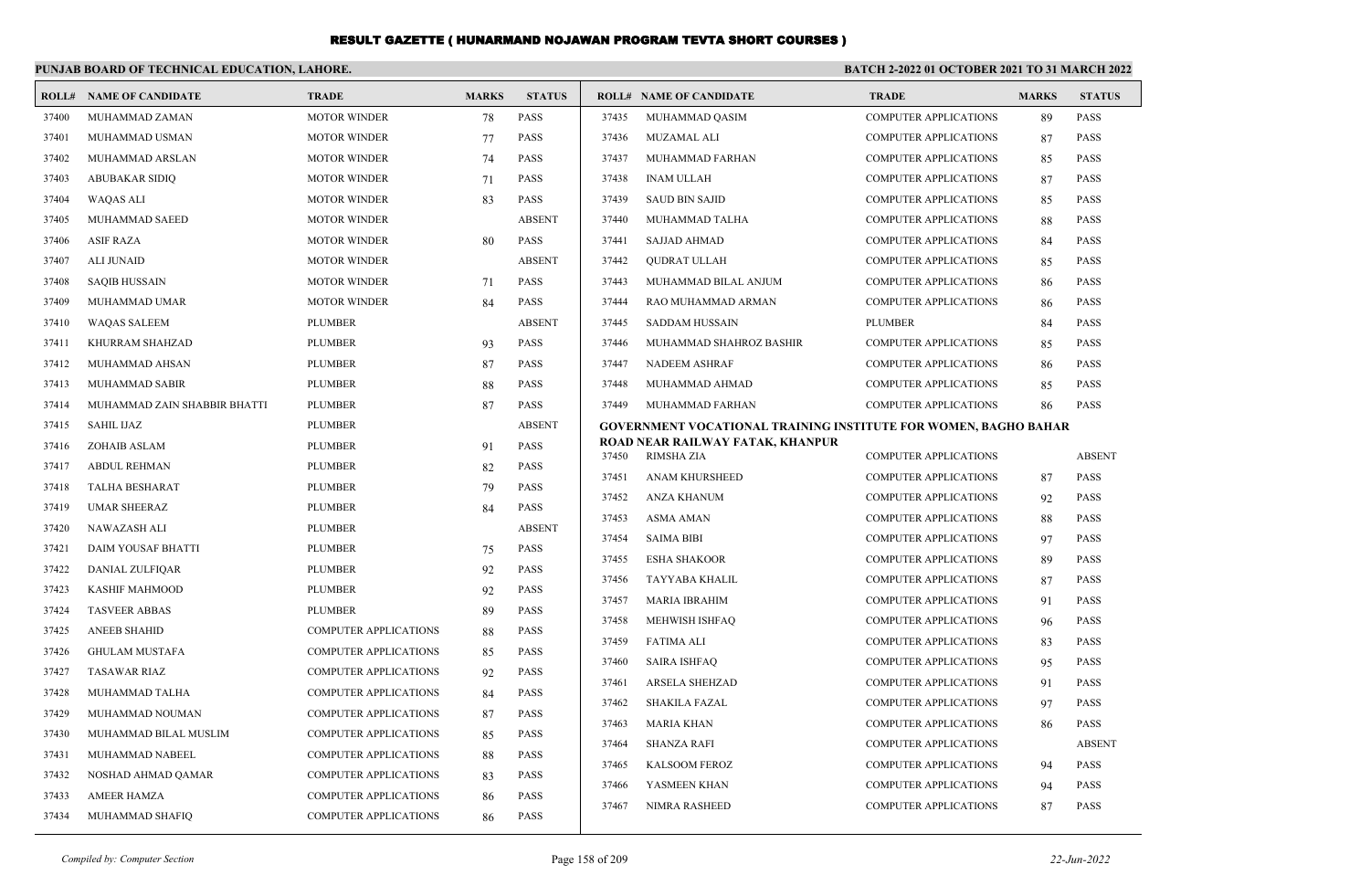|       | PUNJAB BOARD OF TECHNICAL EDUCATION, LAHORE. |                              |              |               | <b>BATCH 2-2022 01 OCTOBER 2021 TO 31 MARCH 2022</b> |                                                                      |                              |              |               |  |  |
|-------|----------------------------------------------|------------------------------|--------------|---------------|------------------------------------------------------|----------------------------------------------------------------------|------------------------------|--------------|---------------|--|--|
| ROLL# | <b>NAME OF CANDIDATE</b>                     | <b>TRADE</b>                 | <b>MARKS</b> | <b>STATUS</b> |                                                      | <b>ROLL# NAME OF CANDIDATE</b>                                       | <b>TRADE</b>                 | <b>MARKS</b> | <b>STATUS</b> |  |  |
| 37468 | <b>FATIMA ADEEB</b>                          | <b>COMPUTER APPLICATIONS</b> | 88           | <b>PASS</b>   | 37503                                                | <b>NOOR FATIMA</b>                                                   | <b>BEAUTICIAN</b>            | 97           | <b>PASS</b>   |  |  |
| 37469 | ESHA SHEHZAD BAIG                            | PROFESSIONAL COOKING         | 90           | <b>PASS</b>   | 37504                                                | <b>HAJRA YASEEN</b>                                                  | <b>BEAUTICIAN</b>            | 94           | <b>PASS</b>   |  |  |
| 37470 | <b>BAKHTAWAR ARSHAD</b>                      | PROFESSIONAL COOKING         | 90           | <b>PASS</b>   | 37505                                                | <b>MARIYUM ANJUM</b>                                                 | <b>BEAUTICIAN</b>            | 98           | <b>PASS</b>   |  |  |
| 37471 | <b>AYESHA ARSHAD</b>                         | PROFESSIONAL COOKING         | 92           | <b>PASS</b>   | 37506                                                | <b>SAMAN RABAIL</b>                                                  | <b>BEAUTICIAN</b>            | 97           | <b>PASS</b>   |  |  |
| 37472 | <b>SABA NOREEN</b>                           | PROFESSIONAL COOKING         | 96           | <b>PASS</b>   | 37507                                                | AYESHA TAYYAB                                                        | <b>BEAUTICIAN</b>            | 96           | <b>PASS</b>   |  |  |
| 37473 | <b>FATIMA RASHEED</b>                        | PROFESSIONAL COOKING         | 91           | PASS          | 37508                                                | UROOJ ZAYA                                                           | <b>BEAUTICIAN</b>            | 97           | <b>PASS</b>   |  |  |
| 37474 | <b>NADIA KHAN</b>                            | PROFESSIONAL COOKING         | 90           | <b>PASS</b>   | 37509                                                | SAMIA SHER MUHAMMAD                                                  | <b>DOMESTIC TAILORING</b>    | 97           | <b>PASS</b>   |  |  |
| 37475 | <b>SAJIDA ZAHOOR</b>                         | PROFESSIONAL COOKING         | 93           | <b>PASS</b>   | 37510                                                | <b>BUSHRA SAEED</b>                                                  | <b>DOMESTIC TAILORING</b>    | 87           | <b>PASS</b>   |  |  |
| 37476 | <b>NIMRA YAMEEN</b>                          | PROFESSIONAL COOKING         | 92           | <b>PASS</b>   | 37511                                                | RABEEA MUKHTAR                                                       | DOMESTIC TAILORING           | 82           | <b>PASS</b>   |  |  |
| 37477 | <b>NEHA ANWAR</b>                            | PROFESSIONAL COOKING         | 87           | <b>PASS</b>   | 37512                                                | <b>ROMA KHURSHEED</b>                                                | DOMESTIC TAILORING           | 80           | <b>PASS</b>   |  |  |
| 37478 | <b>MARYAM ASGHAR</b>                         | PROFESSIONAL COOKING         | 89           | <b>PASS</b>   | 37513                                                | SUMAIRA ABDUL MALIK                                                  | DOMESTIC TAILORING           | 97           | <b>PASS</b>   |  |  |
| 37479 | <b>TAHREEM ZAHID</b>                         | PROFESSIONAL COOKING         |              | <b>ABSENT</b> | 37514                                                | MUNEEBA UMER                                                         | DOMESTIC TAILORING           |              | <b>ABSENT</b> |  |  |
| 37480 | <b>HINA DIL</b>                              | PROFESSIONAL COOKING         | 94           | <b>PASS</b>   | 37515                                                | <b>REHANA NAZIK</b>                                                  | DOMESTIC TAILORING           | 91           | <b>PASS</b>   |  |  |
| 37481 | <b>HINA AMJAD</b>                            | PROFESSIONAL COOKING         | 96           | <b>PASS</b>   | 37516                                                | MEHWISH JAVEID                                                       | <b>DOMESTIC TAILORING</b>    | 90           | <b>PASS</b>   |  |  |
| 37482 | <b>HIRA AMJAD</b>                            | PROFESSIONAL COOKING         | 96           | <b>PASS</b>   | 37517                                                | MUSKAN NASEER                                                        | DOMESTIC TAILORING           | 90           | <b>PASS</b>   |  |  |
| 37483 | ZAINAB ZAHID                                 | PROFESSIONAL COOKING         |              | <b>ABSENT</b> | 37518                                                | <b>SAIMA SALEEM</b>                                                  | <b>DOMESTIC TAILORING</b>    | 91           | <b>PASS</b>   |  |  |
| 37484 | <b>FARAH AMEEN</b>                           | PROFESSIONAL COOKING         | 96           | <b>PASS</b>   | 37519                                                | <b>SIDRA ALI</b>                                                     | DOMESTIC TAILORING           | 92           | <b>PASS</b>   |  |  |
| 37485 | <b>SAJIDA HUSSAIN</b>                        | PROFESSIONAL COOKING         | 93           | <b>PASS</b>   | 37520                                                | <b>SAIMA JAMEEL</b>                                                  | DOMESTIC TAILORING           |              | <b>ABSENT</b> |  |  |
| 37486 | SHUMAILA HAMEED                              | PROFESSIONAL COOKING         | 91           | <b>PASS</b>   | 37521                                                | <b>KAINAT RAHMAT</b>                                                 | DOMESTIC TAILORING           | 96           | PASS          |  |  |
| 37487 | <b>FATIMA HAMEED</b>                         | PROFESSIONAL COOKING         | 92           | <b>PASS</b>   | 37522                                                | <b>ATTIA ASGHAR</b>                                                  | <b>DOMESTIC TAILORING</b>    | 90           | <b>PASS</b>   |  |  |
| 37488 | <b>AROOSA RASHEED</b>                        | PROFESSIONAL COOKING         | 85           | <b>PASS</b>   | 37523                                                | <b>SIDRA SHAHID</b>                                                  | DOMESTIC TAILORING           | 90           | <b>PASS</b>   |  |  |
| 37489 | <b>SONIA RASHEED</b>                         | <b>BEAUTICIAN</b>            | 98           | <b>PASS</b>   | 37524                                                | <b>GHULAM AYESHA</b>                                                 | DOMESTIC TAILORING           | 87           | <b>PASS</b>   |  |  |
| 37490 | <b>MUQADAS SHAHID</b>                        | <b>BEAUTICIAN</b>            | 98           | <b>PASS</b>   | 37525                                                | <b>FAIZA YOUNAS</b>                                                  | <b>DOMESTIC TAILORING</b>    | 97           | <b>PASS</b>   |  |  |
| 37491 | <b>SAIRA JATOI</b>                           | <b>BEAUTICIAN</b>            | 95           | <b>PASS</b>   | 37526                                                | <b>SHAFIA YASEEN</b>                                                 | DOMESTIC TAILORING           |              | <b>ABSENT</b> |  |  |
| 37492 | <b>MEMONA RAMZAN</b>                         | <b>BEAUTICIAN</b>            | 98           | <b>PASS</b>   | 37527                                                | <b>NOREEN AKHTAR</b>                                                 | DOMESTIC TAILORING           | 95           | <b>PASS</b>   |  |  |
| 37493 | <b>TEHREEM ARSHAD</b>                        | <b>BEAUTICIAN</b>            | 97           | <b>PASS</b>   | 37528                                                | <b>SAIRA QADIR</b>                                                   | DOMESTIC TAILORING           | 91           | <b>PASS</b>   |  |  |
| 37494 | <b>RAFIA BILAL</b>                           | <b>BEAUTICIAN</b>            | 96           | <b>PASS</b>   | 37529                                                | <b>AZINA BIBI</b>                                                    | <b>COMPUTER APPLICATIONS</b> |              | <b>ABSENT</b> |  |  |
| 37495 | <b>ASIMA JAMEEL</b>                          | <b>BEAUTICIAN</b>            |              | <b>ABSENT</b> |                                                      | <b>GOVERNMENT VOCATIONAL TRAINING INSTITUTE FOR WOMEN, 87/A BANK</b> |                              |              |               |  |  |
| 37496 | <b>AQSA KHALID</b>                           | <b>BEAUTICIAN</b>            | 96           | <b>PASS</b>   | 37530                                                | <b>ROAD, LIAQATPUR</b><br><b>SAMREEN AASHIQ</b>                      | <b>COMPUTER APPLICATIONS</b> | 97           | <b>PASS</b>   |  |  |
| 37497 | <b>SUMAIRA KANWAL</b>                        | <b>BEAUTICIAN</b>            | 96           | <b>PASS</b>   | 37531                                                | <b>SOKENA ARIF</b>                                                   | <b>COMPUTER APPLICATIONS</b> | 92           | <b>PASS</b>   |  |  |
| 37498 | REHANA IBRAHIM                               | <b>BEAUTICIAN</b>            | 97           | <b>PASS</b>   | 37532                                                | ESHA LIAQUAT                                                         | <b>COMPUTER APPLICATIONS</b> | 100          | <b>PASS</b>   |  |  |
| 37499 | HUMAIRA HUSSAIN                              | <b>BEAUTICIAN</b>            | 97           | <b>PASS</b>   | 37533                                                | <b>MEHAK SALEEM</b>                                                  | <b>COMPUTER APPLICATIONS</b> | 92           | <b>PASS</b>   |  |  |
| 37500 | <b>NOOR UL AIN</b>                           | <b>BEAUTICIAN</b>            | 93           | <b>PASS</b>   | 37534                                                | <b>JAVERIA ZAROOQ</b>                                                | <b>COMPUTER APPLICATIONS</b> | 94           | <b>PASS</b>   |  |  |
| 37501 | <b>JAVERIA SHEZADI</b>                       | <b>BEAUTICIAN</b>            | 96           | <b>PASS</b>   | 37535                                                | <b>USHNA IRSHAD</b>                                                  | <b>COMPUTER APPLICATIONS</b> | 95           | <b>PASS</b>   |  |  |
| 37502 | <b>BUSHRA JAVED</b>                          | <b>BEAUTICIAN</b>            | 95           | <b>PASS</b>   |                                                      |                                                                      |                              |              |               |  |  |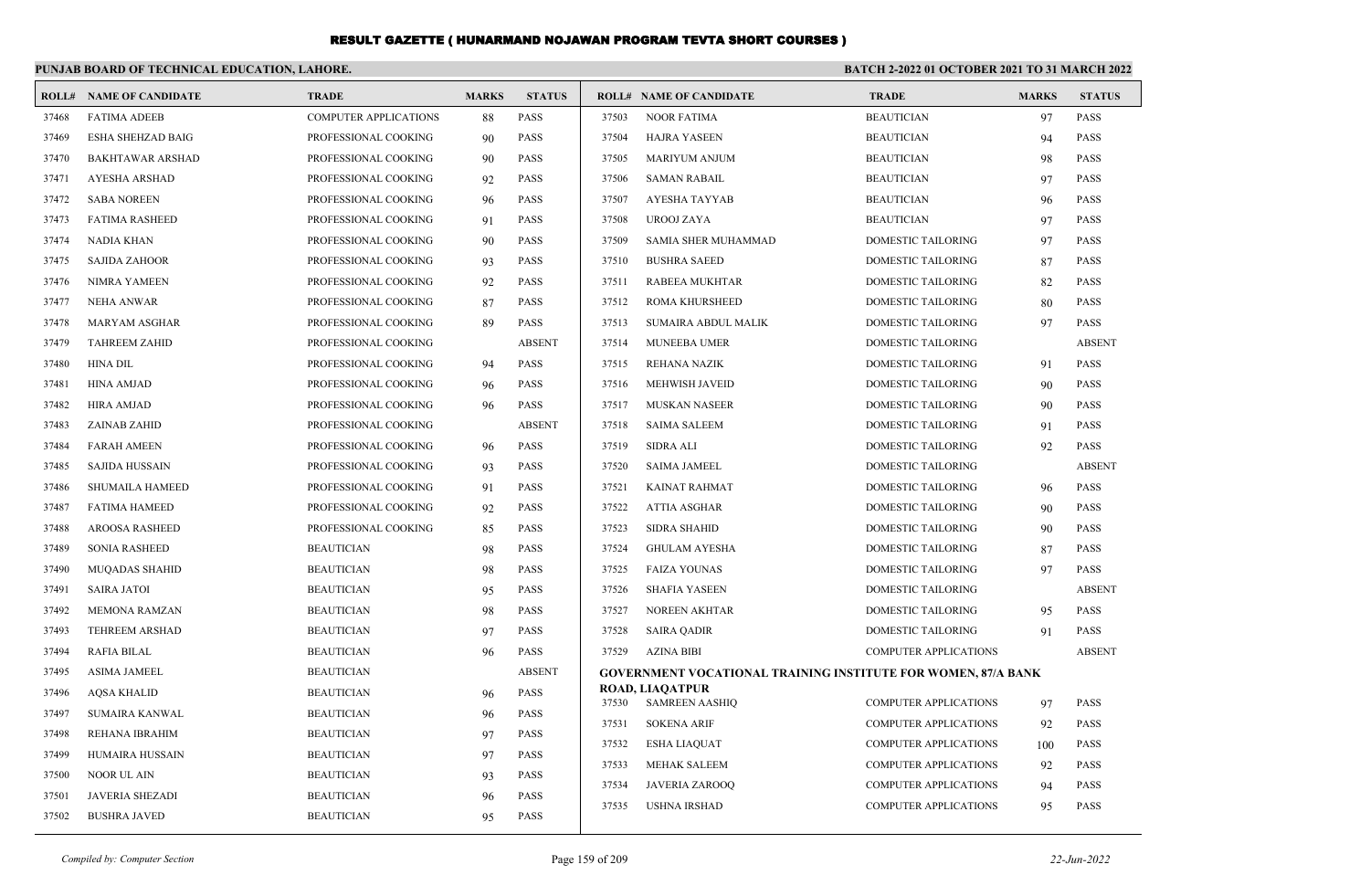|       | PUNJAB BOARD OF TECHNICAL EDUCATION, LAHORE. |                              |              |               | BATCH 2-2022 01 OCTOBER 2021 TO 31 MARCH 2022 |                                              |                           |              |               |
|-------|----------------------------------------------|------------------------------|--------------|---------------|-----------------------------------------------|----------------------------------------------|---------------------------|--------------|---------------|
|       | <b>ROLL# NAME OF CANDIDATE</b>               | <b>TRADE</b>                 | <b>MARKS</b> | <b>STATUS</b> |                                               | <b>ROLL# NAME OF CANDIDATE</b>               | <b>TRADE</b>              | <b>MARKS</b> | <b>STATUS</b> |
| 37536 | <b>SANIA IKRAM</b>                           | <b>COMPUTER APPLICATIONS</b> | 98           | <b>PASS</b>   | 37571                                         | <b>RABIA TABUSSAM</b>                        | <b>DOMESTIC TAILORING</b> | 89           | <b>PASS</b>   |
| 37537 | <b>NABILA ABBAS</b>                          | <b>COMPUTER APPLICATIONS</b> | 96           | <b>PASS</b>   | 37572                                         | MUQQADAS ASHFAQ                              | DOMESTIC TAILORING        | 91           | <b>PASS</b>   |
| 37538 | <b>KINZA QASIM</b>                           | <b>COMPUTER APPLICATIONS</b> | 97           | <b>PASS</b>   | 37573                                         | <b>SHUMAILA QADEER</b>                       | DOMESTIC TAILORING        | 94           | <b>PASS</b>   |
| 37539 | <b>ALEEZA HABIB</b>                          | <b>COMPUTER APPLICATIONS</b> | 97           | <b>PASS</b>   | 37574                                         | <b>RIMSHA KHAN</b>                           | DOMESTIC TAILORING        | 94           | <b>PASS</b>   |
| 37540 | ANEEZA ARSHAD                                | <b>COMPUTER APPLICATIONS</b> | 95           | <b>PASS</b>   | 37575                                         | <b>ASIA BIBI</b>                             | DOMESTIC TAILORING        |              | <b>ABSENT</b> |
| 37541 | <b>RAHILA TARIQ</b>                          | <b>COMPUTER APPLICATIONS</b> | 97           | <b>PASS</b>   | 37576                                         | <b>JANNAT UL FIRDOS</b>                      | DOMESTIC TAILORING        | 89           | <b>PASS</b>   |
| 37542 | <b>AYESHA RIAZ</b>                           | <b>COMPUTER APPLICATIONS</b> | 88           | <b>PASS</b>   | 37577                                         | AMNA LIAQUAT                                 | DOMESTIC TAILORING        |              | <b>ABSENT</b> |
| 37543 | <b>SHAMIM AKHTAR</b>                         | <b>COMPUTER APPLICATIONS</b> | 92           | <b>PASS</b>   | 37578                                         | RIMSHA MAJEED                                | DOMESTIC TAILORING        | 96           | <b>PASS</b>   |
| 37544 | PERVEEN AKHTAR                               | <b>COMPUTER APPLICATIONS</b> | 92           | <b>PASS</b>   | 37579                                         | <b>SEHRESH SABA</b>                          | DOMESTIC TAILORING        | 91           | <b>PASS</b>   |
| 37545 | <b>SIDRA SHAREEF</b>                         | <b>COMPUTER APPLICATIONS</b> | 95           | <b>PASS</b>   | 37580                                         | <b>BISMA SHAHID</b>                          | DOMESTIC TAILORING        | 87           | <b>PASS</b>   |
| 37546 | AMMARA ZAHOOR                                | <b>COMPUTER APPLICATIONS</b> | 92           | <b>PASS</b>   | 37581                                         | <b>SAJIDA BIBI</b>                           | DOMESTIC TAILORING        | 90           | <b>PASS</b>   |
| 37547 | <b>MEMONA GHAFFAR</b>                        | <b>COMPUTER APPLICATIONS</b> | 92           | <b>PASS</b>   | 37582                                         | <b>NOSHEEN BIBI</b>                          | DOMESTIC TAILORING        | 87           | <b>PASS</b>   |
| 37548 | <b>GULSHAN MUSTAFA</b>                       | <b>COMPUTER APPLICATIONS</b> | 96           | <b>PASS</b>   | 37583                                         | RIMSHA JAMIL                                 | <b>DOMESTIC TAILORING</b> | 85           | <b>PASS</b>   |
| 37549 | <b>AMNA RAFIQ</b>                            | <b>COMPUTER APPLICATIONS</b> | 96           | <b>PASS</b>   | 37584                                         | <b>HADIA SADIQ</b>                           | DOMESTIC TAILORING        | 95           | <b>PASS</b>   |
| 37550 | <b>AREEBA TARIQ</b>                          | <b>BEAUTICIAN</b>            |              | <b>ABSENT</b> | 37585                                         | <b>ADEEBA HASSAN</b>                         | DOMESTIC TAILORING        | 93           | <b>PASS</b>   |
| 37551 | RIMSHA IRSHAD                                | <b>BEAUTICIAN</b>            | 86           | <b>PASS</b>   | 37586                                         | <b>DUA REHMAN</b>                            | DOMESTIC TAILORING        |              | <b>ABSENT</b> |
| 37552 | <b>SAWAIRA ASHIO</b>                         | <b>BEAUTICIAN</b>            | 93           | <b>PASS</b>   | 37587                                         | ISHAAL AHMAD                                 | DOMESTIC TAILORING        | 84           | <b>PASS</b>   |
| 37553 | <b>IRSA TARIO</b>                            | <b>BEAUTICIAN</b>            |              | <b>ABSENT</b> | 37588                                         | <b>ALEEZA BIBI</b>                           | DOMESTIC TAILORING        |              | <b>ABSENT</b> |
| 37554 | ALINA MALIK                                  | <b>BEAUTICIAN</b>            | 80           | <b>PASS</b>   | 37589                                         | <b>SONIA AROOJ</b>                           | DOMESTIC TAILORING        | 86           | <b>PASS</b>   |
| 37555 | <b>KIRAN ABBAS</b>                           | <b>BEAUTICIAN</b>            | 82           | <b>PASS</b>   |                                               | GOVT COLLEGE OF TECHNOLOGY, , RAHIM YAR KHAN |                           |              |               |
| 37556 | RUKSHANA ESMAIL                              | <b>BEAUTICIAN</b>            | 89           | <b>PASS</b>   | 37590                                         | MUHAMMAD MATEEN HAIDER                       | <b>AUTOCAD</b>            | 93           | <b>PASS</b>   |
| 37557 | <b>QUART UL AIN</b>                          | <b>BEAUTICIAN</b>            | 83           | <b>PASS</b>   | 37591                                         | <b>REHAN ASLAM</b>                           | <b>AUTOCAD</b>            | 89           | <b>PASS</b>   |
| 37558 | <b>FATIMA BIBI</b>                           | <b>BEAUTICIAN</b>            | 82           | <b>PASS</b>   | 37592                                         | MUHAMMAD ASADULLAH NAZIR                     | <b>AUTOCAD</b>            | 97           | <b>PASS</b>   |
| 37559 | MEHWISH AFZAL                                | <b>BEAUTICIAN</b>            | 87           | <b>PASS</b>   | 37593                                         | MUHAMMAD ABDULLAH                            | <b>AUTOCAD</b>            | 96           | <b>PASS</b>   |
| 37560 | <b>IQRA SARDAR</b>                           | <b>BEAUTICIAN</b>            |              | <b>ABSENT</b> | 37594                                         | <b>NABEEL KHAN</b>                           | <b>AUTOCAD</b>            | 97           | <b>PASS</b>   |
| 37561 | <b>UZMA SHAHZADI</b>                         | <b>BEAUTICIAN</b>            | 86           | <b>PASS</b>   | 37595                                         | <b>JUNAID HAMEED</b>                         | <b>AUTOCAD</b>            | 93           | <b>PASS</b>   |
| 37562 | <b>AROOJ NAVEED</b>                          | <b>BEAUTICIAN</b>            | 84           | <b>PASS</b>   | 37596                                         | MUHAMMAD NADEEM                              | <b>AUTOCAD</b>            | 93           | <b>PASS</b>   |
| 37563 | MARYAM LIAQUAT                               | <b>BEAUTICIAN</b>            | 86           | <b>PASS</b>   | 37597                                         | AMIR ISHAQ                                   | <b>AUTOCAD</b>            | 98           | <b>PASS</b>   |
| 37564 | <b>KAINAT AMEER</b>                          | <b>BEAUTICIAN</b>            | 81           | <b>PASS</b>   | 37598                                         | SOHAIL MAHMOOD                               | <b>AUTOCAD</b>            | 96           | <b>PASS</b>   |
| 37565 | KIRAN SHEHZADI                               | <b>BEAUTICIAN</b>            | 86           | <b>PASS</b>   | 37599                                         | JUNAID ASHIQ                                 | AUTOCAD                   | 79           | PASS          |
| 37566 | <b>NISHA AMEER</b>                           | <b>BEAUTICIAN</b>            |              | <b>ABSENT</b> | 37600                                         | IMTIAZ RASOOL                                | AUTOCAD                   | 91           | PASS          |
| 37567 | <b>FARZANA BIBI</b>                          | <b>BEAUTICIAN</b>            | 84           | PASS          | 37601                                         | <b>BILAL HUSSAIN</b>                         | <b>AUTOCAD</b>            | 85           | <b>PASS</b>   |
| 37568 | ROBINA MUKHTIYAR                             | <b>BEAUTICIAN</b>            | 68           | <b>PASS</b>   | 37602                                         | <b>GHULAM ABBAS</b>                          | AUTOCAD                   | 89           | PASS          |
| 37569 | <b>SOBIA PARVEEN</b>                         | <b>BEAUTICIAN</b>            |              | <b>ABSENT</b> | 37603                                         | MUHAMMAD SHOAIB                              | <b>AUTOCAD</b>            | 87           | PASS          |
| 37570 | <b>MARIA ANWAR</b>                           | <b>DOMESTIC TAILORING</b>    | 94           | <b>PASS</b>   | 37604                                         | MUHAMMAD WAJID                               | <b>AUTOCAD</b>            | 90           | PASS          |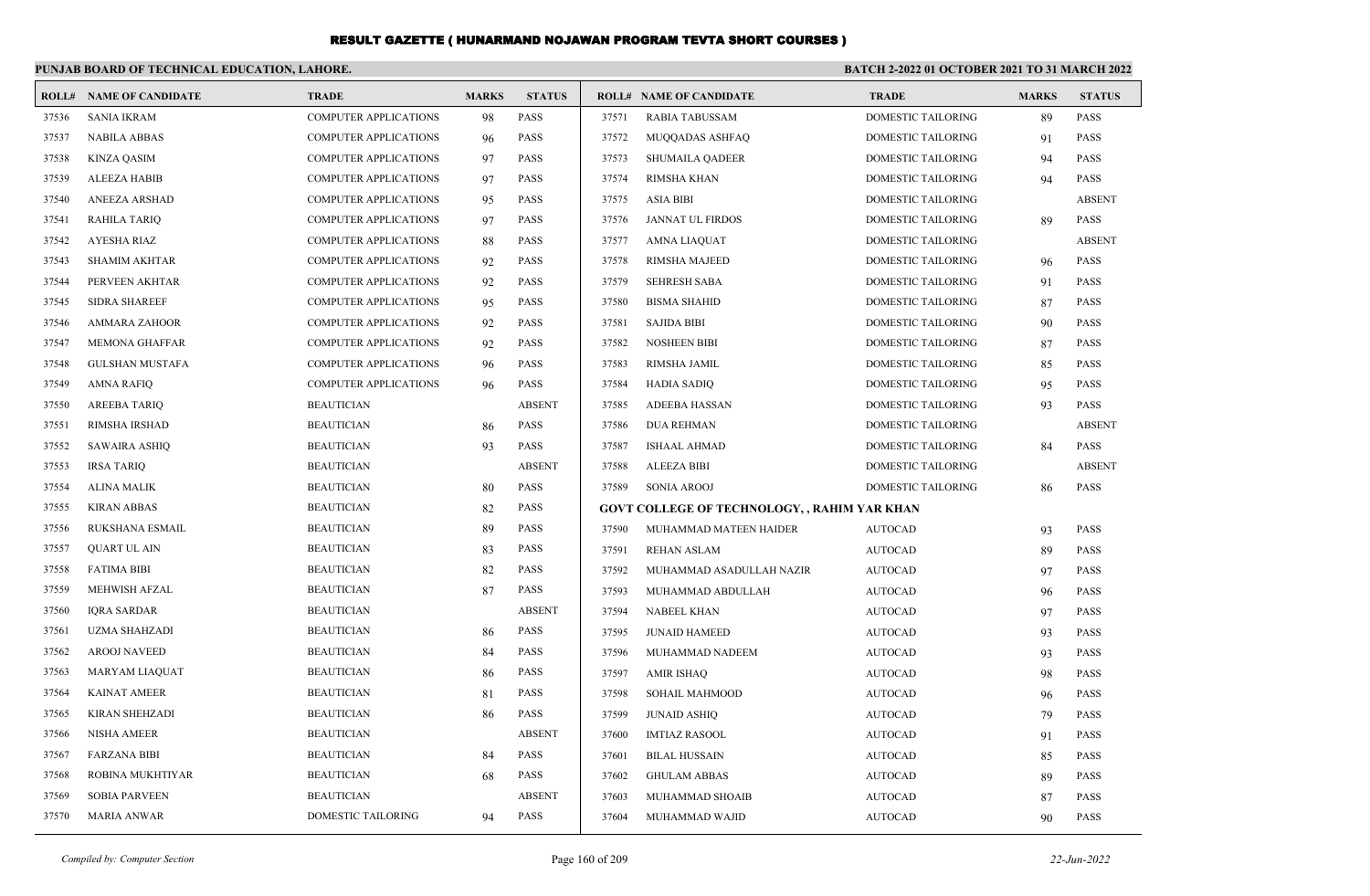|       | PUNJAB BOARD OF TECHNICAL EDUCATION, LAHORE.      |                      |              |               | <b>BATCH 2-2022 01 OCTOBER 2021 TO 31 MARCH 2022</b> |                                |                             |              |               |  |
|-------|---------------------------------------------------|----------------------|--------------|---------------|------------------------------------------------------|--------------------------------|-----------------------------|--------------|---------------|--|
|       | <b>ROLL# NAME OF CANDIDATE</b>                    | <b>TRADE</b>         | <b>MARKS</b> | <b>STATUS</b> |                                                      | <b>ROLL# NAME OF CANDIDATE</b> | <b>TRADE</b>                | <b>MARKS</b> | <b>STATUS</b> |  |
| 37605 | <b>NASIR SADDIQUE</b>                             | <b>AUTOCAD</b>       | 91           | <b>PASS</b>   | 37639                                                | ABID MOULA BUKHSH              | MOTOR CYCLE MECHANIC        | 91           | <b>PASS</b>   |  |
| 37606 | <b>FAHIM AHMAD</b>                                | <b>AUTOCAD</b>       | 87           | <b>PASS</b>   | 37640                                                | ALI RAZA                       | MOTOR CYCLE MECHANIC        | 91           | <b>PASS</b>   |  |
| 37607 | MUHAMMAD WAQAS                                    | <b>AUTOCAD</b>       | 97           | <b>PASS</b>   | 37641                                                | <b>SULEMAN NAZEER</b>          | MOTOR CYCLE MECHANIC        | 84           | <b>PASS</b>   |  |
| 37608 | <b>WAHEED AHMAD</b>                               | <b>AUTOCAD</b>       | 100          | <b>PASS</b>   | 37642                                                | MUHAMMAD SOHAIB AFZAL          | <b>MOTOR CYCLE MECHANIC</b> | 84           | <b>PASS</b>   |  |
| 37609 | <b>GHULAM ABBAS</b>                               | <b>AUTOCAD</b>       | 99           | <b>PASS</b>   | 37643                                                | SHAHBAZ ALI BUTT               | MOTOR CYCLE MECHANIC        | 94           | <b>PASS</b>   |  |
| 37610 | <b>HYDER ALI</b>                                  | <b>AUTOCAD</b>       | 94           | <b>PASS</b>   | 37644                                                | ABDUL AHAD MALIK               | MOTOR CYCLE MECHANIC        | 94           | <b>PASS</b>   |  |
| 37611 | MUHAMMAD IRSHAD                                   | <b>AUTOCAD</b>       | 97           | <b>PASS</b>   | 37645                                                | MUHAMMAD ZEESHAN               | WELDER                      | 86           | <b>PASS</b>   |  |
| 37612 | DILSHAD AHMAD                                     | <b>AUTOCAD</b>       | 93           | <b>PASS</b>   | 37646                                                | MUHAMMAD AZAM                  | WELDER                      | 90           | <b>PASS</b>   |  |
| 37613 | <b>DANISH MANZOOR</b>                             | <b>AUTOCAD</b>       | 92           | <b>PASS</b>   | 37647                                                | MUHAMMAD REHMAN                | WELDER                      |              | <b>ABSENT</b> |  |
| 37614 | <b>AMIR MURTAZA</b>                               | <b>AUTOCAD</b>       | 92           | <b>PASS</b>   | 37648                                                | MUHAMMAD ZAHEER TARIQ          | WELDER                      | 85           | <b>PASS</b>   |  |
|       | GOVT. TECHNICAL TRAINING CENTRE, , RAHIM YAR KHAN |                      |              |               | 37649                                                | KALIM ULLAH                    | WELDER                      | 80           | <b>PASS</b>   |  |
| 37615 | <b>HAMZA ASLAM</b>                                | <b>ELECTRICIAN</b>   |              | <b>ABSENT</b> | 37650                                                | NADEEM AKHTAR                  | WELDER                      | 78           | <b>PASS</b>   |  |
| 37616 | MUHAMMAD HAMMAD                                   | <b>ELECTRICIAN</b>   | 83           | <b>PASS</b>   | 37651                                                | <b>ZEESHAN SAEED</b>           | WELDER                      |              | <b>ABSENT</b> |  |
| 37617 | MEHAR ABDUL HYE                                   | <b>ELECTRICIAN</b>   | 88           | <b>PASS</b>   | 37652                                                | MUJTABA HASSAN                 | WELDER                      | 78           | <b>PASS</b>   |  |
| 37618 | <b>MEHTAB AHMAD</b>                               | <b>ELECTRICIAN</b>   | 89           | <b>PASS</b>   | 37653                                                | MUHAMMAD ARSLAN                | WELDER                      | 74           | <b>PASS</b>   |  |
| 37619 | MUHAMMAD SUFYAN JAVEED                            | <b>ELECTRICIAN</b>   | 89           | <b>PASS</b>   | 37654                                                | MUHAMMAD BILAL                 | WELDER                      | 95           | <b>PASS</b>   |  |
| 37620 | SHAHZAD AHMAD                                     | <b>ELECTRICIAN</b>   | 91           | <b>PASS</b>   | 37655                                                | MUHAMMAD MOEEZ                 | WELDER                      | 85           | <b>PASS</b>   |  |
| 37621 | <b>ABDUL QAVI</b>                                 | <b>ELECTRICIAN</b>   | 89           | <b>PASS</b>   | 37656                                                | <b>FARYAD GHANI</b>            | WELDER                      | 92           | <b>PASS</b>   |  |
| 37622 | AHMAD RAZA                                        | <b>ELECTRICIAN</b>   | 94           | <b>PASS</b>   | 37657                                                | MUHAMMAD ASAD ALI              | WELDER                      |              | <b>ABSENT</b> |  |
| 37623 | MUHAMMAD SALMAN                                   | <b>ELECTRICIAN</b>   | 88           | <b>PASS</b>   | 37658                                                | MUHAMMAD JUNAID GHAFFAR        | WELDER                      | 96           | <b>PASS</b>   |  |
| 37624 | <b>ASAD ABBAS</b>                                 | <b>ELECTRICIAN</b>   | 81           | <b>PASS</b>   | 37659                                                | <b>ABDUL WAJID</b>             | WELDER                      | 92           | <b>PASS</b>   |  |
| 37625 | NAWAB AHMAD SHAH HASHMI                           | <b>ELECTRICIAN</b>   | 84           | <b>PASS</b>   | 37660                                                | <b>MUNEEB JAVED</b>            | <b>HVACR</b>                | 86           | <b>PASS</b>   |  |
| 37626 | <b>TAHIR MUSTAFA</b>                              | <b>ELECTRICIAN</b>   | 95           | <b>PASS</b>   | 37661                                                | <b>ABDUL KHANAN</b>            | <b>HVACR</b>                | 88           | <b>PASS</b>   |  |
| 37627 | MUHAMMAD REHMAN BAIG                              | <b>ELECTRICIAN</b>   | 89           | <b>PASS</b>   | 37662                                                | MUHAMMAD NOMAN                 | <b>HVACR</b>                | 87           | <b>PASS</b>   |  |
| 37628 | MUDDASAR JAVED                                    | <b>ELECTRICIAN</b>   | 83           | <b>PASS</b>   | 37663                                                | MUHAMMAD UMER SHAHZAD          | <b>HVACR</b>                | 89           | <b>PASS</b>   |  |
| 37629 | <b>SHAKEEL AHMED</b>                              | <b>ELECTRICIAN</b>   | 92           | <b>PASS</b>   | 37664                                                | <b>ABDUL AHAD</b>              | <b>HVACR</b>                | 88           | <b>PASS</b>   |  |
| 37630 | <b>ADNAN MANZOOR</b>                              | MOTOR CYCLE MECHANIC | 94           | <b>PASS</b>   | 37665                                                | <b>AKBAR NAWAZ</b>             | <b>HVACR</b>                | 86           | <b>PASS</b>   |  |
| 37631 | <b>MOHID FAYYAZ</b>                               | MOTOR CYCLE MECHANIC | 93           | PASS          | 37666                                                | MUHAMMAD SHAHROZ               | <b>HVACR</b>                | 88           | <b>PASS</b>   |  |
| 37632 | <b>TAHA YASEEN</b>                                | MOTOR CYCLE MECHANIC | 91           | <b>PASS</b>   | 37667                                                | MUHAMMAD MOHSIN                | <b>HVACR</b>                | 88           | PASS          |  |
| 37633 | AKHTER ALI                                        | MOTOR CYCLE MECHANIC | 84           | PASS          | 37668                                                | ADIL                           | <b>HVACR</b>                | 84           | <b>PASS</b>   |  |
| 37634 | MUHAMMAD AHMED                                    | MOTOR CYCLE MECHANIC | 88           | PASS          | 37669                                                | <b>SIRAJ AHMED</b>             | <b>HVACR</b>                | 83           | <b>PASS</b>   |  |
| 37635 | <b>ALI HASSAN</b>                                 | MOTOR CYCLE MECHANIC | 89           | <b>PASS</b>   | 37670                                                | <b>BASIT ALI</b>               | <b>HVACR</b>                | 87           | PASS          |  |
| 37636 | MUHAMMAD ASIM                                     | MOTOR CYCLE MECHANIC | 94           | PASS          | 37671                                                | <b>AMAR YASEEN</b>             | <b>HVACR</b>                | 80           | <b>PASS</b>   |  |
| 37637 | <b>AHSAN SHOUKAT</b>                              | MOTOR CYCLE MECHANIC | 91           | PASS          | 37672                                                | MUHAMMAD AMIR SHAFIQUE         | <b>HVACR</b>                | 92           | <b>PASS</b>   |  |
| 37638 | MUHAMMAD ISHFAQ                                   | MOTOR CYCLE MECHANIC | 89           | <b>PASS</b>   | 37673                                                | <b>BUSTAN ALI</b>              | <b>HVACR</b>                | 83           | PASS          |  |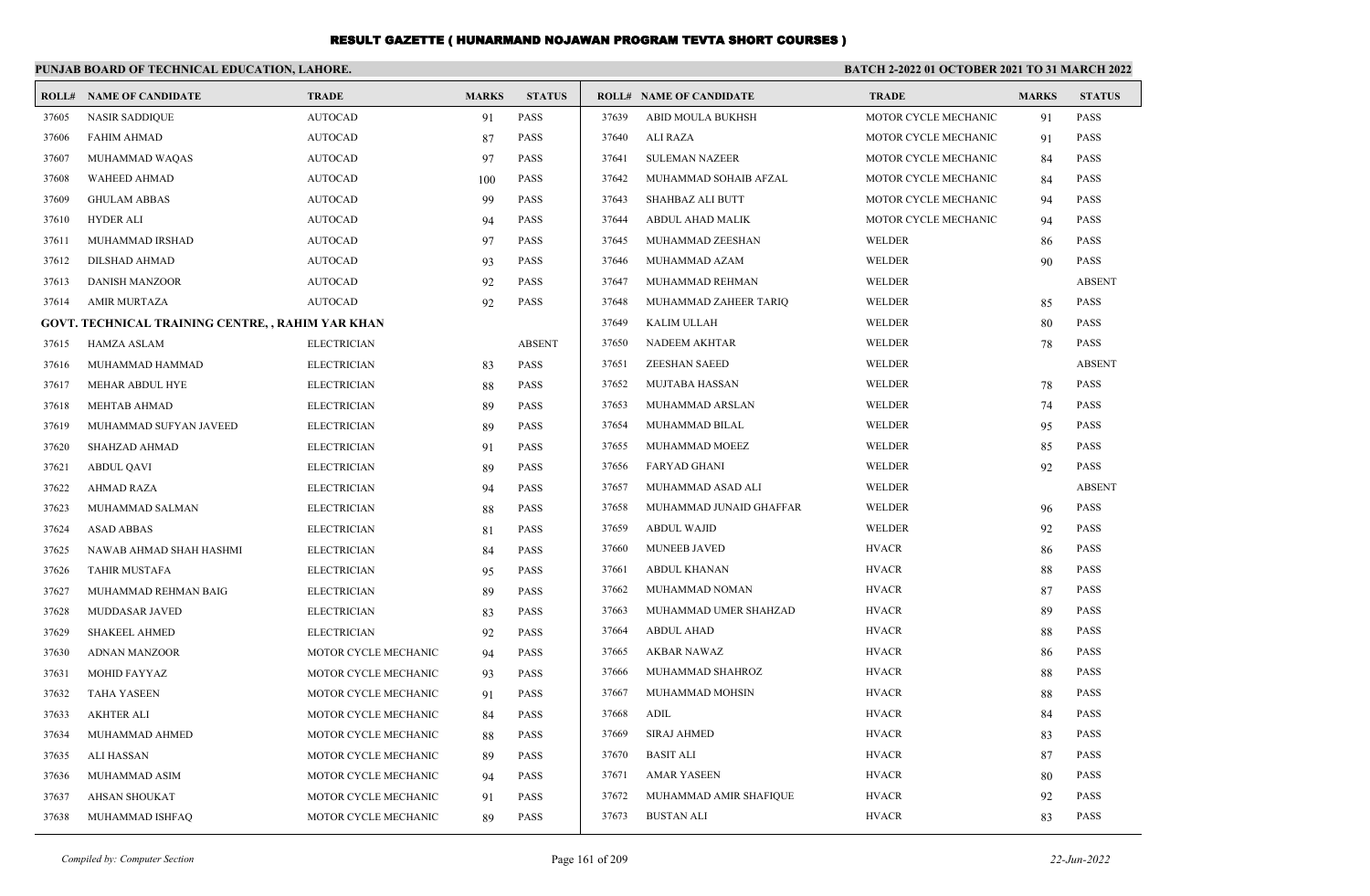#### **PUNJAB BOARD OF TECHNICAL EDUCATION, LAHORE. BATCH 2-2022 01 OCTOBER 2021 TO 31 MARCH 2022 ROLL# NAME OF CANDIDATE TRADE MARKS STATUS ROLL# NAME OF CANDIDATE TRADE MARKS STATUS** 37674 TOUQEER AHMED HVACR 88 PASS **GOVERNMENT VOCATIONAL TRAINING INSTITUTE FOR WOMEN, KANAL ROAD, SADIQABAD** 37675 ARIBA AKBAR BEAUTICIAN 88 PASS 37676 BENISH NAZ BEAUTICIAN 89 PASS 37677 ARISHA SHABIR BEAUTICIAN 86 PASS 37678 AREESA ASHFAQ BEAUTICIAN 88 PASS 37679 TEHMINA YAQOOB BEAUTICIAN 85 PASS 37680 ALINA ADREES BEAUTICIAN 90 PASS 37681 AMNA ASGHAR BEAUTICIAN 91 PASS 37682 UMM E ROMAN BEAUTICIAN BEAUTICIAN 87 PASS 37683 HINA ASGHAR BEAUTICIAN 97 PASS 37684 KIRAN IQBAL BEAUTICIAN 93 PASS 37685 SAMRA AKRAM BEAUTICIAN 89 PASS 37686 MALAIKA SHAHZADI BEAUTICIAN 81 PASS 37687 SANA BASHIR BEAUTICIAN 87 PASS 37688 MALIHA KHAN BEAUTICIAN 92 PASS 37689 IMAN NAZ BEAUTICIAN ABSENT 37690 SABEEN FATIMA BEAUTICIAN 90 PASS 37691 KAINAT AKBAR BEAUTICIAN 89 PASS 37692 RABIA MANZOOR BEAUTICIAN 88 PASS 37693 ALIA AYOUB BEAUTICIAN 73 PASS 37694 TAHIRA NASEEM BEAUTICIAN 88 PASS 37695 SHAZIA LATEEF BEAUTICIAN 89 PASS 37696 FARZANA FAIZ BEAUTICIAN 88 PASS 37697 AROOJ AKRAM BEAUTICIAN 97 PASS 37698 JAVERIA ZULFIQAR BEAUTICIAN 88 PASS 37699 MARYAM JAVEED BEAUTICIAN 92 PASS 37700 IFRA RAFIQUE PROFESSIONAL COOKING 93 PASS 37701 SAHER NAZ PROFESSIONAL COOKING 96 PASS 37702 HINA ARSHAD PROFESSIONAL COOKING 90 PASS 37703 NAMAL ALI PROFESSIONAL COOKING 92 PASS 37704 SAIMA AKMAL PROFESSIONAL COOKING ABSENT 37705 SANA UMAR PROFESSIONAL COOKING 88 PASS 37706 UMBREEN ILYAS PROFESSIONAL COOKING 93 PASS 37707 FIZZA KHIZAR HAYAT PROFESSIONAL COOKING 90 PASS 37708 KASHAF U DUJA PROFESSIONAL COOKING 90 PASS 37709 SANA HAMEED PROFESSIONAL COOKING ABSENT 37710 IFRA ARIF PROFESSIONAL COOKING ABSENT 37711 FARAH MAJEED PROFESSIONAL COOKING 87 PASS 37712 SAMREEN KHALID PROFESSIONAL COOKING 89 PASS 37713 SADIA MUSHTAQ PROFESSIONAL COOKING ABSENT 37714 SADIA FAROOQ PROFESSIONAL COOKING 91 PASS 37715 IQRA ASHRAF PROFESSIONAL COOKING 93 PASS 37716 MAHAM ISLAM PROFESSIONAL COOKING 93 PASS 37717 NARMEEN HAFEEZ PROFESSIONAL COOKING ABSENT 37718 NAZIA BASHIR PROFESSIONAL COOKING ABSENT 37719 IQRA JABBAR PROFESSIONAL COOKING ABSENT 37720 ESHA SHAHID COMPUTER APPLICATIONS ABSENT 37721 SHEHROZ HUMA ASGHAR COMPUTER APPLICATIONS 83 PASS 37722 SAIRA SHOUKAT COMPUTER APPLICATIONS 76 PASS 37723 MARIA BATOOL COMPUTER APPLICATIONS ABSENT 37724 SHIZA MEHMOOD COMPUTER APPLICATIONS 78 PASS 37725 AYESHA MEHWISH COMPUTER APPLICATIONS 84 PASS 37726 SANIA SHAHZADIE COMPUTER APPLICATIONS 81 PASS 37727 MADIHA JAVED COMPUTER APPLICATIONS 75 PASS 37728 SHAISTA RASHEED COMPUTER APPLICATIONS 81 PASS 37729 AYESHA SAJJAD COMPUTER APPLICATIONS 73 PASS 37730 SHUMAILA BANO COMPUTER APPLICATIONS 80 PASS 37731 ALEENA JABBAR COMPUTER APPLICATIONS 87 PASS 37732 AFIFA ASLAM COMPUTER APPLICATIONS 82 PASS 37733 RIMSHA SHAFIQ COMPUTER APPLICATIONS 90 PASS 37734 SANA IQBAL COMPUTER APPLICATIONS 84 PASS 37735 NAZISH SHAHZAD COMPUTER APPLICATIONS 83 PASS 37736 JAVERIA COMPUTER APPLICATIONS 90 PASS 37737 SABAHAT COMPUTER APPLICATIONS 82 PASS 37738 KHADIJA FARZAND COMPUTER APPLICATIONS ABSENT 37739 SOMIA BIBI COMPUTER APPLICATIONS 86 PASS 37740 SUMREEN BIBI COMPUTER APPLICATIONS 80 PASS 37741 ASIA AMEEN COMPUTER APPLICATIONS 82 PASS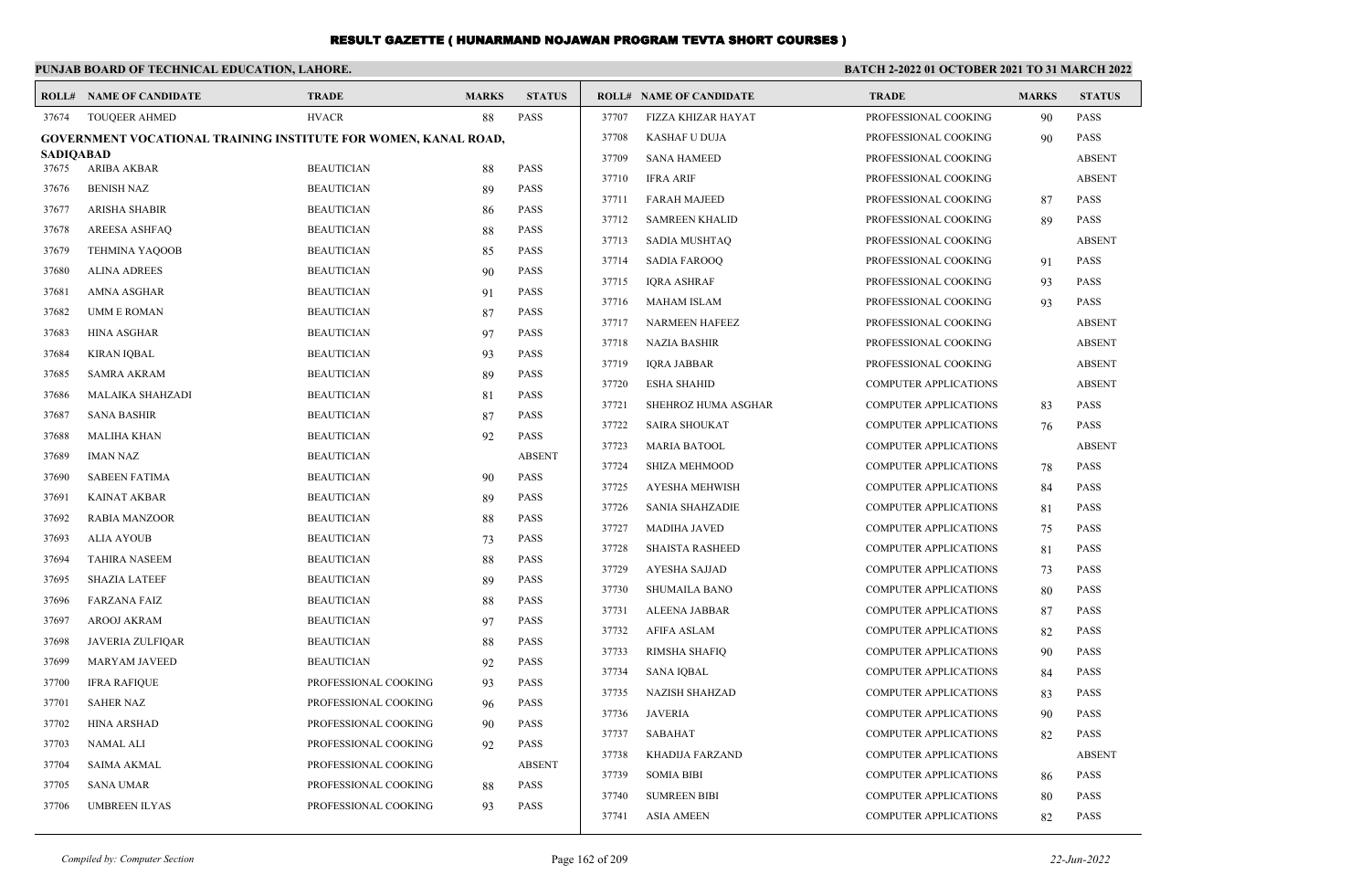|       | PUNJAB BOARD OF TECHNICAL EDUCATION, LAHORE.                       |                              |              |               | <b>BATCH 2-2022 01 OCTOBER 2021 TO 31 MARCH 2022</b> |                                                                |                                          |              |               |
|-------|--------------------------------------------------------------------|------------------------------|--------------|---------------|------------------------------------------------------|----------------------------------------------------------------|------------------------------------------|--------------|---------------|
|       | <b>ROLL# NAME OF CANDIDATE</b>                                     | <b>TRADE</b>                 | <b>MARKS</b> | <b>STATUS</b> |                                                      | <b>ROLL# NAME OF CANDIDATE</b>                                 | <b>TRADE</b>                             | <b>MARKS</b> | <b>STATUS</b> |
| 37742 | <b>IORA UMER DRAZ</b>                                              | <b>COMPUTER APPLICATIONS</b> | 78           | <b>PASS</b>   |                                                      | GOVERTNMENT TECHNICAL TRAINING CENTRE, SIDHU WALI ROAD, TRANDA |                                          |              |               |
| 37743 | AFSHAN ABDUALLAH                                                   | <b>COMPUTER APPLICATIONS</b> |              | <b>ABSENT</b> | 37775                                                | <b>MUHAMMAD PANAH</b><br>MUHAMMAD IMRAN                        | <b>ELECTRICIAN</b>                       |              | <b>PASS</b>   |
| 37744 | <b>SIDRA MUSTAFA</b>                                               | <b>COMPUTER APPLICATIONS</b> | 71           | <b>PASS</b>   | 37776                                                | <b>ABDUL RAUF</b>                                              | <b>ELECTRICIAN</b>                       | 78           | <b>PASS</b>   |
|       | GOVT TECHNICAL TRAINING CENTRE, JAMAL-UD-DIN WALI ROAD,, SADIQABAD |                              |              |               | 37777                                                | MUHAMMAD SHAKEEL                                               | <b>ELECTRICIAN</b>                       | 88           | <b>PASS</b>   |
| 37745 | MUHAMMAD UMAR                                                      | <b>ELECTRICIAN</b>           | 95           | <b>PASS</b>   | 37778                                                | MUHAMMAD SHAHID                                                | <b>ELECTRICIAN</b>                       | 92           | <b>PASS</b>   |
| 37746 | MUHAMMAD AHSAN IQBAL                                               | <b>ELECTRICIAN</b>           | 94           | <b>PASS</b>   | 37779                                                |                                                                |                                          | 92           | <b>PASS</b>   |
| 37747 | <b>JUNAID HAMEED</b>                                               | <b>ELECTRICIAN</b>           | 92           | <b>PASS</b>   | 37780                                                | MUHAMMAD ARSLAN RASOOL<br>MUHAMMAD FAHAD                       | <b>ELECTRICIAN</b><br><b>ELECTRICIAN</b> | 75           | <b>PASS</b>   |
| 37748 | MUHAMMAD HUSSAIN RAZA                                              | <b>ELECTRICIAN</b>           |              | <b>ABSENT</b> | 37781                                                | MUHAMMAD RASHID                                                | <b>ELECTRICIAN</b>                       | 79<br>87     | <b>PASS</b>   |
| 37749 | YAQOOB<br><b>TALHA BASHEER</b>                                     | <b>ELECTRICIAN</b>           | 95           | <b>PASS</b>   | 37782                                                | MUHAMMAD SHAHZAD                                               | <b>ELECTRICIAN</b>                       | 79           | PASS          |
| 37750 | MUHAMMAD DANISH                                                    | <b>ELECTRICIAN</b>           | 90           | <b>PASS</b>   | 37783                                                | <b>JAHANGEER ZAFAR</b>                                         | <b>ELECTRICIAN</b>                       | 80           | <b>PASS</b>   |
| 37751 | MUHAMMAD AHMAD IQBAL                                               | <b>ELECTRICIAN</b>           | 95           | PASS          | 37784                                                | MUHAMMAD ZUBAIR                                                | <b>ELECTRICIAN</b>                       | 77           | <b>PASS</b>   |
| 37752 | MUHAMMAD AHMAR ASLAM                                               | <b>ELECTRICIAN</b>           | 88           | <b>PASS</b>   | 37785                                                | MUHAMMAD ASIF                                                  | <b>ELECTRICIAN</b>                       | 83           | PASS          |
| 37753 | <b>SHEHER YAR MASEEH</b>                                           | <b>ELECTRICIAN</b>           | 92           | <b>PASS</b>   | 37786                                                | FAYYAZ AHMAD                                                   | <b>ELECTRICIAN</b>                       | 91           | <b>PASS</b>   |
| 37754 | MUHAMMAD AWAIS                                                     | <b>ELECTRICIAN</b>           | 90           | PASS          | 37787                                                | MUHAMMAD JALIL                                                 | <b>ELECTRICIAN</b>                       | 88           | <b>PASS</b>   |
| 37755 | <b>AHMAD ALI</b>                                                   | <b>ELECTRICIAN</b>           | 92           | PASS          | 37788                                                | MUHAMMAD ASIM                                                  | <b>ELECTRICIAN</b>                       | 87           | <b>PASS</b>   |
| 37756 | ZAHEER UL KHALID                                                   | <b>ELECTRICIAN</b>           | 88           | <b>PASS</b>   | 37789                                                | MUHAMMAD MUBEEN                                                | <b>ELECTRICIAN</b>                       |              | <b>ABSENT</b> |
| 37757 | <b>TALHA SADIO</b>                                                 | <b>ELECTRICIAN</b>           | 88           | <b>PASS</b>   | 37790                                                | MUHAMMAD USMAN                                                 | <b>WELDER</b>                            | 67           | <b>PASS</b>   |
| 37758 | MUHAMMAD IRFAN                                                     | <b>ELECTRICIAN</b>           | 90           | PASS          | 37791                                                | MUHAMMAD IMRAN                                                 | <b>WELDER</b>                            | 69           | <b>PASS</b>   |
| 37759 | <b>SAMROZ ISMAIL</b>                                               | <b>ELECTRICIAN</b>           | 93           | <b>PASS</b>   | 37792                                                | MUHAMMAD ABUBAKAR                                              | WELDER                                   | 80           | <b>PASS</b>   |
| 37760 | MUHAMMAD SAQLAIN                                                   | <b>WELDER</b>                | 92           | <b>PASS</b>   | 37793                                                | <b>ABBAS ALI</b>                                               | <b>WELDER</b>                            |              | <b>ABSENT</b> |
| 37761 | MUHAMMAD NADEEM                                                    | WELDER                       | 95           | <b>PASS</b>   | 37794                                                | ABRAR ALI                                                      | WELDER                                   | 76           | <b>PASS</b>   |
| 37762 | <b>ADEEL YOUSAF</b>                                                | WELDER                       |              | <b>ABSENT</b> | 37795                                                | MUHAMMAD ZAIN UL ABIDEEN                                       | WELDER                                   | 82           | PASS          |
| 37763 | HIDAYAT ULLAH                                                      | <b>WELDER</b>                | 91           | <b>PASS</b>   | 37796                                                | MUHAMMAD ASIM HAMEED                                           | WELDER                                   |              | <b>ABSENT</b> |
| 37764 | MUHAMMAD AQDAS NADEEM                                              | WELDER                       | 93           | PASS          | 37797                                                | <b>GULZAR AHMAD</b>                                            | WELDER                                   | 89           | <b>PASS</b>   |
| 37765 | MUHAMMAD MUNEEB                                                    | <b>WELDER</b>                | 89           | <b>PASS</b>   | 37798                                                | MUHAMMAD RASHID                                                | WELDER                                   | 77           | <b>PASS</b>   |
| 37766 | MUHAMMAD DANISH                                                    | <b>WELDER</b>                | 93           | <b>PASS</b>   | 37799                                                | <b>GHULAM MAHUDEEN</b>                                         | <b>WELDER</b>                            | 88           | <b>PASS</b>   |
| 37767 | <b>FIDA HUSSAIN</b>                                                | WELDER                       | 93           | <b>PASS</b>   | 37800                                                | MUHAMMAD RASHID HAMEED                                         | <b>WELDER</b>                            | 77           | <b>PASS</b>   |
| 37768 | <b>SHAHZAD AHMAD</b>                                               | WELDER                       | 91           | <b>PASS</b>   | 37801                                                | MUHAMMAD IMTIAZ ALI                                            | <b>WELDER</b>                            | 93           | <b>PASS</b>   |
| 37769 | <b>ALI GOHAR</b>                                                   | <b>WELDER</b>                | 86           | <b>PASS</b>   | 37802                                                | MUHAMMAD SHAKEEL KHAN                                          | WELDER                                   | 89           | <b>PASS</b>   |
| 37770 | <b>MAJID ALI</b>                                                   | <b>WELDER</b>                | 87           | <b>PASS</b>   | 37803                                                | MUHAMMAD TARIQ HUSSAIN                                         | <b>WELDER</b>                            | 92           | <b>PASS</b>   |
| 37771 | HAMZA ALI                                                          | WELDER                       | 93           | <b>PASS</b>   | 37804                                                | MUHAMMAD ZUBAIR                                                | <b>WELDER</b>                            | 89           | <b>PASS</b>   |
| 37772 | MUHAMMAD USMAN IFTIKHAR                                            | <b>WELDER</b>                | 92           | <b>PASS</b>   | 37805                                                | MUHAMMAD AHMAD AQEEL                                           | MOTOR CYCLE MECHANIC                     | 78           | PASS          |
| 37773 | <b>GHULAM ABBAS</b>                                                | <b>WELDER</b>                | 91           | <b>PASS</b>   | 37806                                                | MUHAMMAD SHAFIQ                                                | MOTOR CYCLE MECHANIC                     | 78           | <b>PASS</b>   |
| 37774 | SHEHARYAR ALI                                                      | WELDER                       | 90           | <b>PASS</b>   | 37807                                                | MUHAMMAD WAQAS ASGHAR                                          | MOTOR CYCLE MECHANIC                     | 82           | <b>PASS</b>   |
|       |                                                                    |                              |              |               |                                                      |                                                                |                                          |              |               |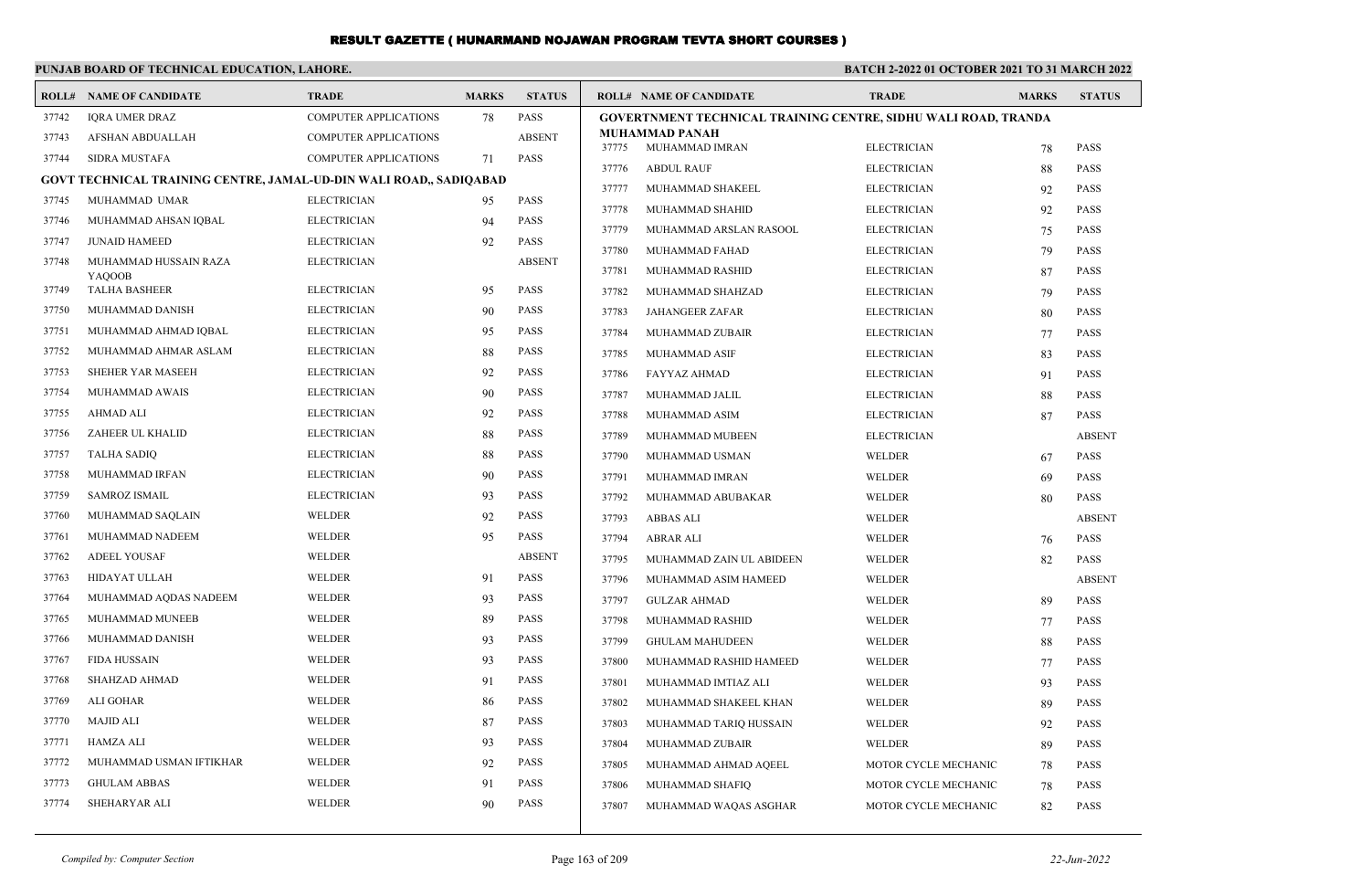|       | PUNJAB BOARD OF TECHNICAL EDUCATION, LAHORE.                         |                              |              |               | <b>BATCH 2-2022 01 OCTOBER 2021 TO 31 MARCH 2022</b> |                                |                              |              |               |
|-------|----------------------------------------------------------------------|------------------------------|--------------|---------------|------------------------------------------------------|--------------------------------|------------------------------|--------------|---------------|
|       | <b>ROLL# NAME OF CANDIDATE</b>                                       | <b>TRADE</b>                 | <b>MARKS</b> | <b>STATUS</b> |                                                      | <b>ROLL# NAME OF CANDIDATE</b> | <b>TRADE</b>                 | <b>MARKS</b> | <b>STATUS</b> |
| 37808 | MUHAMMAD HAMID                                                       | MOTOR CYCLE MECHANIC         | 82           | PASS          | 37842                                                | <b>NISHA JAVAID</b>            | <b>COMPUTER APPLICATIONS</b> | 94           | <b>PASS</b>   |
| 37809 | <b>ALLAH NAWAZ</b>                                                   | MOTOR CYCLE MECHANIC         | 85           | <b>PASS</b>   | 37843                                                | <b>DURE SHAHWAR</b>            | <b>COMPUTER APPLICATIONS</b> | 90           | PASS          |
| 37810 | MUHAMMAD WAQAS                                                       | MOTOR CYCLE MECHANIC         | 83           | <b>PASS</b>   | 37844                                                | <b>FARYAL GOHAR</b>            | <b>COMPUTER APPLICATIONS</b> | 91           | <b>PASS</b>   |
| 37811 | HAMMAD BIN ZAHID                                                     | MOTOR CYCLE MECHANIC         | 80           | <b>PASS</b>   | 37845                                                | <b>ZAINAB BIBI</b>             | <b>COMPUTER APPLICATIONS</b> | 94           | <b>PASS</b>   |
| 37812 | MUNWAR YASEEN                                                        | MOTOR CYCLE MECHANIC         | 76           | PASS          | 37846                                                | YUMNA RAFIQ                    | <b>COMPUTER APPLICATIONS</b> | 94           | <b>PASS</b>   |
| 37813 | <b>SAFI ULLAH</b>                                                    | MOTOR CYCLE MECHANIC         | 76           | PASS          | 37847                                                | <b>KASHAF MAJEED</b>           | <b>COMPUTER APPLICATIONS</b> | 93           | <b>PASS</b>   |
| 37814 | KAMRAN HUSSAIN                                                       | MOTOR CYCLE MECHANIC         | 84           | PASS          | 37848                                                | <b>LAIBA SAEED</b>             | <b>COMPUTER APPLICATIONS</b> | 98           | <b>PASS</b>   |
| 37815 | <b>SHAZIB HUSSAIN</b>                                                | MOTOR CYCLE MECHANIC         | 88           | <b>PASS</b>   | 37849                                                | <b>NAZEER BIBI</b>             | <b>COMPUTER APPLICATIONS</b> | -99          | <b>PASS</b>   |
| 37816 | MUHAMMAD AHMAD                                                       | MOTOR CYCLE MECHANIC         | 84           | <b>PASS</b>   | 37850                                                | <b>SEHRISH NAWAZ</b>           | <b>COMPUTER APPLICATIONS</b> | -98          | <b>PASS</b>   |
| 37817 | MUHAMMAD IDREES                                                      | MOTOR CYCLE MECHANIC         |              | <b>ABSENT</b> | 37851                                                | <b>SOBIA BILAL</b>             | <b>COMPUTER APPLICATIONS</b> | 98           | <b>PASS</b>   |
| 37818 | ZAHEER AHMAD                                                         | MOTOR CYCLE MECHANIC         |              | <b>ABSENT</b> | 37852                                                | <b>SWAIRA RAHEEM</b>           | <b>COMPUTER APPLICATIONS</b> | 95           | <b>PASS</b>   |
| 37819 | MUHAMMAD WASEEM                                                      | MOTOR CYCLE MECHANIC         |              | <b>ABSENT</b> | 37853                                                | <b>ASMA NAZIR</b>              | <b>COMPUTER APPLICATIONS</b> | 91           | <b>PASS</b>   |
|       | <b>GOVERNMENT VOCATIONAL TRAINING INSTITUTE FOR WOMAN, ., JAMPUR</b> |                              |              |               | 37854                                                | <b>NOOR UL AIN</b>             | <b>COMPUTER APPLICATIONS</b> | -90          | <b>PASS</b>   |
| 37820 | SABA                                                                 | <b>DOMESTIC TAILORING</b>    | 95           | PASS          | 37855                                                | <b>TOOBA IRAM</b>              | <b>COMPUTER APPLICATIONS</b> | 95           | <b>PASS</b>   |
| 37821 | <b>TEHMEENA BIBI</b>                                                 | DOMESTIC TAILORING           | 94           | <b>PASS</b>   | 37856                                                | <b>RIDA JAVEED</b>             | <b>COMPUTER APPLICATIONS</b> | 98           | <b>PASS</b>   |
| 37822 | <b>DUA FATIMA</b>                                                    | DOMESTIC TAILORING           | 94           | <b>PASS</b>   | 37857                                                | NEELAM SHAHZADE                | <b>COMPUTER APPLICATIONS</b> | -96          | <b>PASS</b>   |
| 37823 | FATIMA TUL ZAHRA                                                     | DOMESTIC TAILORING           | 93           | <b>PASS</b>   | 37858                                                | <b>NUZHAT RIAZ</b>             | <b>COMPUTER APPLICATIONS</b> | 97           | <b>PASS</b>   |
| 37824 | <b>FAHMEEDA BIBI</b>                                                 | DOMESTIC TAILORING           | 94           | <b>PASS</b>   | 37859                                                | <b>SADIA YASIN</b>             | <b>COMPUTER APPLICATIONS</b> | 97           | <b>PASS</b>   |
| 37825 | <b>AQEELA MAI</b>                                                    | DOMESTIC TAILORING           | 91           | <b>PASS</b>   | 37860                                                | <b>FOUZIA JAMEEL QURESHI</b>   | <b>BEAUTICIAN</b>            | 96           | <b>PASS</b>   |
| 37826 | YASMEEN RASUL                                                        | <b>DOMESTIC TAILORING</b>    | 91           | <b>PASS</b>   | 37861                                                | <b>UMAMA PARI</b>              | <b>BEAUTICIAN</b>            | 95           | <b>PASS</b>   |
| 37827 | <b>SAFIHA BIBI</b>                                                   | DOMESTIC TAILORING           | 91           | <b>PASS</b>   | 37862                                                | <b>SHABANA KOUSAR</b>          | <b>BEAUTICIAN</b>            | 95           | <b>PASS</b>   |
| 37828 | <b>FAIZA IFTAKHAR</b>                                                | DOMESTIC TAILORING           | 91           | <b>PASS</b>   | 37863                                                | <b>SANAM SAJJAD</b>            | <b>BEAUTICIAN</b>            | 96           | <b>PASS</b>   |
| 37829 | <b>SURIYA NAZ SIDRA</b>                                              | <b>DOMESTIC TAILORING</b>    | 92           | <b>PASS</b>   | 37864                                                | <b>GULSHAN BIBI</b>            | <b>BEAUTICIAN</b>            | 97           | <b>PASS</b>   |
| 37830 | ZAINAB BILAL                                                         | DOMESTIC TAILORING           | 93           | <b>PASS</b>   | 37865                                                | <b>ERUM FATIMA</b>             | <b>BEAUTICIAN</b>            | 98           | <b>PASS</b>   |
| 37831 | <b>SHEHNAZ MAI</b>                                                   | DOMESTIC TAILORING           | 91           | <b>PASS</b>   | 37866                                                | <b>KUBRA RANI</b>              | <b>BEAUTICIAN</b>            | 96           | <b>PASS</b>   |
| 37832 | <b>SAIRA RASHEED</b>                                                 | <b>DOMESTIC TAILORING</b>    | 92           | <b>PASS</b>   | 37867                                                | <b>SAIMA MALIK</b>             | <b>BEAUTICIAN</b>            | 96           | <b>PASS</b>   |
| 37833 | HUMAIRA SADDIQUE                                                     | DOMESTIC TAILORING           | 95           | PASS          | 37868                                                | <b>KIRAN ZULFIQAR</b>          | <b>BEAUTICIAN</b>            | 94           | <b>PASS</b>   |
| 37834 | <b>SUMIA BIBI</b>                                                    | DOMESTIC TAILORING           | 92           | <b>PASS</b>   | 37869                                                | <b>NABEELA NADEEM</b>          | <b>BEAUTICIAN</b>            | 92           | <b>PASS</b>   |
| 37835 | UZMA KANWAL                                                          | DOMESTIC TAILORING           | 92           | PASS          | 37870                                                | <b>SEHRISH TAJ</b>             | <b>BEAUTICIAN</b>            | 94           | <b>PASS</b>   |
| 37836 | <b>BAKHTAWAR MAI</b>                                                 | DOMESTIC TAILORING           | 95           | PASS          | 37871                                                | <b>SOMAIRA AMEEN</b>           | <b>BEAUTICIAN</b>            | 96           | <b>PASS</b>   |
| 37837 | <b>SAJIDA MAI</b>                                                    | <b>DOMESTIC TAILORING</b>    | 93           | <b>PASS</b>   | 37872                                                | AMMARA HASHMI                  | <b>BEAUTICIAN</b>            |              | <b>ABSENT</b> |
| 37838 | <b>ASIA NOREEN</b>                                                   | <b>DOMESTIC TAILORING</b>    | 93           | PASS          | 37873                                                | <b>SURAYYA KHURSHID</b>        | <b>BEAUTICIAN</b>            | 98           | <b>PASS</b>   |
| 37839 | <b>SONI MAI</b>                                                      | DOMESTIC TAILORING           | 94           | <b>PASS</b>   | 37874                                                | <b>HAREEM JANAT</b>            | <b>BEAUTICIAN</b>            |              | <b>ABSENT</b> |
| 37840 | <b>ZAKIA WASEEM</b>                                                  | <b>COMPUTER APPLICATIONS</b> | 98           | <b>PASS</b>   | 37875                                                | <b>LARAIB FATIMA</b>           | <b>BEAUTICIAN</b>            | 95           | <b>PASS</b>   |
| 37841 | <b>KANWAL ILYAS</b>                                                  | COMPUTER APPLICATIONS        | 92           | PASS          | 37876                                                | <b>IRUM HANIF</b>              | <b>BEAUTICIAN</b>            | 98           | <b>PASS</b>   |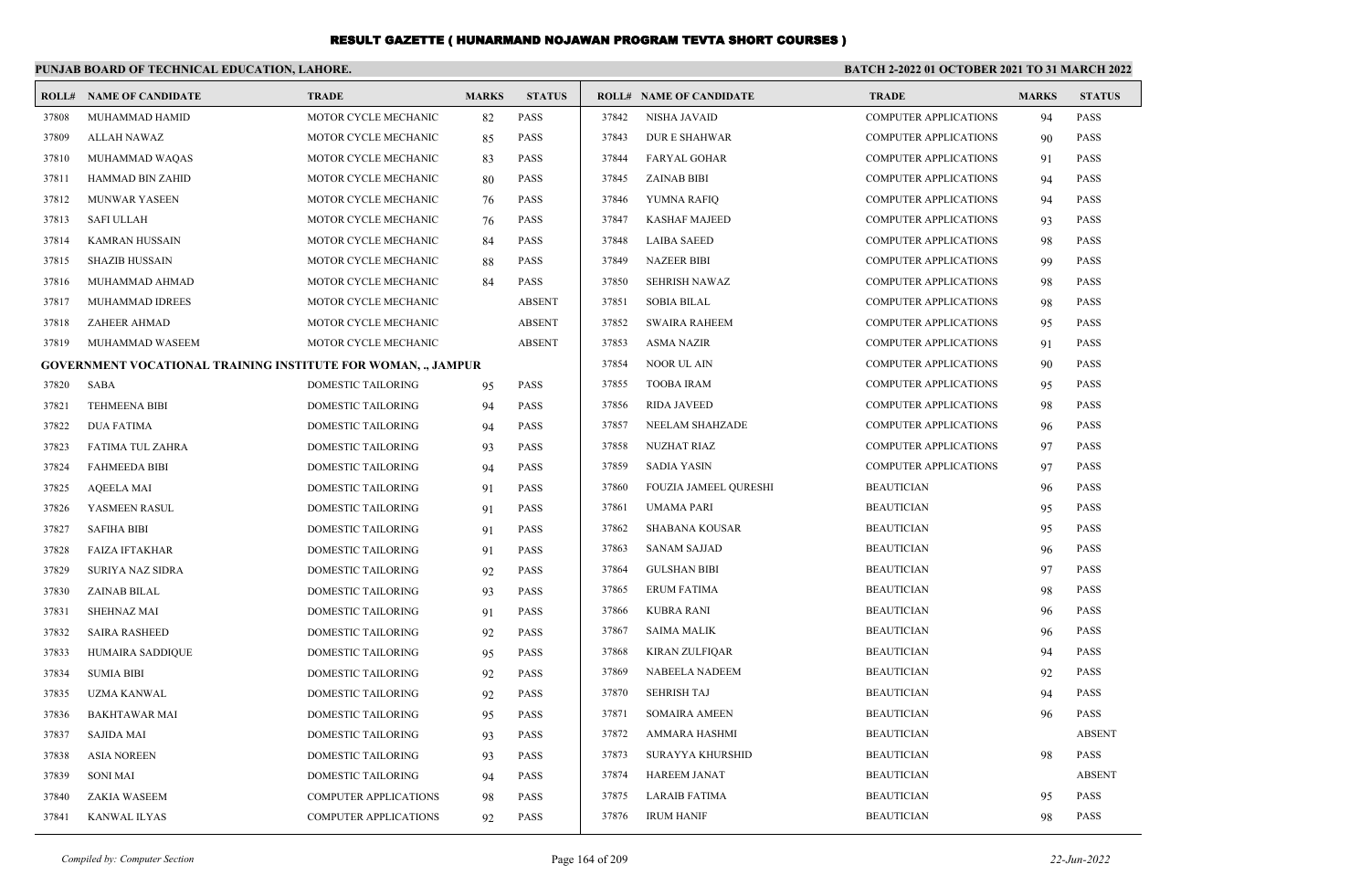|       | PUNJAB BOARD OF TECHNICAL EDUCATION, LAHORE.     |                              |              | <b>BATCH 2-2022 01 OCTOBER 2021 TO 31 MARCH 2022</b> |       |                                                                |                    |              |               |
|-------|--------------------------------------------------|------------------------------|--------------|------------------------------------------------------|-------|----------------------------------------------------------------|--------------------|--------------|---------------|
|       | <b>ROLL# NAME OF CANDIDATE</b>                   | <b>TRADE</b>                 | <b>MARKS</b> | <b>STATUS</b>                                        |       | <b>ROLL# NAME OF CANDIDATE</b>                                 | <b>TRADE</b>       | <b>MARKS</b> | <b>STATUS</b> |
| 37877 | NAJMA KANWAL                                     | <b>BEAUTICIAN</b>            |              | <b>ABSENT</b>                                        | 37911 | <b>MAZHAR ABBAS</b>                                            | <b>ELECTRICIAN</b> | 88           | <b>PASS</b>   |
| 37878 | <b>ARMISH TARIQ</b>                              | <b>BEAUTICIAN</b>            | 97           | <b>PASS</b>                                          | 37912 | <b>AWAIS ZULFIQAR</b>                                          | <b>ELECTRICIAN</b> | 90           | <b>PASS</b>   |
| 37879 | AYESHA MURTAZA                                   | <b>BEAUTICIAN</b>            | 95           | <b>PASS</b>                                          | 37913 | MUHAMMAD FAISAL ZAHEER                                         | <b>ELECTRICIAN</b> | 92           | <b>PASS</b>   |
|       | GOVT. TECHNICAL TRAINING CENTRE (MALE), , JAMPUR |                              |              |                                                      | 37914 | <b>ISHFAQ AHMAD</b>                                            | <b>ELECTRICIAN</b> | 89           | <b>PASS</b>   |
| 37880 | <b>SHAIR JAN AWAN</b>                            | <b>COMPUTER APPLICATIONS</b> | 96           | <b>PASS</b>                                          | 37915 | MUHAMMAD ZULFIQAR                                              | <b>ELECTRICIAN</b> | 88           | PASS          |
| 37881 | <b>HUMAYON SAIF</b>                              | <b>COMPUTER APPLICATIONS</b> | 93           | <b>PASS</b>                                          | 37916 | MUHAMMAD ZULFIQAR                                              | <b>ELECTRICIAN</b> | 92           | <b>PASS</b>   |
| 37882 | MUHAMMAD HUSSAIN                                 | <b>COMPUTER APPLICATIONS</b> | 96           | PASS                                                 | 37917 | <b>AZHAR ALI</b>                                               | <b>ELECTRICIAN</b> | 89           | <b>PASS</b>   |
| 37883 | <b>TAIMOOR AHMAD</b>                             | <b>COMPUTER APPLICATIONS</b> | 92           | <b>PASS</b>                                          | 37918 | <b>SANA ULLAH</b>                                              | <b>ELECTRICIAN</b> | 92           | PASS          |
| 37884 | <b>MUHAMMAD ASIF</b>                             | <b>COMPUTER APPLICATIONS</b> | 95           | <b>PASS</b>                                          | 37919 | MUHAMMAD NADEEM                                                | <b>ELECTRICIAN</b> | 90           | <b>PASS</b>   |
| 37885 | ABDUL QAYOOM                                     | <b>COMPUTER APPLICATIONS</b> | 91           | <b>PASS</b>                                          |       | GOVT. VOCATIONAL TRAINING INSTITUTE FOR WOMEN (ABAD), , JAMPUR |                    |              |               |
| 37886 | <b>AMEER MOAVIA</b>                              | COMPUTER APPLICATIONS        | 92           | PASS                                                 | 37920 | <b>HUMAIRA ZAKA</b>                                            | <b>BEAUTICIAN</b>  | 93           | <b>PASS</b>   |
| 37887 | MUHAMMAD FAISAL KAREEM                           | <b>COMPUTER APPLICATIONS</b> | 90           | <b>PASS</b>                                          | 37921 | <b>JAVERIA RIAZ</b>                                            | <b>BEAUTICIAN</b>  | 93           | <b>PASS</b>   |
| 37888 | SAHIBZADA GUL AHMAD MUJTABA                      | <b>COMPUTER APPLICATIONS</b> | 96           | PASS                                                 | 37922 | <b>SUMAIRA GOURI</b>                                           | <b>BEAUTICIAN</b>  | 90           | <b>PASS</b>   |
| 37889 | MUHAMMAD RAZA                                    | <b>COMPUTER APPLICATIONS</b> | 94           | PASS                                                 | 37923 | <b>SHAKEELA EJAZ</b>                                           | <b>BEAUTICIAN</b>  | 92           | <b>PASS</b>   |
| 37890 | <b>JAVAID HUSSAIN</b>                            | <b>COMPUTER APPLICATIONS</b> | 94           | <b>PASS</b>                                          | 37924 | <b>SANIA RAUF</b>                                              | <b>BEAUTICIAN</b>  | 93           | <b>PASS</b>   |
| 37891 | <b>JUNAID ALI</b>                                | <b>COMPUTER APPLICATIONS</b> | 95           | PASS                                                 | 37925 | ROUBINA RASHEED                                                | <b>BEAUTICIAN</b>  | 92           | <b>PASS</b>   |
| 37892 | <b>RASHID HUSSAIN</b>                            | <b>COMPUTER APPLICATIONS</b> | 92           | PASS                                                 | 37926 | <b>MISBAH ISMAIL</b>                                           | <b>BEAUTICIAN</b>  | 93           | <b>PASS</b>   |
| 37893 | <b>SAMI ULLAH</b>                                | <b>COMPUTER APPLICATIONS</b> | 91           | <b>PASS</b>                                          | 37927 | <b>JAVERIA AMEER</b>                                           | <b>BEAUTICIAN</b>  | 93           | <b>PASS</b>   |
| 37894 | MUHAMMAD USMAN                                   | <b>COMPUTER APPLICATIONS</b> | 92           | PASS                                                 | 37928 | <b>WANAS MAJEED</b>                                            | <b>BEAUTICIAN</b>  | 93           | <b>PASS</b>   |
| 37895 | MUHAMMAD SHAHBAZ                                 | <b>COMPUTER APPLICATIONS</b> | 85           | PASS                                                 | 37929 | <b>RABIA MANZOOR</b>                                           | <b>BEAUTICIAN</b>  | 92           | <b>PASS</b>   |
| 37896 | MUHAMMAD FAISAL                                  | <b>COMPUTER APPLICATIONS</b> | 92           | <b>PASS</b>                                          | 37930 | <b>RAUQIA SHABIR</b>                                           | <b>BEAUTICIAN</b>  | 93           | <b>PASS</b>   |
| 37897 | <b>ADNAN SHAFEEQ</b>                             | <b>COMPUTER APPLICATIONS</b> | 86           | PASS                                                 | 37931 | <b>SAD UF AYOOB</b>                                            | <b>BEAUTICIAN</b>  | 90           | <b>PASS</b>   |
| 37898 | <b>ABDUL JABBAR</b>                              | <b>COMPUTER APPLICATIONS</b> | 95           | PASS                                                 | 37932 | <b>AYESHA KHAN</b>                                             | <b>BEAUTICIAN</b>  | 90           | <b>PASS</b>   |
| 37899 | MUHAMMAD ANS NAZIR                               | <b>COMPUTER APPLICATIONS</b> | 96           | <b>PASS</b>                                          | 37933 | KHULZA MALIK                                                   | <b>BEAUTICIAN</b>  | 90           | <b>PASS</b>   |
| 37900 | MUHAMMAD SIDDEEQ                                 | <b>ELECTRICIAN</b>           | 93           | <b>PASS</b>                                          | 37934 | RIMSHA RASHEED                                                 | <b>BEAUTICIAN</b>  | 93           | <b>PASS</b>   |
| 37901 | MUHAMMAD KHUBAB                                  | <b>ELECTRICIAN</b>           | 88           | <b>PASS</b>                                          | 37935 | <b>IQRA PARVEEN</b>                                            | <b>BEAUTICIAN</b>  | 90           | <b>PASS</b>   |
| 37902 | <b>ABRAR SALEEM</b>                              | <b>ELECTRICIAN</b>           | 91           | <b>PASS</b>                                          | 37936 | <b>ALEENA AKBAR</b>                                            | <b>BEAUTICIAN</b>  | 93           | <b>PASS</b>   |
| 37903 | AHMAD NAWAZ                                      | <b>ELECTRICIAN</b>           | 87           | PASS                                                 | 37937 | BAZGHA ANJUM                                                   | <b>BEAUTICIAN</b>  | 90           | <b>PASS</b>   |
| 37904 | MUHAMMAD USMAN                                   | <b>ELECTRICIAN</b>           | 87           | <b>PASS</b>                                          | 37938 | <b>SHAHIDA PARVEEN</b>                                         | <b>BEAUTICIAN</b>  | 90           | <b>PASS</b>   |
| 37905 | <b>SHAKIR HUSSAIN</b>                            | <b>ELECTRICIAN</b>           | 87           | <b>PASS</b>                                          | 37939 | <b>FARZANA BIBI</b>                                            | <b>BEAUTICIAN</b>  | 93           | <b>PASS</b>   |
| 37906 | MUHAMMAD AOUN FAROOQ                             | <b>ELECTRICIAN</b>           | 91           | PASS                                                 | 37940 | ASIA SAIF                                                      | WEB DESIGNING      | 90           | <b>PASS</b>   |
| 37907 | <b>ANAS GULZAR</b>                               | <b>ELECTRICIAN</b>           | 88           | <b>PASS</b>                                          | 37941 | MUQADAS AZAM                                                   | WEB DESIGNING      | 84           | <b>PASS</b>   |
| 37908 | <b>TAHIR YOUNUS</b>                              | <b>ELECTRICIAN</b>           | 91           | <b>PASS</b>                                          | 37942 | <b>RESHMA HAYAT</b>                                            | WEB DESIGNING      | 90           | <b>PASS</b>   |
| 37909 | MUHAMMAD MOHSIN                                  | <b>ELECTRICIAN</b>           | 87           | PASS                                                 | 37943 | AYESHA SADIQ                                                   | WEB DESIGNING      | 90           | PASS          |
| 37910 | MUHAMMAD UMAR FAROOO                             | <b>ELECTRICIAN</b>           | 93           | PASS                                                 | 37944 | <b>OURAT UL AIN</b>                                            | WEB DESIGNING      | 90           | <b>PASS</b>   |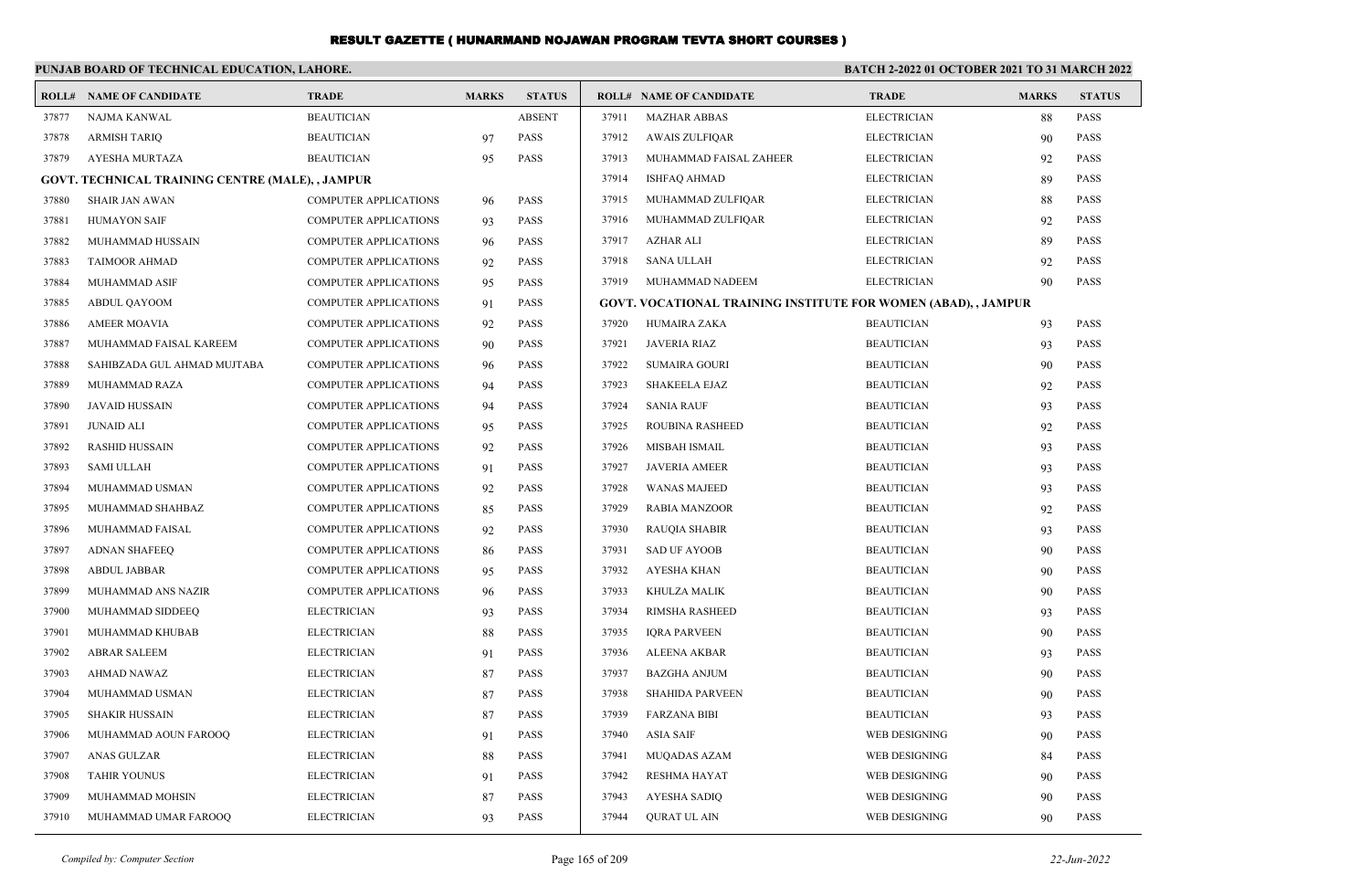|       | PUNJAB BOARD OF TECHNICAL EDUCATION, LAHORE. |                           |              |               | <b>BATCH 2-2022 01 OCTOBER 2021 TO 31 MARCH 2022</b> |                                                              |                       |              |               |
|-------|----------------------------------------------|---------------------------|--------------|---------------|------------------------------------------------------|--------------------------------------------------------------|-----------------------|--------------|---------------|
|       | <b>ROLL# NAME OF CANDIDATE</b>               | <b>TRADE</b>              | <b>MARKS</b> | <b>STATUS</b> |                                                      | <b>ROLL# NAME OF CANDIDATE</b>                               | <b>TRADE</b>          | <b>MARKS</b> | <b>STATUS</b> |
| 37945 | <b>SHANZA JAVEED</b>                         | WEB DESIGNING             | 90           | <b>PASS</b>   |                                                      | GOVT. TECHNICAL TRAINING CENTRE (DMTC),, , KOT MITHAN SHARIF |                       |              |               |
| 37946 | SABA FAIZ                                    | WEB DESIGNING             | 81           | <b>PASS</b>   | 37980                                                | SHAHERYAR AHMAD                                              | <b>CIVIL SURVEYOR</b> | 92           | <b>PASS</b>   |
| 37947 | <b>SAIMA FAIZ</b>                            | WEB DESIGNING             | 82           | <b>PASS</b>   | 37981                                                | MUHAMMAD ASIF KHAN                                           | CIVIL SURVEYOR        | 91           | <b>PASS</b>   |
| 37948 | <b>FARYAL FAROOQ</b>                         | WEB DESIGNING             | 90           | <b>PASS</b>   | 37982                                                | <b>SABIR HUSSAIN</b>                                         | CIVIL SURVEYOR        | 85           | <b>PASS</b>   |
| 37949 | <b>UZMA BIBI</b>                             | WEB DESIGNING             | 90           | <b>PASS</b>   | 37983                                                | MUHAMMAD ABDULLAH                                            | CIVIL SURVEYOR        | 91           | <b>PASS</b>   |
| 37950 | <b>AIMAN SABIR</b>                           | WEB DESIGNING             | 82           | <b>PASS</b>   | 37984                                                | <b>GHULAM MURTAZA</b>                                        | CIVIL SURVEYOR        | 87           | <b>PASS</b>   |
| 37951 | <b>SUMAIRA FATIMA</b>                        | WEB DESIGNING             | 90           | <b>PASS</b>   | 37985                                                | AHMAD MASOOD                                                 | CIVIL SURVEYOR        | 90           | <b>PASS</b>   |
| 37952 | <b>FATIMA IQBAL</b>                          | WEB DESIGNING             | 87           | <b>PASS</b>   | 37986                                                | MUHAMMAD ARSLAN                                              | <b>CIVIL SURVEYOR</b> | 87           | <b>PASS</b>   |
| 37953 | <b>FARZANA BIBI</b>                          | WEB DESIGNING             | 90           | <b>PASS</b>   | 37987                                                | MUHAMMAD SOHAIB HASHIM                                       | CIVIL SURVEYOR        | 91           | <b>PASS</b>   |
| 37954 | <b>SAIRA BANO</b>                            | WEB DESIGNING             | 80           | <b>PASS</b>   | 37988                                                | MUHAMMAD SARFRAZ RIAZ                                        | <b>CIVIL SURVEYOR</b> | 93           | <b>PASS</b>   |
| 37955 | ARIFA KHALIL                                 | WEB DESIGNING             | 90           | <b>PASS</b>   | 37989                                                | MUHAMMAD AWAIS                                               | CIVIL SURVEYOR        | 90           | <b>PASS</b>   |
| 37956 | <b>RIDA ALI</b>                              | WEB DESIGNING             | 90           | <b>PASS</b>   | 37990                                                | MUHAMMAD AAMIR FIAZ                                          | CIVIL SURVEYOR        | 88           | <b>PASS</b>   |
| 37957 | <b>SHAISTA BATOOL</b>                        | WEB DESIGNING             | 87           | <b>PASS</b>   | 37991                                                | <b>SAJJAD HUSSAIN</b>                                        | <b>CIVIL SURVEYOR</b> | 89           | <b>PASS</b>   |
| 37958 | <b>FOUZIA HAMEED</b>                         | WEB DESIGNING             | 90           | <b>PASS</b>   | 37992                                                | DILAWAR KHAN                                                 | CIVIL SURVEYOR        | 90           | <b>PASS</b>   |
| 37959 | LAILA HAMEED                                 | WEB DESIGNING             | 90           | <b>PASS</b>   | 37993                                                | MUHAMMAD ASIF                                                | CIVIL SURVEYOR        | 86           | <b>PASS</b>   |
| 37960 | <b>SHAHEEN BIBI</b>                          | DOMESTIC TAILORING        | 96           | <b>PASS</b>   | 37994                                                | MUHAMMAD NADEEM                                              | <b>CIVIL SURVEYOR</b> | 88           | <b>PASS</b>   |
| 37961 | AROOSA AHMAD                                 | DOMESTIC TAILORING        | 96           | <b>PASS</b>   | 37995                                                | <b>FARID BUKHSH</b>                                          | <b>CIVIL SURVEYOR</b> | 93           | <b>PASS</b>   |
| 37962 | <b>ROUBINA BIBI</b>                          | DOMESTIC TAILORING        | 93           | <b>PASS</b>   | 37996                                                | MUHAMMAD ARSLAN                                              | <b>CIVIL SURVEYOR</b> | 86           | <b>PASS</b>   |
| 37963 | SANIA YOUSAF                                 | DOMESTIC TAILORING        | 95           | <b>PASS</b>   | 37997                                                | ZAHID AHMAD                                                  | <b>CIVIL SURVEYOR</b> | 86           | <b>PASS</b>   |
| 37964 | ALE ESHA BILAL                               | DOMESTIC TAILORING        | 96           | <b>PASS</b>   | 37998                                                | <b>IRFAN FAREED</b>                                          | CIVIL SURVEYOR        | 90           | <b>PASS</b>   |
| 37965 | <b>MARIA SABIR</b>                           | DOMESTIC TAILORING        | 96           | <b>PASS</b>   | 37999                                                | RAFAQAT SHAHZAD                                              | <b>CIVIL SURVEYOR</b> | 91           | <b>PASS</b>   |
| 37966 | <b>TASMIAH IBRAHEEM</b>                      | DOMESTIC TAILORING        | 94           | <b>PASS</b>   | 38000                                                | ATEEQ UR RAHMAN                                              | <b>PLUMBER</b>        | 89           | <b>PASS</b>   |
| 37967 | RUKHSANA YASEEN                              | DOMESTIC TAILORING        | 94           | <b>PASS</b>   | 38001                                                | MUHAMMAD ASIF                                                | <b>PLUMBER</b>        | 92           | <b>PASS</b>   |
| 37968 | <b>FAHMEEDA BIBI</b>                         | DOMESTIC TAILORING        | 95           | <b>PASS</b>   | 38002                                                | MUBASHIR AYAZ                                                | <b>PLUMBER</b>        | 86           | <b>PASS</b>   |
| 37969 | <b>AMAN BIBI</b>                             | <b>DOMESTIC TAILORING</b> | 95           | <b>PASS</b>   | 38003                                                | MUHAMMAD ABDULLAH                                            | PLUMBER               | 91           | <b>PASS</b>   |
| 37970 | <b>SHAGUFTA MAAI</b>                         | DOMESTIC TAILORING        | 95           | <b>PASS</b>   | 38004                                                | <b>SHAHZAD SHABIR</b>                                        | <b>PLUMBER</b>        | 94           | <b>PASS</b>   |
| 37971 | <b>RABIA MAJEED</b>                          | DOMESTIC TAILORING        | 94           | <b>PASS</b>   | 38005                                                | MUHAMMAD HASEEB                                              | <b>PLUMBER</b>        | 92           | <b>PASS</b>   |
| 37972 | <b>SHANA BIBI</b>                            | DOMESTIC TAILORING        | 95           | <b>PASS</b>   | 38006                                                | MUHAMMAD SHAHZAD                                             | PLUMBER               | 84           | <b>PASS</b>   |
| 37973 | MARIA BIBI                                   | <b>DOMESTIC TAILORING</b> | 95           | <b>PASS</b>   | 38007                                                | <b>MUHAMMAD IRFAN</b>                                        | <b>PLUMBER</b>        | 89           | <b>PASS</b>   |
|       | 37974 AMARA TARIO                            | <b>DOMESTIC TAILORING</b> | 97           | <b>PASS</b>   | 38008                                                | SHAKIR KAREEM                                                | PLUMBER               | 88           | PASS          |
| 37975 | <b>SHEHLA JAVEED</b>                         | DOMESTIC TAILORING        | 93           | PASS          | 38009                                                | MUHAMMAD KASHIF                                              | PLUMBER               | 89           | <b>PASS</b>   |
| 37976 | SHUMAILA JAVEED                              | DOMESTIC TAILORING        | 95           | PASS          | 38010                                                | ALI RAZA                                                     | <b>PLUMBER</b>        | 92           | <b>PASS</b>   |
| 37977 | <b>UZMA SHOAIL</b>                           | DOMESTIC TAILORING        | 97           | <b>PASS</b>   | 38011                                                | AQIB ALI                                                     | <b>PLUMBER</b>        | 91           | <b>PASS</b>   |
| 37978 | HAFIZA WAJIHA SALEEM                         | DOMESTIC TAILORING        | 97           | <b>PASS</b>   | 38012                                                | <b>WALEED MALIK</b>                                          | <b>PLUMBER</b>        | 92           | <b>PASS</b>   |
| 37979 | <b>SHAZIA ISMAT</b>                          | <b>DOMESTIC TAILORING</b> | 93           | PASS          | 38013                                                | MUNAWAR KALEEM                                               | <b>PLUMBER</b>        | 90           | <b>PASS</b>   |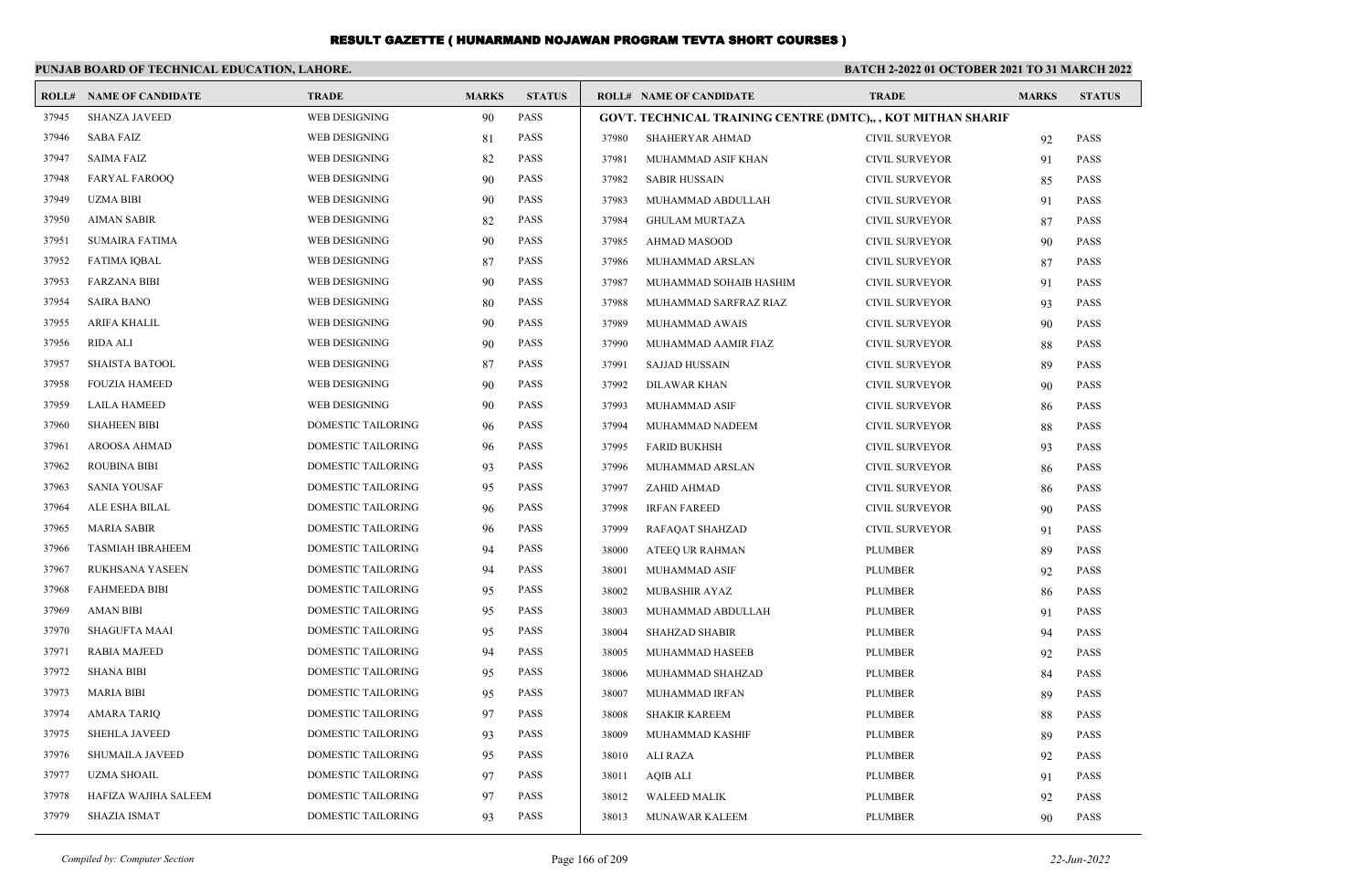|       | PUNJAB BOARD OF TECHNICAL EDUCATION, LAHORE.                         |                    |              |               | <b>BATCH 2-2022 01 OCTOBER 2021 TO 31 MARCH 2022</b> |                                |                                                             |              |               |
|-------|----------------------------------------------------------------------|--------------------|--------------|---------------|------------------------------------------------------|--------------------------------|-------------------------------------------------------------|--------------|---------------|
| ROLL# | <b>NAME OF CANDIDATE</b>                                             | <b>TRADE</b>       | <b>MARKS</b> | <b>STATUS</b> |                                                      | <b>ROLL# NAME OF CANDIDATE</b> | <b>TRADE</b>                                                | <b>MARKS</b> | <b>STATUS</b> |
| 38014 | MUHAMMAD SHAHID                                                      | <b>PLUMBER</b>     | 84           | <b>PASS</b>   | 38047                                                | <b>HINA SHAHID</b>             | <b>BEAUTICIAN</b>                                           | 91           | <b>PASS</b>   |
| 38015 | <b>SAJJAD HUSSAIN</b>                                                | <b>PLUMBER</b>     | 90           | <b>PASS</b>   | 38048                                                | NABILA ANWAR                   | <b>BEAUTICIAN</b>                                           | 90           | <b>PASS</b>   |
| 38016 | MUHAMMAD IMRAN                                                       | <b>PLUMBER</b>     | 85           | <b>PASS</b>   | 38049                                                | <b>AFSHAN QURESHI</b>          | <b>BEAUTICIAN</b>                                           | 93           | <b>PASS</b>   |
| 38017 | MUHAMMAD NAEEM                                                       | <b>PLUMBER</b>     | 90           | <b>PASS</b>   | 38050                                                | KAINAT IRSHAD BHUITA           | <b>BEAUTICIAN</b>                                           | 91           | <b>PASS</b>   |
| 38018 | MUHAMMAD ATIF                                                        | <b>PLUMBER</b>     | 88           | <b>PASS</b>   | 38051                                                | <b>SAMREENA BIBI</b>           | <b>BEAUTICIAN</b>                                           | 91           | <b>PASS</b>   |
| 38019 | MUHAMMAD YASIR                                                       | <b>PLUMBER</b>     | 91           | <b>PASS</b>   | 38052                                                | <b>FAIZA BANG</b>              | <b>BEAUTICIAN</b>                                           | 93           | <b>PASS</b>   |
| 38020 | <b>ARSLAN QAISAR</b>                                                 | <b>ELECTRICIAN</b> | 88           | <b>PASS</b>   | 38053                                                | SYEDA FARWAH JEHSIN            | <b>BEAUTICIAN</b>                                           | 94           | <b>PASS</b>   |
| 38021 | <b>ADNAN QAISAR</b>                                                  | <b>ELECTRICIAN</b> | 93           | <b>PASS</b>   | 38054                                                | <b>SHANZA BIBI</b>             | <b>BEAUTICIAN</b>                                           | 94           | <b>PASS</b>   |
| 38022 | KHALIL HUSSAIN HAIDRI                                                | <b>ELECTRICIAN</b> | 89           | <b>PASS</b>   | 38055                                                | <b>ABIDA PARVEEN</b>           | <b>BEAUTICIAN</b>                                           | 91           | <b>PASS</b>   |
| 38023 | MUHAMMAD KASHIF                                                      | <b>ELECTRICIAN</b> | 89           | <b>PASS</b>   | 38056                                                | NATASHA KANWAL                 | <b>BEAUTICIAN</b>                                           | 92           | <b>PASS</b>   |
| 38024 | SHAHZAD AHMAD                                                        | <b>ELECTRICIAN</b> | 88           | <b>PASS</b>   | 38057                                                | <b>ANEELA AKBAR</b>            | <b>BEAUTICIAN</b>                                           | 94           | <b>PASS</b>   |
| 38025 | <b>SHARJEEL IFTIKHAR</b>                                             | <b>ELECTRICIAN</b> | 84           | <b>PASS</b>   | 38058                                                | <b>SIDRA NADEEM</b>            | <b>BEAUTICIAN</b>                                           | 96           | <b>PASS</b>   |
| 38026 | MUHAMMAD ABDULLAH SAMI                                               | <b>ELECTRICIAN</b> | 86           | <b>PASS</b>   | 38059                                                | <b>BISMA ARSHAD</b>            | <b>BEAUTICIAN</b>                                           | 94           | <b>PASS</b>   |
| 38027 | <b>IRFAN ASGHAR</b>                                                  | <b>ELECTRICIAN</b> | 96           | <b>PASS</b>   |                                                      |                                | GOVT. TECHNICAL TRAINING CENTRE (DMTC), FAZILPUR,, RAJANPUR |              |               |
| 38028 | MAZHAR HUSSAIN MUSHTAQ                                               | <b>ELECTRICIAN</b> | 90           | <b>PASS</b>   | 38060                                                | <b>MUZAMIL HUSSAIN</b>         | <b>ELECTRICIAN</b>                                          | 96           | <b>PASS</b>   |
| 38029 | <b>ADNAN FAREED</b>                                                  | <b>ELECTRICIAN</b> | 91           | <b>PASS</b>   | 38061                                                | MUHAMMAD ASHIQ                 | <b>ELECTRICIAN</b>                                          | 89           | <b>PASS</b>   |
| 38030 | NAVEED AHMAD                                                         | <b>ELECTRICIAN</b> | 93           | <b>PASS</b>   | 38062                                                | MUHAMMAD KAMRAN                | <b>COMPUTER APPLICATIONS</b>                                |              | <b>ABSENT</b> |
| 38031 | DAOUD AHMAD                                                          | <b>ELECTRICIAN</b> | 88           | <b>PASS</b>   | 38063                                                | MUHAMMAD YOUSUF                | <b>ELECTRICIAN</b>                                          | 80           | <b>PASS</b>   |
| 38032 | <b>ADNAN FARID</b>                                                   | <b>ELECTRICIAN</b> | 85           | <b>PASS</b>   | 38064                                                | ZOHAIB AHMAD                   | <b>ELECTRICIAN</b>                                          | 89           | <b>PASS</b>   |
| 38033 | MUKHTIAR AHMAD                                                       | <b>ELECTRICIAN</b> | 93           | <b>PASS</b>   | 38065                                                | <b>ABDUL REHMAN</b>            | <b>ELECTRICIAN</b>                                          | 94           | <b>PASS</b>   |
| 38034 | DANISH SHAHZAD                                                       | <b>ELECTRICIAN</b> | 91           | <b>PASS</b>   | 38066                                                | MEHBOOB ASGHAR                 | <b>ELECTRICIAN</b>                                          | 87           | <b>PASS</b>   |
| 38035 | <b>HASAN IFTIKHAR</b>                                                | <b>ELECTRICIAN</b> | 78           | <b>PASS</b>   | 38067                                                | MUHAMMAD AWAIS                 | <b>ELECTRICIAN</b>                                          |              | <b>ABSENT</b> |
| 38036 | RAO MUHAMMAD SALEEM                                                  | <b>ELECTRICIAN</b> | 94           | <b>PASS</b>   | 38068                                                | <b>IRFAN KHAN</b>              | <b>ELECTRICIAN</b>                                          | 93           | <b>PASS</b>   |
| 38037 | ZEESHAN FIAZ                                                         | <b>ELECTRICIAN</b> | 87           | PASS          | 38069                                                | FARHAN KHALIL                  | <b>ELECTRICIAN</b>                                          | 79           | <b>PASS</b>   |
| 38038 | <b>ABDUL JABBAR</b>                                                  | <b>ELECTRICIAN</b> | 90           | <b>PASS</b>   | 38070                                                | MUHAMMAD AQIB                  | <b>ELECTRICIAN</b>                                          | 94           | <b>PASS</b>   |
| 38039 | MUHAMMAD SAJJAD                                                      | <b>ELECTRICIAN</b> | 88           | <b>PASS</b>   | 38071                                                | <b>SIKANDAR YAQOOB</b>         | <b>ELECTRICIAN</b>                                          | 92           | <b>PASS</b>   |
|       | <b>GOVERNMENT VOCATIONAL TRAINING INSTITUTE FOR WOMEN, ATTA ABAD</b> |                    |              |               | 38072                                                | <b>USAMA KHALIL</b>            | <b>ELECTRICIAN</b>                                          | 92           | <b>PASS</b>   |
| 38040 | <b>COLONY, RAJANPUR</b><br>SABA BASHIR                               | <b>BEAUTICIAN</b>  | 94           | <b>PASS</b>   | 38073                                                | <b>SANAULLAH</b>               | <b>ELECTRICIAN</b>                                          | 78           | <b>PASS</b>   |
| 38041 | <b>RUBINA RAZA</b>                                                   | <b>BEAUTICIAN</b>  | 93           | <b>PASS</b>   | 38074                                                | MUHAMMAD MEHBOOB               | <b>ELECTRICIAN</b>                                          | 88           | <b>PASS</b>   |
| 38042 | <b>TAHZEEN KANWAL</b>                                                | <b>BEAUTICIAN</b>  | 91           | <b>PASS</b>   | 38075                                                | MUHAMMAD SHEHZAD               | <b>ELECTRICIAN</b>                                          | 86           | <b>PASS</b>   |
| 38043 | <b>IRUM SHAHNAZ</b>                                                  | <b>BEAUTICIAN</b>  | 91           | <b>PASS</b>   | 38076                                                | <b>MAZHAR ABBAS</b>            | <b>ELECTRICIAN</b>                                          | 78           | <b>PASS</b>   |
| 38044 | <b>MARIA SARWAR</b>                                                  | <b>BEAUTICIAN</b>  | 90           | <b>PASS</b>   | 38077                                                | MUHAMMAD SHAHID                | <b>ELECTRICIAN</b>                                          | 80           | <b>PASS</b>   |
| 38045 | <b>NAZIA IOBAL</b>                                                   | <b>BEAUTICIAN</b>  | 95           | <b>PASS</b>   | 38078                                                | MUHAMMAD TAYYAB NAWAZ          | <b>ELECTRICIAN</b>                                          | 85           | <b>PASS</b>   |
| 38046 | <b>TAHIRA IQBAL</b>                                                  | <b>BEAUTICIAN</b>  | 91           | <b>PASS</b>   | 38079                                                | MUHAMMAD JAFFAR                | <b>ELECTRICIAN</b>                                          |              | <b>ABSENT</b> |
|       |                                                                      |                    |              |               | 38080                                                | <b>JAHANGIR ABBAS</b>          | <b>ELECTRICIAN</b>                                          | 81           | <b>PASS</b>   |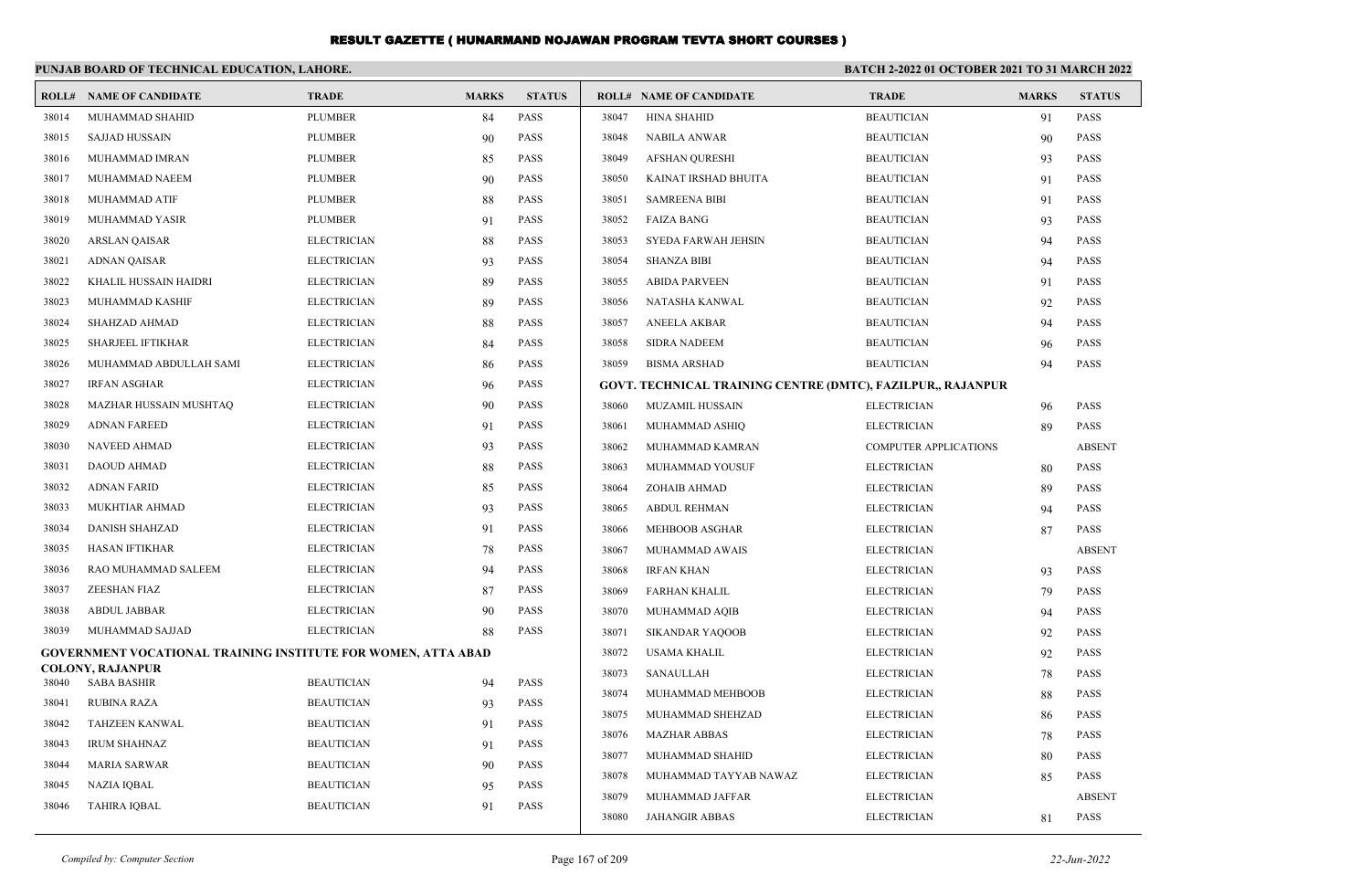|       | PUNJAB BOARD OF TECHNICAL EDUCATION, LAHORE.           |                              |              |               | <b>BATCH 2-2022 01 OCTOBER 2021 TO 31 MARCH 2022</b> |                                                                      |                              |              |               |
|-------|--------------------------------------------------------|------------------------------|--------------|---------------|------------------------------------------------------|----------------------------------------------------------------------|------------------------------|--------------|---------------|
|       | <b>ROLL# NAME OF CANDIDATE</b>                         | <b>TRADE</b>                 | <b>MARKS</b> | <b>STATUS</b> |                                                      | <b>ROLL# NAME OF CANDIDATE</b>                                       | <b>TRADE</b>                 | <b>MARKS</b> | <b>STATUS</b> |
| 38081 | MUHAMMAD FUZAIL                                        | <b>COMPUTER APPLICATIONS</b> | 88           | PASS          | 38115                                                | HAFIZ SHAKEEL AHMAD                                                  | <b>COMPUTER APPLICATIONS</b> | 82           | PASS          |
| 38082 | <b>SHIRAZ AHMAD</b>                                    | <b>COMPUTER APPLICATIONS</b> | 87           | <b>PASS</b>   | 38116                                                | PAIND KHAN                                                           | <b>COMPUTER APPLICATIONS</b> | 95           | PASS          |
| 38083 | MUHAMMAD FAISAL                                        | <b>COMPUTER APPLICATIONS</b> | 91           | <b>PASS</b>   | 38117                                                | MUHAMMAD SAQLAIN                                                     | <b>COMPUTER APPLICATIONS</b> | 96           | <b>PASS</b>   |
| 38084 | NAJEEB ULLAH                                           | <b>COMPUTER APPLICATIONS</b> | 83           | <b>PASS</b>   | 38118                                                | ZAHID HUSSAIN                                                        | <b>COMPUTER APPLICATIONS</b> | 83           | <b>PASS</b>   |
| 38085 | <b>SHAHZAIB KHALIQ</b>                                 | <b>COMPUTER APPLICATIONS</b> | 84           | <b>PASS</b>   | 38119                                                | MUHAMMAD AATIF                                                       | <b>COMPUTER APPLICATIONS</b> | 87           | PASS          |
| 38086 | <b>FAIZAN AHMAD</b>                                    | <b>COMPUTER APPLICATIONS</b> | 92           | <b>PASS</b>   | 38120                                                | MUHAMMAD SHAHBAZ                                                     | <b>ELECTRICIAN</b>           | 96           | <b>PASS</b>   |
| 38087 | MUHAMMAD HASNAIN                                       | <b>COMPUTER APPLICATIONS</b> | 92           | <b>PASS</b>   | 38121                                                | <b>AMIR EJAZ</b>                                                     | <b>ELECTRICIAN</b>           | 93           | <b>PASS</b>   |
| 38088 | <b>MOHSIN RAZA</b>                                     | <b>COMPUTER APPLICATIONS</b> | 89           | <b>PASS</b>   | 38122                                                | <b>USMAN ABID</b>                                                    | <b>ELECTRICIAN</b>           | 82           | PASS          |
| 38089 | MUHAMMAD MURTAZA                                       | <b>COMPUTER APPLICATIONS</b> | 90           | <b>PASS</b>   | 38123                                                | MUHAMMAD ABDULLAH                                                    | <b>ELECTRICIAN</b>           | 83           | <b>PASS</b>   |
| 38090 | MUHAMMAD ASIF                                          | <b>COMPUTER APPLICATIONS</b> | 93           | <b>PASS</b>   | 38124                                                | <b>HASSAN ABBAS</b>                                                  | <b>ELECTRICIAN</b>           | 97           | PASS          |
| 38091 | MUHAMMAD SHAHZAIB                                      | COMPUTER APPLICATIONS        | 85           | <b>PASS</b>   | 38125                                                | MUHAMMAD RAMAZAN                                                     | <b>ELECTRICIAN</b>           | 88           | PASS          |
| 38092 | <b>TALHA NASRULLAH</b>                                 | <b>COMPUTER APPLICATIONS</b> | 90           | <b>PASS</b>   | 38126                                                | MUNTZER MEHDI RAZA                                                   | <b>ELECTRICIAN</b>           | 95           | <b>PASS</b>   |
| 38093 | <b>SABZ ALI</b>                                        | <b>COMPUTER APPLICATIONS</b> | 91           | <b>PASS</b>   | 38127                                                | MUHAMMAD SHAHBAZ                                                     | <b>ELECTRICIAN</b>           | 85           | <b>PASS</b>   |
| 38094 | MUHAMMAD ZULQARNAIN                                    | COMPUTER APPLICATIONS        | 90           | <b>PASS</b>   | 38128                                                | <b>AMAR FAREED</b>                                                   | <b>ELECTRICIAN</b>           | 87           | <b>PASS</b>   |
| 38095 | MUHAMMAD SALEEM                                        | <b>COMPUTER APPLICATIONS</b> | 90           | <b>PASS</b>   | 38129                                                | <b>ABDUL JABBAR</b>                                                  | <b>ELECTRICIAN</b>           | 82           | <b>PASS</b>   |
| 38096 | <b>RAFEEQ AHMAD</b>                                    | <b>COMPUTER APPLICATIONS</b> | 90           | <b>PASS</b>   | 38130                                                | MUHAMMAD SALEEMULLAH                                                 | <b>ELECTRICIAN</b>           | 94           | <b>PASS</b>   |
| 38097 | <b>ABDUL REHMAN</b>                                    | COMPUTER APPLICATIONS        | 81           | <b>PASS</b>   | 38131                                                | ZULQARNAIN                                                           | <b>ELECTRICIAN</b>           | 97           | PASS          |
| 38098 | MUHAMMAD MUZAMIL                                       | <b>COMPUTER APPLICATIONS</b> |              | <b>ABSENT</b> | 38132                                                | <b>FURQAN UL HAQ</b>                                                 | <b>ELECTRICIAN</b>           | 93           | <b>PASS</b>   |
| 38099 | HAFIZ MUHAMMAD YASIR                                   | <b>COMPUTER APPLICATIONS</b> | 89           | <b>PASS</b>   | 38133                                                | MUHAMMAD JAMEEL                                                      | <b>ELECTRICIAN</b>           | 86           | <b>PASS</b>   |
|       | GOVT. TECHNICAL TRAINING CENTRE (MALE), ABAD, RAJANPUR |                              |              |               | 38134                                                | <b>SALMAN HASSAN</b>                                                 | <b>ELECTRICIAN</b>           | 94           | <b>PASS</b>   |
| 38100 | MUHAMMAD MANAN QADIR                                   | <b>COMPUTER APPLICATIONS</b> | 81           | <b>PASS</b>   | 38135                                                | MUHAMMAD YASIR KHALID                                                | <b>ELECTRICIAN</b>           | 64           | <b>PASS</b>   |
| 38101 | MUHAMMAD FAIZAN QADIR                                  | COMPUTER APPLICATIONS        | 79           | <b>PASS</b>   | 38136                                                | MUHAMMAD KAHIF                                                       | <b>ELECTRICIAN</b>           | 83           | <b>PASS</b>   |
| 38102 | <b>AZAZ HUSSAIN</b>                                    | <b>COMPUTER APPLICATIONS</b> | 90           | <b>PASS</b>   | 38137                                                | MUBEEN UR REHMAN                                                     | <b>ELECTRICIAN</b>           | 78           | <b>PASS</b>   |
| 38103 | MUHAMMAD SUFYAN FAREED                                 | <b>COMPUTER APPLICATIONS</b> | 92           | <b>PASS</b>   | 38138                                                | <b>AHMAD RAZA</b>                                                    | <b>ELECTRICIAN</b>           | 77           | <b>PASS</b>   |
| 38104 | MUHAMMAD SUFYAN                                        | <b>COMPUTER APPLICATIONS</b> | 85           | <b>PASS</b>   | 38139                                                | <b>ABDUL SALAM</b>                                                   | <b>ELECTRICIAN</b>           |              | <b>ABSENT</b> |
| 38105 | MUNEEB UR REHMAN                                       | <b>COMPUTER APPLICATIONS</b> | 78           | <b>PASS</b>   |                                                      | <b>GOVT. VOCATIONAL TRAINING INSTITUTE FOR WOMEN, ABAD, RAJANPUR</b> |                              |              |               |
| 38106 | MUHAMMAD ZAVIYAR FAREED                                | <b>COMPUTER APPLICATIONS</b> | 91           | <b>PASS</b>   | 38140                                                | TAYYABA FATIMA                                                       | <b>BEAUTICIAN</b>            | 86           | <b>PASS</b>   |
| 38107 | NAJEEB ULLAH                                           | COMPUTER APPLICATIONS        | 94           | <b>PASS</b>   | 38141                                                | <b>RUQIA BIBI</b>                                                    | <b>BEAUTICIAN</b>            | 88           | PASS          |
| 38108 | YOUNIS RASHEED                                         | <b>COMPUTER APPLICATIONS</b> | 80           | <b>PASS</b>   | 38142                                                | <b>UOBA ABBAS</b>                                                    | <b>BEAUTICIAN</b>            | 90           | <b>PASS</b>   |
| 38109 | <b>ARBAZ HABIB</b>                                     | <b>COMPUTER APPLICATIONS</b> | 81           | <b>PASS</b>   | 38143                                                | <b>SHAHILA TAHIR</b>                                                 | <b>BEAUTICIAN</b>            | 84           | <b>PASS</b>   |
| 38110 | <b>ABDUL QADOOS</b>                                    | <b>COMPUTER APPLICATIONS</b> | 93           | <b>PASS</b>   | 38144                                                | SAMRA RAFAQAT                                                        | <b>BEAUTICIAN</b>            | 90           | PASS          |
| 38111 | <b>ABU HARARA</b>                                      | <b>COMPUTER APPLICATIONS</b> | 84           | <b>PASS</b>   | 38145                                                | <b>ENZA SHAFQAT</b>                                                  | <b>BEAUTICIAN</b>            | 89           | <b>PASS</b>   |
| 38112 | <b>INAM ULLAH</b>                                      | <b>COMPUTER APPLICATIONS</b> | 85           | <b>PASS</b>   | 38146                                                | <b>MUNAZA RAFAQUAT</b>                                               | <b>BEAUTICIAN</b>            | 88           | <b>PASS</b>   |
| 38113 | SYED MUHAMMAD ZAIN                                     | <b>COMPUTER APPLICATIONS</b> | 92           | <b>PASS</b>   | 38147                                                | <b>RUKHSAR HANEEF</b>                                                | <b>BEAUTICIAN</b>            | 90           | <b>PASS</b>   |
| 38114 | MUHAMMAD ANAM ULLAH KHAN                               | <b>COMPUTER APPLICATIONS</b> | 90           | <b>PASS</b>   | 38148                                                | <b>SAJIDA BIBI</b>                                                   | <b>BEAUTICIAN</b>            | 89           | <b>PASS</b>   |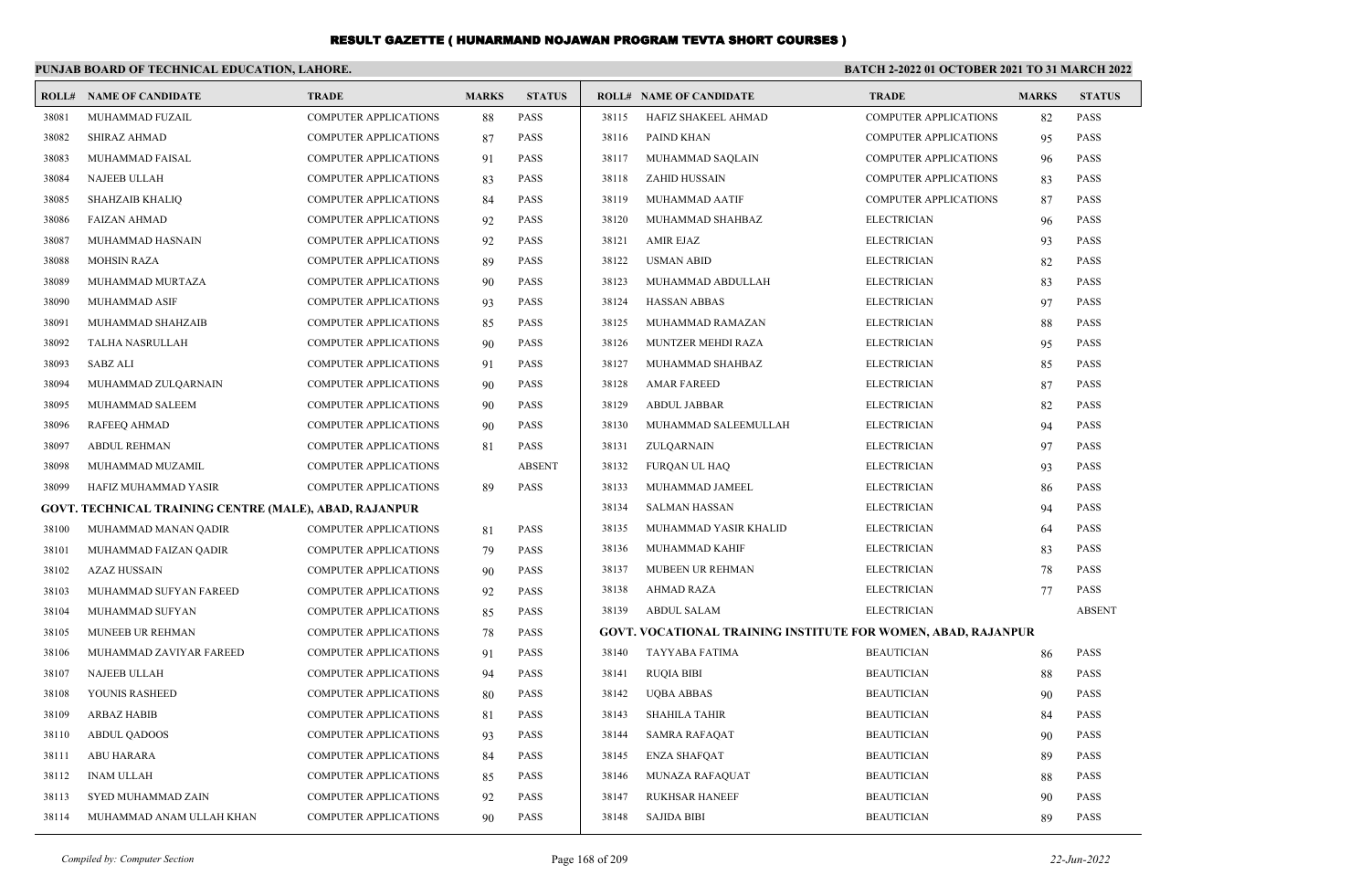#### **PUNJAB BOARD OF TECHNICAL EDUCATION, LAHORE.**

#### **BATCH 2-2022 01 OCTOBER 2021 TO 31 MARCH 2022**

|       | <b>ROLL# NAME OF CANDIDATE</b>                                       | <b>TRADE</b>      | <b>MARKS</b> | <b>STATUS</b> |       | <b>ROLL# NAME OF CANDIDATE</b>                            | <b>TRADE</b>                 | <b>MARKS</b> | <b>STATUS</b> |
|-------|----------------------------------------------------------------------|-------------------|--------------|---------------|-------|-----------------------------------------------------------|------------------------------|--------------|---------------|
| 38149 | <b>SAMAN AKRAM</b>                                                   | <b>BEAUTICIAN</b> | 90           | <b>PASS</b>   | 38182 | <b>JAWAD AHMAD</b>                                        | WEB DESIGNING                |              | <b>ABSENT</b> |
| 38150 | <b>SUMERA QADIR MALIK</b>                                            | <b>BEAUTICIAN</b> | 86           | <b>PASS</b>   | 38183 | MUHAMMAD MOBEEN                                           | WEB DESIGNING                |              | <b>ABSENT</b> |
| 38151 | <b>SANA WAKEEL</b>                                                   | <b>BEAUTICIAN</b> | 91           | <b>PASS</b>   | 38184 | MUHAMMAD HASHIR IKRAM                                     | WEB DESIGNING                | 78           | <b>PASS</b>   |
| 38152 | NIMRA MURTAZA                                                        | <b>BEAUTICIAN</b> | 87           | <b>PASS</b>   |       | GOVERNMENT TECHNICAL TRAINING CENTRE, MAIN DAULTALA ROAD, |                              |              |               |
| 38153 | <b>HIRA FATIMA</b>                                                   | <b>BEAUTICIAN</b> | 90           | <b>PASS</b>   |       | <b>RAWALPINDI</b>                                         |                              |              |               |
| 38154 | <b>KHAKSHAN BIBI</b>                                                 | <b>BEAUTICIAN</b> | 85           | <b>PASS</b>   | 38185 | USAMA KHALID                                              | <b>COMPUTER APPLICATIONS</b> | 82           | <b>PASS</b>   |
| 38155 | <b>HUMAIRA ABID</b>                                                  | <b>BEAUTICIAN</b> | 91           | <b>PASS</b>   | 38186 | MUHAMMAD ALI                                              | <b>COMPUTER APPLICATIONS</b> | 74           | PASS          |
| 38156 | <b>ZAIB UN NISA</b>                                                  | <b>BEAUTICIAN</b> | 87           | <b>PASS</b>   | 38187 | <b>ABDULLAH EJAZ</b>                                      | <b>COMPUTER APPLICATIONS</b> | 86           | <b>PASS</b>   |
| 38157 | <b>SIDRA NAWAZ</b>                                                   | <b>BEAUTICIAN</b> | 89           | <b>PASS</b>   | 38188 | MUHAMMAD ZEESHAN ALI                                      | <b>COMPUTER APPLICATIONS</b> | 76           | <b>PASS</b>   |
| 38158 | <b>AQSA YOUSIF</b>                                                   | <b>BEAUTICIAN</b> | 87           | <b>PASS</b>   | 38189 | MUSTAQEEM SAJID                                           | <b>COMPUTER APPLICATIONS</b> | 79           | <b>PASS</b>   |
| 38159 | <b>ASMA MURTAZA</b>                                                  | <b>BEAUTICIAN</b> | 90           | PASS          | 38190 | SYED SHAHZAIB HASSAN                                      | <b>COMPUTER APPLICATIONS</b> | 88           | <b>PASS</b>   |
|       | <b>GOVERNMENT TECHNICAL TRAINING INSTITUTE, G.T ROAD, GUJAR KHAN</b> |                   |              |               | 38191 | <b>FAIZAN HASSAN</b>                                      | <b>COMPUTER APPLICATIONS</b> | 79           | <b>PASS</b>   |
| 38160 | <b>ZAIN HASSAN</b>                                                   | WEB DESIGNING     | 78           | <b>PASS</b>   | 38192 | <b>BASHARAT KHURSHEED</b>                                 | <b>COMPUTER APPLICATIONS</b> | 78           | PASS          |
| 38161 | <b>SIB TE ALI</b>                                                    | WEB DESIGNING     | 77           | PASS          | 38193 | <b>FAIZAN ZIA</b>                                         | <b>COMPUTER APPLICATIONS</b> | 83           | <b>PASS</b>   |
| 38162 | HAMZA RASOOL RAJA                                                    | WEB DESIGNING     | 77           | <b>PASS</b>   | 38194 | MUHAMMAD AHSAN                                            | <b>COMPUTER APPLICATIONS</b> | 87           | <b>PASS</b>   |
| 38163 | MUHAMMAD SIFAT UL HAQ                                                | WEB DESIGNING     | 83           | <b>PASS</b>   | 38195 | ROHAIL SHAHZAD                                            | <b>COMPUTER APPLICATIONS</b> | 85           | <b>PASS</b>   |
| 38164 | MUHAMMAD YASEEN                                                      | WEB DESIGNING     |              | <b>PASS</b>   | 38196 | <b>ABID HUSSAIN</b>                                       | <b>COMPUTER APPLICATIONS</b> | 83           | <b>PASS</b>   |
|       |                                                                      |                   | 88           |               | 38197 | MUHAMMAD ARSLAN                                           | <b>COMPUTER APPLICATIONS</b> | 84           | <b>PASS</b>   |
| 38165 | MUHAMMAD RAID AL REYYAN                                              | WEB DESIGNING     | 77           | <b>PASS</b>   | 38198 | MUHAMMAD HAMID IQBAL                                      | <b>COMPUTER APPLICATIONS</b> | 83           | <b>PASS</b>   |
| 38166 | RAJA SHEHRYAR KAYANI                                                 | WEB DESIGNING     | 83           | <b>PASS</b>   | 38199 | MUHAMMAD MUDASSAR MANZOOR                                 | <b>COMPUTER APPLICATIONS</b> | 87           | <b>PASS</b>   |
| 38167 | MUHAMMAD SOHAIB                                                      | WEB DESIGNING     | 78           | PASS          | 38200 | MUHAMMAD WALEED SHAHID                                    | <b>COMPUTER APPLICATIONS</b> | 79           | <b>PASS</b>   |
| 38168 | <b>SABEEL HUSSAIN</b>                                                | WEB DESIGNING     | 89           | <b>PASS</b>   | 38201 | MUHAMMAD AWAIS                                            | <b>COMPUTER APPLICATIONS</b> | 75           | PASS          |
| 38169 | <b>INAM UL HAQ</b>                                                   | WEB DESIGNING     | 78           | <b>PASS</b>   | 38202 | MUHAMMAD USAMA SHAFIQUE                                   | <b>COMPUTER APPLICATIONS</b> | 78           | PASS          |
| 38170 | AFFAQ ALI MAZHAR                                                     | WEB DESIGNING     | 78           | <b>PASS</b>   | 38203 | <b>SAMIULLAH</b>                                          | <b>COMPUTER APPLICATIONS</b> | 82           | <b>PASS</b>   |
| 38171 | MUHAMMAD AYAZ                                                        | WEB DESIGNING     | 78           | PASS          | 38204 | MUHAMMAD FURQAN                                           | <b>COMPUTER APPLICATIONS</b> | 77           | <b>PASS</b>   |
| 38172 | MUHAMMAD AZEEM                                                       | WEB DESIGNING     | 77           | <b>PASS</b>   | 38205 | MUHAMMAD AWAIS YOUNAS                                     | <b>HVACR</b>                 |              | <b>ABSENT</b> |
| 38173 | MUHAMMAD MURSLIN                                                     | WEB DESIGNING     | 77           | PASS          | 38206 | MOHAMMAD SHARJEEL ALI                                     | <b>HVACR</b>                 | 79           | <b>PASS</b>   |
| 38174 | <b>HAMZA NAEEM</b>                                                   | WEB DESIGNING     | 78           | PASS          | 38207 | MUHAMMAD ABUBAKER                                         | <b>HVACR</b>                 | 71           | <b>PASS</b>   |
| 38175 | MUHAMMAD ABU BAKAR RAMZAN                                            | WEB DESIGNING     | 89           | <b>PASS</b>   | 38208 | ZAFRAN ALI                                                | <b>HVACR</b>                 | 68           | <b>PASS</b>   |
| 38176 | ABDULLAH HASSAN                                                      | WEB DESIGNING     | 78           | <b>PASS</b>   | 38209 | <b>ZAIN ABBAS</b>                                         | <b>HVACR</b>                 | 75           | <b>PASS</b>   |
| 38177 | <b>BAKHTAWAR GULZAR</b>                                              | WEB DESIGNING     | 89           | <b>PASS</b>   | 38210 | MUHAMMAD TALHA                                            | <b>HVACR</b>                 | 81           | <b>PASS</b>   |
| 38178 | <b>SHAZIB ALI</b>                                                    | WEB DESIGNING     | 78           | <b>PASS</b>   | 38211 | <b>SAMEER SIKANDER</b>                                    | <b>HVACR</b>                 | 82           | <b>PASS</b>   |
| 38179 | MUHAMMAD HASHIR                                                      | WEB DESIGNING     |              | <b>ABSENT</b> | 38212 | <b>USMAN ALI</b>                                          | <b>HVACR</b>                 | 75           | <b>PASS</b>   |
| 38180 | ABDULLAH ASLAM                                                       | WEB DESIGNING     | 83           | <b>PASS</b>   | 38213 | MUHAMMAD ANS                                              | <b>HVACR</b>                 |              | <b>PASS</b>   |
| 38181 | CHOUDHARY MUHAMMAD<br><b>SAADULLAH MANZOOR</b>                       | WEB DESIGNING     |              | <b>ABSENT</b> | 38214 | MUHAMMAD SHARJEEL TALAL                                   | <b>HVACR</b>                 | 78<br>67     | PASS          |
|       |                                                                      |                   |              |               |       |                                                           |                              |              |               |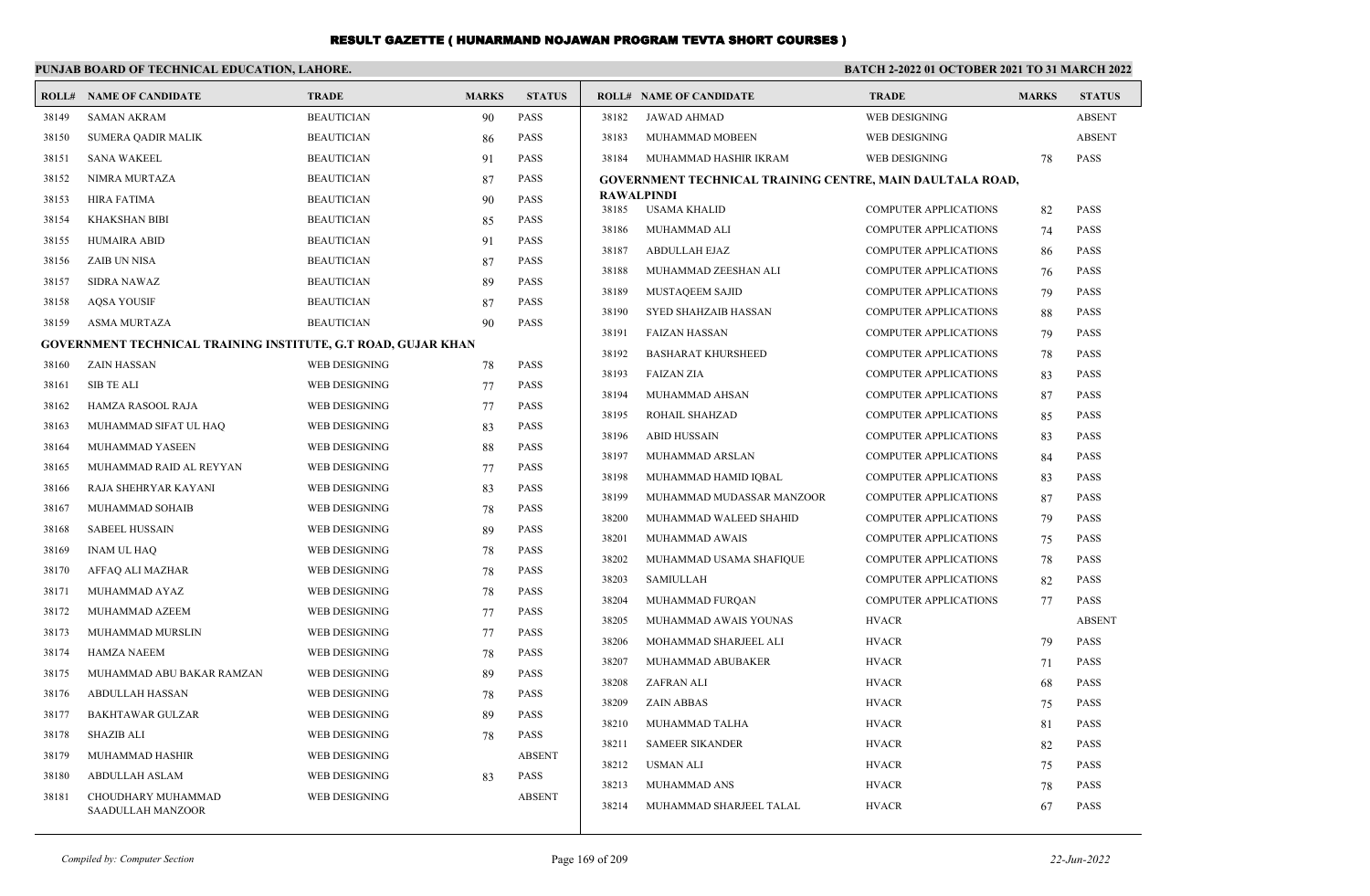|                | PUNJAB BOARD OF TECHNICAL EDUCATION, LAHORE.                            |                           |              |               |       |                                                  | BATCH 2-2022 01 OCTOBER 2021 TO 31 MARCH 2022 |              |               |
|----------------|-------------------------------------------------------------------------|---------------------------|--------------|---------------|-------|--------------------------------------------------|-----------------------------------------------|--------------|---------------|
|                | <b>ROLL# NAME OF CANDIDATE</b>                                          | <b>TRADE</b>              | <b>MARKS</b> | <b>STATUS</b> |       | <b>ROLL# NAME OF CANDIDATE</b>                   | <b>TRADE</b>                                  | <b>MARKS</b> | <b>STATUS</b> |
| 38215          | <b>TALHA REHMAN</b>                                                     | <b>HVACR</b>              | 77           | <b>PASS</b>   | 38248 | <b>FATIMA ASHRAF</b>                             | DOMESTIC TAILORING                            | 86           | <b>PASS</b>   |
| 38216          | MUDASSAR ALI TAHIR                                                      | <b>HVACR</b>              | 72           | <b>PASS</b>   | 38249 | <b>ALISHA ABID</b>                               | DOMESTIC TAILORING                            | 80           | <b>PASS</b>   |
| 38217          | MUHAMMAD DANISH ADNAN                                                   | <b>HVACR</b>              | 73           | <b>PASS</b>   | 38250 | <b>IORA KHALID</b>                               | <b>DOMESTIC TAILORING</b>                     | 80           | <b>PASS</b>   |
| 38218          | <b>ZAIN UL ABDEEN</b>                                                   | <b>HVACR</b>              | 79           | <b>PASS</b>   | 38251 | AMBREEN KANWAL                                   | <b>DOMESTIC TAILORING</b>                     |              | <b>ABSENT</b> |
| 38219          | MUHAMMAD WAQAS TARIQ                                                    | <b>HVACR</b>              |              | <b>ABSENT</b> | 38252 | <b>AYESHA SIKANDER</b>                           | DOMESTIC TAILORING                            |              | <b>ABSENT</b> |
|                | <b>GOVERNMENT VOCATIONAL TRAINING INSTITUTE FOR WOMEN, 0/635 KARTAR</b> |                           |              |               | 38253 | <b>HINA</b>                                      | DOMESTIC TAILORING                            |              | <b>ABSENT</b> |
| 38220          | PURA, RAWALPINDI<br><b>MAHNOOR NISAR</b>                                | <b>BEAUTICIAN</b>         |              | <b>PASS</b>   | 38254 | <b>NOOR UN NISA</b>                              | DOMESTIC TAILORING                            | 84           | <b>PASS</b>   |
|                |                                                                         | <b>BEAUTICIAN</b>         | 87           | <b>ABSENT</b> | 38255 | <b>QUDSIA BANO</b>                               | DOMESTIC TAILORING                            | 87           | <b>PASS</b>   |
| 38221<br>38222 | KHINSA BATOOL                                                           |                           |              | <b>ABSENT</b> | 38256 | <b>RANAZ AKHTAR</b>                              | DOMESTIC TAILORING                            | 98           | <b>PASS</b>   |
|                | <b>SEHAR JAHANGIR</b>                                                   | <b>BEAUTICIAN</b>         |              |               | 38257 | <b>JAVERIA FAYYAZ</b>                            | DOMESTIC TAILORING                            | 99           | <b>PASS</b>   |
| 38223          | <b>MARIA YOUSAF</b>                                                     | <b>BEAUTICIAN</b>         |              | <b>ABSENT</b> | 38258 | <b>RIMSHA HABIB</b>                              | DOMESTIC TAILORING                            | 97           | <b>PASS</b>   |
| 38224          | <b>WARISHA YOUSAF</b>                                                   | <b>BEAUTICIAN</b>         | 70           | <b>PASS</b>   | 38259 | <b>TANIA NAZIR</b>                               | DOMESTIC TAILORING                            |              | <b>ABSENT</b> |
| 38225          | <b>ESHA NOOR</b>                                                        | <b>BEAUTICIAN</b>         | 89           | <b>PASS</b>   | 38260 | <b>FAIQA IQBAL</b>                               | DOMESTIC TAILORING                            | 81           | <b>PASS</b>   |
| 38226          | <b>MAHNOOR ASLAM</b>                                                    | <b>BEAUTICIAN</b>         | 79           | <b>PASS</b>   | 38261 | <b>FATIMA HASHMI</b>                             | <b>DOMESTIC TAILORING</b>                     |              | <b>ABSENT</b> |
| 38227          | <b>SHAWANA TARIQ</b>                                                    | <b>BEAUTICIAN</b>         | 84           | <b>PASS</b>   | 38262 | <b>OUMRA BIBI</b>                                | <b>DOMESTIC TAILORING</b>                     | 96           | <b>PASS</b>   |
| 38228          | MARYAM AMJAD                                                            | <b>BEAUTICIAN</b>         |              | <b>ABSENT</b> | 38263 | <b>SAMIA MUKHTAR</b>                             | <b>DOMESTIC TAILORING</b>                     | 83           | <b>PASS</b>   |
| 38229          | <b>NIMRA BILAL</b>                                                      | <b>BEAUTICIAN</b>         | 82           | <b>PASS</b>   | 38264 | <b>ASMA ZULFIOAR</b>                             | <b>DOMESTIC TAILORING</b>                     | 96           | <b>PASS</b>   |
| 38230          | <b>NOOR FATIMA</b>                                                      | <b>BEAUTICIAN</b>         | 78           | <b>PASS</b>   |       | <b>GOVT. COLLEGE OF TECHNOLOGY, , RAWALPINDI</b> |                                               |              |               |
| 38231          | KHADIJA BATOOL                                                          | <b>BEAUTICIAN</b>         | 79           | <b>PASS</b>   | 38265 | MUHAMMAD SANA ULLAH                              | PROFESSIONAL COOKING                          | 82           | PASS          |
| 38232          | <b>FATIMA SIDDIQUE</b>                                                  | <b>BEAUTICIAN</b>         | 86           | <b>PASS</b>   | 38266 | <b>SAIMA JABEEN</b>                              | PROFESSIONAL COOKING                          | 94           | <b>PASS</b>   |
| 38233          | <b>AQSA MASOOD</b>                                                      | <b>BEAUTICIAN</b>         | 76           | <b>PASS</b>   | 38267 | ADEELA KOUSAR                                    | PROFESSIONAL COOKING                          | 86           | <b>PASS</b>   |
| 38234          | ZAHRA BATOOL                                                            | <b>BEAUTICIAN</b>         | 85           | <b>PASS</b>   | 38268 | MEHBOOB ALI SHAH                                 | PROFESSIONAL COOKING                          | 96           | <b>PASS</b>   |
| 38235          | <b>SANA BIBI</b>                                                        | <b>BEAUTICIAN</b>         | 92           | <b>PASS</b>   | 38269 | MUHAMMAD NAEEM                                   | PROFESSIONAL COOKING                          | 93           | <b>PASS</b>   |
| 38236          | <b>MEHNAZ YOUSAF</b>                                                    | <b>BEAUTICIAN</b>         | 87           | <b>PASS</b>   | 38270 | <b>SALLAH UD DIN</b>                             | PROFESSIONAL COOKING                          | 90           | <b>PASS</b>   |
| 38237          | <b>HUDA IKRAM</b>                                                       | <b>BEAUTICIAN</b>         | 80           | <b>PASS</b>   | 38271 | <b>AHMER ABDULLAH</b>                            | PROFESSIONAL COOKING                          | 87           | <b>PASS</b>   |
| 38238          | <b>GUL E BASHRA</b>                                                     | <b>BEAUTICIAN</b>         | 85           | <b>PASS</b>   | 38272 | <b>SHAHAB ALI</b>                                | PROFESSIONAL COOKING                          | 87           | <b>PASS</b>   |
| 38239          | <b>MAHNOOR AMEEN</b>                                                    | <b>BEAUTICIAN</b>         | 81           | <b>PASS</b>   | 38273 | MUHAMMAD ILYAS QADRI                             | PROFESSIONAL COOKING                          | 86           | <b>PASS</b>   |
| 38240          | <b>SOBIA BIBI</b>                                                       | <b>BEAUTICIAN</b>         | 83           | <b>PASS</b>   | 38274 | MUHAMMAD USMAN BUTT                              | PROFESSIONAL COOKING                          | 87           | <b>PASS</b>   |
| 38241          | <b>QURATUL AIN</b>                                                      | <b>BEAUTICIAN</b>         |              | <b>ABSENT</b> | 38275 | <b>FAIOA GHAZAL</b>                              | PROFESSIONAL COOKING                          | 90           | <b>PASS</b>   |
| 38242          | <b>ROOP NOOR</b>                                                        | <b>BEAUTICIAN</b>         | 91           | <b>PASS</b>   | 38276 | <b>AYESHA KANWAL</b>                             | PROFESSIONAL COOKING                          | 94           | <b>PASS</b>   |
| 38243          | MARRIYUM IFTIKHAR                                                       | <b>BEAUTICIAN</b>         |              | <b>ABSENT</b> | 38277 | <b>MUQADDAS KHALID</b>                           | PROFESSIONAL COOKING                          | 94           | PASS          |
| 38244          | <b>LARAIB ASIF</b>                                                      | <b>BEAUTICIAN</b>         |              | <b>ABSENT</b> | 38278 | <b>IQRA ARSHAD</b>                               | PROFESSIONAL COOKING                          | 91           | PASS          |
| 38245          | SHUMAIL SHAKEEL                                                         | DOMESTIC TAILORING        | 82           | <b>PASS</b>   | 38279 | <b>NUSRAT BIBI</b>                               | PROFESSIONAL COOKING                          | 90           | <b>PASS</b>   |
| 38246          | <b>TANZEELA MALIK</b>                                                   | DOMESTIC TAILORING        | 83           | <b>PASS</b>   | 38280 | ZULQARNAIN MEHMOOD                               | PROFESSIONAL COOKING                          | 91           | <b>PASS</b>   |
| 38247          | <b>MARYUM TAIQ</b>                                                      | <b>DOMESTIC TAILORING</b> | 81           | <b>PASS</b>   | 38281 | <b>FAISAL BASHIR</b>                             | PROFESSIONAL COOKING                          | 93           | <b>PASS</b>   |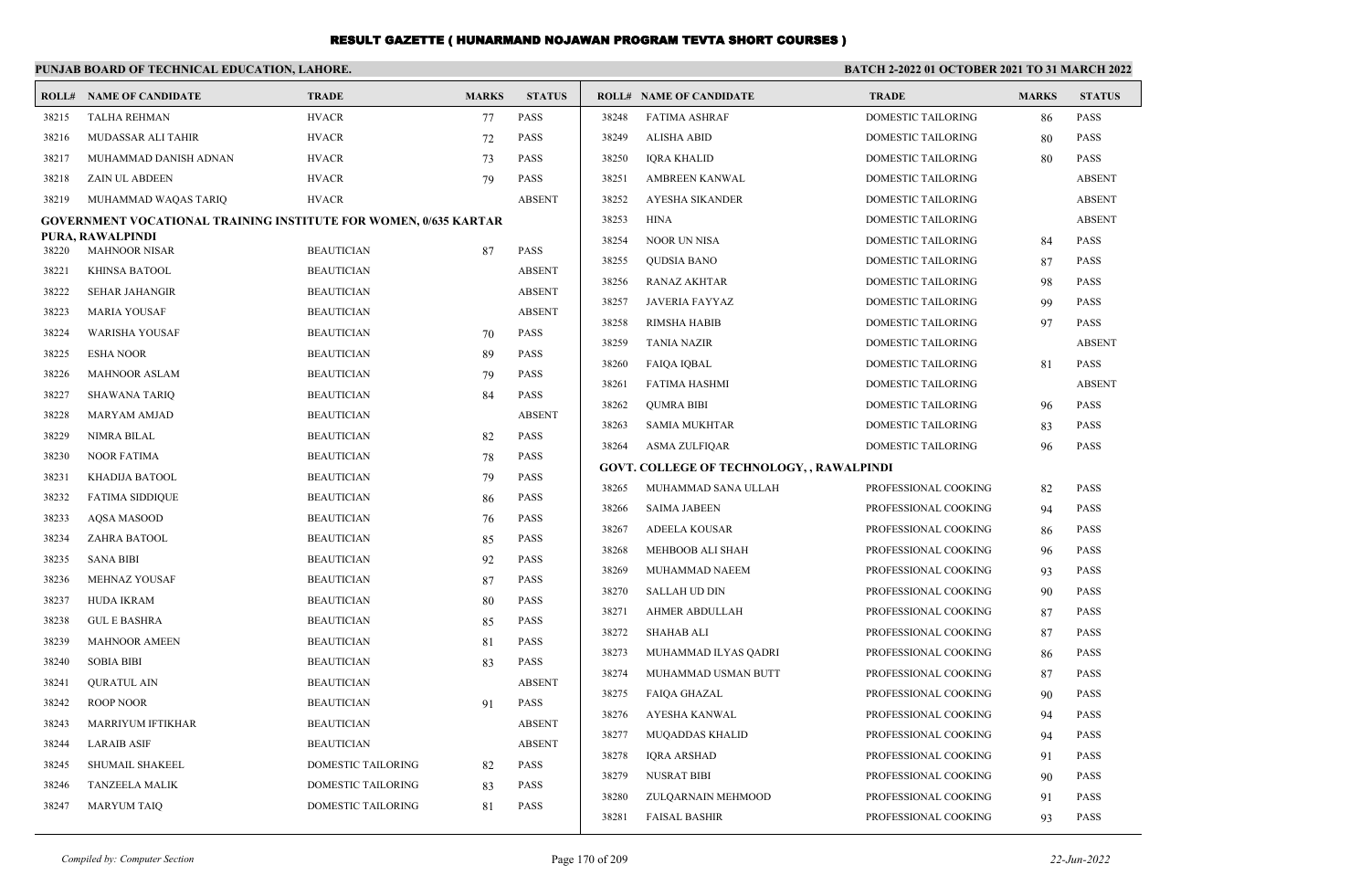|       | PUNJAB BOARD OF TECHNICAL EDUCATION, LAHORE.                       |                      |              |                 |                    | <b>BATCH 2-2022 01 OCTOBER 2021 TO 31 MARCH 2022</b> |                    |              |               |
|-------|--------------------------------------------------------------------|----------------------|--------------|-----------------|--------------------|------------------------------------------------------|--------------------|--------------|---------------|
|       | <b>ROLL# NAME OF CANDIDATE</b>                                     | <b>TRADE</b>         | <b>MARKS</b> | <b>STATUS</b>   |                    | <b>ROLL# NAME OF CANDIDATE</b>                       | <b>TRADE</b>       | <b>MARKS</b> | <b>STATUS</b> |
| 38282 | <b>ABDULLAH JAVED</b>                                              | PROFESSIONAL COOKING | 91           | <b>PASS</b>     | 38315              | MUHAMMAD UMAIR NAEEM                                 | <b>HVACR</b>       |              | <b>ABSENT</b> |
| 38283 | <b>ZAHIDA PARVEEN</b>                                              | PROFESSIONAL COOKING | 90           | <b>PASS</b>     | 38316              | <b>WAQAR AHMED</b>                                   | <b>HVACR</b>       | 91           | <b>PASS</b>   |
| 38284 | <b>SUMMYYA TARIQ</b>                                               | PROFESSIONAL COOKING | 95           | <b>PASS</b>     | 38317              | ZOHAIB AKHTAR                                        | <b>HVACR</b>       | 90           | <b>PASS</b>   |
| 38285 | NIMRA RAHEEM ABBASI                                                | PROFESSIONAL COOKING | 93           | <b>PASS</b>     | 38318              | <b>TAIMOOR QASIM</b>                                 | <b>HVACR</b>       |              | <b>ABSENT</b> |
| 38286 | <b>AHMER IMRAN</b>                                                 | PROFESSIONAL COOKING | 92           | <b>PASS</b>     | 38319              | MUHAMMAD UZAIR                                       | <b>HVACR</b>       | 85           | <b>PASS</b>   |
| 38287 | <b>RAEES ARSHAD</b>                                                | PROFESSIONAL COOKING | 93           | <b>PASS</b>     | 38320              | MUHAMMAD USMAN AMEEN                                 | <b>HVACR</b>       | 84           | <b>PASS</b>   |
| 38288 | <b>USAMA BIN SULTAN</b>                                            | PROFESSIONAL COOKING | 91           | <b>PASS</b>     | 38321              | <b>RAHEEL ISHFAQ</b>                                 | <b>HVACR</b>       | 82           | <b>PASS</b>   |
| 38289 | <b>BILAL YOUNAS</b>                                                | PROFESSIONAL COOKING | 91           | <b>PASS</b>     | 38322              | YOUSAF IFTIKHAR                                      | <b>HVACR</b>       | 85           | <b>PASS</b>   |
| 38290 | <b>SANAM SIDDIQUE</b>                                              | PROFESSIONAL COOKING | 81           | <b>PASS</b>     | 38323              | <b>UMAR FAROOQ</b>                                   | <b>HVACR</b>       | 83           | <b>PASS</b>   |
| 38291 | SANNAN ALI KAYANI                                                  | PROFESSIONAL COOKING | 82           | <b>PASS</b>     | 38324              | <b>NASIR ABBAS</b>                                   | <b>HVACR</b>       | 94           | <b>PASS</b>   |
| 38292 | QAISAR ZULFIQAR                                                    | PROFESSIONAL COOKING | 82           | <b>PASS</b>     | 38325              | MUHAMMAD SHAHBAZ                                     | <b>HVACR</b>       | 87           | <b>PASS</b>   |
| 38293 | KAMRAN GULFARAZ                                                    | PROFESSIONAL COOKING | 89           | <b>PASS</b>     | 38326              | MUHAMMAD ZAIN IKRAM                                  | <b>HVACR</b>       | 86           | <b>PASS</b>   |
| 38294 | <b>FIZA GHAZAL</b>                                                 | PROFESSIONAL COOKING | 91           | PASS            | 38327              | MUHAMMAD EHTISHAM ANSER                              | <b>HVACR</b>       | 87           | <b>PASS</b>   |
| 38295 | <b>SUMAIRA QASMI</b>                                               | PROFESSIONAL COOKING | 88           | <b>PASS</b>     | 38328              | <b>AMMAR MASOOD</b>                                  | <b>HVACR</b>       | 83           | <b>PASS</b>   |
| 38296 | <b>ANAM MOBEEN</b>                                                 | PROFESSIONAL COOKING | 86           | <b>PASS</b>     | 38329              | MUHAMMAD UZAM HUSSAIN                                | <b>HVACR</b>       | 87           | <b>PASS</b>   |
| 38297 | <b>SEHRISH FAROOQ</b>                                              | PROFESSIONAL COOKING | 88           | PASS            | 38330              | <b>TALAL ALI</b>                                     | <b>HVACR</b>       |              | <b>ABSENT</b> |
| 38298 | MUHAMMAD ZUBAIR SAQIB                                              | PROFESSIONAL COOKING | 92           | <b>PASS</b>     | 38331              | MUHAMMAD INAAM UL HAQ                                | <b>HVACR</b>       | 90           | <b>PASS</b>   |
| 38299 | <b>SUMAIRA KHATOON</b>                                             | PROFESSIONAL COOKING | 90           | <b>PASS</b>     | 38332              | MUBEEN UL HAO                                        | <b>HVACR</b>       | 95           | <b>PASS</b>   |
| 38300 | FATIMA ASAD ABBASI                                                 | PROFESSIONAL COOKING | 90           | <b>PASS</b>     | 38333              | MUHAMMAD WALEED KAYANI                               | <b>HVACR</b>       | 90           | <b>PASS</b>   |
| 38301 | ALI ZULQARNAIN                                                     | PROFESSIONAL COOKING | 86           | <b>PASS</b>     | 38334              | MUHAMMAD ZAKRIA SALEEM                               | <b>HVACR</b>       | 88           | <b>PASS</b>   |
| 38302 | <b>SADEEM AHMED</b>                                                | PROFESSIONAL COOKING | 91           | <b>PASS</b>     | 38335              | MUHAMMAD UMAR                                        | <b>ELECTRICIAN</b> | 94           | <b>PASS</b>   |
| 38303 | MUHAMMAD AWAIS ARIF                                                | PROFESSIONAL COOKING | 73           | <b>PASS</b>     | 38336              | MUHAMMAD ASAD                                        | <b>ELECTRICIAN</b> | 89           | <b>PASS</b>   |
| 38304 | MUHAMMAD SAIM ABBASI                                               | PROFESSIONAL COOKING | 90           | <b>PASS</b>     | 38337              | MUHAMMAD SOHAIL                                      | <b>ELECTRICIAN</b> | 84           | <b>PASS</b>   |
| 38305 | AHMED HAROON QURESHI                                               | PROFESSIONAL COOKING | 87           | <b>PASS</b>     | 38338              | MUHAMMAD AHTASHAM                                    | <b>ELECTRICIAN</b> | 86           | <b>PASS</b>   |
| 38306 | RIZWANA MAQSOOD                                                    | PROFESSIONAL COOKING | 98           | PASS            | 38339              | MUHAMMAD AHTISHAM MUGHAL                             | <b>ELECTRICIAN</b> | 90           | <b>PASS</b>   |
| 38307 | <b>OBAIDA MALIK</b>                                                | PROFESSIONAL COOKING | 92           | <b>PASS</b>     | 38340              | <b>SAIF ALI</b>                                      | <b>ELECTRICIAN</b> | 82           | <b>PASS</b>   |
| 38308 | <b>SEEMAB SHAFIQUE</b>                                             | PROFESSIONAL COOKING | 89           | <b>PASS</b>     | 38341              | MUHAMMAD HAMZA                                       | <b>ELECTRICIAN</b> | 87           | <b>PASS</b>   |
| 38309 | <b>ANAM SIDDIQUE</b>                                               | PROFESSIONAL COOKING | 90           | PASS            | 38342              | <b>SHAHID JAHANGIR</b>                               | <b>ELECTRICIAN</b> | 94           | <b>PASS</b>   |
| 38310 | MUHAMMAD MUDDASSAR GHORI                                           | PROFESSIONAL COOKING | 89           | <b>PASS</b>     | 38343              | KHALIQ UR REHMAN                                     | <b>ELECTRICIAN</b> | 89           | <b>PASS</b>   |
| 38311 | <b>UZAIR AZIZ</b>                                                  | PROFESSIONAL COOKING | 86           | <b>PASS</b>     | 38344              | <b>ZAIN GHAFOOR</b>                                  | <b>ELECTRICIAN</b> | 89           | <b>PASS</b>   |
| 38312 | <b>SUMMAIR RAZZAQ</b>                                              | PROFESSIONAL COOKING | 93           | <b>PASS</b>     | 38345              | USAMA IQBAL                                          | <b>ELECTRICIAN</b> |              | <b>ABSENT</b> |
| 38313 | ZULQARNAIN SHOUKAT                                                 | PROFESSIONAL COOKING | 86           | <b>PASS</b>     | 38346              | MUHAMMAD SAQIB ALI                                   | <b>ELECTRICIAN</b> | 93           | <b>PASS</b>   |
| 38314 | <b>UMUL BANEEN</b>                                                 | PROFESSIONAL COOKING | 92           | <b>PASS</b>     | 38347              | <b>ANAS REHMAN</b>                                   | <b>ELECTRICIAN</b> | 82           | <b>PASS</b>   |
|       | GOVT. TECHNICAL TRAINING CENTRE (MALE), NEAR BANK AL-FALAH KASHMIR |                      | 38348        | MUHAMMAD MUNEEB | <b>ELECTRICIAN</b> | 87                                                   | <b>PASS</b>        |              |               |
|       | ROAD KALLAR SYEDAN, RAWALPINDI                                     |                      |              | 38349           | <b>ABDULLAH</b>    | <b>ELECTRICIAN</b>                                   | 87                 | <b>PASS</b>  |               |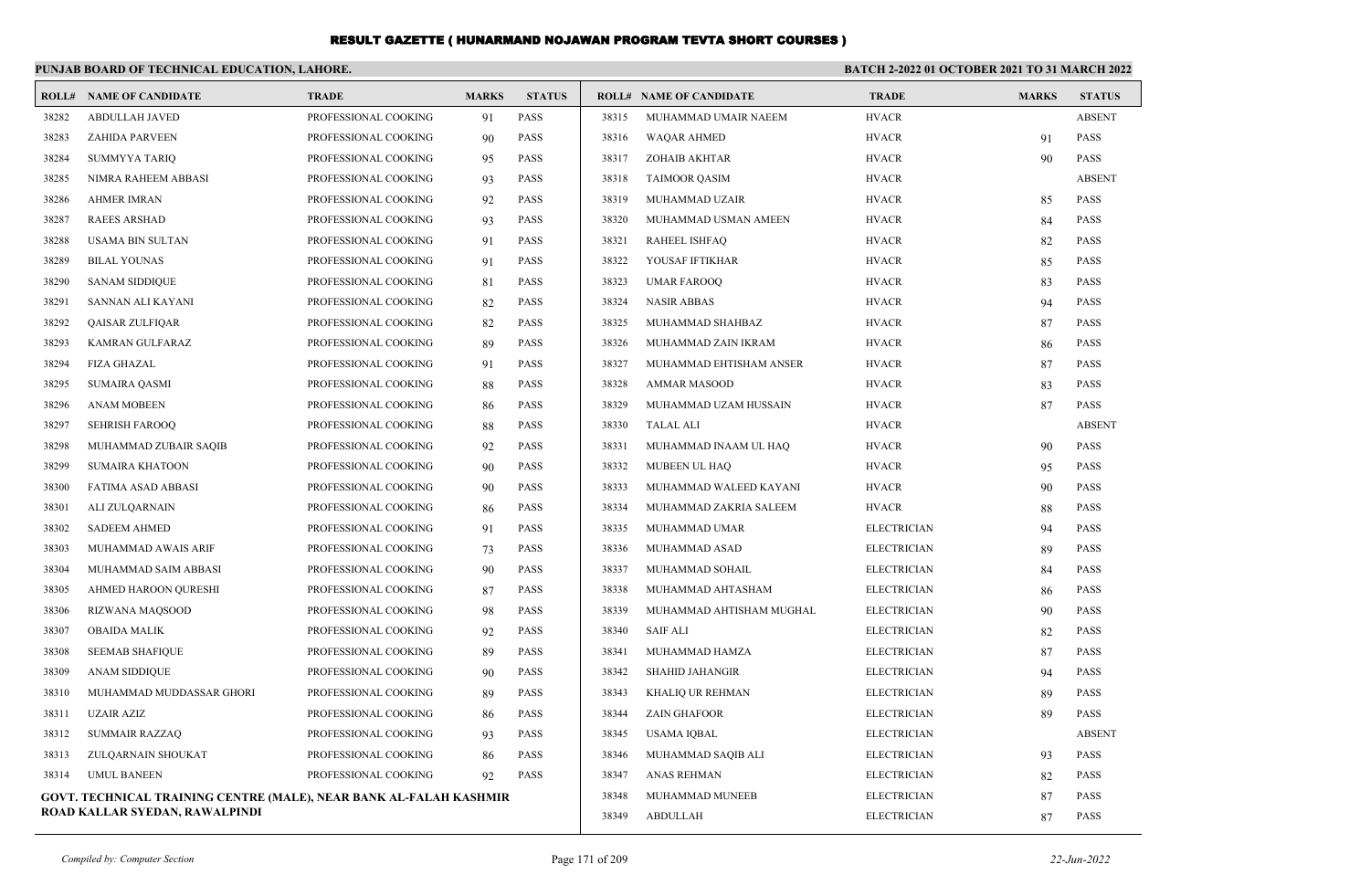|       | PUNJAB BOARD OF TECHNICAL EDUCATION, LAHORE. |                              |              |               |       | <b>BATCH 2-2022 01 OCTOBER 2021 TO 31 MARCH 2022</b>           |                    |              |               |
|-------|----------------------------------------------|------------------------------|--------------|---------------|-------|----------------------------------------------------------------|--------------------|--------------|---------------|
|       | <b>ROLL# NAME OF CANDIDATE</b>               | <b>TRADE</b>                 | <b>MARKS</b> | <b>STATUS</b> |       | <b>ROLL# NAME OF CANDIDATE</b>                                 | <b>TRADE</b>       | <b>MARKS</b> | <b>STATUS</b> |
| 38350 | MUHAMMAD SIRAJ                               | <b>ELECTRICIAN</b>           | 83           | <b>PASS</b>   | 38385 | ZAIN ALI                                                       | <b>PLUMBER</b>     | 90           | <b>PASS</b>   |
| 38351 | <b>MOIN TARIO</b>                            | <b>ELECTRICIAN</b>           |              | <b>ABSENT</b> | 38386 | <b>SAIF ULLAH</b>                                              | <b>PLUMBER</b>     | 83           | <b>PASS</b>   |
| 38352 | NABEEL JABBAR                                | <b>ELECTRICIAN</b>           |              | <b>ABSENT</b> | 38387 | SHAHZAIB MEHMOOD                                               | <b>PLUMBER</b>     |              | <b>ABSENT</b> |
| 38353 | <b>ABDULLAH NADIR</b>                        | <b>ELECTRICIAN</b>           | 91           | <b>PASS</b>   | 38388 | <b>ZEESHAN HANIF</b>                                           | <b>PLUMBER</b>     | 89           | <b>PASS</b>   |
| 38354 | <b>MALIK WASIF KHAN</b>                      | <b>ELECTRICIAN</b>           |              | <b>ABSENT</b> | 38389 | MUHAMMAD SHAKAR                                                | <b>PLUMBER</b>     |              | <b>ABSENT</b> |
| 38355 | MUHAMMAD ALI SIDDIQUI                        | <b>COMPUTER APPLICATIONS</b> | 89           | <b>PASS</b>   |       | GOVT. TECHNICAL TRAINING INSTITUTE, KOHATI BAZAR, RAWALPINDI   |                    |              |               |
| 38356 | <b>AFTAB IKHLAQ</b>                          | <b>COMPUTER APPLICATIONS</b> | 74           | <b>PASS</b>   | 38390 | MUHAMMAD ANAS SHAHID                                           | <b>AUTOCAD</b>     | 78           | <b>PASS</b>   |
| 38357 | <b>ALEESH AHMED</b>                          | <b>COMPUTER APPLICATIONS</b> | 73           | <b>PASS</b>   | 38391 | ZOHAIB MANZOOR                                                 | <b>AUTOCAD</b>     | 96           | <b>PASS</b>   |
| 38358 | MUHAMMAD INZAMAM JAMEEL                      | <b>COMPUTER APPLICATIONS</b> | 80           | <b>PASS</b>   | 38392 | CH MUHAMMAD AWAIS                                              | <b>AUTOCAD</b>     | 73           | <b>PASS</b>   |
| 38359 | <b>HASSAN NISAR</b>                          | <b>COMPUTER APPLICATIONS</b> | 76           | <b>PASS</b>   | 38393 | MUHAMMAD RAUF                                                  | <b>AUTOCAD</b>     | 84           | <b>PASS</b>   |
| 38360 | MUHAMMAD HAMZA NASEER                        | COMPUTER APPLICATIONS        | 72           | <b>PASS</b>   | 38394 | <b>MALIK HASEEB ZAHEER</b>                                     | <b>AUTOCAD</b>     | 77           | <b>PASS</b>   |
| 38361 | REHMAN AKHLAQ                                | <b>COMPUTER APPLICATIONS</b> | 73           | <b>PASS</b>   | 38395 | ALI AHMED                                                      | <b>AUTOCAD</b>     | 76           | <b>PASS</b>   |
| 38362 | <b>HARIS ALI</b>                             | <b>COMPUTER APPLICATIONS</b> | 82           | <b>PASS</b>   | 38396 | MUHAMMAD SIBTAIN                                               | <b>AUTOCAD</b>     | 79           | <b>PASS</b>   |
| 38363 | <b>AMAD AHMED</b>                            | <b>COMPUTER APPLICATIONS</b> | 73           | <b>PASS</b>   | 38397 | RAJA MUHAMMAD IBRAHIM                                          | <b>AUTOCAD</b>     | 79           | <b>PASS</b>   |
| 38364 | <b>BABAR ALI</b>                             | <b>COMPUTER APPLICATIONS</b> | 75           | <b>PASS</b>   | 38398 | OBAID ULLAH QURASHI                                            | <b>AUTOCAD</b>     | 82           | <b>PASS</b>   |
| 38365 | <b>SAIFOOR ABBAS</b>                         | <b>COMPUTER APPLICATIONS</b> | 72           | PASS          | 38399 | CH MUHAMMAD USMAN                                              | <b>AUTOCAD</b>     | 83           | <b>PASS</b>   |
| 38366 | <b>SHAYAN PERVAIZ</b>                        | <b>COMPUTER APPLICATIONS</b> | 86           | PASS          | 38400 | <b>NABEEL AHMED</b>                                            | <b>AUTOCAD</b>     |              | <b>ABSENT</b> |
| 38367 | <b>TAIMOOR SARFRAZ</b>                       | <b>COMPUTER APPLICATIONS</b> | 72           | <b>PASS</b>   | 38401 | ASAD EHSAN                                                     | <b>AUTOCAD</b>     | 89           | <b>PASS</b>   |
| 38368 | MUHAMMAD UMER IQBAL                          | <b>COMPUTER APPLICATIONS</b> | 86           | <b>PASS</b>   | 38402 | <b>USAMA ABBAS</b>                                             | <b>AUTOCAD</b>     | 82           | <b>PASS</b>   |
| 38369 | <b>SAMIULLAH</b>                             | <b>COMPUTER APPLICATIONS</b> | 77           | PASS          | 38403 | SAAD ABDULLAH                                                  | <b>AUTOCAD</b>     | 95           | <b>PASS</b>   |
| 38370 | USAMA BIN JAHANGIR                           | <b>COMPUTER APPLICATIONS</b> | 71           | <b>PASS</b>   | 38404 | AHTISHAM                                                       | <b>AUTOCAD</b>     | 79           | <b>PASS</b>   |
| 38371 | MUHAMMAD SUFYAN                              | <b>COMPUTER APPLICATIONS</b> | 83           | <b>PASS</b>   | 38405 | <b>ZAIN UL ABIDEEN</b>                                         | <b>AUTOCAD</b>     | 75           | <b>PASS</b>   |
| 38372 | <b>ABDULLAH</b>                              | <b>COMPUTER APPLICATIONS</b> | 74           | <b>PASS</b>   | 38406 | MUHAMMAD ADIL                                                  | <b>AUTOCAD</b>     | 96           | <b>PASS</b>   |
| 38373 | UMAIR ASIF                                   | <b>COMPUTER APPLICATIONS</b> | 90           | PASS          | 38407 | <b>EHSAN DANISH</b>                                            | <b>AUTOCAD</b>     | 80           | <b>PASS</b>   |
| 38374 | MUHAMMAD HASSAN TAHIR                        | <b>COMPUTER APPLICATIONS</b> |              | <b>ABSENT</b> | 38408 | <b>RAJA SIRAJ MUNEER</b>                                       | <b>AUTOCAD</b>     | 79           | <b>PASS</b>   |
| 38375 | MUHAMMAD RIZWAN                              | <b>PLUMBER</b>               | 82           | <b>PASS</b>   | 38409 | <b>HASHIM SHAKOOR</b>                                          | <b>AUTOCAD</b>     | 94           | <b>PASS</b>   |
| 38376 | MUHAMMAD UMAR                                | <b>PLUMBER</b>               | 88           | <b>PASS</b>   | 38410 | <b>WAQAS AHMED</b>                                             | <b>AUTOCAD</b>     |              | <b>ABSENT</b> |
| 38377 | <b>SOHAIL AKHTER</b>                         | PLUMBER                      | 94           | <b>PASS</b>   | 38411 | <b>HAIDER ALI</b>                                              | <b>AUTOCAD</b>     | 78           | <b>PASS</b>   |
| 38378 | <b>DANYAL AQEEL</b>                          | <b>PLUMBER</b>               | 80           | <b>PASS</b>   | 38412 | <b>GULFAM ASLAM CHAUDHARY</b>                                  | <b>AUTOCAD</b>     | 82           | <b>PASS</b>   |
| 38379 | MUHAMMAD FAISAL                              | <b>PLUMBER</b>               | 83           | <b>PASS</b>   | 38413 | <b>KAMRAN TARIQ</b>                                            | <b>AUTOCAD</b>     | 76           | <b>PASS</b>   |
| 38380 | MUNEEB UR REHMAN                             | <b>PLUMBER</b>               |              | <b>ABSENT</b> | 38414 | <b>ADEEL SALEEM</b>                                            | <b>AUTOCAD</b>     | 77           | <b>PASS</b>   |
| 38381 | <b>ATIF NAVEED</b>                           | <b>PLUMBER</b>               |              | <b>ABSENT</b> |       | <b>GOVERNMENT TECHNICAL TRAINING INSTITUTE, OKANWALA ROAD,</b> |                    |              |               |
| 38382 | ATTA UR REHMAN ABID                          | <b>PLUMBER</b>               | 86           | <b>PASS</b>   |       | <b>CHICHAWATNI</b>                                             |                    |              |               |
| 38383 | <b>AZLAN KAWISH</b>                          | <b>PLUMBER</b>               | 89           | <b>PASS</b>   | 38415 | MUHAMMAD ANAS                                                  | <b>ELECTRICIAN</b> | 91           | <b>PASS</b>   |
| 38384 | <b>AHTISHAM ZAMEER</b>                       | <b>PLUMBER</b>               |              | <b>ABSENT</b> | 38416 | AKHTAR ALI                                                     | <b>ELECTRICIAN</b> |              | <b>ABSENT</b> |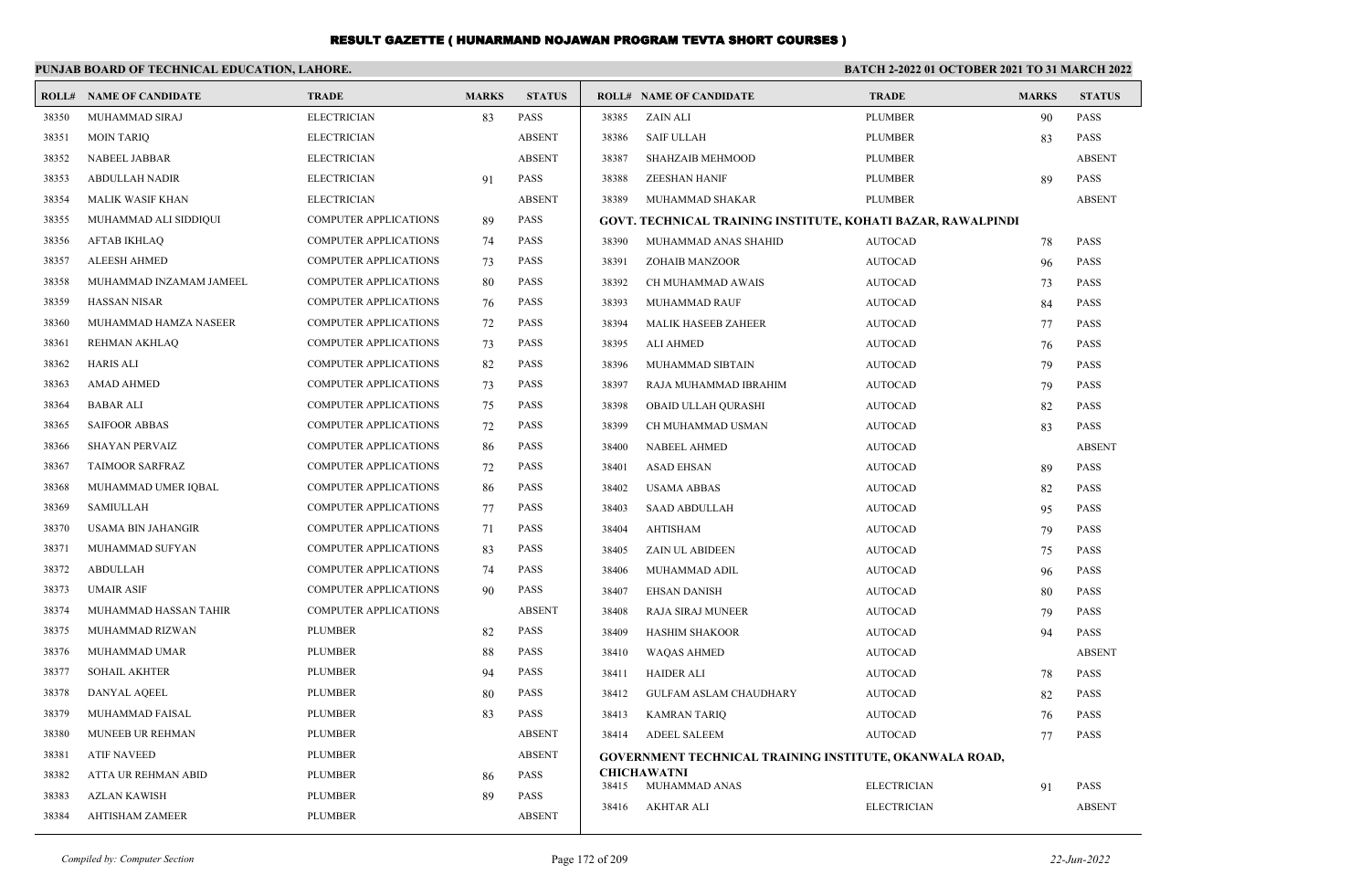|       | PUNJAB BOARD OF TECHNICAL EDUCATION, LAHORE. |                              |              |               |       |                                | BATCH 2-2022 01 OCTOBER 2021 TO 31 MARCH 2022 |              |               |  |  |
|-------|----------------------------------------------|------------------------------|--------------|---------------|-------|--------------------------------|-----------------------------------------------|--------------|---------------|--|--|
| ROLL# | <b>NAME OF CANDIDATE</b>                     | <b>TRADE</b>                 | <b>MARKS</b> | <b>STATUS</b> |       | <b>ROLL# NAME OF CANDIDATE</b> | <b>TRADE</b>                                  | <b>MARKS</b> | <b>STATUS</b> |  |  |
| 38417 | <b>HAMAD SHOUKAT</b>                         | <b>ELECTRICIAN</b>           | 93           | PASS          | 38452 | MUHAMMAD SHAHZAD GULL          | <b>COMPUTER APPLICATIONS</b>                  | 90           | <b>PASS</b>   |  |  |
| 38418 | <b>IBTISAMULHAQ</b>                          | <b>ELECTRICIAN</b>           | 89           | <b>PASS</b>   | 38453 | <b>JAVAID IOBAL</b>            | <b>COMPUTER APPLICATIONS</b>                  | 81           | <b>PASS</b>   |  |  |
| 38419 | HUMAYUN KHAN SABIR                           | <b>ELECTRICIAN</b>           | 92           | <b>PASS</b>   | 38454 | MUHAMMAD REHAN                 | <b>COMPUTER APPLICATIONS</b>                  | 72           | <b>PASS</b>   |  |  |
| 38420 | <b>ADIL ASHFAQ</b>                           | <b>ELECTRICIAN</b>           | 90           | <b>PASS</b>   | 38455 | <b>ALI ABBAS</b>               | <b>COMPUTER APPLICATIONS</b>                  | 76           | <b>PASS</b>   |  |  |
| 38421 | MALIK REHMAN ALI                             | <b>ELECTRICIAN</b>           | 86           | <b>PASS</b>   | 38456 | <b>UMAR ZAHID</b>              | <b>COMPUTER APPLICATIONS</b>                  | 82           | <b>PASS</b>   |  |  |
| 38422 | <b>ALI HASSAN</b>                            | <b>ELECTRICIAN</b>           | 86           | <b>PASS</b>   | 38457 | <b>GHULAM MUSTAFA</b>          | <b>COMPUTER APPLICATIONS</b>                  | 80           | <b>PASS</b>   |  |  |
| 38423 | MUHAMMAD MUBASHAR HASSAN                     | <b>ELECTRICIAN</b>           | 80           | <b>PASS</b>   | 38458 | MUHAMMAD QAMAR                 | <b>COMPUTER APPLICATIONS</b>                  | 83           | <b>PASS</b>   |  |  |
| 38424 | MUHAMMAD LUQMAN                              | <b>ELECTRICIAN</b>           | 83           | <b>PASS</b>   | 38459 | <b>MEHTAB HUSSAIN</b>          | <b>COMPUTER APPLICATIONS</b>                  | 74           | <b>PASS</b>   |  |  |
| 38425 | <b>ASIM SAEED</b>                            | <b>ELECTRICIAN</b>           | 94           | <b>PASS</b>   | 38460 | SYED GULAM MEERAN SHAH         | <b>COMPUTER APPLICATIONS</b>                  | 90           | <b>PASS</b>   |  |  |
| 38426 | <b>UMAIR GHAFAR</b>                          | <b>ELECTRICIAN</b>           | 82           | <b>PASS</b>   | 38461 | ALI HAIDAR                     | <b>COMPUTER APPLICATIONS</b>                  | 82           | <b>PASS</b>   |  |  |
| 38427 | MUHAMMAD RIZWAN                              | <b>ELECTRICIAN</b>           | 85           | <b>PASS</b>   | 38462 | <b>SYED WAJAHAT HAIDER</b>     | <b>COMPUTER APPLICATIONS</b>                  | 80           | <b>PASS</b>   |  |  |
| 38428 | <b>HASSAN AKRAM</b>                          | <b>ELECTRICIAN</b>           | 80           | <b>PASS</b>   | 38463 | MUHAMMAD RIZWAN                | <b>COMPUTER APPLICATIONS</b>                  | 81           | <b>PASS</b>   |  |  |
| 38429 | MUHAMMAD NOMAN                               | <b>ELECTRICIAN</b>           | 86           | <b>PASS</b>   | 38464 | <b>HAMZA NAEEM</b>             | <b>COMPUTER APPLICATIONS</b>                  | 85           | PASS          |  |  |
| 38430 | MUHAMMAD TALHA                               | <b>ELECTRICIAN</b>           | 90           | <b>PASS</b>   | 38465 | MUHAMMAD MUDASSAR REHAN        | <b>COMPUTER APPLICATIONS</b>                  | 87           | <b>PASS</b>   |  |  |
| 38431 | <b>ALI HUSSNAIN</b>                          | <b>ELECTRICIAN</b>           | 87           | <b>PASS</b>   | 38466 | <b>AHMAD FARAZ</b>             | <b>COMPUTER APPLICATIONS</b>                  |              | <b>ABSENT</b> |  |  |
| 38432 | <b>ZUBAIR TARIQ</b>                          | <b>ELECTRICIAN</b>           | 88           | <b>PASS</b>   | 38467 | <b>ADNAN HAIDER</b>            | <b>COMPUTER APPLICATIONS</b>                  | 88           | <b>PASS</b>   |  |  |
| 38433 | <b>DANISH HABIB</b>                          | <b>ELECTRICIAN</b>           | 80           | <b>PASS</b>   | 38468 | <b>HASSAN MAQBOOL</b>          | COMPUTER APPLICATIONS                         | 83           | <b>PASS</b>   |  |  |
| 38434 | MUHAMMAD FURQAN MUNAWAR                      | <b>ELECTRICIAN</b>           | 79           | <b>PASS</b>   | 38469 | HAFIZ HAMZA SHAHFIQ            | <b>COMPUTER APPLICATIONS</b>                  | 86           | <b>PASS</b>   |  |  |
| 38435 | MUHAMMAD DANIAL IMAM                         | <b>ELECTRICIAN</b>           | 86           | <b>PASS</b>   | 38470 | MUHAMMAD YOUSAF                | <b>COMPUTER APPLICATIONS</b>                  | 81           | <b>PASS</b>   |  |  |
| 38436 | <b>REHMAN BABAR</b>                          | <b>ELECTRICIAN</b>           | 83           | <b>PASS</b>   | 38471 | <b>UBAID RAZA</b>              | <b>COMPUTER APPLICATIONS</b>                  | 88           | <b>PASS</b>   |  |  |
| 38437 | SHEHZAD AHMAD                                | <b>ELECTRICIAN</b>           | 79           | <b>PASS</b>   | 38472 | <b>TALHA REHMAN</b>            | <b>COMPUTER APPLICATIONS</b>                  | 93           | <b>PASS</b>   |  |  |
| 38438 | MUHAMMAD RIZWAN                              | <b>ELECTRICIAN</b>           | 79           | <b>PASS</b>   | 38473 | MUHAMMAD KAMRAN GHAFFAR        | <b>COMPUTER APPLICATIONS</b>                  | 85           | <b>PASS</b>   |  |  |
| 38439 | MUHAMMAD SHAREEF                             | <b>ELECTRICIAN</b>           | 91           | <b>PASS</b>   | 38474 | MUHAMMAD UMAR                  | <b>COMPUTER APPLICATIONS</b>                  | 81           | <b>PASS</b>   |  |  |
| 38440 | WAQAS ALI                                    | <b>COMPUTER APPLICATIONS</b> | 85           | <b>PASS</b>   | 38475 | <b>SHAHID RAMZAN</b>           | <b>COMPUTER APPLICATIONS</b>                  | 84           | <b>PASS</b>   |  |  |
| 38441 | <b>AHMAD KHALID</b>                          | COMPUTER APPLICATIONS        | 84           | <b>PASS</b>   | 38476 | <b>HASNAIN RAZZAQ</b>          | <b>COMPUTER APPLICATIONS</b>                  | 85           | PASS          |  |  |
| 38442 | <b>ALI ASGHER</b>                            | <b>COMPUTER APPLICATIONS</b> | 82           | <b>PASS</b>   | 38477 | MUHAMMAD IZHAR KHALID          | <b>COMPUTER APPLICATIONS</b>                  | 86           | PASS          |  |  |
| 38443 | <b>JABBAR AHMAD</b>                          | COMPUTER APPLICATIONS        | 89           | <b>PASS</b>   | 38478 | <b>ADEEL FAROOQ</b>            | <b>COMPUTER APPLICATIONS</b>                  | 85           | <b>PASS</b>   |  |  |
| 38444 | MUHAMMAD SALMAN VIRK                         | <b>COMPUTER APPLICATIONS</b> | 86           | <b>PASS</b>   | 38479 | <b>ATHAR MAVYIA</b>            | <b>COMPUTER APPLICATIONS</b>                  | 88           | <b>PASS</b>   |  |  |
| 38445 | <b>MAZHIR SHEHZAD</b>                        | <b>COMPUTER APPLICATIONS</b> | 83           | <b>PASS</b>   | 38480 | MUHAMMAD SULEMAN               | <b>COMPUTER APPLICATIONS</b>                  | 81           | PASS          |  |  |
| 38446 | MUHAMMAD NAUMAN LATIF                        | COMPUTER APPLICATIONS        | 80           | <b>PASS</b>   | 38481 | <b>HAIDER ALI</b>              | <b>COMPUTER APPLICATIONS</b>                  | 72           | PASS          |  |  |
| 38447 | MUHAMMAD SHOAIB BALI                         | <b>COMPUTER APPLICATIONS</b> | 87           | PASS          | 38482 | ALI ZAIN                       | <b>COMPUTER APPLICATIONS</b>                  | 77           | <b>PASS</b>   |  |  |
| 38448 | MUHAMMAD WASIM SOHAIL                        | <b>COMPUTER APPLICATIONS</b> | 88           | <b>PASS</b>   | 38483 | MUHAMMAD UMAIR SHAHID          | <b>COMPUTER APPLICATIONS</b>                  | 84           | <b>PASS</b>   |  |  |
| 38449 | ALI HUZAIFA                                  | <b>COMPUTER APPLICATIONS</b> | 76           | <b>PASS</b>   | 38484 | <b>ZIA UR REHMAN</b>           | <b>COMPUTER APPLICATIONS</b>                  | 76           | <b>PASS</b>   |  |  |
| 38450 | ABDULLAH MANAN                               | <b>COMPUTER APPLICATIONS</b> | 83           | PASS          | 38485 | MUHAMMAD NAVEED                | <b>COMPUTER APPLICATIONS</b>                  | 83           | <b>PASS</b>   |  |  |
| 38451 | <b>USAMA GHAFFAR</b>                         | <b>COMPUTER APPLICATIONS</b> | 81           | <b>PASS</b>   | 38486 | <b>RAHEEM NAWAZ</b>            | <b>COMPUTER APPLICATIONS</b>                  | 81           | <b>PASS</b>   |  |  |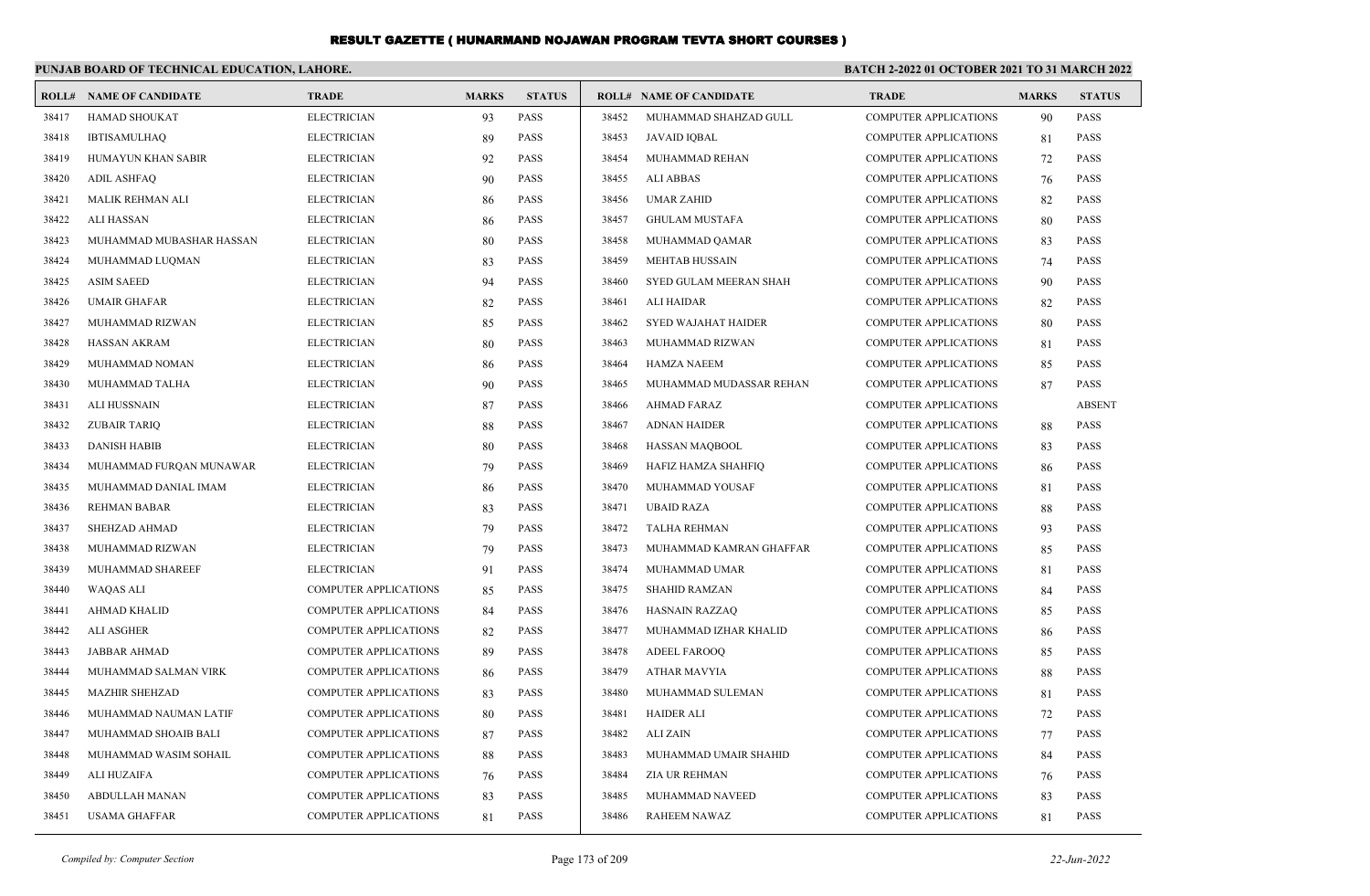|       | PUNJAB BOARD OF TECHNICAL EDUCATION, LAHORE. |                              |              |               | <b>BATCH 2-2022 01 OCTOBER 2021 TO 31 MARCH 2022</b> |                                |                              |              |               |
|-------|----------------------------------------------|------------------------------|--------------|---------------|------------------------------------------------------|--------------------------------|------------------------------|--------------|---------------|
|       | <b>ROLL# NAME OF CANDIDATE</b>               | <b>TRADE</b>                 | <b>MARKS</b> | <b>STATUS</b> |                                                      | <b>ROLL# NAME OF CANDIDATE</b> | <b>TRADE</b>                 | <b>MARKS</b> | <b>STATUS</b> |
| 38487 | MUHAMMAD UMER                                | <b>COMPUTER APPLICATIONS</b> | 84           | <b>PASS</b>   | 38522                                                | <b>GHULAM RABBANI</b>          | <b>HVACR</b>                 | 82           | <b>PASS</b>   |
| 38488 | <b>SHAFIO AHMAD</b>                          | <b>COMPUTER APPLICATIONS</b> | 87           | PASS          | 38523                                                | <b>ABDULLAH HARIS</b>          | <b>HVACR</b>                 | 72           | <b>PASS</b>   |
| 38489 | MUHAMMAD SALEEMAN KHAN                       | <b>COMPUTER APPLICATIONS</b> | 86           | <b>PASS</b>   | 38524                                                | MUHAMMAD SUFYAN                | <b>HVACR</b>                 | 83           | <b>PASS</b>   |
| 38490 | MUHAMMAD BABER                               | AUTO MECHANIC (PETROL)       | 64           | <b>PASS</b>   | 38525                                                | MUHAMMAD AWAIS MEHMOOD         | <b>HVACR</b>                 | 83           | <b>PASS</b>   |
| 38491 | ALI HAIDER YASIN                             | AUTO MECHANIC (PETROL)       | 70           | <b>PASS</b>   | 38526                                                | MUHAMMAD HUSNAIN               | <b>HVACR</b>                 | 71           | <b>PASS</b>   |
| 38492 | ASIM ALI TABASSUM                            | AUTO MECHANIC (PETROL)       | 73           | <b>PASS</b>   | 38527                                                | MUHAMMAD DAIM ALI ALTAF        | <b>HVACR</b>                 | 83           | <b>PASS</b>   |
| 38493 | MUHAMMAD ABDULLAH                            | AUTO MECHANIC (PETROL)       | 63           | <b>PASS</b>   | 38528                                                | <b>SANWAL SHAHEEN</b>          | <b>HVACR</b>                 | 82           | <b>PASS</b>   |
| 38494 | SOHAIL ASHIQ                                 | AUTO MECHANIC (PETROL)       | 68           | <b>PASS</b>   | 38529                                                | <b>ADNAN</b>                   | <b>HVACR</b>                 | 81           | <b>PASS</b>   |
| 38495 | MUBASHAR UL ISLAM                            | AUTO MECHANIC (PETROL)       | 72           | <b>PASS</b>   | 38530                                                | <b>SHAN</b>                    | <b>HVACR</b>                 |              | <b>ABSENT</b> |
| 38496 | MUHAMMAD ARIF                                | AUTO MECHANIC (PETROL)       | 75           | <b>PASS</b>   | 38531                                                | MUHAMMAD KASHIF TAHIR          | <b>HVACR</b>                 | 75           | <b>PASS</b>   |
| 38497 | <b>JAWAD SIKANDAR</b>                        | AUTO MECHANIC (PETROL)       |              | <b>ABSENT</b> | 38532                                                | <b>ASAD KHUSHI</b>             | <b>HVACR</b>                 | 72           | <b>PASS</b>   |
| 38498 | SHAHBAZ ALI                                  | AUTO MECHANIC (PETROL)       | 72           | <b>PASS</b>   | 38533                                                | ATEEQ UR REHMAN                | <b>HVACR</b>                 | 83           | <b>PASS</b>   |
| 38499 | ALI AKBAR                                    | AUTO MECHANIC (PETROL)       | 67           | <b>PASS</b>   | 38534                                                | AHSAN MUSHTAQ                  | <b>HVACR</b>                 | 68           | <b>PASS</b>   |
| 38500 | MUHAMMAD ADEEL                               | AUTO MECHANIC (PETROL)       | 68           | <b>PASS</b>   | 38535                                                | MUHAMMAD ARBAAB                | <b>HVACR</b>                 | 87           | <b>PASS</b>   |
| 38501 | MUHAMMAD AZHAR                               | AUTO MECHANIC (PETROL)       | 66           | <b>PASS</b>   | 38536                                                | <b>NORIAZ HAIDER</b>           | <b>HVACR</b>                 | 82           | <b>PASS</b>   |
| 38502 | <b>ABU UBAIDA</b>                            | AUTO MECHANIC (PETROL)       | 64           | <b>PASS</b>   | 38537                                                | USMAN ALI                      | <b>HVACR</b>                 | 78           | <b>PASS</b>   |
| 38503 | <b>ABBAS SAEED</b>                           | AUTO MECHANIC (PETROL)       | 72           | <b>PASS</b>   | 38538                                                | MUHAMMAD TAHIR NAWAZ           | <b>HVACR</b>                 | 84           | <b>PASS</b>   |
| 38504 | RAJA MUHAMMAD UMAR                           | AUTO MECHANIC (PETROL)       | 68           | <b>PASS</b>   | 38539                                                | MUKASHAF SHAFIQUE              | <b>HVACR</b>                 | 90           | <b>PASS</b>   |
| 38505 | MUHAMMAD USAMA KHALID                        | AUTO MECHANIC (PETROL)       | 67           | <b>PASS</b>   | 38540                                                | MUHAMMAD MUBBASHAR ALI         | <b>COMPUTER APPLICATIONS</b> | 82           | <b>PASS</b>   |
| 38506 | <b>ASIM BASHIR</b>                           | AUTO MECHANIC (PETROL)       | 67           | <b>PASS</b>   | 38541                                                | MUHAMMAD USMAN MAJEED          | <b>COMPUTER APPLICATIONS</b> | 80           | <b>PASS</b>   |
| 38507 | <b>TAUSEEF AHMAD</b>                         | AUTO MECHANIC (PETROL)       | 74           | <b>PASS</b>   | 38542                                                | ALI AKBAR                      | <b>COMPUTER APPLICATIONS</b> | 75           | <b>PASS</b>   |
| 38508 | <b>IFTIKHAR</b>                              | AUTO MECHANIC (PETROL)       | 70           | <b>PASS</b>   | 38543                                                | <b>UMAIR DANISH</b>            | <b>ELECTRICIAN</b>           | 84           | <b>PASS</b>   |
| 38509 | MUHAMMAD ASHAN ALI ARSHAD                    | AUTO MECHANIC (PETROL)       | 75           | <b>PASS</b>   | 38544                                                | MUHAMMAD ASAD MAJEED           | <b>ELECTRICIAN</b>           | 90           | <b>PASS</b>   |
| 38510 | ALI HASAN                                    | AUTO MECHANIC (PETROL)       | 69           | <b>PASS</b>   | 38545                                                | ABDULLAH                       | <b>ELECTRICIAN</b>           | 86           | <b>PASS</b>   |
| 38511 | MUHAMMAD IRTAZA RIASAT                       | AUTO MECHANIC (PETROL)       | 70           | <b>PASS</b>   | 38546                                                | <b>NOUMAN ALI</b>              | <b>ELECTRICIAN</b>           | 90           | <b>PASS</b>   |
| 38512 | <b>HASSAN MEHFOOZ</b>                        | AUTO MECHANIC (PETROL)       |              | <b>ABSENT</b> | 38547                                                | <b>ABDUL HANAN</b>             | <b>ELECTRICIAN</b>           | 92           | <b>PASS</b>   |
| 38513 | <b>ABDUL JABBAR</b>                          | AUTO MECHANIC (PETROL)       | 67           | <b>PASS</b>   | 38548                                                | RANA MUHAMMAD TAHIR IMDAD      | <b>HVACR</b>                 | 93           | <b>PASS</b>   |
| 38514 | SARFRAZ ALI                                  | AUTO MECHANIC (PETROL)       | 64           | <b>PASS</b>   | 38549                                                | MUHAMMAD WAQAR                 | <b>HVACR</b>                 | 79           | <b>PASS</b>   |
| 38515 | AHTASHAM TABASSUM                            | <b>HVACR</b>                 | 84           | <b>PASS</b>   | 38550                                                | <b>SAJID MASSIH</b>            | <b>HVACR</b>                 | 75           | <b>PASS</b>   |
| 38516 | MUHAMMAD MUSTAFA                             | <b>HVACR</b>                 | 80           | <b>PASS</b>   | 38551                                                | <b>ADIL SARFRAZ</b>            | <b>HVACR</b>                 | 76           | <b>PASS</b>   |
| 38517 | MUHAMMAD MUZAMMIL KHALID                     | <b>HVACR</b>                 | 90           | PASS          | 38552                                                | <b>AKBAR ASHRAF</b>            | AUTO MECHANIC (PETROL)       | 63           | PASS          |
| 38518 | MUHAMMAD AMIR                                | <b>HVACR</b>                 | 89           | PASS          | 38553                                                | <b>RASHID LATIF</b>            | AUTO MECHANIC (PETROL)       | 65           | PASS          |
| 38519 | <b>ABDUL HANAN</b>                           | <b>HVACR</b>                 | 74           | <b>PASS</b>   | 38554                                                | <b>ABDUL SAFEER</b>            | AUTO MECHANIC (PETROL)       | 69           | <b>PASS</b>   |
| 38520 | MUHAMMAD TANZAL ABASS                        | <b>HVACR</b>                 | 70           | PASS          | 38555                                                | MUHAMMAD ARSLAN                | AUTO MECHANIC (PETROL)       | 61           | PASS          |
| 38521 | <b>RANA TASWAR ABBAS</b>                     | <b>HVACR</b>                 | 85           | PASS          | 38556                                                | MUHAMMAD AADIL TABASSUM        | AUTO MECHANIC (PETROL)       | 72           | PASS          |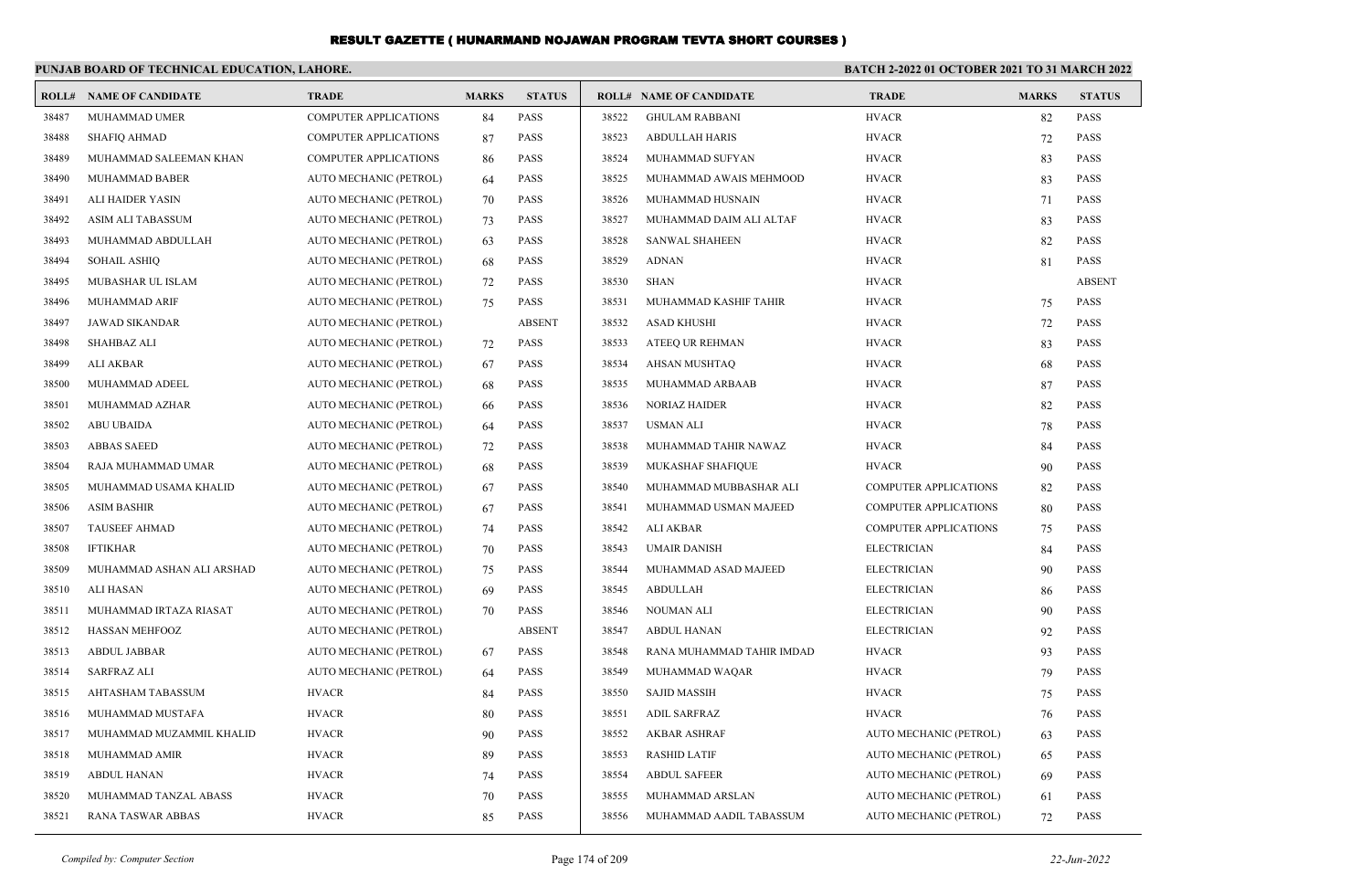#### **PUNJAB BOARD OF TECHNICAL EDUCATION, LAHORE. BATCH 2-2022 01 OCTOBER 2021 TO 31 MARCH 2022 ROLL# NAME OF CANDIDATE TRADE MARKS STATUS ROLL# NAME OF CANDIDATE TRADE MARKS STATUS** 38557 MUHAMMAD SAGHIR AUTO MECHANIC (PETROL) 70 PASS **GOVT. VOCATIONAL TRAINING FOR WOMEN, 45, ADDA, OKAN WALA ROAD, CHICHAWATNI** 38558 SANIA SALEEM BEAUTICIAN 98 PASS 38559 ATTIA ANWAR BEAUTICIAN 96 PASS 38560 ABIDA KHATOON BEAUTICIAN 95 PASS 38561 FAIZA YASMIN BEAUTICIAN 88 PASS 38562 ALVINA BEAUTICIAN 91 PASS 38563 SAHRAISH JABEEN BEAUTICIAN 98 PASS 38564 ESHA SAEED BEAUTICIAN 97 PASS 38565 HINA SARWAR BEAUTICIAN 96 PASS 38566 NADIA NAZ BEAUTICIAN 94 PASS 38567 FATIMA SHAKEEL BEAUTICIAN 92 PASS 38568 FATIMA RASHEED BEAUTICIAN 92 PASS 38569 AYESHA KIRAN BEAUTICIAN 95 PASS 38570 NAFESA ZAKA BEAUTICIAN 88 PASS 38571 SIDRA BEAUTICIAN 98 PASS 38572 SABA ERAM BEAUTICIAN 98 PASS 38573 SAHER YASMEEN BEAUTICIAN 95 PASS 38574 MINAHIL BEAUTICIAN 98 PASS 38575 AZRA SHABIR BEAUTICIAN 96 PASS 38576 AQSA UMAR BEAUTICIAN 96 PASS 38577 NIMRA SARWAR BEAUTICIAN 96 PASS 38578 LAEEQA SAEED BEAUTICIAN 91 PASS 38579 SHAGUFTA AKHTAR BEAUTICIAN 93 PASS 38580 NOSHEELA ASLAM BEAUTICIAN 93 PASS 38581 RIMSHA AKMAL BEAUTICIAN 96 PASS 38582 PAKIZA HAFEEZ BEAUTICIAN 91 PASS 38583 MARYAM IQBAL COMPUTER APPLICATIONS 94 PASS 38584 SANA NAZIR COMPUTER APPLICATIONS 92 PASS 38585 RUBAB COMPUTER APPLICATIONS 84 PASS 38586 SANA HANIF COMPUTER APPLICATIONS 98 PASS 38587 AMNA SHAHID COMPUTER APPLICATIONS 94 PASS 38588 AQSA SHAFIQUE COMPUTER APPLICATIONS 98 PASS 38589 HINA SHAHZADI COMPUTER APPLICATIONS 97 PASS 38590 AYESHA KHALID COMPUTER APPLICATIONS 89 PASS 38591 UMM E KALSOOM COMPUTER APPLICATIONS 98 PASS 38592 HINA RAMZAN COMPUTER APPLICATIONS 95 PASS 38593 SABA NOREEN COMPUTER APPLICATIONS 98 PASS 38594 RIJA SADIQ COMPUTER APPLICATIONS 95 PASS 38595 DARAKHSHAN SAIF COMPUTER APPLICATIONS 98 PASS 38596 AROOJ ABBAS COMPUTER APPLICATIONS 98 PASS 38597 NOOR FATIMA COMPUTER APPLICATIONS 97 PASS 38598 MARYAM HAFEEZ COMPUTER APPLICATIONS 96 PASS 38599 SHAMILA KIRAM COMPUTER APPLICATIONS 98 PASS 38600 NIDA AFZAL COMPUTER APPLICATIONS 96 PASS 38601 HUMARIA FATIMA COMPUTER APPLICATIONS 92 PASS 38602 SADIA SAEED COMPUTER APPLICATIONS 97 PASS 38603 KIRAN SHAHZADI COMPUTER APPLICATIONS 98 PASS 38604 LAIBA SHEHZADI COMPUTER APPLICATIONS 88 PASS 38605 AMBER ABBAS COMPUTER APPLICATIONS 98 PASS 38606 NIMRA SHAFIQ COMPUTER APPLICATIONS 87 PASS 38607 MARYAM IQBAL COMPUTER APPLICATIONS 95 PASS 38608 AQSA DOMESTIC TAILORING 98 PASS 38609 SUMERA ASGHAR DOMESTIC TAILORING 95 PASS 38610 MADIHA SAEED DOMESTIC TAILORING 92 PASS 38611 KHALIDA MEHMOOD DOMESTIC TAILORING 92 PASS 38612 LARAIB AFZAL DOMESTIC TAILORING 92 PASS 38613 FIZA BATOOL DOMESTIC TAILORING 94 PASS 38614 KIRAN FATIMA DOMESTIC TAILORING 96 PASS 38615 ESHA FATIMA DOMESTIC TAILORING 95 PASS 38616 RABIA AFZAL DOMESTIC TAILORING 92 PASS 38617 AMNA DOMESTIC TAILORING 91 PASS 38618 SAIMA IQBAL DOMESTIC TAILORING 95 PASS 38619 MONA SHABEER DOMESTIC TAILORING 93 PASS 38620 ALISHA YOUNUS DOMESTIC TAILORING 94 PASS 38621 ZAINAB BIBI DOMESTIC TAILORING 93 PASS 38622 HUMAIRA ARSHAD DOMESTIC TAILORING 92 PASS 38623 RUMESA SALEEM DOMESTIC TAILORING 92 PASS 38624 WAREESHA SARWAR DOMESTIC TAILORING 95 PASS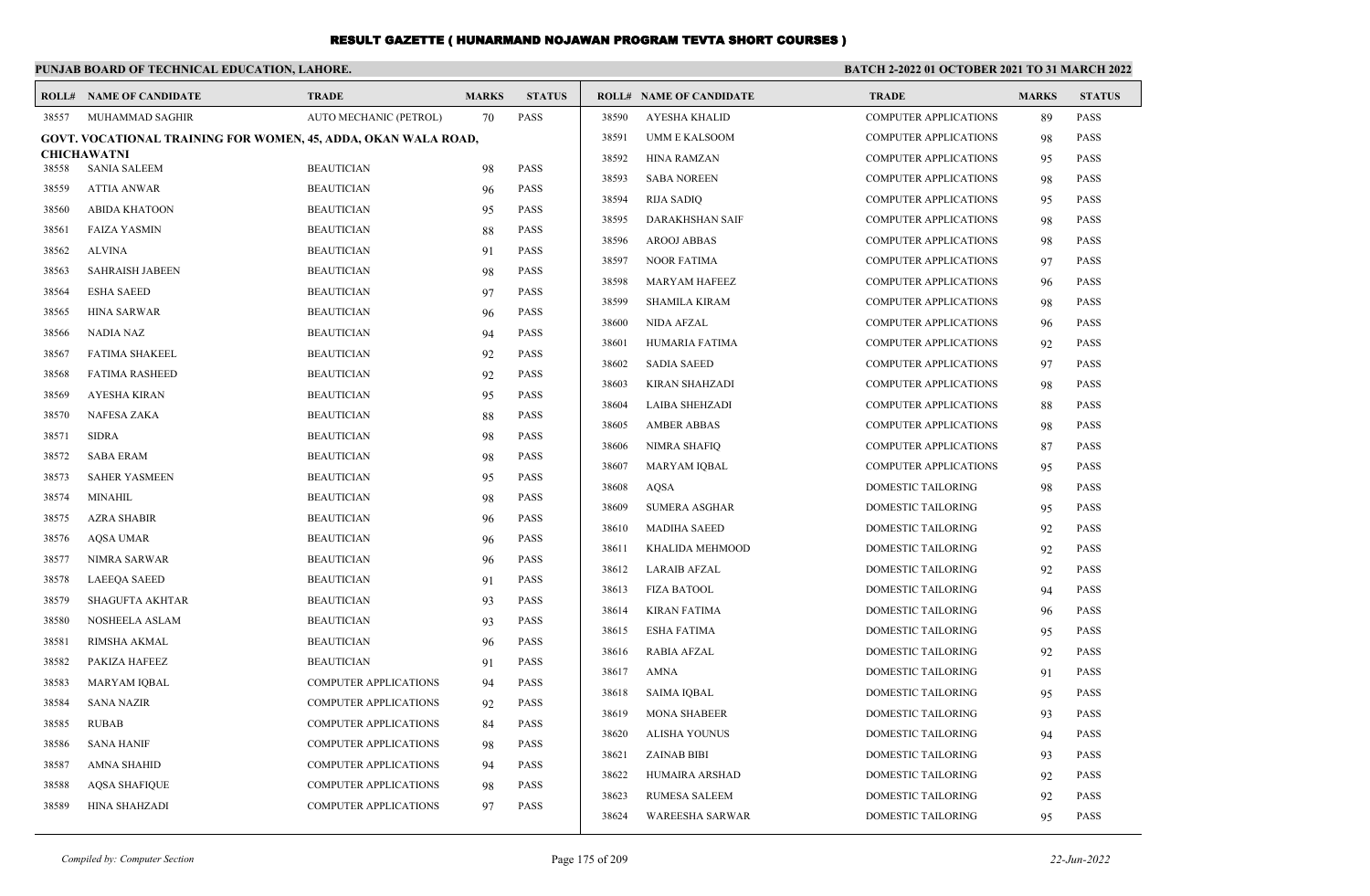|                | PUNJAB BOARD OF TECHNICAL EDUCATION, LAHORE.                      |                              |              |               | <b>BATCH 2-2022 01 OCTOBER 2021 TO 31 MARCH 2022</b> |                                |                                             |              |               |
|----------------|-------------------------------------------------------------------|------------------------------|--------------|---------------|------------------------------------------------------|--------------------------------|---------------------------------------------|--------------|---------------|
|                | <b>ROLL# NAME OF CANDIDATE</b>                                    | <b>TRADE</b>                 | <b>MARKS</b> | <b>STATUS</b> |                                                      | <b>ROLL# NAME OF CANDIDATE</b> | <b>TRADE</b>                                | <b>MARKS</b> | <b>STATUS</b> |
| 38625          | MUSKAN ISHFAO                                                     | <b>DOMESTIC TAILORING</b>    | 95           | <b>PASS</b>   | 38658                                                | MUHAMMAD FAIZAN                | <b>HVACR</b>                                |              | <b>ABSENT</b> |
| 38626          | NIDA MUSHTAO                                                      | DOMESTIC TAILORING           | 93           | <b>PASS</b>   | 38659                                                | <b>ABU BAKAR ASHRAF</b>        | <b>HVACR</b>                                | 64           | <b>PASS</b>   |
| 38627          | <b>IORA SHAFIOUE</b>                                              | <b>DOMESTIC TAILORING</b>    | 95           | <b>PASS</b>   | 38660                                                | <b>SHAHZAD HUSSAIN</b>         | <b>HVACR</b>                                | 62           | <b>PASS</b>   |
| 38628          | <b>BENISH YAQOOB</b>                                              | DOMESTIC TAILORING           | 92           | <b>PASS</b>   | 38661                                                | <b>UMAIR SHAKEEL</b>           | <b>HVACR</b>                                | 63           | <b>PASS</b>   |
| 38629          | <b>IQRA RAFEEQ</b>                                                | DOMESTIC TAILORING           | 97           | <b>PASS</b>   | 38662                                                | SHEIKH MUHAMMAD ABDULLAH       | <b>HVACR</b>                                | 67           | <b>PASS</b>   |
| 38630          | <b>SHARINA HAIDER</b>                                             | DOMESTIC TAILORING           | 97           | <b>PASS</b>   | 38663                                                | <b>ABID RAFIQUE</b>            | <b>HVACR</b>                                | 73           | <b>PASS</b>   |
| 38631          | <b>SONIA IRAM</b>                                                 | DOMESTIC TAILORING           | 97           | <b>PASS</b>   | 38664                                                | <b>ZAIN UL ABDIN</b>           | <b>HVACR</b>                                | 70           | <b>PASS</b>   |
| 38632          | <b>RABIA AWAN</b>                                                 | DOMESTIC TAILORING           | 92           | <b>PASS</b>   | 38665                                                | <b>ASAD ALI</b>                | <b>HVACR</b>                                | 65           | <b>PASS</b>   |
| 38633          | <b>SAIMA GHAFOOR</b>                                              | DOMESTIC TAILORING           | 93           | <b>PASS</b>   | 38666                                                | <b>HABIB ULLAH</b>             | <b>HVACR</b>                                | 60           | <b>PASS</b>   |
| 38634          | <b>SAIMA AFZAL</b>                                                | <b>DOMESTIC TAILORING</b>    | 97           | <b>PASS</b>   | 38667                                                | <b>SAJID ALI</b>               | <b>HVACR</b>                                | 61           | <b>PASS</b>   |
| 38635          | <b>FREEHA PARVAIZ</b>                                             | <b>DOMESTIC TAILORING</b>    | 94           | <b>PASS</b>   | 38668                                                | <b>PARAS AZEEM</b>             | <b>HVACR</b>                                | 63           | <b>PASS</b>   |
| 38636          | <b>HAFSA KAINAT</b>                                               | DOMESTIC TAILORING           | 94           | <b>PASS</b>   | 38669                                                | <b>TALHA ISHTIAQ</b>           | <b>HVACR</b>                                | 66           | <b>PASS</b>   |
| 38637          | <b>SHAZIA RANI</b>                                                | DOMESTIC TAILORING           | 92           | <b>PASS</b>   | 38670                                                | <b>HIZAIFA TARIQ</b>           | <b>HVACR</b>                                |              | <b>ABSENT</b> |
| 38638          | KHADIJA RAFIQ                                                     | <b>DOMESTIC TAILORING</b>    | 94           | <b>PASS</b>   | 38671                                                | <b>AAMIR AZIZ</b>              | <b>UPS REPAIR AND</b>                       | 71           | <b>PASS</b>   |
| 38639          | <b>SADIA ASHFAQ</b>                                               | <b>DOMESTIC TAILORING</b>    | 93           | <b>PASS</b>   | 38672                                                | <b>ZAIN UL ABDIN</b>           | <b>MAINTENANCE</b><br>UPS REPAIR AND        |              | <b>PASS</b>   |
| 38640          | <b>MISBAH HANIF</b>                                               | <b>DOMESTIC TAILORING</b>    | 93           | <b>PASS</b>   |                                                      |                                | <b>MAINTENANCE</b>                          | 73           |               |
| 38641          | <b>NOSHEEN MERAJ</b>                                              | DOMESTIC TAILORING           | 94           | <b>PASS</b>   | 38673                                                | HAROON RASHEED JOYIA           | UPS REPAIR AND                              | 70           | <b>PASS</b>   |
| 38642          | TAYYBA KHALIL                                                     | <b>COMPUTER APPLICATIONS</b> | 97           | <b>PASS</b>   | 38674                                                | <b>ATIF BASHIR</b>             | <b>MAINTENANCE</b><br><b>UPS REPAIR AND</b> | 86           | <b>PASS</b>   |
| 38643          | <b>BISMA EMAN</b>                                                 | <b>COMPUTER APPLICATIONS</b> | 96           | <b>PASS</b>   | 38675                                                | <b>HAMZA TAHIR</b>             | <b>MAINTENANCE</b>                          |              | <b>PASS</b>   |
| 38644          | <b>SAIRA SADDIQUE</b>                                             | <b>BEAUTICIAN</b>            | 87           | <b>PASS</b>   |                                                      |                                | <b>UPS REPAIR AND</b><br><b>MAINTENANCE</b> | 91           |               |
| 38645          | <b>ABIDA AKHTER</b>                                               | <b>BEAUTICIAN</b>            | 92           | <b>PASS</b>   | 38676                                                | <b>ARSLAN NAEEM</b>            | <b>UPS REPAIR AND</b>                       |              | <b>ABSENT</b> |
|                | <b>GOVERNMENT TECHNICAL TRAINING INSTITUTE, AHMAD MURAD ROAD,</b> |                              |              |               | 38677                                                | <b>NASIR ALI</b>               | <b>MAINTENANCE</b><br><b>UPS REPAIR AND</b> | 74           | <b>PASS</b>   |
| <b>SAHIWAL</b> |                                                                   |                              |              |               |                                                      |                                | <b>MAINTENANCE</b>                          |              |               |
| 38646          | MUHAMMAD TALHA ADREES                                             | <b>HVACR</b>                 |              | <b>ABSENT</b> | 38678                                                | MUHAMMAD RAMZAN NADEEM         | <b>UPS REPAIR AND</b><br><b>MAINTENANCE</b> |              | <b>ABSENT</b> |
| 38647          | MUHAMMAD SHAHRAZ SAEED                                            | <b>HVACR</b>                 | 68           | <b>PASS</b>   | 38679                                                | <b>AQEEL IQBAL</b>             | <b>UPS REPAIR AND</b>                       | 92           | <b>PASS</b>   |
| 38648          | <b>TALHA SAEED</b>                                                | <b>HVACR</b>                 | 75           | <b>PASS</b>   | 38680                                                | <b>MUDASSAR BASHIR</b>         | <b>MAINTENANCE</b><br><b>UPS REPAIR AND</b> | 88           | <b>PASS</b>   |
| 38649          | <b>USMAN SALEEM</b>                                               | <b>HVACR</b>                 | 69           | <b>PASS</b>   |                                                      |                                | <b>MAINTENANCE</b>                          |              |               |
| 38650          | MUHAMMAD MUAZ NADEEM                                              | <b>HVACR</b>                 | 73           | <b>PASS</b>   | 38681                                                | AKBAR ALI                      | <b>UPS REPAIR AND</b>                       |              | <b>ABSENT</b> |
| 38651          | SAJAWAL BASHIR KHAN                                               | <b>HVACR</b>                 | 68           | <b>PASS</b>   | 38682                                                | MUHAMMAD IRFAN                 | <b>MAINTENANCE</b><br><b>UPS REPAIR AND</b> | 71           | <b>PASS</b>   |
| 38652          | MUHAMMAD ZUNAIR                                                   | <b>HVACR</b>                 | 69           | <b>PASS</b>   |                                                      |                                | <b>MAINTENANCE</b>                          |              |               |
| 38653          | TALHA SANA ULLAH                                                  | <b>HVACR</b>                 | -60          | <b>PASS</b>   | 38683                                                | YASIR ALI                      | <b>UPS REPAIR AND</b><br><b>MAINTENANCE</b> | 74           | <b>PASS</b>   |
| 38654          | <b>FAIZ UR REHMAN</b>                                             | <b>HVACR</b>                 | 65           | <b>PASS</b>   | 38684                                                | MUHAMMAD SAAD UR REHMAN        | <b>UPS REPAIR AND</b>                       | 78           | <b>PASS</b>   |
| 38655          | MUHAMMAD IMRAN                                                    | <b>HVACR</b>                 | 65           | <b>PASS</b>   | 38685                                                | ALI RAZA                       | <b>MAINTENANCE</b><br><b>UPS REPAIR AND</b> | 91           | <b>PASS</b>   |
| 38656          | <b>KAMRAN BASHART</b>                                             | <b>HVACR</b>                 | 62           | <b>PASS</b>   |                                                      |                                | <b>MAINTENANCE</b>                          |              |               |
| 38657          | MUHAMMAD AHAD                                                     | <b>HVACR</b>                 | 63           | <b>PASS</b>   | 38686                                                | MUHAMMAD MUJAHID               | <b>UPS REPAIR AND</b><br><b>MAINTENANCE</b> | 91           | <b>PASS</b>   |
|                |                                                                   |                              |              |               |                                                      |                                |                                             |              |               |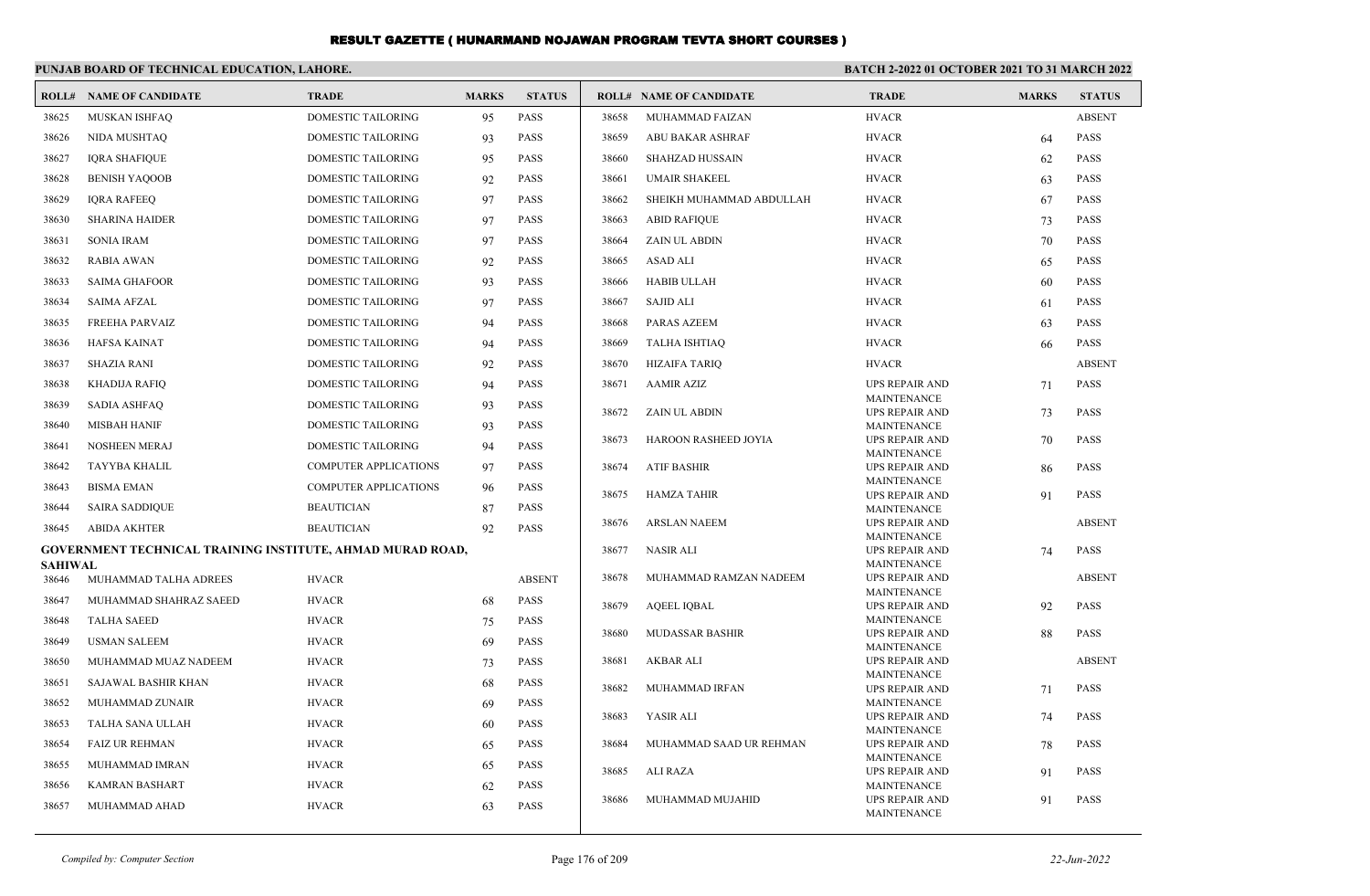|       | PUNJAB BOARD OF TECHNICAL EDUCATION, LAHORE. |                                             |              | BATCH 2-2022 01 OCTOBER 2021 TO 31 MARCH 2022 |       |                                |                                             |              |               |
|-------|----------------------------------------------|---------------------------------------------|--------------|-----------------------------------------------|-------|--------------------------------|---------------------------------------------|--------------|---------------|
| ROLL# | <b>NAME OF CANDIDATE</b>                     | <b>TRADE</b>                                | <b>MARKS</b> | <b>STATUS</b>                                 |       | <b>ROLL# NAME OF CANDIDATE</b> | <b>TRADE</b>                                | <b>MARKS</b> | <b>STATUS</b> |
| 38687 | MUHAMMAD SHARIQ                              | <b>UPS REPAIR AND</b>                       | 91           | <b>PASS</b>                                   | 38719 | <b>TARIQ HABIB</b>             | MOTOR CYCLE MECHANIC                        | 93           | PASS          |
| 38688 | MUHAMMAD MUDASSAR RAMZAN                     | <b>MAINTENANCE</b><br><b>UPS REPAIR AND</b> | 97           | <b>PASS</b>                                   | 38720 | <b>UZAIR ALI</b>               | MOTOR CYCLE MECHANIC                        |              | <b>ABSENT</b> |
|       |                                              | <b>MAINTENANCE</b>                          |              |                                               | 38721 | <b>AMEEER MUAVIA</b>           | <b>HVACR</b>                                | 74           | <b>PASS</b>   |
| 38689 | <b>AHMAD RAZA</b>                            | <b>UPS REPAIR AND</b><br><b>MAINTENANCE</b> | 96           | <b>PASS</b>                                   | 38722 | SADAQAT                        | <b>HVACR</b>                                |              | <b>ABSENT</b> |
| 38690 | <b>ALI RAZA</b>                              | <b>UPS REPAIR AND</b>                       | 96           | <b>PASS</b>                                   | 38723 | <b>IQRAR LIAQAT</b>            | <b>HVACR</b>                                | 61           | <b>PASS</b>   |
|       |                                              | <b>MAINTENANCE</b>                          |              |                                               | 38724 | MUHAMMAD ARSLAN                | <b>HVACR</b>                                |              | <b>ABSENT</b> |
| 38691 | MUHAMMAD HAROON                              | <b>UPS REPAIR AND</b><br><b>MAINTENANCE</b> | 80           | PASS                                          | 38725 | <b>MOHSIN ZAHOOR</b>           | <b>HVACR</b>                                | 65           | <b>PASS</b>   |
| 38692 | MUHAMMAD ABUBAKAR                            | <b>UPS REPAIR AND</b>                       |              | <b>ABSENT</b>                                 | 38726 | MUHAMMAD HAMZA                 | <b>HVACR</b>                                | 67           | <b>PASS</b>   |
| 38693 | HAMZA ALI                                    | <b>MAINTENANCE</b><br><b>UPS REPAIR AND</b> | 78           | <b>PASS</b>                                   | 38727 | <b>SHAHZAD KHALID</b>          | <b>HVACR</b>                                | 78           | <b>PASS</b>   |
|       |                                              | MAINTENANCE                                 |              |                                               | 38728 | MUBASHAR HUSSAIN               | <b>HVACR</b>                                | 64           | <b>PASS</b>   |
| 38694 | <b>RAHEEL ASIF</b>                           | <b>UPS REPAIR AND</b><br>MAINTENANCE        | 78           | <b>PASS</b>                                   | 38729 | <b>MUJAHID MUNIR</b>           | <b>HVACR</b>                                | 61           | <b>PASS</b>   |
| 38695 | MUHAMMAD ARSLAN                              | <b>UPS REPAIR AND</b>                       | 91           | <b>PASS</b>                                   | 38730 | MUHAMMAD RAHMAN SALEEM         | <b>HVACR</b>                                | 59           | <b>PASS</b>   |
| 38696 | <b>SHABBIR HUSSAIN</b>                       | <b>MAINTENANCE</b><br>MOTOR CYCLE MECHANIC  |              | <b>PASS</b>                                   | 38731 | <b>UBAID ULLAH LATIF</b>       | <b>HVACR</b>                                | 67           | <b>PASS</b>   |
|       |                                              |                                             | 90           | <b>PASS</b>                                   | 38732 | MUHAMMAD HASSAAN LATAIF        | <b>HVACR</b>                                | 70           | <b>PASS</b>   |
| 38697 | <b>ALI RAZA</b>                              | MOTOR CYCLE MECHANIC                        | 87           |                                               | 38733 | SHAHZAD ASGHAR                 | <b>HVACR</b>                                | 68           | PASS          |
| 38698 | MUHAMMAD WAHIB FAROOO                        | MOTOR CYCLE MECHANIC                        | 84           | <b>PASS</b>                                   | 38734 | <b>JUNAID IOBAL</b>            | <b>HVACR</b>                                |              | <b>PASS</b>   |
| 38699 | <b>ABID ALI</b>                              | MOTOR CYCLE MECHANIC                        | 87           | <b>PASS</b>                                   |       |                                |                                             | 66           |               |
| 38700 | <b>M SAIF ULLAH</b>                          | MOTOR CYCLE MECHANIC                        | 91           | <b>PASS</b>                                   | 38735 | <b>SADDAM HUSSAIN</b>          | <b>UPS REPAIR AND</b><br>MAINTENANCE        | 70           | <b>PASS</b>   |
| 38701 | <b>UMAR SOHAIL</b>                           | MOTOR CYCLE MECHANIC                        | 89           | <b>PASS</b>                                   | 38736 | MUHAMMAD ABID MAHMOOD          | <b>UPS REPAIR AND</b>                       | 87           | <b>PASS</b>   |
| 38702 | MUHAMMAD UMAR HAYAT QADARI                   | MOTOR CYCLE MECHANIC                        | 87           | PASS                                          | 38737 | MUHAMMAD HASSAN TARIO          | <b>MAINTENANCE</b><br><b>UPS REPAIR AND</b> | 72           | <b>PASS</b>   |
| 38703 | <b>MUZAMAL</b>                               | MOTOR CYCLE MECHANIC                        | 90           | <b>PASS</b>                                   |       |                                | MAINTENANCE                                 |              |               |
| 38704 | <b>UMAR MAQSOOD</b>                          | MOTOR CYCLE MECHANIC                        | 89           | <b>PASS</b>                                   | 38738 | MUHAMMAD SAMEER                | <b>UPS REPAIR AND</b><br><b>MAINTENANCE</b> | 73           | <b>PASS</b>   |
| 38705 | ARSHAD MAHMOOD                               | MOTOR CYCLE MECHANIC                        | 88           | <b>PASS</b>                                   | 38739 | MUHAMMAD GOHAR MASOOD          | <b>UPS REPAIR AND</b>                       | 74           | <b>PASS</b>   |
| 38706 | MUHAMMAD HASSAN LATIF                        | MOTOR CYCLE MECHANIC                        | 88           | PASS                                          |       |                                | <b>MAINTENANCE</b>                          |              |               |
| 38707 | MUHAMMAD NOMAN RAZA                          | MOTOR CYCLE MECHANIC                        | 89           | <b>PASS</b>                                   | 38740 | <b>ABDULLAH ASGHAR</b>         | <b>UPS REPAIR AND</b><br>MAINTENANCE        | 76           | <b>PASS</b>   |
| 38708 | <b>ALI ADNAN</b>                             | MOTOR CYCLE MECHANIC                        |              | <b>ABSENT</b>                                 | 38741 | MUHAMMAD NOMAN SALEEM          | <b>UPS REPAIR AND</b>                       | 71           | <b>PASS</b>   |
| 38709 | AHAD MEHMOOD                                 | MOTOR CYCLE MECHANIC                        | 91           | <b>PASS</b>                                   | 38742 | MUHAMMAD EJAZ                  | MAINTENANCE<br><b>UPS REPAIR AND</b>        | 85           | <b>PASS</b>   |
| 38710 | <b>ADEEL AHMAD</b>                           | MOTOR CYCLE MECHANIC                        | 87           | <b>PASS</b>                                   |       |                                | MAINTENANCE                                 |              |               |
| 38711 | <b>ABDUL REHMEN</b>                          | MOTOR CYCLE MECHANIC                        | 88           | <b>PASS</b>                                   | 38743 | MUHAMMAD AHMAD                 | <b>UPS REPAIR AND</b><br><b>MAINTENANCE</b> | 95           | <b>PASS</b>   |
| 38712 | MUHAMMAD SHAHID                              | MOTOR CYCLE MECHANIC                        | 88           | <b>PASS</b>                                   | 38744 | MUHAMMAD IRSHAD                | <b>UPS REPAIR AND</b>                       | 71           | <b>PASS</b>   |
| 38713 | MUHAMMAD REHANISH                            | MOTOR CYCLE MECHANIC                        | 86           | <b>PASS</b>                                   |       |                                | <b>MAINTENANCE</b>                          |              |               |
| 38714 | <b>TALHA NASIR</b>                           | MOTOR CYCLE MECHANIC                        | 91           | <b>PASS</b>                                   | 38745 | MUHAMMAD NOMAN                 | <b>UPS REPAIR AND</b><br>MAINTENANCE        | 71           | <b>PASS</b>   |
| 38715 | <b>ARSLAN RASHEED</b>                        | MOTOR CYCLE MECHANIC                        |              | <b>ABSENT</b>                                 | 38746 | REHMAN IQBAL                   | <b>UPS REPAIR AND</b>                       | 79           | <b>PASS</b>   |
| 38716 | <b>USMAN AKHTAR</b>                          | MOTOR CYCLE MECHANIC                        | 90           | <b>PASS</b>                                   | 38747 | MUHAMMAD BILAL                 | <b>MAINTENANCE</b><br><b>UPS REPAIR AND</b> | 72           | <b>PASS</b>   |
| 38717 | MUHAMMAD SULEMAN                             | MOTOR CYCLE MECHANIC                        |              | <b>ABSENT</b>                                 |       |                                | MAINTENANCE                                 |              |               |
| 38718 | AHMAD ALI                                    | MOTOR CYCLE MECHANIC                        | 88           | <b>PASS</b>                                   | 38748 | AHMAD RAZA                     | <b>UPS REPAIR AND</b><br><b>MAINTENANCE</b> | 91           | <b>PASS</b>   |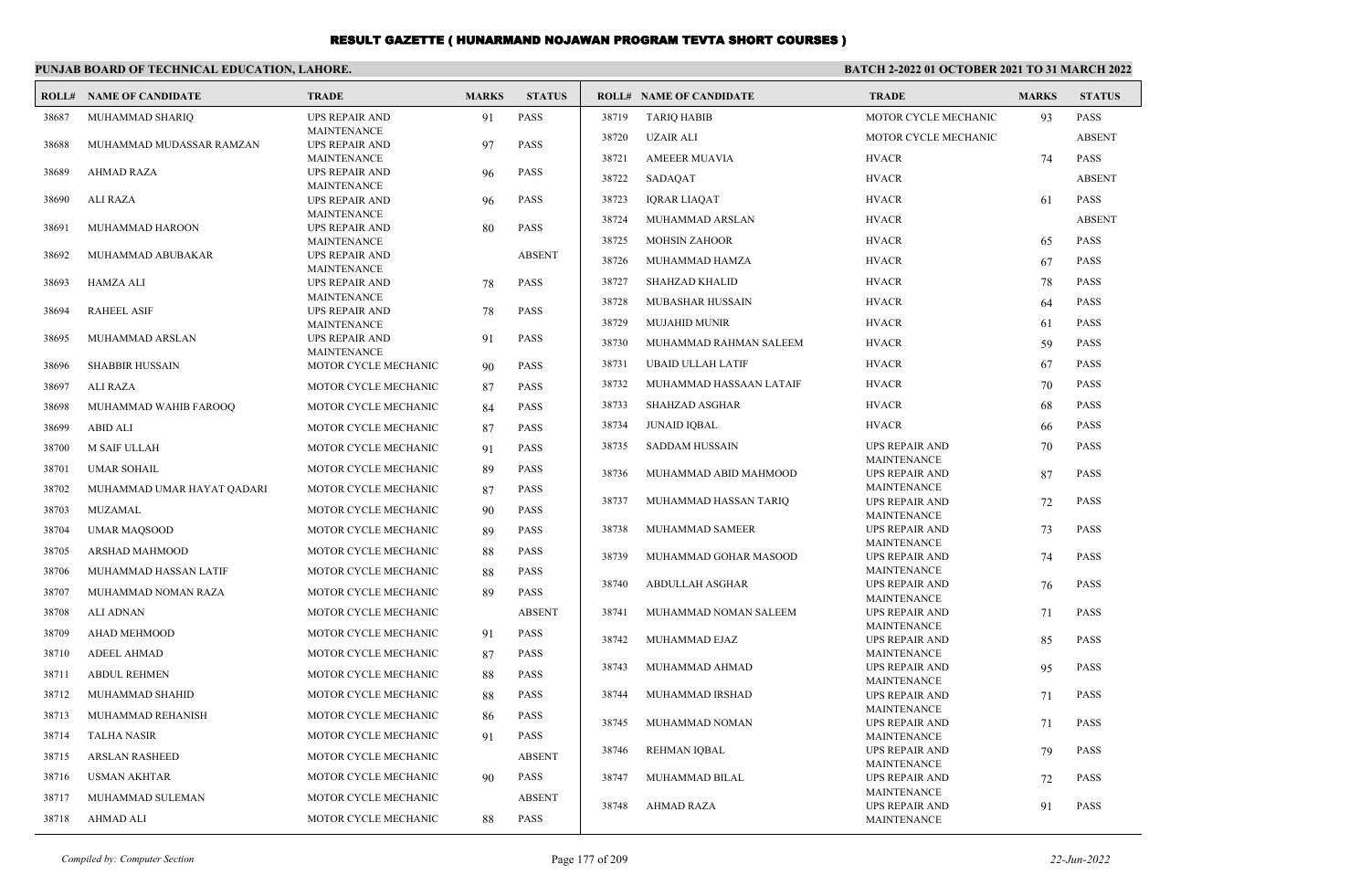|                | PUNJAB BOARD OF TECHNICAL EDUCATION, LAHORE.               |                               |              |               | BATCH 2-2022 01 OCTOBER 2021 TO 31 MARCH 2022 |                                |                              |              |               |
|----------------|------------------------------------------------------------|-------------------------------|--------------|---------------|-----------------------------------------------|--------------------------------|------------------------------|--------------|---------------|
| ROLL#          | <b>NAME OF CANDIDATE</b>                                   | <b>TRADE</b>                  | <b>MARKS</b> | <b>STATUS</b> |                                               | <b>ROLL# NAME OF CANDIDATE</b> | <b>TRADE</b>                 | <b>MARKS</b> | <b>STATUS</b> |
| 38749          | <b>SHAHRUKH NOSHER</b>                                     | MOTOR CYCLE MECHANIC          | 90           | PASS          | 38782                                         | <b>FARIS RAFIQUE</b>           | MOBILE PHONE REPAIRING       | 66           | <b>PASS</b>   |
| 38750          | MUHAMMAD AHMAD                                             | MOTOR CYCLE MECHANIC          | 81           | <b>PASS</b>   | 38783                                         | MUHAMMAD BURHAN YOUNAS         | MOBILE PHONE REPAIRING       | 86           | <b>PASS</b>   |
| 38751          | MUHAMMAD ASGHAR ALI                                        | MOTOR CYCLE MECHANIC          | 82           | <b>PASS</b>   | 38784                                         | MUHAMMAD UMAR AZIZ             | MOBILE PHONE REPAIRING       | 85           | <b>PASS</b>   |
| 38752          | MUHAMMAD ZAFAR                                             | MOTOR CYCLE MECHANIC          | 83           | <b>PASS</b>   | 38785                                         | <b>ALI HUSNAIN</b>             | MOBILE PHONE REPAIRING       | 77           | <b>PASS</b>   |
| 38753          | MUHAMMAD GIAYAS TAHIR                                      | MOTOR CYCLE MECHANIC          | 90           | <b>PASS</b>   | 38786                                         | ALI AHMAD                      | MOBILE PHONE REPAIRING       |              | <b>ABSENT</b> |
| 38754          | MUHAMMAD RIAZ                                              | MOTOR CYCLE MECHANIC          | 91           | <b>PASS</b>   | 38787                                         | <b>SHAHID RASOOL</b>           | MOBILE PHONE REPAIRING       | 83           | <b>PASS</b>   |
| 38755          | MUHAMMAD SHAKEEL                                           | MOTOR CYCLE MECHANIC          | 91           | <b>PASS</b>   | 38788                                         | TAYYAB SHAHBAZ                 | <b>COMPUTER APPLICATIONS</b> | 89           | <b>PASS</b>   |
| 38756          | MUHAMMAD MUJEEB UL REHMAN                                  | MOTOR CYCLE MECHANIC          | 89           | PASS          | 38789                                         | MUHAMMAD BILAL SALEEM          | <b>COMPUTER APPLICATIONS</b> | 88           | <b>PASS</b>   |
| 38757          | MUDASSAR JAVED SAHI                                        | MOTOR CYCLE MECHANIC          | 92           | PASS          | 38790                                         | <b>TASSWAR HUSSAIN</b>         | <b>COMPUTER APPLICATIONS</b> | 86           | <b>PASS</b>   |
| 38758          | <b>SHAHZAD SHARIF</b>                                      | MOTOR CYCLE MECHANIC          | 92           | <b>PASS</b>   | 38791                                         | ZAHEER UL SALAM                | <b>COMPUTER APPLICATIONS</b> | 89           | <b>PASS</b>   |
| 38759          | <b>SOHAIL ABBAS</b>                                        | MOTOR CYCLE MECHANIC          | 84           | <b>PASS</b>   | 38792                                         | <b>SHAHZAD SHOKAT</b>          | <b>COMPUTER APPLICATIONS</b> | 87           | <b>PASS</b>   |
| 38760          | <b>SAAD ALI</b>                                            | MOTOR CYCLE MECHANIC          | 92           | <b>PASS</b>   | 38793                                         | AKMAL SHAHZAD                  | <b>COMPUTER APPLICATIONS</b> | 88           | <b>PASS</b>   |
| 38761          | MUHAMMAD MUNEEB SHAFIQ                                     | MOTOR CYCLE MECHANIC          | 91           | <b>PASS</b>   | 38794                                         | <b>AREEB TARIO</b>             | <b>COMPUTER APPLICATIONS</b> | 92           | <b>PASS</b>   |
| 38762          | <b>FAKHAR SADDIQUE</b>                                     | MOTOR CYCLE MECHANIC          | 87           | <b>PASS</b>   | 38795                                         | <b>FAHAD NAZIR</b>             | <b>COMPUTER APPLICATIONS</b> | 88           | <b>PASS</b>   |
|                | GOVERNMENT TECHNICAL TRAINING INSTITUTE, OLD HARAPPA ROAD, |                               |              |               | 38796                                         | <b>ASIF ALI</b>                | <b>COMPUTER APPLICATIONS</b> | 89           | <b>PASS</b>   |
| <b>SAHIWAL</b> |                                                            |                               |              |               | 38797                                         | <b>NADIR KHAN</b>              | <b>COMPUTER APPLICATIONS</b> | 88           | <b>PASS</b>   |
| 38763          | MUHAMMAD USMAN KHALID                                      | MOBILE PHONE REPAIRING        | 83           | <b>PASS</b>   | 38798                                         | <b>WAHEED ABBAS</b>            | <b>COMPUTER APPLICATIONS</b> | 88           | <b>PASS</b>   |
| 38764          | MUHAMMAD MATIULLAH                                         | MOBILE PHONE REPAIRING        | 81           | <b>PASS</b>   | 38799                                         | <b>SAJID ALI</b>               | <b>COMPUTER APPLICATIONS</b> | 86           | <b>PASS</b>   |
| 38765          | MUHAMMAD AHMAD ALI                                         | MOBILE PHONE REPAIRING        | 64           | <b>PASS</b>   | 38800                                         | MUHAMMAD AHMAD                 | <b>COMPUTER APPLICATIONS</b> | 88           | <b>PASS</b>   |
| 38766          | <b>AQEEL</b>                                               | MOBILE PHONE REPAIRING        | 62           | PASS          | 38801                                         | MUHAMMAD USMAN                 | <b>COMPUTER APPLICATIONS</b> | 92           | <b>PASS</b>   |
| 38767          | MUHAMMAD ADNAN                                             | <b>MOBILE PHONE REPAIRING</b> | 72           | PASS          | 38802                                         | MUHAMMAD MUNEEB                | <b>COMPUTER APPLICATIONS</b> | 90           | <b>PASS</b>   |
| 38768          | MUHAMMAD FAHAD SALEEM                                      | MOBILE PHONE REPAIRING        | 78           | <b>PASS</b>   | 38803                                         | <b>SHAKOOR AHMAD</b>           | <b>COMPUTER APPLICATIONS</b> | 91           | <b>PASS</b>   |
| 38769          | <b>TOUSEEF ABBAS</b>                                       | MOBILE PHONE REPAIRING        | 79           | <b>PASS</b>   | 38804                                         | <b>MUHAMMAD HARIS</b>          | COMPUTER APPLICATIONS        | 89           | <b>PASS</b>   |
| 38770          | MUHAMMAD ABDULLAH                                          | MOBILE PHONE REPAIRING        | 70           | <b>PASS</b>   | 38805                                         | <b>SAGHAR HUSSAIN</b>          | <b>COMPUTER APPLICATIONS</b> | 89           | <b>PASS</b>   |
| 38771          | MUHAMMAD ADNAN NAVEED                                      | MOBILE PHONE REPAIRING        | 70           | <b>PASS</b>   | 38806                                         | MUHAMMAD MANTHAR SANWAL        | <b>COMPUTER APPLICATIONS</b> | 88           | <b>PASS</b>   |
| 38772          | MUHAMMAD ZAHID SHAFIQ                                      | MOBILE PHONE REPAIRING        | 69           | <b>PASS</b>   | 38807                                         | ALI HAMZA                      | <b>COMPUTER APPLICATIONS</b> | 90           | <b>PASS</b>   |
| 38773          | <b>UBAID ALI</b>                                           | MOBILE PHONE REPAIRING        | 90           | <b>PASS</b>   | 38808                                         | <b>ARSLAN AHMAD</b>            | <b>COMPUTER APPLICATIONS</b> | 92           | <b>PASS</b>   |
| 38774          | <b>IRFAN GILL</b>                                          | MOBILE PHONE REPAIRING        | 72           | PASS          | 38809                                         | ZAHID ALI                      | <b>COMPUTER APPLICATIONS</b> | 93           | <b>PASS</b>   |
| 38775          | <b>WALEED YOUSAF</b>                                       | MOBILE PHONE REPAIRING        | 76           | PASS          | 38810                                         | <b>BILAL SHAHZAD</b>           | <b>COMPUTER APPLICATIONS</b> | 92           | <b>PASS</b>   |
| 38776          | <b>ALI HASSAN</b>                                          | MOBILE PHONE REPAIRING        | 89           | <b>PASS</b>   | 38811                                         | <b>HASHAAM ZAFAR</b>           | <b>COMPUTER APPLICATIONS</b> | 88           | <b>PASS</b>   |
| 38777          | <b>MAJID ALI</b>                                           | MOBILE PHONE REPAIRING        | 74           | <b>PASS</b>   | 38812                                         | SHAHZAD KANWAL                 | <b>COMPUTER APPLICATIONS</b> | 88           | <b>PASS</b>   |
| 38778          | <b>SOLOMON</b>                                             | MOBILE PHONE REPAIRING        | 63           | <b>PASS</b>   | 38813                                         | MUHAMMAD SHAN KHAN             | COMPUTER APPLICATIONS        | 87           | <b>PASS</b>   |
| 38779          | MUDASSAR IQBAL                                             | MOBILE PHONE REPAIRING        | 84           | <b>PASS</b>   | 38814                                         | <b>BANARAS MAWAZ</b>           | <b>COMPUTER APPLICATIONS</b> | 87           | <b>PASS</b>   |
| 38780          | MUHAMMAD ZAHID SAEED                                       | MOBILE PHONE REPAIRING        | 70           | <b>PASS</b>   | 38815                                         | MUHAMMAD ARBAZ KHAN            | <b>COMPUTER APPLICATIONS</b> | 86           | <b>PASS</b>   |
| 38781          | <b>NAWAF SHAHID</b>                                        | MOBILE PHONE REPAIRING        | 63           | <b>PASS</b>   | 38816                                         | MUHAMMAD IJAZ KHAN             | <b>COMPUTER APPLICATIONS</b> | 85           | <b>PASS</b>   |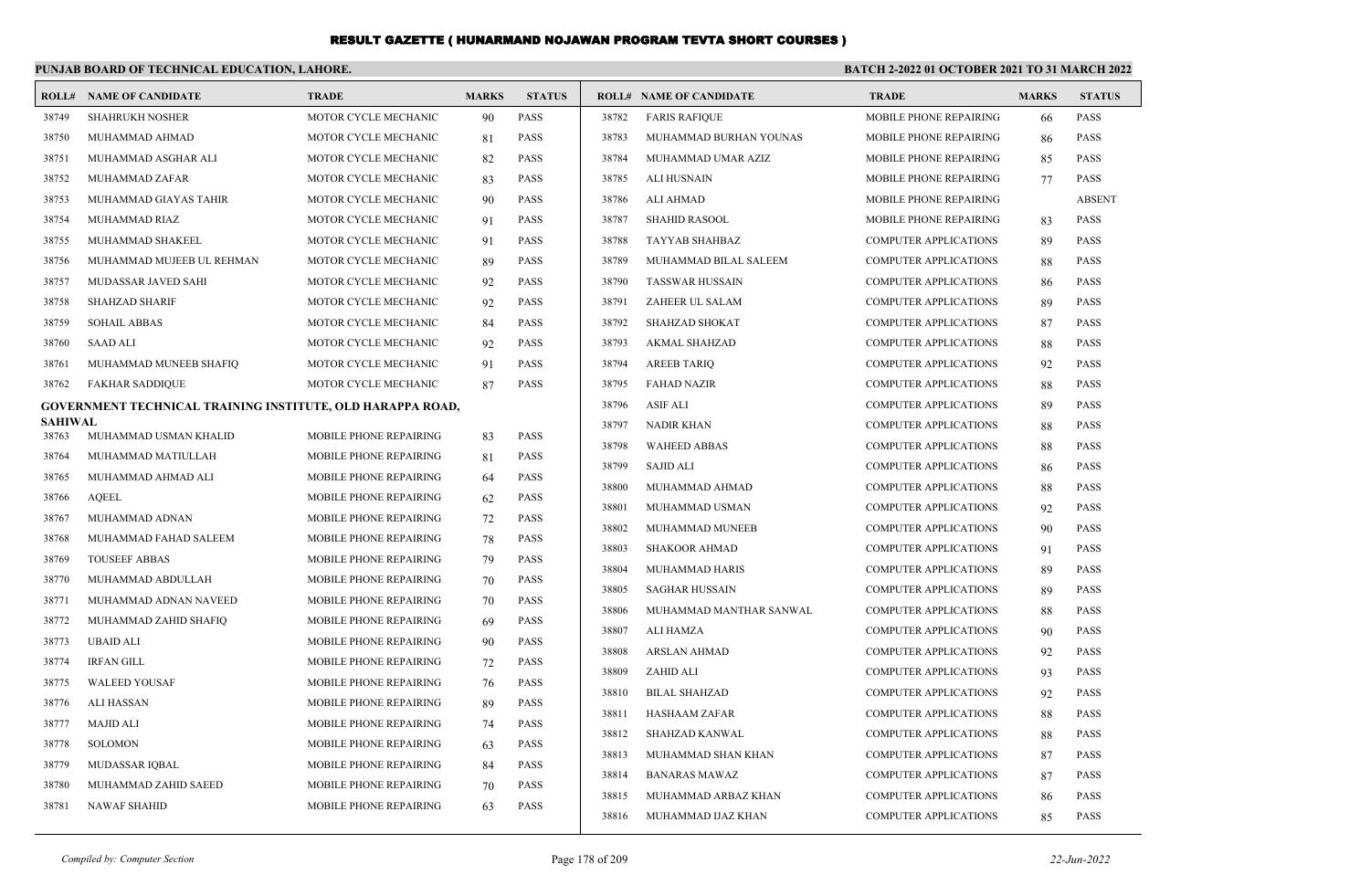|       | PUNJAB BOARD OF TECHNICAL EDUCATION, LAHORE.                     |                               |              | BATCH 2-2022 01 OCTOBER 2021 TO 31 MARCH 2022 |       |                                |                              |              |               |
|-------|------------------------------------------------------------------|-------------------------------|--------------|-----------------------------------------------|-------|--------------------------------|------------------------------|--------------|---------------|
|       | <b>ROLL# NAME OF CANDIDATE</b>                                   | <b>TRADE</b>                  | <b>MARKS</b> | <b>STATUS</b>                                 |       | <b>ROLL# NAME OF CANDIDATE</b> | <b>TRADE</b>                 | <b>MARKS</b> | <b>STATUS</b> |
| 38817 | <b>AHMAD SAEED</b>                                               | <b>COMPUTER APPLICATIONS</b>  | 88           | <b>PASS</b>                                   | 38850 | <b>AISHA BASHIR</b>            | <b>DOMESTIC TAILORING</b>    | 96           | <b>PASS</b>   |
| 38818 | MUHAMMAD NAWAZ                                                   | <b>COMPUTER APPLICATIONS</b>  | 89           | <b>PASS</b>                                   | 38851 | ATTIA KHANAM                   | DOMESTIC TAILORING           | 93           | <b>PASS</b>   |
| 38819 | MUHAMMAD HAMID                                                   | <b>COMPUTER APPLICATIONS</b>  | 88           | <b>PASS</b>                                   | 38852 | <b>HIRA MUNWER</b>             | DOMESTIC TAILORING           | 91           | <b>PASS</b>   |
| 38820 | MUHAMMAD SHAHBAZ SALEEM                                          | <b>COMPUTER APPLICATIONS</b>  | 84           | <b>PASS</b>                                   | 38853 | <b>ZEENAT BIBI</b>             | DOMESTIC TAILORING           | 95           | <b>PASS</b>   |
| 38821 | MUHAMMAD ASAD                                                    | <b>COMPUTER APPLICATIONS</b>  | 87           | <b>PASS</b>                                   | 38854 | <b>KINZA RAMZAN</b>            | DOMESTIC TAILORING           | 96           | <b>PASS</b>   |
| 38822 | <b>ATIF NAWAZ</b>                                                | <b>COMPUTER APPLICATIONS</b>  | 87           | <b>PASS</b>                                   | 38855 | <b>BISMA MANZOOR</b>           | DOMESTIC TAILORING           | 96           | <b>PASS</b>   |
| 38823 | HAFIZ MUHAMMAD FARAZ                                             | MOBILE PHONE REPAIRING        | 74           | PASS                                          | 38856 | <b>SAMRA RAFIQUE</b>           | DOMESTIC TAILORING           | 96           | <b>PASS</b>   |
| 38824 | <b>TOUSEEF</b>                                                   | MOBILE PHONE REPAIRING        |              | <b>ABSENT</b>                                 | 38857 | <b>SAMAN RAFIQUE</b>           | DOMESTIC TAILORING           | 95           | <b>PASS</b>   |
| 38825 | <b>UMAIR ZAHID</b>                                               | MOBILE PHONE REPAIRING        | 73           | <b>PASS</b>                                   | 38858 | <b>SAHIBA</b>                  | <b>COMPUTER APPLICATIONS</b> | 96           | <b>PASS</b>   |
| 38826 | MUNEEB UL REHMAN RAZA                                            | MOBILE PHONE REPAIRING        | 67           | <b>PASS</b>                                   | 38859 | <b>ATIKA ARIF</b>              | <b>COMPUTER APPLICATIONS</b> | 94           | <b>PASS</b>   |
| 38827 | <b>MAHMOOD UL HASSAN</b>                                         | MOBILE PHONE REPAIRING        | 74           | <b>PASS</b>                                   | 38860 | <b>UZMA YOUNAS</b>             | <b>COMPUTER APPLICATIONS</b> | 92           | <b>PASS</b>   |
| 38828 | MUHAMMAD AZIB AHMAD                                              | <b>MOBILE PHONE REPAIRING</b> | 67           | <b>PASS</b>                                   | 38861 | <b>SABA REHMAN</b>             | COMPUTER APPLICATIONS        | 92           | <b>PASS</b>   |
| 38829 | <b>ABDUL REHMAN</b>                                              | MOBILE PHONE REPAIRING        |              | <b>ABSENT</b>                                 | 38862 | <b>SIDRA</b>                   | <b>COMPUTER APPLICATIONS</b> | 94           | <b>PASS</b>   |
| 38830 | MUHAMMAD AHAD ALI                                                | MOBILE PHONE REPAIRING        | 74           | <b>PASS</b>                                   | 38863 | <b>SHANZA</b>                  | <b>COMPUTER APPLICATIONS</b> | 95           | <b>PASS</b>   |
| 38831 | MUHAMMAD SAEED AHMAD                                             | MOBILE PHONE REPAIRING        | 77           | <b>PASS</b>                                   | 38864 | <b>MAHNOOR YOUNAS</b>          | <b>COMPUTER APPLICATIONS</b> | 93           | <b>PASS</b>   |
| 38832 | MUHAMMAD SHAHMEER ALI                                            | MOBILE PHONE REPAIRING        | 70           | <b>PASS</b>                                   | 38865 | <b>AMNA ANWAR</b>              | <b>COMPUTER APPLICATIONS</b> | 95           | <b>PASS</b>   |
|       | GOVERNMENT VOCATIONAL TRAINING INSTITUTE FOR WOMEN, NAI ABADI    |                               |              |                                               | 38866 | RIMSHA LIAQAT                  | <b>COMPUTER APPLICATIONS</b> | 92           | <b>PASS</b>   |
| 38833 | NEAR GOVT. URBAN AREA HIGH SCHOOL, SAHIWAL<br><b>AQSA ASHRAF</b> | DOMESTIC TAILORING            | 94           | PASS                                          | 38867 | <b>SANIA MUNAWAR</b>           | <b>COMPUTER APPLICATIONS</b> | 94           | <b>PASS</b>   |
| 38834 | <b>GHANIA NAEEM</b>                                              | DOMESTIC TAILORING            | 93           | PASS                                          | 38868 | ZAHIDA AFZAL                   | <b>COMPUTER APPLICATIONS</b> | 93           | <b>PASS</b>   |
| 38835 | <b>ATTIA ASHFAQ</b>                                              | DOMESTIC TAILORING            | 96           | <b>PASS</b>                                   | 38869 | <b>RAFIA MUSHTAO</b>           | <b>COMPUTER APPLICATIONS</b> | 94           | <b>PASS</b>   |
| 38836 | <b>FARIHA ASHFAO</b>                                             | <b>DOMESTIC TAILORING</b>     | 96           | <b>PASS</b>                                   | 38870 | <b>AMBER WAQAR</b>             | <b>COMPUTER APPLICATIONS</b> | 92           | <b>PASS</b>   |
| 38837 | <b>MARYAM SAFDAR</b>                                             | <b>DOMESTIC TAILORING</b>     | 94           | <b>PASS</b>                                   | 38871 | <b>SOBIA FARYAD</b>            | <b>COMPUTER APPLICATIONS</b> | 95           | <b>PASS</b>   |
| 38838 | <b>TEHREEM</b>                                                   | <b>DOMESTIC TAILORING</b>     | 93           | <b>PASS</b>                                   | 38872 | <b>ASIA BATOOL</b>             | <b>COMPUTER APPLICATIONS</b> | 94           | <b>PASS</b>   |
| 38839 | <b>MALAIKA KHADIM</b>                                            | DOMESTIC TAILORING            | 93           | <b>PASS</b>                                   | 38873 | <b>AMINAH BIBI</b>             | <b>COMPUTER APPLICATIONS</b> | 94           | <b>PASS</b>   |
| 38840 | YUSRA SAJID                                                      | <b>DOMESTIC TAILORING</b>     | 96           | <b>PASS</b>                                   | 38874 | AYESHA RUBAB                   | <b>COMPUTER APPLICATIONS</b> | 92           | <b>PASS</b>   |
| 38841 | <b>UMME MAKHTOOM</b>                                             | <b>DOMESTIC TAILORING</b>     | 96           | <b>PASS</b>                                   | 38875 | <b>SADIA SHARISH</b>           | <b>COMPUTER APPLICATIONS</b> | 91           | <b>PASS</b>   |
| 38842 | <b>TASSKEEN AHMAD</b>                                            | DOMESTIC TAILORING            | 94           | PASS                                          | 38876 | <b>MUQADDAS TASLIM</b>         | <b>COMPUTER APPLICATIONS</b> | 93           | <b>PASS</b>   |
| 38843 | <b>AYESHA</b>                                                    | DOMESTIC TAILORING            | 93           | PASS                                          | 38877 | <b>MISBHA FAROOQ</b>           | <b>COMPUTER APPLICATIONS</b> | 96           | <b>PASS</b>   |
| 38844 | HUMA IJAZ                                                        | DOMESTIC TAILORING            | 96           | <b>PASS</b>                                   | 38878 | <b>RIDA YOUSAF</b>             | <b>COMPUTER APPLICATIONS</b> | 92           | <b>PASS</b>   |
| 38845 | AJWA SHEHZADI                                                    | DOMESTIC TAILORING            | 96           | PASS                                          | 38879 | <b>KIRAN MASIIH</b>            | <b>COMPUTER APPLICATIONS</b> | 94           | <b>PASS</b>   |
| 38846 | SYEDA KAINAT ZAIDI                                               | DOMESTIC TAILORING            | 96           | <b>PASS</b>                                   | 38880 | <b>SAIRA BATOOL</b>            | <b>COMPUTER APPLICATIONS</b> | 96           | <b>PASS</b>   |
| 38847 | <b>SARA ASHIQ</b>                                                | DOMESTIC TAILORING            | 92           | <b>PASS</b>                                   | 38881 | <b>AMNA</b>                    | <b>COMPUTER APPLICATIONS</b> | 92           | <b>PASS</b>   |
| 38848 | PARVEEN AKHTAR                                                   | <b>DOMESTIC TAILORING</b>     | 94           | <b>PASS</b>                                   | 38882 | <b>AYESHA SHAFIQ</b>           | COMPUTER APPLICATIONS        | 94           | <b>PASS</b>   |
| 38849 | <b>ABIHA QAISAR</b>                                              | <b>DOMESTIC TAILORING</b>     | 96           | <b>PASS</b>                                   | 38883 | <b>SANA KOSAR</b>              | <b>BEAUTICIAN</b>            | 95           | <b>PASS</b>   |
|       |                                                                  |                               |              |                                               | 38884 | <b>AASMA HAMEED</b>            | <b>BEAUTICIAN</b>            | 93           | <b>PASS</b>   |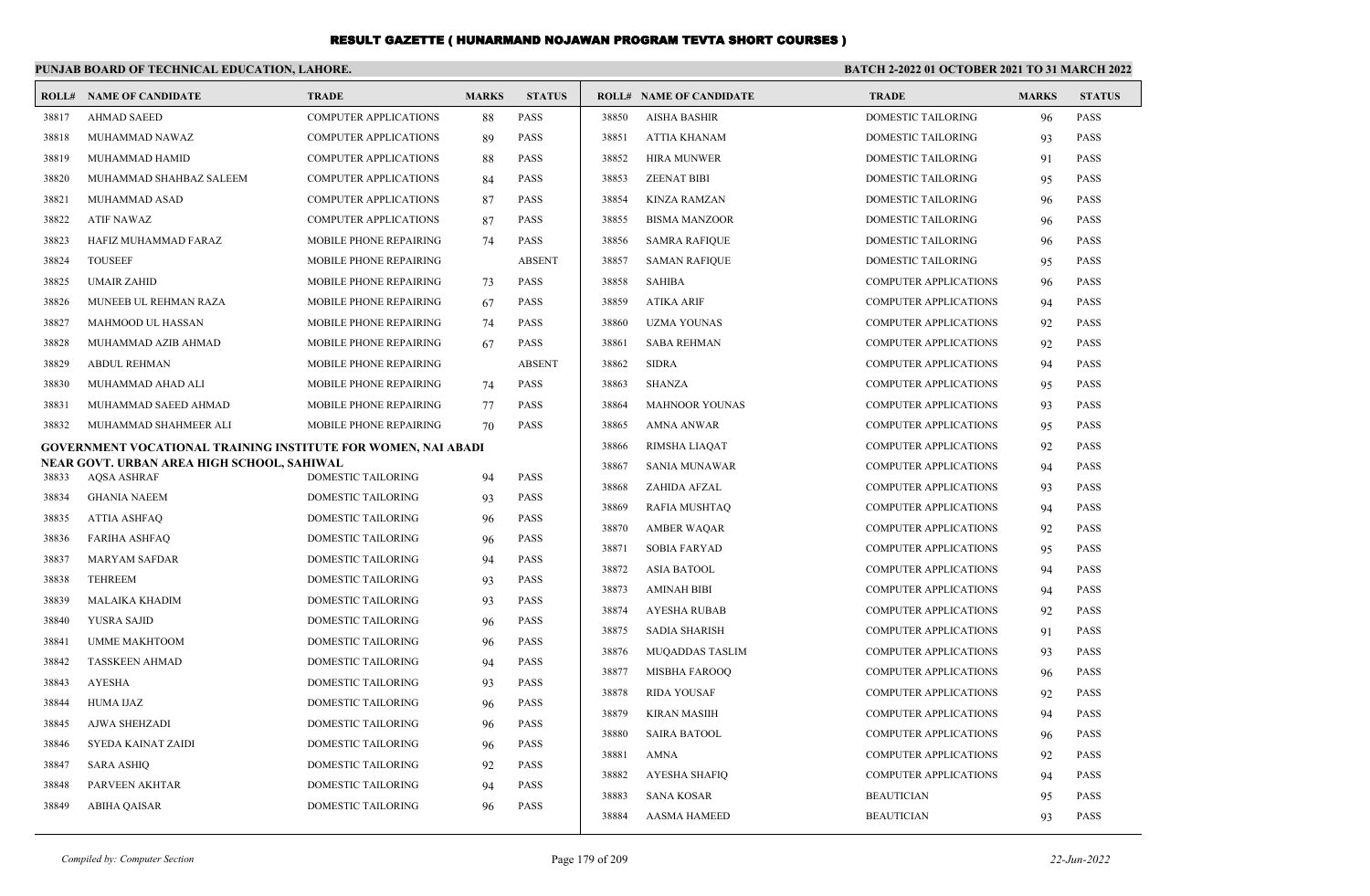|       | PUNJAB BOARD OF TECHNICAL EDUCATION, LAHORE. |                   |              |               | <b>BATCH 2-2022 01 OCTOBER 2021 TO 31 MARCH 2022</b> |                                |                              |              |               |
|-------|----------------------------------------------|-------------------|--------------|---------------|------------------------------------------------------|--------------------------------|------------------------------|--------------|---------------|
|       | <b>ROLL# NAME OF CANDIDATE</b>               | <b>TRADE</b>      | <b>MARKS</b> | <b>STATUS</b> |                                                      | <b>ROLL# NAME OF CANDIDATE</b> | <b>TRADE</b>                 | <b>MARKS</b> | <b>STATUS</b> |
| 38885 | AYESHA MAQBOOL                               | <b>BEAUTICIAN</b> | 93           | <b>PASS</b>   | 38920                                                | ALISAH KHURSHEED               | <b>BEAUTICIAN</b>            | 96           | <b>PASS</b>   |
| 38886 | <b>HASSNA HARIM</b>                          | <b>BEAUTICIAN</b> | 92           | PASS          | 38921                                                | <b>AMINA BIBI</b>              | <b>BEAUTICIAN</b>            | 92           | <b>PASS</b>   |
| 38887 | <b>AIMAN REHMAN</b>                          | <b>BEAUTICIAN</b> | 91           | PASS          | 38922                                                | <b>NOSHEE JAMES</b>            | <b>BEAUTICIAN</b>            | 94           | <b>PASS</b>   |
| 38888 | IQRA CHARAGH                                 | <b>BEAUTICIAN</b> | 95           | PASS          | 38923                                                | <b>SANA ZAHID</b>              | <b>BEAUTICIAN</b>            | 93           | PASS          |
| 38889 | <b>FATIMA YOUNAS</b>                         | <b>BEAUTICIAN</b> | 95           | <b>PASS</b>   | 38924                                                | <b>SIDRA MUNIR</b>             | <b>BEAUTICIAN</b>            | 95           | <b>PASS</b>   |
| 38890 | <b>ASMA PARVEEN</b>                          | <b>BEAUTICIAN</b> | 95           | PASS          | 38925                                                | <b>NASREEN KOUSAR</b>          | <b>BEAUTICIAN</b>            | 94           | <b>PASS</b>   |
| 38891 | SHAMAILA SHEHZADI                            | <b>BEAUTICIAN</b> | 95           | PASS          | 38926                                                | <b>NEUHA QAISER</b>            | <b>BEAUTICIAN</b>            | 91           | <b>PASS</b>   |
| 38892 | <b>SANA IQBAL</b>                            | <b>BEAUTICIAN</b> | 93           | <b>PASS</b>   | 38927                                                | <b>HUSIFA RUBAB</b>            | <b>BEAUTICIAN</b>            | 93           | <b>PASS</b>   |
| 38893 | <b>SOBIA SARFARAZ</b>                        | <b>BEAUTICIAN</b> | 91           | <b>PASS</b>   | 38928                                                | <b>ISHRAT BANO</b>             | <b>BEAUTICIAN</b>            | 92           | <b>PASS</b>   |
| 38894 | <b>RIMSHA JAFFAR</b>                         | <b>BEAUTICIAN</b> | 94           | PASS          | 38929                                                | MEHREEN IRSHAD                 | <b>BEAUTICIAN</b>            | 95           | <b>PASS</b>   |
| 38895 | <b>MAHAM ZIA</b>                             | <b>BEAUTICIAN</b> | 92           | <b>PASS</b>   | 38930                                                | <b>ANEESA</b>                  | <b>BEAUTICIAN</b>            | 94           | <b>PASS</b>   |
| 38896 | <b>TUBA ZIA</b>                              | <b>BEAUTICIAN</b> | 94           | PASS          | 38931                                                | <b>MOMINA AKRAM</b>            | <b>BEAUTICIAN</b>            | 93           | <b>PASS</b>   |
| 38897 | <b>MARYAM</b>                                | <b>BEAUTICIAN</b> | 94           | <b>PASS</b>   | 38932                                                | <b>IRAM SHEHZADI</b>           | <b>BEAUTICIAN</b>            | 94           | <b>PASS</b>   |
| 38898 | <b>HUMA</b>                                  | <b>BEAUTICIAN</b> | 92           | PASS          | 38933                                                | <b>SHAISTA TASNEEM</b>         | <b>COMPUTER APPLICATIONS</b> | 94           | <b>PASS</b>   |
| 38899 | <b>MAHNOOR UMER</b>                          | <b>BEAUTICIAN</b> | 93           | PASS          | 38934                                                | <b>FAZILA ARSHED</b>           | <b>COMPUTER APPLICATIONS</b> | 96           | <b>PASS</b>   |
| 38900 | HAFSA MUBARAK                                | <b>BEAUTICIAN</b> | 96           | PASS          | 38935                                                | <b>TANZILA ASLAM</b>           | <b>COMPUTER APPLICATIONS</b> | 92           | <b>PASS</b>   |
| 38901 | <b>MAHWISH BASHARAT</b>                      | <b>BEAUTICIAN</b> | 92           | <b>PASS</b>   | 38936                                                | <b>LARAIB AZEEM</b>            | <b>COMPUTER APPLICATIONS</b> | 92           | <b>PASS</b>   |
| 38902 | <b>NAZMA NIAZ</b>                            | <b>BEAUTICIAN</b> | 94           | PASS          | 38937                                                | HAFIZA AYESHA MASOOD           | <b>COMPUTER APPLICATIONS</b> | 92           | <b>PASS</b>   |
| 38903 | UZMA NIAZ                                    | <b>BEAUTICIAN</b> | 92           | PASS          | 38938                                                | HUMAIRA PARVEEN                | <b>COMPUTER APPLICATIONS</b> | 94           | <b>PASS</b>   |
| 38904 | <b>AMIRA KHAN</b>                            | <b>BEAUTICIAN</b> | 94           | PASS          | 38939                                                | RIDA ASLAM                     | <b>COMPUTER APPLICATIONS</b> | 81           | <b>PASS</b>   |
| 38905 | <b>GUL E ZAHRA</b>                           | <b>BEAUTICIAN</b> | 94           | PASS          | 38940                                                | WAJIHA NADEEM                  | <b>COMPUTER APPLICATIONS</b> | 95           | <b>PASS</b>   |
| 38906 | <b>AIMAN SAJID</b>                           | <b>BEAUTICIAN</b> | 93           | PASS          | 38941                                                | <b>HAFSA RASHEED</b>           | DOMESTIC TAILORING           | 94           | <b>PASS</b>   |
| 38907 | <b>USWA SHAHID</b>                           | <b>BEAUTICIAN</b> | 93           | PASS          | 38942                                                | <b>SEHAR FATIMA</b>            | DOMESTIC TAILORING           | 94           | <b>PASS</b>   |
| 38908 | <b>MARIA RIAZ</b>                            | <b>BEAUTICIAN</b> | 92           | PASS          | 38943                                                | <b>MAHNOOR FATIMA</b>          | DOMESTIC TAILORING           | 94           | <b>PASS</b>   |
| 38909 | HUMA UMBREEN                                 | <b>BEAUTICIAN</b> | 88           | PASS          | 38944                                                | <b>AYSHA MANSAB</b>            | DOMESTIC TAILORING           | 95           | <b>PASS</b>   |
| 38910 | <b>SANA TABASUM</b>                          | <b>BEAUTICIAN</b> | 92           | PASS          | 38945                                                | <b>FARHANA KANWAL</b>          | DOMESTIC TAILORING           | 94           | <b>PASS</b>   |
| 38911 | <b>NOOR UL IMAN</b>                          | <b>BEAUTICIAN</b> | 92           | PASS          | 38946                                                | <b>MAHEEN FATIMA</b>           | DOMESTIC TAILORING           | 94           | <b>PASS</b>   |
| 38912 | <b>AROOJ NISAR</b>                           | <b>BEAUTICIAN</b> | 93           | PASS          | 38947                                                | <b>TANIA</b>                   | DOMESTIC TAILORING           | 96           | <b>PASS</b>   |
| 38913 | <b>KOMAL</b>                                 | <b>BEAUTICIAN</b> | 93           | PASS          | 38948                                                | LAIBA RAMZAN                   | DOMESTIC TAILORING           | 94           | <b>PASS</b>   |
| 38914 | <b>MARIUM</b>                                | <b>BEAUTICIAN</b> | 91           | PASS          | 38949                                                | <b>QURAT UL AIN</b>            | DOMESTIC TAILORING           | 94           | <b>PASS</b>   |
| 38915 | <b>TEHMINA</b>                               | <b>BEAUTICIAN</b> | 90           | PASS          | 38950                                                | <b>MAHAM SARWAR</b>            | <b>BEAUTICIAN</b>            | 93           | <b>PASS</b>   |
| 38916 | <b>MARIA ASHRAF</b>                          | <b>BEAUTICIAN</b> | 92           | PASS          | 38951                                                | FARKHANDA ZULFIQAR             | <b>BEAUTICIAN</b>            | 96           | <b>PASS</b>   |
| 38917 | <b>HAFIZA MOMNA</b>                          | <b>BEAUTICIAN</b> | 95           | PASS          | 38952                                                | <b>MALIKA RASHEED</b>          | <b>BEAUTICIAN</b>            | 90           | <b>PASS</b>   |
| 38918 | <b>RIDA ASLAM</b>                            | <b>BEAUTICIAN</b> | 92           | <b>PASS</b>   | 38953                                                | <b>MAHNOOR ASLAM</b>           | <b>BEAUTICIAN</b>            | 94           | <b>PASS</b>   |
| 38919 | <b>ASIA SAIF</b>                             | <b>BEAUTICIAN</b> | 94           | <b>PASS</b>   | 38954                                                | <b>SABAHAT ASHIQ</b>           | <b>BEAUTICIAN</b>            | 94           | <b>PASS</b>   |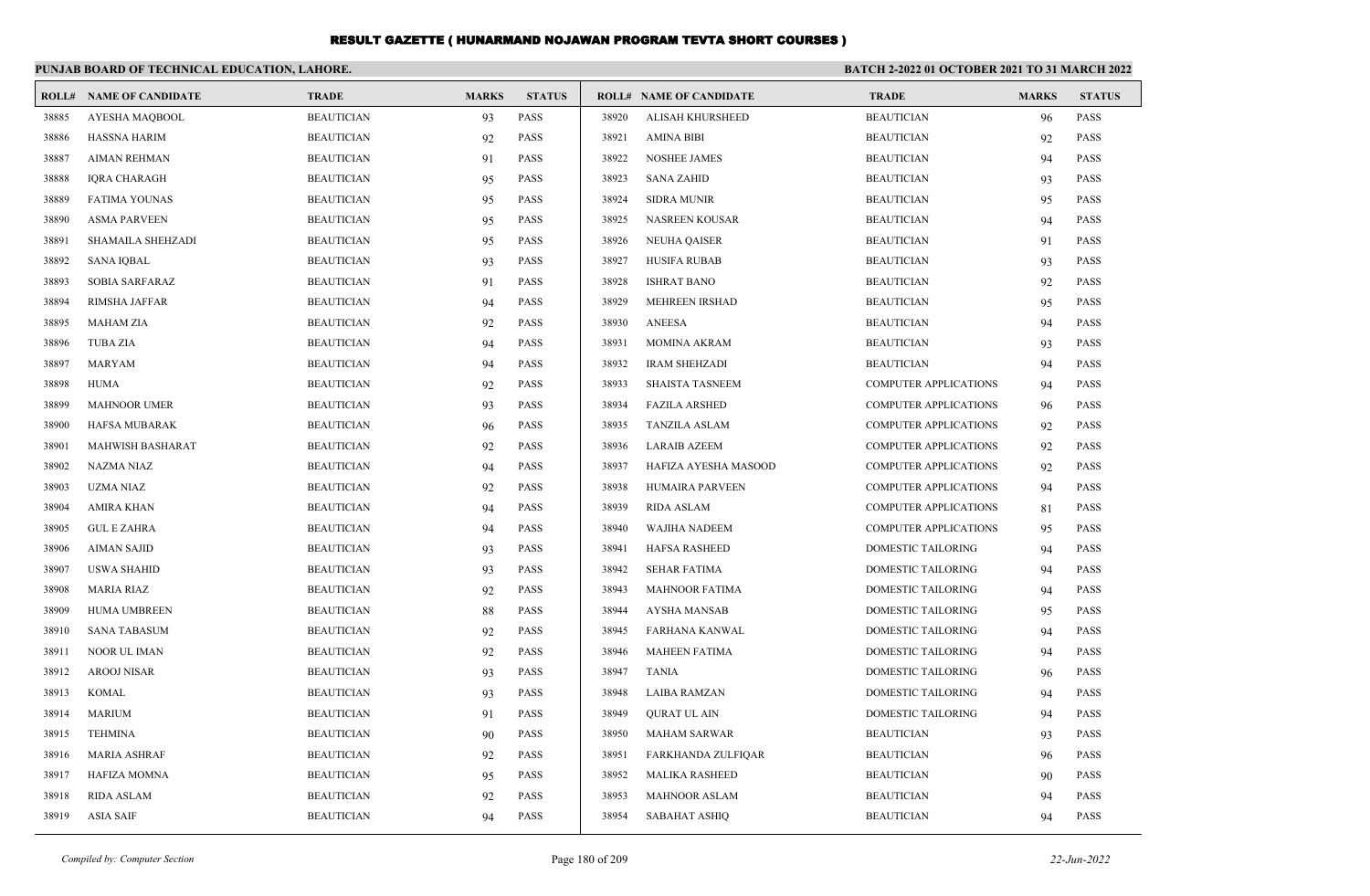|       | PUNJAB BOARD OF TECHNICAL EDUCATION, LAHORE.                        |                   |              |               | <b>BATCH 2-2022 01 OCTOBER 2021 TO 31 MARCH 2022</b> |                                |                           |              |               |
|-------|---------------------------------------------------------------------|-------------------|--------------|---------------|------------------------------------------------------|--------------------------------|---------------------------|--------------|---------------|
| ROLL# | <b>NAME OF CANDIDATE</b>                                            | <b>TRADE</b>      | <b>MARKS</b> | <b>STATUS</b> |                                                      | <b>ROLL# NAME OF CANDIDATE</b> | <b>TRADE</b>              | <b>MARKS</b> | <b>STATUS</b> |
| 38955 | <b>AMARA ANJUM</b>                                                  | <b>BEAUTICIAN</b> | 94           | <b>PASS</b>   | 38988                                                | <b>MADIHA TAJ</b>              | <b>BEAUTICIAN</b>         | 90           | <b>PASS</b>   |
| 38956 | AMNA HUMAIRA                                                        | <b>BEAUTICIAN</b> | 93           | <b>PASS</b>   | 38989                                                | <b>IQRA MUSTAFA</b>            | <b>BEAUTICIAN</b>         | 82           | <b>PASS</b>   |
| 38957 | <b>IRAM SHEHZADI</b>                                                | <b>BEAUTICIAN</b> | 93           | <b>PASS</b>   | 38990                                                | <b>SIDRA NASEEM</b>            | <b>BEAUTICIAN</b>         | 84           | <b>PASS</b>   |
| 38958 | <b>MARIA ASLAM</b>                                                  | <b>BEAUTICIAN</b> | 93           | <b>PASS</b>   | 38991                                                | <b>RIFAT RASHEED</b>           | <b>BEAUTICIAN</b>         | 86           | <b>PASS</b>   |
| 38959 | <b>AMINA YASEEN</b>                                                 | <b>BEAUTICIAN</b> | 95           | <b>PASS</b>   | 38992                                                | <b>AYZA BAIG</b>               | <b>BEAUTICIAN</b>         | 78           | <b>PASS</b>   |
| 38960 | <b>HOORAIN MARYAM</b>                                               | <b>BEAUTICIAN</b> | 92           | <b>PASS</b>   | 38993                                                | <b>AQSA IRSHAD</b>             | DOMESTIC TAILORING        | 92           | <b>PASS</b>   |
| 38961 | <b>TOOBA SALEEM</b>                                                 | <b>BEAUTICIAN</b> | 92           | <b>PASS</b>   | 38994                                                | <b>NATASHA LATIF</b>           | <b>DOMESTIC TAILORING</b> |              | <b>ABSENT</b> |
| 38962 | <b>AREEJ</b>                                                        | <b>BEAUTICIAN</b> | 93           | <b>PASS</b>   | 38995                                                | <b>AQSA</b>                    | <b>DOMESTIC TAILORING</b> |              | <b>ABSENT</b> |
| 38963 | <b>RABIA SABIT</b>                                                  | <b>BEAUTICIAN</b> | 91           | <b>PASS</b>   | 38996                                                | <b>ISHA GULL</b>               | <b>DOMESTIC TAILORING</b> |              | <b>ABSENT</b> |
| 38964 | <b>SUNETA YOUNAS</b>                                                | <b>BEAUTICIAN</b> | 92           | <b>PASS</b>   | 38997                                                | <b>DURE RAGHIBA</b>            | DOMESTIC TAILORING        | 87           | <b>PASS</b>   |
| 38965 | <b>IORA AROOJ</b>                                                   | <b>BEAUTICIAN</b> | 92           | <b>PASS</b>   | 38998                                                | <b>SHEHER BANO</b>             | <b>DOMESTIC TAILORING</b> | 76           | <b>PASS</b>   |
| 38966 | <b>MUNZZA</b>                                                       | <b>BEAUTICIAN</b> | 93           | <b>PASS</b>   | 38999                                                | <b>NARGIS PARVEEN</b>          | DOMESTIC TAILORING        | 86           | <b>PASS</b>   |
| 38967 | <b>USWA ABDUL SATTAR</b>                                            | <b>BEAUTICIAN</b> | 93           | <b>PASS</b>   | 39000                                                | <b>ANOOSH ZANIB</b>            | DOMESTIC TAILORING        | 85           | <b>PASS</b>   |
|       | <b>GOVT. COLLEGE OF TECHNOLOGY FOR WOMEN, FAREEDIA PARK, KARBLA</b> |                   |              |               | 39001                                                | <b>SADAF BATOOL</b>            | DOMESTIC TAILORING        | 72           | <b>PASS</b>   |
| 38968 | <b>ROAD,, SAHIWAL</b><br>NIDA YASMEEN                               | <b>BEAUTICIAN</b> |              | <b>PASS</b>   | 39002                                                | <b>HINA ARIF</b>               | DOMESTIC TAILORING        | 72           | <b>PASS</b>   |
| 38969 | NIDA RAHMAN                                                         | <b>BEAUTICIAN</b> | 78<br>73     | <b>PASS</b>   | 39003                                                | SYEDA AMMARA FATIMA            | <b>DOMESTIC TAILORING</b> |              | <b>ABSENT</b> |
| 38970 | <b>AMINA BIBI</b>                                                   | <b>BEAUTICIAN</b> | 80           | <b>PASS</b>   | 39004                                                | <b>AYESHA BIBI</b>             | <b>DOMESTIC TAILORING</b> |              | <b>ABSENT</b> |
| 38971 | AMNA GHAFOOR                                                        | <b>BEAUTICIAN</b> | 88           | <b>PASS</b>   | 39005                                                | <b>AFIA ZAINAB</b>             | <b>DOMESTIC TAILORING</b> | 70           | <b>PASS</b>   |
| 38972 | <b>DUA AQEEL</b>                                                    | <b>BEAUTICIAN</b> | 84           | <b>PASS</b>   | 39006                                                | ROBINA KAUSAR                  | DOMESTIC TAILORING        | 92           | <b>PASS</b>   |
| 38973 | <b>NAILA BEGUM</b>                                                  | <b>BEAUTICIAN</b> | 87           | <b>PASS</b>   | 39007                                                | <b>FARWA SHAMSHAD</b>          | <b>DOMESTIC TAILORING</b> |              | <b>ABSENT</b> |
| 38974 | <b>ANIOA</b>                                                        | <b>BEAUTICIAN</b> |              | <b>ABSENT</b> | 39008                                                | <b>DUAA SHAMSHAD</b>           | <b>DOMESTIC TAILORING</b> | 70           | <b>PASS</b>   |
| 38975 | <b>RIDA FATIMA</b>                                                  | <b>BEAUTICIAN</b> | 84           | <b>PASS</b>   | 39009                                                | <b>ALISHBA SULTAN</b>          | <b>DOMESTIC TAILORING</b> | 76           | <b>PASS</b>   |
| 38976 | <b>ROZINA RAFIQ</b>                                                 | <b>BEAUTICIAN</b> | 93           | <b>PASS</b>   | 39010                                                | <b>SHANZA</b>                  | <b>DOMESTIC TAILORING</b> | 88           | <b>PASS</b>   |
| 38977 | NOOR UL HUDA                                                        | <b>BEAUTICIAN</b> | 92           | <b>PASS</b>   | 39011                                                | <b>ABIDA NAEEM</b>             | <b>DOMESTIC TAILORING</b> | 87           | <b>PASS</b>   |
| 38978 | <b>IQRA YASIN</b>                                                   | <b>BEAUTICIAN</b> | 87           | <b>PASS</b>   | 39012                                                | <b>MAHRUKH SAMI</b>            | DOMESTIC TAILORING        | 80           | <b>PASS</b>   |
| 38979 | <b>UME MARYAM</b>                                                   | <b>BEAUTICIAN</b> |              | <b>ABSENT</b> | 39013                                                | RIDA ABDUL GHAFOOR             | DOMESTIC TAILORING        | 85           | <b>PASS</b>   |
| 38980 | NIMRA IQBAL                                                         | <b>BEAUTICIAN</b> |              | <b>ABSENT</b> | 39014                                                | <b>SHAMIM FATIMA</b>           | DOMESTIC TAILORING        | 88           | <b>PASS</b>   |
| 38981 | <b>MARIA IOBAL</b>                                                  | <b>BEAUTICIAN</b> | 83           | <b>PASS</b>   | 39015                                                | <b>FAREENA SHEHZADI</b>        | DOMESTIC TAILORING        | 88           | <b>PASS</b>   |
| 38982 | <b>FATIMA ASGHAR</b>                                                | <b>BEAUTICIAN</b> |              | <b>ABSENT</b> | 39016                                                | <b>ARBAB SHOUKAT</b>           | DOMESTIC TAILORING        | 75           | <b>PASS</b>   |
| 38983 | <b>AQSA NOOR</b>                                                    | <b>BEAUTICIAN</b> | 84           | <b>PASS</b>   | 39017                                                | NIMRA BATOOL                   | DOMESTIC TAILORING        | 81           | <b>PASS</b>   |
| 38984 | <b>SUHANA</b>                                                       | <b>BEAUTICIAN</b> | 86           | <b>PASS</b>   | 39018                                                | <b>KAYNAT GUL</b>              | PROFESSIONAL COOKING      | 79           | <b>PASS</b>   |
| 38985 | AROOJ RAMZAN                                                        | <b>BEAUTICIAN</b> | 87           | <b>PASS</b>   | 39019                                                | <b>HIFZA NAZIR</b>             | PROFESSIONAL COOKING      | 94           | <b>PASS</b>   |
| 38986 | <b>RUKHSAR GUL</b>                                                  | <b>BEAUTICIAN</b> |              | <b>ABSENT</b> | 39020                                                | <b>ATIQA SHAHZADI</b>          | PROFESSIONAL COOKING      | 67           | <b>PASS</b>   |
| 38987 | <b>SHAMSA BATOOL</b>                                                | <b>BEAUTICIAN</b> |              | <b>ABSENT</b> | 39021                                                | <b>MAIMOONA SADAF</b>          | PROFESSIONAL COOKING      |              | <b>ABSENT</b> |
|       |                                                                     |                   |              |               | 39022                                                | AROOJ MUBASHARA                | PROFESSIONAL COOKING      | 74           | <b>PASS</b>   |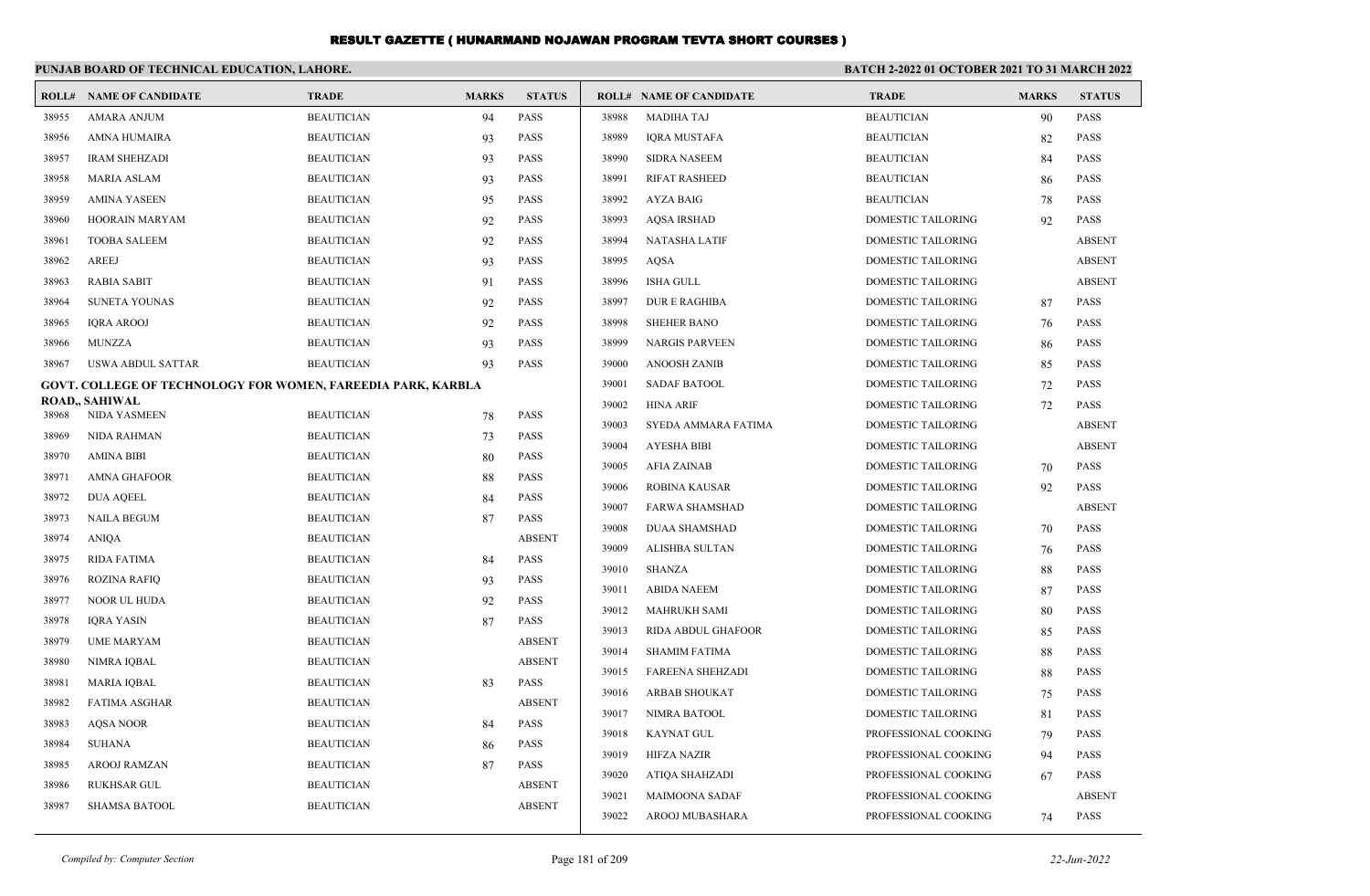|       | PUNJAB BOARD OF TECHNICAL EDUCATION, LAHORE.                        |                      |              |               |       |                                | <b>BATCH 2-2022 01 OCTOBER 2021 TO 31 MARCH 2022</b> |              |               |
|-------|---------------------------------------------------------------------|----------------------|--------------|---------------|-------|--------------------------------|------------------------------------------------------|--------------|---------------|
|       | <b>ROLL# NAME OF CANDIDATE</b>                                      | <b>TRADE</b>         | <b>MARKS</b> | <b>STATUS</b> |       | <b>ROLL# NAME OF CANDIDATE</b> | <b>TRADE</b>                                         | <b>MARKS</b> | <b>STATUS</b> |
| 39023 | <b>FARHANDA BASHIR</b>                                              | PROFESSIONAL COOKING |              | <b>ABSENT</b> | 39057 | <b>SAMAN SHAHZADI</b>          | <b>BEAUTICIAN</b>                                    | 92           | <b>PASS</b>   |
| 39024 | SANA                                                                | PROFESSIONAL COOKING | 75           | <b>PASS</b>   | 39058 | <b>SUMERA ASGHAR</b>           | <b>BEAUTICIAN</b>                                    | 97           | <b>PASS</b>   |
| 39025 | <b>SAIMA BIBI</b>                                                   | PROFESSIONAL COOKING | 96           | PASS          | 39059 | <b>ZOYA RUBAB</b>              | <b>BEAUTICIAN</b>                                    | 98           | <b>PASS</b>   |
| 39026 | <b>SAIRA MANZOOR</b>                                                | PROFESSIONAL COOKING | 70           | <b>PASS</b>   | 39060 | <b>SIDRA NAWAZ</b>             | <b>BEAUTICIAN</b>                                    | 94           | <b>PASS</b>   |
| 39027 | JAVERIA NAZIR                                                       | PROFESSIONAL COOKING | 97           | <b>PASS</b>   | 39061 | <b>ISHRAT ANYIAT</b>           | <b>BEAUTICIAN</b>                                    | 73           | <b>PASS</b>   |
| 39028 | <b>UNAIZA NOOR</b>                                                  | PROFESSIONAL COOKING | 70           | <b>PASS</b>   | 39062 | <b>BUSHRA FIAZ</b>             | <b>BEAUTICIAN</b>                                    | 98           | <b>PASS</b>   |
| 39029 | <b>ESHA FARYAL</b>                                                  | PROFESSIONAL COOKING |              | <b>ABSENT</b> | 39063 | <b>ATIA TARIQ</b>              | <b>COMPUTER APPLICATIONS</b>                         | 95           | <b>PASS</b>   |
| 39030 | HIRA AKRAM                                                          | PROFESSIONAL COOKING | 95           | <b>PASS</b>   | 39064 | <b>BALQEES BIBI</b>            | <b>COMPUTER APPLICATIONS</b>                         | 85           | <b>PASS</b>   |
| 39031 | KUBRA                                                               | PROFESSIONAL COOKING | 66           | <b>PASS</b>   | 39065 | <b>AYSHA BIBI</b>              | <b>COMPUTER APPLICATIONS</b>                         | 95           | <b>PASS</b>   |
| 39032 | <b>KOMAL SAJJAD</b>                                                 | PROFESSIONAL COOKING |              | <b>ABSENT</b> | 39066 | <b>IMAAN TAHREEM</b>           | <b>COMPUTER APPLICATIONS</b>                         | 70           | <b>PASS</b>   |
| 39033 | AFROZA SHAN                                                         | PROFESSIONAL COOKING | 67           | <b>PASS</b>   | 39067 | <b>ADEELA NAZIM</b>            | <b>COMPUTER APPLICATIONS</b>                         | 70           | <b>PASS</b>   |
| 39034 | <b>SAMIA BIBI</b>                                                   | PROFESSIONAL COOKING | 94           | <b>PASS</b>   | 39068 | <b>EEMAN MUBASHAR</b>          | <b>COMPUTER APPLICATIONS</b>                         | 74           | <b>PASS</b>   |
| 39035 | <b>SHEHNAZ AKHTER</b>                                               | PROFESSIONAL COOKING |              | <b>ABSENT</b> | 39069 | <b>RABIA SHARIF</b>            | <b>COMPUTER APPLICATIONS</b>                         | 71           | <b>PASS</b>   |
| 39036 | HAFIZA NADIA SHAKOOR                                                | PROFESSIONAL COOKING | 64           | PASS          | 39070 | ANIBA KIRAN                    | COMPUTER APPLICATIONS                                | 97           | <b>PASS</b>   |
| 39037 | <b>FIZZA JAMIL</b>                                                  | PROFESSIONAL COOKING |              | <b>ABSENT</b> | 39071 | <b>SIDRA NAWAZ</b>             | <b>COMPUTER APPLICATIONS</b>                         | -98          | <b>PASS</b>   |
| 39038 | <b>MALAIKA SHAKOOR</b>                                              | PROFESSIONAL COOKING | 66           | PASS          | 39072 | ZOBARIA KHAN                   | <b>COMPUTER APPLICATIONS</b>                         | 78           | <b>PASS</b>   |
| 39039 | <b>MUQADAS RAFIQ</b>                                                | PROFESSIONAL COOKING |              | <b>ABSENT</b> | 39073 | <b>SAMIA AMBREEN</b>           | <b>COMPUTER APPLICATIONS</b>                         | 97           | <b>PASS</b>   |
| 39040 | MISHAL                                                              | PROFESSIONAL COOKING |              | <b>ABSENT</b> | 39074 | <b>MUBEEN KAUSER</b>           | <b>COMPUTER APPLICATIONS</b>                         | 74           | <b>PASS</b>   |
| 39041 | MARYAM YUNAS                                                        | PROFESSIONAL COOKING |              | <b>ABSENT</b> | 39075 | QURAT UL AIN                   | <b>COMPUTER APPLICATIONS</b>                         | 84           | <b>PASS</b>   |
| 39042 | MAHWISH MAJEED                                                      | PROFESSIONAL COOKING |              | <b>ABSENT</b> | 39076 | <b>MEHRINA RANI</b>            | <b>COMPUTER APPLICATIONS</b>                         | 64           | <b>PASS</b>   |
|       | <b>GOVERNMENT VOCATIONAL TRAINING INSTITUTE FOR WOMEN,, BHALWAL</b> |                      |              |               | 39077 | <b>MAIRA FAISAL</b>            | <b>COMPUTER APPLICATIONS</b>                         | 71           | <b>PASS</b>   |
| 39043 | <b>MUQDAS NOOR</b>                                                  | <b>BEAUTICIAN</b>    | 92           | <b>PASS</b>   | 39078 | MALAIKA KAINAT                 | <b>COMPUTER APPLICATIONS</b>                         | 75           | <b>PASS</b>   |
| 39044 | <b>SADAF YASMEEN</b>                                                | <b>BEAUTICIAN</b>    | 92           | <b>PASS</b>   | 39079 | <b>KINZA RASHEED</b>           | <b>COMPUTER APPLICATIONS</b>                         | 86           | <b>PASS</b>   |
| 39045 | MUNTAHA NASIR                                                       | <b>BEAUTICIAN</b>    | 97           | <b>PASS</b>   | 39080 | <b>SAMRA BIBI</b>              | <b>COMPUTER APPLICATIONS</b>                         | 68           | <b>PASS</b>   |
| 39046 | MARYAM AFZAL                                                        | <b>BEAUTICIAN</b>    | 94           | <b>PASS</b>   | 39081 | AREEBA SHEHZADI                | <b>COMPUTER APPLICATIONS</b>                         | -68          | <b>PASS</b>   |
| 39047 | MEHWISH SIBTAIN                                                     | <b>BEAUTICIAN</b>    | 79           | <b>PASS</b>   | 39082 | <b>SIDRA AZEEM</b>             | <b>COMPUTER APPLICATIONS</b>                         | 93           | <b>PASS</b>   |
| 39048 | <b>IQRA</b>                                                         | <b>BEAUTICIAN</b>    | 99           | <b>PASS</b>   | 39083 | <b>SABEEN AKHTAR</b>           | DOMESTIC TAILORING                                   | 97           | <b>PASS</b>   |
| 39049 | <b>SABA RANI</b>                                                    | <b>BEAUTICIAN</b>    | 95           | <b>PASS</b>   | 39084 | ZAINAB BATOOL                  | DOMESTIC TAILORING                                   | 97           | <b>PASS</b>   |
| 39050 | <b>AYESHA IRFAN</b>                                                 | <b>BEAUTICIAN</b>    | 97           | <b>PASS</b>   | 39085 | <b>FARWA RASHID</b>            | DOMESTIC TAILORING                                   | 97           | <b>PASS</b>   |
| 39051 | ADEENA AFREEN                                                       | <b>BEAUTICIAN</b>    | 94           | PASS          | 39086 | SAWERA KIRAN                   | <b>DOMESTIC TAILORING</b>                            | 95           | <b>PASS</b>   |
| 39052 | HIFZA RANI                                                          | <b>BEAUTICIAN</b>    | 93           | PASS          | 39087 | <b>MEHREEN</b>                 | DOMESTIC TAILORING                                   | 99           | <b>PASS</b>   |
| 39053 | <b>SAJILA ASHRAF</b>                                                | <b>BEAUTICIAN</b>    | 96           | <b>PASS</b>   | 39088 | ZARNAB                         | DOMESTIC TAILORING                                   | 99           | PASS          |
| 39054 | SUMARA RAFIQ                                                        | <b>BEAUTICIAN</b>    | 93           | <b>PASS</b>   | 39089 | <b>ESHA MEHREEN</b>            | DOMESTIC TAILORING                                   | 97           | <b>PASS</b>   |
| 39055 | <b>NAYAB FATIMA</b>                                                 | <b>BEAUTICIAN</b>    | 96           | PASS          | 39090 | <b>AMEENA YOUSAF</b>           | <b>DOMESTIC TAILORING</b>                            | 100          | <b>PASS</b>   |
| 39056 | NABIHA                                                              | <b>BEAUTICIAN</b>    | 100          | PASS          | 39091 | <b>BISMA ASHRAF</b>            | DOMESTIC TAILORING                                   | 96           | <b>PASS</b>   |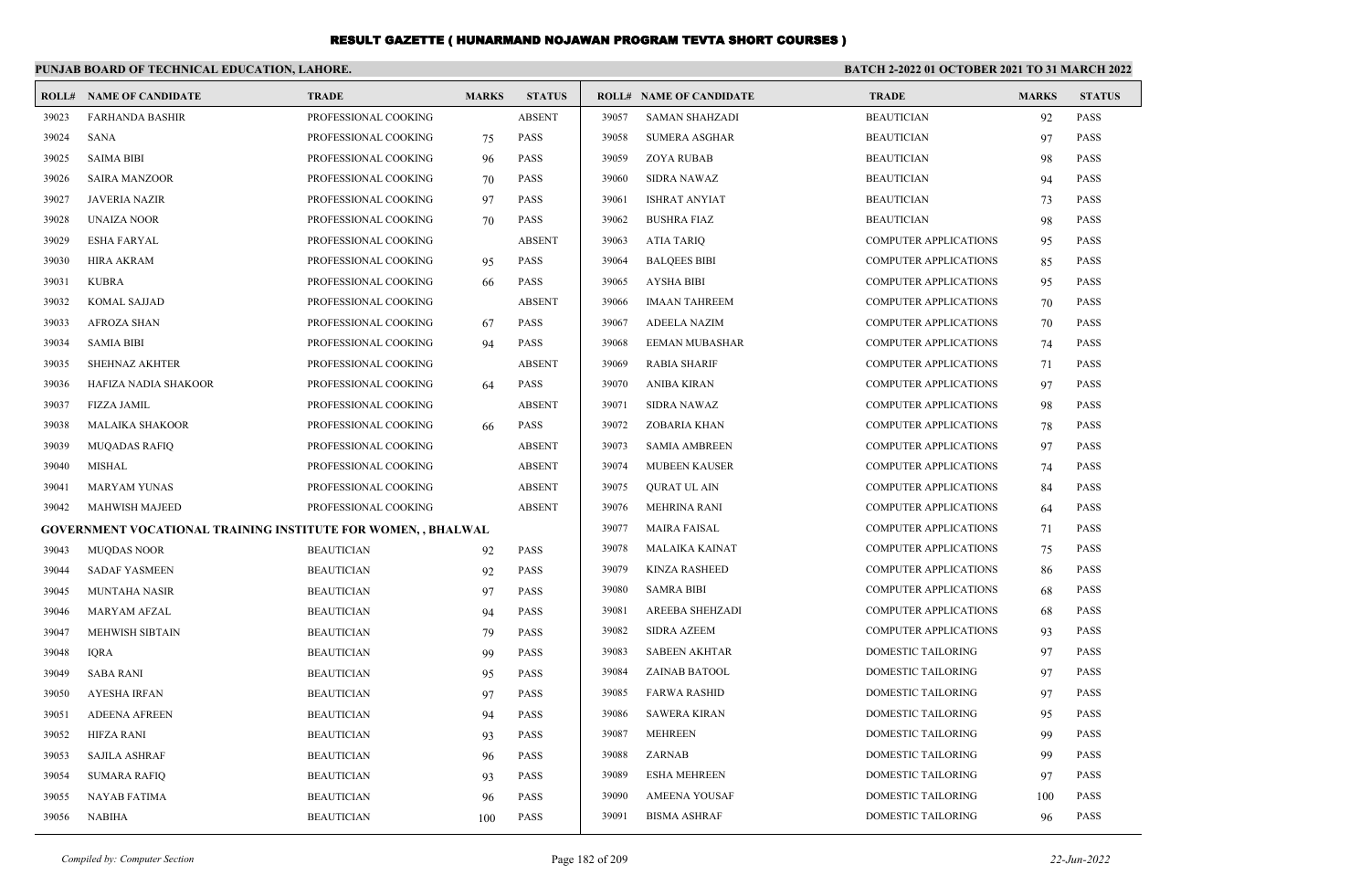|       | PUNJAB BOARD OF TECHNICAL EDUCATION, LAHORE.                    |                      |              |               |                          |                                                                  | <b>BATCH 2-2022 01 OCTOBER 2021 TO 31 MARCH 2022</b> |              |               |
|-------|-----------------------------------------------------------------|----------------------|--------------|---------------|--------------------------|------------------------------------------------------------------|------------------------------------------------------|--------------|---------------|
|       | <b>ROLL# NAME OF CANDIDATE</b>                                  | <b>TRADE</b>         | <b>MARKS</b> | <b>STATUS</b> |                          | <b>ROLL# NAME OF CANDIDATE</b>                                   | <b>TRADE</b>                                         | <b>MARKS</b> | <b>STATUS</b> |
| 39092 | <b>ZAHRA NAZIR</b>                                              | DOMESTIC TAILORING   | 98           | PASS          | 39126                    | <b>SHAHBAZ ZAFAR</b>                                             | <b>AUTOCAD</b>                                       |              | <b>ABSENT</b> |
| 39093 | <b>AQSA ASLAM</b>                                               | DOMESTIC TAILORING   | 99           | PASS          | 39127                    | <b>BABAR ALI</b>                                                 | <b>AUTOCAD</b>                                       | 84           | PASS          |
| 39094 | <b>KOMAL MUNIR</b>                                              | DOMESTIC TAILORING   | 99           | <b>PASS</b>   | 39128                    | FAKHAR UD DIN MUHAMMAD                                           | <b>AUTOCAD</b>                                       | 94           | <b>PASS</b>   |
| 39095 | <b>SOBIA SHAFIQ</b>                                             | DOMESTIC TAILORING   | 96           | <b>PASS</b>   | 39129                    | <b>SYED MUKHTAR RAZA</b>                                         | <b>AUTOCAD</b>                                       | 92           | <b>PASS</b>   |
| 39096 | <b>AROOJ SAFDAR</b>                                             | DOMESTIC TAILORING   | 92           | PASS          | 39130                    | MUHAMMAD NAEEM                                                   | <b>AUTOCAD</b>                                       |              | <b>ABSENT</b> |
| 39097 | FATIMA TOUSEEF ALNAQI                                           | DOMESTIC TAILORING   | 93           | <b>PASS</b>   | 39131                    | HASSNAIN AHMAD                                                   | <b>AUTOCAD</b>                                       | 82           | <b>PASS</b>   |
| 39098 | <b>FAIZA MANZOOR</b>                                            | DOMESTIC TAILORING   | 97           | <b>PASS</b>   | 39132                    | <b>ABUBAKAR SIDDIQUE</b>                                         | <b>AUTOCAD</b>                                       | 78           | PASS          |
| 39099 | NOREENA AKREM                                                   | DOMESTIC TAILORING   | 95           | <b>PASS</b>   | 39133                    | <b>MUSAWIR SAEED</b>                                             | <b>AUTOCAD</b>                                       | 79           | PASS          |
| 39100 | MEHWISH MUMTAZ                                                  | DOMESTIC TAILORING   | 97           | <b>PASS</b>   | 39134                    | MUHAMMAD USMAN SIDDIQUE                                          | <b>AUTOCAD</b>                                       | 91           | <b>PASS</b>   |
| 39101 | <b>ADEEBA ABBAS</b>                                             | DOMESTIC TAILORING   | 97           | <b>PASS</b>   | 39135                    | <b>HAMZA FAROOQ</b>                                              | <b>AUTOCAD</b>                                       | 78           | PASS          |
| 39102 | NIMRA SHEHZADI                                                  | DOMESTIC TAILORING   | 97           | PASS          | 39136                    | MUHAMMAD ABDULLAH                                                | <b>AUTOCAD</b>                                       | 78           | PASS          |
|       | <b>GOVERNMENT TECHNICAL TRAINING INSTITUTE, 47 NB, SARGODHA</b> |                      |              |               | 39137                    | MUHAMMAD USAMA SUBAN                                             | <b>AUTOCAD</b>                                       | 82           | <b>PASS</b>   |
| 39103 | <b>ANAM RIAZ</b>                                                | PROFESSIONAL COOKING | 100          | <b>PASS</b>   | 39138                    | MUHAMMAD USMAN                                                   | <b>AUTOCAD</b>                                       |              | <b>ABSENT</b> |
| 39104 | <b>KHALIDA</b>                                                  | PROFESSIONAL COOKING | 84           | <b>PASS</b>   | 39139                    | MUHAMMAD MAMOON UR REHMAN                                        | <b>AUTOCAD</b>                                       | 79           | <b>PASS</b>   |
| 39105 | <b>MARYAM YOUSAF</b>                                            | PROFESSIONAL COOKING | 93           | <b>PASS</b>   | 39140                    | YOUSAF ALI                                                       | <b>AUTOCAD</b>                                       | 84           | <b>PASS</b>   |
| 39106 | <b>AQSA NOREEN</b>                                              | PROFESSIONAL COOKING | 90           | PASS          | 39141                    | <b>AHTISHAM RAZA</b>                                             | <b>AUTOCAD</b>                                       |              | <b>ABSENT</b> |
| 39107 | <b>RUKHSAR TARIQ</b>                                            | PROFESSIONAL COOKING | 85           | <b>PASS</b>   | 39142                    | MUHAMMAD JUNAID HAIDER                                           | <b>AUTOCAD</b>                                       |              | <b>ABSENT</b> |
| 39108 | MUHAMMAD AZEEM SHAH                                             | PROFESSIONAL COOKING | 85           | <b>PASS</b>   |                          | <b>GOVERNMENT TECHNICAL TRAINING INSTITUTE, SILLANWALI ROAD,</b> |                                                      |              |               |
| 39109 | <b>DAUD IRFAN</b>                                               | PROFESSIONAL COOKING | 85           | PASS          | <b>SARGODHA</b><br>39143 | <b>ATTIO UR REHMAN</b>                                           | <b>PLUMBER</b>                                       | 92           | <b>PASS</b>   |
| 39110 | <b>JOHNSON JAVED</b>                                            | PROFESSIONAL COOKING | 85           | <b>PASS</b>   | 39144                    | MUHAMMAD SHERAZ ALI                                              | <b>PLUMBER</b>                                       | 87           | <b>PASS</b>   |
| 39111 | <b>FAISAL GHANI</b>                                             | PROFESSIONAL COOKING | 85           | <b>PASS</b>   | 39145                    | MUHAMMAD FAIZAN                                                  | <b>PLUMBER</b>                                       | 85           | <b>PASS</b>   |
| 39112 | MUHAMMAD HASSAN                                                 | PROFESSIONAL COOKING | 80           | <b>PASS</b>   | 39146                    | MUHAMMAD ARSALAN RASHEED                                         | <b>PLUMBER</b>                                       | 80           | <b>PASS</b>   |
| 39113 | MUHAMMAD EHSAN ULLAH                                            | PROFESSIONAL COOKING | 80           | <b>PASS</b>   | 39147                    | <b>ABDUL REHMAN</b>                                              | <b>PLUMBER</b>                                       | 82           | <b>PASS</b>   |
| 39114 | SADAQAT ALI                                                     | PROFESSIONAL COOKING | 85           | <b>PASS</b>   | 39148                    | MUHAMMAD SHAHBAZ                                                 | <b>PLUMBER</b>                                       | 86           | PASS          |
| 39115 | MUHAMMAD ATIQ UR REHMAN                                         | PROFESSIONAL COOKING | 85           | <b>PASS</b>   | 39149                    | MUHAMMAD ALI                                                     | <b>PLUMBER</b>                                       | 87           | <b>PASS</b>   |
| 39116 | ABDUL WAHAB SHAH                                                | PROFESSIONAL COOKING | 85           | <b>PASS</b>   | 39150                    | MUHAMMAD ABDUL KHALIQ                                            | <b>PLUMBER</b>                                       | 88           | <b>PASS</b>   |
| 39117 | <b>FARRUKH BASHIR</b>                                           | PROFESSIONAL COOKING | 90           | <b>PASS</b>   | 39151                    | ALI HASAN ARSHAD                                                 | <b>PLUMBER</b>                                       | 86           | PASS          |
| 39118 | <b>FAKHAR ABBAS</b>                                             | PROFESSIONAL COOKING | 85           | <b>PASS</b>   | 39152                    | MUHAMMAD WAQAS                                                   | <b>PLUMBER</b>                                       | 83           | <b>PASS</b>   |
| 39119 | <b>UMER MEHMOOD</b>                                             | PROFESSIONAL COOKING |              | <b>ABSENT</b> | 39153                    | <b>FAIZ AHMAD</b>                                                | <b>PLUMBER</b>                                       | 81           | <b>PASS</b>   |
| 39120 | <b>ALI ARSLAN</b>                                               | PROFESSIONAL COOKING | 90           | <b>PASS</b>   | 39154                    | HAFIZ MUHAMMAD ZUBAIR                                            | <b>PLUMBER</b>                                       | 71           | PASS          |
| 39121 | ABDUL REHMAN KHAN                                               | PROFESSIONAL COOKING | 90           | <b>PASS</b>   | 39155                    | <b>KAMRAN SHAHZAD</b>                                            | <b>PLUMBER</b>                                       |              | <b>ABSENT</b> |
| 39122 | MUHAMMAD USMAN                                                  | PROFESSIONAL COOKING |              | <b>ABSENT</b> | 39156                    | <b>ATIF ALI</b>                                                  | <b>PLUMBER</b>                                       |              | <b>ABSENT</b> |
| 39123 | MUHAMMAD ADEEL                                                  | <b>AUTOCAD</b>       | 69           | <b>PASS</b>   | 39157                    | MUHAMMAD AMEER HAMZA                                             | <b>PLUMBER</b>                                       | 86           | <b>PASS</b>   |
| 39124 | MUHAMMAD USMAN                                                  | <b>AUTOCAD</b>       | 75           | <b>PASS</b>   | 39158                    | MUHAMMAD IRFAN                                                   | <b>PLUMBER</b>                                       | 70           | <b>PASS</b>   |
| 39125 | MUHAMMAD UMAR HADIR                                             | <b>AUTOCAD</b>       | 88           | <b>PASS</b>   |                          |                                                                  |                                                      |              |               |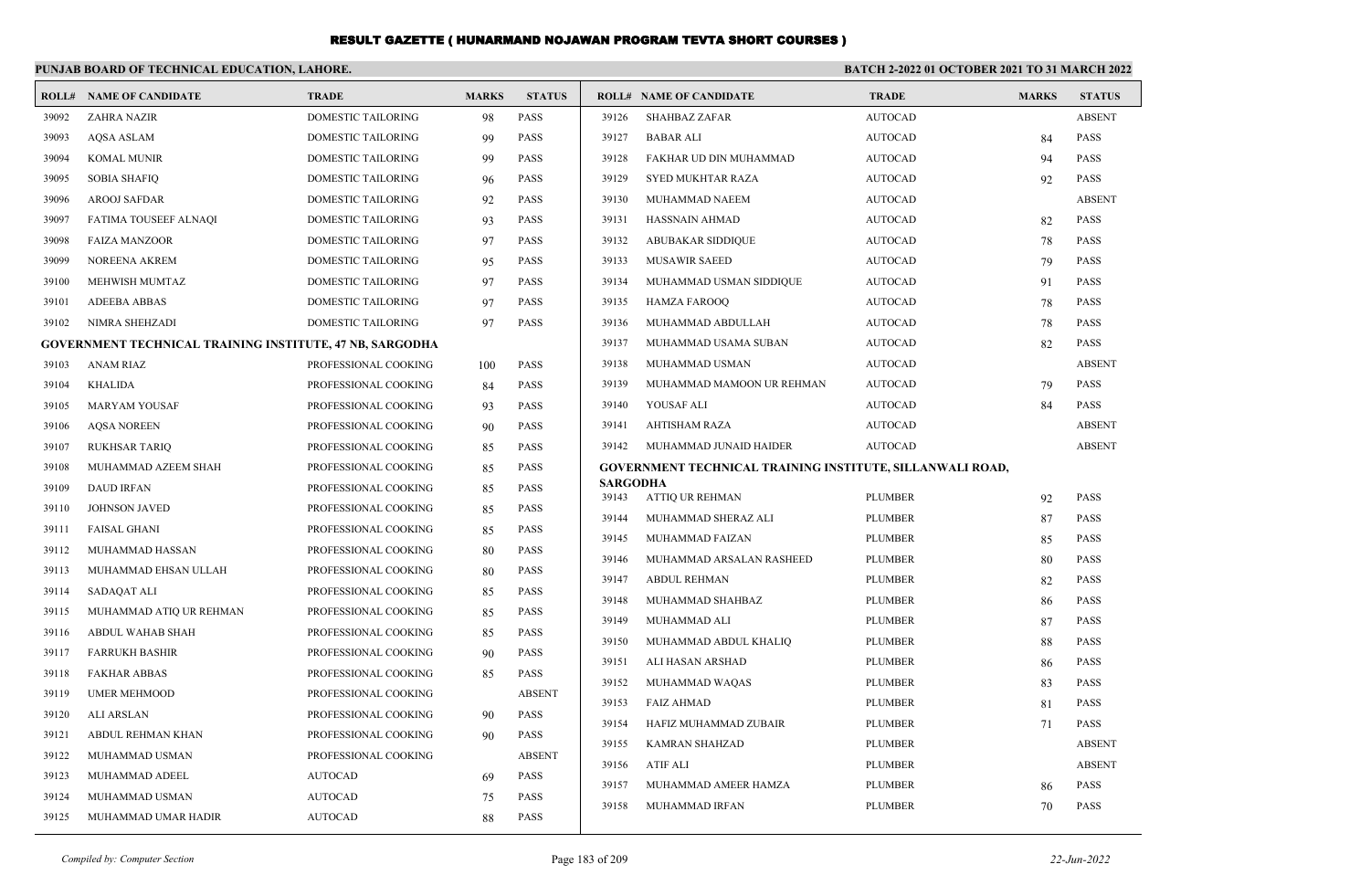|                          | PUNJAB BOARD OF TECHNICAL EDUCATION, LAHORE.                        |                           |              |               | <b>BATCH 2-2022 01 OCTOBER 2021 TO 31 MARCH 2022</b> |                                |                           |              |               |
|--------------------------|---------------------------------------------------------------------|---------------------------|--------------|---------------|------------------------------------------------------|--------------------------------|---------------------------|--------------|---------------|
|                          | <b>ROLL# NAME OF CANDIDATE</b>                                      | <b>TRADE</b>              | <b>MARKS</b> | <b>STATUS</b> |                                                      | <b>ROLL# NAME OF CANDIDATE</b> | <b>TRADE</b>              | <b>MARKS</b> | <b>STATUS</b> |
| 39159                    | <b>ABDUL WAHAB</b>                                                  | <b>PLUMBER</b>            |              | <b>ABSENT</b> | 39192                                                | <b>TAYIBA RANI</b>             | <b>DOMESTIC TAILORING</b> | 98           | <b>PASS</b>   |
| 39160                    | MUHAMMAD KASHIF                                                     | <b>PLUMBER</b>            |              | <b>ABSENT</b> | 39193                                                | NIMRA SHAHEEN                  | DOMESTIC TAILORING        | 98           | <b>PASS</b>   |
| 39161                    | MUHAMMAD AWAIS MINHAS                                               | <b>PLUMBER</b>            | 86           | <b>PASS</b>   | 39194                                                | <b>MARYAM JAVAID</b>           | <b>DOMESTIC TAILORING</b> | 98           | <b>PASS</b>   |
| 39162                    | <b>WAQAR HASSAN</b>                                                 | <b>PLUMBER</b>            | 70           | <b>PASS</b>   | 39195                                                | TAYYABA HAFEEZ                 | DOMESTIC TAILORING        | 96           | <b>PASS</b>   |
| 39163                    | MUDASSAR SHAH                                                       | WEB DESIGNING             | 86           | <b>PASS</b>   | 39196                                                | <b>RABAIL GUL</b>              | DOMESTIC TAILORING        | 98           | <b>PASS</b>   |
| 39164                    | MUHAMMAD MOHSIN                                                     | WEB DESIGNING             | 77           | <b>PASS</b>   | 39197                                                | <b>AYESHA BIBI</b>             | DOMESTIC TAILORING        |              | <b>ABSENT</b> |
| 39165                    | <b>ARSHED JAVED</b>                                                 | WEB DESIGNING             |              | <b>ABSENT</b> | 39198                                                | <b>HAMDA NASIR</b>             | DOMESTIC TAILORING        |              | FAIL          |
| 39166                    | <b>ZIA UR REHMAN</b>                                                | WEB DESIGNING             | 77           | <b>PASS</b>   | 39199                                                | <b>SAWERA SHOUKAT</b>          | DOMESTIC TAILORING        | 97           | <b>PASS</b>   |
| 39167                    | <b>AHSAN RAZA</b>                                                   | WEB DESIGNING             | 68           | <b>PASS</b>   | 39200                                                | <b>AROOJ NADEEM</b>            | <b>DOMESTIC TAILORING</b> | 96           | <b>PASS</b>   |
| 39168                    | <b>JAMSHAID ARIF</b>                                                | WEB DESIGNING             | 75           | <b>PASS</b>   | 39201                                                | <b>MAIRA YAMEEN</b>            | <b>DOMESTIC TAILORING</b> | 95           | <b>PASS</b>   |
| 39169                    | MUHAMMAD NAEEM ASIF                                                 | WEB DESIGNING             | 74           | <b>PASS</b>   | 39202                                                | <b>FATIMA BIBI</b>             | <b>DOMESTIC TAILORING</b> | 97           | <b>PASS</b>   |
| 39170                    | <b>SAMI ULLAH</b>                                                   | WEB DESIGNING             |              | <b>ABSENT</b> | 39203                                                | MUBARRA MALAIKA                | DOMESTIC TAILORING        | 95           | <b>PASS</b>   |
| 39171                    | <b>FAHAD GHAFOOR</b>                                                | WEB DESIGNING             | 78           | <b>PASS</b>   | 39204                                                | SHEHAR NAVEED KHAN             | DOMESTIC TAILORING        | 98           | <b>PASS</b>   |
| 39172                    | <b>SARDAR IJAZ AHMAD</b>                                            | WEB DESIGNING             | 73           | <b>PASS</b>   | 39205                                                | <b>BUSHRA</b>                  | PROFESSIONAL COOKING      | 97           | <b>PASS</b>   |
| 39173                    | MUJAHID UL ISLAM                                                    | <b>WEB DESIGNING</b>      | 73           | <b>PASS</b>   | 39206                                                | <b>SHAHNEEL SHAHWAR</b>        | PROFESSIONAL COOKING      | 95           | <b>PASS</b>   |
| 39174                    | <b>SAEED AKHTAR</b>                                                 | WEB DESIGNING             | 78           | <b>PASS</b>   | 39207                                                | <b>AQSA BABAR</b>              | PROFESSIONAL COOKING      | 97           | <b>PASS</b>   |
| 39175                    | <b>USAMA ZAFAR</b>                                                  | WEB DESIGNING             | 83           | <b>PASS</b>   | 39208                                                | <b>ESHA BABAR</b>              | PROFESSIONAL COOKING      | 97           | <b>PASS</b>   |
| 39176                    | MUHAMMAD ASIF                                                       | WEB DESIGNING             | 83           | <b>PASS</b>   | 39209                                                | <b>SIDRA NOOR</b>              | PROFESSIONAL COOKING      | 96           | <b>PASS</b>   |
| 39177                    | <b>HAMMAD AFZAL</b>                                                 | WEB DESIGNING             | 69           | <b>PASS</b>   | 39210                                                | <b>AIMAN IRFAN</b>             | PROFESSIONAL COOKING      | 96           | <b>PASS</b>   |
| 39178                    | <b>UMAIS ZAHID</b>                                                  | WEB DESIGNING             | 72           | <b>PASS</b>   | 39211                                                | NIDA NADEEM                    | PROFESSIONAL COOKING      | 95           | <b>PASS</b>   |
| 39179                    | MUHAMMAD HASSAM ALI                                                 | WEB DESIGNING             |              | <b>ABSENT</b> | 39212                                                | <b>SANA IRFAN</b>              | PROFESSIONAL COOKING      | 96           | <b>PASS</b>   |
| 39180                    | MUHAMMAD HAISSAM                                                    | WEB DESIGNING             | -69          | <b>PASS</b>   | 39213                                                | <b>ZUNARA</b>                  | PROFESSIONAL COOKING      | 96           | <b>PASS</b>   |
| 39181                    | <b>ALI RAZA</b>                                                     | WEB DESIGNING             | 68           | <b>PASS</b>   | 39214                                                | <b>MARIA KANWAL</b>            | PROFESSIONAL COOKING      | 95           | <b>PASS</b>   |
| 39182                    | <b>SYED BILAL TAHIR</b>                                             | WEB DESIGNING             | 76           | <b>PASS</b>   | 39215                                                | <b>JAWERIA ASHIO</b>           | PROFESSIONAL COOKING      |              | <b>ABSENT</b> |
|                          | <b>GOVERNMENT VOCATIONAL TRAINING INSTITUTE FOR WOMEN, BLOCK13,</b> |                           |              |               | 39216                                                | <b>SANA USMAN</b>              | PROFESSIONAL COOKING      | 96           | <b>PASS</b>   |
| <b>SARGODHA</b><br>39183 | MEHWISH REHMAN                                                      | <b>DOMESTIC TAILORING</b> | 98           | <b>PASS</b>   | 39217                                                | <b>UZMA ASIM</b>               | PROFESSIONAL COOKING      | 97           | <b>PASS</b>   |
| 39184                    | <b>USWA SAJJAD</b>                                                  | <b>DOMESTIC TAILORING</b> | 98           | <b>PASS</b>   | 39218                                                | <b>RAMEEN</b>                  | PROFESSIONAL COOKING      | 95           | <b>PASS</b>   |
| 39185                    | <b>UME SALMA</b>                                                    | <b>DOMESTIC TAILORING</b> | 98           | <b>PASS</b>   | 39219                                                | <b>AYESHA SOHAIL</b>           | PROFESSIONAL COOKING      | 96           | <b>PASS</b>   |
| 39186                    | <b>AIZA IMTIAZ</b>                                                  | <b>DOMESTIC TAILORING</b> | 98           | <b>PASS</b>   | 39220                                                | <b>IORA KANWAL</b>             | DOMESTIC TAILORING        | 96           | <b>PASS</b>   |
| 39187                    | <b>UZMA BASHIR</b>                                                  | DOMESTIC TAILORING        | 100          | <b>PASS</b>   | 39221                                                | <b>AYEFA</b>                   | <b>DOMESTIC TAILORING</b> | 96           | <b>PASS</b>   |
| 39188                    | <b>TAYYABA AZIZ</b>                                                 | <b>DOMESTIC TAILORING</b> | 97           | <b>PASS</b>   | 39222                                                | <b>ZAREEN LATIF</b>            | DOMESTIC TAILORING        | 96           | <b>PASS</b>   |
| 39189                    | <b>AZKA AMJAD</b>                                                   | DOMESTIC TAILORING        | 95           | <b>PASS</b>   | 39223                                                | <b>MARYAM PERVAIZ</b>          | DOMESTIC TAILORING        | 98           | <b>PASS</b>   |
| 39190                    | <b>SAIMA NOOR</b>                                                   | DOMESTIC TAILORING        | 98           | <b>PASS</b>   | 39224                                                | <b>NOOR PERVAIZ</b>            | DOMESTIC TAILORING        | 96           | <b>PASS</b>   |
| 39191                    | <b>AROOJ FATIMA</b>                                                 | <b>DOMESTIC TAILORING</b> | 98           | <b>PASS</b>   | 39225                                                | <b>FARWA</b>                   | DOMESTIC TAILORING        | 96           | <b>PASS</b>   |
|                          |                                                                     |                           |              |               | 39226                                                | ALIA AURRANGZAIB               | DOMESTIC TAILORING        | 96           | <b>PASS</b>   |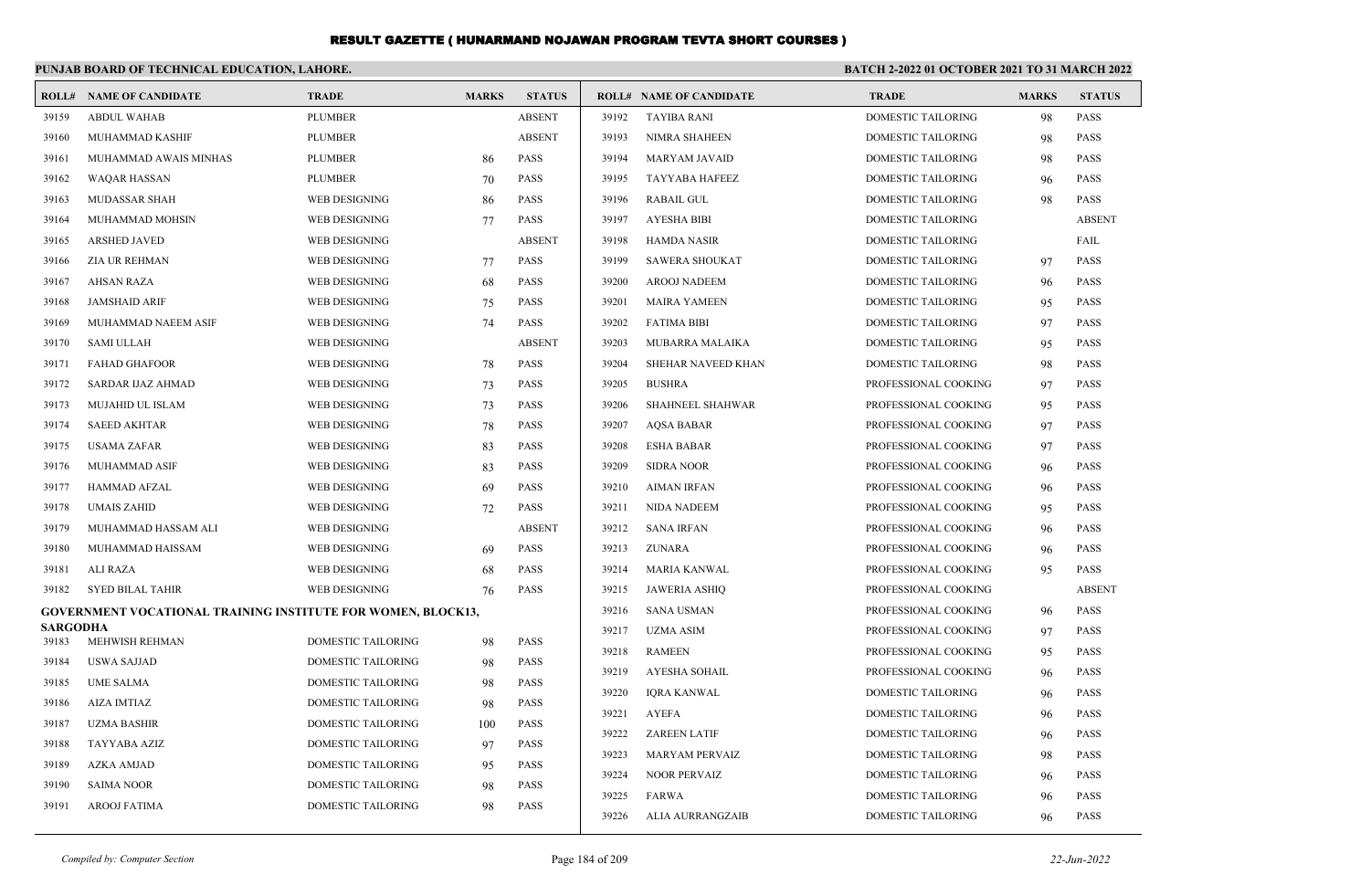|       | PUNJAB BOARD OF TECHNICAL EDUCATION, LAHORE. |                           |              |               | BATCH 2-2022 01 OCTOBER 2021 TO 31 MARCH 2022 |                                |                    |              |               |
|-------|----------------------------------------------|---------------------------|--------------|---------------|-----------------------------------------------|--------------------------------|--------------------|--------------|---------------|
|       | <b>ROLL# NAME OF CANDIDATE</b>               | <b>TRADE</b>              | <b>MARKS</b> | <b>STATUS</b> |                                               | <b>ROLL# NAME OF CANDIDATE</b> | <b>TRADE</b>       | <b>MARKS</b> | <b>STATUS</b> |
| 39227 | <b>NAILA GULL</b>                            | <b>DOMESTIC TAILORING</b> | 96           | PASS          | 39262                                         | <b>SUNDAS</b>                  | <b>BEAUTICIAN</b>  | 97           | <b>PASS</b>   |
| 39228 | <b>MANAHIL</b>                               | <b>DOMESTIC TAILORING</b> | 97           | PASS          | 39263                                         | <b>SIDRA ISHAO</b>             | <b>BEAUTICIAN</b>  | 97           | <b>PASS</b>   |
| 39229 | <b>HAIQA AMIR</b>                            | DOMESTIC TAILORING        | 99           | PASS          | 39264                                         | <b>RABIA RANI</b>              | <b>BEAUTICIAN</b>  | 98           | PASS          |
| 39230 | <b>ASMA ARSHAD</b>                           | DOMESTIC TAILORING        | 96           | PASS          | 39265                                         | <b>SUMBAL NAZ</b>              | <b>BEAUTICIAN</b>  | 97           | <b>PASS</b>   |
| 39231 | AYESHA SAHAR                                 | DOMESTIC TAILORING        | 95           | <b>PASS</b>   | 39266                                         | MISHAL                         | <b>BEAUTICIAN</b>  | 97           | PASS          |
| 39232 | <b>ADEELA SHAHID</b>                         | <b>DOMESTIC TAILORING</b> | 96           | <b>PASS</b>   | 39267                                         | <b>ZUNAIRA SHARIF</b>          | <b>BEAUTICIAN</b>  | 97           | PASS          |
| 39233 | <b>SAJAL AMEER</b>                           | <b>DOMESTIC TAILORING</b> | 96           | PASS          | 39268                                         | NIMRA IQBAL                    | <b>BEAUTICIAN</b>  | 98           | <b>PASS</b>   |
| 39234 | JAWARIA SAJJAD                               | DOMESTIC TAILORING        | 96           | <b>PASS</b>   | 39269                                         | NIMRA                          | <b>BEAUTICIAN</b>  | 97           | PASS          |
| 39235 | <b>JAWARIA TAHIR</b>                         | DOMESTIC TAILORING        | 96           | <b>PASS</b>   | 39270                                         | SUMAYYA YOUNAS                 | <b>BEAUTICIAN</b>  | 97           | <b>PASS</b>   |
| 39236 | <b>HAJRA</b>                                 | DOMESTIC TAILORING        | 96           | PASS          | 39271                                         | <b>MARYAM ASGHAR</b>           | <b>BEAUTICIAN</b>  | 97           | <b>PASS</b>   |
| 39237 | AREEBA                                       | DOMESTIC TAILORING        | 95           | <b>PASS</b>   | 39272                                         | <b>AQEEDAT</b>                 | <b>BEAUTICIAN</b>  | 97           | PASS          |
| 39238 | <b>HUDA TAHIR</b>                            | DOMESTIC TAILORING        | 95           | PASS          | 39273                                         | <b>AMMARA KHALID</b>           | <b>BEAUTICIAN</b>  | 97           | <b>PASS</b>   |
| 39239 | <b>SABA SAJJAD</b>                           | <b>DOMESTIC TAILORING</b> | 95           | PASS          | 39274                                         | MUQADAS                        | <b>BEAUTICIAN</b>  | 97           | <b>PASS</b>   |
| 39240 | <b>SUMAIRA SHAKEEL</b>                       | DOMESTIC TAILORING        | 96           | <b>PASS</b>   | 39275                                         | <b>KIRAN</b>                   | <b>BEAUTICIAN</b>  | 97           | <b>PASS</b>   |
| 39241 | <b>SABEEN YASEEN</b>                         | <b>DOMESTIC TAILORING</b> |              | <b>ABSENT</b> | 39276                                         | MUNEEBA REHMAN                 | <b>BEAUTICIAN</b>  | 97           | <b>PASS</b>   |
| 39242 | <b>HIRA FATIMA</b>                           | DOMESTIC TAILORING        | 96           | <b>PASS</b>   | 39277                                         | <b>ABIDA JAVEED</b>            | <b>BEAUTICIAN</b>  | 97           | PASS          |
| 39243 | <b>SAMRA SALEEM</b>                          | <b>BEAUTICIAN</b>         | 97           | <b>PASS</b>   | 39278                                         | <b>AREEBA MUMTAZ</b>           | <b>BEAUTICIAN</b>  | 97           | PASS          |
| 39244 | <b>ESHA SAJJAD</b>                           | <b>BEAUTICIAN</b>         | 98           | <b>PASS</b>   | 39279                                         | <b>SEHRISH RASHEED</b>         | <b>BEAUTICIAN</b>  | 97           | <b>PASS</b>   |
| 39245 | <b>AYESHA RAFIQE</b>                         | <b>BEAUTICIAN</b>         | 98           | <b>PASS</b>   | 39280                                         | <b>MAHNOOR</b>                 | <b>BEAUTICIAN</b>  | 97           | PASS          |
| 39246 | <b>HIFZA</b>                                 | <b>BEAUTICIAN</b>         | 95           | <b>PASS</b>   | 39281                                         | <b>MUSFIRA HAIDER</b>          | <b>BEAUTICIAN</b>  | 97           | <b>PASS</b>   |
| 39247 | <b>MARYAM AYOUB</b>                          | <b>BEAUTICIAN</b>         | 97           | <b>PASS</b>   | 39282                                         | IQRA IQBAL                     | <b>BEAUTICIAN</b>  | 97           | <b>PASS</b>   |
| 39248 | <b>FATIMA KHALID</b>                         | <b>BEAUTICIAN</b>         |              | <b>ABSENT</b> | 39283                                         | <b>BISMA AYUB</b>              | <b>BEAUTICIAN</b>  | 97           | PASS          |
| 39249 | <b>IQRA ZAHID</b>                            | <b>BEAUTICIAN</b>         | 96           | <b>PASS</b>   | 39284                                         | AYESHA GUL                     | <b>BEAUTICIAN</b>  | 97           | <b>PASS</b>   |
| 39250 | <b>EMAN ANJUM</b>                            | <b>BEAUTICIAN</b>         | 97           | PASS          | 39285                                         | <b>AMINA</b>                   | <b>BEAUTICIAN</b>  | 97           | <b>PASS</b>   |
| 39251 | RASHIDA SALEEM                               | <b>BEAUTICIAN</b>         | 97           | PASS          | 39286                                         | <b>SIAMA</b>                   | <b>BEAUTICIAN</b>  | 97           | <b>PASS</b>   |
| 39252 | <b>AMNA ASIM</b>                             | <b>BEAUTICIAN</b>         | 97           | <b>PASS</b>   | 39287                                         | <b>AQSA</b>                    | <b>BEAUTICIAN</b>  | 97           | <b>PASS</b>   |
| 39253 | KAINAT TABBSUM                               | <b>BEAUTICIAN</b>         | 99           | PASS          | 39288                                         | <b>MUNEEBA</b>                 | <b>BEAUTICIAN</b>  | 97           | <b>PASS</b>   |
| 39254 | <b>MENAHIL ASLAM</b>                         | <b>BEAUTICIAN</b>         | 97           | PASS          | 39289                                         | <b>ASMAT BIBI</b>              | <b>BEAUTICIAN</b>  | 97           | PASS          |
| 39255 | <b>ADIBA RAMZAN</b>                          | <b>BEAUTICIAN</b>         | 97           | <b>PASS</b>   | 39290                                         | ZURAISHA IFTIKAHR              | <b>BEAUTICIAN</b>  | 97           | <b>PASS</b>   |
| 39256 | <b>MOMINA KHALID</b>                         | <b>BEAUTICIAN</b>         | 97           | PASS          | 39291                                         | NIMRA ABDUL WAHID              | <b>BEAUTICIAN</b>  | 97           | <b>PASS</b>   |
| 39257 | NIDA KHALID                                  | <b>BEAUTICIAN</b>         | 98           | PASS          | 39292                                         | LAILA TUL QADAR                | <b>BEAUTICIAN</b>  | 96           | PASS          |
| 39258 | <b>UMAIRA YAQOOB</b>                         | <b>BEAUTICIAN</b>         | 97           | PASS          | 39293                                         | <b>SAKEENA</b>                 | DOMESTIC TAILORING | 97           | <b>PASS</b>   |
| 39259 | <b>SAMINA NAZAR</b>                          | <b>BEAUTICIAN</b>         | 97           | PASS          | 39294                                         | <b>KHADIJA</b>                 | DOMESTIC TAILORING | 97           | <b>PASS</b>   |
| 39260 | <b>RIMSHA ARFAN</b>                          | <b>BEAUTICIAN</b>         | 97           | PASS          | 39295                                         | KOMAL HASSAN                   | DOMESTIC TAILORING | 98           | <b>PASS</b>   |
| 39261 | LABIA                                        | <b>BEAUTICIAN</b>         | 97           | PASS          | 39296                                         | <b>ASMA IRFAN</b>              | DOMESTIC TAILORING | 95           | PASS          |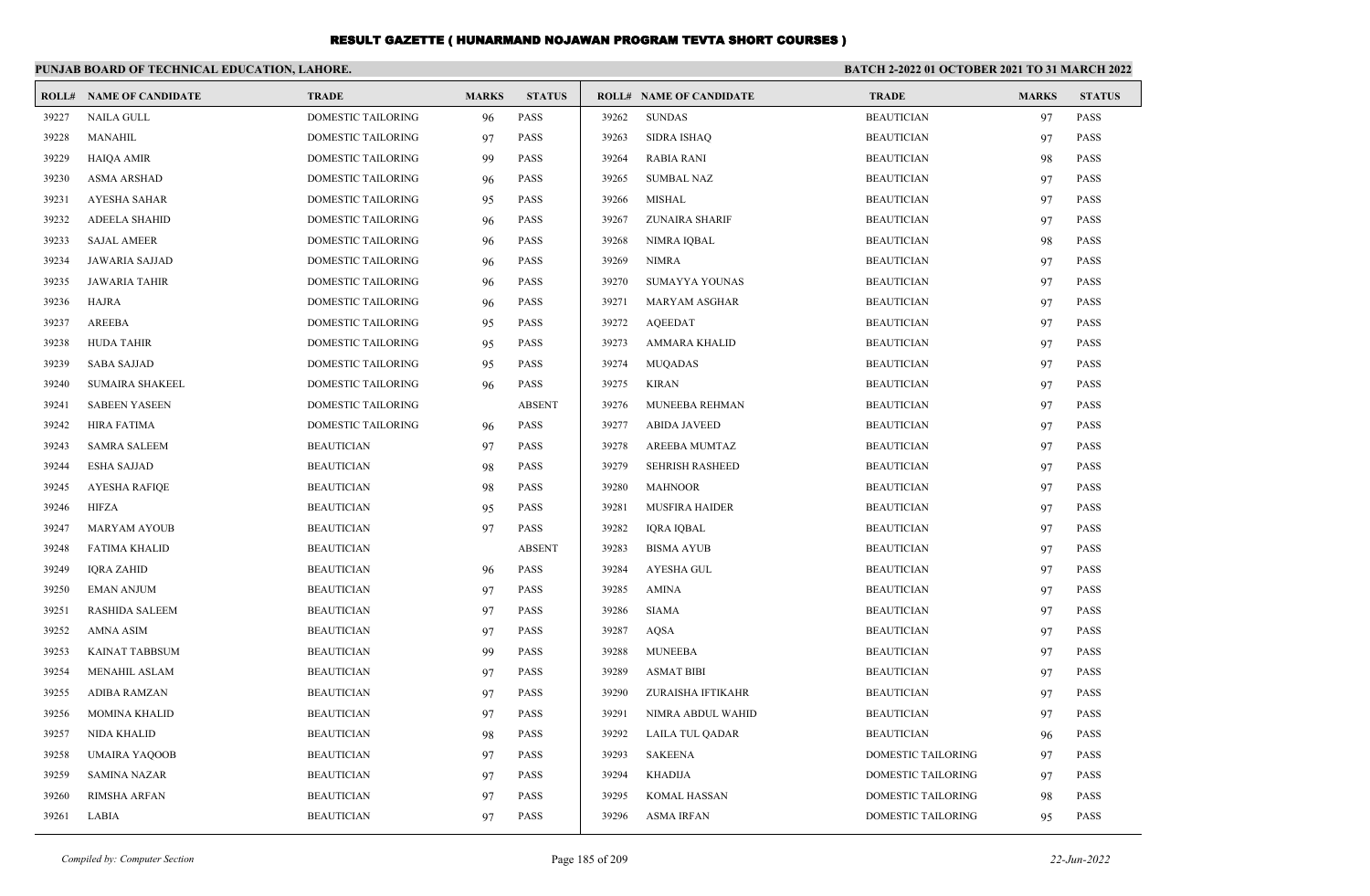|       | PUNJAB BOARD OF TECHNICAL EDUCATION, LAHORE.                       |                           |              |               |       |                                                            | <b>BATCH 2-2022 01 OCTOBER 2021 TO 31 MARCH 2022</b> |              |               |  |
|-------|--------------------------------------------------------------------|---------------------------|--------------|---------------|-------|------------------------------------------------------------|------------------------------------------------------|--------------|---------------|--|
|       | <b>ROLL# NAME OF CANDIDATE</b>                                     | <b>TRADE</b>              | <b>MARKS</b> | <b>STATUS</b> |       | <b>ROLL# NAME OF CANDIDATE</b>                             | <b>TRADE</b>                                         | <b>MARKS</b> | <b>STATUS</b> |  |
| 39297 | <b>LAIBA JAVED</b>                                                 | <b>DOMESTIC TAILORING</b> | 97           | <b>PASS</b>   | 39330 | <b>ASIFA MUMTAZ</b>                                        | <b>BEAUTICIAN</b>                                    | 93           | <b>PASS</b>   |  |
| 39298 | <b>KHADIJA TAHIRA</b>                                              | PROFESSIONAL COOKING      | 97           | <b>PASS</b>   | 39331 | <b>AROOJ FATIMA</b>                                        | <b>BEAUTICIAN</b>                                    | 92           | <b>PASS</b>   |  |
| 39299 | <b>TOOBA HAREEM</b>                                                | PROFESSIONAL COOKING      | 95           | <b>PASS</b>   | 39332 | <b>MARYAM</b>                                              | <b>BEAUTICIAN</b>                                    | 91           | <b>PASS</b>   |  |
| 39300 | <b>ESHA</b>                                                        | PROFESSIONAL COOKING      |              | <b>ABSENT</b> | 39333 | <b>RUKHSANA SHARIF</b>                                     | <b>BEAUTICIAN</b>                                    | 94           | <b>PASS</b>   |  |
| 39301 | <b>AYMAN</b>                                                       | PROFESSIONAL COOKING      | 98           | <b>PASS</b>   | 39334 | <b>SANIA SHARIF</b>                                        | <b>BEAUTICIAN</b>                                    | 92           | <b>PASS</b>   |  |
| 39302 | <b>ATEEOA</b>                                                      | PROFESSIONAL COOKING      | 96           | <b>PASS</b>   | 39335 | MEHMOONA SIKANDAR                                          | <b>BEAUTICIAN</b>                                    | 94           | <b>PASS</b>   |  |
|       | <b>GOVERNMENT VOCATIONAL TRAINING INSTITUTE FOR WOMEN, SHAHPUR</b> |                           |              |               | 39336 | <b>AYESHA RIAZ</b>                                         | <b>BEAUTICIAN</b>                                    | 92           | <b>PASS</b>   |  |
| 39303 | <b>SADAR, SARGODHA</b><br><b>SHAISTA SHAHID</b>                    | <b>DOMESTIC TAILORING</b> |              | <b>ABSENT</b> | 39337 | <b>RIDA ZAHRA</b>                                          | <b>BEAUTICIAN</b>                                    | 95           | <b>PASS</b>   |  |
| 39304 | REHANA KOUSAR                                                      | <b>DOMESTIC TAILORING</b> | 90           | PASS          | 39338 | <b>MEHRAB SAJJAD</b>                                       | <b>BEAUTICIAN</b>                                    | 92           | <b>PASS</b>   |  |
| 39305 | <b>HIFZA BATOOL</b>                                                | DOMESTIC TAILORING        | 93           | <b>PASS</b>   | 39339 | <b>LAILA AKBAR</b>                                         | <b>BEAUTICIAN</b>                                    | 92           | <b>PASS</b>   |  |
| 39306 | FERDOS NASIM AKHTAR                                                | DOMESTIC TAILORING        | 96           | <b>PASS</b>   | 39340 | <b>ZAINAB RAUF</b>                                         | <b>BEAUTICIAN</b>                                    | 93           | <b>PASS</b>   |  |
| 39307 | NUZHAT BATOOL                                                      | <b>DOMESTIC TAILORING</b> | 90           | <b>PASS</b>   | 39341 | <b>KAINAT MUNEER</b>                                       | <b>BEAUTICIAN</b>                                    | 93           | <b>PASS</b>   |  |
| 39308 | <b>RABIYA IRFAN</b>                                                | DOMESTIC TAILORING        | 98           | <b>PASS</b>   | 39342 | SHABANA KHAN                                               | <b>BEAUTICIAN</b>                                    | 93           | <b>PASS</b>   |  |
| 39309 | <b>VEENA</b>                                                       | <b>DOMESTIC TAILORING</b> | 96           | <b>PASS</b>   |       | GOVT TECHNICAL TRAINING INSTITUE, BHALWAL, SARGODHA        |                                                      |              |               |  |
| 39310 | <b>SHAZIA BATOOL</b>                                               | <b>DOMESTIC TAILORING</b> |              | <b>PASS</b>   | 39343 | <b>SHERYAR DANISH</b>                                      | <b>CIVIL SURVEYOR</b>                                | 90           | <b>PASS</b>   |  |
| 39311 | <b>KAINAT ASLAM</b>                                                | DOMESTIC TAILORING        | 95           | <b>PASS</b>   | 39344 | <b>HASEEB NASIR</b>                                        | <b>CIVIL SURVEYOR</b>                                |              | <b>ABSENT</b> |  |
| 39312 | <b>SABA BATOOL</b>                                                 | DOMESTIC TAILORING        | 96           | <b>PASS</b>   | 39345 | MUHAMMAD SAIB AKRAM                                        | <b>CIVIL SURVEYOR</b>                                | 76           | <b>PASS</b>   |  |
| 39313 | <b>SAWAIRA IJAZ</b>                                                | DOMESTIC TAILORING        | 93<br>96     | <b>PASS</b>   | 39346 | ALI HASSAN                                                 | <b>CIVIL SURVEYOR</b>                                |              | <b>ABSENT</b> |  |
| 39314 | <b>SYEDA MALAIKA</b>                                               | <b>DOMESTIC TAILORING</b> | 96           | <b>PASS</b>   | 39347 | <b>ZEESHAN SOHAIL</b>                                      | <b>CIVIL SURVEYOR</b>                                | 76           | <b>PASS</b>   |  |
| 39315 | <b>SABA MUNEER</b>                                                 | DOMESTIC TAILORING        | 95           | <b>PASS</b>   | 39348 | <b>LABIB UR REHMAN</b>                                     | <b>CIVIL SURVEYOR</b>                                | 83           | <b>PASS</b>   |  |
| 39316 | <b>NAZIA ASGHAR</b>                                                | DOMESTIC TAILORING        | 94           | <b>PASS</b>   | 39349 | NOOR UL HASSAN                                             | <b>CIVIL SURVEYOR</b>                                | 80           | <b>PASS</b>   |  |
| 39317 | <b>KAINAT ZAFAR</b>                                                | <b>DOMESTIC TAILORING</b> | 91           | <b>PASS</b>   | 39350 | <b>TAYYAB RAZA</b>                                         | <b>CIVIL SURVEYOR</b>                                |              | <b>ABSENT</b> |  |
| 39318 | <b>MADIAH YASMIN</b>                                               | <b>DOMESTIC TAILORING</b> | 98           | <b>PASS</b>   | 39351 | DEEDAR ALI DANISH                                          | <b>CIVIL SURVEYOR</b>                                | 83           | <b>PASS</b>   |  |
| 39319 | <b>AMNA LATIF</b>                                                  | DOMESTIC TAILORING        | 90           | <b>PASS</b>   | 39352 | <b>SHAHZAIB KHAN</b>                                       | <b>CIVIL SURVEYOR</b>                                | 78           | <b>PASS</b>   |  |
| 39320 | <b>HAFSA RANI</b>                                                  | DOMESTIC TAILORING        | 94           | <b>PASS</b>   | 39353 | <b>SYED ALI ARSALAN</b>                                    | <b>CIVIL SURVEYOR</b>                                | 82           | PASS          |  |
| 39321 | <b>HIRA BATOOL</b>                                                 | <b>DOMESTIC TAILORING</b> | 92           | <b>PASS</b>   | 39354 | ZIARAT ALI                                                 | <b>CIVIL SURVEYOR</b>                                | 75           | <b>PASS</b>   |  |
| 39322 | ARIFA SIKANDAR                                                     | <b>DOMESTIC TAILORING</b> |              | <b>ABSENT</b> | 39355 | MUHAMMAD FARHAN                                            | <b>CIVIL SURVEYOR</b>                                | 78           | <b>PASS</b>   |  |
| 39323 | <b>SIDRA MEHMOOD</b>                                               | <b>BEAUTICIAN</b>         | 92           | <b>PASS</b>   | 39356 | MUHAMMAD ALI                                               | <b>CIVIL SURVEYOR</b>                                | 78           | <b>PASS</b>   |  |
| 39324 | <b>AABIDA PARVEEN</b>                                              | <b>BEAUTICIAN</b>         | 93           | <b>PASS</b>   | 39357 | <b>IMRAN IQBAL</b>                                         | <b>CIVIL SURVEYOR</b>                                | 77           | <b>PASS</b>   |  |
| 39325 | <b>SAWAIRA IQBAL</b>                                               | <b>BEAUTICIAN</b>         | 93           | <b>PASS</b>   | 39358 | MUHAMMAD AYSAR                                             | <b>CIVIL SURVEYOR</b>                                | 85           | <b>PASS</b>   |  |
| 39326 | <b>REHANA SHARIF</b>                                               | <b>BEAUTICIAN</b>         | 91           | <b>PASS</b>   | 39359 | MUHAMMAD RUHUL AMEEN                                       | <b>CIVIL SURVEYOR</b>                                | 82           | <b>PASS</b>   |  |
| 39327 | <b>HINA RIAZ</b>                                                   | <b>BEAUTICIAN</b>         | 89           | <b>PASS</b>   | 39360 | MUHAMMAD ASAD                                              | <b>CIVIL SURVEYOR</b>                                | 80           | <b>PASS</b>   |  |
| 39328 | <b>KHALIDA PARVEEN</b>                                             | <b>BEAUTICIAN</b>         | 92           | <b>PASS</b>   | 39361 | <b>SHAHAB UD DIN</b>                                       | <b>CIVIL SURVEYOR</b>                                | 73           | <b>PASS</b>   |  |
| 39329 | <b>ATIQA ISHAQ</b>                                                 | <b>BEAUTICIAN</b>         | 91           | <b>PASS</b>   | 39362 | MUHAMMAD MUNEEB                                            | <b>CIVIL SURVEYOR</b>                                | 75           | <b>PASS</b>   |  |
|       |                                                                    |                           |              |               |       | <b>GOVT. TECHNICAL TRAINING INSTITUTE, BHERA, SARGODHA</b> |                                                      |              |               |  |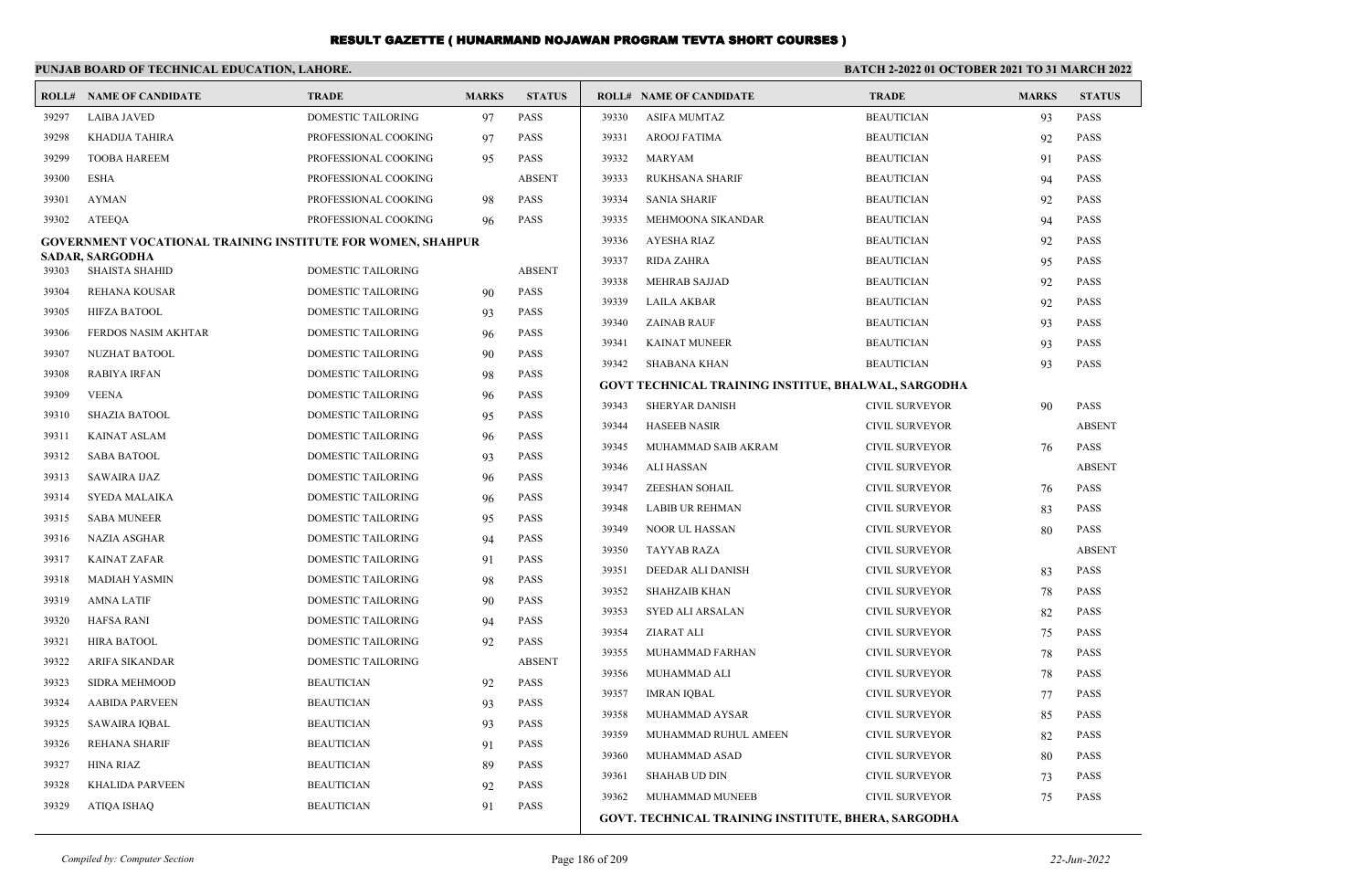|       | PUNJAB BOARD OF TECHNICAL EDUCATION, LAHORE.                     |                              |              |               | <b>BATCH 2-2022 01 OCTOBER 2021 TO 31 MARCH 2022</b> |                                |                              |              |               |
|-------|------------------------------------------------------------------|------------------------------|--------------|---------------|------------------------------------------------------|--------------------------------|------------------------------|--------------|---------------|
|       | <b>ROLL# NAME OF CANDIDATE</b>                                   | <b>TRADE</b>                 | <b>MARKS</b> | <b>STATUS</b> |                                                      | <b>ROLL# NAME OF CANDIDATE</b> | <b>TRADE</b>                 | <b>MARKS</b> | <b>STATUS</b> |
| 39363 | MUZAMMIL NAWAZ                                                   | <b>COMPUTER APPLICATIONS</b> | 92           | PASS          | 39396                                                | <b>SANA BIBI</b>               | <b>BEAUTICIAN</b>            | 96           | <b>PASS</b>   |
| 39364 | <b>AHSAN ALI KHAN</b>                                            | <b>COMPUTER APPLICATIONS</b> |              | <b>ABSENT</b> | 39397                                                | <b>GHULAM FATIMA</b>           | <b>BEAUTICIAN</b>            | 85           | <b>PASS</b>   |
| 39365 | <b>KAMRAN HALEEM</b>                                             | <b>COMPUTER APPLICATIONS</b> | 82           | PASS          | 39398                                                | <b>ESHA SHAHZAD</b>            | <b>BEAUTICIAN</b>            | 93           | <b>PASS</b>   |
| 39366 | <b>AZHAR ABBAS</b>                                               | <b>COMPUTER APPLICATIONS</b> | 86           | PASS          | 39399                                                | SAIMA                          | <b>BEAUTICIAN</b>            | 88           | <b>PASS</b>   |
| 39367 | <b>AMANULLAH</b>                                                 | <b>COMPUTER APPLICATIONS</b> | 91           | <b>PASS</b>   | 39400                                                | <b>IORA ZEESHAN</b>            | <b>BEAUTICIAN</b>            | 94           | <b>PASS</b>   |
| 39368 | MUHAMMAD ALI                                                     | <b>COMPUTER APPLICATIONS</b> | 80           | <b>PASS</b>   | 39401                                                | <b>ANILA ANSER</b>             | <b>BEAUTICIAN</b>            | 93           | <b>PASS</b>   |
| 39369 | MUHAMMAD ARSLAN                                                  | <b>COMPUTER APPLICATIONS</b> | 85           | PASS          | 39402                                                | <b>KALSOOM</b>                 | <b>BEAUTICIAN</b>            | 88           | <b>PASS</b>   |
| 39370 | <b>ZEESHAN HAIDER</b>                                            | <b>COMPUTER APPLICATIONS</b> | 88           | PASS          | 39403                                                | <b>NAZIA MANZOOR</b>           | <b>BEAUTICIAN</b>            | 94           | <b>PASS</b>   |
| 39371 | <b>ALI RAZA</b>                                                  | <b>COMPUTER APPLICATIONS</b> | 84           | <b>PASS</b>   | 39404                                                | <b>KIRAN ZAMEER</b>            | <b>BEAUTICIAN</b>            | 92           | <b>PASS</b>   |
| 39372 | HAFIZ MUHAMMAD AWAIS QAMAR                                       | <b>COMPUTER APPLICATIONS</b> |              | <b>ABSENT</b> | 39405                                                | <b>AHIRA KHALID</b>            | <b>BEAUTICIAN</b>            | 93           | <b>PASS</b>   |
| 39373 | <b>AHMAD MOAZ</b>                                                | <b>COMPUTER APPLICATIONS</b> | 84           | PASS          | 39406                                                | <b>MAHNOOR</b>                 | <b>BEAUTICIAN</b>            | 97           | <b>PASS</b>   |
| 39374 | HAFEEZ UR REHMAN                                                 | <b>COMPUTER APPLICATIONS</b> |              | <b>ABSENT</b> | 39407                                                | ZAIBA                          | <b>BEAUTICIAN</b>            | 93           | <b>PASS</b>   |
| 39375 | MUHAMMAD TOUSEEF RAMZAN                                          | <b>COMPUTER APPLICATIONS</b> | 87           | <b>PASS</b>   | 39408                                                | <b>AROOJ BATOOL</b>            | <b>BEAUTICIAN</b>            | 91           | <b>PASS</b>   |
| 39376 | MUHAMMAD NABEEL                                                  | <b>COMPUTER APPLICATIONS</b> | 85           | <b>PASS</b>   | 39409                                                | NAGINA ZULFIQAR                | <b>BEAUTICIAN</b>            | 90           | <b>PASS</b>   |
| 39377 | <b>ADNAN KHAN</b>                                                | <b>COMPUTER APPLICATIONS</b> | 84           | <b>PASS</b>   | 39410                                                | ZONAIRA MATLOOB                | <b>BEAUTICIAN</b>            | 96           | <b>PASS</b>   |
| 39378 | MUHAMMAD USMAN ZAFAR                                             | <b>COMPUTER APPLICATIONS</b> | 91           | <b>PASS</b>   | 39411                                                | HAFIZA AYESHA MAJEED           | <b>BEAUTICIAN</b>            | 96           | <b>PASS</b>   |
| 39379 | <b>WAQAR HUSSAIN</b>                                             | <b>COMPUTER APPLICATIONS</b> | 84           | <b>PASS</b>   | 39412                                                | <b>AYESHA BIBI</b>             | <b>BEAUTICIAN</b>            | 95           | <b>PASS</b>   |
| 39380 | <b>AHMAD BILAL</b>                                               | <b>COMPUTER APPLICATIONS</b> |              | <b>ABSENT</b> | 39413                                                | <b>MEHWISH MATLOOB</b>         | <b>COMPUTER APPLICATIONS</b> | 96           | <b>PASS</b>   |
| 39381 | MUHAMMAD HAMAYUN KHIZAR                                          | <b>COMPUTER APPLICATIONS</b> |              | <b>ABSENT</b> | 39414                                                | <b>MAHRUKH IJAZ</b>            | <b>COMPUTER APPLICATIONS</b> | 91           | <b>PASS</b>   |
| 39382 | MUHAMMAD HASNAIN YOUSAF                                          | <b>COMPUTER APPLICATIONS</b> | 90           | <b>PASS</b>   | 39415                                                | <b>SABA RIAZ</b>               | <b>COMPUTER APPLICATIONS</b> | 94           | <b>PASS</b>   |
|       | GOVERNMENT VOCATIONAL TRAINING INSTITUTE FOR WOMEN, ALI AKBAR    |                              |              |               | 39416                                                | <b>ISRA AQEEL</b>              | <b>COMPUTER APPLICATIONS</b> | 96           | <b>PASS</b>   |
| 39383 | ROAD CHOWK ABBAS AMAMIA COLONY, FEROZEWALA<br><b>SAFINA BIBI</b> | <b>BEAUTICIAN</b>            | 91           | <b>PASS</b>   | 39417                                                | <b>MEHWISH</b>                 | <b>COMPUTER APPLICATIONS</b> | 96           | <b>PASS</b>   |
| 39384 | MAHPARA GULZAR                                                   | <b>BEAUTICIAN</b>            | 80           | PASS          | 39418                                                | <b>SYEDA FIZA BATOOL</b>       | <b>COMPUTER APPLICATIONS</b> | 80           | <b>PASS</b>   |
| 39385 | <b>SEHAR BANO</b>                                                | <b>BEAUTICIAN</b>            | 96           | PASS          | 39419                                                | <b>MEHREEN</b>                 | <b>COMPUTER APPLICATIONS</b> | 90           | <b>PASS</b>   |
| 39386 | MALAIKA SHEHZADI                                                 | <b>BEAUTICIAN</b>            | 80           | <b>PASS</b>   | 39420                                                | <b>MEHAR UN NISA</b>           | <b>COMPUTER APPLICATIONS</b> | 93           | <b>PASS</b>   |
| 39387 | <b>SUMIYA SHAKEEL</b>                                            | <b>BEAUTICIAN</b>            | 80           | <b>PASS</b>   | 39421                                                | <b>ROZINA ABBASI</b>           | <b>COMPUTER APPLICATIONS</b> | 81           | <b>PASS</b>   |
| 39388 | <b>NASIM BIBI</b>                                                | <b>BEAUTICIAN</b>            | 80           | PASS          | 39422                                                | <b>SONIA BATOOL</b>            | <b>COMPUTER APPLICATIONS</b> | 95           | <b>PASS</b>   |
| 39389 | NARJIS ZAHRA JABEEN                                              | <b>BEAUTICIAN</b>            | 84           | PASS          | 39423                                                | <b>RUBAB ASHRAF</b>            | <b>COMPUTER APPLICATIONS</b> | 94           | <b>PASS</b>   |
| 39390 | <b>MAZIMM SAGHEER</b>                                            | <b>BEAUTICIAN</b>            | 86           | <b>PASS</b>   | 39424                                                | <b>AMNA ARSHAD</b>             | <b>COMPUTER APPLICATIONS</b> | 90           | <b>PASS</b>   |
| 39391 | <b>AOSA</b>                                                      | <b>BEAUTICIAN</b>            | 84           | <b>PASS</b>   | 39425                                                | NAYAB                          | <b>COMPUTER APPLICATIONS</b> | 87           | <b>PASS</b>   |
| 39392 | <b>MEHWISH</b>                                                   | <b>BEAUTICIAN</b>            | 85           | <b>PASS</b>   | 39426                                                | <b>FARAH ALI</b>               | <b>COMPUTER APPLICATIONS</b> | 64           | <b>PASS</b>   |
| 39393 | <b>ESHA</b>                                                      | <b>BEAUTICIAN</b>            | 86           | <b>PASS</b>   | 39427                                                | <b>TUBA</b>                    | <b>COMPUTER APPLICATIONS</b> | 80           | <b>PASS</b>   |
| 39394 | <b>LUBNA NAEEM</b>                                               | <b>BEAUTICIAN</b>            | 82           | <b>PASS</b>   | 39428                                                | <b>FIRDOS</b>                  | DOMESTIC TAILORING           | 91           | <b>PASS</b>   |
| 39395 | <b>TANZEELA</b>                                                  | <b>BEAUTICIAN</b>            | 96           | <b>PASS</b>   | 39429                                                | <b>NISHA AROOJ</b>             | DOMESTIC TAILORING           | 96           | <b>PASS</b>   |
|       |                                                                  |                              |              |               | 39430                                                | HUMA BATOOL                    | DOMESTIC TAILORING           | 87           | <b>PASS</b>   |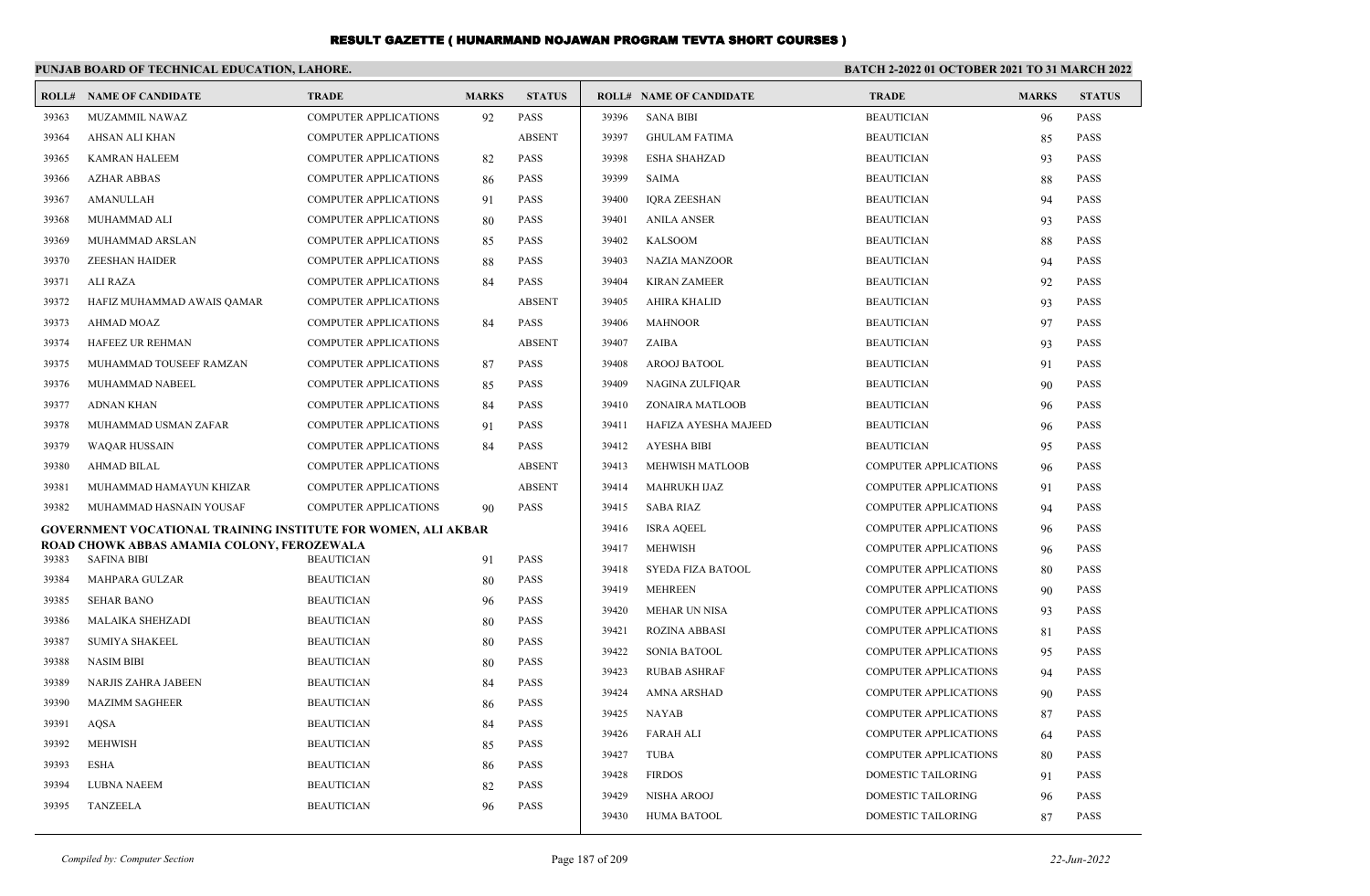|       | PUNJAB BOARD OF TECHNICAL EDUCATION, LAHORE.               |                    |              |               |       |                                | <b>BATCH 2-2022 01 OCTOBER 2021 TO 31 MARCH 2022</b> |              |               |  |
|-------|------------------------------------------------------------|--------------------|--------------|---------------|-------|--------------------------------|------------------------------------------------------|--------------|---------------|--|
|       | <b>ROLL# NAME OF CANDIDATE</b>                             | <b>TRADE</b>       | <b>MARKS</b> | <b>STATUS</b> |       | <b>ROLL# NAME OF CANDIDATE</b> | <b>TRADE</b>                                         | <b>MARKS</b> | <b>STATUS</b> |  |
| 39431 | MARYAM SHAHZADI                                            | DOMESTIC TAILORING | 87           | <b>PASS</b>   | 39465 | <b>AREEJ ISHFAQ</b>            | <b>AUTOCAD</b>                                       | 94           | <b>PASS</b>   |  |
| 39432 | RABIA BATOOL                                               | DOMESTIC TAILORING | 85           | <b>PASS</b>   | 39466 | <b>TAHREEM TUFAIL</b>          | <b>AUTOCAD</b>                                       | 95           | <b>PASS</b>   |  |
| 39433 | <b>IQRA AMJAD</b>                                          | DOMESTIC TAILORING | 90           | <b>PASS</b>   | 39467 | <b>BINISH TALAT</b>            | <b>AUTOCAD</b>                                       | 89           | <b>PASS</b>   |  |
| 39434 | <b>SHAGUFTA</b>                                            | DOMESTIC TAILORING |              | <b>ABSENT</b> | 39468 | <b>SADAF NAUREEN</b>           | <b>AUTOCAD</b>                                       | 95           | <b>PASS</b>   |  |
| 39435 | <b>IRAM ABBAS</b>                                          | DOMESTIC TAILORING | 96           | <b>PASS</b>   | 39469 | RAHEELA NAWAZ                  | <b>AUTOCAD</b>                                       | 84           | <b>PASS</b>   |  |
| 39436 | <b>NOOR UL HUDA</b>                                        | DOMESTIC TAILORING | 90           | <b>PASS</b>   | 39470 | AYESHA FATIMA                  | <b>AUTOCAD</b>                                       | 90           | <b>PASS</b>   |  |
| 39437 | AYESHA YAQOOB                                              | DOMESTIC TAILORING | 87           | <b>PASS</b>   | 39471 | <b>UMM E HABIBA</b>            | <b>AUTOCAD</b>                                       | 83           | <b>PASS</b>   |  |
| 39438 | SYEDA ZABIHA ZAHRA                                         | DOMESTIC TAILORING | 88           | <b>PASS</b>   | 39472 | <b>IRSA MURTAZA</b>            | <b>AUTOCAD</b>                                       | 90           | <b>PASS</b>   |  |
| 39439 | AYESHA QAYYUM                                              | DOMESTIC TAILORING | 82           | <b>PASS</b>   | 39473 | <b>ABDUL RAHMAN</b>            | WELDER                                               | 92           | <b>PASS</b>   |  |
| 39440 | <b>SADIA NAYAB</b>                                         | DOMESTIC TAILORING | 87           | <b>PASS</b>   | 39474 | MUHAMMAD AWAIS                 | WELDER                                               | 92           | <b>PASS</b>   |  |
| 39441 | ANEELA RAZZAQ                                              | DOMESTIC TAILORING | 82           | <b>PASS</b>   | 39475 | USAMA ASIF                     | WELDER                                               | 90           | <b>PASS</b>   |  |
| 39442 | <b>UME KALSOOM</b>                                         | DOMESTIC TAILORING | 87           | <b>PASS</b>   | 39476 | <b>ABU BAKAR</b>               | WELDER                                               | 91           | <b>PASS</b>   |  |
|       | <b>GOVT. TECHNICAL TRAINING CENTRE (DMTC), , MANANWALA</b> |                    |              |               | 39477 | MUHAMMAD AFZAAL                | WELDER                                               | 93           | <b>PASS</b>   |  |
| 39443 | <b>HAMZA NADEEM</b>                                        | <b>AUTOCAD</b>     | 94           | <b>PASS</b>   | 39478 | <b>TALHA MUJEEB</b>            | WELDER                                               | 90           | <b>PASS</b>   |  |
| 39444 | ALI HAIDER                                                 | <b>AUTOCAD</b>     | 92           | <b>PASS</b>   | 39479 | MUHAMMAD BILAL KHAN            | WELDER                                               | 85           | <b>PASS</b>   |  |
| 39445 | <b>HAMMAD SHAFIQ</b>                                       | <b>AUTOCAD</b>     | 90           | <b>PASS</b>   | 39480 | ATIF NISAR                     | WELDER                                               | 86           | <b>PASS</b>   |  |
| 39446 | MUHAMMAD ABDUL REHMAN                                      | <b>AUTOCAD</b>     | 95           | <b>PASS</b>   | 39481 | MUHAMMAD AZLAN                 | WELDER                                               | 93           | <b>PASS</b>   |  |
| 39447 | MUHAMMAD FAIZAN                                            | <b>AUTOCAD</b>     | 89           | <b>PASS</b>   | 39482 | MUHAMMAD WAQAS                 | WELDER                                               | 91           | <b>PASS</b>   |  |
| 39448 | <b>UMAR FAROOQ</b>                                         | <b>AUTOCAD</b>     | 86           | <b>PASS</b>   | 39483 | MUSHARAF HUSSAIN               | WELDER                                               | 85           | <b>PASS</b>   |  |
| 39449 | <b>ABDUL REHMAN</b>                                        | <b>AUTOCAD</b>     | 90           | <b>PASS</b>   | 39484 | MUHAMMAD NAEEM MUBASHAR        | WELDER                                               | 83           | <b>PASS</b>   |  |
| 39450 | <b>FAISAL SIDDIQUE</b>                                     | <b>AUTOCAD</b>     | 95           | <b>PASS</b>   | 39485 | ADEEL AHMAD                    | WELDER                                               | 83           | <b>PASS</b>   |  |
| 39451 | ABU BAKAR SIDDIQUE                                         | <b>AUTOCAD</b>     | 94           | <b>PASS</b>   | 39486 | AFZAL HUSSAIN                  | WELDER                                               | 84           | <b>PASS</b>   |  |
| 39452 | MUHAMMAD WAQAR ZULIFQAR                                    | <b>AUTOCAD</b>     | 91           | <b>PASS</b>   | 39487 | ZESHAN ALEEM                   | WELDER                                               | 81           | <b>PASS</b>   |  |
| 39453 | HAFIZ MUHAMMAD BILAL                                       | <b>AUTOCAD</b>     | 92           | <b>PASS</b>   | 39488 | MUHAMMAD BILAL                 | <b>ELECTRICIAN</b>                                   | 90           | <b>PASS</b>   |  |
| 39454 | <b>WAJID ALI</b>                                           | <b>AUTOCAD</b>     | 84           | <b>PASS</b>   | 39489 | <b>UMAIR MUSTAFA</b>           | <b>ELECTRICIAN</b>                                   | 96           | <b>PASS</b>   |  |
| 39455 | MUHAMMAD IMRAN MUSHTAQ                                     | <b>AUTOCAD</b>     | 88           | <b>PASS</b>   | 39490 | <b>GULAM MURTAZA</b>           | <b>ELECTRICIAN</b>                                   | 93           | <b>PASS</b>   |  |
| 39456 | <b>SHAHZAIB HASSAN</b>                                     | <b>AUTOCAD</b>     | 83           | <b>PASS</b>   | 39491 | QASIM ASLAM                    | <b>ELECTRICIAN</b>                                   | 86           | <b>PASS</b>   |  |
| 39457 | KASHIF ALI                                                 | <b>AUTOCAD</b>     | 82           | <b>PASS</b>   | 39492 | ALI HASSAN                     | <b>ELECTRICIAN</b>                                   | 96           | <b>PASS</b>   |  |
| 39458 | AQSA AHMAD                                                 | <b>AUTOCAD</b>     | 91           | <b>PASS</b>   | 39493 | ALI RAZA                       | <b>ELECTRICIAN</b>                                   | 86           | <b>PASS</b>   |  |
| 39459 | NIMRA YOUNAS                                               | <b>AUTOCAD</b>     | 93           | PASS          | 39494 | <b>SAQLAIN SIDDIQUE</b>        | <b>ELECTRICIAN</b>                                   | 84           | <b>PASS</b>   |  |
| 39460 | FARWA MURTAZA                                              | <b>AUTOCAD</b>     | 90           | PASS          | 39495 | MUHAMMAD RAMZAN                | <b>ELECTRICIAN</b>                                   | 87           | <b>PASS</b>   |  |
| 39461 | ANAM MURTAZA                                               | <b>AUTOCAD</b>     | 91           | <b>PASS</b>   | 39496 | MUHAMMAD ARSLAN                | <b>ELECTRICIAN</b>                                   | 86           | PASS          |  |
| 39462 | <b>UNAIZA SAEED</b>                                        | <b>AUTOCAD</b>     | 83           | <b>PASS</b>   | 39497 | KASHIF ALI                     | <b>ELECTRICIAN</b>                                   | 91           | <b>PASS</b>   |  |
| 39463 | NEELAM NAZAR HUSSAIN                                       | <b>AUTOCAD</b>     | 86           | <b>PASS</b>   | 39498 | MUHAMMAD RAZI                  | <b>ELECTRICIAN</b>                                   | 83           | <b>PASS</b>   |  |
| 39464 | <b>FIZA BANARAS</b>                                        | <b>AUTOCAD</b>     | 92           | PASS          | 39499 | MUHAMMAD REHMAN SARWAR         | <b>ELECTRICIAN</b>                                   | 87           | PASS          |  |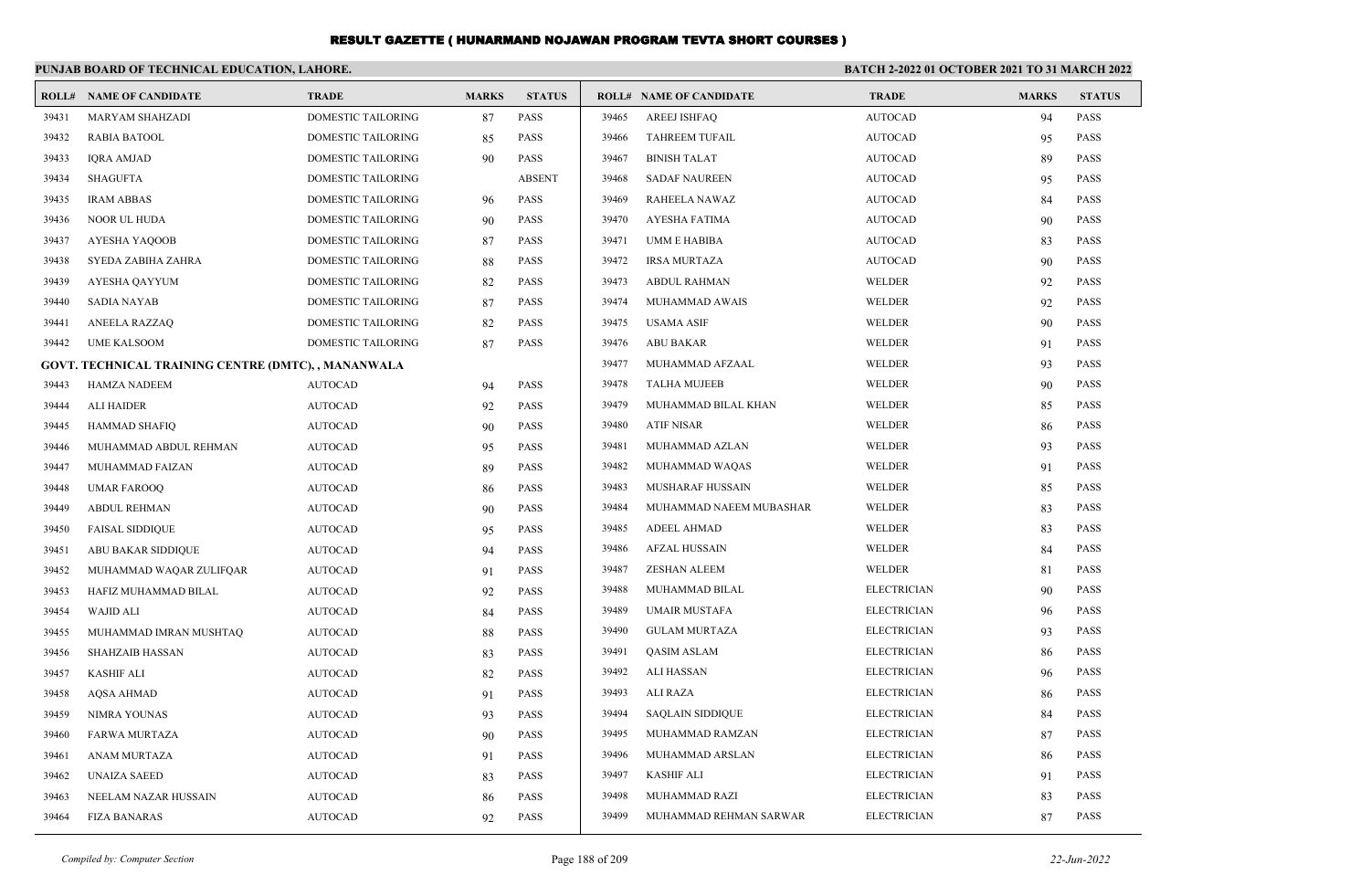|       | PUNJAB BOARD OF TECHNICAL EDUCATION, LAHORE.                             |                              |              |               |                    | BATCH 2-2022 01 OCTOBER 2021 TO 31 MARCH 2022 |                           |              |               |  |
|-------|--------------------------------------------------------------------------|------------------------------|--------------|---------------|--------------------|-----------------------------------------------|---------------------------|--------------|---------------|--|
|       | <b>ROLL# NAME OF CANDIDATE</b>                                           | <b>TRADE</b>                 | <b>MARKS</b> | <b>STATUS</b> |                    | <b>ROLL# NAME OF CANDIDATE</b>                | <b>TRADE</b>              | <b>MARKS</b> | <b>STATUS</b> |  |
| 39500 | <b>AHMAD RAZA</b>                                                        | <b>ELECTRICIAN</b>           | 96           | <b>PASS</b>   | 39533              | <b>SIDRA BATOOL</b>                           | DOMESTIC TAILORING        |              | <b>ABSENT</b> |  |
| 39501 | MUHAMMAD UMAR ANWAR                                                      | <b>ELECTRICIAN</b>           | 83           | <b>PASS</b>   | 39534              | <b>SEHRISH</b>                                | <b>DOMESTIC TAILORING</b> | 81           | <b>PASS</b>   |  |
| 39502 | <b>HAMMAD ALI</b>                                                        | <b>ELECTRICIAN</b>           | 92           | <b>PASS</b>   | 39535              | <b>HABIBA MUNIR</b>                           | DOMESTIC TAILORING        | 83           | <b>PASS</b>   |  |
| 39503 | MUHAMMAD MUNEEB RAZA                                                     | <b>COMPUTER APPLICATIONS</b> | 82           | <b>PASS</b>   | 39536              | <b>MUSFIRA</b>                                | DOMESTIC TAILORING        | 85           | PASS          |  |
| 39504 | WAQAS ALI                                                                | <b>COMPUTER APPLICATIONS</b> | 83           | <b>PASS</b>   | 39537              | MOIZA ABBAS                                   | DOMESTIC TAILORING        | 87           | <b>PASS</b>   |  |
| 39505 | <b>SHAN ALI</b>                                                          | <b>COMPUTER APPLICATIONS</b> | 96           | <b>PASS</b>   | 39538              | <b>ANIRAB FATIMA</b>                          | DOMESTIC TAILORING        | 81           | <b>PASS</b>   |  |
| 39506 | HASAN ALI KHAN                                                           | <b>COMPUTER APPLICATIONS</b> | 94           | <b>PASS</b>   | 39539              | <b>MOBEEN KHALID</b>                          | DOMESTIC TAILORING        | 85           | <b>PASS</b>   |  |
| 39507 | <b>BILAL HAIDER</b>                                                      | <b>COMPUTER APPLICATIONS</b> | 92           | <b>PASS</b>   | 39540              | <b>AREEJ RAMZAN</b>                           | DOMESTIC TAILORING        | 87           | <b>PASS</b>   |  |
| 39508 | UMAR DARAZ                                                               | <b>COMPUTER APPLICATIONS</b> | 80           | <b>PASS</b>   | 39541              | <b>AYESHA KIRAN</b>                           | DOMESTIC TAILORING        | 87           | <b>PASS</b>   |  |
| 39509 | <b>ABDULLAH SARWAR</b>                                                   | <b>COMPUTER APPLICATIONS</b> | 83           | <b>PASS</b>   | 39542              | <b>NOOR FATIMA</b>                            | <b>DOMESTIC TAILORING</b> | 88           | <b>PASS</b>   |  |
| 39510 | MUHAMMAD NAVEED                                                          | <b>COMPUTER APPLICATIONS</b> | 80           | <b>PASS</b>   | 39543              | <b>LAIBA SHAHZADI</b>                         | <b>DOMESTIC TAILORING</b> | 83           | <b>PASS</b>   |  |
| 39511 | AWAIS ALI                                                                | COMPUTER APPLICATIONS        | 94           | <b>PASS</b>   | 39544              | <b>AQSA RAFEEQ</b>                            | DOMESTIC TAILORING        | 85           | PASS          |  |
| 39512 | MUHAMMAD USMAN UL HAQ                                                    | <b>COMPUTER APPLICATIONS</b> | 88           | <b>PASS</b>   | 39545              | <b>EMAN FATIMA</b>                            | DOMESTIC TAILORING        |              | <b>ABSENT</b> |  |
| 39513 | MUHAMMAD QASIM                                                           | <b>COMPUTER APPLICATIONS</b> | 85           | <b>PASS</b>   | 39546              | <b>KINZA SHEHZADI</b>                         | <b>DOMESTIC TAILORING</b> |              | <b>ABSENT</b> |  |
| 39514 | ALI HAMZA                                                                | <b>COMPUTER APPLICATIONS</b> | 80           | <b>PASS</b>   | 39547              | <b>LAIBA MUKHTAR</b>                          | <b>DOMESTIC TAILORING</b> | 89           | <b>PASS</b>   |  |
| 39515 | MUHAMMAD AHMAD                                                           | <b>COMPUTER APPLICATIONS</b> | 92           | <b>PASS</b>   | 39548              | <b>RIMSAH</b>                                 | <b>BEAUTICIAN</b>         | 87           | <b>PASS</b>   |  |
| 39516 | MUHAMMAD AHMED KHAN                                                      | <b>COMPUTER APPLICATIONS</b> | 79           | <b>PASS</b>   | 39549              | <b>TASMIA JAFAR</b>                           | <b>BEAUTICIAN</b>         | 90           | <b>PASS</b>   |  |
| 39517 | <b>ASIF NASIR</b>                                                        | <b>COMPUTER APPLICATIONS</b> | 83           | <b>PASS</b>   | 39550              | <b>ALIA EHSAN</b>                             | <b>BEAUTICIAN</b>         | 83           | <b>PASS</b>   |  |
| 39518 | MEHRAN UL HAQ                                                            | <b>COMPUTER APPLICATIONS</b> | 95           | <b>PASS</b>   | 39551              | TANAWISH NAWAZ                                | <b>BEAUTICIAN</b>         | 79           | <b>PASS</b>   |  |
| 39519 | <b>HAMMAD</b>                                                            | <b>COMPUTER APPLICATIONS</b> | 95           | <b>PASS</b>   | 39552              | ANEEQA SHAHZADI                               | <b>BEAUTICIAN</b>         | 81           | <b>PASS</b>   |  |
| 39520 | EHSAN ELAHI ASHRAF                                                       | <b>COMPUTER APPLICATIONS</b> | 93           | <b>PASS</b>   | 39553              | <b>IQRA</b>                                   | <b>BEAUTICIAN</b>         | 83           | PASS          |  |
| 39521 | <b>USAMA</b>                                                             | COMPUTER APPLICATIONS        | 94           | <b>PASS</b>   | 39554              | <b>RABIA NOREEN</b>                           | <b>BEAUTICIAN</b>         | 83           | <b>PASS</b>   |  |
| 39522 | <b>ABU SUFYAN</b>                                                        | <b>COMPUTER APPLICATIONS</b> | 89           | <b>PASS</b>   | 39555              | <b>SHAHEEN</b>                                | <b>BEAUTICIAN</b>         | 81           | <b>PASS</b>   |  |
| 39523 | <b>IRFAN AHMAD</b>                                                       | <b>COMPUTER APPLICATIONS</b> | 80           | <b>PASS</b>   | 39556              | SHAHZADI ANAM NAZ                             | <b>BEAUTICIAN</b>         | 84           | <b>PASS</b>   |  |
| 39524 | MUHAMMAD SAFIAN                                                          | <b>COMPUTER APPLICATIONS</b> | 82           | PASS          | 39557              | <b>NABILA MUNIR</b>                           | <b>BEAUTICIAN</b>         | 87           | <b>PASS</b>   |  |
| 39525 | <b>HAFEEZ MANSHA</b>                                                     | <b>COMPUTER APPLICATIONS</b> | 89           | <b>PASS</b>   | 39558              | <b>AREEBA</b>                                 | <b>BEAUTICIAN</b>         | 80           | <b>PASS</b>   |  |
| 39526 | MUHAMMAD FAIZAN                                                          | <b>COMPUTER APPLICATIONS</b> | 87           | <b>PASS</b>   | 39559              | KIRAN SHEHZADI                                | <b>BEAUTICIAN</b>         |              | <b>ABSENT</b> |  |
| 39527 | ALI HAMZA                                                                | <b>COMPUTER APPLICATIONS</b> | 85           | <b>PASS</b>   | 39560              | <b>CHASMAN</b>                                | <b>BEAUTICIAN</b>         |              | <b>ABSENT</b> |  |
| 39528 | SYED ALI RAZA SHERAZI                                                    | COMPUTER APPLICATIONS        | 92           | <b>PASS</b>   | 39561              | <b>HABIBA BATOOL</b>                          | <b>BEAUTICIAN</b>         | 81           | <b>PASS</b>   |  |
| 39529 | <b>ARSLAN SAFDAR</b>                                                     | <b>COMPUTER APPLICATIONS</b> | 94           | <b>PASS</b>   | 39562              | <b>KASHISH</b>                                | <b>BEAUTICIAN</b>         | 84           | <b>PASS</b>   |  |
| 39530 | MUHAMMAD ZOHAIB ASHFAQ                                                   | <b>COMPUTER APPLICATIONS</b> | 94           | <b>PASS</b>   | 39563              | <b>EMAN FATIMA</b>                            | <b>BEAUTICIAN</b>         | 82           | <b>PASS</b>   |  |
| 39531 | SAJAWAL AKRAM                                                            | <b>COMPUTER APPLICATIONS</b> | 80           | <b>PASS</b>   | 39564              | <b>MARIA SAEED</b>                            | <b>BEAUTICIAN</b>         | 89           | <b>PASS</b>   |  |
| 39532 | MUHAMMAD ADEEL                                                           | <b>COMPUTER APPLICATIONS</b> | <b>PASS</b>  | 39565         | <b>HADIA</b>       | <b>BEAUTICIAN</b>                             | 83                        | <b>PASS</b>  |               |  |
|       | <b>GOVERNMENT TECHNICAL TRAINING CENTRE (FEMALE), OLD POLICE STATION</b> |                              |              |               | 39566              | <b>RABIA KHAN</b>                             | <b>BEAUTICIAN</b>         |              | <b>ABSENT</b> |  |
|       | <b>ROAD, SAFDARABAD</b>                                                  |                              |              | 39567         | <b>AMINA ASLAM</b> | <b>BEAUTICIAN</b>                             | 87                        | <b>PASS</b>  |               |  |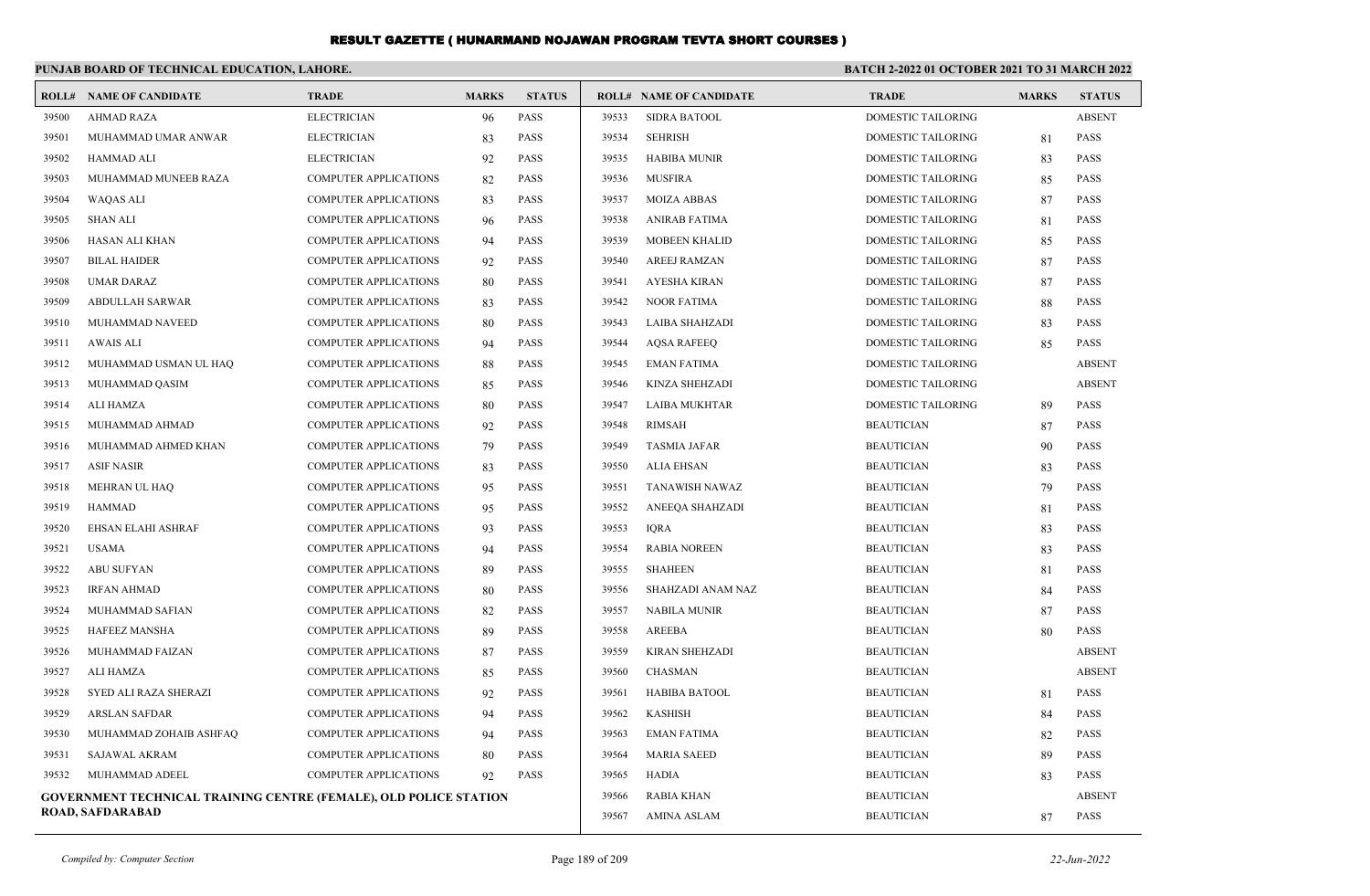|       | PUNJAB BOARD OF TECHNICAL EDUCATION, LAHORE.                      |                              |              |               | <b>BATCH 2-2022 01 OCTOBER 2021 TO 31 MARCH 2022</b> |                                |                                               |              |               |
|-------|-------------------------------------------------------------------|------------------------------|--------------|---------------|------------------------------------------------------|--------------------------------|-----------------------------------------------|--------------|---------------|
|       | <b>ROLL# NAME OF CANDIDATE</b>                                    | <b>TRADE</b>                 | <b>MARKS</b> | <b>STATUS</b> |                                                      | <b>ROLL# NAME OF CANDIDATE</b> | <b>TRADE</b>                                  | <b>MARKS</b> | <b>STATUS</b> |
| 39568 | <b>ZUNAIRA YOUSAF</b>                                             | <b>BEAUTICIAN</b>            | 79           | <b>PASS</b>   | 39602                                                | <b>ALI HASSAN</b>              | <b>COMPUTER APPLICATIONS</b>                  | 84           | <b>PASS</b>   |
| 39569 | <b>FIRDOS ASGHAR</b>                                              | <b>BEAUTICIAN</b>            | 81           | <b>PASS</b>   | 39603                                                | MUHAMMAD USMAN                 | <b>COMPUTER APPLICATIONS</b>                  | 85           | PASS          |
| 39570 | <b>ALEEZA</b>                                                     | <b>BEAUTICIAN</b>            | 82           | <b>PASS</b>   | 39604                                                | <b>SAMAR ABBAS</b>             | <b>COMPUTER APPLICATIONS</b>                  | 86           | <b>PASS</b>   |
| 39571 | <b>RIZWANA SAEED</b>                                              | <b>COMPUTER APPLICATIONS</b> | 78           | <b>PASS</b>   | 39605                                                | MUHAMMAD AQIB JAVED            | <b>COMPUTER APPLICATIONS</b>                  | 84           | <b>PASS</b>   |
| 39572 | <b>HALIMA SADIA</b>                                               | <b>COMPUTER APPLICATIONS</b> | 90           | <b>PASS</b>   | 39606                                                | <b>WAQAR MUNAWAR</b>           | <b>COMPUTER APPLICATIONS</b>                  | 86           | <b>PASS</b>   |
| 39573 | <b>SAMAN NAWAZ</b>                                                | <b>COMPUTER APPLICATIONS</b> | 78           | <b>PASS</b>   | 39607                                                | <b>ALI HAMZA</b>               | <b>COMPUTER APPLICATIONS</b>                  | 80           | <b>PASS</b>   |
| 39574 | <b>NIDA BIBI</b>                                                  | COMPUTER APPLICATIONS        | 88           | <b>PASS</b>   | 39608                                                | FARAZ                          | <b>COMPUTER APPLICATIONS</b>                  | 85           | PASS          |
| 39575 | <b>MEHWISHA</b>                                                   | <b>COMPUTER APPLICATIONS</b> | 78           | <b>PASS</b>   | 39609                                                | MUHAMMAD NUMAN                 | <b>COMPUTER APPLICATIONS</b>                  |              | <b>ABSENT</b> |
| 39576 | <b>JAVAIRIA NAZEER</b>                                            | <b>COMPUTER APPLICATIONS</b> | 81           | <b>PASS</b>   | 39610                                                | <b>SHAHZAIB</b>                | <b>COMPUTER APPLICATIONS</b>                  | 88           | <b>PASS</b>   |
| 39577 | <b>ESHA IMAN</b>                                                  | <b>COMPUTER APPLICATIONS</b> | 78           | <b>PASS</b>   | 39611                                                | MUHAMMAD ASIM                  | <b>COMPUTER APPLICATIONS</b>                  | 86           | <b>PASS</b>   |
| 39578 | <b>TASNEEM AKHTAR</b>                                             | <b>COMPUTER APPLICATIONS</b> | 75           | <b>PASS</b>   | 39612                                                | <b>SHEHRYAR JAVED</b>          | <b>COMPUTER APPLICATIONS</b>                  | 81           | <b>PASS</b>   |
| 39579 | <b>SABA NAZ</b>                                                   | COMPUTER APPLICATIONS        | 66           | <b>PASS</b>   | 39613                                                | MUHAMMAD TOSEEQ                | SOLAR PHOTOVOLTAIC (PV)                       | 73           | PASS          |
| 39580 | <b>TEHREEM FATIMA</b>                                             | COMPUTER APPLICATIONS        | 82           | <b>PASS</b>   |                                                      |                                | <b>SYSTEMS FOR POWER</b><br><b>GENERATION</b> |              |               |
| 39581 | AREEBA SHAHZADI                                                   | COMPUTER APPLICATIONS        | 88           | <b>PASS</b>   | 39614                                                | MUHAMMAD TAHIR                 | SOLAR PHOTOVOLTAIC (PV)                       | 80           | <b>PASS</b>   |
| 39582 | <b>MARIA</b>                                                      | <b>COMPUTER APPLICATIONS</b> | 85           | <b>PASS</b>   |                                                      |                                | <b>SYSTEMS FOR POWER</b><br><b>GENERATION</b> |              |               |
| 39583 | <b>FIZZA SHEHZDI</b>                                              | COMPUTER APPLICATIONS        | 86           | <b>PASS</b>   | 39615                                                | <b>SHAHBAZ AHMAD</b>           | SOLAR PHOTOVOLTAIC (PV)                       | 76           | <b>PASS</b>   |
| 39584 | <b>ANEELA SABIR</b>                                               | COMPUTER APPLICATIONS        | 72           | <b>PASS</b>   |                                                      |                                | <b>SYSTEMS FOR POWER</b><br><b>GENERATION</b> |              |               |
| 39585 | <b>JAVERIA SHABBIR</b>                                            | <b>COMPUTER APPLICATIONS</b> | 83           | <b>PASS</b>   | 39616                                                | MUHAMMAD UMER                  | SOLAR PHOTOVOLTAIC (PV)                       | 78           | <b>PASS</b>   |
| 39586 | <b>AMBREEN</b>                                                    | <b>BEAUTICIAN</b>            | 76           | <b>PASS</b>   |                                                      |                                | <b>SYSTEMS FOR POWER</b><br><b>GENERATION</b> |              |               |
| 39587 | <b>BISMA ABBAS</b>                                                | <b>BEAUTICIAN</b>            | 83           | <b>PASS</b>   | 39617                                                | ANSAR BILAL                    | SOLAR PHOTOVOLTAIC (PV)                       | 72           | <b>PASS</b>   |
|       | GOVT. TECHNICAL TRAINING CENTRE (MALE), BOTTER MARKET, SAFDARABAD |                              |              |               |                                                      |                                | <b>SYSTEMS FOR POWER</b><br><b>GENERATION</b> |              |               |
| 39588 | <b>BABAR ALI</b>                                                  | COMPUTER APPLICATIONS        | 92           | <b>PASS</b>   | 39618                                                | MUHAMMAD SARMAD                | SOLAR PHOTOVOLTAIC (PV)                       | 78           | <b>PASS</b>   |
| 39589 | <b>SAAD SIDDIQUE</b>                                              | COMPUTER APPLICATIONS        | 83           | <b>PASS</b>   |                                                      |                                | <b>SYSTEMS FOR POWER</b><br><b>GENERATION</b> |              |               |
| 39590 | MUHAMMAD WASEEM TASAWAR                                           | COMPUTER APPLICATIONS        | 80           | <b>PASS</b>   | 39619                                                | <b>ASIM MAHMOOD</b>            | SOLAR PHOTOVOLTAIC (PV)                       | 74           | <b>PASS</b>   |
| 39591 | <b>SAMI ULLAH</b>                                                 | COMPUTER APPLICATIONS        | 89           | <b>PASS</b>   |                                                      |                                | <b>SYSTEMS FOR POWER</b><br><b>GENERATION</b> |              |               |
| 39592 | <b>AFTAB AKHTAR</b>                                               | COMPUTER APPLICATIONS        | 88           | <b>PASS</b>   | 39620                                                | MUHAMMAD SHEHARYAR             | SOLAR PHOTOVOLTAIC (PV)                       | 80           | <b>PASS</b>   |
| 39593 | <b>AZNAIN LAFEEF</b>                                              | <b>COMPUTER APPLICATIONS</b> | 81           | <b>PASS</b>   |                                                      |                                | <b>SYSTEMS FOR POWER</b><br><b>GENERATION</b> |              |               |
| 39594 | <b>RASHID ZAFAR</b>                                               | <b>COMPUTER APPLICATIONS</b> | 78           | <b>PASS</b>   | 39621                                                | <b>NAVEED HASSAN</b>           | SOLAR PHOTOVOLTAIC (PV)                       |              | <b>ABSENT</b> |
| 39595 | MUHAMMAD UMER                                                     | COMPUTER APPLICATIONS        | 75           | <b>PASS</b>   |                                                      |                                | <b>SYSTEMS FOR POWER</b><br><b>GENERATION</b> |              |               |
| 39596 | <b>REHAN AKRAM</b>                                                | COMPUTER APPLICATIONS        | 82           | <b>PASS</b>   | 39622                                                | <b>RABEE ZAID</b>              | SOLAR PHOTOVOLTAIC (PV)                       | 76           | <b>PASS</b>   |
| 39597 | <b>ABDUL REHMAN</b>                                               | <b>COMPUTER APPLICATIONS</b> | 89           | <b>PASS</b>   |                                                      |                                | <b>SYSTEMS FOR POWER</b><br><b>GENERATION</b> |              |               |
| 39598 | <b>MUBASHAR HUSSAIN</b>                                           | <b>COMPUTER APPLICATIONS</b> | 88           | <b>PASS</b>   | 39623                                                | MUHAMMAD SUFYAN                | SOLAR PHOTOVOLTAIC (PV)                       |              | <b>ABSENT</b> |
| 39599 | <b>QASIM RAZZAQ</b>                                               | COMPUTER APPLICATIONS        | 81           | <b>PASS</b>   |                                                      |                                | <b>SYSTEMS FOR POWER</b><br><b>GENERATION</b> |              |               |
| 39600 | MUHAMMAD AWAIS                                                    | COMPUTER APPLICATIONS        | 78           | <b>PASS</b>   |                                                      |                                |                                               |              |               |
| 39601 | MUHAMMAD FAROOO                                                   | <b>COMPUTER APPLICATIONS</b> | 85           | <b>PASS</b>   |                                                      |                                |                                               |              |               |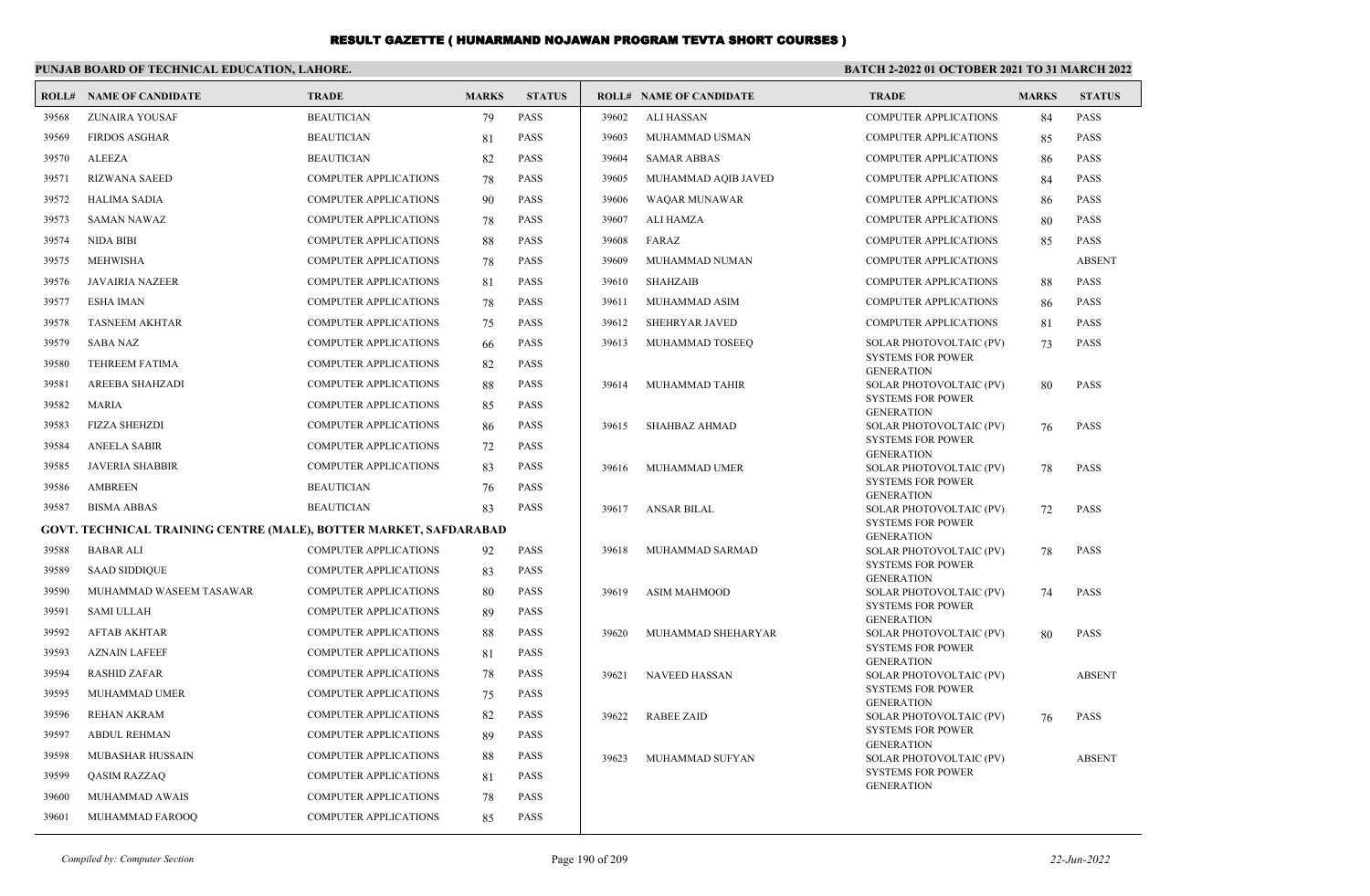| PUNJAB BOARD OF TECHNICAL EDUCATION. LAHORE. |  |
|----------------------------------------------|--|
|----------------------------------------------|--|

#### **BATCH 2-2022 01 OCTOBER 2021 TO 31 MARCH 2022**

| ROLL# | <b>NAME OF CANDIDATE</b>                                                                | <b>TRADE</b>                                                             | <b>MARKS</b> | <b>STATUS</b> |       | <b>ROLL# NAME OF CANDIDATE</b> | <b>TRADE</b>                                                             | <b>MARKS</b> | <b>STATUS</b> |
|-------|-----------------------------------------------------------------------------------------|--------------------------------------------------------------------------|--------------|---------------|-------|--------------------------------|--------------------------------------------------------------------------|--------------|---------------|
| 39624 | MUHAMMAD AQIB ALI                                                                       | SOLAR PHOTOVOLTAIC (PV)<br><b>SYSTEMS FOR POWER</b><br><b>GENERATION</b> | 72           | <b>PASS</b>   | 39640 | <b>REHMAN ALI</b>              | SOLAR PHOTOVOLTAIC (PV)<br><b>SYSTEMS FOR POWER</b><br><b>GENERATION</b> | 88           | <b>PASS</b>   |
| 39625 | <b>BILAL AHMAD USMANI</b>                                                               | SOLAR PHOTOVOLTAIC (PV)<br><b>SYSTEMS FOR POWER</b><br><b>GENERATION</b> | 72           | <b>PASS</b>   | 39641 | TAYYAB ALI                     | SOLAR PHOTOVOLTAIC (PV)<br><b>SYSTEMS FOR POWER</b><br><b>GENERATION</b> |              | <b>ABSENT</b> |
| 39626 | <b>MAJID ALI</b>                                                                        | SOLAR PHOTOVOLTAIC (PV)<br><b>SYSTEMS FOR POWER</b><br><b>GENERATION</b> | 78           | <b>PASS</b>   | 39642 | <b>QAMAR SHAHZAD</b>           | SOLAR PHOTOVOLTAIC (PV)<br><b>SYSTEMS FOR POWER</b><br><b>GENERATION</b> | 77           | <b>PASS</b>   |
| 39627 | <b>ABDUL REHMAN</b>                                                                     | SOLAR PHOTOVOLTAIC (PV)<br><b>SYSTEMS FOR POWER</b><br><b>GENERATION</b> | 71           | <b>PASS</b>   | 39643 | <b>MUNSAF ALI</b>              | SOLAR PHOTOVOLTAIC (PV)<br><b>SYSTEMS FOR POWER</b><br><b>GENERATION</b> |              | <b>ABSENT</b> |
|       | <b>GOVERNMENT TECHNICAL TRAINING INSTITUTE, HIRAN MINAR ROAD,</b><br><b>SHEIKHUPURA</b> |                                                                          |              |               | 39644 | MUHAMMAD REHAN ARSHAD          | SOLAR PHOTOVOLTAIC (PV)<br><b>SYSTEMS FOR POWER</b>                      | 92           | <b>PASS</b>   |
| 39628 | <b>BILAWAL ABBAS</b>                                                                    | SOLAR PHOTOVOLTAIC (PV)<br><b>SYSTEMS FOR POWER</b><br><b>GENERATION</b> | 81           | <b>PASS</b>   | 39645 | MUHAMMAD MUGHEES               | <b>GENERATION</b><br>SOLAR PHOTOVOLTAIC (PV)<br><b>SYSTEMS FOR POWER</b> | 83           | <b>PASS</b>   |
| 39629 | ALI HAMZA                                                                               | SOLAR PHOTOVOLTAIC (PV)<br><b>SYSTEMS FOR POWER</b><br><b>GENERATION</b> | 77           | <b>PASS</b>   | 39646 | MUHAMMAD TALHA FAROOQ          | <b>GENERATION</b><br>SOLAR PHOTOVOLTAIC (PV)<br><b>SYSTEMS FOR POWER</b> | 82           | <b>PASS</b>   |
| 39630 | MUHAMMAD SAMAHAR ASHRAF                                                                 | SOLAR PHOTOVOLTAIC (PV)<br><b>SYSTEMS FOR POWER</b><br><b>GENERATION</b> | 80           | <b>PASS</b>   | 39647 | MUHAMMAD TALHA YASEEN          | <b>GENERATION</b><br>SOLAR PHOTOVOLTAIC (PV)<br><b>SYSTEMS FOR POWER</b> | 88           | <b>PASS</b>   |
| 39631 | MUHAMMAD UMAIR                                                                          | SOLAR PHOTOVOLTAIC (PV)<br><b>SYSTEMS FOR POWER</b>                      | 84           | <b>PASS</b>   | 39648 | <b>MUNEEB UR REHMAN</b>        | <b>GENERATION</b><br>MOTOR CYCLE MECHANIC                                | 83           | <b>PASS</b>   |
| 39632 | ZEESHAN ALI                                                                             | <b>GENERATION</b><br>SOLAR PHOTOVOLTAIC (PV)                             | 81           | <b>PASS</b>   | 39649 | <b>MUNIB UR REHMAN</b>         | MOTOR CYCLE MECHANIC                                                     | 79           | <b>PASS</b>   |
|       |                                                                                         | <b>SYSTEMS FOR POWER</b>                                                 |              |               | 39650 | <b>SAJAWAL ALI</b>             | MOTOR CYCLE MECHANIC                                                     | 88           | <b>PASS</b>   |
| 39633 | <b>MOHSIN ALI</b>                                                                       | <b>GENERATION</b>                                                        |              | <b>PASS</b>   | 39651 | MUHAMMAD AZAZ                  | MOTOR CYCLE MECHANIC                                                     | 74           | <b>PASS</b>   |
|       |                                                                                         | SOLAR PHOTOVOLTAIC (PV)<br><b>SYSTEMS FOR POWER</b>                      | 85           |               | 39652 | <b>SYED FEEZAN ALI</b>         | MOTOR CYCLE MECHANIC                                                     | 84           | <b>PASS</b>   |
|       |                                                                                         | <b>GENERATION</b>                                                        |              |               | 39653 | <b>ADNAN MURTAZA</b>           | MOTOR CYCLE MECHANIC                                                     | 80           | <b>PASS</b>   |
| 39634 | TAHAMMAL HUSSAIN                                                                        | SOLAR PHOTOVOLTAIC (PV)<br><b>SYSTEMS FOR POWER</b>                      | 76           | <b>PASS</b>   | 39654 | <b>FAHAD HUSSAIN</b>           | MOTOR CYCLE MECHANIC                                                     | 77           | <b>PASS</b>   |
|       |                                                                                         | <b>GENERATION</b>                                                        |              |               | 39655 | <b>UMAR</b>                    | MOTOR CYCLE MECHANIC                                                     | 91           | <b>PASS</b>   |
| 39635 | <b>SUBHAN BAIG</b>                                                                      | SOLAR PHOTOVOLTAIC (PV)<br><b>SYSTEMS FOR POWER</b>                      | 82           | <b>PASS</b>   | 39656 | MUHAMMAD UMAIR GHANI           | MOTOR CYCLE MECHANIC                                                     | 78           | <b>PASS</b>   |
|       |                                                                                         | <b>GENERATION</b>                                                        |              |               | 39657 | <b>RIZWAN ALI</b>              | MOTOR CYCLE MECHANIC                                                     | 78           | <b>PASS</b>   |
| 39636 | <b>KASHIF ALI</b>                                                                       | SOLAR PHOTOVOLTAIC (PV)<br><b>SYSTEMS FOR POWER</b>                      | 79           | <b>PASS</b>   | 39658 | MUHAMMAD JABER BUTT            | MOTOR CYCLE MECHANIC                                                     | 89           | <b>PASS</b>   |
|       |                                                                                         | <b>GENERATION</b>                                                        |              |               | 39659 | MUHAMMAD USMAN                 | MOTOR CYCLE MECHANIC                                                     |              | <b>ABSENT</b> |
| 39637 | MUHAMMAD AWAIS                                                                          | SOLAR PHOTOVOLTAIC (PV)<br><b>SYSTEMS FOR POWER</b>                      | 85           | <b>PASS</b>   | 39660 | <b>WASEEM IOBAL</b>            | MOTOR CYCLE MECHANIC                                                     | 81           | <b>PASS</b>   |
|       |                                                                                         | <b>GENERATION</b>                                                        |              |               | 39661 | <b>SHERAZ ANSLAM</b>           | MOTOR CYCLE MECHANIC                                                     | 86           | <b>PASS</b>   |
| 39638 | <b>QASIM JAVEED</b>                                                                     | SOLAR PHOTOVOLTAIC (PV)<br><b>SYSTEMS FOR POWER</b>                      |              | <b>ABSENT</b> | 39662 | <b>ALI HASAN</b>               | MOTOR CYCLE MECHANIC                                                     |              | <b>ABSENT</b> |
|       |                                                                                         | <b>GENERATION</b>                                                        |              |               | 39663 | <b>MOHSIN ALI</b>              | MOTOR CYCLE MECHANIC                                                     | 91           | <b>PASS</b>   |
| 39639 | <b>HAIDER ALI</b>                                                                       | SOLAR PHOTOVOLTAIC (PV)<br><b>SYSTEMS FOR POWER</b>                      |              | <b>ABSENT</b> | 39664 | <b>ZEESHAN ZAHIR</b>           | MOTOR CYCLE MECHANIC                                                     |              | <b>ABSENT</b> |
|       |                                                                                         | <b>GENERATION</b>                                                        |              |               | 39665 | <b>ZOHAIB ARIF</b>             | MOTOR CYCLE MECHANIC                                                     | 84           | <b>PASS</b>   |
|       |                                                                                         |                                                                          |              |               | 39666 | <b>MEHTAB</b>                  | MOTOR CYCLE MECHANIC                                                     | 85           | <b>PASS</b>   |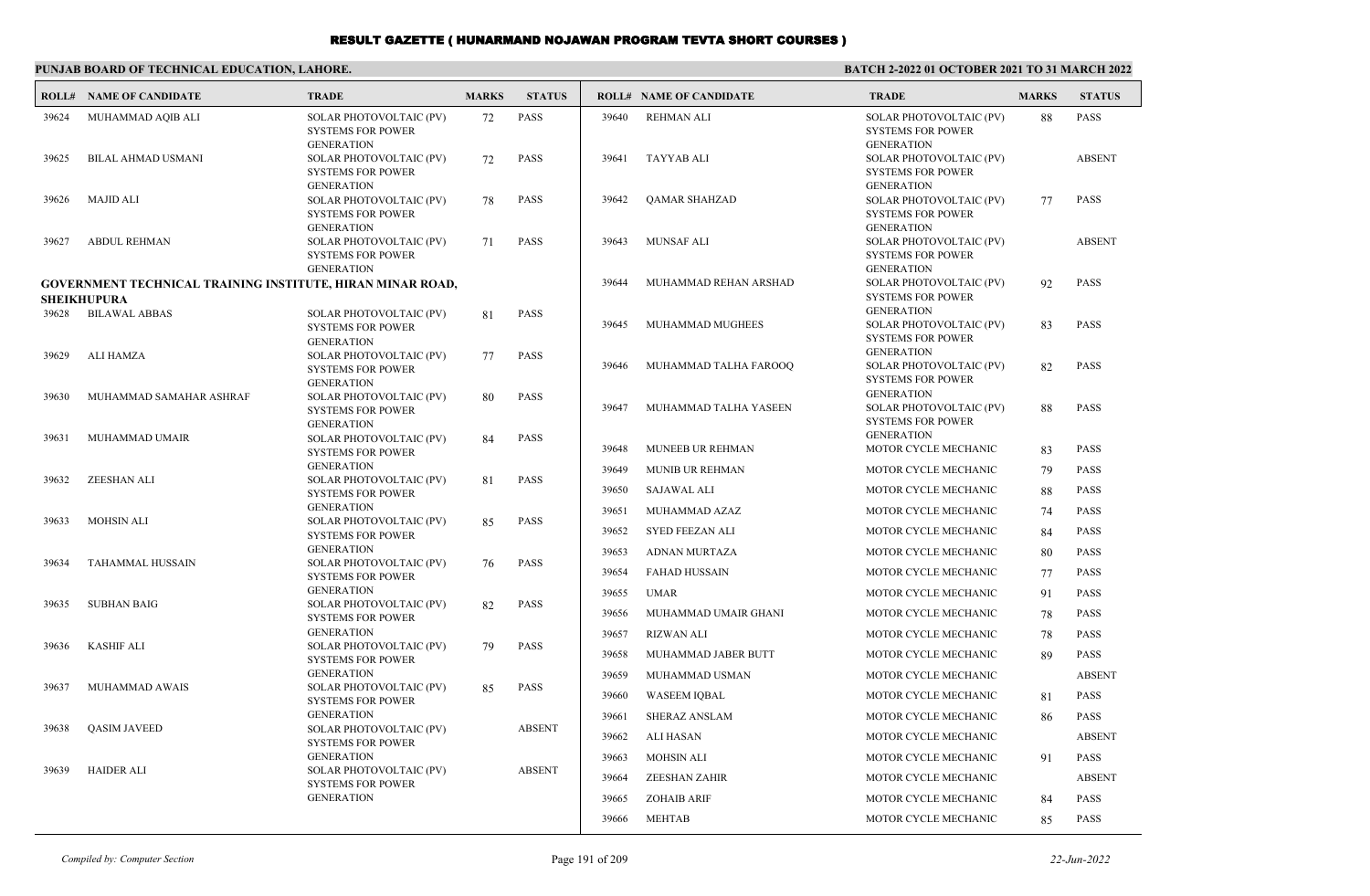#### **PUNJAB BOARD OF TECHNICAL EDUCATION, LAHORE. BATCH 2-2022 01 OCTOBER 2021 TO 31 MARCH 2022 ROLL# NAME OF CANDIDATE TRADE MARKS STATUS ROLL# NAME OF CANDIDATE TRADE MARKS STATUS** 39667 MUHAMMAD SAJJAD MOTOR CYCLE MECHANIC 83 PASS 39668 SARMAD ALI COMPUTER APPLICATIONS 79 PASS HAFIZ MUHAMMAD SHEHROZE COMPUTER APPLICATIONS 89 PASS AWAIS 39669 39670 GHULAM HAIDER **COMPUTER APPLICATIONS** 77 PASS 39671 MUHAMMAD AMEEN COMPUTER APPLICATIONS 78 PASS 39672 ALI HASSAN COMPUTER APPLICATIONS 90 PASS 39673 DAULAT ALI COMPUTER APPLICATIONS 83 PASS 39674 SHAKEEL AHMAD COMPUTER APPLICATIONS 84 PASS 39675 AZAN AHMAD KHAN COMPUTER APPLICATIONS 81 PASS 39676 SYED FURQAN UL HASSSAN COMPUTER APPLICATIONS 91 PASS 39677 ALI RAZA COMPUTER APPLICATIONS 81 PASS 39678 ABDUL SABOOR SHAHZAD COMPUTER APPLICATIONS 80 PASS 39679 MUHAMMAD KHURRAM COMPUTER APPLICATIONS 79 PASS 39680 TALHA MAJEED COMPUTER APPLICATIONS 87 PASS 39681 SAJAWAL ALI COMPUTER APPLICATIONS 78 PASS 39682 DANISH ALI COMPUTER APPLICATIONS 80 PASS 39683 TAYYABA SHER COMPUTER APPLICATIONS 91 PASS 39684 UZMA AMEEN COMPUTER APPLICATIONS 81 PASS 39685 ZAINAB FATIMA COMPUTER APPLICATIONS 97 PASS 39686 BAKHTAWAR WAHID COMPUTER APPLICATIONS 84 PASS 39687 MADIHA SHOUKAT COMPUTER APPLICATIONS 84 PASS 39688 IRAM SHEHZADI COMPUTER APPLICATIONS 87 PASS 39689 AYESHA ISHTIAQ COMPUTER APPLICATIONS 88 PASS 39690 GULNAZ TARIQ COMPUTER APPLICATIONS 93 PASS 39691 JAVERIA IFTIKHAR COMPUTER APPLICATIONS 82 PASS 39692 SHAHAR BANO COMPUTER APPLICATIONS 86 PASS **GOVERNMENT VOCATIONAL TRAINING INSTITUTE FOR WOMEN, AKBER BAZAR, SHEIKHUPURA** 39693 IQRA ASLAM COMPUTER APPLICATIONS 90 PASS 39694 MEMOONA MAJEED COMPUTER APPLICATIONS 83 PASS 39695 MEHWISH AMIN COMPUTER APPLICATIONS 92 PASS 39696 ALI SHA ARIF COMPUTER APPLICATIONS 92 PASS 39697 AQSA TUFAIL COMPUTER APPLICATIONS 91 PASS 39698 AROOJ FATIMA COMPUTER APPLICATIONS 90 PASS 39699 KANWAL FAZAL COMPUTER APPLICATIONS 87 PASS 39700 AINEE UL ISLAM COMPUTER APPLICATIONS 86 PASS 39701 AIMAN SHAHID COMPUTER APPLICATIONS 96 PASS 39702 KHALIDA NAZEER COMPUTER APPLICATIONS 80 PASS 39703 ALIZA ZAFAR COMPUTER APPLICATIONS 89 PASS 39704 NABIHA SHAHID COMPUTER APPLICATIONS 89 PASS 39705 ZAKIA JAMIL COMPUTER APPLICATIONS ABSENT 39706 SAWAIRA BATOOL COMPUTER APPLICATIONS 86 PASS 39707 UJALA MEHMOOD COMPUTER APPLICATIONS 87 PASS 39708 SAMREEN COMPUTER APPLICATIONS 82 PASS 39709 SAWERA COMPUTER APPLICATIONS 87 PASS 39710 IFRAH HABIBULLAH COMPUTER APPLICATIONS 82 PASS 39711 ZAINAB COMPUTER APPLICATIONS 79 PASS 39712 MAHAM FATIMA COMPUTER APPLICATIONS 83 PASS 39713 ZAINAB FATIMA COMPUTER APPLICATIONS 83 PASS 39714 MANAHIL SHAHZADI COMPUTER APPLICATIONS 95 PASS 39715 HINA SHEHZADI COMPUTER APPLICATIONS 94 PASS 39716 BISHMA SHARIF COMPUTER APPLICATIONS 72 PASS 39717 QURAT UL AIN COMPUTER APPLICATIONS 93 PASS 39718 ANSA ARSHAD BEAUTICIAN 85 PASS 39719 HABIBA NADEEM BEAUTICIAN 90 PASS 39720 LAIBA BIBI BEAUTICIAN 90 PASS 39721 AYESHA NAAZ BEAUTICIAN 80 PASS 39722 HIRA SHEHZADI BEAUTICIAN 89 PASS 39723 AQSA ASLAM BEAUTICIAN 92 PASS 39724 ASMA HABIL BEAUTICIAN 91 PASS 39725 MAHAM BEAUTICIAN 89 PASS 39726 HUMARA SADDIQ BEAUTICIAN 80 PASS 39727 HIRA SALEEM BEAUTICIAN 78 PASS 39728 FATIMA BEAUTICIAN 83 PASS 39729 SUMERA RAMZAN BEAUTICIAN 76 PASS 39730 SYEDA ALEESHA FAZAL BEAUTICIAN 84 PASS 39731 AREEBA SHAHID BEAUTICIAN 88 PASS 39732 TEHMEENA NAZIR BEAUTICIAN 84 PASS 39733 SHAMAILA BASHARAT BEAUTICIAN 91 PASS 39734 SADIA JEHANGIR BEAUTICIAN 93 PASS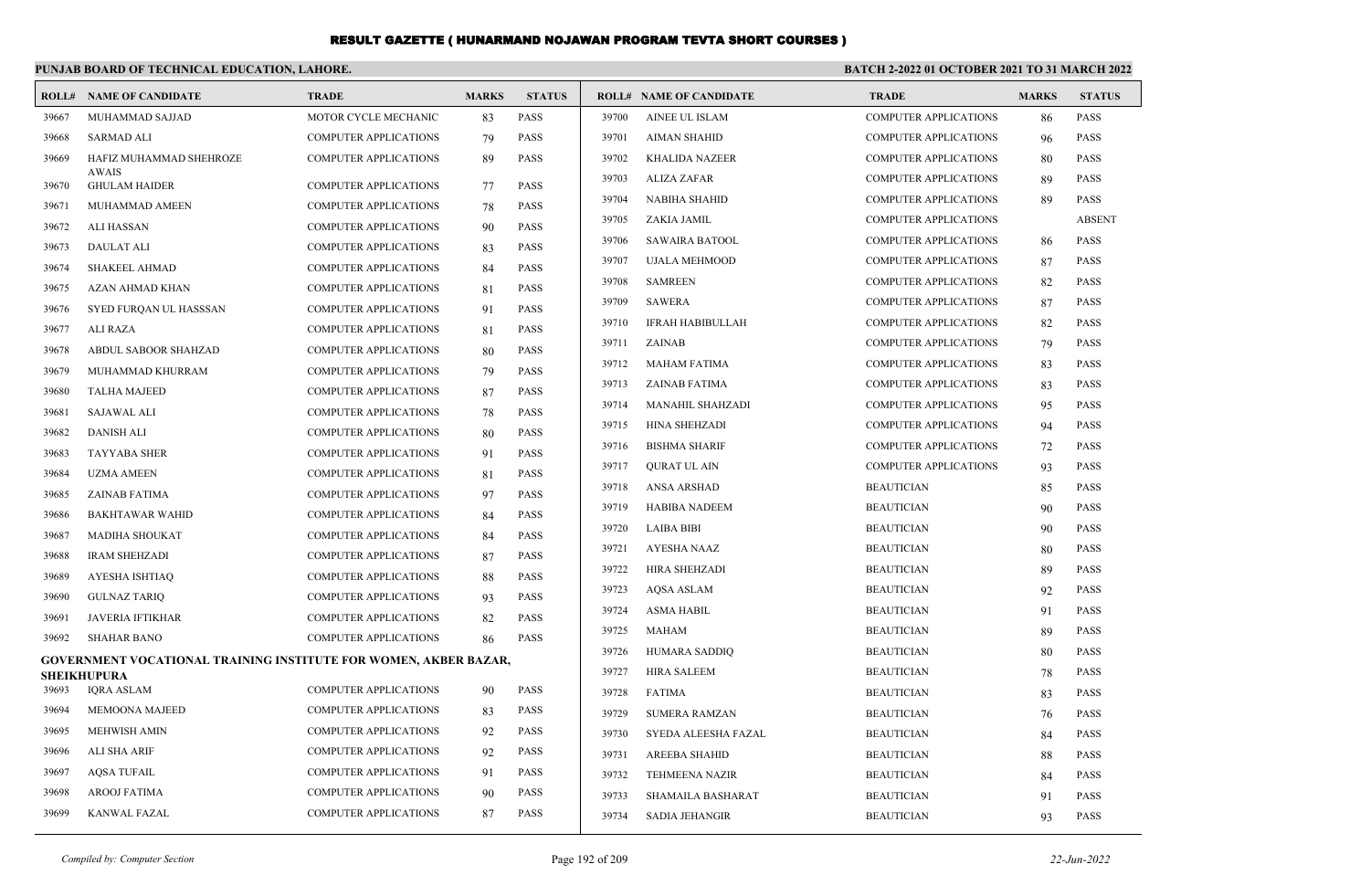|       | PUNJAB BOARD OF TECHNICAL EDUCATION, LAHORE. |                           |              |               | <b>BATCH 2-2022 01 OCTOBER 2021 TO 31 MARCH 2022</b> |                                                                |                              |              |               |
|-------|----------------------------------------------|---------------------------|--------------|---------------|------------------------------------------------------|----------------------------------------------------------------|------------------------------|--------------|---------------|
| ROLL# | <b>NAME OF CANDIDATE</b>                     | <b>TRADE</b>              | <b>MARKS</b> | <b>STATUS</b> |                                                      | <b>ROLL# NAME OF CANDIDATE</b>                                 | <b>TRADE</b>                 | <b>MARKS</b> | <b>STATUS</b> |
| 39735 | <b>NASEEM YOUSAF</b>                         | <b>BEAUTICIAN</b>         | 79           | PASS          | 39770                                                | <b>SIDRA ILTAF</b>                                             | <b>DOMESTIC TAILORING</b>    | 90           | PASS          |
| 39736 | <b>SUMAIRA RANI</b>                          | <b>BEAUTICIAN</b>         | 80           | <b>PASS</b>   | 39771                                                | MUBEEN ASHRAF                                                  | DOMESTIC TAILORING           | 87           | <b>PASS</b>   |
| 39737 | <b>IQRA AMANAT</b>                           | <b>BEAUTICIAN</b>         | 85           | PASS          | 39772                                                | <b>NEHA MUBEEN</b>                                             | DOMESTIC TAILORING           |              | <b>ABSENT</b> |
| 39738 | RIFFAT REHANA                                | <b>BEAUTICIAN</b>         | 68           | PASS          | 39773                                                | ANEEQA BATOOL                                                  | DOMESTIC TAILORING           | 97           | <b>PASS</b>   |
| 39739 | <b>NOOR FATIMA</b>                           | <b>BEAUTICIAN</b>         | 79           | PASS          | 39774                                                | ATIA MUSHTAQ                                                   | DOMESTIC TAILORING           | 96           | <b>PASS</b>   |
| 39740 | KHADEEJA JAMIL                               | <b>BEAUTICIAN</b>         | 80           | PASS          | 39775                                                | REHANA KANWAL                                                  | DOMESTIC TAILORING           | 77           | <b>PASS</b>   |
| 39741 | <b>SANA RAMZAN</b>                           | <b>BEAUTICIAN</b>         | 87           | PASS          | 39776                                                | ANEELA KANWAL                                                  | DOMESTIC TAILORING           | 76           | <b>PASS</b>   |
| 39742 | <b>TABASSAM YOUNAS</b>                       | <b>BEAUTICIAN</b>         | 89           | PASS          | 39777                                                | HAFIZA ALEENA SHAFQAT                                          | DOMESTIC TAILORING           | 90           | <b>PASS</b>   |
| 39743 | <b>NEELAM</b>                                | <b>BEAUTICIAN</b>         | 71           | PASS          | 39778                                                | <b>AYESHA ILYAS</b>                                            | DOMESTIC TAILORING           |              | <b>ABSENT</b> |
| 39744 | KAINAT MUMTAZ                                | <b>BEAUTICIAN</b>         | 78           | <b>PASS</b>   | 39779                                                | <b>SAMAVIA BIBI</b>                                            | DOMESTIC TAILORING           |              | <b>ABSENT</b> |
| 39745 | <b>HINA ASIF</b>                             | <b>BEAUTICIAN</b>         | 89           | <b>PASS</b>   | 39780                                                | <b>SAMREEN AKRAM</b>                                           | DOMESTIC TAILORING           | 84           | <b>PASS</b>   |
| 39746 | <b>ARBAB SABRI</b>                           | <b>BEAUTICIAN</b>         |              | <b>ABSENT</b> | 39781                                                | <b>SAMRA SAJID</b>                                             | DOMESTIC TAILORING           |              | <b>ABSENT</b> |
| 39747 | <b>MADIHA ZAFAR</b>                          | <b>BEAUTICIAN</b>         | 85           | PASS          | 39782                                                | <b>HINA MAQSOOD</b>                                            | DOMESTIC TAILORING           |              | <b>ABSENT</b> |
| 39748 | <b>ANITA ARSHAD</b>                          | <b>BEAUTICIAN</b>         | 86           | <b>PASS</b>   | 39783                                                | AMMARA SHARAFAT                                                | <b>DOMESTIC TAILORING</b>    | 82           | <b>PASS</b>   |
| 39749 | <b>GULNAZ</b>                                | <b>BEAUTICIAN</b>         | 80           | PASS          | 39784                                                | <b>AQSA</b>                                                    | DOMESTIC TAILORING           | 79           | <b>PASS</b>   |
| 39750 | <b>MAHTAB AKHLAQ</b>                         | <b>BEAUTICIAN</b>         | 79           | <b>PASS</b>   | 39785                                                | <b>SUNBAL</b>                                                  | DOMESTIC TAILORING           | 78           | <b>PASS</b>   |
| 39751 | <b>GULSHAN MAOSOOD</b>                       | <b>BEAUTICIAN</b>         | 88           | <b>PASS</b>   | 39786                                                | <b>AREEBA LATEEF</b>                                           | <b>DOMESTIC TAILORING</b>    | 75           | <b>PASS</b>   |
| 39752 | <b>SAIMA ARIF BHATTI</b>                     | <b>BEAUTICIAN</b>         |              | <b>ABSENT</b> | 39787                                                | <b>RUBINA BIBI</b>                                             | DOMESTIC TAILORING           |              | <b>ABSENT</b> |
| 39753 | <b>ANSA HAFEEZ</b>                           | <b>BEAUTICIAN</b>         | 75           | <b>PASS</b>   | 39788                                                | <b>GULSHAN SIKANDAR</b>                                        | DOMESTIC TAILORING           | 86           | <b>PASS</b>   |
| 39754 | ANAM IJAZ                                    | <b>BEAUTICIAN</b>         | 81           | <b>PASS</b>   | 39789                                                | <b>ANSA RAUF</b>                                               | DOMESTIC TAILORING           | 86           | <b>PASS</b>   |
| 39755 | <b>AOSA KANWAL</b>                           | <b>BEAUTICIAN</b>         | 88           | <b>PASS</b>   | 39790                                                | <b>SAMIA FATIMA</b>                                            | <b>DOMESTIC TAILORING</b>    | 80           | <b>PASS</b>   |
| 39756 | RUHAMMA AZHAR                                | <b>BEAUTICIAN</b>         | 93           | PASS          | 39791                                                | <b>SAWAIRA</b>                                                 | DOMESTIC TAILORING           |              | <b>ABSENT</b> |
| 39757 | <b>AIMA SEHAR</b>                            | <b>BEAUTICIAN</b>         | 78           | <b>PASS</b>   | 39792                                                | <b>AFSHEEN SHABIR</b>                                          | <b>DOMESTIC TAILORING</b>    |              | <b>ABSENT</b> |
| 39758 | <b>FARWA IFTIKHAR</b>                        | <b>BEAUTICIAN</b>         | 86           | <b>PASS</b>   |                                                      | GOVT. TECHNICAL TRAINING CENTRE (FEMALE), MURIDKE, SHEIKHUPURA |                              |              |               |
| 39759 | HUMAIRA SHAHZADI                             | <b>BEAUTICIAN</b>         | 94           | PASS          | 39793                                                | <b>INSHA FAJAR</b>                                             | <b>COMPUTER APPLICATIONS</b> | 92           | <b>PASS</b>   |
| 39760 | <b>MISHAL TAJ</b>                            | <b>BEAUTICIAN</b>         | 92           | <b>PASS</b>   | 39794                                                | <b>EIZA NISAR</b>                                              | <b>COMPUTER APPLICATIONS</b> | 95           | <b>PASS</b>   |
| 39761 | <b>SAMRA TAJDEEN</b>                         | <b>BEAUTICIAN</b>         | 95           | <b>PASS</b>   | 39795                                                | <b>ANAM SHAHZADI</b>                                           | <b>COMPUTER APPLICATIONS</b> | 96           | <b>PASS</b>   |
| 39762 | QURATULAIN                                   | <b>BEAUTICIAN</b>         | 90           | <b>PASS</b>   | 39796                                                | AMMARA                                                         | <b>COMPUTER APPLICATIONS</b> | 92           | <b>PASS</b>   |
| 39763 | <b>EISHA EMAAN</b>                           | <b>BEAUTICIAN</b>         | 98           | <b>PASS</b>   | 39797                                                | <b>TAKMEEM</b>                                                 | <b>COMPUTER APPLICATIONS</b> | 93           | <b>PASS</b>   |
| 39764 | <b>SEERAT NAWAZ</b>                          | <b>BEAUTICIAN</b>         | 95           | <b>PASS</b>   | 39798                                                | <b>ZEENAT AMIN</b>                                             | <b>COMPUTER APPLICATIONS</b> | 90           | <b>PASS</b>   |
| 39765 | <b>IQRA PARVEEN</b>                          | <b>BEAUTICIAN</b>         | 90           | PASS          | 39799                                                | <b>FARWA MANZOOR</b>                                           | <b>COMPUTER APPLICATIONS</b> | 88           | <b>PASS</b>   |
| 39766 | <b>SANA FATIMA</b>                           | <b>BEAUTICIAN</b>         | 86           | PASS          | 39800                                                | <b>AYESHA NOOR</b>                                             | <b>COMPUTER APPLICATIONS</b> | 90           | <b>PASS</b>   |
| 39767 | <b>FAIZA HANEEF</b>                          | <b>BEAUTICIAN</b>         | 94           | PASS          | 39801                                                | <b>AMINA KHALD</b>                                             | <b>COMPUTER APPLICATIONS</b> | 91           | <b>PASS</b>   |
| 39768 | <b>SAIMA ARSHAD</b>                          | <b>DOMESTIC TAILORING</b> | 93           | <b>PASS</b>   | 39802                                                | SYEDA SAIRA KABIR                                              | <b>COMPUTER APPLICATIONS</b> | 88           | <b>PASS</b>   |
| 39769 | <b>SABA BIBI</b>                             | DOMESTIC TAILORING        |              | <b>ABSENT</b> | 39803                                                | <b>SABA ALLAH DITTA</b>                                        | <b>COMPUTER APPLICATIONS</b> | 90           | <b>PASS</b>   |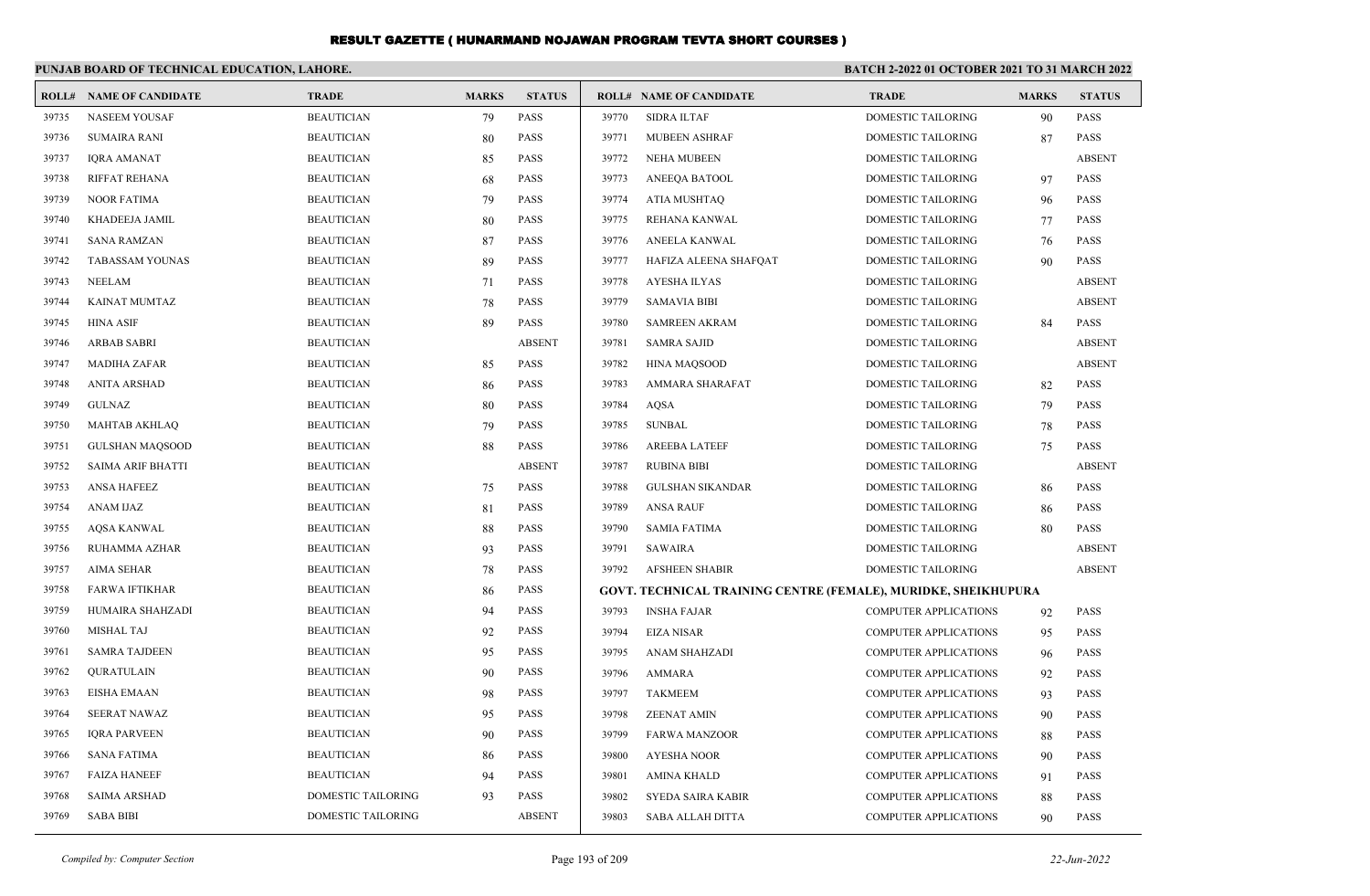|       | PUNJAB BOARD OF TECHNICAL EDUCATION, LAHORE. |                              |              |               | BATCH 2-2022 01 OCTOBER 2021 TO 31 MARCH 2022 |                                                                            |                              |              |               |
|-------|----------------------------------------------|------------------------------|--------------|---------------|-----------------------------------------------|----------------------------------------------------------------------------|------------------------------|--------------|---------------|
|       | <b>ROLL# NAME OF CANDIDATE</b>               | <b>TRADE</b>                 | <b>MARKS</b> | <b>STATUS</b> |                                               | <b>ROLL# NAME OF CANDIDATE</b>                                             | <b>TRADE</b>                 | <b>MARKS</b> | <b>STATUS</b> |
| 39804 | <b>MAHAM SHEHZADI</b>                        | <b>COMPUTER APPLICATIONS</b> | 90           | <b>PASS</b>   | 39839                                         | <b>KHANSA JAMEEL</b>                                                       | <b>DOMESTIC TAILORING</b>    | 89           | <b>PASS</b>   |
| 39805 | <b>AAMIMA NADEEM</b>                         | <b>COMPUTER APPLICATIONS</b> | 91           | <b>PASS</b>   | 39840                                         | MINAHIL SHAHZADI                                                           | <b>DOMESTIC TAILORING</b>    | 89           | <b>PASS</b>   |
| 39806 | <b>KAINAT BIBI</b>                           | <b>COMPUTER APPLICATIONS</b> | 94           | <b>PASS</b>   | 39841                                         | <b>FATIMA IJAZ</b>                                                         | DOMESTIC TAILORING           | 90           | <b>PASS</b>   |
| 39807 | <b>SEHAR SHAHID</b>                          | <b>MACHINE EMBROIDERY</b>    | 84           | <b>PASS</b>   | 39842                                         | <b>KINZA MUNWAR</b>                                                        | <b>DOMESTIC TAILORING</b>    | 96           | <b>PASS</b>   |
| 39808 | NATASHA SALAMAT                              | MACHINE EMBROIDERY           | 95           | <b>PASS</b>   | 39843                                         | <b>ADEEBA TALIB</b>                                                        | <b>DOMESTIC TAILORING</b>    | 95           | <b>PASS</b>   |
| 39809 | <b>SOFIA RAMZAN</b>                          | <b>MACHINE EMBROIDERY</b>    | 90           | <b>PASS</b>   | 39844                                         | MEHAK SHAHZADI                                                             | <b>DOMESTIC TAILORING</b>    | 89           | <b>PASS</b>   |
| 39810 | <b>IFAT RAMZAN</b>                           | MACHINE EMBROIDERY           | 92           | <b>PASS</b>   | 39845                                         | <b>TAYYABA BIBI</b>                                                        | DOMESTIC TAILORING           | 91           | PASS          |
| 39811 | <b>ESHA TARIQ</b>                            | MACHINE EMBROIDERY           | 91           | <b>PASS</b>   | 39846                                         | <b>SERWAR SHAHZADI</b>                                                     | DOMESTIC TAILORING           | 82           | PASS          |
| 39812 | <b>MANAHIL BABAR</b>                         | MACHINE EMBROIDERY           | 93           | <b>PASS</b>   | 39847                                         | <b>NOOR FATIMA</b>                                                         | DOMESTIC TAILORING           | 90           | PASS          |
| 39813 | ZAHRA KHAN                                   | MACHINE EMBROIDERY           | 95           | <b>PASS</b>   | 39848                                         | <b>NADIA SERWAR</b>                                                        | DOMESTIC TAILORING           | 90           | PASS          |
| 39814 | <b>SYEDA UM E RUBAB</b>                      | <b>MACHINE EMBROIDERY</b>    | 88           | <b>PASS</b>   | 39849                                         | <b>TASKEEN SADIQ</b>                                                       | DOMESTIC TAILORING           | 95           | <b>PASS</b>   |
| 39815 | <b>ASMA SIDDIQUE</b>                         | <b>MACHINE EMBROIDERY</b>    | 85           | <b>PASS</b>   | 39850                                         | <b>ASBA NISAR</b>                                                          | <b>COMPUTER APPLICATIONS</b> | 82           | <b>PASS</b>   |
| 39816 | KASHAF UL DUJA                               | <b>MACHINE EMBROIDERY</b>    | 87           | <b>PASS</b>   | 39851                                         | <b>MEHAK YOUSAF</b>                                                        | COMPUTER APPLICATIONS        | 85           | <b>PASS</b>   |
| 39817 | <b>TAHIRA PARVEEN</b>                        | <b>MACHINE EMBROIDERY</b>    | 88           | <b>PASS</b>   | 39852                                         | <b>BUKHTAWAR AMJAD</b>                                                     | <b>MACHINE EMBROIDERY</b>    | 81           | <b>PASS</b>   |
| 39818 | AYESHA ASLAM                                 | <b>MACHINE EMBROIDERY</b>    | 90           | <b>PASS</b>   | 39853                                         | <b>MADIHA HABIB</b>                                                        | <b>MACHINE EMBROIDERY</b>    | 89           | <b>PASS</b>   |
| 39819 | <b>MEHVISH ARIF</b>                          | <b>MACHINE EMBROIDERY</b>    | 90           | <b>PASS</b>   |                                               | <b>GOVT. TECHNICAL TRAINING CENTRE (MALE), 14-SULTAN PARK NEAR RAILWAY</b> |                              |              |               |
| 39820 | <b>NABILA SARWER</b>                         | <b>BEAUTICIAN</b>            | 79           | <b>PASS</b>   | 39854                                         | CROSSING, NAROWAL ROAD, MURIDKE, SHEIKHUPURA<br><b>MOHSIN ALI</b>          | <b>ELECTRICIAN</b>           | 82           | PASS          |
| 39821 | TAYYABA KHALIL                               | <b>BEAUTICIAN</b>            | 90           | <b>PASS</b>   | 39855                                         | MUHAMMAD SHEHAR YAR                                                        | <b>ELECTRICIAN</b>           |              | <b>ABSENT</b> |
| 39822 | MUSKAN SHAKOOR                               | <b>BEAUTICIAN</b>            | 95           | <b>PASS</b>   | 39856                                         | <b>SHAHZAIB ALI</b>                                                        | <b>ELECTRICIAN</b>           | 85           | PASS          |
| 39823 | <b>NAILA NOREEN</b>                          | <b>BEAUTICIAN</b>            | 86           | <b>PASS</b>   | 39857                                         | ABU UL HASSAN                                                              | <b>ELECTRICIAN</b>           | 87           | PASS          |
| 39824 | <b>SAWEEERA ASHRAF</b>                       | <b>BEAUTICIAN</b>            | 84           | <b>PASS</b>   | 39858                                         | MUHAMMAD AWAIS                                                             | <b>ELECTRICIAN</b>           | 79           | <b>PASS</b>   |
| 39825 | AQSA FAROOQ BHATTI                           | <b>BEAUTICIAN</b>            | 91           | <b>PASS</b>   | 39859                                         | USAMA BAHADAR                                                              | <b>ELECTRICIAN</b>           | 80           | <b>PASS</b>   |
| 39826 | AYESHA MUSHTAQ                               | <b>BEAUTICIAN</b>            | 84           | <b>PASS</b>   | 39860                                         | <b>SHAHZAIB</b>                                                            | <b>ELECTRICIAN</b>           | 75           | <b>PASS</b>   |
| 39827 | <b>SHALA AFZAL</b>                           | <b>BEAUTICIAN</b>            | 88           | <b>PASS</b>   | 39861                                         | SYED MUHAMMAD AOUN SHAMSI                                                  | <b>ELECTRICIAN</b>           |              | <b>ABSENT</b> |
| 39828 | <b>SANA SHAFI</b>                            | <b>BEAUTICIAN</b>            | 87           | <b>PASS</b>   | 39862                                         | <b>USAMA ZAFAR</b>                                                         | <b>ELECTRICIAN</b>           | 90           | PASS          |
| 39829 | <b>UME HABIBA AKRAM</b>                      | <b>BEAUTICIAN</b>            | 95           | <b>PASS</b>   | 39863                                         | <b>SAQIB NAWAZ</b>                                                         | <b>ELECTRICIAN</b>           | 90           | PASS          |
| 39830 | <b>AYESHA HANIF</b>                          | <b>BEAUTICIAN</b>            | 91           | <b>PASS</b>   | 39864                                         | <b>GHULAM ALI</b>                                                          | <b>ELECTRICIAN</b>           | 82           | <b>PASS</b>   |
| 39831 | FAIZA                                        | <b>BEAUTICIAN</b>            | 88           | <b>PASS</b>   | 39865                                         | <b>HUSSNAIN RAZA</b>                                                       | <b>ELECTRICIAN</b>           | 86           | <b>PASS</b>   |
| 39832 | <b>SHEEZA TARIQ</b>                          | <b>BEAUTICIAN</b>            | 91           | <b>PASS</b>   | 39866                                         | MUHAMMAD ASJAD ULLAH AZIZ                                                  | <b>ELECTRICIAN</b>           | 78           | <b>PASS</b>   |
| 39833 | <b>RUBINA</b>                                | <b>BEAUTICIAN</b>            | 88           | <b>PASS</b>   | 39867                                         | <b>ZAMAN HAIDER</b>                                                        | <b>ELECTRICIAN</b>           |              | <b>ABSENT</b> |
| 39834 | SAADIYA JAMIL                                | <b>BEAUTICIAN</b>            | 95           | <b>PASS</b>   | 39868                                         | ALI RAZA                                                                   | <b>ELECTRICIAN</b>           | 84           | <b>PASS</b>   |
| 39835 | <b>HAMNA ARSHAD</b>                          | DOMESTIC TAILORING           | 86           | <b>PASS</b>   | 39869                                         | <b>USAMA AFZAL</b>                                                         | <b>COMPUTER APPLICATIONS</b> | 85           | <b>PASS</b>   |
| 39836 | <b>FARAH AMIN</b>                            | DOMESTIC TAILORING           | 94           | <b>PASS</b>   | 39870                                         | MUHAMMAD SALMAN                                                            | <b>COMPUTER APPLICATIONS</b> | 87           | <b>PASS</b>   |
| 39837 | <b>ASMA SHEHZAD</b>                          | <b>DOMESTIC TAILORING</b>    | 94           | <b>PASS</b>   | 39871                                         | MUHAMMAD AWAIS                                                             | <b>COMPUTER APPLICATIONS</b> | 85           | <b>PASS</b>   |
| 39838 | <b>GULL RUKH TANVEER</b>                     | <b>DOMESTIC TAILORING</b>    | 88           | <b>PASS</b>   |                                               |                                                                            |                              |              |               |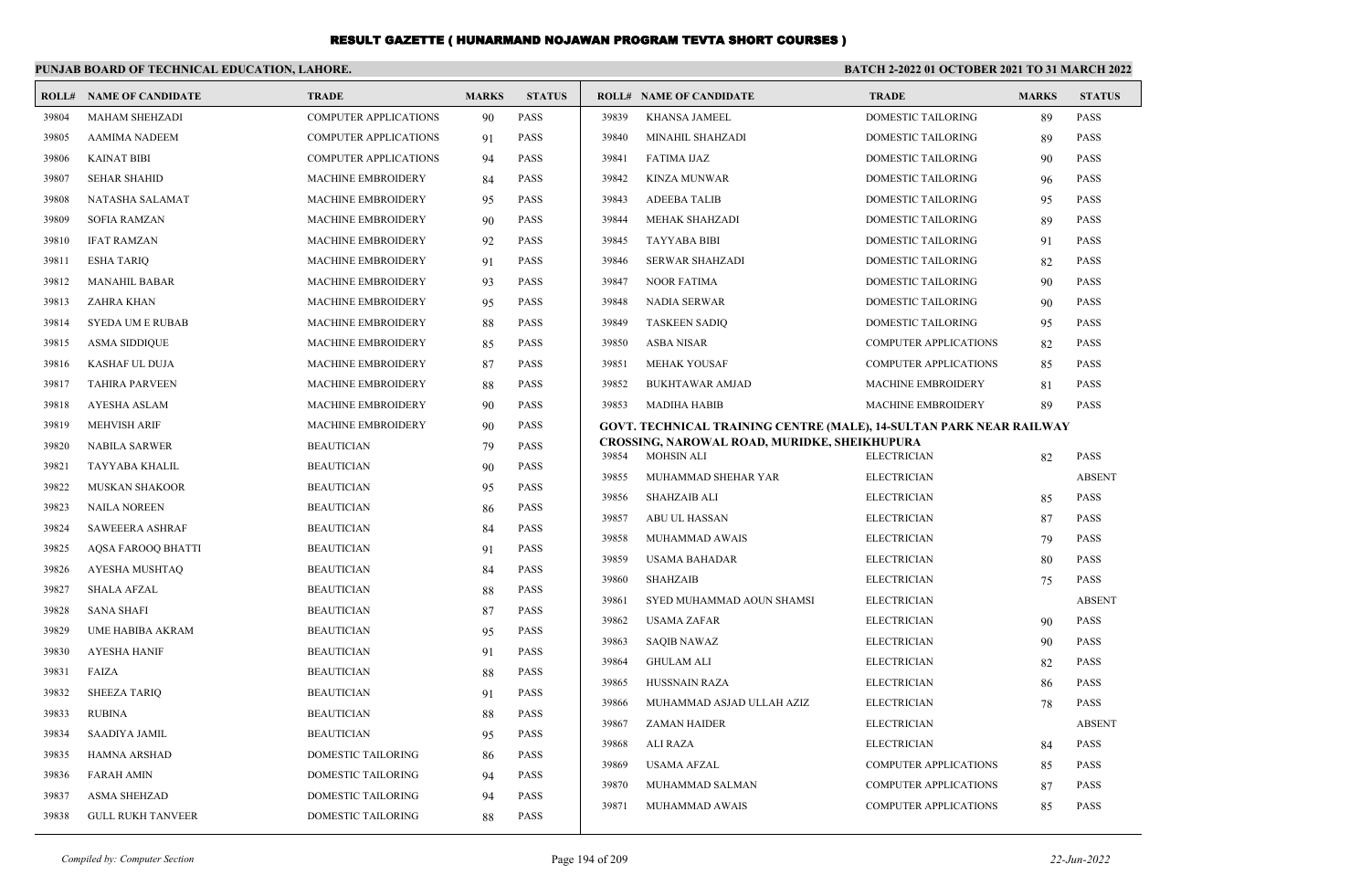|       | PUNJAB BOARD OF TECHNICAL EDUCATION, LAHORE.                |                              |              |               |       |                                |                           | <b>BATCH 2-2022 01 OCTOBER 2021 TO 31 MARCH 2022</b> |               |  |
|-------|-------------------------------------------------------------|------------------------------|--------------|---------------|-------|--------------------------------|---------------------------|------------------------------------------------------|---------------|--|
|       | <b>ROLL# NAME OF CANDIDATE</b>                              | <b>TRADE</b>                 | <b>MARKS</b> | <b>STATUS</b> |       | <b>ROLL# NAME OF CANDIDATE</b> | <b>TRADE</b>              | <b>MARKS</b>                                         | <b>STATUS</b> |  |
| 39872 | <b>NABEEL AHMAD</b>                                         | <b>COMPUTER APPLICATIONS</b> | 80           | <b>PASS</b>   | 39905 | <b>RUBAB</b>                   | <b>DOMESTIC TAILORING</b> | 90                                                   | PASS          |  |
| 39873 | MUHAMMAD SAHAL                                              | <b>COMPUTER APPLICATIONS</b> | 86           | PASS          | 39906 | <b>SHAZEEN</b>                 | DOMESTIC TAILORING        | 87                                                   | <b>PASS</b>   |  |
| 39874 | MUHAMMAD RAHEEL ABBAS                                       | <b>COMPUTER APPLICATIONS</b> | 86           | <b>PASS</b>   | 39907 | ZUNAIRA AKRAM                  | DOMESTIC TAILORING        | -90                                                  | <b>PASS</b>   |  |
| 39875 | <b>ABU BAKAR</b>                                            | <b>COMPUTER APPLICATIONS</b> | 87           | <b>PASS</b>   | 39908 | <b>MASOOM</b>                  | <b>DOMESTIC TAILORING</b> | 90                                                   | <b>PASS</b>   |  |
| 39876 | MUHAMMAD SHERAZ                                             | <b>COMPUTER APPLICATIONS</b> | 92           | <b>PASS</b>   | 39909 | <b>HIRA KANWAL</b>             | <b>DOMESTIC TAILORING</b> | 86                                                   | <b>PASS</b>   |  |
| 39877 | <b>ZEESHAN ALI</b>                                          | COMPUTER APPLICATIONS        | 91           | <b>PASS</b>   | 39910 | <b>JANNAT NAVEED</b>           | DOMESTIC TAILORING        | 84                                                   | <b>PASS</b>   |  |
| 39878 | <b>QAISER ALI</b>                                           | <b>COMPUTER APPLICATIONS</b> | 82           | <b>PASS</b>   | 39911 | <b>HINA AHSAN</b>              | DOMESTIC TAILORING        | -90                                                  | <b>PASS</b>   |  |
| 39879 | <b>SHAH ZAIB ALI</b>                                        | <b>COMPUTER APPLICATIONS</b> | 85           | <b>PASS</b>   | 39912 | <b>ARUSHBA</b>                 | DOMESTIC TAILORING        | 94                                                   | <b>PASS</b>   |  |
| 39880 | MUHAMMAD TAYYAB AZAM                                        | <b>COMPUTER APPLICATIONS</b> | 83           | <b>PASS</b>   | 39913 | SAFA AMJAD CHEEMA              | <b>DOMESTIC TAILORING</b> | 86                                                   | <b>PASS</b>   |  |
| 39881 | MUHAMMAD TANZAIB                                            | COMPUTER APPLICATIONS        |              | <b>ABSENT</b> | 39914 | <b>TAYYABA TABASSAM</b>        | DOMESTIC TAILORING        | 95                                                   | <b>PASS</b>   |  |
| 39882 | <b>HAMID HANAN BUTT</b>                                     | <b>COMPUTER APPLICATIONS</b> |              | <b>ABSENT</b> | 39915 | <b>TANZEELA ASHRAF</b>         | DOMESTIC TAILORING        | 89                                                   | <b>PASS</b>   |  |
| 39883 | ZAIN ALI                                                    | <b>COMPUTER APPLICATIONS</b> | 87           | <b>PASS</b>   | 39916 | <b>LUBNA</b>                   | DOMESTIC TAILORING        | 92                                                   | <b>PASS</b>   |  |
| 39884 | MUHAMMAD SAAD                                               | <b>COMPUTER APPLICATIONS</b> | 88           | <b>PASS</b>   | 39917 | <b>ATTIA AMJAD</b>             | DOMESTIC TAILORING        | 87                                                   | <b>PASS</b>   |  |
| 39885 | <b>SHERAZ ALI</b>                                           | COMPUTER APPLICATIONS        | 87           | PASS          | 39918 | <b>MISBAH</b>                  | DOMESTIC TAILORING        | 92                                                   | <b>PASS</b>   |  |
| 39886 | <b>IRFAN MUBARAK</b>                                        | <b>COMPUTER APPLICATIONS</b> | 89           | <b>PASS</b>   | 39919 | <b>AMINA</b>                   | DOMESTIC TAILORING        | 90                                                   | <b>PASS</b>   |  |
| 39887 | MUHAMMAD SHOAIB SULTAN                                      | COMPUTER APPLICATIONS        | 94           | <b>PASS</b>   | 39920 | <b>ANAM AHSAN</b>              | DOMESTIC TAILORING        | 91                                                   | <b>PASS</b>   |  |
| 39888 | MUHAMMAD TALHA SHAHID                                       | <b>COMPUTER APPLICATIONS</b> |              | <b>ABSENT</b> | 39921 | <b>BISMA SHAHZADI</b>          | DOMESTIC TAILORING        | 90                                                   | <b>PASS</b>   |  |
| 39889 | <b>HASHMI</b><br><b>ABDUL RAUF</b>                          | <b>HVACR</b>                 | 85           | <b>PASS</b>   | 39922 | <b>AFSHAN SHAHZADI</b>         | <b>DOMESTIC TAILORING</b> | 90                                                   | <b>PASS</b>   |  |
| 39890 | <b>IHTESHAM AHMAD</b>                                       | <b>HVACR</b>                 | 83           | <b>PASS</b>   | 39923 | ANEEZA KHALID                  | DOMESTIC TAILORING        | 83                                                   | <b>PASS</b>   |  |
| 39891 | MOHSIN MUSTAFA                                              | <b>HVACR</b>                 |              | <b>ABSENT</b> | 39924 | <b>AMINA SHAHID</b>            | <b>BEAUTICIAN</b>         | 94                                                   | <b>PASS</b>   |  |
| 39892 | <b>USAMA BIN FALIK</b>                                      | <b>HVACR</b>                 | 90           | <b>PASS</b>   | 39925 | <b>SHAFAO ARZOO</b>            | <b>BEAUTICIAN</b>         | 91                                                   | <b>PASS</b>   |  |
| 39893 | <b>FAREED KAMAL</b>                                         | <b>HVACR</b>                 | 80           | PASS          | 39926 | <b>SAYERA SHAKEEL</b>          | <b>BEAUTICIAN</b>         | 91                                                   | <b>PASS</b>   |  |
| 39894 | MUHAMMAD HUSNAIN                                            | <b>HVACR</b>                 | 81           | <b>PASS</b>   | 39927 | ASMA KOUSAR                    | <b>BEAUTICIAN</b>         | 90                                                   | <b>PASS</b>   |  |
| 39895 | <b>AZHAR HUSSAIN</b>                                        | <b>HVACR</b>                 |              | <b>ABSENT</b> | 39928 | <b>SEHAR JABEEN</b>            | <b>BEAUTICIAN</b>         | 93                                                   | PASS          |  |
| 39896 | <b>ALI ASIM</b>                                             | <b>HVACR</b>                 | 80           | <b>PASS</b>   | 39929 | <b>SHUMAILA ASHRAF</b>         | <b>BEAUTICIAN</b>         | 87                                                   | <b>PASS</b>   |  |
| 39897 | <b>ANSAR AHMAD</b>                                          | <b>HVACR</b>                 | 83           | <b>PASS</b>   | 39930 | <b>HUSNAINA</b>                | <b>BEAUTICIAN</b>         | 90                                                   | <b>PASS</b>   |  |
| 39898 | MUHAMMAD LUQMAN                                             | <b>HVACR</b>                 | 84           | <b>PASS</b>   | 39931 | CHASHMAN LUQMAN                | <b>BEAUTICIAN</b>         | 91                                                   | <b>PASS</b>   |  |
| 39899 | MUHAMMAD TAYYAB SHARIF                                      | <b>HVACR</b>                 | 85           | <b>PASS</b>   | 39932 | <b>TANIA YOUNAS</b>            | <b>BEAUTICIAN</b>         | 93                                                   | <b>PASS</b>   |  |
| 39900 | <b>TANSEER HAIDER</b>                                       | <b>HVACR</b>                 |              | <b>ABSENT</b> | 39933 | RUHMA IBRAHIM                  | <b>BEAUTICIAN</b>         |                                                      | <b>ABSENT</b> |  |
| 39901 | ALI SHARAZ                                                  | <b>HVACR</b>                 | 88           | <b>PASS</b>   | 39934 | <b>IRAM SHAHZADI</b>           | <b>BEAUTICIAN</b>         | 87                                                   | <b>PASS</b>   |  |
| 39902 | ALI ZAIB                                                    | <b>HVACR</b>                 |              | <b>ABSENT</b> | 39935 | <b>HUMERA ALTAF</b>            | <b>BEAUTICIAN</b>         | 88                                                   | <b>PASS</b>   |  |
| 39903 | MUHAMMAD CHAND                                              | <b>HVACR</b>                 | 82           | <b>PASS</b>   | 39936 | AQSA MAQSOOD                   | <b>BEAUTICIAN</b>         | 86                                                   | <b>PASS</b>   |  |
|       | GOVERNMENT VOCATIONAL TRAINING INSTITUTE FOR WOMEN, , DASKA |                              |              |               | 39937 | <b>SAHIBA</b>                  | <b>BEAUTICIAN</b>         | 89                                                   | <b>PASS</b>   |  |
| 39904 | <b>MAIDA RANI</b>                                           | <b>DOMESTIC TAILORING</b>    | 90           | <b>PASS</b>   | 39938 | <b>MARIA HABIB</b>             | <b>BEAUTICIAN</b>         | 95                                                   | <b>PASS</b>   |  |
|       |                                                             |                              |              |               | 39939 | <b>ANAA ASIF</b>               | <b>BEAUTICIAN</b>         | 94                                                   | <b>PASS</b>   |  |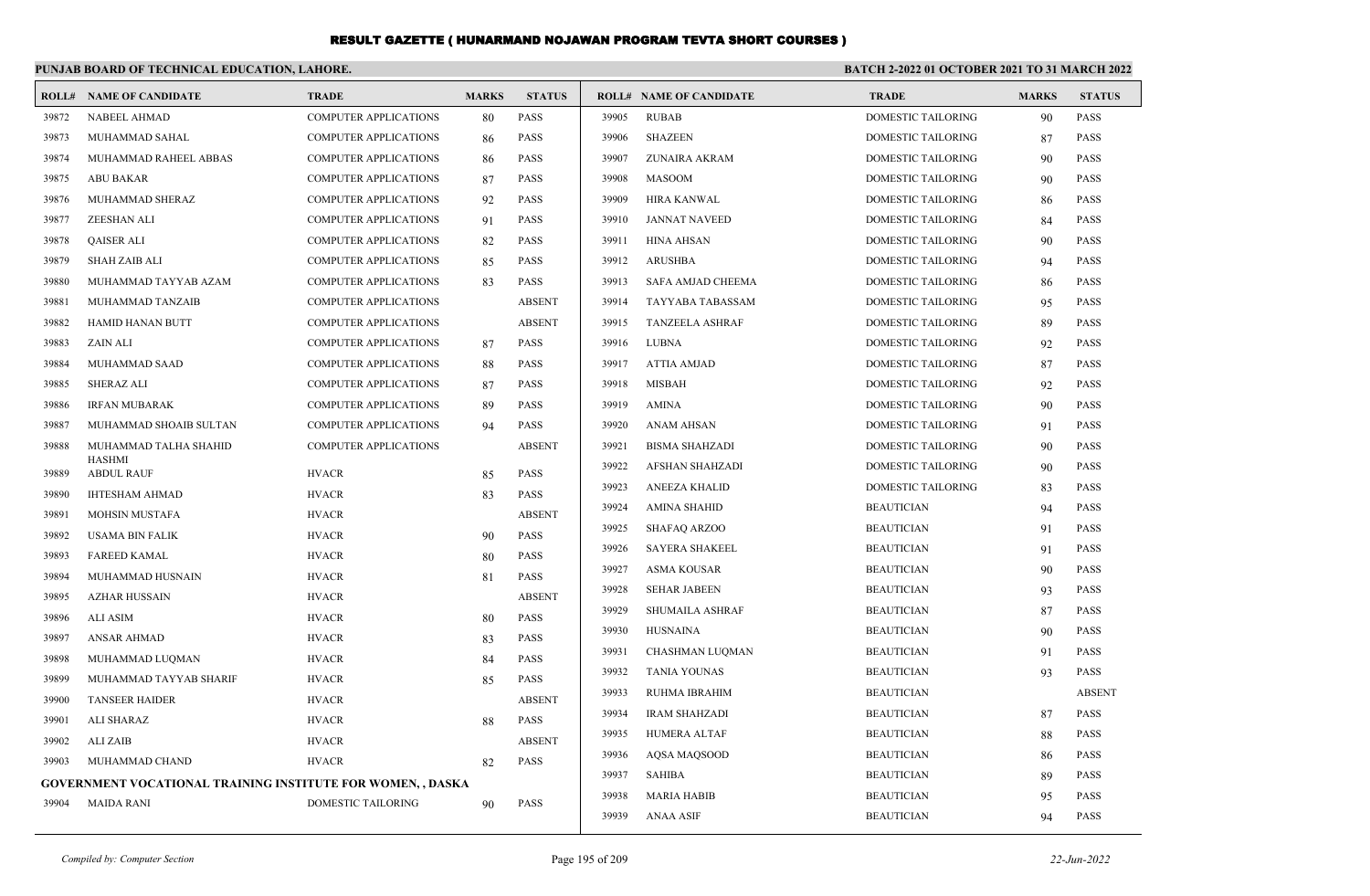|                | PUNJAB BOARD OF TECHNICAL EDUCATION, LAHORE.                        |                                                              |              |                            |       |                                                   | BATCH 2-2022 01 OCTOBER 2021 TO 31 MARCH 2022 |              |               |  |
|----------------|---------------------------------------------------------------------|--------------------------------------------------------------|--------------|----------------------------|-------|---------------------------------------------------|-----------------------------------------------|--------------|---------------|--|
|                | <b>ROLL# NAME OF CANDIDATE</b>                                      | <b>TRADE</b>                                                 | <b>MARKS</b> | <b>STATUS</b>              |       | <b>ROLL# NAME OF CANDIDATE</b>                    | <b>TRADE</b>                                  | <b>MARKS</b> | <b>STATUS</b> |  |
| 39940          | <b>RIMSHA BIBI</b>                                                  | <b>BEAUTICIAN</b>                                            | 91           | <b>PASS</b>                | 39973 | <b>BUSHRA SADDIQUE</b>                            | COMPUTER APPLICATIONS                         | 96           | PASS          |  |
| 39941          | <b>HUSNAINA</b>                                                     | <b>BEAUTICIAN</b>                                            | 88           | <b>PASS</b>                | 39974 | <b>ANEEZA RANI</b>                                | <b>BEAUTICIAN</b>                             | 97           | PASS          |  |
| 39942          | AQSA KHALID                                                         | <b>BEAUTICIAN</b>                                            | 90           | <b>PASS</b>                | 39975 | <b>MARIUM BIBI</b>                                | <b>BEAUTICIAN</b>                             | 95           | <b>PASS</b>   |  |
| 39943          | <b>MAFIA</b>                                                        | <b>BEAUTICIAN</b>                                            | 93           | <b>PASS</b>                | 39976 | <b>SAWERA</b>                                     | <b>BEAUTICIAN</b>                             | 92           | <b>PASS</b>   |  |
|                | <b>GOVERNMENT VOCATIONAL TRAINING INSTITUTE FOR WOMEN, MOHALLAH</b> |                                                              |              |                            | 39977 | <b>SANA BANO</b>                                  | <b>BEAUTICIAN</b>                             | 95           | <b>PASS</b>   |  |
| 39944          | <b>INAYAT PURA, PASRUR</b><br><b>HIRA SATTAR</b>                    | <b>DOMESTIC TAILORING</b>                                    |              | <b>PASS</b>                | 39978 | <b>HINA AKHTAR</b>                                | <b>BEAUTICIAN</b>                             | 97           | <b>PASS</b>   |  |
| 39945          | <b>FAIOA</b>                                                        | <b>DOMESTIC TAILORING</b>                                    | 95           | <b>PASS</b>                | 39979 | <b>CHANDA KIRAN ABBAS</b>                         | <b>BEAUTICIAN</b>                             | 95           | <b>PASS</b>   |  |
|                |                                                                     |                                                              | 93           |                            | 39980 | <b>SOBIA</b>                                      | <b>BEAUTICIAN</b>                             | 92           | <b>PASS</b>   |  |
| 39946<br>39947 | <b>MAIRA MUNIR</b><br><b>NAFEESA MUNIR</b>                          | DOMESTIC TAILORING                                           | 96           | <b>PASS</b>                | 39981 | <b>NADIA</b>                                      | <b>BEAUTICIAN</b>                             | 93           | <b>PASS</b>   |  |
|                |                                                                     | DOMESTIC TAILORING                                           | 91           | <b>PASS</b>                | 39982 | <b>HINA TARIO</b>                                 | <b>BEAUTICIAN</b>                             | 93           | <b>PASS</b>   |  |
| 39948          | <b>IORA</b>                                                         | DOMESTIC TAILORING                                           | 93           | <b>PASS</b>                | 39983 | <b>SABA ROCKS</b>                                 | <b>BEAUTICIAN</b>                             | 96           | PASS          |  |
| 39949          | <b>FARIA MUBEEN</b><br><b>MEHWISH</b>                               | DOMESTIC TAILORING                                           | 96           | <b>PASS</b>                | 39984 | <b>SUBAHAT BIBI</b>                               | <b>BEAUTICIAN</b>                             | 97           | <b>PASS</b>   |  |
| 39950          | <b>RIMSHA</b>                                                       | <b>DOMESTIC TAILORING</b>                                    | 93           | <b>PASS</b>                | 39985 | <b>SHUMILA</b>                                    | <b>BEAUTICIAN</b>                             | 95           | <b>PASS</b>   |  |
| 39951          |                                                                     | DOMESTIC TAILORING                                           | 92           | <b>PASS</b>                | 39986 | <b>NIRDAM AZIZ</b>                                | <b>BEAUTICIAN</b>                             | 96           | <b>PASS</b>   |  |
| 39952          | <b>TAZEEM SHAHZADI</b>                                              | DOMESTIC TAILORING                                           | 93           | <b>PASS</b>                | 39987 | <b>SHAZIA PERVAIZ</b>                             | <b>BEAUTICIAN</b>                             | 94           | <b>PASS</b>   |  |
| 39953<br>39954 | HIRA MUHAMMAD BUTA                                                  | DOMESTIC TAILORING                                           | 95           | <b>PASS</b><br><b>PASS</b> | 39988 | <b>MAFIA</b>                                      | <b>BEAUTICIAN</b>                             | 93           | <b>PASS</b>   |  |
| 39955          | <b>GHULAM ZOHRA</b><br><b>AROOJ SADDIQUE</b>                        | DOMESTIC TAILORING<br><b>DOMESTIC TAILORING</b>              | 92<br>93     | <b>PASS</b>                |       | <b>GOVT. TECHNICAL TRAINING CENTRE,, , PASRUR</b> |                                               |              |               |  |
| 39956          | AMINA KOUSAR                                                        | <b>DOMESTIC TAILORING</b>                                    | 98           | <b>PASS</b>                | 39989 | RANA RAZI ULLAH                                   | <b>ELECTRICIAN</b>                            | 87           | <b>PASS</b>   |  |
| 39957          | <b>KANEEZ BEGUM</b>                                                 | DOMESTIC TAILORING                                           | 95           | <b>PASS</b>                | 39990 | MUHAMMAD HUSNAIN                                  | <b>ELECTRICIAN</b>                            | 66           | <b>PASS</b>   |  |
| 39958          | <b>SEHRISH ASHRAF</b>                                               | DOMESTIC TAILORING                                           |              | <b>PASS</b>                | 39991 | <b>UMAIR SAEED</b>                                | <b>ELECTRICIAN</b>                            | 85           | <b>PASS</b>   |  |
| 39959          |                                                                     | <b>COMPUTER APPLICATIONS</b>                                 | 95<br>98     | <b>PASS</b>                | 39992 | <b>USMAN ALI</b>                                  | <b>ELECTRICIAN</b>                            | 72           | PASS          |  |
| 39960          | <b>SANA SHAFIQUE</b><br>MUSARRAT PARVEEN                            | <b>COMPUTER APPLICATIONS</b>                                 |              | <b>PASS</b>                | 39993 | ABDULLAH ZULIFAQAR                                | <b>ELECTRICIAN</b>                            | 77           | PASS          |  |
| 39961          | <b>ATIYA PARVEEN</b>                                                | <b>COMPUTER APPLICATIONS</b>                                 | 96           | <b>PASS</b>                | 39994 | <b>HIZAR ALI</b>                                  | <b>ELECTRICIAN</b>                            | 82           | <b>PASS</b>   |  |
| 39962          | <b>ATIQA ASLAM</b>                                                  | <b>COMPUTER APPLICATIONS</b>                                 | 98<br>97     | <b>PASS</b>                | 39995 | MUHAMMAD SHERAZ SALEEM                            | <b>ELECTRICIAN</b>                            | 85           | <b>PASS</b>   |  |
| 39963          | <b>UMI HABIBA</b>                                                   | <b>COMPUTER APPLICATIONS</b>                                 |              | <b>PASS</b>                | 39996 | <b>ABU SUFYAN SHAH</b>                            | <b>ELECTRICIAN</b>                            | 76           | <b>PASS</b>   |  |
| 39964          | <b>RAZIA BIBI</b>                                                   | <b>COMPUTER APPLICATIONS</b>                                 | 95           | <b>PASS</b>                | 39997 | <b>WALEED MUSTAFA</b>                             | <b>ELECTRICIAN</b>                            | 71           | <b>PASS</b>   |  |
| 39965          | <b>RABIA BIBI</b>                                                   | <b>COMPUTER APPLICATIONS</b>                                 | 98           | <b>PASS</b>                | 39998 | <b>SAJJAD ALI</b>                                 | <b>ELECTRICIAN</b>                            | 82           | PASS          |  |
| 39966          | <b>GHULAM FATIMA</b>                                                | <b>COMPUTER APPLICATIONS</b>                                 | 88           | <b>PASS</b>                | 39999 | RAYYAN AHMED                                      | <b>ELECTRICIAN</b>                            | 92           | PASS          |  |
| 39967          | <b>ZAINAB BIBI</b>                                                  | <b>COMPUTER APPLICATIONS</b>                                 | 97           | <b>PASS</b>                | 40000 | MUHAMMAD IQBAL                                    | <b>ELECTRICIAN</b>                            |              | <b>ABSENT</b> |  |
| 39968          | NADIA IQBAL                                                         | COMPUTER APPLICATIONS                                        | 98           | PASS                       | 40001 | MUHAMMAD YAR                                      | <b>ELECTRICIAN</b>                            | 88           | <b>PASS</b>   |  |
|                |                                                                     |                                                              | 91           |                            | 40002 | <b>WISHAL VICTER</b>                              | <b>ELECTRICIAN</b>                            | 77           | <b>PASS</b>   |  |
| 39969<br>39970 | <b>NAZIA</b><br><b>TEHSEEN ZAHRA</b>                                | <b>COMPUTER APPLICATIONS</b><br><b>COMPUTER APPLICATIONS</b> | 98           | <b>PASS</b><br><b>PASS</b> | 40003 | <b>SHAHZAD</b>                                    | <b>ELECTRICIAN</b>                            | 86           | <b>PASS</b>   |  |
| 39971          | <b>SABA HAYAT</b>                                                   | COMPUTER APPLICATIONS                                        | 96           | <b>PASS</b>                | 40004 | <b>SUBHAN ALI</b>                                 | <b>ELECTRICIAN</b>                            | 70           | PASS          |  |
| 39972          | <b>RIDA FATIMA</b>                                                  | <b>COMPUTER APPLICATIONS</b>                                 | 97           | <b>PASS</b>                | 40005 | <b>MOHSIN ALI</b>                                 | <b>ELECTRICIAN</b>                            | 84           | <b>PASS</b>   |  |
|                |                                                                     |                                                              | 95           |                            | 40006 | <b>ASIM JAWAID</b>                                | <b>ELECTRICIAN</b>                            | 73           | <b>PASS</b>   |  |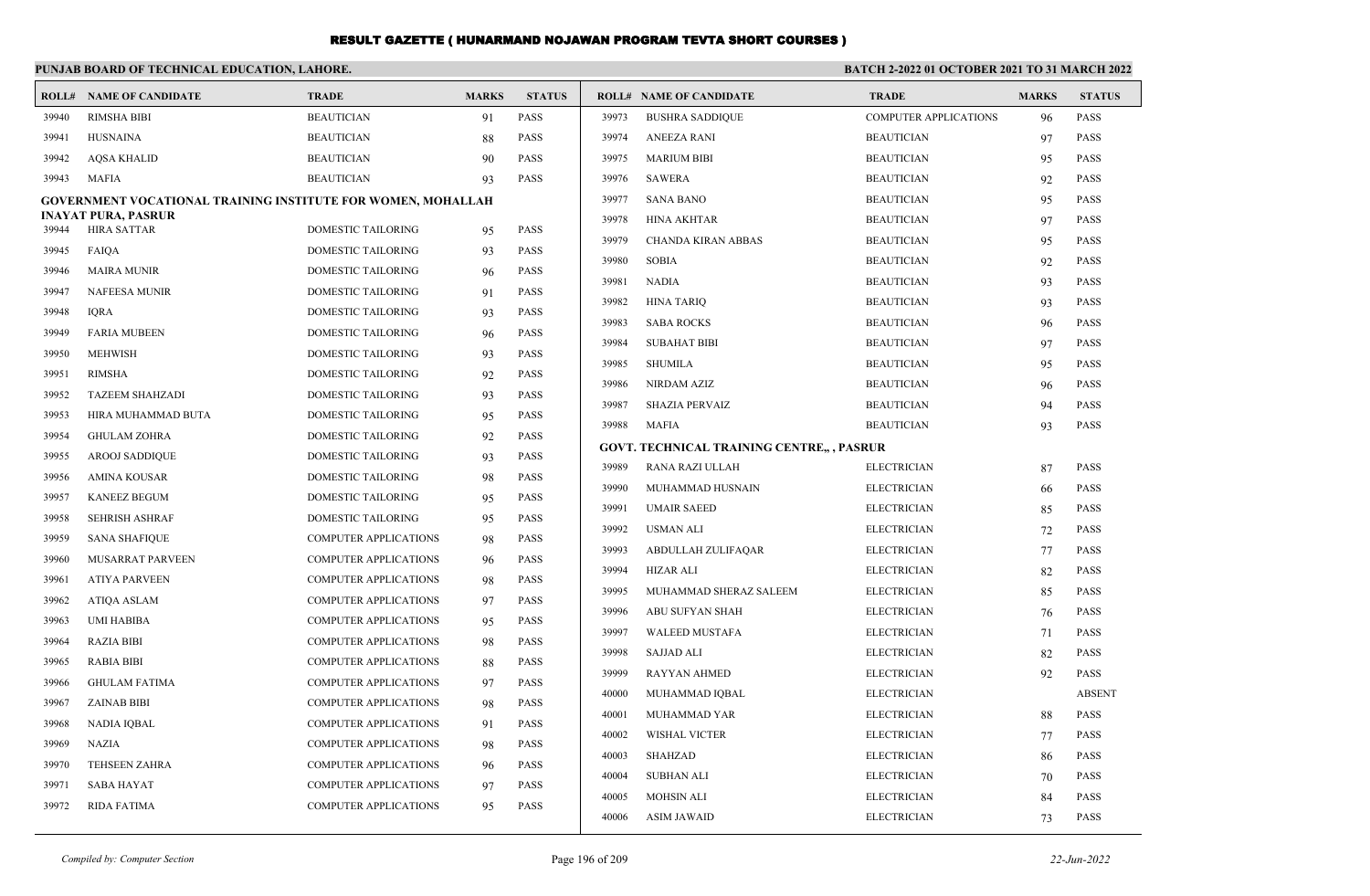|                                                                       | PUNJAB BOARD OF TECHNICAL EDUCATION, LAHORE.                                                                       |                        |              |               | BATCH 2-2022 01 OCTOBER 2021 TO 31 MARCH 2022 |                                                                        |                           |              |               |
|-----------------------------------------------------------------------|--------------------------------------------------------------------------------------------------------------------|------------------------|--------------|---------------|-----------------------------------------------|------------------------------------------------------------------------|---------------------------|--------------|---------------|
|                                                                       | <b>ROLL# NAME OF CANDIDATE</b>                                                                                     | <b>TRADE</b>           | <b>MARKS</b> | <b>STATUS</b> |                                               | <b>ROLL# NAME OF CANDIDATE</b>                                         | <b>TRADE</b>              | <b>MARKS</b> | <b>STATUS</b> |
| 40007                                                                 | <b>SOHAIB ALI</b>                                                                                                  | <b>PLUMBER</b>         | 78           | <b>PASS</b>   | 40040                                         | <b>SHEEZA SHAFIQ</b>                                                   | DOMESTIC TAILORING        | 93           | <b>PASS</b>   |
| 40008                                                                 | <b>SABAN ALI</b>                                                                                                   | <b>PLUMBER</b>         | 85           | PASS          | 40041                                         | <b>ATTIA BATOOL</b>                                                    | DOMESTIC TAILORING        | 85           | <b>PASS</b>   |
| 40009                                                                 | <b>ALI HANAZ</b>                                                                                                   | <b>PLUMBER</b>         | 79           | <b>PASS</b>   | 40042                                         | MEHWISH RAZIQ                                                          | DOMESTIC TAILORING        | 82           | <b>PASS</b>   |
| 40010                                                                 | <b>MUNSHAB ALI</b>                                                                                                 | <b>PLUMBER</b>         |              | <b>ABSENT</b> | 40043                                         | <b>BAREERA ABDUL RAHIM</b>                                             | DOMESTIC TAILORING        | 80           | <b>PASS</b>   |
| 40011                                                                 | <b>ASAD ALI</b>                                                                                                    | <b>PLUMBER</b>         | 78           | <b>PASS</b>   | 40044                                         | <b>FREHA IMAN</b>                                                      | <b>DOMESTIC TAILORING</b> | 83           | <b>PASS</b>   |
| 40012                                                                 | MUHAMMAD UMAIR                                                                                                     | <b>PLUMBER</b>         | 83           | <b>PASS</b>   | 40045                                         | <b>RABIA SARFRAZ</b>                                                   | DOMESTIC TAILORING        | 79           | <b>PASS</b>   |
| 40013                                                                 | MUHAMMAD SULEMAN                                                                                                   | <b>PLUMBER</b>         | 88           | <b>PASS</b>   | 40046                                         | MARYAM SALEEM                                                          | DOMESTIC TAILORING        | 85           | <b>PASS</b>   |
| 40014                                                                 | MUHAMMAD TAHIR                                                                                                     | <b>PLUMBER</b>         | 81           | <b>PASS</b>   | 40047                                         | <b>ZUHA</b>                                                            | DOMESTIC TAILORING        | 88           | <b>PASS</b>   |
| 40015                                                                 | <b>SHUJAT ALI</b>                                                                                                  | <b>PLUMBER</b>         | 85           | <b>PASS</b>   | 40048                                         | NIMRA NASSER AHMAD                                                     | <b>DOMESTIC TAILORING</b> |              | <b>ABSENT</b> |
| 40016                                                                 | MUHAMMAD AZEEM                                                                                                     | <b>PLUMBER</b>         | 76           | <b>PASS</b>   | 40049                                         | TAYYABA IQBAL                                                          | <b>DOMESTIC TAILORING</b> | 84           | <b>PASS</b>   |
| 40017                                                                 | <b>IFTIKHAR AHMAD</b>                                                                                              | <b>PLUMBER</b>         | 79           | <b>PASS</b>   | 40050                                         | <b>ESHMAL SHAHZADI</b>                                                 | <b>DOMESTIC TAILORING</b> | 94           | <b>PASS</b>   |
| 40018                                                                 | MUHAMMAD ADEEL                                                                                                     | <b>PLUMBER</b>         | 74           | <b>PASS</b>   | 40051                                         | <b>MARYAM</b>                                                          | DOMESTIC TAILORING        | 96           | <b>PASS</b>   |
| 40019                                                                 | REHMAN ALI                                                                                                         | <b>PLUMBER</b>         | 71           | <b>PASS</b>   | 40052                                         | <b>UMME HABIBA</b>                                                     | DOMESTIC TAILORING        | 84           | <b>PASS</b>   |
| 40020                                                                 | MUHAMMAD TALHA MANZOOR                                                                                             | AUTO MECHANIC (PETROL) | 85           | <b>PASS</b>   | 40053                                         | <b>SANA ASLAM</b>                                                      | DOMESTIC TAILORING        | 81           | <b>PASS</b>   |
| 40021                                                                 | ZAHAIB ALI                                                                                                         | AUTO MECHANIC (PETROL) | 74           | <b>PASS</b>   | 40054                                         | <b>SADAF IMTIAZ</b>                                                    | <b>BEAUTICIAN</b>         | 85           | <b>PASS</b>   |
| 40022                                                                 | MUHAMMAD SOHAIL SARWAR                                                                                             | AUTO MECHANIC (PETROL) | 75           | <b>PASS</b>   | 40055                                         | <b>NAEEMA SAHER</b>                                                    | <b>BEAUTICIAN</b>         | 79           | <b>PASS</b>   |
| 40023                                                                 | MUHAMMAD ZAIN YOUSAF                                                                                               | AUTO MECHANIC (PETROL) | 78           | <b>PASS</b>   | 40056                                         | <b>UME HABIBA</b>                                                      | <b>BEAUTICIAN</b>         | 85           | <b>PASS</b>   |
| 40024                                                                 | <b>ALI HAIDER</b>                                                                                                  | AUTO MECHANIC (PETROL) | 92           | <b>PASS</b>   | 40057                                         | <b>SEHAR BOOTA</b>                                                     | <b>BEAUTICIAN</b>         | 75           | <b>PASS</b>   |
| 40025                                                                 | MUHAMMAD ADIL                                                                                                      | AUTO MECHANIC (PETROL) |              | <b>ABSENT</b> | 40058                                         | <b>SNEHA KIRAN</b>                                                     | <b>BEAUTICIAN</b>         | 93           | <b>PASS</b>   |
| 40026                                                                 | <b>ADIL MAHMOOD</b>                                                                                                | AUTO MECHANIC (PETROL) | 85           | <b>PASS</b>   | 40059                                         | AYESHA MUSHTAQ                                                         | <b>BEAUTICIAN</b>         | 80           | <b>PASS</b>   |
| 40027                                                                 | MUHAMMAD MEHTAB                                                                                                    | AUTO MECHANIC (PETROL) | 81           | <b>PASS</b>   | 40060                                         | <b>AMINA</b>                                                           | <b>BEAUTICIAN</b>         | 85           | <b>PASS</b>   |
| 40028                                                                 | <b>ALI RAZA</b>                                                                                                    | AUTO MECHANIC (PETROL) | 74           | <b>PASS</b>   | 40061                                         | <b>ARFA BATOOL</b>                                                     | <b>BEAUTICIAN</b>         | 93           | <b>PASS</b>   |
| 40029                                                                 | ALI SHEHRAM ASHRAF                                                                                                 | AUTO MECHANIC (PETROL) | 80           | <b>PASS</b>   | 40062                                         | <b>AQSA KOUSAR</b>                                                     | <b>BEAUTICIAN</b>         | 75           | <b>PASS</b>   |
| 40030                                                                 | <b>KABEER YASIN</b>                                                                                                | AUTO MECHANIC (PETROL) |              | FAIL          | 40063                                         | <b>LAIBA JAVED</b>                                                     | <b>BEAUTICIAN</b>         | 72           | <b>PASS</b>   |
| 40031                                                                 | <b>FARHAN ALI</b>                                                                                                  | AUTO MECHANIC (PETROL) |              | FAIL          | 40064                                         | <b>ZAINAB MUNIR</b>                                                    | <b>BEAUTICIAN</b>         |              | <b>ABSENT</b> |
| 40032                                                                 | <b>MOHSIN ALI</b>                                                                                                  | AUTO MECHANIC (PETROL) | 81           | <b>PASS</b>   | 40065                                         | <b>SEERAT SHAHZADI</b>                                                 | <b>BEAUTICIAN</b>         | 73           | <b>PASS</b>   |
| 40033                                                                 | MUHAMMAD HUSSNAIN                                                                                                  | AUTO MECHANIC (PETROL) |              | FAIL          | 40066                                         | FAZILAT SARFRAZ                                                        | <b>BEAUTICIAN</b>         | 80           | <b>PASS</b>   |
| 40034                                                                 | <b>TAHIR JAMEEL</b>                                                                                                | AUTO MECHANIC (PETROL) |              | FAIL          | 40067                                         | <b>KHADIJA</b>                                                         | <b>BEAUTICIAN</b>         | 85           | <b>PASS</b>   |
| 40035                                                                 | MUHAMMAD MUTIB                                                                                                     | <b>ELECTRICIAN</b>     |              | <b>ABSENT</b> | 40068                                         | MARIAM SANA ULLAH                                                      | <b>BEAUTICIAN</b>         | 93           | <b>PASS</b>   |
| 40036                                                                 | MUHAMMAD RAFIL                                                                                                     | <b>ELECTRICIAN</b>     | 91           | <b>PASS</b>   |                                               | <b>GOVERNMENT VOCATIONAL TRAINING INSTITUTE FOR WOMEN, PARIS ROAD,</b> |                           |              |               |
| 40037                                                                 | <b>FAHAD MEHMOOD</b>                                                                                               | <b>PLUMBER</b>         | 80           | <b>PASS</b>   | <b>SIALKOT</b><br>40069                       | AYESHA REHMAT                                                          | PROFESSIONAL COOKING      |              | <b>PASS</b>   |
| <b>PLUMBER</b><br><b>PASS</b><br>40038<br><b>TAIMOUR SULTAN</b><br>74 |                                                                                                                    |                        |              |               | 40070                                         | <b>USHA RANI</b>                                                       | PROFESSIONAL COOKING      | 97<br>98     | <b>PASS</b>   |
|                                                                       | <b>GOVERNMENT TECHNICAL TRAINING CENTRE (FEMALE), NEAR GOVT.COLLEGE</b>                                            |                        |              |               | 40071                                         | <b>GULNAR</b>                                                          | PROFESSIONAL COOKING      | 100          | <b>PASS</b>   |
|                                                                       | FOR WOMEN DASKA ROAD SAMBRIAL, SIALKOT<br>40039<br><b>DOMESTIC TAILORING</b><br><b>PASS</b><br>AMINA BASHIR<br>-96 |                        |              |               | 40072                                         | <b>ALIA</b>                                                            | PROFESSIONAL COOKING      | 100          | <b>PASS</b>   |
|                                                                       |                                                                                                                    |                        |              |               |                                               |                                                                        |                           |              |               |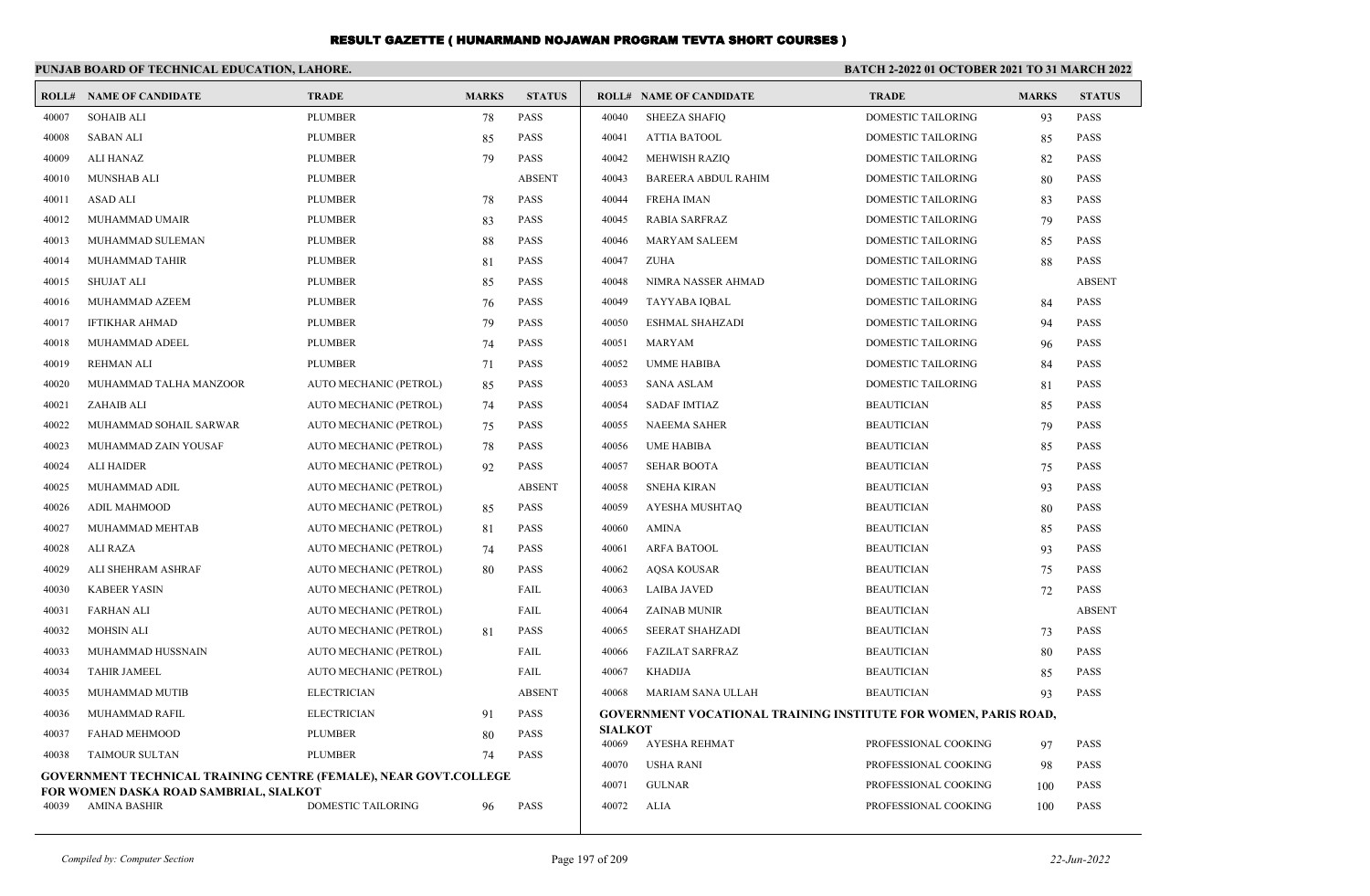|       | PUNJAB BOARD OF TECHNICAL EDUCATION, LAHORE. |                      |              |               |       |                                                 | <b>BATCH 2-2022 01 OCTOBER 2021 TO 31 MARCH 2022</b> |              |               |
|-------|----------------------------------------------|----------------------|--------------|---------------|-------|-------------------------------------------------|------------------------------------------------------|--------------|---------------|
|       | <b>ROLL# NAME OF CANDIDATE</b>               | <b>TRADE</b>         | <b>MARKS</b> | <b>STATUS</b> |       | <b>ROLL# NAME OF CANDIDATE</b>                  | <b>TRADE</b>                                         | <b>MARKS</b> | <b>STATUS</b> |
| 40073 | <b>NOOR FATIMA</b>                           | PROFESSIONAL COOKING | 95           | PASS          | 40109 | LAIBA                                           | PROFESSIONAL COOKING                                 | 98           | <b>PASS</b>   |
| 40074 | <b>MAIRA ASAD</b>                            | PROFESSIONAL COOKING | 89           | PASS          | 40110 | <b>RIDA NAEEM</b>                               | PROFESSIONAL COOKING                                 | 93           | <b>PASS</b>   |
| 40075 | <b>SABEEN</b>                                | PROFESSIONAL COOKING | 100          | <b>PASS</b>   | 40111 | <b>MAHRUKH SHAHZAD</b>                          | PROFESSIONAL COOKING                                 | 85           | <b>PASS</b>   |
| 40076 | <b>KAINAT ALYAS</b>                          | PROFESSIONAL COOKING | 89           | <b>PASS</b>   | 40112 | <b>KANWAL LATIF</b>                             | PROFESSIONAL COOKING                                 | 98           | <b>PASS</b>   |
| 40077 | <b>TAYYIBA ZAINAB</b>                        | PROFESSIONAL COOKING | 93           | <b>PASS</b>   | 40113 | <b>USWA MALIK</b>                               | PROFESSIONAL COOKING                                 | 96           | <b>PASS</b>   |
| 40078 | <b>SAMEERA</b>                               | PROFESSIONAL COOKING | 98           | <b>PASS</b>   | 40114 | <b>ESHA DILAWAR</b>                             | PROFESSIONAL COOKING                                 | 88           | <b>PASS</b>   |
| 40079 | <b>TASHFEEN ZAINAB</b>                       | PROFESSIONAL COOKING | 91           | <b>PASS</b>   | 40115 | <b>SIBGHA</b>                                   | PROFESSIONAL COOKING                                 | 82           | <b>PASS</b>   |
| 40080 | <b>NEHDIA</b>                                | PROFESSIONAL COOKING | 97           | <b>PASS</b>   | 40116 | <b>ESHA WALAIT</b>                              | PROFESSIONAL COOKING                                 | 98           | <b>PASS</b>   |
| 40081 | <b>ZOHRA FATIMA</b>                          | PROFESSIONAL COOKING | 90           | <b>PASS</b>   | 40117 | <b>ASMA</b>                                     | PROFESSIONAL COOKING                                 | 98           | <b>PASS</b>   |
| 40082 | <b>SAMINA</b>                                | PROFESSIONAL COOKING | 98           | PASS          | 40118 | <b>MARIA</b>                                    | PROFESSIONAL COOKING                                 | 90           | <b>PASS</b>   |
| 40084 | <b>ANDLEEB KHALID</b>                        | PROFESSIONAL COOKING | 98           | <b>PASS</b>   | 40119 | <b>MEHAK PHOOL</b>                              | PROFESSIONAL COOKING                                 | 90           | <b>PASS</b>   |
| 40085 | <b>RIMSHA</b>                                | <b>BEAUTICIAN</b>    | 91           | <b>PASS</b>   | 40120 | <b>TAYYABA RIAZ</b>                             | PROFESSIONAL COOKING                                 | 99           | <b>PASS</b>   |
| 40086 | <b>ZUNAIRA SAHER</b>                         | <b>BEAUTICIAN</b>    | 84           | <b>PASS</b>   | 40121 | <b>SUMBAL</b>                                   | PROFESSIONAL COOKING                                 | 96           | <b>PASS</b>   |
| 40087 | <b>HAFSA MEHMOOD</b>                         | <b>BEAUTICIAN</b>    | 87           | <b>PASS</b>   | 40122 | <b>AMINA</b>                                    | PROFESSIONAL COOKING                                 | 95           | <b>PASS</b>   |
| 40088 | <b>NAIBA RIAZ</b>                            | <b>BEAUTICIAN</b>    | 87           | <b>PASS</b>   | 40123 | <b>NIMRA KHALID</b>                             | PROFESSIONAL COOKING                                 | 98           | <b>PASS</b>   |
| 40089 | <b>KAINAT FATIMA</b>                         | <b>BEAUTICIAN</b>    | 93           | <b>PASS</b>   | 40124 | <b>AISHA</b>                                    | <b>BEAUTICIAN</b>                                    | 79           | <b>PASS</b>   |
| 40090 | <b>SEERAT FATIMA</b>                         | <b>BEAUTICIAN</b>    | 88           | <b>PASS</b>   | 40125 | NADIA KANWAL                                    | <b>BEAUTICIAN</b>                                    | 82           | <b>PASS</b>   |
| 40091 | <b>IQRA</b>                                  | <b>BEAUTICIAN</b>    | 92           | <b>PASS</b>   | 40126 | <b>RUKHSANA</b>                                 | <b>BEAUTICIAN</b>                                    | 83           | <b>PASS</b>   |
| 40092 | <b>FATIMA SHEHZADI</b>                       | <b>BEAUTICIAN</b>    | 91           | <b>PASS</b>   | 40127 | <b>AMINA</b>                                    | <b>BEAUTICIAN</b>                                    | 83           | <b>PASS</b>   |
| 40093 | SHUMAILA BASHIR                              | <b>BEAUTICIAN</b>    | 84           | PASS          | 40128 | RATABA SUZANNE                                  | <b>BEAUTICIAN</b>                                    | 83           | <b>PASS</b>   |
| 40094 | ZABIHA                                       | <b>BEAUTICIAN</b>    | 83           | PASS          | 40129 | <b>SAIRA</b>                                    | <b>BEAUTICIAN</b>                                    | 82           | <b>PASS</b>   |
| 40095 | <b>AMNA AFZAL</b>                            | <b>BEAUTICIAN</b>    | 84           | <b>PASS</b>   | 40130 | <b>SUNBAL KAINAT</b>                            | <b>BEAUTICIAN</b>                                    | 82           | <b>PASS</b>   |
| 40096 | <b>KHIZRA ZOYA</b>                           | <b>BEAUTICIAN</b>    | 87           | <b>PASS</b>   | 40131 | <b>REEHA MAJEED</b>                             | <b>BEAUTICIAN</b>                                    | 82           | <b>PASS</b>   |
| 40097 | ZAINAB WAHEED                                | <b>BEAUTICIAN</b>    | 89           | PASS          | 40132 | KIRAN SHAHZADI                                  | <b>BEAUTICIAN</b>                                    | 73           | <b>PASS</b>   |
| 40098 | RABIA NADEEM                                 | <b>BEAUTICIAN</b>    | 95           | <b>PASS</b>   | 40133 | <b>MAIDA SAJJAD</b>                             | <b>BEAUTICIAN</b>                                    | 75           | <b>PASS</b>   |
| 40099 | <b>ANUM SHAHZADI</b>                         | <b>BEAUTICIAN</b>    | 85           | <b>PASS</b>   | 40134 | <b>EMAN NAAZ</b>                                | <b>BEAUTICIAN</b>                                    | 75           | <b>PASS</b>   |
| 40100 | MEHAK KHALIL                                 | <b>BEAUTICIAN</b>    | 82           | <b>PASS</b>   | 40135 | ASMA MUBASHAR AHMED                             | <b>BEAUTICIAN</b>                                    | 74           | <b>PASS</b>   |
| 40101 | <b>TEHSEEN USAMA</b>                         | <b>BEAUTICIAN</b>    | 81           | <b>PASS</b>   | 40136 | UJALA JAMIL                                     | <b>BEAUTICIAN</b>                                    | 80           | <b>PASS</b>   |
| 40102 | <b>ESHA AKHTER</b>                           | <b>BEAUTICIAN</b>    | 83           | <b>PASS</b>   |       | GOVT COLLEGE OF TECHNOLOGY, PARIS ROAD, SIALKOT |                                                      |              |               |
| 40103 | NIMRA IFTIKHAR                               | <b>BEAUTICIAN</b>    | 86           | <b>PASS</b>   | 40137 | <b>ABDUL REHMAN</b>                             | <b>QUANTITY SURVEYOR</b>                             | 82           | <b>PASS</b>   |
| 40104 | <b>MINAHIL ZAFAR</b>                         | <b>BEAUTICIAN</b>    | 84           | <b>PASS</b>   | 40138 | <b>NAQASH ALI</b>                               | <b>QUANTITY SURVEYOR</b>                             | 70           | <b>PASS</b>   |
| 40105 | MEMOONA MUKHTAR                              | <b>BEAUTICIAN</b>    | 83           | PASS          | 40139 | <b>AHMED NADEEM</b>                             | <b>QUANTITY SURVEYOR</b>                             | 94           | <b>PASS</b>   |
| 40106 | FAKHRA MUKHTAR                               | <b>BEAUTICIAN</b>    | 79           | <b>PASS</b>   | 40140 | <b>UMAIR AHMED</b>                              | <b>QUANTITY SURVEYOR</b>                             | 88           | <b>PASS</b>   |
| 40107 | <b>ESHA RIZWAN</b>                           | PROFESSIONAL COOKING | 92           | PASS          | 40141 | <b>ZAIN AKHTAR</b>                              | <b>QUANTITY SURVEYOR</b>                             | 69           | <b>PASS</b>   |
| 40108 | PAKEEZA MEHMOOD                              | PROFESSIONAL COOKING | 98           | <b>PASS</b>   | 40142 | <b>AMEER HAMZA</b>                              | <b>OUANTITY SURVEYOR</b>                             | 83           | <b>PASS</b>   |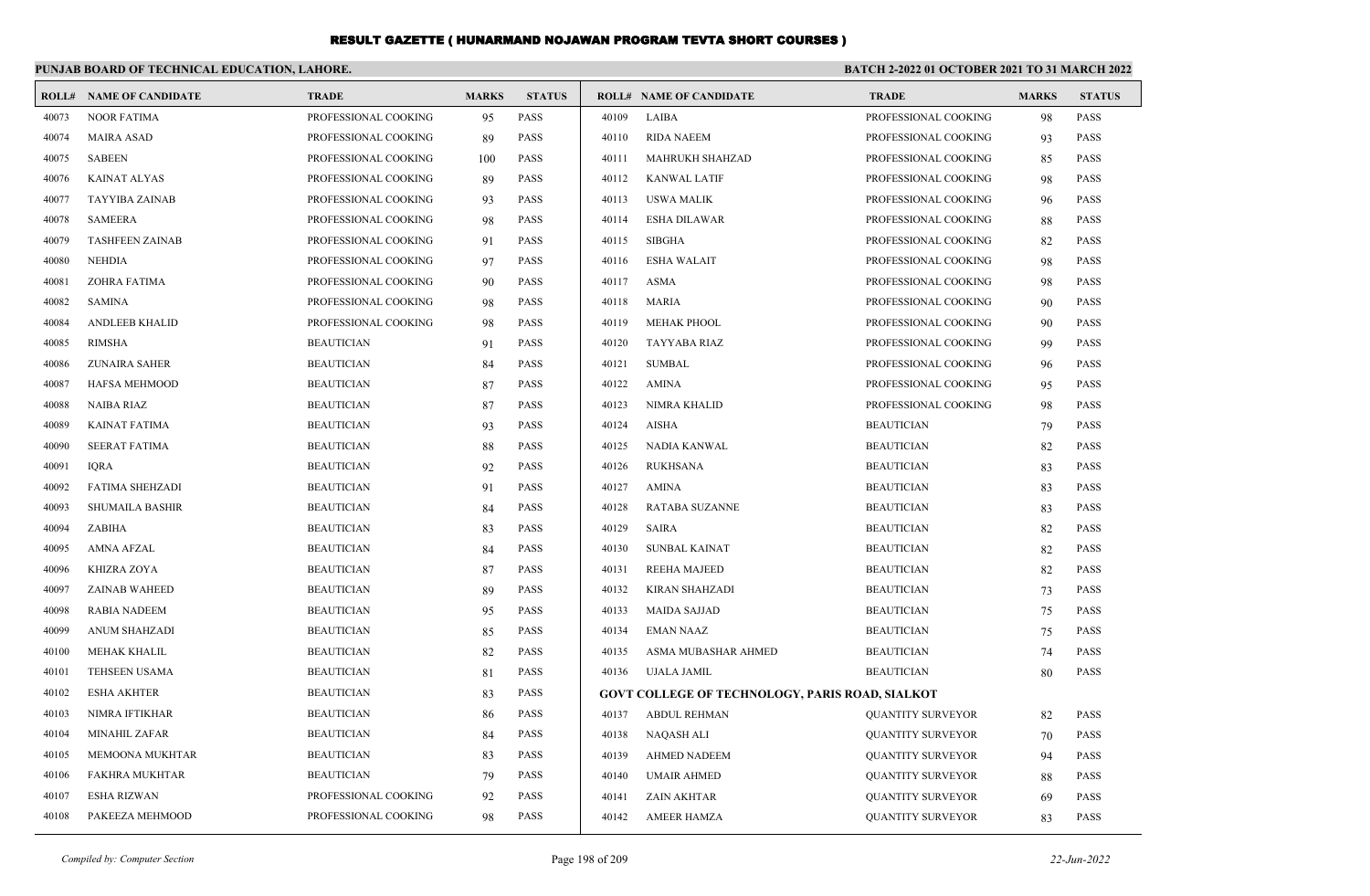|       | PUNJAB BOARD OF TECHNICAL EDUCATION, LAHORE. |                          |              |               | BATCH 2-2022 01 OCTOBER 2021 TO 31 MARCH 2022 |                           |                              |              |               |  |
|-------|----------------------------------------------|--------------------------|--------------|---------------|-----------------------------------------------|---------------------------|------------------------------|--------------|---------------|--|
|       | <b>ROLL# NAME OF CANDIDATE</b>               | <b>TRADE</b>             | <b>MARKS</b> | <b>STATUS</b> |                                               | ROLL# NAME OF CANDIDATE   | <b>TRADE</b>                 | <b>MARKS</b> | <b>STATUS</b> |  |
| 40143 | <b>HASSAN NAWAZ</b>                          | <b>QUANTITY SURVEYOR</b> | 93           | <b>PASS</b>   | 40178                                         | ZAIN ALI                  | <b>AUTO ELECTRICIAN</b>      | 91           | <b>PASS</b>   |  |
| 40144 | MUHAMMAD HAMMAD KHAN                         | <b>QUANTITY SURVEYOR</b> | 81           | <b>PASS</b>   | 40179                                         | MUHAMMAD UMER FAROOQ      | <b>AUTO ELECTRICIAN</b>      | 98           | <b>PASS</b>   |  |
| 40145 | MUBASHAR KHALIL                              | <b>QUANTITY SURVEYOR</b> | -86          | PASS          | 40180                                         | MUZAMMAL HUSSAIN          | AUTO ELECTRICIAN             | 86           | <b>PASS</b>   |  |
| 40146 | <b>UMAR YOUSAF</b>                           | <b>QUANTITY SURVEYOR</b> | 93           | <b>PASS</b>   | 40181                                         | ZAIN ALI                  | <b>AUTO ELECTRICIAN</b>      | 88           | PASS          |  |
| 40147 | <b>ALI HASSAN</b>                            | <b>QUANTITY SURVEYOR</b> | 85           | <b>PASS</b>   | 40182                                         | <b>UMER SUBHANI</b>       | <b>AUTO ELECTRICIAN</b>      | 77           | <b>PASS</b>   |  |
| 40148 | YASHAW KHAN                                  | <b>QUANTITY SURVEYOR</b> | 80           | <b>PASS</b>   | 40183                                         | MUHAMMAD ILYAS            | <b>COMPUTER APPLICATIONS</b> | 96           | <b>PASS</b>   |  |
| 40149 | <b>IBRAHIM</b>                               | <b>QUANTITY SURVEYOR</b> | 87           | <b>PASS</b>   | 40184                                         | MUBASHIR AHMED            | <b>COMPUTER APPLICATIONS</b> | 93           | PASS          |  |
| 40150 | <b>TALHA IQBAL</b>                           | <b>QUANTITY SURVEYOR</b> | 84           | <b>PASS</b>   | 40185                                         | MUHAMMAD SIDDIQUE         | <b>COMPUTER APPLICATIONS</b> | 97           | <b>PASS</b>   |  |
| 40151 | <b>ALI AHMED</b>                             | <b>QUANTITY SURVEYOR</b> |              | <b>ABSENT</b> | 40186                                         | MUHAMMAD SHAHARYAR        | <b>COMPUTER APPLICATIONS</b> | 89           | <b>PASS</b>   |  |
| 40152 | MUHAMMAD MUNEEB AMIR                         | <b>QUANTITY SURVEYOR</b> | 92           | <b>PASS</b>   | 40187                                         | MUHAMMAD BILAL            | <b>COMPUTER APPLICATIONS</b> | 91           | <b>PASS</b>   |  |
| 40153 | <b>AOEEL AHMED</b>                           | <b>QUANTITY SURVEYOR</b> |              | <b>ABSENT</b> | 40188                                         | MEHTAB SHOKAT             | <b>COMPUTER APPLICATIONS</b> | 85           | <b>PASS</b>   |  |
| 40154 | MUHAMMAD HAMID                               | <b>QUANTITY SURVEYOR</b> | 90           | <b>PASS</b>   | 40189                                         | <b>HAMID RAZA RASHEED</b> | <b>COMPUTER APPLICATIONS</b> | 88           | <b>PASS</b>   |  |
| 40155 | <b>QASIM ALI</b>                             | <b>QUANTITY SURVEYOR</b> | 77           | <b>PASS</b>   | 40190                                         | <b>AHSAN RAZA</b>         | <b>COMPUTER APPLICATIONS</b> | 97           | <b>PASS</b>   |  |
| 40156 | <b>ABDULLAH SHARIF</b>                       | <b>QUANTITY SURVEYOR</b> | 93           | PASS          | 40191                                         | ABDULLAH ALI              | <b>COMPUTER APPLICATIONS</b> | 96           | <b>PASS</b>   |  |
| 40157 | <b>QASIM ALI</b>                             | <b>QUANTITY SURVEYOR</b> | 88           | <b>PASS</b>   | 40192                                         | <b>NAEEM AKRAM</b>        | <b>COMPUTER APPLICATIONS</b> | 90           | <b>PASS</b>   |  |
| 40158 | <b>ABDUL REHMAN</b>                          | <b>AUTO ELECTRICIAN</b>  |              | <b>ABSENT</b> | 40193                                         | RABI UL HASSAN            | <b>COMPUTER APPLICATIONS</b> | 72           | <b>PASS</b>   |  |
| 40159 | ATIF                                         | AUTO ELECTRICIAN         | 94           | PASS          | 40194                                         | <b>HUSSAIN ABBAS</b>      | <b>COMPUTER APPLICATIONS</b> |              | <b>ABSENT</b> |  |
| 40160 | <b>HAMAD AHMED BUTT</b>                      | <b>AUTO ELECTRICIAN</b>  |              | <b>ABSENT</b> | 40195                                         | MUHAMMAD TAZEEM           | <b>COMPUTER APPLICATIONS</b> | 90           | <b>PASS</b>   |  |
| 40161 | <b>LUOMAN ALI</b>                            | <b>AUTO ELECTRICIAN</b>  | 90           | <b>PASS</b>   | 40196                                         | MUHAMMAD SAAD EHSAN       | <b>COMPUTER APPLICATIONS</b> | 97           | <b>PASS</b>   |  |
| 40162 | MUHAMMAD ASAD                                | AUTO ELECTRICIAN         | 95           | PASS          | 40197                                         | <b>AHMED HABIB</b>        | <b>COMPUTER APPLICATIONS</b> | 80           | <b>PASS</b>   |  |
| 40163 | <b>HAMID RAZA</b>                            | <b>AUTO ELECTRICIAN</b>  | 91           | PASS          | 40198                                         | <b>BILAL HABIB</b>        | <b>COMPUTER APPLICATIONS</b> | 88           | <b>PASS</b>   |  |
| 40164 | MUHAMMAD WAQAS                               | <b>AUTO ELECTRICIAN</b>  | 96           | <b>PASS</b>   | 40199                                         | <b>NAEEM U DEEN</b>       | <b>COMPUTER APPLICATIONS</b> | 96           | <b>PASS</b>   |  |
| 40165 | <b>AHSAN ALI</b>                             | AUTO ELECTRICIAN         | 91           | PASS          | 40200                                         | MUHAMMAD TALHA            | <b>COMPUTER APPLICATIONS</b> | 97           | <b>PASS</b>   |  |
| 40166 | <b>FARHAN AFZAL</b>                          | AUTO ELECTRICIAN         | 95           | PASS          | 40201                                         | <b>HASHIR IQBAL</b>       | COMPUTER APPLICATIONS        | 84           | <b>PASS</b>   |  |
| 40167 | MUHAMMAD ABDULLAH                            | <b>AUTO ELECTRICIAN</b>  | 93           | <b>PASS</b>   | 40202                                         | <b>DABEER HUSSAIN</b>     | <b>COMPUTER APPLICATIONS</b> | 81           | <b>PASS</b>   |  |
| 40168 | <b>FARAZ AHMED</b>                           | <b>AUTO ELECTRICIAN</b>  |              | <b>ABSENT</b> | 40203                                         | MUHAMMAD ABBAS            | <b>COMPUTER APPLICATIONS</b> | 87           | <b>PASS</b>   |  |
| 40169 | <b>HASHIM GHOUDHARY</b>                      | <b>AUTO ELECTRICIAN</b>  | 96           | <b>PASS</b>   | 40204                                         | <b>ALI RAZA</b>           | <b>COMPUTER APPLICATIONS</b> | 85           | <b>PASS</b>   |  |
| 40170 | <b>SABOOR AHMAD</b>                          | <b>AUTO ELECTRICIAN</b>  | 93           | <b>PASS</b>   | 40205                                         | <b>SYED FARHAN HAIDER</b> | <b>COMPUTER APPLICATIONS</b> |              | <b>ABSENT</b> |  |
| 40171 | <b>ZEESHAN ALI</b>                           | <b>AUTO ELECTRICIAN</b>  |              | <b>ABSENT</b> | 40206                                         | MUHAMMAD TALHA AZAM       | <b>COMPUTER APPLICATIONS</b> | 95           | <b>PASS</b>   |  |
| 40172 | <b>UBAID KHKAN AFRIDI</b>                    | <b>AUTO ELECTRICIAN</b>  | 91           | PASS          | 40207                                         | <b>MANSOOR NAEEM</b>      | <b>COMPUTER APPLICATIONS</b> | 93           | <b>PASS</b>   |  |
| 40173 | ZEESHAN                                      | <b>AUTO ELECTRICIAN</b>  | 94           | <b>PASS</b>   | 40208                                         | MUHAMMAD ASIF             | <b>QUANTITY SURVEYOR</b>     | 90           | <b>PASS</b>   |  |
| 40174 | ANAS YAQOOB                                  | <b>AUTO ELECTRICIAN</b>  | 93           | <b>PASS</b>   | 40209                                         | MUHAMMAD SALMAN           | <b>QUANTITY SURVEYOR</b>     | 90           | <b>PASS</b>   |  |
| 40175 | <b>ABDULLAH</b>                              | <b>AUTO ELECTRICIAN</b>  | 94           | PASS          | 40210                                         | <b>SYED HIZAR RAZA</b>    | <b>QUANTITY SURVEYOR</b>     | 64           | <b>PASS</b>   |  |
| 40176 | ASAD UL HASSAN                               | <b>AUTO ELECTRICIAN</b>  | 89           | <b>PASS</b>   | 40211                                         | <b>ALI HASSAN</b>         | <b>QUANTITY SURVEYOR</b>     | 70           | <b>PASS</b>   |  |
| 40177 | MUHAMMAD AKMAL                               | <b>AUTO ELECTRICIAN</b>  | 92           | <b>PASS</b>   |                                               |                           |                              |              |               |  |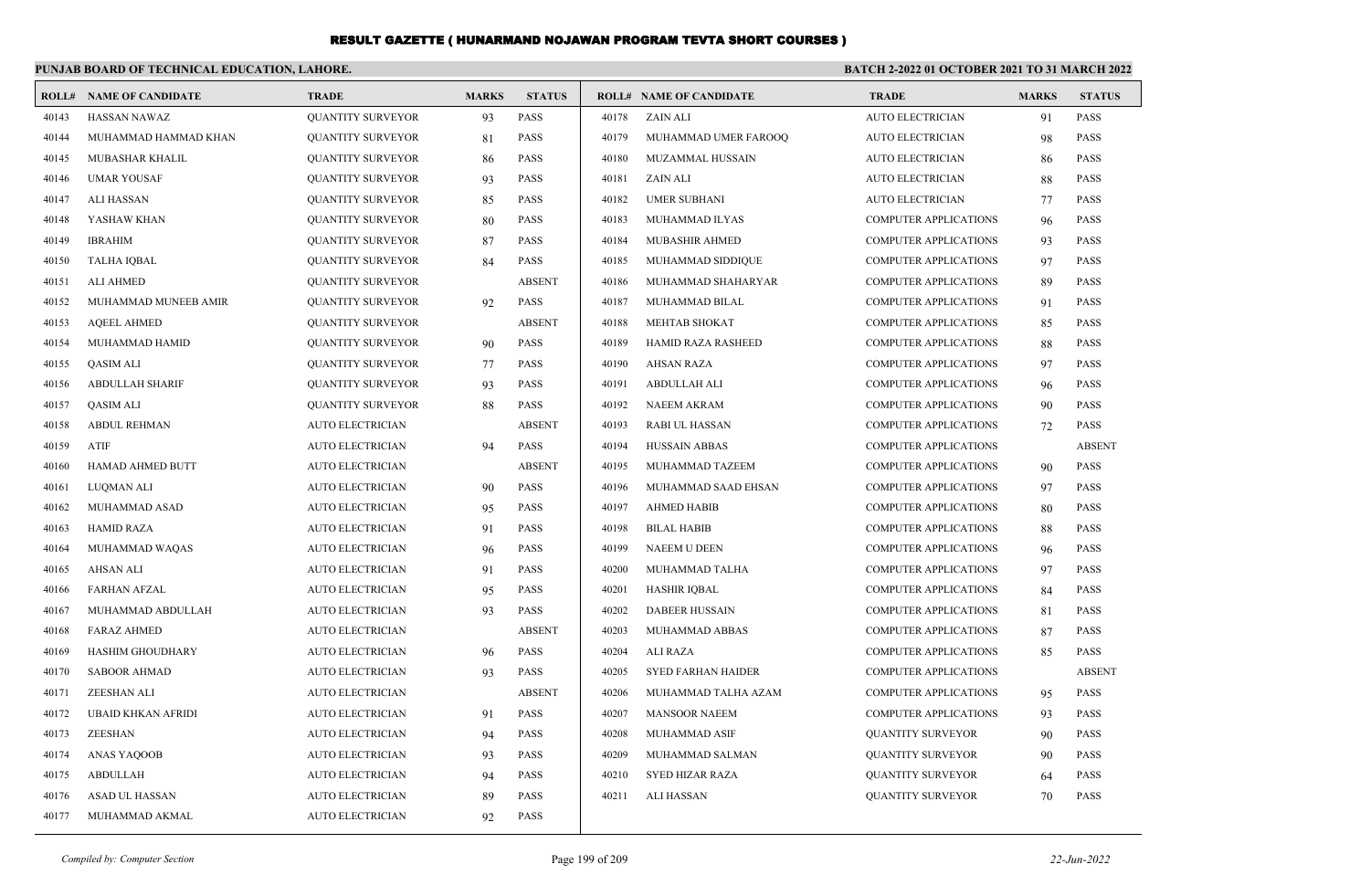|       | PUNJAB BOARD OF TECHNICAL EDUCATION, LAHORE.                            |                    |              |               | BATCH 2-2022 01 OCTOBER 2021 TO 31 MARCH 2022 |                                                                 |                           |              |               |
|-------|-------------------------------------------------------------------------|--------------------|--------------|---------------|-----------------------------------------------|-----------------------------------------------------------------|---------------------------|--------------|---------------|
|       | <b>ROLL# NAME OF CANDIDATE</b>                                          | <b>TRADE</b>       | <b>MARKS</b> | <b>STATUS</b> |                                               | <b>ROLL# NAME OF CANDIDATE</b>                                  | <b>TRADE</b>              | <b>MARKS</b> | <b>STATUS</b> |
|       | <b>GOVT. TECHNICAL TRAINING CENTRE (MALE), OPP. FOOD PALACE, BUCHAR</b> |                    |              |               | 40245                                         | ABDUL REHMAN SHABBIR                                            | <b>HVACR</b>              | 82           | <b>PASS</b>   |
| 40212 | KHANA ROAD SAMBRIAL, SIALKOT<br><b>HASSAN MAOSOOD</b>                   | <b>PLUMBER</b>     | 72           | <b>PASS</b>   | 40246                                         | <b>SARAN ZAHID</b>                                              | <b>HVACR</b>              | 90           | <b>PASS</b>   |
| 40213 | <b>RAEES DILAWAR</b>                                                    | <b>PLUMBER</b>     | 73           | PASS          | 40247                                         | <b>HASEEB AHMED</b>                                             | <b>HVACR</b>              | 82           | <b>PASS</b>   |
| 40214 | MUHAMMAD TASAWAR SHAHZAD                                                | <b>PLUMBER</b>     | 93           | PASS          | 40248                                         | HAFIZ SULEMAN ATTIQUE CHEEMA                                    | <b>HVACR</b>              | 91           | <b>PASS</b>   |
| 40215 | <b>TALHA TUFAIL</b>                                                     | <b>PLUMBER</b>     | 80           | PASS          | 40249                                         | KHALIL AHMAD                                                    | <b>HVACR</b>              | 88           | <b>PASS</b>   |
| 40216 | RAHMAN ZULFIQAR                                                         | <b>PLUMBER</b>     | 70           | <b>PASS</b>   | 40250                                         | MOHSIN ALI SUBHANI                                              | <b>HVACR</b>              | 78           | <b>PASS</b>   |
| 40217 | <b>TALHA IRFAN</b>                                                      | <b>PLUMBER</b>     | 85           | PASS          | 40251                                         | MUHAMMAD REHMAN                                                 | <b>HVACR</b>              | 85           | <b>PASS</b>   |
| 40218 | <b>ABU BAKAR</b>                                                        | <b>PLUMBER</b>     | 79           | PASS          | 40252                                         | MUHAMMAD ALI HAIDER                                             | <b>HVACR</b>              | 84           | <b>PASS</b>   |
| 40219 | <b>HAMZA ALI</b>                                                        | <b>PLUMBER</b>     | 89           | PASS          | 40253                                         | MUHAMMAD SHAHZAIB                                               | <b>HVACR</b>              | 83           | <b>PASS</b>   |
| 40220 | <b>ASIM ALI</b>                                                         | <b>PLUMBER</b>     | 80           | PASS          | 40254                                         | <b>MUNIR AHMAD</b>                                              | <b>HVACR</b>              | 91           | <b>PASS</b>   |
| 40221 | <b>ALI RAZA</b>                                                         | <b>PLUMBER</b>     |              | <b>ABSENT</b> | 40255                                         | <b>ATIF</b>                                                     | <b>HVACR</b>              | 80           | PASS          |
| 40222 | <b>NOMAN WARIS</b>                                                      | <b>PLUMBER</b>     |              | <b>ABSENT</b> | 40256                                         | MUHAMMAD YASIR SIDDIQUE                                         | <b>HVACR</b>              | 79           | PASS          |
| 40223 | <b>AHMAD RAZA</b>                                                       | <b>PLUMBER</b>     |              | <b>ABSENT</b> |                                               | <b>GOVERNMENT VOCATIONAL TRAINING INSTITUTE FOR WOMEN, NEAR</b> |                           |              |               |
| 40224 | <b>ALI HAIDER</b>                                                       | <b>PLUMBER</b>     | 80           | <b>PASS</b>   | 40257                                         | ISLAMIYA GROUND CHOWAK KACHHA, GOJRA<br>IQRA SHAHZADI           | <b>DOMESTIC TAILORING</b> | 90           | <b>PASS</b>   |
| 40225 | <b>SYED SHIBLI AFTAB</b>                                                | <b>PLUMBER</b>     |              | <b>ABSENT</b> | 40258                                         | <b>AIMEN SHAHZADI</b>                                           | <b>DOMESTIC TAILORING</b> | 92           | <b>PASS</b>   |
| 40226 | <b>UMAIR HAFEEZ</b>                                                     | <b>PLUMBER</b>     | 81           | <b>PASS</b>   | 40259                                         | <b>MARIA ISTKHAR</b>                                            | DOMESTIC TAILORING        | 93           | <b>PASS</b>   |
| 40227 | <b>ZUBAIR ALI</b>                                                       | <b>ELECTRICIAN</b> | 73           | <b>PASS</b>   | 40260                                         | <b>SABA SADDIQUE</b>                                            | DOMESTIC TAILORING        |              | <b>ABSENT</b> |
| 40228 | <b>FAIZ AHMED</b>                                                       | <b>ELECTRICIAN</b> |              | <b>ABSENT</b> | 40261                                         | <b>FAIZA ILAHI</b>                                              | <b>DOMESTIC TAILORING</b> | 91           | <b>PASS</b>   |
| 40229 | MUHAMMAD SAJAWAL                                                        | <b>ELECTRICIAN</b> | 83           | <b>PASS</b>   | 40262                                         | <b>MARYAM BIBI</b>                                              | DOMESTIC TAILORING        |              | <b>ABSENT</b> |
| 40230 | ALI ESA                                                                 | <b>ELECTRICIAN</b> | 76           | <b>PASS</b>   | 40263                                         | <b>IRAM SHEHZADI</b>                                            | DOMESTIC TAILORING        | 88           | <b>PASS</b>   |
| 40231 | WAQAS ALI                                                               | <b>ELECTRICIAN</b> | 80           | PASS          | 40264                                         | <b>AQSA KHALID</b>                                              | DOMESTIC TAILORING        | 95           | <b>PASS</b>   |
| 40232 | MUHAMMAD FAISAL                                                         | <b>ELECTRICIAN</b> | 87           | <b>PASS</b>   | 40265                                         | <b>NATASHA IMTIAZ</b>                                           | DOMESTIC TAILORING        |              | <b>ABSENT</b> |
| 40233 | MUHAMMAD UMAR                                                           | <b>ELECTRICIAN</b> |              | <b>ABSENT</b> | 40266                                         | NIMRA                                                           | DOMESTIC TAILORING        | 95           | <b>PASS</b>   |
| 40234 | MUHAMMAD SAQIB                                                          | <b>ELECTRICIAN</b> |              | <b>ABSENT</b> | 40267                                         | <b>TASNEEM JAVEED</b>                                           | <b>DOMESTIC TAILORING</b> | 93           | <b>PASS</b>   |
| 40235 | <b>TALHA GHAFOOR</b>                                                    | <b>ELECTRICIAN</b> | 84           | <b>PASS</b>   | 40268                                         | <b>MARIA AFZAL</b>                                              | DOMESTIC TAILORING        | 93           | <b>PASS</b>   |
| 40236 | RANA MUHAMMAD SUFYAN                                                    | <b>ELECTRICIAN</b> | 80           | <b>PASS</b>   | 40269                                         | <b>FAIQA</b>                                                    | <b>DOMESTIC TAILORING</b> |              | <b>ABSENT</b> |
| 40237 | MUHAMMAD UL MAHDI                                                       | <b>ELECTRICIAN</b> |              | <b>ABSENT</b> | 40270                                         | <b>TAYYIBA ASLAM</b>                                            | DOMESTIC TAILORING        | 99           | <b>PASS</b>   |
| 40238 | <b>MUNEEB AHMED</b>                                                     | <b>ELECTRICIAN</b> | 76           | <b>PASS</b>   | 40271                                         | MUDASSARA ELAHI                                                 | DOMESTIC TAILORING        | 91           | <b>PASS</b>   |
| 40239 | <b>USAMA</b>                                                            | <b>ELECTRICIAN</b> | 89           | PASS          | 40272                                         | FARIHA ATTA ULLAH                                               | <b>DOMESTIC TAILORING</b> | 94           | <b>PASS</b>   |
| 40240 | MUHAMMAD WAQAS                                                          | <b>ELECTRICIAN</b> | 80           | <b>PASS</b>   | 40273                                         | <b>ALEENA ASHRAF</b>                                            | <b>DOMESTIC TAILORING</b> |              | <b>ABSENT</b> |
| 40241 | <b>ABDUL MANAN</b>                                                      | <b>ELECTRICIAN</b> | 85           | <b>PASS</b>   | 40274                                         | <b>NOREEN AKBAR</b>                                             | <b>DOMESTIC TAILORING</b> |              | <b>ABSENT</b> |
| 40242 | MUHAMMAD JUNAID                                                         | <b>HVACR</b>       | 87           | <b>PASS</b>   | 40275                                         | <b>MARYYAM BIBI</b>                                             | <b>DOMESTIC TAILORING</b> | 92           | <b>PASS</b>   |
| 40243 | <b>CHAND ALI</b>                                                        | <b>HVACR</b>       | 86           | PASS          | 40276                                         | <b>FATIMA ZAHRA</b>                                             | DOMESTIC TAILORING        |              | <b>ABSENT</b> |
| 40244 | <b>TALHA MURTAZA</b>                                                    | <b>HVACR</b>       | 94           | PASS          | 40277                                         | <b>MEHWISH RAFIQ</b>                                            | <b>DOMESTIC TAILORING</b> | 94           | <b>PASS</b>   |
|       |                                                                         |                    |              |               |                                               |                                                                 |                           |              |               |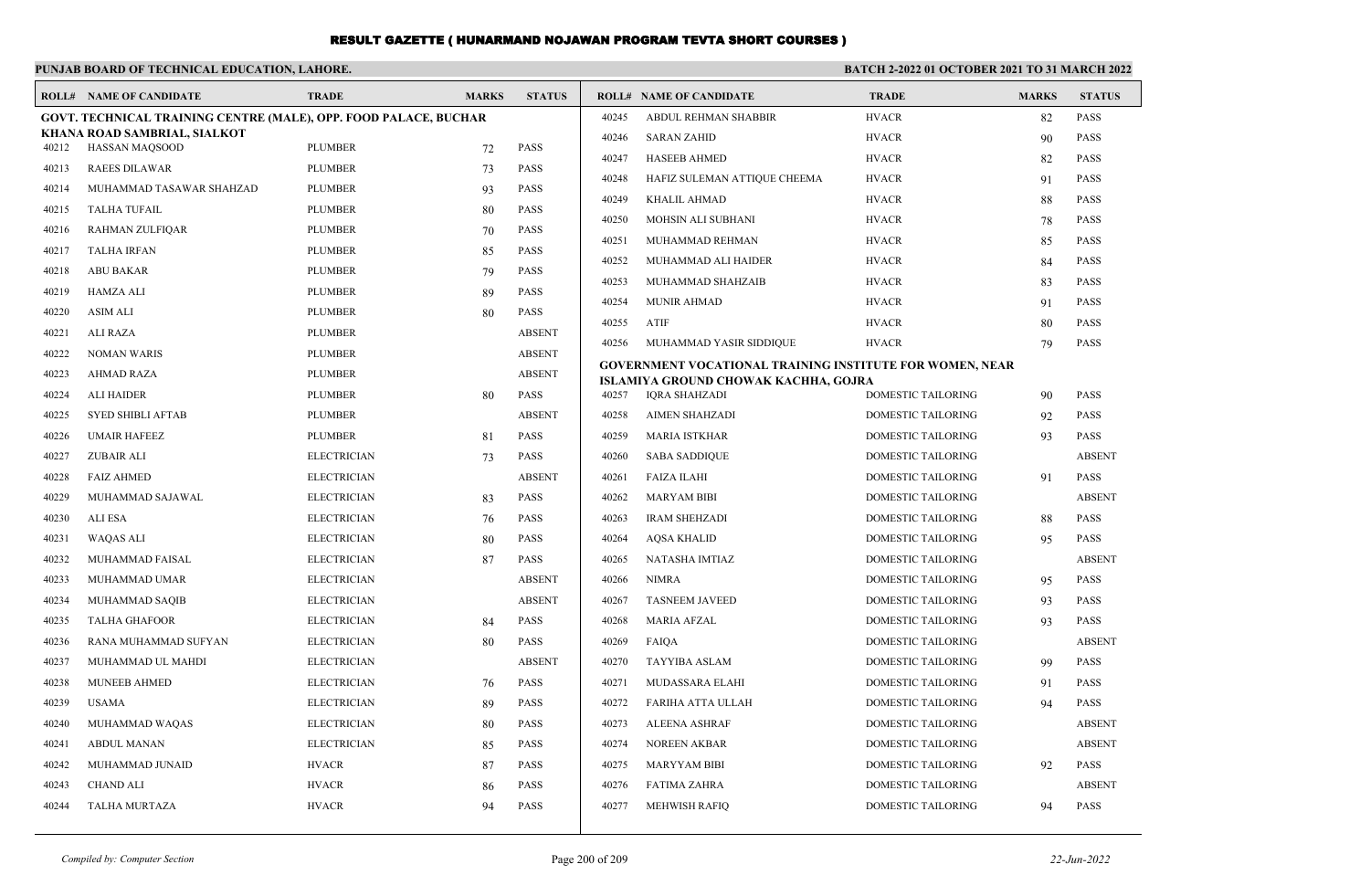|       | PUNJAB BOARD OF TECHNICAL EDUCATION, LAHORE. |                              |              |               |       |                                |                              | <b>BATCH 2-2022 01 OCTOBER 2021 TO 31 MARCH 2022</b> |               |  |
|-------|----------------------------------------------|------------------------------|--------------|---------------|-------|--------------------------------|------------------------------|------------------------------------------------------|---------------|--|
|       | <b>ROLL# NAME OF CANDIDATE</b>               | <b>TRADE</b>                 | <b>MARKS</b> | <b>STATUS</b> |       | <b>ROLL# NAME OF CANDIDATE</b> | <b>TRADE</b>                 | <b>MARKS</b>                                         | <b>STATUS</b> |  |
| 40278 | <b>FARAH SHOUQAT</b>                         | <b>DOMESTIC TAILORING</b>    | 90           | <b>PASS</b>   | 40313 | <b>AMNA SARFRAZ</b>            | <b>COMPUTER APPLICATIONS</b> |                                                      | <b>ABSENT</b> |  |
| 40279 | <b>SALAMA SAQIB</b>                          | DOMESTIC TAILORING           | 89           | PASS          | 40314 | <b>SHANZA AFZAL</b>            | <b>COMPUTER APPLICATIONS</b> | 93                                                   | <b>PASS</b>   |  |
| 40280 | <b>ALIZA SARWAR</b>                          | DOMESTIC TAILORING           | 90           | <b>PASS</b>   | 40315 | MUNEEBA SAKHAWAT               | <b>COMPUTER APPLICATIONS</b> | 93                                                   | <b>PASS</b>   |  |
| 40281 | <b>MAHEEN</b>                                | <b>DOMESTIC TAILORING</b>    | 92           | <b>PASS</b>   | 40316 | <b>TAHIRA MALIK</b>            | <b>COMPUTER APPLICATIONS</b> | 93                                                   | <b>PASS</b>   |  |
| 40282 | <b>SHAKEELA NAHEED</b>                       | DOMESTIC TAILORING           | 92           | PASS          | 40317 | <b>INSHA NAZ</b>               | <b>COMPUTER APPLICATIONS</b> | 93                                                   | PASS          |  |
| 40283 | <b>ALINA AFZAL</b>                           | <b>DOMESTIC TAILORING</b>    | 94           | <b>PASS</b>   | 40318 | <b>MEERAB</b>                  | <b>COMPUTER APPLICATIONS</b> | 84                                                   | <b>PASS</b>   |  |
| 40284 | <b>IQRA</b>                                  | DOMESTIC TAILORING           |              | <b>ABSENT</b> | 40319 | <b>AYESHA AMIN</b>             | <b>COMPUTER APPLICATIONS</b> | 96                                                   | <b>PASS</b>   |  |
| 40285 | HAFIZA MUDASARA NAWAZ                        | DOMESTIC TAILORING           |              | <b>ABSENT</b> | 40320 | <b>FAIZA IFTIKHAR</b>          | <b>COMPUTER APPLICATIONS</b> | 95                                                   | PASS          |  |
| 40286 | <b>RAIMA ASHRAF</b>                          | DOMESTIC TAILORING           |              | <b>ABSENT</b> | 40321 | <b>HINA AZHAR</b>              | <b>COMPUTER APPLICATIONS</b> | 93                                                   | <b>PASS</b>   |  |
| 40287 | <b>AYESHA IRFAN</b>                          | DOMESTIC TAILORING           | 80           | <b>PASS</b>   | 40322 | ZEENAT NAWAZ                   | <b>COMPUTER APPLICATIONS</b> | 88                                                   | <b>PASS</b>   |  |
| 40288 | <b>RIMSHA SAIF</b>                           | DOMESTIC TAILORING           | 85           | <b>PASS</b>   | 40323 | <b>MAHAM IFTIKHAR</b>          | <b>COMPUTER APPLICATIONS</b> |                                                      | <b>ABSENT</b> |  |
| 40289 | <b>ABIDA RAFIO</b>                           | <b>DOMESTIC TAILORING</b>    |              | <b>ABSENT</b> | 40324 | <b>AOSA YOUNAS</b>             | <b>COMPUTER APPLICATIONS</b> | 90                                                   | <b>PASS</b>   |  |
| 40290 | <b>RABIA BIBI</b>                            | DOMESTIC TAILORING           |              | <b>ABSENT</b> | 40325 | <b>SUHERA SAQIB</b>            | <b>COMPUTER APPLICATIONS</b> | 91                                                   | <b>PASS</b>   |  |
| 40291 | <b>RIMSAH</b>                                | <b>DOMESTIC TAILORING</b>    | 87           | <b>PASS</b>   | 40326 | <b>KOMAL</b>                   | <b>COMPUTER APPLICATIONS</b> | 79                                                   | <b>PASS</b>   |  |
| 40292 | <b>EMAN AKHTAR</b>                           | <b>DOMESTIC TAILORING</b>    | 75           | <b>PASS</b>   | 40327 | <b>MALAIKA</b>                 | <b>COMPUTER APPLICATIONS</b> | 90                                                   | <b>PASS</b>   |  |
| 40293 | <b>FIZA BIBI</b>                             | <b>DOMESTIC TAILORING</b>    | 79           | <b>PASS</b>   | 40328 | NIMRA JAMIL                    | <b>COMPUTER APPLICATIONS</b> | 81                                                   | <b>PASS</b>   |  |
| 40294 | MARIA SARFRAZ                                | <b>DOMESTIC TAILORING</b>    |              | <b>ABSENT</b> | 40329 | <b>KAINAT BIBI</b>             | <b>COMPUTER APPLICATIONS</b> | 83                                                   | <b>PASS</b>   |  |
| 40295 | <b>AMMARA MOEEN</b>                          | <b>DOMESTIC TAILORING</b>    |              | <b>ABSENT</b> | 40330 | <b>ELISHA</b>                  | <b>COMPUTER APPLICATIONS</b> | 92                                                   | <b>PASS</b>   |  |
| 40296 | AMNA                                         | DOMESTIC TAILORING           | 85           | <b>PASS</b>   | 40331 | <b>AMNA BIBI</b>               | <b>COMPUTER APPLICATIONS</b> | 80                                                   | <b>PASS</b>   |  |
| 40297 | <b>ARSHIA TAHIR</b>                          | <b>DOMESTIC TAILORING</b>    | 85           | <b>PASS</b>   | 40332 | NIMRA MAQBOOL                  | <b>COMPUTER APPLICATIONS</b> | 93                                                   | <b>PASS</b>   |  |
| 40298 | <b>RABIA</b>                                 | <b>DOMESTIC TAILORING</b>    | 83           | <b>PASS</b>   | 40333 | <b>MUSFIRA</b>                 | <b>COMPUTER APPLICATIONS</b> | 89                                                   | <b>PASS</b>   |  |
| 40299 | <b>RIMNA PARVEEN</b>                         | <b>DOMESTIC TAILORING</b>    | 84           | <b>PASS</b>   | 40334 | <b>MOUZZMA TARIQ</b>           | <b>COMPUTER APPLICATIONS</b> | 93                                                   | PASS          |  |
| 40300 | <b>MAHAM</b>                                 | <b>DOMESTIC TAILORING</b>    | 85           | <b>PASS</b>   | 40335 | <b>MEHAK RASHEED</b>           | <b>COMPUTER APPLICATIONS</b> | 88                                                   | <b>PASS</b>   |  |
| 40301 | <b>SAIRA NADEEM</b>                          | <b>DOMESTIC TAILORING</b>    | 84           | <b>PASS</b>   | 40336 | <b>AFIFA MARYAM</b>            | <b>COMPUTER APPLICATIONS</b> | 94                                                   | <b>PASS</b>   |  |
| 40302 | MINAHIL                                      | <b>DOMESTIC TAILORING</b>    | -81          | <b>PASS</b>   | 40337 | <b>AREEBA ZAHID</b>            | <b>COMPUTER APPLICATIONS</b> | 90                                                   | <b>PASS</b>   |  |
| 40303 | <b>FARZANA RAFIQ</b>                         | <b>DOMESTIC TAILORING</b>    | 87           | <b>PASS</b>   | 40338 | <b>SAMRA SABIR</b>             | <b>COMPUTER APPLICATIONS</b> | 87                                                   | <b>PASS</b>   |  |
| 40304 | <b>NIMRA</b>                                 | <b>DOMESTIC TAILORING</b>    | 95           | <b>PASS</b>   | 40339 | <b>MAHWISH NAZIR</b>           | <b>COMPUTER APPLICATIONS</b> | 89                                                   | <b>PASS</b>   |  |
| 40305 | <b>SAIMA NOREEN</b>                          | <b>DOMESTIC TAILORING</b>    | 89           | <b>PASS</b>   | 40340 | <b>SAMAN ATTIQUE</b>           | <b>COMPUTER APPLICATIONS</b> | 87                                                   | <b>PASS</b>   |  |
| 40306 | LAIBA                                        | <b>DOMESTIC TAILORING</b>    |              | <b>ABSENT</b> | 40341 | KASHAF WAHEED HASHMI           | <b>COMPUTER APPLICATIONS</b> | 94                                                   | <b>PASS</b>   |  |
| 40307 | <b>HIRA</b>                                  | <b>COMPUTER APPLICATIONS</b> | 88           | <b>PASS</b>   | 40342 | NIMRA NOOR                     | <b>COMPUTER APPLICATIONS</b> | 89                                                   | <b>PASS</b>   |  |
| 40308 | <b>SHAHNAZ ASGHAR</b>                        | <b>COMPUTER APPLICATIONS</b> | 86           | <b>PASS</b>   | 40343 | <b>RUKHSHANDA</b>              | <b>COMPUTER APPLICATIONS</b> | 90                                                   | <b>PASS</b>   |  |
| 40309 | <b>GHULAM FATIMA</b>                         | <b>COMPUTER APPLICATIONS</b> | 82           | <b>PASS</b>   | 40344 | <b>SAIRA BANO</b>              | <b>COMPUTER APPLICATIONS</b> | 90                                                   | <b>PASS</b>   |  |
| 40310 | ZAIBA SHAHID                                 | <b>COMPUTER APPLICATIONS</b> | 84           | <b>PASS</b>   | 40345 | <b>AYESHA REHMAN</b>           | <b>COMPUTER APPLICATIONS</b> | 89                                                   | <b>PASS</b>   |  |
| 40311 | YOUSRA RASHEED                               | <b>COMPUTER APPLICATIONS</b> | 80           | <b>PASS</b>   | 40346 | <b>ISRA FATIMA</b>             | <b>COMPUTER APPLICATIONS</b> | 94                                                   | <b>PASS</b>   |  |
| 40312 | <b>SAIRA NIZAM</b>                           | <b>COMPUTER APPLICATIONS</b> | 91           | <b>PASS</b>   | 40347 | <b>SABEELA TALAT</b>           | <b>COMPUTER APPLICATIONS</b> | 95                                                   | <b>PASS</b>   |  |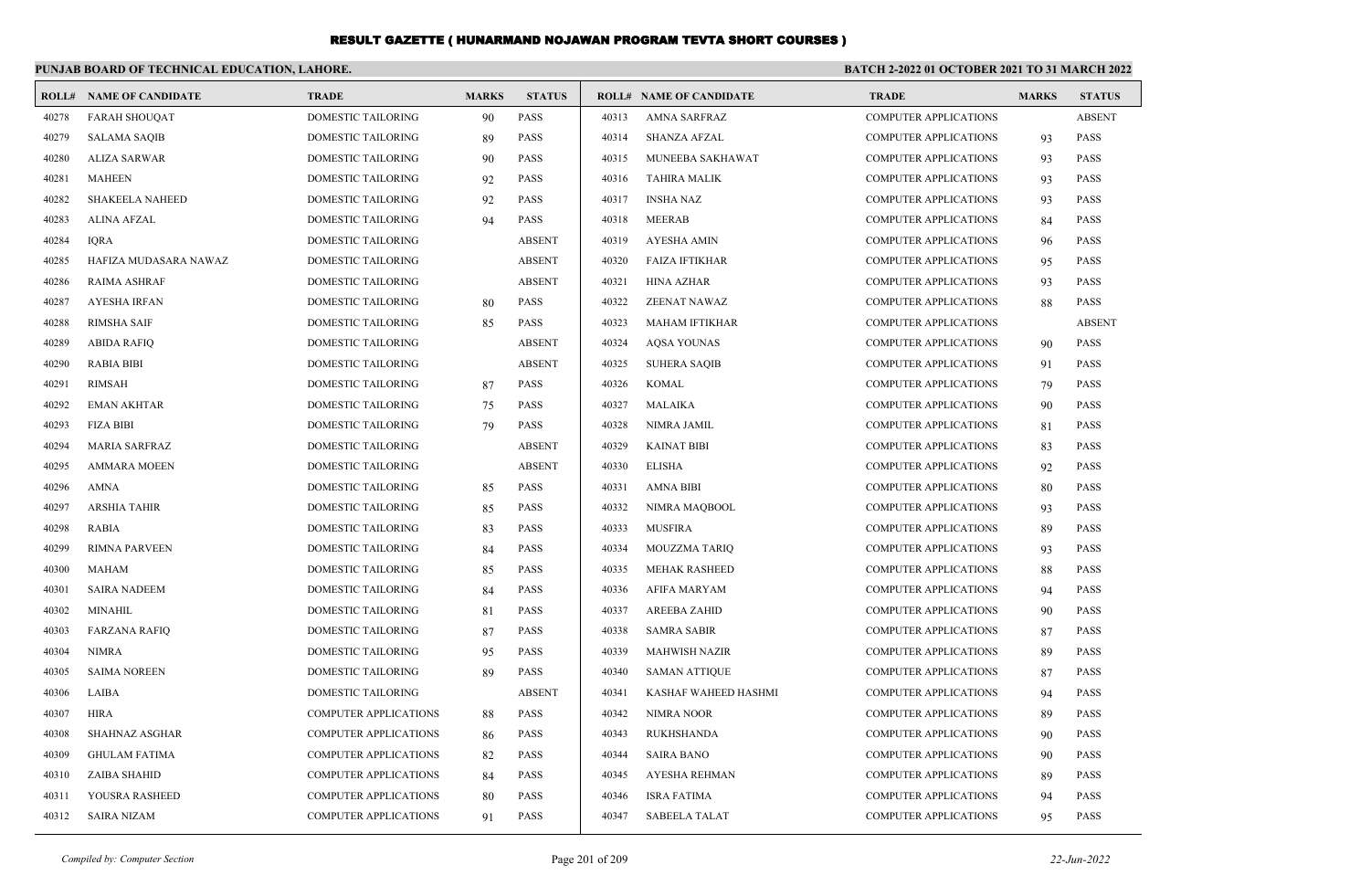|       | PUNJAB BOARD OF TECHNICAL EDUCATION, LAHORE. |                              |              |               | <b>BATCH 2-2022 01 OCTOBER 2021 TO 31 MARCH 2022</b> |                                                                       |                   |              |               |
|-------|----------------------------------------------|------------------------------|--------------|---------------|------------------------------------------------------|-----------------------------------------------------------------------|-------------------|--------------|---------------|
|       | <b>ROLL# NAME OF CANDIDATE</b>               | <b>TRADE</b>                 | <b>MARKS</b> | <b>STATUS</b> |                                                      | <b>ROLL# NAME OF CANDIDATE</b>                                        | <b>TRADE</b>      | <b>MARKS</b> | <b>STATUS</b> |
| 40348 | <b>SUMBAL ASHFAQ</b>                         | <b>COMPUTER APPLICATIONS</b> | 97           | <b>PASS</b>   | 40383                                                | ZAINAB NASEEM                                                         | <b>BEAUTICIAN</b> | 79           | <b>PASS</b>   |
| 40349 | <b>JANNAT SARWAR</b>                         | <b>COMPUTER APPLICATIONS</b> | 96           | <b>PASS</b>   | 40384                                                | <b>EISHA NASIR</b>                                                    | <b>BEAUTICIAN</b> | 83           | <b>PASS</b>   |
| 40350 | AMARA                                        | <b>COMPUTER APPLICATIONS</b> | 91           | <b>PASS</b>   | 40385                                                | <b>ANUM ZAHRA</b>                                                     | <b>BEAUTICIAN</b> | 84           | <b>PASS</b>   |
| 40351 | <b>AYESHA SAFDAR</b>                         | <b>COMPUTER APPLICATIONS</b> | 94           | <b>PASS</b>   | 40386                                                | MUBARRAH                                                              | <b>BEAUTICIAN</b> | 86           | <b>PASS</b>   |
| 40352 | <b>TAHIRA PARVEEN</b>                        | <b>COMPUTER APPLICATIONS</b> | 91           | <b>PASS</b>   | 40387                                                | <b>ASMA SALEEM</b>                                                    | <b>BEAUTICIAN</b> | 79           | <b>PASS</b>   |
| 40353 | <b>MALEEHA</b>                               | <b>COMPUTER APPLICATIONS</b> | 91           | <b>PASS</b>   | 40388                                                | <b>SAHER ASLAM</b>                                                    | <b>BEAUTICIAN</b> | 79           | <b>PASS</b>   |
| 40354 | <b>AREEJ FATIMA</b>                          | <b>COMPUTER APPLICATIONS</b> | 96           | <b>PASS</b>   | 40389                                                | <b>SEHRISH GHAFOOR</b>                                                | <b>BEAUTICIAN</b> | 92           | <b>PASS</b>   |
| 40355 | <b>ANAM MAJEED</b>                           | <b>COMPUTER APPLICATIONS</b> | 90           | <b>PASS</b>   | 40390                                                | <b>HIRA TALAT</b>                                                     | <b>BEAUTICIAN</b> | 85           | <b>PASS</b>   |
| 40356 | <b>AQSA NOUREEN</b>                          | <b>COMPUTER APPLICATIONS</b> | 95           | <b>PASS</b>   | 40391                                                | <b>MARYAM BIBI</b>                                                    | <b>BEAUTICIAN</b> | 83           | <b>PASS</b>   |
| 40357 | KHADIJA BIBI                                 | <b>BEAUTICIAN</b>            | 95           | PASS          | 40392                                                | <b>OSWA NAZEER</b>                                                    | <b>BEAUTICIAN</b> | 90           | <b>PASS</b>   |
| 40358 | <b>NABEELA SAIF</b>                          | <b>BEAUTICIAN</b>            | 86           | <b>PASS</b>   | 40393                                                | AMNA YASEEN                                                           | <b>BEAUTICIAN</b> | 96           | <b>PASS</b>   |
| 40359 | SOBIA YAQOOB                                 | <b>BEAUTICIAN</b>            | 95           | <b>PASS</b>   | 40394                                                | AMINA BIBI                                                            | <b>BEAUTICIAN</b> | 86           | <b>PASS</b>   |
| 40360 | SHAZMEENA SHAHBAZ                            | <b>BEAUTICIAN</b>            |              | <b>ABSENT</b> | 40395                                                | <b>IORA FATIMA</b>                                                    | <b>BEAUTICIAN</b> |              | <b>ABSENT</b> |
| 40361 | LUBNA SHEHZADI                               | <b>BEAUTICIAN</b>            | 95           | <b>PASS</b>   | 40396                                                | <b>IRAM SHAEHZADI</b>                                                 | <b>BEAUTICIAN</b> | 74           | <b>PASS</b>   |
| 40362 | AYESHA ASMA                                  | <b>BEAUTICIAN</b>            | 79           | PASS          | 40397                                                | MUSSRAT PARVEEN                                                       | <b>BEAUTICIAN</b> | 83           | <b>PASS</b>   |
| 40363 | <b>SYEDA RIDA GUL</b>                        | <b>BEAUTICIAN</b>            | 97           | <b>PASS</b>   | 40398                                                | MUNEEBA KANWAL                                                        | <b>BEAUTICIAN</b> | 81           | <b>PASS</b>   |
| 40364 | ALEEZA                                       | <b>BEAUTICIAN</b>            | 91           | <b>PASS</b>   | 40399                                                | RIMSHA SAGHIR                                                         | <b>BEAUTICIAN</b> | 72           | <b>PASS</b>   |
| 40365 | <b>ASTAR ARIF</b>                            | <b>BEAUTICIAN</b>            | 82           | <b>PASS</b>   | 40400                                                | <b>IEMAN</b>                                                          | <b>BEAUTICIAN</b> | 71           | <b>PASS</b>   |
| 40366 | <b>KASHIFA SHAHZADI</b>                      | <b>BEAUTICIAN</b>            | 81           | <b>PASS</b>   | 40401                                                | <b>ROBINA KOUSAR</b>                                                  | <b>BEAUTICIAN</b> |              | <b>ABSENT</b> |
| 40367 | AYESHA BIBI                                  | <b>BEAUTICIAN</b>            |              | <b>ABSENT</b> | 40402                                                | HUMA NAWAZ                                                            | <b>BEAUTICIAN</b> | 93           | <b>PASS</b>   |
| 40368 | <b>SAHER</b>                                 | <b>BEAUTICIAN</b>            | 94           | PASS          | 40403                                                | ANDLEEB FATIMA                                                        | <b>BEAUTICIAN</b> | 92           | <b>PASS</b>   |
| 40369 | <b>KINZA SARDAR</b>                          | <b>BEAUTICIAN</b>            |              | <b>ABSENT</b> | 40404                                                | HINA NAZ                                                              | <b>BEAUTICIAN</b> | 91           | <b>PASS</b>   |
| 40370 | <b>ISMA SHAHID</b>                           | <b>BEAUTICIAN</b>            | 88           | <b>PASS</b>   | 40405                                                | AMMARA ASHGAR                                                         | <b>BEAUTICIAN</b> | 86           | <b>PASS</b>   |
| 40371 | <b>TASMINA TAHIRA</b>                        | <b>BEAUTICIAN</b>            | 88           | PASS          | 40406                                                | <b>SHUNAILA JAVED</b>                                                 | <b>BEAUTICIAN</b> | 93           | <b>PASS</b>   |
| 40372 | <b>SAJIDA TEHMEENA</b>                       | <b>BEAUTICIAN</b>            | 75           | PASS          |                                                      | <b>GOVERNMENT VOCATIONAL TRAINING INSTITUTE FOR WOMEN, ., KAMALIA</b> |                   |              |               |
| 40373 | <b>TAHREEM ANWER</b>                         | <b>BEAUTICIAN</b>            | 97           | PASS          | 40407                                                | <b>IRAM SHEHZADI</b>                                                  | <b>BEAUTICIAN</b> | 94           | <b>PASS</b>   |
| 40374 | <b>SHAGUFTA SHOUKAT</b>                      | <b>BEAUTICIAN</b>            | 80           | PASS          | 40408                                                | <b>MUBEEN</b>                                                         | <b>BEAUTICIAN</b> | 93           | <b>PASS</b>   |
| 40375 | MUBASHRA NAWAZ                               | <b>BEAUTICIAN</b>            |              | <b>ABSENT</b> | 40409                                                | <b>AOSA RIAZ</b>                                                      | <b>BEAUTICIAN</b> | 92           | <b>PASS</b>   |
| 40376 | <b>SUMERA PERVEEN</b>                        | <b>BEAUTICIAN</b>            | 97           | <b>PASS</b>   | 40410                                                | <b>AANSA PERVEEN</b>                                                  | <b>BEAUTICIAN</b> | 83           | <b>PASS</b>   |
| 40377 | KIRAN MAJID                                  | <b>BEAUTICIAN</b>            | 64           | PASS          |                                                      | 40411 NABILA NOOR                                                     | <b>BEAUTICIAN</b> | 88           | <b>PASS</b>   |
| 40378 | <b>IRUM ISLAM</b>                            | <b>BEAUTICIAN</b>            | 94           | PASS          | 40412                                                | AQSA RANI                                                             | <b>BEAUTICIAN</b> | 97           | <b>PASS</b>   |
| 40379 | MAIRA LIAQAT                                 | <b>BEAUTICIAN</b>            | 79           | PASS          | 40413                                                | <b>SAHRISH AKMAL</b>                                                  | <b>BEAUTICIAN</b> | 97           | PASS          |
| 40380 | ALISHBA MUBEEN                               | <b>BEAUTICIAN</b>            | 76           | PASS          | 40414                                                | <b>SYADA FEER E ZANIB</b>                                             | <b>BEAUTICIAN</b> | 89           | <b>PASS</b>   |
| 40381 | NAILA ABDUL MAJEED                           | <b>BEAUTICIAN</b>            |              | <b>ABSENT</b> | 40415                                                | KHADIJA NAWAZ                                                         | <b>BEAUTICIAN</b> | 84           | PASS          |
| 40382 | AYESHA SALEEM SHAHID                         | <b>BEAUTICIAN</b>            | 84           | PASS          | 40416                                                | NABEELA MUSTAFA                                                       | <b>BEAUTICIAN</b> | 89           | PASS          |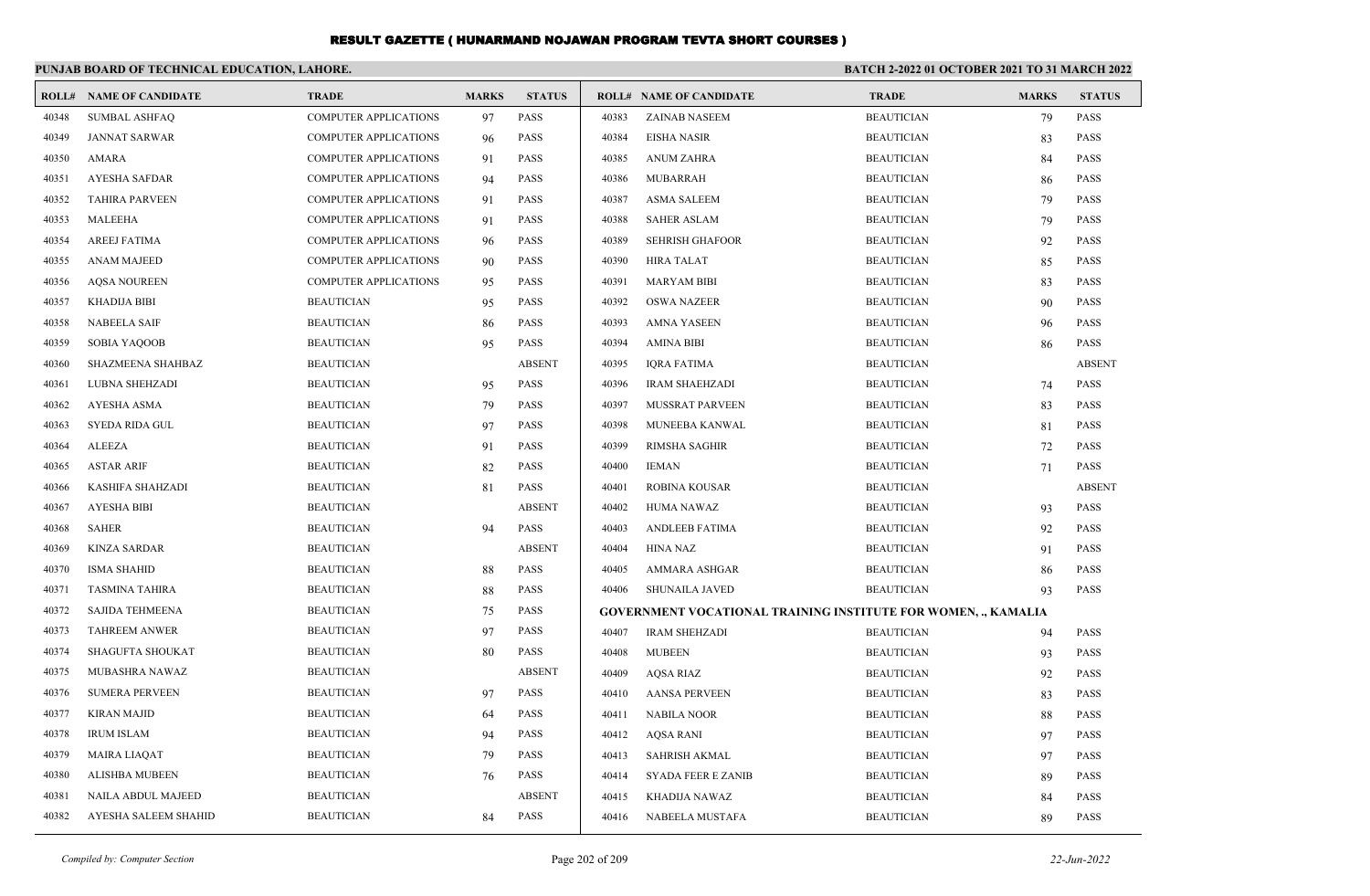|       | PUNJAB BOARD OF TECHNICAL EDUCATION, LAHORE. |                              |              |               | BATCH 2-2022 01 OCTOBER 2021 TO 31 MARCH 2022 |                                                                                 |                    |              |               |
|-------|----------------------------------------------|------------------------------|--------------|---------------|-----------------------------------------------|---------------------------------------------------------------------------------|--------------------|--------------|---------------|
|       | <b>ROLL# NAME OF CANDIDATE</b>               | <b>TRADE</b>                 | <b>MARKS</b> | <b>STATUS</b> |                                               | <b>ROLL# NAME OF CANDIDATE</b>                                                  | <b>TRADE</b>       | <b>MARKS</b> | <b>STATUS</b> |
| 40417 | ANISHA BIBI                                  | <b>BEAUTICIAN</b>            | 92           | PASS          | 40452                                         | <b>NOREEN IQBAL</b>                                                             | DOMESTIC TAILORING | 98           | <b>PASS</b>   |
| 40418 | <b>TEHREEM ABID</b>                          | <b>BEAUTICIAN</b>            | 83           | <b>PASS</b>   | 40453                                         | <b>NEHA BIBI</b>                                                                | DOMESTIC TAILORING |              | <b>ABSENT</b> |
| 40419 | <b>RIMSHA RASHEED</b>                        | <b>BEAUTICIAN</b>            | 87           | <b>PASS</b>   | 40454                                         | <b>RABIA</b>                                                                    | DOMESTIC TAILORING | 97           | <b>PASS</b>   |
| 40420 | <b>SAIMA MUSTAFA</b>                         | <b>BEAUTICIAN</b>            | 94           | <b>PASS</b>   | 40455                                         | <b>SHAZINA</b>                                                                  | DOMESTIC TAILORING | 97           | <b>PASS</b>   |
| 40421 | <b>RIDA MUNIR</b>                            | <b>BEAUTICIAN</b>            | 94           | <b>PASS</b>   | 40456                                         | <b>MUBSHRA BIBI</b>                                                             | DOMESTIC TAILORING | 96           | <b>PASS</b>   |
| 40422 | SYEDA MUBEEN ZAHRA                           | <b>BEAUTICIAN</b>            | 94           | <b>PASS</b>   | 40457                                         | <b>SANAM NAWAZ</b>                                                              | DOMESTIC TAILORING | 95           | <b>PASS</b>   |
| 40423 | HIRA HUMA NASEER                             | <b>BEAUTICIAN</b>            | 94           | <b>PASS</b>   | 40458                                         | <b>SAMINA AKHTAR</b>                                                            | DOMESTIC TAILORING | 98           | <b>PASS</b>   |
| 40424 | <b>SANAM ZAHARA</b>                          | <b>BEAUTICIAN</b>            | 97           | <b>PASS</b>   | 40459                                         | <b>SABA</b>                                                                     | DOMESTIC TAILORING | 96           | PASS          |
| 40425 | <b>ALISHA</b>                                | <b>BEAUTICIAN</b>            |              | <b>ABSENT</b> | 40460                                         | HAFIZA ZONIA QAMAR                                                              | DOMESTIC TAILORING | 97           | <b>PASS</b>   |
| 40426 | <b>SIDRA PHOOL</b>                           | <b>BEAUTICIAN</b>            |              | <b>ABSENT</b> | 40461                                         | <b>AYESHA</b>                                                                   | DOMESTIC TAILORING | 98           | <b>PASS</b>   |
| 40427 | <b>SAMAN RIAZ</b>                            | COMPUTER APPLICATIONS        | 99           | <b>PASS</b>   | 40462                                         | <b>SONIA PARVEEN</b>                                                            | DOMESTIC TAILORING |              | <b>ABSENT</b> |
| 40428 | HIFZA                                        | <b>COMPUTER APPLICATIONS</b> |              | <b>ABSENT</b> | 40463                                         | <b>ZANIB BASHIR</b>                                                             | DOMESTIC TAILORING | 97           | <b>PASS</b>   |
| 40429 | <b>TATHEER FATIMA</b>                        | <b>COMPUTER APPLICATIONS</b> | 99           | <b>PASS</b>   | 40464                                         | <b>ASMA TASSAWAR</b>                                                            | DOMESTIC TAILORING | 96           | <b>PASS</b>   |
| 40430 | <b>FOZIA ASLAM</b>                           | COMPUTER APPLICATIONS        |              | <b>ABSENT</b> | 40465                                         | <b>SANA</b>                                                                     | DOMESTIC TAILORING | 97           | <b>PASS</b>   |
| 40431 | <b>AYESHA NASIR</b>                          | COMPUTER APPLICATIONS        | 96           | <b>PASS</b>   | 40466                                         | <b>MUQADDAS</b>                                                                 | DOMESTIC TAILORING | 96           | <b>PASS</b>   |
| 40432 | <b>SABAHAT SARWAR</b>                        | <b>COMPUTER APPLICATIONS</b> | 96           | <b>PASS</b>   | 40467                                         | <b>GUL NAZ</b>                                                                  | DOMESTIC TAILORING | 96           | <b>PASS</b>   |
| 40433 | <b>SANAM ASHRAF</b>                          | <b>COMPUTER APPLICATIONS</b> | -99          | <b>PASS</b>   | 40468                                         | <b>ANEESA BIBI</b>                                                              | DOMESTIC TAILORING | 96           | <b>PASS</b>   |
| 40434 | <b>BUSHRA YOUSAF</b>                         | <b>COMPUTER APPLICATIONS</b> | -99          | <b>PASS</b>   | 40469                                         | <b>AFSHAN NAWAZ</b>                                                             | DOMESTIC TAILORING | 96           | <b>PASS</b>   |
| 40435 | <b>TAYYBA SAEED</b>                          | <b>COMPUTER APPLICATIONS</b> | 98           | <b>PASS</b>   | 40470                                         | <b>SIDRA BATOOL</b>                                                             | DOMESTIC TAILORING | 96           | <b>PASS</b>   |
| 40436 | IQRA                                         | <b>COMPUTER APPLICATIONS</b> | 99           | <b>PASS</b>   | 40471                                         | <b>KASHMALA</b>                                                                 | DOMESTIC TAILORING | 98           | <b>PASS</b>   |
| 40437 | <b>RABIA BASRI</b>                           | <b>COMPUTER APPLICATIONS</b> |              | <b>ABSENT</b> | 40472                                         | <b>SIDRA JAVED</b>                                                              | DOMESTIC TAILORING |              | <b>ABSENT</b> |
| 40438 | <b>SHAZIA</b>                                | <b>COMPUTER APPLICATIONS</b> | 96           | <b>PASS</b>   | 40473                                         | ZARA AKRAM                                                                      | DOMESTIC TAILORING | 97           | <b>PASS</b>   |
| 40439 | <b>AYESHA ZAMEER</b>                         | <b>COMPUTER APPLICATIONS</b> |              | <b>ABSENT</b> | 40474                                         | LUBNA ALLAH DITTA                                                               | DOMESTIC TAILORING | 97           | <b>PASS</b>   |
| 40440 | <b>RUBAB ZAHRA</b>                           | <b>COMPUTER APPLICATIONS</b> | 97           | <b>PASS</b>   | 40475                                         | MARIA IQBAL                                                                     | DOMESTIC TAILORING | 96           | <b>PASS</b>   |
| 40441 | <b>BUSHRA SARWAR</b>                         | <b>COMPUTER APPLICATIONS</b> | 94           | <b>PASS</b>   | 40476                                         | SYEDA TEHZEEB ZAHRA                                                             | DOMESTIC TAILORING | 95           | <b>PASS</b>   |
| 40442 | <b>FATIMA ZAWAR</b>                          | <b>COMPUTER APPLICATIONS</b> | 97           | <b>PASS</b>   |                                               | <b>GOVERNMENT VOCATIONAL TRAINING INSTITUTE FOR WOMEN, NEAR</b>                 |                    |              |               |
| 40443 | <b>ASIA</b>                                  | <b>COMPUTER APPLICATIONS</b> | 97           | <b>PASS</b>   | 40477                                         | DISTRICT EDUCATION (MEN) AKAL WALA ROAD, TOBA TEK SINGH<br><b>SABAHAT HABIB</b> | <b>BEAUTICIAN</b>  | 84           | <b>PASS</b>   |
| 40444 | <b>MAHAM NOOR</b>                            | <b>COMPUTER APPLICATIONS</b> | 96           | <b>PASS</b>   | 40478                                         | <b>TAIBA TARIQ</b>                                                              | <b>BEAUTICIAN</b>  | 80           | <b>PASS</b>   |
| 40445 | <b>SABA SARDAR</b>                           | COMPUTER APPLICATIONS        | 96           | <b>PASS</b>   | 40479                                         | <b>FARAH FAROOQ</b>                                                             | <b>BEAUTICIAN</b>  |              | <b>ABSENT</b> |
| 40446 | <b>ASIFA FAREED</b>                          | COMPUTER APPLICATIONS        | 95           | <b>PASS</b>   | 40480                                         | <b>SADIA SHOUKAT</b>                                                            | <b>BEAUTICIAN</b>  |              | <b>ABSENT</b> |
| 40447 | <b>AQSA RANI</b>                             | <b>COMPUTER APPLICATIONS</b> | 98           | <b>PASS</b>   | 40481                                         | <b>ASIMA</b>                                                                    | <b>BEAUTICIAN</b>  | 75           | PASS          |
| 40448 | NAJMA IJAZ                                   | <b>COMPUTER APPLICATIONS</b> |              | <b>ABSENT</b> | 40482                                         | <b>FATIMA SALEEM</b>                                                            | <b>BEAUTICIAN</b>  | 80           | <b>PASS</b>   |
| 40449 | ZAREENA KOUSAR                               | <b>COMPUTER APPLICATIONS</b> |              | <b>ABSENT</b> | 40483                                         | <b>BUSHRA AKRAM</b>                                                             | <b>BEAUTICIAN</b>  | 76           | <b>PASS</b>   |
| 40450 | <b>SALMA IJAZ</b>                            | <b>COMPUTER APPLICATIONS</b> |              | <b>ABSENT</b> | 40484                                         | <b>MAHAK ARSHAD</b>                                                             | <b>BEAUTICIAN</b>  | 79           | <b>PASS</b>   |
| 40451 | ROBINA ALLAH BAKSH                           | <b>COMPUTER APPLICATIONS</b> | 96           | <b>PASS</b>   |                                               |                                                                                 |                    |              |               |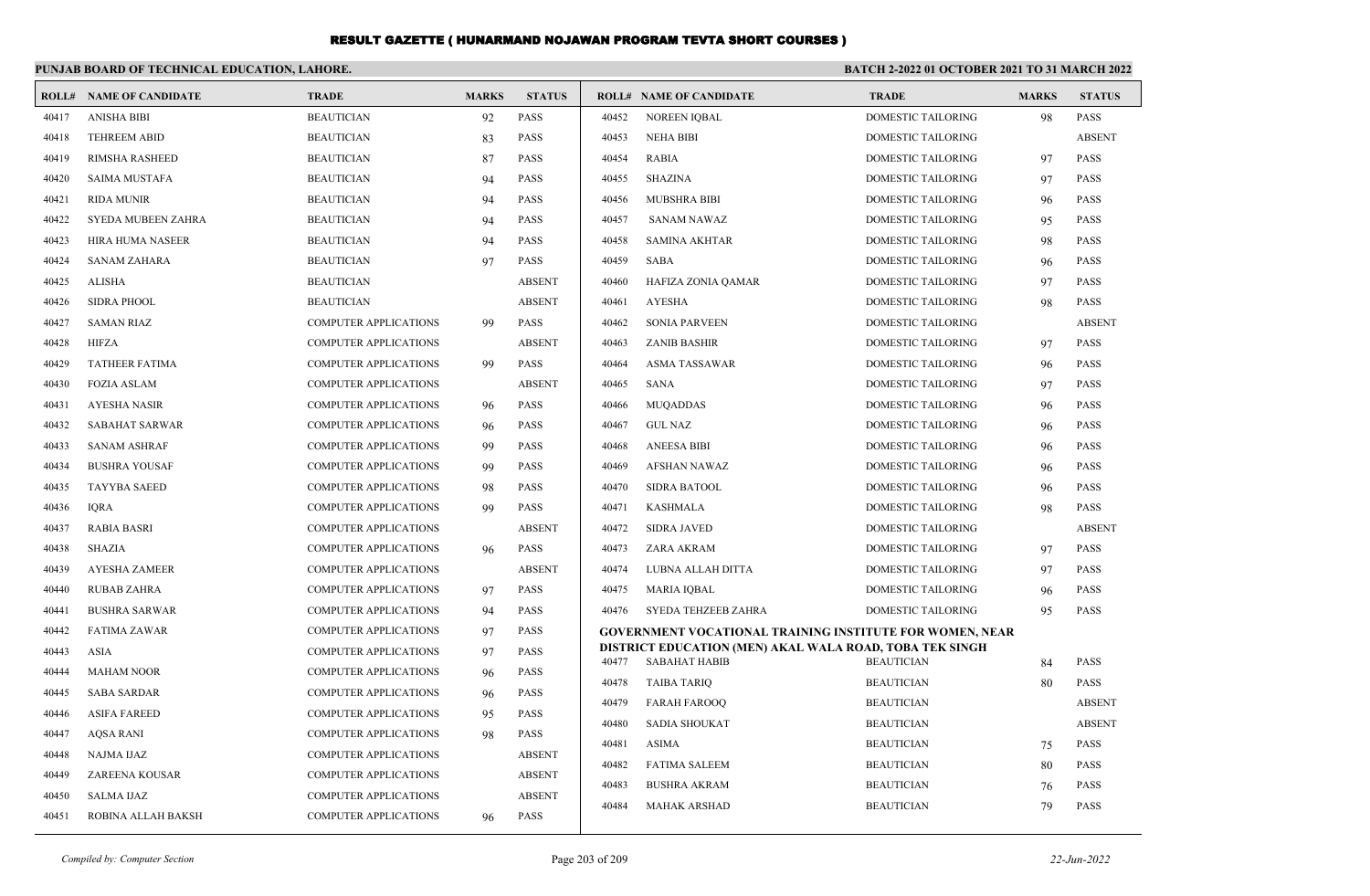|       | PUNJAB BOARD OF TECHNICAL EDUCATION, LAHORE. |                   |              |               | <b>BATCH 2-2022 01 OCTOBER 2021 TO 31 MARCH 2022</b> |                                                                        |                           |              |               |
|-------|----------------------------------------------|-------------------|--------------|---------------|------------------------------------------------------|------------------------------------------------------------------------|---------------------------|--------------|---------------|
|       | <b>ROLL# NAME OF CANDIDATE</b>               | <b>TRADE</b>      | <b>MARKS</b> | <b>STATUS</b> |                                                      | <b>ROLL# NAME OF CANDIDATE</b>                                         | <b>TRADE</b>              | <b>MARKS</b> | <b>STATUS</b> |
| 40485 | <b>AMAN AKBAR</b>                            | <b>BEAUTICIAN</b> | 76           | <b>PASS</b>   | 40520                                                | MARIAM ABDUL GHAFFAR                                                   | <b>BEAUTICIAN</b>         | 69           | <b>PASS</b>   |
| 40486 | <b>ROMAN AKBAR</b>                           | <b>BEAUTICIAN</b> | 80           | <b>PASS</b>   | 40521                                                | <b>MISBAH ZANIB</b>                                                    | <b>BEAUTICIAN</b>         |              | <b>ABSENT</b> |
| 40487 | <b>MUQDDAS SHAHZADI</b>                      | <b>BEAUTICIAN</b> |              | <b>ABSENT</b> | 40522                                                | <b>FOZIA</b>                                                           | <b>BEAUTICIAN</b>         |              | <b>ABSENT</b> |
| 40488 | LAIBA MUSHTAQ                                | <b>BEAUTICIAN</b> | 78           | PASS          | 40523                                                | <b>RUBI BIBI</b>                                                       | <b>BEAUTICIAN</b>         | 74           | <b>PASS</b>   |
| 40489 | NABEEHA RAMZAN                               | <b>BEAUTICIAN</b> |              | <b>ABSENT</b> | 40524                                                | <b>ASIA ASGHAR</b>                                                     | <b>BEAUTICIAN</b>         |              | <b>ABSENT</b> |
| 40490 | <b>ALISHBAH</b>                              | <b>BEAUTICIAN</b> | 80           | <b>PASS</b>   | 40525                                                | <b>KINZA ANWAR</b>                                                     | <b>BEAUTICIAN</b>         |              | <b>ABSENT</b> |
| 40491 | <b>IQRA ZIA</b>                              | <b>BEAUTICIAN</b> | 77           | <b>PASS</b>   | 40526                                                | AYESHA SADDIQA                                                         | <b>BEAUTICIAN</b>         |              | <b>ABSENT</b> |
| 40492 | <b>SANIA NISAR</b>                           | <b>BEAUTICIAN</b> |              | <b>ABSENT</b> | 40527                                                | <b>IQRA TARIQ</b>                                                      | DOMESTIC TAILORING        | 77           | <b>PASS</b>   |
| 40493 | <b>TAYYABA AMMANI</b>                        | <b>BEAUTICIAN</b> | 74           | <b>PASS</b>   | 40528                                                | <b>UMME TAHREEM SARWAR</b>                                             | <b>DOMESTIC TAILORING</b> | 93           | <b>PASS</b>   |
| 40494 | KHADIJA MANAHIL                              | <b>BEAUTICIAN</b> |              | <b>ABSENT</b> | 40529                                                | <b>SANA ZAFAR</b>                                                      | <b>DOMESTIC TAILORING</b> | 79           | <b>PASS</b>   |
| 40495 | MUBEEN KANWAL                                | <b>BEAUTICIAN</b> | 78           | <b>PASS</b>   | 40530                                                | <b>ALBEEHA</b>                                                         | DOMESTIC TAILORING        | 79           | <b>PASS</b>   |
| 40496 | <b>MAIMOONA ARSHAD</b>                       | <b>BEAUTICIAN</b> | 81           | <b>PASS</b>   | 40531                                                | <b>JAVARIA SEHAR</b>                                                   | <b>DOMESTIC TAILORING</b> | 79           | <b>PASS</b>   |
| 40497 | <b>ANUM JAVED</b>                            | <b>BEAUTICIAN</b> |              | <b>ABSENT</b> | 40532                                                | <b>ALISHA AFZAL</b>                                                    | <b>DOMESTIC TAILORING</b> | 86           | <b>PASS</b>   |
| 40498 | <b>ZEBA SALEEM</b>                           | <b>BEAUTICIAN</b> | 76           | <b>PASS</b>   | 40533                                                | <b>IQRA SATTAR</b>                                                     | DOMESTIC TAILORING        | 81           | <b>PASS</b>   |
| 40499 | <b>EISHA FARYAD</b>                          | <b>BEAUTICIAN</b> | 79           | <b>PASS</b>   | 40534                                                | <b>BISMA IQBAL</b>                                                     | DOMESTIC TAILORING        |              | <b>ABSENT</b> |
| 40500 | TAYYABA SHOUKAT                              | <b>BEAUTICIAN</b> |              | <b>ABSENT</b> | 40535                                                | <b>TASMIA IQBAL</b>                                                    | <b>DOMESTIC TAILORING</b> |              | <b>ABSENT</b> |
| 40501 | <b>SAIMA BIBI</b>                            | <b>BEAUTICIAN</b> | 79           | <b>PASS</b>   | 40536                                                | <b>MAFIA BASHIR</b>                                                    | <b>DOMESTIC TAILORING</b> | 74           | <b>PASS</b>   |
| 40502 | ABEEHA MARYAM                                | <b>BEAUTICIAN</b> | 67           | <b>PASS</b>   | 40537                                                | <b>FARIHA RASHID</b>                                                   | DOMESTIC TAILORING        | 83           | <b>PASS</b>   |
| 40503 | <b>AQSA ASGHAR</b>                           | <b>BEAUTICIAN</b> |              | <b>ABSENT</b> | 40538                                                | <b>SANA MAKHDOOM</b>                                                   | DOMESTIC TAILORING        |              | <b>ABSENT</b> |
| 40504 | <b>ANEELA AMEEN</b>                          | <b>BEAUTICIAN</b> | 73           | <b>PASS</b>   | 40539                                                | <b>NAVEEN FATIMA</b>                                                   | <b>DOMESTIC TAILORING</b> |              | <b>ABSENT</b> |
| 40505 | <b>SHAZIA AKRAM</b>                          | <b>BEAUTICIAN</b> |              | <b>ABSENT</b> | 40540                                                | <b>IQRA QAYYUM</b>                                                     | DOMESTIC TAILORING        | 76           | <b>PASS</b>   |
| 40506 | ALIA SHAHZADI                                | <b>BEAUTICIAN</b> | 75           | <b>PASS</b>   | 40541                                                | MUBSHRA ARSHAD                                                         | DOMESTIC TAILORING        |              | <b>ABSENT</b> |
| 40507 | <b>ALINA SAFDAR</b>                          | <b>BEAUTICIAN</b> | 77           | <b>PASS</b>   | 40542                                                | <b>HINA EHSAN</b>                                                      | DOMESTIC TAILORING        | 94           | <b>PASS</b>   |
| 40508 | ZEENAT FATIMA                                | <b>BEAUTICIAN</b> |              | <b>ABSENT</b> | 40543                                                | <b>FAZILA BASHIR</b>                                                   | DOMESTIC TAILORING        | 93           | <b>PASS</b>   |
| 40509 | <b>AQSA NASIR</b>                            | <b>BEAUTICIAN</b> | 73           | <b>PASS</b>   | 40544                                                | <b>AMNA HABIB</b>                                                      | DOMESTIC TAILORING        | 88           | <b>PASS</b>   |
| 40510 | <b>MAH NOOR</b>                              | <b>BEAUTICIAN</b> | 70           | <b>PASS</b>   | 40545                                                | <b>MUNEEBA NAEEM</b>                                                   | DOMESTIC TAILORING        | 86           | <b>PASS</b>   |
| 40511 | <b>WAJEEHA LIAQAT</b>                        | <b>BEAUTICIAN</b> | 76           | <b>PASS</b>   | 40546                                                | <b>SAIRA</b>                                                           | DOMESTIC TAILORING        |              | <b>ABSENT</b> |
| 40512 | <b>SAIRA SHAHID</b>                          | <b>BEAUTICIAN</b> | 69           | PASS          | 40547                                                | HUMARA ANWAR                                                           | DOMESTIC TAILORING        |              | <b>ABSENT</b> |
| 40513 | <b>AMINA KHAWER</b>                          | <b>BEAUTICIAN</b> | 76           | <b>PASS</b>   | 40548                                                | TAYYBA RAMZAN                                                          | <b>DOMESTIC TAILORING</b> |              | <b>ABSENT</b> |
| 40514 | <b>AYESHA AKBAR</b>                          | <b>BEAUTICIAN</b> | 77           | <b>PASS</b>   | 40549                                                | <b>KIRAN SHAHZADI</b>                                                  | <b>DOMESTIC TAILORING</b> | 80           | <b>PASS</b>   |
| 40515 | <b>MUSFIRA KHAWAR</b>                        | <b>BEAUTICIAN</b> | 76           | <b>PASS</b>   | 40550                                                | <b>SAMRA</b>                                                           | <b>DOMESTIC TAILORING</b> |              | <b>ABSENT</b> |
| 40516 | <b>AQSA GULZAR</b>                           | <b>BEAUTICIAN</b> |              | <b>ABSENT</b> | 40551                                                | <b>ASMA RAMZAN</b>                                                     | <b>DOMESTIC TAILORING</b> |              | <b>ABSENT</b> |
| 40517 | <b>ISHRAT PERVEEN</b>                        | <b>BEAUTICIAN</b> | 69           | <b>PASS</b>   |                                                      | <b>GOVERNMENT VOCATIONAL TRAINING INSTITUTE FOR WOMEN, AZEEM ABAD,</b> |                           |              |               |
| 40518 | <b>SAMAN ARIF</b>                            | <b>BEAUTICIAN</b> |              | <b>ABSENT</b> | <b>BUREWALA</b><br>40552                             | AYESHA SARWAR                                                          | <b>BEAUTICIAN</b>         | 93           | <b>PASS</b>   |
| 40519 | <b>SAMAN SATTAR</b>                          | <b>BEAUTICIAN</b> | 67           | <b>PASS</b>   |                                                      |                                                                        |                           |              |               |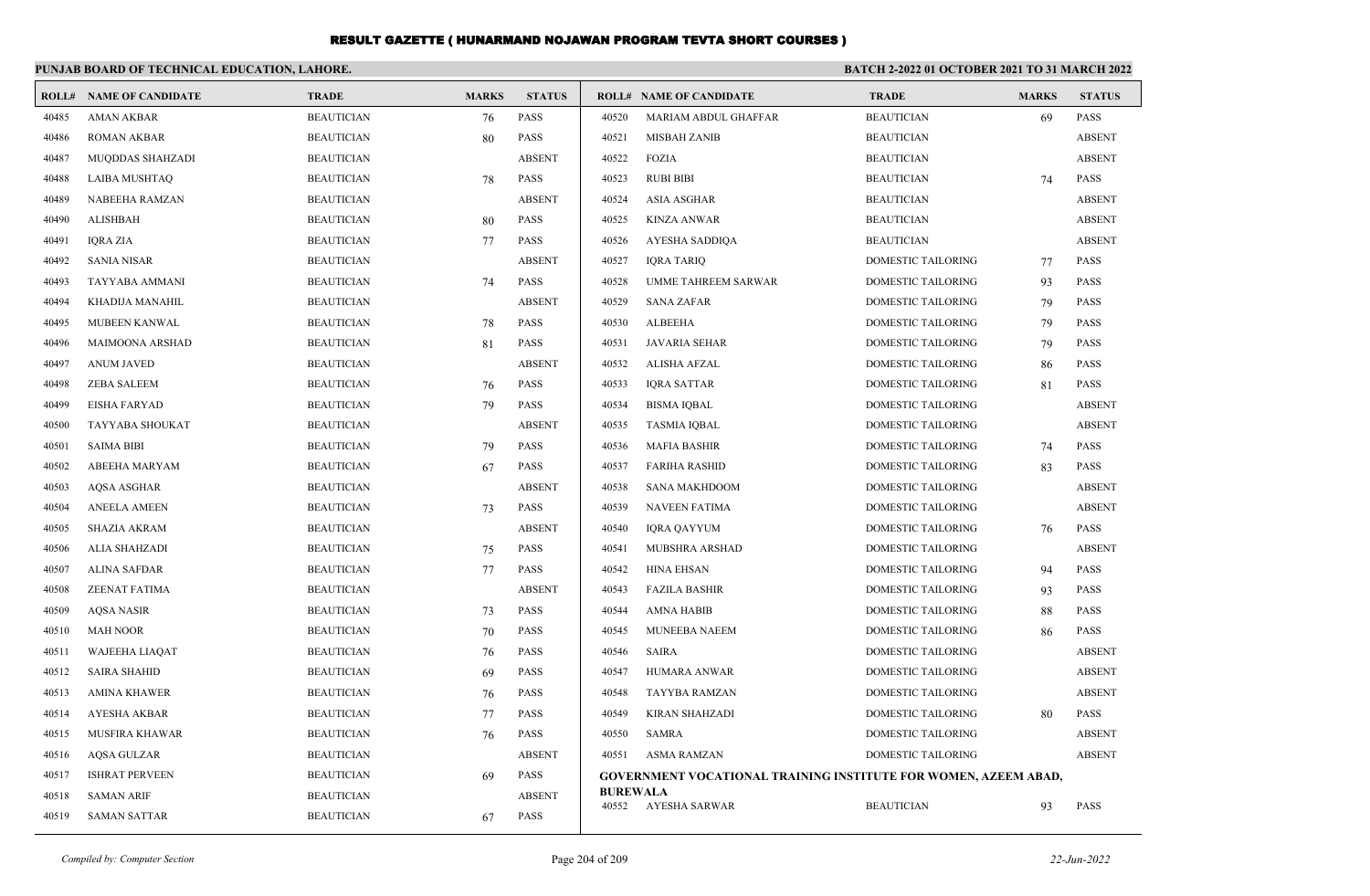|       | PUNJAB BOARD OF TECHNICAL EDUCATION, LAHORE. |                   |              |               |       | <b>BATCH 2-2022 01 OCTOBER 2021 TO 31 MARCH 2022</b> |                    |              |               |
|-------|----------------------------------------------|-------------------|--------------|---------------|-------|------------------------------------------------------|--------------------|--------------|---------------|
|       | <b>ROLL# NAME OF CANDIDATE</b>               | <b>TRADE</b>      | <b>MARKS</b> | <b>STATUS</b> |       | <b>ROLL# NAME OF CANDIDATE</b>                       | <b>TRADE</b>       | <b>MARKS</b> | <b>STATUS</b> |
| 40553 | MARYAM MUCKHTAR                              | <b>BEAUTICIAN</b> | 90           | PASS          | 40588 | <b>SAMREEN</b>                                       | <b>BEAUTICIAN</b>  | 83           | <b>PASS</b>   |
| 40554 | <b>SAJIDA PARVEEN</b>                        | <b>BEAUTICIAN</b> | 91           | <b>PASS</b>   | 40589 | <b>IQRA ARIF</b>                                     | <b>BEAUTICIAN</b>  | 83           | <b>PASS</b>   |
| 40555 | <b>SANA MUNEER</b>                           | <b>BEAUTICIAN</b> | 92           | <b>PASS</b>   | 40590 | <b>VANEEZA ANJUM</b>                                 | <b>BEAUTICIAN</b>  | 84           | <b>PASS</b>   |
| 40556 | NAZIA GHULAM HASSAN                          | <b>BEAUTICIAN</b> | 91           | <b>PASS</b>   | 40591 | <b>SAIMA BIBI</b>                                    | <b>BEAUTICIAN</b>  | 85           | <b>PASS</b>   |
| 40557 | RIMSHA FATIMA                                | <b>BEAUTICIAN</b> | 92           | <b>PASS</b>   | 40592 | <b>SHEHNAZ BIBI</b>                                  | <b>BEAUTICIAN</b>  | 84           | <b>PASS</b>   |
| 40558 | MUQADDAS AKHTER                              | <b>BEAUTICIAN</b> | 91           | <b>PASS</b>   | 40593 | <b>SAMINA PARVEEN</b>                                | <b>BEAUTICIAN</b>  | 82           | <b>PASS</b>   |
| 40559 | <b>FARZANA BIBI</b>                          | <b>BEAUTICIAN</b> | 87           | <b>PASS</b>   | 40594 | RIFFAT AZIZ                                          | <b>BEAUTICIAN</b>  | 83           | <b>PASS</b>   |
| 40560 | <b>SHAHIDA PERVEEN</b>                       | <b>BEAUTICIAN</b> | 93           | <b>PASS</b>   | 40595 | <b>SAIRA AKRAM</b>                                   | <b>BEAUTICIAN</b>  | 87           | <b>PASS</b>   |
| 40561 | <b>SAIMA</b>                                 | <b>BEAUTICIAN</b> | 90           | <b>PASS</b>   | 40596 | <b>NASEEM AKHTER</b>                                 | <b>BEAUTICIAN</b>  | 84           | <b>PASS</b>   |
| 40562 | <b>SUMAIRA MARIAM</b>                        | <b>BEAUTICIAN</b> | 91           | <b>PASS</b>   | 40597 | MUNNAZA BEGAM                                        | <b>BEAUTICIAN</b>  | 82           | <b>PASS</b>   |
| 40563 | NAYAB SHOUKAT                                | <b>BEAUTICIAN</b> | 92           | <b>PASS</b>   | 40598 | <b>RASHIDA AKBAR</b>                                 | <b>BEAUTICIAN</b>  | 84           | <b>PASS</b>   |
| 40564 | <b>MARIYAM NAZ</b>                           | <b>BEAUTICIAN</b> | 92           | <b>PASS</b>   | 40599 | <b>ZAINAB TALIB</b>                                  | <b>BEAUTICIAN</b>  |              | <b>ABSENT</b> |
| 40565 | <b>RUBA AKRAM</b>                            | <b>BEAUTICIAN</b> | 91           | <b>PASS</b>   | 40600 | <b>SAMINA BIBI</b>                                   | <b>BEAUTICIAN</b>  | 82           | <b>PASS</b>   |
| 40566 | <b>MOONA BIBI</b>                            | <b>BEAUTICIAN</b> | 91           | <b>PASS</b>   | 40601 | <b>ANEEZA</b>                                        | <b>BEAUTICIAN</b>  | 85           | <b>PASS</b>   |
| 40567 | <b>ANIBA PERVEEN</b>                         | <b>BEAUTICIAN</b> | 92           | <b>PASS</b>   | 40602 | <b>SAIRA NAWAZ</b>                                   | DOMESTIC TAILORING |              | <b>ABSENT</b> |
| 40568 | <b>AMINA IQBAL</b>                           | <b>BEAUTICIAN</b> | 90           | <b>PASS</b>   | 40603 | <b>SABA ASLAM</b>                                    | DOMESTIC TAILORING | 87           | <b>PASS</b>   |
| 40569 | <b>ABIDA PARVEEN</b>                         | <b>BEAUTICIAN</b> | 88           | <b>PASS</b>   | 40604 | <b>MISBAH NIAZ</b>                                   | DOMESTIC TAILORING | 93           | <b>PASS</b>   |
| 40570 | SAIMA SHEHZADI                               | <b>BEAUTICIAN</b> | 90           | <b>PASS</b>   | 40605 | <b>HAFZA NAZEER</b>                                  | DOMESTIC TAILORING | 92           | <b>PASS</b>   |
| 40571 | <b>BUSHRA</b>                                | <b>BEAUTICIAN</b> | 91           | <b>PASS</b>   | 40606 | <b>SADAF PERVEEN</b>                                 | DOMESTIC TAILORING | 90           | <b>PASS</b>   |
| 40572 | <b>IORA GHAFFAR</b>                          | <b>BEAUTICIAN</b> | 91           | <b>PASS</b>   | 40607 | <b>SABA RAMZAN</b>                                   | DOMESTIC TAILORING | 90           | <b>PASS</b>   |
| 40573 | MEHWISH TUFAIL                               | <b>BEAUTICIAN</b> | 92           | <b>PASS</b>   | 40608 | MARYAM ASGHAR                                        | DOMESTIC TAILORING | 94           | <b>PASS</b>   |
| 40574 | <b>SAMIA ASLAM</b>                           | <b>BEAUTICIAN</b> | 90           | <b>PASS</b>   | 40609 | <b>MUQADDAS ISLAM</b>                                | DOMESTIC TAILORING |              | <b>ABSENT</b> |
| 40575 | <b>NABILA PARVEEN</b>                        | <b>BEAUTICIAN</b> | 90           | <b>PASS</b>   | 40610 | <b>SEERAT BABAR</b>                                  | DOMESTIC TAILORING |              | <b>ABSENT</b> |
| 40576 | MUNAZZA AZIZ                                 | <b>BEAUTICIAN</b> | 90           | <b>PASS</b>   | 40611 | <b>AYESHA BIBI</b>                                   | DOMESTIC TAILORING | 84           | <b>PASS</b>   |
| 40577 | <b>SADAF NASEER</b>                          | <b>BEAUTICIAN</b> | 87           | <b>PASS</b>   | 40612 | <b>SHABANA HABIB</b>                                 | DOMESTIC TAILORING | 96           | <b>PASS</b>   |
| 40578 | KAINAT PARVAIZ                               | <b>BEAUTICIAN</b> | 99           | <b>PASS</b>   | 40613 | <b>SIDRA SHAHEEN</b>                                 | DOMESTIC TAILORING |              | <b>ABSENT</b> |
| 40579 | <b>SUMERA ASGHAR</b>                         | <b>BEAUTICIAN</b> |              | <b>ABSENT</b> | 40614 | <b>ALIYA ASGHAR</b>                                  | DOMESTIC TAILORING | 95           | <b>PASS</b>   |
| 40580 | <b>NIMRA EJAZ</b>                            | <b>BEAUTICIAN</b> | 85           | PASS          | 40615 | <b>AFSHAN</b>                                        | DOMESTIC TAILORING | 93           | <b>PASS</b>   |
| 40581 | <b>NISBAH</b>                                | <b>BEAUTICIAN</b> | 83           | <b>PASS</b>   | 40616 | <b>LARAIB FATIMA</b>                                 | DOMESTIC TAILORING | 80           | <b>PASS</b>   |
| 40582 | <b>SIDRA WAHEED</b>                          | <b>BEAUTICIAN</b> | 87           | <b>PASS</b>   | 40617 | <b>IORA</b>                                          | DOMESTIC TAILORING | 92           | <b>PASS</b>   |
| 40583 | <b>IRUM IMTIAZ</b>                           | <b>BEAUTICIAN</b> | 80           | <b>PASS</b>   | 40618 | <b>SEHRISH BIBI</b>                                  | DOMESTIC TAILORING | 93           | <b>PASS</b>   |
| 40584 | <b>HIRA IRAM</b>                             | <b>BEAUTICIAN</b> | 85           | <b>PASS</b>   | 40619 | <b>NADIA ISRAR</b>                                   | DOMESTIC TAILORING |              | <b>ABSENT</b> |
| 40585 | <b>IRAM BASHIR</b>                           | <b>BEAUTICIAN</b> | 84           | <b>PASS</b>   | 40620 | <b>SABA IOBAL</b>                                    | DOMESTIC TAILORING | 89           | <b>PASS</b>   |
| 40586 | AYESHA RANI                                  | <b>BEAUTICIAN</b> | 85           | <b>PASS</b>   | 40621 | MISBAH IQBAL                                         | DOMESTIC TAILORING | 84           | <b>PASS</b>   |
| 40587 | <b>SABIHA GHULAM NABI</b>                    | <b>BEAUTICIAN</b> | 84           | <b>PASS</b>   | 40622 | <b>RABIA</b>                                         | DOMESTIC TAILORING | 89           | <b>PASS</b>   |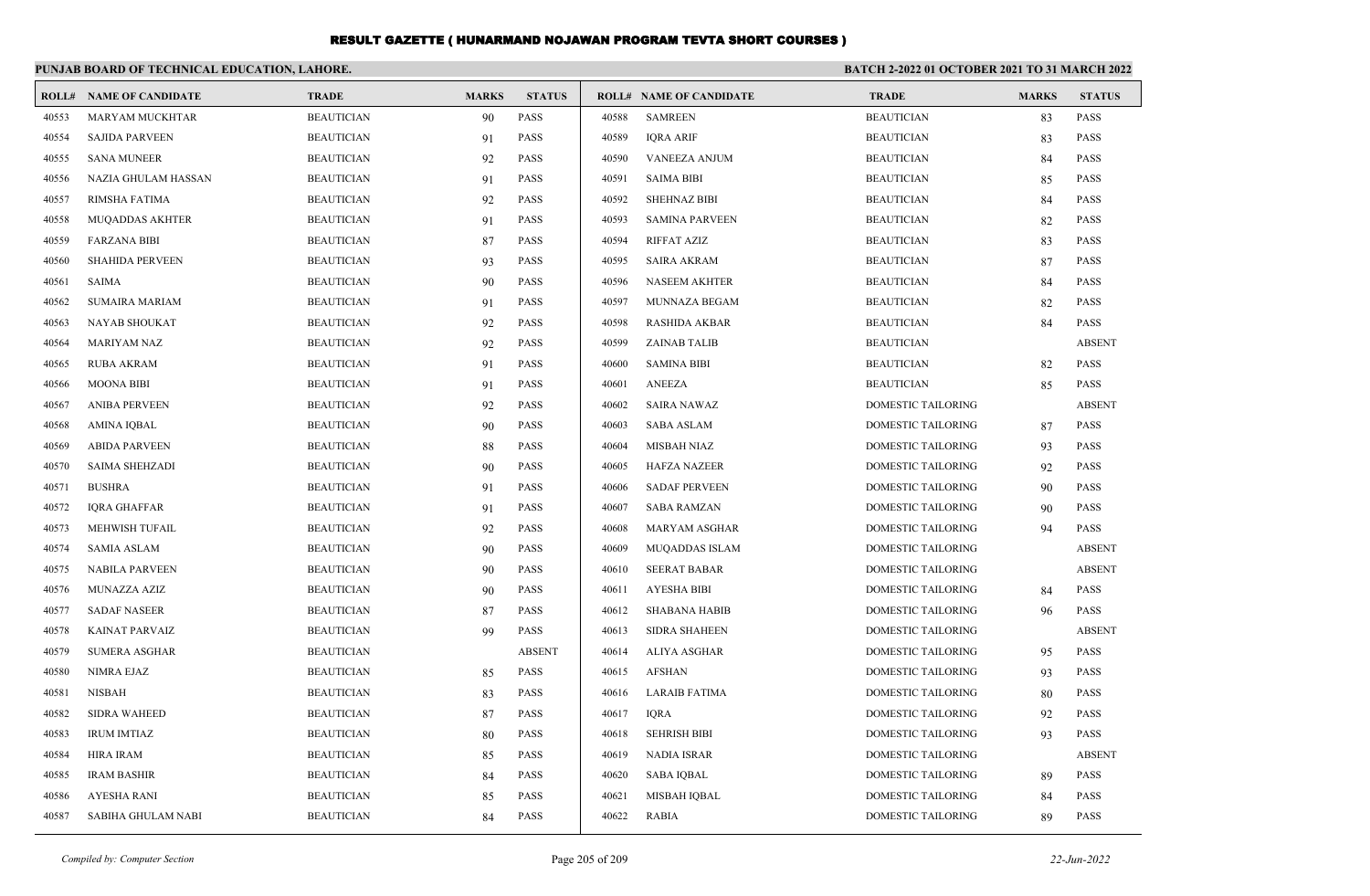### **PUNJAB BOARD OF TECHNICAL EDUCATION, LAHORE.**

#### **BATCH 2-2022 01 OCTOBER 2021 TO 31 MARCH 2022**

|       | <b>ROLL# NAME OF CANDIDATE</b>                 | <b>TRADE</b>              | <b>MARKS</b> | <b>STATUS</b> |       | <b>ROLL# NAME OF CANDIDATE</b> | <b>TRADE</b>                 | <b>MARKS</b> | <b>STATUS</b> |
|-------|------------------------------------------------|---------------------------|--------------|---------------|-------|--------------------------------|------------------------------|--------------|---------------|
| 40623 | <b>RIFFAT MUMTAZ</b>                           | DOMESTIC TAILORING        | 94           | <b>PASS</b>   | 40656 | MUHAMMAD SALMAN RAMAY          | HOME APPLIANCES REPAIR       | 90           | <b>PASS</b>   |
| 40624 | ZUNAIRA AKRAM                                  | DOMESTIC TAILORING        | 95           | <b>PASS</b>   | 40657 | <b>ALI RAZA</b>                | HOME APPLIANCES REPAIR       | 96           | <b>PASS</b>   |
| 40625 | <b>SAMRA JAMIL</b>                             | DOMESTIC TAILORING        | 96           | <b>PASS</b>   | 40658 | MUHAMMAD SHOAIB RIAZ           | HOME APPLIANCES REPAIR       | 96           | <b>PASS</b>   |
| 40626 | <b>FATIMA NOREEN</b>                           | <b>DOMESTIC TAILORING</b> |              | <b>ABSENT</b> | 40659 | <b>AKHTAR ALI</b>              | HOME APPLIANCES REPAIR       | 91           | <b>PASS</b>   |
|       | <b>GOVT. COLLEGE OF TECHNOLOGY, , BUREWALA</b> |                           |              |               | 40660 | <b>ABU BAKAR</b>               | HOME APPLIANCES REPAIR       | 92           | <b>PASS</b>   |
| 40627 | <b>MUHAMMAD NISAR</b>                          | <b>ELECTRICIAN</b>        | 85           | <b>PASS</b>   | 40661 | <b>FAIZAN AKHTAR</b>           | HOME APPLIANCES REPAIR       | 95           | <b>PASS</b>   |
| 40628 | MUHAMMAD RAMZAN                                | <b>ELECTRICIAN</b>        | 74           | <b>PASS</b>   | 40662 | <b>RIZWAN AHMAD</b>            | HOME APPLIANCES REPAIR       | 94           | <b>PASS</b>   |
| 40629 | MUHAMMAD KASHIF                                | <b>ELECTRICIAN</b>        | 85           | <b>PASS</b>   | 40663 | <b>WAQAS AHMED</b>             | HOME APPLIANCES REPAIR       | 95           | <b>PASS</b>   |
| 40630 | NOUMAN HUSSAIN                                 | <b>ELECTRICIAN</b>        | 80           | <b>PASS</b>   | 40664 | MUHAMMAD SAQLAIN HAIDER        | HOME APPLIANCES REPAIR       | 99           | <b>PASS</b>   |
| 40631 | MUHAMMAD BILAL                                 | <b>ELECTRICIAN</b>        | 79           | <b>PASS</b>   | 40665 | <b>REHAN HASSAN</b>            | HOME APPLIANCES REPAIR       | 95           | <b>PASS</b>   |
| 40632 | MUHAMMAD KAMAL GHAFOOR                         | <b>ELECTRICIAN</b>        | 75           | <b>PASS</b>   | 40666 | MUHAMMAD FAIZAN RASHID         | HOME APPLIANCES REPAIR       | 98           | <b>PASS</b>   |
| 40633 | MUHAMMAD LUQMAN AKBAR                          | <b>ELECTRICIAN</b>        |              | <b>ABSENT</b> | 40667 | MUHAMMAD ARSLAN                | HOME APPLIANCES REPAIR       | 97           | <b>PASS</b>   |
| 40634 | MUHAMMAD LUQMAN                                | <b>ELECTRICIAN</b>        | 80           | <b>PASS</b>   | 40668 | MUHAMMAD UMER                  | HOME APPLIANCES REPAIR       | 99           | <b>PASS</b>   |
| 40635 | MUHAMMAD BILAL                                 | <b>ELECTRICIAN</b>        | 76           | <b>PASS</b>   | 40669 | <b>KHALIL AHMAD</b>            | HOME APPLIANCES REPAIR       | 96           | <b>PASS</b>   |
| 40636 | MUHAMMAD UMAR                                  | <b>ELECTRICIAN</b>        | 75           | <b>PASS</b>   | 40670 | <b>MUNEEB HAMZA</b>            | HOME APPLIANCES REPAIR       | 95           | <b>PASS</b>   |
| 40637 | MUHAMMAD ZAHID KHAN                            | <b>ELECTRICIAN</b>        |              | <b>ABSENT</b> | 40671 | MUHAMMAD RIZWAN IMRAN          | HOME APPLIANCES REPAIR       | 98           | <b>PASS</b>   |
| 40638 | MUHAMMAD AWAIS                                 | <b>ELECTRICIAN</b>        | 75           | <b>PASS</b>   | 40672 | <b>AMIR ARIF</b>               | HOME APPLIANCES REPAIR       | 96           | <b>PASS</b>   |
| 40639 | MUHAMMAD SHAHZAD                               | <b>ELECTRICIAN</b>        | 75           | <b>PASS</b>   | 40673 | <b>AMER SULTAN</b>             | HOME APPLIANCES REPAIR       | 97           | <b>PASS</b>   |
| 40640 | <b>ABDUL REHMAN</b>                            | <b>ELECTRICIAN</b>        | 80           | <b>PASS</b>   | 40674 | <b>AMEER HAMZA</b>             | HOME APPLIANCES REPAIR       | 95           | <b>PASS</b>   |
| 40641 | MUHAMMAD ZUBAIR                                | <b>ELECTRICIAN</b>        | 71           | <b>PASS</b>   | 40675 | MUHAMMAD SAIM                  | HOME APPLIANCES REPAIR       | 97           | <b>PASS</b>   |
| 40642 | <b>SHABBI HUSSAIN</b>                          | <b>ELECTRICIAN</b>        |              | <b>ABSENT</b> | 40676 | <b>NAEEM AKHTAR</b>            | HOME APPLIANCES REPAIR       | 96           | <b>PASS</b>   |
| 40643 | MUHAMMAD ASIM                                  | <b>ELECTRICIAN</b>        | 70           | <b>PASS</b>   | 40677 | <b>SHOAIB MAHMOOD</b>          | <b>COMPUTER APPLICATIONS</b> | 91           | <b>PASS</b>   |
| 40644 | MUHAMMAD ZUBAIR IJAZ                           | <b>ELECTRICIAN</b>        | 79           | <b>PASS</b>   | 40678 | MUHAMMAD ALI RAZA              | <b>COMPUTER APPLICATIONS</b> |              | <b>ABSENT</b> |
| 40645 | <b>BURHAN AHMAD</b>                            | <b>ELECTRICIAN</b>        | 75           | <b>PASS</b>   | 40679 | <b>ALI YAMEEN</b>              | <b>COMPUTER APPLICATIONS</b> | 93           | <b>PASS</b>   |
| 40646 | MUHAMMAD DILDAR                                | <b>ELECTRICIAN</b>        | 69           | <b>PASS</b>   | 40680 | ALI ASGHAR                     | <b>COMPUTER APPLICATIONS</b> | 92           | <b>PASS</b>   |
| 40647 | <b>HAIDER ALI</b>                              | <b>ELECTRICIAN</b>        | 85           | <b>PASS</b>   | 40681 | MUHAMMAD ZAIN SULFIQAR         | <b>COMPUTER APPLICATIONS</b> | 80           | <b>PASS</b>   |
| 40648 | MUHAMMAD ASIF                                  | <b>ELECTRICIAN</b>        | 79           | <b>PASS</b>   | 40682 | MUHAMMAD TALHA                 | <b>COMPUTER APPLICATIONS</b> | 87           | <b>PASS</b>   |
| 40649 | <b>HASSNAIN ARSHAD</b>                         | <b>ELECTRICIAN</b>        | 84           | <b>PASS</b>   | 40683 | <b>ATIF TANVEER</b>            | <b>COMPUTER APPLICATIONS</b> | 80           | <b>PASS</b>   |
| 40650 | MUHAMMAD ABDULLAH                              | <b>ELECTRICIAN</b>        | 74           | <b>PASS</b>   | 40684 | MUHAMMAD SALMAN NASIR          | <b>COMPUTER APPLICATIONS</b> | 82           | <b>PASS</b>   |
| 40651 | MUHAMMAD TANVEER                               | <b>ELECTRICIAN</b>        | 77           | <b>PASS</b>   | 40685 | MUHAMMAD NADEEM                | <b>COMPUTER APPLICATIONS</b> | 87           | <b>PASS</b>   |
| 40652 | MUHAMMAD RIZWAN                                | HOME APPLIANCES REPAIR    | 98           | <b>PASS</b>   | 40686 | ALI AKBAR SABAR                | <b>COMPUTER APPLICATIONS</b> | 85           | <b>PASS</b>   |
| 40653 | MUHAMMAD JAVED                                 | HOME APPLIANCES REPAIR    | 96           | <b>PASS</b>   | 40687 | MUHAMMAD RAZA                  | <b>COMPUTER APPLICATIONS</b> |              | <b>ABSENT</b> |
| 40654 | HAFIZ MUHAMMAD SAMEER                          | HOME APPLIANCES REPAIR    | 94           | <b>PASS</b>   | 40688 | MUHAMMAD KASHIF NAZIR          | <b>COMPUTER APPLICATIONS</b> | 88           | <b>PASS</b>   |
| 40655 | <b>HUSSAIN</b><br><b>ALI SHER</b>              | HOME APPLIANCES REPAIR    | 96           | <b>PASS</b>   | 40689 | SHAHZAD ANWAR MASEH            | <b>COMPUTER APPLICATIONS</b> | 78           | <b>PASS</b>   |
|       |                                                |                           |              |               | 40690 | MUHAMMAD SAIM MASOOD           | <b>COMPUTER APPLICATIONS</b> | 92           | <b>PASS</b>   |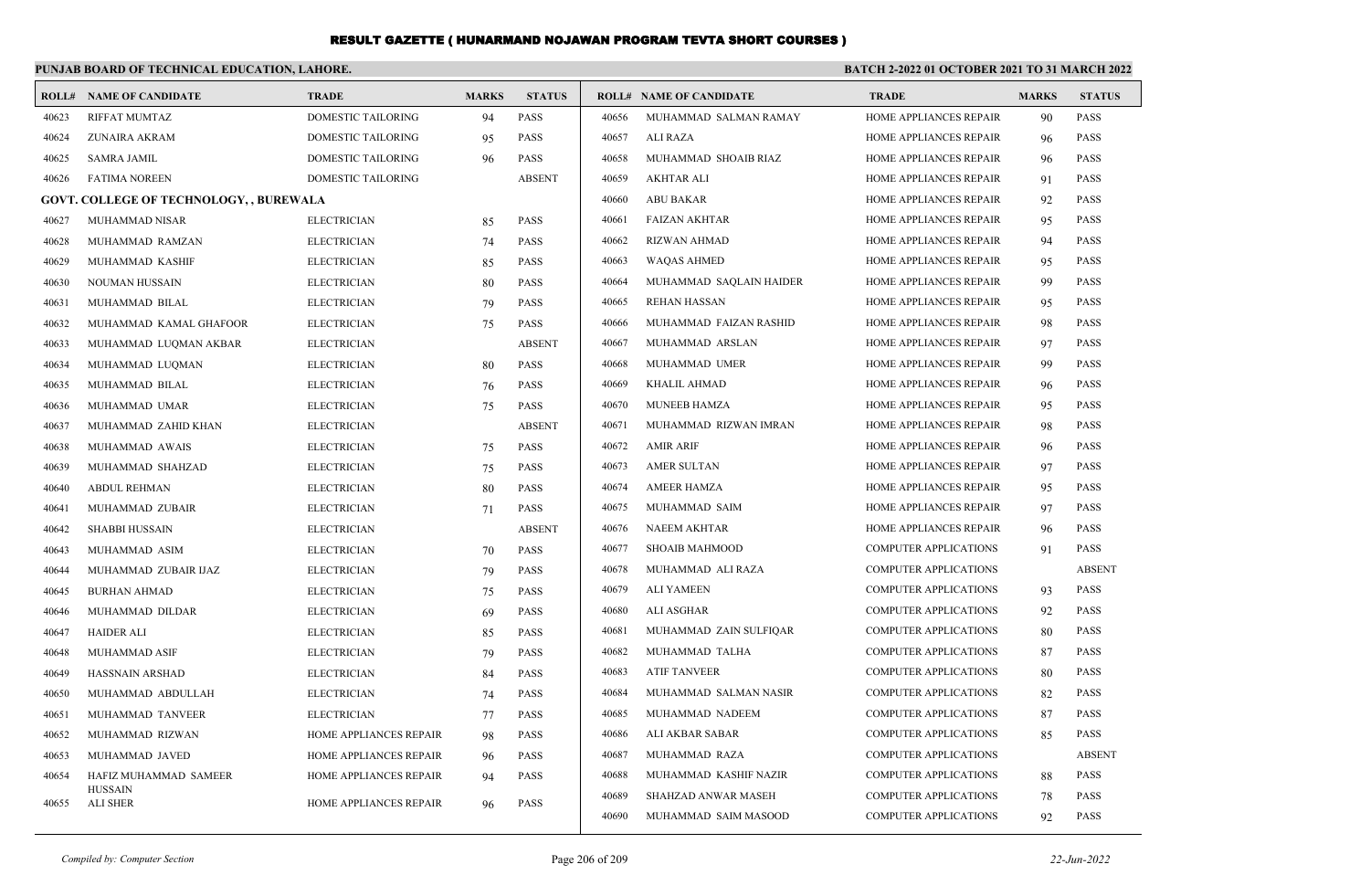| PUNJAB BOARD OF TECHNICAL EDUCATION, LAHORE.<br><b>BATCH 2-2022 01 OCTOBER 2021 TO 31 MARCH 2022</b> |                                                                  |                              |              |               |       |                                           |                           |              |               |
|------------------------------------------------------------------------------------------------------|------------------------------------------------------------------|------------------------------|--------------|---------------|-------|-------------------------------------------|---------------------------|--------------|---------------|
|                                                                                                      | <b>ROLL# NAME OF CANDIDATE</b>                                   | <b>TRADE</b>                 | <b>MARKS</b> | <b>STATUS</b> |       | <b>ROLL# NAME OF CANDIDATE</b>            | <b>TRADE</b>              | <b>MARKS</b> | <b>STATUS</b> |
| 40691                                                                                                | MUHAMMAD ZAHID                                                   | <b>COMPUTER APPLICATIONS</b> | 75           | PASS          | 40724 | <b>AMMARAH AFTAB</b>                      | <b>BEAUTICIAN</b>         | 97           | <b>PASS</b>   |
| 40692                                                                                                | MUHAMMAD QASIM                                                   | COMPUTER APPLICATIONS        | 93           | PASS          | 40725 | <b>RIMSHA NAZIR</b>                       | <b>BEAUTICIAN</b>         | 91           | <b>PASS</b>   |
| 40693                                                                                                | <b>SHAHID JAVED</b>                                              | <b>COMPUTER APPLICATIONS</b> | 77           | <b>PASS</b>   | 40726 | <b>KAUSAR TUFAIL</b>                      | <b>BEAUTICIAN</b>         | 96           | <b>PASS</b>   |
| 40694                                                                                                | MUHAMMAD AWAIS YASEEN                                            | <b>COMPUTER APPLICATIONS</b> | 90           | <b>PASS</b>   | 40727 | <b>AMBER YOUSAF</b>                       | <b>DOMESTIC TAILORING</b> | 90           | <b>PASS</b>   |
| 40695                                                                                                | <b>ZAMAN ARIF</b>                                                | COMPUTER APPLICATIONS        | 86           | <b>PASS</b>   | 40728 | <b>RIFFAT TOOBA</b>                       | DOMESTIC TAILORING        | 95           | <b>PASS</b>   |
| 40696                                                                                                | <b>ASRAR AHMAD</b>                                               | <b>COMPUTER APPLICATIONS</b> | 86           | <b>PASS</b>   | 40729 | <b>SHAGUFTA MARATIB</b>                   | DOMESTIC TAILORING        | 95           | <b>PASS</b>   |
| 40697                                                                                                | <b>SHAHZAIB YOUSAF</b>                                           | <b>COMPUTER APPLICATIONS</b> | 92           | <b>PASS</b>   | 40730 | <b>KHANSA KHALIQ</b>                      | DOMESTIC TAILORING        | 97           | <b>PASS</b>   |
| 40698                                                                                                | <b>ABDUL WAHID</b>                                               | <b>COMPUTER APPLICATIONS</b> | 90           | <b>PASS</b>   | 40731 | <b>ASIFA BANO</b>                         | <b>DOMESTIC TAILORING</b> | 96           | <b>PASS</b>   |
| 40699                                                                                                | MUHAMMAD NAVEED                                                  | <b>COMPUTER APPLICATIONS</b> | 80           | <b>PASS</b>   | 40732 | <b>TAHIRA SALEEM</b>                      | <b>DOMESTIC TAILORING</b> | 96           | <b>PASS</b>   |
| 40700                                                                                                | <b>HUSSAIN ALI</b>                                               | <b>COMPUTER APPLICATIONS</b> |              | <b>ABSENT</b> | 40733 | <b>SANA PARVEEN</b>                       | DOMESTIC TAILORING        | 94           | <b>PASS</b>   |
| 40701                                                                                                | MUHAMMAD IMRAN                                                   | <b>COMPUTER APPLICATIONS</b> | 93           | <b>PASS</b>   | 40734 | <b>SHAGUFTA AMIN</b>                      | DOMESTIC TAILORING        | 95           | <b>PASS</b>   |
|                                                                                                      | GOVERNMENT VOCATIONAL TRAINING INSTITUTE FOR WOMEN, NEAR MARKET, |                              |              |               | 40735 | <b>SADIA AMIN</b>                         | DOMESTIC TAILORING        | 86           | <b>PASS</b>   |
| <b>MAILSI</b><br>40702                                                                               | MEHK RANI                                                        | <b>BEAUTICIAN</b>            | 84           | PASS          | 40736 | <b>AYESHA</b>                             | DOMESTIC TAILORING        | 92           | <b>PASS</b>   |
| 40703                                                                                                | <b>MOBINA SADDIQUE</b>                                           | <b>BEAUTICIAN</b>            | 90           | <b>PASS</b>   | 40737 | MISBAH MEHFOOZ                            | DOMESTIC TAILORING        | 90           | <b>PASS</b>   |
| 40704                                                                                                | <b>SHABNAM RAMZAN</b>                                            | <b>BEAUTICIAN</b>            | 85           | <b>PASS</b>   | 40738 | <b>IQRA MUNIR</b>                         | DOMESTIC TAILORING        | 90           | <b>PASS</b>   |
| 40705                                                                                                | <b>AEMAN AKHTAR</b>                                              | <b>BEAUTICIAN</b>            | 85           | <b>PASS</b>   | 40739 | <b>HASEENA MAI</b>                        | <b>DOMESTIC TAILORING</b> | 94           | <b>PASS</b>   |
| 40706                                                                                                | <b>NAZRAN BEGUM</b>                                              | <b>BEAUTICIAN</b>            | 98           | <b>PASS</b>   | 40740 | <b>GHULAM FATIMA</b>                      | DOMESTIC TAILORING        | 88           | <b>PASS</b>   |
| 40707                                                                                                | <b>SAIMA NAEEM</b>                                               | <b>BEAUTICIAN</b>            | 82           | <b>PASS</b>   | 40741 | IMRANA RIAZ                               | DOMESTIC TAILORING        | 96           | <b>PASS</b>   |
| 40708                                                                                                | RABIA FALAK                                                      | <b>BEAUTICIAN</b>            | 89           | <b>PASS</b>   |       | GOVT. TECHNICAL TRAINING CENTRE, , MAILSI |                           |              |               |
| 40709                                                                                                | <b>MARYAM PARVEEN</b>                                            | <b>BEAUTICIAN</b>            | 90           | <b>PASS</b>   | 40742 | MUHAMMAD UMAIR                            | <b>ELECTRICIAN</b>        | 74           | <b>PASS</b>   |
| 40710                                                                                                | JANAT FATIMA                                                     | <b>BEAUTICIAN</b>            | 90           | <b>PASS</b>   | 40743 | MUHAMMAD ASIF                             | <b>ELECTRICIAN</b>        | 79           | <b>PASS</b>   |
| 40711                                                                                                | <b>AREESHA EMAN</b>                                              | <b>BEAUTICIAN</b>            | 92           | <b>PASS</b>   | 40744 | <b>AHMAD FARAZ</b>                        | <b>ELECTRICIAN</b>        | 84           | <b>PASS</b>   |
| 40712                                                                                                | GULSHAN                                                          | <b>BEAUTICIAN</b>            | 93           | <b>PASS</b>   | 40745 | MUHAMMAD TAHIR                            | <b>ELECTRICIAN</b>        |              | <b>ABSENT</b> |
| 40713                                                                                                | ATIKA AROOJ                                                      | <b>BEAUTICIAN</b>            | 94           | <b>PASS</b>   | 40746 | MUHAMMAD SHAHID                           | <b>ELECTRICIAN</b>        | 69           | <b>PASS</b>   |
| 40714                                                                                                | <b>ARMISH MEHAK</b>                                              | <b>BEAUTICIAN</b>            | 97           | <b>PASS</b>   | 40747 | MUHAMMAD ARSHAD                           | <b>ELECTRICIAN</b>        | 83           | <b>PASS</b>   |
| 40715                                                                                                | <b>BAKHAT NAMA</b>                                               | <b>BEAUTICIAN</b>            | 88           | <b>PASS</b>   | 40748 | <b>MAZHAR HUSSAIN</b>                     | <b>ELECTRICIAN</b>        | 83           | <b>PASS</b>   |
| 40716                                                                                                | <b>KHIZRA AQEEL</b>                                              | <b>BEAUTICIAN</b>            | 93           | <b>PASS</b>   | 40749 | <b>DANISH NAWAZ</b>                       | <b>ELECTRICIAN</b>        | 87           | <b>PASS</b>   |
| 40717                                                                                                | SABA                                                             | <b>BEAUTICIAN</b>            | 97           | PASS          | 40750 | MUHAMMAD NOMAN MUSTAFA                    | <b>ELECTRICIAN</b>        | 67           | <b>PASS</b>   |
| 40718                                                                                                | <b>OURAT UL AIN</b>                                              | <b>BEAUTICIAN</b>            | 90           | <b>PASS</b>   | 40751 | MUHAMMAD USMAN                            | <b>ELECTRICIAN</b>        | 75           | <b>PASS</b>   |
| 40719                                                                                                | TAHIRA JAMILA                                                    | <b>BEAUTICIAN</b>            | 86           | <b>PASS</b>   | 40752 | <b>ABDUL REHMAN</b>                       | <b>ELECTRICIAN</b>        | 68           | <b>PASS</b>   |
| 40720                                                                                                | <b>AYESHA ALTAF</b>                                              | <b>BEAUTICIAN</b>            | 85           | <b>PASS</b>   | 40753 | MUHAMMAD MAZHAR UD DIN                    | <b>ELECTRICIAN</b>        | 87           | <b>PASS</b>   |
| 40721                                                                                                | SHAZIA                                                           | <b>BEAUTICIAN</b>            | 89           | <b>PASS</b>   | 40754 | <b>SAIF UL REHMAN</b>                     | <b>ELECTRICIAN</b>        | 86           | <b>PASS</b>   |
| 40722                                                                                                | <b>ANILA SHAKEEL</b>                                             | <b>BEAUTICIAN</b>            | 90           | PASS          | 40755 | MUHAMMAD EHSAN                            | <b>ELECTRICIAN</b>        |              | <b>ABSENT</b> |
| 40723                                                                                                | <b>AYMAN ASGHAR</b>                                              | <b>BEAUTICIAN</b>            | 95           | <b>PASS</b>   | 40756 | <b>SAMI UD DIN</b>                        | <b>ELECTRICIAN</b>        | 87           | <b>PASS</b>   |
|                                                                                                      |                                                                  |                              |              |               | 40757 | MUHAMMAD SHAHZAIB                         | <b>ELECTRICIAN</b>        | 83           | <b>PASS</b>   |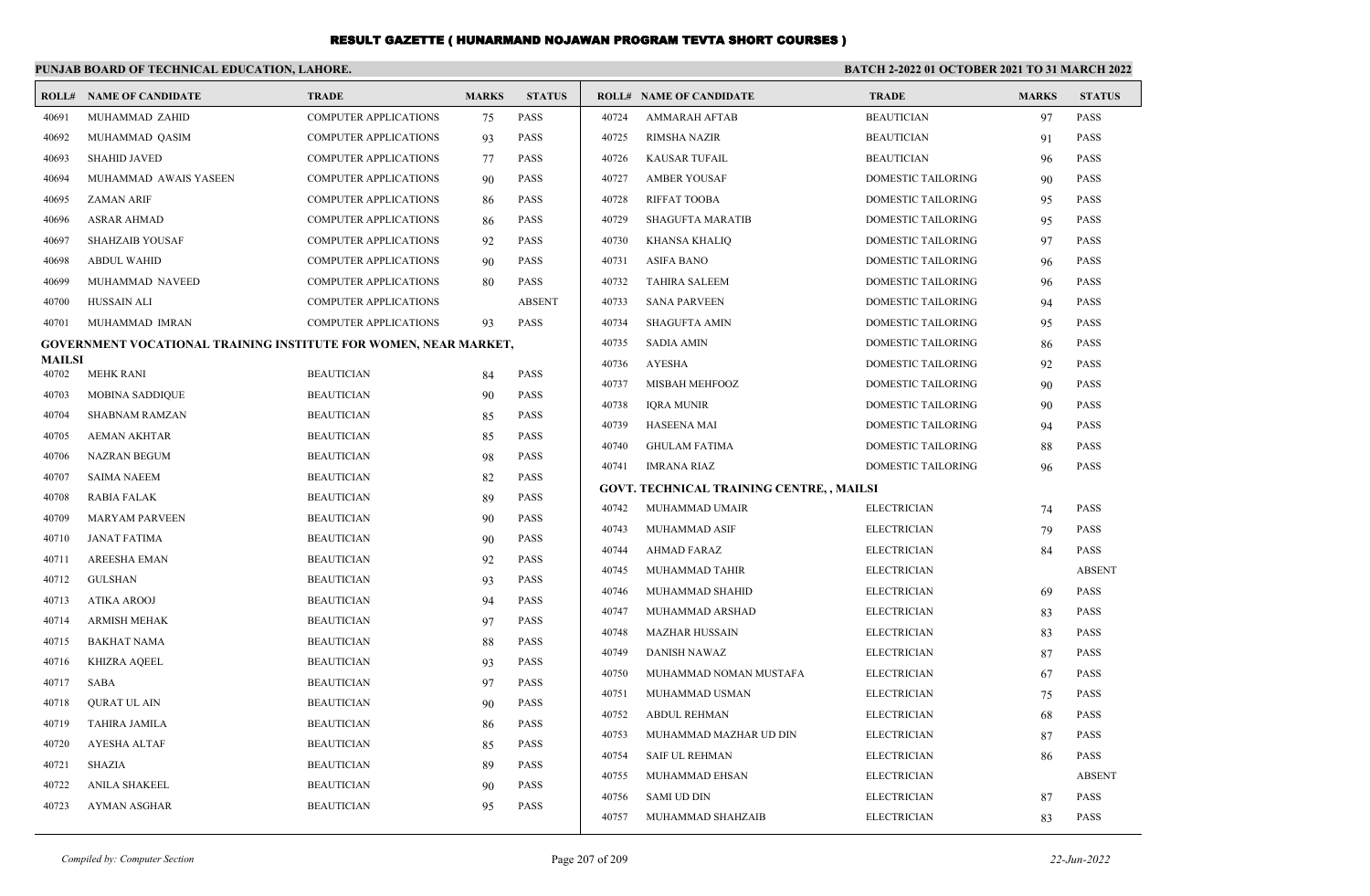| PUNJAB BOARD OF TECHNICAL EDUCATION, LAHORE. |                                                                    |                              |              |               | <b>BATCH 2-2022 01 OCTOBER 2021 TO 31 MARCH 2022</b> |                                |                           |              |               |
|----------------------------------------------|--------------------------------------------------------------------|------------------------------|--------------|---------------|------------------------------------------------------|--------------------------------|---------------------------|--------------|---------------|
|                                              | <b>ROLL# NAME OF CANDIDATE</b>                                     | <b>TRADE</b>                 | <b>MARKS</b> | <b>STATUS</b> |                                                      | <b>ROLL# NAME OF CANDIDATE</b> | <b>TRADE</b>              | <b>MARKS</b> | <b>STATUS</b> |
| 40758                                        | MUHAMMAD AFTAB AHMAD KHAN                                          | <b>ELECTRICIAN</b>           | 85           | PASS          | 40792                                                | <b>IRAM SHAHZADI</b>           | DOMESTIC TAILORING        | 87           | <b>PASS</b>   |
| 40759                                        | <b>NAEEM MUKHTAR</b>                                               | <b>ELECTRICIAN</b>           | 77           | <b>PASS</b>   | 40793                                                | <b>SABA NOREER</b>             | <b>DOMESTIC TAILORING</b> | 84           | <b>PASS</b>   |
| 40760                                        | MUHAMMAD NAEEM                                                     | <b>ELECTRICIAN</b>           | 81           | <b>PASS</b>   | 40794                                                | <b>JAVARIA ILYAS</b>           | DOMESTIC TAILORING        | 87           | PASS          |
| 40761                                        | MUHAMMAD RAMZAN                                                    | <b>ELECTRICIAN</b>           | 90           | <b>PASS</b>   | 40795                                                | <b>SHAMSA LIQAT</b>            | DOMESTIC TAILORING        | 86           | <b>PASS</b>   |
|                                              | <b>GOVERNMENT VOCATIONAL TRAINING INSTITUTE FOR WOMEN,, VEHARI</b> |                              |              |               | 40796                                                | <b>MARIA</b>                   | DOMESTIC TAILORING        |              | <b>ABSENT</b> |
| 40762                                        | <b>SHABANA ASHRAF</b>                                              | <b>COMPUTER APPLICATIONS</b> | 72           | <b>PASS</b>   | 40797                                                | <b>SANAM SHABAN</b>            | <b>DOMESTIC TAILORING</b> | 89           | <b>PASS</b>   |
| 40763                                        | <b>HINA ASLAM</b>                                                  | <b>COMPUTER APPLICATIONS</b> | 89           | <b>PASS</b>   | 40798                                                | <b>AMNA YASEEN</b>             | DOMESTIC TAILORING        | 87           | PASS          |
| 40764                                        | SANAYASEEN                                                         | <b>COMPUTER APPLICATIONS</b> |              | <b>ABSENT</b> | 40799                                                | <b>AIMAN ISMAIL</b>            | DOMESTIC TAILORING        | 86           | <b>PASS</b>   |
| 40765                                        | <b>HINA BATOOL</b>                                                 | <b>COMPUTER APPLICATIONS</b> | 76           | <b>PASS</b>   | 40800                                                | <b>AQSA ANWAR</b>              | DOMESTIC TAILORING        | 87           | <b>PASS</b>   |
| 40766                                        | <b>IQRA GHAFOOR</b>                                                | <b>COMPUTER APPLICATIONS</b> |              | <b>ABSENT</b> | 40801                                                | <b>SOBIA NAWAZ</b>             | DOMESTIC TAILORING        | 86           | PASS          |
| 40767                                        | <b>AYESHA NIAZ</b>                                                 | <b>COMPUTER APPLICATIONS</b> | 78           | <b>PASS</b>   | 40802                                                | <b>MARYAM ABBAS</b>            | DOMESTIC TAILORING        | 86           | PASS          |
| 40768                                        | FOZIA SAIFULLAH                                                    | <b>COMPUTER APPLICATIONS</b> | 79           | <b>PASS</b>   | 40803                                                | <b>UZMAN SHAHEEN</b>           | <b>DOMESTIC TAILORING</b> | 88           | <b>PASS</b>   |
| 40769                                        | <b>ISHA ILLYAS</b>                                                 | COMPUTER APPLICATIONS        | 84           | <b>PASS</b>   | 40804                                                | ZAREENA JABBAR                 | <b>DOMESTIC TAILORING</b> | 86           | <b>PASS</b>   |
| 40770                                        | <b>FOZIA SALEEM</b>                                                | <b>COMPUTER APPLICATIONS</b> | 98           | PASS          | 40805                                                | <b>AYESHA WASEEM</b>           | DOMESTIC TAILORING        | 96           | <b>PASS</b>   |
| 40771                                        | <b>AQSA SHARAFAT</b>                                               | <b>COMPUTER APPLICATIONS</b> | 80           | <b>PASS</b>   | 40806                                                | MUZAMMIL DILSHAD               | DOMESTIC TAILORING        | 85           | <b>PASS</b>   |
| 40772                                        | <b>RIMSHA LATIF</b>                                                | COMPUTER APPLICATIONS        | 79           | <b>PASS</b>   | 40807                                                | <b>SANA ABBAS</b>              | <b>DOMESTIC TAILORING</b> | 88           | <b>PASS</b>   |
| 40773                                        | RABIA KHALIL                                                       | COMPUTER APPLICATIONS        | 90           | <b>PASS</b>   | 40808                                                | <b>BEENISH ALI</b>             | <b>DOMESTIC TAILORING</b> |              | <b>ABSENT</b> |
| 40774                                        | <b>TASKEEN BIBI</b>                                                | <b>COMPUTER APPLICATIONS</b> | 90           | <b>PASS</b>   | 40809                                                | <b>SALEHA NOOR</b>             | DOMESTIC TAILORING        |              | <b>ABSENT</b> |
| 40775                                        | <b>NOREEEN RIAZ</b>                                                | <b>COMPUTER APPLICATIONS</b> | 80           | <b>PASS</b>   | 40810                                                | <b>BUSHRA BIBI</b>             | DOMESTIC TAILORING        | 94           | <b>PASS</b>   |
| 40776                                        | <b>AREEJ AYESHA</b>                                                | <b>COMPUTER APPLICATIONS</b> | 79           | <b>PASS</b>   | 40811                                                | <b>NAZIA BIBI</b>              | DOMESTIC TAILORING        |              | <b>ABSENT</b> |
| 40777                                        | MISBAH PARVEEN                                                     | COMPUTER APPLICATIONS        | 96           | PASS          | 40812                                                | <b>ANBREEN</b>                 | <b>DOMESTIC TAILORING</b> | 85           | <b>PASS</b>   |
| 40778                                        | <b>MUQADAS IRSHAD</b>                                              | COMPUTER APPLICATIONS        | 77           | PASS          | 40813                                                | <b>IRAM ABBAS</b>              | DOMESTIC TAILORING        | 85           | PASS          |
| 40779                                        | <b>AFIA ANWAR</b>                                                  | <b>COMPUTER APPLICATIONS</b> | 95           | <b>PASS</b>   | 40814                                                | <b>AQSA ABBAS</b>              | DOMESTIC TAILORING        | 86           | <b>PASS</b>   |
| 40780                                        | <b>KHADIJA BIBI</b>                                                | <b>COMPUTER APPLICATIONS</b> | 79           | <b>PASS</b>   | 40815                                                | <b>MUNAZA SAEED</b>            | DOMESTIC TAILORING        |              | <b>ABSENT</b> |
| 40781                                        | AREEBA MUQADDAS                                                    | <b>COMPUTER APPLICATIONS</b> | 85           | <b>PASS</b>   | 40816                                                | <b>SHABANA</b>                 | <b>DOMESTIC TAILORING</b> |              | <b>ABSENT</b> |
| 40782                                        | <b>SHAHEEN MANZOOR</b>                                             | <b>COMPUTER APPLICATIONS</b> |              | <b>ABSENT</b> | 40817                                                | <b>TAHREEM TAHIR</b>           | <b>BEAUTICIAN</b>         | 90           | <b>PASS</b>   |
| 40783                                        | <b>KAINNAT ABBAS</b>                                               | <b>COMPUTER APPLICATIONS</b> | 78           | <b>PASS</b>   | 40818                                                | <b>ASMA</b>                    | <b>BEAUTICIAN</b>         | 84           | <b>PASS</b>   |
| 40784                                        | <b>FARZANA KOUSAR</b>                                              | COMPUTER APPLICATIONS        | 88           | <b>PASS</b>   | 40819                                                | <b>RAZIA YOUSUF</b>            | <b>BEAUTICIAN</b>         | 82           | <b>PASS</b>   |
| 40785                                        | <b>KHADIJA BIBI</b>                                                | <b>COMPUTER APPLICATIONS</b> |              | <b>ABSENT</b> | 40820                                                | <b>SANA RASOOL</b>             | <b>BEAUTICIAN</b>         | 82           | PASS          |
| 40786                                        | <b>BISMA SHABBIR</b>                                               | <b>COMPUTER APPLICATIONS</b> | 98           | <b>PASS</b>   | 40821                                                | <b>RABIA SEHER</b>             | <b>BEAUTICIAN</b>         | 92           | PASS          |
| 40787                                        | <b>IRAM FATIMA</b>                                                 | <b>DOMESTIC TAILORING</b>    | 84           | <b>PASS</b>   | 40822                                                | <b>MEHWISH PARVEEN</b>         | <b>BEAUTICIAN</b>         | 82           | <b>PASS</b>   |
| 40788                                        | <b>NIMRA BIBI</b>                                                  | DOMESTIC TAILORING           | 92           | <b>PASS</b>   | 40823                                                | <b>KHADIJA HAIDER</b>          | <b>BEAUTICIAN</b>         | 90           | <b>PASS</b>   |
| 40789                                        | <b>GHAZALA LATIF</b>                                               | DOMESTIC TAILORING           | 89           | PASS          | 40824                                                | <b>ZAINAB HAMEED</b>           | <b>BEAUTICIAN</b>         |              | <b>ABSENT</b> |
| 40790                                        | <b>IQRA YOUNAS</b>                                                 | <b>DOMESTIC TAILORING</b>    | 83           | <b>PASS</b>   | 40825                                                | <b>RABIA NISAR</b>             | <b>BEAUTICIAN</b>         | 86           | <b>PASS</b>   |
| 40791                                        | <b>TAHIRA PARVEEN</b>                                              | <b>DOMESTIC TAILORING</b>    |              | <b>ABSENT</b> | 40826                                                | <b>ZILE SANA MUNIR</b>         | <b>BEAUTICIAN</b>         | 86           | <b>PASS</b>   |